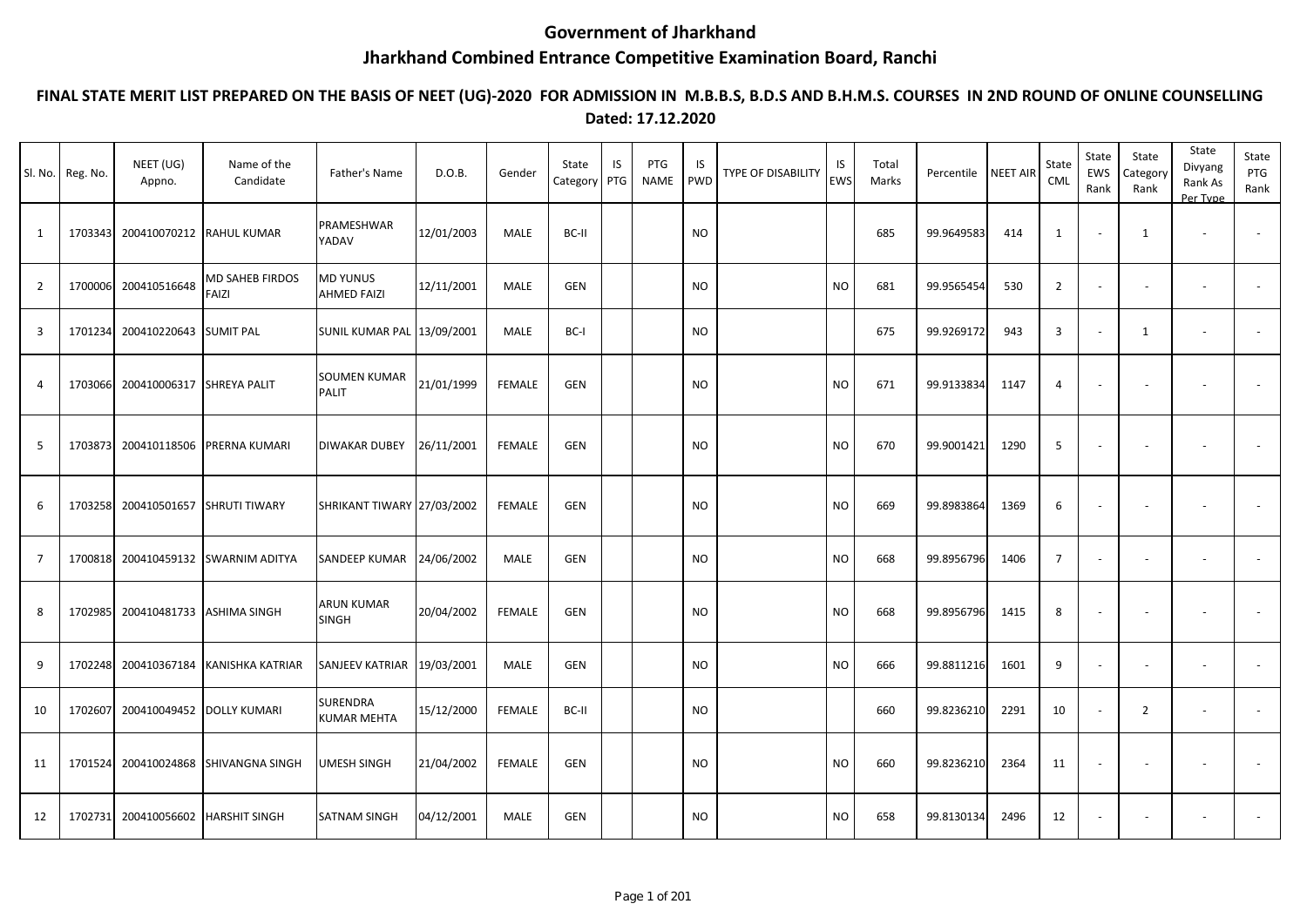|    | Sl. No. Reg. No. | NEET (UG)<br>Appno.               | Name of the<br>Candidate           | Father's Name                   | D.O.B.     | Gender        | State<br>Category | IS<br>PTG | PTG<br>NAME | IS.<br>PWD | TYPE OF DISABILITY | IS<br>EWS | Total<br>Marks | Percentile | <b>NEET AIR</b> | State<br><b>CML</b> | State<br>EWS<br>Rank     | State<br>Category<br>Rank | State<br>Divyang<br>Rank As<br>Per Type | State<br>PTG<br>Rank |
|----|------------------|-----------------------------------|------------------------------------|---------------------------------|------------|---------------|-------------------|-----------|-------------|------------|--------------------|-----------|----------------|------------|-----------------|---------------------|--------------------------|---------------------------|-----------------------------------------|----------------------|
| 13 |                  | 1701662 200410086238              | SUPRIYA KUMARI                     | KRISHNA KUMAR<br><b>MISHRA</b>  | 25/07/2001 | <b>FEMALE</b> | <b>GEN</b>        |           |             | <b>NO</b>  |                    | YES       | 657            | 99.8030642 | 2640            | 13                  | 1                        |                           |                                         |                      |
| 14 |                  | 1701378 200410543863              | <b>SOURABH BHARTI</b>              | SURESH SAHU                     | 10/10/2002 | MALE          | <b>GEN</b>        |           |             | <b>NO</b>  |                    |           | 655            | 99.7704367 | 2915            | 14                  | $\blacksquare$           |                           |                                         |                      |
| 15 |                  | 1703432 200410536551 POOJA KUMARI |                                    | ARJUN PRASAD                    | 28/07/2001 | <b>FEMALE</b> | <b>GEN</b>        |           |             | <b>NO</b>  |                    | <b>NO</b> | 655            | 99.7704367 | 3018            | 15                  | $\blacksquare$           |                           | $\overline{\phantom{a}}$                |                      |
| 16 |                  | 1701732 200410247244 RITIKA SINGH |                                    | NARENDRA<br><b>KUMAR SINGH</b>  | 13/03/2002 | FEMALE        | <b>GEN</b>        |           |             | NO         |                    | NO.       | 655            | 99.7704367 | 3059            | 16                  | $\overline{\phantom{a}}$ | $\overline{\phantom{a}}$  |                                         |                      |
| 17 |                  | 1703189 200410460744              | SOUMYA<br>CHOUDHARY                | <b>UMESH</b><br>CHOUDHARY       | 24/11/1999 | <b>FEMALE</b> | <b>GEN</b>        |           |             | NO         |                    | <b>NO</b> | 653            | 99.7560981 | 3232            | 17                  | $\overline{\phantom{a}}$ |                           |                                         |                      |
| 18 |                  | 1701438 200410807815              | NIKITA KUMARI                      | SAROJ KUMAR<br>PANDEY           | 18/08/2002 | FEMALE        | <b>GEN</b>        |           |             | NO         |                    | <b>NO</b> | 653            | 99.7560981 | 3245            | 18                  | $\overline{\phantom{a}}$ | $\overline{\phantom{a}}$  | $\overline{\phantom{a}}$                |                      |
| 19 |                  | 1703468 200410604555              | MD RASHID HALIM                    | MD HALIM                        | 15/01/2002 | MALE          | <b>GEN</b>        |           |             | <b>NO</b>  |                    | <b>NO</b> | 653            | 99.7560981 | 3246            | 19                  | $\sim$                   | $\sim$                    | $\overline{\phantom{a}}$                |                      |
| 20 |                  | 1702087 200410016644              | ABHIMANYU<br>MANDAL                | NDRADEV<br>PRASAD               | 08/03/2002 | MALE          | BC-I              |           |             | <b>NO</b>  |                    |           | 652            | 99.7443200 | 3341            | 20                  | $\overline{\phantom{a}}$ | $\overline{2}$            | $\overline{\phantom{a}}$                | $\sim$               |
| 21 |                  | 1700437 200410167289              | ANNU KUMARI                        | POKHAN SAW                      | 26/06/1999 | <b>FEMALE</b> | <b>GEN</b>        |           |             | <b>NO</b>  |                    | <b>NO</b> | 652            | 99.7443200 | 3401            | 21                  | $\blacksquare$           |                           |                                         |                      |
| 22 |                  | 1701040 200410424687              | <b>NIHAL CHAURASIA</b>             | RAMESH PRASAD<br>CHAURASIA      | 14/04/2001 | MALE          | BC-I              |           |             | NO         |                    |           | 652            | 99.7443200 | 3447            | 22                  | $\overline{\phantom{a}}$ | 3                         | $\overline{\phantom{a}}$                |                      |
| 23 |                  | 1703279 200410420232              | AMISHA RAJ                         | SANJAY KUMAR<br><b>SINHA</b>    | 30/12/2001 | <b>FEMALE</b> | <b>GEN</b>        |           |             | NO         |                    | NO.       | 651            | 99.7282257 | 3510            | 23                  | $\blacksquare$           | $\sim$                    | $\overline{\phantom{a}}$                | $\sim$               |
| 24 |                  | 1701334 200410354851              | INDRANIL<br><b>MUKHERJEE</b>       | <b>SUBIR KUMAR</b><br>MUKHERJEE | 22/05/2001 | MALE          | <b>GEN</b>        |           |             | <b>NO</b>  |                    | <b>NO</b> | 651            | 99.7282257 | 3584            | 24                  | $\sim$                   | $\overline{\phantom{a}}$  |                                         |                      |
| 25 |                  |                                   | 1700373 200410471272 ROUSHAN KUMAR | BIRENDRA KUMAR<br><b>RANA</b>   | 04/12/1999 | MALE          | BC-I              |           |             | <b>NO</b>  |                    |           | 651            | 99.7282257 | 3620            | 25                  | $\sim$                   | 4                         | $\overline{\phantom{a}}$                | $\sim$               |
| 26 |                  | 1701047 200410328325 PRATYUSH JHA |                                    | SHIV KUMAR JHA 21/11/2001       |            | MALE          | <b>GEN</b>        |           |             | <b>NO</b>  |                    | <b>NO</b> | 651            | 99.7282257 | 3638            | 26                  | $\overline{\phantom{a}}$ | $\overline{\phantom{a}}$  | $\overline{\phantom{a}}$                | $\sim$               |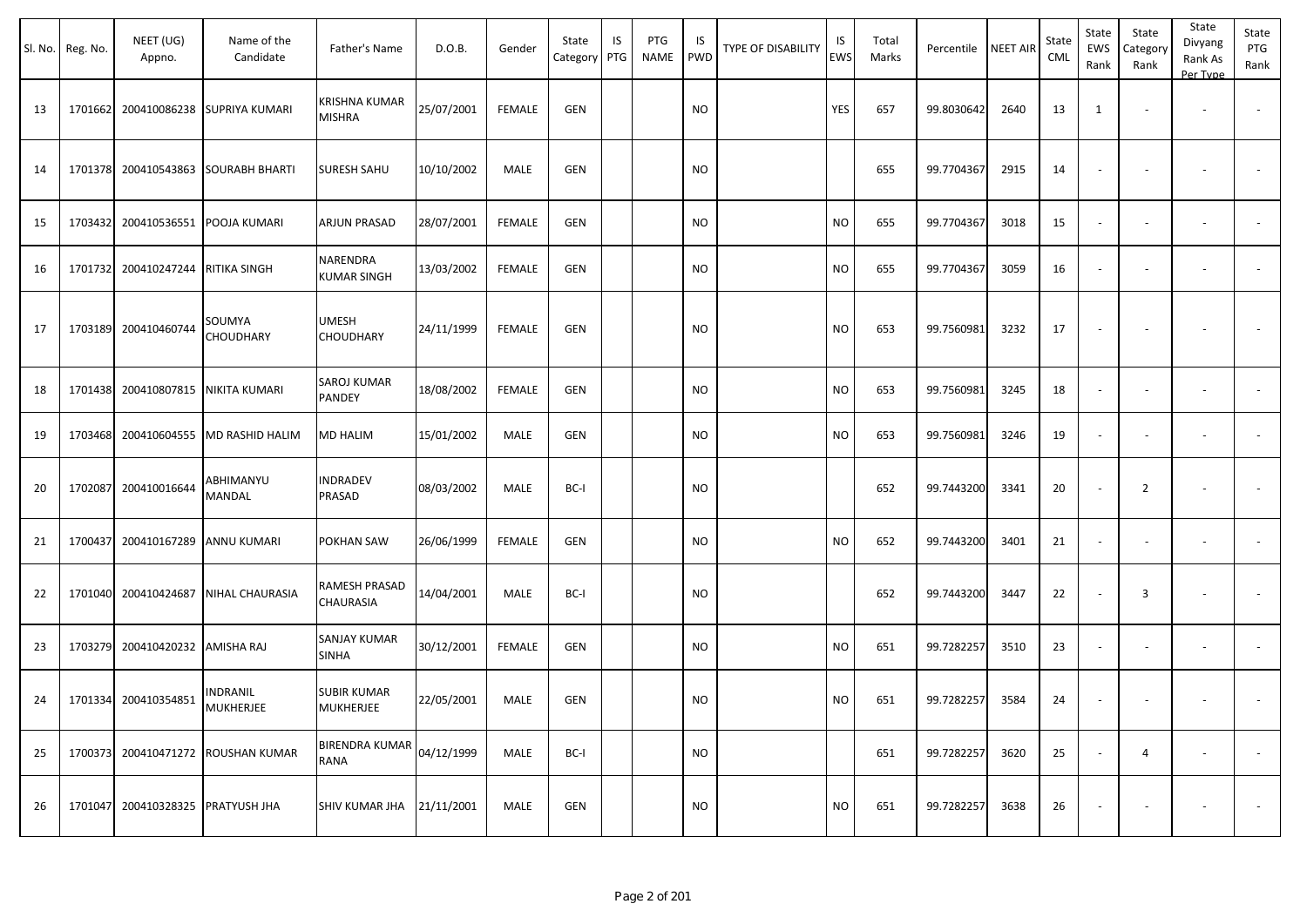|    | Sl. No. Reg. No. | NEET (UG)<br>Appno. | Name of the<br>Candidate                                | Father's Name                       | D.O.B.     | Gender        | State<br>Category PTG | IS | PTG<br><b>NAME</b> | IS<br>PWD | TYPE OF DISABILITY | IS<br>EWS | Total<br>Marks | Percentile | <b>NEET AIR</b> | State<br><b>CML</b> | State<br>EWS<br>Rank     | State<br>Category<br>Rank | State<br>Divyang<br>Rank As<br>Per Type | State<br>PTG<br>Rank     |
|----|------------------|---------------------|---------------------------------------------------------|-------------------------------------|------------|---------------|-----------------------|----|--------------------|-----------|--------------------|-----------|----------------|------------|-----------------|---------------------|--------------------------|---------------------------|-----------------------------------------|--------------------------|
| 27 | 1701099          | 200411137773        | <b>SHYAMLI GUPTA</b>                                    | SHIVPUJAN GUPTA 05/12/1999          |            | <b>FEMALE</b> | BC-I                  |    |                    | <b>NO</b> |                    |           | 651            | 99.7282257 | 3679            | 27                  |                          | 5                         | $\sim$                                  | $\overline{\phantom{a}}$ |
| 28 | 1703532          |                     | 200410131070 SHOAIB AKHTAR                              | SHAH<br>AMANULLAH                   | 01/08/2001 | MALE          | <b>GEN</b>            |    |                    | NO        |                    | <b>NO</b> | 651            | 99.7282257 | 3695            | 28                  |                          |                           |                                         |                          |
| 29 | 1702302          | 200410241202        | KUMARI NISHA                                            | PARMESHWAR<br>PANDIT                | 08/03/1999 | <b>FEMALE</b> | GEN                   |    |                    | <b>NO</b> |                    | <b>NO</b> | 649            | 99.6974270 | 4023            | 29                  |                          |                           |                                         |                          |
| 30 | 1701168          | 200410190540        | TARANPREET SINGH<br><b>SETHI</b>                        | PARAMJEET SINGH 19/04/2002          |            | MALE          | <b>GEN</b>            |    |                    | NO.       |                    | <b>NO</b> | 649            | 99.6974270 | 4039            | 30                  |                          |                           |                                         |                          |
| 31 | 1703065          | 200410348334        | SNEHA KUMARI                                            | SANJAY KUMAR<br><b>SINGH</b>        | 18/05/2000 | <b>FEMALE</b> | GEN                   |    |                    | NO        |                    | <b>NO</b> | 649            | 99.6974270 | 4066            | 31                  |                          |                           | $\overline{\phantom{a}}$                | $\overline{\phantom{a}}$ |
| 32 | 1701704          | 200410658829        | NIKITA SINHA                                            | <b>MANOJ KUMAR</b><br><b>SINHA</b>  | 23/09/2000 | <b>FEMALE</b> | GEN                   |    |                    | NO        |                    | <b>NO</b> | 649            | 99.6974270 | 4100            | 32                  |                          |                           |                                         |                          |
| 33 | 1702106          | 200410588210        | <b>SRISHTI BHARDWAJ</b>                                 | SATENDRA KUMAR 06/02/2001           |            | FEMALE        | <b>GEN</b>            |    |                    | <b>NO</b> |                    | <b>NO</b> | 647            | 99.6745292 | 4293            | 33                  |                          |                           | $\overline{\phantom{a}}$                |                          |
| 34 | 1701601          | 200410804879        | GANGADHAR<br>PRASAD VERMA                               | <b>AMRIT MAHTO</b>                  | 14/11/2002 | MALE          | BC-II                 |    |                    | <b>NO</b> |                    |           | 646            | 99.6560208 | 4580            | 34                  |                          | 3                         |                                         |                          |
| 35 | 1701404          |                     | 200410007432 PRERNA CHOURASIA OM RAKASH CHOU 30/11/1996 |                                     |            | FEMALE        | BC-I                  |    |                    | <b>NO</b> |                    |           | 645            | 99.6321719 | 4711            | 35                  |                          | 6                         | $\overline{\phantom{a}}$                |                          |
| 36 | 1703475          | 200411038026        | <b>ZAID BIN AKHTAR</b>                                  | MOHAMMED<br>PARWEZ AKHTAR           | 30/11/2001 | MALE          | GEN                   |    |                    | <b>NO</b> |                    | <b>NO</b> | 645            | 99.6321719 | 4806            | 36                  | $\overline{\phantom{a}}$ | $\overline{\phantom{a}}$  | $\overline{\phantom{a}}$                | $\sim$                   |
| 37 | 1700279          | 200410824571        | <b>SHUBHAM KUMAR</b>                                    | <b>BANSHI YADAV</b>                 | 14/09/2000 | MALE          | BC-II                 |    |                    | <b>NO</b> |                    |           | 645            | 99.6321719 | 5015            | 37                  |                          | 4                         |                                         |                          |
| 38 | 1700420          | 200410284098        | TAPAN KUMAR<br><b>MAHTO</b>                             | RAJESHWAR<br><b>MAHTO</b>           | 05/10/2001 | MALE          | BC-I                  |    |                    | <b>NO</b> |                    |           | 644            | 99.6225153 | 5053            | 38                  |                          | $\overline{7}$            | $\overline{\phantom{a}}$                | $\sim$                   |
| 39 | 1700926          | 200410663245        | <b>SNEHA BHARTI</b>                                     | <b>UMA SHANKAR</b><br><b>BHAGAT</b> | 24/10/2001 | <b>FEMALE</b> | <b>GEN</b>            |    |                    | <b>NO</b> |                    | <b>NO</b> | 643            | 99.6100788 | 5172            | 39                  |                          |                           | $\overline{\phantom{a}}$                | $\sim$                   |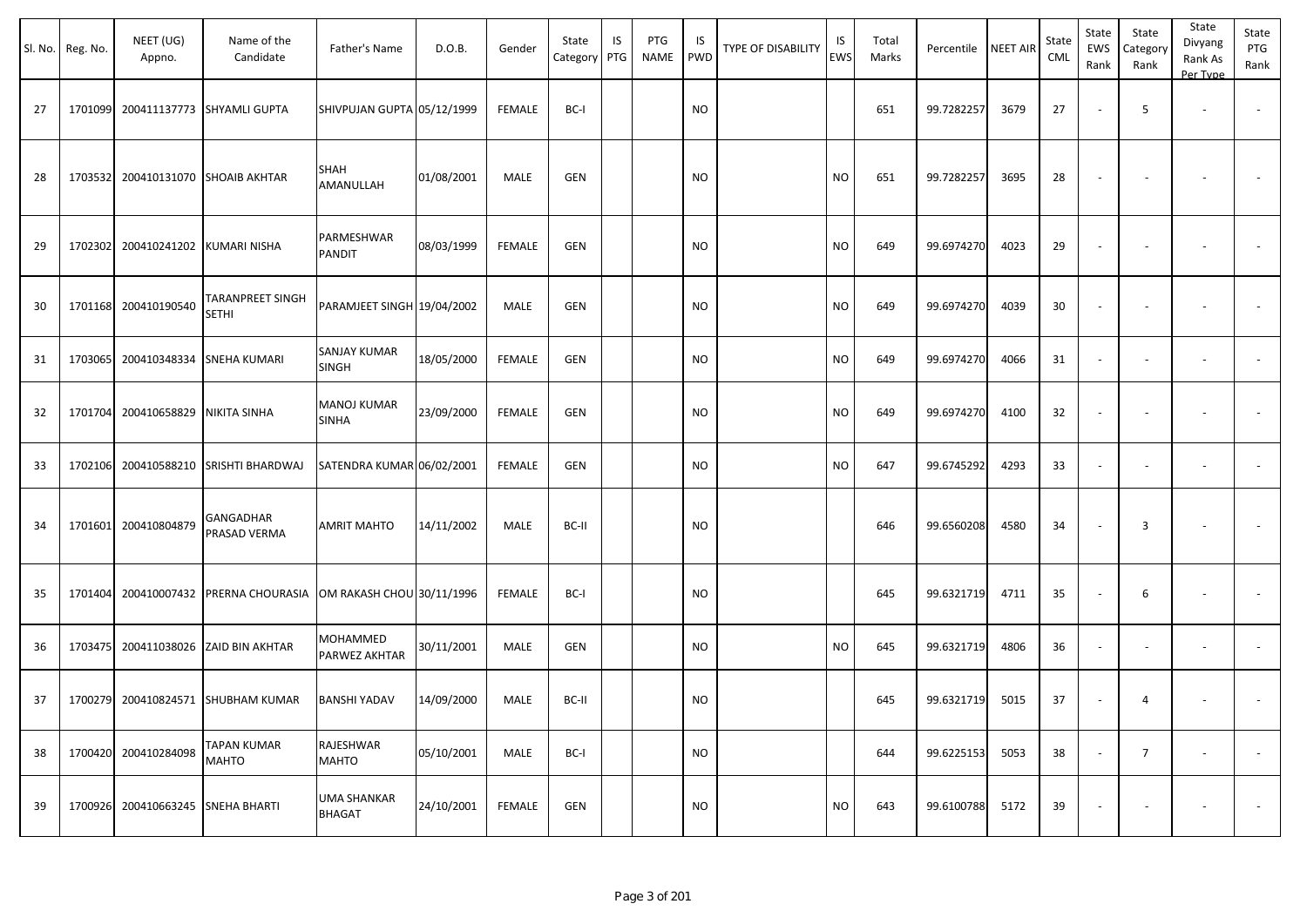|    | Sl. No. Reg. No. | NEET (UG)<br>Appno.               | Name of the<br>Candidate             | Father's Name                        | D.O.B.     | Gender | State<br>Category PTG | IS | PTG<br>NAME | IS.<br>PWD | TYPE OF DISABILITY | IS<br><b>EWS</b> | Total<br>Marks | Percentile | <b>NEET AIR</b> | State<br><b>CML</b> | State<br>EWS<br>Rank     | State<br>Category<br>Rank | State<br>Divyang<br>Rank As<br>Per Type | State<br>PTG<br>Rank     |
|----|------------------|-----------------------------------|--------------------------------------|--------------------------------------|------------|--------|-----------------------|----|-------------|------------|--------------------|------------------|----------------|------------|-----------------|---------------------|--------------------------|---------------------------|-----------------------------------------|--------------------------|
| 40 |                  | 1701150 200410070073              | <b>ARMAN ANSARI</b>                  | LIYAKAT ALI                          | 04/01/2003 | MALE   | <b>GEN</b>            |    |             | <b>NO</b>  |                    |                  | 643            | 99.6100788 | 5199            | 40                  |                          |                           |                                         |                          |
| 41 |                  | 1701546 200410132251              | <b>FAISAL AHMAD</b>                  | MD YOUNUS<br>ALAM                    | 03/01/2001 | MALE   | GEN                   |    |             | <b>NO</b>  |                    |                  | 642            | 99.5955940 | 5385            | 41                  | $\overline{\phantom{a}}$ |                           |                                         |                          |
| 42 |                  |                                   | 1701111 200410527096 UTKARSH CHIRAG  | SHIVESHWAR<br>PRASAD                 | 28/10/2002 | MALE   | BC-I                  |    |             | <b>NO</b>  |                    |                  | 642            | 99.5955940 | 5512            | 42                  | $\overline{\phantom{a}}$ | 8                         | $\overline{\phantom{a}}$                |                          |
| 43 |                  | 1703078 200410779859              | <b>TULIKA MAHATO</b>                 | SHANKAR<br>CHANDRA<br>MAHATO         | 07/02/2000 | FEMALE | GEN                   |    |             | <b>NO</b>  |                    | <b>NO</b>        | 641            | 99.5772318 | 5580            | 43                  |                          |                           |                                         |                          |
| 44 |                  |                                   | 1700077 200410731832 SOURAV PANDEY   | <b>NAND KISHOR</b><br>PANDEY         | 06/06/2002 | MALE   | GEN                   |    |             | <b>NO</b>  |                    | <b>NO</b>        | 641            | 99.5772318 | 5652            | 44                  |                          |                           |                                         |                          |
| 45 |                  | 1701124 200410042559              | THAKUR SIDDHANT<br>ARJUN             | ARWIND KUMAR<br><b>THAKUR</b>        | 22/09/2001 | MALE   | GEN                   |    |             | <b>NO</b>  |                    |                  | 641            | 99.5772318 | 5671            | 45                  | $\overline{\phantom{a}}$ |                           |                                         |                          |
| 46 |                  |                                   | 1702438 200410353343 SAMRIDHI PRIYA  | <b>SUNIL KUMAR</b>                   | 05/08/2001 | FEMALE | GEN                   |    |             | <b>NO</b>  |                    | <b>NO</b>        | 641            | 99.5772318 | 5715            | 46                  | $\overline{\phantom{a}}$ |                           | $\overline{\phantom{a}}$                | $\overline{\phantom{a}}$ |
| 47 |                  | 1703142 200410461257              | HARSH KUMAR<br>SINGH                 | SURYODAY<br><b>KUMAR SINGH</b>       | 27/08/2002 | MALE   | GEN                   |    |             | <b>NO</b>  |                    | <b>NO</b>        | 641            | 99.5772318 | 5778            | 47                  |                          |                           |                                         |                          |
| 48 |                  | 1700870 200411031472              | <b>SHANU KUMAR</b><br><b>BARNWAL</b> | <b>MANOJ KUMAR</b><br><b>BARNWAL</b> | 28/08/1999 | MALE   | GEN                   |    |             | <b>NO</b>  |                    | <b>NO</b>        | 640            | 99.5534561 | 5791            | 48                  | $\overline{\phantom{a}}$ |                           |                                         |                          |
| 49 |                  | 1703203 200410600780              | <b>SANJAY KUMAR SAH</b>              | HARIHAR PRASAD<br>SAH                | 21/09/2000 | MALE   | BC-I                  |    |             | <b>NO</b>  |                    |                  | 640            | 99.5534561 | 5794            | 49                  | $\sim$                   | 9                         | $\overline{\phantom{a}}$                |                          |
| 50 |                  | 1701743 200410211219 ADITYA DATTA |                                      | <b>BHASKAR DATTA</b>                 | 02/01/2002 | MALE   | <b>GEN</b>            |    |             | <b>NO</b>  |                    | <b>NO</b>        | 640            | 99.5534561 | 6053            | 50                  | $\overline{\phantom{a}}$ |                           |                                         |                          |
| 51 |                  | 1703163 200410024308              | <b>SWETA PANDEY</b>                  | RAJESH KUMAR<br><b>PANDEY</b>        | 17/07/2000 | FEMALE | GEN                   |    |             | <b>NO</b>  |                    | <b>NO</b>        | 639            | 99.5427754 | 6111            | 51                  | $\sim$                   |                           | $\overline{\phantom{a}}$                | $\sim$                   |
| 52 |                  | 1703269 200410896465              | <b>RITU RAJ DUBEY</b>                | RAJNISH KUMAR<br><b>DUBEY</b>        | 22/12/2001 | MALE   | GEN                   |    |             | <b>NO</b>  |                    | <b>NO</b>        | 639            | 99.5427754 | 6197            | 52                  | $\sim$                   | $\overline{\phantom{a}}$  | $\sim$                                  | $\sim$                   |
| 53 |                  | 1701153 200410388795              | <b>RAHUL MAHTO</b>                   | <b>GUNADHAR</b><br><b>MAHTO</b>      | 15/01/2001 | MALE   | BC-I                  |    |             | <b>NO</b>  |                    |                  | 638            | 99.5280710 | 6256            | 53                  |                          | 10                        | $\overline{\phantom{a}}$                | $\sim$                   |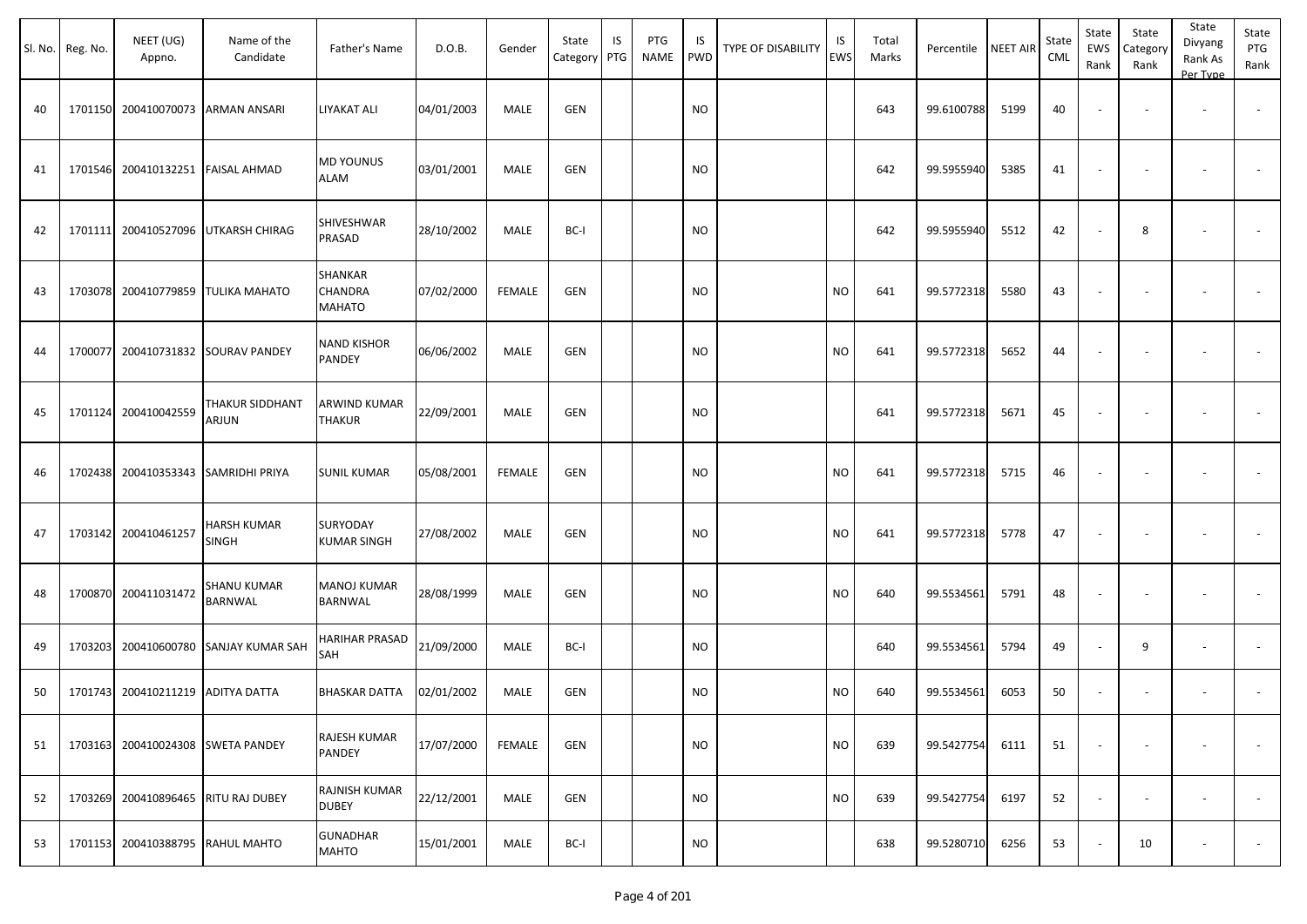|    | Sl. No. Reg. No. | NEET (UG)<br>Appno.               | Name of the<br>Candidate            | Father's Name                       | D.O.B.     | Gender        | State<br>Category PTG | IS | PTG<br>NAME | IS<br>PWD | <b>TYPE OF DISABILITY</b> | IS<br><b>EWS</b> | Total<br>Marks | Percentile | <b>NEET AIR</b> | State<br><b>CML</b> | State<br>EWS<br>Rank     | State<br>Category<br>Rank | State<br>Divyang<br>Rank As<br>Per Type | State<br>PTG<br>Rank     |
|----|------------------|-----------------------------------|-------------------------------------|-------------------------------------|------------|---------------|-----------------------|----|-------------|-----------|---------------------------|------------------|----------------|------------|-----------------|---------------------|--------------------------|---------------------------|-----------------------------------------|--------------------------|
| 54 |                  | 1702849 200410859612 NITU KUMARI  |                                     | <b>SURENDRA</b><br>PRASAD BARNWAL   | 02/06/1999 | <b>FEMALE</b> | BC-II                 |    |             | <b>NO</b> |                           |                  | 638            | 99.5280710 | 6287            | 54                  |                          | 5                         |                                         |                          |
| 55 |                  |                                   | 1700771 200411220891 PAWAN KUMAR    | RAJENDRA MODI                       | 10/09/2000 | MALE          | BC-II                 |    |             | <b>NO</b> |                           |                  | 638            | 99.5280710 | 6313            | 55                  |                          | 6                         |                                         |                          |
| 56 |                  | 1701200 200410424635              | MOHAMMED<br>RAIYYAN ZAMAN           | MOHAMMED<br>MOFIDUZZAMAN            | 24/10/2000 | <b>MALE</b>   | <b>GEN</b>            |    |             | <b>NO</b> |                           | <b>NO</b>        | 638            | 99.5280710 | 6333            | 56                  | $\overline{\phantom{a}}$ |                           | $\overline{\phantom{a}}$                |                          |
| 57 |                  |                                   | 1701309 200410284706 AYESHA FIRDOUS | LEYAQAT ALI                         | 29/01/2001 | FEMALE        | GEN                   |    |             | <b>NO</b> |                           | <b>NO</b>        | 638            | 99.5280710 | 6349            | 57                  | $\sim$                   |                           | $\overline{\phantom{a}}$                |                          |
| 58 |                  | 1701055 200410702695              | <b>SUMITRA KUMARI</b>               | SHUKDEO PANDIT 12/05/2002           |            | <b>FEMALE</b> | GEN                   |    |             | <b>NO</b> |                           |                  | 637            | 99.5097820 | 6479            | 58                  | $\sim$                   |                           |                                         |                          |
| 59 |                  |                                   | 1700041 200410339539 PRANJAL KESHRI | RAJ KR. KESHRI                      | 06/06/2000 | MALE          | BC-II                 |    |             | <b>NO</b> |                           |                  | 637            | 99.5097820 | 6542            | 59                  |                          | $\overline{7}$            |                                         |                          |
| 60 |                  | 1700003 200410352070              | <b>ABHAY SHARMA</b>                 | RAJ KUMAR<br>SHARMA                 | 17/08/2001 | MALE          | GEN                   |    |             | <b>NO</b> |                           | <b>NO</b>        | 637            | 99.5097820 | 6578            | 60                  | $\sim$                   |                           | $\overline{\phantom{a}}$                |                          |
| 61 |                  | 1702648 200410165218              | RAGINI                              | <b>BIDYA BHUSHAN</b>                | 13/11/2001 | FEMALE        | GEN                   |    |             | <b>NO</b> |                           | <b>NO</b>        | 637            | 99.5097820 | 6600            | 61                  | $\blacksquare$           |                           | $\overline{\phantom{a}}$                |                          |
| 62 |                  | 1702775 200410178331              | <b>RISHAV SINGH</b>                 | AJIT SINGH                          | 26/12/2002 | MALE          | <b>GEN</b>            |    |             | <b>NO</b> |                           | <b>NO</b>        | 636            | 99.4885668 | 6728            | 62                  | $\overline{\phantom{a}}$ |                           |                                         |                          |
| 63 |                  |                                   | 1701784 200410319971 KUMAR ANUNAY   | <b>SANJAY SINGH</b>                 | 12/09/2001 | MALE          | <b>GEN</b>            |    |             | <b>NO</b> |                           | <b>NO</b>        | 636            | 99.4885668 | 6870            | 63                  | $\overline{\phantom{a}}$ | $\overline{\phantom{a}}$  | $\overline{\phantom{a}}$                | $\sim$                   |
| 64 |                  | 1701171 200410430692              | <b>FAIZAN ANWAR</b>                 | ZAHID ANWAR                         | 04/05/2000 | MALE          | <b>GEN</b>            |    |             | <b>NO</b> |                           | <b>NO</b>        | 636            | 99.4885668 | 6878            | 64                  |                          |                           |                                         |                          |
| 65 |                  | 1703420 200410930231 VICKEY SAGAR |                                     | <b>KUMAR GAURAV</b>                 | 29/03/2002 | MALE          | GEN                   |    |             | <b>NO</b> |                           | <b>NO</b>        | 636            | 99.4885668 | 6923            | 65                  | $\overline{\phantom{a}}$ |                           | $\sim$                                  |                          |
| 66 |                  | 1700930 200410009703 PUJA GOYAL   |                                     | <b>DHARAM</b><br>PRAKASH<br>AGARWAL | 04/06/1998 | FEMALE        | GEN                   |    |             | <b>NO</b> |                           | <b>NO</b>        | 635            | 99.4625233 | 7081            | 66                  | $\sim$                   | $\overline{\phantom{a}}$  | $\overline{\phantom{a}}$                | $\sim$                   |
| 67 |                  | 1703095 200410886172 SUHAIL RAJA  |                                     | MOHAFIZ ANSARI 02/10/2002           |            | MALE          | GEN                   |    |             | <b>NO</b> |                           |                  | 635            | 99.4625233 | 7107            | 67                  | $\sim$                   |                           | $\sim$                                  | $\overline{\phantom{a}}$ |
| 68 |                  | 1700924 200410189593 SHIVANI ROY  |                                     | <b>SUBODH ROY</b>                   | 02/10/1999 | FEMALE        | GEN                   |    |             | <b>NO</b> |                           | <b>NO</b>        | 635            | 99.4625233 | 7123            | 68                  | $\overline{\phantom{a}}$ |                           | $\overline{\phantom{a}}$                |                          |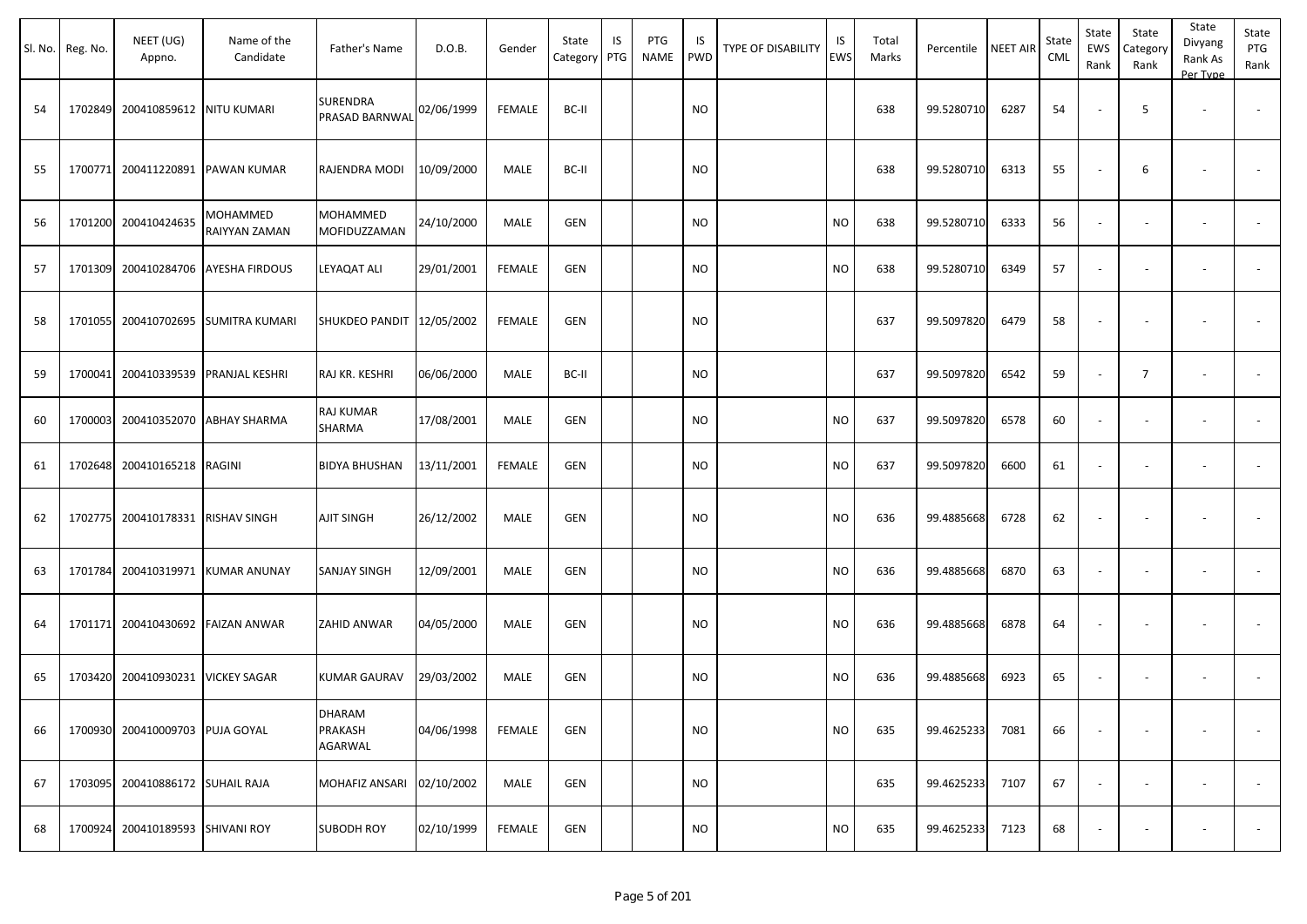|    | Sl. No. Reg. No. | NEET (UG)<br>Appno.               | Name of the<br>Candidate             | Father's Name                       | D.O.B.     | Gender        | State<br>Category | IS<br>PTG | PTG<br>NAME | IS<br>PWD | TYPE OF DISABILITY | IS<br>EWS | Total<br>Marks | Percentile | <b>NEET AIR</b> | State<br><b>CML</b> | State<br>EWS<br>Rank     | State<br>Category<br>Rank | State<br>Divyang<br>Rank As<br>Per Type | State<br>PTG<br>Rank     |
|----|------------------|-----------------------------------|--------------------------------------|-------------------------------------|------------|---------------|-------------------|-----------|-------------|-----------|--------------------|-----------|----------------|------------|-----------------|---------------------|--------------------------|---------------------------|-----------------------------------------|--------------------------|
| 69 |                  | 1702910 200410649820              | APARNA SARKAR                        | <b>GANESH PRASAD</b><br>SARKAR      | 08/06/2001 | <b>FEMALE</b> | <b>GEN</b>        |           |             | <b>NO</b> |                    | <b>NO</b> | 635            | 99.4625233 | 7126            | 69                  |                          | $\sim$                    | $\overline{\phantom{a}}$                |                          |
| 70 |                  | 1700568 200410171239              | MAMUNUR<br>RAHAMAN                   | ABDUR RAHAMAN 21/12/2001            |            | MALE          | <b>GEN</b>        |           |             | <b>NO</b> |                    | <b>NO</b> | 635            | 99.4625233 | 7149            | 70                  | $\overline{\phantom{a}}$ |                           |                                         |                          |
| 71 |                  | 1703058 200410498438              | <b>RITIK KOTHARI</b>                 | <b>DILIP SAW</b>                    | 18/03/2002 | MALE          | BC-I              |           |             | <b>NO</b> |                    |           | 635            | 99.4625233 | 7282            | 71                  | $\overline{\phantom{a}}$ | 11                        | $\overline{\phantom{a}}$                |                          |
| 72 |                  | 1702277 200410772950 PRITHA DEY   |                                      | <b>GOUTAM DEY</b>                   | 27/10/2001 | <b>FEMALE</b> | <b>GEN</b>        |           |             | <b>NO</b> |                    | <b>NO</b> | 635            | 99.4625233 | 7318            | 72                  | $\sim$                   | $\sim$                    |                                         |                          |
| 73 |                  | 1702041 200410422061              | <b>PRIYANK SHARMA</b>                | <b>SANJAY KUMAR</b><br>SHARMA       | 12/08/2002 | MALE          | <b>GEN</b>        |           |             | <b>NO</b> |                    | <b>NO</b> | 634            | 99.4491358 | 7441            | 73                  | $\overline{\phantom{a}}$ |                           |                                         |                          |
| 74 |                  | 1701926 200410357076              | PRANJAL KUNDU                        | PRADIPTA KUNDU 01/06/2001           |            | MALE          | <b>GEN</b>        |           |             | <b>NO</b> |                    | <b>NO</b> | 634            | 99.4491358 | 7460            | 74                  | $\blacksquare$           | $\blacksquare$            | $\sim$                                  | $\overline{\phantom{a}}$ |
| 75 |                  | 1700968 200410260604              | NIDHI KUMARI                         | <b>ABHAY SINGH</b>                  | 08/10/2000 | <b>FEMALE</b> | <b>GEN</b>        |           |             | <b>NO</b> |                    | YES       | 634            | 99.4491358 | 7461            | 75                  | $\overline{2}$           |                           |                                         |                          |
| 76 |                  | 1700714 200410350887              | <b>AYUSH ANAND</b>                   | <b>MANOJ KUMAR</b><br><b>MISHRA</b> | 05/12/2001 | MALE          | <b>GEN</b>        |           |             | <b>NO</b> |                    | <b>NO</b> | 634            | 99.4491358 | 7497            | 76                  | $\overline{\phantom{a}}$ |                           |                                         |                          |
| 77 |                  | 1702848 200410490092              | ABHISHEK KUMAR<br>KESHRI             | SIYARAM KESHRI                      | 19/07/2001 | MALE          | BC-II             |           |             | <b>NO</b> |                    |           | 634            | 99.4491358 | 7503            | 77                  |                          | 8                         |                                         |                          |
| 78 |                  | 1701567 200410725117 FAHIM AKHTAR |                                      | <b>MUSTAK AHMAD</b>                 | 04/02/2001 | MALE          | <b>GEN</b>        |           |             | <b>NO</b> |                    | <b>NO</b> | 633            | 99.4319441 | 7562            | 78                  |                          |                           |                                         |                          |
| 79 |                  |                                   | 1703300 200410915194 SHIRSH JAURIHAR | GYANESH<br><b>JAURIHAR</b>          | 27/07/2002 | MALE          | GEN               |           |             | NO.       |                    | <b>NO</b> | 633            | 99.4319441 | 7628            | 79                  |                          |                           |                                         |                          |
| 80 |                  | 1703067 200410672475 PRAFUL RAJ   |                                      | RAJ KUMAR                           | 14/05/2002 | MALE          | BC-I              |           |             | <b>NO</b> |                    |           | 633            | 99.4319441 | 7728            | 80                  |                          | 12                        |                                         | $\overline{\phantom{a}}$ |
| 81 |                  |                                   | 1700053 200410491346 MOHAMMAD ANAM   | MD ASLAM<br>ANSARI                  | 13/01/2003 | MALE          | BC-I              |           |             | <b>NO</b> |                    |           | 632            | 99.4118994 | 7771            | 81                  | $\sim$                   | 13                        | $\overline{\phantom{a}}$                | $\overline{\phantom{a}}$ |
| 82 |                  | 1701973 200410016301 RISHI BHAKAT |                                      | RANJAN BHAKAT                       | 27/03/2002 | MALE          | BC-I              |           |             | <b>NO</b> |                    |           | 632            | 99.4118994 | 7804            | 82                  | $\overline{\phantom{a}}$ | 14                        | $\overline{\phantom{a}}$                |                          |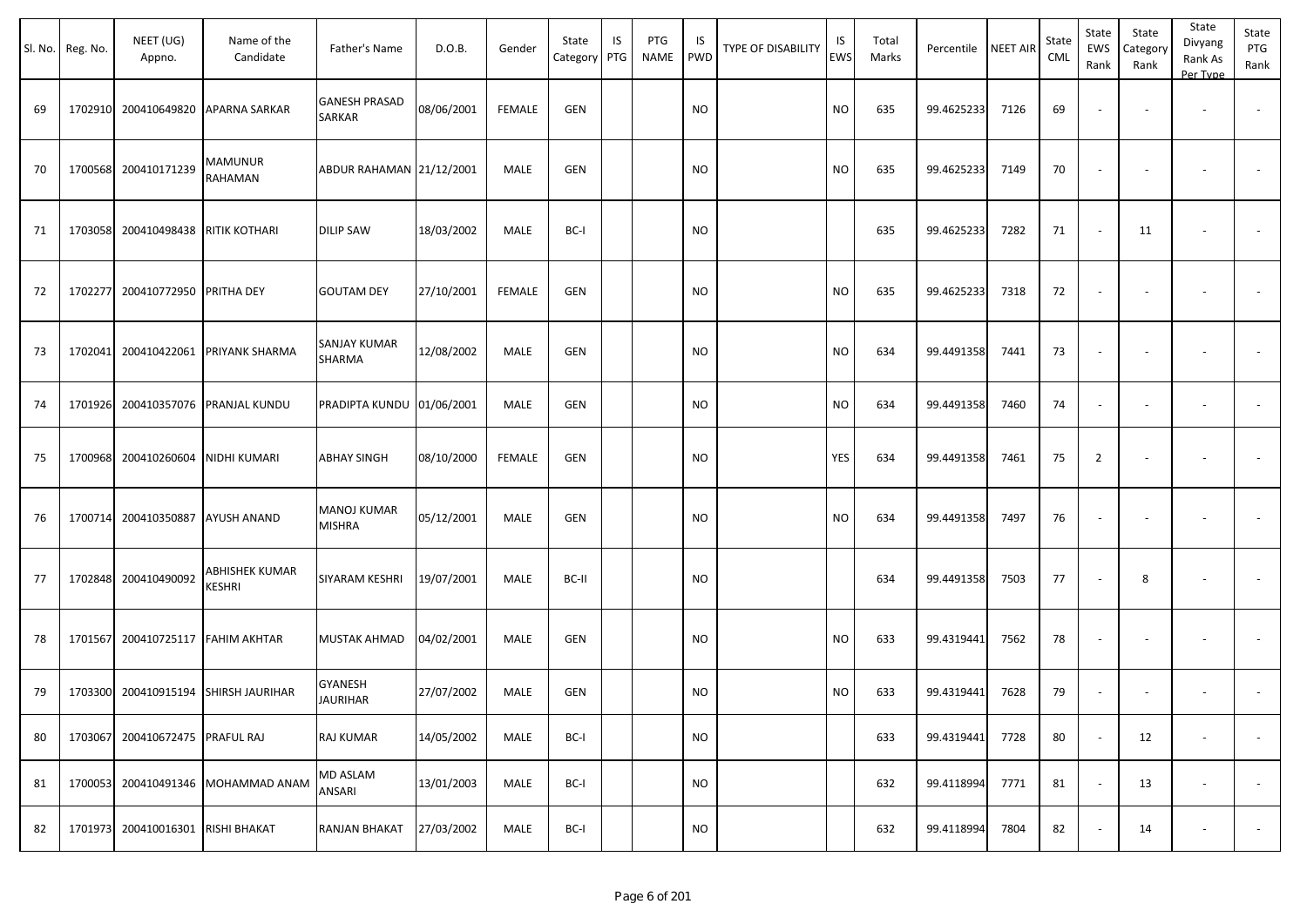| Sl. No. | Reg. No. | NEET (UG)<br>Appno.              | Name of the<br>Candidate                            | Father's Name                                 | D.O.B.     | Gender        | State<br>Category | IS<br>PTG | PTG<br><b>NAME</b> | IS<br><b>PWD</b> | <b>TYPE OF DISABILITY</b> | IS<br><b>EWS</b> | Total<br>Marks | Percentile | <b>NEET AIR</b> | State<br>CML | State<br>EWS<br>Rank | State<br>Category<br>Rank | State<br>Divyang<br>Rank As<br>Per Type | State<br>PTG<br>Rank     |
|---------|----------|----------------------------------|-----------------------------------------------------|-----------------------------------------------|------------|---------------|-------------------|-----------|--------------------|------------------|---------------------------|------------------|----------------|------------|-----------------|--------------|----------------------|---------------------------|-----------------------------------------|--------------------------|
| 83      | 1702001  | 200411072113 KUMARI SAKSHI       |                                                     | KUMAR<br>VIVEKANAND                           | 05/09/2000 | <b>FEMALE</b> | GEN               |           |                    | <b>NO</b>        |                           | <b>NO</b>        | 632            | 99.4118994 | 7829            | 83           |                      | $\overline{\phantom{a}}$  | $\overline{\phantom{a}}$                | $\sim$                   |
| 84      | 1703332  | 200411156180                     | <b>AHMED RAZA</b>                                   | <b>SHEKH NOOR</b><br>SALIM                    | 10/09/1999 | MALE          | BC-I              |           |                    | NO.              |                           |                  | 632            | 99.4118994 | 7872            | 84           |                      | 15                        |                                         |                          |
| 85      |          | 1701768 200410091488 ANIF SULTAN |                                                     | SHAHID AKHTER                                 | 15/01/2000 | <b>MALE</b>   | BC-I              |           |                    | <b>NO</b>        |                           |                  | 632            | 99.4118994 | 7929            | 85           |                      | 16                        | $\overline{\phantom{a}}$                | $\overline{\phantom{a}}$ |
| 86      |          | 1701715 200410800716             | NITISH KUMAR<br>PANDIT                              | SIDDHESHWAR<br>PRAJAPATI                      | 02/10/2000 | MALE          | BC-II             |           |                    | <b>NO</b>        |                           |                  | 632            | 99.4118994 | 7959            | 86           |                      | 9                         | $\overline{\phantom{a}}$                | $\sim$                   |
| 87      | 1700701  | 200410054816                     | RANJEET KUMAR                                       | KRISHNA PRASAD<br>YADAV                       | 04/11/2002 | MALE          | BC-II             |           |                    | <b>NO</b>        |                           |                  | 631            | 99.3884163 | 8065            | 87           |                      | 10                        | ٠                                       | $\sim$                   |
| 88      | 1700210  | 200410422315                     | MUSKAN KUMARI                                       | RAM PRAVESH                                   | 15/07/2002 | <b>FEMALE</b> | <b>GEN</b>        |           |                    | NO.              |                           | <b>YES</b>       | 631            | 99.3884163 | 8138            | 88           | $\overline{3}$       |                           |                                         |                          |
| 89      |          | 1701900 200410863104             | DHIRAJ KUMAR                                        | <b>SHYAM SUNDAR</b><br>YADAV                  | 26/09/2002 | MALE          | BC-II             |           |                    | <b>NO</b>        |                           |                  | 631            | 99.3884163 | 8215            | 89           |                      | 11                        | $\overline{\phantom{a}}$                |                          |
| 90      |          | 1701720 200410385133             | HARSHIT KUMAR<br>PRABHAKAR                          | <b>JEEWITESH</b><br>KUMAR<br><b>PRABHAKAR</b> | 16/06/2001 | MALE          | <b>GEN</b>        |           |                    | NO.              |                           | <b>NO</b>        | 631            | 99.3884163 | 8255            | 90           |                      | $\overline{\phantom{a}}$  | $\overline{\phantom{a}}$                |                          |
| 91      | 1702929  | 200410728808                     | <b>ERAM ZEBA</b>                                    | MD MURTAZA<br>JAMAL                           | 06/08/2001 | <b>FEMALE</b> | <b>GEN</b>        |           |                    | <b>NO</b>        |                           | <b>NO</b>        | 631            | 99.3884163 | 8302            | 91           |                      |                           | $\overline{\phantom{a}}$                | $\sim$                   |
| 92      |          | 1700068 200410682970             | <b>VISHAL ADITYA</b>                                | VIJAY KUMAR<br><b>CHAUBEY</b>                 | 21/09/1999 | MALE          | <b>GEN</b>        |           |                    | <b>NO</b>        |                           | <b>NO</b>        | 631            | 99.3884163 | 8352            | 92           |                      | $\overline{\phantom{a}}$  | $\overline{\phantom{a}}$                | $\blacksquare$           |
| 93      |          | 1700110 200410384177             | <b>DEV DUBEY</b>                                    | VIKASH KUMAR<br><b>DUBEY</b>                  | 02/10/2002 | MALE          | GEN               |           |                    | NO.              |                           | <b>NO</b>        | 630            | 99.3584956 | 8409            | 93           | $\sim$               |                           | ٠                                       | $\sim$                   |
| 94      | 1701357  | 200410370196                     | <b>SHAMBHAVI SIDDHI</b>                             | <b>SANJEEV KUMAR</b>                          | 07/07/2001 | FEMALE        | <b>GEN</b>        |           |                    | NO.              |                           | <b>NO</b>        | 630            | 99.3584956 | 8491            | 94           |                      | $\overline{\phantom{a}}$  | $\overline{\phantom{a}}$                | $\overline{\phantom{a}}$ |
| 95      |          | 1702319 200410649942             | <b>NANDAN KUMAR</b><br>SAHA                         | <b>ANUP KUMAR</b><br>SAHA                     | 27/08/2003 | MALE          | BC-I              |           |                    | <b>NO</b>        |                           |                  | 630            | 99.3584956 | 8502            | 95           |                      | 17                        | $\overline{\phantom{a}}$                | $\sim$                   |
| 96      |          |                                  | 1701203 200410148726 ANKIT RANJAN MODI VIKAS RANJAN |                                               | 24/07/2002 | MALE          | BC-II             |           |                    | <b>NO</b>        |                           |                  | 630            | 99.3584956 | 8647            | 96           |                      | 12                        | $\overline{\phantom{a}}$                | $\sim$                   |
| 97      |          |                                  | 1700315 200410029779 ANURAG GAURAV                  | DAYANAND<br><b>THAKUR</b>                     | 10/10/2001 | MALE          | GEN               |           |                    | <b>NO</b>        |                           | YES              | 630            | 99.3584956 | 8757            | 97           | $\overline{4}$       | $\sim$                    | $\overline{\phantom{a}}$                | $\sim$                   |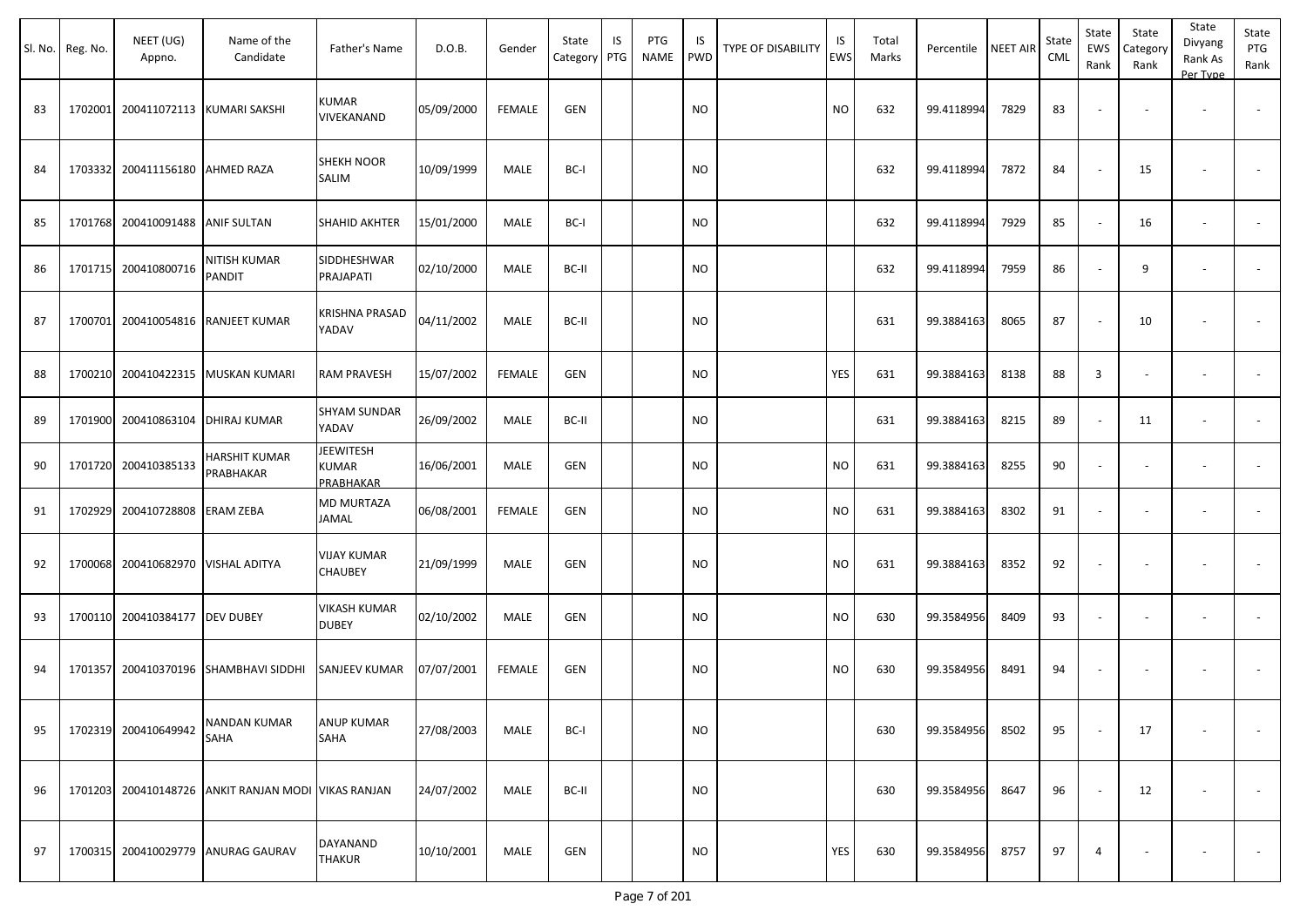| SI. No. | Reg. No. | NEET (UG)<br>Appno.                | Name of the<br>Candidate              | Father's Name                                    | D.O.B.     | Gender        | State<br>Category | IS<br>PTG | PTG<br><b>NAME</b> | IS<br><b>PWD</b> | TYPE OF DISABILITY | IS<br>EWS | Total<br>Marks | Percentile NEET AIR |      | State<br><b>CML</b> | State<br>EWS<br>Rank     | State<br>Category<br>Rank | State<br>Divyang<br>Rank As<br>Per Type | State<br>PTG<br>Rank |
|---------|----------|------------------------------------|---------------------------------------|--------------------------------------------------|------------|---------------|-------------------|-----------|--------------------|------------------|--------------------|-----------|----------------|---------------------|------|---------------------|--------------------------|---------------------------|-----------------------------------------|----------------------|
| 98      |          | 1701126 200410000167 SPRIHA VERMA  |                                       | <b>DEEPAK VERMA</b>                              | 21/01/2001 | <b>FEMALE</b> | GEN               |           |                    | <b>NO</b>        |                    | <b>NO</b> | 629            | 99.3411576          | 8792 | 98                  |                          | $\overline{\phantom{a}}$  | $\overline{\phantom{a}}$                |                      |
| 99      | 1700514  | 200410597584                       | <b>SWATI SRIVASTAV</b>                | <b>AMIT SRIVASTAV</b>                            | 24/08/2001 | <b>FEMALE</b> | GEN               |           |                    | <b>NO</b>        |                    | YES       | 629            | 99.3411576          | 8929 | 99                  | 5                        |                           | $\overline{\phantom{a}}$                |                      |
| 100     |          | 1701095 200410114972               | ROUSHAN KUMAR<br><b>SINHA</b>         | <b>KRISHNA KUMAR</b><br><b>SINHA</b>             | 25/03/2001 | MALE          | GEN               |           |                    | NO.              |                    | <b>NO</b> | 629            | 99.3411576          | 8948 | 100                 | $\sim$                   | $\overline{\phantom{a}}$  | $\overline{\phantom{a}}$                |                      |
| 101     | 1702430  | 200410622977                       | MEHWISH NIDA                          | <b>NOOR</b><br><b>MOHAMMAD</b><br><b>ANSARI</b>  | 28/02/2002 | FEMALE        | BC-I              |           |                    | <b>NO</b>        |                    |           | 628            | 99.3237465          | 9021 | 101                 |                          | 18                        | $\overline{\phantom{a}}$                |                      |
| 102     |          | 1701753 200410675558               | IBTESHAM PARWEEN AZAD ANSARI          |                                                  | 31/10/1999 | <b>FEMALE</b> | BC-I              |           |                    | NO.              |                    |           | 628            | 99.3237465          | 9046 | 102                 |                          | 19                        | $\overline{\phantom{a}}$                | $\sim$               |
| 103     |          | 1701003 200410094622 MD ATIF IQBAL |                                       | <b>AFZAL HUSSAIN</b>                             | 26/08/2001 | MALE          | GEN               |           |                    | NO.              |                    | <b>NO</b> | 628            | 99.3237465          | 9152 | 103                 |                          |                           | $\overline{\phantom{a}}$                |                      |
| 104     |          | 1701604 200410535389               | RUPAM KUMAR<br>MANDAL                 | MADAN MANDAL                                     | 28/02/2000 | MALE          | BC-I              |           |                    | NO.              |                    |           | 627            | 99.3021655          | 9415 | 104                 |                          | 20                        | $\overline{\phantom{a}}$                |                      |
| 105     |          |                                    | 1700951 200411277546 SHUBHAM KUMAR    | ARUN KUMAR<br>YADAV                              | 14/01/2000 | MALE          | BC-II             |           |                    | <b>NO</b>        |                    |           | 626            | 99.2748052          | 9553 | 105                 | $\sim$                   | 13                        | $\overline{\phantom{a}}$                |                      |
| 106     |          | 1700306 200410219976               | ABHISHEK KUMAR<br>SAW                 | <b>TUPLAL SAW</b>                                | 07/07/2002 | MALE          | BC-I              |           |                    | NO.              |                    |           | 626            | 99.2748052          | 9601 | 106                 | $\sim$                   | 21                        | $\overline{\phantom{a}}$                | $\sim$               |
| 107     |          | 1701266 200410074633               | <b>SYED MUSAB</b><br><b>HUSSAIN</b>   | <b>SYED</b><br><b>MOHAMMAD</b><br>SARWAR HUSSAIN | 19/02/2001 | MALE          | GEN               |           |                    | NO.              |                    | <b>NO</b> | 626            | 99.2748052          | 9653 | 107                 | $\overline{\phantom{a}}$ | $\overline{\phantom{a}}$  | $\overline{\phantom{a}}$                |                      |
| 108     |          |                                    | 1701520 200411510530 AKANKSHA KUMARI  | PREM SHANKAR<br><b>MISHRA</b>                    | 02/11/2000 | FEMALE        | GEN               |           |                    | NO.              |                    | YES       | 626            | 99.2748052          | 9685 | 108                 | 6                        |                           |                                         |                      |
| 109     |          | 1703106 200410567105 AYUSH ANAND   |                                       | AJIT KUMAR<br>AGRAWAL                            | 06/02/2002 | MALE          | BC-II             |           |                    | <b>NO</b>        |                    |           | 626            | 99.2748052          | 9878 | 109                 |                          | 14                        | $\sim$                                  | $\sim$               |
| 110     |          |                                    | 1702930 200410817076 JAIPRAKASH GUPTA | <b>BADRI PRASAD</b>                              | 15/11/2000 | MALE          | BC-I              |           |                    | <b>NO</b>        |                    |           | 626            | 99.2748052          | 9884 | 110                 |                          | 22                        | $\overline{\phantom{a}}$                | $\sim$               |
| 111     |          | 1700638 200410127013 SHITAL KUMARI |                                       | <b>AKSHAY KUMAR</b><br><b>SINGH</b>              | 28/02/2002 | FEMALE        | GEN               |           |                    | <b>NO</b>        |                    | <b>NO</b> | 625            | 99.2454696          | 9924 | 111                 | $\sim$                   |                           | $\overline{\phantom{a}}$                | $\sim$               |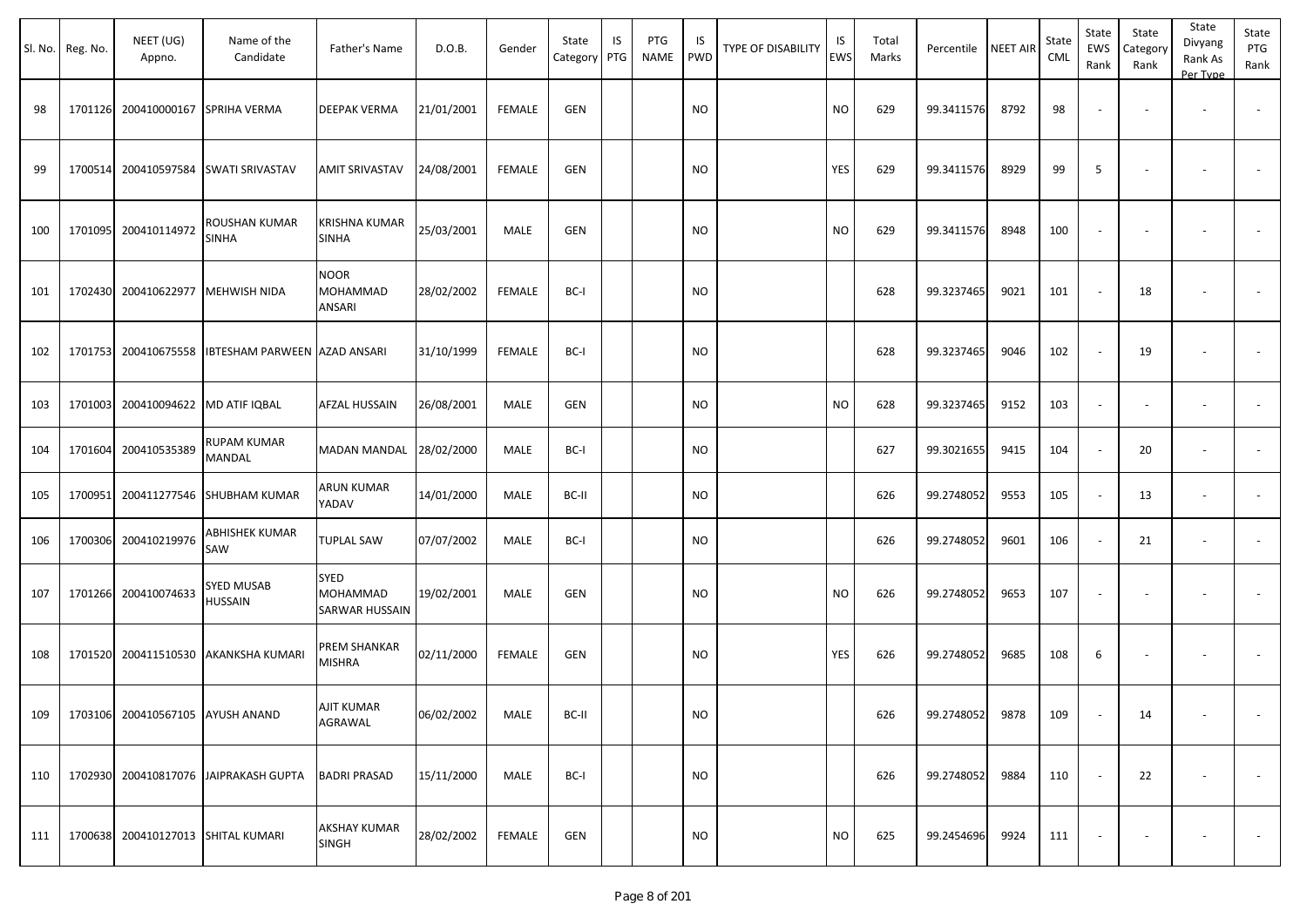|     | Sl. No. Reg. No. | NEET (UG)<br>Appno.            | Name of the<br>Candidate            | Father's Name                      | D.O.B.     | Gender        | State<br>Category | IS<br>PTG | PTG<br>NAME | IS.<br>PWD | TYPE OF DISABILITY | IS<br><b>EWS</b> | Total<br>Marks | Percentile | <b>NEET AIR</b> | State<br><b>CML</b> | State<br>EWS<br>Rank     | State<br>Category<br>Rank | State<br>Divyang<br>Rank As<br>Per Type | State<br>PTG<br>Rank |
|-----|------------------|--------------------------------|-------------------------------------|------------------------------------|------------|---------------|-------------------|-----------|-------------|------------|--------------------|------------------|----------------|------------|-----------------|---------------------|--------------------------|---------------------------|-----------------------------------------|----------------------|
| 112 | 1703374          | 200410383959                   | SHIVESH PRAKHAR                     | <b>ASHUTOSH</b><br>PRASAD          | 30/01/2001 | MALE          | <b>GEN</b>        |           |             | <b>NO</b>  |                    | <b>NO</b>        | 625            | 99.2454696 | 10119           | 112                 | $\overline{\phantom{a}}$ | $\overline{\phantom{a}}$  | $\overline{\phantom{a}}$                |                      |
| 113 |                  |                                | 1700791 200410013957 AMISHA KUMARI  | DHIRENDRA NATH<br><b>MAHTO</b>     | 19/11/2002 | <b>FEMALE</b> | BC-I              |           |             | <b>NO</b>  |                    |                  | 625            | 99.2454696 | 10178           | 113                 | $\sim$                   | 23                        |                                         |                      |
| 114 | 1700307          |                                | 200410259050 SIDDHANT DUBEY         | <b>TUSHAR KANT</b><br><b>DUBEY</b> | 11/02/2001 | MALE          | <b>GEN</b>        |           |             | NO         |                    | YES              | 625            | 99.2454696 | 10204           | 114                 | $\overline{7}$           | $\overline{\phantom{a}}$  | $\overline{\phantom{a}}$                |                      |
| 115 |                  | 1700955 200410392411           | <b>SHRISTI KUMARI</b>               | KAMAL KISHORE                      | 03/01/2003 | FEMALE        | GEN               |           |             | NO         |                    | <b>NO</b>        | 624            | 99.2295948 | 10351           | 115                 | $\blacksquare$           | $\blacksquare$            |                                         |                      |
| 116 |                  | 1701471 200410456804           | <b>NIDHI KUMARI</b>                 | KANHAIYA LAL                       | 21/04/1999 | FEMALE        | BC-I              |           |             | <b>NO</b>  |                    |                  | 624            | 99.2295948 | 10456           | 116                 | $\sim$                   | 24                        | $\overline{\phantom{a}}$                |                      |
| 117 |                  |                                | 1703244 200410029568 TARUNITA SINGH | RAJ KISHORE<br>SINGH               | 22/01/2002 | FEMALE        | <b>GEN</b>        |           |             | <b>NO</b>  |                    | <b>NO</b>        | 624            | 99.2295948 | 10503           | 117                 | $\overline{\phantom{a}}$ | $\overline{\phantom{a}}$  | $\overline{\phantom{a}}$                |                      |
| 118 |                  | 1700122 200410091720 SOHAM SEN |                                     | <b>SAUBHIK SEN</b>                 | 01/08/2002 | MALE          | <b>GEN</b>        |           |             | <b>NO</b>  |                    | <b>NO</b>        | 624            | 99.2295948 | 10531           | 118                 | $\sim$                   | $\sim$                    | $\overline{\phantom{a}}$                |                      |
| 119 | 1701347          | 200410037212                   | <b>FAIZAN ASHAD</b>                 | <b>SAMSER ALAM</b>                 | 28/08/2002 | MALE          | BC-I              |           |             | NO         |                    |                  | 623            | 99.2091111 | 10553           | 119                 | $\blacksquare$           | 25                        | $\overline{\phantom{a}}$                | $\blacksquare$       |
| 120 |                  | 1701876 200410623078           | SHUBHAM KUMAR<br>JAISWAL            | DEEPAK JAISWAL                     | 21/01/1999 | MALE          | BC-II             |           |             | NO         |                    |                  | 623            | 99.2091111 | 10650           | 120                 | $\sim$                   | 15                        |                                         |                      |
| 121 |                  | 1703015 200410537509           | ABHIRUCHI KUMARI                    | SANJAY KUMAR<br>CHOURASIYA         | 17/09/2002 | <b>FEMALE</b> | <b>GEN</b>        |           |             | <b>NO</b>  |                    | <b>NO</b>        | 623            | 99.2091111 | 10678           | 121                 | $\blacksquare$           | $\blacksquare$            | $\overline{\phantom{a}}$                |                      |
| 122 |                  |                                | 1703289 200410412642 HARSH AGARWAL  | SAGAR MAL<br>AGARWAL               | 15/05/2001 | MALE          | <b>GEN</b>        |           |             | NO         |                    | NO.              | 623            | 99.2091111 | 10804           | 122                 | $\overline{\phantom{a}}$ | $\overline{\phantom{a}}$  | $\overline{\phantom{a}}$                |                      |
| 123 |                  | 1700057 200410053219           | NANCY FIRDOS<br>ANSARI              | MD SIRAJUDDIN<br>ANSARI            | 04/11/1999 | FEMALE        | BC-I              |           |             | <b>NO</b>  |                    |                  | 622            | 99.1835797 | 10833           | 123                 | $\sim$                   | 26                        | $\overline{\phantom{a}}$                |                      |
| 124 |                  | 1701246 200410204823           | <b>KUNDAN MAHATO</b>                | RATHU MAHATO                       | 04/12/1998 | MALE          | BC-I              |           |             | <b>NO</b>  |                    |                  | 622            | 99.1835797 | 10857           | 124                 | $\sim$                   | 27                        | $\overline{\phantom{a}}$                | $\sim$               |
| 125 |                  | 1701660 200410966989           | <b>ANKITA PANDEY</b>                | SATYENDRA<br><b>NARAYAN PANDEY</b> | 14/07/1996 | FEMALE        | GEN               |           |             | <b>NO</b>  |                    | YES              | 622            | 99.1835797 | 10868           | 125                 | 8                        | $\overline{\phantom{a}}$  | $\overline{\phantom{a}}$                | $\sim$               |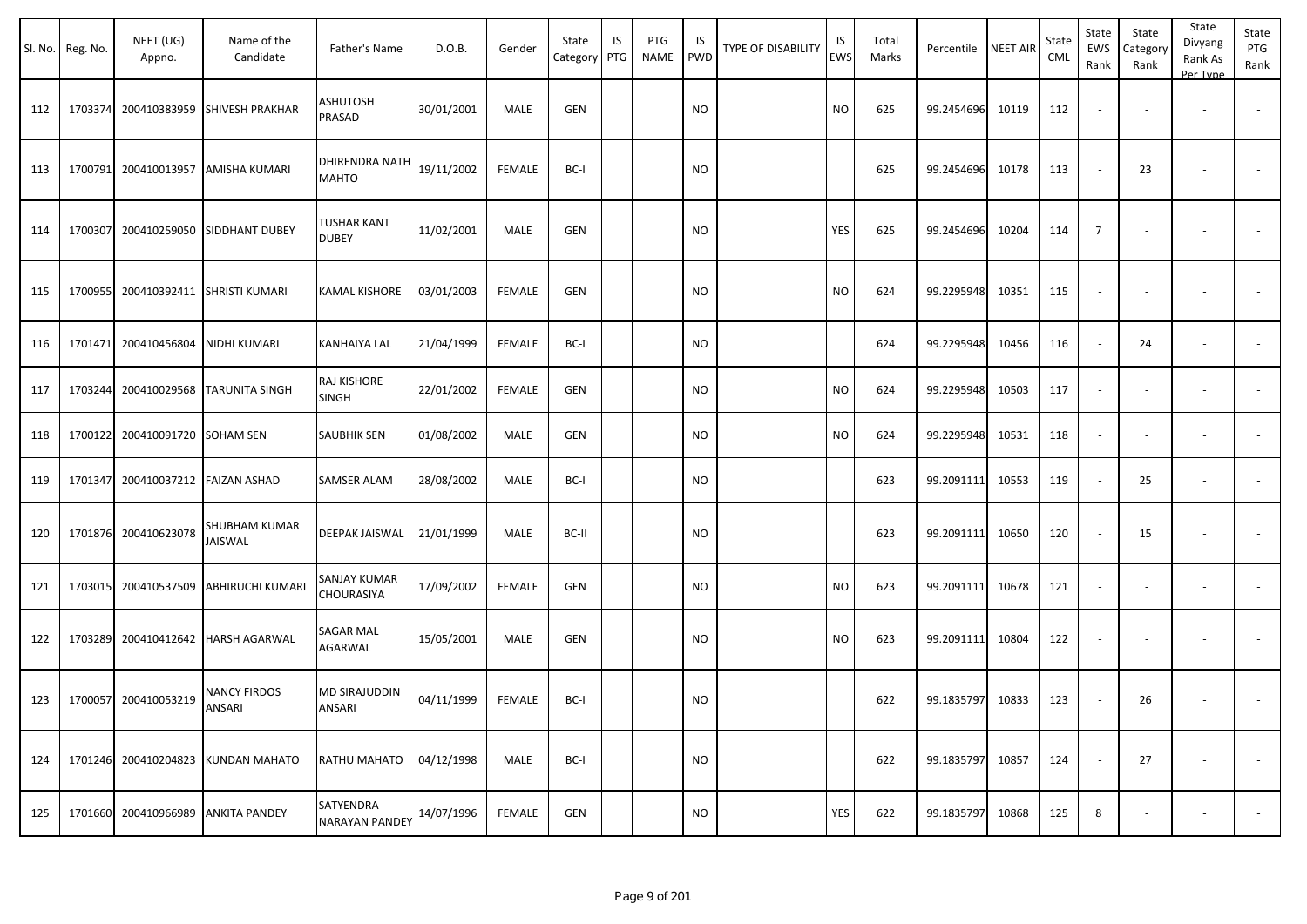|     | Sl. No. Reg. No. | NEET (UG)<br>Appno.               | Name of the<br>Candidate            | Father's Name                  | D.O.B.     | Gender        | State<br>Category | IS<br>PTG | PTG<br><b>NAME</b> | IS<br><b>PWD</b> | TYPE OF DISABILITY | IS<br>EWS | Total<br>Marks | Percentile       | <b>NEET AIR</b> | State<br>CML | State<br>EWS<br>Rank | State<br>Category<br>Rank | State<br>Divyang<br>Rank As<br>Per Type | State<br>PTG<br>Rank     |
|-----|------------------|-----------------------------------|-------------------------------------|--------------------------------|------------|---------------|-------------------|-----------|--------------------|------------------|--------------------|-----------|----------------|------------------|-----------------|--------------|----------------------|---------------------------|-----------------------------------------|--------------------------|
| 126 | 1702859          |                                   | 200410362685 KAUSHIK CHATTERJEE     | ROBIN<br><b>CHATTERJEE</b>     | 03/12/2000 | <b>MALE</b>   | <b>GEN</b>        |           |                    | <b>NO</b>        |                    | <b>NO</b> | 622            | 99.1835797       | 10975           | 126          |                      |                           | $\sim$                                  |                          |
| 127 | 1702082          |                                   | 200410401936 SRIKANT KUMAR          | <b>ASHOK KUMAR</b><br>MEHTA    | 05/05/2003 | MALE          | BC-II             |           |                    | <b>NO</b>        |                    |           | 622            | 99.1835797       | 10990           | 127          |                      | 16                        |                                         |                          |
| 128 |                  | 1700418 200410068729              | <b>RANA PRIYANSHU</b><br>RAJ        | <b>GANESH KUMAR</b><br>SINGH   | 20/10/2001 | MALE          | <b>GEN</b>        |           |                    | <b>NO</b>        |                    | <b>NO</b> | 622            | 99.1835797       | 11003           | 128          |                      |                           | $\overline{\phantom{a}}$                |                          |
| 129 |                  |                                   | 1700715 200410545704 GAGANDEEP KOUR | RAJENDRA SINGH                 | 20/03/1999 | <b>FEMALE</b> | <b>GEN</b>        |           |                    | <b>NO</b>        |                    | YES       | 622            | 99.1835797       | 11065           | 129          | 9                    |                           |                                         |                          |
| 130 | 1700370          |                                   | 200410571678 RAHUL SHARMA           | RAMESH KUMAR<br>SHARMA         | 10/09/2002 | MALE          | <b>GEN</b>        |           |                    | <b>NO</b>        |                    | <b>NO</b> | 622            | 99.1835797       | 11113           | 130          |                      |                           |                                         |                          |
| 131 | 1702571          |                                   | 200410500186 UTKARSH SHUKLA         | AJAY SHUKLA                    | 05/07/2000 | <b>MALE</b>   | <b>GEN</b>        |           |                    | <b>NO</b>        |                    | <b>NO</b> | 621            | 99.1562194       | 11211           | 131          |                      |                           |                                         |                          |
| 132 | 1702504          |                                   | 200410397271 SHALINI VERMA          | AMRENDRA<br><b>KUMAR VERMA</b> | 06/02/1997 | <b>FEMALE</b> | <b>GEN</b>        |           |                    | <b>NO</b>        |                    | <b>NO</b> | 621            | 99.1562194       | 11260           | 132          |                      |                           |                                         |                          |
| 133 |                  | 1700949 200410446129 KUMAR RAHUL  |                                     | MAHESH PRASAD<br><b>MEHTA</b>  | 02/09/1999 | MALE          | BC-II             |           |                    | <b>NO</b>        |                    |           | 621            | 99.1562194       | 11279           | 133          |                      | 17                        | $\overline{\phantom{a}}$                |                          |
| 134 |                  |                                   | 1701310 200410548357 AKANKSHA SHREE | <b>SUBODH KUMAR</b>            | 17/01/2000 | <b>FEMALE</b> | <b>GEN</b>        |           |                    | <b>NO</b>        |                    | <b>NO</b> | 621            | 99.1562194       | 11288           | 134          | $\sim$               |                           | $\overline{\phantom{a}}$                | $\overline{\phantom{a}}$ |
| 135 | 1700047          | 200410062469 SHALINI PRIYA        |                                     | SACHIDANAND<br>SINGH           | 23/12/2000 | <b>FEMALE</b> | <b>GEN</b>        |           |                    | <b>NO</b>        |                    | <b>NO</b> | 621            | 99.1562194       | 11343           | 135          |                      |                           |                                         |                          |
| 136 |                  |                                   | 1701225 200410403891 SANTOSH KUMAR  | <b>SUBAL KUMAR</b><br>MANDAL   | 12/04/2001 | MALE          | BC-I              |           |                    | <b>NO</b>        |                    |           | 621            | 99.1562194       | 11351           | 136          |                      | 28                        |                                         |                          |
| 137 |                  | 1702416 200410044405 ARPIT KUMAR  |                                     | <b>SANJAY KUMAR</b>            | 25/12/2002 | MALE          | GEN               |           |                    | <b>NO</b>        |                    | <b>NO</b> | 621            | 99.1562194 11492 |                 | 137          |                      | $\sim$                    | $\sim$                                  | $\sim$                   |
| 138 |                  |                                   | 1700132 200410382638 ABHINAV ANAND  | <b>GOPAL KRISHNA</b><br>YADAV  | 23/07/2000 | MALE          | BC-II             |           |                    | <b>NO</b>        |                    |           | 621            | 99.1562194 11534 |                 | 138          |                      | 18                        | $\overline{\phantom{a}}$                | $\sim$                   |
| 139 |                  | 1702748 200410546790 SEJAL KUMARI |                                     | RAJESH PRASAD<br><b>NAYAK</b>  | 12/09/1999 | FEMALE        | GEN               |           |                    | <b>NO</b>        |                    |           | 620            | 99.1260791 11552 |                 | 139          |                      |                           |                                         | $\sim$                   |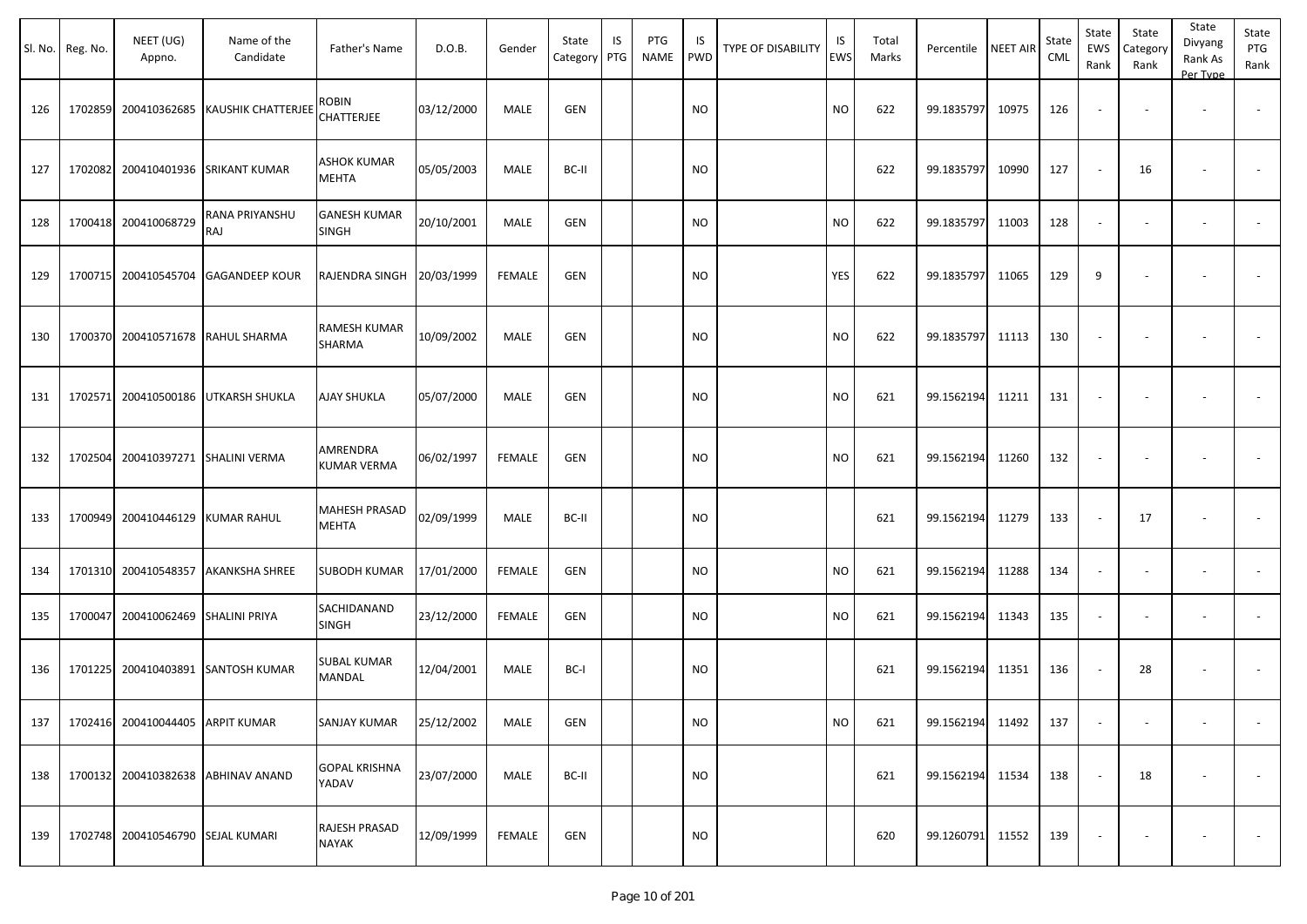|     | Sl. No. Reg. No. | NEET (UG)<br>Appno.                 | Name of the<br>Candidate               | Father's Name                       | D.O.B.     | Gender        | State<br>Category | IS<br>PTG | PTG<br>NAME | IS<br>PWD | <b>TYPE OF DISABILITY</b> | IS<br><b>EWS</b> | Total<br>Marks | Percentile NEET AIR |       | State<br>CML | State<br>EWS<br>Rank     | State<br>Category<br>Rank | State<br>Divyang<br>Rank As<br>Per Type | State<br>PTG<br>Rank     |
|-----|------------------|-------------------------------------|----------------------------------------|-------------------------------------|------------|---------------|-------------------|-----------|-------------|-----------|---------------------------|------------------|----------------|---------------------|-------|--------------|--------------------------|---------------------------|-----------------------------------------|--------------------------|
| 140 | 1700598          | 200410941050                        | <b>AKANKSHA SINGH</b>                  | <b>BINOD KUMAR</b><br>SINGH         | 02/08/2001 | <b>FEMALE</b> | GEN               |           |             | <b>NO</b> |                           | <b>NO</b>        | 620            | 99.1260791          | 11562 | 140          |                          |                           |                                         |                          |
| 141 | 1701924          | 200410404764                        | RUKAIYA PARWEEN                        | MD AKHTAR<br>ANSARI                 | 31/07/2000 | <b>FEMALE</b> | BC-I              |           |             | <b>NO</b> |                           |                  | 620            | 99.1260791          | 11567 | 141          |                          | 29                        |                                         |                          |
| 142 | 1702897          | 200410185538                        | PRAGATI PRIYA                          | SANJAY KUMAR                        | 14/12/1998 | <b>FEMALE</b> | <b>GEN</b>        |           |             | <b>NO</b> |                           | <b>NO</b>        | 620            | 99.1260791          | 11593 | 142          |                          |                           |                                         |                          |
| 143 | 1702627          | 200410123892                        | <b>EKTA KUMARI</b>                     | <b>BINAY KUMAR</b><br><b>OJHA</b>   | 14/10/1999 | <b>FEMALE</b> | GEN               |           |             | <b>NO</b> |                           | YES              | 620            | 99.1260791          | 11824 | 143          | 10                       |                           |                                         |                          |
| 144 | 1700624          | 200410023724                        | <b>NISHANT KUMAR</b>                   | <b>AJAY KUMAR</b>                   | 29/11/2000 | MALE          | GEN               |           |             | <b>NO</b> |                           | <b>NO</b>        | 620            | 99.1260791          | 11907 | 144          | $\sim$                   |                           |                                         | $\overline{\phantom{a}}$ |
| 145 | 1701392          | 200410007531                        | <b>AYUSH KUMAR</b>                     | MAHESH KUMAR                        | 26/05/2001 | MALE          | GEN               |           |             | <b>NO</b> |                           | <b>NO</b>        | 620            | 99.1260791          | 11931 | 145          | $\sim$                   |                           |                                         |                          |
| 146 | 1701929          | 200410174794                        | ADARSH SHANKAR<br>PRASAD               | RAVI SHANKAR<br>PRASAD              | 10/06/2002 | MALE          | GEN               |           |             | <b>NO</b> |                           | <b>NO</b>        | 619            | 99.1042787          | 11991 | 146          |                          |                           |                                         |                          |
| 147 | 1700092          | 200410714749                        | ADITI KUMARI<br><b>GUPTA</b>           | SANTOSH GUPTA                       | 19/09/1999 | <b>FEMALE</b> | BC-II             |           |             | <b>NO</b> |                           |                  | 618            | 99.0795520          | 12282 | 147          | $\overline{\phantom{a}}$ | 19                        |                                         |                          |
| 148 | 1702820          | 200410830634 SAPNA RAJ              |                                        | ARVIND SINGH                        | 23/11/2000 | <b>FEMALE</b> | GEN               |           |             | NO        |                           | <b>NO</b>        | 618            | 99.0795520          | 12285 | 148          |                          |                           |                                         |                          |
| 149 | 1701042          |                                     | 200410529798 SANDHYA KUMARI            | CHANCHAL<br>KUMAR<br>CHOUDHARY      | 02/08/2000 | <b>FEMALE</b> | GEN               |           |             | NO        |                           | YES              | 618            | 99.0795520          | 12288 | 149          | 11                       |                           |                                         |                          |
| 150 | 1700980          | 200410588057                        | CHANDA KUMARI                          | AWADHESH<br>KUMAR SINGH             | 19/12/1995 | <b>FEMALE</b> | BC-II             |           |             | <b>NO</b> |                           |                  | 618            | 99.0795520          | 12305 | 150          |                          | 20                        |                                         |                          |
|     |                  | 151   1702450 200410658963 RIYA RAJ |                                        | <b>ASHISH KUMAR</b><br><b>SINGH</b> | 06/07/2002 | <b>FEMALE</b> | GEN               |           |             | <b>NO</b> |                           | <b>NO</b>        | 618            | 99.0795520 12348    |       | 151          |                          |                           |                                         |                          |
| 152 | 1701666          | 200410852303                        | MD ZIYAUL MUSTAFA                      | MD MANSOOR<br><b>ALAM</b>           | 05/06/2002 | MALE          | BC-I              |           |             | <b>NO</b> |                           |                  | 618            | 99.0795520          | 12430 | 152          |                          | 30                        | $\sim$                                  | $\sim$                   |
| 153 | 1700205          | 200410279586                        | HIMANSHU SHEKHAR PADMALOCHAN<br>MAHATO | MAHATO                              | 07/06/2001 | MALE          | BC-I              |           |             | <b>NO</b> |                           |                  | 618            | 99.0795520          | 12516 | 153          |                          | 31                        | $\overline{\phantom{a}}$                | $\sim$                   |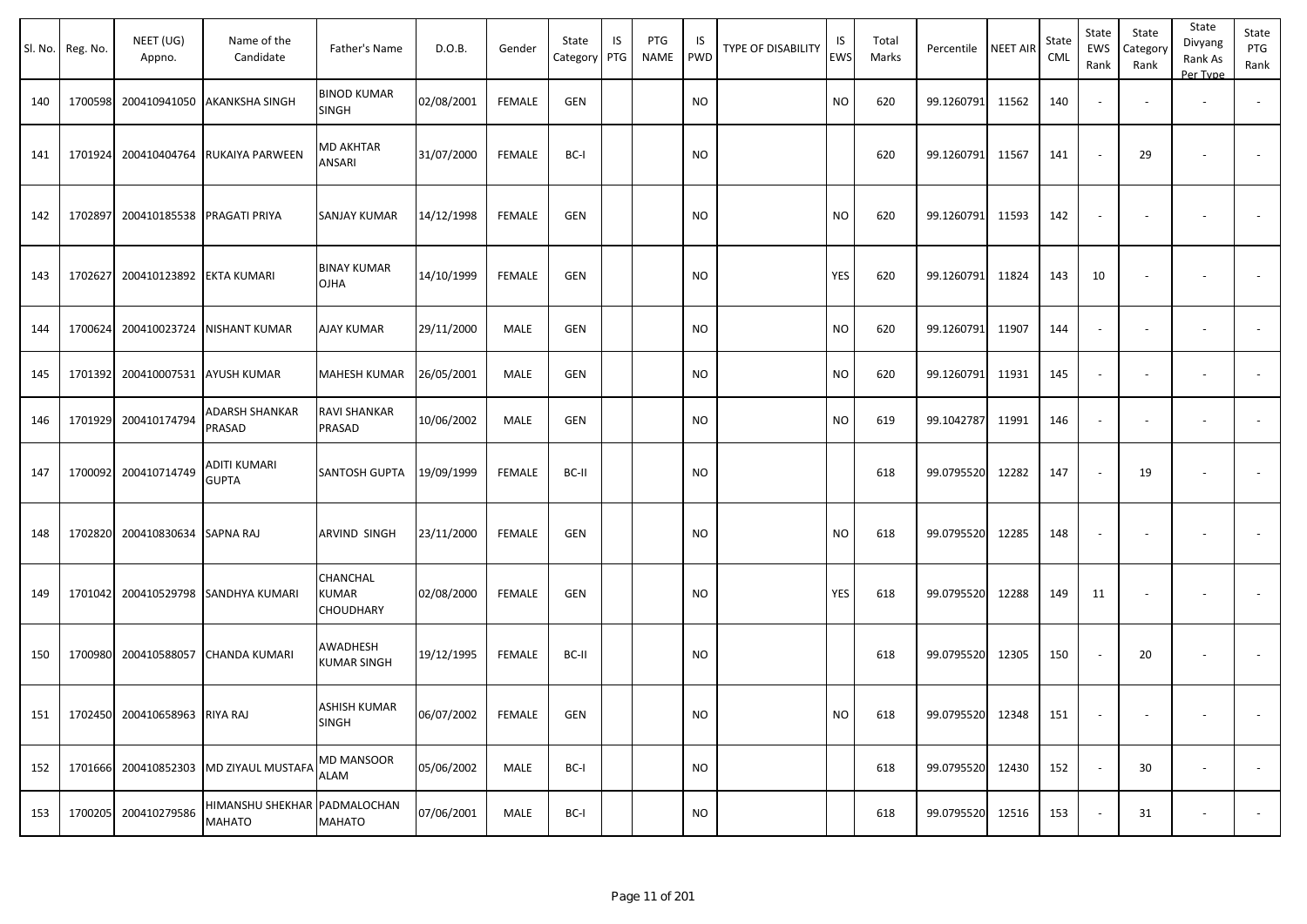|     | Sl. No. Reg. No. | NEET (UG)<br>Appno.               | Name of the<br>Candidate   | Father's Name               | D.O.B.     | Gender        | State<br>Category | IS<br>PTG | PTG<br><b>NAME</b> | IS<br><b>PWD</b> | <b>TYPE OF DISABILITY</b> | IS<br><b>EWS</b> | Total<br>Marks | Percentile       | <b>NEET AIR</b> | State<br>CML | State<br>EWS<br>Rank     | State<br>Category<br>Rank | State<br>Divyang<br>Rank As<br>Per Type | State<br>PTG<br>Rank     |
|-----|------------------|-----------------------------------|----------------------------|-----------------------------|------------|---------------|-------------------|-----------|--------------------|------------------|---------------------------|------------------|----------------|------------------|-----------------|--------------|--------------------------|---------------------------|-----------------------------------------|--------------------------|
| 154 | 1701022          | 200410488486                      | RIKEET KUMAR               | RAJESH KUMAR                | 15/04/2000 | MALE          | GEN               |           |                    | NO.              |                           | <b>NO</b>        | 618            | 99.0795520       | 12554           | 154          | $\sim$                   |                           | $\overline{\phantom{a}}$                | $\overline{\phantom{a}}$ |
| 155 | 1700330          | 200410401970 ATUL ANAND           |                            | PANKAJ KUMAR                | 19/03/1999 | MALE          | BC-II             |           |                    | <b>NO</b>        |                           |                  | 617            | 99.0528500       | 12627           | 155          | $\sim$                   | 21                        | $\overline{\phantom{a}}$                | $\sim$                   |
| 156 | 1700634          | 200411159667                      | DIKSHA VIDYARTHI           | <b>JYOTISH</b><br>VIDYARTHI | 26/09/2000 | <b>FEMALE</b> | <b>GEN</b>        |           |                    | <b>NO</b>        |                           | <b>NO</b>        | 617            | 99.0528500       | 12708           | 156          |                          |                           |                                         |                          |
| 157 | 1703412          | 200410001367                      | <b>RAHUL PRASAD</b>        | NIRMAL PRASAD               | 24/07/2000 | MALE          | GEN               |           |                    | <b>NO</b>        |                           | <b>NO</b>        | 617            | 99.0528500       | 12767           | 157          |                          |                           | $\overline{\phantom{a}}$                |                          |
| 158 | 1703642          | 200410461912 SHRISTI SINGH        |                            | MANOJ KUMAR                 | 27/01/2000 | <b>FEMALE</b> | GEN               |           |                    | <b>NO</b>        |                           | <b>NO</b>        | 616            | 99.0253434       | 12972           | 158          |                          |                           | $\overline{\phantom{a}}$                | $\overline{\phantom{a}}$ |
| 159 | 1701706          | 200410526670                      | <b>YUKTI</b>               | YUGAL KISHOR<br>PRASAD      | 03/03/2000 | <b>FEMALE</b> | <b>GEN</b>        |           |                    | <b>NO</b>        |                           | <b>NO</b>        | 616            | 99.0253434       | 12984           | 159          | $\blacksquare$           | $\overline{\phantom{a}}$  | $\overline{\phantom{a}}$                | $\blacksquare$           |
| 160 | 1701884          | 200410873483                      | MD SAIFUL HAQUE            | MD EHTESHAMUL<br>HAQUE      | 14/02/1998 | <b>MALE</b>   | <b>GEN</b>        |           |                    | <b>NO</b>        |                           | <b>NO</b>        | 616            | 99.0253434       | 13089           | 160          |                          |                           | $\blacksquare$                          |                          |
| 161 | 1700987          | 200410218988                      | UTKARSH KUMAR              | AVNISH KUMAR                | 19/04/2002 | MALE          | GEN               |           |                    | <b>NO</b>        |                           | <b>NO</b>        | 616            | 99.0253434       | 13113           | 161          | $\overline{\phantom{a}}$ | $\overline{\phantom{a}}$  | $\overline{\phantom{a}}$                | $\sim$                   |
| 162 | 1701549          | 200410474579                      | YUVRAJ KUMAR               | <b>BRIHASPATI</b><br>MAHATO | 08/09/2000 | MALE          | BC-II             |           |                    | NO.              |                           |                  | 616            | 99.0253434       | 13128           | 162          |                          | 22                        | $\overline{\phantom{a}}$                | $\sim$                   |
| 163 | 1700726          | 200410509451                      | <b>PUJA KUMARI</b>         | <b>DHIRENDRA</b><br>PRASAD  | 28/04/1999 | <b>FEMALE</b> | BC-II             |           |                    | <b>NO</b>        |                           |                  | 616            | 99.0253434       | 13131           | 163          |                          | 23                        | $\overline{\phantom{a}}$                | $\blacksquare$           |
| 164 | 1700249          | 200410533412                      | RAJ KACHHAP                | SURESH KACHHAP   23/02/2001 |            | MALE          | <b>ST</b>         | <b>NO</b> |                    | NO               |                           |                  | 616            | 99.0253434       | 13137           | 164          | $\overline{\phantom{a}}$ | 1                         | $\blacksquare$                          | $\overline{\phantom{a}}$ |
| 165 | 1700158          | 200410098736                      | SHUBHAM KUMAR              | DINANATH<br>PRASAD          | 25/03/2002 | MALE          | BC-II             |           |                    | NO.              |                           | <b>NO</b>        | 616            | 99.0253434       | 13208           | 165          |                          | 24                        | ٠                                       |                          |
| 166 |                  | 1701476 200410495933 YASH BARCHHA |                            | BHARAT BARCHHA 05/09/2000   |            | MALE          | <b>GEN</b>        |           |                    | <b>NO</b>        |                           | $\rm NO$         | 616            | 99.0253434 13321 |                 | 166          |                          | $\overline{\phantom{a}}$  | $\overline{\phantom{a}}$                |                          |
| 167 | 1702486          | 200410846701                      | <b>KUMARI NEHA</b>         | HIRA LAL KUMHAR 15/04/1999  |            | FEMALE        | BC-I              |           |                    | <b>NO</b>        |                           |                  | 615            | 98.9915454       | 13501           | 167          |                          | 32                        | $\overline{\phantom{a}}$                | $\sim$                   |
| 168 | 1701501          |                                   | 200411148612 SMRITI KUMARI | <b>SUNIL KUMAR</b>          | 14/03/2002 | <b>FEMALE</b> | GEN               |           |                    | <b>NO</b>        |                           | <b>NO</b>        | 615            | 98.9915454       | 13525           | 168          |                          |                           |                                         | $\sim$                   |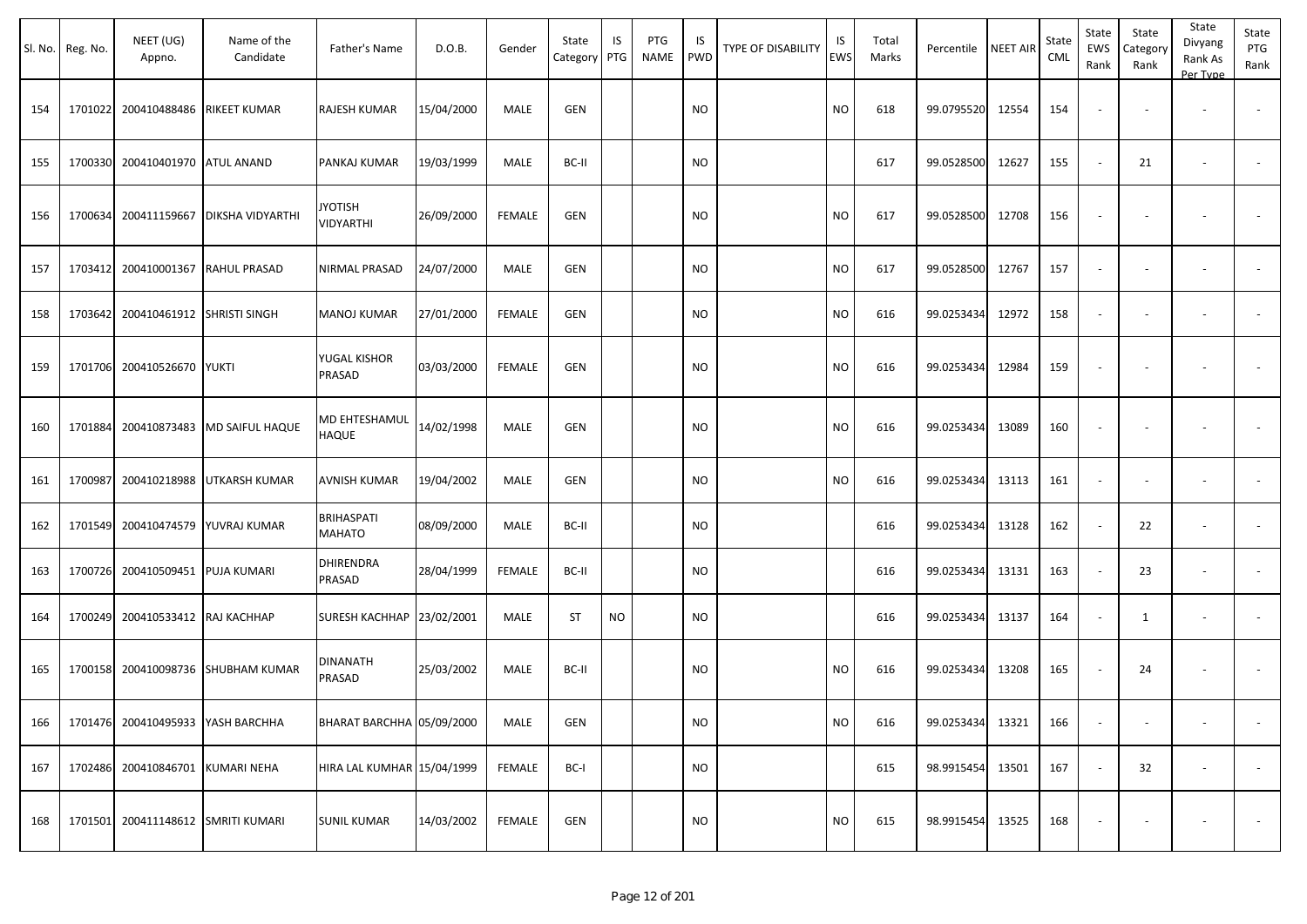|     | Sl. No. Reg. No. | NEET (UG)<br>Appno.               | Name of the<br>Candidate            | Father's Name                          | D.O.B.     | Gender        | State<br>Category PTG | IS | PTG<br>NAME | IS<br><b>PWD</b> | <b>TYPE OF DISABILITY</b> | IS<br>EWS | Total<br>Marks | Percentile NEET AIR |       | State<br>CML | State<br>EWS<br>Rank | State<br>Category<br>Rank | State<br>Divyang<br>Rank As<br>Per Type | State<br>PTG<br>Rank |
|-----|------------------|-----------------------------------|-------------------------------------|----------------------------------------|------------|---------------|-----------------------|----|-------------|------------------|---------------------------|-----------|----------------|---------------------|-------|--------------|----------------------|---------------------------|-----------------------------------------|----------------------|
| 169 |                  | 1702274 200410983512              | AKANKSHA<br>PATTANAYAK              | SANJAY KUMAR<br>PATTANAYAK             | 02/06/2000 | <b>FEMALE</b> | <b>GEN</b>            |    |             | <b>NO</b>        |                           | YES       | 615            | 98.9915454          | 13544 | 169          | 12                   |                           | $\overline{\phantom{a}}$                |                      |
| 170 | 1700007          |                                   | 200410617091 AYUSH AGRAWAL          | ARBIND KUMAR<br>AGRAWAL                | 21/09/2001 | MALE          | <b>GEN</b>            |    |             | <b>NO</b>        |                           | YES       | 615            | 98.9915454          | 13562 | 170          | 13                   |                           |                                         |                      |
| 171 | 1701681          |                                   | 200410924714   AYUSH KUMAR SONI     | SHAMBHU<br>SHARAN<br>SWARNKAR          | 23/06/2002 | MALE          | BC-II                 |    |             | <b>NO</b>        |                           |           | 615            | 98.9915454          | 13577 | 171          |                      | 25                        |                                         |                      |
| 172 | 1701921          |                                   | 200411062026 PRAMILA KUMARI         | <b>BASUDEO RANA</b>                    | 17/09/1999 | FEMALE        | BC-I                  |    |             | <b>NO</b>        |                           |           | 615            | 98.9915454          | 13614 | 172          |                      | -33                       |                                         |                      |
| 173 | 1701991          | 200410548123 KESHAV JHA           |                                     | DHARMENDRA<br>KUMAR JHA                | 04/04/2002 | MALE          | <b>GEN</b>            |    |             | <b>NO</b>        |                           | <b>NO</b> | 615            | 98.9915454          | 13722 | 173          |                      |                           | $\overline{\phantom{a}}$                |                      |
| 174 | 1700833          |                                   | 200410527245 ANAMIKA KUMARI         | <b>SUNIL AGRAWAL</b>                   | 10/12/2000 | <b>FEMALE</b> | BC-II                 |    |             | <b>NO</b>        |                           |           | 615            | 98.9915454          | 13764 | 174          |                      | 26                        |                                         |                      |
| 175 | 1700709          | 200410692345 RICHA KUMARI         |                                     | <b>SUSHIL KUMAR</b><br><b>SINGH</b>    | 05/01/2000 | <b>FEMALE</b> | <b>GEN</b>            |    |             | <b>NO</b>        |                           | <b>NO</b> | 614            | 98.9682818          | 13788 | 175          |                      |                           |                                         |                      |
| 176 | 1701824          |                                   | 200410650078 RAJDEEP KUMAR          | INDRADEO YADAV 18/05/2001              |            | MALE          | <b>GEN</b>            |    |             | <b>NO</b>        |                           |           | 614            | 98.9682818          | 13808 | 176          |                      |                           |                                         |                      |
| 177 | 1700367          |                                   | 200411140605 ABHISHEK PRASAD        | <b>JP KUSHWAHA</b>                     | 16/08/1999 | MALE          | BC-II                 |    |             | <b>NO</b>        |                           |           | 614            | 98.9682818          | 13812 | 177          |                      | 27                        |                                         |                      |
| 178 |                  | 1701223 200410214450              | NIKITA KUMARI<br><b>CHOUHAN</b>     | <b>MANOJ KUMAR</b>                     | 07/08/2000 | <b>FEMALE</b> | <b>GEN</b>            |    |             | <b>NO</b>        |                           |           | 614            | 98.9682818          | 13954 | 178          |                      |                           |                                         |                      |
| 179 |                  |                                   | 1701960 200410553174 SHALINI KUMARI | DHANESHWAR<br>SAH                      | 01/07/1999 | <b>FEMALE</b> | BC-I                  |    |             | <b>NO</b>        |                           |           | 614            | 98.9682818          | 14015 | 179          |                      | 34                        |                                         |                      |
| 180 | 1701757          | 200410866795 KAJAL KUMARI         |                                     | <b>AJAY PRASAD</b>                     | 06/11/2002 | <b>FEMALE</b> | <b>GEN</b>            |    |             | <b>NO</b>        |                           | <b>NO</b> | 614            | 98.9682818          | 14062 | 180          |                      |                           |                                         | $\sim$               |
| 181 |                  | 1702249 200410178909 YASH JAISWAL |                                     | <b>BHOLA SHANKAR</b><br><b>JAISWAL</b> | 20/06/2000 | MALE          | GEN                   |    |             | <b>NO</b>        |                           | <b>NO</b> | 613            | 98.9418725          | 14135 | 181          | $\sim$               | $\overline{\phantom{a}}$  | $\overline{\phantom{a}}$                | $\sim$               |
| 182 | 1701850          |                                   | 200410601348   BIDIT KUMAR JALAN    | KAILASH KUMAR<br>JALAN                 | 10/03/2001 | MALE          | <b>GEN</b>            |    |             | <b>NO</b>        |                           | YES       | 613            | 98.9418725          | 14152 | 182          | 14                   |                           |                                         | $\sim$               |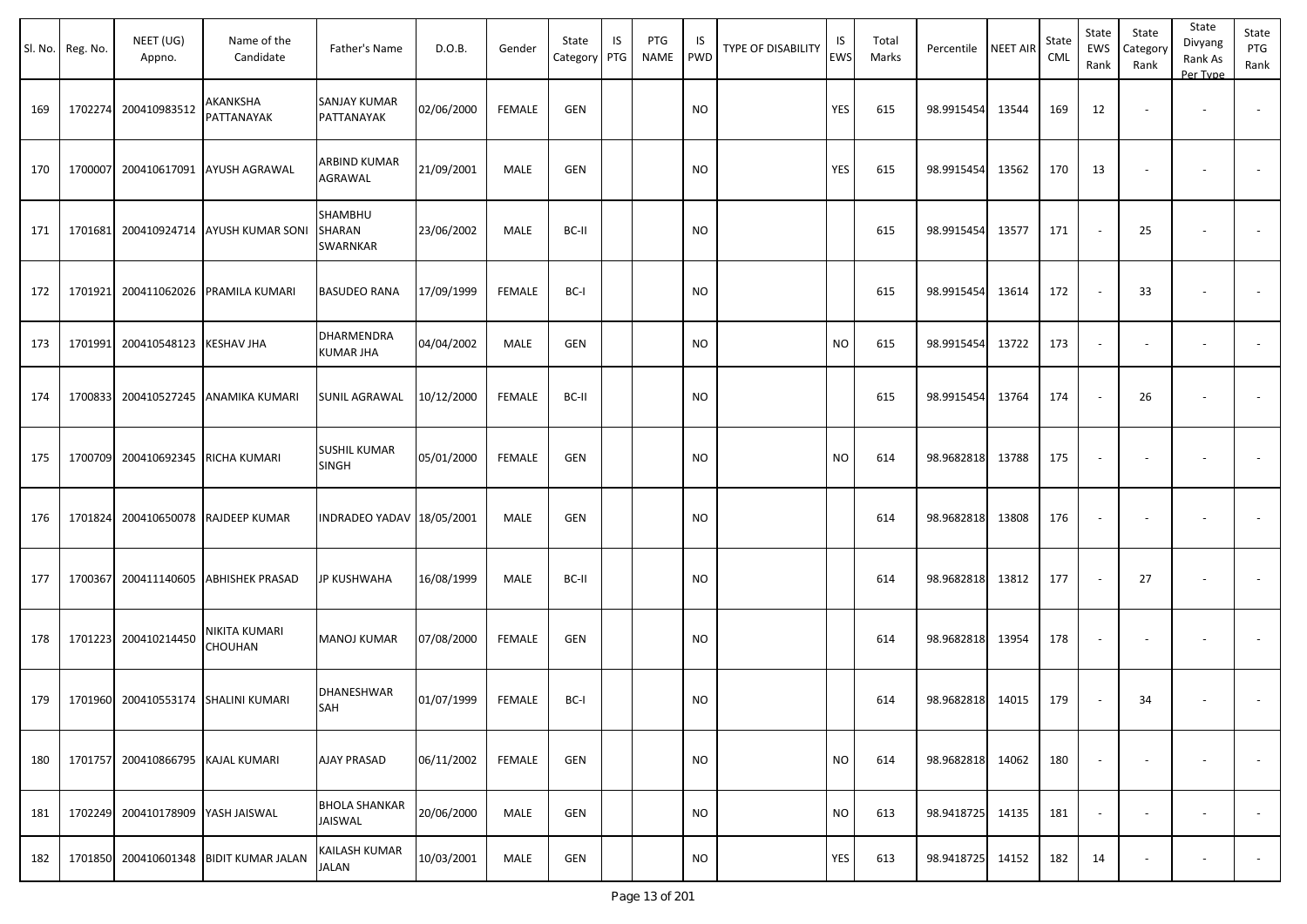|     | Sl. No. Reg. No. | NEET (UG)<br>Appno.                | Name of the<br>Candidate | Father's Name                      | D.O.B.     | Gender        | State<br>Category | IS<br>PTG | PTG<br>NAME | IS.<br>PWD | TYPE OF DISABILITY | IS<br>EWS | Total<br>Marks | Percentile | <b>NEET AIR</b> | State<br><b>CML</b> | State<br>EWS<br>Rank     | State<br>Category<br>Rank | State<br>Divyang<br>Rank As<br>Per Type | State<br>PTG<br>Rank     |
|-----|------------------|------------------------------------|--------------------------|------------------------------------|------------|---------------|-------------------|-----------|-------------|------------|--------------------|-----------|----------------|------------|-----------------|---------------------|--------------------------|---------------------------|-----------------------------------------|--------------------------|
| 183 | 1700164          | 200411160488                       | <b>JAYANT KUMAR</b>      | KAMLESHWAR<br>PRASAD               | 10/02/1999 | MALE          | BC-II             |           |             | <b>NO</b>  |                    |           | 613            | 98.9418725 | 14155           | 183                 | $\blacksquare$           | 28                        | $\overline{\phantom{a}}$                |                          |
| 184 |                  | 1700192 200410321767               | <b>TEJASWITA</b>         | <b>KAMAL ANAND</b>                 | 21/04/1999 | <b>FEMALE</b> | <b>GEN</b>        |           |             | <b>NO</b>  |                    | <b>NO</b> | 613            | 98.9418725 | 14181           | 184                 | $\omega$                 | $\overline{\phantom{a}}$  | $\overline{\phantom{a}}$                |                          |
| 185 |                  | 1701451 200410843467               | <b>SHAGAF</b>            | <b>MD ASHIK</b>                    | 08/05/2000 | <b>FEMALE</b> | BC-I              |           |             | NO         |                    |           | 613            | 98.9418725 | 14229           | 185                 | $\sim$                   | 35                        |                                         | $\overline{\phantom{a}}$ |
| 186 |                  | 1701599 200410893940               | <b>SAKSHAM SINGH</b>     | SATYENDRA SINGH 25/01/2003         |            | MALE          | <b>GEN</b>        |           |             | NO         |                    | NO.       | 613            | 98.9418725 | 14253           | 186                 | $\overline{\phantom{a}}$ |                           |                                         |                          |
| 187 |                  | 1700748 200410538160               | <b>MEGHA KUMARI</b>      | KAILASH PRASAD                     | 10/10/2000 | <b>FEMALE</b> | <b>GEN</b>        |           |             | <b>NO</b>  |                    | <b>NO</b> | 613            | 98.9418725 | 14267           | 187                 | $\blacksquare$           | $\overline{\phantom{a}}$  | $\overline{\phantom{a}}$                |                          |
| 188 | 1700157          | 200410432572 RAGINI RANJAN         |                          | NIRANJAN KUMAR<br><b>GUPTA</b>     | 22/10/2001 | <b>FEMALE</b> | BC-II             |           |             | <b>NO</b>  |                    |           | 613            | 98.9418725 | 14415           | 188                 | $\blacksquare$           | 29                        |                                         | $\sim$                   |
| 189 |                  | 1700749 200410799359 SNEHA KUMARI  |                          | <b>BALIRAJ SINGH</b>               | 02/08/1999 | <b>FEMALE</b> | <b>GEN</b>        |           |             | NO         |                    | YES       | 613            | 98.9418725 | 14423           | 189                 | 15                       |                           |                                         |                          |
| 190 | 1700304          | 200410040393                       | <b>SURAJ KUMAR</b>       | PREMCHAND<br><b>MAHTO</b>          | 25/08/2000 | MALE          | <b>GEN</b>        |           |             | NO.        |                    | NO.       | 612            | 98.9118054 | 14483           | 190                 | $\overline{\phantom{a}}$ | $\overline{\phantom{a}}$  | $\overline{\phantom{a}}$                | $\blacksquare$           |
| 191 |                  | 1700576 200410579785               | RAUSHAN KUMAR            | <b>SUNIL KUMAR</b><br><b>GUPTA</b> | 11/08/2003 | MALE          | BC-I              |           |             | <b>NO</b>  |                    |           | 612            | 98.9118054 | 14489           | 191                 | $\sim$                   | 36                        | $\overline{\phantom{a}}$                |                          |
| 192 |                  | 1700948 200410163987               | SHIVANI SAHA             | <b>SUNIL KUMAR</b><br>SAHA         | 28/03/2000 | <b>FEMALE</b> | BC-I              |           |             | NO         |                    |           | 612            | 98.9118054 | 14502           | 192                 | $\sim$                   | 37                        |                                         |                          |
| 193 |                  | 1700134 200410159421               | SANTOSH KUMAR<br>MODI    | <b>SUNITI KUMAR</b><br><b>MODI</b> | 03/11/1997 | MALE          | BC-I              |           |             | <b>NO</b>  |                    |           | 612            | 98.9118054 | 14515           | 193                 | $\sim$                   | 38                        | $\overline{\phantom{a}}$                | $\blacksquare$           |
| 194 |                  | 1702780 200410071553 ANJALI KUMARI |                          | AWADH KISHOR<br><b>MAHARAJ</b>     | 25/03/2001 | FEMALE        | <b>GEN</b>        |           |             | <b>NO</b>  |                    |           | 612            | 98.9118054 | 14564           | 194                 | $\blacksquare$           |                           |                                         |                          |
| 195 |                  | 1700150 200410414237 SURAJ         |                          | <b>VIJAY RAJ</b>                   | 10/09/2002 | MALE          | GEN               |           |             | <b>NO</b>  |                    | YES       | 612            | 98.9118054 | 14648           | 195                 | 16                       | $\blacksquare$            |                                         | $\sim$                   |
| 196 |                  | 1703849 200410127755 SHUBHAM RAJ   |                          | UTTAM KUMAR                        | 21/09/2001 | MALE          | <b>GEN</b>        |           |             | <b>NO</b>  |                    | <b>NO</b> | 612            | 98.9118054 | 14658           | 196                 | $\blacksquare$           |                           |                                         |                          |
| 197 |                  | 1702516 200410775791 BITTU KUMAR   |                          | <b>AJAY KUMAR</b>                  | 20/11/2001 | MALE          | <b>GEN</b>        |           |             | <b>NO</b>  |                    | <b>NO</b> | 612            | 98.9118054 | 14722           | 197                 | $\overline{\phantom{a}}$ |                           |                                         | $\sim$                   |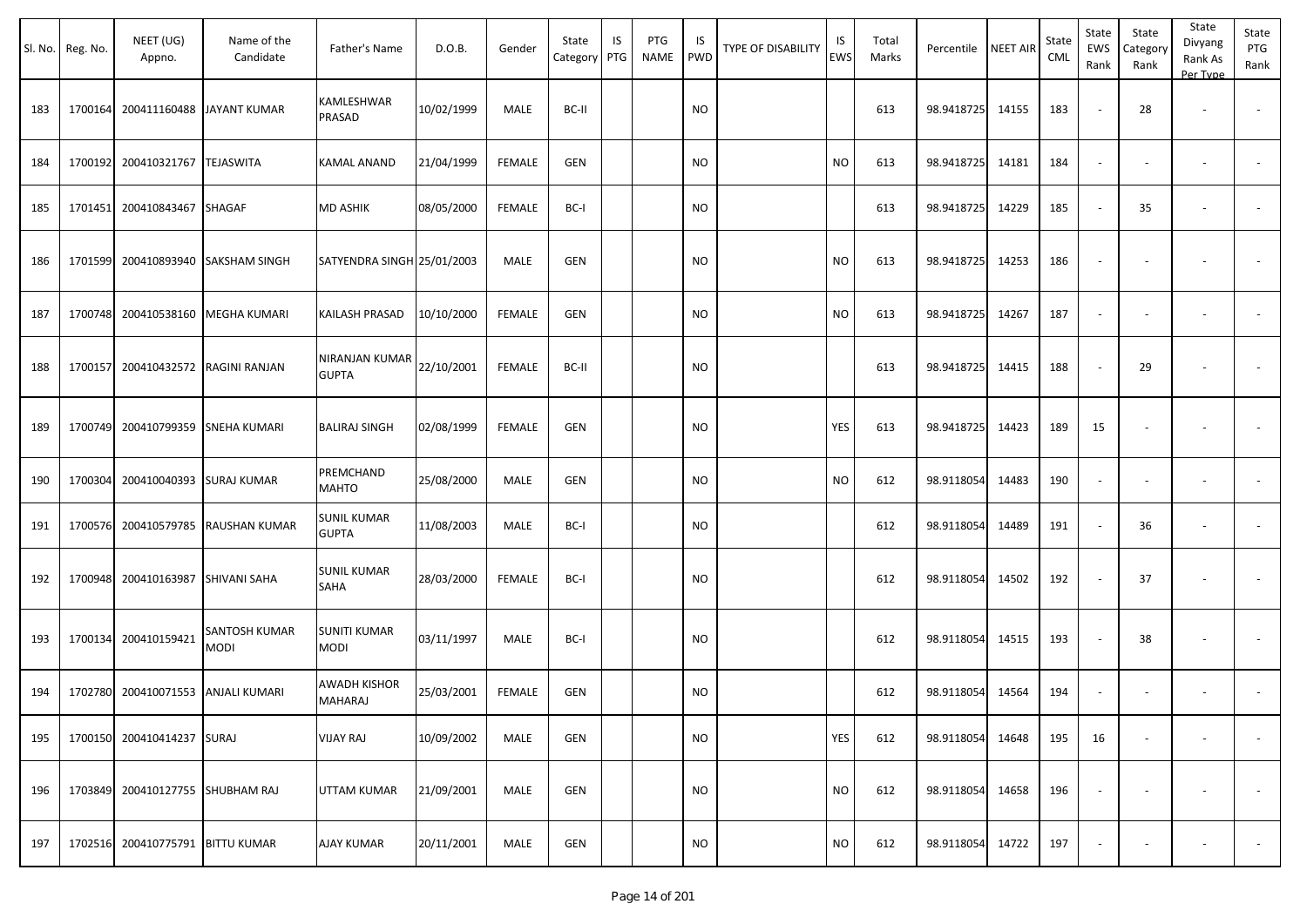|     | Sl. No. Reg. No. | NEET (UG)<br>Appno.             | Name of the<br>Candidate           | Father's Name                         | D.O.B.     | Gender        | State<br>Category   PTG | IS | PTG<br>NAME | IS.<br>PWD | TYPE OF DISABILITY | IS<br>EWS | Total<br>Marks | Percentile | <b>NEET AIR</b> | State<br><b>CML</b> | State<br>EWS<br>Rank     | State<br>Category<br>Rank | State<br>Divyang<br>Rank As<br>Per Type | State<br>PTG<br>Rank     |
|-----|------------------|---------------------------------|------------------------------------|---------------------------------------|------------|---------------|-------------------------|----|-------------|------------|--------------------|-----------|----------------|------------|-----------------|---------------------|--------------------------|---------------------------|-----------------------------------------|--------------------------|
| 198 |                  | 1700792 200410820530            | NIKHIL KUMAR<br><b>BHAGAT</b>      | PITAMBER<br>BHAGAT                    | 02/11/1999 | <b>MALE</b>   | BC-II                   |    |             | <b>NO</b>  |                    |           | 611            | 98.8835672 | 14924           | 198                 | $\sim$                   | 30                        | $\overline{\phantom{a}}$                |                          |
| 199 |                  | 1702120 200410034259            | PRANJAL                            | <b>D K PANDEY</b>                     | 02/01/1998 | MALE          | GEN                     |    |             | <b>NO</b>  |                    | <b>NO</b> | 611            | 98.8835672 | 14938           | 199                 | $\overline{\phantom{a}}$ |                           | $\overline{\phantom{a}}$                | $\sim$                   |
| 200 |                  | 1702856 200411306451            | <b>MUSKAN SINGH</b>                | SATISH KUMAR<br>SINGH                 | 01/02/2000 | <b>FEMALE</b> | <b>GEN</b>              |    |             | <b>NO</b>  |                    | <b>NO</b> | 611            | 98.8835672 | 14958           | 200                 | $\sim$                   | $\overline{\phantom{a}}$  | $\overline{\phantom{a}}$                |                          |
| 201 |                  | 1702334 200410001399            | <b>RATNA DAYAL</b>                 | RAM BILASH<br>CHOUDHARY               | 23/01/1998 | FEMALE        | GEN                     |    |             | <b>NO</b>  |                    | <b>NO</b> | 611            | 98.8835672 | 15012           | 201                 |                          |                           | $\overline{\phantom{a}}$                |                          |
| 202 |                  | 1703010 200410616960            | REBAH RIZWAN                       | MD. RIZWAN<br>KHAN                    | 05/12/2000 | <b>FEMALE</b> | <b>GEN</b>              |    |             | <b>NO</b>  |                    | <b>NO</b> | 610            | 98.8493302 | 15321           | 202                 | $\blacksquare$           | $\sim$                    | $\overline{\phantom{a}}$                | $\sim$                   |
| 203 |                  | 1701358 200410570925            | <b>VED PRAKASH</b>                 | <b>SANJAY KUMAR</b><br>MEHTA          | 23/03/2000 | MALE          | BC-II                   |    |             | <b>NO</b>  |                    |           | 610            | 98.8493302 | 15322           | 203                 | $\sim$                   | 31                        | $\overline{\phantom{a}}$                | $\sim$                   |
| 204 |                  | 1700902 200410886975            | <b>VANSHIKA SINHA</b>              | SUDHANSU SINHA 01/12/2002             |            | <b>FEMALE</b> | <b>GEN</b>              |    |             | <b>NO</b>  |                    | <b>NO</b> | 610            | 98.8493302 | 15402           | 204                 | $\blacksquare$           | $\overline{\phantom{a}}$  | $\overline{\phantom{a}}$                | $\overline{\phantom{a}}$ |
| 205 | 1700044          | 200410018654                    | <b>KAJOL MANDAL</b>                | <b>DHIRENDRA</b><br>CHANDRA<br>MANDAL | 15/10/1998 | <b>FEMALE</b> | BC-II                   |    |             | <b>NO</b>  |                    |           | 610            | 98.8493302 | 15460           | 205                 |                          | 32                        |                                         |                          |
| 206 |                  | 1700023 200410940147            | <b>LEKHRAJ SAW</b>                 | <b>SHYAM SUNDER</b><br>SAW            | 14/06/2001 | MALE          | BC-I                    |    |             | <b>NO</b>  |                    |           | 610            | 98.8493302 | 15484           | 206                 | $\overline{\phantom{a}}$ | 39                        | $\overline{\phantom{a}}$                | $\sim$                   |
| 207 |                  |                                 | 1703333 200410205546 VIBHU UTKARSH | SANJAY KUMAR<br><b>GUPTA</b>          | 26/12/2000 | MALE          | GEN                     |    |             | <b>NO</b>  |                    | <b>NO</b> | 610            | 98.8493302 | 15525           | 207                 | $\sim$                   | $\overline{\phantom{a}}$  | $\overline{\phantom{a}}$                |                          |
| 208 |                  | 1700880 200410159855            | RISHAV KISHOR<br>SINGH             | RAJ KISHOR SINGH 08/08/2002           |            | MALE          | GEN                     |    |             | <b>NO</b>  |                    | <b>NO</b> | 609            | 98.8227746 | 15874           | 208                 | $\sim$                   |                           |                                         |                          |
| 209 | 1700037          | 200410981274                    | <b>TEJASVINI MEHTA</b>             | AJAY KUMAR<br>MEHTA                   | 09/10/2002 | <b>FEMALE</b> | BC-II                   |    |             | <b>NO</b>  |                    |           | 609            | 98.8227746 | 15932           | 209                 |                          | 33                        |                                         |                          |
| 210 |                  | 1702424 200410535506 KOMAL RANI |                                    | <b>BIJAY KUMAR</b><br>MEHTA           | 29/05/2000 | FEMALE        | BC-I                    |    |             | <b>NO</b>  |                    |           | 609            | 98.8227746 | 16003           | 210                 |                          | 40                        | $\sim$                                  |                          |
| 211 |                  | 1701663 200410070008            | ADITYA KUMAR<br><b>GUPTA</b>       | <b>SURESH PRASAD</b><br><b>GUPTA</b>  | 25/04/2002 | MALE          | BC-I                    |    |             | <b>NO</b>  |                    |           | 609            | 98.8227746 | 16089           | 211                 | $\sim$                   | 41                        | $\overline{\phantom{a}}$                | $\sim$                   |
| 212 |                  | 1700030 200410396091 ATUL JHA   |                                    | SHAMBHU NATH<br><b>JHA</b>            | 05/07/2003 | MALE          | GEN                     |    |             | <b>NO</b>  |                    | YES       | 608            | 98.7937317 | 16166           | 212                 | 17                       | $\overline{\phantom{a}}$  | $\sim$                                  | $\sim$                   |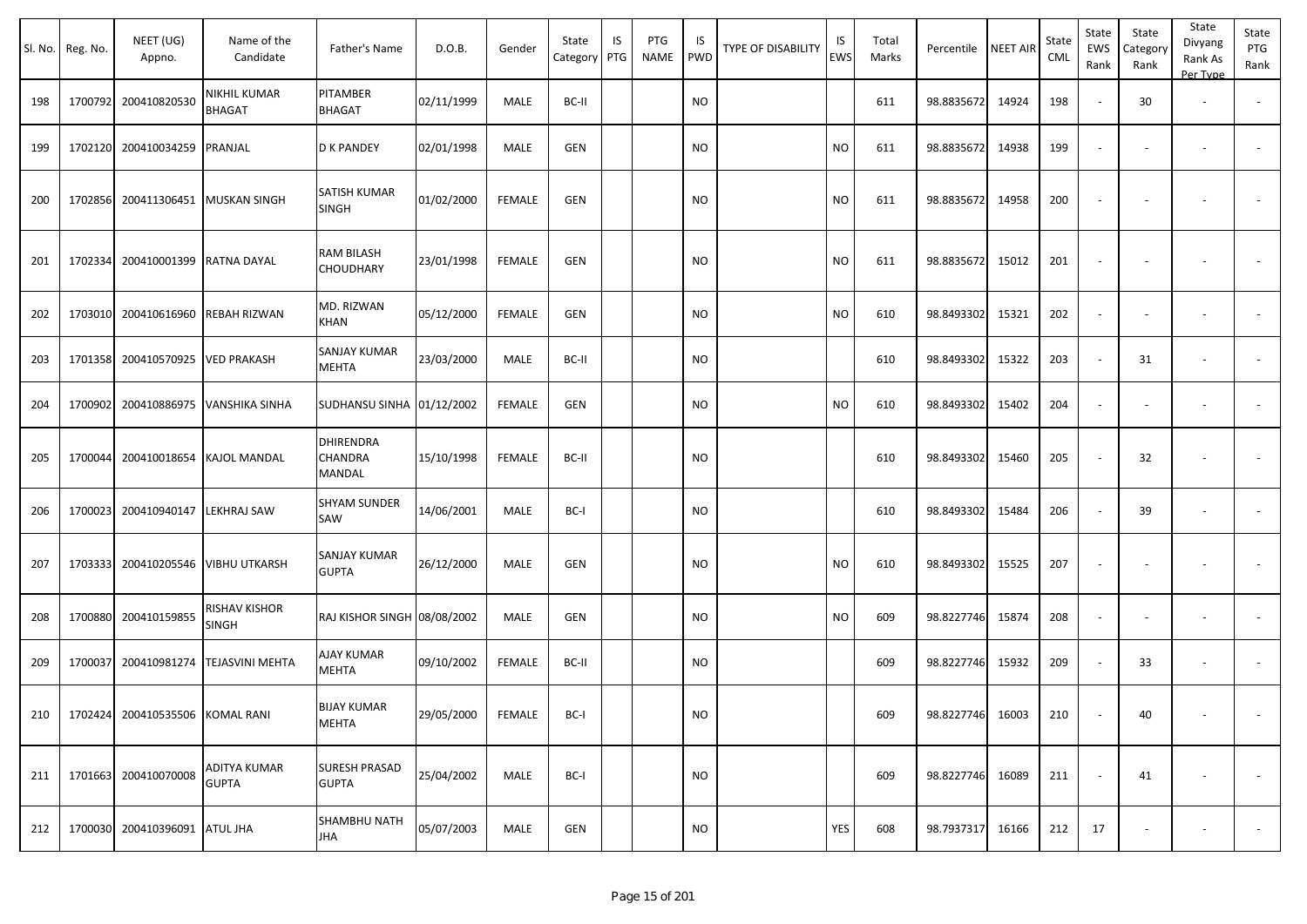|     | Sl. No. Reg. No. | NEET (UG)<br>Appno. | Name of the<br>Candidate    | Father's Name                       | D.O.B.     | Gender        | State<br>Category | IS<br>PTG | PTG<br>NAME | IS<br>PWD | TYPE OF DISABILITY | IS<br>EWS | Total<br>Marks | Percentile NEET AIR |       | State<br>CML | State<br>EWS<br>Rank | State<br>Category<br>Rank | State<br>Divyang<br>Rank As<br>Per Type | State<br>PTG<br>Rank     |
|-----|------------------|---------------------|-----------------------------|-------------------------------------|------------|---------------|-------------------|-----------|-------------|-----------|--------------------|-----------|----------------|---------------------|-------|--------------|----------------------|---------------------------|-----------------------------------------|--------------------------|
| 213 | 1701907          | 200411048721        | JAGDISH MAHTO               | <b>BIRENDRA</b><br><b>BAHADUR</b>   | 04/02/1999 | MALE          | BC-I              |           |             | <b>NO</b> |                    |           | 608            | 98.7937317          | 16412 | 213          | $\sim$               | 42                        | $\overline{\phantom{a}}$                |                          |
| 214 | 1702566          | 200410398615        | <b>TILAK KUMAR</b>          | MITLAL MAHTO                        | 18/02/2000 | MALE          | GEN               |           |             | <b>NO</b> |                    |           | 607            | 98.7638109          | 16651 | 214          | $\sim$               |                           | $\overline{\phantom{a}}$                | $\overline{\phantom{a}}$ |
| 215 | 1702255          | 200410845461        | <b>SUBHAM TANTUBAI</b>      | DAKHIN TANTUBAI 24/12/1997          |            | MALE          | BC-I              |           |             | <b>NO</b> |                    |           | 607            | 98.7638109          | 16683 | 215          | $\sim$               | 43                        | $\sim$                                  | $\overline{\phantom{a}}$ |
| 216 | 1702473          | 200410789332        | NAYAN KUMARI                | ANUJ KUMAR<br><b>OJHA</b>           | 15/09/2001 | <b>FEMALE</b> | <b>GEN</b>        |           |             | <b>NO</b> |                    | YES       | 607            | 98.7638109          | 16687 | 216          | 18                   |                           |                                         |                          |
| 217 | 1700171          | 200410004659        | <b>SURAJ KASHYAP</b>        | SATISH KUMAR<br>SAW                 | 15/08/2000 | MALE          | BC-I              |           |             | <b>NO</b> |                    |           | 607            | 98.7638109          | 16737 | 217          | $\sim$               | 44                        | $\overline{\phantom{a}}$                |                          |
| 218 | 1703200          | 200410681898        | <b>NAIN SHREE</b>           | NARAYAN PRASAD<br><b>BISHWAS</b>    | 02/07/2000 | <b>FEMALE</b> | GEN               |           |             | <b>NO</b> |                    | <b>NO</b> | 607            | 98.7638109          | 16810 | 218          | $\sim$               |                           | $\overline{\phantom{a}}$                | $\overline{\phantom{a}}$ |
| 219 | 1704125          |                     | 200411301629 HIMANSHU KUMAR | DHARM CHAND<br>MANDAL               | 16/06/2003 | MALE          | GEN               |           |             | <b>NO</b> |                    | <b>NO</b> | 607            | 98.7638109          | 16826 | 219          |                      |                           |                                         |                          |
| 220 | 1700403          |                     | 200410082602 SHIVAM MODAK   | SANAT MODAK                         | 10/01/2000 | MALE          | BC-I              |           |             | <b>NO</b> |                    |           | 607            | 98.7638109          | 16847 | 220          |                      | 45                        | $\overline{\phantom{a}}$                |                          |
| 221 | 1702294          | 200410286904        | <b>SHUBHAM KUMAR</b>        | ARVIND RAM                          | 15/06/1999 | MALE          | BC-I              |           |             | <b>NO</b> |                    |           | 606            | 98.7300129          | 16950 | 221          |                      | 46                        |                                         |                          |
| 222 | 1701014          | 200410093131        | AISHWARYA ANAND             | SUDHAKAR SINHA 30/11/2000           |            | <b>FEMALE</b> | <b>GEN</b>        |           |             | <b>NO</b> |                    | <b>NO</b> | 606            | 98.7300129          | 16996 | 222          |                      |                           |                                         |                          |
| 223 | 1701183          |                     | 200410033330 AMAN SHARMA    | VIJAY KUMAR                         | 22/02/2002 | MALE          | BC-I              |           |             | <b>NO</b> |                    |           | 606            | 98.7300129          | 17008 | 223          |                      | 47                        |                                         |                          |
| 224 | 1700616          | 200410938890        | CHANDANI KUMARI             | JAIDEO KUMAR<br>SAH                 | 11/04/1998 | FEMALE        | BC-I              |           |             | <b>NO</b> |                    |           | 606            | 98.7300129          | 17050 | 224          |                      | 48                        |                                         |                          |
| 225 | 1700885          | 200411064816        | <b>AMIT KUMAR</b>           | PARMANAND<br>SHARMA                 | 05/08/1999 | MALE          | GEN               |           |             | <b>NO</b> |                    | YES       | 606            | 98.7300129          | 17085 | 225          | 19                   |                           | $\overline{\phantom{a}}$                | $\sim$                   |
| 226 | 1701208          | 200410410585        | <b>MANISHA MISHRA</b>       | <b>TEJ NARAYAN</b><br><b>MISHRA</b> | 04/05/1999 | <b>FEMALE</b> | GEN               |           |             | <b>NO</b> |                    | <b>NO</b> | 606            | 98.7300129          | 17226 | 226          |                      |                           |                                         | $\sim$                   |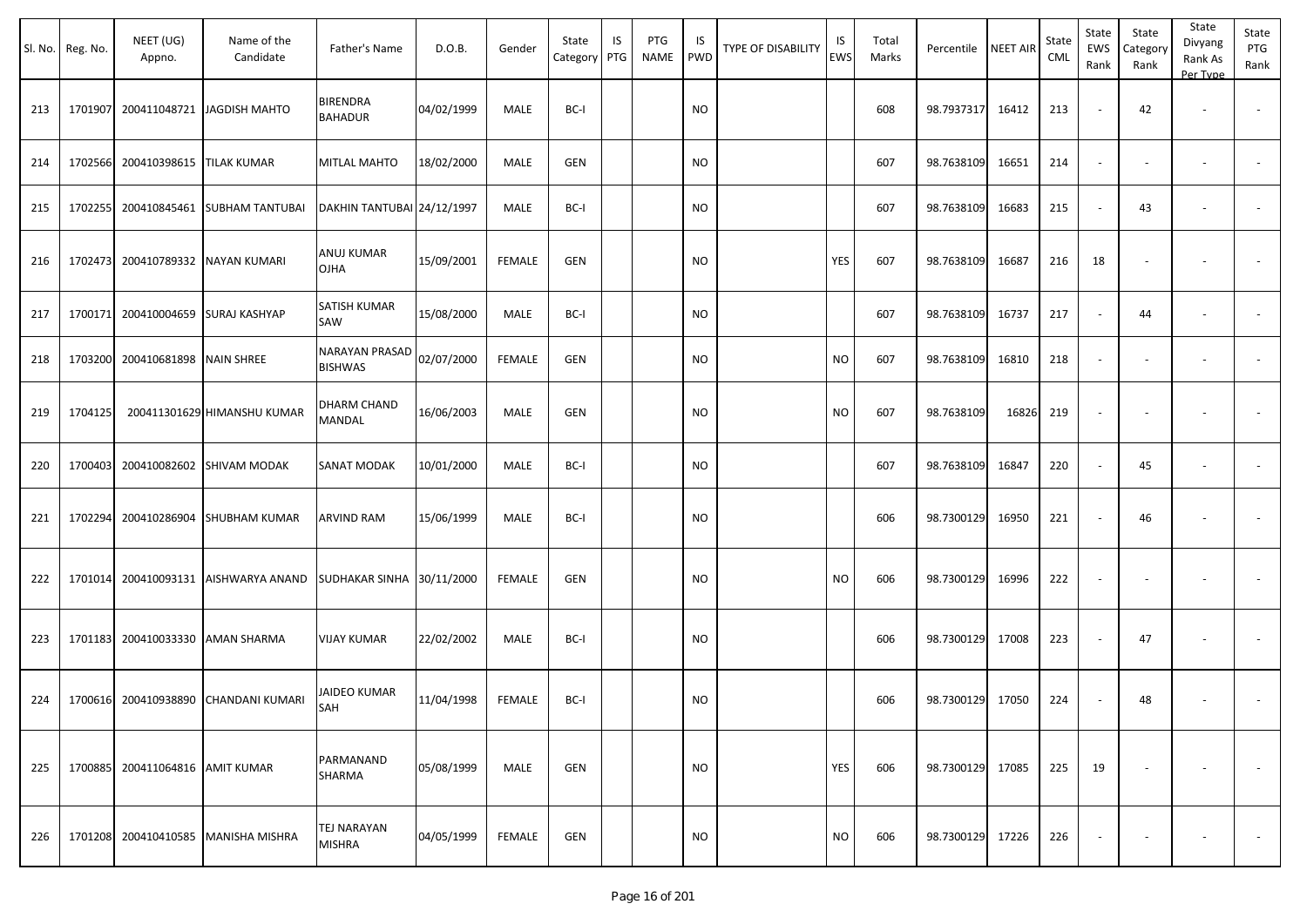|     | Sl. No. Reg. No. | NEET (UG)<br>Appno.      | Name of the<br>Candidate         | Father's Name                | D.O.B.     | Gender        | State<br>Category | IS<br>PTG | PTG<br>NAME | IS<br><b>PWD</b> | TYPE OF DISABILITY | IS<br>EWS | Total<br>Marks | Percentile       | NEET AIR | State<br>CML | State<br>EWS<br>Rank | State<br>Category<br>Rank | State<br>Divyang<br>Rank As<br>Per Type | State<br>PTG<br>Rank |
|-----|------------------|--------------------------|----------------------------------|------------------------------|------------|---------------|-------------------|-----------|-------------|------------------|--------------------|-----------|----------------|------------------|----------|--------------|----------------------|---------------------------|-----------------------------------------|----------------------|
| 227 | 1701747          | 200410038440             | <b>SUBHAM KUMAR</b><br>SINGHANIA | PANKAJ KUMAR<br>SINGHANIA    | 15/09/2000 | MALE          | GEN               |           |             | <b>NO</b>        |                    | <b>NO</b> | 606            | 98.7300129       | 17262    | 227          |                      |                           | $\overline{\phantom{a}}$                |                      |
| 228 | 1702162          | 200410352616             | ROUSHAN KUMAR                    | <b>MANOHAR SAW</b>           | 15/02/2002 | MALE          | BC-I              |           |             | <b>NO</b>        |                    |           | 606            | 98.7300129       | 17310    | 228          |                      | 49                        |                                         |                      |
| 229 | 1701447          | 200410158656             | AVINASH<br><b>CHOUDHARY</b>      | <b>BRAHMDEO</b><br>CHOUDHARY | 05/12/2000 | MALE          | BC-II             |           |             | <b>NO</b>        |                    |           | 606            | 98.7300129       | 17311    | 229          |                      | 34                        |                                         |                      |
| 230 | 1702007          |                          | 200410565747 MD AMAAN SHIKOH     | MD IMRAN<br><b>SHIKOH</b>    | 14/05/2001 | MALE          | <b>GEN</b>        |           |             | <b>NO</b>        |                    | <b>NO</b> | 606            | 98.7300129       | 17322    | 230          |                      |                           |                                         |                      |
| 231 | 1702822          | 200410917262             | <b>UJJWAL SINGH</b>              | VIJAY KUMAR<br>SINGH         | 24/10/1997 | MALE          | GEN               |           |             | <b>NO</b>        |                    | <b>NO</b> | 605            | 98.6918986       | 17434    | 231          | $\sim$               |                           | $\overline{\phantom{a}}$                |                      |
| 232 | 1700790          | 200410516303             | <b>SANA AKHTAR</b>               | MOHAMMAD<br>JAWAID AKHTAR    | 07/05/2000 | <b>FEMALE</b> | GEN               |           |             | <b>NO</b>        |                    | <b>NO</b> | 605            | 98.6918986       | 17452    | 232          |                      |                           |                                         |                      |
| 233 | 1701680          | 200410357084             | UMME ZAIRA SAMI                  | <b>FAZLUS SAMI</b>           | 14/07/2000 | <b>FEMALE</b> | BC-I              |           |             | <b>NO</b>        |                    |           | 605            | 98.6918986       | 17548    | 233          | $\sim$               | 50                        | $\sim$                                  |                      |
| 234 | 1700285          | 200410193529             | <b>KRITI JAISWAL</b>             | RAJ KUMAR<br>JAISWAL         | 25/01/2003 | <b>FEMALE</b> | BC-II             |           |             | <b>NO</b>        |                    |           | 605            | 98.6918986       | 17630    | 234          |                      | 35                        | $\sim$                                  | $\sim$               |
| 235 | 1701237          | 200410284191             | SACHIN KUMAR                     | RAGHUBIR DUBEY               | 30/09/2000 | MALE          | GEN               |           |             | <b>NO</b>        |                    | <b>NO</b> | 605            | 98.6918986       | 17633    | 235          | $\sim$               |                           | $\overline{\phantom{a}}$                |                      |
| 236 | 1700871          | 200410103227             | <b>NAHIDA NASREEN</b>            | <b>MD SHAKEEL</b><br>AKHTAR  | 29/12/2000 | <b>FEMALE</b> | BC-I              |           |             | <b>NO</b>        |                    |           | 605            | 98.6918986       | 17677    | 236          |                      | 51                        |                                         |                      |
| 237 | 1700597          | 200411155805             | <b>BINAY KUMAR</b>               | <b>BODHI MAHTO</b>           | 11/01/2000 | MALE          | BC-II             |           |             | <b>NO</b>        |                    |           | 605            | 98.6918986       | 17693    | 237          |                      | 36                        | $\overline{\phantom{a}}$                |                      |
| 238 | 1700454          | 200410595378             | <b>FIROZ ANSARI</b>              | MAKSUD ANSARI                | 18/05/2001 | MALE          | BC-I              |           |             | <b>NO</b>        |                    |           | 605            | 98.6918986       | 17839    | 238          | $\sim$               | 52                        | $\overline{\phantom{a}}$                |                      |
| 239 | 1700121          |                          | 200410408235 SATYANSH KUMAR      | SHRIKANT<br>SHARMA           | 28/12/2002 | MALE          | GEN               |           |             | <b>NO</b>        |                    | <b>NO</b> | 604            | 98.6624168 17900 |          | 239          |                      |                           | $\sim$                                  |                      |
| 240 | 1701950          | 200410938162 NEHA KUMARI |                                  | <b>BRAJ BIHARI</b><br>SHARMA | 26/10/2000 | <b>FEMALE</b> | GEN               |           |             | <b>NO</b>        |                    | <b>NO</b> | 604            | 98.6624168       | 18044    | 240          | $\sim$               |                           | $\overline{\phantom{a}}$                | $\sim$               |
| 241 | 1700537          |                          | 200410471888   DEBASHRUTI GHOSH  | SUBHANKAR<br><b>GHOSH</b>    | 04/09/2001 | FEMALE        | GEN               |           |             | <b>NO</b>        |                    | <b>NO</b> | 604            | 98.6624168       | 18082    | 241          | $\sim$               |                           |                                         | $\sim$               |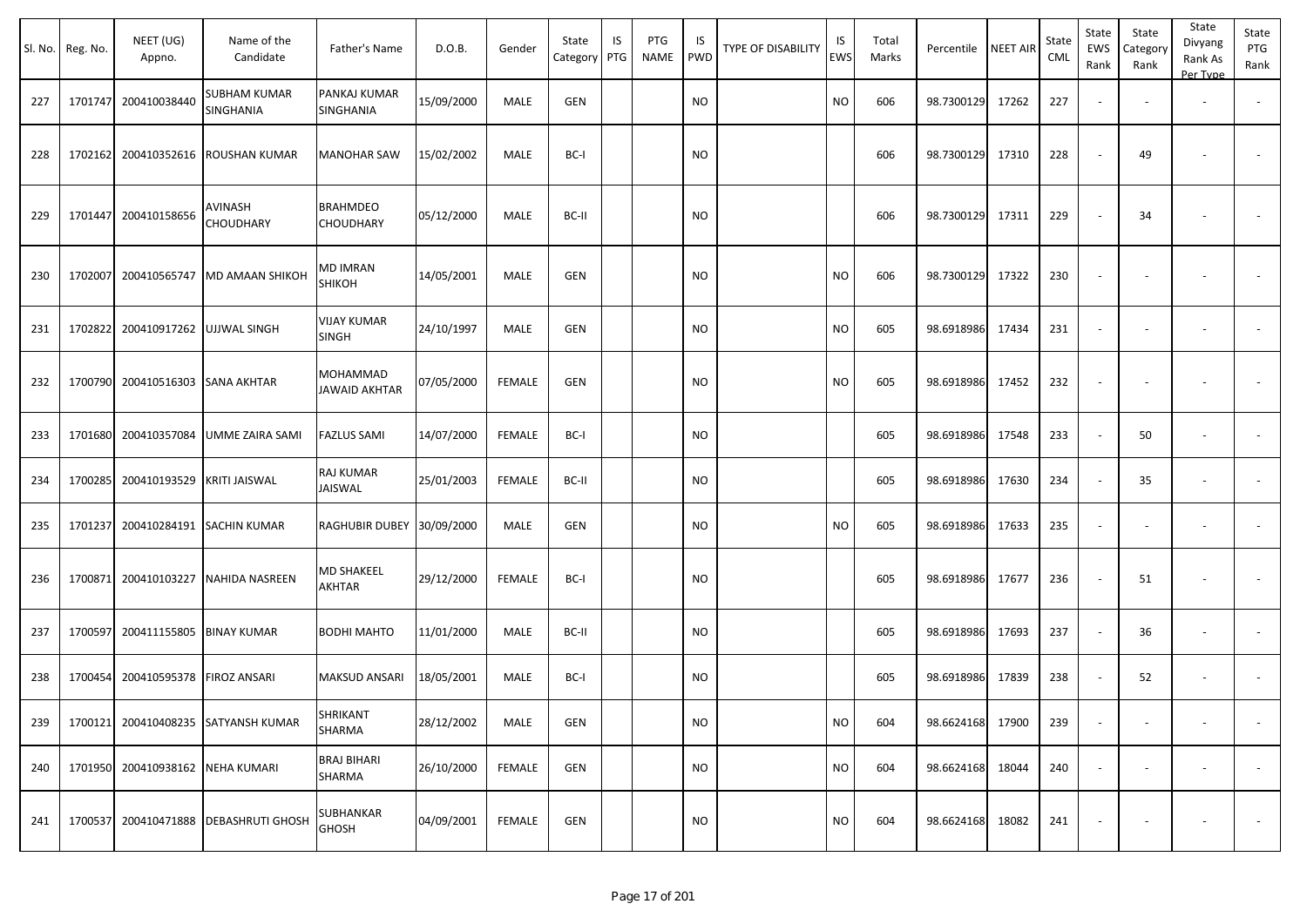|     | Sl. No. Reg. No. | NEET (UG)<br>Appno. | Name of the<br>Candidate    | Father's Name                       | D.O.B.     | Gender        | State<br>Category | IS<br>PTG | PTG<br><b>NAME</b> | IS<br>PWD | TYPE OF DISABILITY | IS<br><b>EWS</b> | Total<br>Marks | Percentile | <b>NEET AIR</b> | State<br><b>CML</b> | State<br><b>EWS</b><br>Rank | State<br>Category<br>Rank | State<br>Divyang<br>Rank As<br>Per Type | State<br>PTG<br>Rank     |
|-----|------------------|---------------------|-----------------------------|-------------------------------------|------------|---------------|-------------------|-----------|--------------------|-----------|--------------------|------------------|----------------|------------|-----------------|---------------------|-----------------------------|---------------------------|-----------------------------------------|--------------------------|
| 242 | 1703540          | 200411145496        | <b>DESH DEEPAK PATEL</b>    | RANG BAHADUR<br>PATEL               | 16/11/1997 | MALE          | BC-II             |           |                    | NO.       |                    |                  | 604            | 98.6624168 | 18115           | 242                 |                             | 37                        | $\overline{\phantom{a}}$                | $\overline{\phantom{a}}$ |
| 243 | 1702088          | 200411130482        | <b>VISHRUTI SINGH</b>       | PRABHAT KUMAR 29/08/2002            |            | <b>FEMALE</b> | <b>GEN</b>        |           |                    | <b>NO</b> |                    | <b>NO</b>        | 604            | 98.6624168 | 18215           | 243                 |                             |                           |                                         |                          |
| 244 | 1700325          | 200410069043        | ANANYA AGARWAL              | RAJESH AGARWAL 30/03/2001           |            | <b>FEMALE</b> | <b>GEN</b>        |           |                    | NO.       |                    | <b>NO</b>        | 603            | 98.6330081 | 18351           | 244                 |                             |                           | $\overline{\phantom{a}}$                |                          |
| 245 | 1700630          | 200411048153        | <b>ANANYA KUMARI</b>        | SHEOPUJAN<br>NONIA                  | 30/11/2000 | <b>FEMALE</b> | GEN               |           |                    | NO        |                    | <b>NO</b>        | 603            | 98.6330081 | 18489           | 245                 |                             |                           |                                         |                          |
| 246 | 1702229          | 200410864456        | PAWANI BHARDWAJ             | NARAYAN TIWARY 22/05/2000           |            | <b>FEMALE</b> | <b>GEN</b>        |           |                    | NO        |                    | <b>NO</b>        | 603            | 98.6330081 | 18635           | 246                 |                             |                           |                                         |                          |
| 247 | 1701179          | 200410404797        | <b>SALEHA SULTANA</b>       | MOHAMMAD<br><b>IQUBAL AHSAN</b>     | 26/01/2000 | <b>FEMALE</b> | <b>GEN</b>        |           |                    | NO        |                    | <b>NO</b>        | 603            | 98.6330081 | 18651           | 247                 |                             |                           |                                         |                          |
| 248 | 1700943          | 200410287572        | <b>SWATI SINGH</b>          | <b>MADAN MOHAN</b><br>KUMAR         | 04/08/2001 | <b>FEMALE</b> | <b>GEN</b>        |           |                    | NO.       |                    | <b>NO</b>        | 602            | 98.5972349 | 18687           | 248                 |                             |                           |                                         | $\overline{\phantom{a}}$ |
| 249 | 1702411          | 200410034537        | <b>MANISH KUMAR</b>         | NAWNIT KUMAR<br>MEHTA               | 15/01/2001 | MALE          | BC-II             |           |                    | NO.       |                    |                  | 602            | 98.5972349 | 18767           | 249                 |                             | 38                        |                                         |                          |
| 250 | 1701301          | 200410135174        | DEEPA KUMARI                | <b>JAY PRAKASH</b><br><b>SINGH</b>  | 23/10/1997 | <b>FEMALE</b> | <b>GEN</b>        |           |                    | NO.       |                    | <b>NO</b>        | 602            | 98.5972349 | 18830           | 250                 |                             |                           |                                         |                          |
| 251 | 1701891          | 200410542262        | <b>RAHUL KUMAR</b>          | <b>MAHESH SAW</b>                   | 28/11/1999 | <b>MALE</b>   | <b>GEN</b>        |           |                    | <b>NO</b> |                    | <b>NO</b>        | 602            | 98.5972349 | 18833           | 251                 |                             |                           |                                         | $\overline{\phantom{a}}$ |
| 252 | 1701519          | 200410406272        | <b>SHALLY KUMAR</b>         | RAKESH KUMAR                        | 23/11/2000 | <b>FEMALE</b> | GEN               |           |                    | NO        |                    | <b>NO</b>        | 602            | 98.5972349 | 18855           | 252                 |                             |                           | $\overline{\phantom{a}}$                | $\overline{\phantom{a}}$ |
| 253 | 1700133          |                     | 200410209910 ARCHIT SHIVANI | ASHOK KUMAR                         | 25/09/2001 | FEMALE        | GEN               |           |                    | NO.       |                    | <b>NO</b>        | 602            | 98.5972349 | 18903           | 253                 |                             |                           |                                         |                          |
| 254 | 1702868          | 200411155199        | MUSKAN KUMARI               | <b>MANOJ KUMAR</b><br>RAY           | 31/01/2001 | <b>FEMALE</b> | GEN               |           |                    | NO        |                    | YES              | 602            | 98.5972349 | 18944           | 254                 | 20                          |                           | $\overline{\phantom{a}}$                | $\sim$                   |
| 255 | 1701974          | 200411078183        | KUMAR HARSH<br>AKASH        | <b>AJAY KUMAR</b><br><b>MAHANTY</b> | 01/11/2000 | MALE          | GEN               |           |                    | <b>NO</b> |                    | YES              | 602            | 98.5972349 | 18992           | 255                 | 21                          | $\sim$                    | $\overline{\phantom{a}}$                | $\sim$                   |
| 256 | 1700065          | 200410160757        | <b>AAKASH APURV</b>         | MANESH KESHRI                       | 09/06/2001 | MALE          | BC-II             |           |                    | NO        |                    |                  | 601            | 98.5621932 | 19192           | 256                 |                             | 39                        | $\overline{\phantom{a}}$                | $\sim$                   |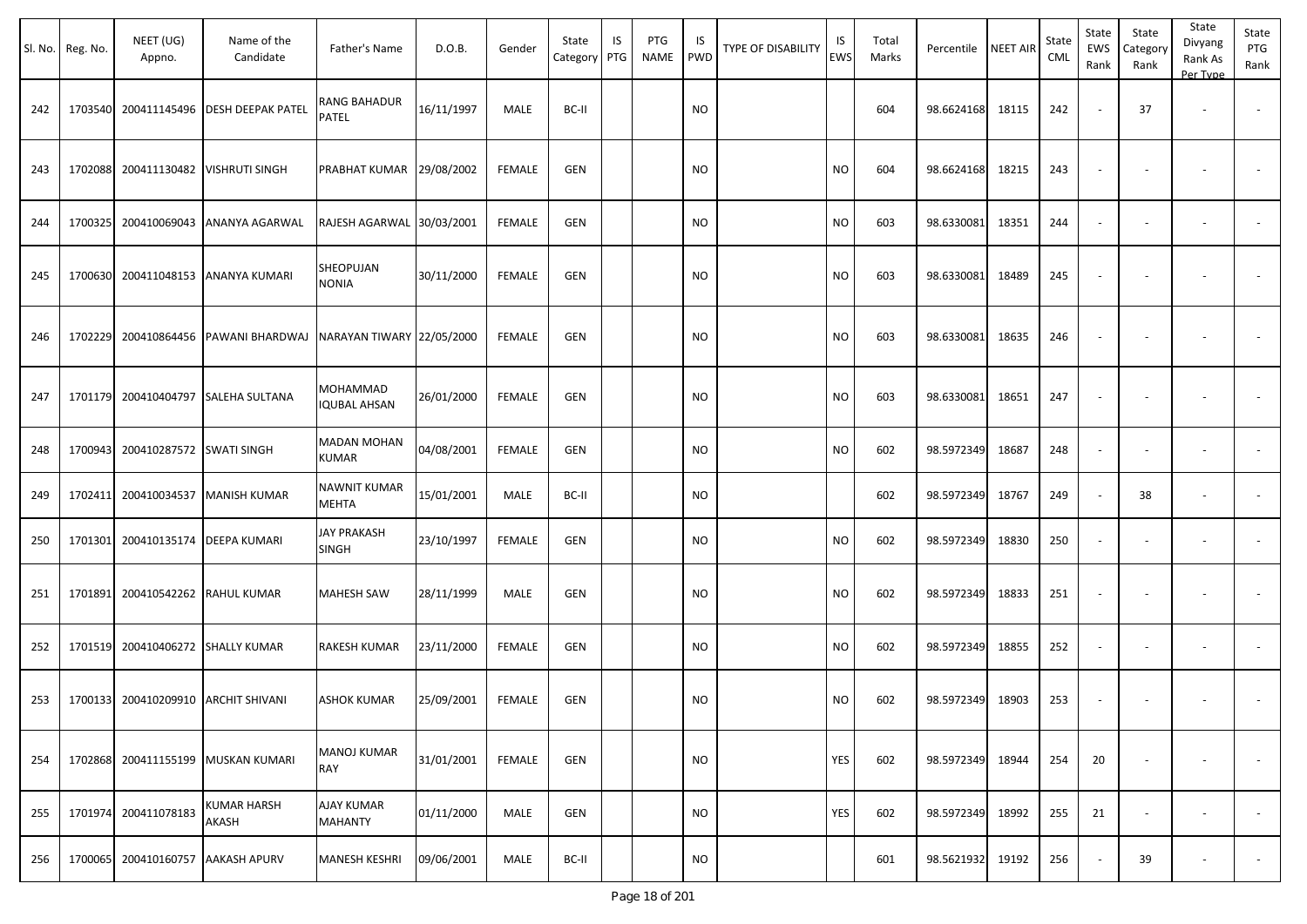|     | Sl. No. Reg. No. | NEET (UG)<br>Appno.               | Name of the<br>Candidate     | Father's Name                         | D.O.B.     | Gender        | State<br>Category | IS<br>PTG | PTG<br>NAME | IS.<br>PWD | TYPE OF DISABILITY | IS<br>EWS | Total<br>Marks | Percentile | <b>NEET AIR</b> | State<br><b>CML</b> | State<br>EWS<br>Rank     | State<br>Category<br>Rank | State<br>Divyang<br>Rank As<br>Per Type | State<br>PTG<br>Rank     |
|-----|------------------|-----------------------------------|------------------------------|---------------------------------------|------------|---------------|-------------------|-----------|-------------|------------|--------------------|-----------|----------------|------------|-----------------|---------------------|--------------------------|---------------------------|-----------------------------------------|--------------------------|
| 257 |                  | 1701930 200410598450              | <b>JAYRISHI</b>              | <b>MANOHAR</b><br>KUMAR               | 10/08/2000 | MALE          | <b>GEN</b>        |           |             | <b>NO</b>  |                    | NO.       | 601            | 98.5621932 | 19234           | 257                 | $\blacksquare$           |                           | $\overline{\phantom{a}}$                |                          |
| 258 | 1704173          | 200410102407 PRIYA SINHA          |                              | <b>KUNDAN KUMAR</b>                   | 04/05/2001 | FEMALE        | <b>GEN</b>        |           |             | NO.        |                    | NO.       | 601            | 98.5621932 | 19288           | 258                 | $\overline{\phantom{a}}$ | $\overline{\phantom{a}}$  | $\overline{\phantom{a}}$                | $\overline{\phantom{a}}$ |
| 259 |                  | 1700500 200410228679 JASLEEN KOUR |                              | <b>HARJINDER PAL</b><br>SINGH         | 24/02/2002 | <b>FEMALE</b> | <b>GEN</b>        |           |             | <b>NO</b>  |                    | <b>NO</b> | 601            | 98.5621932 | 19426           | 259                 | $\omega$                 | $\overline{\phantom{a}}$  | $\overline{\phantom{a}}$                |                          |
| 260 | 1704152          | 200410545330 GITANSHI             |                              | <b>GITESHWAR</b><br>PRASAD SINGH      | 15/02/2002 | <b>FEMALE</b> | <b>GEN</b>        |           |             | <b>NO</b>  |                    | <b>NO</b> | 601            | 98.5621932 | 19444           | 260                 | $\overline{\phantom{a}}$ | $\overline{\phantom{a}}$  |                                         | $\blacksquare$           |
| 261 |                  | 1702000 200410035993 PRASHANT RAJ |                              | <b>N K SINGH</b>                      | 30/12/2000 | MALE          | <b>GEN</b>        |           |             | <b>NO</b>  |                    | <b>NO</b> | 601            | 98.5621932 | 19446           | 261                 | $\overline{\phantom{a}}$ |                           | $\overline{\phantom{a}}$                |                          |
| 262 |                  | 1700036 200411359190 SHIV SHANKAR |                              | RAM AWADHESH<br>YADAV                 | 06/05/1996 | <b>MALE</b>   | <b>GEN</b>        |           |             | <b>NO</b>  |                    | <b>NO</b> | 601            | 98.5621932 | 19447           | 262                 | $\blacksquare$           | $\overline{\phantom{a}}$  |                                         | $\sim$                   |
| 263 |                  | 1700518 200410274905              | <b>CHAND ANSARI</b>          | <b>MAKSUD ANSARI</b>                  | 31/05/1999 | MALE          | BC-I              |           |             | <b>NO</b>  |                    |           | 601            | 98.5621932 | 19464           | 263                 | $\sim$                   | 53                        | $\overline{\phantom{a}}$                |                          |
| 264 |                  | 1701475 200410005779              | <b>AKSHITA RUDRANSH</b>      | RAKESH KUMAR<br>VERMA                 | 02/08/1999 | <b>FEMALE</b> | <b>GEN</b>        |           |             | NO.        |                    | NO.       | 601            | 98.5621932 | 19469           | 264                 | $\overline{\phantom{a}}$ | $\overline{\phantom{a}}$  | $\overline{\phantom{a}}$                | $\blacksquare$           |
| 265 |                  | 1702569 200410547979              | MEGHA SINHA                  | <b>NAVIN KUMAR</b><br><b>SINHA</b>    | 22/06/2000 | <b>FEMALE</b> | GEN               |           |             | NO         |                    | YES       | 600            | 98.5236400 | 19692           | 265                 | 22                       | $\blacksquare$            |                                         |                          |
| 266 |                  | 1701113 200410728907              | <b>ARYAN GUPTA</b>           | HEMANT KUMAR<br>SAW                   | 02/09/2000 | MALE          | BC-I              |           |             | NO         |                    |           | 600            | 98.5236400 | 19718           | 266                 | $\sim$                   | 54                        | $\overline{\phantom{a}}$                |                          |
| 267 |                  | 1700130 200410096587              | RAHUL RANJAN<br><b>SINHA</b> | <b>ASHOK PRASAD</b>                   | 09/08/1995 | MALE          | GEN               |           |             | NO         |                    | NO.       | 600            | 98.5236400 | 19721           | 267                 | $\blacksquare$           | $\overline{\phantom{a}}$  | $\overline{\phantom{a}}$                | $\sim$                   |
| 268 |                  | 1700261 200410471923              | <b>SWEETY</b>                | DHANANJAY<br><b>KUMAR JHA</b>         | 06/12/1999 | FEMALE        | <b>GEN</b>        |           |             | <b>NO</b>  |                    | YES       | 600            | 98.5236400 | 19728           | 268                 | 23                       |                           |                                         |                          |
| 269 |                  | 1700923 200410166122              | <b>SHREELEKHA KUMARI</b>     | <b>CHHATRA DHAREE</b><br>PRASAD SINHA | 30/03/1998 | FEMALE        | GEN               |           |             | <b>NO</b>  |                    | <b>NO</b> | 600            | 98.5236400 | 19801           | 269                 | $\blacksquare$           | $\blacksquare$            |                                         | $\sim$                   |
| 270 |                  | 1700665 200410737839 AKASH ANAND  |                              | <b>DIPAK KUMAR</b><br>SRIVASTAVA      | 26/11/2001 | MALE          | <b>GEN</b>        |           |             | NO         |                    | YES       | 600            | 98.5236400 | 19820           | 270                 | 24                       | $\overline{\phantom{a}}$  |                                         | $\sim$                   |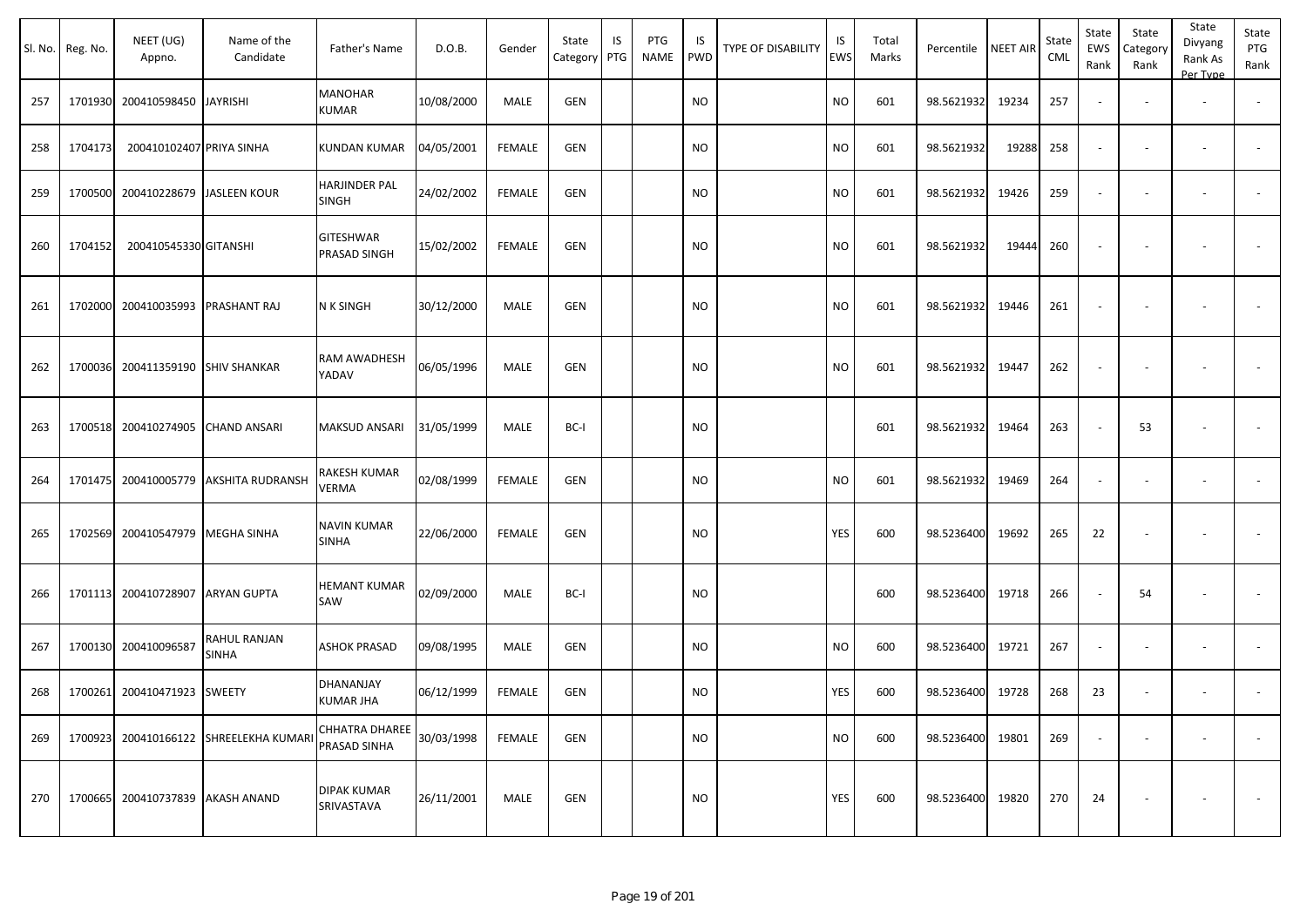|     | Sl. No. Reg. No. | NEET (UG)<br>Appno.                | Name of the<br>Candidate              | Father's Name                              | D.O.B.     | Gender        | State<br>Category | IS<br>PTG | PTG<br>NAME | IS<br>PWD     | <b>TYPE OF DISABILITY</b>                       | IS<br>EWS     | Total<br>Marks | Percentile | <b>NEET AIR</b> | State<br><b>CML</b> | State<br>EWS<br>Rank     | State<br>Category<br>Rank | State<br>Divyang<br>Rank As<br>Per Type | State<br>PTG<br>Rank |
|-----|------------------|------------------------------------|---------------------------------------|--------------------------------------------|------------|---------------|-------------------|-----------|-------------|---------------|-------------------------------------------------|---------------|----------------|------------|-----------------|---------------------|--------------------------|---------------------------|-----------------------------------------|----------------------|
| 271 |                  |                                    | 1702722 200410411376 AYUSH KUMAR SAHU | RAJESH PRASAD<br>SAHU                      | 12/05/2001 | MALE          | BC-I              |           |             | <b>NO</b>     |                                                 |               | 600            | 98.5236400 | 19877           | 271                 | $\blacksquare$           | 55                        | $\overline{\phantom{a}}$                |                      |
| 272 |                  | 1701071 200410661220 DHIRAJ SINHA  |                                       | <b>JAY PRAKASH</b><br><b>NARAYAN SINHA</b> | 22/06/2000 | <b>MALE</b>   | <b>GEN</b>        |           |             | <b>NO</b>     |                                                 | NO            | 600            | 98.5236400 | 19947           | 272                 | $\blacksquare$           |                           |                                         |                      |
| 273 | 1704075          | 200410823702 RAJ NAG               |                                       | JALESHWAR SAHU 05/08/2000                  |            | MALE          | BC-I              |           |             | <b>NO</b>     |                                                 |               | 600            | 98.5236400 | 20100           | 273                 | $\sim$                   | 56                        | $\overline{\phantom{a}}$                |                      |
| 274 |                  | 1700686 200410394732               | ASTHA ARYANI<br><b>GUPTA</b>          | <b>SANJAY KUMAR</b>                        | 13/04/2001 | <b>FEMALE</b> | <b>GEN</b>        |           |             | NO            |                                                 | NO            | 600            | 98.5236400 | 20149           | 274                 | $\blacksquare$           |                           |                                         |                      |
| 275 |                  | 1702308 200410659807               | PIYUSH CHOUDHARY                      | KAMAL KUMAR<br>CHOUDHARY                   | 14/07/1998 | MALE          | BC-II             |           |             | YES           | <b>B-DEAFNESS AND</b><br><b>HARD OF HEARING</b> |               | 599            | 98.4914514 | 20192           | 275                 | $\sim$                   | 40                        | 1                                       |                      |
| 276 |                  | 1701493 200411417416 PRAKHYAT JAIN |                                       | <b>ASHOK KUMAR</b><br>JAIN                 | 11/01/2002 | MALE          | BC-II             |           |             | NO            |                                                 |               | 599            | 98.4914514 | 20232           | 276                 | $\sim$                   | 41                        |                                         | $\blacksquare$       |
| 277 |                  | 1701808 200410617169               | <b>JYOTI SHANKAR</b>                  | RAJKISHOR MODI                             | 01/01/2000 | MALE          | BC-II             |           |             | <b>NO</b>     |                                                 |               | 599            | 98.4914514 | 20253           | 277                 | $\blacksquare$           | 42                        |                                         |                      |
| 278 |                  |                                    | 1701255 200410674802 PRIYANKA KUMARI  | RAJMANI PRASAD 07/06/1999                  |            | FEMALE        | BC-II             |           |             | <b>NO</b>     |                                                 |               | 599            | 98.4914514 | 20336           | 278                 | $\sim$                   | 43                        | $\overline{\phantom{a}}$                |                      |
| 279 |                  | 1701788 200410370555               | <b>SHIVAM SINHA</b>                   | YOGENDRA<br><b>KUMAR SINHA</b>             | 01/10/2000 | MALE          | <b>GEN</b>        |           |             | NO            |                                                 | YES           | 599            | 98.4914514 | 20411           | 279                 | 25                       | $\blacksquare$            | $\overline{\phantom{a}}$                |                      |
| 280 |                  | 1700724 200410060682               | KAMLESH<br>MUKHOPADHYAY               | SUJIT MUKHERJEE 25/04/2000                 |            | MALE          | <b>GEN</b>        |           |             | NO            |                                                 | NO            | 599            | 98.4914514 | 20432           | 280                 | $\sim$                   |                           |                                         |                      |
| 281 |                  | 1702825 200410618716               | AARYA VAISHNAVI                       | DHANANJAI<br><b>KUMAR THAKUR</b>           | 21/05/2002 | FEMALE        | <b>GEN</b>        |           |             | NO.           |                                                 | NO            | 599            | 98.4914514 | 20535           | 281                 | $\overline{\phantom{a}}$ | $\overline{\phantom{a}}$  |                                         |                      |
| 282 |                  |                                    | 1703726 200411021724 NUSRAT JAHAN     | <b>NESHAR AHMED</b><br>ANSARI              | 25/08/1999 | FEMALE        | <b>GEN</b>        |           |             | $\mathsf{NO}$ |                                                 | $\mathsf{NO}$ | 599            | 98.4914514 | 20540           | 282                 |                          |                           |                                         |                      |
| 283 |                  |                                    | 1702393 200410223295 PAPPU KUMAR SAW  | NAMCHAND SAW 12/11/2000                    |            | MALE          | BC-I              |           |             | <b>NO</b>     |                                                 |               | 599            | 98.4914514 | 20566           | 283                 | $\sim$                   | 57                        | $\overline{\phantom{a}}$                |                      |
| 284 |                  | 1703431 200410648157 RISHI KUMAR   |                                       | <b>BIJAY KUMAR</b><br>MANDAL               | 12/01/2001 | MALE          | BC-I              |           |             | <b>NO</b>     |                                                 |               | 599            | 98.4914514 | 20593           | 284                 | $\sim$                   | 58                        | $\sim$                                  | $\sim$               |
| 285 |                  |                                    | 1703743 200410890548 SHIVAM PANDEY    | <b>MANOJ PANDEY</b>                        | 10/07/1999 | MALE          | <b>GEN</b>        |           |             | <b>NO</b>     |                                                 | <b>NO</b>     | 598            | 98.4590433 | 20672           | 285                 | $\overline{\phantom{a}}$ | $\overline{\phantom{a}}$  | $\overline{\phantom{a}}$                | $\sim$               |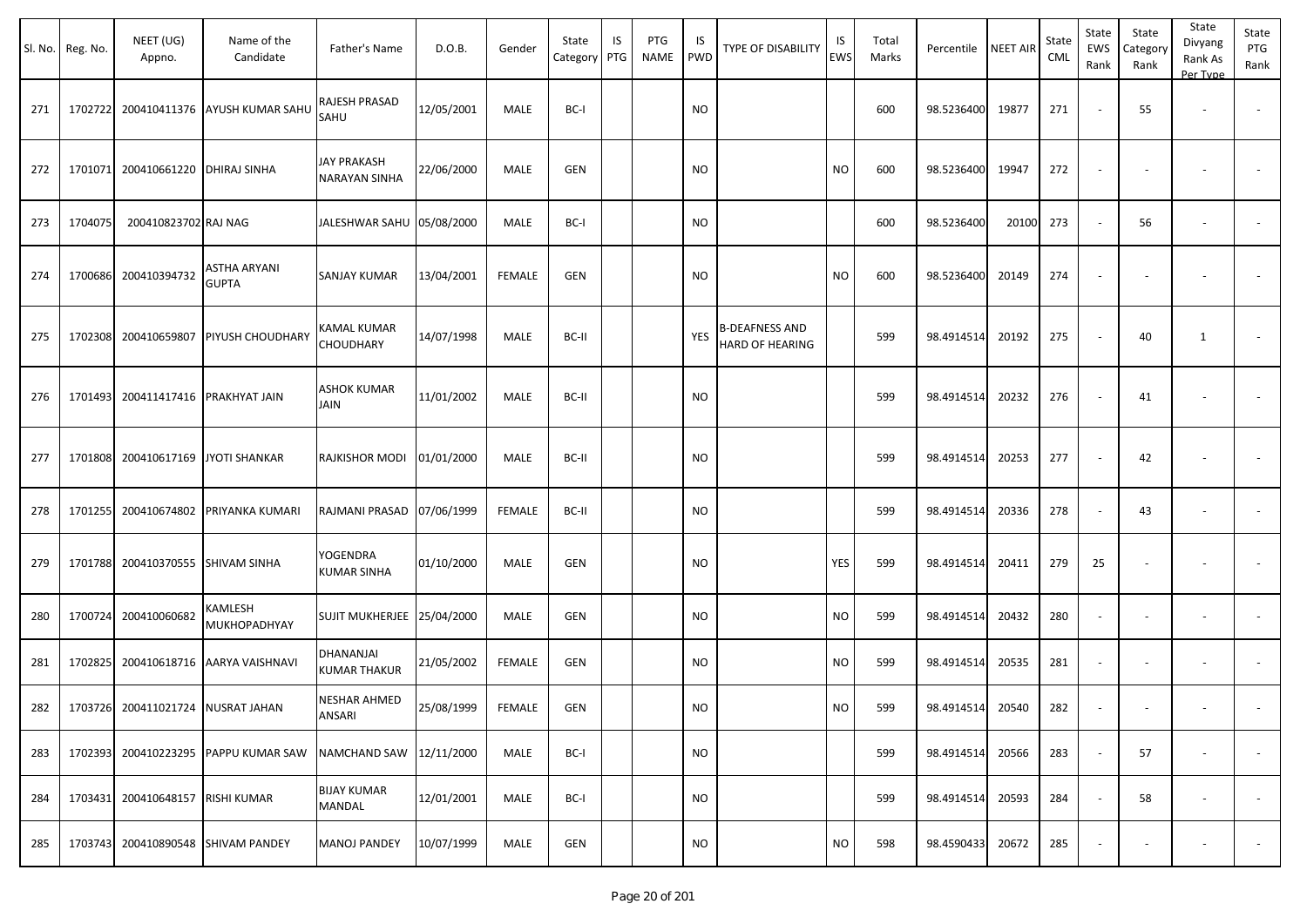|     | Sl. No. Reg. No. | NEET (UG)<br>Appno. | Name of the<br>Candidate | Father's Name               | D.O.B.     | Gender        | State<br>Category | IS<br>PTG | PTG<br>NAME | IS<br><b>PWD</b> | <b>TYPE OF DISABILITY</b> | IS<br>EWS | Total<br>Marks | Percentile | NEET AIR | State<br>CML | State<br>EWS<br>Rank     | State<br>Category<br>Rank | State<br>Divyang<br>Rank As<br>Per Type | State<br>PTG<br>Rank     |
|-----|------------------|---------------------|--------------------------|-----------------------------|------------|---------------|-------------------|-----------|-------------|------------------|---------------------------|-----------|----------------|------------|----------|--------------|--------------------------|---------------------------|-----------------------------------------|--------------------------|
| 286 | 1701439          | 200410031793        | <b>ISHAN JOSHI</b>       | <b>ANUP JOSHI</b>           | 25/12/2000 | MALE          | <b>GEN</b>        |           |             | <b>NO</b>        |                           | <b>NO</b> | 598            | 98.4590433 | 20754    | 286          | $\overline{\phantom{a}}$ |                           |                                         | $\overline{\phantom{a}}$ |
| 287 | 1700393          | 200410053475        | VISHAL KUMAR GIRI        | MANOJ KUMAR                 | 19/09/1999 | MALE          | GEN               |           |             | <b>NO</b>        |                           | YES       | 598            | 98.4590433 | 20950    | 287          | 26                       |                           | $\overline{\phantom{a}}$                | $\sim$                   |
| 288 | 1702695          | 200411161427        | NADEEM SARWAR            | MD BASHIR<br>AHMAD          | 15/01/1998 | MALE          | BC-I              |           |             | <b>NO</b>        |                           |           | 598            | 98.4590433 | 20954    | 288          | $\sim$                   | 59                        | $\overline{\phantom{a}}$                | $\overline{\phantom{a}}$ |
| 289 | 1701760          | 200410498373        | <b>PRITI KUMARI</b>      | VIJAY KUMAR                 | 05/10/1998 | <b>FEMALE</b> | <b>GEN</b>        |           |             | <b>NO</b>        |                           | <b>NO</b> | 598            | 98.4590433 | 20955    | 289          |                          |                           |                                         |                          |
| 290 | 1702376          | 200410753389        | <b>DIKSHA JALAN</b>      | MUKESH JALAN                | 24/02/1998 | <b>FEMALE</b> | BC-II             |           |             | <b>NO</b>        |                           |           | 598            | 98.4590433 | 20976    | 290          | $\sim$                   | 44                        | $\sim$                                  | $\sim$                   |
| 291 | 1700912          | 200410382151        | <b>RAHUL RAJ</b>         | ANAY KUMAR                  | 20/02/2000 | MALE          | BC-I              |           |             | <b>NO</b>        |                           |           | 598            | 98.4590433 | 20979    | 291          | $\sim$                   | 60                        | $\overline{\phantom{a}}$                | $\sim$                   |
| 292 | 1701342          | 200410548707        | <b>AYUSHI SHREE</b>      | SUBODH KUMAR                | 05/08/2001 | <b>FEMALE</b> | <b>GEN</b>        |           |             | <b>NO</b>        |                           | <b>NO</b> | 597            | 98.4267084 | 21116    | 292          |                          |                           |                                         |                          |
| 293 | 1701011          | 200410157372        | <b>MD KAMRAN</b>         | ABDUL MANNAN                | 08/10/2000 | MALE          | <b>GEN</b>        |           |             | <b>NO</b>        |                           | <b>NO</b> | 597            | 98.4267084 | 21283    | 293          | $\sim$                   |                           |                                         |                          |
| 294 | 1700886          | 200410374442        | VANDANA KUMARI           | PRABHU NATH<br>SHARMA       | 25/01/1998 | <b>FEMALE</b> | GEN               |           |             | <b>NO</b>        |                           | <b>NO</b> | 597            | 98.4267084 | 21350    | 294          | $\sim$                   |                           |                                         |                          |
| 295 | 1703521          | 200410472991        | <b>SAHIBA PRAVEEN</b>    | MIRZA NAYEEM<br>BEG         | 08/01/2001 | <b>FEMALE</b> | GEN               |           |             | <b>NO</b>        |                           | YES       | 597            | 98.4267084 | 21447    | 295          | 27                       |                           | $\overline{\phantom{a}}$                |                          |
| 296 | 1700507          | 200410969155        | AMIT KUMAR               | <b>RAM KUMAR</b><br>KUSHAWA | 10/03/1997 | MALE          | BC-II             |           |             | <b>NO</b>        |                           |           | 596            | 98.3901304 | 21545    | 296          | $\sim$                   | 45                        | $\overline{\phantom{a}}$                |                          |
| 297 | 1704192          | 200410467319 VANI   |                          | NIRMAN SHANKAR 10/06/2001   |            | <b>FEMALE</b> | <b>GEN</b>        |           |             | <b>NO</b>        |                           | <b>NO</b> | 596            | 98.3901304 | 21637    | 297          |                          |                           |                                         |                          |
| 298 | 1701081          | 200410458083        | <b>DRISHTI MISHRA</b>    | SUMANTA<br><b>MISHRA</b>    | 22/10/2002 | <b>FEMALE</b> | GEN               |           |             | <b>NO</b>        |                           | YES       | 596            | 98.3901304 | 21665    | 298          | 28                       |                           |                                         |                          |
| 299 | 1703340          | 200410825420        | <b>RIDHI KUMARI</b>      | CHANDAN KUMAR 27/01/2001    |            | <b>FEMALE</b> | GEN               |           |             | <b>NO</b>        |                           | <b>NO</b> | 596            | 98.3901304 | 21686    | 299          |                          |                           |                                         | $\sim$                   |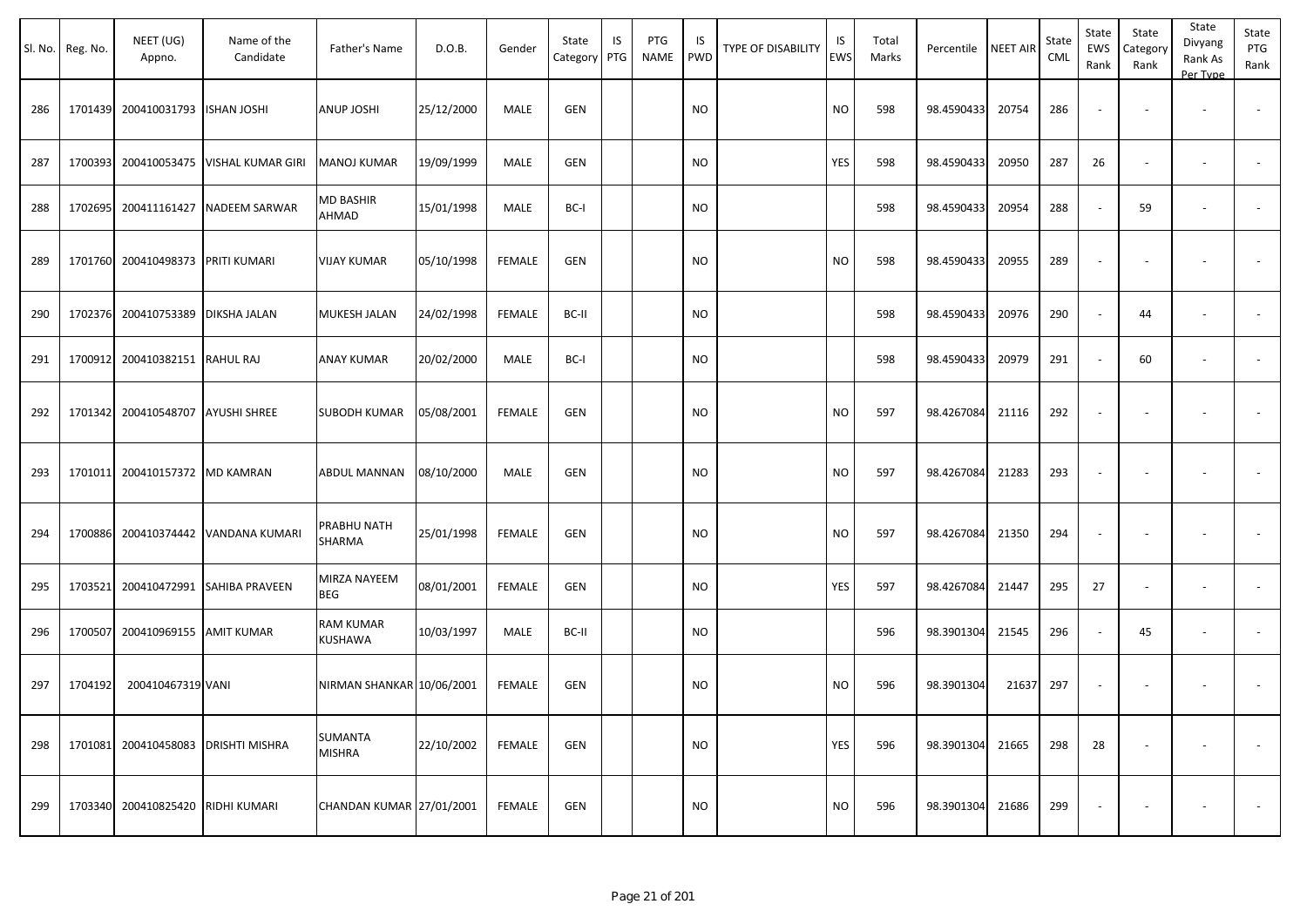|     | Sl. No. Reg. No. | NEET (UG)<br>Appno.                | Name of the<br>Candidate              | Father's Name                | D.O.B.     | Gender        | State<br>Category | IS<br>PTG | PTG<br><b>NAME</b> | IS<br><b>PWD</b> | <b>TYPE OF DISABILITY</b> | IS<br><b>EWS</b> | Total<br>Marks | Percentile NEET AIR |       | State<br>CML | State<br>EWS<br>Rank | State<br>Category<br>Rank | State<br>Divyang<br>Rank As<br>Per Type | State<br>PTG<br>Rank |
|-----|------------------|------------------------------------|---------------------------------------|------------------------------|------------|---------------|-------------------|-----------|--------------------|------------------|---------------------------|------------------|----------------|---------------------|-------|--------------|----------------------|---------------------------|-----------------------------------------|----------------------|
| 300 |                  |                                    | 1700786 200410010518 MANISH PRASAD    | BHUNESHWAR<br>PRASAD         | 03/03/2002 | MALE          | BC-I              |           |                    | <b>NO</b>        |                           |                  | 596            | 98.3901304          | 21713 | 300          | $\sim$               | 61                        | $\overline{\phantom{a}}$                |                      |
| 301 |                  | 1700138 200410654171 ARYAN KUMAR   |                                       | ABHAY KUMAR                  | 05/07/2000 | MALE          | <b>GEN</b>        |           |                    | <b>NO</b>        |                           | YES              | 596            | 98.3901304          | 21772 | 301          | 29                   |                           | $\overline{\phantom{a}}$                |                      |
| 302 | 1701809          | 200410650372 SHAFAQ NAAZ           |                                       | MD ZAKI AKHTAR               | 15/06/2000 | <b>FEMALE</b> | BC-I              |           |                    | <b>NO</b>        |                           |                  | 596            | 98.3901304          | 21833 | 302          |                      | 62                        |                                         |                      |
| 303 |                  | 1700135 200410911709 FAHMIDA ARSHI |                                       | MD MAZHAR                    | 19/07/2001 | <b>FEMALE</b> | BC-I              |           |                    | <b>NO</b>        |                           |                  | 596            | 98.3901304          | 21982 | 303          |                      | 63                        |                                         |                      |
| 304 |                  | 1701018 200410250614 DIKSHA RAJ    |                                       | SANJAY KUMAR<br>SINGH        | 05/02/2003 | <b>FEMALE</b> | <b>GEN</b>        |           |                    | <b>NO</b>        |                           | <b>NO</b>        | 595            | 98.3506262          | 22114 | 304          |                      |                           |                                         |                      |
| 305 | 1700984          |                                    | 200410394248 PRASHANT KUMAR           | UMESH SHARAN<br>KUSHAWAHA    | 13/12/1999 | MALE          | BC-II             |           |                    | <b>NO</b>        |                           |                  | 595            | 98.3506262          | 22139 | 305          |                      | 46                        |                                         |                      |
| 306 | 1700281          | 200410479601                       | <b>RICHA RISHAV</b>                   | RAJEEV KUMAR<br>RAY          | 26/05/1999 | <b>FEMALE</b> | <b>GEN</b>        |           |                    | <b>NO</b>        |                           | YES              | 595            | 98.3506262          | 22172 | 306          | 30                   |                           |                                         |                      |
| 307 |                  |                                    | 1702996 200411117065 ANUGYA DIVYANSH  | A K SHRIVASTAVA 21/11/2002   |            | MALE          | <b>GEN</b>        |           |                    | <b>NO</b>        |                           | <b>NO</b>        | 595            | 98.3506262          | 22226 | 307          |                      |                           |                                         |                      |
| 308 |                  | 1700890 200410935872               | ABHISHEK CHANDRA<br><b>SINGH</b>      | RAKESH KUMAR<br><b>SINGH</b> | 09/06/2001 | MALE          | <b>GEN</b>        |           |                    | <b>NO</b>        |                           | YES              | 595            | 98.3506262          | 22282 | 308          | 31                   |                           |                                         |                      |
| 309 | 1701852          | 200410391354                       | <b>ISHIKA KUILA</b>                   | PRADYOT KUMAR<br>KUILA       | 02/08/1999 | <b>FEMALE</b> | <b>GEN</b>        |           |                    | <b>NO</b>        |                           | <b>NO</b>        | 595            | 98.3506262          | 22328 | 309          |                      |                           | $\overline{\phantom{a}}$                |                      |
| 310 |                  | 1701466 200410481696 ISHA PRIYAM   |                                       | RAVI SHANKAR                 | 20/10/2000 | FEMALE        | <b>GEN</b>        |           |                    | <b>NO</b>        |                           | <b>NO</b>        | 595            | 98.3506262          | 22419 | 310          |                      |                           |                                         |                      |
| 311 |                  | 1701115 200411190777 RIZWANA AMIN  |                                       | <b>MD ABDUL</b><br>HAFEEZ    | 03/09/1996 | FEMALE        | BC-I              |           |                    | <b>NO</b>        |                           |                  | 594            | 98.3167550          | 22659 | 311          |                      | 64                        |                                         |                      |
| 312 |                  |                                    | 1702020 200410406292 SAHRUL AZAM KHAN | <b>KHALID ANWER</b><br>KHAN  | 03/12/2000 | MALE          | GEN               |           |                    | <b>NO</b>        |                           | <b>NO</b>        | 594            | 98.3167550          | 22660 | 312          |                      |                           | $\overline{\phantom{a}}$                | $\sim$               |
| 313 |                  | 1701456 200411161229               | <b>DEEPAK KUMAR</b><br>SAHU           | UMESHWAR SAHU 29/04/2001     |            | MALE          | BC-I              |           |                    | <b>NO</b>        |                           |                  | 594            | 98.3167550          | 22710 | 313          |                      | 65                        |                                         | $\sim$               |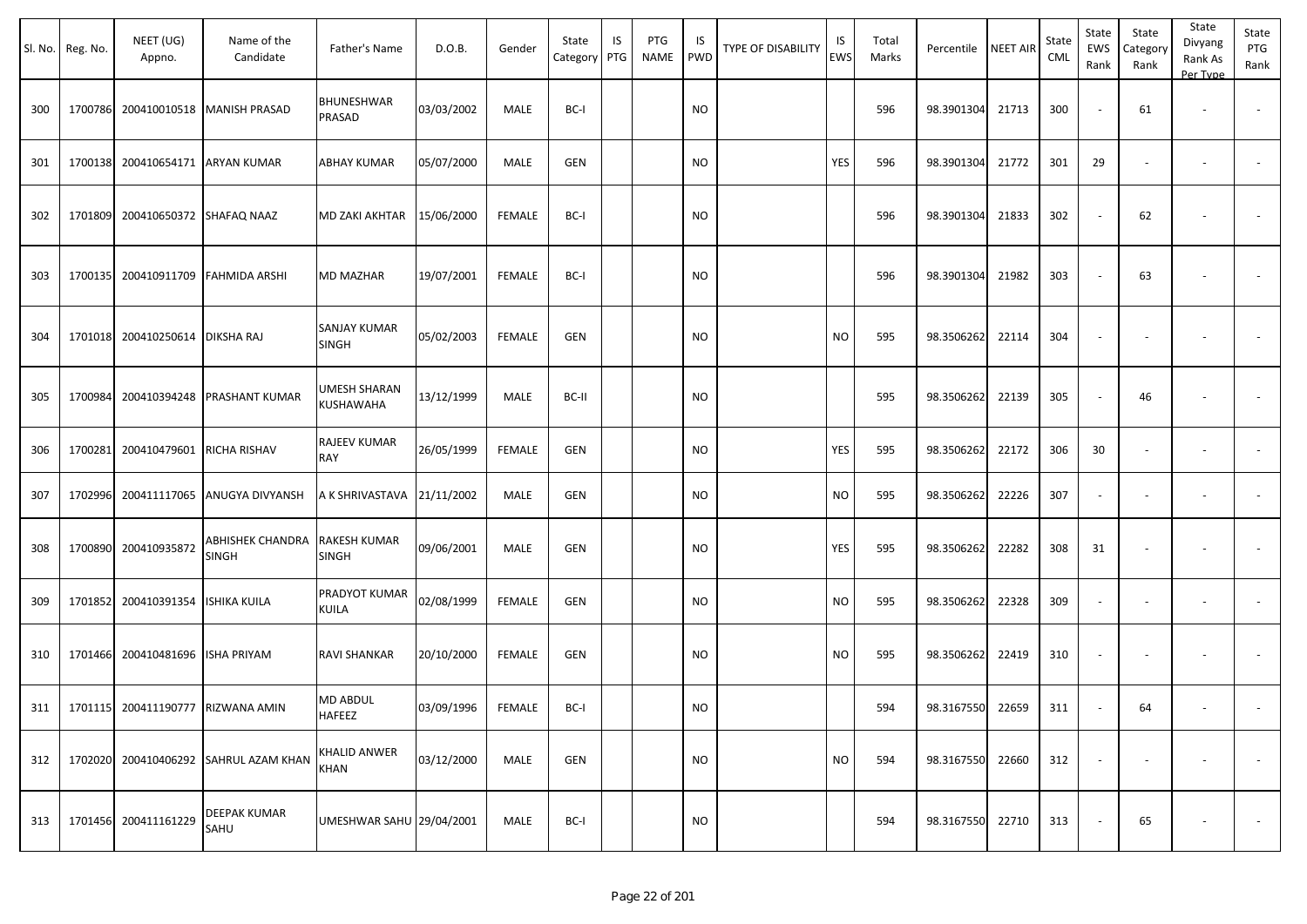|     | Sl. No. Reg. No. | NEET (UG)<br>Appno. | Name of the<br>Candidate    | Father's Name              | D.O.B.     | Gender        | State<br>Category | IS<br>PTG | PTG<br>NAME | IS<br><b>PWD</b> | TYPE OF DISABILITY | IS<br><b>EWS</b> | Total<br>Marks | Percentile | NEET AIR | State<br>CML | State<br>EWS<br>Rank | State<br>Category<br>Rank | State<br>Divyang<br>Rank As<br>Per Type | State<br>PTG<br>Rank     |
|-----|------------------|---------------------|-----------------------------|----------------------------|------------|---------------|-------------------|-----------|-------------|------------------|--------------------|------------------|----------------|------------|----------|--------------|----------------------|---------------------------|-----------------------------------------|--------------------------|
| 314 | 1702495          | 200410024500        | ANJALI KUMARI               | <b>AJAY KUMAR</b>          | 22/01/2001 | <b>FEMALE</b> | GEN               |           |             | <b>NO</b>        |                    | YES              | 594            | 98.3167550 | 22806    | 314          | 32                   |                           | $\overline{\phantom{a}}$                |                          |
| 315 | 1700732          | 200410072183        | SHUBHAM<br>GOSWAMI          | SANJOY GOSWAMI 11/03/2001  |            | <b>MALE</b>   | <b>GEN</b>        |           |             | <b>NO</b>        |                    | <b>NO</b>        | 594            | 98.3167550 | 22865    | 315          |                      |                           |                                         |                          |
| 316 | 1704007          |                     | 200410442723 ARYA PRAKASH   | CHANDRA<br>PRAKASH DUBEY   | 30/07/2000 | <b>FEMALE</b> | <b>GEN</b>        |           |             | <b>NO</b>        |                    | YES              | 593            | 98.2797381 | 23170    | 316          | 33                   |                           | $\overline{\phantom{a}}$                | $\overline{\phantom{a}}$ |
| 317 | 1702873          | 200410002767        | <b>HARSH RAJ</b>            | ANIL KUMAR SAHA 30/01/2002 |            | MALE          | BC-I              |           |             | <b>NO</b>        |                    |                  | 593            | 98.2797381 | 23196    | 317          | $\sim$               | 66                        |                                         |                          |
| 318 | 1702127          | 200410891448        | PRAGATI RANA                | SITARAM MISTRY             | 25/02/2000 | <b>FEMALE</b> | BC-I              |           |             | <b>NO</b>        |                    |                  | 593            | 98.2797381 | 23251    | 318          |                      | 67                        | $\overline{\phantom{a}}$                |                          |
| 319 | 1700935          | 200410642348        | <b>MRIDU LATA</b>           | RAJ KUMAR<br>PRAJAPATI     | 09/11/2001 | <b>FEMALE</b> | BC-I              |           |             | <b>NO</b>        |                    |                  | 593            | 98.2797381 | 23330    | 319          | $\sim$               | 68                        | $\overline{\phantom{a}}$                |                          |
| 320 | 1700758          | 200410036287        | <b>B SRUTI</b>              | <b>B SRINIVAS</b>          | 19/01/2000 | <b>FEMALE</b> | GEN               |           |             | <b>NO</b>        |                    | YES              | 593            | 98.2797381 | 23369    | 320          | 34                   |                           | $\overline{\phantom{a}}$                | $\sim$                   |
| 321 | 1702782          | 200410012377        | <b>MD FURQUAN</b><br>SOHAIL | MOJAHID SOHAIL             | 06/03/2000 | MALE          | BC-II             |           |             | <b>NO</b>        |                    |                  | 593            | 98.2797381 | 23372    | 321          |                      | 47                        |                                         |                          |
| 322 | 1700670          | 200411218410        | <b>ROHIT KUMAR</b>          | NARENDRA<br>SHARMA         | 04/03/2003 | <b>MALE</b>   | <b>GEN</b>        |           |             | <b>NO</b>        |                    | <b>NO</b>        | 593            | 98.2797381 | 23377    | 322          | $\sim$               |                           | $\overline{\phantom{a}}$                |                          |
| 323 | 1702620          | 200410541414        | ABHISHEK AVINASH            | SHEO KUMAR<br>TIWARY       | 17/12/2000 | MALE          | <b>GEN</b>        |           |             | <b>NO</b>        |                    | YES              | 593            | 98.2797381 | 23437    | 323          | 35                   |                           |                                         |                          |
| 324 | 1700737          | 200410213216        | <b>SHASHWAT PATHAK</b>      | <b>BINAY PATHAK</b>        | 04/09/2002 | MALE          | GEN               |           |             | <b>NO</b>        |                    | <b>NO</b>        | 593            | 98.2797381 | 23491    | 324          |                      |                           | $\overline{\phantom{a}}$                |                          |
| 325 | 1703535          | 200411057999        | <b>AKHTAR JAMIL</b>         | MD MUSTAFA                 | 16/02/2001 | MALE          | BC-I              |           |             | <b>NO</b>        |                    |                  | 592            | 98.2435990 | 23549    | 325          |                      | 69                        |                                         |                          |
| 326 | 1700405          | 200410088343 MUSKAN |                             | ANAND PRAKASH              | 31/12/1998 | <b>FEMALE</b> | GEN               |           |             | <b>NO</b>        |                    | <b>NO</b>        | 592            | 98.2435990 | 23577    | 326          |                      |                           |                                         |                          |
| 327 | 1700882          | 200410765340        | AANCHAL AGARWAL             | SURAJ MAL<br>AGARWAL       | 25/06/2002 | <b>FEMALE</b> | GEN               |           |             | <b>NO</b>        |                    | <b>NO</b>        | 592            | 98.2435990 | 23757    | 327          |                      |                           |                                         | $\sim$                   |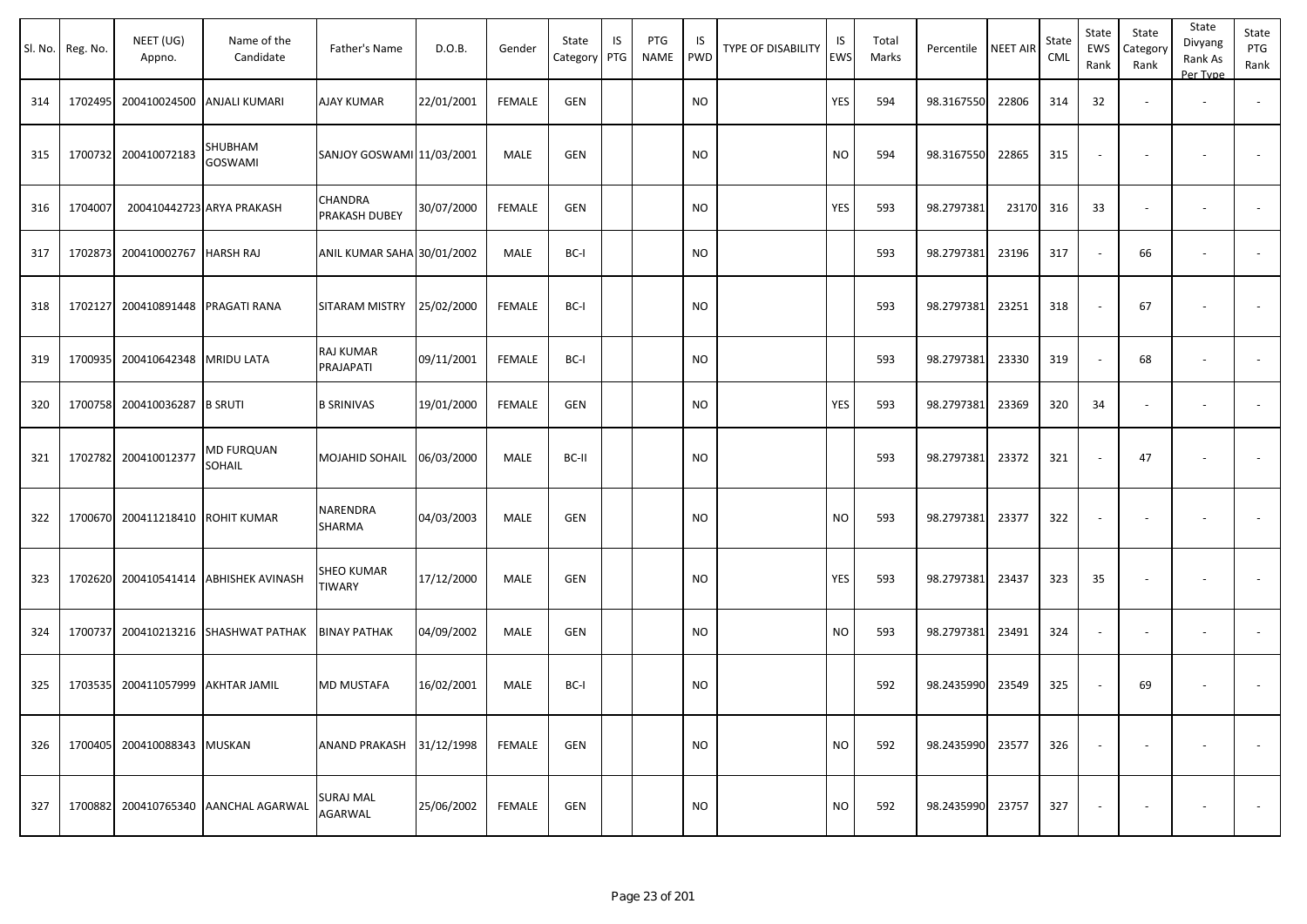|     | Sl. No. Reg. No. | NEET (UG)<br>Appno.               | Name of the<br>Candidate             | Father's Name                      | D.O.B.     | Gender        | State<br>Category PTG | IS | PTG<br><b>NAME</b> | IS<br><b>PWD</b> | <b>TYPE OF DISABILITY</b> | IS<br>EWS | Total<br>Marks | Percentile NEET AIR |       | State<br>CML | State<br>EWS<br>Rank | State<br>Category<br>Rank | State<br>Divyang<br>Rank As<br>Per Type | State<br>PTG<br>Rank     |
|-----|------------------|-----------------------------------|--------------------------------------|------------------------------------|------------|---------------|-----------------------|----|--------------------|------------------|---------------------------|-----------|----------------|---------------------|-------|--------------|----------------------|---------------------------|-----------------------------------------|--------------------------|
| 328 |                  |                                   | 1701610 200410506747 HENA TABASSUM   | KAMRAN ARSHAD   15/08/2000         |            | <b>FEMALE</b> | BC-I                  |    |                    | <b>NO</b>        |                           |           | 592            | 98.2435990          | 23924 | 328          |                      | 70                        |                                         |                          |
| 329 | 1700761          | 200410125444 PUJA KUMARI          |                                      | TUKAN MAHTO                        | 10/06/2000 | <b>FEMALE</b> | BC-II                 |    |                    | <b>NO</b>        |                           |           | 592            | 98.2435990          | 23936 | 329          |                      | 48                        | $\overline{\phantom{a}}$                | $\overline{\phantom{a}}$ |
| 330 |                  | 1700485 200410135219              | SHIVAM PRASAD<br><b>MEHTA</b>        | LAKSHMAN<br>PRASAD                 | 09/05/2001 | MALE          | <b>GEN</b>            |    |                    | <b>NO</b>        |                           | <b>NO</b> | 592            | 98.2435990          | 23947 | 330          |                      |                           |                                         |                          |
| 331 | 1704160          |                                   | 200410636494 SHIVAM SACHIN           | ARVIND KUMAR                       | 07/10/2002 | MALE          | GEN                   |    |                    | <b>NO</b>        |                           | <b>NO</b> | 591            | 98.2029975          | 24093 | 331          |                      |                           |                                         |                          |
| 332 | 1701857          | 200411153811 AKANSHA              |                                      | SATYA PRAKASH<br>SINGH             | 17/01/1996 | <b>FEMALE</b> | <b>GEN</b>            |    |                    | <b>NO</b>        |                           | <b>NO</b> | 591            | 98.2029975          | 24305 | 332          |                      |                           |                                         |                          |
| 333 | 1702665          |                                   | 200410829458 ANSHUMAN KUMAR          | <b>BALDEO SAW</b>                  | 05/09/2000 | MALE          | BC-I                  |    |                    | <b>NO</b>        |                           |           | 591            | 98.2029975          | 24354 | 333          |                      | 71                        |                                         |                          |
| 334 |                  | 1701576 200410156341 KM. PRIYANKA |                                      | <b>RAMESH PAL</b>                  | 02/05/2000 | <b>FEMALE</b> | BC-I                  |    |                    | <b>NO</b>        |                           |           | 591            | 98.2029975          | 24484 | 334          | $\sim$               | 72                        | $\overline{\phantom{a}}$                | $\overline{\phantom{a}}$ |
| 335 | 1702206          | 200410193472 BIRJISH ARA          |                                      | MOHAMMAD<br>JAMIL                  | 04/09/1998 | <b>FEMALE</b> | BC-I                  |    |                    | <b>NO</b>        |                           |           | 591            | 98.2029975          | 24536 | 335          |                      | 73                        |                                         |                          |
| 336 | 1702391          | 200410512036 TANISHA RANA         |                                      | <b>BINOD RANA</b>                  | 12/04/2000 | FEMALE        | BC-I                  |    |                    | <b>NO</b>        |                           |           | 590            | 98.1607134          | 24625 | 336          |                      | 74                        | $\overline{\phantom{a}}$                | $\sim$                   |
| 337 |                  | 1700128 200410583573 RICHA SINGH  |                                      | RAVI SINHA                         | 18/11/1999 | FEMALE        | <b>GEN</b>            |    |                    | <b>NO</b>        |                           | YES       | 590            | 98.1607134          | 24648 | 337          | 36                   |                           |                                         |                          |
| 338 |                  |                                   | 1702315 200410887053 GAUTAM KUMAR    | <b>RANJIT KUMAR</b>                | 10/03/2001 | MALE          | BC-II                 |    |                    | <b>NO</b>        |                           |           | 590            | 98.1607134          | 24653 | 338          |                      | 49                        |                                         |                          |
| 339 |                  |                                   | 1701794 200410792106 ABHISHEK RANJAN | NIRANJAN KUMAR 27/04/2002          |            | MALE          | GEN                   |    |                    | <b>NO</b>        |                           | <b>NO</b> | 590            | 98.1607134          | 24664 | 339          |                      |                           |                                         |                          |
| 340 |                  | 1702433 200410891266              | <b>SHUBHAM KUMAR</b><br><b>GUPTA</b> | <b>GURUCHARAN</b><br>SAHU          | 10/01/2000 | MALE          | BC-II                 |    |                    | <b>NO</b>        |                           |           | 590            | 98.1607134          | 24702 | 340          |                      | 50                        | $\overline{\phantom{a}}$                | $\sim$                   |
| 341 |                  |                                   | 1700744 200410034181 SAMIKSHA SINGH  | <b>VINAY KUMAR</b><br><b>SINGH</b> | 30/07/1999 | <b>FEMALE</b> | <b>GEN</b>            |    |                    | <b>NO</b>        |                           | <b>NO</b> | 590            | 98.1607134          | 24703 | 341          |                      |                           |                                         | $\sim$                   |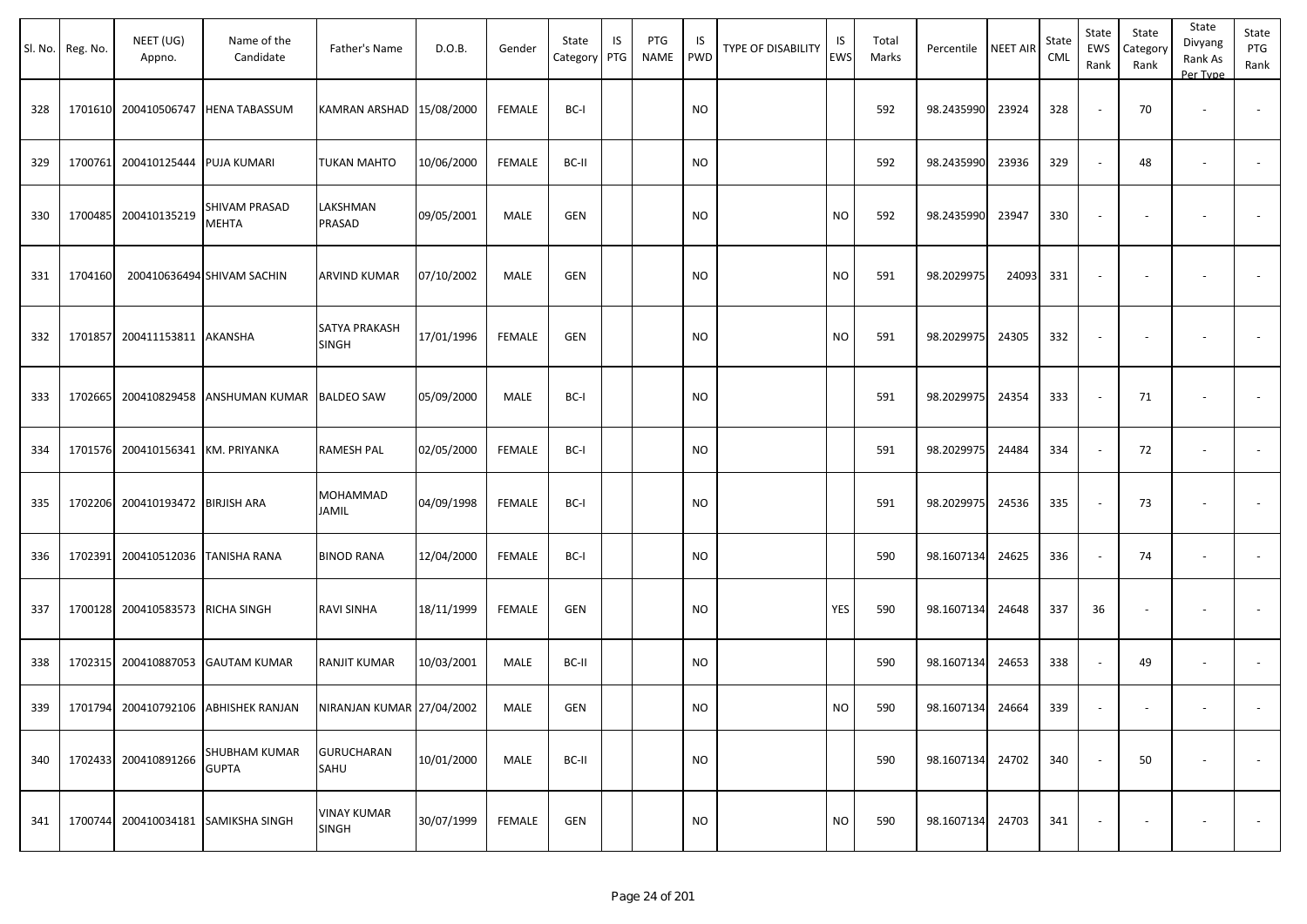|     | Sl. No. Reg. No. | NEET (UG)<br>Appno.               | Name of the<br>Candidate             | Father's Name                        | D.O.B.     | Gender        | State<br>Category | IS<br>PTG | PTG<br>NAME | IS.<br>PWD | TYPE OF DISABILITY | IS<br>EWS | Total<br>Marks | Percentile | <b>NEET AIR</b> | State<br><b>CML</b> | State<br>EWS<br>Rank     | State<br>Category<br>Rank | State<br>Divyang<br>Rank As<br>Per Type | State<br>PTG<br>Rank     |
|-----|------------------|-----------------------------------|--------------------------------------|--------------------------------------|------------|---------------|-------------------|-----------|-------------|------------|--------------------|-----------|----------------|------------|-----------------|---------------------|--------------------------|---------------------------|-----------------------------------------|--------------------------|
| 342 |                  | 1703080 200410339675              | <b>SURYANSH VAIBHAV</b>              | SANJAY KUMAR<br>SINDURIA             | 13/02/2002 | MALE          | <b>GEN</b>        |           |             | <b>NO</b>  |                    | <b>NO</b> | 590            | 98.1607134 | 24723           | 342                 | $\overline{\phantom{a}}$ | $\overline{\phantom{a}}$  | $\overline{\phantom{a}}$                |                          |
| 343 | 1702997          | 200410813818                      | KHUSHBOO KUMARI                      | SATYENDRA<br><b>KUMAR SAW</b>        | 20/03/2000 | <b>FEMALE</b> | BC-I              |           |             | <b>NO</b>  |                    |           | 590            | 98.1607134 | 24779           | 343                 | $\sim$                   | 75                        | $\overline{\phantom{a}}$                | $\overline{\phantom{a}}$ |
| 344 |                  | 1701827 200410003734 FARIA EQBAL  |                                      | <b>TALIB EQBAL</b>                   | 05/10/2000 | FEMALE        | <b>GEN</b>        |           |             | NO         |                    | <b>NO</b> | 590            | 98.1607134 | 24900           | 344                 | $\blacksquare$           | $\overline{\phantom{a}}$  |                                         |                          |
| 345 |                  |                                   | 1700382 200410159912 VISHAL AGRAWAL  | RANJEET KUMAR<br>AGRAWAL             | 11/10/2001 | MALE          | BC-II             |           |             | NO         |                    |           | 590            | 98.1607134 | 25019           | 345                 | $\sim$                   | 51                        | $\overline{\phantom{a}}$                |                          |
| 346 |                  | 1701495 200410600651              | <b>ISHAAN ROY</b>                    | <b>RAHUL KUMAR</b>                   | 15/02/2003 | MALE          | <b>GEN</b>        |           |             | <b>NO</b>  |                    | <b>NO</b> | 590            | 98.1607134 | 25079           | 346                 | $\sim$                   | $\sim$                    | $\overline{\phantom{a}}$                |                          |
| 347 |                  | 1702760 200410243014              | <b>JITENDRA KUMAR</b>                | <b>MAHADEV RAM</b>                   | 03/02/2001 | MALE          | BC-I              |           |             | NO         |                    |           | 590            | 98.1607134 | 25117           | 347                 | $\sim$                   | 76                        | $\overline{\phantom{a}}$                | $\overline{\phantom{a}}$ |
| 348 |                  | 1701350 200410260295              | <b>ANSHU KUMARI</b>                  | YOGENDRA<br><b>MEHTA</b>             | 22/09/1998 | FEMALE        | BC-II             |           |             | NO         |                    |           | 589            | 98.1279395 | 25310           | 348                 | $\sim$                   | 52                        |                                         |                          |
| 349 |                  | 1702200 200410521052 SAUMYAKRITI  |                                      | PRAMOD KUMAR<br>SINGH                | 20/11/2000 | <b>FEMALE</b> | <b>GEN</b>        |           |             | <b>NO</b>  |                    | <b>NO</b> | 589            | 98.1279395 | 25321           | 349                 | $\blacksquare$           | $\overline{\phantom{a}}$  | $\overline{\phantom{a}}$                |                          |
| 350 |                  | 1702420 200410361728              | <b>VIVEK KUMAR</b>                   | RAM KISHUN<br>PRAJAPATI              | 11/08/2002 | MALE          | BC-I              |           |             | <b>NO</b>  |                    |           | 589            | 98.1279395 | 25383           | 350                 | $\sim$                   | 77                        |                                         |                          |
| 351 |                  | 1700081 200410454966              | <b>RIDDHI SINGH</b>                  | <b>BRAJ KISHOR</b><br><b>SINGH</b>   | 12/02/2002 | <b>FEMALE</b> | <b>GEN</b>        |           |             | NO         |                    | NO        | 589            | 98.1279395 | 25418           | 351                 | $\overline{\phantom{a}}$ |                           |                                         |                          |
| 352 |                  |                                   | 1701147 200411210154 SHUMAYLA KAMAAL | KAMAAL HAROON 01/03/1999             |            | <b>FEMALE</b> | BC-I              |           |             | NO         |                    |           | 589            | 98.1279395 | 25509           | 352                 | $\overline{\phantom{a}}$ | 78                        | $\overline{\phantom{a}}$                | $\blacksquare$           |
| 353 |                  | 1700008 200410613064              | ANKIT KUMAR<br><b>PANDEY</b>         | <b>ARUN KUMAR</b><br>PANDEY          | 01/09/1997 | MALE          | <b>GEN</b>        |           |             | NO         |                    | NO.       | 588            | 98.0908494 | 25622           | 353                 | $\blacksquare$           |                           |                                         |                          |
| 354 |                  | 1702361 200411130506              | MD PARWAZ RAZA                       | MD NURUL ISLAM 12/02/1999            |            | MALE          | BC-I              |           |             | <b>NO</b>  |                    |           | 588            | 98.0908494 | 25686           | 354                 | $\sim$                   | 79                        |                                         | $\sim$                   |
| 355 |                  | 1701673 200411098133 ADITYA KUMAR |                                      | <b>HARI KISHORE</b><br><b>THAKUR</b> | 15/08/1996 | MALE          | BC-I              |           |             | <b>NO</b>  |                    |           | 588            | 98.0908494 | 25848           | 355                 | $\omega$                 | 80                        | $\sim$                                  | $\sim$                   |
| 356 |                  | 1701098 200410723521              | <b>NITISH PRASAD</b>                 | <b>PARAS NATH</b><br><b>GUPTA</b>    | 02/03/2001 | MALE          | BC-II             |           |             | $\rm NO$   |                    |           | 588            | 98.0908494 | 25874           | 356                 | $\sim$                   | 53                        | $\overline{\phantom{a}}$                | $\sim$                   |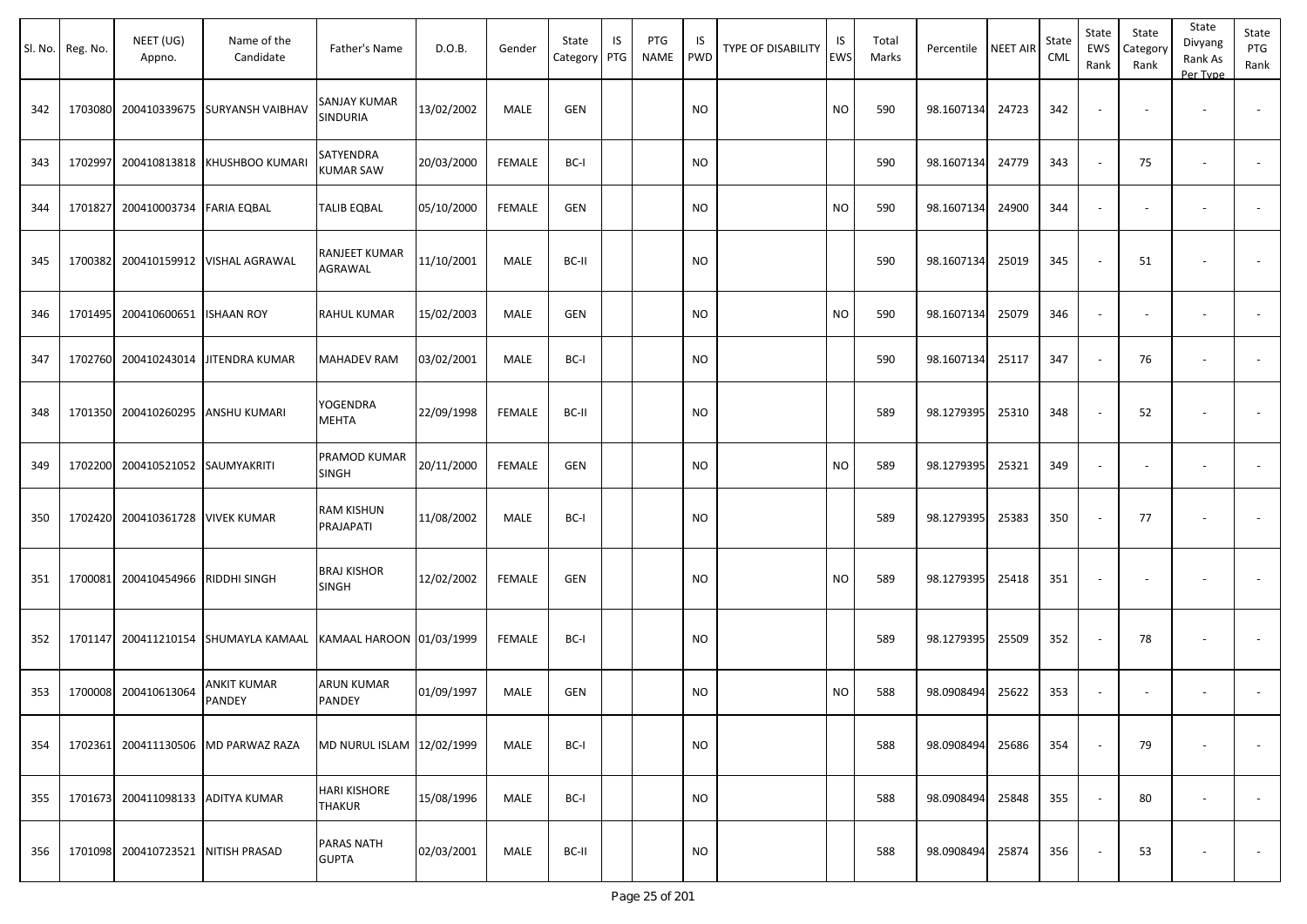|     | Sl. No. Reg. No. | NEET (UG)<br>Appno.                | Name of the<br>Candidate             | Father's Name                        | D.O.B.     | Gender        | State<br>Category | IS<br>PTG | PTG<br>NAME | IS.<br>PWD | TYPE OF DISABILITY | IS<br>EWS | Total<br>Marks | Percentile | <b>NEET AIR</b> | State<br><b>CML</b> | State<br>EWS<br>Rank     | State<br>Category<br>Rank | State<br>Divyang<br>Rank As<br>Per Type | State<br>PTG<br>Rank     |
|-----|------------------|------------------------------------|--------------------------------------|--------------------------------------|------------|---------------|-------------------|-----------|-------------|------------|--------------------|-----------|----------------|------------|-----------------|---------------------|--------------------------|---------------------------|-----------------------------------------|--------------------------|
| 357 |                  | 1700083 200410082310 RISHIKA PRIYA |                                      | <b>MANOJ KUMAR</b>                   | 13/06/1998 | <b>FEMALE</b> | BC-II             |           |             | <b>NO</b>  |                    |           | 588            | 98.0908494 | 25899           | 357                 | $\sim$                   | 54                        | $\overline{\phantom{a}}$                |                          |
| 358 | 1703571          | 200410516543                       | PRANAV KUMAR<br><b>OJHA</b>          | <b>ANUP KUMAR</b><br><b>OJHA</b>     | 15/07/2003 | MALE          | <b>GEN</b>        |           |             | NO         |                    | YES       | 588            | 98.0908494 | 25975           | 358                 | 37                       | $\overline{\phantom{a}}$  | $\overline{\phantom{a}}$                | $\sim$                   |
| 359 | 1704107          |                                    | 200410175031 VAIBHAV KUMAR           | <b>BAIJNATH SINGH</b>                | 31/12/2000 | MALE          | BC-I              |           |             | NO         |                    |           | 588            | 98.0908494 | 25981           | 359                 | $\sim$                   | 81                        | $\overline{\phantom{a}}$                | $\sim$                   |
| 360 |                  | 1700793 200411033506               | <b>PRASHANT KUMAR</b>                | RAMESHWAR<br>PRASAD                  | 29/03/2001 | <b>MALE</b>   | BC-II             |           |             | <b>NO</b>  |                    |           | 588            | 98.0908494 | 26003           | 360                 | $\sim$                   | 55                        |                                         |                          |
| 361 |                  | 1701648 200410940132 NEHA DUBEY    |                                      | RAJESH KUMAR<br><b>DUBEY</b>         | 18/07/1997 | <b>FEMALE</b> | <b>GEN</b>        |           |             | NO         |                    | NO.       | 588            | 98.0908494 | 26095           | 361                 | $\overline{\phantom{a}}$ |                           |                                         |                          |
| 362 |                  | 1700489 200410965757               | <b>GUNJA KUMARI</b>                  | <b>BRAJ KISHORE</b><br><b>TIWARI</b> | 10/11/2000 | FEMALE        | <b>GEN</b>        |           |             | NO         |                    | YES       | 587            | 98.0509794 | 26199           | 362                 | 38                       |                           |                                         |                          |
| 363 |                  | 1700300 200410487980               | <b>NANHE CHANCHAL</b><br>SAHU        | <b>GANESH SAHU</b>                   | 19/01/2002 | MALE          | BC-I              |           |             | NO         |                    |           | 587            | 98.0509794 | 26358           | 363                 | $\sim$                   | 82                        |                                         | $\overline{\phantom{a}}$ |
| 364 |                  |                                    | 1701430 200410011729 PRIYANKA KUMARI | SURYANATH<br><b>MAHTO</b>            | 15/05/1999 | FEMALE        | BC-II             |           |             | NO         |                    |           | 587            | 98.0509794 | 26364           | 364                 | $\sim$                   | 56                        | $\overline{\phantom{a}}$                | $\sim$                   |
| 365 | 1701287          | 200410393945                       | <b>SMRITI SINGH</b>                  | SANJAY KUMAR                         | 26/09/2002 | FEMALE        | <b>GEN</b>        |           |             | <b>NO</b>  |                    | <b>NO</b> | 587            | 98.0509794 | 26441           | 365                 | $\sim$                   | $\overline{\phantom{a}}$  | $\overline{\phantom{a}}$                | $\blacksquare$           |
| 366 |                  | 1700580 200410019422               | <b>JYOTI JYOTSNA</b>                 | <b>UMESH MAHTO</b>                   | 18/05/2002 | <b>FEMALE</b> | BC-I              |           |             | NO         |                    |           | 587            | 98.0509794 | 26495           | 366                 | $\sim$                   | 83                        |                                         |                          |
| 367 |                  | 1700388 200410285440 MD ALAM       |                                      | <b>MD WAJID</b><br><b>HUSSAIN</b>    | 02/10/2000 | MALE          | BC-I              |           |             | <b>NO</b>  |                    |           | 587            | 98.0509794 | 26527           | 367                 | $\sim$                   | 84                        | $\overline{\phantom{a}}$                | $\blacksquare$           |
| 368 |                  | 1702146 200410012379 ANUSHA SINGH  |                                      | <b>ANIL KUMAR</b><br><b>SINGH</b>    | 20/06/1999 | FEMALE        | <b>GEN</b>        |           |             | <b>NO</b>  |                    | NO        | 587            | 98.0509794 | 26531           | 368                 | $\sim$                   | $\overline{\phantom{a}}$  |                                         |                          |
| 369 |                  | 1701276 200411095284 ISHU KUMAR    |                                      | <b>SHREE PRAKASH</b>                 | 25/12/1998 | MALE          | <b>GEN</b>        |           |             | <b>NO</b>  |                    | YES       | 587            | 98.0509794 | 26576           | 369                 | 39                       | $\sim$                    | $\sim$                                  | $\sim$                   |
| 370 |                  | 1703705 200410342060               | <b>KRISHANU DUTTA</b>                | <b>GAUTAM DUTTA</b>                  | 02/07/2001 | MALE          | <b>GEN</b>        |           |             | <b>NO</b>  |                    | <b>NO</b> | 587            | 98.0509794 | 26599           | 370                 | $\overline{\phantom{a}}$ | $\overline{\phantom{a}}$  |                                         | $\sim$                   |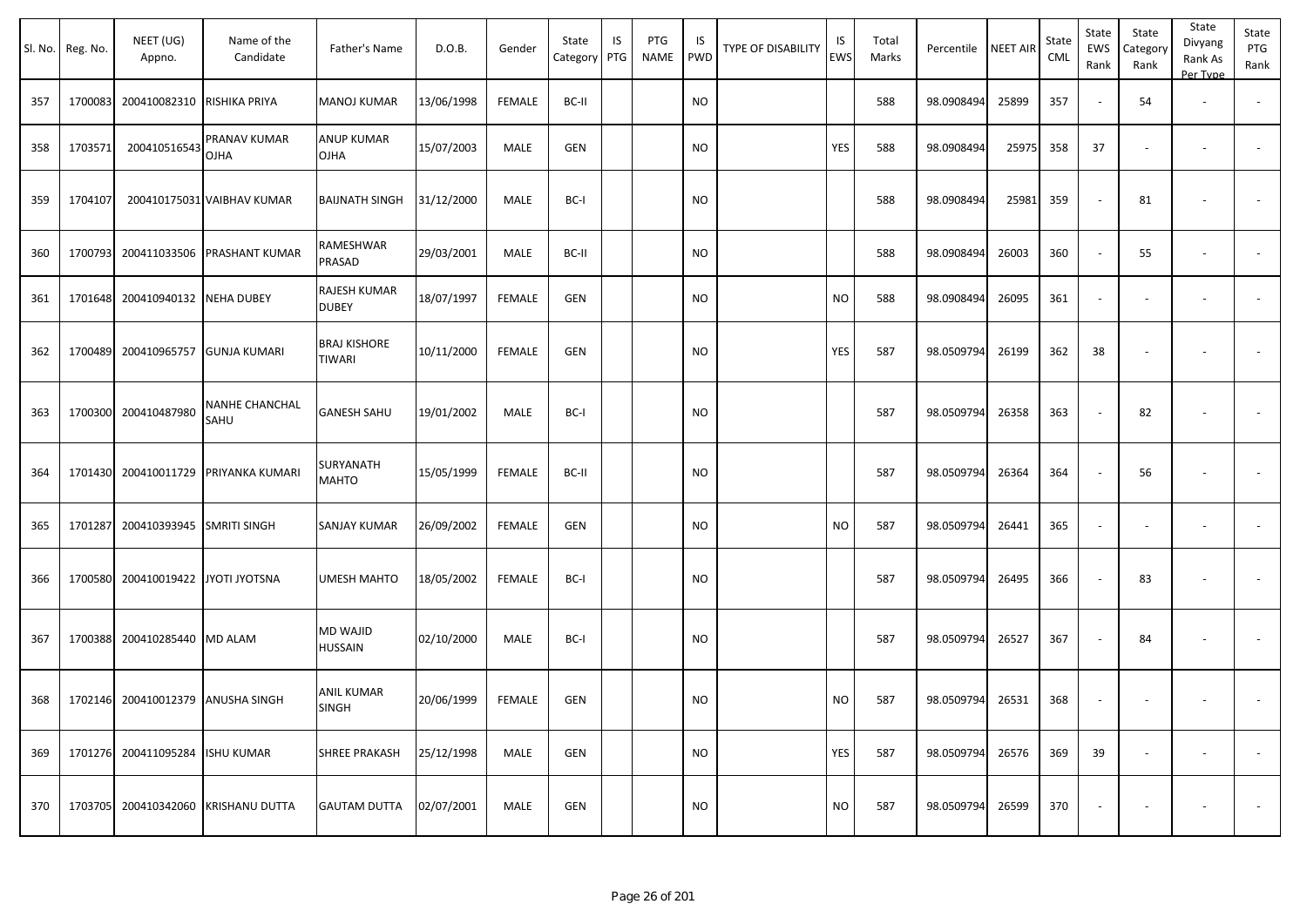|     | Sl. No. Reg. No. | NEET (UG)<br>Appno. | Name of the<br>Candidate       | Father's Name                        | D.O.B.     | Gender        | State<br>Category PTG | IS | PTG<br><b>NAME</b> | IS<br><b>PWD</b> | <b>TYPE OF DISABILITY</b> | IS<br><b>EWS</b> | Total<br>Marks | Percentile | <b>NEET AIR</b> | State<br><b>CML</b> | State<br>EWS<br>Rank     | State<br>Category<br>Rank | State<br>Divyang<br>Rank As<br>Per Type | State<br>PTG<br>Rank     |
|-----|------------------|---------------------|--------------------------------|--------------------------------------|------------|---------------|-----------------------|----|--------------------|------------------|---------------------------|------------------|----------------|------------|-----------------|---------------------|--------------------------|---------------------------|-----------------------------------------|--------------------------|
| 371 | 1702889          | 200410489727        | <b>BABLI KUMARI</b>            | TIRATH MAHATHA 20/11/2000            |            | <b>FEMALE</b> | GEN                   |    |                    | NO               |                           | YES              | 586            | 98.0103779 | 26728           | 371                 | 40                       |                           |                                         |                          |
| 372 | 1702725          | 200410932633        | SONALI KUMARI                  | MANOJ KUMAR<br>PANDIT                | 23/02/1998 | FEMALE        | <b>GEN</b>            |    |                    | NO               |                           | <b>NO</b>        | 586            | 98.0103779 | 26739           | 372                 |                          |                           |                                         |                          |
| 373 | 1702327          | 200410419069        | MITHLESH KUMAR<br><b>MEHTA</b> | <b>ASHOK KUMAR</b><br>MEHTA          | 14/02/2001 | MALE          | GEN                   |    |                    | <b>NO</b>        |                           |                  | 586            | 98.0103779 | 26778           | 373                 |                          |                           |                                         |                          |
| 374 | 1701775          | 200410198174        | ISHIKA JAISWAL                 | PRABHAT KUMAR<br>JAISWAL             | 14/01/2003 | <b>FEMALE</b> | BC-II                 |    |                    | <b>NO</b>        |                           |                  | 586            | 98.0103779 | 26831           | 374                 |                          | 57                        | $\sim$                                  |                          |
| 375 | 1703902          | 200410038843        | KESHAV KUMAR<br>SINHA          | UPENDRA KUMAR<br><b>SINHA</b>        | 14/05/2002 | MALE          | <b>GEN</b>            |    |                    | NO.              |                           | YES              | 586            | 98.0103779 | 26883           | 375                 | 41                       |                           |                                         |                          |
| 376 | 1701232          | 200410727601        | RIYA KUMARI                    | RAVINDRA NATH<br>PATHAK              | 15/05/1999 | <b>FEMALE</b> | GEN                   |    |                    | NO.              |                           | <b>NO</b>        | 586            | 98.0103779 | 26903           | 376                 |                          |                           |                                         |                          |
| 377 | 1700028          | 200410032109        | <b>GAURAV GUPTA</b>            | <b>GANDHI PRASAD</b><br><b>GUPTA</b> | 18/11/2000 | MALE          | GEN                   |    |                    | <b>NO</b>        |                           | <b>NO</b>        | 586            | 98.0103779 | 26908           | 377                 | $\overline{\phantom{a}}$ |                           |                                         | $\overline{\phantom{a}}$ |
| 378 | 1703414          | 200410014932        | YASHMIN KHAN                   | SAFIQ KHAN                           | 10/08/1999 | <b>FEMALE</b> | <b>GEN</b>            |    |                    | NO.              |                           | YES              | 586            | 98.0103779 | 26957           | 378                 | 42                       |                           |                                         |                          |
| 379 | 1700601          | 200410548669        | <b>SAMREEN PARVEEN</b>         | NUMAN KHAN                           | 02/08/2000 | <b>FEMALE</b> | <b>GEN</b>            |    |                    | NO.              |                           | YES              | 586            | 98.0103779 | 26981           | 379                 | 43                       |                           |                                         |                          |
| 380 | 1702257          | 200410094195        | RANI KUMARI                    | <b>VIJAY KUMAR</b><br><b>GUPTA</b>   | 04/09/1998 | <b>FEMALE</b> | BC-II                 |    |                    | <b>NO</b>        |                           |                  | 586            | 98.0103779 | 27071           | 380                 |                          | 58                        | $\overline{\phantom{a}}$                |                          |
| 381 | 1700939          | 200410981843        | SHUMAILA ABID                  | ABID KHAN                            | 17/07/1999 | <b>FEMALE</b> | <b>GEN</b>            |    |                    | <b>NO</b>        |                           | <b>NO</b>        | 585            | 97.9650212 | 27220           | 381                 | $\overline{\phantom{a}}$ | $\overline{\phantom{a}}$  | $\overline{\phantom{a}}$                | $\sim$                   |
| 382 | 1701094          | 200411051423        | SANA AKHTAR                    | AKHTAR HUSSAIN                       | 03/02/1998 | <b>FEMALE</b> | <b>GEN</b>            |    |                    | NO.              |                           | YES              | 585            | 97.9650212 | 27223           | 382                 | 44                       |                           |                                         |                          |
| 383 | 1701236          |                     | 200410255265 SHIWANI KUMARI    | SANJEET KUMAR                        | 05/09/2000 | <b>FEMALE</b> | <b>GEN</b>            |    |                    | <b>NO</b>        |                           | <b>NO</b>        | 585            | 97.9650212 | 27325           | 383                 |                          |                           |                                         |                          |
| 384 | 1702778          | 200410939212        | NISHIL PRAKASH                 | PRAKASH GUPTA                        | 13/03/2001 | MALE          | BC-I                  |    |                    | <b>NO</b>        |                           |                  | 585            | 97.9650212 | 27431           | 384                 |                          | 85                        |                                         | $\sim$                   |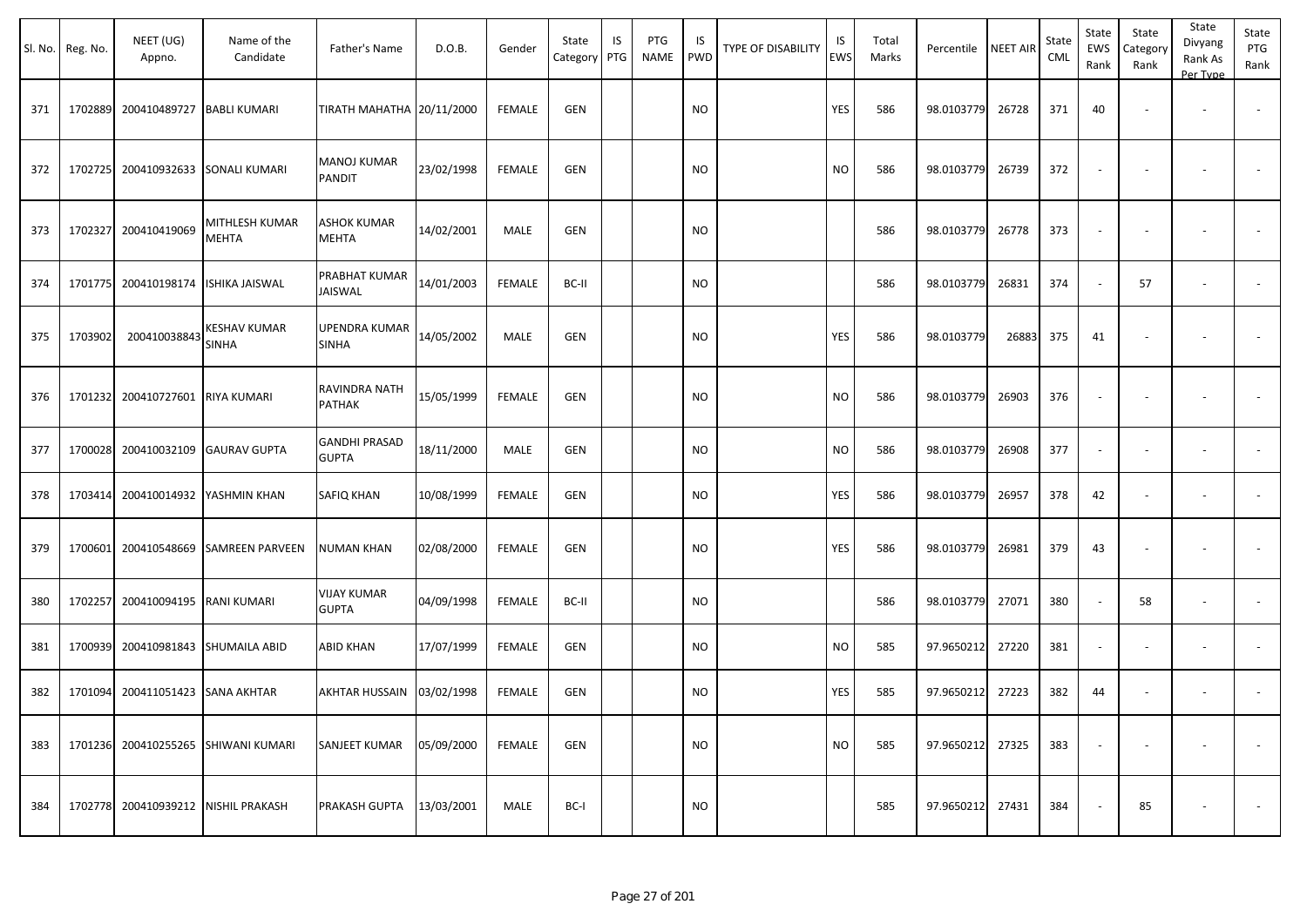| Sl. No. | Reg. No. | NEET (UG)<br>Appno.              | Name of the<br>Candidate                  | Father's Name                     | D.O.B.     | Gender        | State<br>Category | IS<br>PTG | PTG<br><b>NAME</b> | IS<br><b>PWD</b> | <b>TYPE OF DISABILITY</b> | IS<br><b>EWS</b> | Total<br>Marks | Percentile NEET AIR |       | State<br>CML | State<br>EWS<br>Rank | State<br>Category<br>Rank | State<br>Divyang<br>Rank As<br>Per Type | State<br>PTG<br>Rank |
|---------|----------|----------------------------------|-------------------------------------------|-----------------------------------|------------|---------------|-------------------|-----------|--------------------|------------------|---------------------------|------------------|----------------|---------------------|-------|--------------|----------------------|---------------------------|-----------------------------------------|----------------------|
| 385     | 1701089  | 200410474983 SHREYA SINGH        |                                           | SACHCHIDA NAND<br><b>SINGH</b>    | 20/04/2000 | <b>FEMALE</b> | <b>GEN</b>        |           |                    | <b>NO</b>        |                           | <b>NO</b>        | 585            | 97.9650212          | 27435 | 385          |                      |                           |                                         |                      |
| 386     | 1704188  | 200410192706 RAJ NANDANI         |                                           | <b>SHYAM KUMAR</b>                | 30/10/1998 | <b>FEMALE</b> | <b>GEN</b>        |           |                    | <b>NO</b>        |                           | <b>NO</b>        | 585            | 97.9650212          | 27468 | 386          | $\sim$               |                           | $\overline{\phantom{a}}$                |                      |
| 387     | 1703036  |                                  | 200410037142 AKSHAY KUMAR                 | ABHAI NANDAN<br>PODDAR            | 02/11/1999 | MALE          | <b>GEN</b>        |           |                    | <b>NO</b>        |                           | <b>NO</b>        | 585            | 97.9650212          | 27483 | 387          | $\sim$               |                           |                                         |                      |
| 388     |          | 1701899 200410159714             | <b>GUNJIT GLEN</b><br>ROMOULD             | <b>DENIS NOVEL</b><br>ROMOULD     | 15/01/2002 | MALE          | GEN               |           |                    | <b>NO</b>        |                           | <b>NO</b>        | 585            | 97.9650212          | 27497 | 388          |                      |                           |                                         |                      |
| 389     | 1702553  | 200410770607                     | <b>ARPANA SHARMA</b>                      | PREMCHAND<br>SHARMA               | 01/03/2000 | <b>FEMALE</b> | <b>GEN</b>        |           |                    | <b>NO</b>        |                           | <b>NO</b>        | 585            | 97.9650212          | 27529 | 389          |                      |                           | $\sim$                                  |                      |
| 390     | 1703215  | 200410322180                     | <b>ANKITA SEN</b>                         | JAGARNATH SEN                     | 11/12/1997 | <b>FEMALE</b> | <b>GEN</b>        |           |                    | <b>NO</b>        |                           | YES              | 585            | 97.9650212          | 27565 | 390          | 45                   |                           | $\overline{\phantom{a}}$                |                      |
| 391     | 1703109  | 200410497327                     | PRIYANKA KUMARI                           | <b>BHOLA GUPTA</b>                | 10/09/1999 | <b>FEMALE</b> | BC-II             |           |                    | <b>NO</b>        |                           |                  | 585            | 97.9650212          | 27577 | 391          |                      | 59                        |                                         |                      |
| 392     |          | 1701086 200410839625             | <b>GOURAV KUMAR</b>                       | SHASHIKANT                        | 22/10/2000 | MALE          | BC-II             |           |                    | <b>NO</b>        |                           |                  | 585            | 97.9650212          | 27615 | 392          |                      | 60                        | $\overline{\phantom{a}}$                |                      |
| 393     |          | 1703476 200411456870 RISHI SINGH |                                           | ANIL KR SINGH                     | 27/04/2001 | MALE          | <b>GEN</b>        |           |                    | <b>NO</b>        |                           | <b>NO</b>        | 585            | 97.9650212          | 27711 | 393          |                      |                           |                                         |                      |
| 394     |          | 1701958 200410384699 SURAJ KUMAR |                                           | RAJEN KUMAR<br><b>MAHATO</b>      | 12/09/2001 | MALE          | BC-I              |           |                    | <b>NO</b>        |                           |                  | 585            | 97.9650212          | 27759 | 394          | $\sim$               | 86                        | $\overline{\phantom{a}}$                |                      |
| 395     |          | 1701388 200410487516 RITIK KUMAR |                                           | OM PRAKASH<br><b>DUBEY</b>        | 18/10/1997 | MALE          | <b>GEN</b>        |           |                    | <b>NO</b>        |                           | YES              | 584            | 97.9277117          | 27844 | 395          | 46                   |                           |                                         |                      |
| 396     | 1700001  | 200410133415                     | <b>BALWANT KUMAR</b>                      | TULSI KUMAR                       | 10/03/2003 | MALE          | BC-I              |           |                    | <b>NO</b>        |                           |                  | 584            | 97.9277117          | 27938 | 396          |                      | 87                        |                                         |                      |
|         |          |                                  | 397   1702914 200410151493 PURNIMA KUMARI | PRAHLAD KUMAR<br><b>GUPTA</b>     | 25/03/2001 | FEMALE        | GEN               |           |                    | $\rm NO$         |                           | <b>NO</b>        | 584            | 97.9277117 28107    |       | 397          |                      |                           |                                         |                      |
| 398     |          | 1701795 200410164669 AMIT KUMAR  |                                           | OM PRAKASH<br>VERMAN              | 22/04/2001 | MALE          | BC-II             |           |                    | <b>NO</b>        |                           |                  | 584            | 97.9277117          | 28166 | 398          |                      | 61                        | $\sim$                                  | $\sim$               |
| 399     |          | 1700283 200410792825             | ABHISHEK KUMAR<br><b>SINGH</b>            | <b>SHIV KUMAR</b><br><b>SINGH</b> | 08/12/2000 | MALE          | GEN               |           |                    | <b>NO</b>        |                           | YES              | 584            | 97.9277117          | 28268 | 399          | 47                   |                           | $\overline{\phantom{a}}$                | $\sim$               |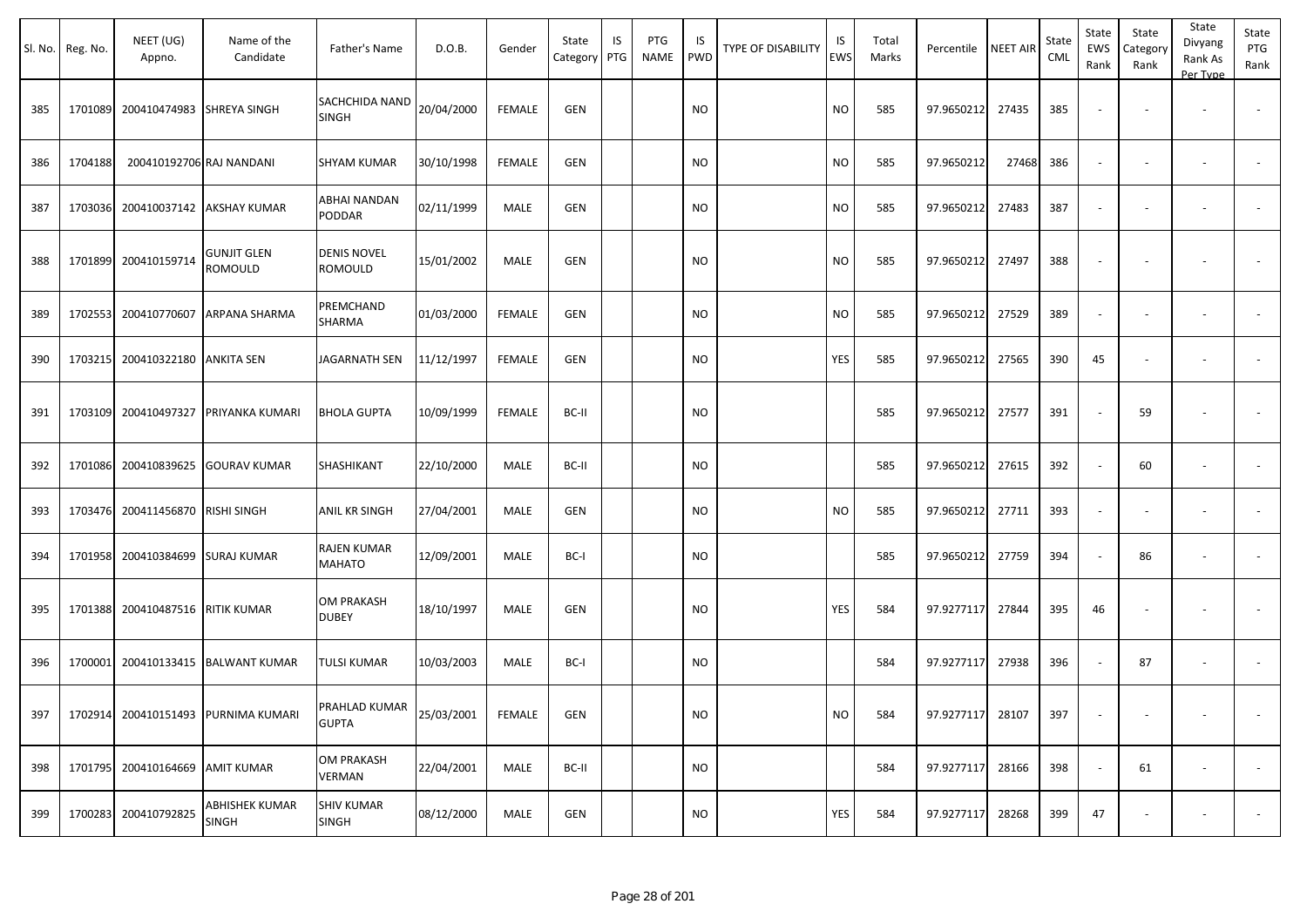|     | Sl. No. Reg. No. | NEET (UG)<br>Appno.                  | Name of the<br>Candidate              | Father's Name                    | D.O.B.     | Gender        | State<br>Category | IS<br>PTG | PTG<br><b>NAME</b> | <b>IS</b><br><b>PWD</b> | <b>TYPE OF DISABILITY</b> | IS<br><b>EWS</b> | Total<br>Marks | Percentile       | <b>NEET AIR</b> | State<br>CML | State<br>EWS<br>Rank | State<br>Category<br>Rank | State<br>Divyang<br>Rank As<br>Per Type | State<br>PTG<br>Rank |
|-----|------------------|--------------------------------------|---------------------------------------|----------------------------------|------------|---------------|-------------------|-----------|--------------------|-------------------------|---------------------------|------------------|----------------|------------------|-----------------|--------------|----------------------|---------------------------|-----------------------------------------|----------------------|
| 400 |                  | 1701308 200410346996 HARIS RASHID    |                                       | <b>HAROON RASHID</b>             | 03/10/2001 | MALE          | <b>GEN</b>        |           |                    | <b>NO</b>               |                           | <b>NO</b>        | 584            | 97.9277117       | 28300           | 400          |                      |                           |                                         |                      |
| 401 | 1704021          | 200410077073                         | PRAMOD KUMAR<br><b>PANDA</b>          | AASHISH KUMAR<br>PANDA           | 01/05/2001 | MALE          | <b>GEN</b>        |           |                    | <b>NO</b>               |                           | <b>NO</b>        | 583            | 97.8887927       | 28763           | 401          |                      |                           |                                         |                      |
| 402 | 1701972          |                                      | 200410582089 MD RAIYAN ALAM           | <b>MD MANSOOR</b><br><b>ALAM</b> | 10/12/2001 | MALE          | BC-II             |           |                    | <b>NO</b>               |                           |                  | 583            | 97.8887927       | 28770           | 402          |                      | 62                        |                                         |                      |
| 403 | 1701035          | 200410626803                         | <b>KISHORE KUMAR</b><br>SAHU          | SHIVJATAN SAHU                   | 21/11/1998 | MALE          | BC-I              |           |                    | <b>NO</b>               |                           |                  | 583            | 97.8887927       | 28817           | 403          |                      | 88                        | $\overline{\phantom{a}}$                |                      |
| 404 | 1700526          |                                      | 200410903771 SANKET SANTOSH           | SANTOSH KR<br><b>GUPTA</b>       | 09/11/2001 | MALE          | <b>GEN</b>        |           |                    | <b>NO</b>               |                           | <b>NO</b>        | 583            | 97.8887927       | 28837           | 404          |                      |                           |                                         |                      |
| 405 | 1704140          |                                      | 200410990558 AYUSH KUMAR              | SHAMBHU NATH<br>SHAMBHU          | 16/01/2003 | MALE          | <b>GEN</b>        |           |                    | <b>NO</b>               |                           | <b>NO</b>        | 583            | 97.8887927       | 28841           | 405          |                      |                           |                                         |                      |
| 406 | 1703596          | 200411609836 MD IMRAN ALI            |                                       | MD MOHIUDDIN                     | 14/03/1997 | MALE          | BC-II             |           |                    | <b>NO</b>               |                           |                  | 582            | 97.8497275       | 28877           | 406          |                      | 63                        | $\overline{\phantom{a}}$                |                      |
| 407 | 1703319          |                                      | 200410098671 ANUSHKA YAMINI           | <b>BIPIN KUMAR</b><br>CHANCHAL   | 17/08/2002 | <b>FEMALE</b> | <b>GEN</b>        |           |                    | <b>NO</b>               |                           | <b>NO</b>        | 582            | 97.8497275       | 28890           | 407          |                      |                           |                                         |                      |
| 408 | 1702071          | 200410144207 GRISHMA                 |                                       | TRIYUGI NARAYAN<br>JHA           | 15/03/1999 | <b>FEMALE</b> | <b>GEN</b>        |           |                    | <b>NO</b>               |                           | <b>NO</b>        | 582            | 97.8497275       | 28960           | 408          |                      |                           | $\overline{\phantom{a}}$                |                      |
| 409 | 1703975          |                                      | 200410395243 SRISHTY BHANDARI         | SANTOSH KUMAR<br>BHANDARI        | 10/01/1997 | <b>FEMALE</b> | <b>GEN</b>        |           |                    | <b>NO</b>               |                           | <b>NO</b>        | 582            | 97.8497275       | 29059           | 409          |                      |                           | $\overline{\phantom{a}}$                |                      |
| 410 | 1700564          |                                      | 200410524778   HARIOM PANDEY          | <b>AJAY PANDEY</b>               | 20/03/2002 | MALE          | <b>GEN</b>        |           |                    | <b>NO</b>               |                           | <b>NO</b>        | 582            | 97.8497275       | 29112           | 410          |                      |                           |                                         |                      |
|     |                  | 411 1700878 200410440584 RAHUL KUMAR |                                       | HIRA SAH                         | 06/10/2001 | MALE          | BC-I              |           |                    | <b>NO</b>               |                           |                  | 582            | 97.8497275 29133 |                 | 411          |                      | 89                        |                                         |                      |
| 412 |                  |                                      | 1701209 200410450826 PRIYANSHU KUMARI | RAJESH KUMAR<br><b>GUPTA</b>     | 03/11/1999 | FEMALE        | BC-I              |           |                    | <b>NO</b>               |                           |                  | 582            | 97.8497275 29154 |                 | 412          |                      | 90                        | $\overline{\phantom{a}}$                | $\sim$               |
| 413 |                  |                                      | 1702742 200410611298 DURGESH PATHAK   | <b>SURENDRA</b><br>PATHAK        | 02/11/2001 | MALE          | GEN               |           |                    | <b>NO</b>               |                           | YES              | 582            | 97.8497275 29389 |                 | 413          | 48                   |                           | $\overline{\phantom{a}}$                | $\sim$               |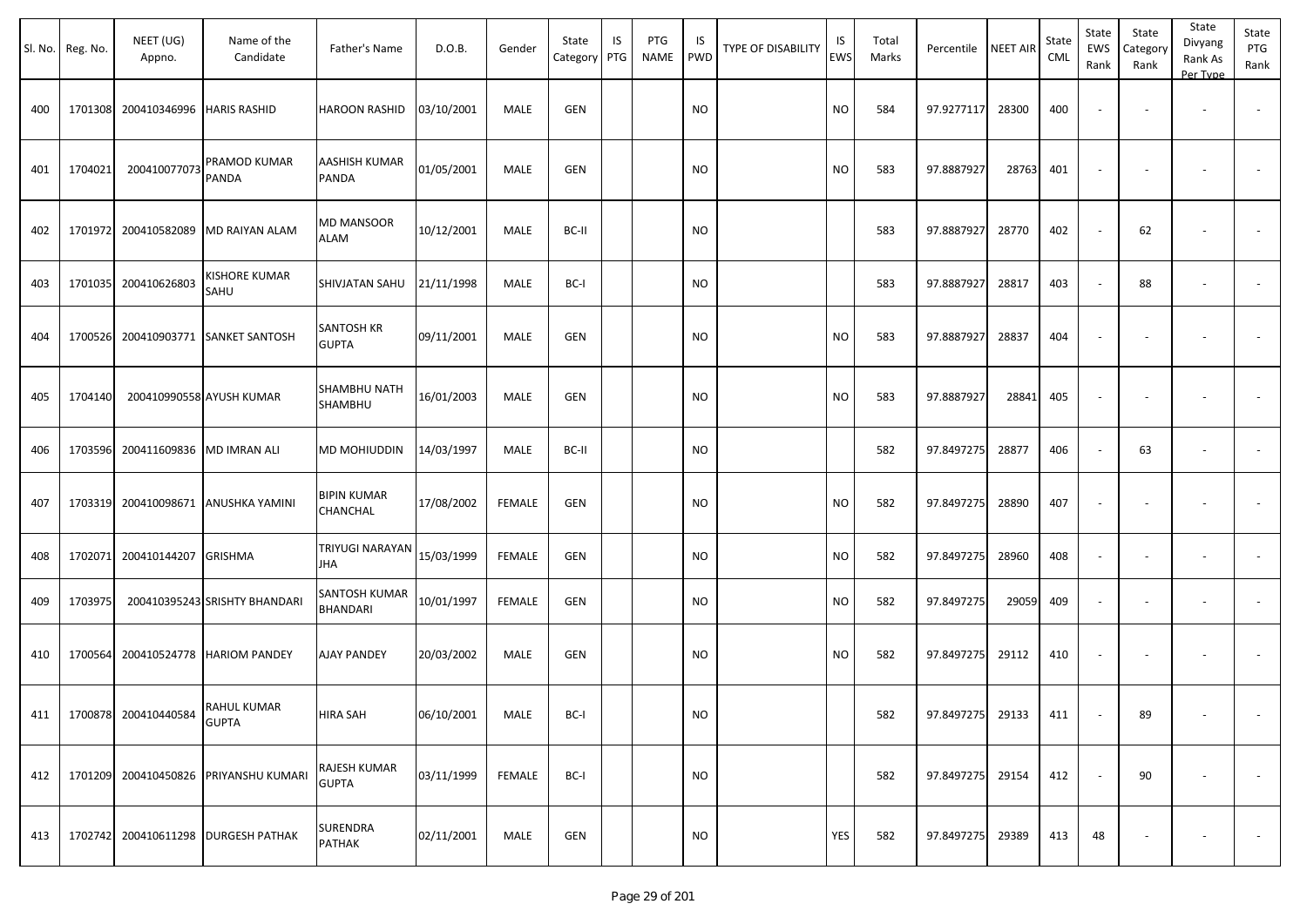|     | Sl. No. Reg. No. | NEET (UG)<br>Appno.          | Name of the<br>Candidate              | Father's Name                      | D.O.B.     | Gender        | State<br>Category | IS<br>PTG | PTG<br>NAME | IS<br>PWD | TYPE OF DISABILITY | IS<br>EWS | Total<br>Marks | Percentile       | <b>NEET AIR</b> | State<br><b>CML</b> | State<br>EWS<br>Rank     | State<br>Category<br>Rank | State<br>Divyang<br>Rank As<br>Per Type | State<br>PTG<br>Rank |
|-----|------------------|------------------------------|---------------------------------------|------------------------------------|------------|---------------|-------------------|-----------|-------------|-----------|--------------------|-----------|----------------|------------------|-----------------|---------------------|--------------------------|---------------------------|-----------------------------------------|----------------------|
| 414 |                  | 1702046 200410222747         | <b>MONALIKA</b>                       | <b>MANOJ KUMAR</b>                 | 02/03/1999 | FEMALE        | <b>GEN</b>        |           |             | <b>NO</b> |                    | NO.       | 581            | 97.8081749       | 29471           | 414                 | $\blacksquare$           |                           | $\overline{\phantom{a}}$                |                      |
| 415 |                  | 1700155 200410138766         | <b>SHREYA VERMA</b>                   | <b>ALOK KUMAR</b><br><b>VERMA</b>  | 11/10/2000 | <b>FEMALE</b> | BC-II             |           |             | NO        |                    |           | 581            | 97.8081749       | 29651           | 415                 | $\overline{\phantom{a}}$ | 64                        |                                         | $\sim$               |
| 416 |                  | 1702785 200410624915         | <b>SAHARSH SINGH</b>                  | UPENDRA PRASAD<br>SINGH            | 03/10/2000 | MALE          | <b>GEN</b>        |           |             | <b>NO</b> |                    | NO        | 581            | 97.8081749       | 29659           | 416                 | $\blacksquare$           |                           |                                         |                      |
| 417 |                  | 1703056 200410019414         | <b>KRITIKA BHUSHAN</b>                | BHARAT BHUSHAN 26/02/2000          |            | FEMALE        | BC-II             |           |             | NO        |                    |           | 581            | 97.8081749       | 29692           | 417                 | $\sim$                   | 65                        |                                         | $\sim$               |
| 418 |                  | 1700095 200410678371         | <b>KASHIF AHMAD</b>                   | MD CHAND<br>AHMAD                  | 04/03/1999 | MALE          | <b>GEN</b>        |           |             | <b>NO</b> |                    | NO.       | 581            | 97.8081749       | 29777           | 418                 | $\blacksquare$           |                           |                                         |                      |
| 419 |                  | 1702456 200411164910         | <b>MANSI MANOJ</b><br><b>GUPTA</b>    | <b>MANOJ KUMAR</b><br><b>GUPTA</b> | 08/11/2002 | FEMALE        | <b>GEN</b>        |           |             | NO        |                    | <b>NO</b> | 581            | 97.8081749       | 29949           | 419                 | $\overline{\phantom{a}}$ | $\overline{\phantom{a}}$  | $\overline{\phantom{a}}$                |                      |
| 420 | 1701254          | 200410281972                 | <b>SWETA KUMARI</b>                   | <b>VIJAY KUMAR</b><br><b>GUPTA</b> | 12/02/1996 | FEMALE        | <b>GEN</b>        |           |             | NO        |                    | <b>NO</b> | 580            | 97.7658908       | 30030           | 420                 | $\blacksquare$           | $\blacksquare$            | $\overline{\phantom{a}}$                |                      |
| 421 |                  | 1700815 200410569328         | AAVISHKAAR<br>BARMAN                  | JAIDEEP BARMAN                     | 08/04/2000 | MALE          | GEN               |           |             | NO        |                    | NO        | 580            | 97.7658908       | 30083           | 421                 | $\blacksquare$           |                           |                                         |                      |
| 422 |                  |                              | 1700746 200410815061 SEJAL KHANDELWAL | SUBHASH<br>KHANDELWAL              | 01/03/2001 | <b>FEMALE</b> | <b>GEN</b>        |           |             | <b>NO</b> |                    | NO.       | 580            | 97.7658908       | 30090           | 422                 | $\overline{\phantom{a}}$ | $\blacksquare$            | $\overline{\phantom{a}}$                | $\sim$               |
| 423 |                  | 1701434 200410250371         | SHAHJAHAN<br>PARWEEN                  | <b>MD HAROON</b><br>RAZA           | 28/02/2002 | <b>FEMALE</b> | BC-I              |           |             | <b>NO</b> |                    |           | 580            | 97.7658908       | 30124           | 423                 | $\sim$                   | 91                        |                                         |                      |
| 424 |                  | 1700308 200410528718         | SHIMPI KUMARI<br>MODI                 | <b>BIRENDAR MODI</b>               | 05/01/2001 | FEMALE        | BC-II             |           |             | <b>NO</b> |                    |           | 580            | 97.7658908       | 30128           | 424                 | $\sim$                   | 66                        |                                         |                      |
| 425 |                  | 1701970 200410127653         | RAVI SHANKAR<br>BHAGAT                | SURENDRA PD<br><b>BHAGAT</b>       | 04/01/2000 | MALE          | BC-II             |           |             | <b>NO</b> |                    |           | 580            | 97.7658908 30163 |                 | 425                 | $\blacksquare$           | 67                        | $\sim$                                  | $\sim$               |
| 426 |                  | 1701967 200410161481         | <b>KRISHNA DEO</b><br><b>KUMAR</b>    | BHUNESHWAR<br>PRASAD VERMA         | 05/02/2001 | MALE          | BC-II             |           |             | <b>NO</b> |                    |           | 580            | 97.7658908       | 30222           | 426                 | $\sim$                   | 68                        | $\sim$                                  | $\sim$               |
| 427 |                  | 1701750 200410778225 CHANDNI |                                       | <b>MD SALIM</b>                    | 02/02/1997 | FEMALE        | BC-I              |           |             | <b>NO</b> |                    |           | 580            | 97.7658908       | 30287           | 427                 | $\blacksquare$           | 92                        |                                         | $\sim$               |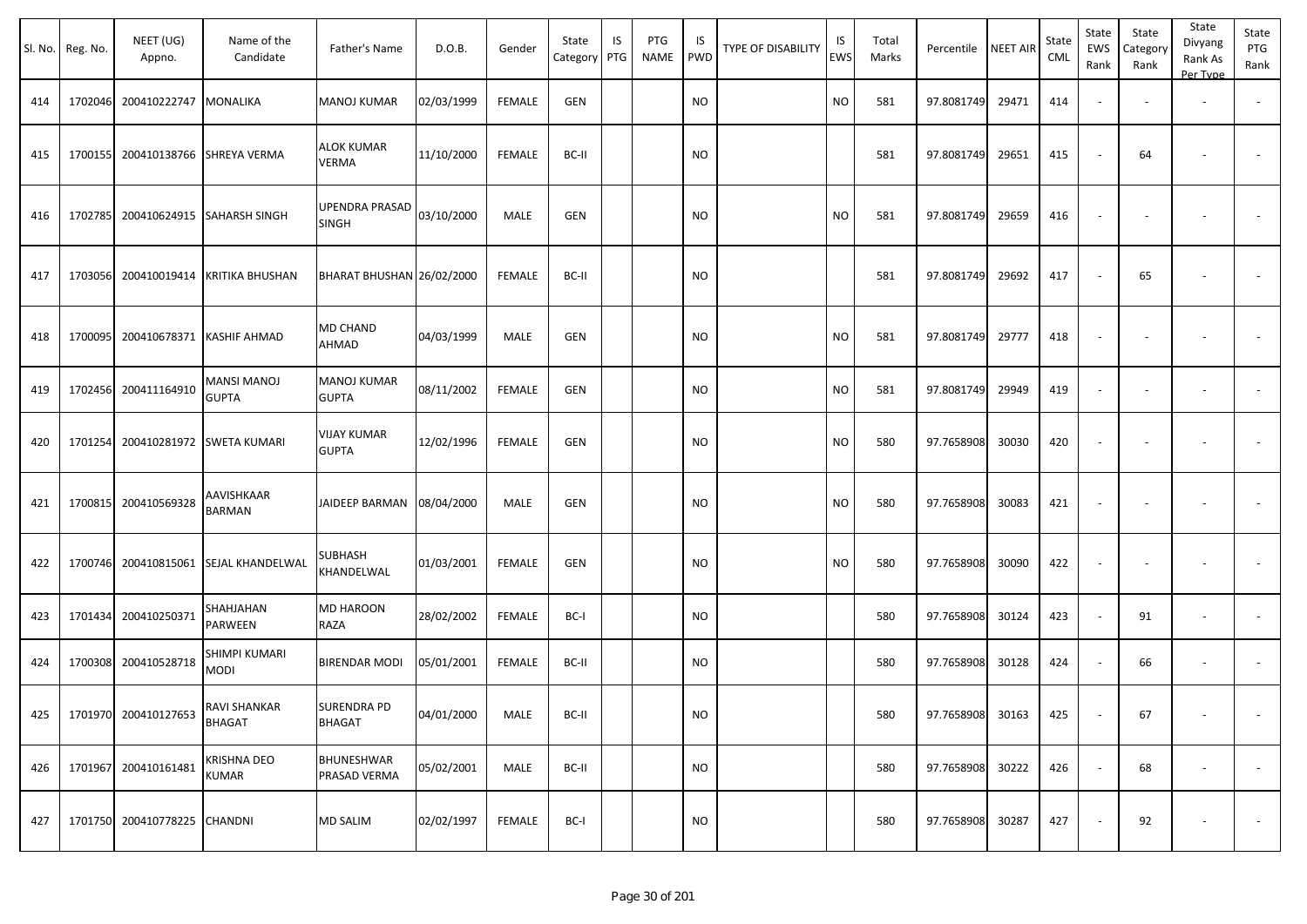|     | Sl. No. Reg. No. | NEET (UG)<br>Appno.       | Name of the<br>Candidate             | Father's Name                       | D.O.B.     | Gender        | State<br>Category | IS<br>PTG | PTG<br><b>NAME</b> | IS<br><b>PWD</b> | <b>TYPE OF DISABILITY</b> | IS<br><b>EWS</b> | Total<br>Marks | Percentile | <b>NEET AIR</b> | State<br><b>CML</b> | State<br>EWS<br>Rank     | State<br>Category<br>Rank | State<br>Divyang<br>Rank As<br>Per Type | State<br>PTG<br>Rank |
|-----|------------------|---------------------------|--------------------------------------|-------------------------------------|------------|---------------|-------------------|-----------|--------------------|------------------|---------------------------|------------------|----------------|------------|-----------------|---------------------|--------------------------|---------------------------|-----------------------------------------|----------------------|
| 428 | 1702626          | 200410831174              | <b>BHAVYA SHANKER</b>                | KRISHNA SHANKER 22/05/2000          |            | <b>FEMALE</b> | <b>GEN</b>        |           |                    | <b>NO</b>        |                           | <b>NO</b>        | 580            | 97.7658908 | 30303           | 428                 |                          |                           | $\sim$                                  |                      |
| 429 | 1701267          | 200410361466              | GAURAV KUMAR<br><b>MISRA</b>         | <b>SANJAY KUMAR</b><br><b>MISRA</b> | 02/03/2001 | MALE          | GEN               |           |                    | NO               |                           | <b>NO</b>        | 580            | 97.7658908 | 30307           | 429                 |                          |                           |                                         |                      |
| 430 | 1700986          | 200410142153              | <b>ARPITA ROY</b>                    | ARUP KUMAR ROY 29/07/2002           |            | <b>FEMALE</b> | <b>GEN</b>        |           |                    | <b>NO</b>        |                           | <b>NO</b>        | 580            | 97.7658908 | 30501           | 430                 |                          |                           |                                         |                      |
| 431 | 1701206          | 200411154107              | <b>AQUEDAS ALAM</b>                  | SADRE ALAM                          | 29/01/2003 | <b>FEMALE</b> | <b>GEN</b>        |           |                    | NO.              |                           | <b>NO</b>        | 580            | 97.7658908 | 30538           | 431                 |                          |                           | $\overline{\phantom{a}}$                |                      |
| 432 | 1701297          | 200410005612 SHRUTI SUMAN |                                      | SUDHEER PRASAD 01/08/1999           |            | <b>FEMALE</b> | <b>GEN</b>        |           |                    | NO.              |                           | <b>NO</b>        | 579            | 97.7258745 | 30572           | 432                 | $\overline{\phantom{a}}$ |                           |                                         |                      |
| 433 | 1702966          |                           | 200411217213 APOORVA BHARTI          | ASHOK KUMAR<br>MAHTO                | 16/02/1999 | <b>FEMALE</b> | GEN               |           |                    | NO.              |                           | <b>NO</b>        | 579            | 97.7258745 | 30620           | 433                 | $\overline{\phantom{a}}$ |                           |                                         |                      |
| 434 | 1700051          | 200411164161              | <b>SANYOGITA</b>                     | SANJAY KUMAR<br>SINGH               | 13/09/1999 | <b>FEMALE</b> | <b>GEN</b>        |           |                    | <b>NO</b>        |                           | <b>NO</b>        | 579            | 97.7258745 | 30622           | 434                 |                          |                           |                                         |                      |
| 435 | 1701318          | 200410046719              | ROHIT KUMAR<br>MAHATO                | <b>UTTAM KUMAR</b><br>MAHATO        | 25/09/2002 | MALE          | BC-I              |           |                    | <b>NO</b>        |                           |                  | 579            | 97.7258745 | 30721           | 435                 |                          | 93                        |                                         |                      |
| 436 | 1703294          | 200410233454              | DEEPAK KUMAR                         | YUGESHWAR<br>PRASAD YADAV           | 29/12/1997 | MALE          | BC-II             |           |                    | <b>NO</b>        |                           |                  | 579            | 97.7258745 | 30740           | 436                 |                          | 69                        | $\overline{\phantom{a}}$                |                      |
| 437 | 1703528          | 200410893068              | KESHAV SINGH                         | <b>VIVEK PRATAP</b><br><b>SINGH</b> | 10/01/1999 | <b>MALE</b>   | <b>GEN</b>        |           |                    | NO.              |                           | <b>NO</b>        | 579            | 97.7258745 | 30794           | 437                 |                          |                           |                                         |                      |
| 438 | 1700817          |                           | 200410117478 SAGARIKA CHANDRA        | SUNIL CHANDRA<br>SRIVASTAVA         | 21/02/2001 | <b>FEMALE</b> | <b>GEN</b>        |           |                    | NO.              |                           | <b>NO</b>        | 579            | 97.7258745 | 30889           | 438                 |                          |                           | $\overline{\phantom{a}}$                |                      |
| 439 | 1702392          | 200410122286              | PAWAN RAJ                            | SHAMBHU YADAV 01/07/2001            |            | MALE          | <b>GEN</b>        |           |                    | <b>NO</b>        |                           |                  | 578            | 97.6878334 | 31105           | 439                 | $\overline{\phantom{a}}$ |                           | $\overline{\phantom{a}}$                |                      |
| 440 |                  |                           | 1700148 200410742614 SUMIT KUMAR DEO | RANVIR KUMAR<br><b>DEO</b>          | 13/06/1999 | MALE          | GEN               |           |                    | NO               |                           | YES              | 578            | 97.6878334 | 31176           | 440                 | 49                       |                           | $\sim$                                  | $\sim$               |
| 441 | 1700621          |                           | 200410828710 SATYAM KUMAR            | RAJESH KUMAR                        | 27/02/2002 | MALE          | BC-I              |           |                    | <b>NO</b>        |                           |                  | 578            | 97.6878334 | 31198           | 441                 |                          | 94                        | $\sim$                                  | $\sim$               |
| 442 | 1701845          | 200410406426 ARPITA DEY   |                                      | SAROJ DEY                           | 02/07/2000 | FEMALE        | BC-I              |           |                    | <b>NO</b>        |                           |                  | 578            | 97.6878334 | 31222           | 442                 |                          | 95                        |                                         | $\sim$               |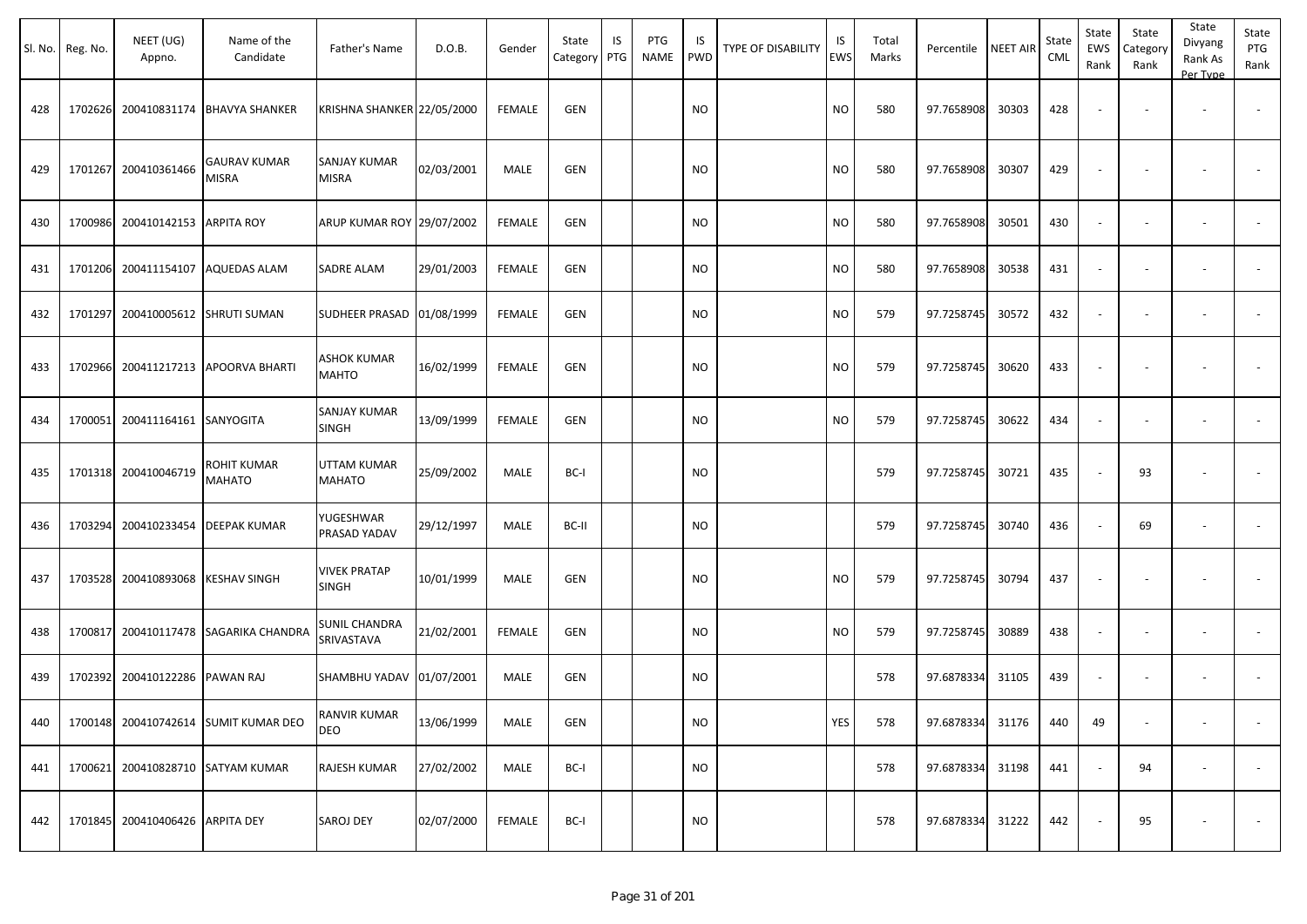| SI. No. | Reg. No. | NEET (UG)<br>Appno.               | Name of the<br>Candidate           | Father's Name                       | D.O.B.     | Gender        | State<br>Category | IS<br>PTG | PTG<br><b>NAME</b> | IS<br><b>PWD</b> | <b>TYPE OF DISABILITY</b> | IS<br><b>EWS</b> | Total<br>Marks | Percentile | <b>NEET AIR</b> | State<br><b>CML</b> | State<br>EWS<br>Rank     | State<br>Category<br>Rank | State<br>Divyang<br>Rank As<br>Per Type | State<br>PTG<br>Rank     |
|---------|----------|-----------------------------------|------------------------------------|-------------------------------------|------------|---------------|-------------------|-----------|--------------------|------------------|---------------------------|------------------|----------------|------------|-----------------|---------------------|--------------------------|---------------------------|-----------------------------------------|--------------------------|
| 443     | 1703175  | 200410603056                      | TANISHAA ASWIN                     | ASHWANI KUMAR 17/12/2001            |            | FEMALE        | BC-I              |           |                    | <b>NO</b>        |                           |                  | 578            | 97.6878334 | 31234           | 443                 |                          | 96                        | $\overline{\phantom{a}}$                |                          |
| 444     | 1701400  | 200410205139                      | <b>MINAKSHI</b>                    | <b>RAJ KUMAR</b><br>CHOUDHARY       | 21/09/2001 | <b>FEMALE</b> | <b>GEN</b>        |           |                    | <b>NO</b>        |                           | <b>NO</b>        | 578            | 97.6878334 | 31307           | 444                 |                          |                           |                                         |                          |
| 445     | 1700277  | 200410114590                      | SONU KUMAR<br>VERMA                | <b>MANOJ KUMAR</b><br>VERMA         | 08/06/2000 | MALE          | BC-II             |           |                    | NO.              |                           |                  | 578            | 97.6878334 | 31348           | 445                 |                          | 70                        |                                         |                          |
| 446     | 1702045  | 200410115707                      | ANUSHKA RANI                       | RAMESH PRASAD                       | 29/03/2003 | FEMALE        | BC-I              |           |                    | <b>NO</b>        |                           |                  | 578            | 97.6878334 | 31406           | 446                 |                          | 97                        |                                         |                          |
| 447     | 1702475  | 200410823898                      | MD. RIZWAN ANSARI ANJAR ALAM       |                                     | 10/11/2001 | MALE          | BC-I              |           |                    | <b>NO</b>        |                           |                  | 578            | 97.6878334 | 31478           | 447                 |                          | 98                        |                                         |                          |
| 448     | 1702667  | 200410543433                      | SAW NEHA AZAD                      | <b>AZAD SAW</b>                     | 09/05/2001 | FEMALE        | BC-I              |           |                    | NO               |                           |                  | 578            | 97.6878334 | 31572           | 448                 |                          | 99                        |                                         |                          |
| 449     | 1701112  | 200410409808                      | UMME FAIZIYA SAMI FAZLUS SAMI      |                                     | 19/09/1999 | <b>FEMALE</b> | BC-I              |           |                    | <b>NO</b>        |                           |                  | 577            | 97.6432814 | 31633           | 449                 |                          | 100                       |                                         |                          |
| 450     | 1700613  | 200410140790                      | <b>ASHNA REYAZ</b>                 | REYAZUDDIN                          | 14/07/2001 | FEMALE        | GEN               |           |                    | <b>NO</b>        |                           | <b>NO</b>        | 577            | 97.6432814 | 31684           | 450                 |                          |                           |                                         |                          |
| 451     | 1700751  | 200410408697                      | <b>SATYAM VATSA</b>                | <b>MANOJ KUMAR</b><br><b>KESHRI</b> | 05/01/2000 | MALE          | BC-II             |           |                    | <b>NO</b>        |                           |                  | 577            | 97.6432814 | 31780           | 451                 |                          | 71                        |                                         |                          |
| 452     | 1701728  | 200410430442                      | <b>SPRIHA SPARSH</b>               | SATYENDRA<br><b>KUMAR SINHA</b>     | 11/10/1999 | <b>FEMALE</b> | GEN               |           |                    | <b>NO</b>        |                           | <b>NO</b>        | 577            | 97.6432814 | 31825           | 452                 |                          |                           | $\overline{\phantom{a}}$                |                          |
| 453     | 1703484  | 200411167601                      | <b>ANJANAY MOHAN</b>               | KAMAL NAYAN<br>PRASAD SINGH         | 17/05/1995 | MALE          | GEN               |           |                    | <b>NO</b>        |                           | <b>NO</b>        | 577            | 97.6432814 | 31831           | 453                 |                          |                           |                                         |                          |
| 454     | 1700434  | 200410779910                      | <b>ANKIT KUMAR SINGH</b>           | UMESH KUMAR<br><b>SINGH</b>         | 16/11/1996 | MALE          | GEN               |           |                    | <b>NO</b>        |                           | <b>NO</b>        | 577            | 97.6432814 | 32021           | 454                 |                          |                           | $\overline{\phantom{a}}$                |                          |
| 455     | 1700664  | 200411072278                      | <b>RENU KUMARI</b>                 | KRISHNA SINGH                       | 28/05/1999 | <b>FEMALE</b> | <b>GEN</b>        |           |                    | <b>NO</b>        |                           | YES              | 577            | 97.6432814 | 32053           | 455                 | 50                       |                           |                                         |                          |
| 456     |          | 1700781 200411117219 SWETA KUMARI |                                    | <b>UDAY KUMAR</b><br>AGRAWAL        | 29/08/2001 | FEMALE        | GEN               |           |                    | <b>NO</b>        |                           | <b>NO</b>        | 577            | 97.6432814 | 32136           | 456                 | $\overline{\phantom{a}}$ |                           |                                         | $\sim$                   |
| 457     |          |                                   | 1703331 200410303941 KUMARI ANKITA | <b>BIJAY LAL</b>                    | 11/11/2000 | FEMALE        | GEN               |           |                    | <b>NO</b>        |                           | <b>NO</b>        | 576            | 97.6031188 | 32219           | 457                 |                          |                           |                                         | $\overline{\phantom{a}}$ |
| 458     | 1701164  | 200410030224                      | <b>RASHI SINHA</b>                 | SATISH KUMAR<br><b>SINHA</b>        | 30/03/2000 | FEMALE        | GEN               |           |                    | <b>NO</b>        |                           | <b>NO</b>        | 576            | 97.6031188 | 32330           | 458                 |                          |                           |                                         | $\sim$                   |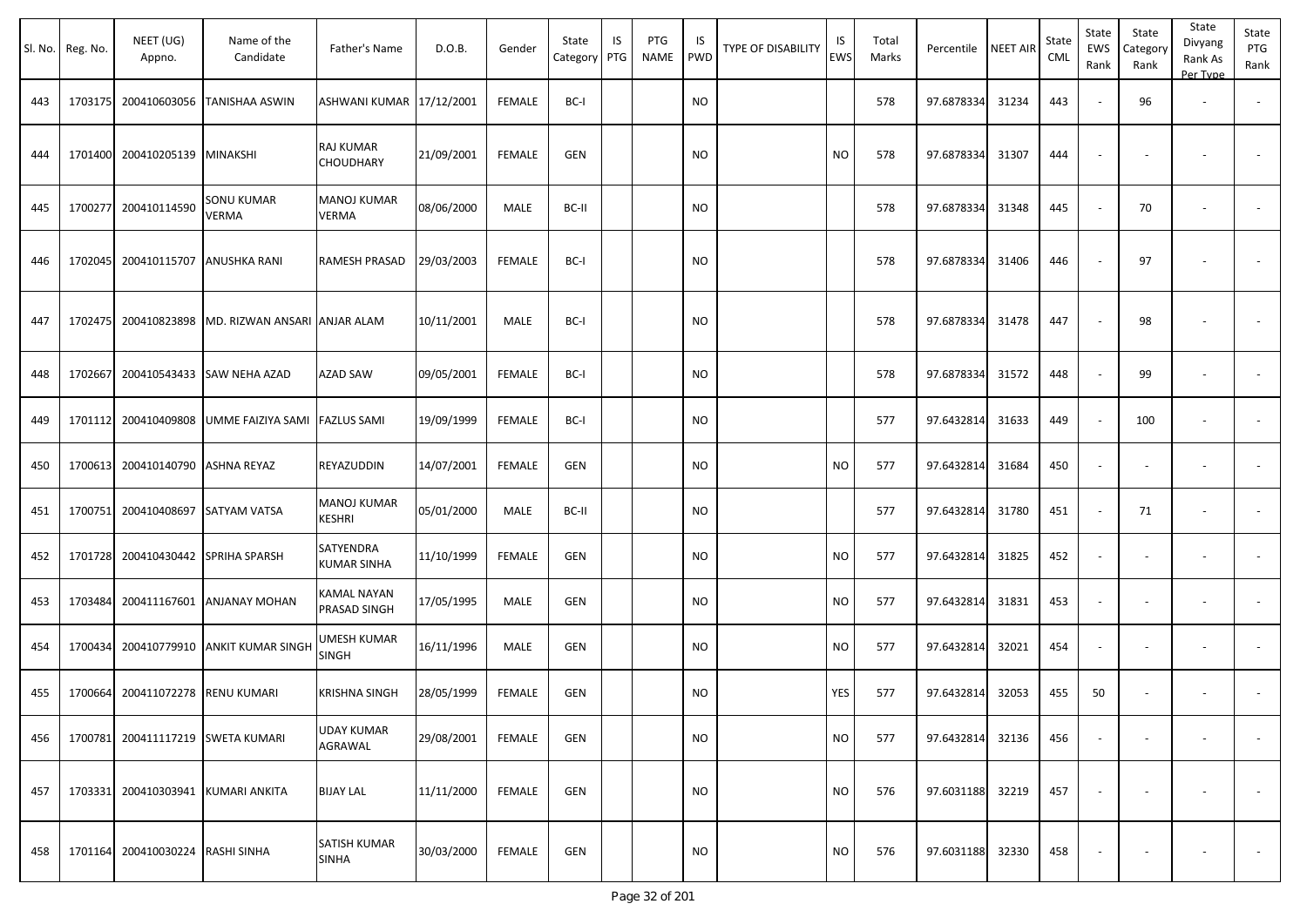|     | Sl. No. Reg. No. | NEET (UG)<br>Appno.                | Name of the<br>Candidate            | Father's Name                      | D.O.B.     | Gender        | State<br>Category | IS<br>PTG | PTG<br>NAME | IS.<br>PWD | TYPE OF DISABILITY | IS<br>EWS | Total<br>Marks | Percentile | <b>NEET AIR</b> | State<br><b>CML</b> | State<br>EWS<br>Rank     | State<br>Category<br>Rank | State<br>Divyang<br>Rank As<br>Per Type | State<br>PTG<br>Rank |
|-----|------------------|------------------------------------|-------------------------------------|------------------------------------|------------|---------------|-------------------|-----------|-------------|------------|--------------------|-----------|----------------|------------|-----------------|---------------------|--------------------------|---------------------------|-----------------------------------------|----------------------|
| 459 |                  | 1701810 200410445129               | <b>KUMARI PALLAVI</b>               | PANKAJ KUMAR<br><b>JHA</b>         | 14/12/2000 | <b>FEMALE</b> | <b>GEN</b>        |           |             | <b>NO</b>  |                    | <b>NO</b> | 576            | 97.6031188 | 32334           | 459                 | $\overline{\phantom{a}}$ | $\overline{\phantom{a}}$  | $\overline{\phantom{a}}$                |                      |
| 460 |                  | 1700413 200410899149               | <b>PRIYANSHU KUMAR</b>              | PRADEEP KUMAR                      | 14/07/2002 | MALE          | <b>GEN</b>        |           |             | <b>NO</b>  |                    | YES       | 576            | 97.6031188 | 32350           | 460                 | 51                       |                           |                                         |                      |
| 461 |                  | 1703013 200411484699 AMAN KUMAR    |                                     | AMITABH KUMAR<br><b>SINGH AMAR</b> | 23/02/2000 | MALE          | <b>GEN</b>        |           |             | NO         |                    | <b>NO</b> | 576            | 97.6031188 | 32488           | 461                 | $\overline{\phantom{a}}$ | $\overline{\phantom{a}}$  | $\overline{\phantom{a}}$                |                      |
| 462 | 1704223          |                                    | 200410655588 PREETI KUMARI          | <b>RATAN KUMAR</b><br>SAHU         | 18/05/2000 | FEMALE        | BC-I              |           |             | NO         |                    |           | 576            | 97.6031188 | 32553           | 462                 | $\sim$                   | 101                       |                                         | $\sim$               |
| 463 |                  |                                    | 1702292 200410939791 AYUSHI AGRAWAL | SANJAY KUMAR<br><b>MODI</b>        | 05/06/1998 | FEMALE        | BC-II             |           |             | NO         |                    |           | 576            | 97.6031188 | 32566           | 463                 | $\sim$                   | 72                        |                                         |                      |
| 464 |                  | 1701046 200410140947               | <b>PRIYA SINHA</b>                  | SHAILENDRA<br>KUMAR                | 26/08/2000 | FEMALE        | GEN               |           |             | NO         |                    | NO        | 576            | 97.6031188 | 32717           | 464                 | $\overline{\phantom{a}}$ |                           |                                         |                      |
| 465 |                  | 1703561 200410874162               | NIDHI VATSA                         | ABHAY PALIWAR                      | 01/06/1997 | FEMALE        | <b>GEN</b>        |           |             | <b>NO</b>  |                    | YES       | 575            | 97.5599568 | 32812           | 465                 | 52                       | $\overline{\phantom{a}}$  | $\overline{\phantom{a}}$                |                      |
| 466 |                  | 1700444 200410541475               | <b>ABHISHEK KUMAR</b>               | <b>ASHOK KUMAR</b><br><b>GUPTA</b> | 24/11/1998 | MALE          | BC-I              |           |             | <b>NO</b>  |                    |           | 575            | 97.5599568 | 32913           | 466                 | $\overline{\phantom{a}}$ | 102                       |                                         |                      |
| 467 |                  | 1702241 200410502518               | SACHIN KUMAR<br>SHUKLA              | <b>SANJAY SHUKLA</b>               | 02/07/2000 | MALE          | <b>GEN</b>        |           |             | NO         |                    | YES       | 575            | 97.5599568 | 33024           | 467                 | 53                       |                           |                                         |                      |
| 468 |                  | 1702421 200410837409 AANCHAL DAS   |                                     | <b>RAMJEE DAS</b>                  | 02/02/2001 | FEMALE        | SC                |           |             | <b>NO</b>  |                    |           | 575            | 97.5599568 | 33054           | 468                 | $\overline{\phantom{a}}$ | 1                         | $\overline{\phantom{a}}$                |                      |
| 469 |                  | 1701878 200410151097               | <b>ADITYA ARYAN</b>                 | JAYRAM PRASAD                      | 17/09/2002 | MALE          | BC-I              |           |             | NO         |                    |           | 575            | 97.5599568 | 33056           | 469                 | $\overline{\phantom{a}}$ | 103                       |                                         |                      |
| 470 |                  | 1702918 200410800406               | <b>PRACHI GUPTA</b>                 | <b>VIJAY KUMAR</b><br><b>GUPTA</b> | 04/10/2002 | FEMALE        | BC-II             |           |             | <b>NO</b>  |                    |           | 575            | 97.5599568 | 33235           | 470                 | $\sim$                   | 73                        |                                         | $\sim$               |
| 471 |                  | 1701745 200410902405 SMRITI KUMARI |                                     | PRAMOD TIWARI                      | 16/03/2002 | FEMALE        | GEN               |           |             | <b>NO</b>  |                    | YES       | 574            | 97.5177458 | 33518           | 471                 | 54                       | $\sim$                    | $\sim$                                  | $\sim$               |
| 472 |                  | 1701833 200410046114 ANKITA        |                                     | <b>ANIL KUMAR</b>                  | 14/12/1997 | FEMALE        | <b>GEN</b>        |           |             | <b>NO</b>  |                    | <b>NO</b> | 574            | 97.5177458 | 33537           | 472                 | $\overline{\phantom{a}}$ | $\overline{\phantom{a}}$  |                                         | $\sim$               |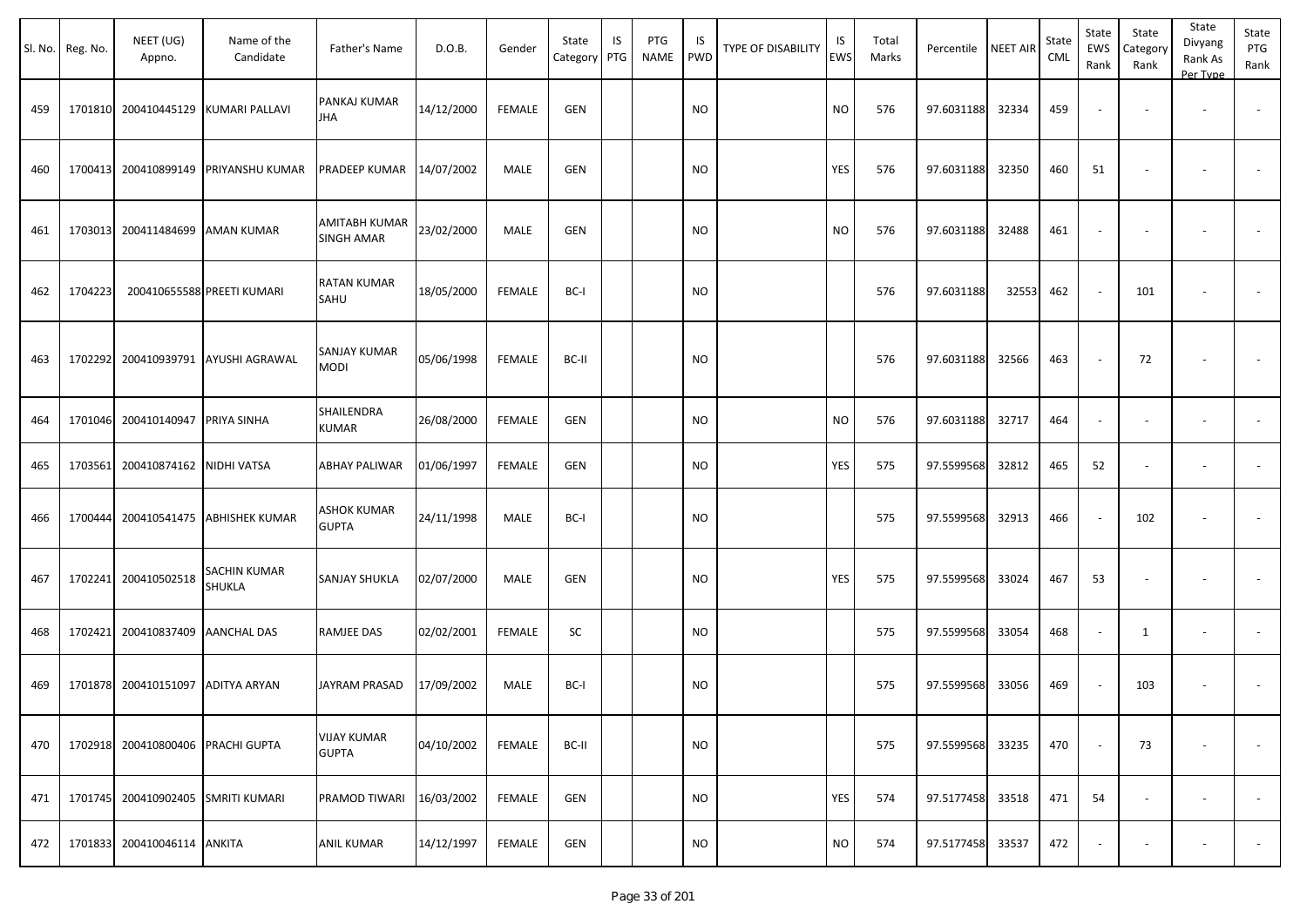|     | Sl. No. Reg. No. | NEET (UG)<br>Appno.               | Name of the<br>Candidate               | Father's Name                         | D.O.B.     | Gender        | State<br>Category | IS<br>PTG | PTG<br><b>NAME</b> | IS<br><b>PWD</b> | <b>TYPE OF DISABILITY</b> | IS<br>EWS | Total<br>Marks | Percentile | <b>NEET AIR</b> | State<br>CML | State<br>EWS<br>Rank | State<br>Category<br>Rank | State<br>Divyang<br>Rank As<br>Per Type | State<br>PTG<br>Rank |
|-----|------------------|-----------------------------------|----------------------------------------|---------------------------------------|------------|---------------|-------------------|-----------|--------------------|------------------|---------------------------|-----------|----------------|------------|-----------------|--------------|----------------------|---------------------------|-----------------------------------------|----------------------|
| 473 | 1701801          | 200410112891                      | <b>BIRENDRA KUMAR</b><br><b>PANDEY</b> | ASHOK KUMAR<br>PANDEY                 | 22/09/2001 | MALE          | <b>GEN</b>        |           |                    | <b>NO</b>        |                           | <b>NO</b> | 574            | 97.5177458 | 33572           | 473          |                      |                           |                                         |                      |
| 474 |                  | 1701818 200410700950 JASMINE SAHA |                                        | APURBA KUMAR<br>SAHA                  | 15/08/2003 | <b>FEMALE</b> | BC-I              |           |                    | <b>NO</b>        |                           |           | 574            | 97.5177458 | 33614           | 474          |                      | 104                       |                                         |                      |
| 475 | 1700256          |                                   | 200410002690 RASHPINDER KAUR           | <b>SUKHDEV SINGH</b><br><b>BHANGU</b> | 20/09/2001 | <b>FEMALE</b> | <b>GEN</b>        |           |                    | <b>NO</b>        |                           | <b>NO</b> | 574            | 97.5177458 | 33762           | 475          |                      |                           | $\sim$                                  |                      |
| 476 | 1700032          |                                   | 200410547906 ABHISHEK NANDI            | ANUPAM NANDI                          | 26/09/2001 | MALE          | GEN               |           |                    | <b>NO</b>        |                           | <b>NO</b> | 574            | 97.5177458 | 33837           | 476          |                      |                           |                                         |                      |
| 477 |                  |                                   | 1702795 200410267081 DHWANI KHETAN     | SANJAY KUMAR<br>KHETAN                | 24/05/2001 | FEMALE        | <b>GEN</b>        |           |                    | <b>NO</b>        |                           | <b>NO</b> | 574            | 97.5177458 | 33853           | 477          |                      |                           |                                         |                      |
| 478 |                  | 1701992 200410250745 SAIF ANSARI  |                                        | HADISH ANSARI                         | 30/12/1998 | MALE          | BC-I              |           |                    | <b>NO</b>        |                           |           | 574            | 97.5177458 | 33927           | 478          |                      | 105                       | $\overline{\phantom{a}}$                |                      |
| 479 | 1701090          |                                   | 200410614209 KUMARI SHREYA             | SHANKAR KUMAR<br><b>SINGH</b>         | 23/11/2000 | <b>FEMALE</b> | <b>GEN</b>        |           |                    | <b>NO</b>        |                           | <b>NO</b> | 573            | 97.4768516 | 33990           | 479          |                      |                           |                                         |                      |
| 480 | 1703477          |                                   | 200410995838 PRASHANT KUMAR            | SURENDRA NONIA 10/09/2000             |            | MALE          | <b>GEN</b>        |           |                    | <b>NO</b>        |                           | <b>NO</b> | 573            | 97.4768516 | 34038           | 480          |                      |                           |                                         |                      |
| 481 | 1702855          | 200410136258 AARUSHI ARYA         |                                        | AMAR KUMAR                            | 16/09/2002 | <b>FEMALE</b> | BC-II             |           |                    | <b>NO</b>        |                           |           | 573            | 97.4768516 | 34149           | 481          |                      | 74                        |                                         |                      |
| 482 |                  | 1702920 200411040200              | <b>SATYA PRABHA</b><br><b>KUMARI</b>   | <b>SHIV NATH ROY</b>                  | 08/09/1998 | <b>FEMALE</b> | <b>GEN</b>        |           |                    | <b>NO</b>        |                           | YES       | 573            | 97.4768516 | 34193           | 482          | 55                   |                           |                                         |                      |
| 483 |                  | 1700379 200410300514              | NIKHIL CHANDRA<br><b>MISHRA</b>        | SOHAN MISHRA                          | 07/03/2002 | MALE          | <b>GEN</b>        |           |                    | <b>NO</b>        |                           | <b>NO</b> | 573            | 97.4768516 | 34398           | 483          |                      |                           |                                         |                      |
| 484 |                  |                                   | 1703845 200410870476 ANJALI BARNWAL    | CHANDRADEO<br>PRASAD BARNWAL          | 19/03/2001 | <b>FEMALE</b> | BC-II             |           |                    | <b>NO</b>        |                           |           | 573            | 97.4768516 | 34446           | 484          |                      | 75                        |                                         | $\sim$               |
| 485 |                  | 1700070 200410035115 VISHAL RAJ   |                                        | <b>GYANI PRASAD</b>                   | 14/12/2000 | MALE          | BC-I              |           |                    | <b>NO</b>        |                           |           | 573            | 97.4768516 | 34485           | 485          |                      | 106                       | $\overline{\phantom{a}}$                | $\sim$               |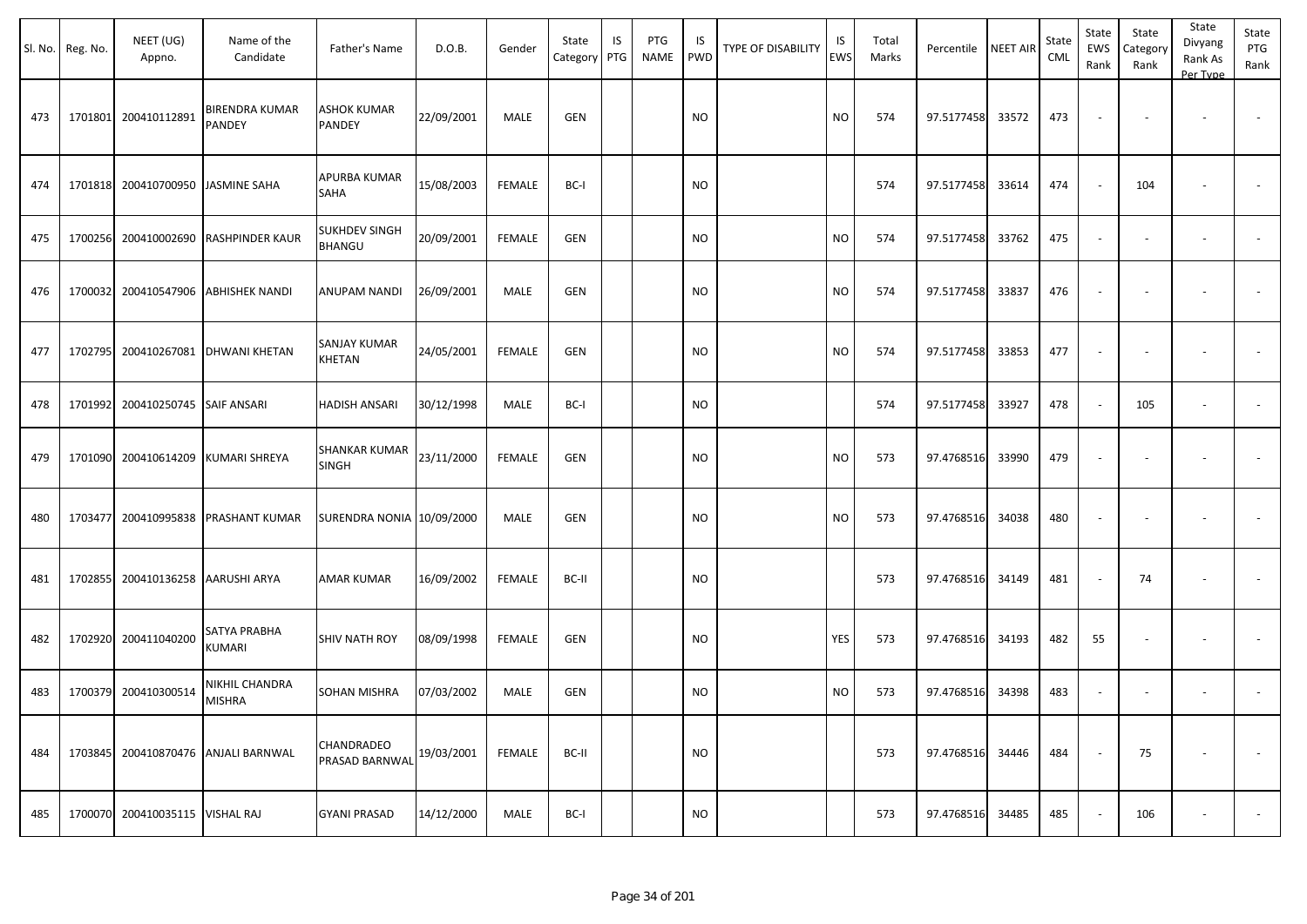|     |                  |                                    |                                                    |                                       |            |               |                   |           |                    |           |                    |                  |                |            |                 |                     |                          |                           | State                          |                          |
|-----|------------------|------------------------------------|----------------------------------------------------|---------------------------------------|------------|---------------|-------------------|-----------|--------------------|-----------|--------------------|------------------|----------------|------------|-----------------|---------------------|--------------------------|---------------------------|--------------------------------|--------------------------|
|     | Sl. No. Reg. No. | NEET (UG)<br>Appno.                | Name of the<br>Candidate                           | Father's Name                         | D.O.B.     | Gender        | State<br>Category | IS<br>PTG | <b>PTG</b><br>NAME | IS<br>PWD | TYPE OF DISABILITY | IS<br><b>EWS</b> | Total<br>Marks | Percentile | <b>NEET AIR</b> | State<br><b>CML</b> | State<br>EWS<br>Rank     | State<br>Category<br>Rank | Divyang<br>Rank As<br>Per Type | State<br>PTG<br>Rank     |
| 486 |                  | 1701559 200410899855               | KAJAL KUMARI                                       | BALESHWAR<br>PRASAD VERMA             | 29/09/2000 | <b>FEMALE</b> | BC-II             |           |                    | <b>NO</b> |                    |                  | 572            | 97.4349333 | 34500           | 486                 | $\overline{\phantom{a}}$ | 76                        | $\overline{\phantom{a}}$       |                          |
| 487 |                  |                                    | 1700722 200410815654 SHUBHAM KR GUPTA NIRMAL KUMAR |                                       | 01/08/1998 | MALE          | BC-I              |           |                    | NO.       |                    |                  | 572            | 97.4349333 | 34511           | 487                 |                          | 107                       |                                |                          |
| 488 |                  | 1701337 200410789179               | AMAN KUMAR<br>PANDEY                               | SANTOSH PANDEY 29/04/2000             |            | MALE          | <b>GEN</b>        |           |                    | <b>NO</b> |                    | YES              | 572            | 97.4349333 | 34513           | 488                 | 56                       |                           |                                |                          |
| 489 | 1703962          | 200410002894 MADHU KANT            |                                                    | <b>SHYAM KUMAR</b>                    | 22/09/2001 | MALE          | GEN               |           |                    | <b>NO</b> |                    | <b>NO</b>        | 572            | 97.4349333 | 34542           | 489                 | $\overline{\phantom{a}}$ | $\overline{\phantom{a}}$  |                                |                          |
| 490 |                  | 1700648 200410394368               | <b>MAYANK KUMAR</b>                                | RAJESH KUMAR                          | 01/05/2003 | MALE          | <b>GEN</b>        |           |                    | <b>NO</b> |                    | YES              | 572            | 97.4349333 | 34622           | 490                 | 57                       |                           |                                |                          |
| 491 |                  |                                    | 1700734 200410386314 SHWETA SUMAN                  | NILAM KUMAR<br>JHA                    | 07/07/2001 | <b>FEMALE</b> | <b>GEN</b>        |           |                    | <b>NO</b> |                    | YES              | 572            | 97.4349333 | 34627           | 491                 | 58                       |                           |                                |                          |
| 492 | 1700937          | 200411172715                       | RANJEET KUMAR<br>YADAV                             | CHHOTELAL<br>YADAV                    | 15/10/1999 | MALE          | BC-II             |           |                    | <b>NO</b> |                    |                  | 572            | 97.4349333 | 34656           | 492                 | $\sim$                   | 77                        |                                |                          |
| 493 |                  | 1700606 200410088222               | <b>NEHA KUMARI</b>                                 | SURENDRA<br>MANDAL                    | 12/07/2001 | FEMALE        | BC-I              |           |                    | NO.       |                    |                  | 572            | 97.4349333 | 34722           | 493                 | $\overline{\phantom{a}}$ | 108                       |                                |                          |
| 494 |                  | 1700474 200410550507               | SHIVDHAN JHA                                       | DILIP KUMAR JHA                       | 08/06/2000 | MALE          | <b>GEN</b>        |           |                    | <b>NO</b> |                    | <b>NO</b>        | 572            | 97.4349333 | 34740           | 494                 | $\blacksquare$           | $\overline{\phantom{a}}$  | $\overline{\phantom{a}}$       |                          |
| 495 |                  | 1700525 200410882482               | <b>ANKIT KUMAR</b>                                 | MANOJ KUMAR<br>RAM                    | 25/08/2002 | MALE          | <b>GEN</b>        |           |                    | <b>NO</b> |                    | <b>NO</b>        | 572            | 97.4349333 | 34828           | 495                 | $\sim$                   | $\overline{\phantom{a}}$  | $\overline{\phantom{a}}$       | $\overline{\phantom{a}}$ |
| 496 |                  | 1701355 200410374212               | <b>NABHIT NAYAN</b>                                | MRITYUNJAY<br><b>KUMAR</b>            | 26/09/2000 | MALE          | BC-II             |           |                    | <b>NO</b> |                    |                  | 572            | 97.4349333 | 34832           | 496                 | $\blacksquare$           | 78                        | $\overline{\phantom{a}}$       |                          |
| 497 |                  |                                    | 1701777 200411187731 VAIBHAVEE GUPTA               | SANJIV KUMAR                          | 08/03/2001 | <b>FEMALE</b> | BC-II             |           |                    | <b>NO</b> |                    |                  | 572            | 97.4349333 | 34904           | 497                 | $\overline{\phantom{a}}$ | 79                        | $\overline{\phantom{a}}$       |                          |
| 498 |                  | 1703609 200410858668 SHIVANI PRIYA |                                                    | <b>KSHITISH</b><br><b>CHANDRA JHA</b> | 21/04/1998 | <b>FEMALE</b> | GEN               |           |                    | <b>NO</b> |                    | <b>NO</b>        | 572            | 97.4349333 | 34908           | 498                 | $\overline{\phantom{a}}$ | $\overline{\phantom{a}}$  | $\overline{\phantom{a}}$       | $\sim$                   |
| 499 |                  | 1701394 200410567907               | <b>DPREETI</b>                                     | DHARMENDRA<br><b>KUMAR JHA</b>        | 11/11/2001 | <b>FEMALE</b> | GEN               |           |                    | <b>NO</b> |                    | YES              | 572            | 97.4349333 | 34979           | 499                 | 59                       | $\sim$                    | $\overline{\phantom{a}}$       | $\sim$                   |
| 500 |                  | 1702237 200411160985               | <b>ALTAF RAJA</b>                                  | YUSUF ANSARI                          | 10/03/1997 | MALE          | BC-I              |           |                    | <b>NO</b> |                    |                  | 572            | 97.4349333 | 35024           | 500                 | $\blacksquare$           | 109                       |                                | $\sim$                   |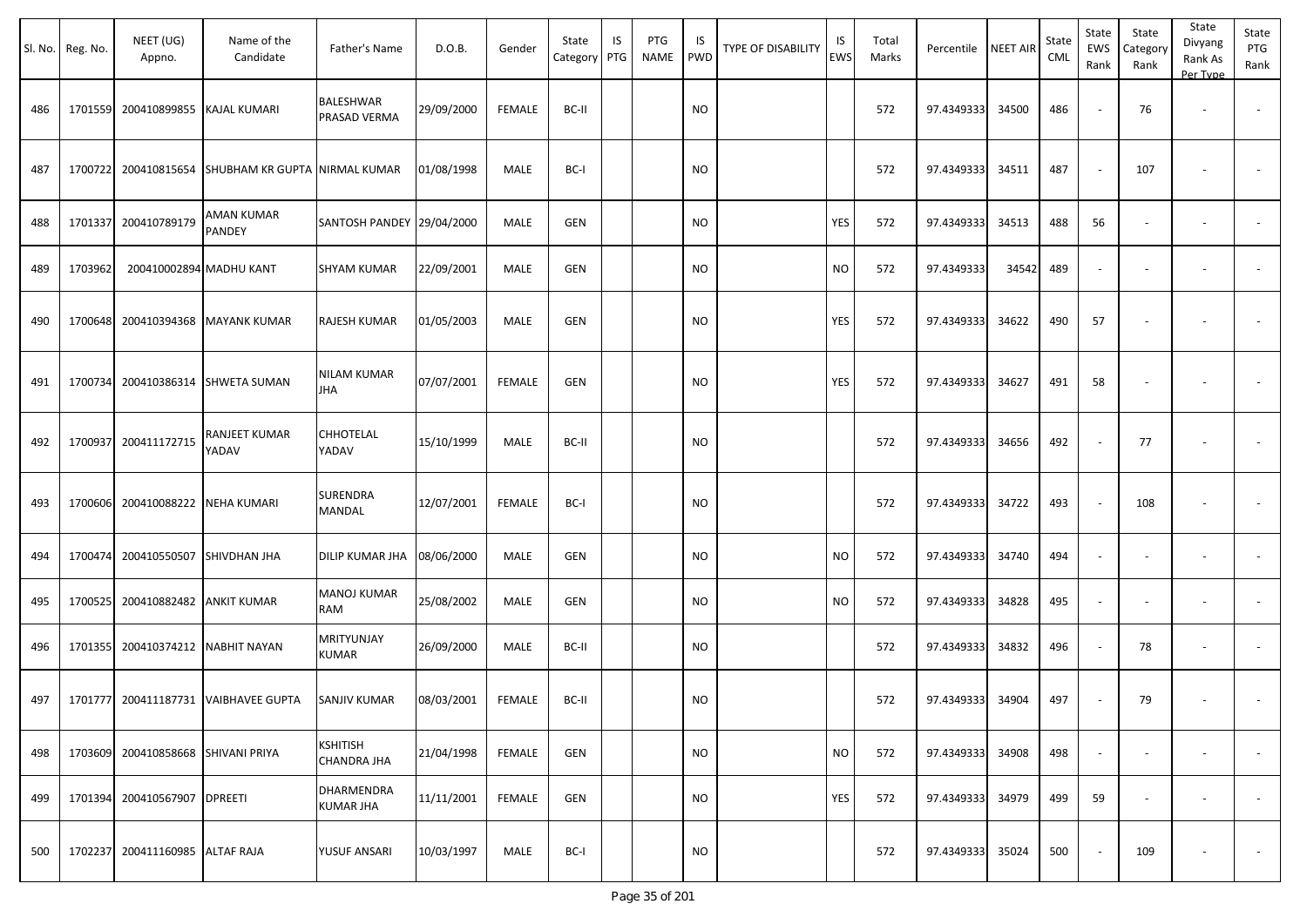| Sl. No. | Reg. No. | NEET (UG)<br>Appno.                | Name of the<br>Candidate            | Father's Name                        | D.O.B.     | Gender        | State<br>Category | IS<br>PTG | PTG<br><b>NAME</b> | IS<br><b>PWD</b> | <b>TYPE OF DISABILITY</b> | IS<br><b>EWS</b> | Total<br>Marks | Percentile NEET AIR |       | State<br>CML | State<br>EWS<br>Rank     | State<br>Category<br>Rank | State<br>Divyang<br>Rank As<br>Per Type | State<br>PTG<br>Rank     |
|---------|----------|------------------------------------|-------------------------------------|--------------------------------------|------------|---------------|-------------------|-----------|--------------------|------------------|---------------------------|------------------|----------------|---------------------|-------|--------------|--------------------------|---------------------------|-----------------------------------------|--------------------------|
| 501     | 1704029  |                                    | 200410634512 SANKRITYA PRIYA        | <b>DEVENDRA</b><br>PRASAD            | 12/07/2003 | <b>FEMALE</b> | BC-I              |           |                    | <b>NO</b>        |                           |                  | 572            | 97.4349333          | 35040 | 501          | $\sim$                   | 110                       | $\overline{\phantom{a}}$                |                          |
| 502     | 1701397  | 200410822129 KASIF YUSUF           |                                     | <b>MD YUSUF</b>                      | 24/09/2001 | MALE          | <b>GEN</b>        |           |                    | <b>NO</b>        |                           | <b>NO</b>        | 571            | 97.3907471          | 35094 | 502          | $\sim$                   |                           | $\overline{\phantom{a}}$                |                          |
| 503     |          | 1703408 200410362708 AMAN ADITYA   |                                     | SHAILENDRA<br><b>SINGH</b>           | 16/10/1998 | MALE          | <b>GEN</b>        |           |                    | <b>NO</b>        |                           | <b>NO</b>        | 571            | 97.3907471          | 35140 | 503          |                          |                           |                                         |                          |
| 504     |          |                                    | 1702965 200411079789 VISHAL KUNWAR  | RAMJI SINGH                          | 11/02/1996 | MALE          | <b>GEN</b>        |           |                    | <b>NO</b>        |                           | YES              | 571            | 97.3907471          | 35154 | 504          | 60                       |                           |                                         |                          |
| 505     | 1703305  | 200410713999 KUNAL KUMAR           |                                     | RAM NARAYAN<br>SAH                   | 28/09/2001 | MALE          | <b>GEN</b>        |           |                    | <b>NO</b>        |                           | <b>NO</b>        | 571            | 97.3907471          | 35245 | 505          | $\sim$                   |                           | $\overline{\phantom{a}}$                | $\overline{\phantom{a}}$ |
| 506     |          | 1702900 200410206302 ADITI SINGHAL |                                     | AJAY KUMAR                           | 15/05/2002 | <b>FEMALE</b> | BC-II             |           |                    | <b>NO</b>        |                           |                  | 571            | 97.3907471          | 35312 | 506          |                          | 80                        | $\overline{\phantom{a}}$                |                          |
| 507     |          | 1701398 200410357098 SHIVAM KUMAR  |                                     | SATYENDRA<br><b>KUMAR TIWARY</b>     | 25/06/2003 | MALE          | <b>GEN</b>        |           |                    | <b>NO</b>        |                           | <b>NO</b>        | 571            | 97.3907471          | 35315 | 507          |                          |                           | $\overline{\phantom{a}}$                |                          |
| 508     | 1701407  | 200410273332                       | <b>RAGINI RANI</b>                  | RAJESH KUMAR                         | 22/05/2000 | <b>FEMALE</b> | GEN               |           |                    | <b>NO</b>        |                           | <b>NO</b>        | 571            | 97.3907471          | 35331 | 508          | $\overline{\phantom{a}}$ |                           |                                         |                          |
| 509     |          | 1701031 200410009996               | SHAFAQUE<br><b>MUSTAQUE</b>         | <b>MD MUSTAQUE</b><br>AHMED          | 14/11/2000 | <b>FEMALE</b> | BC-II             |           |                    | <b>NO</b>        |                           |                  | 571            | 97.3907471          | 35480 | 509          |                          | 81                        |                                         |                          |
| 510     |          | 1703410 200411160079               | <b>PRAVEEN KUMAR</b>                | PUNIT YADAV                          | 20/09/2001 | MALE          | BC-II             |           |                    | <b>NO</b>        |                           |                  | 571            | 97.3907471          | 35497 | 510          |                          | 82                        |                                         |                          |
| 511     |          | 1703059 200411078865               | PRABHU KUMAR<br>YADAV               | VISHUNDEV<br>YADAV                   | 21/06/1996 | MALE          | BC-II             |           |                    | <b>NO</b>        |                           |                  | 571            | 97.3907471          | 35520 | 511          |                          | 83                        |                                         |                          |
| 512     |          | 1700183 200410127781               | <b>ROHAN KUMAR</b><br><b>THAKUR</b> | <b>RAKESH KUMAR</b><br><b>THAKUR</b> | 07/05/2002 | MALE          | GEN               |           |                    | <b>NO</b>        |                           | <b>NO</b>        | 571            | 97.3907471          | 35568 | 512          | $\sim$                   |                           |                                         |                          |
| 513     |          | 1701923 200410384919 TRIPTI SINHA  |                                     | JAY KUMAR SINHA 01/01/2002           |            | FEMALE        | GEN               |           |                    | <b>NO</b>        |                           | YES              | 571            | 97.3907471          | 35641 | 513          | 61                       |                           | $\overline{\phantom{a}}$                | $\sim$                   |
| 514     |          |                                    | 1701062 200410165544 SHUBHAM KUMAR  | <b>JUGGAL KISHORE</b>                | 01/08/2000 | MALE          | BC-I              |           |                    | <b>NO</b>        |                           |                  | 570            | 97.3417326          | 35706 | 514          |                          | 111                       | $\overline{\phantom{a}}$                | $\sim 100$               |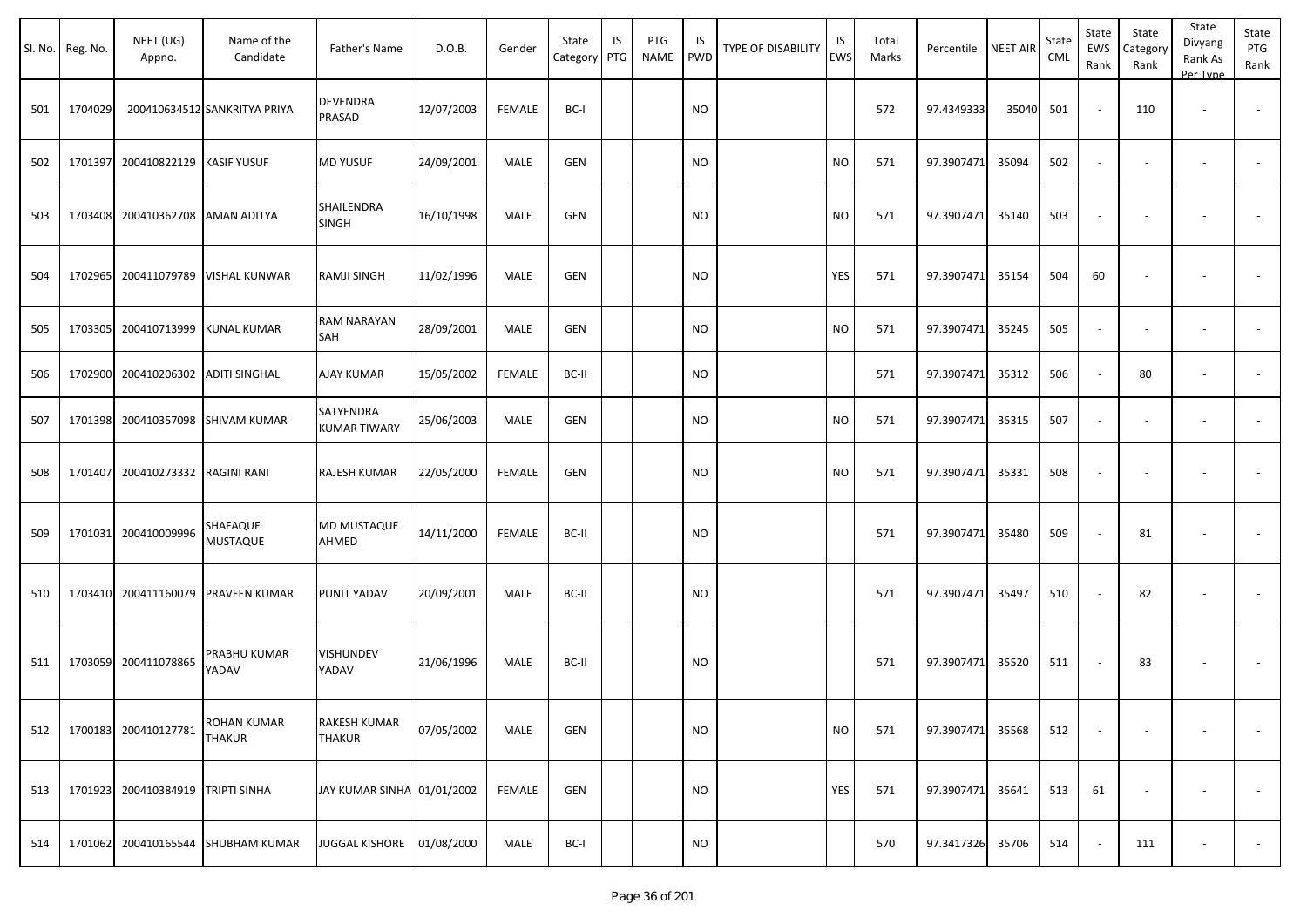|     | Sl. No. Reg. No. | NEET (UG)<br>Appno.               | Name of the<br>Candidate                             | Father's Name                           | D.O.B.     | Gender        | State<br>Category | IS<br>PTG | PTG<br>NAME | IS.<br>PWD | TYPE OF DISABILITY | IS<br>EWS | Total<br>Marks | Percentile | <b>NEET AIR</b> | State<br><b>CML</b> | State<br>EWS<br>Rank     | State<br>Category<br>Rank | State<br>Divyang<br>Rank As<br>Per Type | State<br>PTG<br>Rank |
|-----|------------------|-----------------------------------|------------------------------------------------------|-----------------------------------------|------------|---------------|-------------------|-----------|-------------|------------|--------------------|-----------|----------------|------------|-----------------|---------------------|--------------------------|---------------------------|-----------------------------------------|----------------------|
| 515 |                  | 1700046 200410622138 VARTIKA JHA  |                                                      | <b>BHUPESH KUMAR</b><br>JHA             | 05/09/2000 | <b>FEMALE</b> | <b>GEN</b>        |           |             | <b>NO</b>  |                    | NO.       | 570            | 97.3417326 | 35735           | 515                 | $\blacksquare$           |                           | $\overline{\phantom{a}}$                |                      |
| 516 |                  | 1701586 200410933335              | PRIYA                                                | <b>BIMAL KUMAR</b><br><b>SINGH</b>      | 27/05/1999 | <b>FEMALE</b> | <b>GEN</b>        |           |             | NO.        |                    | NO.       | 570            | 97.3417326 | 35822           | 516                 | $\overline{\phantom{a}}$ | $\overline{\phantom{a}}$  | $\overline{\phantom{a}}$                |                      |
| 517 |                  | 1703170 200411030049 RITIK MISHRA |                                                      | SANJEET MISHRA                          | 02/03/2003 | MALE          | <b>GEN</b>        |           |             | <b>NO</b>  |                    | NO.       | 570            | 97.3417326 | 35897           | 517                 | $\omega$                 | $\overline{\phantom{a}}$  | $\overline{\phantom{a}}$                |                      |
| 518 |                  | 1702092 200410097394              | HEMANT ROY<br>CHOWDHURY                              | CHANDRA BHANU<br>ROY CHOWDHURY          | 08/08/2002 | <b>MALE</b>   | <b>GEN</b>        |           |             | <b>NO</b>  |                    | <b>NO</b> | 570            | 97.3417326 | 36067           | 518                 | $\overline{\phantom{a}}$ | $\overline{\phantom{a}}$  |                                         | $\blacksquare$       |
| 519 |                  |                                   | 1701109 200410603022 PRIYANKA RANJAN                 | <b>KARUNA RANJAN</b>                    | 28/09/2001 | <b>FEMALE</b> | <b>GEN</b>        |           |             | <b>NO</b>  |                    |           | 570            | 97.3417326 | 36103           | 519                 | $\blacksquare$           |                           | $\overline{\phantom{a}}$                |                      |
| 520 |                  | 1700288 200410943825              | RAHUL KUMAR SAW                                      | MATAN PRASAD<br>MAHATO                  | 15/06/2001 | MALE          | BC-I              |           |             | NO         |                    |           | 570            | 97.3417326 | 36133           | 520                 | $\sim$                   | 112                       | $\overline{\phantom{a}}$                | $\sim$               |
| 521 |                  |                                   | 1702480 200410779255 SAUMYA SHALINI                  | DHARMENDRA<br><b>KUMAR</b>              | 02/06/2002 | FEMALE        | <b>GEN</b>        |           |             | NO         |                    | NO        | 570            | 97.3417326 | 36168           | 521                 | $\overline{\phantom{a}}$ | $\overline{\phantom{a}}$  |                                         |                      |
| 522 |                  |                                   | 1703358 200410981347 ACHYOUTE AADITYA                | VIKRAMADITYA<br><b>KUMAR</b>            | 29/05/2002 | MALE          | <b>GEN</b>        |           |             | NO         |                    | <b>NO</b> | 570            | 97.3417326 | 36169           | 522                 | $\overline{\phantom{a}}$ | $\overline{\phantom{a}}$  | $\overline{\phantom{a}}$                |                      |
| 523 |                  | 1702289 200410957347              | REDA FATIMA                                          | DANISH AHMAD                            | 13/03/2001 | <b>FEMALE</b> | BC-I              |           |             | NO         |                    |           | 570            | 97.3417326 | 36183           | 523                 | $\overline{\phantom{a}}$ | 113                       |                                         |                      |
| 524 |                  |                                   | 1701702 200411023996 ANKITA KUMARI                   | PAWAN KUMAR<br><b>GUPTA</b>             | 12/06/1995 | <b>FEMALE</b> | BC-I              |           |             | <b>NO</b>  |                    |           | 569            | 97.2999606 | 36390           | 524                 | $\sim$                   | 114                       | $\overline{\phantom{a}}$                |                      |
| 525 |                  | 1702713 200410383266              | AMAN KUMAR DAS                                       | SHIVLAL RABI DAS 21/04/2002             |            | MALE          | SC                |           |             | <b>NO</b>  |                    |           | 569            | 97.2999606 | 36520           | 525                 | $\overline{\phantom{a}}$ | $\overline{2}$            | $\overline{\phantom{a}}$                | $\blacksquare$       |
| 526 | 1703989          | 200410850389 AMRITA               |                                                      | <b>CHANDRA</b><br><b>BHUSHAN PRASAD</b> | 12/08/1998 | FEMALE        | <b>GEN</b>        |           |             | <b>NO</b>  |                    | NO        | 569            | 97.2999606 | 36530           | 526                 | $\sim$                   |                           |                                         |                      |
| 527 |                  |                                   | 1701811 200411330680 ALI HUSSAIN ANSARI KASIM ANSARI |                                         | 23/01/1995 | MALE          | BC-I              |           |             | <b>NO</b>  |                    |           | 569            | 97.2999606 | 36586           | 527                 | $\sim$                   | 115                       | $\sim$                                  | $\sim$               |
| 528 |                  | 1700428 200410341050              | PRERNA SWARNIM                                       | <b>ARVIND KUMAR</b><br><b>SINHA</b>     | 05/06/2003 | FEMALE        | <b>GEN</b>        |           |             | <b>NO</b>  |                    | <b>NO</b> | 569            | 97.2999606 | 36598           | 528                 | $\overline{\phantom{a}}$ | $\overline{\phantom{a}}$  |                                         | $\sim$               |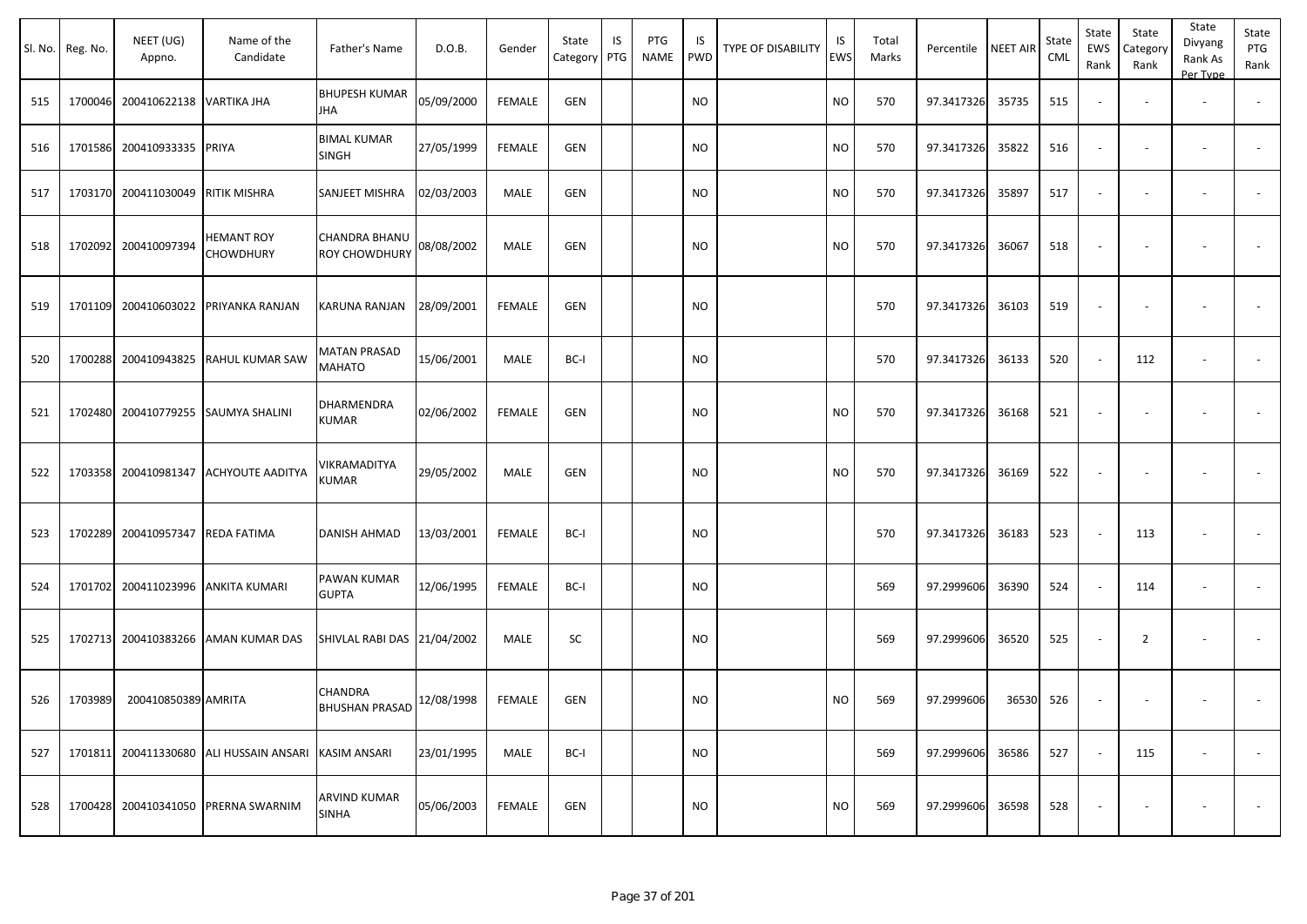|     | Sl. No. Reg. No. | NEET (UG)<br>Appno.               | Name of the<br>Candidate            | Father's Name                       | D.O.B.     | Gender        | State<br>Category | IS<br>PTG | PTG<br>NAME | IS<br><b>PWD</b> | <b>TYPE OF DISABILITY</b> | IS<br><b>EWS</b> | Total<br>Marks | Percentile | <b>NEET AIR</b> | State<br><b>CML</b> | State<br>EWS<br>Rank     | State<br>Category<br>Rank | State<br>Divyang<br>Rank As<br>Per Type | State<br>PTG<br>Rank |
|-----|------------------|-----------------------------------|-------------------------------------|-------------------------------------|------------|---------------|-------------------|-----------|-------------|------------------|---------------------------|------------------|----------------|------------|-----------------|---------------------|--------------------------|---------------------------|-----------------------------------------|----------------------|
| 529 | 1701382          | 200410676228                      | <b>SUKANTI PANDEY</b>               | AMIT KUMAR<br>PANDEY                | 25/06/2002 | <b>FEMALE</b> | <b>GEN</b>        |           |             | <b>NO</b>        |                           | <b>NO</b>        | 569            | 97.2999606 | 36687           | 529                 |                          | $\sim$                    |                                         |                      |
| 530 |                  | 1700098 200410757050              | <b>FATIMA KHATOON</b>               | <b>FAZAL ELAHI</b>                  | 20/02/2002 | <b>FEMALE</b> | BC-I              |           |             | NO.              |                           |                  | 569            | 97.2999606 | 36696           | 530                 | $\sim$                   | 116                       |                                         |                      |
| 531 | 1703978          |                                   | 200410003158 VIKASH GAURAV          | <b>NARESH PRASAD</b><br>YADAV       | 12/09/2001 | MALE          | <b>GEN</b>        |           |             | <b>NO</b>        |                           | <b>NO</b>        | 569            | 97.2999606 | 36739           | 531                 | $\overline{\phantom{a}}$ | $\overline{\phantom{a}}$  |                                         |                      |
| 532 |                  | 1700275 200410041864              | RANJANA MISHRA                      | MAKARAND<br>MISHRA                  | 15/03/1998 | FEMALE        | GEN               |           |             | <b>NO</b>        |                           | <b>NO</b>        | 569            | 97.2999606 | 36757           | 532                 | $\sim$                   | $\sim$                    |                                         |                      |
| 533 | 1704301          |                                   | 200410673317 MOHD KHALID            | MOHAMMAD<br>NAZIR                   | 01/08/1999 | MALE          | GEN               |           |             | <b>NO</b>        |                           |                  | 569            | 97.2999606 | 36793           | 533                 | $\overline{\phantom{a}}$ | $\overline{\phantom{a}}$  | $\overline{\phantom{a}}$                |                      |
| 534 |                  | 1703737 200410896197              | SUMIT KUMAR<br>PANDEY               | <b>MANOJ KUMAR</b><br>PANDEY        | 19/03/1998 | MALE          | <b>GEN</b>        |           |             | <b>NO</b>        |                           | <b>NO</b>        | 568            | 97.2581154 | 36952           | 534                 | $\overline{\phantom{a}}$ |                           |                                         |                      |
| 535 |                  | 1702320 200410702998              | <b>TANYA DARSHEE</b>                | DHIRENDRA<br>KUMAR DWIVEDI          | 24/06/1997 | <b>FEMALE</b> | <b>GEN</b>        |           |             | <b>NO</b>        |                           | <b>NO</b>        | 568            | 97.2581154 | 37124           | 535                 |                          |                           |                                         |                      |
| 536 |                  | 1701091 200410913642              | <b>MAYANK SHEKHRAM</b>              | CHANDRA<br>SHEKHRAM                 | 30/12/1999 | MALE          | <b>GEN</b>        |           |             | <b>NO</b>        |                           | YES              | 568            | 97.2581154 | 37280           | 536                 | 62                       |                           |                                         |                      |
| 537 |                  | 1702581 200410601033 PRIYA KUMARI |                                     | SANTOSH KUMAR<br><b>PANDEY</b>      | 21/02/2001 | <b>FEMALE</b> | <b>GEN</b>        |           |             | <b>NO</b>        |                           | YES              | 568            | 97.2581154 | 37295           | 537                 | 63                       |                           |                                         |                      |
| 538 |                  | 1701844 200410020764              | <b>MEGHA KUMARI</b>                 | PANKAJ KUMAR                        | 31/05/1999 | <b>FEMALE</b> | <b>GEN</b>        |           |             | <b>NO</b>        |                           | <b>NO</b>        | 568            | 97.2581154 | 37344           | 538                 | $\overline{\phantom{a}}$ |                           |                                         |                      |
| 539 |                  | 1700656 200410018869              | <b>ABHISHEK KUMAR</b>               | BASUDEO MAHTO 01/08/2000            |            | MALE          | BC-II             |           |             | <b>NO</b>        |                           |                  | 568            | 97.2581154 | 37394           | 539                 | $\overline{\phantom{a}}$ | 84                        |                                         |                      |
| 540 |                  |                                   | 1700298 200410287026 ARJUN MAHATO   | <b>ASHOK KUMAR</b><br><b>MAHATO</b> | 02/04/2001 | MALE          | BC-I              |           |             | <b>NO</b>        |                           |                  | 568            | 97.2581154 | 37450           | 540                 | $\overline{\phantom{a}}$ | 117                       |                                         | $\sim$               |
| 541 | 1703906          |                                   | 200410666427 AISHWARYA GUPTA        | <b>SANJAY KUMAR</b><br><b>GUPTA</b> | 24/09/2003 | MALE          | BC-II             |           |             | <b>NO</b>        |                           |                  | 568            | 97.2581154 | 37458           | 541                 | $\sim$                   | 85                        | $\sim$                                  | $\sim$               |
| 542 |                  |                                   | 1702734 200410814770 SURAJDEV YADAV | MAHADEV YADAV 04/03/2001            |            | MALE          | BC-II             |           |             | <b>NO</b>        |                           |                  | 567            | 97.2156118 | 37518           | 542                 | $\blacksquare$           | 86                        |                                         | $\sim$               |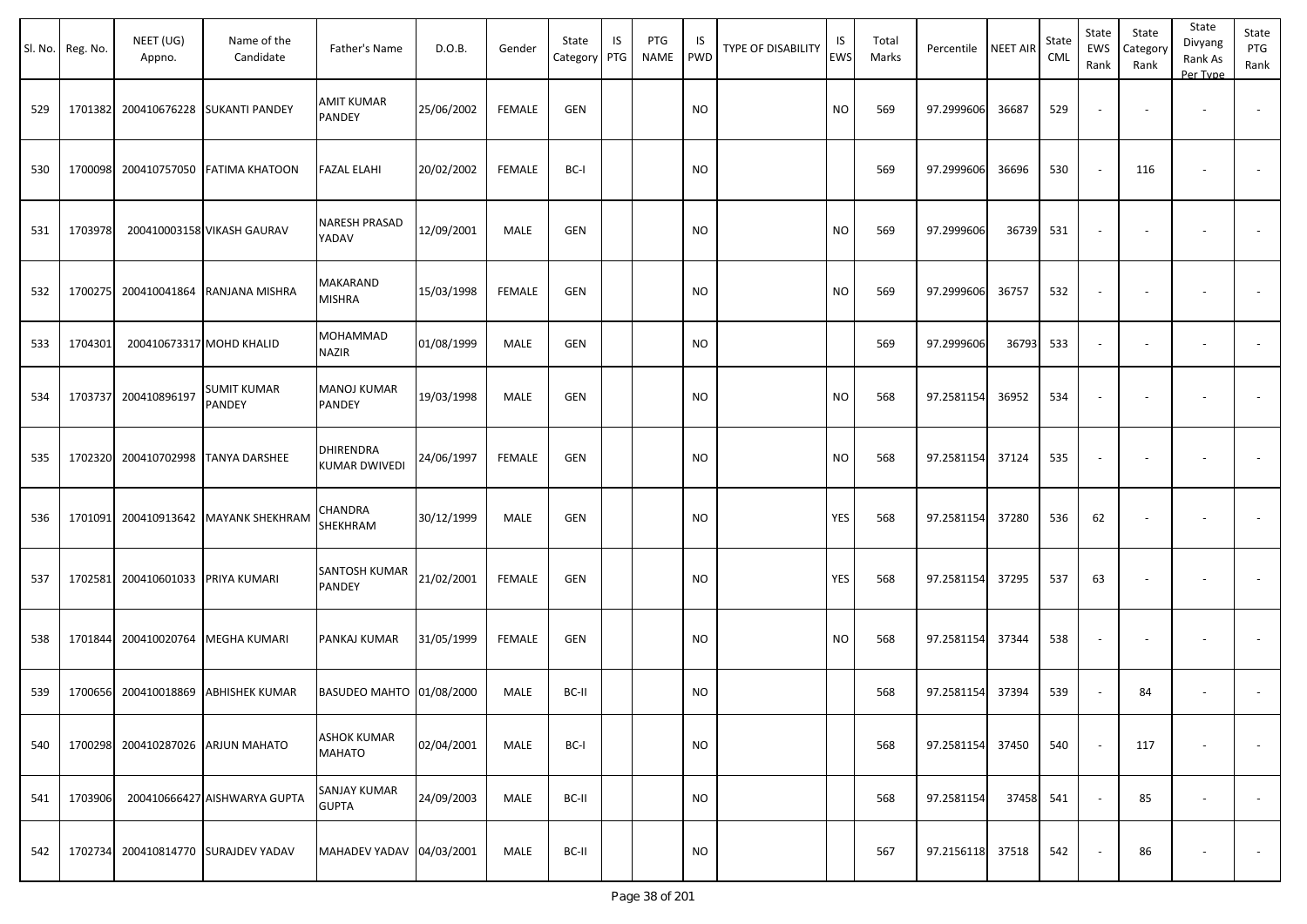|     | Sl. No. Reg. No. | NEET (UG)<br>Appno.       | Name of the<br>Candidate                                     | Father's Name                            | D.O.B.     | Gender        | State<br>Category | IS<br>PTG | PTG<br><b>NAME</b> | IS<br><b>PWD</b> | TYPE OF DISABILITY | IS<br>EWS | Total<br>Marks | Percentile | <b>NEET AIR</b> | State<br><b>CML</b> | State<br>EWS<br>Rank     | State<br>Category<br>Rank | State<br>Divyang<br>Rank As<br>Per Type | State<br>PTG<br>Rank     |
|-----|------------------|---------------------------|--------------------------------------------------------------|------------------------------------------|------------|---------------|-------------------|-----------|--------------------|------------------|--------------------|-----------|----------------|------------|-----------------|---------------------|--------------------------|---------------------------|-----------------------------------------|--------------------------|
| 543 | 1700136          | 200410678712 ARPITA SINHA |                                                              | ANIL KUMAR                               | 14/09/1998 | <b>FEMALE</b> | <b>GEN</b>        |           |                    | <b>NO</b>        |                    | YES       | 567            | 97.2156118 | 37614           | 543                 | 64                       |                           |                                         | $\overline{\phantom{a}}$ |
| 544 | 1703564          | 200411164663 NEHA PATHAK  |                                                              | MRITUNJAY<br>PATHAK                      | 19/09/2001 | <b>FEMALE</b> | <b>GEN</b>        |           |                    | <b>NO</b>        |                    | <b>NO</b> | 567            | 97.2156118 | 37657           | 544                 |                          | $\overline{\phantom{a}}$  | $\overline{\phantom{a}}$                |                          |
| 545 | 1702532          |                           | 200410934076 SHAKIL ANSARI                                   | <b>JASIMUDDIN</b><br>ANSARI              | 04/12/1999 | MALE          | BC-I              |           |                    | <b>NO</b>        |                    |           | 567            | 97.2156118 | 37688           | 545                 |                          | 118                       | $\overline{\phantom{a}}$                | $\sim$                   |
| 546 | 1702799          | 200410219327              | <b>RITIK KUMAR SINGH</b>                                     | VINOD KUMAR<br><b>SINGH</b>              | 21/04/2000 | <b>MALE</b>   | <b>GEN</b>        |           |                    | <b>NO</b>        |                    | <b>NO</b> | 567            | 97.2156118 | 37720           | 546                 |                          | $\overline{\phantom{a}}$  | $\overline{\phantom{a}}$                |                          |
| 547 | 1703546          |                           | 200410471422   RAM KUMAR PANDIT   RAJENDRA PANDIT 06/12/1998 |                                          |            | <b>MALE</b>   | BC-I              |           |                    | <b>NO</b>        |                    |           | 567            | 97.2156118 | 37731           | 547                 |                          | 119                       |                                         |                          |
| 548 | 1704113          | 200410423607 SIDRA HASAN  |                                                              | ARSHAD HUSSAIN 13/01/2001                |            | <b>FEMALE</b> | BC-I              |           |                    | <b>NO</b>        |                    |           | 567            | 97.2156118 | 37767           | 548                 |                          | 120                       | $\overline{\phantom{a}}$                |                          |
| 549 | 1701842          | 200410727782 AMAN RAJ     |                                                              | PRAMOD KUMAR<br>SINGH                    | 30/01/2003 | MALE          | GEN               |           |                    | <b>NO</b>        |                    | <b>NO</b> | 567            | 97.2156118 | 37925           | 549                 |                          |                           |                                         |                          |
| 550 | 1700932          |                           | 200410151364 PURNIMA KUMARI                                  | HARENDAR SINGH 14/08/1998                |            | <b>FEMALE</b> | <b>GEN</b>        |           |                    | <b>NO</b>        |                    | YES       | 566            | 97.1685725 | 38071           | 550                 | 65                       | $\overline{\phantom{a}}$  |                                         |                          |
| 551 | 1701571          |                           | 200410426189 PRAGATI RANJAN                                  | RAJIV RANJAN JHA 23/03/2003              |            | <b>FEMALE</b> | GEN               |           |                    | <b>NO</b>        |                    | <b>NO</b> | 566            | 97.1685725 | 38122           | 551                 | $\overline{\phantom{a}}$ | $\overline{\phantom{a}}$  |                                         |                          |
| 552 | 1702276          | 200410548517 AYUSHI SINGH |                                                              | RAKESH KUMAR<br>SINGH                    | 13/05/2000 | <b>FEMALE</b> | <b>GEN</b>        |           |                    | <b>NO</b>        |                    | <b>NO</b> | 566            | 97.1685725 | 38123           | 552                 | $\overline{\phantom{a}}$ | $\overline{\phantom{a}}$  | $\overline{\phantom{a}}$                |                          |
| 553 | 1700263          |                           | 200411100039 NITESH KUMAR                                    | SHANKAR PANDIT                           | 03/04/2000 | MALE          | GEN               |           |                    | <b>NO</b>        |                    |           | 566            | 97.1685725 | 38154           | 553                 | $\overline{\phantom{a}}$ | $\overline{\phantom{a}}$  | $\overline{\phantom{a}}$                | $\overline{\phantom{a}}$ |
| 554 | 1701316          | 200410869139 APRAJITA     |                                                              | JAY PRAKASH<br>BHAGAT                    | 29/03/1998 | <b>FEMALE</b> | BC-II             |           |                    | <b>NO</b>        |                    |           | 566            | 97.1685725 | 38203           | 554                 |                          | 87                        | $\overline{\phantom{a}}$                | $\sim$                   |
| 555 | 1700450          |                           | 200410047232 HARSHIT KASHYAP                                 | DIWAKAR MISHRA 28/01/2002                |            | MALE          | <b>GEN</b>        |           |                    | NO.              |                    | <b>NO</b> | 566            | 97.1685725 | 38263           | 555                 | $\overline{\phantom{a}}$ | $\overline{\phantom{a}}$  | $\overline{\phantom{a}}$                | $\overline{\phantom{a}}$ |
| 556 | 1700468          | 200410678661              | AASHISH KUMAR<br><b>CHOUDHARY</b>                            | <b>SHANKAR KUMAR</b><br><b>CHOUDHARY</b> | 13/08/2001 | MALE          | <b>GEN</b>        |           |                    | <b>NO</b>        |                    | <b>NO</b> | 566            | 97.1685725 | 38266           | 556                 |                          |                           |                                         |                          |
| 557 | 1704308          | 200411084341 PRASHANT     |                                                              | <b>MANOJ KUMAR</b>                       | 15/03/2000 | MALE          | BC-I              |           |                    | <b>NO</b>        |                    |           | 566            | 97.1685725 | 38287           | 557                 |                          | 121                       | $\overline{\phantom{a}}$                | $\sim$                   |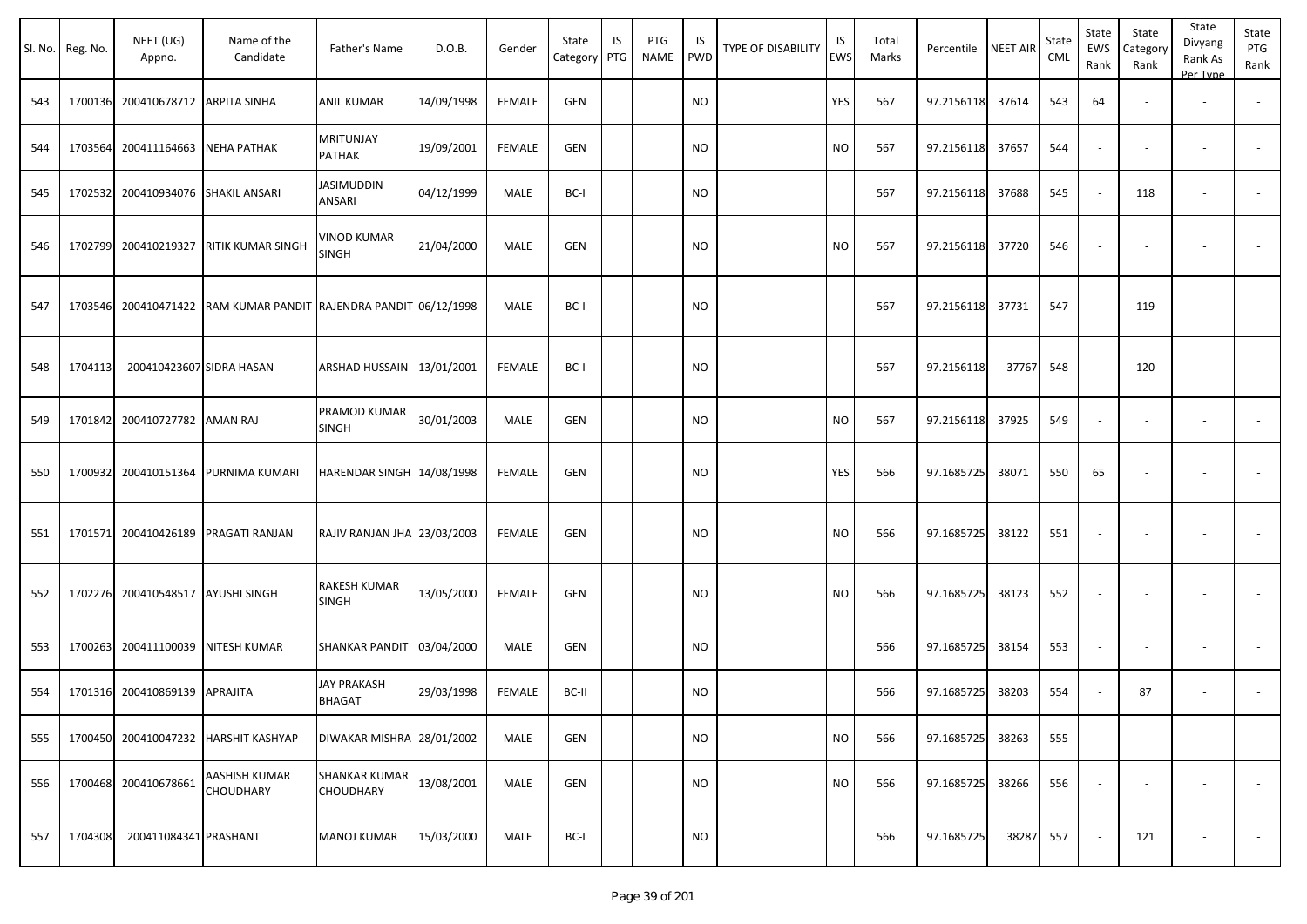|     | Sl. No. Reg. No. | NEET (UG)<br>Appno.               | Name of the<br>Candidate             | Father's Name                  | D.O.B.     | Gender        | State<br>Category | IS<br>PTG | PTG<br>NAME | IS<br>PWD | TYPE OF DISABILITY | IS<br>EWS | Total<br>Marks | Percentile       | <b>NEET AIR</b> | State<br><b>CML</b> | State<br>EWS<br>Rank     | State<br>Category<br>Rank | State<br>Divyang<br>Rank As<br>Per Type | State<br>PTG<br>Rank     |
|-----|------------------|-----------------------------------|--------------------------------------|--------------------------------|------------|---------------|-------------------|-----------|-------------|-----------|--------------------|-----------|----------------|------------------|-----------------|---------------------|--------------------------|---------------------------|-----------------------------------------|--------------------------|
| 558 |                  | 1702014 200410098376 ANUSHTHA JHA |                                      | ANIL KUMAR JHA                 | 02/10/2000 | FEMALE        | GEN               |           |             | <b>NO</b> |                    | <b>NO</b> | 566            | 97.1685725       | 38364           | 558                 | $\sim$                   |                           | $\overline{\phantom{a}}$                |                          |
| 559 |                  | 1703276 200410512925 HENA FIRDOS  |                                      | MD. ISRAR ANSARI 15/02/2003    |            | FEMALE        | GEN               |           |             | NO        |                    |           | 566            | 97.1685725       | 38398           | 559                 | $\overline{\phantom{a}}$ | $\overline{\phantom{a}}$  | $\overline{\phantom{a}}$                | $\overline{\phantom{a}}$ |
| 560 |                  | 1700292 200410610917 PANKAJ KUMAR |                                      | RAKESH KUMAR                   | 31/05/2002 | MALE          | <b>GEN</b>        |           |             | <b>NO</b> |                    | <b>NO</b> | 566            | 97.1685725       | 38450           | 560                 | $\sim$                   | $\overline{\phantom{a}}$  | $\overline{\phantom{a}}$                |                          |
| 561 |                  | 1702919 200410379491 SWATI KUMARI |                                      | UMESH PRAJAPATI 14/03/2000     |            | <b>FEMALE</b> | GEN               |           |             | <b>NO</b> |                    | <b>NO</b> | 566            | 97.1685725       | 38589           | 561                 | $\overline{\phantom{a}}$ | $\overline{\phantom{a}}$  | $\overline{\phantom{a}}$                | $\sim$                   |
| 562 |                  |                                   | 1701754 200410398584 ANWESHA KUMAR   | KUMAR<br><b>MANKAMNA</b>       | 09/01/2001 | FEMALE        | <b>GEN</b>        |           |             | <b>NO</b> |                    | YES       | 566            | 97.1685725       | 38597           | 562                 | 66                       | $\overline{\phantom{a}}$  | $\overline{\phantom{a}}$                |                          |
| 563 |                  | 1702878 200410663920              | <b>ADITYA KANT</b>                   | <b>UMAKANT</b><br>PRASAD       | 30/01/2000 | MALE          | <b>GEN</b>        |           |             | NO        |                    | NO        | 566            | 97.1685725       | 38600           | 563                 | $\sim$                   | $\sim$                    | $\overline{\phantom{a}}$                | $\sim$                   |
| 564 |                  |                                   | 1701664 200410692130 PRERNA KUMARI   | SATYENDRA SINHA 26/12/1999     |            | <b>FEMALE</b> | <b>GEN</b>        |           |             | NO        |                    | YES       | 566            | 97.1685725       | 38632           | 564                 | 67                       | $\overline{\phantom{a}}$  |                                         | $\sim$                   |
| 565 |                  | 1702541 200410688620 MD. FAISAL   |                                      | ANWAR ANSARI                   | 22/03/2002 | MALE          | BC-I              |           |             | <b>NO</b> |                    |           | 566            | 97.1685725       | 38651           | 565                 | $\sim$                   | 122                       | $\overline{\phantom{a}}$                | $\sim$                   |
| 566 |                  | 1701505 200410789965              | MANISHA KUMARI                       | LALAN KUMAR<br>SINHA           | 10/05/1996 | <b>FEMALE</b> | <b>GEN</b>        |           |             | NO        |                    | <b>NO</b> | 565            | 97.1214601       | 38761           | 566                 | $\overline{\phantom{a}}$ | $\overline{\phantom{a}}$  |                                         |                          |
| 567 |                  |                                   | 1700594 200410258984 SHIKHA TRIPATHI | MANOJ KUMAR<br><b>TRIPATHI</b> | 08/05/1999 | FEMALE        | <b>GEN</b>        |           |             | NO        |                    | YES       | 565            | 97.1214601       | 38791           | 567                 | 68                       | $\overline{\phantom{a}}$  | $\overline{\phantom{a}}$                |                          |
| 568 |                  |                                   | 1701383 200410580594 SIMRAN AKTHAR   | MD SAYEED<br><b>AKTHAR</b>     | 01/01/2003 | FEMALE        | <b>GEN</b>        |           |             | <b>NO</b> |                    |           | 565            | 97.1214601       | 38825           | 568                 | $\overline{\phantom{a}}$ | $\overline{\phantom{a}}$  |                                         |                          |
| 569 |                  |                                   | 1701032 200411066566 ANITA SWARNKAR  | BHUWNESHWAR<br><b>SWARNKAR</b> | 05/11/1997 | FEMALE        | <b>GEN</b>        |           |             | NO        |                    |           | 565            | 97.1214601       | 38915           | 569                 | $\sim$                   | $\sim$                    | $\sim$                                  |                          |
| 570 |                  |                                   | 1702112 200410554048 ALQUAMA MINHAJ  | MD MINHAJ                      | 12/10/2002 | FEMALE        | <b>GEN</b>        |           |             | <b>NO</b> |                    | <b>NO</b> | 565            | 97.1214601       | 39054           | 570                 | $\sim$                   | $\overline{\phantom{a}}$  |                                         | $\sim$                   |
| 571 |                  | 1702999 200410221086 NEHA KUMARI  |                                      | SANTOSHI MAHTO 08/04/2003      |            | FEMALE        | BC-II             |           |             | <b>NO</b> |                    |           | 565            | 97.1214601 39087 |                 | 571                 | $\blacksquare$           | 88                        | $\overline{\phantom{a}}$                | $\sim$                   |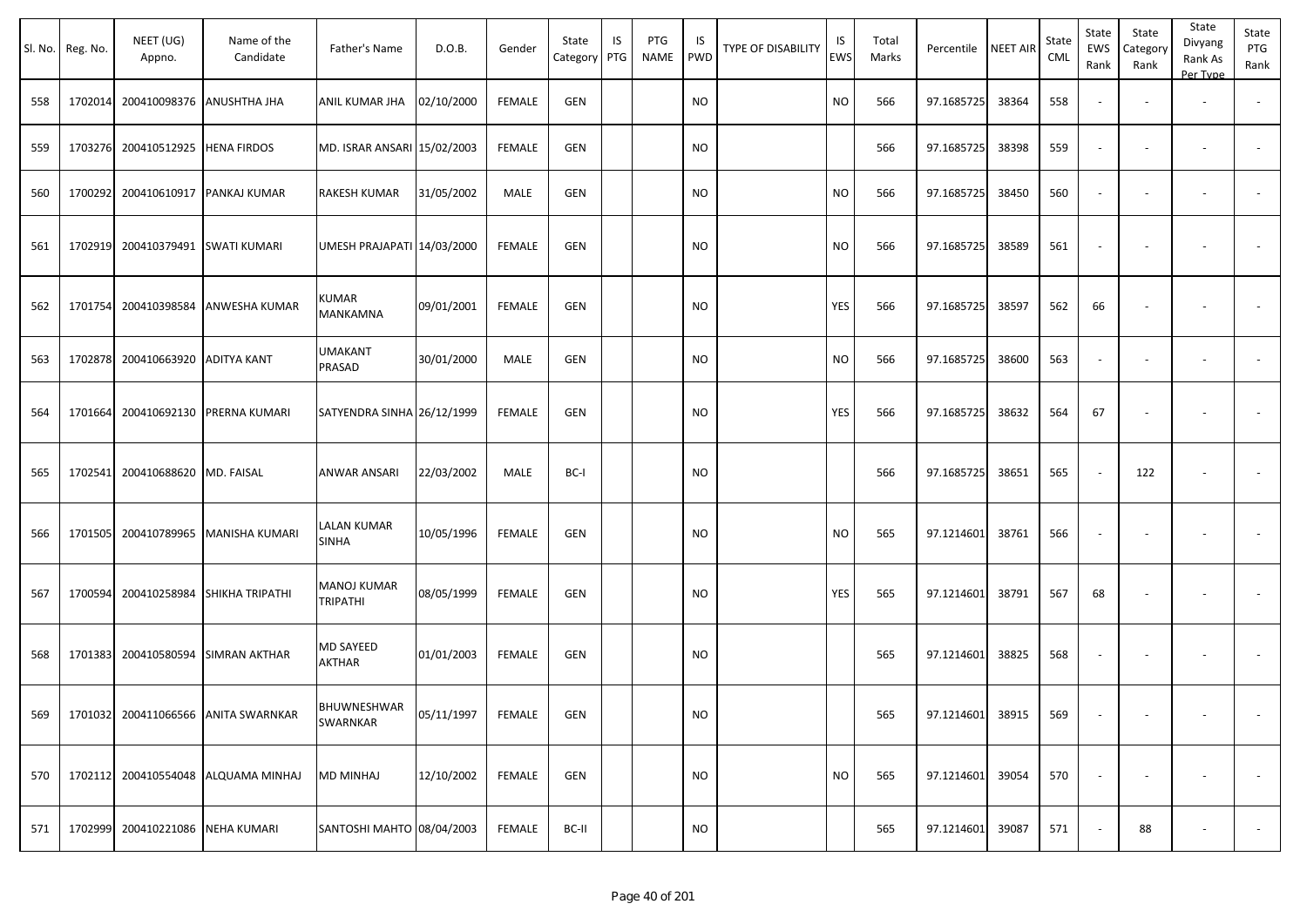| SI. No. | Reg. No. | NEET (UG)<br>Appno.              | Name of the<br>Candidate                  | Father's Name                       | D.O.B.     | Gender        | State<br>Category PTG | IS        | PTG<br><b>NAME</b> | IS<br><b>PWD</b> | <b>TYPE OF DISABILITY</b> | IS<br>EWS | Total<br>Marks | Percentile       | <b>NEET AIR</b> | State<br>CML | State<br><b>EWS</b><br>Rank | State<br>Category<br>Rank | State<br>Divyang<br>Rank As<br>Per Type | State<br>PTG<br>Rank     |
|---------|----------|----------------------------------|-------------------------------------------|-------------------------------------|------------|---------------|-----------------------|-----------|--------------------|------------------|---------------------------|-----------|----------------|------------------|-----------------|--------------|-----------------------------|---------------------------|-----------------------------------------|--------------------------|
| 572     | 1700584  |                                  | 200410196522 TAFIHA ANJUM                 | <b>MD MISBAHUL</b><br><b>ISLAM</b>  | 05/09/2002 | FEMALE        | <b>GEN</b>            |           |                    | <b>NO</b>        |                           | <b>NO</b> | 565            | 97.1214601       | 39134           | 572          |                             |                           |                                         |                          |
| 573     | 1701579  | 200410781487                     | SABRIN ANSARI                             | <b>MD HAMID</b>                     | 29/01/1999 | <b>FEMALE</b> | BC-I                  |           |                    | <b>NO</b>        |                           |           | 565            | 97.1214601       | 39209           | 573          |                             | 123                       | $\overline{\phantom{a}}$                |                          |
| 574     | 1702464  |                                  | 200411088794 ABID RAZA ANSARI             | MD SAJID ANSARI 28/12/1997          |            | MALE          | BC-I                  |           |                    | <b>NO</b>        |                           |           | 564            | 97.0796880       | 39463           | 574          |                             | 124                       |                                         |                          |
| 575     | 1702134  |                                  | 200410403939 RAVIRANJAN KUMAR ASHOK MEHTA |                                     | 15/06/1998 | MALE          | BC-II                 |           |                    | <b>NO</b>        |                           |           | 564            | 97.0796880       | 39605           | 575          |                             | 89                        |                                         |                          |
| 576     | 1700704  |                                  | 200410399299 SHADMAN SHAKIL               | <b>MD SHAKIL</b>                    | 17/08/1999 | <b>FEMALE</b> | BC-II                 |           |                    | <b>NO</b>        |                           |           | 564            | 97.0796880       | 39653           | 576          |                             | 90                        |                                         |                          |
| 577     | 1701797  |                                  | 200410603098 SONAM KUMARI                 | PAWAN KUMAR                         | 26/03/2000 | <b>FEMALE</b> | BC-I                  |           |                    | <b>NO</b>        |                           |           | 564            | 97.0796880       | 39755           | 577          |                             | 125                       | $\overline{\phantom{a}}$                | $\overline{\phantom{a}}$ |
| 578     |          | 1702724 200410690681 ANKIT KUMAR |                                           | <b>DEVENDRA</b><br><b>KUMAR</b>     | 02/08/1999 | MALE          | <b>GEN</b>            |           |                    | <b>NO</b>        |                           | YES       | 564            | 97.0796880       | 39804           | 578          | 69                          |                           |                                         |                          |
| 579     | 1700921  |                                  | 200410609501 SOMYA PRASAD                 | SHAILENDRA<br><b>KUMAR</b>          | 08/04/2000 | <b>FEMALE</b> | GEN                   |           |                    | <b>NO</b>        |                           | <b>NO</b> | 564            | 97.0796880       | 39837           | 579          |                             |                           |                                         |                          |
| 580     | 1701927  |                                  | 200410727169 MADHURIMA GHOSH              | ATISH CHANDRA<br><b>GHOSH</b>       | 16/09/2001 | <b>FEMALE</b> | GEN                   |           |                    | <b>NO</b>        |                           | <b>NO</b> | 564            | 97.0796880       | 39907           | 580          |                             |                           |                                         |                          |
| 581     |          |                                  | 1702517 200410467449 SUMANTOSH KUMAR      | <b>DILIP KUMAR</b><br><b>MANDAL</b> | 26/06/1999 | MALE          | BC-I                  |           |                    | <b>NO</b>        |                           |           | 563            | 97.0361602       | 39945           | 581          |                             | 126                       |                                         |                          |
| 582     | 1703607  | 200410970656                     | PRATYASHA<br>PRADHAN                      | PRAKASH<br>CHANDRA<br>PRADHAN       | 09/03/2000 | <b>FEMALE</b> | GEN                   |           |                    | <b>NO</b>        |                           |           | 563            | 97.0361602       | 39947           | 582          |                             |                           | $\overline{\phantom{a}}$                |                          |
| 583     |          | 1701202 200410548968 AKANKSHA    |                                           | AMAR NATH RAY 14/07/2000            |            | FEMALE        | GEN                   |           |                    | <b>NO</b>        |                           | YES       | 563            | 97.0361602       | 39972           | 583          | 70                          |                           |                                         | $\sim$                   |
| 584     |          |                                  | 1700619 200411062950 SHAMMA NASREEN       | <b>IMTIYAZ AHMAD</b>                | 15/08/1998 | FEMALE        | GEN                   |           |                    | <b>NO</b>        |                           | YES       | 563            | 97.0361602 40312 |                 | 584          | 71                          |                           | $\overline{\phantom{a}}$                | $\sim$                   |
| 585     |          |                                  | 1702857 200410114665 PRABHAKAR MURMU      | MAHESHWAR<br><b>MURMU</b>           | 26/06/2002 | MALE          | ST                    | <b>NO</b> |                    | <b>NO</b>        |                           |           | 563            | 97.0361602       | 40337           | 585          |                             | $\overline{2}$            | $\overline{\phantom{a}}$                | $\sim$                   |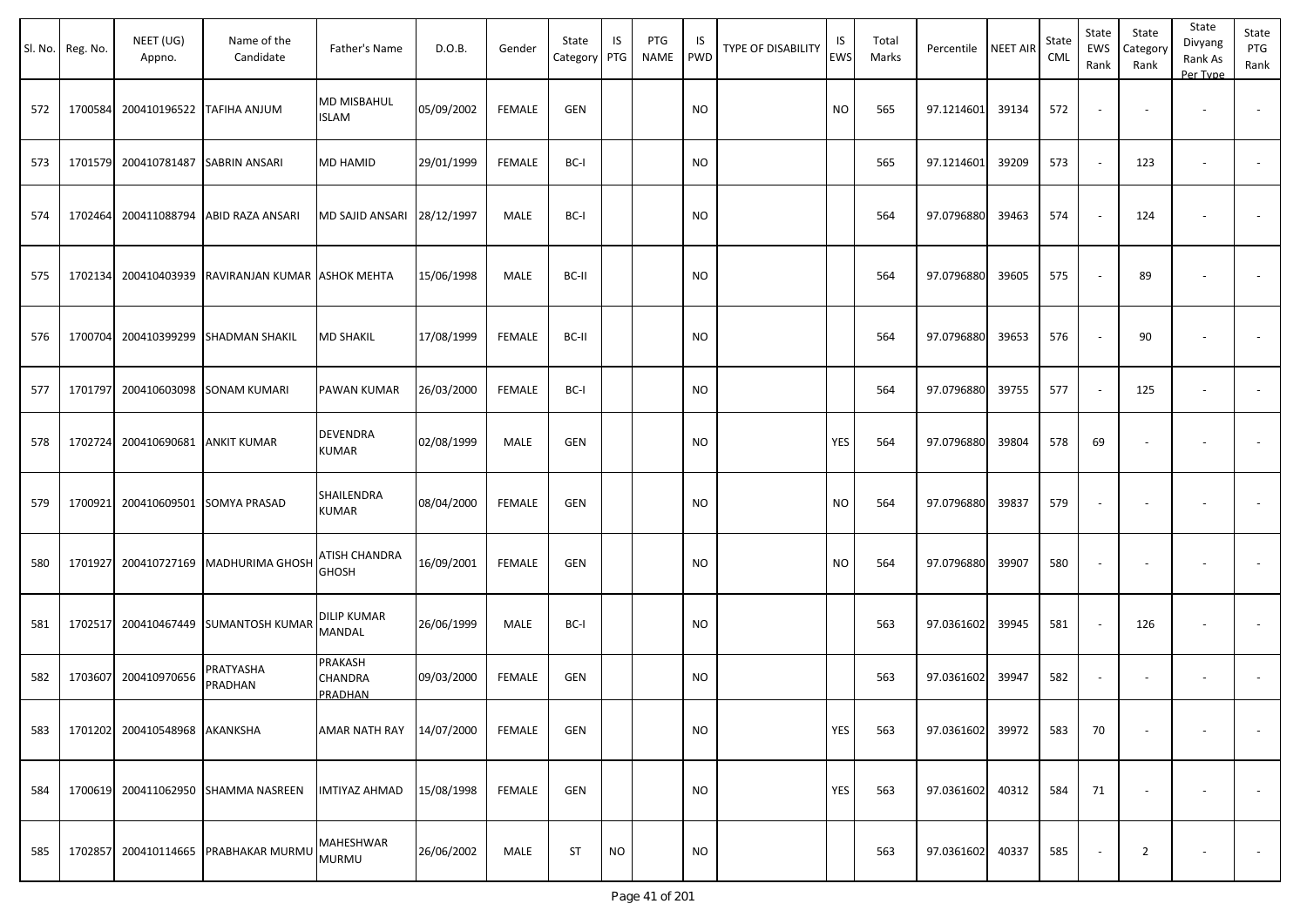|     | Sl. No. Reg. No. | NEET (UG)<br>Appno.                | Name of the<br>Candidate              | Father's Name                         | D.O.B.     | Gender        | State<br>Category | IS<br>PTG | PTG<br><b>NAME</b> | IS<br>PWD     | TYPE OF DISABILITY                                                                                                                                                                   | IS<br>EWS | Total<br>Marks | Percentile | <b>NEET AIR</b> | State<br><b>CML</b> | State<br>EWS<br>Rank     | State<br>Category<br>Rank | State<br>Divyang<br>Rank As<br>Per Type | State<br>PTG<br>Rank |
|-----|------------------|------------------------------------|---------------------------------------|---------------------------------------|------------|---------------|-------------------|-----------|--------------------|---------------|--------------------------------------------------------------------------------------------------------------------------------------------------------------------------------------|-----------|----------------|------------|-----------------|---------------------|--------------------------|---------------------------|-----------------------------------------|----------------------|
| 586 |                  |                                    | 1700631 200410635345 MD GULAM HASNAIN | MD GULAM<br><b>HAIDER</b>             | 23/02/2002 | MALE          | BC-I              |           |                    | <b>NO</b>     |                                                                                                                                                                                      |           | 563            | 97.0361602 | 40465           | 586                 | $\sim$                   | 127                       | $\overline{\phantom{a}}$                |                      |
| 587 |                  | 1700768 200410445471 NISHA BHARTI  |                                       | <b>SURENDRA</b><br><b>KUMAR MEHTA</b> | 15/11/1999 | <b>FEMALE</b> | BC-II             |           |                    | <b>NO</b>     |                                                                                                                                                                                      |           | 562            | 96.9907304 | 40568           | 587                 | $\sim$                   | 91                        |                                         | $\sim$               |
| 588 |                  | 1701075 200410648278               | <b>SNEHA KUMARI</b>                   | <b>MADAN MOHAN</b><br><b>SINGH</b>    | 30/10/2001 | <b>FEMALE</b> | <b>GEN</b>        |           |                    | NO.           |                                                                                                                                                                                      | NO.       | 562            | 96.9907304 | 40662           | 588                 | $\overline{\phantom{a}}$ | $\overline{\phantom{a}}$  |                                         | $\sim$               |
| 589 |                  | 1702841 200410322614 SHILPI KUMARI |                                       | SIDDHESWAR<br><b>GORAI</b>            | 07/01/2001 | FEMALE        | BC-I              |           |                    |               | C-LOCOMOTOR<br><b>DISABILITY</b><br><b>INCLUDING</b><br><b>CEREBRAL</b><br>YES PALSY, LEPROSY<br>CURED, DWARFISM, A<br><b>CID ATTACK VICTIMS</b><br>AND MUSCULAR<br><b>DYSTROPHY</b> |           | 562            | 96.9907304 | 40714           | 589                 | $\sim$                   | 128                       | 1                                       | $\sim$               |
| 590 |                  | 1702641 200410377938               | <b>NICKU NILESH</b>                   | <b>NAKUL KUMAR</b><br>SAH             | 20/11/2001 | MALE          | BC-I              |           |                    | NO            |                                                                                                                                                                                      |           | 562            | 96.9907304 | 40842           | 590                 | $\sim$                   | 129                       |                                         |                      |
| 591 |                  | 1703153 200410611278 MEGHA GUPTA   |                                       | AJAY KUMAR<br><b>GUPTA</b>            | 17/12/2000 | FEMALE        | <b>GEN</b>        |           |                    | <b>NO</b>     |                                                                                                                                                                                      | <b>NO</b> | 562            | 96.9907304 | 40852           | 591                 | $\overline{\phantom{a}}$ | $\overline{\phantom{a}}$  | $\overline{\phantom{a}}$                |                      |
| 592 |                  | 1701368 200410070427               | <b>SWATI SHEETAL</b>                  | MAHENDRA<br>PRAJAPATI                 | 01/04/2001 | <b>FEMALE</b> | BC-I              |           |                    | <b>NO</b>     |                                                                                                                                                                                      |           | 562            | 96.9907304 | 40891           | 592                 | $\sim$                   | 130                       |                                         |                      |
| 593 |                  | 1700453 200410129396 AYUSH KANT    |                                       | <b>AMAR KANT</b>                      | 24/12/2000 | MALE          | <b>GEN</b>        |           |                    | NO.           |                                                                                                                                                                                      | <b>NO</b> | 562            | 96.9907304 | 40904           | 593                 | $\overline{\phantom{a}}$ | $\overline{\phantom{a}}$  | $\overline{\phantom{a}}$                |                      |
| 594 |                  | 1702860 200410142033               | PRIYANSHU<br>SENGUPTA                 | PRABIR KUMAR<br><b>SENGUPTA</b>       | 11/10/2001 | MALE          | <b>GEN</b>        |           |                    | <b>NO</b>     |                                                                                                                                                                                      | <b>NO</b> | 562            | 96.9907304 | 41011           | 594                 | $\overline{\phantom{a}}$ | $\overline{\phantom{a}}$  |                                         |                      |
| 595 |                  |                                    | 1703347 200410499537 ANANTA NARAYANI  | <b>MAYANK</b><br>SATYAVRATA           | 18/09/2001 | FEMALE        | <b>GEN</b>        |           |                    | $\mathsf{NO}$ |                                                                                                                                                                                      | NO        | 562            | 96.9907304 | 41041           | 595                 |                          |                           |                                         |                      |
| 596 |                  |                                    | 1700324 200411224998 RAJDEEP KUMAR    | <b>ASHOK SAHU</b>                     | 05/05/2001 | MALE          | BC-I              |           |                    | <b>NO</b>     |                                                                                                                                                                                      |           | 562            | 96.9907304 | 41067           | 596                 | $\sim$                   | 131                       | $\overline{\phantom{a}}$                |                      |
| 597 |                  | 1701253 200410104742               | MOHAMMAD<br><b>ZUHAYR EHSAN</b>       | MOHAMMAD<br>MAZHARUDDIN<br>EHSAN      | 28/08/2001 | MALE          | <b>GEN</b>        |           |                    | <b>NO</b>     |                                                                                                                                                                                      | NO.       | 562            | 96.9907304 | 41135           | 597                 | $\omega$                 | $\overline{\phantom{a}}$  | $\overline{\phantom{a}}$                | $\sim$               |
| 598 | 1700287          | 200410622807                       | <b>ABHISHEK ANAND</b>                 | <b>BINAY KUMAR</b><br><b>CHOUBEY</b>  | 12/03/2002 | MALE          | <b>GEN</b>        |           |                    | <b>NO</b>     |                                                                                                                                                                                      | <b>NO</b> | 561            | 96.9431790 | 41194           | 598                 | $\overline{\phantom{a}}$ | $\overline{\phantom{a}}$  | $\overline{\phantom{a}}$                | $\sim$               |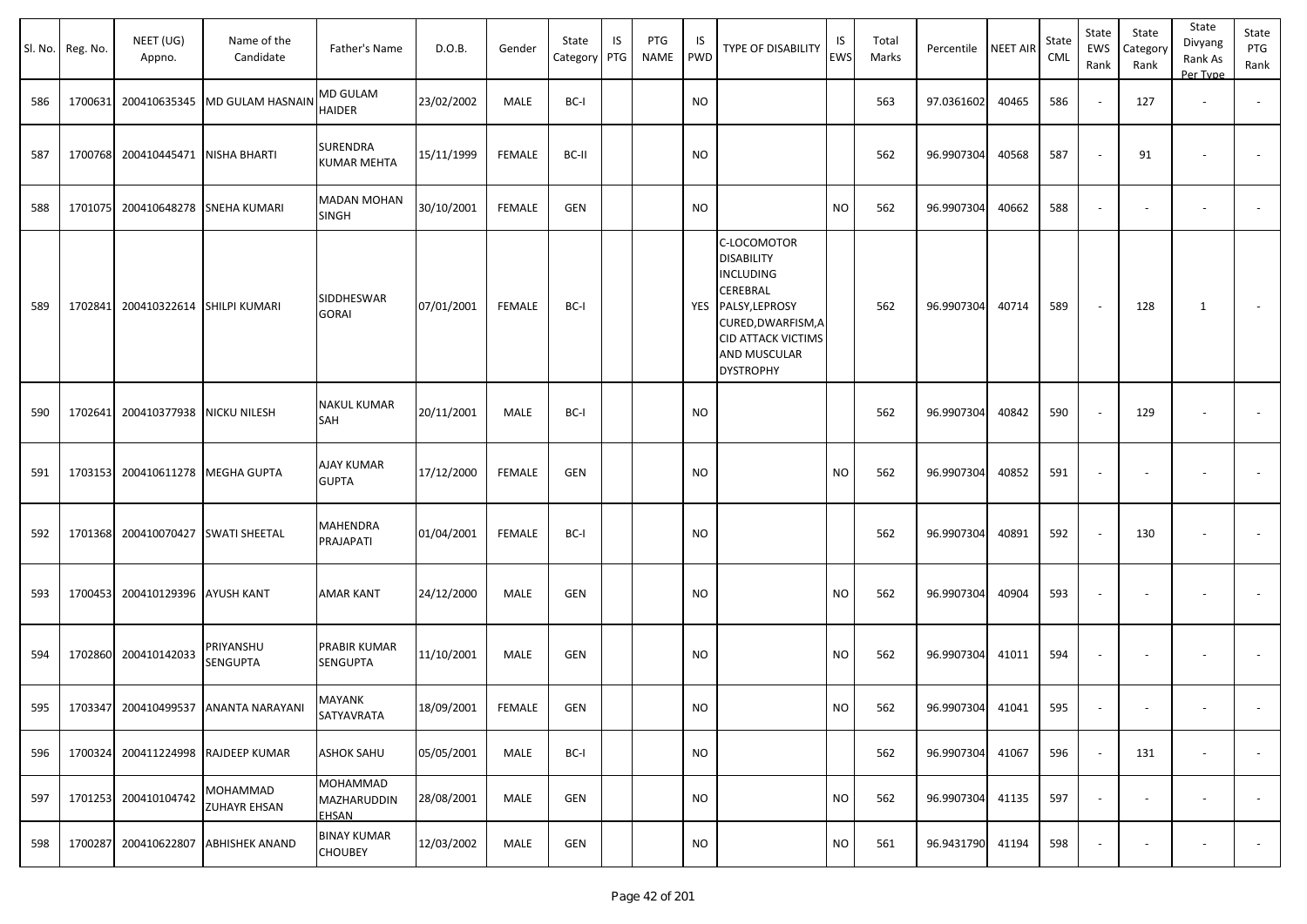|     | Sl. No. Reg. No. | NEET (UG)<br>Appno.      | Name of the<br>Candidate           | Father's Name                      | D.O.B.     | Gender        | State<br>Category | IS<br>PTG | PTG<br><b>NAME</b> | IS<br><b>PWD</b> | <b>TYPE OF DISABILITY</b> | IS<br><b>EWS</b> | Total<br>Marks | Percentile | <b>NEET AIR</b> | State<br><b>CML</b> | State<br><b>EWS</b><br>Rank | State<br>Category<br>Rank | State<br>Divyang<br>Rank As<br>Per Type | State<br>PTG<br>Rank     |
|-----|------------------|--------------------------|------------------------------------|------------------------------------|------------|---------------|-------------------|-----------|--------------------|------------------|---------------------------|------------------|----------------|------------|-----------------|---------------------|-----------------------------|---------------------------|-----------------------------------------|--------------------------|
| 599 | 1701526          |                          | 200410926104 VASUNDHRA GUPTA       | MADHUSUDAN<br>PRASAD               | 02/08/1999 | <b>FEMALE</b> | BC-II             |           |                    | <b>NO</b>        |                           |                  | 561            | 96.9431790 | 41203           | 599                 |                             | 92                        | $\overline{\phantom{a}}$                | $\overline{\phantom{a}}$ |
| 600 | 1702853          | 200411038637             | <b>SWAROOP KUMAR</b>               | <b>BIJAY SAHA</b>                  | 07/07/1995 | MALE          | BC-I              |           |                    | <b>NO</b>        |                           |                  | 561            | 96.9431790 | 41310           | 600                 |                             | 132                       | $\overline{\phantom{a}}$                | $\sim$                   |
| 601 | 1703904          | 200411011274 VIPIN KUMAR |                                    | <b>RAMESH YADAV</b>                | 15/04/2003 | MALE          | BC-II             |           |                    | <b>NO</b>        |                           |                  | 561            | 96.9431790 | 41360           | 601                 |                             | 93                        |                                         |                          |
| 602 | 1701469          |                          | 200410159055 MANISHA KUMARI        | <b>VIJAY KUMAR</b><br>SAHU         | 18/11/2000 | <b>FEMALE</b> | BC-I              |           |                    | <b>NO</b>        |                           |                  | 561            | 96.9431790 | 41528           | 602                 |                             | 133                       |                                         | $\blacksquare$           |
| 603 | 1701433          | 200410261332             | <b>DEEPSUNDER</b><br>SHARMA        | <b>DILIP KUMAR</b><br>SHARMA       | 15/04/2002 | MALE          | <b>GEN</b>        |           |                    | <b>NO</b>        |                           | <b>NO</b>        | 561            | 96.9431790 | 41557           | 603                 | $\sim$                      |                           | $\blacksquare$                          | $\blacksquare$           |
| 604 | 1700931          | 200410408969 VICKY KUMAR |                                    | <b>MAHESH MODI</b>                 | 11/09/1998 | MALE          | BC-II             |           |                    | <b>NO</b>        |                           |                  | 561            | 96.9431790 | 41589           | 604                 |                             | 94                        |                                         |                          |
| 605 | 1701977          |                          | 200410423820 SHAHEENA PERWEEN      | MD GHULAM<br>RABBANI               | 05/02/1998 | <b>FEMALE</b> | BC-I              |           |                    | <b>NO</b>        |                           |                  | 561            | 96.9431790 | 41619           | 605                 |                             | 134                       | $\blacksquare$                          | $\overline{\phantom{a}}$ |
| 606 | 1703662          |                          | 200410677845 KUNIKA KOTHARI        | HITESH KOTHARI                     | 19/01/2002 | <b>FEMALE</b> | BC-II             |           |                    | <b>NO</b>        |                           |                  | 561            | 96.9431790 | 41632           | 606                 |                             | 95                        |                                         |                          |
| 607 | 1700787          |                          | 200410878291 MUSKAN FLORA          | R.S FLORA                          | 01/11/2001 | <b>FEMALE</b> | <b>GEN</b>        |           |                    | <b>NO</b>        |                           | <b>NO</b>        | 561            | 96.9431790 | 41742           | 607                 | $\sim$                      | $\overline{\phantom{a}}$  | $\overline{\phantom{a}}$                | $\sim$                   |
| 608 | 1701862          |                          | 200410211680 FARDEEN ROSHAN        | MUZAHIDUL<br><b>ISLAM</b>          | 01/10/1998 | MALE          | <b>GEN</b>        |           |                    | <b>NO</b>        |                           | <b>NO</b>        | 560            | 96.8907994 | 41799           | 608                 | $\overline{\phantom{a}}$    | $\overline{\phantom{a}}$  |                                         |                          |
| 609 | 1701563          | 200410826825             | <b>HONEY GUPTA</b>                 | <b>BHUNESHWAR</b><br>SAHU          | 18/08/1998 | FEMALE        | BC-II             |           |                    | <b>NO</b>        |                           |                  | 560            | 96.8907994 | 41819           | 609                 |                             | 96                        | $\overline{\phantom{a}}$                | $\overline{\phantom{a}}$ |
| 610 | 1700982          |                          | 200410783945 GAURAV KUMAR          | RAVINDRA<br><b>THAKUR</b>          | 10/07/2000 | MALE          | BC-I              |           |                    | <b>NO</b>        |                           |                  | 560            | 96.8907994 | 41839           | 610                 |                             | 135                       | $\blacksquare$                          | $\blacksquare$           |
| 611 | 1702154          | 200410797125             | ABHISHEK KUMAR<br><b>SINHA</b>     | <b>MANOJ KUMAR</b><br><b>SINHA</b> | 18/11/1997 | MALE          | <b>GEN</b>        |           |                    | <b>NO</b>        |                           | YES              | 560            | 96.8907994 | 41891           | 611                 | 72                          | $\overline{\phantom{a}}$  | $\overline{\phantom{a}}$                | $\sim$                   |
| 612 |                  |                          | 1702358 200411413505 BRAJESH KUMAR | <b>NAND KISHOR</b><br><b>SINGH</b> | 19/06/1996 | MALE          | <b>GEN</b>        |           |                    | <b>NO</b>        |                           | YES              | 560            | 96.8907994 | 41941           | 612                 | 73                          | $\overline{\phantom{a}}$  | $\overline{\phantom{a}}$                | $\sim$                   |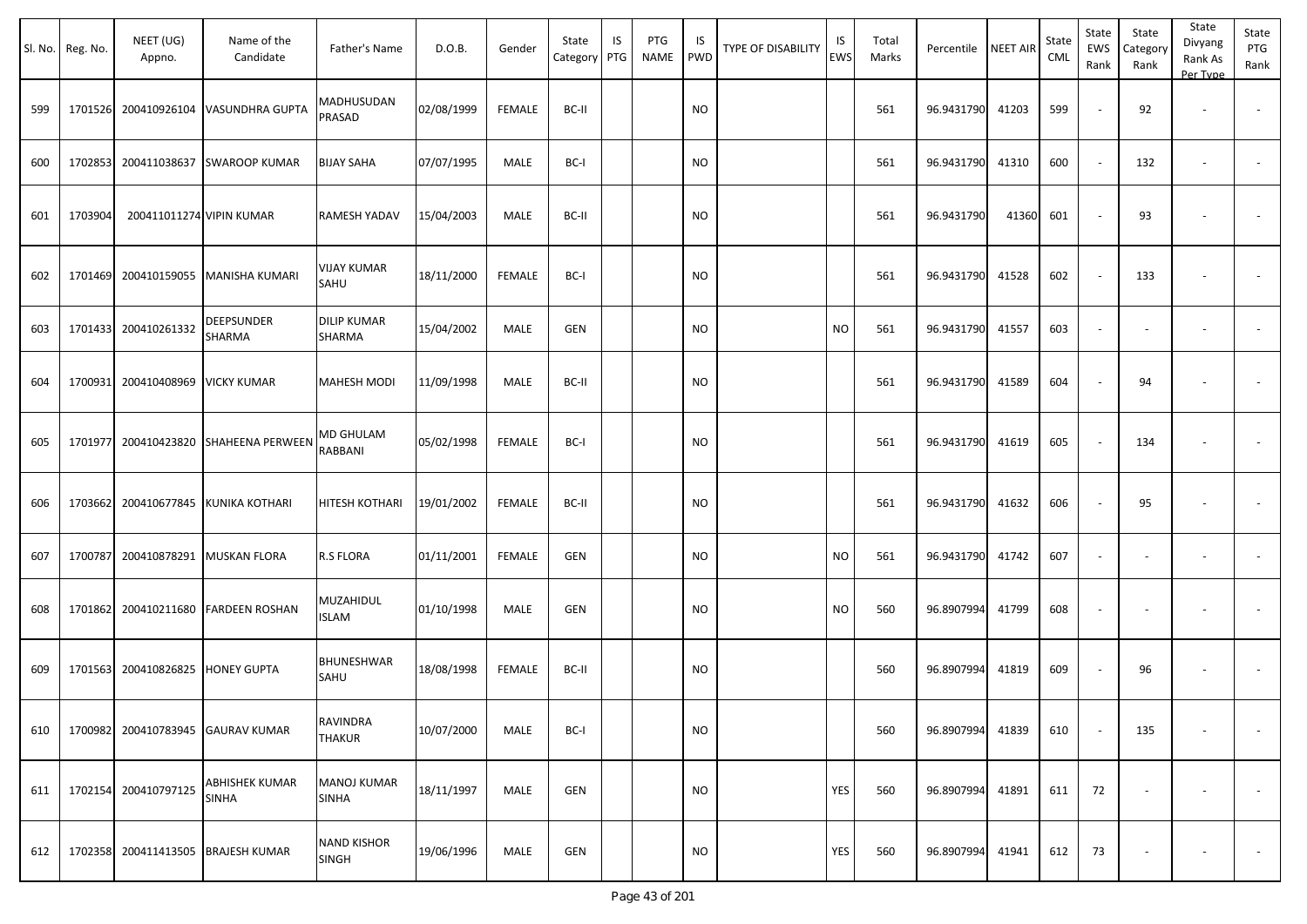| SI. No. | Reg. No. | NEET (UG)<br>Appno.                | Name of the<br>Candidate           | Father's Name                        | D.O.B.     | Gender        | State<br>Category | IS<br>PTG | PTG<br><b>NAME</b> | IS<br><b>PWD</b> | TYPE OF DISABILITY | IS<br><b>EWS</b> | Total<br>Marks | Percentile | <b>NEET AIR</b> | State<br><b>CML</b> | State<br>EWS<br>Rank | State<br>Category<br>Rank | State<br>Divyang<br>Rank As<br>Per Type | State<br>PTG<br>Rank     |
|---------|----------|------------------------------------|------------------------------------|--------------------------------------|------------|---------------|-------------------|-----------|--------------------|------------------|--------------------|------------------|----------------|------------|-----------------|---------------------|----------------------|---------------------------|-----------------------------------------|--------------------------|
| 613     | 1702357  | 200410407374 ANKIT KUMAR           |                                    | CHHOTAN PRASAD 10/04/2001            |            | MALE          | BC-I              |           |                    | <b>NO</b>        |                    |                  | 560            | 96.8907994 | 41952           | 613                 |                      | 136                       | $\overline{\phantom{a}}$                | $\overline{\phantom{a}}$ |
| 614     | 1702239  |                                    | 200410481021 OMKAR KUMAR           | DEVANAND<br>PRASAD                   | 19/03/2003 | MALE          | BC-I              |           |                    | <b>NO</b>        |                    |                  | 560            | 96.8907994 | 41961           | 614                 |                      | 137                       |                                         |                          |
| 615     | 1700354  | 200410189201 AISHNA SHREE          |                                    | <b>BIJAY KUMAR</b><br><b>VERMA</b>   | 04/12/2000 | <b>FEMALE</b> | <b>GEN</b>        |           |                    | <b>NO</b>        |                    | YES              | 560            | 96.8907994 | 41969           | 615                 | 74                   |                           |                                         |                          |
| 616     | 1702854  |                                    | 200410347858 SAYEED UR RAHMAN      | MD ATAUR<br>RAHMAN                   | 28/12/1999 | <b>MALE</b>   | <b>GEN</b>        |           |                    | <b>NO</b>        |                    | <b>NO</b>        | 560            | 96.8907994 | 41977           | 616                 |                      |                           |                                         |                          |
| 617     |          | 1701998 200410023050               | <b>SHRADHA</b><br>SHRIVASTAVA      | RAJESH KUMAR<br>SHRIVASTAVA          | 21/12/2000 | <b>FEMALE</b> | GEN               |           |                    | <b>NO</b>        |                    | <b>NO</b>        | 560            | 96.8907994 | 42052           | 617                 |                      |                           |                                         |                          |
| 618     | 1702272  |                                    | 200410180004 ANSHU KUMARI          | RAJEEV RANJAN                        | 10/07/1999 | <b>FEMALE</b> | BC-I              |           |                    | <b>NO</b>        |                    |                  | 560            | 96.8907994 | 42141           | 618                 |                      | 138                       | $\overline{\phantom{a}}$                |                          |
| 619     |          | 1702428 200410527512 AYUSHI RANJAN |                                    | ANUJ KUMAR                           | 16/11/1999 | <b>FEMALE</b> | BC-II             |           |                    | <b>NO</b>        |                    |                  | 560            | 96.8907994 | 42216           | 619                 |                      | 97                        | $\overline{\phantom{a}}$                |                          |
| 620     | 1701915  |                                    | 200410528155 SHIVANGI GUPTA        | PRAVIN CHANDRA<br><b>GUPTA</b>       | 31/12/1999 | <b>FEMALE</b> | <b>GEN</b>        |           |                    | <b>NO</b>        |                    | <b>NO</b>        | 560            | 96.8907994 | 42309           | 620                 |                      |                           |                                         |                          |
| 621     | 1700763  |                                    | 200410783935 SHREYA KUMARI         | ANAND KUMAR<br>AGARWAL               | 07/12/1997 | <b>FEMALE</b> | GEN               |           |                    | <b>NO</b>        |                    | YES              | 560            | 96.8907994 | 42331           | 621                 | 75                   |                           |                                         |                          |
| 622     | 1703421  |                                    | 200411341635 SACHIN KUMAR          | S K SHARMA                           | 01/01/1999 | MALE          | <b>GEN</b>        |           |                    | <b>NO</b>        |                    | <b>YES</b>       | 560            | 96.8907994 | 42338           | 622                 | 76                   |                           | $\overline{\phantom{a}}$                |                          |
| 623     | 1702606  | 200410996313                       | AVINASH KUMAR<br>PANDEY            | JAIDEO NATH<br>PANDEY                | 30/09/2001 | MALE          | GEN               |           |                    | <b>NO</b>        |                    | <b>NO</b>        | 560            | 96.8907994 | 42372           | 623                 |                      | $\overline{\phantom{a}}$  | $\overline{\phantom{a}}$                |                          |
| 624     |          | 1703370 200410763548 SANYA RANJAN  |                                    | RAJEEV RANJAN<br><b>KUMAR</b>        | 05/07/2000 | <b>FEMALE</b> | GEN               |           |                    | <b>NO</b>        |                    | <b>NO</b>        | 560            | 96.8907994 | 42390           | 624                 |                      |                           |                                         |                          |
| 625     |          |                                    | 1702761 200410006276 NAHID PARWEEN | MD SAZZAD<br>HUSSAIN                 | 17/09/2000 | <b>FEMALE</b> | <b>GEN</b>        |           |                    | <b>NO</b>        |                    | <b>NO</b>        | 559            | 96.8418581 | 42502           | 625                 |                      |                           |                                         | $\overline{\phantom{a}}$ |
| 626     | 1701017  |                                    | 200411450235 MEGHA GAUTAM          | <b>BIMAL KISHORE</b><br><b>SINGH</b> | 12/07/1998 | <b>FEMALE</b> | <b>GEN</b>        |           |                    | <b>NO</b>        |                    | YES              | 559            | 96.8418581 | 42561           | 626                 | 77                   |                           |                                         | $\overline{\phantom{a}}$ |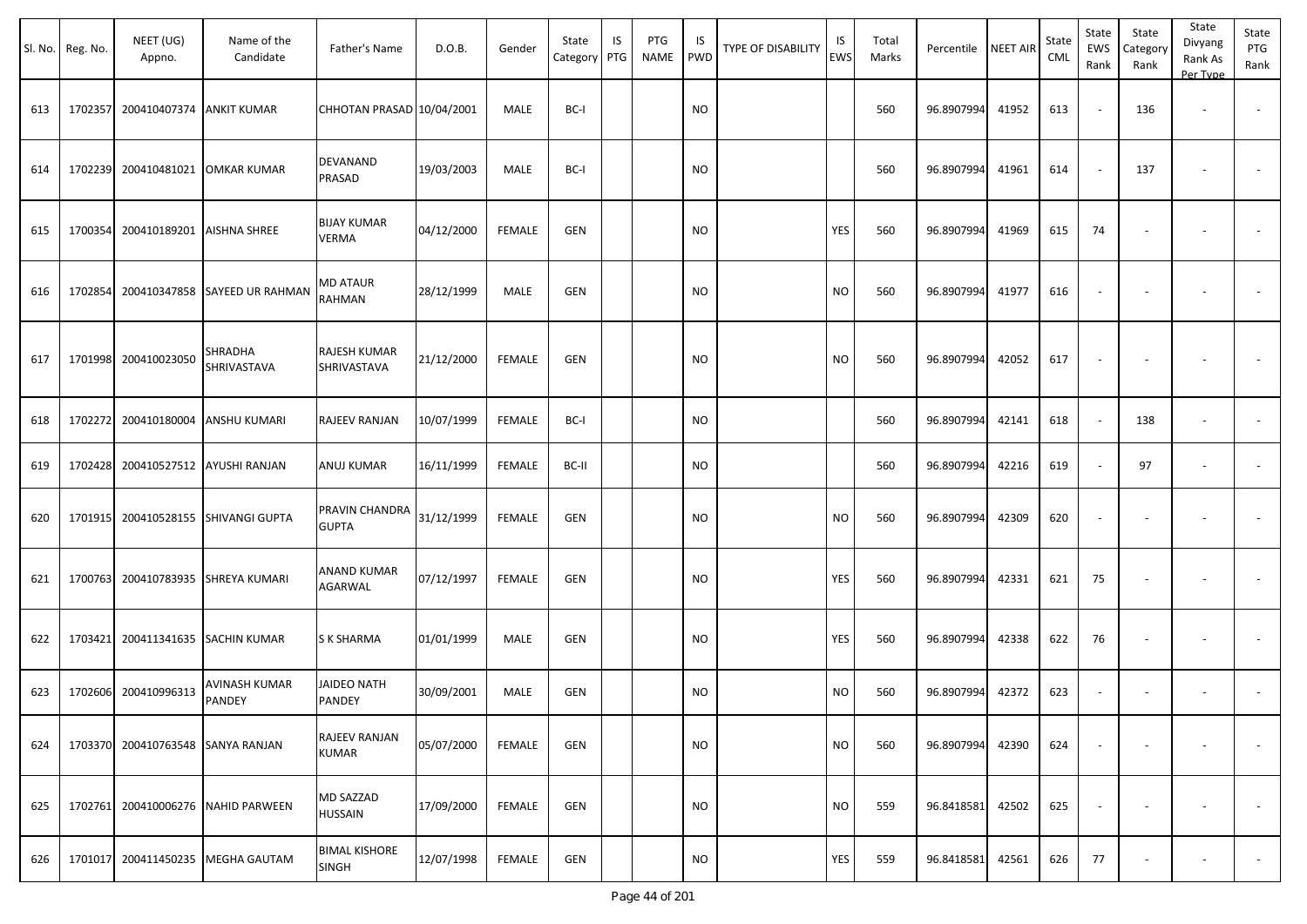|         |          |                          |                                             |                                        |            |               |                   |           |                    |                  |                    |           |                |                     |       |              |                          |                           | State                          |                          |
|---------|----------|--------------------------|---------------------------------------------|----------------------------------------|------------|---------------|-------------------|-----------|--------------------|------------------|--------------------|-----------|----------------|---------------------|-------|--------------|--------------------------|---------------------------|--------------------------------|--------------------------|
| Sl. No. | Reg. No. | NEET (UG)<br>Appno.      | Name of the<br>Candidate                    | Father's Name                          | D.O.B.     | Gender        | State<br>Category | IS<br>PTG | PTG<br><b>NAME</b> | IS<br><b>PWD</b> | TYPE OF DISABILITY | IS<br>EWS | Total<br>Marks | Percentile NEET AIR |       | State<br>CML | State<br>EWS<br>Rank     | State<br>Category<br>Rank | Divyang<br>Rank As<br>Per Type | State<br>PTG<br>Rank     |
| 627     | 1701532  |                          | 200410828138 KAMAL KISHORE                  | <b>UMESH ROY</b>                       | 02/01/1999 | MALE          | BC-II             |           |                    | <b>NO</b>        |                    |           | 559            | 96.8418581          | 42580 | 627          |                          | 98                        | $\overline{\phantom{a}}$       | $\sim$                   |
| 628     | 1700465  | 200410734046             | <b>ANKITA KUMARI</b>                        | ARJUN SHARMA                           | 14/01/2000 | <b>FEMALE</b> | BC-I              |           |                    | <b>NO</b>        |                    |           | 559            | 96.8418581          | 42621 | 628          |                          | 139                       | $\overline{\phantom{a}}$       | $\sim$                   |
| 629     | 1701596  | 200410031353             | ROHIT KUMAR SINHA                           | <b>SUJEET KUMAR</b><br><b>SINHA</b>    | 08/07/2000 | MALE          | GEN               |           |                    | <b>NO</b>        |                    | <b>NO</b> | 559            | 96.8418581          | 42641 | 629          | $\sim$                   | $\overline{\phantom{a}}$  | $\overline{\phantom{a}}$       | $\overline{\phantom{a}}$ |
| 630     | 1701138  | 200410123657 AYUSH ANAND |                                             | JAYANTA KUMAR                          | 14/06/2002 | MALE          | BC-II             |           |                    | <b>NO</b>        |                    |           | 559            | 96.8418581          | 42713 | 630          |                          | 99                        |                                |                          |
| 631     | 1700329  | 200410055845             | ABHIMANYU KUMAR  RAJESH KUMAR<br><b>JHA</b> | JHA                                    | 03/06/2001 | MALE          | GEN               |           |                    | <b>NO</b>        |                    | <b>NO</b> | 559            | 96.8418581          | 42970 | 631          |                          |                           |                                |                          |
| 632     | 1700826  | 200410268159             | ANOOBHA PANDEY                              | RAKESH KUMAR<br>PANDEY                 | 28/10/2000 | FEMALE        | GEN               |           |                    | <b>NO</b>        |                    | NO        | 559            | 96.8418581          | 42979 | 632          |                          |                           |                                |                          |
| 633     | 1704133  |                          | 200410011014 PREETI KUMARI                  | NARENDRA<br>KUMAR MAHTO                | 30/06/2000 | <b>FEMALE</b> | BC-I              |           |                    | NO               |                    |           | 559            | 96.8418581          | 42992 | 633          | $\sim$                   | 140                       |                                |                          |
| 634     | 1700547  | 200410496491             | RITWIK RUDRA                                | BIMLENDU<br>SHEKHAR JHA                | 21/01/1999 | <b>MALE</b>   | GEN               |           |                    | <b>NO</b>        |                    | YES       | 559            | 96.8418581          | 43001 | 634          | 78                       |                           |                                | $\sim$                   |
| 635     | 1700920  | 200410247241             | <b>SRIYUT PRASAD</b>                        | SANJAY PRASAD                          | 05/10/2001 | MALE          | GEN               |           |                    | <b>NO</b>        |                    | <b>NO</b> | 559            | 96.8418581          | 43038 | 635          |                          |                           |                                |                          |
| 636     | 1702356  | 200411625375 RIYA SINGH  |                                             | SHASHI BHUSHAN<br>SINGH                | 30/07/2001 | <b>FEMALE</b> | GEN               |           |                    | NO               |                    | NO        | 559            | 96.8418581          | 43169 | 636          | $\overline{\phantom{a}}$ | $\overline{\phantom{a}}$  | $\overline{\phantom{a}}$       | $\sim$                   |
| 637     | 1701389  | 200410030652             | ROHIT TIWARI                                | <b>FULDEO TIWARI</b>                   | 23/07/1998 | MALE          | GEN               |           |                    | <b>NO</b>        |                    | NO        | 558            | 96.7925510          | 43208 | 637          | $\overline{\phantom{a}}$ |                           | $\overline{\phantom{a}}$       |                          |
| 638     | 1700284  |                          | 200410392860 PRIYANSHU PATEL                | <b>BHUBNESHWAR</b><br>PRASAD           | 04/09/1999 | MALE          | GEN               |           |                    | <b>NO</b>        |                    | <b>NO</b> | 558            | 96.7925510          | 43455 | 638          |                          |                           |                                | $\sim$                   |
| 639     | 1704217  | 200410708305 ANSHU PRIYA |                                             | <b>ASHOK KUMAR</b><br><b>MODI</b>      | 10/08/2001 | <b>FEMALE</b> | BC-II             |           |                    | <b>NO</b>        |                    |           | 558            | 96.7925510          | 43489 | 639          |                          | 100                       |                                | $\overline{\phantom{a}}$ |
| 640     | 1700269  |                          | 200410410378 MONICA MEHTA                   | <b>KRISHNA KISHORE</b><br><b>MAHTO</b> | 06/03/1999 | <b>FEMALE</b> | BC-I              |           |                    | <b>NO</b>        |                    |           | 558            | 96.7925510          | 43578 | 640          |                          | 141                       | $\overline{\phantom{a}}$       | $\sim$                   |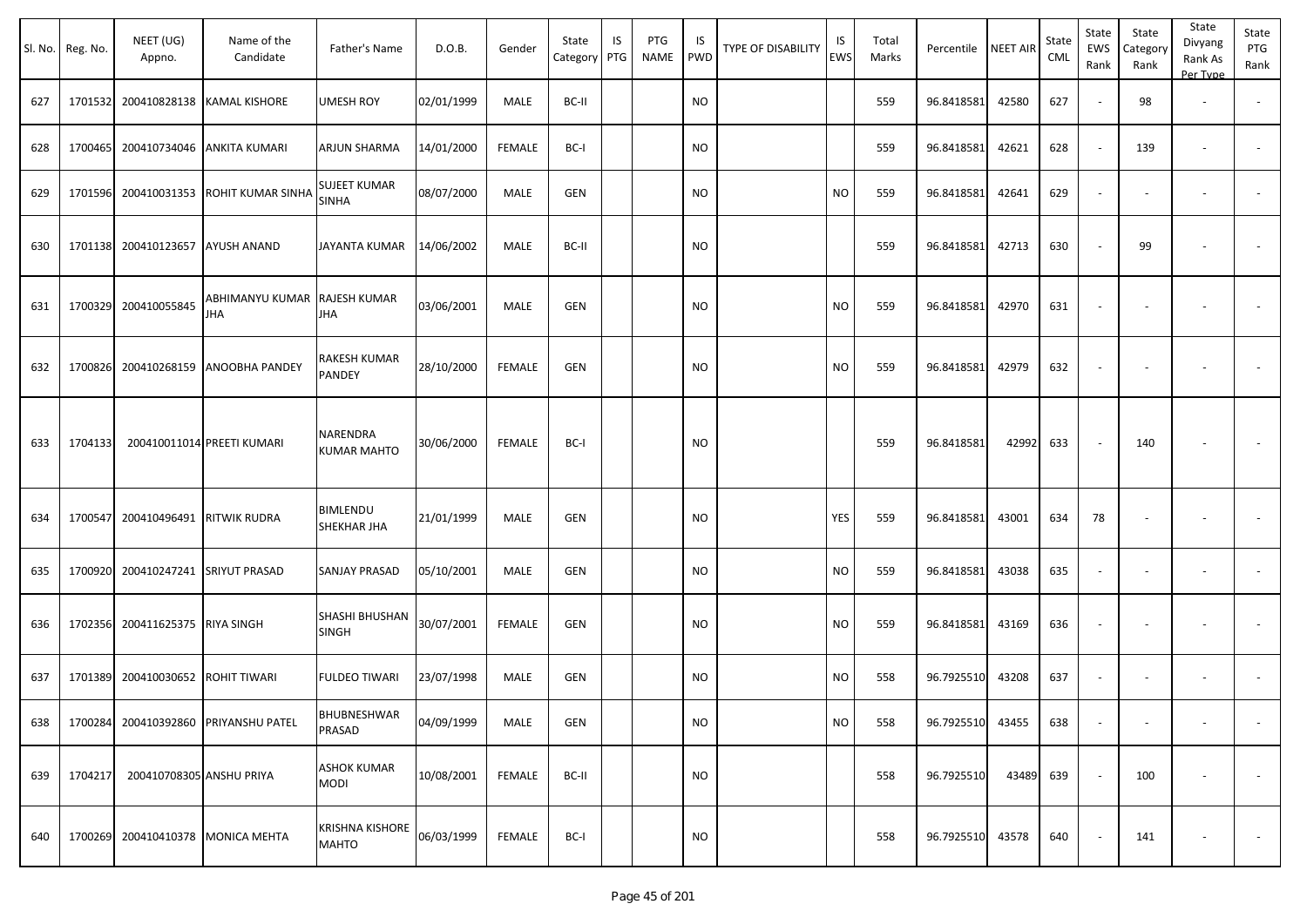|     | Sl. No. Reg. No. | NEET (UG)<br>Appno.               | Name of the<br>Candidate             | Father's Name                       | D.O.B.     | Gender        | State<br>Category PTG | IS | PTG<br><b>NAME</b> | IS<br><b>PWD</b> | <b>TYPE OF DISABILITY</b> | IS<br>EWS | Total<br>Marks | Percentile NEET AIR |       | State<br>CML | State<br>EWS<br>Rank | State<br>Category<br>Rank | State<br>Divyang<br>Rank As<br>Per Type | State<br>PTG<br>Rank     |
|-----|------------------|-----------------------------------|--------------------------------------|-------------------------------------|------------|---------------|-----------------------|----|--------------------|------------------|---------------------------|-----------|----------------|---------------------|-------|--------------|----------------------|---------------------------|-----------------------------------------|--------------------------|
| 641 | 1702010          | 200410380303 AIMAN AFIF           |                                      | IRFAN ANWAR                         | 04/02/1997 | MALE          | BC-I                  |    |                    | <b>NO</b>        |                           |           | 558            | 96.7925510          | 43654 | 641          |                      | 142                       | $\overline{\phantom{a}}$                |                          |
| 642 | 1701508          | 200410022602                      | VANSHIKA<br><b>CHATURVEDI</b>        | <b>MANOJ</b><br><b>CHATURVEDI</b>   | 15/07/2000 | <b>FEMALE</b> | <b>GEN</b>            |    |                    | <b>NO</b>        |                           | YES       | 558            | 96.7925510          | 43728 | 642          | 79                   |                           |                                         |                          |
| 643 |                  |                                   | 1701608 200410413886 GARIMA BHARTI   | CHANDRA DEO<br>SAH                  | 04/09/2000 | <b>FEMALE</b> | <b>GEN</b>            |    |                    | <b>NO</b>        |                           | <b>NO</b> | 558            | 96.7925510          | 43761 | 643          |                      |                           | $\overline{\phantom{a}}$                |                          |
| 644 |                  |                                   | 1703749 200410280785 SHIVAM KUMAR    | SURENDRA<br>MANDAL                  | 05/05/2000 | MALE          | BC-I                  |    |                    | <b>NO</b>        |                           |           | 557            | 96.7434633          | 44000 | 644          |                      | 143                       |                                         |                          |
| 645 | 1701650          |                                   | 200410061006 SHREYA TIWARY           | RAM KRISHNA<br>NARAYAN TIWARY       | 09/10/1999 | <b>FEMALE</b> | <b>GEN</b>            |    |                    | <b>NO</b>        |                           | YES       | 557            | 96.7434633          | 44065 | 645          | 80                   |                           |                                         |                          |
| 646 | 1703898          |                                   | 200410410756 HIMANSHU KUMAR          | <b>BISHNU DUTT</b><br><b>PATHAK</b> | 15/01/2000 | MALE          | GEN                   |    |                    | <b>NO</b>        |                           | <b>NO</b> | 557            | 96.7434633          | 44120 | 646          |                      |                           |                                         |                          |
| 647 | 1702038          |                                   | 200411354386 MD AMAN ALIM            | MD ALIMUDDIN<br>ANSARI              | 08/08/2003 | MALE          | GEN                   |    |                    | <b>NO</b>        |                           |           | 557            | 96.7434633          | 44189 | 647          |                      |                           | $\overline{\phantom{a}}$                |                          |
| 648 | 1700835          |                                   | 200410196919 KUMARI PRERNA           | PRAMOD KUMAR                        | 07/12/2001 | <b>FEMALE</b> | GEN                   |    |                    | <b>NO</b>        |                           |           | 557            | 96.7434633          | 44443 | 648          |                      |                           |                                         | $\overline{\phantom{a}}$ |
| 649 | 1701658          |                                   | 200410659564 RAVINDRA KUAMR          | ARJUN MAHTO                         | 15/01/2000 | MALE          | BC-II                 |    |                    | <b>NO</b>        |                           |           | 557            | 96.7434633          | 44486 | 649          |                      | 101                       |                                         |                          |
| 650 | 1704265          |                                   | 200410389758 WASIM AKRAM             | NEYAZUDDIN<br>ANSARI                | 05/03/1999 | MALE          | BC-I                  |    |                    | <b>NO</b>        |                           |           | 556            | 96.6929857          | 44523 | 650          |                      | 144                       |                                         |                          |
| 651 |                  |                                   | 1702070 200411072273 SHRUTI PRAKASH  | SANJAY KUMAR<br><b>JHA</b>          | 22/02/2001 | <b>FEMALE</b> | GEN                   |    |                    | <b>NO</b>        |                           | YES       | 556            | 96.6929857          | 44559 | 651          | 81                   |                           |                                         |                          |
| 652 |                  |                                   | 1701882 200410482761 HIMANSHU RANJAN | RAVINDRA SAHU                       | 19/09/2000 | MALE          | BC-I                  |    |                    | <b>NO</b>        |                           |           | 556            | 96.6929857          | 44562 | 652          |                      | 145                       |                                         | $\overline{\phantom{a}}$ |
| 653 | 1702085          | 200410466506 VIRA NAYAN           |                                      | RAJEEVA NAYAN<br>PATHAK             | 09/06/1999 | <b>FEMALE</b> | GEN                   |    |                    | <b>NO</b>        |                           | <b>NO</b> | 556            | 96.6929857          | 44623 | 653          |                      | $\overline{\phantom{a}}$  | $\overline{\phantom{a}}$                | $\sim$                   |
| 654 |                  | 1700159 200410548817 SANKET KUMAR |                                      | <b>MANOHAR RAM</b>                  | 04/02/2001 | MALE          | BC-II                 |    |                    | <b>NO</b>        |                           |           | 556            | 96.6929857          | 44662 | 654          |                      | 102                       |                                         | $\sim$                   |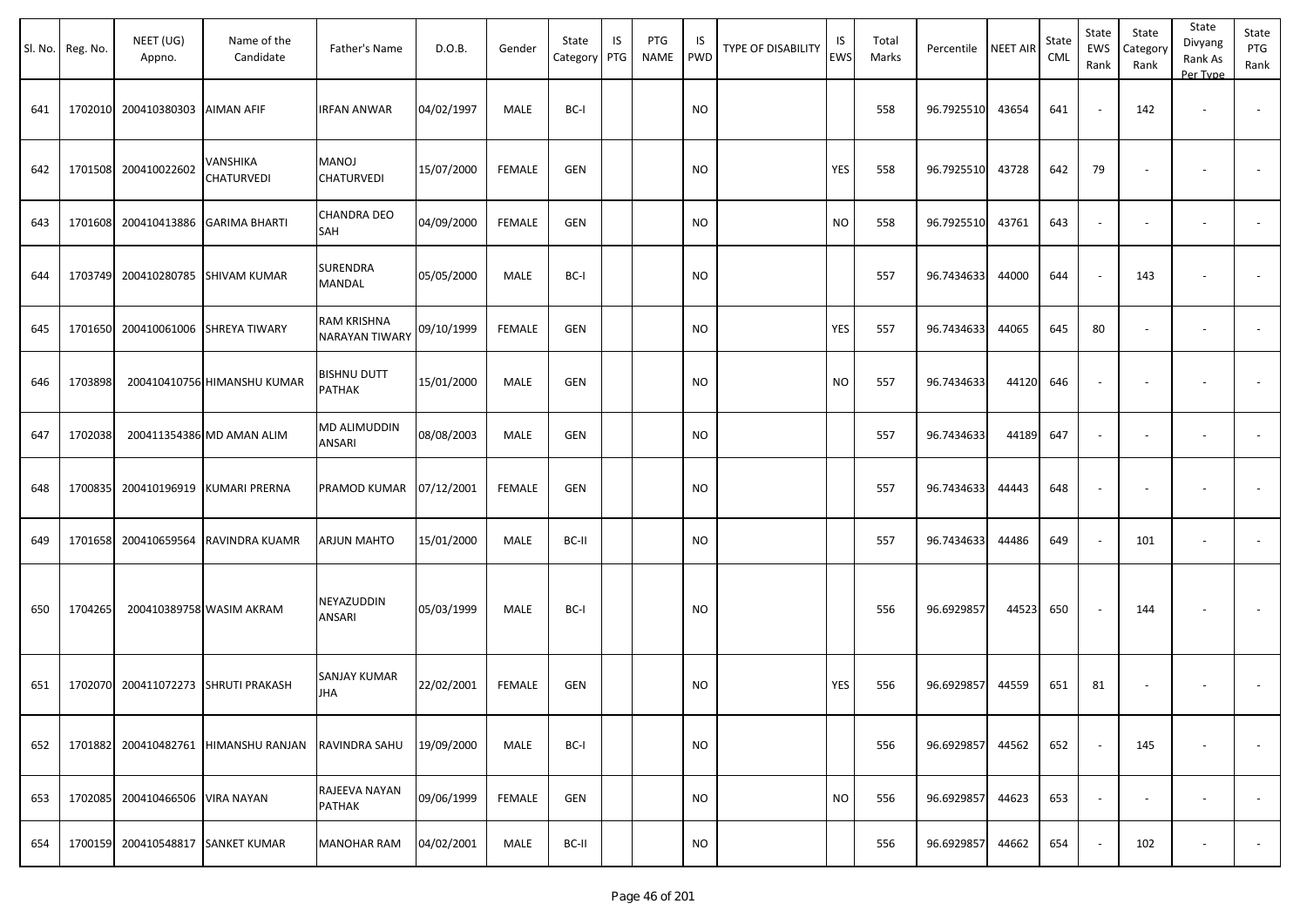|     | Sl. No. Reg. No. | NEET (UG)<br>Appno.         | Name of the<br>Candidate            | Father's Name                                                     | D.O.B.     | Gender        | State<br>Category PTG | IS | PTG<br><b>NAME</b> | IS<br><b>PWD</b> | <b>TYPE OF DISABILITY</b> | IS<br><b>EWS</b> | Total<br>Marks | Percentile NEET AIR |       | State<br>CML | State<br>EWS<br>Rank | State<br>Category<br>Rank | State<br>Divyang<br>Rank As<br>Per Type | State<br>PTG<br>Rank     |
|-----|------------------|-----------------------------|-------------------------------------|-------------------------------------------------------------------|------------|---------------|-----------------------|----|--------------------|------------------|---------------------------|------------------|----------------|---------------------|-------|--------------|----------------------|---------------------------|-----------------------------------------|--------------------------|
| 655 | 1701583          | 200410874374   LAKSHMI RANI |                                     | RAJENDRA<br>PRASAD YADAV                                          | 12/11/2000 | FEMALE        | BC-II                 |    |                    | <b>NO</b>        |                           |                  | 556            | 96.6929857          | 44682 | 655          |                      | 103                       | $\sim$                                  | $\overline{\phantom{a}}$ |
| 656 | 1700233          |                             | 200410393842 ANJALI KUMARI          | $\overline{\textsf{RAVINDRA KUMAR}}_{15/07/2000}$<br><b>SINGH</b> |            | FEMALE        | GEN                   |    |                    | <b>NO</b>        |                           | <b>NO</b>        | 556            | 96.6929857          | 44835 | 656          |                      |                           |                                         |                          |
| 657 | 1700126          |                             | 200410064585 PRANABESH SHAW         | <b>GOPAL CH SHAW</b>                                              | 15/05/2000 | MALE          | BC-I                  |    |                    | <b>NO</b>        |                           |                  | 556            | 96.6929857          | 44871 | 657          |                      | 146                       |                                         |                          |
| 658 | 1703460          | 200410169665                | KUMARI MAHI                         | <b>NITIN KUMAR</b>                                                | 16/06/2001 | <b>FEMALE</b> | BC-II                 |    |                    | <b>NO</b>        |                           |                  | 556            | 96.6929857          | 44903 | 658          |                      | 104                       | $\overline{\phantom{a}}$                |                          |
| 659 | 1703383          |                             | 200411065171 SUMAN KUMAR            | JAGANNATH<br>MANDAL                                               | 02/06/1998 | MALE          | <b>GEN</b>            |    |                    | <b>NO</b>        |                           | <b>NO</b>        | 556            | 96.6929857          | 44911 | 659          |                      |                           |                                         |                          |
| 660 | 1701620          |                             | 200410793985 SONAL KUMARI           | <b>SUBODH KUMAR</b>                                               | 11/03/2001 | <b>FEMALE</b> | <b>GEN</b>            |    |                    | <b>NO</b>        |                           | <b>NO</b>        | 556            | 96.6929857          | 44961 | 660          |                      |                           |                                         |                          |
| 661 | 1703480          | 200410579957                | SYEDA ALWERA<br>AHMAD               | <b>SYED FIROZE</b><br>AHMAD                                       | 26/03/1999 | FEMALE        | <b>GEN</b>            |    |                    | <b>NO</b>        |                           | <b>NO</b>        | 556            | 96.6929857          | 44965 | 661          |                      |                           |                                         |                          |
| 662 |                  | 1703235 200411023254        | MRITYUNJAY KUMAR<br>SAHU            | <b>NARAYAN SAHU</b>                                               | 17/04/2001 | MALE          | BC-I                  |    |                    | <b>NO</b>        |                           |                  | 556            | 96.6929857          | 45023 | 662          |                      | 147                       | $\overline{\phantom{a}}$                |                          |
| 663 | 1701860          |                             | 200410901034 ABHINAV TRIVEDI        | C S TRIVEDI                                                       | 05/07/1998 | MALE          | <b>GEN</b>            |    |                    | <b>NO</b>        |                           | <b>NO</b>        | 556            | 96.6929857          | 45024 | 663          |                      |                           |                                         |                          |
| 664 | 1701323          |                             | 200410095566 SARTHAK VAIBHAV        | SANTOSH KUMAR<br>SAH                                              | 30/09/2001 | MALE          | <b>GEN</b>            |    |                    | <b>NO</b>        |                           | <b>NO</b>        | 556            | 96.6929857          | 45080 | 664          |                      |                           |                                         |                          |
| 665 |                  |                             | 1700432 200410165856 NIHARIKA MAHTO | <b>NEHRU LAL</b><br>MAHTO                                         | 01/04/1997 | FEMALE        | BC-I                  |    |                    | <b>NO</b>        |                           |                  | 556            | 96.6929857          | 45137 | 665          | $\sim$               | 148                       | $\overline{\phantom{a}}$                |                          |
| 666 | 1703257          | 200410103143                | <b>KUNDAN KUMAR</b><br>PAUL         | DEENBANDHU<br>PAUL                                                | 03/01/2000 | MALE          | BC-I                  |    |                    | <b>NO</b>        |                           |                  | 555            | 96.6468243          | 45232 | 666          |                      | 149                       | $\overline{\phantom{a}}$                | $\sim$                   |
| 667 | 1702791          | 200410012472 ANVI TAUNK     |                                     | <b>DEEPAK K TAUNK</b>                                             | 07/07/1999 | <b>FEMALE</b> | BC-I                  |    |                    | <b>NO</b>        |                           |                  | 555            | 96.6468243          | 45449 | 667          |                      | 150                       | $\blacksquare$                          | $\sim$                   |
| 668 |                  |                             | 1700578 200411448192 KULDEEP KUMAR  | KRISHNA NANDAN $ 25/12/2001$<br><b>MAHATO</b>                     |            | MALE          | BC-II                 |    |                    | <b>NO</b>        |                           |                  | 555            | 96.6468243          | 45630 | 668          |                      | 105                       |                                         | $\sim$                   |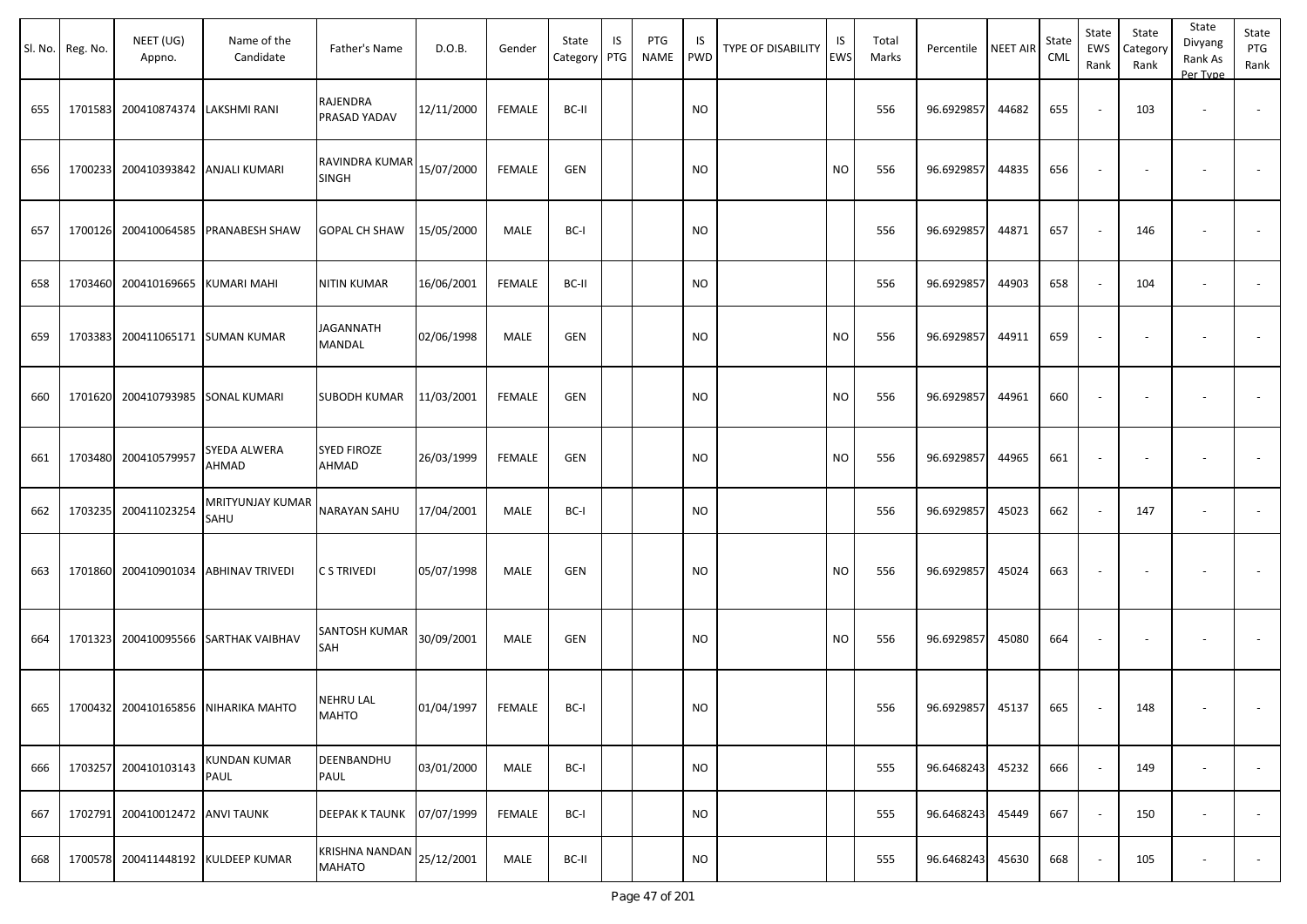|     | Sl. No. Reg. No. | NEET (UG)<br>Appno.               | Name of the<br>Candidate            | Father's Name                       | D.O.B.     | Gender        | State<br>Category | IS<br>PTG | PTG<br>NAME | IS.<br>PWD | TYPE OF DISABILITY | IS<br>EWS | Total<br>Marks | Percentile | <b>NEET AIR</b> | State<br><b>CML</b> | State<br>EWS<br>Rank        | State<br>Category<br>Rank | State<br>Divyang<br>Rank As<br>Per Type | State<br>PTG<br>Rank     |
|-----|------------------|-----------------------------------|-------------------------------------|-------------------------------------|------------|---------------|-------------------|-----------|-------------|------------|--------------------|-----------|----------------|------------|-----------------|---------------------|-----------------------------|---------------------------|-----------------------------------------|--------------------------|
| 669 |                  | 1701178 200410222418              | <b>SAUMYA KUMARI</b>                | <b>TRIVENI SAW</b>                  | 13/03/2001 | <b>FEMALE</b> | <b>GEN</b>        |           |             | <b>NO</b>  |                    | <b>NO</b> | 554            | 96.6009556 | 45949           | 669                 | $\overline{\phantom{a}}$    |                           | $\overline{\phantom{a}}$                |                          |
| 670 | 1702037          | 200410004738 SHAIQUA IRAM         |                                     | MD NASIRUDDIN<br>ANSARI             | 20/07/2000 | <b>FEMALE</b> | BC-I              |           |             | <b>NO</b>  |                    |           | 554            | 96.6009556 | 45958           | 670                 | $\sim$                      | 151                       | $\overline{\phantom{a}}$                | $\blacksquare$           |
| 671 | 1700097          | 200410072093                      | LAXMI KUMARI                        | ANIL KUMAR                          | 19/12/2001 | <b>FEMALE</b> | BC-I              |           |             | NO         |                    |           | 554            | 96.6009556 | 46005           | 671                 | $\mathcal{L}_{\mathcal{A}}$ | 152                       |                                         | $\overline{\phantom{a}}$ |
| 672 |                  | 1700295 200410658333 SWETA KUMARI |                                     | MURARI PD SINGH 10/10/2003          |            | FEMALE        | <b>GEN</b>        |           |             | <b>NO</b>  |                    | NO.       | 554            | 96.6009556 | 46089           | 672                 | $\blacksquare$              |                           |                                         |                          |
| 673 |                  | 1701381 200410233438              | <b>VARUN SAURABH</b>                | VIKASH SAURABH 22/11/2002           |            | MALE          | <b>GEN</b>        |           |             | <b>NO</b>  |                    | <b>NO</b> | 554            | 96.6009556 | 46161           | 673                 | $\omega$                    | $\overline{\phantom{a}}$  | $\overline{\phantom{a}}$                |                          |
| 674 |                  | 1703312 200410960721              | <b>SHALINI KUMARI</b>               | <b>SUNIL GUPTA</b>                  | 02/10/2000 | <b>FEMALE</b> | BC-I              |           |             | <b>NO</b>  |                    |           | 554            | 96.6009556 | 46189           | 674                 | $\sim$                      | 153                       |                                         | $\sim$                   |
| 675 |                  |                                   | 1701879 200410065451 NAMIRA WASIM   | <b>WASIM AHMED</b>                  | 14/12/1998 | <b>FEMALE</b> | <b>GEN</b>        |           |             | NO         |                    | NO.       | 554            | 96.6009556 | 46284           | 675                 | $\blacksquare$              |                           |                                         |                          |
| 676 |                  | 1700230 200410948066              | <b>MD SAQUIB FAISAL</b>             | MD HAZRAT ALI<br>RABBANI            | 17/10/2000 | MALE          | BC-I              |           |             | <b>NO</b>  |                    |           | 554            | 96.6009556 | 46380           | 676                 | $\sim$                      | 154                       |                                         | $\blacksquare$           |
| 677 |                  | 1700151 200410068197 AYUSH ROY    |                                     | PANKAJ KUMAR<br><b>ROY</b>          | 02/10/2000 | MALE          | GEN               |           |             | NO         |                    | YES       | 554            | 96.6009556 | 46417           | 677                 | 82                          |                           |                                         |                          |
| 678 |                  | 1702662 200411192415 TANYA PANDEY |                                     | KRISHNA NAND<br>PANDEY              | 28/12/2003 | FEMALE        | <b>GEN</b>        |           |             | <b>NO</b>  |                    | <b>NO</b> | 553            | 96.5523069 | 46465           | 678                 | $\blacksquare$              | $\blacksquare$            | $\overline{\phantom{a}}$                |                          |
| 679 |                  | 1701868 200410965487              | <b>ADITI PRIYA</b>                  | KAILASH PRASAD<br>RAM               | 21/06/2001 | FEMALE        | BC-I              |           |             | <b>NO</b>  |                    |           | 553            | 96.5523069 | 46523           | 679                 | $\sim$                      | 155                       | $\overline{\phantom{a}}$                |                          |
| 680 |                  | 1701065 200410447480              | <b>JAINAB PRAVEEN</b>               | <b>MD IJHAR</b>                     | 25/01/2001 | FEMALE        | BC-II             |           |             | NO         |                    |           | 553            | 96.5523069 | 46566           | 680                 | $\overline{\phantom{a}}$    | 106                       |                                         |                          |
| 681 |                  | 1701460 200410410758 ISHIKA SAHU  |                                     | <b>SHIV SHANKAR</b><br>SAHU         | 08/08/2001 | <b>FEMALE</b> | BC-I              |           |             | <b>NO</b>  |                    |           | 553            | 96.5523069 | 46590           | 681                 | $\sim$                      | 156                       |                                         | $\sim$                   |
| 682 |                  | 1701642 200410795006 BHANU PRATAP |                                     | <b>ABHAY KUMAR</b>                  | 25/09/1998 | MALE          | GEN               |           |             | <b>NO</b>  |                    | NO        | 553            | 96.5523069 | 46611           | 682                 | $\blacksquare$              | $\blacksquare$            |                                         | $\overline{\phantom{a}}$ |
| 683 |                  |                                   | 1702226 200411211445 PALLAVI KUMARI | <b>DILIP KUMAR</b><br><b>MAHATO</b> | 03/10/1997 | FEMALE        | GEN               |           |             | <b>NO</b>  |                    |           | 553            | 96.5523069 | 46787           | 683                 | $\overline{\phantom{a}}$    | ٠                         | $\sim$                                  |                          |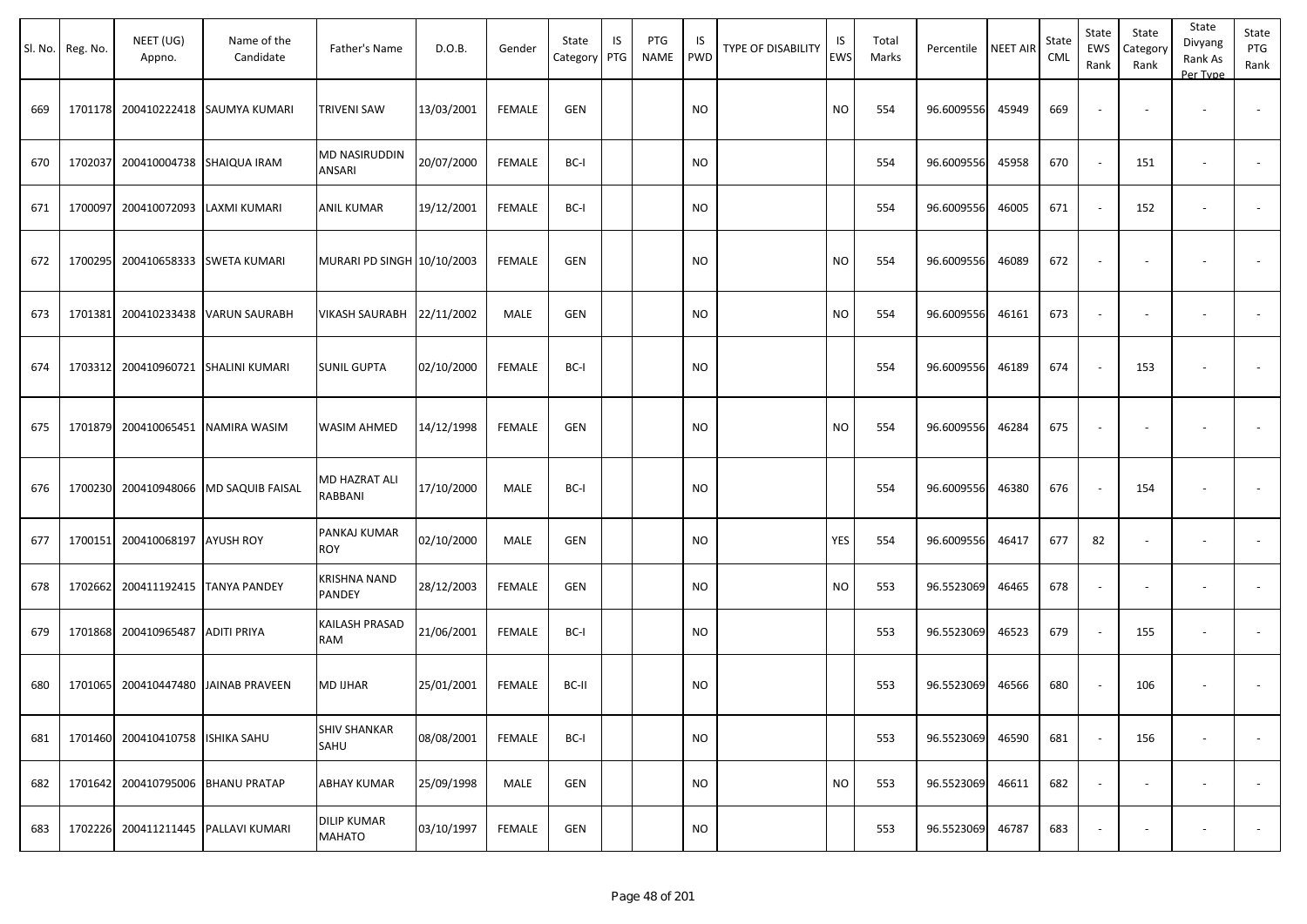|     | Sl. No. Reg. No. | NEET (UG)<br>Appno.               | Name of the<br>Candidate             | Father's Name                      | D.O.B.     | Gender        | State<br>Category | IS<br>PTG | <b>PTG</b><br>NAME | IS<br><b>PWD</b> | <b>TYPE OF DISABILITY</b> | IS<br>EWS | Total<br>Marks | Percentile | <b>NEET AIR</b> | State<br><b>CML</b> | State<br>EWS<br>Rank     | State<br>Category<br>Rank | State<br>Divyang<br>Rank As<br>Per Type | State<br>PTG<br>Rank     |
|-----|------------------|-----------------------------------|--------------------------------------|------------------------------------|------------|---------------|-------------------|-----------|--------------------|------------------|---------------------------|-----------|----------------|------------|-----------------|---------------------|--------------------------|---------------------------|-----------------------------------------|--------------------------|
| 684 |                  | 1701932 200410658731 AJAY KUMAR   |                                      | <b>TULSI MEHTA</b>                 | 25/04/1996 | MALE          | BC-II             |           |                    | <b>NO</b>        |                           |           | 553            | 96.5523069 | 46854           | 684                 | $\overline{\phantom{a}}$ | 107                       | $\overline{\phantom{a}}$                |                          |
| 685 |                  |                                   | 1702158 200410161684 SOURAV VERMA    | NARESH VERMA                       | 14/10/2001 | MALE          | <b>GEN</b>        |           |                    | <b>NO</b>        |                           | <b>NO</b> | 553            | 96.5523069 | 46961           | 685                 | $\overline{\phantom{a}}$ |                           |                                         |                          |
| 686 |                  |                                   | 1700431 200410491586 AHMAD SADIQUE   | MD ABDUL KHAIR 05/02/2003          |            | MALE          | BC-I              |           |                    | <b>NO</b>        |                           |           | 553            | 96.5523069 | 47018           | 686                 | $\overline{\phantom{a}}$ | 157                       |                                         |                          |
| 687 |                  | 1703057 200410772625              | <b>VARTIKA NANDINI</b>               | RAJESH KUMAR<br>SINHA              | 31/03/2001 | <b>FEMALE</b> | GEN               |           |                    | <b>NO</b>        |                           | <b>NO</b> | 553            | 96.5523069 | 47032           | 687                 | $\omega$                 | $\blacksquare$            | $\overline{\phantom{a}}$                | $\sim$                   |
| 688 |                  | 1702852 200410653461              | <b>ARPIT MAHATO</b>                  | RAJIV KUMAR<br><b>MAHATO</b>       | 27/07/2000 | MALE          | GEN               |           |                    | <b>NO</b>        |                           |           | 552            | 96.5000735 | 47187           | 688                 | $\overline{\phantom{a}}$ | $\overline{\phantom{a}}$  |                                         | $\overline{\phantom{a}}$ |
| 689 |                  | 1700272 200410273441 AYUSHI SINHA |                                      | SANJEET KUMAR<br>SINHA             | 21/07/2000 | <b>FEMALE</b> | GEN               |           |                    | <b>NO</b>        |                           | <b>NO</b> | 552            | 96.5000735 | 47341           | 689                 | $\overline{\phantom{a}}$ |                           |                                         |                          |
| 690 |                  | 1701432 200410483954              | <b>SHASHANK KUMAR</b>                | CHANDRA KANT<br>THAKUR             | 30/08/2001 | MALE          | GEN               |           |                    | NO.              |                           | <b>NO</b> | 552            | 96.5000735 | 47494           | 690                 |                          |                           |                                         |                          |
| 691 |                  | 1702408 200410435299 PRIYA KUMARI |                                      | RAMESH SAHU                        | 10/07/2001 | <b>FEMALE</b> | BC-I              |           |                    | <b>NO</b>        |                           |           | 552            | 96.5000735 | 47522           | 691                 | $\sim$                   | 158                       | $\overline{\phantom{a}}$                |                          |
| 692 |                  | 1701064 200410652236              | <b>VAISHNAVI DEO</b>                 | VISHNU DEO<br><b>BHAGAT</b>        | 09/01/1999 | <b>FEMALE</b> | <b>GEN</b>        |           |                    | <b>NO</b>        |                           | <b>NO</b> | 552            | 96.5000735 | 47530           | 692                 | $\overline{\phantom{a}}$ |                           |                                         |                          |
| 693 |                  | 1701669 200411165821 AZHAR UDDIN  |                                      | <b>IMTEYAJ UDDIN</b>               | 17/02/2000 | MALE          | <b>GEN</b>        |           |                    | <b>NO</b>        |                           | YES       | 552            | 96.5000735 | 47702           | 693                 | 83                       |                           |                                         |                          |
| 694 |                  |                                   | 1703054 200410188098 SANYUKTA BHARTI | UMESH PRASAD<br>NODI               | 01/08/2000 | <b>FEMALE</b> | GEN               |           |                    | <b>NO</b>        |                           | <b>NO</b> | 552            | 96.5000735 | 47734           | 694                 | $\sim$                   |                           |                                         |                          |
| 695 |                  | 1700769 200411052653              | <b>NIDHI TIWARI</b>                  | <b>ALOK KUMAR</b><br><b>TIWARI</b> | 11/04/1999 | <b>FEMALE</b> | GEN               |           |                    | <b>NO</b>        |                           | <b>NO</b> | 552            | 96.5000735 | 47743           | 695                 | $\overline{\phantom{a}}$ |                           |                                         |                          |
| 696 |                  | 1702157 200411471965              | <b>PRINCE KUMAR</b>                  | LAKSHMAN<br><b>THAKUR</b>          | 28/08/1996 | MALE          | BC-I              |           |                    | <b>NO</b>        |                           |           | 552            | 96.5000735 | 47760           | 696                 |                          | 159                       |                                         | $\overline{\phantom{a}}$ |
| 697 |                  | 1702645 200410851021              | <b>LOVELY KUMARI</b>                 | <b>VINOD MODI</b>                  | 24/10/2000 | <b>FEMALE</b> | BC-II             |           |                    | <b>NO</b>        |                           |           | 552            | 96.5000735 | 47771           | 697                 |                          | 108                       |                                         | $\sim$                   |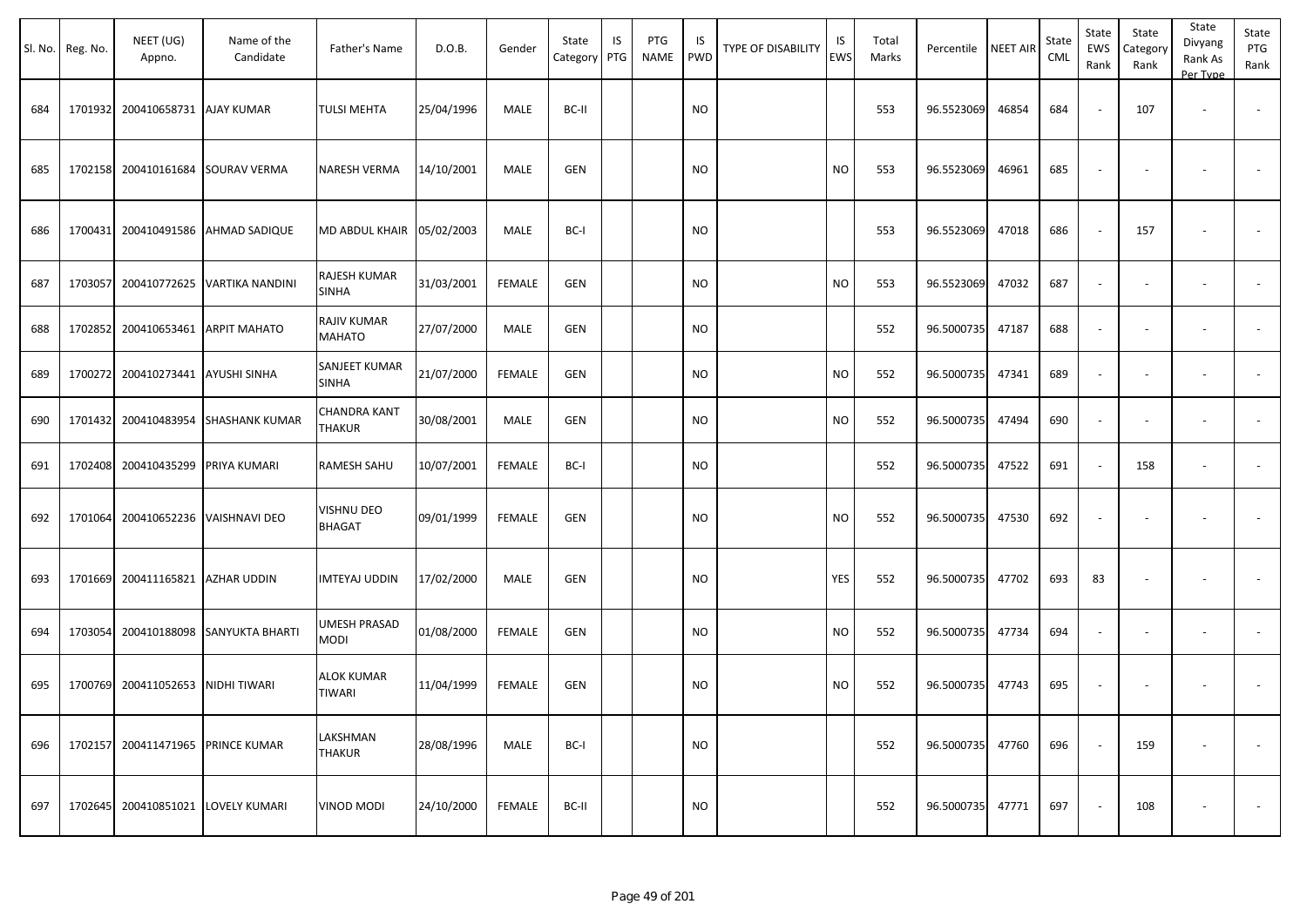| Sl. No. | Reg. No. | NEET (UG)<br>Appno.                 | Name of the<br>Candidate            | Father's Name                | D.O.B.     | Gender        | State<br>Category | IS<br>PTG | PTG<br><b>NAME</b> | <b>IS</b><br><b>PWD</b> | TYPE OF DISABILITY | IS<br><b>EWS</b> | Total<br>Marks | Percentile | <b>NEET AIR</b> | State<br>CML | State<br>EWS<br>Rank | State<br>Category<br>Rank | State<br>Divyang<br>Rank As<br>Per Type | State<br>PTG<br>Rank     |
|---------|----------|-------------------------------------|-------------------------------------|------------------------------|------------|---------------|-------------------|-----------|--------------------|-------------------------|--------------------|------------------|----------------|------------|-----------------|--------------|----------------------|---------------------------|-----------------------------------------|--------------------------|
| 698     | 1702073  |                                     | 200411027886 ANJALI MISHRA          | V K MISHRA                   | 16/06/1999 | <b>FEMALE</b> | <b>GEN</b>        |           |                    | <b>NO</b>               |                    | YES              | 551            | 96.4479865 | 47883           | 698          | 84                   |                           |                                         |                          |
| 699     |          | 1700560 200410978787                | POOJA KUMARI                        | JIVADHAN MAHTO 01/07/2000    |            | <b>FEMALE</b> | BC-I              |           |                    | <b>NO</b>               |                    |                  | 551            | 96.4479865 | 47904           | 699          | $\sim$               | 160                       | $\overline{\phantom{a}}$                | $\sim$                   |
| 700     | 1700612  | 200410548928 SUBHADRA SAH           |                                     | KRISHNA PRASAD<br>SAH        | 01/09/1999 | <b>FEMALE</b> | BC-I              |           |                    | <b>NO</b>               |                    |                  | 551            | 96.4479865 | 48021           | 700          |                      | 161                       |                                         |                          |
| 701     |          | 1700866 200410494076 ADITI KISHORE  |                                     | AWADH KISHORE                | 02/05/2001 | FEMALE        | BC-I              |           |                    | <b>NO</b>               |                    |                  | 551            | 96.4479865 | 48231           | 701          |                      | 162                       |                                         |                          |
| 702     |          | 1703228 200410434959 SHAMBHAVI      |                                     | PANNA KUMAR<br><b>SINGH</b>  | 20/06/2000 | <b>FEMALE</b> | <b>GEN</b>        |           |                    | <b>NO</b>               |                    | <b>NO</b>        | 551            | 96.4479865 | 48382           | 702          |                      |                           |                                         |                          |
| 703     |          | 1701329 200410790495                | <b>DIPALI</b>                       | RAJEEV KUMAR<br><b>GUPTA</b> | 18/05/2002 | <b>FEMALE</b> | <b>GEN</b>        |           |                    | <b>NO</b>               |                    | <b>NO</b>        | 551            | 96.4479865 | 48409           | 703          |                      |                           |                                         |                          |
| 704     | 1700082  | 200410280608                        | PRERNA KUMARI                       | SANJAY KUMAR                 | 05/05/2001 | <b>FEMALE</b> | BC-I              |           |                    | <b>NO</b>               |                    |                  | 551            | 96.4479865 | 48412           | 704          |                      | 163                       | $\overline{\phantom{a}}$                | $\overline{\phantom{a}}$ |
| 705     | 1701741  |                                     | 200410615636 PARDUM KUMAR           | KANHAIA NAYAK                | 01/08/1999 | MALE          | BC-I              |           |                    | <b>NO</b>               |                    |                  | 550            | 96.3943632 | 48723           | 705          |                      | 164                       |                                         |                          |
| 706     |          | 1703050 200410473201 AYUSHI AJAYRAJ |                                     | AJAY KUMAR<br><b>SINGH</b>   | 11/02/2001 | <b>FEMALE</b> | <b>GEN</b>        |           |                    | <b>NO</b>               |                    | <b>NO</b>        | 550            | 96.3943632 | 48740           | 706          |                      |                           | $\overline{\phantom{a}}$                |                          |
| 707     | 1703433  | 200410777355                        | <b>KUMARI RANI</b>                  | NAGESHWAR<br>PRASAD          | 22/04/2000 | <b>FEMALE</b> | BC-II             |           |                    | <b>NO</b>               |                    |                  | 550            | 96.3943632 | 48942           | 707          |                      | 109                       | $\overline{\phantom{a}}$                |                          |
| 708     |          | 1702960 200410204185 AKANKSHI       |                                     | ARVIND KUMAR<br><b>SINGH</b> | 29/01/2003 | <b>FEMALE</b> | <b>GEN</b>        |           |                    | <b>NO</b>               |                    | <b>NO</b>        | 550            | 96.3943632 | 48953           | 708          |                      |                           | $\overline{\phantom{a}}$                |                          |
| 709     | 1700372  | 200410432208                        | AAYUSH KUMAR<br>PANDEY              | AMIT KUMAR                   | 01/08/2001 | MALE          | <b>GEN</b>        |           |                    | <b>NO</b>               |                    | YES              | 550            | 96.3943632 | 49114           | 709          | 85                   |                           | $\overline{\phantom{a}}$                | $\overline{\phantom{a}}$ |
| 710     | 1704292  |                                     | 200410074394 SHRUTI PATHAK          | JAI SHANKAR<br>PATHAK        | 19/05/1999 | <b>FEMALE</b> | <b>GEN</b>        |           |                    | <b>NO</b>               |                    | <b>NO</b>        | 549            | 96.3456413 | 49302           | 710          | $\sim$               |                           | $\overline{\phantom{a}}$                |                          |
| 711     |          |                                     | 1701288 200410622150 KANCHAN KUMARI | SANTOSH PRASAD 09/12/1998    |            | <b>FEMALE</b> | <b>GEN</b>        |           |                    | <b>NO</b>               |                    | <b>NO</b>        | 549            | 96.3456413 | 49415           | 711          |                      |                           |                                         |                          |
| 712     |          | 1700178 200411025526 AMISHA PRIYA   |                                     | AKHILESH PRIYA               | 20/08/2001 | <b>FEMALE</b> | GEN               |           |                    | <b>NO</b>               |                    | <b>NO</b>        | 549            | 96.3456413 | 49500           | 712          |                      |                           |                                         | $\sim$                   |
| 713     |          |                                     | 1702676 200410634136 SUBHOJEET SEAL | ASHIM SEAL                   | 29/09/2002 | MALE          | BC-I              |           |                    | <b>NO</b>               |                    |                  | 549            | 96.3456413 | 49557           | 713          |                      | 165                       |                                         | $\sim$                   |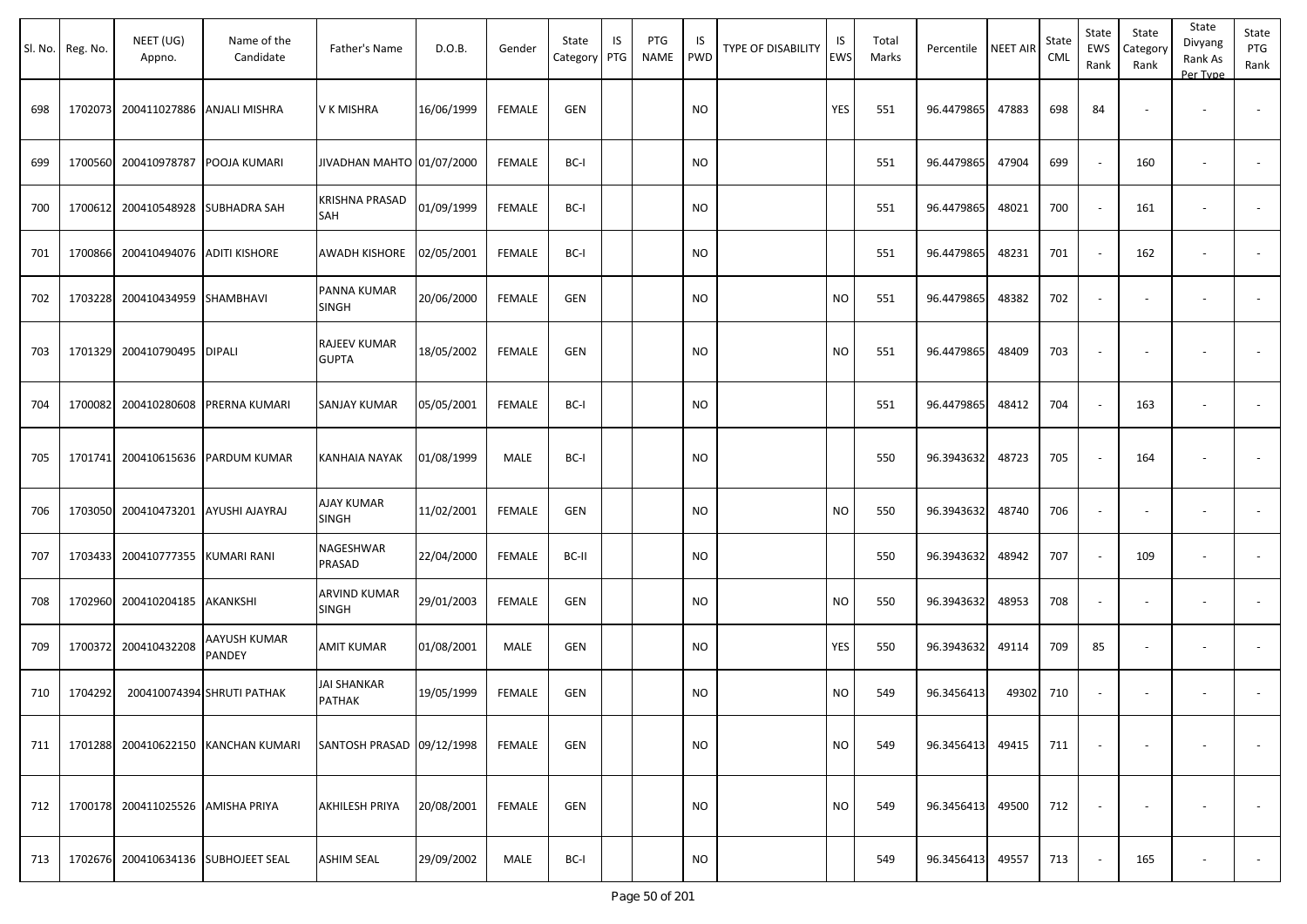|     | Sl. No. Reg. No. | NEET (UG)<br>Appno.              | Name of the<br>Candidate             | Father's Name                | D.O.B.     | Gender        | State<br>Category | IS<br>PTG | PTG<br><b>NAME</b> | IS<br><b>PWD</b> | <b>TYPE OF DISABILITY</b> | IS<br><b>EWS</b> | Total<br>Marks | Percentile | <b>NEET AIR</b> | State<br><b>CML</b> | State<br>EWS<br>Rank     | State<br>Category<br>Rank | State<br>Divyang<br>Rank As<br>Per Type | State<br>PTG<br>Rank |
|-----|------------------|----------------------------------|--------------------------------------|------------------------------|------------|---------------|-------------------|-----------|--------------------|------------------|---------------------------|------------------|----------------|------------|-----------------|---------------------|--------------------------|---------------------------|-----------------------------------------|----------------------|
| 714 | 1701241          | 200410535062                     | UZMA PERWEEN                         | <b>MD NASIM</b><br>ANSARI    | 24/07/1998 | <b>FEMALE</b> | BC-I              |           |                    | <b>NO</b>        |                           |                  | 549            | 96.3456413 | 49617           | 714                 |                          | 166                       | $\sim$                                  | $\sim$               |
| 715 | 1703614          | 200410722064                     | SHAILESH KUMAR<br>PANDEY             | SUNIL PANDEY                 | 02/04/2002 | MALE          | GEN               |           |                    | NO               |                           | <b>NO</b>        | 549            | 96.3456413 | 49663           | 715                 |                          |                           |                                         |                      |
| 716 | 1701525          | 200410830673                     | PANDIT GANGADHAR RAJ KUMAR           |                              | 21/03/1999 | <b>MALE</b>   | BC-I              |           |                    | <b>NO</b>        |                           |                  | 549            | 96.3456413 | 49671           | 716                 |                          | 167                       | $\overline{\phantom{a}}$                |                      |
| 717 | 1700326          | 200410488249                     | <b>AMBER SALABI</b>                  | <b>ALTAF HUSSAIN</b>         | 05/07/2001 | <b>FEMALE</b> | BC-I              |           |                    | <b>NO</b>        |                           |                  | 549            | 96.3456413 | 49882           | 717                 |                          | 168                       | $\sim$                                  |                      |
| 718 | 1703018          | 200410292084                     | KAJAL KUMARI                         | R K DUBEY                    | 07/03/2000 | <b>FEMALE</b> | GEN               |           |                    | <b>NO</b>        |                           | <b>NO</b>        | 548            | 96.2950174 | 50095           | 718                 |                          |                           |                                         |                      |
| 719 | 1700849          | 200410816042                     | <b>SHOURYA</b>                       | SANJAY KUMAR                 | 14/04/2002 | <b>FEMALE</b> | <b>GEN</b>        |           |                    | NO.              |                           | <b>NO</b>        | 548            | 96.2950174 | 50185           | 719                 |                          |                           |                                         |                      |
| 720 | 1702506          | 200410131381                     | NIHARIKA KUMARI                      | JAYRAM<br>PANJIYARA          | 25/02/2001 | <b>FEMALE</b> | BC-I              |           |                    | <b>NO</b>        |                           |                  | 548            | 96.2950174 | 50302           | 720                 |                          | 169                       | $\overline{\phantom{a}}$                |                      |
| 721 | 1702755          | 200410032727                     | <b>SANJANA PRAKASH</b>               | RANJIT SHARMA                | 13/01/2003 | <b>FEMALE</b> | GEN               |           |                    | NO.              |                           | YES              | 548            | 96.2950174 | 50329           | 721                 | 86                       |                           |                                         |                      |
| 722 | 1703803          | 200411266958                     | <b>MUKESH KUMAR</b>                  | KISHOR YADAV                 | 20/02/1995 | MALE          | BC-II             |           |                    | NO.              |                           |                  | 548            | 96.2950174 | 50342           | 722                 |                          | 110                       | $\blacksquare$                          | $\sim$               |
| 723 | 1701765          | 200410557532                     | <b>GAURAV KUMAR</b>                  | <b>ASHOK KUMAR</b><br>SHARMA | 28/02/1999 | MALE          | GEN               |           |                    | NO.              |                           | <b>YES</b>       | 548            | 96.2950174 | 50417           | 723                 | 87                       |                           |                                         |                      |
| 724 | 1702530          | 200410079264                     | DEVJANI SADHIKA                      | KANCHAN GOPAL<br>MANDAL      | 27/03/2001 | <b>FEMALE</b> | BC-I              |           |                    | NO               |                           |                  | 548            | 96.2950174 | 50475           | 724                 |                          | 170                       |                                         |                      |
| 725 | 1700913          | 200410662207                     | SANDEEPA MAHTO                       | SHAMBHU NATH<br>MAHTO        | 29/04/1998 | FEMALE        | BC-I              |           |                    | NO.              |                           |                  | 548            | 96.2950174 | 50496           | 725                 |                          | 171                       | $\overline{\phantom{a}}$                |                      |
| 726 |                  | 1700060 200410180710 NIDHI SUMAN |                                      | SHEO SHANKAR<br>MODI         | 26/10/1997 | <b>FEMALE</b> | BC-II             |           |                    | <b>NO</b>        |                           |                  | 548            | 96.2950174 | 50626           | 726                 |                          | 111                       | $\sim$                                  | $\sim$               |
| 727 | 1701140          | 200411199408                     | <b>SUMIT SHEKHAR</b><br><b>SINGH</b> | <b>UMESH KUMAR</b><br>SINGH  | 01/06/2000 | MALE          | GEN               |           |                    | <b>NO</b>        |                           | <b>NO</b>        | 547            | 96.2424183 | 50672           | 727                 | $\sim$                   | $\overline{\phantom{a}}$  | $\overline{\phantom{a}}$                | $\sim$               |
| 728 | 1701799          | 200410827719                     | PRAGYA<br>PRIYADARSHINI              | PRADIP KUMAR<br>MISHRA       | 19/03/1998 | <b>FEMALE</b> | GEN               |           |                    | <b>NO</b>        |                           | <b>NO</b>        | 547            | 96.2424183 | 50786           | 728                 | $\overline{\phantom{a}}$ | $\overline{\phantom{a}}$  | $\overline{\phantom{a}}$                | $\sim$               |
| 729 | 1702712          | 200411283872                     | <b>MD AFZAL ANSARI</b>               | MD ISRAIL ANSARI 18/10/1995  |            | MALE          | GEN               |           |                    | <b>NO</b>        |                           |                  | 547            | 96.2424183 | 50814           | 729                 | $\overline{\phantom{a}}$ |                           |                                         | $\sim$               |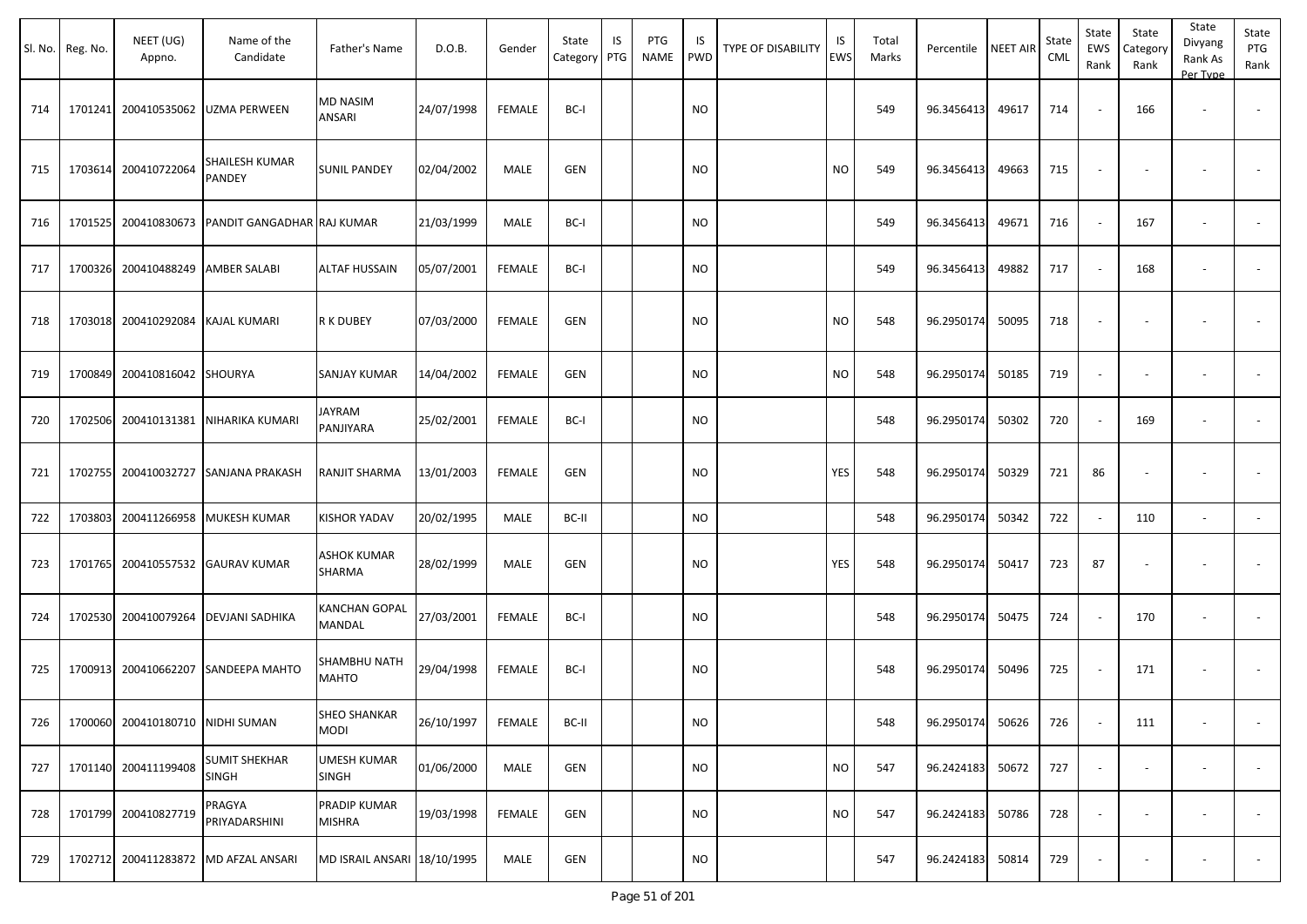|     | Sl. No. Reg. No. | NEET (UG)<br>Appno.               | Name of the<br>Candidate              | Father's Name                   | D.O.B.     | Gender        | State<br>Category | IS<br>PTG | PTG<br>NAME | IS<br>PWD     | TYPE OF DISABILITY | IS<br>EWS | Total<br>Marks | Percentile       | <b>NEET AIR</b> | State<br><b>CML</b> | State<br>EWS<br>Rank     | State<br>Category<br>Rank | State<br>Divyang<br>Rank As<br>Per Type | State<br>PTG<br>Rank |
|-----|------------------|-----------------------------------|---------------------------------------|---------------------------------|------------|---------------|-------------------|-----------|-------------|---------------|--------------------|-----------|----------------|------------------|-----------------|---------------------|--------------------------|---------------------------|-----------------------------------------|----------------------|
| 730 |                  |                                   | 1702483 200410093885 SUPRIYA ANAND    | <b>UDAY KUMAR</b>               | 25/08/2001 | FEMALE        | <b>GEN</b>        |           |             | <b>NO</b>     |                    | <b>NO</b> | 547            | 96.2424183       | 50832           | 730                 | $\blacksquare$           |                           | $\overline{\phantom{a}}$                |                      |
| 731 |                  | 1700022 200410190777 SUPARNA      |                                       | DEEPAK<br><b>GHATUARY</b>       | 14/12/2001 | FEMALE        | <b>GEN</b>        |           |             | NO            |                    |           | 547            | 96.2424183       | 50849           | 731                 | $\overline{\phantom{a}}$ | $\overline{\phantom{a}}$  | $\overline{\phantom{a}}$                |                      |
| 732 |                  | 1703718 200410529282              | NIKITA KUMARI                         | <b>SUBODH SAH</b>               | 28/01/2001 | FEMALE        | <b>GEN</b>        |           |             | <b>NO</b>     |                    |           | 547            | 96.2424183       | 50864           | 732                 | $\omega$                 | $\overline{\phantom{a}}$  | $\overline{\phantom{a}}$                |                      |
| 733 |                  | 1701167 200410150724 ANNU PRIYA   |                                       | BIJAY KUMAR SAH 24/01/2002      |            | <b>FEMALE</b> | BC-I              |           |             | <b>NO</b>     |                    |           | 547            | 96.2424183       | 51021           | 733                 | $\sim$                   | 172                       |                                         | $\blacksquare$       |
| 734 | 1704078          |                                   | 200410120300 ATUL KUMAR SINGH         | BRIJESH KUMAR<br><b>SINGH</b>   | 06/07/2001 | MALE          | <b>GEN</b>        |           |             | <b>NO</b>     |                    | <b>NO</b> | 547            | 96.2424183       | 51064           | 734                 | $\blacksquare$           |                           | $\overline{\phantom{a}}$                |                      |
| 735 |                  | 1700711 200410793885              | AMIT KUMAR<br>CHOUDHARY               | AKHILESHWAR<br><b>KUMAR</b>     | 26/05/2002 | <b>MALE</b>   | <b>GEN</b>        |           |             | <b>NO</b>     |                    | YES       | 547            | 96.2424183       | 51230           | 735                 | 88                       | $\overline{\phantom{a}}$  |                                         | $\sim$               |
| 736 |                  | 1701135 200410031916              | SURAJ KUMAR<br>PANDEY                 | <b>DINESH CHANDRA</b><br>PANDEY | 25/10/2001 | MALE          | <b>GEN</b>        |           |             | NO            |                    | NO.       | 547            | 96.2424183       | 51267           | 736                 | $\sim$                   |                           |                                         |                      |
| 737 |                  | 1701698 200410822438 PRINCE KUMAR |                                       | PANKAJ KUMAR                    | 11/02/2002 | MALE          | BC-I              |           |             | <b>NO</b>     |                    |           | 547            | 96.2424183       | 51331           | 737                 | $\sim$                   | 173                       | $\overline{\phantom{a}}$                | $\sim$               |
| 738 |                  | 1700795 200410410048              | <b>ANJALI RANI</b>                    | <b>SURENDRA NATH</b><br>SWAMI   | 11/12/1997 | <b>FEMALE</b> | <b>GEN</b>        |           |             | NO            |                    | <b>NO</b> | 546            | 96.1934038       | 51576           | 738                 | $\blacksquare$           |                           |                                         |                      |
| 739 |                  | 1702447 200410461016              | <b>RAUSHAN KUMAR</b>                  | MADANLAL<br>BARNWAL             | 04/09/2000 | MALE          | BC-II             |           |             | NO            |                    |           | 546            | 96.1934038       | 51716           | 739                 | $\sim$                   | 112                       |                                         |                      |
| 740 |                  | 1701716 200410886508              | VISHAL KUMAR<br><b>MODAK</b>          | KANHAI KUMAR<br><b>MODAK</b>    | 25/01/2001 | MALE          | BC-I              |           |             | NO            |                    |           | 546            | 96.1934038       | 51844           | 740                 | $\sim$                   | 174                       |                                         |                      |
|     |                  | 741 1703686 200410658760 NADEEM   |                                       | SYED ARZOO                      | 10/04/2001 | MALE          | GEN               |           |             | $\mathsf{NO}$ |                    | YES       | 546            | 96.1934038 51854 |                 | 741                 | 89                       |                           |                                         |                      |
| 742 |                  |                                   | 1702527 200410105626 ABHINAV PRASHANT | UPENDRA PRASAD<br><b>SINGH</b>  | 17/10/1998 | MALE          | <b>GEN</b>        |           |             | <b>NO</b>     |                    | YES       | 546            | 96.1934038 51922 |                 | 742                 | 90                       | $\sim$                    | $\sim$                                  | $\sim$               |
| 743 |                  | 1701893 200410377846 MD FARHAN    |                                       | MD KAMALUDDIN 22/12/1999        |            | MALE          | BC-II             |           |             | <b>NO</b>     |                    |           | 545            | 96.1378785 52180 |                 | 743                 | $\sim$                   | 113                       | $\overline{\phantom{a}}$                | $\sim$               |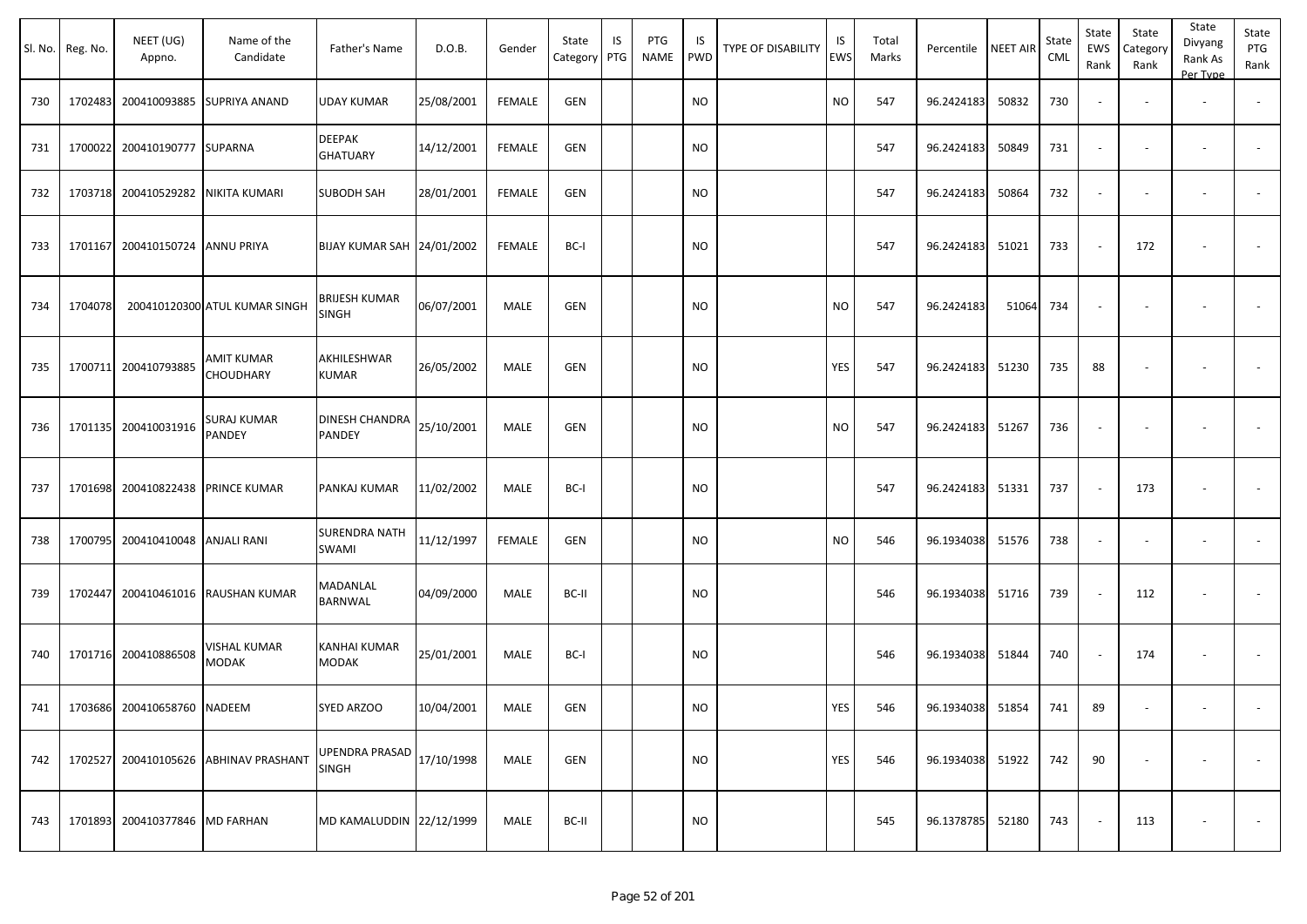| Sl. No. | Reg. No. | NEET (UG)<br>Appno.                | Name of the<br>Candidate             | Father's Name                        | D.O.B.     | Gender        | State<br>Category | IS<br>PTG | PTG<br><b>NAME</b> | IS<br><b>PWD</b> | TYPE OF DISABILITY | IS<br><b>EWS</b> | Total<br>Marks | Percentile | NEET AIR | State<br>CML | State<br>EWS<br>Rank     | State<br>Category<br>Rank | State<br>Divyang<br>Rank As<br>Per Type | State<br>PTG<br>Rank     |
|---------|----------|------------------------------------|--------------------------------------|--------------------------------------|------------|---------------|-------------------|-----------|--------------------|------------------|--------------------|------------------|----------------|------------|----------|--------------|--------------------------|---------------------------|-----------------------------------------|--------------------------|
| 744     | 1702347  |                                    | 200410438655 SHAHLA TASNIM           | MD ZUBAIR<br>AHMED                   | 15/10/1996 | <b>FEMALE</b> | BC-II             |           |                    | <b>NO</b>        |                    |                  | 545            | 96.1378785 | 52237    | 744          |                          | 114                       |                                         |                          |
| 745     | 1703526  | 200410405929                       | NIPUN SANWARIA                       | ALOK SANWARIA                        | 17/12/2000 | MALE          | <b>GEN</b>        |           |                    | <b>NO</b>        |                    | <b>NO</b>        | 545            | 96.1378785 | 52296    | 745          |                          |                           |                                         |                          |
| 746     | 1702034  | 200410639920                       | <b>DIKSHA KUMARI</b>                 | MANOJ KUMAR<br><b>SINGH</b>          | 06/08/1998 | <b>FEMALE</b> | <b>GEN</b>        |           |                    | <b>NO</b>        |                    | YES              | 545            | 96.1378785 | 52343    | 746          | 91                       |                           | $\overline{\phantom{a}}$                |                          |
| 747     | 1700611  | 200410901937                       | <b>VIKASH KUMAR</b><br><b>GUPTA</b>  | SARWAN KUMAR<br><b>GUPTA</b>         | 11/06/1999 | MALE          | BC-I              |           |                    | <b>NO</b>        |                    |                  | 545            | 96.1378785 | 52487    | 747          |                          | 175                       |                                         |                          |
| 748     |          |                                    | 1701158 200410055903 SAMINA PERVEEN  | S M<br>NAUSHERAWAN                   | 03/01/2000 | FEMALE        | <b>GEN</b>        |           |                    | <b>NO</b>        |                    | <b>NO</b>        | 545            | 96.1378785 | 52569    | 748          |                          |                           |                                         |                          |
| 749     | 1701177  |                                    | 200410199852 SUDHANSHU RANJAN        | DAYANAND<br>PRASAD JAISWAL           | 11/12/2001 | MALE          | <b>GEN</b>        |           |                    | <b>NO</b>        |                    | <b>NO</b>        | 545            | 96.1378785 | 52726    | 749          | $\sim$                   |                           | $\overline{\phantom{a}}$                | $\overline{\phantom{a}}$ |
| 750     | 1700247  |                                    | 200410802977 JAYANT KUMAR            | <b>SUBHASH</b><br><b>CHANDRA DAS</b> | 24/01/2000 | MALE          | SC                |           |                    | <b>NO</b>        |                    |                  | 544            | 96.0914976 | 52830    | 750          |                          | 3                         |                                         |                          |
| 751     | 1702981  | 200410154752                       | <b>MEGHA MONDAL</b>                  | <b>DIPANKAR</b><br>MONDAL            | 02/08/2001 | <b>FEMALE</b> | <b>GEN</b>        |           |                    | <b>NO</b>        |                    | <b>NO</b>        | 544            | 96.0914976 | 52851    | 751          | $\overline{\phantom{a}}$ |                           | $\overline{\phantom{a}}$                |                          |
| 752     | 1702666  | 200410160184                       | MEDHA<br>PRIYADARSHINI               | <b>BIRENDRA KUMAR</b><br>OJHA        | 30/04/2001 | <b>FEMALE</b> | <b>GEN</b>        |           |                    | <b>NO</b>        |                    | <b>NO</b>        | 544            | 96.0914976 | 52969    | 752          |                          |                           |                                         |                          |
| 753     |          | 1700086 200410488476               | <b>ADIL NAWAZ</b>                    | LATE MANSOOR<br>ALAM                 | 02/07/1997 | MALE          | BC-I              |           |                    | <b>NO</b>        |                    |                  | 544            | 96.0914976 | 53207    | 753          |                          | 176                       | $\overline{\phantom{a}}$                |                          |
| 754     |          | 1700452 200410250957               | ANUPAMA JAISWAL                      | ASHOK KUMAR<br><b>JAISWAL</b>        | 02/10/2000 | <b>FEMALE</b> | BC-II             |           |                    | <b>NO</b>        |                    |                  | 544            | 96.0914976 | 53383    | 754          |                          | 115                       |                                         |                          |
| 755     |          |                                    | 1703756 200410315749 RIDDHI KUSHWAHA | DEEP CHANDRA<br><b>KUMAR MAHTO</b>   | 01/03/2002 | <b>FEMALE</b> | <b>GEN</b>        |           |                    | <b>NO</b>        |                    | <b>NO</b>        | 543            | 96.0437999 | 53484    | 755          |                          |                           |                                         |                          |
| 756     |          | 1700291 200411174111               | <b>SACHIN KUMAR</b><br><b>MEHTA</b>  | ARUN KUMAR                           | 01/08/1997 | MALE          | <b>GEN</b>        |           |                    | <b>NO</b>        |                    | <b>NO</b>        | 543            | 96.0437999 | 53532    | 756          |                          |                           |                                         | $\sim$                   |
| 757     |          | 1700942 200410021398 ADITI KASHYAP |                                      | J K PANDEY                           | 15/03/2001 | <b>FEMALE</b> | <b>GEN</b>        |           |                    | <b>NO</b>        |                    | <b>NO</b>        | 543            | 96.0437999 | 53616    | 757          |                          |                           |                                         | $\sim$                   |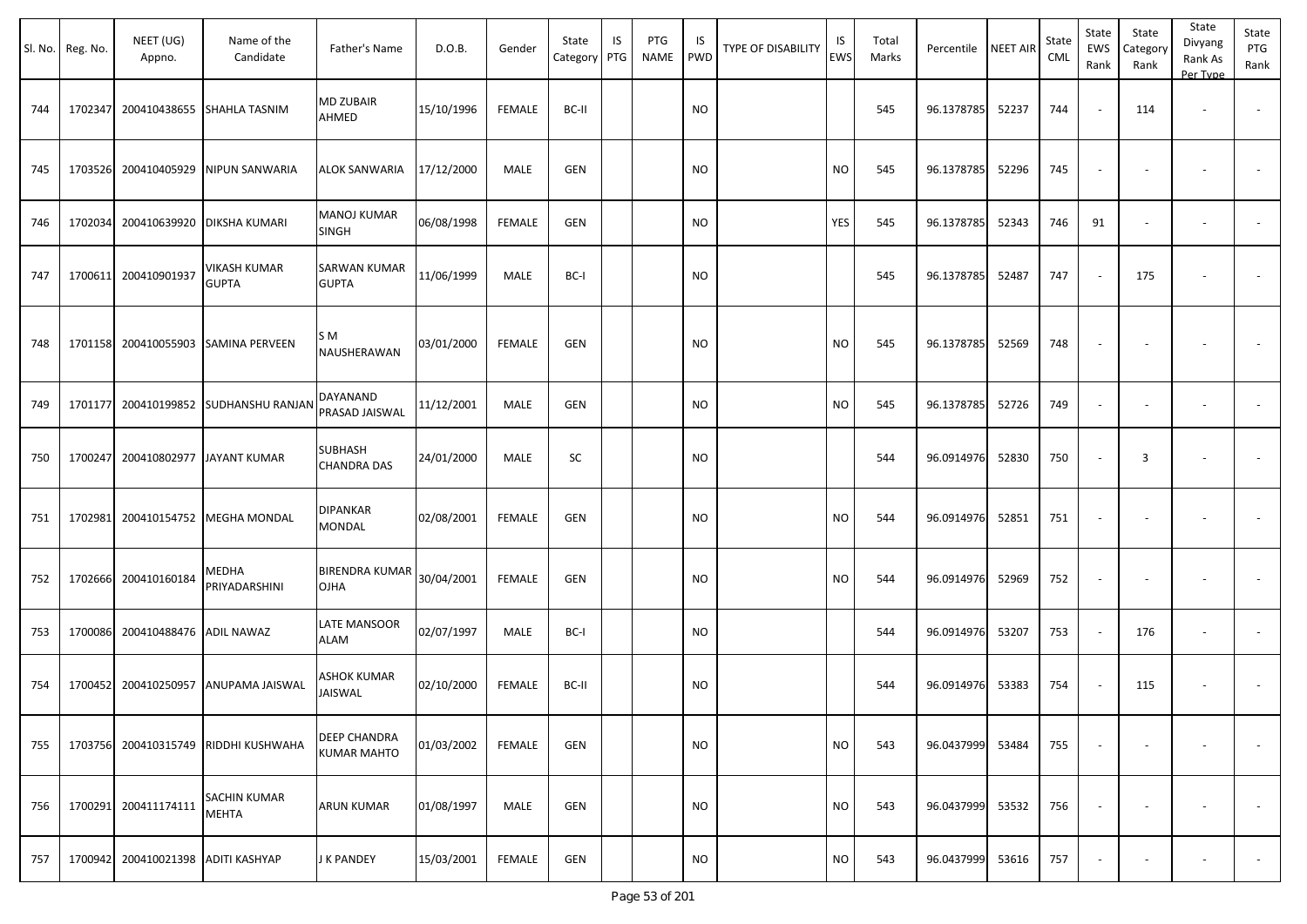| SI. No. | Reg. No. | NEET (UG)<br>Appno.              | Name of the<br>Candidate              | Father's Name                   | D.O.B.     | Gender        | State<br>Category | IS<br>PTG | PTG<br><b>NAME</b> | IS<br><b>PWD</b> | <b>TYPE OF DISABILITY</b> | IS<br>EWS | Total<br>Marks | Percentile | <b>NEET AIR</b> | State<br>CML | State<br>EWS<br>Rank | State<br>Category<br>Rank | State<br>Divyang<br>Rank As<br>Per Type | State<br>PTG<br>Rank     |
|---------|----------|----------------------------------|---------------------------------------|---------------------------------|------------|---------------|-------------------|-----------|--------------------|------------------|---------------------------|-----------|----------------|------------|-----------------|--------------|----------------------|---------------------------|-----------------------------------------|--------------------------|
| 758     | 1702927  |                                  | 200410466248 RAFAT PERWEEN            | MD KALIMUDDIN                   | 16/09/2000 | <b>FEMALE</b> | <b>GEN</b>        |           |                    | <b>NO</b>        |                           | <b>NO</b> | 543            | 96.0437999 | 53617           | 758          |                      |                           | $\sim$                                  |                          |
| 759     | 1704009  | 200410254963 ISHA YADAV          |                                       | <b>ASHOK KUMAR</b><br>YADAV     | 04/02/1999 | <b>FEMALE</b> | BC-II             |           |                    | <b>NO</b>        |                           |           | 543            | 96.0437999 | 53637           | 759          |                      | 116                       |                                         |                          |
| 760     | 1703396  | 200410293711                     | MANSHIKHA<br><b>MUSKAN</b>            | <b>GANESH PANDEY</b>            | 08/11/1999 | <b>FEMALE</b> | <b>GEN</b>        |           |                    | <b>NO</b>        |                           | <b>NO</b> | 543            | 96.0437999 | 53823           | 760          |                      |                           |                                         |                          |
| 761     | 1702243  | 200410963806 STUTI RUNGTA        |                                       | ANIL KUMAR<br><b>RUNGTA</b>     | 19/10/2001 | <b>FEMALE</b> | <b>GEN</b>        |           |                    | <b>NO</b>        |                           |           | 543            | 96.0437999 | 53934           | 761          |                      |                           | $\sim$                                  |                          |
| 762     | 1700094  |                                  | 200410014721 APOORV KRISHN            | SUMENDRA<br><b>KUMAR</b>        | 24/07/2000 | MALE          | GEN               |           |                    | <b>NO</b>        |                           | <b>NO</b> | 542            | 95.9905424 | 54092           | 762          |                      |                           |                                         |                          |
| 763     | 1702371  |                                  | 200411183940 SANA PARWEEN             | MD MAQSOOD<br><b>ALAM</b>       | 22/08/2001 | <b>FEMALE</b> | <b>GEN</b>        |           |                    | <b>NO</b>        |                           | <b>NO</b> | 542            | 95.9905424 | 54232           | 763          |                      |                           | $\overline{\phantom{a}}$                | $\overline{\phantom{a}}$ |
| 764     | 1702721  | 200410515784 SNEHA SINGH         |                                       | <b>SHYAM SUNDAR</b><br>SINGH    | 30/09/1998 | <b>FEMALE</b> | <b>GEN</b>        |           |                    | <b>NO</b>        |                           | <b>NO</b> | 542            | 95.9905424 | 54235           | 764          |                      |                           | $\overline{\phantom{a}}$                |                          |
| 765     | 1703620  |                                  | 200410429916 PRABHAKAR PATHAK         | MUKUND KUMAR<br>PATHAK          | 01/06/2002 | MALE          | GEN               |           |                    | <b>NO</b>        |                           | YES       | 542            | 95.9905424 | 54333           | 765          | 92                   |                           |                                         |                          |
| 766     | 1703979  |                                  | 200410394376 SURBHI BHANDARI          | SANTOSH KUMAR<br>BHANDARI       | 20/07/1999 | <b>FEMALE</b> | <b>GEN</b>        |           |                    | <b>NO</b>        |                           | <b>NO</b> | 542            | 95.9905424 | 54416           | 766          |                      |                           | $\sim$                                  |                          |
| 767     | 1702474  |                                  | 200410331228 SUBODH KUMAR             | LALCHAND SAHU                   | 31/12/2001 | <b>MALE</b>   | BC-I              |           |                    | <b>NO</b>        |                           |           | 542            | 95.9905424 | 54550           | 767          |                      | 177                       | $\overline{\phantom{a}}$                | $\overline{\phantom{a}}$ |
| 768     |          | 1701798 200411164097             | <b>GOURAV KUMAR</b><br><b>PALIWAR</b> | <b>VIJAY SHANKAR</b><br>PALIWAR | 31/08/1999 | MALE          | <b>GEN</b>        |           |                    | <b>NO</b>        |                           | <b>NO</b> | 542            | 95.9905424 | 54578           | 768          |                      |                           |                                         |                          |
| 769     |          | 1703504 200410897696 SHOVIT SAHU |                                       | <b>DILIP SAHU</b>               | 24/01/2000 | MALE          | BC-I              |           |                    | <b>NO</b>        |                           |           | 542            | 95.9905424 | 54709           | 769          |                      | 178                       | $\overline{\phantom{a}}$                | $\sim$                   |
| 770     |          |                                  | 1701952 200410854811 TABISH QUAISAR   | MOHAMMAD<br><b>ALAM</b>         | 15/12/2000 | MALE          | BC-I              |           |                    | <b>NO</b>        |                           |           | 542            | 95.9905424 | 54736           | 770          |                      | 179                       | $\blacksquare$                          | $\sim$                   |
| 771     |          |                                  | 1701450 200410725823 SUMANA KUMARI    | <b>BADAL KUMAR</b><br>SAHOO     | 27/10/2000 | FEMALE        | BC-I              |           |                    | <b>NO</b>        |                           |           | 541            | 95.9377970 | 54843           | 771          |                      | 180                       |                                         | $\sim$                   |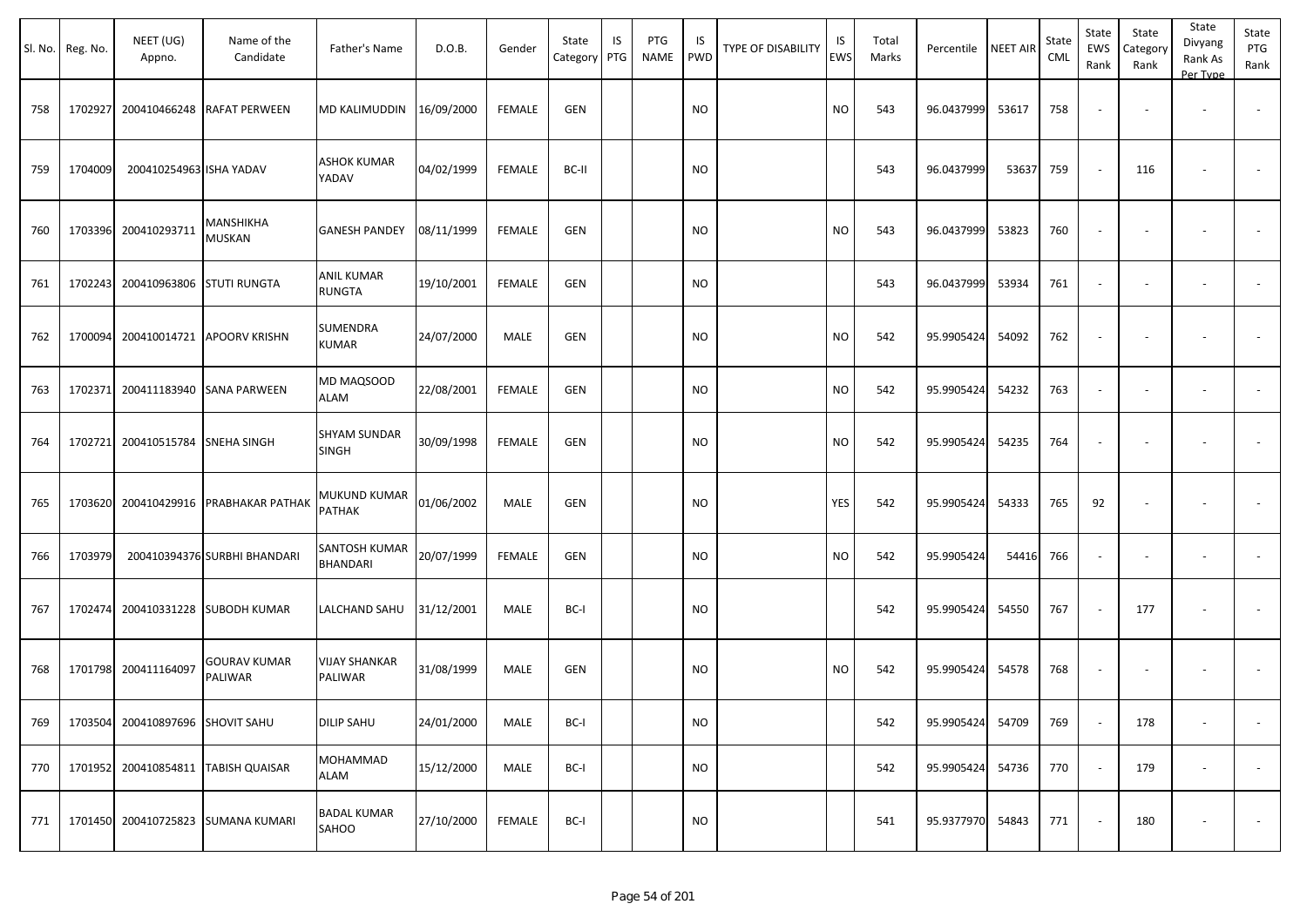|     | Sl. No. Reg. No. | NEET (UG)<br>Appno.                | Name of the<br>Candidate             | Father's Name                  | D.O.B.     | Gender        | State<br>Category   PTG | IS | PTG<br>NAME | IS.<br>PWD | TYPE OF DISABILITY                              | IS<br>EWS | Total<br>Marks | Percentile | <b>NEET AIR</b> | State<br><b>CML</b> | State<br>EWS<br>Rank     | State<br>Category<br>Rank | State<br>Divyang<br>Rank As<br>Per Type | State<br>PTG<br>Rank     |
|-----|------------------|------------------------------------|--------------------------------------|--------------------------------|------------|---------------|-------------------------|----|-------------|------------|-------------------------------------------------|-----------|----------------|------------|-----------------|---------------------|--------------------------|---------------------------|-----------------------------------------|--------------------------|
| 772 |                  | 1701218 200410649811 RITA KUMARI   |                                      | <b>BHAGAVAN</b><br>MAHATO      | 22/12/1999 | FEMALE        | BC-I                    |    |             | <b>NO</b>  |                                                 |           | 541            | 95.9377970 | 54986           | 772                 | $\sim$                   | 181                       | $\overline{\phantom{a}}$                |                          |
| 773 | 1701187          | 200410856335                       | <b>LALAN CHOUDHARY</b>               | NARESH<br>CHOUDHARY            | 18/02/2002 | MALE          | SC                      |    |             | <b>NO</b>  |                                                 |           | 541            | 95.9377970 | 55023           | 773                 |                          | 4                         |                                         |                          |
| 774 |                  | 1700274 200410004174               | <b>MODASSIR ANSARI</b>               | FATEH<br>MOHAMMAD              | 08/11/1990 | MALE          | <b>GEN</b>              |    |             | <b>NO</b>  |                                                 |           | 541            | 95.9377970 | 55061           | 774                 |                          |                           |                                         |                          |
| 775 | 1700387          |                                    | 200410409071 AYUSH AGRAWAL           | <b>AJAY PRASAD</b>             | 27/09/2001 | MALE          | <b>GEN</b>              |    |             | <b>NO</b>  |                                                 | <b>NO</b> | 541            | 95.9377970 | 55085           | 775                 |                          |                           |                                         |                          |
| 776 |                  | 1703453 200410408258               | <b>ANAND SAGAR</b>                   | <b>BIREN KUMAR</b><br>SINGH    | 30/09/2001 | <b>MALE</b>   | GEN                     |    |             | <b>NO</b>  |                                                 | <b>NO</b> | 541            | 95.9377970 | 55172           | 776                 | $\overline{\phantom{a}}$ | $\overline{\phantom{a}}$  | $\overline{\phantom{a}}$                | $\overline{\phantom{a}}$ |
| 777 |                  | 1700063 200410386177               | <b>ASTHA KUMARI</b>                  | MITHILESH<br>KUMAR JHA         | 02/06/2001 | <b>FEMALE</b> | GEN                     |    |             | <b>NO</b>  |                                                 | <b>NO</b> | 541            | 95.9377970 | 55198           | 777                 |                          |                           |                                         |                          |
| 778 |                  | 1702865 200411046819               | NITISH KUMAR<br>AGARWAL              | RAMESH KUMAR<br><b>AGARWAL</b> | 26/06/1997 | MALE          | BC-II                   |    |             | <b>NO</b>  |                                                 |           | 541            | 95.9377970 | 55394           | 778                 |                          | 117                       |                                         |                          |
| 779 |                  |                                    | 1701185 200410567036 SHRISHTI RANJAN | NIRMAL KUMAR<br><b>GUPTA</b>   | 15/03/2000 | FEMALE        | BC-II                   |    |             | <b>NO</b>  |                                                 |           | 541            | 95.9377970 | 55433           | 779                 | $\overline{a}$           | 118                       |                                         |                          |
| 780 |                  | 1703382 200410483337               | <b>SHRIYANSH KUMAR</b>               | <b>ADITYA SAHU</b>             | 27/08/2002 | MALE          | BC-II                   |    |             | <b>NO</b>  |                                                 |           | 541            | 95.9377970 | 55487           | 780                 | $\overline{\phantom{a}}$ | 119                       | $\overline{\phantom{a}}$                | $\blacksquare$           |
| 781 | 1703934          | 200410379792                       | <b>SREYANK RANJAN</b><br>SINGH       | RAJU RANJAN<br><b>SINGH</b>    | 12/09/1998 | MALE          | GEN                     |    |             | <b>NO</b>  |                                                 | YES       | 540            | 95.8872462 | 55571           | 781                 | 93                       |                           |                                         |                          |
| 782 |                  | 1701756 200411113438               | BALRAM KUMAR<br>PANDIT               | <b>ARJUN PANDIT</b>            | 13/01/2002 | MALE          | <b>GEN</b>              |    |             | YES        | <b>B-DEAFNESS AND</b><br><b>HARD OF HEARING</b> |           | 540            | 95.8872462 | 55573           | 782                 | $\sim$                   |                           | $\overline{2}$                          |                          |
| 783 |                  | 1701325 200410496592 ANAMIKA       |                                      | SATISH KUMAR                   | 24/07/2000 | FEMALE        | BC-I                    |    |             | <b>NO</b>  |                                                 |           | 540            | 95.8872462 | 55705           | 783                 | $\sim$                   | 182                       | $\sim$                                  | $\overline{\phantom{a}}$ |
| 784 |                  | 1701281 200410601628 AASTHA KIRAN  |                                      | <b>SUDHIR PANDIT</b>           | 04/12/1998 | FEMALE        | GEN                     |    |             | <b>NO</b>  |                                                 | <b>NO</b> | 540            | 95.8872462 | 55780           | 784                 | $\sim$                   | $\sim$                    | $\overline{\phantom{a}}$                | $\sim$                   |
| 785 |                  | 1700822 200410213014 TAPASYA SINGH |                                      | TARKESHWAR<br><b>KUMAR</b>     | 26/01/2002 | FEMALE        | GEN                     |    |             | <b>NO</b>  |                                                 | <b>NO</b> | 540            | 95.8872462 | 55804           | 785                 |                          |                           |                                         | $\overline{\phantom{a}}$ |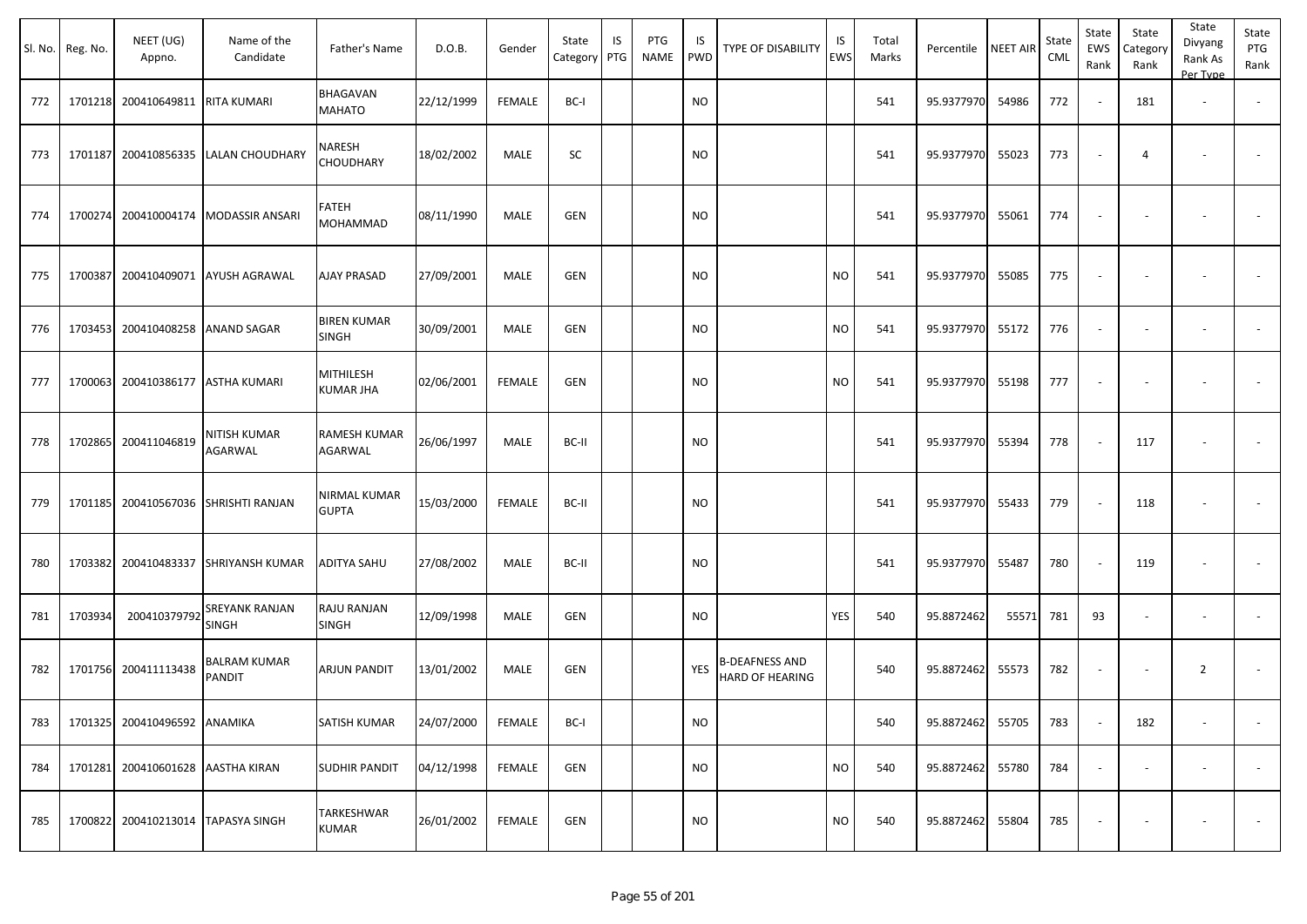|     | Sl. No. Reg. No. | NEET (UG)<br>Appno.               | Name of the<br>Candidate               | Father's Name                   | D.O.B.     | Gender        | State<br>Category | IS<br>PTG | PTG<br><b>NAME</b> | IS<br><b>PWD</b> | TYPE OF DISABILITY | IS<br>EWS | Total<br>Marks | Percentile | <b>NEET AIR</b> | State<br>CML | State<br>EWS<br>Rank     | State<br>Category<br>Rank | State<br>Divyang<br>Rank As<br>Per Type | State<br>PTG<br>Rank |
|-----|------------------|-----------------------------------|----------------------------------------|---------------------------------|------------|---------------|-------------------|-----------|--------------------|------------------|--------------------|-----------|----------------|------------|-----------------|--------------|--------------------------|---------------------------|-----------------------------------------|----------------------|
| 786 | 1702837          |                                   | 200410610563 SHIVANGI KUMARI           | RANJIT PRASAD<br>KASHERA        | 09/03/2000 | <b>FEMALE</b> | BC-II             |           |                    | <b>NO</b>        |                    |           | 540            | 95.8872462 | 55886           | 786          |                          | 120                       | $\overline{\phantom{a}}$                |                      |
| 787 |                  | 1702510 200410520601              | <b>CHAITALI GORAI</b>                  | PRADIP CHANDRA<br><b>GORAI</b>  | 09/06/1997 | <b>FEMALE</b> | BC-I              |           |                    | <b>NO</b>        |                    |           | 540            | 95.8872462 | 55904           | 787          |                          | 183                       | $\blacksquare$                          |                      |
| 788 | 1700759          |                                   | 200410921031 SHUBHAM KUMAR             | DINESH CHANDRA<br><b>THAKUR</b> | 22/01/2001 | MALE          | BC-I              |           |                    | <b>NO</b>        |                    |           | 540            | 95.8872462 | 55906           | 788          |                          | 184                       |                                         |                      |
| 789 |                  | 1700464 200410246087              | <b>MERAJ HASAN</b><br>ANSARI           | GAYASUDDIN<br>ANSARI            | 11/03/1998 | MALE          | BC-I              |           |                    | <b>NO</b>        |                    |           | 540            | 95.8872462 | 56019           | 789          |                          | 185                       | $\overline{\phantom{a}}$                |                      |
| 790 | 1702380          |                                   | 200410956644   MD AASIF ANSARI         | <b>MD MUSLIM</b><br>ANSARI      | 15/02/2000 | MALE          | BC-I              |           |                    | <b>NO</b>        |                    |           | 540            | 95.8872462 | 56075           | 790          |                          | 186                       |                                         |                      |
| 791 | 1702126          | 200410305226 AYUSH RAJ            |                                        | <b>MANOJ KUMAR</b><br>SAHA      | 15/10/2002 | MALE          | BC-I              |           |                    | <b>NO</b>        |                    |           | 540            | 95.8872462 | 56091           | 791          |                          | 187                       |                                         |                      |
| 792 |                  | 1700536 200410546415 RISHU SINGH  |                                        | SHASHI BHUSHAN<br>PRASAD        | 31/12/2000 | MALE          | <b>GEN</b>        |           |                    | <b>NO</b>        |                    | <b>NO</b> | 540            | 95.8872462 | 56187           | 792          |                          |                           |                                         |                      |
| 793 | 1703721          | 200410376948 AYUSHI               |                                        | KAMAL SHARMA                    | 25/12/1993 | <b>FEMALE</b> | BC-I              |           |                    | <b>NO</b>        |                    |           | 539            | 95.8388901 | 56253           | 793          |                          | 188                       | $\overline{\phantom{a}}$                |                      |
| 794 |                  | 1701134 200410122631 RIYA MAHANTY |                                        | MANASH KUMAR<br><b>MAHANTY</b>  | 25/07/1999 | <b>FEMALE</b> | <b>GEN</b>        |           |                    | <b>NO</b>        |                    | <b>NO</b> | 539            | 95.8388901 | 56343           | 794          |                          |                           |                                         |                      |
| 795 | 1701039          | 200410089903 FATIMA ZOHRA         |                                        | <b>MUFTI</b><br>MUHIBULLAN      | 02/07/1999 | <b>FEMALE</b> | <b>GEN</b>        |           |                    | <b>NO</b>        |                    | <b>NO</b> | 539            | 95.8388901 | 56475           | 795          | $\overline{\phantom{a}}$ |                           | $\overline{\phantom{a}}$                |                      |
| 796 |                  | 1701514 200410619707              | <b>SEJAL CHANDRA</b><br><b>SHEKHAR</b> | CHANDRA<br><b>SHEKHAR</b>       | 02/05/2001 | <b>FEMALE</b> | <b>GEN</b>        |           |                    | <b>NO</b>        |                    | <b>NO</b> | 539            | 95.8388901 | 56732           | 796          |                          |                           |                                         |                      |
| 797 | 1701685          |                                   | 200410075139 FATIMA BINT SAJID         | SAJIDULLAH KHAN   16/06/2002    |            | <b>FEMALE</b> | <b>GEN</b>        |           |                    | <b>NO</b>        |                    | <b>NO</b> | 539            | 95.8388901 | 56768           | 797          |                          |                           |                                         |                      |
| 798 |                  | 1702187 200410680652              | <b>AFIYA NAHEED</b><br>KAZMI           | NAYYAR JAMAL<br>KAZMI           | 05/04/1997 | FEMALE        | <b>GEN</b>        |           |                    | <b>NO</b>        |                    | <b>NO</b> | 539            | 95.8388901 | 56831           | 798          | $\sim$                   | $\overline{\phantom{a}}$  | $\sim$                                  | $\sim$               |
| 799 |                  |                                   | 1701087 200410242142 SHRAVAN KUMAR     | ARJUN PRASAD<br>SAHU            | 24/09/2001 | MALE          | BC-I              |           |                    | <b>NO</b>        |                    |           | 539            | 95.8388901 | 56864           | 799          |                          | 189                       | $\blacksquare$                          | $\sim$               |
| 800 |                  | 1701026 200410382199 TANYA        |                                        | PRAMOD KUMAR                    | 08/04/2000 | <b>FEMALE</b> | GEN               |           |                    | <b>NO</b>        |                    | <b>NO</b> | 538            | 95.7843158 | 56941           | 800          |                          |                           |                                         | $\sim 100$           |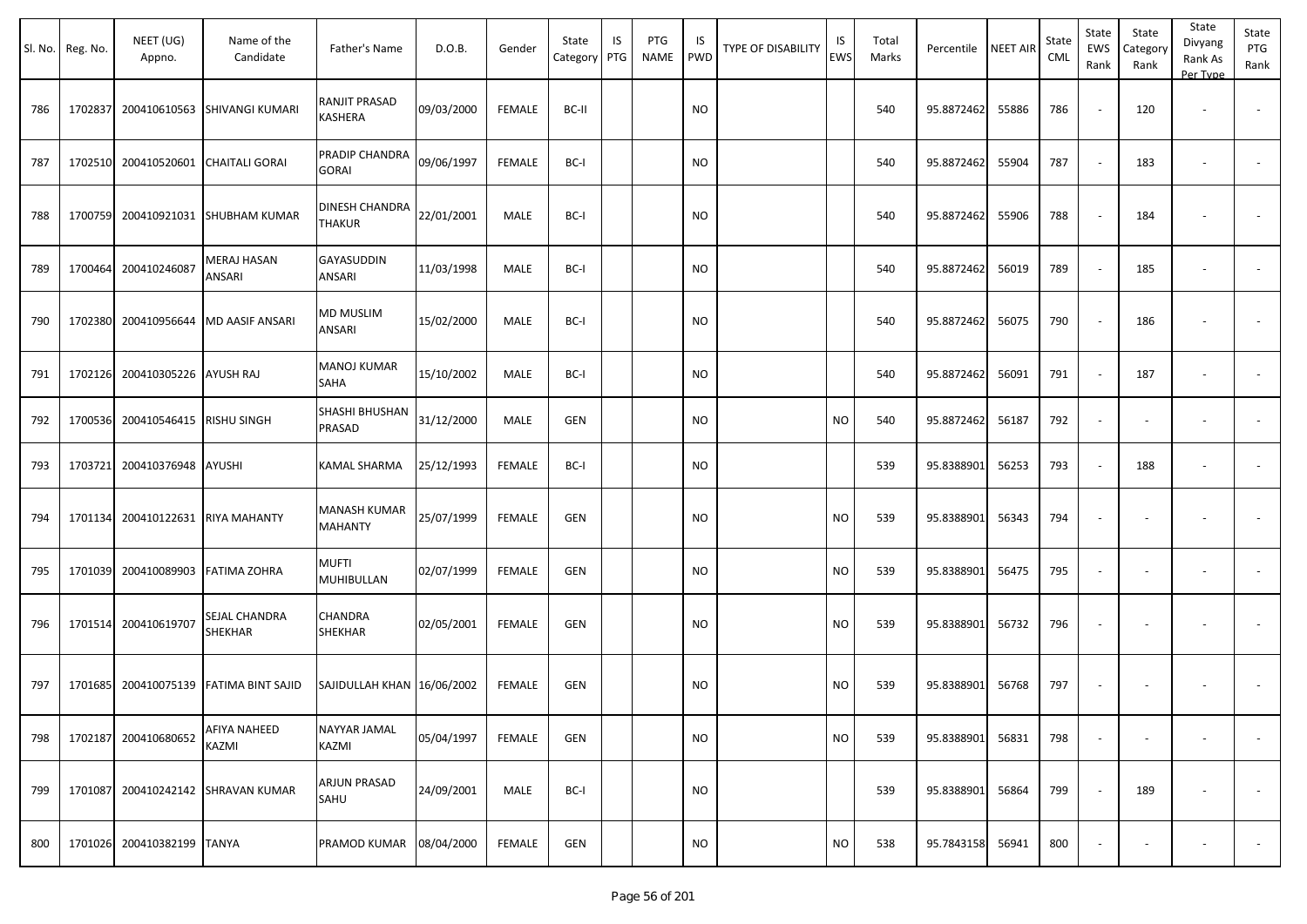| Sl. No. | Reg. No. | NEET (UG)<br>Appno.                | Name of the<br>Candidate            | Father's Name                      | D.O.B.     | Gender        | State<br>Category | IS<br>PTG | PTG<br><b>NAME</b> | IS<br><b>PWD</b> | <b>TYPE OF DISABILITY</b> | IS<br><b>EWS</b> | Total<br>Marks | Percentile | NEET AIR | State<br>CML | State<br>EWS<br>Rank | State<br>Category<br>Rank | State<br>Divyang<br>Rank As<br>Per Type | State<br>PTG<br>Rank |
|---------|----------|------------------------------------|-------------------------------------|------------------------------------|------------|---------------|-------------------|-----------|--------------------|------------------|---------------------------|------------------|----------------|------------|----------|--------------|----------------------|---------------------------|-----------------------------------------|----------------------|
| 801     |          | 1703558 200410372339 NIKHIL KUMAR  |                                     | AWDHESH KUMAR<br><b>RAM</b>        | 29/12/2001 | MALE          | BC-II             |           |                    | <b>NO</b>        |                           |                  | 538            | 95.7843158 | 57002    | 801          |                      | 121                       |                                         | $\sim$               |
| 802     |          | 1702592 200410682624 BABLI KUMARI  |                                     | CHANDRA RAMAN<br>SAH               | 10/09/2003 | <b>FEMALE</b> | BC-I              |           |                    | <b>NO</b>        |                           |                  | 538            | 95.7843158 | 57044    | 802          |                      | 190                       |                                         |                      |
| 803     | 1700087  |                                    | 200410777551 TASMIA NURAIN          | MD SHOIEB                          | 04/09/1998 | <b>FEMALE</b> | <b>GEN</b>        |           |                    | <b>NO</b>        |                           | <b>YES</b>       | 538            | 95.7843158 | 57136    | 803          | 94                   |                           | $\sim$                                  |                      |
| 804     | 1700819  |                                    | 200411378792 FARDEEN AFSHAR         | <b>MD AFSHAR ALI</b>               | 10/04/2002 | MALE          | <b>GEN</b>        |           |                    | <b>NO</b>        |                           | <b>NO</b>        | 538            | 95.7843158 | 57154    | 804          |                      |                           | $\overline{\phantom{a}}$                |                      |
| 805     | 1703779  | 200410357751 JJAMIL AKHTAR         |                                     | <b>HASEN SHEKH</b>                 | 10/01/1999 | <b>MALE</b>   | <b>GEN</b>        |           |                    | <b>NO</b>        |                           |                  | 538            | 95.7843158 | 57191    | 805          |                      |                           | $\overline{\phantom{a}}$                | $\sim$               |
| 806     | 1702303  |                                    | 200410070168 SHRISTI KUMARI         | ANIL KUMAR                         | 13/04/1999 | <b>FEMALE</b> | <b>GEN</b>        |           |                    | <b>NO</b>        |                           | <b>NO</b>        | 538            | 95.7843158 | 57305    | 806          | $\sim$               |                           | $\overline{\phantom{a}}$                | $\sim$               |
| 807     |          | 1702296 200410735292 FAIZAN AHMAD  |                                     | NAUSHAD AHMAD 28/08/2000           |            | MALE          | <b>GEN</b>        |           |                    | <b>NO</b>        |                           | YES              | 538            | 95.7843158 | 57364    | 807          | 95                   |                           |                                         |                      |
| 808     |          | 1700622 200410081681 FAUZIA SULTAN |                                     | <b>SHAHID AKHTER</b>               | 04/11/1998 | <b>FEMALE</b> | BC-I              |           |                    | <b>NO</b>        |                           |                  | 538            | 95.7843158 | 57408    | 808          |                      | 191                       | $\overline{\phantom{a}}$                |                      |
| 809     |          | 1701193 200410374491 ARPITA TIWARY |                                     | <b>ARUN KUMAR</b><br><b>TIWARY</b> | 02/10/2000 | <b>FEMALE</b> | <b>GEN</b>        |           |                    | <b>NO</b>        |                           | <b>NO</b>        | 538            | 95.7843158 | 57441    | 809          |                      |                           | $\overline{\phantom{a}}$                |                      |
| 810     |          | 1703516 200410604469 AISHWARYA     |                                     | <b>MANOJ KUMAR</b><br><b>SINGH</b> | 17/09/1998 | <b>FEMALE</b> | <b>GEN</b>        |           |                    | <b>NO</b>        |                           | <b>NO</b>        | 538            | 95.7843158 | 57511    | 810          |                      |                           | $\overline{\phantom{a}}$                |                      |
| 811     | 1702123  | 200410423990                       | ARUNOD KUSHAGRA                     | DEAPAK KUMAR                       | 30/08/2002 | MALE          | BC-II             |           |                    | <b>NO</b>        |                           |                  | 538            | 95.7843158 | 57613    | 811          |                      | 122                       | <b>.</b>                                |                      |
| 812     |          | 1702215 200410849062 PRIYA SINGH   |                                     | MITHILESH<br><b>KUMAR SINGH</b>    | 24/03/1999 | <b>FEMALE</b> | GEN               |           |                    | <b>NO</b>        |                           | YES              | 537            | 95.7326677 | 57765    | 812          | 96                   |                           |                                         |                      |
| 813     |          |                                    | 1703318 200410039599 LARAYEB JAMEEL | JAMEEL AKHTAR                      | 06/12/1999 | <b>FEMALE</b> | GEN               |           |                    | <b>NO</b>        |                           | <b>NO</b>        | 537            | 95.7326677 | 57861    | 813          |                      |                           | $\overline{\phantom{a}}$                | $\sim$               |
| 814     |          | 1702204 200411039623 NITISH ANAND  |                                     | <b>KAMAL KISHOR</b><br>SAH         | 17/03/2003 | MALE          | GEN               |           |                    | <b>NO</b>        |                           | $\rm NO$         | 537            | 95.7326677 | 58103    | 814          |                      |                           |                                         | $\sim$               |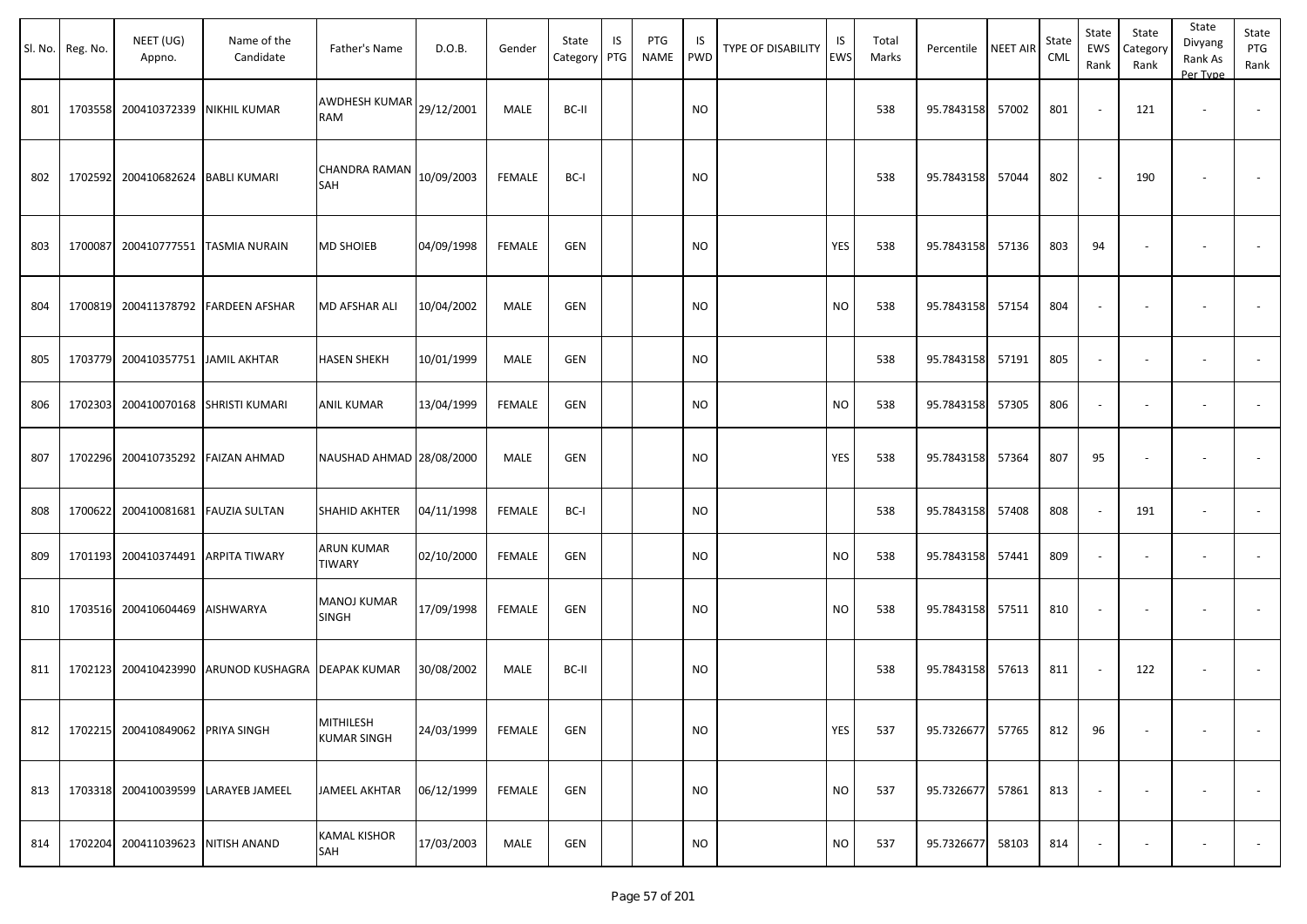|     | Sl. No. Reg. No. | NEET (UG)<br>Appno. | Name of the<br>Candidate     | Father's Name                  | D.O.B.     | Gender        | State<br>Category | IS<br>PTG | PTG<br><b>NAME</b> | IS<br><b>PWD</b> | TYPE OF DISABILITY | IS<br><b>EWS</b> | Total<br>Marks | Percentile | <b>NEET AIR</b> | State<br>CML | State<br>EWS<br>Rank | State<br>Category<br>Rank | State<br>Divyang<br>Rank As<br>Per Type | State<br>PTG<br>Rank     |
|-----|------------------|---------------------|------------------------------|--------------------------------|------------|---------------|-------------------|-----------|--------------------|------------------|--------------------|------------------|----------------|------------|-----------------|--------------|----------------------|---------------------------|-----------------------------------------|--------------------------|
| 815 | 1702698          | 200410635466        | ARSHI PERWEEN                | AFZAL HUSSAIN                  | 15/02/1998 | <b>FEMALE</b> | BC-I              |           |                    | <b>NO</b>        |                    |                  | 537            | 95.7326677 | 58142           | 815          |                      | 192                       |                                         | $\overline{\phantom{a}}$ |
| 816 | 1701048          | 200410420742        | <b>BRAJENDRA PANDEY</b>      | SHESH NARAYAN<br>PANDEY        | 14/02/2001 | MALE          | <b>GEN</b>        |           |                    | NO.              |                    | <b>NO</b>        | 537            | 95.7326677 | 58205           | 816          |                      |                           |                                         |                          |
| 817 | 1701895          | 200410093193        | <b>EJAJ ANSARI</b>           | MD ZAKIR<br>HUSSAIN            | 28/04/2000 | MALE          | <b>GEN</b>        |           |                    | NO.              |                    |                  | 537            | 95.7326677 | 58293           | 817          |                      |                           |                                         |                          |
| 818 | 1701198          | 200411200989        | <b>ANJALI SINHA</b>          | <b>AMIT KUMAR</b><br>SINHA     | 28/12/2001 | <b>FEMALE</b> | <b>GEN</b>        |           |                    | <b>NO</b>        |                    | <b>NO</b>        | 536            | 95.6798491 | 58445           | 818          | $\sim$               |                           | $\sim$                                  | $\sim$                   |
| 819 | 1702096          | 200410553612        | <b>FATIMA IMAM</b>           | MD NOOR IMAM                   | 29/04/1998 | <b>FEMALE</b> | GEN               |           |                    | <b>NO</b>        |                    | <b>NO</b>        | 536            | 95.6798491 | 58508           | 819          | $\sim$               |                           | $\overline{\phantom{a}}$                |                          |
| 820 | 1700173          |                     | 200410026184 PALLAVI AGARWAL | VINOD AGARWAL                  | 14/02/2000 | FEMALE        | <b>GEN</b>        |           |                    | <b>NO</b>        |                    | <b>NO</b>        | 536            | 95.6798491 | 58531           | 820          |                      |                           | $\overline{\phantom{a}}$                |                          |
| 821 | 1701512          | 200410828399        | <b>VINAY KUMAR</b>           | KAMESHWAR<br>SAHU              | 05/02/2000 | MALE          | <b>GEN</b>        |           |                    | <b>NO</b>        |                    |                  | 536            | 95.6798491 | 58566           | 821          |                      |                           |                                         |                          |
| 822 | 1701966          | 200410932113        | <b>ARHAM ARIB</b>            | BADIUZZAMAN<br>ANSARI          | 19/08/2001 | MALE          | BC-I              |           |                    | <b>NO</b>        |                    |                  | 536            | 95.6798491 | 58622           | 822          |                      | 193                       |                                         |                          |
| 823 | 1701104          | 200411196535        | <b>ATUL KUMAR</b>            | NAVIN KUMAR                    | 21/08/1999 | MALE          | BC-I              |           |                    | NO.              |                    |                  | 536            | 95.6798491 | 58666           | 823          |                      | 194                       |                                         |                          |
| 824 | 1701097          | 200410232189        | <b>GAURAV KOTHARI</b>        | PRATAP KUMAR<br><b>KOTHARI</b> | 01/11/1998 | MALE          | <b>GEN</b>        |           |                    | NO.              |                    | <b>YES</b>       | 536            | 95.6798491 | 58768           | 824          | 97                   |                           |                                         |                          |
| 825 | 1702205          | 200410882127        | MD ASLAM AZAD                | MD ALLAUDDIN                   | 02/08/1998 | <b>MALE</b>   | BC-I              |           |                    | <b>NO</b>        |                    |                  | 536            | 95.6798491 | 58800           | 825          |                      | 195                       |                                         |                          |
| 826 | 1701416          | 200410822031        | MADHU KUMAR<br>MANDAL        | SANJEEV KUMAR<br>MANDAL        | 07/05/2000 | MALE          | BC-I              |           |                    | <b>NO</b>        |                    |                  | 536            | 95.6798491 | 58841           | 826          |                      | 196                       |                                         |                          |
| 827 | 1702124          | 200411166411        | AQSA AMRIN                   | RAZI AHMAD                     | 05/01/2001 | <b>FEMALE</b> | <b>GEN</b>        |           |                    | NO.              |                    | YES              | 535            | 95.6203002 | 59091           | 827          | 98                   |                           |                                         |                          |
| 828 | 1702895          | 200410650655        | AMRITA RANJAN                | RANJAN KUMAR<br>PANDEY         | 07/02/2001 | <b>FEMALE</b> | <b>GEN</b>        |           |                    | <b>NO</b>        |                    | <b>NO</b>        | 535            | 95.6203002 | 59169           | 828          |                      |                           |                                         |                          |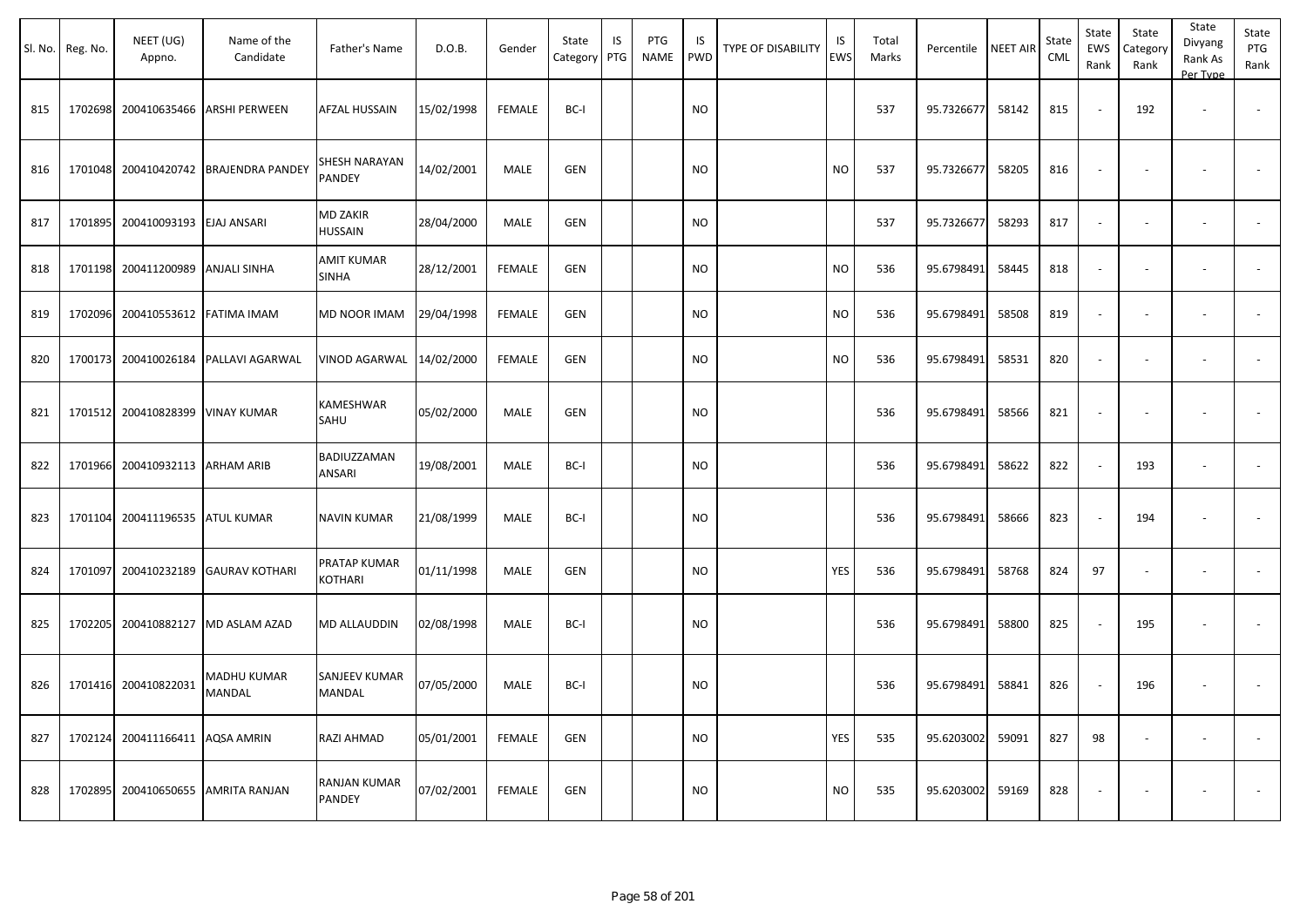|     | Sl. No. Reg. No. | NEET (UG)<br>Appno.                 | Name of the<br>Candidate              | Father's Name                 | D.O.B.     | Gender        | State<br>Category PTG | IS | PTG<br>NAME | IS.<br>PWD | <b>TYPE OF DISABILITY</b> | IS<br>EWS | Total<br>Marks | Percentile | <b>NEET AIR</b> | State<br><b>CML</b> | State<br>EWS<br>Rank     | State<br>Category<br>Rank | State<br>Divyang<br>Rank As<br>Per Type | State<br>PTG<br>Rank     |
|-----|------------------|-------------------------------------|---------------------------------------|-------------------------------|------------|---------------|-----------------------|----|-------------|------------|---------------------------|-----------|----------------|------------|-----------------|---------------------|--------------------------|---------------------------|-----------------------------------------|--------------------------|
| 829 |                  | 1702016 200410514041 VIKASH JAISWAL |                                       | <b>MAYA PRASAD</b>            | 01/07/2000 | MALE          | GEN                   |    |             | <b>NO</b>  |                           | <b>NO</b> | 535            | 95.6203002 | 59230           | 829                 | $\sim$                   | $\overline{\phantom{a}}$  | $\overline{\phantom{a}}$                |                          |
| 830 |                  | 1701815 200411154337                | AKANKSHA MISHRA                       | SANJAY MISHRA                 | 18/04/2000 | FEMALE        | GEN                   |    |             | <b>NO</b>  |                           | <b>NO</b> | 535            | 95.6203002 | 59272           | 830                 | $\overline{\phantom{a}}$ |                           |                                         |                          |
| 831 |                  |                                     | 1700693 200410896753 ABHIRAMA KISHORE | <b>VIKRANT KUMAR</b>          | 02/11/2001 | FEMALE        | BC-I                  |    |             | <b>NO</b>  |                           |           | 535            | 95.6203002 | 59364           | 831                 | $\sim$                   | 197                       | $\overline{\phantom{a}}$                | $\overline{\phantom{a}}$ |
| 832 |                  | 1703012 200411507747 AJIT KUMAR     |                                       | <b>SHANKAR RAM</b>            | 01/01/2001 | MALE          | BC-I                  |    |             | <b>NO</b>  |                           |           | 535            | 95.6203002 | 59448           | 832                 | $\omega$                 | 198                       | $\sim$                                  | $\blacksquare$           |
| 833 |                  | 1701419 200410404126                | <b>HARSHIT</b>                        | OM PRAKASH<br><b>UPADHYAY</b> | 15/08/2000 | MALE          | GEN                   |    |             | <b>NO</b>  |                           | <b>NO</b> | 535            | 95.6203002 | 59498           | 833                 | $\overline{\phantom{a}}$ | $\sim$                    | $\sim$                                  | $\overline{\phantom{a}}$ |
| 834 | 1704034          |                                     | 200410188018 SNEHAL BARNWAL           | SHAILESH<br>BARANWAL          | 13/02/2002 | FEMALE        | GEN                   |    |             | <b>NO</b>  |                           | YES       | 535            | 95.6203002 | 59552           | 834                 | 99                       |                           |                                         |                          |
| 835 |                  | 1703149 200410792303                | MONALISHA MEHTA                       | MANOJ KUMAR<br>MEHTA          | 13/12/1998 | <b>FEMALE</b> | GEN                   |    |             | <b>NO</b>  |                           | <b>NO</b> | 535            | 95.6203002 | 59676           | 835                 | $\sim$                   |                           | $\overline{\phantom{a}}$                |                          |
| 836 |                  | 1702630 200410768959                | MD ZAHID UL HAQUE                     | S K EKRAMUL<br>HAQUE          | 28/03/1999 | MALE          | GEN                   |    |             | <b>NO</b>  |                           | <b>NO</b> | 535            | 95.6203002 | 59705           | 836                 | $\overline{\phantom{a}}$ |                           |                                         |                          |
| 837 |                  | 1700005 200411054721                | MANU KUMAR<br><b>SINGH</b>            | RAMJIWAN SINGH 24/03/1996     |            | MALE          | GEN                   |    |             | <b>NO</b>  |                           | <b>NO</b> | 535            | 95.6203002 | 59723           | 837                 | $\sim$                   | $\sim$                    | $\overline{\phantom{a}}$                |                          |
| 838 |                  | 1702299 200410056492 AMARTYA DAS    |                                       | <b>ASHISH KUMAR</b><br>DAS    | 17/11/1998 | MALE          | GEN                   |    |             | <b>NO</b>  |                           | <b>NO</b> | 535            | 95.6203002 | 59826           | 838                 | $\blacksquare$           |                           | $\overline{\phantom{a}}$                | $\sim$                   |
| 839 |                  | 1700974 200410731595                | <b>APURVA PANDEY</b>                  | OM PRAKASH<br>PANDEY          | 31/01/2000 | <b>FEMALE</b> | GEN                   |    |             | <b>NO</b>  |                           | <b>NO</b> | 534            | 95.5720904 | 59920           | 839                 | $\overline{\phantom{a}}$ | $\overline{\phantom{a}}$  |                                         | $\overline{\phantom{a}}$ |
| 840 |                  |                                     | 1702982 200410784462 APOORVA SINGH    | AJOY KUMAR<br>SINGH           | 19/03/2002 | FEMALE        | GEN                   |    |             | <b>NO</b>  |                           | <b>NO</b> | 534            | 95.5720904 | 60122           | 840                 |                          | $\overline{\phantom{a}}$  | $\overline{\phantom{a}}$                |                          |
| 841 |                  | 1700019 200410055346 GARGIE DAS     |                                       | <b>NAVIN KUMAR</b>            | 14/02/2000 | FEMALE        | GEN                   |    |             | <b>NO</b>  |                           | <b>NO</b> | 534            | 95.5720904 | 60240           | 841                 | $\overline{\phantom{a}}$ | $\overline{\phantom{a}}$  | $\overline{\phantom{a}}$                | $\sim$                   |
| 842 |                  | 1702295 200410900676                | ANUP KUMAR<br>KUSHWAHA                | GAJANAND<br><b>KUSHWAHA</b>   | 14/01/2000 | MALE          | BC-II                 |    |             | <b>NO</b>  |                           |           | 534            | 95.5720904 | 60281           | 842                 | $\sim$                   | 123                       | $\sim$                                  | $\sim$                   |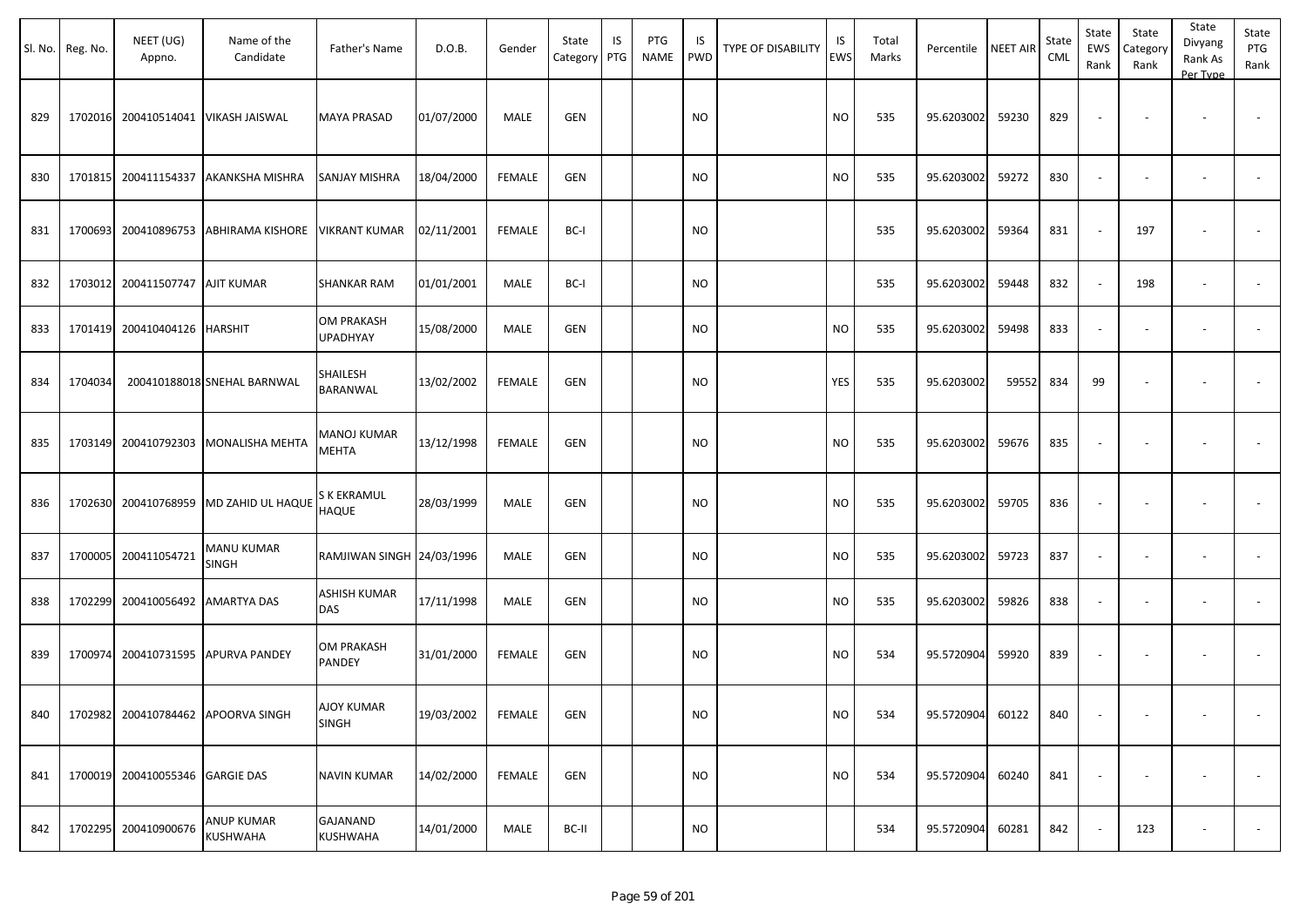|     | Sl. No. Reg. No. | NEET (UG)<br>Appno.                | Name of the<br>Candidate            | Father's Name                      | D.O.B.     | Gender        | State<br>Category | IS<br>PTG | PTG<br>NAME | IS.<br>PWD | TYPE OF DISABILITY | IS<br>EWS | Total<br>Marks | Percentile | <b>NEET AIR</b> | State<br><b>CML</b> | State<br>EWS<br>Rank     | State<br>Category<br>Rank | State<br>Divyang<br>Rank As<br>Per Type | State<br>PTG<br>Rank     |
|-----|------------------|------------------------------------|-------------------------------------|------------------------------------|------------|---------------|-------------------|-----------|-------------|------------|--------------------|-----------|----------------|------------|-----------------|---------------------|--------------------------|---------------------------|-----------------------------------------|--------------------------|
| 843 |                  |                                    | 1702426 200410484052 SUSHANT KUMAR  | <b>BIRENDRA</b><br>BHAGAT          | 30/09/2000 | MALE          | <b>GEN</b>        |           |             | NO         |                    | NO.       | 534            | 95.5720904 | 60505           | 843                 | $\blacksquare$           |                           | $\overline{\phantom{a}}$                |                          |
| 844 |                  | 1700539 200410201176 DIPIKA KUMARI |                                     | <b>TARUN KUMAR</b><br><b>VERMA</b> | 01/02/2002 | <b>FEMALE</b> | <b>GEN</b>        |           |             | NO.        |                    |           | 533            | 95.5183940 | 60591           | 844                 | $\overline{\phantom{a}}$ | $\overline{\phantom{a}}$  | $\overline{\phantom{a}}$                | $\overline{\phantom{a}}$ |
| 845 |                  | 1702614 200411163656               | <b>ADARSH KUMAR</b>                 | SHANKAR PRASAD 01/09/1999          |            | MALE          | BC-I              |           |             | <b>NO</b>  |                    |           | 533            | 95.5183940 | 60611           | 845                 | $\sim$                   | 199                       | $\overline{\phantom{a}}$                |                          |
| 846 | 1703969          | 200411128336 PARUL SHREE           |                                     | <b>SANJAY KUMAR</b><br><b>JHA</b>  | 22/06/1995 | <b>FEMALE</b> | <b>GEN</b>        |           |             | NO.        |                    | <b>NO</b> | 533            | 95.5183940 | 60791           | 846                 | $\blacksquare$           | $\overline{\phantom{a}}$  | $\overline{\phantom{a}}$                | $\sim$                   |
| 847 |                  | 1703569 200410549864               | SHUBHAM KUMAR                       | MANOJ KUMAR                        | 28/11/1999 | <b>MALE</b>   | BC-II             |           |             | <b>NO</b>  |                    |           | 533            | 95.5183940 | 60880           | 847                 | $\sim$                   | 124                       | $\overline{\phantom{a}}$                | $\overline{\phantom{a}}$ |
| 848 |                  | 1701986 200410117290               | <b>SIMRAN KUMARI</b>                | VINOD KUMAR<br><b>GUPTA</b>        | 25/04/2001 | <b>FEMALE</b> | BC-I              |           |             | NO.        |                    |           | 533            | 95.5183940 | 61054           | 848                 | $\sim$                   | 200                       |                                         | $\blacksquare$           |
| 849 | 1700257          | 200410464901                       | MD JAMIL AKHTAR                     | MD ABDUL<br>JABBAR                 | 07/03/1999 | MALE          | <b>GEN</b>        |           |             | NO         |                    | NO        | 533            | 95.5183940 | 61185           | 849                 | $\blacksquare$           |                           |                                         |                          |
| 850 | 1703827          | 200410833541                       | YASH RAJ                            | RAJIV KUMAR<br><b>SINHA</b>        | 06/07/2002 | MALE          | <b>GEN</b>        |           |             | NO         |                    | NO        | 533            | 95.5183940 | 61248           | 850                 | $\blacksquare$           |                           |                                         |                          |
| 851 |                  | 1703089 200410873200 SHUBHAM RAJ   |                                     | SANJAY KUMAR<br><b>PODDAR</b>      | 25/08/2001 | MALE          | GEN               |           |             | <b>NO</b>  |                    | YES       | 532            | 95.4660143 | 61263           | 851                 | 100                      |                           | $\overline{\phantom{a}}$                |                          |
| 852 |                  |                                    | 1701497 200410137234 KUMKUM KUMARI  | DILIP KUMAR<br><b>GUPTA</b>        | 02/10/2000 | FEMALE        | BC-II             |           |             | NO         |                    |           | 532            | 95.4660143 | 61342           | 852                 | $\sim$                   | 125                       | $\overline{\phantom{a}}$                |                          |
| 853 |                  | 1702286 200411067750               | <b>ADITI BARNWAL</b>                | RAJESH PRASAD<br><b>BARNWAL</b>    | 29/06/2000 | <b>FEMALE</b> | BC-II             |           |             | NO         |                    |           | 532            | 95.4660143 | 61650           | 853                 | $\sim$                   | 126                       |                                         |                          |
| 854 | 1702267          | 200410200149                       | <b>PRATHAM ARYA</b>                 | <b>ARBIND KUMAR</b><br>AGRAWAL     | 14/07/2002 | MALE          | GEN               |           |             | NO.        |                    | <b>NO</b> | 532            | 95.4660143 | 61724           | 854                 | $\sim$                   | $\blacksquare$            |                                         |                          |
| 855 |                  | 1701181 200410069552 AMAN KUMAR    |                                     | <b>SURESH DAS</b>                  | 16/04/2001 | MALE          | SC                |           |             | <b>NO</b>  |                    |           | 532            | 95.4660143 | 61750           | 855                 | $\blacksquare$           | 5                         | $\overline{\phantom{a}}$                |                          |
| 856 |                  |                                    | 1702094 200411081765 SHINJAN SARKAR | <b>SUBHASHIS</b><br>SARKAR         | 04/09/2002 | MALE          | GEN               |           |             | <b>NO</b>  |                    | <b>NO</b> | 532            | 95.4660143 | 61759           | 856                 | $\overline{\phantom{a}}$ | $\overline{\phantom{a}}$  | $\overline{\phantom{a}}$                | $\sim$                   |
| 857 |                  | 1702445 200410719293 PRIYANKA      |                                     | <b>DHIRENDRA NATH</b><br>GIRI      | 14/08/1989 | <b>FEMALE</b> | BC-I              |           |             | <b>NO</b>  |                    |           | 532            | 95.4660143 | 61776           | 857                 | $\sim$                   | 201                       |                                         | $\sim$                   |
| 858 |                  |                                    | 1700899 200410617040 SURUCHI KUMARI | RAMESH KUMAR<br>YADAV              | 31/05/2003 | FEMALE        | BC-II             |           |             | <b>NO</b>  |                    |           | 532            | 95.4660143 | 61850           | 858                 | $\sim$                   | 127                       | $\overline{\phantom{a}}$                | $\sim$                   |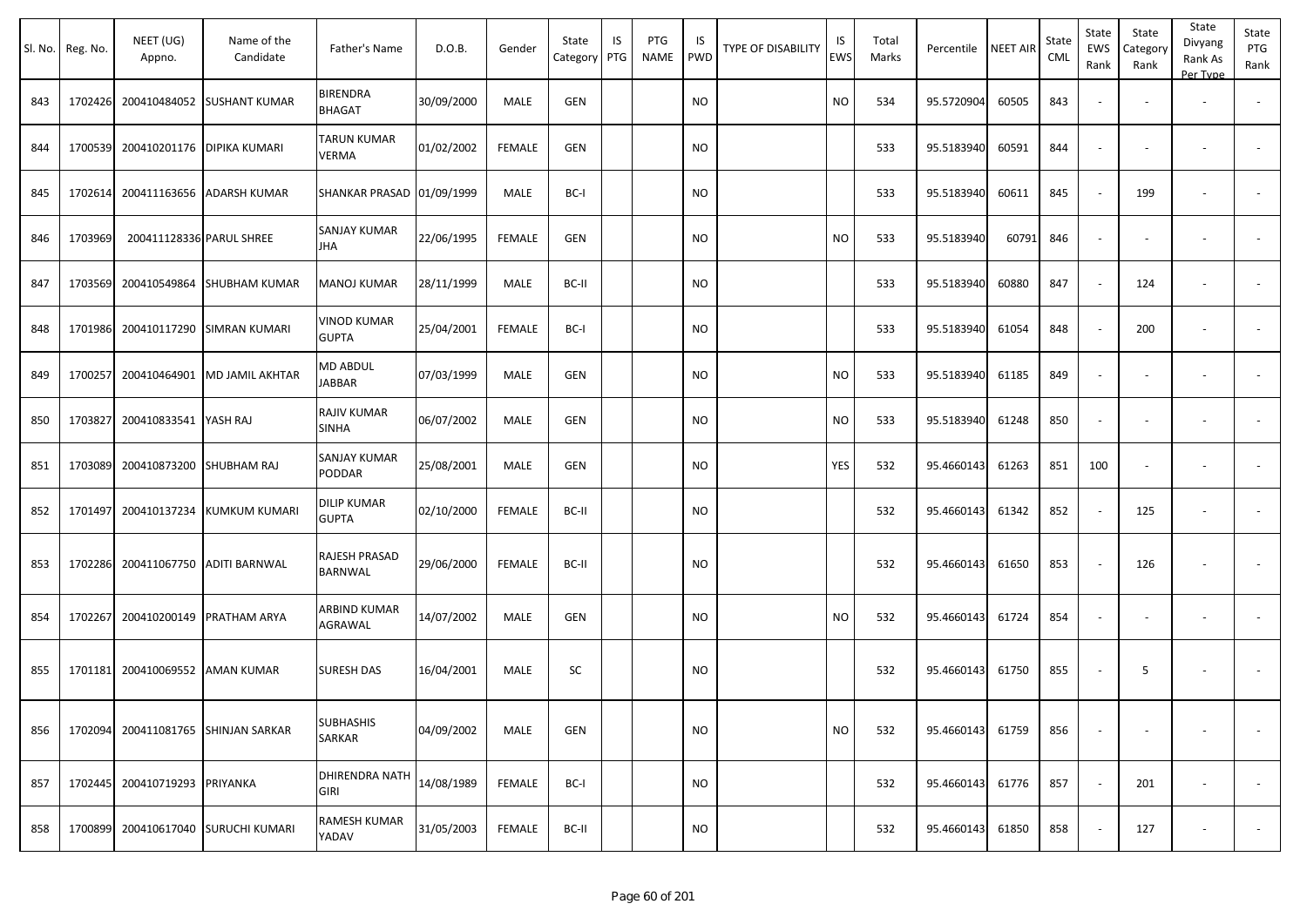|     | Sl. No. Reg. No. | NEET (UG)<br>Appno.              | Name of the<br>Candidate             | Father's Name                       | D.O.B.            | Gender        | State<br>Category PTG | IS | PTG<br><b>NAME</b> | IS<br><b>PWD</b> | <b>TYPE OF DISABILITY</b> | IS<br><b>EWS</b> | Total<br>Marks | Percentile NEET AIR |       | State<br>CML | State<br>EWS<br>Rank | State<br>Category<br>Rank | State<br>Divyang<br>Rank As<br>Per Type | State<br>PTG<br>Rank |
|-----|------------------|----------------------------------|--------------------------------------|-------------------------------------|-------------------|---------------|-----------------------|----|--------------------|------------------|---------------------------|------------------|----------------|---------------------|-------|--------------|----------------------|---------------------------|-----------------------------------------|----------------------|
| 859 | 1703417          | 200410932066 TAYYABA ISMAT       |                                      | ALIMUDDIN<br>ANSARI                 | 04/05/2002        | <b>FEMALE</b> | BC-I                  |    |                    | <b>NO</b>        |                           |                  | 531            | 95.4103426          | 62056 | 859          |                      | 202                       |                                         |                      |
| 860 |                  |                                  | 1701063 200411064848 PRAKRITI PANDEY | <b>NEMU SINGH</b>                   | 07/06/2001        | <b>FEMALE</b> | <b>GEN</b>            |    |                    | <b>NO</b>        |                           | YES              | 531            | 95.4103426          | 62090 | 860          | 101                  |                           |                                         |                      |
| 861 | 1704066          | 200410065660 TUBA KHAN           |                                      | IMTIYAZ AHMAD<br><b>KHAN</b>        | 25/03/2000        | <b>FEMALE</b> | GEN                   |    |                    | <b>NO</b>        |                           | YES              | 531            | 95.4103426          | 62092 | 861          | 102                  |                           | $\sim$                                  |                      |
| 862 | 1700677          | 200410189248 ARTEE KUMARI        |                                      | <b>DILIP KUMAR</b>                  | 25/02/2000        | <b>FEMALE</b> | BC-II                 |    |                    | <b>NO</b>        |                           |                  | 531            | 95.4103426          | 62218 | 862          |                      | 128                       |                                         |                      |
| 863 | 1704104          |                                  | 200410960679 AADIL AHMAD             | SHAFI AHMAD                         | 12/12/2002        | MALE          | GEN                   |    |                    | <b>NO</b>        |                           | <b>NO</b>        | 531            | 95.4103426          | 62250 | 863          |                      |                           |                                         |                      |
| 864 |                  | 1700419 200410696530 RAJ KUMAR   |                                      | PRADEEP GUPTA                       | 05/04/2000        | MALE          | BC-I                  |    |                    | <b>NO</b>        |                           |                  | 531            | 95.4103426          | 62401 | 864          |                      | 203                       | $\overline{\phantom{a}}$                |                      |
| 865 | 1703824          |                                  | 200410099766 KUMARI ARCHANA          | SANJAY KUMAR<br><b>DUBEY</b>        | 28/09/1998        | <b>FEMALE</b> | <b>GEN</b>            |    |                    | <b>NO</b>        |                           | <b>NO</b>        | 531            | 95.4103426          | 62418 | 865          |                      |                           |                                         |                      |
| 866 | 1700799          |                                  | 200410354657 SHUBHAM SETH            | VIRENDRA SETH                       | 09/03/2001        | MALE          | SC                    |    |                    | <b>NO</b>        |                           |                  | 531            | 95.4103426          | 62470 | 866          |                      | 6                         |                                         |                      |
| 867 |                  | 1701856 200410844865 HRITIKA     |                                      | SHREEKANT SINGH 18/09/2001          |                   | <b>FEMALE</b> | GEN                   |    |                    | <b>NO</b>        |                           | <b>NO</b>        | 531            | 95.4103426          | 62545 | 867          |                      |                           | $\overline{\phantom{a}}$                |                      |
| 868 |                  | 1701343 200410486645 ANKUR DUBEY |                                      | <b>BIKASH DUBEY</b>                 | 05/11/2003        | MALE          | <b>GEN</b>            |    |                    | <b>NO</b>        |                           | <b>NO</b>        | 531            | 95.4103426          | 62551 | 868          |                      |                           |                                         |                      |
| 869 | 1701577          | 200410968703 NIKHIL KUMAR        |                                      | NARESH PRASAD<br>SAH                | 03/02/2001        | MALE          | GEN                   |    |                    | <b>NO</b>        |                           |                  | 531            | 95.4103426          | 62626 | 869          |                      |                           |                                         |                      |
| 870 |                  |                                  | 1700459 200410582776 SHIKHA SIWANGI  | <b>ANIL KUMAR</b><br><b>DWIVEDI</b> | 12/08/2000 FEMALE |               | GEN                   |    |                    | $\mathsf{NO}$    |                           | $NO$             | 531            | 95.4103426 62653    |       | 870          |                      |                           |                                         |                      |
| 871 |                  | 1703201 200411208504 NIDA SHAFI  |                                      | M SHAFIUDDIN                        | 10/03/2002        | FEMALE        | BC-I                  |    |                    | <b>NO</b>        |                           |                  | 531            | 95.4103426 62704    |       | 871          |                      | 204                       |                                         | $\sim$               |
| 872 |                  |                                  | 1700717 200410112462 MAHIMA KANRAR   | MILAN KUMAR<br>KANRAR               | 23/08/2001        | FEMALE        | GEN                   |    |                    | <b>NO</b>        |                           | <b>NO</b>        | 530            | 95.3540857 62776    |       | 872          |                      | $\overline{\phantom{a}}$  | $\overline{\phantom{a}}$                | $\sim$               |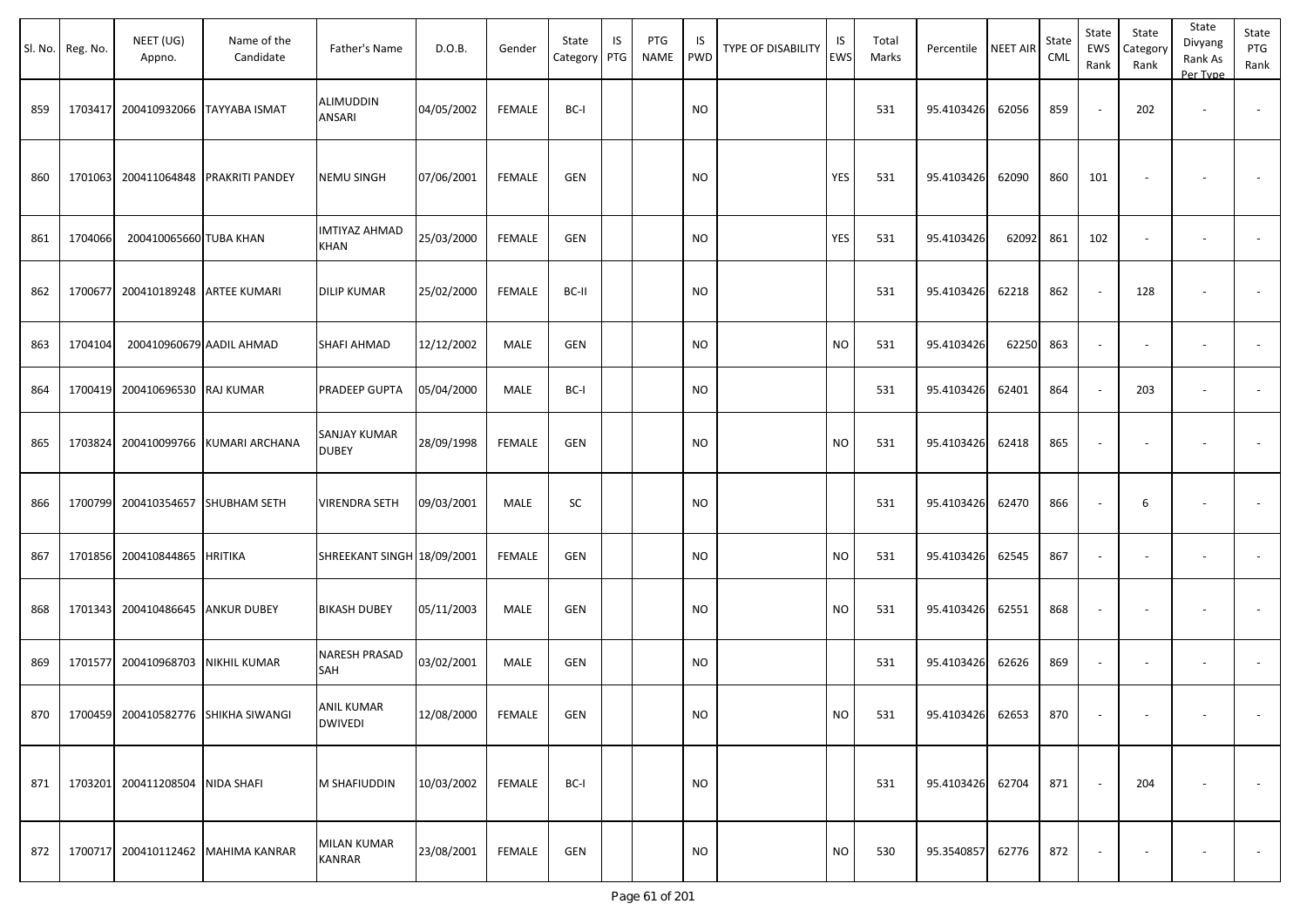| SI. No. | Reg. No. | NEET (UG)<br>Appno.               | Name of the<br>Candidate            | Father's Name                         | D.O.B.     | Gender        | State<br>Category | IS<br>PTG | PTG<br><b>NAME</b> | IS<br><b>PWD</b> | TYPE OF DISABILITY | IS<br>EWS  | Total<br>Marks | Percentile NEET AIR |       | State<br>CML | State<br>EWS<br>Rank     | State<br>Category<br>Rank | State<br>Divyang<br>Rank As<br>Per Type | State<br>PTG<br>Rank |
|---------|----------|-----------------------------------|-------------------------------------|---------------------------------------|------------|---------------|-------------------|-----------|--------------------|------------------|--------------------|------------|----------------|---------------------|-------|--------------|--------------------------|---------------------------|-----------------------------------------|----------------------|
| 873     |          | 1700713 200410652786              | <b>NEHA KUMARI</b>                  | ASHARFI KUMAR                         | 12/07/2000 | <b>FEMALE</b> | BC-II             |           |                    | <b>NO</b>        |                    |            | 530            | 95.3540857          | 62961 | 873          |                          | 129                       | $\overline{\phantom{a}}$                | $\sim$               |
| 874     |          | 1702924 200410539123 ANSHU KUMAR  |                                     | <b>ANIL KUMAR</b>                     | 01/12/1999 | MALE          | GEN               |           |                    | NO.              |                    | <b>NO</b>  | 530            | 95.3540857          | 63021 | 874          | $\sim$                   | $\overline{\phantom{a}}$  | $\overline{\phantom{a}}$                |                      |
| 875     | 1701920  |                                   | 200410947624 SABAHAT ANZAR          | ANZARUL HAQUE<br>ANSARI               | 30/07/2001 | <b>FEMALE</b> | GEN               |           |                    | <b>NO</b>        |                    |            | 530            | 95.3540857          | 63057 | 875          |                          |                           | $\overline{\phantom{a}}$                | $\sim$               |
| 876     |          | 1700998 200410988202 ZAINAB KAMAL |                                     | <b>KAMAL AHMAD</b>                    | 21/02/2001 | <b>FEMALE</b> | GEN               |           |                    | <b>NO</b>        |                    | <b>YES</b> | 530            | 95.3540857          | 63250 | 876          | 103                      | $\overline{\phantom{a}}$  |                                         | $\sim$               |
| 877     | 1704245  | 200410276460 KIRTI SHREE          |                                     | <b>GOPI NATH</b>                      | 18/03/2000 | FEMALE        | GEN               |           |                    | NO.              |                    | <b>NO</b>  | 530            | 95.3540857          | 63290 | 877          |                          |                           | $\overline{\phantom{a}}$                |                      |
| 878     |          |                                   | 1702863 200410824277 SAURAV KUMAR   | <b>SANJAY KUMAR</b>                   | 23/01/2002 | MALE          | BC-II             |           |                    | <b>NO</b>        |                    |            | 530            | 95.3540857          | 63373 | 878          | $\overline{\phantom{a}}$ | 130                       | $\overline{\phantom{a}}$                | $\sim$               |
| 879     |          | 1701306 200410012861 ADITI VERMA  |                                     | <b>CHANDRA</b><br>SHEKHAR VERMA       | 15/09/2001 | <b>FEMALE</b> | GEN               |           |                    | NO               |                    | <b>NO</b>  | 529            | 95.3006819          | 63730 | 879          | $\overline{\phantom{a}}$ | $\overline{\phantom{a}}$  |                                         | $\sim$               |
| 880     |          |                                   | 1702013 200410326371 AMAR NATH SEAL | <b>PRADIP KUMAR</b><br><b>SEAL</b>    | 26/02/2001 | MALE          | BC-I              |           |                    | NO               |                    |            | 529            | 95.3006819          | 63754 | 880          | $\overline{\phantom{a}}$ | 205                       | $\overline{\phantom{a}}$                |                      |
| 881     |          | 1701641 200410920486              | LAKSHMI BHARDWAJ                    | PAPPU KUMAR<br><b>SINGH</b>           | 05/12/2000 | <b>FEMALE</b> | GEN               |           |                    | <b>NO</b>        |                    | <b>NO</b>  | 529            | 95.3006819          | 63781 | 881          | $\sim$                   | $\overline{\phantom{a}}$  | $\overline{\phantom{a}}$                | $\sim$               |
| 882     |          |                                   | 1702078 200410162272 SABIHA MEHNAZ  | ABDUL KHALIQUE 02/07/2001             |            | <b>FEMALE</b> | BC-I              |           |                    | <b>NO</b>        |                    |            | 529            | 95.3006819          | 63801 | 882          | $\sim$                   | 206                       | $\overline{\phantom{a}}$                | $\sim$               |
| 883     |          |                                   | 1703043 200410186071 CHAMPA MAHATO  | DEBRAM MAHATO 27/06/2000              |            | FEMALE        | BC-I              |           |                    | NO               |                    |            | 529            | 95.3006819          | 63919 | 883          |                          | 207                       | $\overline{\phantom{a}}$                |                      |
| 884     |          |                                   | 1701982 200410966295 KUMAR KANISHK  | <b>SUNIL KUMAR</b><br><b>AMBASTHA</b> | 03/06/2000 | MALE          | GEN               |           |                    | <b>NO</b>        |                    | YES        | 529            | 95.3006819 63931    |       | 884          | 104                      | $\sim$                    | $\sim$                                  | $\sim$               |
| 885     |          | 1700099 200410045076              | SARNENDU<br><b>CHOUDHURY</b>        | <b>KRISHNENDU</b><br><b>CHOUDHURY</b> | 11/10/2001 | MALE          | GEN               |           |                    | <b>NO</b>        |                    | <b>NO</b>  | 529            | 95.3006819 64116    |       | 885          |                          |                           |                                         | $\sim$               |
| 886     |          |                                   | 1701723 200410604445 SWARUP KUMAR   | NITAI NEERAJ                          | 11/07/2002 | MALE          | SC                |           |                    | <b>NO</b>        |                    |            | 529            | 95.3006819 64142    |       | 886          |                          | $\overline{7}$            |                                         | $\sim$               |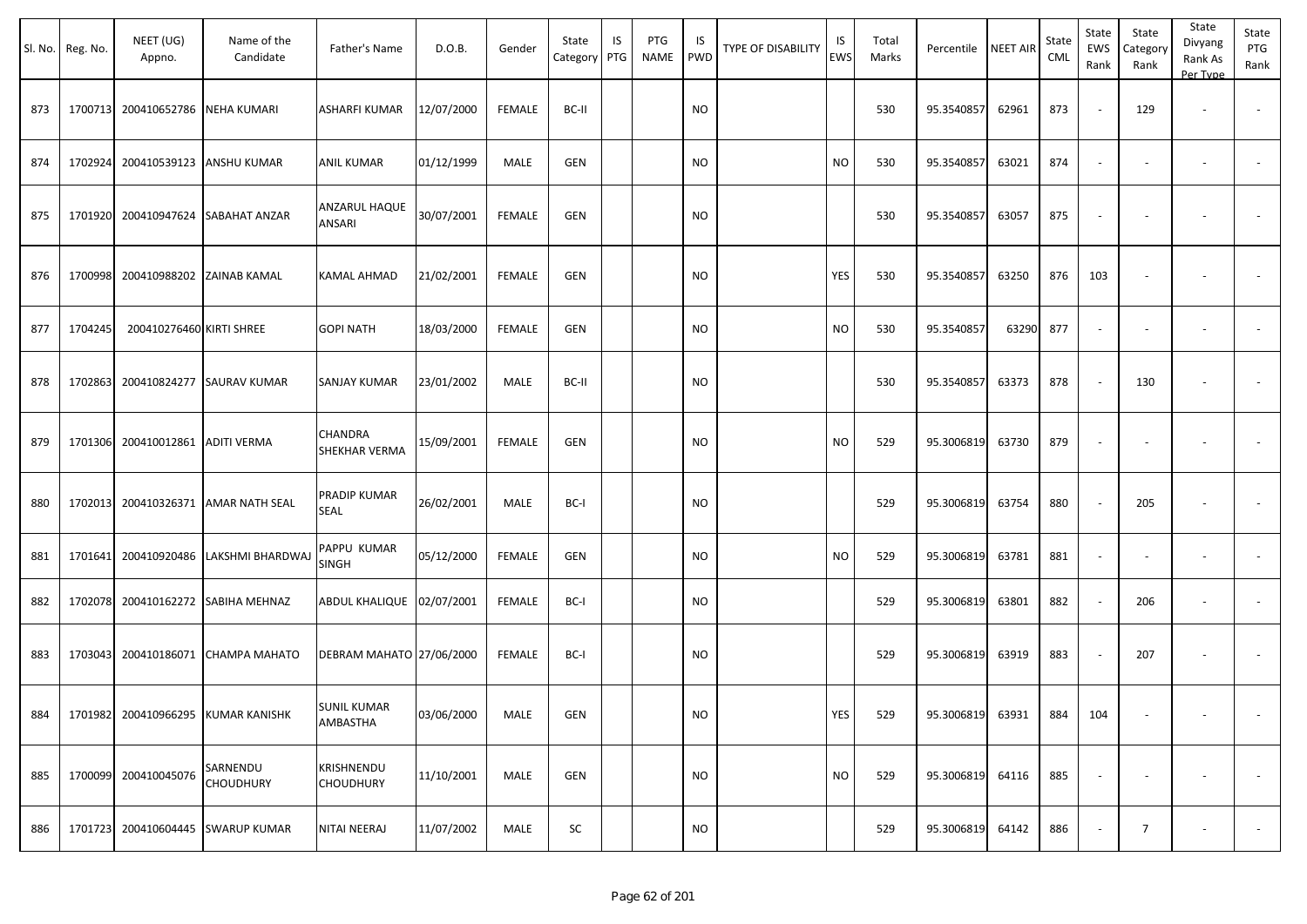|     | Sl. No. Reg. No. | NEET (UG)<br>Appno.               | Name of the<br>Candidate             | Father's Name                                | D.O.B.     | Gender        | State<br>Category | IS<br>PTG | PTG<br>NAME | IS<br><b>PWD</b> | <b>TYPE OF DISABILITY</b> | IS<br><b>EWS</b> | Total<br>Marks | Percentile | <b>NEET AIR</b> | State<br><b>CML</b> | State<br>EWS<br>Rank     | State<br>Category<br>Rank | State<br>Divyang<br>Rank As<br>Per Type | State<br>PTG<br>Rank     |
|-----|------------------|-----------------------------------|--------------------------------------|----------------------------------------------|------------|---------------|-------------------|-----------|-------------|------------------|---------------------------|------------------|----------------|------------|-----------------|---------------------|--------------------------|---------------------------|-----------------------------------------|--------------------------|
| 887 |                  | 1703575 200410488724              | <b>ROSHAN KUMAR</b>                  | RAJENDRA PD<br>BARNWAL                       | 10/06/2001 | MALE          | GEN               |           |             | <b>NO</b>        |                           | <b>NO</b>        | 529            | 95.3006819 | 64159           | 887                 |                          |                           | $\overline{\phantom{a}}$                |                          |
| 888 |                  | 1700429 200410490574              | MD SHAIQUE<br>ANWAR                  | MD HAFIZUDDIN                                | 23/11/2000 | MALE          | BC-I              |           |             | <b>NO</b>        |                           |                  | 529            | 95.3006819 | 64204           | 888                 | $\overline{\phantom{a}}$ | 208                       |                                         |                          |
| 889 |                  | 1701580 200410831521              | <b>ARPANA KUMARI</b>                 | DHARMRAJ<br>MAHTO                            | 30/11/1999 | <b>FEMALE</b> | BC-II             |           |             | <b>NO</b>        |                           |                  | 528            | 95.2477170 | 64406           | 889                 | $\sim$                   | 131                       |                                         |                          |
| 890 |                  | 1700017 200410688103              | <b>HARSHITA SINGH</b>                | MANOJ KUMAR<br>SINGH                         | 28/11/2002 | <b>FEMALE</b> | GEN               |           |             | NO.              |                           | <b>NO</b>        | 528            | 95.2477170 | 64519           | 890                 | $\overline{\phantom{a}}$ | $\overline{\phantom{a}}$  | $\overline{\phantom{a}}$                |                          |
| 891 | 1701802          | 200410079487                      | PRIYANKA BHARTI                      | PARIMAL KUMAR<br>SINGH                       | 12/04/2001 | <b>FEMALE</b> | GEN               |           |             | <b>NO</b>        |                           | <b>NO</b>        | 528            | 95.2477170 | 64738           | 891                 | $\overline{\phantom{a}}$ | $\overline{\phantom{a}}$  | $\overline{\phantom{a}}$                |                          |
| 892 |                  | 1702478 200410472456              | AKANKSHA<br>SHRIVASTAVA              | RAJIV KUMAR<br>SHRIVASTAVA                   | 06/03/2000 | <b>FEMALE</b> | GEN               |           |             | <b>NO</b>        |                           | <b>NO</b>        | 527            | 95.1951179 | 65213           | 892                 | $\blacksquare$           | $\overline{\phantom{a}}$  | $\overline{\phantom{a}}$                | $\sim$                   |
| 893 |                  | 1702944 200410347853              | SHRESTHA<br>KATESARIA                | SANDEEP KUMAR<br><b>AGARWAL</b>              | 12/02/2000 | <b>FEMALE</b> | GEN               |           |             | <b>NO</b>        |                           | <b>NO</b>        | 527            | 95.1951179 | 65278           | 893                 | $\overline{\phantom{a}}$ | $\sim$                    |                                         |                          |
| 894 |                  |                                   | 1703220 200410782176 DIVYANSHI NAINA | MANOJ KUMAR<br>SINGH                         | 04/03/2000 | FEMALE        | <b>GEN</b>        |           |             | <b>NO</b>        |                           | YES              | 527            | 95.1951179 | 65320           | 894                 | 105                      | $\overline{\phantom{a}}$  | $\overline{\phantom{a}}$                |                          |
| 895 |                  | 1700788 200410229914 RUHI PRIYA   |                                      | SANJAY KUMAR<br><b>SINGH</b>                 | 31/03/2002 | FEMALE        | <b>GEN</b>        |           |             | <b>NO</b>        |                           | <b>NO</b>        | 527            | 95.1951179 | 65467           | 895                 | $\overline{\phantom{a}}$ | $\overline{\phantom{a}}$  |                                         |                          |
| 896 | 1704119          |                                   | 200411057194 DEVYANI SINGH           | SUDHIR SINGH                                 | 25/11/1999 | FEMALE        | <b>GEN</b>        |           |             | <b>NO</b>        |                           | YES              | 527            | 95.1951179 | 65555           | 896                 | 106                      | $\overline{\phantom{a}}$  |                                         |                          |
| 897 |                  | 1701764 200410588591              | VENKAT PATI<br>CHAKRAPANI            | <b>SHYAM BIHARI</b><br><b>MISHRA</b>         | 10/08/2001 | MALE          | GEN               |           |             | NO.              |                           | YES              | 527            | 95.1951179 | 65564           | 897                 | 107                      | $\overline{\phantom{a}}$  |                                         |                          |
| 898 |                  |                                   | 1701523 200410773845 LOKESH SARANGI  | PANKAJ KUMAR<br>SARANGI                      | 10/08/2000 | MALE          | GEN               |           |             | <b>NO</b>        |                           | <b>NO</b>        | 526            | 95.1404704 | 65889           | 898                 | $\overline{\phantom{a}}$ | $\overline{\phantom{a}}$  | $\sim$                                  | $\sim$                   |
| 899 |                  | 1701773 200410487381 ANSHU RANJAN |                                      | UMESH PRASAD                                 | 09/03/2000 | MALE          | GEN               |           |             | <b>NO</b>        |                           | <b>NO</b>        | 526            | 95.1404704 | 65976           | 899                 | $\sim$                   | $\sim$                    | $\sim$                                  | $\sim$                   |
| 900 |                  | 1702251 200410852262              | RAJSHRI KUMARI<br>SAW                | $ {\sf SHRAWAN~KUMAR}\Big 21/11/1999$<br>SAW |            | FEMALE        | GEN               |           |             | <b>NO</b>        |                           | <b>NO</b>        | 526            | 95.1404704 | 66008           | 900                 |                          |                           |                                         | $\overline{\phantom{a}}$ |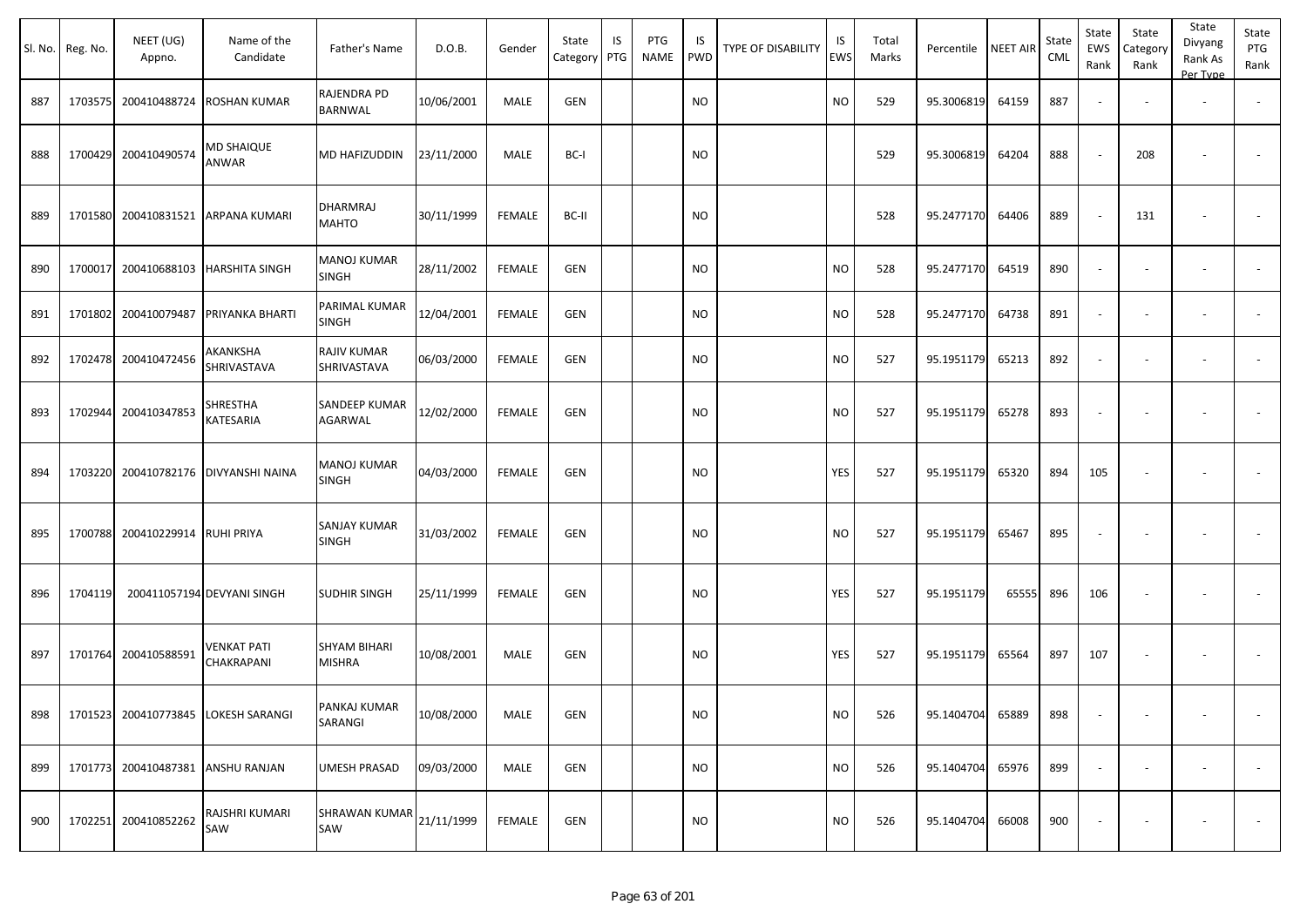|     | Sl. No. Reg. No. | NEET (UG)<br>Appno.               | Name of the<br>Candidate              | Father's Name                            | D.O.B.     | Gender        | State<br>Category PTG | IS | PTG<br>NAME | IS<br>PWD | <b>TYPE OF DISABILITY</b> | IS<br>EWS | Total<br>Marks | Percentile | <b>NEET AIR</b> | State<br><b>CML</b> | State<br>EWS<br>Rank     | State<br>Category<br>Rank | State<br>Divyang<br>Rank As<br>Per Type | State<br>PTG<br>Rank     |
|-----|------------------|-----------------------------------|---------------------------------------|------------------------------------------|------------|---------------|-----------------------|----|-------------|-----------|---------------------------|-----------|----------------|------------|-----------------|---------------------|--------------------------|---------------------------|-----------------------------------------|--------------------------|
| 901 | 1703371          | 200410188251                      | SHRUTI AGARWAL                        | SUBHASH<br><b>AGARWAL</b>                | 06/08/2001 | <b>FEMALE</b> | BC-II                 |    |             | <b>NO</b> |                           |           | 526            | 95.1404704 | 66009           | 901                 |                          | 132                       |                                         |                          |
| 902 |                  | 1701458 200411161331              | RIZWANUL HODA                         | ASGAR HUSSAIN                            | 24/02/2001 | MALE          | BC-I                  |    |             | <b>NO</b> |                           |           | 526            | 95.1404704 | 66019           | 902                 |                          | 209                       |                                         |                          |
| 903 |                  |                                   | 1701490 200410933712 ASHISH KUMAR JHA | HARE RAM JHA                             | 11/03/2002 | MALE          | GEN                   |    |             | <b>NO</b> |                           | YES       | 526            | 95.1404704 | 66101           | 903                 | 108                      |                           |                                         |                          |
| 904 |                  | 1701602 200410221164              | <b>NABEEL ANJUM</b>                   | ARSH ANJUM                               | 09/10/2000 | MALE          | <b>GEN</b>            |    |             | <b>NO</b> |                           | <b>NO</b> | 526            | 95.1404704 | 66115           | 904                 | $\sim$                   |                           | $\overline{\phantom{a}}$                |                          |
| 905 |                  | 1702314 200410392124 SWATI KUMARI |                                       | <b>GANESH SHANKAR</b><br><b>BARANWAL</b> | 08/08/2000 | <b>FEMALE</b> | GEN                   |    |             | <b>NO</b> |                           | <b>NO</b> | 526            | 95.1404704 | 66241           | 905                 |                          |                           |                                         |                          |
| 906 |                  | 1702449 200410324868              | <b>ROSHAN KUMAR</b>                   | NEERAJ KUMAR<br>YADAV                    | 25/05/2000 | MALE          | GEN                   |    |             | <b>NO</b> |                           |           | 526            | 95.1404704 | 66277           | 906                 | $\overline{\phantom{a}}$ |                           | $\overline{\phantom{a}}$                |                          |
| 907 |                  | 1700186 200410760172              | SHABBIR NISAR<br>ANSARI               | NISAR AHMAD<br>ANSARI                    | 10/12/1999 | MALE          | GEN                   |    |             | <b>NO</b> |                           |           | 526            | 95.1404704 | 66349           | 907                 | $\overline{\phantom{a}}$ |                           |                                         |                          |
| 908 |                  | 1703154 200410365925              | <b>SIMRAN PAL</b>                     | <b>RAM BAHADUR</b><br>PAL                | 04/04/1998 | <b>FEMALE</b> | GEN                   |    |             | <b>NO</b> |                           | <b>NO</b> | 525            | 95.0823114 | 66558           | 908                 | $\overline{\phantom{a}}$ |                           |                                         |                          |
| 909 |                  | 1700719 200411290711 AMIT VIBHAW  |                                       | <b>RANG NATH</b><br>MISHRA               | 01/07/1997 | MALE          | <b>GEN</b>            |    |             | <b>NO</b> |                           | YES       | 525            | 95.0823114 | 66787           | 909                 | 109                      |                           | $\overline{\phantom{a}}$                | $\overline{\phantom{a}}$ |
| 910 |                  | 1703002 200410133547              | SAMRIDDHI<br>NARAYAN                  | NIRBHAY KUMAR<br>SRINARAYAN              | 06/08/2000 | <b>FEMALE</b> | GEN                   |    |             | <b>NO</b> |                           | <b>NO</b> | 525            | 95.0823114 | 66842           | 910                 | $\sim$                   |                           | $\overline{\phantom{a}}$                | $\overline{\phantom{a}}$ |
| 911 | 1703011          | 200410053170                      | <b>BINISH FATEMA</b>                  | <b>SYED KHALID</b><br>HAIDER             | 27/07/1999 | FEMALE        | GEN                   |    |             | <b>NO</b> |                           | YES       | 525            | 95.0823114 | 66890           | 911                 | 110                      | $\overline{\phantom{a}}$  | $\overline{\phantom{a}}$                |                          |
| 912 |                  | 1700293 200410973791 RISHAV RAJ   |                                       | SANTOSH KUMAR 05/01/1997                 |            | MALE          | <b>GEN</b>            |    |             | <b>NO</b> |                           | <b>NO</b> | 525            | 95.0823114 | 66930           | 912                 | $\overline{\phantom{a}}$ |                           |                                         |                          |
| 913 |                  |                                   | 1702285 200410428431 ROSHAN KUMAR     | AJAY PRASAD SAH 07/12/2002               |            | MALE          | BC-II                 |    |             | <b>NO</b> |                           |           | 525            | 95.0823114 | 67089           | 913                 | $\sim$                   | 133                       | $\sim$                                  | $\overline{\phantom{a}}$ |
| 914 |                  | 1703585 200410846149 ARYA RAVI    |                                       | <b>ANIL KUMAR</b><br><b>SINHA</b>        | 06/05/2001 | MALE          | GEN                   |    |             | <b>NO</b> |                           | YES       | 525            | 95.0823114 | 67221           | 914                 | 111                      | $\sim$                    | $\sim$                                  | $\sim$                   |
| 915 |                  |                                   | 1701327 200410094595 SWAPNIL SINHA    | <b>NIRAJ SINHA</b>                       | 15/12/2000 | FEMALE        | GEN                   |    |             | <b>NO</b> |                           | <b>NO</b> | 524            | 95.0324191 | 67262           | 915                 | $\overline{\phantom{a}}$ | $\overline{\phantom{a}}$  | $\overline{\phantom{a}}$                | $\sim$                   |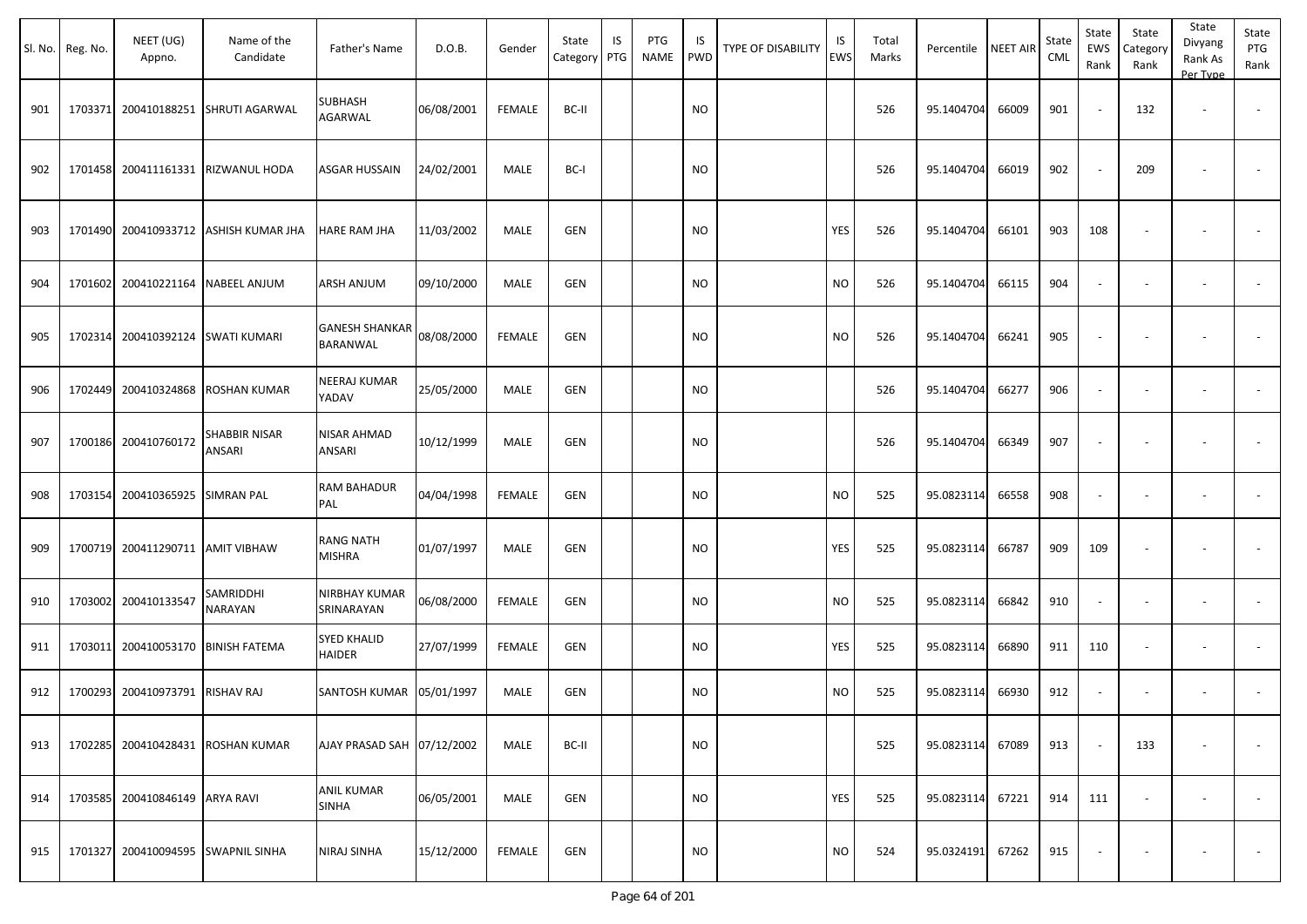|     | Sl. No. Reg. No. | NEET (UG)<br>Appno.              | Name of the<br>Candidate             | Father's Name                 | D.O.B.     | Gender        | State<br>Category | IS<br>PTG | PTG<br>NAME | IS<br><b>PWD</b> | TYPE OF DISABILITY | IS<br>EWS      | Total<br>Marks | Percentile | NEET AIR | State<br>CML | State<br>EWS<br>Rank | State<br>Category<br>Rank | State<br>Divyang<br>Rank As<br>Per Type | State<br>PTG<br>Rank |
|-----|------------------|----------------------------------|--------------------------------------|-------------------------------|------------|---------------|-------------------|-----------|-------------|------------------|--------------------|----------------|----------------|------------|----------|--------------|----------------------|---------------------------|-----------------------------------------|----------------------|
| 916 | 1702443          | 200410396395                     | <b>DIVYA RAJ</b>                     | SANJAY KUMAR<br>SAH           | 20/08/1998 | <b>FEMALE</b> | GEN               |           |             | <b>NO</b>        |                    |                | 524            | 95.0324191 | 67266    | 916          |                      |                           |                                         |                      |
| 917 | 1700189          | 200410134418 RIYA GUPTA          |                                      | RAGHWENDRA<br><b>GUPTA</b>    | 31/03/1998 | <b>FEMALE</b> | GEN               |           |             | <b>NO</b>        |                    |                | 524            | 95.0324191 | 67273    | 917          | $\sim$               |                           | $\overline{\phantom{a}}$                |                      |
| 918 | 1700625          | 200410296761                     | ANUBHAV KUMAR                        | RAJBALLAV<br>KUMAR            | 05/05/2001 | MALE          | BC-II             |           |             | <b>NO</b>        |                    |                | 524            | 95.0324191 | 67453    | 918          |                      | 134                       | $\overline{\phantom{a}}$                |                      |
| 919 | 1703044          | 200411157139                     | <b>SANSKRITI SINGH</b>               | RANJEET KUMAR<br><b>SINGH</b> | 21/11/1999 | <b>FEMALE</b> | GEN               |           |             | <b>NO</b>        |                    | N <sub>O</sub> | 524            | 95.0324191 | 67467    | 919          |                      |                           |                                         | $\blacksquare$       |
| 920 | 1702072          | 200411057943                     | LAXMI RANI                           | <b>HARIHAR SAW</b>            | 09/11/1998 | <b>FEMALE</b> | BC-I              |           |             | <b>NO</b>        |                    |                | 524            | 95.0324191 | 67700    | 920          |                      | 210                       |                                         |                      |
| 921 | 1702062          | 200410347623                     | <b>SOURAV MITRA</b>                  | SUBHASHIS MITRA 20/09/2002    |            | MALE          | GEN               |           |             | <b>NO</b>        |                    | <b>NO</b>      | 524            | 95.0324191 | 67818    | 921          |                      |                           | $\overline{\phantom{a}}$                |                      |
| 922 | 1701230          | 200410419327                     | <b>MOHIT KUMAR</b>                   | <b>SHANKAR YADAV</b>          | 18/07/2000 | MALE          | GEN               |           |             | <b>NO</b>        |                    | <b>NO</b>      | 523            | 94.9775521 | 67907    | 922          | $\sim$               |                           | $\overline{\phantom{a}}$                |                      |
| 923 | 1702389          | 200410962122                     | <b>ANJALI KUMARI</b><br><b>MAHTO</b> | SANTOSH MAHTO   05/05/2000    |            | <b>FEMALE</b> | BC-I              |           |             | <b>NO</b>        |                    |                | 523            | 94.9775521 | 68212    | 923          |                      | 211                       |                                         |                      |
| 924 | 1701566          | 200411054924                     | <b>SHRUTI</b>                        | SAROJ KUMAR                   | 20/12/2000 | <b>FEMALE</b> | BC-I              |           |             | <b>NO</b>        |                    |                | 523            | 94.9775521 | 68242    | 924          |                      | 212                       | $\overline{\phantom{a}}$                |                      |
| 925 | 1700682          | 200410421163                     | SHRIYANKA NANDAN RUJESH NANDAN       |                               | 30/07/1999 | <b>FEMALE</b> | <b>GEN</b>        |           |             | <b>NO</b>        |                    | <b>NO</b>      | 523            | 94.9775521 | 68531    | 925          |                      |                           |                                         |                      |
| 926 | 1701393          | 200410401913                     | <b>SHADMAN FIRDOUS</b>               | <b>ABDUL HADI</b>             | 27/02/1999 | <b>FEMALE</b> | BC-I              |           |             | <b>NO</b>        |                    |                | 523            | 94.9775521 | 68586    | 926          |                      | 213                       | $\overline{\phantom{a}}$                |                      |
| 927 | 1701250          | 200411019603                     | <b>IZYAN AFNAN</b>                   | <b>IRFAN AKHTAR</b>           | 12/10/2003 | MALE          | GEN               |           |             | <b>NO</b>        |                    | <b>NO</b>      | 522            | 94.9243677 | 68770    | 927          |                      |                           | $\overline{\phantom{a}}$                |                      |
| 928 |                  | 1701829 200410839819 NITU KUMARI |                                      | JAGESHWAR<br><b>MAHTO</b>     | 05/08/1996 | <b>FEMALE</b> | GEN               |           |             | <b>NO</b>        |                    |                | 522            | 94.9243677 | 68824    | 928          |                      |                           | $\overline{\phantom{a}}$                | $\sim$               |
| 929 | 1701313          | 200410160243                     | SYEDA SALEHA<br><b>BASHIR</b>        | <b>SYED BASHIR</b><br>AHMAD   | 24/05/2002 | <b>FEMALE</b> | GEN               |           |             | <b>NO</b>        |                    | <b>NO</b>      | 522            | 94.9243677 | 68841    | 929          | $\sim$               |                           | $\overline{\phantom{a}}$                | $\sim$               |
| 930 | 1702728          | 200411299797                     | SHIFA IRAM                           | <b>MD NESAR</b><br>AHMED      | 20/01/2000 | FEMALE        | GEN               |           |             | <b>NO</b>        |                    | <b>NO</b>      | 522            | 94.9243677 | 68971    | 930          |                      |                           |                                         | $\sim$               |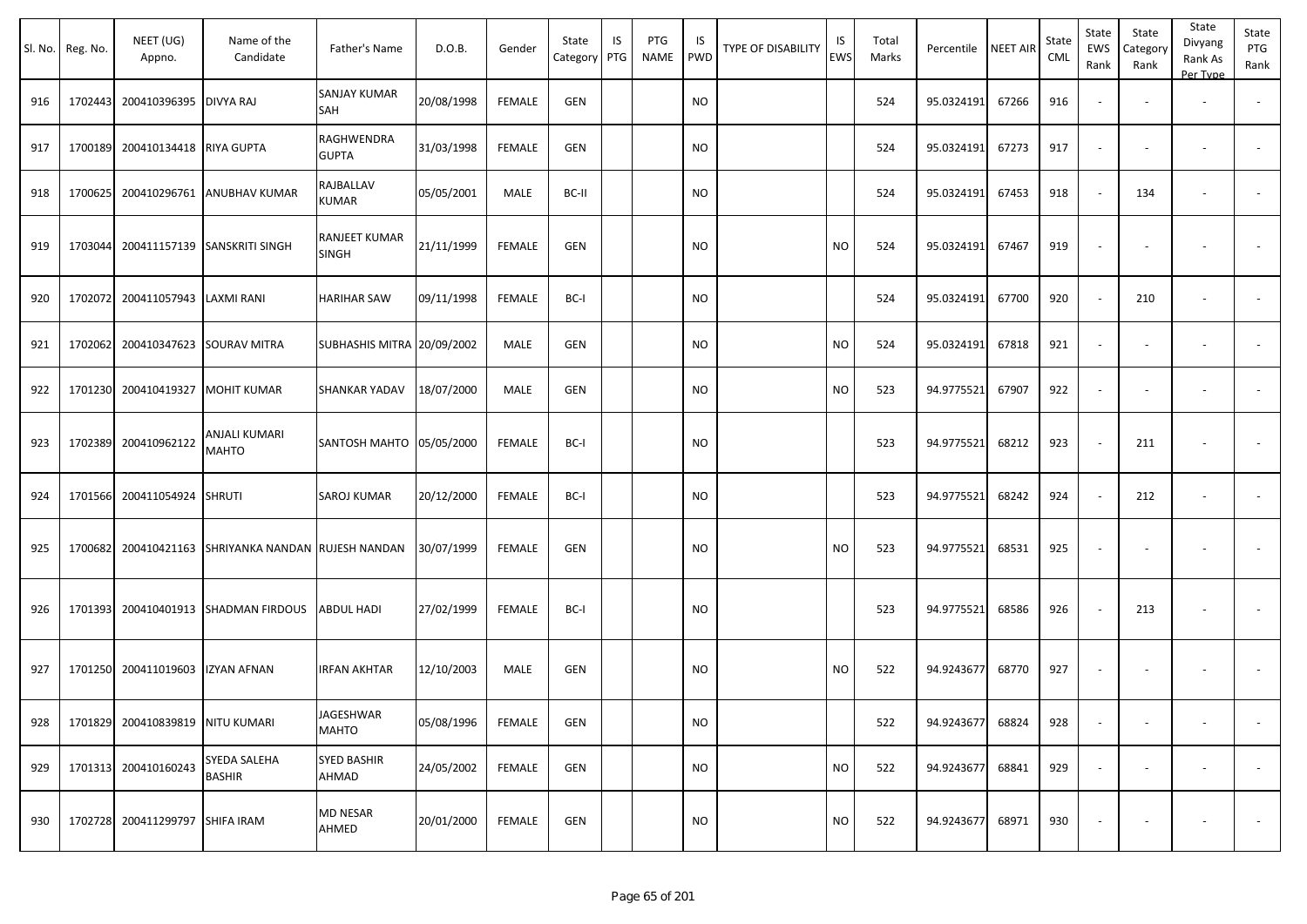|     | Sl. No. Reg. No. | NEET (UG)<br>Appno.            | Name of the<br>Candidate             | Father's Name                        | D.O.B.     | Gender        | State<br>Category PTG | IS | PTG<br><b>NAME</b> | IS<br>PWD | TYPE OF DISABILITY | IS<br>EWS | Total<br>Marks | Percentile NEET AIR |       | State<br>CML | State<br><b>EWS</b><br>Rank | State<br>Category<br>Rank | State<br>Divyang<br>Rank As<br>Per Type | State<br>PTG<br>Rank |
|-----|------------------|--------------------------------|--------------------------------------|--------------------------------------|------------|---------------|-----------------------|----|--------------------|-----------|--------------------|-----------|----------------|---------------------|-------|--------------|-----------------------------|---------------------------|-----------------------------------------|----------------------|
| 931 | 1700449          | 200410366213 SURVI             |                                      | KUNDAN KUMAR                         | 20/03/1998 | <b>FEMALE</b> | GEN                   |    |                    | <b>NO</b> |                    | YES       | 522            | 94.9243677          | 68977 | 931          | 112                         |                           | $\overline{\phantom{a}}$                |                      |
| 932 | 1700175          | 200410893017                   | <b>GOURI SHANKAR</b><br><b>MAHTO</b> | <b>DILESHWAR</b><br><b>MAHTO</b>     | 15/02/2000 | MALE          | <b>GEN</b>            |    |                    | <b>NO</b> |                    |           | 522            | 94.9243677          | 69095 | 932          |                             |                           |                                         |                      |
| 933 | 1700988          |                                | 200410497921 PREM KUMAR SAHA         | <b>PAWAN SAHA</b>                    | 15/03/2002 | MALE          | BC-II                 |    |                    | <b>NO</b> |                    |           | 522            | 94.9243677          | 69166 | 933          |                             | 135                       |                                         |                      |
| 934 | 1700350          |                                | 200410073825 SAMRIDHI RANI           | <b>MANOJ KUMAR</b><br><b>GUPTA</b>   | 01/01/2000 | <b>FEMALE</b> | GEN                   |    |                    | <b>NO</b> |                    |           | 522            | 94.9243677          | 69231 | 934          |                             |                           |                                         |                      |
| 935 | 1700280          | 200410223138                   | MD AZHARUDDIN<br>ANSARI              | NIZAM ANSARI                         | 05/05/2000 | MALE          | BC-I                  |    |                    | <b>NO</b> |                    |           | 522            | 94.9243677          | 69314 | 935          |                             | 214                       |                                         |                      |
| 936 | 1703303          | 200410004314 KIRAN BURADA      |                                      | <b>B VASU DEV</b>                    | 04/09/2000 | <b>FEMALE</b> | GEN                   |    |                    | <b>NO</b> |                    | <b>NO</b> | 521            | 94.8683303          | 69394 | 936          |                             |                           |                                         |                      |
| 937 | 1700114          | 200410981384 SAGAR ANAND       |                                      | <b>SUSHIL KUMAR</b><br><b>BHAGAT</b> | 12/01/2000 | MALE          | BC-II                 |    |                    | <b>NO</b> |                    |           | 521            | 94.8683303          | 69450 | 937          |                             | 136                       |                                         |                      |
| 938 | 1702183          | 200410223732                   | SHIVAM KUMAR<br>RANA                 | <b>JAGDISH RANA</b>                  | 26/10/1998 | MALE          | BC-I                  |    |                    | <b>NO</b> |                    |           | 521            | 94.8683303          | 69504 | 938          |                             | 215                       | $\overline{\phantom{a}}$                |                      |
| 939 | 1701162          | 200410500187                   | <b>ANNU KUMARI</b>                   | NANU KUMAR JHA 05/09/2000            |            | <b>FEMALE</b> | GEN                   |    |                    | <b>NO</b> |                    | <b>NO</b> | 521            | 94.8683303          | 69685 | 939          |                             |                           |                                         |                      |
| 940 | 1702797          |                                | 200410504830 MUSKAN KHAITAN          | ANUP KR KHAITAN 09/01/1999           |            | <b>FEMALE</b> | GEN                   |    |                    | <b>NO</b> |                    | <b>NO</b> | 521            | 94.8683303          | 69702 | 940          |                             |                           |                                         |                      |
| 941 | 1703652          | 200410801715 ANANYA            |                                      | AMAR LAL MAHTO 02/05/2001            |            | <b>FEMALE</b> | BC-I                  |    |                    | <b>NO</b> |                    |           | 521            | 94.8683303          | 69743 | 941          |                             | 216                       | $\sim$                                  |                      |
| 942 |                  | 1701314 200410530344 RISHU RAJ |                                      | <b>RAJESH KUMAR</b>                  | 03/07/2000 | MALE          | BC-II                 |    |                    | <b>NO</b> |                    |           | 521            | 94.8683303          | 69796 | 942          |                             | 137                       |                                         |                      |
| 943 | 1701613          | 200410397636                   | MUKUL KUMAR<br>KEJRIWAL              | <b>NARESH KUMAR</b><br>KEJRIWAL      | 26/02/2001 | MALE          | BC-II                 |    |                    | <b>NO</b> |                    |           | 521            | 94.8683303          | 69802 | 943          |                             | 138                       | $\overline{\phantom{a}}$                | $\sim$               |
| 944 | 1700941          |                                | 200410635800 ROHAN KUMAR             | <b>MUKTI NATH</b><br><b>MANDAL</b>   | 02/10/2001 | MALE          | BC-I                  |    |                    | <b>NO</b> |                    |           | 521            | 94.8683303          | 69944 | 944          |                             | 217                       | $\overline{\phantom{a}}$                | $\sim$               |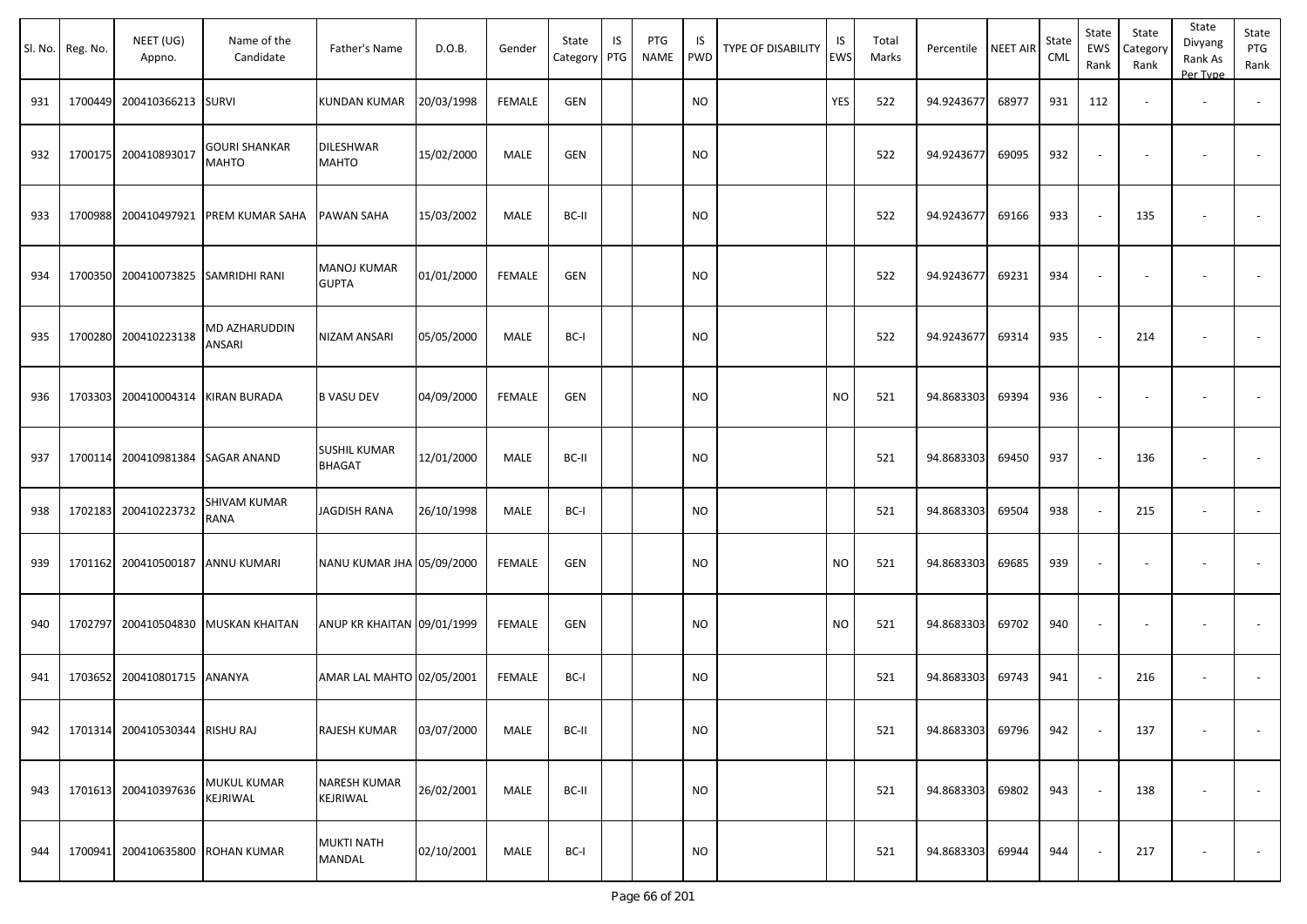| Sl. No. | Reg. No. | NEET (UG)<br>Appno.                | Name of the<br>Candidate            | Father's Name                        | D.O.B.     | Gender        | State<br>Category | IS<br>PTG | PTG<br><b>NAME</b> | IS<br><b>PWD</b> | TYPE OF DISABILITY | IS<br><b>EWS</b> | Total<br>Marks | Percentile       | NEET AIR | State<br>CML | State<br>EWS<br>Rank     | State<br>Category<br>Rank | State<br>Divyang<br>Rank As<br>Per Type | State<br>PTG<br>Rank     |
|---------|----------|------------------------------------|-------------------------------------|--------------------------------------|------------|---------------|-------------------|-----------|--------------------|------------------|--------------------|------------------|----------------|------------------|----------|--------------|--------------------------|---------------------------|-----------------------------------------|--------------------------|
| 945     |          | 1701448 200411101713 SRISHTI SINHA |                                     | <b>SUNIL KUMAR</b><br><b>SINHA</b>   | 15/08/2001 | <b>FEMALE</b> | GEN               |           |                    | <b>NO</b>        |                    | <b>NO</b>        | 521            | 94.8683303       | 69947    | 945          | $\sim$                   |                           | $\overline{\phantom{a}}$                | $\sim$                   |
| 946     |          |                                    | 1702926 200411333358 ARUNESH KUMAR  | <b>MAHENDRA</b><br>KUMAR             | 12/09/1999 | MALE          | BC-I              |           |                    | <b>NO</b>        |                    |                  | 521            | 94.8683303       | 70064    | 946          | $\sim$                   | 218                       |                                         |                          |
| 947     | 1700093  |                                    | 200410815089 SHRADHA SUMAN          | DEONANDAN<br>PRASAD                  | 29/05/1998 | <b>FEMALE</b> | BC-II             |           |                    | <b>NO</b>        |                    |                  | 520            | 94.8051967       | 70308    | 947          |                          | 139                       | $\overline{\phantom{a}}$                |                          |
| 948     | 1701530  | 200410379279                       | RASHMI KUMARI                       | PRABHU BHAGAT                        | 17/10/1998 | <b>FEMALE</b> | BC-I              |           |                    | <b>NO</b>        |                    |                  | 520            | 94.8051967       | 70333    | 948          | $\sim$                   | 219                       | $\overline{\phantom{a}}$                | $\overline{\phantom{a}}$ |
| 949     |          | 1701001 200410385835               | <b>ANKITA MUKHERJEE</b>             | <b>BISWAJIT</b><br><b>MUKHERJEE</b>  | 09/01/2001 | <b>FEMALE</b> | GEN               |           |                    | <b>NO</b>        |                    | <b>YES</b>       | 520            | 94.8051967       | 70571    | 949          | 113                      |                           |                                         |                          |
| 950     | 1702208  |                                    | 200410852901 PRAGYA KUMARI          | RAJESH CHANDRA<br><b>BRANWAL</b>     | 16/07/1999 | <b>FEMALE</b> | GEN               |           |                    | <b>NO</b>        |                    | YES              | 520            | 94.8051967       | 70682    | 950          | 114                      | $\sim$                    | $\overline{\phantom{a}}$                |                          |
| 951     | 1700910  | 200410346454                       | <b>SHRUTI KUMARI</b>                | <b>ARVIND KUMAR</b>                  | 17/11/2001 | <b>FEMALE</b> | GEN               |           |                    | NO.              |                    | <b>NO</b>        | 520            | 94.8051967       | 70692    | 951          | $\overline{\phantom{a}}$ |                           | $\sim$                                  |                          |
| 952     |          | 1701152 200410478114 AYUSH RANJAN  |                                     | SHASHI RANJAN<br><b>SINHA</b>        | 10/12/2001 | MALE          | GEN               |           |                    | <b>NO</b>        |                    | <b>NO</b>        | 520            | 94.8051967       | 70964    | 952          | $\sim$                   |                           | $\overline{\phantom{a}}$                | $\sim$                   |
| 953     |          | 1701738 200410095436 PRITI JHA     |                                     | <b>PRABHAS</b><br><b>CHANDRA JHA</b> | 24/12/2001 | <b>FEMALE</b> | GEN               |           |                    | <b>NO</b>        |                    | <b>NO</b>        | 519            | 94.7515734       | 71051    | 953          | $\sim$                   | $\overline{\phantom{a}}$  | $\sim$                                  | $\sim$                   |
| 954     |          | 1701195 200410467100 ANJALI DEO    |                                     | RAKESH KUMAR<br>DEO                  | 02/01/2001 | <b>FEMALE</b> | GEN               |           |                    | <b>NO</b>        |                    | YES              | 519            | 94.7515734       | 71083    | 954          | 115                      | $\overline{\phantom{a}}$  | $\overline{\phantom{a}}$                | $\sim$                   |
| 955     | 1702884  | 200410231645                       | ADITI PRAKASH<br>SHARMA             | <b>OM PRAKASH</b><br>SHARMA          | 15/02/2001 | FEMALE        | GEN               |           |                    | NO.              |                    | NO.              | 519            | 94.7515734       | 71422    | 955          |                          |                           |                                         |                          |
| 956     |          | 1701886 200410397739 PRACHI KUMARI |                                     | PRABODH KUMAR<br>SHRIVASTAVA         | 29/08/2000 | FEMALE        | GEN               |           |                    | NO               |                    | <b>NO</b>        | 519            | 94.7515734 71472 |          | 956          | $\sim$                   | $\overline{\phantom{a}}$  | $\sim$                                  | $\sim$                   |
| 957     |          |                                    | 1700145 200410012083 SULBHA SWAPNIL | <b>SURESH PRASAD</b>                 | 01/05/1999 | FEMALE        | BC-I              |           |                    | NO.              |                    |                  | 519            | 94.7515734 71567 |          | 957          |                          | 220                       | $\overline{\phantom{a}}$                |                          |
| 958     |          | 1703098 200411064272 TANWI SHREE   |                                     | DILIP KUMAR SAH 24/12/2000           |            | FEMALE        | GEN               |           |                    | <b>NO</b>        |                    | <b>NO</b>        | 519            | 94.7515734 71575 |          | 958          |                          | $\overline{\phantom{a}}$  |                                         | $\sim$                   |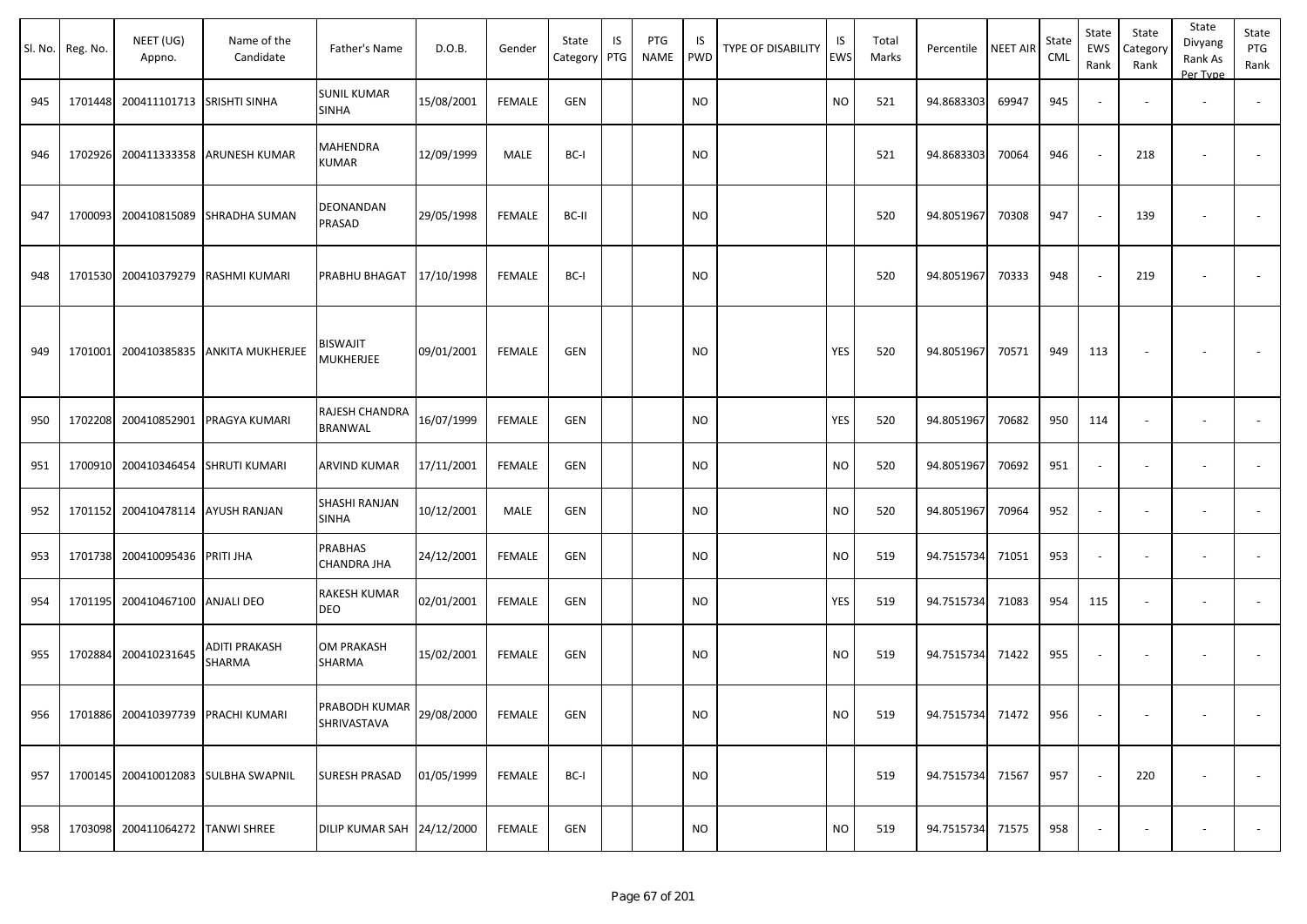| Sl. No. | Reg. No. | NEET (UG)<br>Appno.              | Name of the<br>Candidate             | Father's Name                          | D.O.B.     | Gender        | State<br>Category | IS<br>PTG | PTG<br><b>NAME</b> | IS<br><b>PWD</b> | <b>TYPE OF DISABILITY</b> | IS<br><b>EWS</b> | Total<br>Marks | Percentile NEET AIR |       | State<br>CML | State<br>EWS<br>Rank | State<br>Category<br>Rank | State<br>Divyang<br>Rank As<br>Per Type | State<br>PTG<br>Rank     |
|---------|----------|----------------------------------|--------------------------------------|----------------------------------------|------------|---------------|-------------------|-----------|--------------------|------------------|---------------------------|------------------|----------------|---------------------|-------|--------------|----------------------|---------------------------|-----------------------------------------|--------------------------|
| 959     | 1700223  | 200410545949 AMISHA RANI         |                                      | <b>ARVIND KUMAR</b>                    | 02/10/2001 | <b>FEMALE</b> | SC                |           |                    | <b>NO</b>        |                           |                  | 518            | 94.6984622          | 71841 | 959          |                      | 8                         | $\overline{\phantom{a}}$                |                          |
| 960     | 1701621  | 200411092678                     | SANDEEP KUMAR<br><b>PANDIT</b>       | SURESH PANDIT                          | 10/05/2001 | MALE          | <b>GEN</b>        |           |                    | <b>NO</b>        |                           |                  | 518            | 94.6984622          | 72091 | 960          |                      |                           |                                         |                          |
| 961     |          | 1700633 200411166973             | SAMARJEET KUMAR<br>TIWARI            | ANSHUMALI<br>TIWARI                    | 28/05/2002 | MALE          | <b>GEN</b>        |           |                    | <b>NO</b>        |                           | YES              | 518            | 94.6984622          | 72174 | 961          | 116                  |                           | $\overline{\phantom{a}}$                |                          |
| 962     | 1702055  | 200410099554 SNEHA SINGH         |                                      | <b>MITHILESH</b><br><b>KUMAR SINGH</b> | 29/11/2000 | <b>FEMALE</b> | <b>GEN</b>        |           |                    | <b>NO</b>        |                           | <b>NO</b>        | 517            | 94.6443268          | 72613 | 962          |                      |                           |                                         |                          |
| 963     | 1704203  | 200410041293                     | ABHISHEK KUMAR<br>PATEL              | <b>BALMIKI SINGH</b>                   | 02/01/2000 | MALE          | BC-II             |           |                    | <b>NO</b>        |                           |                  | 517            | 94.6443268          | 72658 | 963          |                      | 140                       |                                         |                          |
| 964     |          | 1703178 200411204793             | KAJAL KUMARI<br>AGRAWAL              | <b>BINOD PRASAD</b><br>AGRAWAL         | 09/07/2001 | <b>FEMALE</b> | BC-II             |           |                    | <b>NO</b>        |                           |                  | 517            | 94.6443268          | 73049 | 964          |                      | 141                       |                                         |                          |
| 965     | 1701027  | 200410267819                     | <b>ANUSHKA GUPTA</b>                 | DEO NANDAN<br><b>GUPTA</b>             | 11/08/2002 | <b>FEMALE</b> | <b>GEN</b>        |           |                    | <b>NO</b>        |                           | <b>NO</b>        | 517            | 94.6443268          | 73071 | 965          |                      |                           |                                         | $\overline{\phantom{a}}$ |
| 966     | 1703304  | 200410673746                     | <b>PAYAL KUMARI</b>                  | <b>ANIL KUMAR</b><br><b>SINGH</b>      | 20/09/1999 | <b>FEMALE</b> | <b>GEN</b>        |           |                    | <b>NO</b>        |                           | <b>NO</b>        | 517            | 94.6443268          | 73092 | 966          |                      |                           |                                         |                          |
| 967     |          | 1700219 200410515891             | <b>ANKIT KUMAR</b><br><b>MAHTO</b>   | <b>MAHADEO</b><br><b>MAHTO</b>         | 16/06/2001 | MALE          | BC-I              |           |                    | <b>NO</b>        |                           |                  | 517            | 94.6443268          | 73187 | 967          |                      | 221                       |                                         |                          |
| 968     | 1700637  | 200410068730 SAMIKSHA RAJ        |                                      | SANTOSH PRASAD 15/01/2002              |            | <b>FEMALE</b> | <b>GEN</b>        |           |                    | <b>NO</b>        |                           | <b>NO</b>        | 517            | 94.6443268          | 73201 | 968          |                      |                           |                                         |                          |
| 969     |          | 1702434 200410318916 SWATI SINGH |                                      | PANKAJ KUMAR<br><b>SINGH</b>           | 06/10/2000 | <b>FEMALE</b> | GEN               |           |                    | <b>NO</b>        |                           | YES              | 516            | 94.5845584          | 73220 | 969          | 117                  |                           |                                         |                          |
| 970     |          | 1702441 200411149219 AMAN        |                                      | PANKAJ KUMAR                           | 02/12/2001 | MALE          | GEN               |           |                    | <b>NO</b>        |                           | <b>NO</b>        | 516            | 94.5845584          | 73432 | 970          | $\sim$               |                           |                                         | $\sim$                   |
| 971     |          |                                  | 1702027 200410653765 TRISHALA SHARMA | MUKESH KUMAR                           | 19/05/2001 | <b>FEMALE</b> | <b>GEN</b>        |           |                    | <b>NO</b>        |                           | YES              | 516            | 94.5845584          | 73455 | 971          | 118                  |                           |                                         |                          |
| 972     |          |                                  | 1701457 200410400956 CHANCHLA KUMARI | <b>ASHOK MEHTA</b>                     | 18/06/1999 | FEMALE        | BC-II             |           |                    | <b>NO</b>        |                           |                  | 516            | 94.5845584          | 73611 | 972          |                      | 142                       |                                         | $\sim$                   |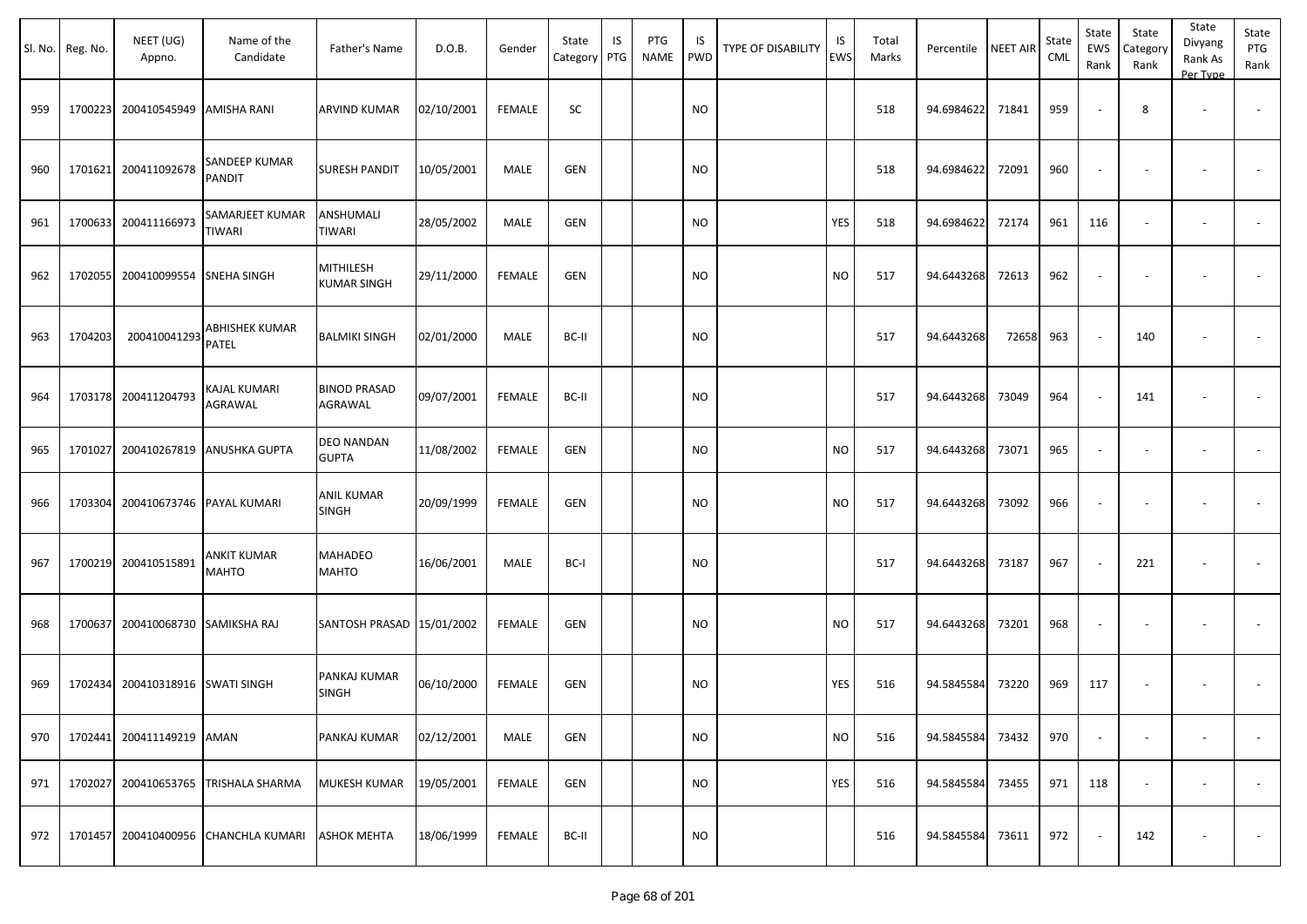|     | Sl. No. Reg. No. | NEET (UG)<br>Appno.                | Name of the<br>Candidate                              | Father's Name                          | D.O.B.     | Gender        | State<br>Category | IS<br>PTG | PTG<br><b>NAME</b> | IS<br><b>PWD</b> | <b>TYPE OF DISABILITY</b> | IS<br><b>EWS</b> | Total<br>Marks | Percentile       | <b>NEET AIR</b> | State<br><b>CML</b> | State<br>EWS<br>Rank | State<br>Category<br>Rank | State<br>Divyang<br>Rank As<br>Per Type | State<br>PTG<br>Rank     |
|-----|------------------|------------------------------------|-------------------------------------------------------|----------------------------------------|------------|---------------|-------------------|-----------|--------------------|------------------|---------------------------|------------------|----------------|------------------|-----------------|---------------------|----------------------|---------------------------|-----------------------------------------|--------------------------|
| 973 |                  |                                    | 1703771 200410020266 MUSKAN FATMA                     | HASSAM UDDIN<br>KHAN                   | 12/02/2000 | <b>FEMALE</b> | <b>GEN</b>        |           |                    | <b>NO</b>        |                           | <b>NO</b>        | 516            | 94.5845584       | 73804           | 973                 |                      |                           |                                         |                          |
| 974 |                  |                                    | 1701172 200410366772 MADHUVAN PRASAD                  | DEVANAND<br>MANDAL                     | 09/09/2001 | MALE          | <b>GEN</b>        |           |                    | <b>NO</b>        |                           |                  | 516            | 94.5845584       | 73885           | 974                 |                      |                           | $\overline{\phantom{a}}$                |                          |
| 975 |                  | 1702812 200410625624 SHRUTI GUPTA  |                                                       | <b>SANTOSH KR</b><br><b>GUPTA</b>      | 21/02/2002 | FEMALE        | BC-II             |           |                    | NO               |                           |                  | 515            | 94.5247900       | 74098           | 975                 |                      | 143                       |                                         |                          |
| 976 |                  |                                    | 1700341 200410483360 GURA HARSHA BIRUA SIKENDRA BIRUA |                                        | 01/10/2000 | MALE          | <b>ST</b>         | <b>NO</b> |                    | <b>NO</b>        |                           |                  | 515            | 94.5247900       | 74127           | 976                 |                      | 3                         | $\overline{\phantom{a}}$                |                          |
| 977 | 1700018          |                                    | 200411246276 RISHABH KUMAR                            | KESHAW KUMAR<br>PATHAK                 | 12/10/2003 | MALE          | <b>GEN</b>        |           |                    | <b>NO</b>        |                           | YES              | 515            | 94.5247900       | 74555           | 977                 | 119                  |                           |                                         |                          |
| 978 | 1702654          |                                    | 200411029284 KALPANA CHAWLA                           | <b>BONDO KUMAR</b><br>YADAV            | 25/07/2001 | <b>FEMALE</b> | BC-II             |           |                    | <b>NO</b>        |                           |                  | 515            | 94.5247900       | 74771           | 978                 |                      | 144                       |                                         |                          |
| 979 |                  | 1702886 200410679267 MOHIT         |                                                       | AJAY KUMAR DAS 23/01/2002              |            | MALE          | SC                |           |                    | <b>NO</b>        |                           |                  | 515            | 94.5247900       | 74838           | 979                 |                      | 9                         |                                         |                          |
| 980 | 1700241          | 200410941389 SHREYA BAIS           |                                                       | SHEKHAR BAIS                           | 27/08/1999 | FEMALE        | <b>GEN</b>        |           |                    | <b>NO</b>        |                           | <b>NO</b>        | 514            | 94.4702888       | 75076           | 980                 |                      |                           |                                         |                          |
| 981 |                  |                                    | 1701816 200410107357 ROHITKUMAR RAM                   | MANOJ RAM                              | 05/04/2002 | MALE          | SC                |           |                    | <b>NO</b>        |                           |                  | 514            | 94.4702888       | 75119           | 981                 |                      | 10                        |                                         |                          |
| 982 |                  | 1701338 200410541876 TARUN KUMAR   |                                                       | TARA CHAND SONI 15/01/2000             |            | MALE          | BC-II             |           |                    | <b>NO</b>        |                           |                  | 514            | 94.4702888       | 75473           | 982                 |                      | 145                       | $\sim$                                  |                          |
| 983 |                  | 1701161 200410130235 SADIYA AKHTAR |                                                       | AKHTAR PARWEZ                          | 13/08/1999 | <b>FEMALE</b> | <b>GEN</b>        |           |                    | <b>NO</b>        |                           | <b>NO</b>        | 514            | 94.4702888       | 75550           | 983                 |                      |                           |                                         |                          |
| 984 |                  |                                    | 1700402 200410027065 SIDDHARTH DUTTA                  | TARUN KUMAR<br><b>DUTTA</b>            | 04/10/2001 | MALE          | <b>GEN</b>        |           |                    | <b>NO</b>        |                           | <b>NO</b>        | 514            | 94.4702888       | 75568           | 984                 |                      |                           |                                         |                          |
| 985 |                  | 1700317 200410648620 AYUSH SINGH   |                                                       | <b>SANJAY KUMAR</b><br><b>SINGH</b>    | 19/11/2000 | MALE          | GEN               |           |                    | <b>NO</b>        |                           | <b>NO</b>        | 513            | 94.4138856       | 75817           | 985                 |                      |                           | $\overline{\phantom{a}}$                | $\overline{\phantom{a}}$ |
| 986 |                  | 1700960 200411067218               | <b>SYED MOHAMMAD</b><br><b>TAHIR HUSSAIN</b>          | <b>S M NOORUL</b><br><b>HAQUE</b>      | 19/09/1997 | MALE          | <b>GEN</b>        |           |                    | <b>NO</b>        |                           | YES              | 513            | 94.4138856 75871 |                 | 986                 | 120                  | $\sim$                    | $\overline{\phantom{a}}$                | $\sim$                   |
| 987 | 1701037          | 200410279413 SHANU PRIYA           |                                                       | <b>BIJENDRA PRASAD</b><br><b>SINGH</b> | 13/10/2000 | FEMALE        | GEN               |           |                    | <b>NO</b>        |                           | <b>NO</b>        | 513            | 94.4138856       | 75886           | 987                 |                      |                           | $\overline{\phantom{a}}$                | $\sim$                   |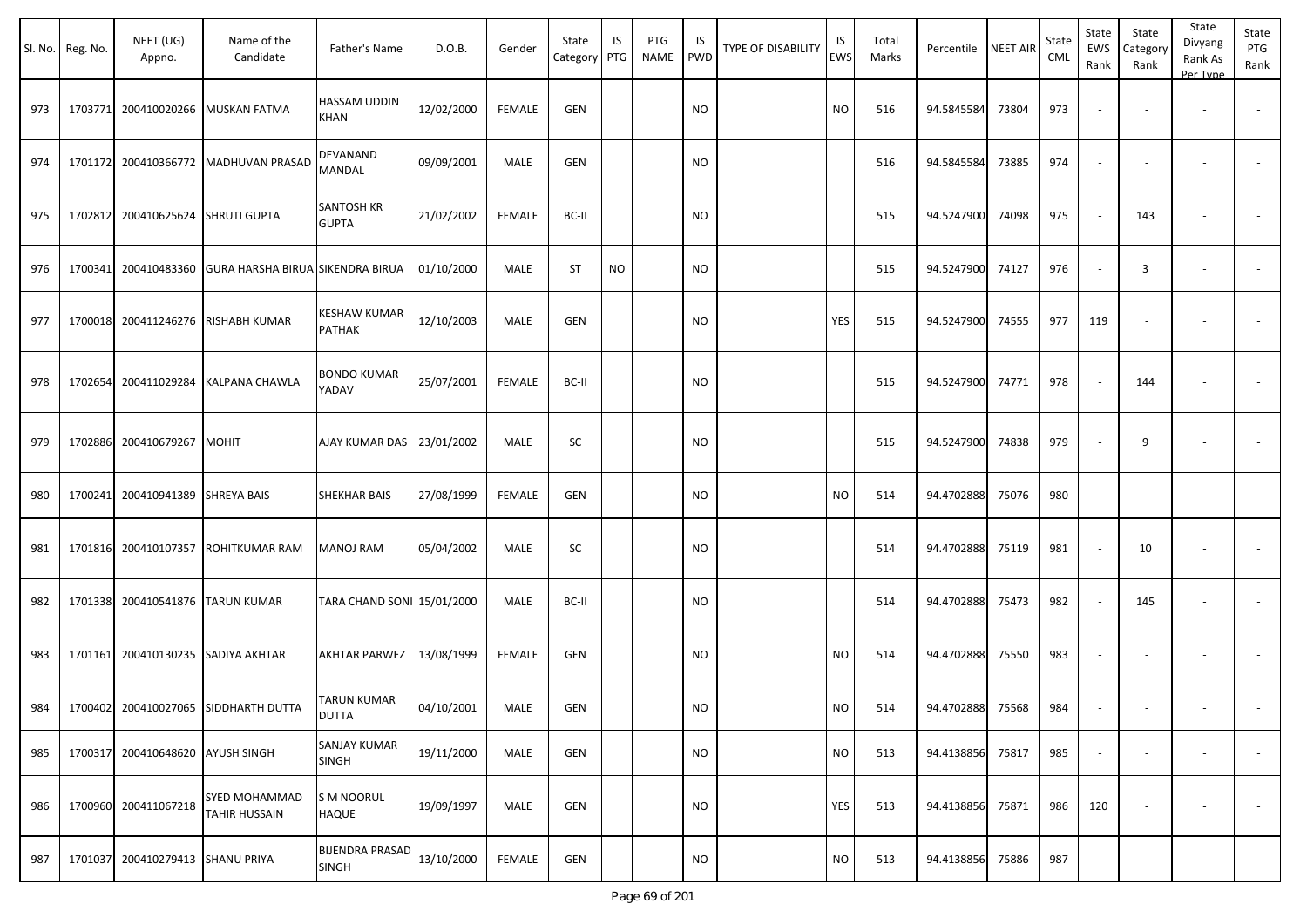|      | Sl. No. Reg. No. | NEET (UG)<br>Appno.               | Name of the<br>Candidate            | Father's Name                  | D.O.B.     | Gender        | State<br>Category | IS<br>PTG | PTG<br>NAME | IS<br>PWD | <b>TYPE OF DISABILITY</b> | IS<br>EWS | Total<br>Marks | Percentile | <b>NEET AIR</b> | State<br>CML | State<br>EWS<br>Rank     | State<br>Category<br>Rank | State<br>Divyang<br>Rank As<br>Per Type | State<br>PTG<br>Rank |
|------|------------------|-----------------------------------|-------------------------------------|--------------------------------|------------|---------------|-------------------|-----------|-------------|-----------|---------------------------|-----------|----------------|------------|-----------------|--------------|--------------------------|---------------------------|-----------------------------------------|----------------------|
| 988  | 1700845          | 200410401003                      | DEEPAK KUMAR<br>RANA                | <b>BIRBAL RANA</b>             | 30/03/1999 | MALE          | <b>GEN</b>        |           |             | <b>NO</b> |                           |           | 513            | 94.4138856 | 75984           | 988          |                          |                           |                                         |                      |
| 989  | 1701453          | 200410566351                      | <b>HARSH RAJ SINGH</b>              | RANDHIR KUMAR<br>SINGH         | 10/05/2002 | MALE          | GEN               |           |             | <b>NO</b> |                           | <b>NO</b> | 513            | 94.4138856 | 76031           | 989          | $\sim$                   |                           | $\overline{\phantom{a}}$                |                      |
| 990  | 1703133          | 200410821630                      | <b>SONY YADAV</b>                   | RAVINDRA<br>PRASAD YADAV       | 09/08/2001 | <b>FEMALE</b> | <b>GEN</b>        |           |             | <b>NO</b> |                           |           | 513            | 94.4138856 | 76200           | 990          |                          |                           |                                         |                      |
| 991  | 1703110          | 200411085607                      | SWETA PRADHAN                       | SANJIV KUMAR<br>PRADHAN        | 12/01/2001 | <b>FEMALE</b> | BC-I              |           |             | <b>NO</b> |                           |           | 513            | 94.4138856 | 76334           | 991          |                          | 222                       |                                         |                      |
| 992  | 1702117          | 200411318810                      | <b>AUSTYN RYAN</b><br><b>BAZROY</b> | AJIT SOLOMON<br><b>BAZROY</b>  | 10/09/1998 | MALE          | ST                | <b>NO</b> |             | <b>NO</b> |                           |           | 512            | 94.3528735 | 76411           | 992          | $\sim$                   | 4                         | $\overline{\phantom{a}}$                |                      |
| 993  | 1702137          | 200411060917                      | AASTHA KUMARI                       | ANIL KUMAR<br>PRASAD           | 04/11/2000 | <b>FEMALE</b> | BC-II             |           |             | <b>NO</b> |                           |           | 512            | 94.3528735 | 76546           | 993          |                          | 146                       | $\overline{\phantom{a}}$                |                      |
| 994  | 1703661          | 200410368839                      | SHEKHAR KUMAR                       | SHAMBHU PD<br>YADAV            | 25/10/2001 | MALE          | BC-II             |           |             | <b>NO</b> |                           |           | 512            | 94.3528735 | 76683           | 994          |                          | 147                       |                                         |                      |
| 995  | 1702150          | 200410509544                      | <b>SUSHMITA KUMARI</b>              | AWADHESH<br><b>KUMAR SINGH</b> | 08/05/1999 | <b>FEMALE</b> | GEN               |           |             | <b>NO</b> |                           | YES       | 512            | 94.3528735 | 76838           | 995          | 121                      |                           |                                         |                      |
| 996  | 1701319          | 200410135783                      | AAYAN ANSARI                        | NASIM ANSARI                   | 06/02/2001 | MALE          | GEN               |           |             | NO        |                           |           | 512            | 94.3528735 | 76879           | 996          | $\overline{\phantom{a}}$ |                           |                                         |                      |
| 997  | 1701478          | 200410285602                      | SONAM PANDEY                        | VIRENDRA<br>PANDEY             | 15/08/2000 | <b>FEMALE</b> | GEN               |           |             | NO        |                           | <b>NO</b> | 512            | 94.3528735 | 76990           | 997          |                          |                           |                                         |                      |
| 998  | 1701874          | 200410137496                      | <b>RIYA SHARMA</b>                  | SURAJ SHARMA                   | 01/03/2001 | <b>FEMALE</b> | <b>GEN</b>        |           |             | NO        |                           | <b>NO</b> | 512            | 94.3528735 | 77176           | 998          |                          |                           |                                         |                      |
| 999  |                  | 1703394 200411558799 SAMEER KUMAR |                                     | AJAY KUMAR LAL                 | 30/11/2000 | MALE          | SC                |           |             | <b>NO</b> |                           |           | 512            | 94.3528735 | 77192           | 999          |                          | 11                        | $\overline{\phantom{a}}$                |                      |
| 1000 | 1700904          | 200410792927                      | PAYAL KUMARI                        | SHYAM CHAND<br>PRASAD          | 17/09/2000 | <b>FEMALE</b> | BC-II             |           |             | <b>NO</b> |                           |           | 511            | 94.2955924 | 77543           | 1000         |                          | 148                       |                                         | $\sim$               |
| 1001 | 1700004          | 200410085321                      | MINGAL BARNWAL                      | R K BARNWAL                    | 18/11/2002 | <b>FEMALE</b> | GEN               |           |             | <b>NO</b> |                           | <b>NO</b> | 511            | 94.2955924 | 77601           | 1001         |                          |                           |                                         | $\sim$               |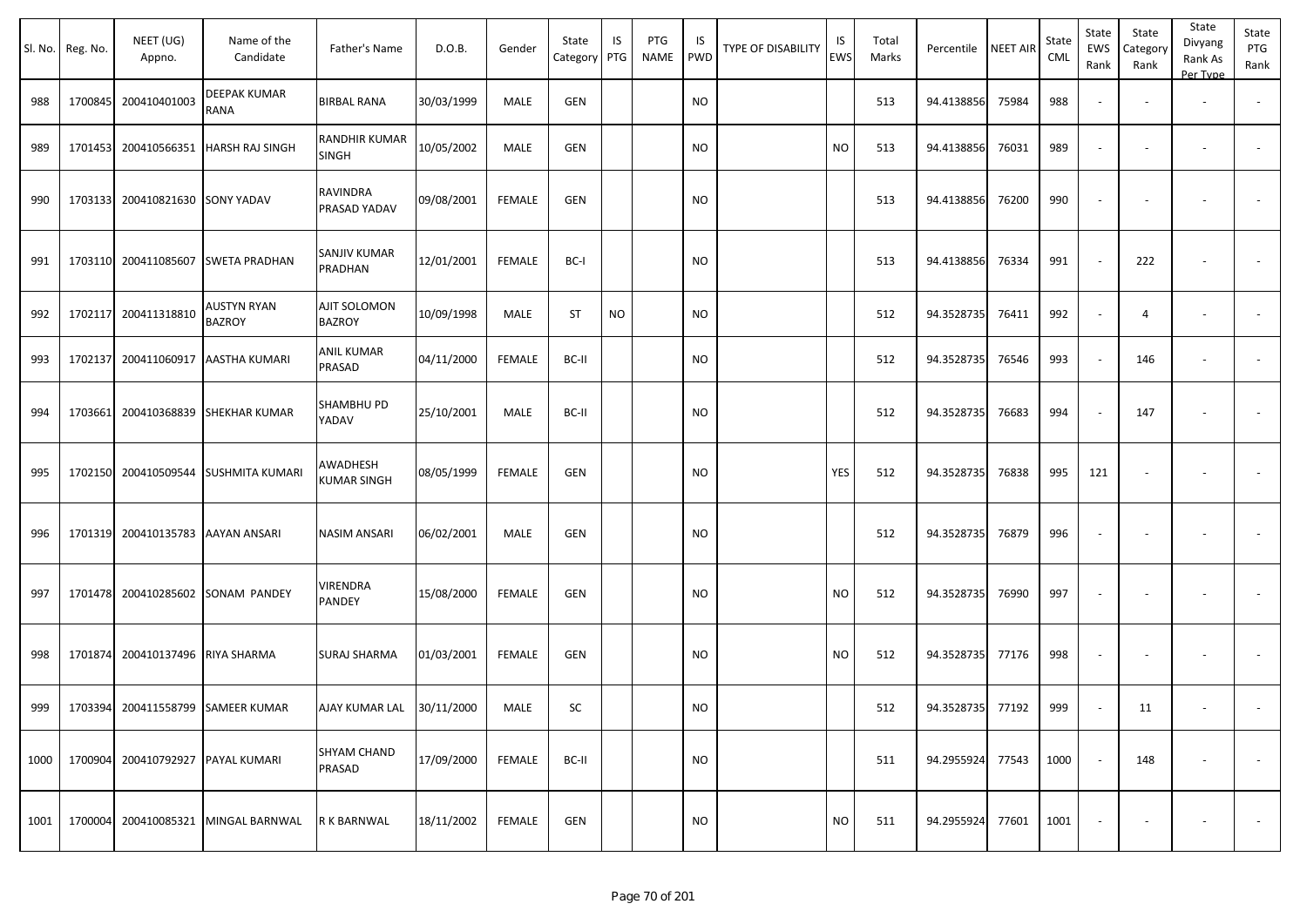| Sl. No. | Reg. No. | NEET (UG)<br>Appno.             | Name of the<br>Candidate           | Father's Name                  | D.O.B.     | Gender        | State<br>Category PTG | IS | PTG<br><b>NAME</b> | IS<br><b>PWD</b> | <b>TYPE OF DISABILITY</b> | IS<br><b>EWS</b> | Total<br>Marks | Percentile | <b>NEET AIR</b> | State<br>CML | State<br>EWS<br>Rank     | State<br>Category<br>Rank | State<br>Divyang<br>Rank As<br>Per Type | State<br>PTG<br>Rank     |
|---------|----------|---------------------------------|------------------------------------|--------------------------------|------------|---------------|-----------------------|----|--------------------|------------------|---------------------------|------------------|----------------|------------|-----------------|--------------|--------------------------|---------------------------|-----------------------------------------|--------------------------|
| 1002    | 1702177  | 200411353244                    | <b>NAUSHEEN KANWAL</b>             | ABU AKHTAR<br>SAIFEE           | 07/12/1990 | <b>FEMALE</b> | BC-I                  |    |                    | NO               |                           |                  | 511            | 94.2955924 | 77625           | 1002         |                          | 223                       | $\blacksquare$                          | $\sim$                   |
| 1003    | 1701781  | 200410031993 AMIT KUMAR         |                                    | RABINDRA KUMAR<br><b>SINGH</b> | 02/06/1999 | <b>MALE</b>   | <b>GEN</b>            |    |                    | NO               |                           | <b>NO</b>        | 511            | 94.2955924 | 77780           | 1003         |                          |                           |                                         |                          |
| 1004    | 1702717  |                                 | 200410548760 SAURABH KUMAR         | MAHENDRA<br>PRASAD             | 17/05/2002 | MALE          | BC-II                 |    |                    | <b>NO</b>        |                           |                  | 511            | 94.2955924 | 77866           | 1004         |                          | 149                       | ٠                                       |                          |
| 1005    | 1701312  | 200410131904                    | AMAN KUMAR<br><b>TAPARIA</b>       | PRAMOD KUMAR<br>TAPARIA        | 02/06/2001 | <b>MALE</b>   | BC-II                 |    |                    | <b>NO</b>        |                           |                  | 510            | 94.2305568 | 77981           | 1005         |                          | 150                       |                                         |                          |
| 1006    | 1700644  | 200410040969                    | RAJNI                              | LAXMAN SAHU                    | 16/03/2001 | <b>FEMALE</b> | GEN                   |    |                    | NO               |                           | <b>NO</b>        | 510            | 94.2305568 | 77984           | 1006         |                          |                           | $\overline{\phantom{a}}$                | $\blacksquare$           |
| 1007    | 1700193  | 200410283269                    | <b>NILESH KUMAR</b>                | RAJESH KAPARDAR 29/05/2000     |            | MALE          | BC-I                  |    |                    | NO               |                           |                  | 510            | 94.2305568 | 78245           | 1007         |                          | 224                       |                                         | $\overline{\phantom{a}}$ |
| 1008    | 1701499  | 200410507936                    | <b>DULAL KUMAR</b>                 | KOLESHWAR<br>KUSHWAHA          | 13/01/2000 | MALE          | <b>GEN</b>            |    |                    | NO               |                           |                  | 510            | 94.2305568 | 78346           | 1008         | $\overline{\phantom{a}}$ |                           |                                         |                          |
| 1009    | 1700967  | 200410002489                    | RAKSHITA                           | RAVINDRA KUMAR<br>RAVI         | 21/12/2000 | <b>FEMALE</b> | <b>GEN</b>            |    |                    | NO               |                           | <b>NO</b>        | 510            | 94.2305568 | 78416           | 1009         | $\sim$                   | $\overline{\phantom{a}}$  | $\blacksquare$                          | $\sim$                   |
| 1010    | 1703411  | 200410891053                    | ABDULLAH FAROOQ                    | MD FAROOQ                      | 31/01/2001 | <b>MALE</b>   | BC-I                  |    |                    | <b>NO</b>        |                           |                  | 510            | 94.2305568 | 78484           | 1010         |                          | 225                       |                                         |                          |
| 1011    | 1700071  | 200410729544 SNEHA IYER         |                                    | K.H.SUBRAMANIY<br>AN           | 03/04/2002 | <b>FEMALE</b> | GEN                   |    |                    | NO               |                           | <b>NO</b>        | 510            | 94.2305568 | 78681           | 1011         | $\overline{\phantom{a}}$ | $\overline{\phantom{a}}$  | $\blacksquare$                          |                          |
| 1012    |          | 1703710 200410023168            | PRIYVRAT MOURYA                    | DHARMRAJ<br><b>MAHTO</b>       | 31/03/2001 | MALE          | <b>GEN</b>            |    |                    | NO.              |                           | <b>NO</b>        | 510            | 94.2305568 | 78786           | 1012         |                          | $\overline{\phantom{a}}$  | $\overline{\phantom{a}}$                |                          |
| 1013    |          | 1702370 200410679460 VIJETA JHA |                                    | AKHILESH JHA                   | 24/06/2002 | <b>FEMALE</b> | <b>GEN</b>            |    |                    | <b>NO</b>        |                           | <b>NO</b>        | 509            | 94.1767872 | 79235           | 1013         |                          |                           |                                         |                          |
| 1014    |          |                                 | 1703135 200411268723 SUPRIYA SUMAN | PUNEET KUMAR<br>SINGH          | 07/03/2000 | <b>FEMALE</b> | <b>GEN</b>            |    |                    | NO               |                           | <b>NO</b>        | 509            | 94.1767872 | 79390           | 1014         |                          |                           |                                         | $\overline{\phantom{a}}$ |
| 1015    |          | 1700090 200410285946 MILIND RAJ |                                    | JAIDEEP PRASAD                 | 19/07/2001 | MALE          | BC-II                 |    |                    | <b>NO</b>        |                           |                  | 509            | 94.1767872 | 79414           | 1015         |                          | 151                       | $\overline{\phantom{a}}$                | $\sim$                   |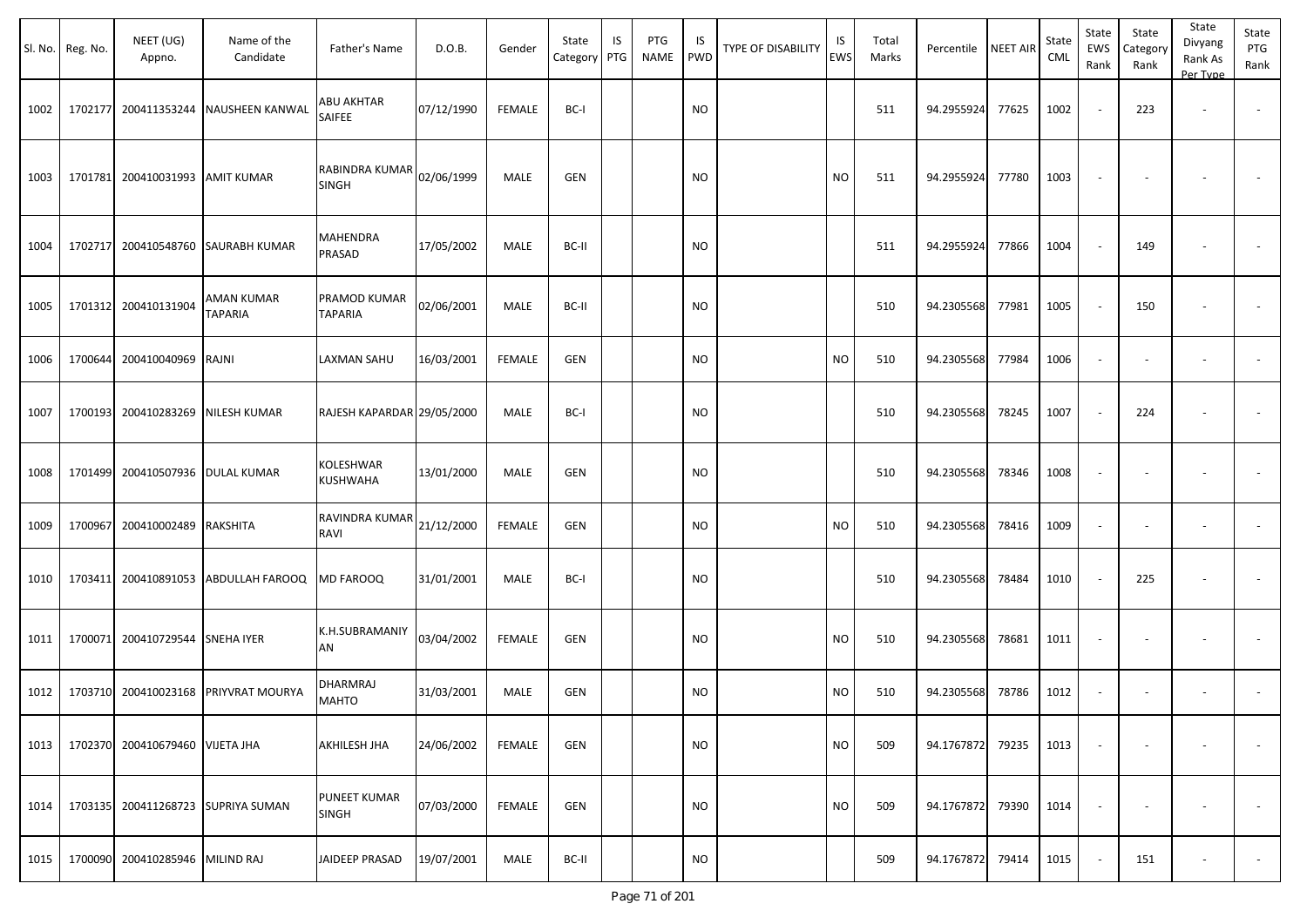|      | Sl. No. Reg. No. | NEET (UG)<br>Appno.               | Name of the<br>Candidate         | Father's Name                     | D.O.B.     | Gender        | State<br>Category | IS<br>PTG | PTG<br>NAME | IS.<br>PWD | TYPE OF DISABILITY | IS<br>EWS | Total<br>Marks | Percentile | <b>NEET AIR</b> | State<br><b>CML</b> | State<br>EWS<br>Rank     | State<br>Category<br>Rank | State<br>Divyang<br>Rank As<br>Per Type | State<br>PTG<br>Rank     |
|------|------------------|-----------------------------------|----------------------------------|-----------------------------------|------------|---------------|-------------------|-----------|-------------|------------|--------------------|-----------|----------------|------------|-----------------|---------------------|--------------------------|---------------------------|-----------------------------------------|--------------------------|
| 1016 |                  | 1703797 200410702932 DEEPIKA RANI |                                  | <b>ASHOK KUMAR</b>                | 23/03/1999 | <b>FEMALE</b> | BC-I              |           |             | <b>NO</b>  |                    |           | 509            | 94.1767872 | 79481           | 1016                | $\sim$                   | 226                       | $\overline{\phantom{a}}$                |                          |
| 1017 |                  | 1703118 200411162921              | <b>ADITYA RAMAN</b>              | <b>SHIVA KANT</b><br>CHOUDHARY    | 06/11/2001 | MALE          | <b>GEN</b>        |           |             | NO         |                    | YES       | 509            | 94.1767872 | 79531           | 1017                | 122                      | $\overline{\phantom{a}}$  |                                         | $\sim$                   |
| 1018 |                  | 1703450 200410672499              | SAVYASACHI BANERJI ANINDYA KUMAR |                                   | 18/01/2000 | MALE          | <b>GEN</b>        |           |             | <b>NO</b>  |                    | NO.       | 509            | 94.1767872 | 79573           | 1018                | $\blacksquare$           |                           |                                         |                          |
| 1019 |                  | 1700527 200410463975 SHREYA SAHOO |                                  | <b>SANJAY SAHOO</b>               | 04/03/2001 | FEMALE        | BC-I              |           |             | NO         |                    |           | 508            | 94.1162141 | 79707           | 1019                | $\sim$                   | 227                       | $\overline{\phantom{a}}$                | $\overline{\phantom{a}}$ |
| 1020 |                  | 1702341 200411120952              | <b>NUPUR KUMARI</b>              | <b>KRISHNA RAM</b><br>SAHU        | 26/06/2000 | <b>FEMALE</b> | BC-I              |           |             | NO         |                    |           | 508            | 94.1162141 | 79733           | 1020                | $\sim$                   | 228                       | $\overline{\phantom{a}}$                | $\sim$                   |
| 1021 |                  | 1701749 200410753726              | <b>AVANISH KUMAR</b>             | RAKESH KUMAR                      | 22/02/1998 | MALE          | BC-I              |           |             | <b>NO</b>  |                    |           | 508            | 94.1162141 | 79763           | 1021                | $\sim$                   | 229                       |                                         |                          |
| 1022 |                  | 1702335 200410401125              | <b>TANNU PRIYA</b>               | SANTAN KUMAR                      | 19/04/2001 | <b>FEMALE</b> | SC                |           |             | NO         |                    |           | 508            | 94.1162141 | 79773           | 1022                | $\sim$                   | 12                        |                                         |                          |
| 1023 |                  | 1702471 200410742407              | SHIVASHISH<br>CHAKRAVORTY        | DEBASHISH<br>CHAKRAVORTY          | 02/09/2000 | MALE          | <b>GEN</b>        |           |             | NO         |                    | <b>NO</b> | 508            | 94.1162141 | 80030           | 1023                | $\overline{\phantom{a}}$ | $\overline{\phantom{a}}$  | $\overline{\phantom{a}}$                | $\overline{\phantom{a}}$ |
| 1024 |                  | 1701151 200410277455              | MUSKAN KUMARI                    | <b>SHIV VINAY</b><br><b>KUMAR</b> | 02/01/2003 | FEMALE        | GEN               |           |             | NO         |                    | <b>NO</b> | 508            | 94.1162141 | 80123           | 1024                | $\overline{\phantom{a}}$ | $\overline{\phantom{a}}$  |                                         |                          |
| 1025 |                  | 1700366 200410623673 SAGAR PANDEY |                                  | BHIM SEN PANDEY 23/01/1999        |            | MALE          | GEN               |           |             | NO         |                    | NO.       | 508            | 94.1162141 | 80281           | 1025                | $\overline{\phantom{a}}$ |                           |                                         |                          |
| 1026 |                  | 1701305 200410942406              | HRITHIK KUMAR<br>YADAV           | <b>DEVENDRA</b><br>PRASAD YADAV   | 15/01/2001 | MALE          | BC-II             |           |             | NO         |                    |           | 508            | 94.1162141 | 80321           | 1026                | $\sim$                   | 152                       | $\overline{\phantom{a}}$                | $\sim$                   |
| 1027 |                  | 1703115 200410285821 KIRAN KUMARI |                                  | <b>HARI RAWANI</b>                | 24/07/2002 | FEMALE        | BC-I              |           |             | <b>NO</b>  |                    |           | 507            | 94.0577625 | 80625           | 1027                | $\sim$                   | 230                       |                                         |                          |
| 1028 | 1704045          |                                   | 200410286354 ANIKET GAURAV       | RAVINDRA SINGH 17/08/2001         |            | MALE          | BC-I              |           |             | <b>NO</b>  |                    |           | 507            | 94.0577625 |                 | 80813 1028          | $\sim$                   | 231                       | $\overline{\phantom{a}}$                | $\sim$                   |
| 1029 |                  | 1702043 200410479403              | ARGHDEEP SARKAR                  | PARITOSH SARKAR 26/09/2001        |            | MALE          | <b>GEN</b>        |           |             | <b>NO</b>  |                    | <b>NO</b> | 507            | 94.0577625 | 81104           | 1029                | $\overline{\phantom{a}}$ |                           |                                         | $\sim$                   |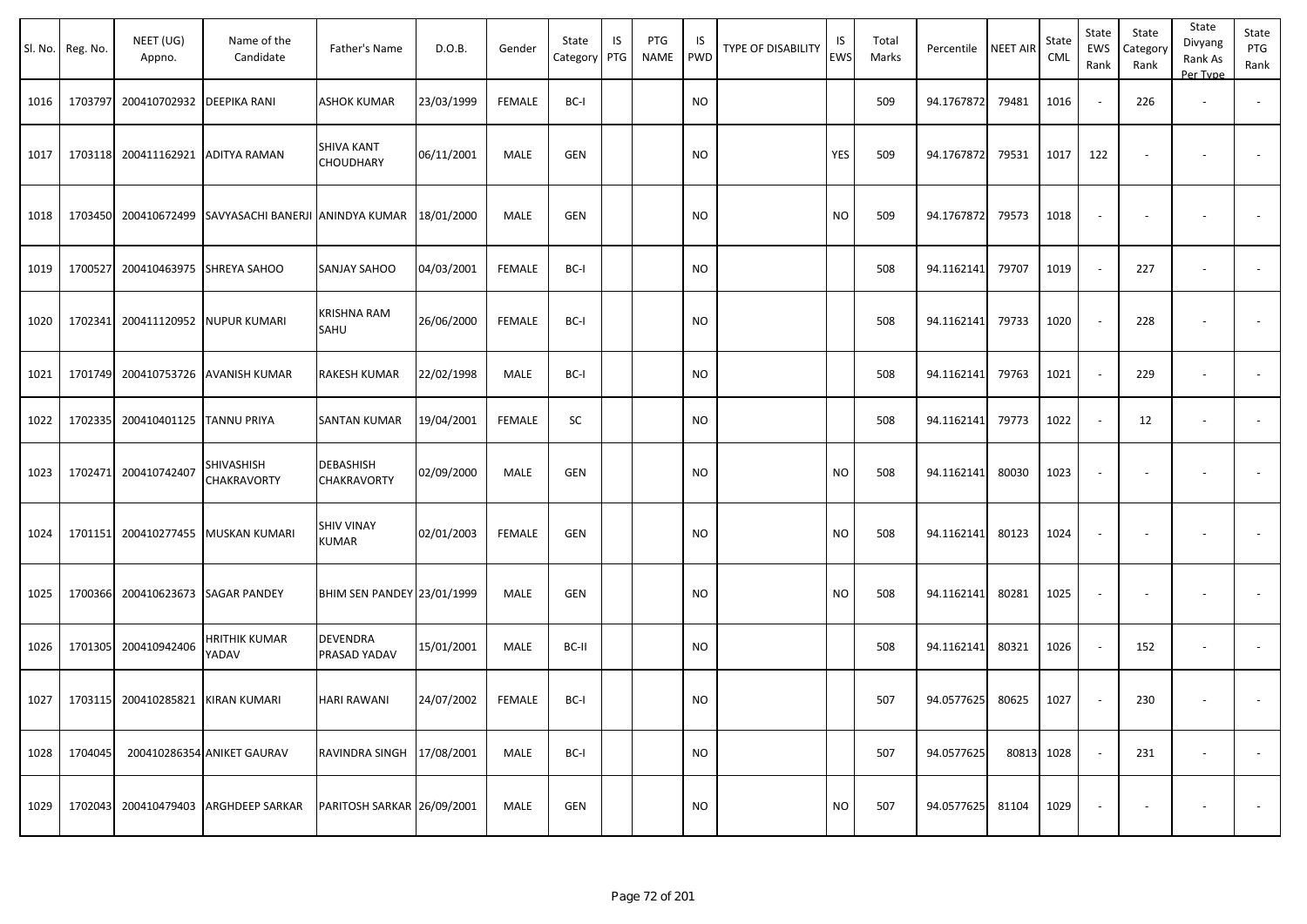|      | Sl. No. Reg. No. | NEET (UG)<br>Appno.              | Name of the<br>Candidate                                           | Father's Name              | D.O.B.     | Gender        | State<br>Category PTG | IS        | PTG<br>NAME | IS.<br>PWD | TYPE OF DISABILITY | IS<br>EWS | Total<br>Marks | Percentile | <b>NEET AIR</b> | State<br><b>CML</b> | State<br>EWS<br>Rank     | State<br>Category<br>Rank | State<br>Divyang<br>Rank As<br>Per Type | State<br>PTG<br>Rank     |
|------|------------------|----------------------------------|--------------------------------------------------------------------|----------------------------|------------|---------------|-----------------------|-----------|-------------|------------|--------------------|-----------|----------------|------------|-----------------|---------------------|--------------------------|---------------------------|-----------------------------------------|--------------------------|
| 1030 |                  | 1700200 200410231594             | RAHUL KUMAR<br>PANDIT                                              | <b>JAGDISH PANDIT</b>      | 21/02/2002 | MALE          | BC-I                  |           |             | <b>NO</b>  |                    |           | 506            | 93.9957994 | 81238           | 1030                | $\overline{\phantom{a}}$ | 232                       | $\overline{\phantom{a}}$                |                          |
| 1031 |                  |                                  | 1702974 200411420244 PRIYANKA KUMARI                               | ASHOK MUDI                 | 11/04/1997 | FEMALE        | BC-II                 |           |             | <b>NO</b>  |                    |           | 506            | 93.9957994 | 81418           | 1031                | $\sim$                   | 153                       |                                         |                          |
| 1032 |                  | 1702246 200410679316             | ROSHAN KUMAR<br>SINGH                                              | <b>RAMESH SINGH</b>        | 31/03/2000 | MALE          | GEN                   |           |             | <b>NO</b>  |                    | <b>NO</b> | 506            | 93.9957994 | 81514           | 1032                | $\overline{\phantom{a}}$ |                           |                                         |                          |
| 1033 |                  |                                  | 1702309 200411395143 ROSHAN SRIVASTAVA BIJAY SRIVASTAVA 04/01/2000 |                            |            | MALE          | <b>GEN</b>            |           |             | <b>NO</b>  |                    | <b>NO</b> | 506            | 93.9957994 | 81545           | 1033                | $\overline{\phantom{a}}$ |                           | $\overline{\phantom{a}}$                |                          |
| 1034 | 1704174          | 200410125637 TRISHA AMOL         |                                                                    | PRANAY KUMAR               | 31/12/2001 | FEMALE        | GEN                   |           |             | <b>NO</b>  |                    |           | 506            | 93.9957994 | 81636 1034      |                     | $\overline{\phantom{a}}$ |                           |                                         |                          |
| 1035 | 1700877          |                                  | 200410122134 SHIV KUMAR RAM                                        | <b>BUDHAN RAM</b>          | 11/05/1998 | MALE          | SC                    |           |             | <b>NO</b>  |                    |           | 506            | 93.9957994 | 81653           | 1035                | $\sim$                   | 13                        | $\overline{\phantom{a}}$                | $\overline{\phantom{a}}$ |
| 1036 |                  | 1702180 200410489676 NIDHI JHA   |                                                                    | AKHILESH KUMAR<br>JHA      | 17/07/2001 | <b>FEMALE</b> | GEN                   |           |             | <b>NO</b>  |                    | YES       | 506            | 93.9957994 | 81674           | 1036                | 123                      |                           |                                         |                          |
| 1037 | 1701007          | 200410037762                     | ROHIT PAUL<br>HEMBROM                                              | <b>PAULUS</b><br>HEMBROM   | 24/02/2002 | MALE          | ST                    | <b>NO</b> |             | <b>NO</b>  |                    |           | 506            | 93.9957994 | 81913           | 1037                |                          | 5                         | $\overline{\phantom{a}}$                | $\sim$                   |
| 1038 |                  | 1700502 200410199829             | <b>ISHA SINGH</b>                                                  | PRATAP NARAYAN<br>SINGH    | 15/09/2002 | <b>FEMALE</b> | GEN                   |           |             | <b>NO</b>  |                    | <b>NO</b> | 505            | 93.9333242 | 82171           | 1038                | $\sim$                   |                           | $\overline{\phantom{a}}$                | $\blacksquare$           |
| 1039 | 1703643          | 200410220953                     | POONAM KUMARI                                                      | JAGESHWAR<br>MANDAL        | 05/02/2000 | <b>FEMALE</b> | BC-I                  |           |             | <b>NO</b>  |                    |           | 505            | 93.9333242 | 82287           | 1039                | $\sim$                   | 233                       | $\overline{\phantom{a}}$                | $\overline{\phantom{a}}$ |
|      |                  |                                  | 1040   1702468 200411074475   MD OWAIS ASHRAF                      | MD SAJID<br><b>HUSSAIN</b> | 26/08/2001 | MALE          | GEN                   |           |             | <b>NO</b>  |                    |           | 505            | 93.9333242 | 82298           | 1040                | $\sim$                   | $\sim$                    |                                         |                          |
| 1041 |                  | 1701351 200410078363 KUMAR TANUJ |                                                                    | <b>ANIL KUMAR</b>          | 14/08/2001 | MALE          | GEN                   |           |             | <b>NO</b>  |                    | <b>NO</b> | 505            | 93.9333242 | 82362           | 1041                | $\sim$                   | $\overline{\phantom{a}}$  | $\overline{\phantom{a}}$                | $\overline{\phantom{a}}$ |
| 1042 |                  | 1703231 200410831925             | SEJAL RIMISHA<br>KUNKAL                                            | <b>RIMIL KUNKAL</b>        | 21/01/2002 | FEMALE        | <b>ST</b>             | <b>NO</b> |             | <b>NO</b>  |                    |           | 505            | 93.9333242 | 82500           | 1042                | $\sim$                   | 6                         | $\sim$                                  | $\overline{\phantom{a}}$ |
| 1043 |                  | 1700773 200410938927             | <b>HARSHITA KUMARI</b>                                             | <b>DEEPAK KUMAR</b>        | 29/07/1999 | FEMALE        | GEN                   |           |             | <b>NO</b>  |                    | <b>NO</b> | 505            | 93.9333242 | 82503           | 1043                | $\overline{\phantom{a}}$ | $\overline{\phantom{a}}$  | $\overline{\phantom{a}}$                | $\sim$                   |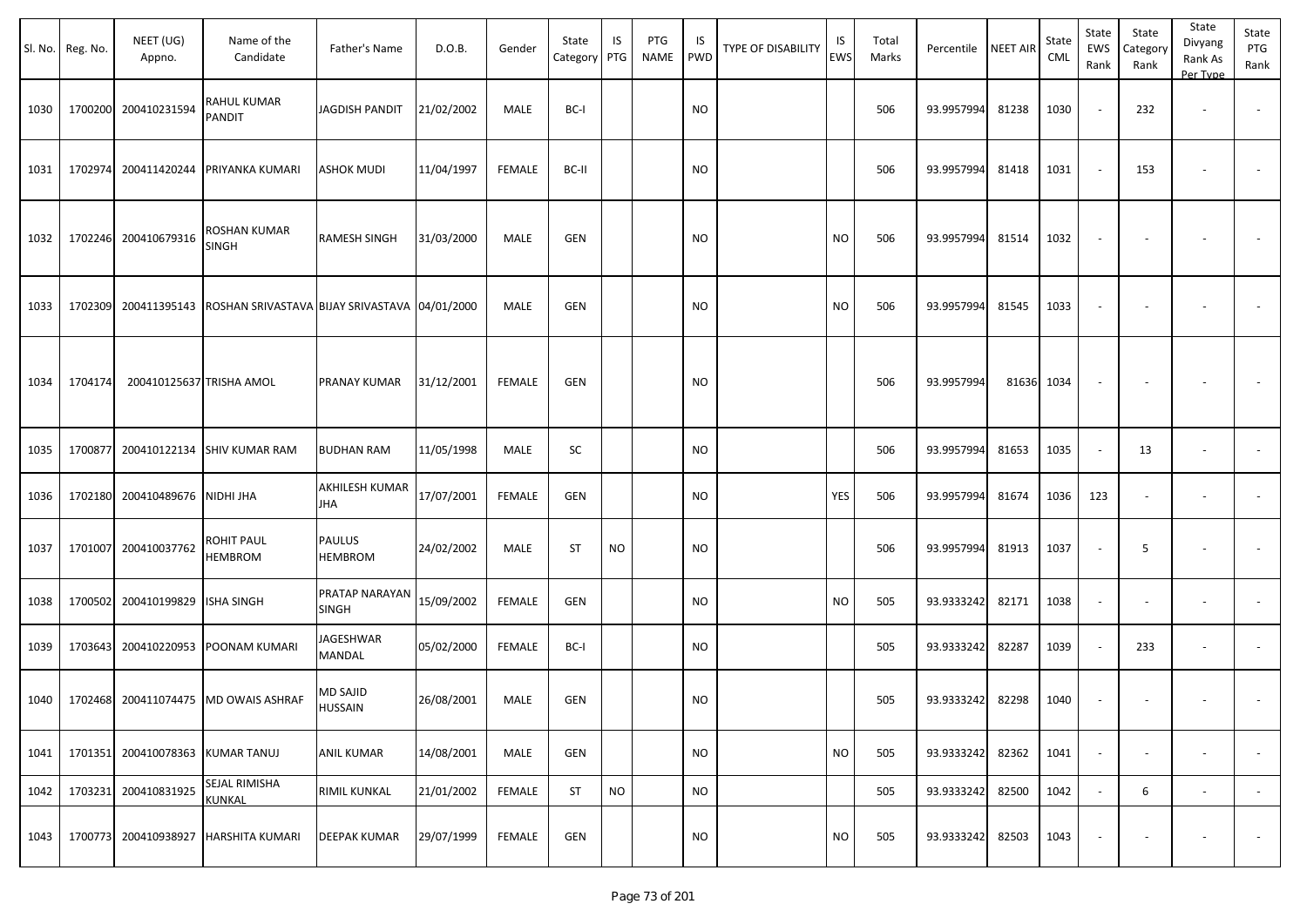| Sl. No. | Reg. No. | NEET (UG)<br>Appno.               | Name of the<br>Candidate       | Father's Name                        | D.O.B.     | Gender        | State<br>Category PTG | IS | PTG<br>NAME | IS<br>PWD | <b>TYPE OF DISABILITY</b> | IS<br>EWS | Total<br>Marks | Percentile       | <b>NEET AIR</b> | State<br>CML | State<br>EWS<br>Rank     | State<br>Category<br>Rank | State<br>Divyang<br>Rank As<br>Per Type | State<br>PTG<br>Rank |
|---------|----------|-----------------------------------|--------------------------------|--------------------------------------|------------|---------------|-----------------------|----|-------------|-----------|---------------------------|-----------|----------------|------------------|-----------------|--------------|--------------------------|---------------------------|-----------------------------------------|----------------------|
| 1044    | 1700127  | 200410568090                      | SHUBHANGI<br>VARSHNEY          | <b>GEETA NANDAN</b><br>VARSHNEY      | 30/03/2001 | <b>FEMALE</b> | GEN                   |    |             | <b>NO</b> |                           | <b>NO</b> | 505            | 93.9333242       | 82616           | 1044         | $\overline{\phantom{a}}$ | $\overline{\phantom{a}}$  | $\overline{\phantom{a}}$                |                      |
| 1045    |          | 1703349 200410079161              | ANURADHA MEHTA                 | BALESHWAR<br>MEHTA                   | 19/12/2000 | <b>FEMALE</b> | BC-II                 |    |             | <b>NO</b> |                           |           | 505            | 93.9333242       | 82694           | 1045         | $\sim$                   | 154                       | $\overline{\phantom{a}}$                |                      |
| 1046    |          | 1701020 200410191241              | <b>KUMAR GAURAV</b><br>SINGH   | ARBIND SINGH                         | 15/10/1998 | MALE          | GEN                   |    |             | <b>NO</b> |                           | <b>NO</b> | 505            | 93.9333242       | 82708           | 1046         | $\sim$                   | $\overline{\phantom{a}}$  | $\overline{\phantom{a}}$                |                      |
| 1047    |          | 1703045 200410937052              | ABHISHEK KUMAR<br><b>GORAI</b> | <b>CHITTA RANJAN</b><br><b>GORAI</b> | 25/07/2001 | MALE          | BC-I                  |    |             | NO.       |                           |           | 505            | 93.9333242       | 82740           | 1047         | $\sim$                   | 234                       | $\overline{\phantom{a}}$                |                      |
| 1048    |          | 1700059 200410265946              | SANGITA RANI                   | <b>MAHESH KUMAR</b><br><b>SINGH</b>  | 23/12/2000 | <b>FEMALE</b> | GEN                   |    |             | NO.       |                           | <b>NO</b> | 505            | 93.9333242       | 82768           | 1048         | $\sim$                   | $\overline{\phantom{a}}$  | $\overline{\phantom{a}}$                |                      |
| 1049    |          | 1702100 200410156026              | <b>MANVI KUMARI</b>            | <b>AWADH KISHOR</b>                  | 07/08/1999 | <b>FEMALE</b> | GEN                   |    |             | NO.       |                           | <b>NO</b> | 505            | 93.9333242       | 82856           | 1049         |                          |                           |                                         |                      |
| 1050    |          | 1701558 200410276957              | <b>RAHUL PRATAP</b>            | <b>SURESH MAHTO</b>                  | 08/11/2001 | MALE          | BC-I                  |    |             | NO.       |                           |           | 504            | 93.8786036       | 83081           | 1050         | $\sim$                   | 235                       | $\overline{\phantom{a}}$                | $\sim$               |
| 1051    |          | 1702453 200410213447              | <b>RIYA RAJ</b>                | JNANENDRA<br><b>KUMAR</b>            | 30/08/1999 | <b>FEMALE</b> | GEN                   |    |             | <b>NO</b> |                           | <b>NO</b> | 504            | 93.8786036       | 83097           | 1051         | $\sim$                   | $\overline{\phantom{a}}$  |                                         |                      |
| 1052    |          | 1700736 200410470957              | PREETI KUMARI                  | RAJ KISHOR<br>PANDIT                 | 30/07/1999 | <b>FEMALE</b> | BC-I                  |    |             | <b>NO</b> |                           |           | 504            | 93.8786036       | 83222           | 1052         | $\sim$                   | 236                       |                                         |                      |
| 1053    |          | 1700423 200411187361              | ARADHYA PRASAD                 | RAJESH KUMAR                         | 23/04/2001 | FEMALE        | GEN                   |    |             | NO.       |                           | <b>NO</b> | 504            | 93.8786036       | 83235           | 1053         | $\sim$                   |                           |                                         |                      |
| 1054    |          | 1700064 200411037692 ANIKET SINGH |                                | RABINDRA SINGH 10/12/2000            |            | MALE          | GEN                   |    |             | <b>NO</b> |                           | <b>NO</b> | 503            | 93.8178110 84049 |                 | 1054         | $\sim$                   | $\sim$                    | $\sim$                                  | $\sim$               |
| 1055    |          | 1703548 200410266200              | <b>ANUSHKA JHA</b>             | ARUN KUMAR JHA 27/08/2002            |            | FEMALE        | GEN                   |    |             | <b>NO</b> |                           | <b>NO</b> | 503            | 93.8178110 84170 |                 | 1055         |                          |                           |                                         | $\sim$               |
| 1056    |          | 1703677 200410486429              | <b>DEVENDRA KUMAR</b>          | PARMESHWAR<br>YADAV                  | 14/01/2002 | MALE          | BC-II                 |    |             | <b>NO</b> |                           |           | 503            | 93.8178110 84212 |                 | 1056         | $\sim$                   | 155                       | $\overline{\phantom{a}}$                | $\sim$               |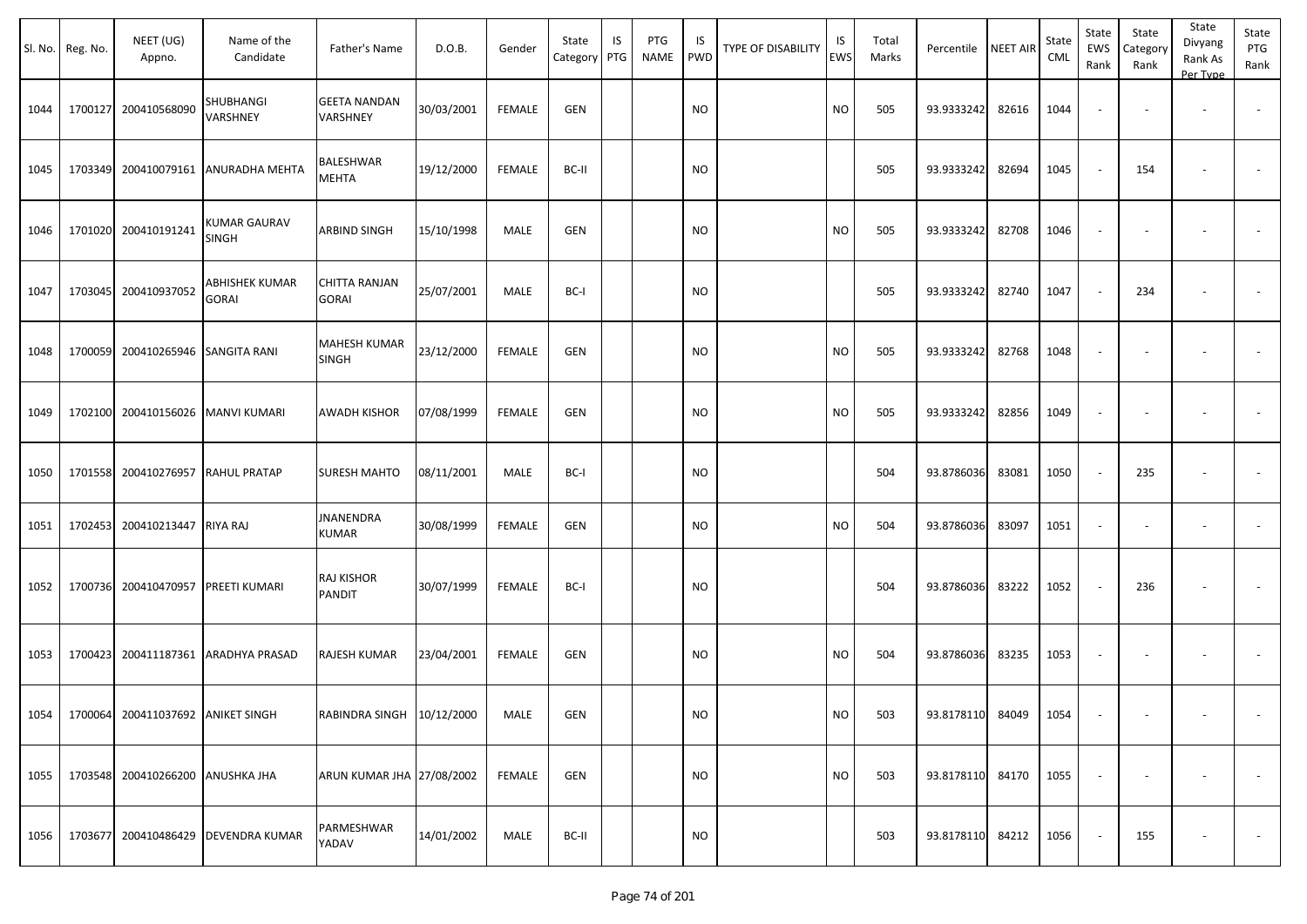|      | Sl. No. Reg. No. | NEET (UG)<br>Appno.              | Name of the<br>Candidate             | Father's Name                    | D.O.B.     | Gender        | State<br>Category | IS<br>PTG | PTG<br>NAME | IS<br>PWD | TYPE OF DISABILITY | IS<br><b>EWS</b> | Total<br>Marks | Percentile | <b>NEET AIR</b> | State<br><b>CML</b> | State<br>EWS<br>Rank     | State<br>Category<br>Rank | State<br>Divyang<br>Rank As<br>Per Type | State<br>PTG<br>Rank     |
|------|------------------|----------------------------------|--------------------------------------|----------------------------------|------------|---------------|-------------------|-----------|-------------|-----------|--------------------|------------------|----------------|------------|-----------------|---------------------|--------------------------|---------------------------|-----------------------------------------|--------------------------|
| 1057 | 1702431          | 200410887597 NEHA KUMARI         |                                      | RAM JEET BHAGAT 29/05/2000       |            | <b>FEMALE</b> | <b>GEN</b>        |           |             | <b>NO</b> |                    | <b>NO</b>        | 503            | 93.8178110 | 84270           | 1057                | $\overline{\phantom{a}}$ |                           | $\overline{\phantom{a}}$                | $\overline{\phantom{a}}$ |
| 1058 | 1702911          | 200410580520                     | <b>MD ATAULLAH</b><br>ANSARI         | <b>HASIM ANSARI</b>              | 01/04/2001 | MALE          | BC-I              |           |             | <b>NO</b> |                    |                  | 503            | 93.8178110 | 84339           | 1058                |                          | 237                       | $\overline{\phantom{a}}$                | $\overline{\phantom{a}}$ |
| 1059 | 1702803          | 200410141230 ADITI PRIYA         |                                      | <b>BINOD BAIDYA</b>              | 17/02/2001 | <b>FEMALE</b> | BC-I              |           |             | NO        |                    |                  | 503            | 93.8178110 | 84345           | 1059                |                          | 238                       |                                         |                          |
| 1060 | 1701494          | 200410150074 ANUPAMA RAJ         |                                      | RAMJEE RAY                       | 11/03/2002 | <b>FEMALE</b> | GEN               |           |             | <b>NO</b> |                    | <b>NO</b>        | 503            | 93.8178110 | 84426           | 1060                |                          |                           | $\overline{\phantom{a}}$                |                          |
| 1061 | 1703022          | 200410829243 ROHIT KUMAR         |                                      | RAMCHANDRA<br>SAW                | 06/08/2000 | MALE          | BC-I              |           |             | <b>NO</b> |                    |                  | 502            | 93.7537995 | 84783           | 1061                |                          | 239                       |                                         |                          |
| 1062 | 1702813          |                                  | 200410099079 ATUL RAJ JAISWAL        | AJAY KUMAR<br>JAISWAL            | 01/12/1998 | MALE          | BC-II             |           |             | <b>NO</b> |                    |                  | 502            | 93.7537995 | 84826           | 1062                |                          | 156                       |                                         |                          |
| 1063 |                  |                                  | 1701946 200410778465 SHREYA SHARMA   | ANIL KUMAR<br>SHARMA             | 25/12/1994 | <b>FEMALE</b> | BC-II             |           |             | <b>NO</b> |                    |                  | 502            | 93.7537995 | 84858           | 1063                |                          | 157                       |                                         |                          |
| 1064 | 1703335          | 200410351237 APURV RAJ           |                                      | ARBIND KUMAR                     | 31/12/1999 | MALE          | GEN               |           |             | <b>NO</b> |                    | <b>NO</b>        | 502            | 93.7537995 | 84971           | 1064                | $\overline{\phantom{a}}$ |                           | $\overline{a}$                          |                          |
| 1065 | 1702521          | 200410105087                     | AKASH KUMAR                          | CHATURBHUJ<br>PRASAD             | 08/05/2002 | MALE          | GEN               |           |             | NO.       |                    |                  | 502            | 93.7537995 | 84975           | 1065                |                          |                           |                                         |                          |
| 1066 | 1701708          | 200411085354 ANSHU PRIYA         |                                      | <b>VIVEKA NAND</b><br>CHOURASIYA | 07/12/1998 | <b>FEMALE</b> | BC-I              |           |             | NO.       |                    |                  | 502            | 93.7537995 | 85258           | 1066                |                          | 240                       | $\blacksquare$                          |                          |
| 1067 | 1701459          |                                  | 200410614156 SAMEERA FAIYAZ          | MD FAIYAZUL<br>HAQUE             | 21/02/2001 | <b>FEMALE</b> | <b>GEN</b>        |           |             | <b>NO</b> |                    | <b>NO</b>        | 502            | 93.7537995 | 85296           | 1067                |                          |                           | $\overline{\phantom{a}}$                | $\blacksquare$           |
| 1068 |                  |                                  | 1700290 200410074119 SHRISTY AGRAWAL | SANJEEV KUMAR<br><b>MITTAL</b>   | 08/01/2001 | FEMALE        | GEN               |           |             | <b>NO</b> |                    |                  | 501            | 93.6901539 | 85433           | 1068                |                          |                           |                                         |                          |
| 1069 |                  |                                  | 1700934 200410549296 SHRESHTHA SINGH | RAM DULAL SINGH 30/12/1997       |            | <b>FEMALE</b> | GEN               |           |             | <b>NO</b> |                    | <b>NO</b>        | 501            | 93.6901539 | 85436           | 1069                |                          |                           | $\overline{\phantom{a}}$                | $\sim$                   |
| 1070 |                  | 1701436 200410731571 SWEETY      |                                      | RAVI N KUMAR                     | 20/03/2001 | <b>FEMALE</b> | BC-II             |           |             | <b>NO</b> |                    |                  | 501            | 93.6901539 | 85694           | 1070                |                          | 158                       | $\sim$                                  | $\sim$                   |
| 1071 |                  | 1701872 200410102623 NAVJOT KAUR |                                      | <b>KASHMIR SINGH</b>             | 30/09/1995 | <b>FEMALE</b> | GEN               |           |             | <b>NO</b> |                    | <b>NO</b>        | 501            | 93.6901539 | 85791           | 1071                |                          |                           | $\overline{\phantom{a}}$                | $\sim$                   |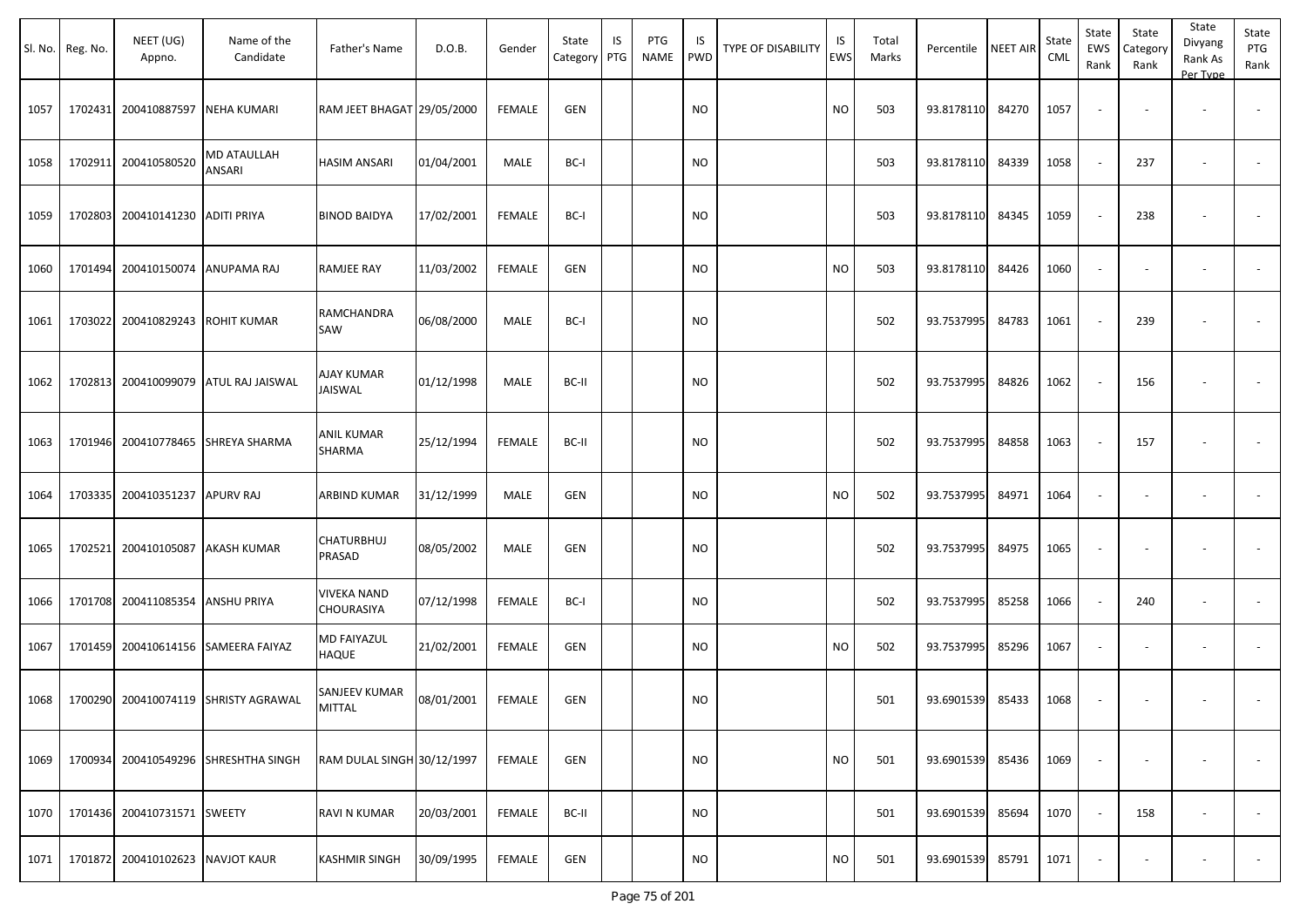|      | Sl. No. Reg. No. | NEET (UG)<br>Appno.       | Name of the<br>Candidate                  | Father's Name                     | D.O.B.     | Gender        | State<br>Category | IS<br>PTG | PTG<br><b>NAME</b> | IS<br>PWD | <b>TYPE OF DISABILITY</b> | IS<br>EWS | Total<br>Marks | Percentile | <b>NEET AIR</b> | State<br>CML | State<br>EWS<br>Rank     | State<br>Category<br>Rank | State<br>Divyang<br>Rank As<br>Per Type | State<br>PTG<br>Rank |
|------|------------------|---------------------------|-------------------------------------------|-----------------------------------|------------|---------------|-------------------|-----------|--------------------|-----------|---------------------------|-----------|----------------|------------|-----------------|--------------|--------------------------|---------------------------|-----------------------------------------|----------------------|
| 1072 | 1701693          | 200410386167 KOMAL GUPTA  |                                           | <b>SUSHIL KUMAR</b>               | 10/09/2001 | <b>FEMALE</b> | BC-I              |           |                    | <b>NO</b> |                           |           | 501            | 93.6901539 | 86052           | 1072         |                          | 241                       | $\sim$                                  | $\sim$               |
| 1073 | 1700995          | 200410216573              | <b>NITISH KUMAR</b><br>MANDAL             | DEBRAJ MANDAL                     | 02/05/2002 | MALE          | <b>GEN</b>        |           |                    | <b>NO</b> |                           | <b>NO</b> | 501            | 93.6901539 | 86139           | 1073         | $\sim$                   | $\overline{\phantom{a}}$  | $\blacksquare$                          |                      |
| 1074 | 1700807          |                           | 200410380350 NISHANT VERMA                | NIRAJ VERMA                       | 27/06/2002 | MALE          | BC-II             |           |                    | NO.       |                           |           | 500            | 93.6286297 | 86384           | 1074         |                          | 159                       |                                         |                      |
| 1075 | 1701909          | 200411145013              | NIKHIL KUMAR<br>JAISWAL                   | <b>MAHENDRA</b><br>PRASAD JAISWAL | 02/05/2001 | MALE          | <b>GEN</b>        |           |                    | NO.       |                           |           | 500            | 93.6286297 | 86597           | 1075         | $\overline{\phantom{a}}$ | $\sim$                    |                                         |                      |
| 1076 | 1702961          | 200410818277 AYUSH SINGH  |                                           | <b>MANOJ KUMAR</b><br>SINGH       | 06/04/2002 | MALE          | <b>GEN</b>        |           |                    | <b>NO</b> |                           | <b>NO</b> | 500            | 93.6286297 | 86746           | 1076         | $\sim$                   | $\overline{\phantom{a}}$  | $\blacksquare$                          |                      |
| 1077 | 1701489          | 200410184153 ALFIA AKHTAR |                                           | MD. NAUSHAD<br>AKHTAR             | 06/09/2002 | <b>FEMALE</b> | <b>GEN</b>        |           |                    | <b>NO</b> |                           | <b>NO</b> | 500            | 93.6286297 | 86788           | 1077         |                          |                           |                                         |                      |
| 1078 | 1701634          | 200410834027              | <b>MANISHANKAR</b><br>PRADHAN             | SANJAY KUMAR<br>PRADHAN           | 05/01/2001 | MALE          | <b>GEN</b>        |           |                    | <b>NO</b> |                           |           | 500            | 93.6286297 | 86853           | 1078         | $\overline{\phantom{a}}$ | $\overline{\phantom{a}}$  | $\sim$                                  |                      |
| 1079 | 1701705          |                           | 200411157314 RUPESH GAURAV                | <b>GOPAL PRASAD</b>               | 16/05/2000 | MALE          | <b>GEN</b>        |           |                    | <b>NO</b> |                           | YES       | 500            | 93.6286297 | 86882           | 1079         | 124                      |                           |                                         |                      |
| 1080 | 1701118          |                           | 200410037625 SWATI JAISWAL                | SUSHIL JAISWAL                    | 23/12/1995 | <b>FEMALE</b> | BC-II             |           |                    | <b>NO</b> |                           |           | 500            | 93.6286297 | 86889           | 1080         |                          | 160                       | ۰                                       |                      |
| 1081 | 1700842          |                           | 200410500530 ABHISHEK AGRAWAL T S AGRAWAL |                                   | 29/05/2002 | MALE          | <b>GEN</b>        |           |                    | <b>NO</b> |                           |           | 500            | 93.6286297 | 86989           | 1081         | $\overline{\phantom{a}}$ |                           | $\blacksquare$                          |                      |
| 1082 | 1703637          | 200410924477              | <b>VIKESH KUMAR</b><br><b>GUPTA</b>       | SHYAMBIHARI<br><b>GUPTA</b>       | 04/01/2000 | MALE          | BC-I              |           |                    | NO.       |                           |           | 500            | 93.6286297 | 87049           | 1082         |                          | 242                       | $\overline{\phantom{a}}$                |                      |
| 1083 | 1700042          |                           | 200410621008 SHUBHAM KUMAR                | LATE RAJ KUMAR<br><b>SINHA</b>    | 12/08/2000 | MALE          | BC-II             |           |                    | <b>NO</b> |                           |           | 500            | 93.6286297 | 87074           | 1083         |                          | 161                       | $\overline{\phantom{a}}$                | $\sim$               |
| 1084 | 1700802          |                           | 200410363086 DIVYANSHU MEHTA              | SHREEKANT<br><b>MEHTA</b>         | 14/10/2001 | MALE          | GEN               |           |                    | <b>NO</b> |                           |           | 499            | 93.5709828 | 87404           | 1084         | $\overline{\phantom{a}}$ | $\sim$                    | $\overline{\phantom{a}}$                | $\sim$               |
| 1085 | 1700729          |                           | 200410592426 SHILPI KUMARI                | PARSHURAM<br>PANDAY               | 24/05/1998 | <b>FEMALE</b> | GEN               |           |                    | <b>NO</b> |                           | <b>NO</b> | 499            | 93.5709828 | 87456           | 1085         | $\overline{\phantom{a}}$ | $\overline{\phantom{a}}$  | $\overline{\phantom{a}}$                | $\sim$               |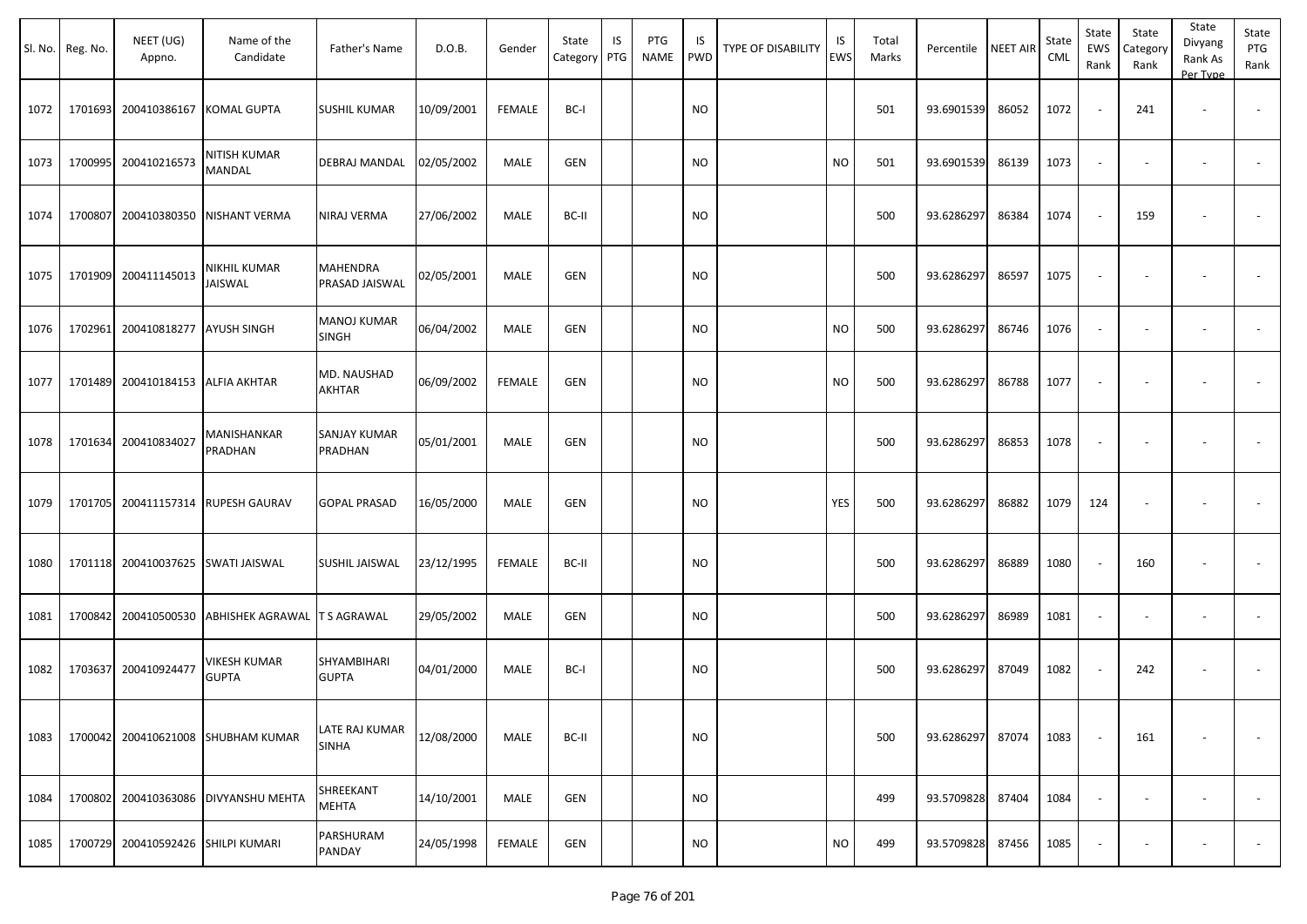|      | Sl. No. Reg. No. | NEET (UG)<br>Appno.  | Name of the<br>Candidate                            | Father's Name                         | D.O.B.     | Gender        | State<br>Category | IS<br>PTG | PTG<br>NAME | IS.<br><b>PWD</b> | TYPE OF DISABILITY | IS<br>EWS | Total<br>Marks | Percentile | <b>NEET AIR</b> | State<br><b>CML</b> | State<br>EWS<br>Rank     | State<br>Category<br>Rank | State<br>Divyang<br>Rank As<br>Per Type | State<br>PTG<br>Rank     |
|------|------------------|----------------------|-----------------------------------------------------|---------------------------------------|------------|---------------|-------------------|-----------|-------------|-------------------|--------------------|-----------|----------------|------------|-----------------|---------------------|--------------------------|---------------------------|-----------------------------------------|--------------------------|
| 1086 | 1702067          | 200410724361 PRAGYA  |                                                     | <b>AMAR KUMAR</b><br>DEO              | 09/09/2000 | <b>FEMALE</b> | <b>GEN</b>        |           |             | <b>NO</b>         |                    | NO.       | 499            | 93.5709828 | 87652           | 1086                | $\blacksquare$           |                           | $\sim$                                  |                          |
| 1087 | 1702222          | 200410948310         | RITWIK<br>BANDOPADHYAY                              | SIDDHARTHA<br>SHANKAR<br>BANDOPADHYAY | 22/10/2001 | MALE          | <b>GEN</b>        |           |             | NO.               |                    | <b>NO</b> | 499            | 93.5709828 | 87775           | 1087                | $\overline{\phantom{a}}$ | $\overline{\phantom{a}}$  | $\overline{\phantom{a}}$                | $\overline{\phantom{a}}$ |
| 1088 | 1703996          |                      | 200411086607 SHREYAM SHIKHAR                        | ALOK KUMAR<br>VERMA                   | 02/12/2001 | MALE          | GEN               |           |             | NO                |                    | <b>NO</b> | 499            | 93.5709828 |                 | 87790 1088          | $\sim$                   | $\blacksquare$            | $\overline{\phantom{a}}$                |                          |
| 1089 |                  | 1700118 200410142989 | VIJAYA LAXMI                                        | PRAMOD KUMAR<br><b>TIWARY</b>         | 05/12/1998 | <b>FEMALE</b> | <b>GEN</b>        |           |             | <b>NO</b>         |                    | NO        | 499            | 93.5709828 | 87800           | 1089                | $\blacksquare$           | $\blacksquare$            |                                         |                          |
| 1090 |                  |                      | 1702069 200410095080 SHALVIKA SRIVASTAV NIRAJ KUMAR |                                       | 12/07/2002 | <b>FEMALE</b> | <b>GEN</b>        |           |             | <b>NO</b>         |                    | <b>NO</b> | 499            | 93.5709828 | 87818           | 1090                | $\blacksquare$           | $\overline{\phantom{a}}$  | $\overline{\phantom{a}}$                |                          |
| 1091 |                  | 1701137 200411258497 | <b>RIYA KUMARI</b>                                  | <b>RAM BRIT SAHU</b>                  | 09/10/1999 | <b>FEMALE</b> | <b>GEN</b>        |           |             | <b>NO</b>         |                    |           | 498            | 93.5140675 | 87944           | 1091                | $\overline{\phantom{a}}$ | $\overline{\phantom{a}}$  |                                         | $\blacksquare$           |
| 1092 |                  | 1701771 200410499959 | <b>PRATIMA MEHTA</b>                                | <b>GOUR CHANDRA</b><br><b>MAHATO</b>  | 02/10/1997 | <b>FEMALE</b> | BC-II             |           |             | <b>NO</b>         |                    |           | 498            | 93.5140675 | 88082           | 1092                | $\overline{\phantom{a}}$ | 162                       |                                         |                          |
| 1093 | 1703033          | 200411110115         | <b>SANIA MINHAZ</b>                                 | MINHAZ AKHTAR                         | 14/01/1998 | <b>FEMALE</b> | BC-II             |           |             | NO.               |                    |           | 498            | 93.5140675 | 88254           | 1093                | $\overline{\phantom{a}}$ | 163                       | $\overline{\phantom{a}}$                | $\blacksquare$           |
| 1094 | 1703385          | 200410886947         | DEEPSHIKHA                                          | <b>MADHU SUDAN</b><br><b>MAHTO</b>    | 22/02/1998 | <b>FEMALE</b> | BC-I              |           |             | NO                |                    |           | 498            | 93.5140675 | 88358           | 1094                | $\sim$                   | 243                       |                                         | $\overline{\phantom{a}}$ |
| 1095 |                  | 1702379 200410849790 | <b>SURBHI KUMARI</b>                                | KANHAI PRASAD<br>YADAV                | 08/10/2001 | <b>FEMALE</b> | BC-II             |           |             | <b>NO</b>         |                    |           | 498            | 93.5140675 | 88371           | 1095                | $\sim$                   | 164                       | $\overline{\phantom{a}}$                |                          |
| 1096 |                  | 1700810 200410238648 | MANOJ KUMAR<br><b>BHASKAR</b>                       | <b>MANOJ KUMAR</b>                    | 23/09/2002 | MALE          | <b>GEN</b>        |           |             | NO.               |                    | YES       | 498            | 93.5140675 | 88564           | 1096                | 125                      | $\overline{\phantom{a}}$  | $\overline{\phantom{a}}$                | $\blacksquare$           |
| 1097 |                  | 1702832 200410555507 | <b>ABHA KUMARI</b>                                  | RAJENDRA KUMAR<br><b>MEHTA</b>        | 15/09/1999 | FEMALE        | BC-II             |           |             | <b>NO</b>         |                    |           | 497            | 93.4551770 | 88683           | 1097                | $\sim$                   | 165                       |                                         |                          |
| 1098 |                  | 1700681 200410617908 | KUMARI MONIKA<br>PATHAK                             | <b>KRISHNA MURARI</b><br>PATHAK       | 16/02/1999 | FEMALE        | GEN               |           |             | <b>NO</b>         |                    | NO        | 497            | 93.4551770 | 89207           | 1098                | $\blacksquare$           |                           |                                         | $\sim$                   |
| 1099 |                  | 1701699 200411292787 | <b>DIVYA BHARTI</b>                                 | <b>KRISHNA KUMAR</b><br><b>SINGH</b>  | 16/09/2000 | FEMALE        | <b>GEN</b>        |           |             | <b>NO</b>         |                    | <b>NO</b> | 496            | 93.3930676 | 89915           | 1099                | $\overline{\phantom{a}}$ |                           |                                         | $\sim$                   |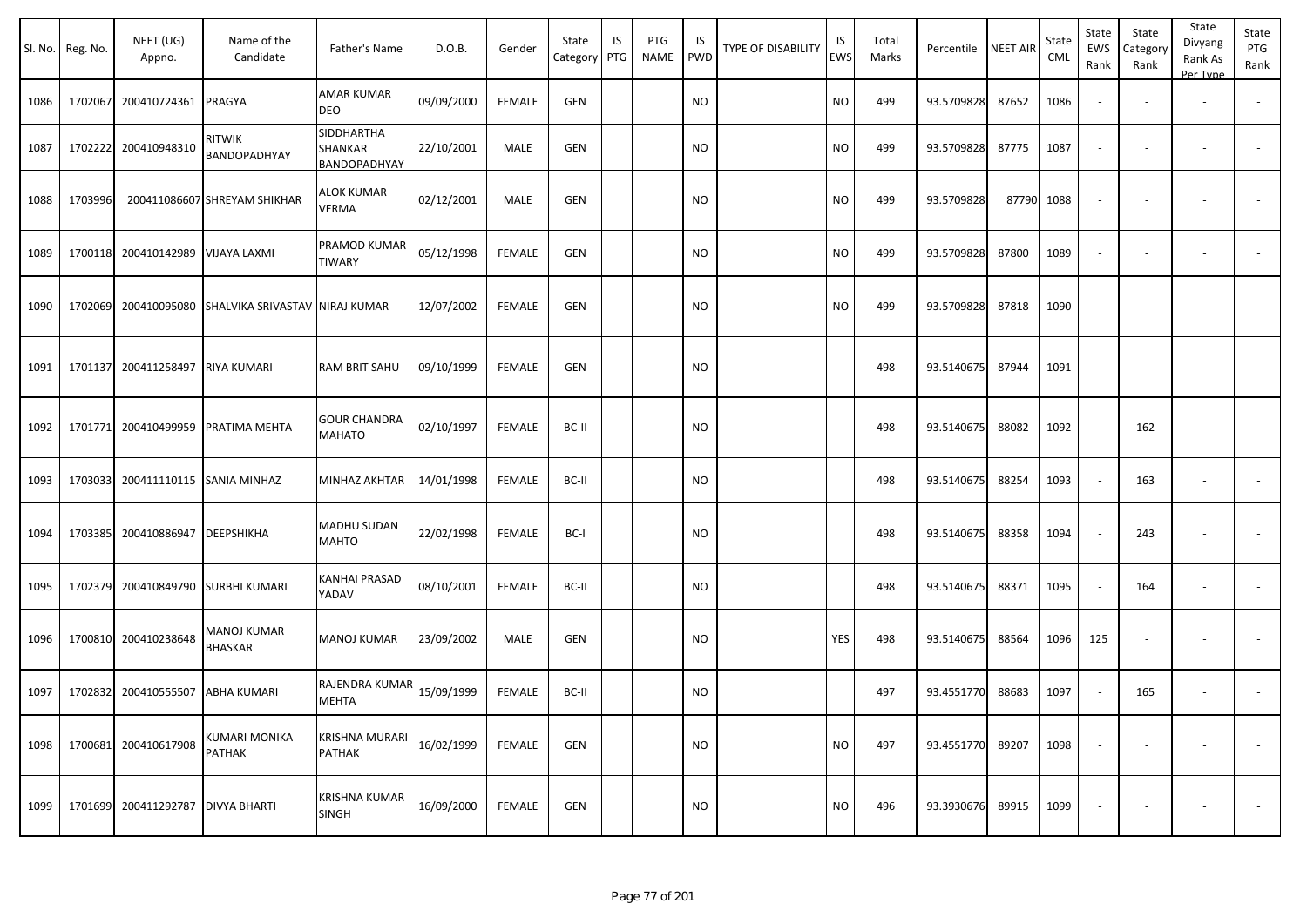|      | Sl. No. Reg. No. | NEET (UG)<br>Appno.        | Name of the<br>Candidate           | Father's Name                  | D.O.B.     | Gender        | State<br>Category PTG | IS | PTG<br><b>NAME</b> | IS<br><b>PWD</b> | <b>TYPE OF DISABILITY</b> | IS<br>EWS | Total<br>Marks | Percentile | <b>NEET AIR</b> | State<br>CML | State<br>EWS<br>Rank | State<br>Category<br>Rank | State<br>Divyang<br>Rank As<br>Per Type | State<br>PTG<br>Rank     |
|------|------------------|----------------------------|------------------------------------|--------------------------------|------------|---------------|-----------------------|----|--------------------|------------------|---------------------------|-----------|----------------|------------|-----------------|--------------|----------------------|---------------------------|-----------------------------------------|--------------------------|
| 1100 | 1700888          | 200411227407               | <b>TANYA KUMARI</b>                | <b>BRAHMA NAND</b><br>MANDAL   | 05/03/2000 | <b>FEMALE</b> | BC-I                  |    |                    | <b>NO</b>        |                           |           | 496            | 93.3930676 | 90092           | 1100         |                      | 244                       | $\overline{\phantom{a}}$                | $\overline{\phantom{a}}$ |
| 1101 | 1701949          |                            | 200411151567 MUSKAN PANDEY         | <b>UDAY PANDEY</b>             | 20/08/2000 | FEMALE        | <b>GEN</b>            |    |                    | <b>NO</b>        |                           | YES       | 495            | 93.3252520 | 90380           | 1101         | 126                  |                           |                                         |                          |
| 1102 | 1704210          |                            | 200410445707 MUSKAN PARWEEN        | <b>JAMIL KHAN</b>              | 15/02/2002 | FEMALE        | <b>GEN</b>            |    |                    | <b>NO</b>        |                           | YES       | 495            | 93.3252520 |                 | 90666 1102   | 127                  |                           | $\overline{\phantom{a}}$                |                          |
| 1103 | 1702604          | 200410414000 RAHUL KUMAR   |                                    | AMARENDRA<br><b>KUMAR</b>      | 01/07/2001 | MALE          | <b>GEN</b>            |    |                    | <b>NO</b>        |                           | <b>NO</b> | 495            | 93.3252520 | 90721           | 1103         |                      |                           | $\overline{\phantom{a}}$                |                          |
| 1104 | 1702178          |                            | 200410198801 SAKSHI KUMARI         | <b>AJAY KUMAR</b><br>SINGH     | 01/08/2002 | <b>FEMALE</b> | GEN                   |    |                    | <b>NO</b>        |                           |           | 495            | 93.3252520 | 90733           | 1104         |                      |                           | $\overline{\phantom{a}}$                |                          |
| 1105 | 1703926          |                            | 200410679260 MD DANISH SAYEED      | <b>MD SAYEED</b><br>ANSARI     | 20/06/2000 | MALE          | <b>GEN</b>            |    |                    | <b>NO</b>        |                           |           | 495            | 93.3252520 |                 | 90869 1105   |                      |                           |                                         |                          |
| 1106 | 1701913          | 200410281009 JISHNAV RISHI |                                    | RAJENDRA<br>PRASAD VERMA       | 14/05/2001 | MALE          | GEN                   |    |                    | <b>NO</b>        |                           | <b>NO</b> | 495            | 93.3252520 | 91055           | 1106         |                      |                           |                                         |                          |
| 1107 | 1701079          | 200410227905 VAIBHAVI      |                                    | VINAY KUMAR JHA 26/04/2002     |            | FEMALE        | <b>GEN</b>            |    |                    | <b>NO</b>        |                           | <b>NO</b> | 494            | 93.2644595 | 91251           | 1107         |                      |                           |                                         |                          |
| 1108 | 1704101          | 200410087906 KUMARI ASHA   |                                    | <b>KARTIK SAW</b>              | 15/06/2002 | <b>FEMALE</b> | <b>GEN</b>            |    |                    | <b>NO</b>        |                           |           | 494            | 93.2644595 | 91521 1108      |              |                      |                           |                                         |                          |
| 1109 | 1703698          |                            | 200410064688 RASHIKA RAJHANS       | ARJUN KUMAR<br>RAJHANS         | 12/08/1998 | FEMALE        | BC-I                  |    |                    | <b>NO</b>        |                           |           | 494            | 93.2644595 | 91579           | 1109         |                      | 245                       | $\overline{\phantom{a}}$                |                          |
| 1110 |                  |                            | 1702119 200410831684 ASHHAD SHAHID | MD SHAHID<br><b>SALAM KHAN</b> | 26/05/2001 | MALE          | <b>GEN</b>            |    |                    | <b>NO</b>        |                           | <b>NO</b> | 494            | 93.2644595 | 91608           | 1110         |                      |                           |                                         |                          |
| 1111 | 1702221          | 200410420621 ANJALI YADAV  |                                    | <b>ANIL KUMAR</b>              | 15/01/2000 | FEMALE        | GEN                   |    |                    | <b>NO</b>        |                           | <b>NO</b> | 494            | 93.2644595 | 91648           | 1111         |                      | $\sim$                    | $\overline{\phantom{a}}$                | $\sim$                   |
| 1112 | 1702236          | 200410458381 JUHI KUMARI   |                                    | PRAMOD KUMAR                   | 15/10/2000 | <b>FEMALE</b> | GEN                   |    |                    | <b>NO</b>        |                           | <b>NO</b> | 494            | 93.2644595 | 91676           | 1112         | $\sim$               | $\sim$                    | $\blacksquare$                          | $\sim$                   |
| 1113 | 1703472          | 200410188531               | SHWETA KUMARI<br>SONI              | NIRANJAN PRASAD 11/11/2000     |            | FEMALE        | <b>GEN</b>            |    |                    | <b>NO</b>        |                           |           | 494            | 93.2644595 | 91688           | 1113         |                      |                           | $\overline{\phantom{a}}$                | $\overline{\phantom{a}}$ |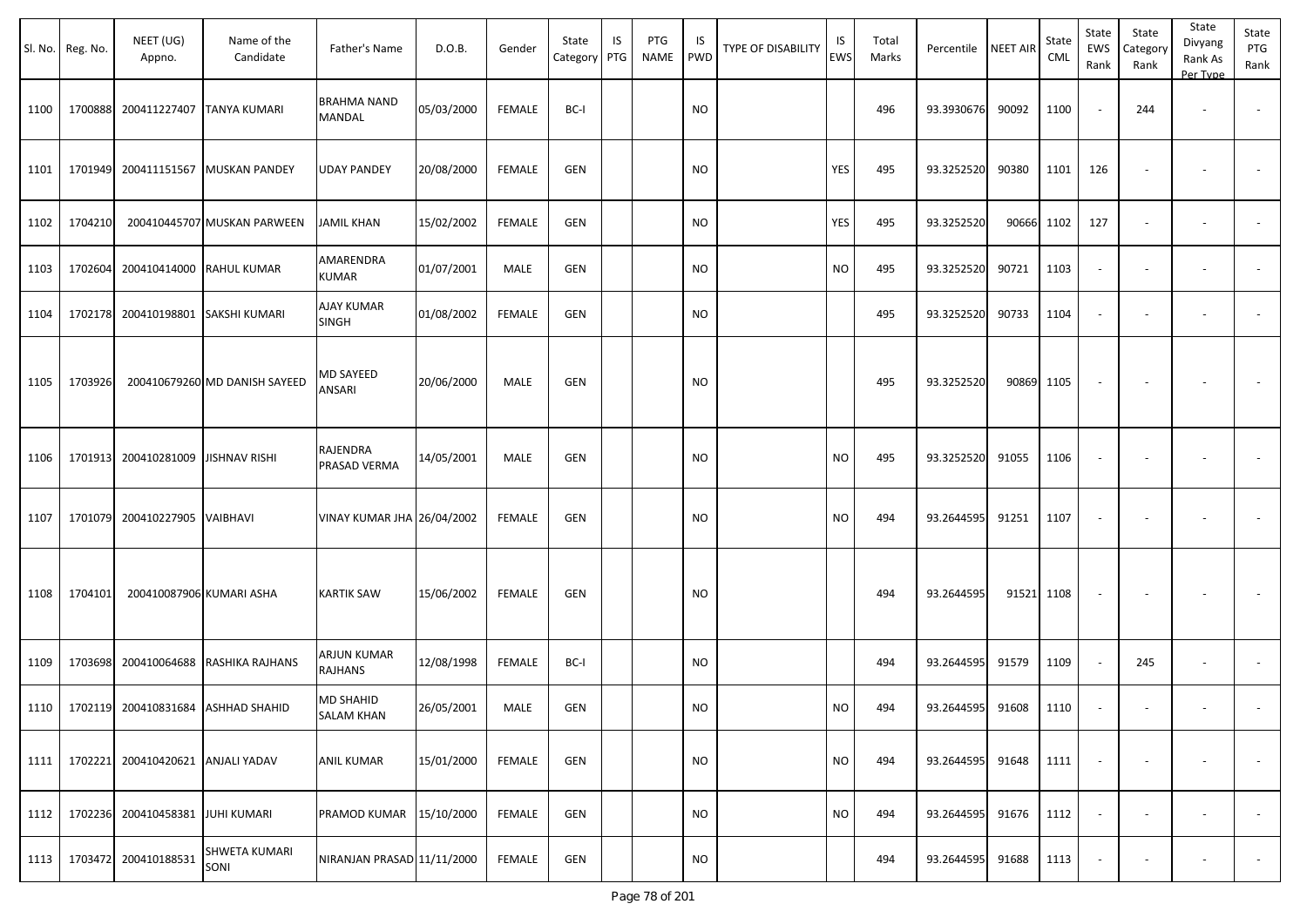|      | Sl. No. Reg. No. | NEET (UG)<br>Appno.  | Name of the<br>Candidate           | Father's Name                                        | D.O.B.     | Gender        | State<br>Category | IS<br>PTG | PTG<br><b>NAME</b> | IS<br><b>PWD</b> | TYPE OF DISABILITY | IS<br><b>EWS</b> | Total<br>Marks | Percentile | <b>NEET AIR</b> | State<br><b>CML</b> | State<br>EWS<br>Rank | State<br>Category<br>Rank | State<br>Divyang<br>Rank As<br>Per Type | State<br>PTG<br>Rank     |
|------|------------------|----------------------|------------------------------------|------------------------------------------------------|------------|---------------|-------------------|-----------|--------------------|------------------|--------------------|------------------|----------------|------------|-----------------|---------------------|----------------------|---------------------------|-----------------------------------------|--------------------------|
| 1114 | 1702678          | 200410760153         | SANDHYA KUMARI                     | <b>BALDEO PANDIT</b>                                 | 07/04/2001 | FEMALE        | BC-I              |           |                    | NO               |                    |                  | 494            | 93.2644595 | 91980           | 1114                |                      | 246                       |                                         |                          |
| 1115 | 1702896          | 200410394785         | <b>RUKESH KUMAR</b>                | RAJESH MANDAL                                        | 20/05/1998 | MALE          | BC-I              |           |                    | NO.              |                    |                  | 494            | 93.2644595 | 92033           | 1115                |                      | 247                       | $\sim$                                  |                          |
| 1116 | 1702948          |                      | 200410080640 SONALI KUMARI         | <b>BINOD KUMAR</b><br>RANA                           | 15/09/2000 | FEMALE        | BC-I              |           |                    | <b>NO</b>        |                    |                  | 493            | 93.2022769 | 92409           | 1116                |                      | 248                       |                                         |                          |
| 1117 | 1701119          | 200410347162 PARIJA  |                                    | SANDEEP KUMAR 07/12/2001                             |            | <b>FEMALE</b> | GEN               |           |                    | NO.              |                    | <b>NO</b>        | 493            | 93.2022769 | 92452           | 1117                |                      |                           |                                         |                          |
| 1118 | 1702539          |                      | 200410817185 AMISHA KUMARI         | ARBIND KUMAR<br><b>SHARMA</b>                        | 16/09/2001 | FEMALE        | GEN               |           |                    | <b>NO</b>        |                    | YES              | 493            | 93.2022769 | 92561           | 1118                | 128                  |                           | $\overline{\phantom{a}}$                |                          |
| 1119 | 1702406          | 200410658924         | <b>ARNAB GUIN</b>                  | <b>SANAT KUMAR</b><br><b>GUIN</b>                    | 16/04/2001 | MALE          | BC-I              |           |                    | <b>NO</b>        |                    |                  | 493            | 93.2022769 | 92693           | 1119                |                      | 249                       | $\overline{\phantom{a}}$                |                          |
| 1120 | 1701292          | 200410658259         | ADITI CHAUDHARY                    | <b>BAIJENDRA</b><br><b>KUMAR</b><br><b>CHOUDHARY</b> | 24/05/2001 | <b>FEMALE</b> | GEN               |           |                    | <b>NO</b>        |                    | <b>NO</b>        | 493            | 93.2022769 | 92712           | 1120                |                      |                           |                                         |                          |
| 1121 | 1701428          | 200410593450         | PRIYADARSHI RAJ                    | <b>INDERDEO RAM</b>                                  | 15/11/2001 | MALE          | SC                |           |                    | <b>NO</b>        |                    |                  | 492            | 93.1428743 | 93209           | 1121                |                      | 14                        |                                         |                          |
| 1122 | 1702625          | 200410145135         | ADARSH KUMAR                       | RAN VIJOY<br>PRATAP SINGH                            | 27/05/1999 | MALE          | GEN               |           |                    | NO.              |                    | YES              | 492            | 93.1428743 | 93264           | 1122                | 129                  | $\overline{\phantom{a}}$  | $\overline{\phantom{a}}$                |                          |
| 1123 | 1702359          | 200410241437         | MANOJ KUMAR<br><b>SURYA</b>        | <b>MANOJ KUMAR</b>                                   | 10/11/1999 | FEMALE        | GEN               |           |                    | <b>NO</b>        |                    | YES              | 492            | 93.1428743 | 93295           | 1123                | 130                  |                           |                                         |                          |
| 1124 | 1702242          | 200410127457         | APARAJITA KUMARI                   | JAYNAND PRASAD<br>JAISWAL                            | 01/04/1998 | FEMALE        | BC-II             |           |                    | <b>NO</b>        |                    |                  | 492            | 93.1428743 | 93306           | 1124                |                      | 166                       | $\overline{\phantom{a}}$                |                          |
| 1125 | 1701645          | 200410899037         | <b>BIRENDRA KUMAR</b>              | SHIVNARAYAN<br><b>MAHTO</b>                          | 20/05/1999 | MALE          | BC-II             |           |                    | <b>NO</b>        |                    |                  | 492            | 93.1428743 | 93497           | 1125                |                      | 167                       | $\overline{\phantom{a}}$                |                          |
| 1126 |                  | 1702076 200410076094 | MANISHA RANI<br>JAISWAL            | <b>MANOJ KUMAR</b><br>JAISWAL                        | 17/05/1999 | <b>FEMALE</b> | <b>GEN</b>        |           |                    | <b>NO</b>        |                    |                  | 491            | 93.0781313 | 93734           | 1126                |                      |                           |                                         | $\sim$                   |
| 1127 | 1702705          |                      | 200410098602 SHAHIN PARVEEN        | MD ANWAR ALI                                         | 25/07/2000 | <b>FEMALE</b> | BC-I              |           |                    | <b>NO</b>        |                    |                  | 491            | 93.0781313 | 94460           | 1127                |                      | 250                       |                                         | $\overline{\phantom{a}}$ |
| 1128 |                  |                      | 1700417 200410904257 AZHAR HUSSAIN | ZAINUL ABEDEEN 14/05/1996                            |            | MALE          | BC-I              |           |                    | <b>NO</b>        |                    |                  | 490            | 93.0177045 | 94845           | 1128                |                      | 251                       |                                         | $\sim$                   |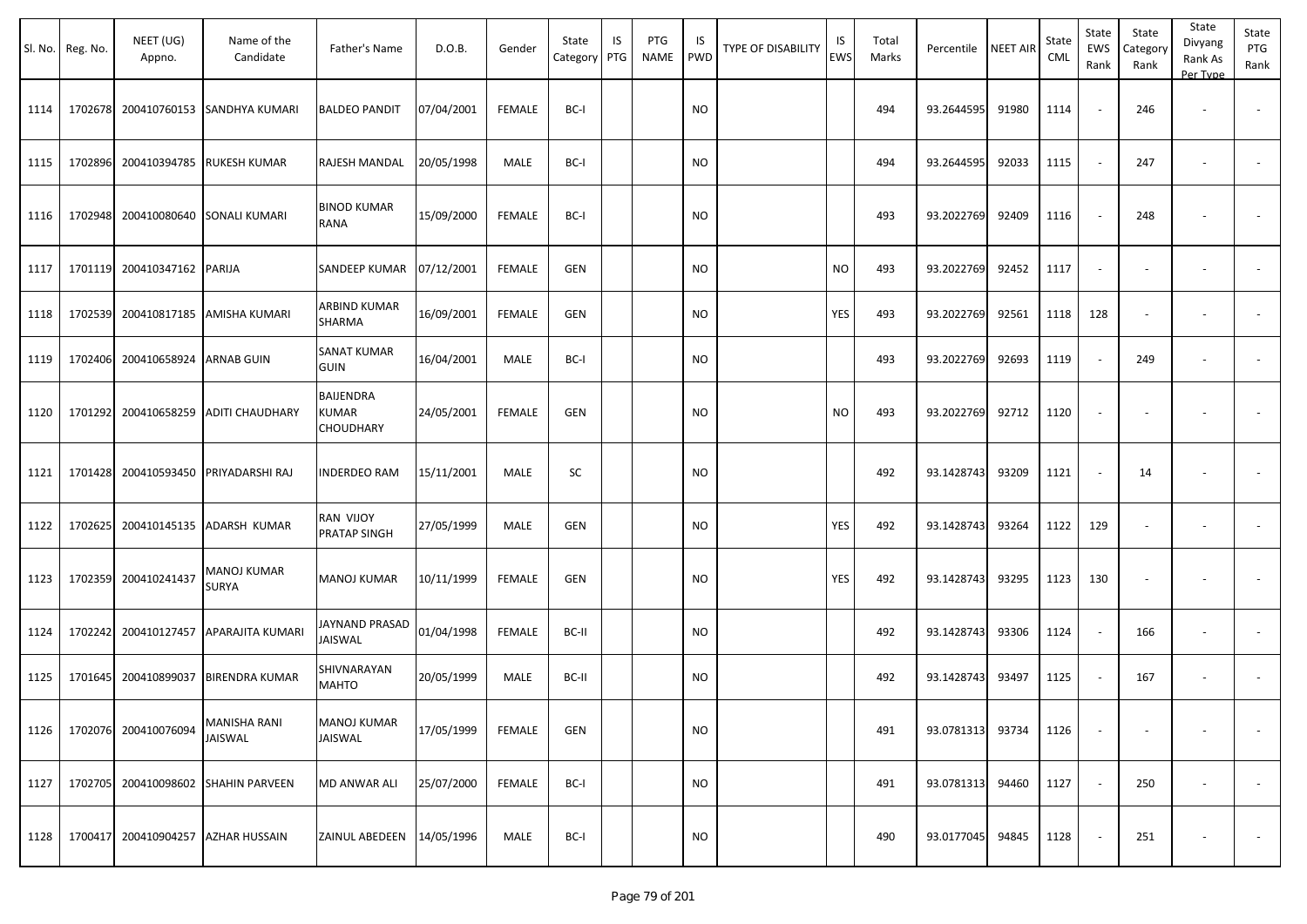|      | Sl. No. Reg. No. | NEET (UG)<br>Appno. | Name of the<br>Candidate      | Father's Name            | D.O.B.     | Gender        | State<br>Category | IS<br>PTG | PTG<br><b>NAME</b> | IS<br><b>PWD</b> | TYPE OF DISABILITY | IS<br>EWS | Total<br>Marks | Percentile       | <b>NEET AIR</b> | State<br>CML | State<br>EWS<br>Rank | State<br>Category<br>Rank | State<br>Divyang<br>Rank As<br>Per Type | State<br>PTG<br>Rank     |
|------|------------------|---------------------|-------------------------------|--------------------------|------------|---------------|-------------------|-----------|--------------------|------------------|--------------------|-----------|----------------|------------------|-----------------|--------------|----------------------|---------------------------|-----------------------------------------|--------------------------|
| 1129 | 1700436          | 200410985332        | SHUBHAM SAURAV                | RAJA RAM SINGH           | 15/02/2001 | MALE          | <b>GEN</b>        |           |                    | <b>NO</b>        |                    | <b>NO</b> | 490            | 93.0177045       | 95012           | 1129         |                      |                           |                                         |                          |
| 1130 | 1702657          | 200410285703        | <b>GARIMA MISHRA</b>          | RAJESH MISHRA            | 10/04/1998 | <b>FEMALE</b> | GEN               |           |                    | <b>NO</b>        |                    | YES       | 490            | 93.0177045       | 95150           | 1130         | 131                  |                           | $\overline{\phantom{a}}$                |                          |
| 1131 | 1700706          | 200410394486        | PRAGYA VERMA                  | SANJEEV KUMAR            | 25/11/2001 | <b>FEMALE</b> | <b>GEN</b>        |           |                    | <b>NO</b>        |                    | <b>NO</b> | 490            | 93.0177045       | 95315           | 1131         | $\sim$               |                           | $\overline{\phantom{a}}$                |                          |
| 1132 | 1702786          | 200410841704        | <b>VIJAY SHANKAR</b>          | <b>ASHOK KUMAR</b>       | 28/09/2000 | MALE          | BC-II             |           |                    | <b>NO</b>        |                    |           | 489            | 92.9568387       | 95585           | 1132         | $\sim$               | 168                       | $\overline{\phantom{a}}$                |                          |
| 1133 | 1700305          | 200410678506        | RICHA KUMARI                  | SHASHI BHUSHAN<br>PRASAD | 26/06/2002 | <b>FEMALE</b> | BC-I              |           |                    | <b>NO</b>        |                    |           | 489            | 92.9568387       | 95695           | 1133         | $\sim$               | 252                       |                                         |                          |
| 1134 | 1702231          | 200410118071        | <b>ALOK RANJAN</b>            | <b>ASHOK KUMAR</b>       | 20/11/2002 | MALE          | <b>GEN</b>        |           |                    | <b>NO</b>        |                    | <b>NO</b> | 489            | 92.9568387       | 95718           | 1134         | $\sim$               |                           |                                         | $\overline{\phantom{a}}$ |
| 1135 | 1701479          | 200410085109        | <b>SHIVANI SHUBHAM</b>        | BINAY KUMAR<br>THAKUR    | 13/10/2000 | <b>FEMALE</b> | BC-I              |           |                    | <b>NO</b>        |                    |           | 489            | 92.9568387       | 96063           | 1135         |                      | 253                       |                                         |                          |
| 1136 | 1703918          |                     | 200410754507 ARFIYA SHABNAM   | SHAMIM AHMAD             | 05/02/2002 | <b>FEMALE</b> | GEN               |           |                    | <b>NO</b>        |                    |           | 488            | 92.8951683       |                 | 96277 1136   |                      |                           |                                         |                          |
| 1137 | 1702091          | 200410402771        | <b>SURUCHI GOYAL</b>          | PRAKASH<br>AGRAWAL       | 28/08/1999 | <b>FEMALE</b> | BC-II             |           |                    | <b>NO</b>        |                    |           | 488            | 92.8951683       | 96574           | 1137         |                      | 169                       |                                         |                          |
| 1138 | 1702531          | 200410105654        | <b>JIGYASA</b><br>PRIYADARSHI | <b>AGAM PRASAD</b>       | 21/06/2000 | <b>FEMALE</b> | GEN               |           |                    | <b>NO</b>        |                    | <b>NO</b> | 488            | 92.8951683       | 96583           | 1138         |                      |                           | $\overline{\phantom{a}}$                |                          |
| 1139 | 1700172          | 200410001873        | <b>VIPRA KUMARI</b>           | <b>AJAY KUMAR</b>        | 12/03/2003 | <b>FEMALE</b> | SC                |           |                    | <b>NO</b>        |                    |           | 488            | 92.8951683       | 96810           | 1139         | $\sim$               | 15                        | $\sim$                                  |                          |
| 1140 | 1702394          | 200410488012        | <b>BUDDHESHWAR</b><br>SOREN   | <b>FUCHU SOREN</b>       | 23/03/2002 | MALE          | <b>ST</b>         | <b>NO</b> |                    | <b>NO</b>        |                    |           | 488            | 92.8951683       | 96899           | 1140         |                      | $\overline{7}$            |                                         |                          |
| 1141 | 1700529          | 200410602401        | <b>VIVEK PURTY</b>            | <b>GANESH PURTY</b>      | 31/05/2001 | MALE          | ST                | <b>NO</b> |                    | <b>NO</b>        |                    |           | 488            | 92.8951683       | 96914           | 1141         |                      | 8                         | $\overline{\phantom{a}}$                | $\sim$                   |
| 1142 | 1701540          |                     | 200410779553 MANISHA TIRKEY   | KAZMIR TIRKEY            | 26/08/2000 | <b>FEMALE</b> | ST                | <b>NO</b> |                    | <b>NO</b>        |                    |           | 487            | 92.8307910 97120 |                 | 1142         |                      | 9                         |                                         | $\sim$                   |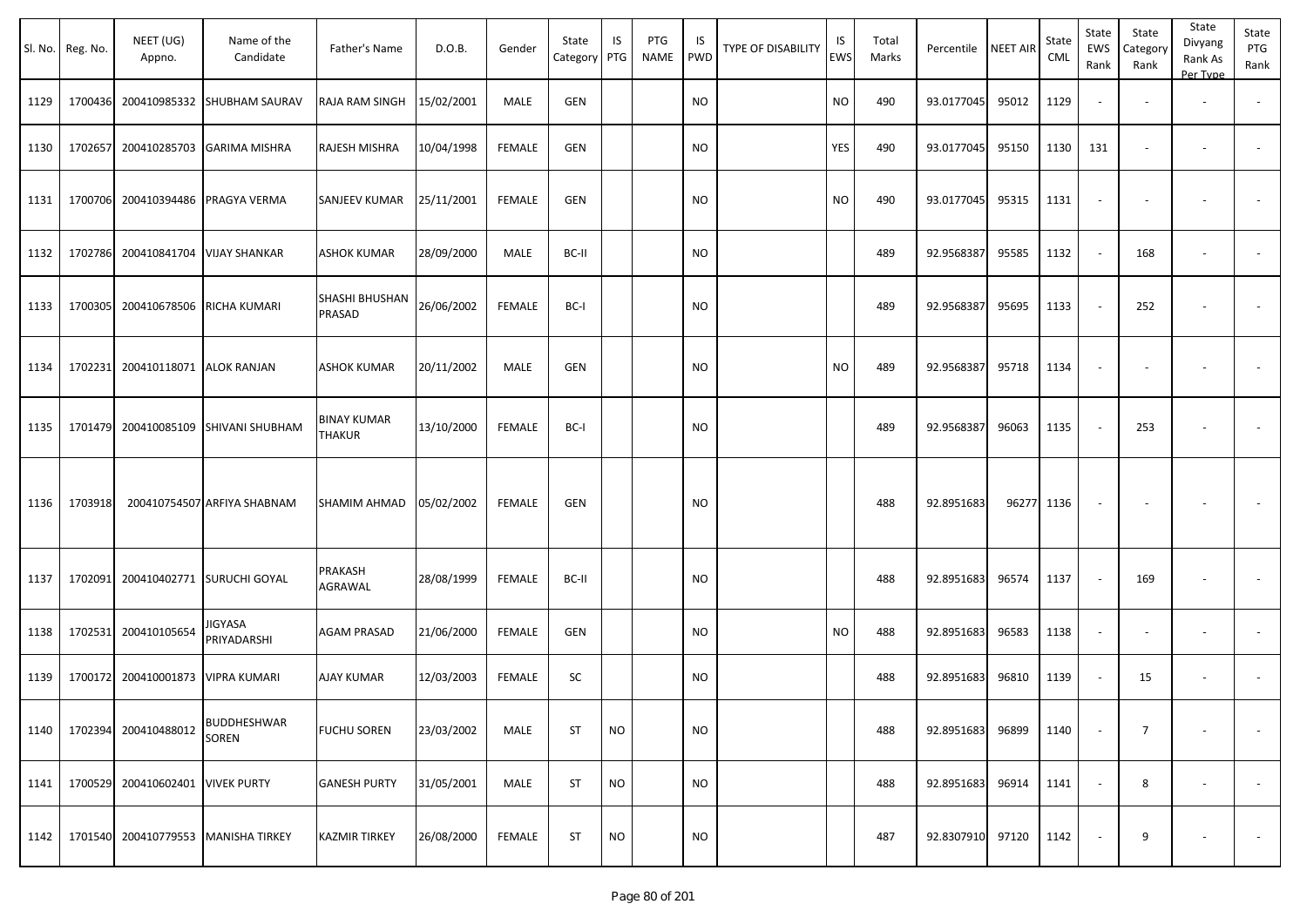|      | Sl. No. Reg. No. | NEET (UG)<br>Appno.                | Name of the<br>Candidate              | Father's Name                      | D.O.B.     | Gender        | State<br>Category | IS<br>PTG | PTG<br>NAME | IS<br>PWD | TYPE OF DISABILITY | IS<br><b>EWS</b> | Total<br>Marks | Percentile       | <b>NEET AIR</b> | State<br><b>CML</b> | State<br>EWS<br>Rank     | State<br>Category<br>Rank | State<br>Divyang<br>Rank As<br>Per Type | State<br>PTG<br>Rank |
|------|------------------|------------------------------------|---------------------------------------|------------------------------------|------------|---------------|-------------------|-----------|-------------|-----------|--------------------|------------------|----------------|------------------|-----------------|---------------------|--------------------------|---------------------------|-----------------------------------------|----------------------|
| 1143 |                  |                                    | 1702312 200410904290 SAMAN SARFRAZ    | SARFRAZ AHMAD                      | 25/03/1999 | <b>FEMALE</b> | <b>GEN</b>        |           |             | <b>NO</b> |                    |                  | 487            | 92.8307910       | 97192           | 1143                | $\blacksquare$           |                           | $\overline{\phantom{a}}$                |                      |
| 1144 |                  | 1702077 200411166331 UQBA ADIB     |                                       | RAZI AHMAD                         | 05/01/2001 | <b>FEMALE</b> | GEN               |           |             | NO.       |                    | YES              | 487            | 92.8307910       | 97256           | 1144                | 132                      | $\overline{\phantom{a}}$  | $\overline{\phantom{a}}$                |                      |
| 1145 |                  |                                    | 1703441 200410589599 NAHIDA PARWEEN   | SERAJ UDDIN<br>KHAN                | 06/01/2000 | <b>FEMALE</b> | <b>GEN</b>        |           |             | NO        |                    | <b>NO</b>        | 487            | 92.8307910       | 97431           | 1145                | $\blacksquare$           | $\overline{\phantom{a}}$  | $\overline{\phantom{a}}$                |                      |
| 1146 |                  | 1700503 200410569443 KHUSHI KESHRI |                                       | <b>BALRAM PRASAD</b>               | 11/06/2002 | <b>FEMALE</b> | BC-II             |           |             | NO        |                    |                  | 487            | 92.8307910       | 97443           | 1146                | $\overline{\phantom{a}}$ | 170                       | $\sim$                                  |                      |
| 1147 |                  |                                    | 1703288 200410139879 PURNIMA PRASAD   | RAMA SHANKAR<br>PRASAD             | 28/01/2000 | <b>FEMALE</b> | BC-I              |           |             | NO        |                    |                  | 487            | 92.8307910       | 97576           | 1147                | $\sim$                   | 254                       | $\sim$                                  |                      |
| 1148 |                  |                                    | 1702348 200411026580 KRISHNA KUMAR    | <b>BINOD MANDAL</b>                | 01/01/2002 | MALE          | GEN               |           |             | NO        |                    |                  | 487            | 92.8307910       | 97888           | 1148                | $\sim$                   | $\sim$                    | $\overline{\phantom{a}}$                |                      |
| 1149 |                  |                                    | 1702409 200410352594 VIVEK RAJ AMRIT  | MAHESH KUMAR                       | 17/10/2001 | MALE          | SC                |           |             | <b>NO</b> |                    |                  | 487            | 92.8307910       | 97995           | 1149                | $\omega$                 | 16                        | $\sim$                                  |                      |
| 1150 |                  | 1701238 200410461396 AKSHAT RAJAK  |                                       | RAJESH RAJAK                       | 23/08/2002 | MALE          | SC                |           |             | <b>NO</b> |                    |                  | 486            | 92.7669991       | 98104           | 1150                | $\sim$                   | 17                        | $\sim$                                  |                      |
| 1151 |                  |                                    | 1703701 200410360903 REHAN DAUD FAZAL | <b>MD RIZWAN</b>                   | 21/06/1998 | MALE          | BC-I              |           |             | NO        |                    |                  | 486            | 92.7669991       | 98329           | 1151                | $\sim$                   | 255                       | $\sim$                                  |                      |
| 1152 |                  | 1702940 200410388437               | <b>CHANDRA PRAKASH</b><br>KATESARIA   | SANDEEP KUMAR<br>AGARWAL           | 11/02/2001 | MALE          | GEN               |           |             | NO        |                    | NO.              | 486            | 92.7669991       | 98502           | 1152                | $\overline{\phantom{a}}$ | $\overline{\phantom{a}}$  | $\overline{\phantom{a}}$                |                      |
| 1153 |                  | 1703253 200410811599 RINKI KUMARI  |                                       | SURESH PRASAD<br>YADAV             | 03/01/1998 | <b>FEMALE</b> | BC-II             |           |             | NO        |                    |                  | 486            | 92.7669991       | 98594           | 1153                | $\blacksquare$           | 171                       | $\overline{\phantom{a}}$                |                      |
| 1154 |                  | 1702114 200410271013               | <b>ROHIT RATAN</b><br><b>MAHATO</b>   | AMULYA RATAN<br><b>MAHATO</b>      | 09/07/2002 | MALE          | BC-I              |           |             | $\rm NO$  |                    |                  | 486            | 92.7669991 98723 |                 | 1154                | $\sim$                   | 256                       | $\sim$                                  |                      |
| 1155 |                  | 1700333 200410281960 AVIJIT        |                                       | <b>BIPIN KUMAR</b><br><b>SINGH</b> | 07/05/1998 | MALE          | GEN               |           |             | <b>NO</b> |                    | YES              | 486            | 92.7669991       | 98834           | 1155                | 133                      | $\sim$                    | $\sim$                                  | $\sim$               |
| 1156 |                  | 1703346 200410497980 PRIYA SOLANKY |                                       | MAHENDRA<br>PRATAP SINGH           | 04/01/1999 | <b>FEMALE</b> | GEN               |           |             | <b>NO</b> |                    | YES              | 485            | 92.6996224       | 99463           | 1156                | 134                      | $\overline{\phantom{a}}$  | $\overline{\phantom{a}}$                |                      |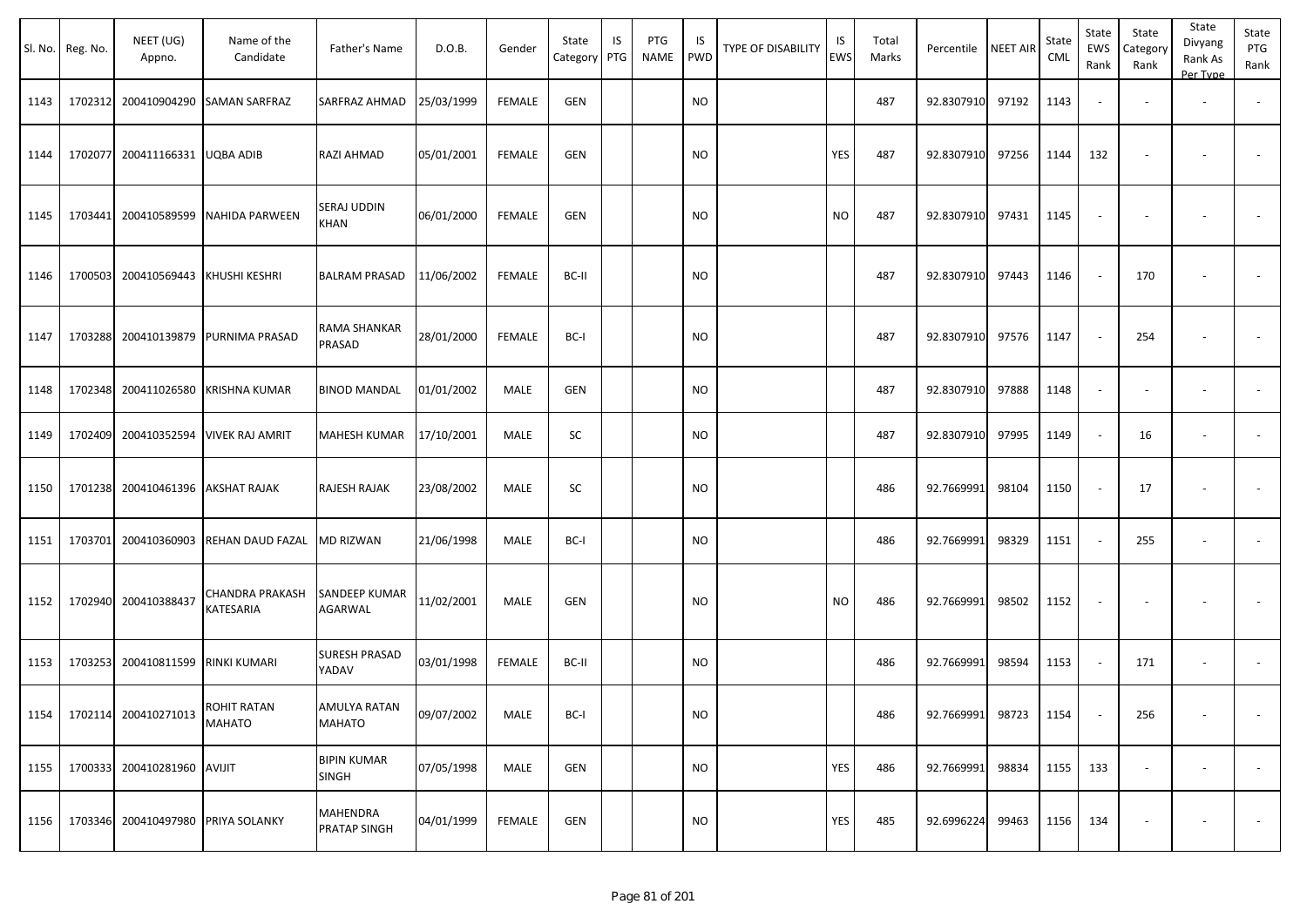|      | Sl. No. Reg. No. | NEET (UG)<br>Appno.     | Name of the<br>Candidate        | Father's Name                     | D.O.B.     | Gender        | State<br>Category | IS<br>PTG | PTG<br><b>NAME</b> | IS<br>PWD | TYPE OF DISABILITY                   | IS<br><b>EWS</b> | Total<br>Marks | Percentile        | <b>NEET AIR</b> | State<br><b>CML</b> | State<br>EWS<br>Rank     | State<br>Category<br>Rank | State<br>Divyang<br>Rank As<br>Per Type | State<br>PTG<br>Rank     |
|------|------------------|-------------------------|---------------------------------|-----------------------------------|------------|---------------|-------------------|-----------|--------------------|-----------|--------------------------------------|------------------|----------------|-------------------|-----------------|---------------------|--------------------------|---------------------------|-----------------------------------------|--------------------------|
| 1157 | 1703384          | 200410766991            | <b>SHRUTIKA RANJAN</b>          | RAJEEV RANJAN<br><b>KUMAR</b>     | 04/10/2001 | <b>FEMALE</b> | GEN               |           |                    | <b>NO</b> |                                      | <b>NO</b>        | 484            | 92.6362694        | 100125          | 1157                |                          |                           |                                         | $\overline{\phantom{a}}$ |
| 1158 | 1700684          | 200410291074            | <b>VACHIKA RAJ</b>              | AJIT KUMAR                        | 25/08/2000 | <b>FEMALE</b> | SC                |           |                    | NO.       |                                      |                  | 484            | 92.6362694        | 100172          | 1158                | $\overline{\phantom{a}}$ | 18                        |                                         |                          |
| 1159 | 1702765          | 200411189000            | <b>SHALINI KUMARI</b>           | <b>MANOJ PANDEY</b>               | 19/01/2001 | <b>FEMALE</b> | GEN               |           |                    | NO.       |                                      | <b>NO</b>        | 484            | 92.6362694        | 100174          | 1159                |                          |                           |                                         |                          |
| 1160 | 1703648          | 200410229983            | <b>GEETANJALI</b>               | <b>UMESH KUMAR</b><br>RAM         | 16/09/2001 | <b>FEMALE</b> | SC                |           |                    | <b>NO</b> |                                      |                  | 484            | 92.6362694        | 100396          | 1160                |                          | 19                        | $\overline{\phantom{a}}$                | $\sim$                   |
| 1161 | 1702749          | 200410227871            | RAJU RANJAN<br>KUMAR            | <b>VIJAY KUMAR</b>                | 20/10/2001 | MALE          | BC-II             |           |                    | NO.       |                                      |                  | 484            | 92.6362694        | 100427          | 1161                |                          | 172                       | $\sim$                                  | $\sim$                   |
| 1162 | 1700337          | 200410453779            | ANSHIKA KUMARI                  | AWADHESH<br>KUMAR SINGH           | 25/01/2002 | <b>FEMALE</b> | <b>GEN</b>        |           |                    | NO.       |                                      |                  | 484            | 92.6362694        | 100476          | 1162                | $\overline{\phantom{a}}$ |                           |                                         |                          |
| 1163 | 1700368          | 200411104795            | PAYAL AGARWAL                   | <b>SHIV KUMAR</b><br>AGARWAL      | 09/04/1998 | <b>FEMALE</b> | <b>GEN</b>        |           |                    | NO.       |                                      | <b>NO</b>        | 483            | 92.5736479        | 100743          | 1163                | $\overline{\phantom{a}}$ |                           |                                         |                          |
| 1164 | 1700673          | 200410950481            | <b>SWATI CHANDNI</b>            | <b>BRAJ NANDAN</b><br>KUMAR       | 04/01/2000 | <b>FEMALE</b> | <b>GEN</b>        |           |                    | NO.       |                                      |                  | 483            | 92.5736479        | 100814          | 1164                | $\overline{\phantom{a}}$ |                           |                                         |                          |
| 1165 | 1703232          | 200410821376 SHIVANGI   |                                 | <b>SUJEET KUMAR</b>               | 03/09/2001 | <b>FEMALE</b> | BC-II             |           |                    | <b>NO</b> |                                      |                  | 483            | 92.5736479        | 100849          | 1165                |                          | 173                       | $\overline{\phantom{a}}$                |                          |
| 1166 | 1702498          |                         | 200410103658   MD SOHAIL ANSARI | MD NIZAMUDDIN 01/11/1994          |            | MALE          | <b>GEN</b>        |           |                    | NO.       |                                      |                  | 483            | 92.5736479        | 100931          | 1166                |                          | $\sim$                    | $\overline{\phantom{a}}$                |                          |
| 1167 | 1702211          | 200410818125            | <b>ANISHA SHAW</b>              | KRISHNA PADA<br>SHAW              | 21/07/2000 | <b>FEMALE</b> | BC-I              |           |                    | NO.       |                                      |                  | 483            | 92.5736479        | 101051          | 1167                |                          | 257                       | $\sim$                                  | $\sim$                   |
| 1168 | 1703130          | 200411357037 JAYA DUBEY |                                 | <b>DEEPAK DUBEY</b>               | 02/03/1996 | <b>FEMALE</b> | <b>GEN</b>        |           |                    | <b>NO</b> |                                      | <b>NO</b>        | 483            | 92.5736479 101152 |                 | 1168                | $\overline{\phantom{a}}$ |                           |                                         |                          |
| 1169 |                  | 1702181 200411163471    | <b>ROHIT KUMAR</b>              | <b>VISHNU DEO</b><br><b>SINGH</b> | 20/08/2000 | MALE          | BC-II             |           |                    | <b>NO</b> |                                      |                  | 483            | 92.5736479        | 101165          | 1169                | $\sim$                   | 174                       |                                         | $\overline{\phantom{a}}$ |
| 1170 | 1702508          | 200410641599            | SHIVAM BHARTI                   | BALESHWAR<br><b>RAJAK</b>         | 23/07/2002 | MALE          | SC                |           |                    | <b>NO</b> |                                      |                  | 483            | 92.5736479        | 101247          | 1170                | $\sim$                   | 20                        | $\overline{\phantom{a}}$                | $\sim$                   |
| 1171 | 1700892          | 200411422362            | RABBANI ANSARI                  | LEAYAKAT ANSARI 16/09/1995        |            | MALE          | BC-I              |           |                    | YES       | <b>A-BLINDNESS AND</b><br>LOW VISION |                  | 483            | 92.5736479        | 101304          | 1171                |                          | 258                       | $\mathbf{1}$                            | $\sim$                   |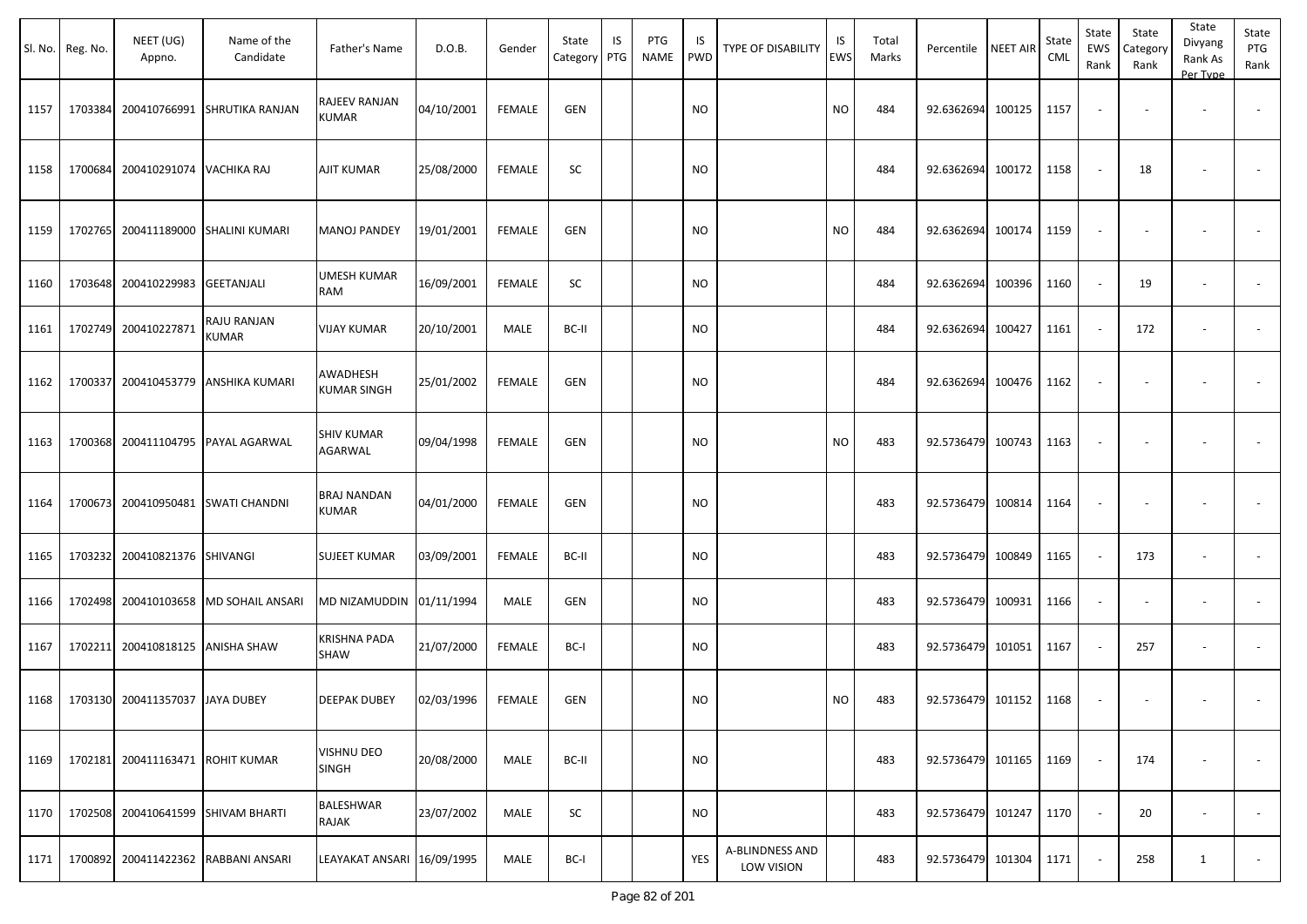|      | Sl. No. Reg. No. | NEET (UG)<br>Appno.       | Name of the<br>Candidate  | Father's Name                   | D.O.B.     | Gender        | State<br>Category | IS<br>PTG | PTG<br>NAME | IS<br><b>PWD</b> | <b>TYPE OF DISABILITY</b> | IS<br><b>EWS</b> | Total<br>Marks | Percentile        | <b>NEET AIR</b> | State<br>CML | State<br>EWS<br>Rank | State<br>Category<br>Rank | State<br>Divyang<br>Rank As<br>Per Type | State<br>PTG<br>Rank |
|------|------------------|---------------------------|---------------------------|---------------------------------|------------|---------------|-------------------|-----------|-------------|------------------|---------------------------|------------------|----------------|-------------------|-----------------|--------------|----------------------|---------------------------|-----------------------------------------|----------------------|
| 1172 | 1701311          | 200410346782              | <b>SHRUTI AGRAWAL</b>     | LAW KUMAR<br>AGRAWAL            | 01/06/1999 | <b>FEMALE</b> | <b>GEN</b>        |           |             | <b>NO</b>        |                           | <b>NO</b>        | 483            | 92.5736479 101330 |                 | 1172         |                      |                           |                                         |                      |
| 1173 | 1703583          | 200411144304              | <b>SHWET SAGAR</b>        | MANOJ KUMAR<br><b>SINGH</b>     | 27/09/2002 | MALE          | <b>GEN</b>        |           |             | <b>NO</b>        |                           |                  | 483            | 92.5736479 101342 |                 | 1173         | $\sim$               |                           | $\overline{\phantom{a}}$                |                      |
| 1174 | 1702844          | 200411334194              | YUSRA FATIMA              | KHALIL AHMAD                    | 10/01/2000 | <b>FEMALE</b> | <b>GEN</b>        |           |             | <b>NO</b>        |                           | <b>NO</b>        | 482            | 92.5125627        | 101558          | 1174         |                      |                           |                                         |                      |
| 1175 | 1701758          | 200410760096              | <b>SHWETA RANI</b>        | RAM MADAN RAM 15/07/2000        |            | <b>FEMALE</b> | SC                |           |             | <b>NO</b>        |                           |                  | 482            | 92.5125627 101649 |                 | 1175         | $\sim$               | 21                        | $\overline{\phantom{a}}$                |                      |
| 1176 | 1701707          | 200410398603              | MEGHA SAHAY               | <b>GAUTAM RAKESH</b>            | 29/03/2000 | <b>FEMALE</b> | GEN               |           |             | <b>NO</b>        |                           | YES              | 482            | 92.5125627        | 102016          | 1176         | 135                  |                           | $\overline{\phantom{a}}$                |                      |
| 1177 | 1702403          | 200410949948              | AMANDEEP                  | <b>AJAY KUMAR</b><br>SINGH      | 06/06/1998 | <b>FEMALE</b> | GEN               |           |             | <b>NO</b>        |                           | <b>NO</b>        | 482            | 92.5125627        | 102271          | 1177         |                      |                           |                                         |                      |
| 1178 | 1703998          | 200410016170 AKIF EJAZ    |                           | EJAZ AHMED                      | 02/08/2001 | MALE          | BC-II             |           |             | <b>NO</b>        |                           |                  | 482            | 92.5125627        | 102290          | 1178         | $\sim$               | 175                       | $\sim$                                  |                      |
| 1179 | 1702192          | 200411114427              | <b>SHAKIB ALI</b>         | IZHAR AHMAD                     | 01/01/1999 | MALE          | GEN               |           |             | <b>NO</b>        |                           | <b>NO</b>        | 482            | 92.5125627        | 102297          | 1179         | $\sim$               |                           | $\overline{\phantom{a}}$                |                      |
| 1180 | 1701025          | 200410461743              | AASTHA TOPPO              | PRITAM MASHIH<br><b>TOPPO</b>   | 05/09/2000 | <b>FEMALE</b> | <b>ST</b>         | <b>NO</b> |             | <b>NO</b>        |                           |                  | 481            | 92.4505996        | 102559          | 1180         | $\sim$               | 10                        | $\overline{\phantom{a}}$                |                      |
| 1181 | 1700492          | 200410698315              | <b>VIVEK KUMAR</b>        | PRADEEP KUMAR<br>GUPTA          | 12/10/1994 | MALE          | GEN               |           |             | <b>NO</b>        |                           |                  | 481            | 92.4505996 102581 |                 | 1181         | $\sim$               |                           | $\overline{\phantom{a}}$                |                      |
| 1182 | 1703712          | 200410404922              | <b>ANIKESH MANJHI</b>     | MUKESH KUMAR<br>MANJHI          | 11/08/2001 | MALE          | <b>ST</b>         | <b>NO</b> |             | <b>NO</b>        |                           |                  | 481            | 92.4505996 102632 |                 | 1182         |                      | 11                        |                                         |                      |
| 1183 | 1702877          | 200410781591              | <b>ANJALI CHOUDHARY</b>   | SHASHI KANT<br><b>CHOUDHARY</b> | 29/08/1999 | <b>FEMALE</b> | <b>GEN</b>        |           |             | <b>NO</b>        |                           | <b>NO</b>        | 481            | 92.4505996        | 102688          | 1183         |                      |                           |                                         |                      |
| 1184 | 1700662          |                           | 200410467806 RANJAN KUMAR | RAJ KUMAR DAS                   | 18/02/2000 | MALE          | SC                |           |             | <b>NO</b>        |                           |                  | 481            | 92.4505996 102870 |                 | 1184         |                      | 22                        | $\overline{\phantom{a}}$                | $\sim$               |
| 1185 | 1701656          | 200410259772 SAKSHI SUMAN |                           | GOPAL KRISHNA<br>SUMAN          | 27/12/2000 | <b>FEMALE</b> | GEN               |           |             | <b>NO</b>        |                           | <b>NO</b>        | 481            | 92.4505996 102956 |                 | 1185         |                      |                           | <b>.</b>                                | $\sim$               |
| 1186 | 1701201          | 200410042927              | MASEERA ALAM              | MOHAMMED<br><b>IBRAR ALAM</b>   | 29/11/2000 | FEMALE        | GEN               |           |             | <b>NO</b>        |                           | <b>NO</b>        | 481            | 92.4505996 102976 |                 | 1186         |                      |                           |                                         | $\sim$               |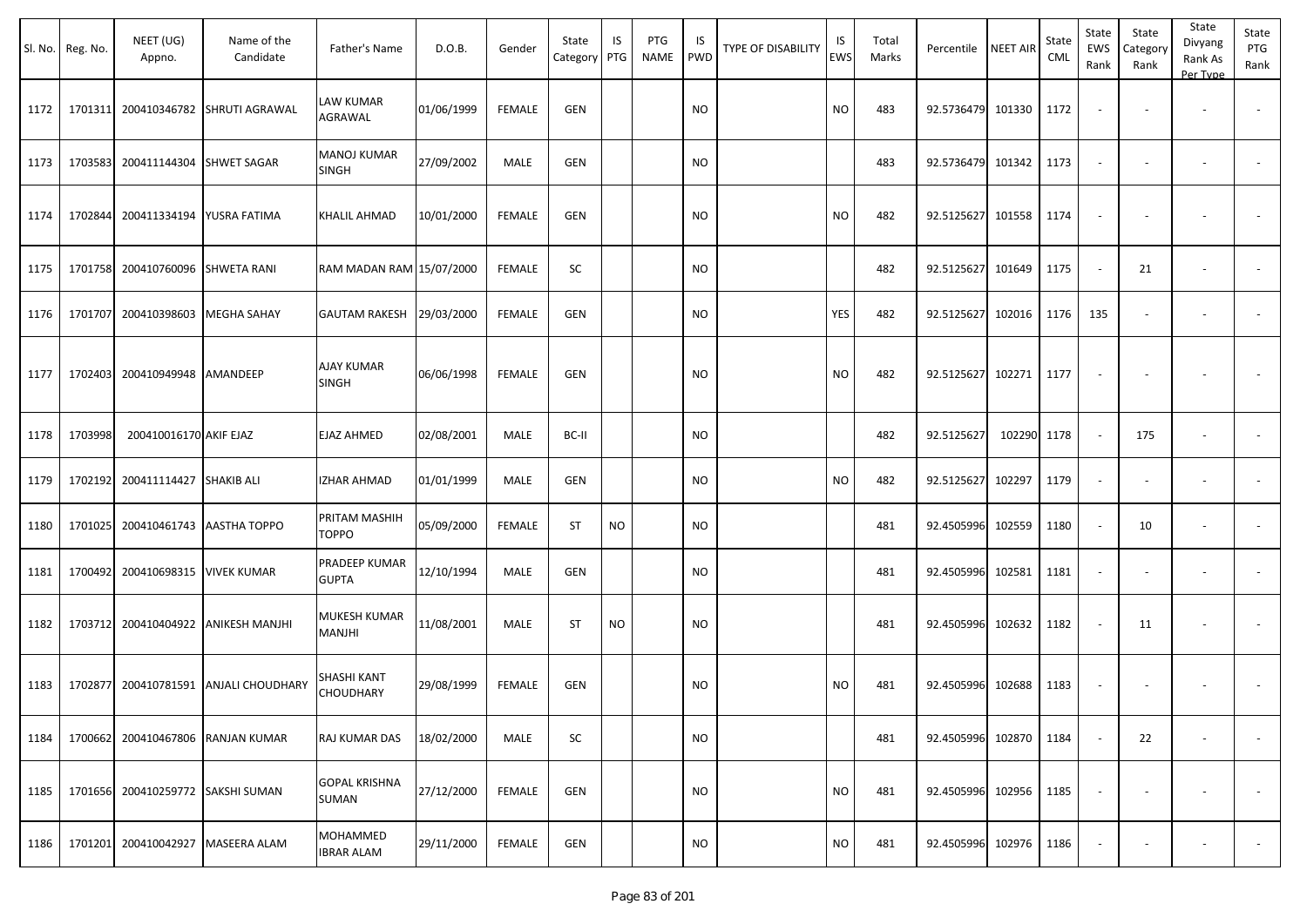| Sl. No. | Reg. No. | NEET (UG)<br>Appno.               | Name of the<br>Candidate           | Father's Name                | D.O.B.     | Gender        | State<br>Category | IS<br>PTG | PTG<br><b>NAME</b> | IS<br><b>PWD</b> | <b>TYPE OF DISABILITY</b> | IS<br><b>EWS</b> | Total<br>Marks | Percentile NEET AIR |        | State<br>CML | State<br>EWS<br>Rank     | State<br>Category<br>Rank | State<br>Divyang<br>Rank As<br>Per Type | State<br>PTG<br>Rank |
|---------|----------|-----------------------------------|------------------------------------|------------------------------|------------|---------------|-------------------|-----------|--------------------|------------------|---------------------------|------------------|----------------|---------------------|--------|--------------|--------------------------|---------------------------|-----------------------------------------|----------------------|
| 1187    | 1700591  |                                   | 200410231433 AMAN SHRESTH          | <b>ASHOK PRASAD</b>          | 08/03/2002 | MALE          | <b>GEN</b>        |           |                    | <b>NO</b>        |                           | <b>NO</b>        | 481            | 92.4505996          | 103060 | 1187         |                          |                           |                                         |                      |
| 1188    | 1700917  | 200410777684 SUPRIYO DEY          |                                    | UTTAM KUMAR<br><b>DEY</b>    | 07/12/2000 | MALE          | <b>GEN</b>        |           |                    | <b>NO</b>        |                           |                  | 481            | 92.4505996          | 103087 | 1188         | $\sim$                   |                           | $\overline{\phantom{a}}$                |                      |
| 1189    | 1702423  | 200410008018                      | VEDANSHI PRIYA                     | <b>VINOD KUMAR</b>           | 03/09/2000 | FEMALE        | BC-II             |           |                    | <b>NO</b>        |                           |                  | 481            | 92.4505996          | 103097 | 1189         |                          | 176                       |                                         |                      |
| 1190    |          |                                   | 1700475 200411185625 SHUBHAM KUMAR | <b>ARUN DANGI</b>            | 31/12/2003 | MALE          | BC-II             |           |                    | <b>NO</b>        |                           |                  | 481            | 92.4505996          | 103143 | 1190         |                          | 177                       |                                         |                      |
| 1191    | 1703264  | 200410119067                      | BISWASARATHI<br>BASAK              | <b>BISWAJIT BASAK</b>        | 02/04/1999 | MALE          | <b>GEN</b>        |           |                    | <b>NO</b>        |                           | <b>NO</b>        | 480            | 92.3808820          | 103345 | 1191         | $\sim$                   |                           |                                         |                      |
| 1192    |          | 1703708 200410785899              | SANOUWER<br>SHAHEEN                | HESAMUDDIN                   | 03/07/2000 | <b>FEMALE</b> | BC-II             |           |                    | <b>NO</b>        |                           |                  | 480            | 92.3808820          | 103455 | 1192         | $\sim$                   | 178                       | $\overline{\phantom{a}}$                | $\blacksquare$       |
| 1193    | 1700520  | 200410361287                      | PRABHAT RANJAN                     | KAULESHWAR<br>RAM            | 15/03/2002 | MALE          | SC                |           |                    | <b>NO</b>        |                           |                  | 480            | 92.3808820          | 103498 | 1193         |                          | 23                        |                                         |                      |
| 1194    | 1701403  |                                   | 200410472675 ANISHA KUMARI         | RAMJEE<br>VISHWAKARMA        | 06/06/2001 | <b>FEMALE</b> | BC-I              |           |                    | <b>NO</b>        |                           |                  | 480            | 92.3808820          | 103577 | 1194         | $\overline{\phantom{a}}$ | 259                       |                                         |                      |
| 1195    | 1703787  | 200411015029                      | <b>TABBSUM PARVEEN</b>             | <b>AKHTAR ALI</b>            | 03/08/1999 | <b>FEMALE</b> | BC-I              |           |                    | <b>NO</b>        |                           |                  | 480            | 92.3808820          | 103601 | 1195         |                          | 260                       | $\overline{\phantom{a}}$                |                      |
| 1196    | 1703763  | 200410887825                      | <b>ANKITA DAS</b>                  | <b>GAUTAM KUMAR</b><br>DAS   | 06/03/2001 | <b>FEMALE</b> | <b>GEN</b>        |           |                    | <b>NO</b>        |                           | <b>NO</b>        | 480            | 92.3808820          | 103758 | 1196         | $\sim$                   |                           | $\overline{\phantom{a}}$                |                      |
| 1197    | 1702224  |                                   | 200410641625 AYUSH BHARDWAJ        | <b>ASHOK KUMAR</b><br>PANDEY | 20/09/2002 | MALE          | GEN               |           |                    | <b>NO</b>        |                           | YES              | 480            | 92.3808820          | 103967 | 1197         | 136                      |                           |                                         |                      |
| 1198    |          | 1703123 200410575764 APARNA ANSHU |                                    | NARSINGH<br><b>GOSWAMI</b>   | 12/06/2001 | <b>FEMALE</b> | BC-II             |           |                    | <b>NO</b>        |                           |                  | 479            | 92.3153343 104709   |        | 1198         |                          | 179                       | $\sim$                                  |                      |
| 1199    |          |                                   | 1700652 200410019352 VAIBHAV KUMAR | <b>VIKAS KUMAR</b>           | 14/01/2003 | MALE          | SC                |           |                    | <b>NO</b>        |                           |                  | 479            | 92.3153343 104822   |        | 1199         |                          | 24                        |                                         |                      |
| 1200    |          | 1700389 200410678860 SAPNA RANI   |                                    | ASHISH KUMAR<br><b>SINHA</b> | 21/09/2001 | <b>FEMALE</b> | GEN               |           |                    | <b>NO</b>        |                           | <b>NO</b>        | 479            | 92.3153343 104826   |        | 1200         |                          |                           | $\overline{\phantom{a}}$                | $\sim$               |
| 1201    |          |                                   | 1701224 200410403604 GYANDEV KUMAR | <b>JAYKANT SAH</b>           | 25/05/1996 | MALE          | BC-I              |           |                    | <b>NO</b>        |                           |                  | 478            | 92.2516155 105192   |        | 1201         |                          | 261                       |                                         | $\sim$               |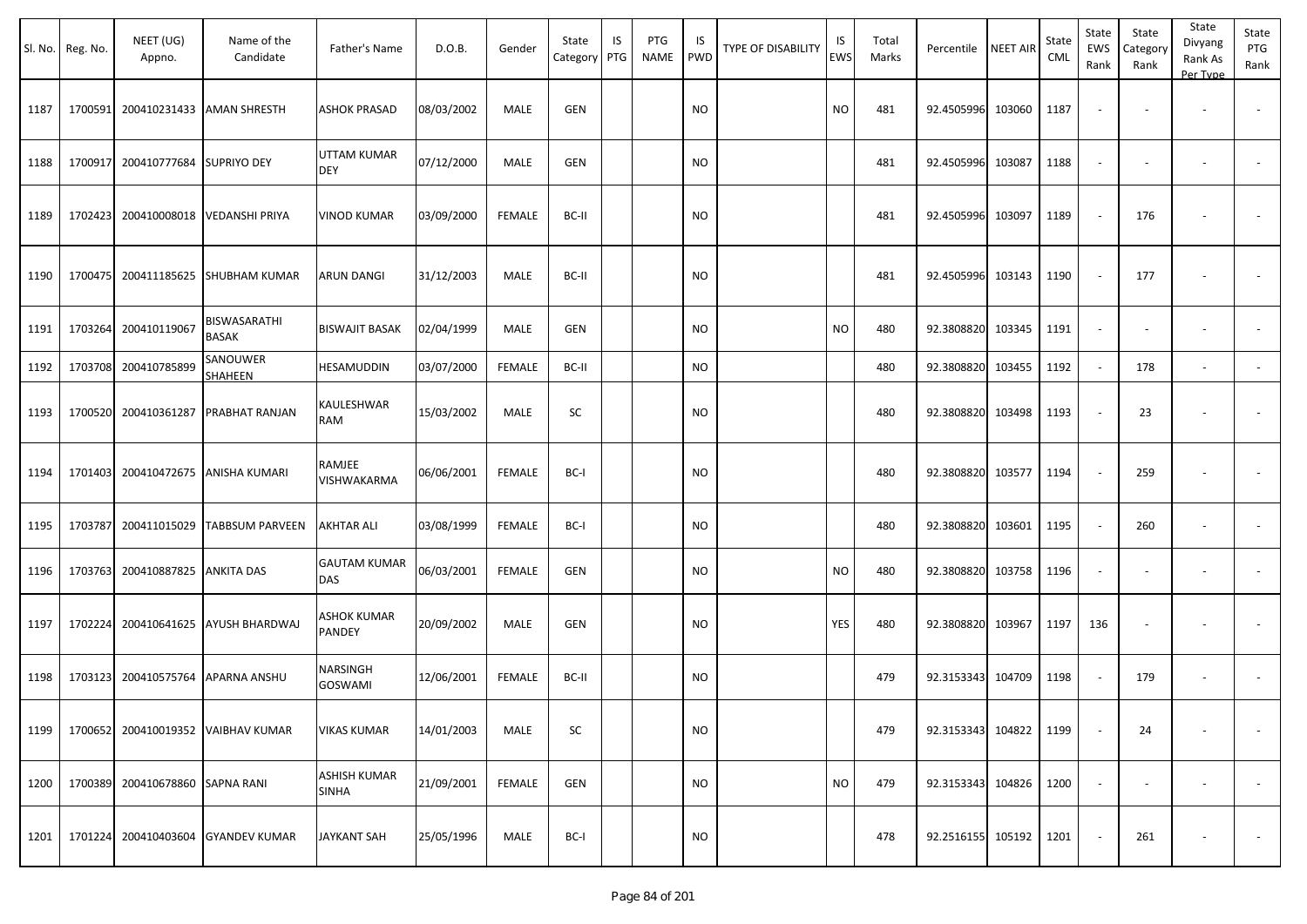|      | Sl. No. Reg. No. | NEET (UG)<br>Appno.         | Name of the<br>Candidate                  | Father's Name                     | D.O.B.     | Gender        | State<br>Category | IS<br>PTG | PTG<br>NAME | IS.<br>PWD | TYPE OF DISABILITY | IS<br><b>EWS</b> | Total<br>Marks | Percentile        | <b>NEET AIR</b> | State<br><b>CML</b> | State<br>EWS<br>Rank     | State<br>Category<br>Rank | State<br>Divyang<br>Rank As<br>Per Type | State<br>PTG<br>Rank |
|------|------------------|-----------------------------|-------------------------------------------|-----------------------------------|------------|---------------|-------------------|-----------|-------------|------------|--------------------|------------------|----------------|-------------------|-----------------|---------------------|--------------------------|---------------------------|-----------------------------------------|----------------------|
| 1202 | 1702437          | 200410863026                | SWAYANTIKA<br>CHATTERJEE                  | <b>TARA SHANKAR</b><br>CHATTERJEE | 11/01/2002 | <b>FEMALE</b> | <b>GEN</b>        |           |             | <b>NO</b>  |                    | <b>NO</b>        | 478            | 92.2516155        | 105291          | 1202                | $\overline{\phantom{a}}$ |                           |                                         |                      |
| 1203 |                  | 1700915 200410315967        | AABHA CHANDRA                             | <b>SUSHIL KUMAR</b>               | 28/03/2003 | <b>FEMALE</b> | SC                |           |             | <b>NO</b>  |                    |                  | 478            | 92.2516155        | 105649          | 1203                | $\sim$                   | 25                        | $\overline{\phantom{a}}$                | $\blacksquare$       |
| 1204 |                  | 1703780 200410183796        | MD SHADAB<br>SHAMIM                       | MD SHAMIM<br>AHAMD                | 14/08/1996 | MALE          | BC-I              |           |             | <b>NO</b>  |                    |                  | 478            | 92.2516155        | 105663          | 1204                | $\overline{\phantom{a}}$ | 262                       |                                         |                      |
| 1205 |                  |                             | 1702615 200410288754 SHIVOUNKAR GIRI      | <b>SHANTAKAR GIRI</b>             | 23/12/2001 | MALE          | <b>GEN</b>        |           |             | NO         |                    | <b>NO</b>        | 478            | 92.2516155        | 105719          | 1205                | $\overline{\phantom{a}}$ | $\overline{\phantom{a}}$  | $\overline{\phantom{a}}$                |                      |
| 1206 |                  | 1701918 200410920552        | <b>CHANDAN KUMAR</b>                      | PANKAJ RAJAK                      | 02/01/2003 | MALE          | SC                |           |             | NO         |                    |                  | 478            | 92.2516155        | 105809          | 1206                | $\sim$                   | 26                        | $\overline{\phantom{a}}$                |                      |
| 1207 |                  |                             | 1700687 200411208376 AAYUSHI KANTH        | ASHOK KUMAR<br>KANTH              | 25/02/2000 | FEMALE        | <b>GEN</b>        |           |             | NO         |                    | NO.              | 477            | 92.1873846        | 106133          | 1207                | $\blacksquare$           |                           |                                         |                      |
| 1208 |                  |                             | 1703646 200410529648 NAJIYA KHATUN        | <b>TAHIR ANWAR</b>                | 02/12/2000 | <b>FEMALE</b> | <b>GEN</b>        |           |             | <b>NO</b>  |                    |                  | 477            | 92.1873846        | 106207          | 1208                | $\sim$                   | $\overline{\phantom{a}}$  | $\overline{\phantom{a}}$                |                      |
| 1209 | 1704015          |                             | 200410879051 SIMMI KUMARI                 | KAMESHWAR<br>PRASAD               | 27/07/2000 | <b>FEMALE</b> | BC-II             |           |             | NO         |                    |                  | 477            | 92.1873846        | 106215 1209     |                     | $\sim$                   | 180                       | $\overline{\phantom{a}}$                | $\blacksquare$       |
| 1210 |                  |                             | 1702934 200410055978 SWEETA SUMBRUI       | <b>TURI SUMBRUI</b>               | 03/06/2001 | <b>FEMALE</b> | <b>ST</b>         | <b>NO</b> |             | <b>NO</b>  |                    |                  | 477            | 92.1873846        | 106316          | 1210                | $\sim$                   | 12                        | $\overline{\phantom{a}}$                |                      |
| 1211 |                  | 1702598 200411216354        | <b>HARSH ANAND</b>                        | NAGMANI SINGH                     | 05/04/2003 | MALE          | <b>GEN</b>        |           |             | NO.        |                    | NO               | 477            | 92.1873846        | 106561          | 1211                | $\overline{\phantom{a}}$ |                           |                                         |                      |
| 1212 |                  | 1703342 200410474807        | <b>AYUSH PANDEY</b>                       | <b>VIJAY SHANKAR</b><br>PANDEY    | 01/09/1998 | MALE          | <b>GEN</b>        |           |             | NO         |                    | NO               | 477            | 92.1873846        | 106592          | 1212                | $\overline{\phantom{a}}$ |                           | $\overline{\phantom{a}}$                |                      |
|      |                  |                             | 1213   1700936 200411154521 UTKARSH GOYAL | SATYENDRA<br>PRASAD AGRAWAL       | 19/04/2001 | MALE          | <b>GEN</b>        |           |             | <b>NO</b>  |                    | NO               | 477            | 92.1873846 106734 |                 | 1213                | $\sim$                   |                           |                                         |                      |
| 1214 |                  |                             | 1702514 200410274770 TANJEEL WAQUAR       | <b>MARGUB ALAM</b>                | 03/03/2003 | MALE          | BC-I              |           |             | <b>NO</b>  |                    |                  | 477            | 92.1873846 106767 |                 | 1214                | $\sim$                   | 263                       | $\sim$                                  | $\sim$               |
| 1215 |                  | 1700124 200410018479 SHRUTI |                                           | NIRANJAN KUMAR<br><b>SINGH</b>    | 04/10/2001 | FEMALE        | BC-II             |           |             | <b>NO</b>  |                    |                  | 476            | 92.1208126        | 106988          | 1215                | $\sim$                   | 181                       | $\overline{\phantom{a}}$                | $\sim$               |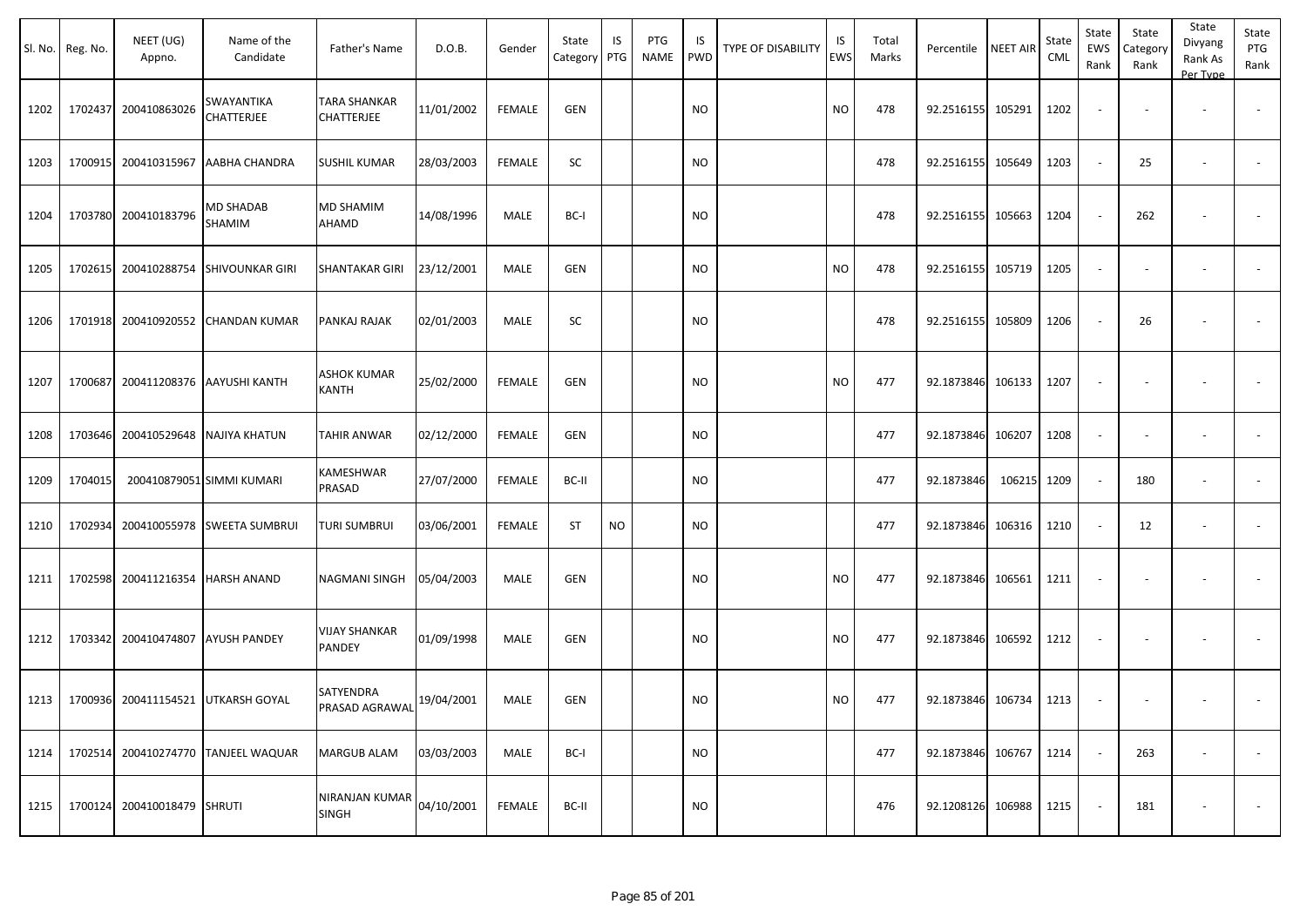|      | Sl. No. Reg. No. | NEET (UG)<br>Appno.               | Name of the<br>Candidate             | Father's Name                 | D.O.B.     | Gender        | State<br>Category PTG | IS        | PTG<br>NAME | IS<br>PWD | <b>TYPE OF DISABILITY</b> | IS<br>EWS | Total<br>Marks | Percentile        | <b>NEET AIR</b> | State<br><b>CML</b> | State<br>EWS<br>Rank     | State<br>Category<br>Rank | State<br>Divyang<br>Rank As<br>Per Type | State<br>PTG<br>Rank     |
|------|------------------|-----------------------------------|--------------------------------------|-------------------------------|------------|---------------|-----------------------|-----------|-------------|-----------|---------------------------|-----------|----------------|-------------------|-----------------|---------------------|--------------------------|---------------------------|-----------------------------------------|--------------------------|
| 1216 |                  | 1703733 200410067650              | <b>SANJAY KUMAR</b><br>MANDAL        | <b>HARI MANDAL</b>            | 11/07/2001 | MALE          | BC-I                  |           |             | <b>NO</b> |                           |           | 476            | 92.1208126 107160 |                 | 1216                | $\sim$                   | 264                       |                                         |                          |
| 1217 |                  |                                   | 1702576 200410027437 BANDANA KUMARI  | BIRENDRA KUMAR<br>PAL         | 24/09/2003 | <b>FEMALE</b> | BC-I                  |           |             | <b>NO</b> |                           |           | 476            | 92.1208126        | 107442          | 1217                | $\sim$                   | 265                       |                                         |                          |
| 1218 | 1700467          |                                   | 200410860620 SIMRAN CHANDA           | <b>LALMANI RAM</b>            | 26/08/2001 | <b>FEMALE</b> | SC                    |           |             | <b>NO</b> |                           |           | 475            | 92.0540944        | 107893          | 1218                | $\sim$                   | 27                        | $\sim$                                  | $\sim$                   |
| 1219 | 1701184          | 200410978368                      | <b>ASHUTOSH KUMAR</b>                | ANIL JAISWAL                  | 05/02/2000 | MALE          | BC-II                 |           |             | <b>NO</b> |                           |           | 475            | 92.0540944        | 107984          | 1219                | $\sim$                   | 182                       |                                         |                          |
| 1220 |                  |                                   | 1700482 200410051319 KARISHMA HANSDA | KAIRA HANSDA                  | 06/09/1999 | <b>FEMALE</b> | <b>ST</b>             | <b>NO</b> |             | <b>NO</b> |                           |           | 475            | 92.0540944        | 107990          | 1220                | $\sim$                   | 13                        | $\overline{\phantom{a}}$                |                          |
| 1221 | 1700928          | 200411165801 SABA SAMI            |                                      | <b>MD SAMIUDDIN</b>           | 06/08/2000 | MALE          | BC-II                 |           |             | <b>NO</b> |                           |           | 475            | 92.0540944        | 108001          | 1221                | $\sim$                   | 183                       | $\overline{\phantom{a}}$                | $\overline{\phantom{a}}$ |
| 1222 | 1702757          |                                   | 200410802920 SUNIDHI AKHOURI         | AKHOURI<br>PRADEEP PRASAD     | 03/08/1999 | <b>FEMALE</b> | GEN                   |           |             | <b>NO</b> |                           | <b>NO</b> | 475            | 92.0540944        | 108024          | 1222                | $\blacksquare$           |                           |                                         |                          |
| 1223 |                  | 1701000 200410010544 ALIAH EHSAN  |                                      | <b>MD EHSAN</b>               | 30/04/2000 | <b>FEMALE</b> | BC-I                  |           |             | <b>NO</b> |                           |           | 475            | 92.0540944        | 108087          | 1223                | $\sim$                   | 266                       | $\overline{\phantom{a}}$                | $\overline{\phantom{a}}$ |
| 1224 |                  | 1700688 200410471710 AMAN KUMAR   |                                      | ANIL KUMAR RAVI 30/08/2000    |            | MALE          | SC                    |           |             | <b>NO</b> |                           |           | 475            | 92.0540944        | 108103          | 1224                | $\sim$                   | 28                        | $\overline{\phantom{a}}$                |                          |
| 1225 |                  | 1703309 200410988323 NIDHI VERMA  |                                      | SUBHASH KUMAR<br><b>VERMA</b> | 05/07/2001 | FEMALE        | GEN                   |           |             | <b>NO</b> |                           |           | 475            | 92.0540944        | 108408          | 1225                | $\sim$                   | $\overline{\phantom{a}}$  |                                         |                          |
| 1226 |                  |                                   | 1700853 200410085478 SHAMBHAVI GUPTA | ROBINSON<br><b>KUMAR</b>      | 17/07/2001 | <b>FEMALE</b> | <b>GEN</b>            |           |             | <b>NO</b> |                           |           | 474            | 91.9889856        | 108699          | 1226                | $\sim$                   |                           |                                         |                          |
| 1227 |                  |                                   | 1703842 200410177408 MD SHAKIB RAJA  | ANWAR ANSARI                  | 29/02/2000 | MALE          | BC-I                  |           |             | <b>NO</b> |                           |           | 474            | 91.9889856 108849 |                 | 1227                | $\sim$                   | 267                       |                                         |                          |
| 1228 |                  | 1703037 200410876795              | KUHELIKA<br><b>MUKHERJEE</b>         | KUNDAN<br><b>MUKHERJEE</b>    | 04/04/2001 | <b>FEMALE</b> | GEN                   |           |             | <b>NO</b> |                           | <b>NO</b> | 474            | 91.9889856 108861 |                 | 1228                | $\overline{\phantom{a}}$ | $\overline{\phantom{a}}$  |                                         | $\sim$                   |
| 1229 |                  | 1700642 200411354198 SUFIA SARWAR |                                      | <b>HABIBULLAH</b><br>SARWAR   | 06/08/2000 | FEMALE        | GEN                   |           |             | <b>NO</b> |                           | <b>NO</b> | 474            | 91.9889856 109094 |                 | 1229                | $\overline{\phantom{a}}$ | ٠                         | $\sim$                                  | $\sim$                   |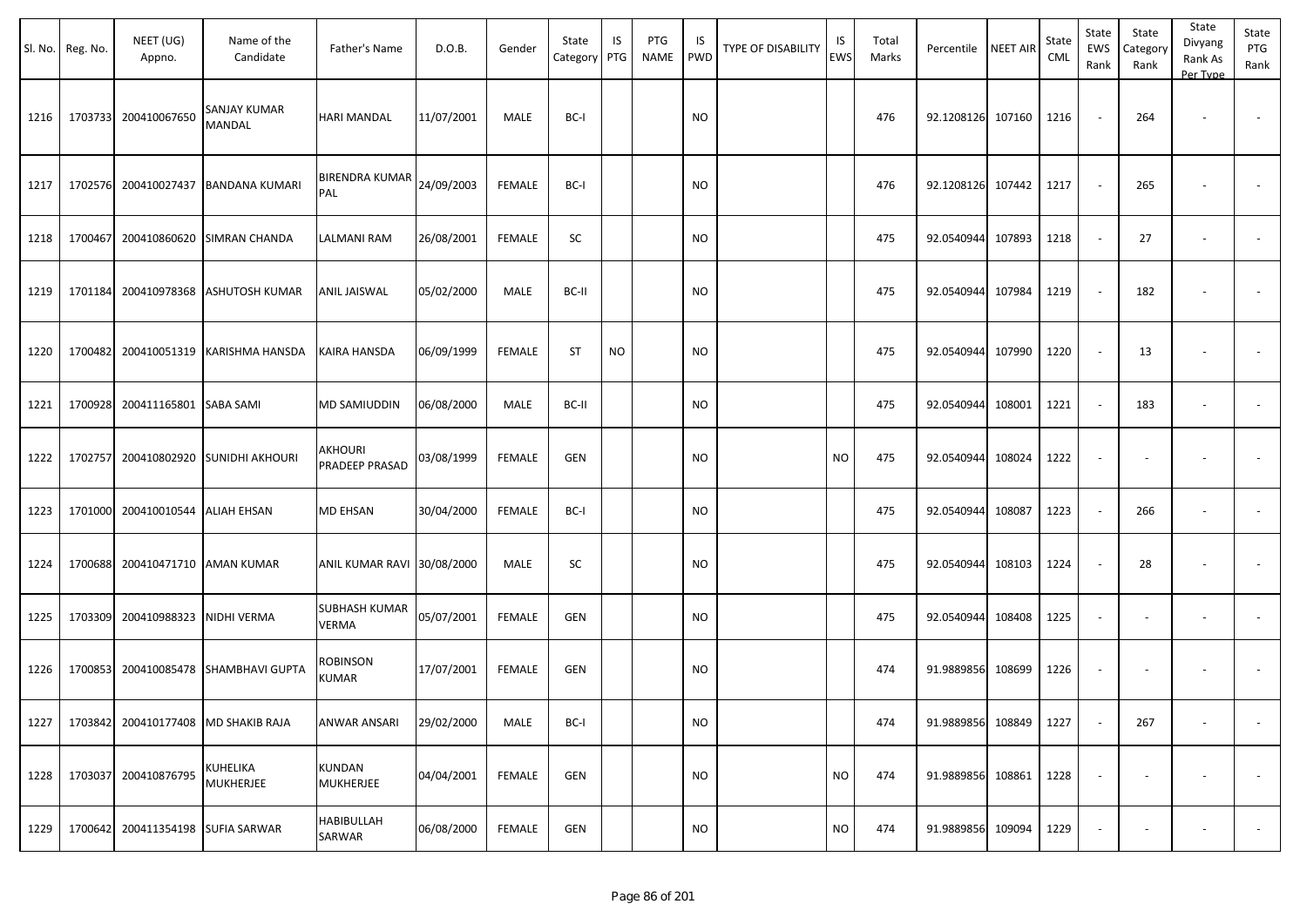|      | Sl. No. Reg. No. | NEET (UG)<br>Appno.             | Name of the<br>Candidate                | Father's Name                                      | D.O.B.     | Gender        | State<br>Category PTG | IS        | PTG<br><b>NAME</b> | IS<br><b>PWD</b> | <b>TYPE OF DISABILITY</b> | IS<br>EWS | Total<br>Marks | Percentile NEET AIR |        | State<br>CML | State<br><b>EWS</b><br>Rank | State<br>Category<br>Rank | State<br>Divyang<br>Rank As<br>Per Type | State<br>PTG<br>Rank |
|------|------------------|---------------------------------|-----------------------------------------|----------------------------------------------------|------------|---------------|-----------------------|-----------|--------------------|------------------|---------------------------|-----------|----------------|---------------------|--------|--------------|-----------------------------|---------------------------|-----------------------------------------|----------------------|
| 1230 |                  | 1701330 200411164591            | <b>SHUBHAM KUMAR</b><br><b>UPADHYAY</b> | NIRMAL KUMAR<br><b>UPADHYAY</b>                    | 01/05/2002 | MALE          | GEN                   |           |                    | <b>NO</b>        |                           | YES       | 474            | 91.9889856 109101   |        | 1230         | 137                         |                           |                                         |                      |
| 1231 |                  | 1703758 200410900203 SOURAV RAJ |                                         | RANDHIR KUMAR                                      | 08/03/2000 | MALE          | GEN                   |           |                    | <b>NO</b>        |                           | <b>NO</b> | 474            | 91.9889856          | 109102 | 1231         | $\sim$                      |                           | $\overline{\phantom{a}}$                |                      |
| 1232 | 1701589          |                                 | 200410597012 BHAUMIK MAHTO              | PARMESHWAR<br><b>MAHTO</b>                         | 03/01/2002 | MALE          | GEN                   |           |                    | <b>NO</b>        |                           |           | 474            | 91.9889856          | 109130 | 1232         |                             |                           |                                         |                      |
| 1233 | 1702655          |                                 | 200410760287 KUMARI RUDRALI             | <b>MANOJ KUMAR</b><br>CHOURASIYA                   | 17/06/2001 | <b>FEMALE</b> | BC-II                 |           |                    | <b>NO</b>        |                           |           | 474            | 91.9889856 109157   |        | 1233         |                             | 184                       |                                         |                      |
| 1234 | 1701980          |                                 | 200410076951 KIRAN RAWANI               | BAIJNATH<br>RAWANI                                 | 12/01/1998 | <b>FEMALE</b> | BC-I                  |           |                    | <b>NO</b>        |                           |           | 474            | 91.9889856          | 109173 | 1234         |                             | 268                       |                                         |                      |
| 1235 | 1703479          |                                 | 200410628740 AKANKSHA SINHA             | MANIKANT<br><b>KUMAR SINHA</b>                     | 28/01/2000 | FEMALE        | <b>GEN</b>            |           |                    | <b>NO</b>        |                           |           | 474            | 91.9889856          | 109399 | 1235         |                             |                           |                                         |                      |
| 1236 | 1701127          |                                 | 200410039998 NAMRATA SINKU              | LAXMI NARAYAN<br>SINKU                             | 12/01/2000 | <b>FEMALE</b> | <b>ST</b>             | <b>NO</b> |                    | <b>NO</b>        |                           |           | 473            | 91.9248279          | 109554 | 1236         |                             | 14                        |                                         |                      |
| 1237 | 1703691          |                                 | 200411123444 PRABHAT KUMAR              | PRADEEP KUMAR<br><b>MAHATO</b>                     | 18/10/2000 | MALE          | BC-I                  |           |                    | <b>NO</b>        |                           |           | 473            | 91.9248279 109835   |        | 1237         |                             | 269                       |                                         |                      |
| 1238 | 1702564          |                                 | 200410397133 SOURAV KUMAR               | DINESH KUMAR<br><b>GUPTA</b>                       | 21/02/2002 | MALE          | BC-II                 |           |                    | <b>NO</b>        |                           |           | 473            | 91.9248279 110176   |        | 1238         |                             | 185                       |                                         |                      |
| 1239 | 1702435          |                                 | 200410446763 KUNTAL KUMAR DAS           | $\vert$ PARESH CHANDRA $\vert_{07/01/2002}$<br>DAS |            | MALE          | BC-II                 |           |                    | <b>NO</b>        |                           |           | 473            | 91.9248279 110185   |        | 1239         |                             | 186                       | $\overline{\phantom{a}}$                |                      |
| 1240 |                  | 1702398 200410434035 SAUMYA     |                                         | <b>MAHABIR RAM</b>                                 | 18/08/2001 | <b>FEMALE</b> | SC                    |           |                    | <b>NO</b>        |                           |           | 472            | 91.8567929 110605   |        | 1240         |                             | 29                        |                                         |                      |
| 1241 |                  |                                 | 1702980 200410504228 SUPRIYA BHARDWAJ   | SATYENDRA<br><b>KUMAR SHARMA</b>                   | 21/04/1998 | <b>FEMALE</b> | GEN                   |           |                    | <b>NO</b>        |                           | <b>NO</b> | 472            | 91.8567929 110649   |        | 1241         | $\sim$                      | $\overline{\phantom{a}}$  |                                         | $\sim$               |
| 1242 |                  |                                 | 1702909 200410283580 AKARSH KUMAR       | <b>BHOLA RAM</b><br><b>BAITHA</b>                  | 17/03/2001 | MALE          | SC                    |           |                    | <b>NO</b>        |                           |           | 472            | 91.8567929 110869   |        | 1242         |                             | 30                        | $\overline{\phantom{a}}$                | $\sim$               |
| 1243 |                  | 1700909 200411291581            | ROHIT KUMAR<br><b>CHOUDHARY</b>         | <b>AJAY KUMAR</b><br>CHOUDHARY                     | 30/05/2000 | MALE          | SC                    |           |                    | <b>NO</b>        |                           |           | 472            | 91.8567929 111031   |        | 1243         |                             | 31                        | $\overline{\phantom{a}}$                | $\sim$               |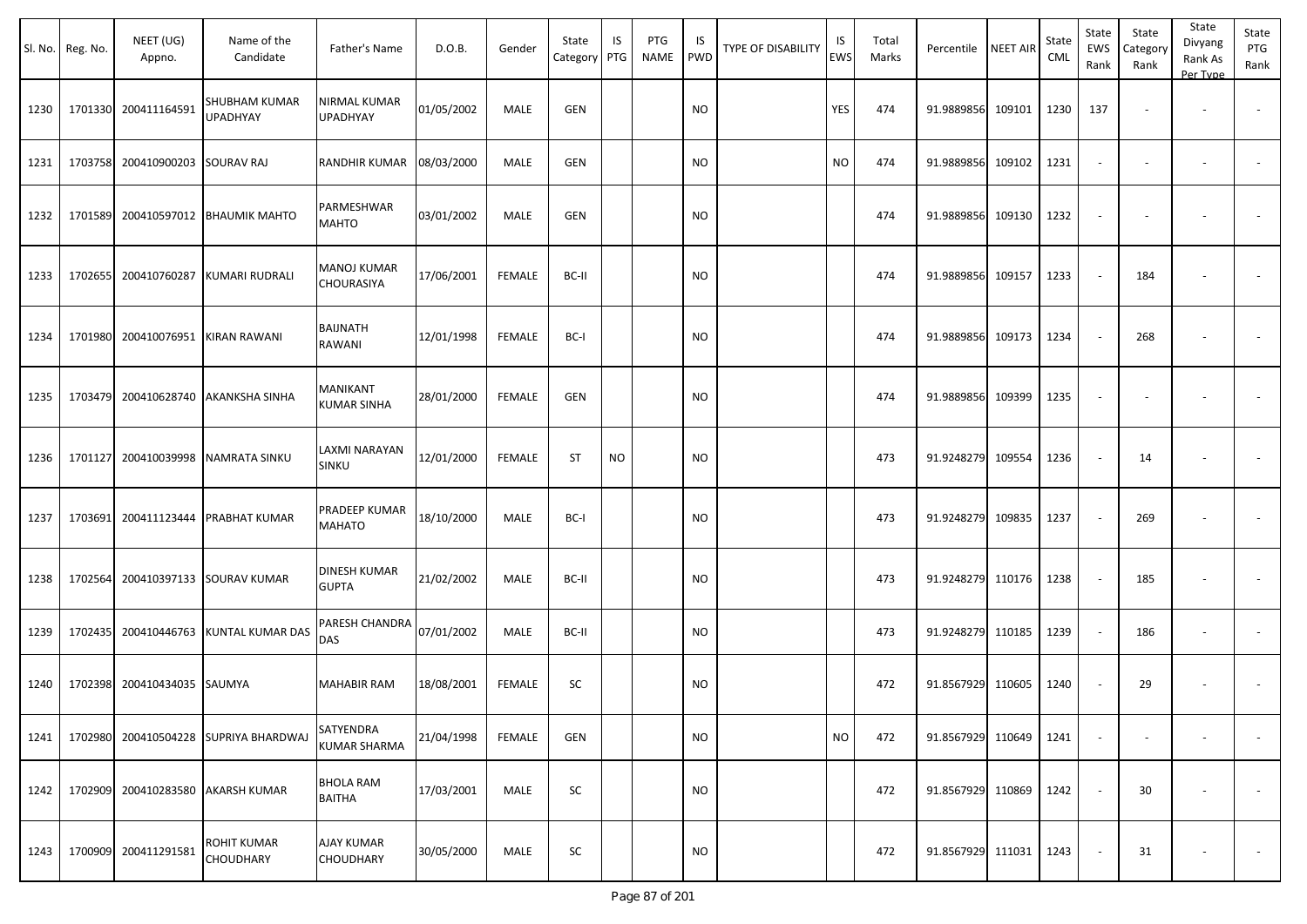|      | Sl. No. Reg. No. | NEET (UG)<br>Appno.                 | Name of the<br>Candidate             | Father's Name                       | D.O.B.     | Gender        | State<br>Category | IS<br>PTG | PTG<br>NAME | IS.<br>PWD | TYPE OF DISABILITY | IS<br>EWS | Total<br>Marks | Percentile        | <b>NEET AIR</b> | State<br><b>CML</b> | State<br>EWS<br>Rank     | State<br>Category<br>Rank | State<br>Divyang<br>Rank As<br>Per Type | State<br>PTG<br>Rank |
|------|------------------|-------------------------------------|--------------------------------------|-------------------------------------|------------|---------------|-------------------|-----------|-------------|------------|--------------------|-----------|----------------|-------------------|-----------------|---------------------|--------------------------|---------------------------|-----------------------------------------|----------------------|
| 1244 |                  | 1702080 200411299379                | <b>PRITI SHUBHAM</b>                 | RAM ASHLOK<br>SHARMA                | 29/09/1998 | <b>FEMALE</b> | <b>GEN</b>        |           |             | <b>NO</b>  |                    | <b>NO</b> | 472            | 91.8567929        | 111075          | 1244                | $\blacksquare$           |                           | $\overline{\phantom{a}}$                |                      |
| 1245 |                  | 1701793 200410157285 SUPRIYA        |                                      | <b>DILIP KUMAR</b>                  | 06/03/2002 | FEMALE        | <b>GEN</b>        |           |             | <b>NO</b>  |                    | NO.       | 472            | 91.8567929        | 111230          | 1245                | $\overline{\phantom{a}}$ |                           |                                         |                      |
| 1246 |                  | 1703437 200410360671 MONIKA PAIRA   |                                      | KAMAL CHANDRA<br>PAIRA              | 21/04/2001 | FEMALE        | BC-II             |           |             | <b>NO</b>  |                    |           | 472            | 91.8567929 111262 |                 | 1246                | $\sim$                   | 187                       | $\overline{\phantom{a}}$                |                      |
| 1247 | 1700727          | 200410020589                        | <b>ANIKET MONDAL</b>                 | <b>BIDYUT KUMAR</b><br>MONDAL       | 06/08/2003 | MALE          | <b>GEN</b>        |           |             | <b>NO</b>  |                    | <b>NO</b> | 471            | 91.7894894        | 111749          | 1247                | $\overline{\phantom{a}}$ |                           |                                         |                      |
| 1248 |                  | 1700896 200411145244                | UNNATI RANI VERMA SANJAY KUMAR       |                                     | 29/11/2001 | <b>FEMALE</b> | BC-I              |           |             | <b>NO</b>  |                    |           | 471            | 91.7894894        | 111870          | 1248                | $\sim$                   | 270                       |                                         |                      |
| 1249 |                  | 1702669 200410549015 VIVEK KUMAR    |                                      | <b>GANESH DAS</b>                   | 04/02/2002 | MALE          | SC                |           |             | <b>NO</b>  |                    |           | 471            | 91.7894894        | 111874          | 1249                | $\overline{\phantom{a}}$ | 32                        | $\overline{\phantom{a}}$                | $\blacksquare$       |
| 1250 |                  | 1700253 200410815945                | <b>AKSHAY KUMAR</b>                  | RAVINDRA KUMAR 31/08/2001           |            | MALE          | <b>GEN</b>        |           |             | <b>NO</b>  |                    | YES       | 471            | 91.7894894        | 112149          | 1250                | 138                      |                           |                                         |                      |
| 1251 |                  | 1700369 200410905504                | <b>ANJALI PRAKASH</b>                | <b>OM PRAKASH</b>                   | 14/02/2002 | <b>FEMALE</b> | <b>GEN</b>        |           |             | <b>NO</b>  |                    | <b>NO</b> | 471            | 91.7894894        | 112214          | 1251                | $\overline{\phantom{a}}$ |                           |                                         |                      |
| 1252 |                  | 1701057 200411108123                | <b>ABHIK DEY</b>                     | AMAR NATH DEY                       | 05/07/2001 | MALE          | BC-I              |           |             | <b>NO</b>  |                    |           | 470            | 91.7180892        | 112261          | 1252                | $\sim$                   | 271                       |                                         |                      |
| 1253 |                  |                                     | 1701616 200410337120 TABASSUM PARVIN | MD ISHAQUE<br>ANSARI                | 02/05/1995 | <b>FEMALE</b> | <b>GEN</b>        |           |             | <b>NO</b>  |                    |           | 470            | 91.7180892 112298 |                 | 1253                | $\overline{\phantom{a}}$ |                           | $\overline{\phantom{a}}$                |                      |
|      |                  | 1254   1700101 200410985245 NANDITA |                                      | NIRMAL KUMAR<br><b>JHA</b>          | 05/07/2001 | FEMALE        | <b>GEN</b>        |           |             | <b>NO</b>  |                    | <b>NO</b> | 470            | 91.7180892 112584 |                 | 1254                | $\sim$                   | $\overline{\phantom{a}}$  |                                         |                      |
| 1255 |                  | 1701333 200410478539 AKANKSHA       |                                      | <b>JAI PRAKASH</b>                  | 16/08/2001 | FEMALE        | GEN               |           |             | <b>NO</b>  |                    | <b>NO</b> | 470            | 91.7180892 112602 |                 | 1255                | $\overline{\phantom{a}}$ | $\overline{\phantom{a}}$  |                                         | $\sim$               |
| 1256 |                  | 1701019 200410150448                | <b>JYOTI KUMARI</b>                  | <b>MANOJ KUMAR</b><br><b>BHAGAT</b> | 09/07/2001 | FEMALE        | GEN               |           |             | <b>NO</b>  |                    |           | 470            | 91.7180892 112804 |                 | 1256                | $\sim$                   |                           |                                         | $\sim$               |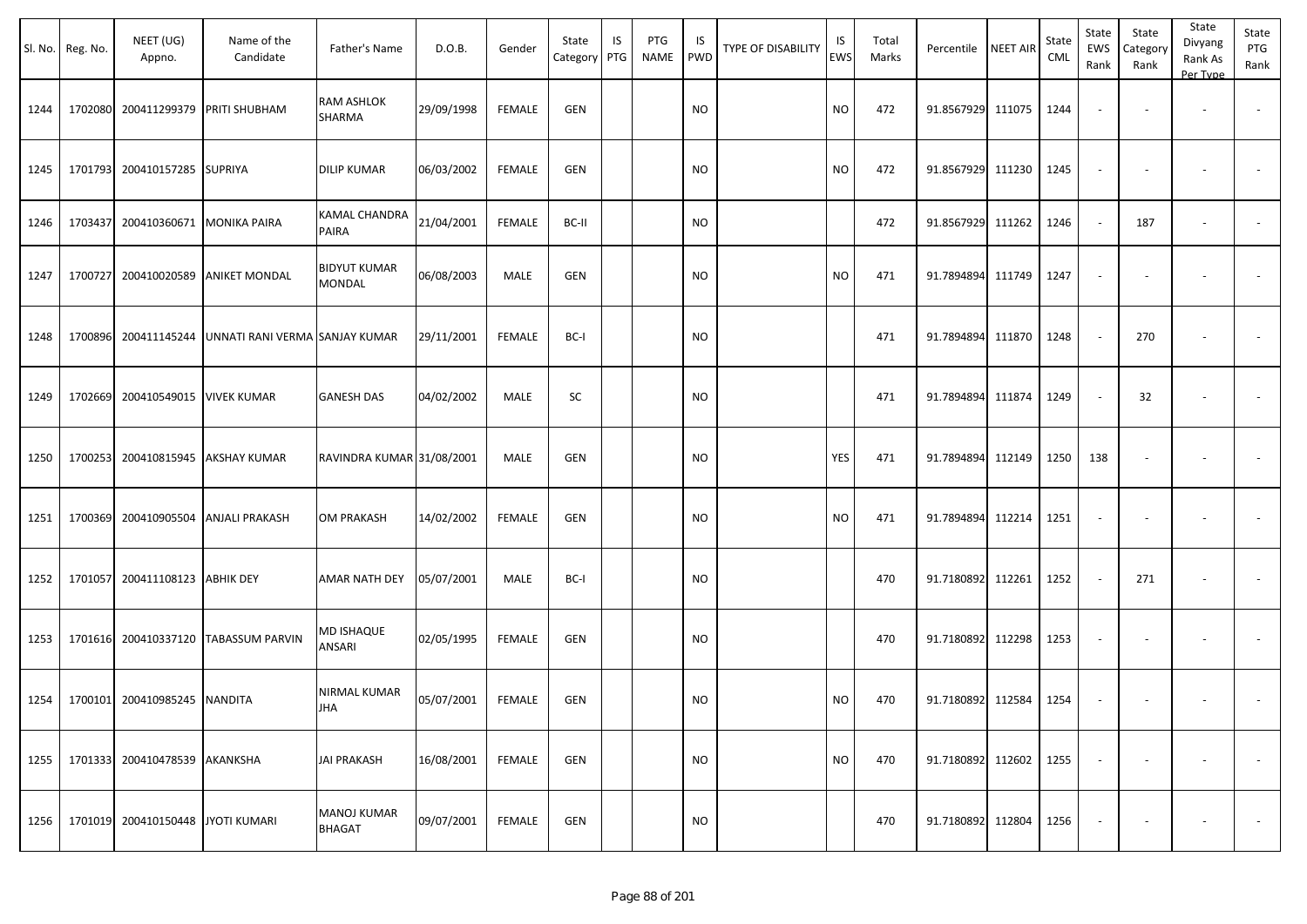|      | Sl. No. Reg. No. | NEET (UG)<br>Appno.      | Name of the<br>Candidate       | Father's Name                    | D.O.B.     | Gender        | State<br>Category | IS<br>PTG | PTG<br><b>NAME</b> | IS<br><b>PWD</b> | <b>TYPE OF DISABILITY</b> | IS<br>EWS | Total<br>Marks | Percentile             | <b>NEET AIR</b> | State<br>CML | State<br>EWS<br>Rank     | State<br>Category<br>Rank | State<br>Divyang<br>Rank As<br>Per Type | State<br>PTG<br>Rank |
|------|------------------|--------------------------|--------------------------------|----------------------------------|------------|---------------|-------------------|-----------|--------------------|------------------|---------------------------|-----------|----------------|------------------------|-----------------|--------------|--------------------------|---------------------------|-----------------------------------------|----------------------|
| 1257 | 1700067          | 200410884759             | <b>RIYA CHATTERJEE</b>         | BISHWANATH<br>CHATTERJEE         | 30/11/1999 | <b>FEMALE</b> | <b>GEN</b>        |           |                    | <b>NO</b>        |                           | <b>NO</b> | 470            | 91.7180892 112828      |                 | 1257         |                          |                           |                                         |                      |
| 1258 | 1704134          |                          | 200410112003 SHARAD KOTRIWAL   | AJAY KUMAR<br>KOTRIWAL           | 03/09/2001 | MALE          | BC-II             |           |                    | <b>NO</b>        |                           |           | 470            | 91.7180892             | 112857          | 1258         |                          | 188                       |                                         |                      |
| 1259 | 1702913          | 200410963105             | AKASH CHANDRA<br><b>MAHATO</b> | PAWAN MAHATO                     | 20/07/2002 | <b>MALE</b>   | BC-I              |           |                    | <b>NO</b>        |                           |           | 470            | 91.7180892 112861      |                 | 1259         |                          | 272                       |                                         |                      |
| 1260 | 1700516          | 200410049360             | VADDADI NAMRATA                | VADDADI SAI<br>PRASAD            | 28/08/2001 | <b>FEMALE</b> | GEN               |           |                    | <b>NO</b>        |                           | YES       | 470            | 91.7180892 113030      |                 | 1260         | 139                      |                           |                                         |                      |
| 1261 | 1703826          |                          | 200410331768 AVINASH TIWARY    | KAILASH TIWARY                   | 19/08/2000 | MALE          | GEN               |           |                    | <b>NO</b>        |                           | <b>NO</b> | 469            | 91.6531267             | 113492          | 1261         | $\sim$                   |                           |                                         |                      |
| 1262 | 1701258          | 200410795630             | KUMARI KAJAL KARN              | SANJEEV KUMAR<br>KARN            | 26/12/2001 | <b>FEMALE</b> | <b>GEN</b>        |           |                    | <b>NO</b>        |                           | <b>NO</b> | 469            | 91.6531267             | 113518          | 1262         |                          |                           | $\overline{\phantom{a}}$                |                      |
| 1263 | 1704231          | 200411552462             | NAMRATA KUMARI<br><b>SINGH</b> | CHANDAN KUMAR<br>SINGH           | 02/12/2000 | <b>FEMALE</b> | <b>GEN</b>        |           |                    | <b>NO</b>        |                           | <b>NO</b> | 469            | 91.6531267             | 113633          | 1263         |                          |                           |                                         |                      |
| 1264 | 1702617          | 200411114318             | <b>ROUNIT SHEKHAR</b>          | <b>SUMAN KUMAR</b>               | 14/01/1999 | MALE          | <b>SC</b>         |           |                    | <b>NO</b>        |                           |           | 468            | 91.5864085 114133      |                 | 1264         | $\overline{\phantom{a}}$ | 33                        |                                         |                      |
| 1265 | 1702990          | 200411150507             | <b>ASHISH VARDHAN</b>          | SUMAN KUMAR<br>SINHA             | 19/11/2001 | MALE          | GEN               |           |                    | <b>NO</b>        |                           | YES       | 468            | 91.5864085 114359      |                 | 1265         | 140                      |                           | $\overline{\phantom{a}}$                |                      |
| 1266 | 1703580          | 200410712556             | <b>SEEMA KUMARI</b>            | <b>AJAY KUMAR</b><br>MAHTO       | 12/05/1998 | <b>FEMALE</b> | <b>GEN</b>        |           |                    | <b>NO</b>        |                           |           | 468            | 91.5864085 114383      |                 | 1266         |                          |                           |                                         |                      |
| 1267 | 1702331          | 200410475065             | <b>PRIY RANJAN RAM</b>         | NAGESHWAR RAM 02/01/1997         |            | <b>MALE</b>   | SC                |           |                    | <b>NO</b>        |                           |           | 468            | 91.5864085 114788      |                 | 1267         |                          | 34                        | $\overline{\phantom{a}}$                |                      |
| 1268 | 1703483          | 200410036215             | SOURAV KUMAR<br><b>PANDEY</b>  | SUDHIR KUMAR<br>PANDEY           | 11/07/1998 | MALE          | GEN               |           |                    | <b>NO</b>        |                           | <b>NO</b> | 468            | 91.5864085 114807      |                 | 1268         | $\sim$                   |                           | $\overline{\phantom{a}}$                |                      |
| 1269 | 1702888          | 200410327798 MANSI PRIYA |                                | <b>MANOHAR</b><br>PRASAD BARNWAL | 17/07/2003 | FEMALE        | GEN               |           |                    | <b>NO</b>        |                           | <b>NO</b> | 468            | 91.5864085 114912 1269 |                 |              | $\sim$                   |                           |                                         |                      |
| 1270 | 1700796          |                          | 200410010766 AKANKSHA KUMARI   | LOKESH KUMAR                     | 16/09/2000 | <b>FEMALE</b> | GEN               |           |                    | <b>NO</b>        |                           |           | 468            | 91.5864085 114980 1270 |                 |              |                          |                           | $\overline{\phantom{a}}$                | $\sim$               |
| 1271 | 1702199          | 200410725553 ZULI KHATUN |                                | MD SHAHNAWAJ<br>AHMED            | 08/11/1998 | FEMALE        | GEN               |           |                    | <b>NO</b>        |                           |           | 467            | 91.5183003 115040      |                 | 1271         |                          |                           |                                         | $\sim 100$           |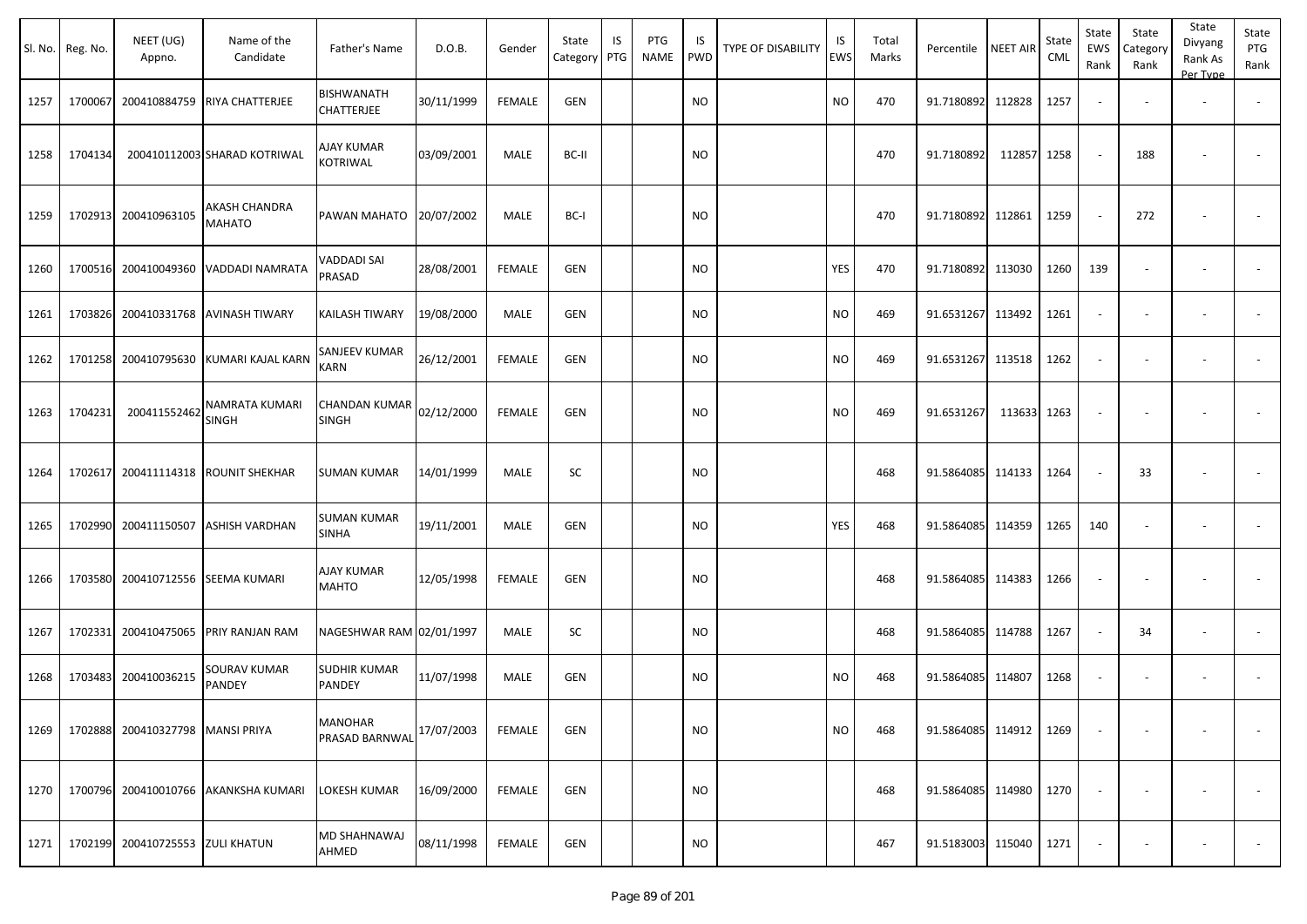|      | Sl. No. Reg. No. | NEET (UG)<br>Appno. | Name of the<br>Candidate    | Father's Name                     | D.O.B.     | Gender        | State<br>Category | IS<br>PTG | PTG<br><b>NAME</b> | IS<br>PWD | <b>TYPE OF DISABILITY</b> | IS<br><b>EWS</b> | Total<br>Marks | Percentile        | <b>NEET AIR</b> | State<br><b>CML</b> | State<br>EWS<br>Rank     | State<br>Category<br>Rank | State<br>Divyang<br>Rank As<br>Per Type | State<br>PTG<br>Rank     |
|------|------------------|---------------------|-----------------------------|-----------------------------------|------------|---------------|-------------------|-----------|--------------------|-----------|---------------------------|------------------|----------------|-------------------|-----------------|---------------------|--------------------------|---------------------------|-----------------------------------------|--------------------------|
| 1272 | 1701080          | 200410516820        | <b>ANJALI KUMARI</b>        | JAYNARAYAN<br>PRASAD              | 02/02/2001 | <b>FEMALE</b> | BC-I              |           |                    | NO.       |                           |                  | 467            | 91.5183003 115522 |                 | 1272                |                          | 273                       | $\overline{\phantom{a}}$                |                          |
| 1273 | 1702079          | 200411224525        | ANUPAM ANAND                | SUBHASH RAJAK                     | 15/11/2000 | MALE          | SC                |           |                    | NO.       |                           |                  | 467            | 91.5183003        | 115622          | 1273                | $\sim$                   | 35                        | $\overline{\phantom{a}}$                |                          |
| 1274 | 1700990          | 200410041306        | NISCHAY SINGH               | RAJESH SINGH                      | 04/02/2001 | MALE          | GEN               |           |                    | NO.       |                           | <b>YES</b>       | 467            | 91.5183003        | 115927          | 1274                | 141                      |                           |                                         |                          |
| 1275 | 1702887          | 200410384154        | SHRUTI SAGAR<br>PANDEY      | SHIVENDU<br><b>BHUSHAN PANDEY</b> | 06/09/1996 | <b>MALE</b>   | GEN               |           |                    | NO.       |                           | <b>NO</b>        | 466            | 91.4476317        | 116001          | 1275                |                          |                           |                                         |                          |
| 1276 | 1700123          | 200410139441        | <b>SHASHIKA SUMAN</b>       | SHASHI BHUSHAN<br>PRASAD          | 21/06/2000 | <b>FEMALE</b> | GEN               |           |                    | <b>NO</b> |                           | <b>NO</b>        | 466            | 91.4476317        | 116463          | 1276                | $\overline{\phantom{a}}$ | $\overline{\phantom{a}}$  | $\overline{\phantom{a}}$                |                          |
| 1277 | 1703020          | 200410617014        | KUMARI ADITI                | PRAYAG KUMAR                      | 02/12/2000 | <b>FEMALE</b> | GEN               |           |                    | NO.       |                           | <b>NO</b>        | 466            | 91.4476317 116469 |                 | 1277                |                          |                           |                                         |                          |
| 1278 | 1701557          | 200410258725        | KUSUM RAJAK                 | <b>SURESH KUMAR</b><br>RAJAK      | 28/08/1998 | <b>FEMALE</b> | GEN               |           |                    | NO.       |                           |                  | 465            | 91.3764510 117016 |                 | 1278                |                          |                           |                                         |                          |
| 1279 | 1701941          | 200410738527        | <b>AKANCHHA SURIN</b>       | <b>ANIL SURIN</b>                 | 10/03/2003 | <b>FEMALE</b> | ST                | <b>NO</b> |                    | <b>NO</b> |                           |                  | 465            | 91.3764510 117586 |                 | 1279                |                          | 15                        | $\blacksquare$                          | $\overline{\phantom{a}}$ |
| 1280 | 1703594          | 200410277273        | <b>MEENAL JALOTA</b>        | MANISH JALOTA                     | 24/12/2000 | <b>FEMALE</b> | GEN               |           |                    | NO.       |                           | <b>NO</b>        | 465            | 91.3764510 117673 |                 | 1280                | $\overline{\phantom{a}}$ | $\overline{\phantom{a}}$  | $\overline{\phantom{a}}$                |                          |
| 1281 | 1700416          | 200410549278        | SURAVI KUMARI<br>SWARNIM    | INDRA LAL<br>MAHATO               | 10/05/1999 | <b>FEMALE</b> | BC-I              |           |                    | NO.       |                           |                  | 465            | 91.3764510 117778 |                 | 1281                |                          | 274                       | $\sim$                                  |                          |
| 1282 | 1700021          | 200410230777        | <b>SHIVANGI PANDEY</b>      | GAUTAM PANDEY 07/10/1997          |            | <b>FEMALE</b> | GEN               |           |                    | NO.       |                           | <b>NO</b>        | 464            | 91.3088549 117972 |                 | 1282                |                          |                           |                                         |                          |
| 1283 | 1704226          |                     | 200410449941 SAGUPTA KHATUN | IMAM ALI ANSARY 15/02/2001        |            | <b>FEMALE</b> | <b>GEN</b>        |           |                    | NO.       |                           | <b>NO</b>        | 463            | 91.2381131        | 119320          | 1283                |                          |                           |                                         |                          |
| 1284 | 1700938          | 200410282886        | <b>APARNA SINGH</b>         | RUPESH KUMAR<br>SINGH             | 15/10/1999 | <b>FEMALE</b> | GEN               |           |                    | <b>NO</b> |                           | <b>NO</b>        | 463            | 91.2381131 119413 |                 | 1284                |                          |                           |                                         |                          |
| 1285 | 1702915          | 200410210733        | RITVIJ RANJAN               | RAKESH RANJAN                     | 07/04/2001 | MALE          | GEN               |           |                    | <b>NO</b> |                           | <b>NO</b>        | 463            | 91.2381131 119651 |                 | 1285                |                          |                           |                                         | $\sim$                   |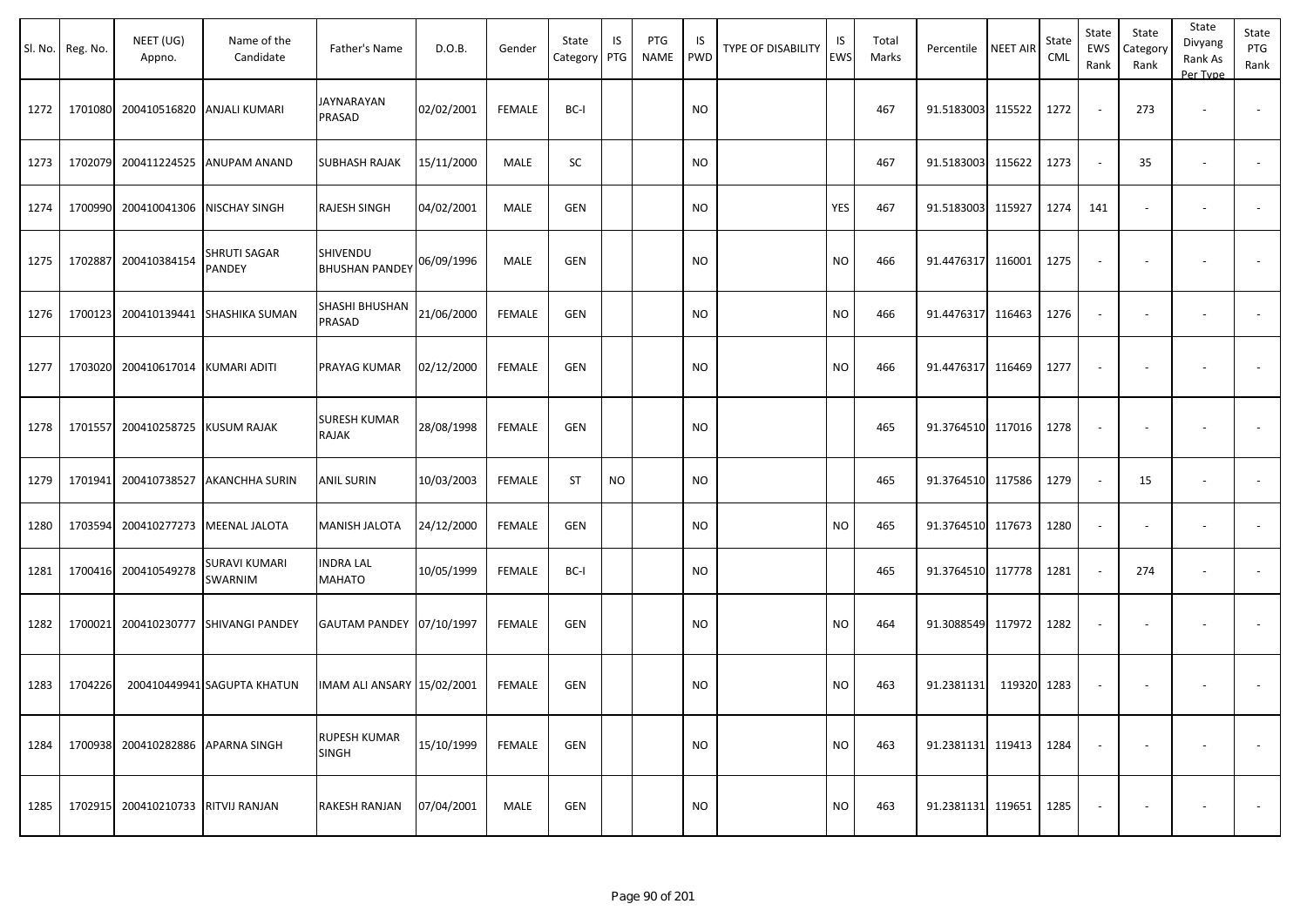|      | Sl. No. Reg. No. | NEET (UG)<br>Appno.             | Name of the<br>Candidate              | Father's Name                        | D.O.B.     | Gender        | State<br>Category | IS<br>PTG | PTG<br>NAME | IS<br><b>PWD</b> | <b>TYPE OF DISABILITY</b> | IS<br><b>EWS</b> | Total<br>Marks | Percentile        | <b>NEET AIR</b> | <b>State</b><br><b>CML</b> | State<br>EWS<br>Rank     | State<br>Category<br>Rank | State<br>Divyang<br>Rank As<br>Per Type | State<br>PTG<br>Rank     |
|------|------------------|---------------------------------|---------------------------------------|--------------------------------------|------------|---------------|-------------------|-----------|-------------|------------------|---------------------------|------------------|----------------|-------------------|-----------------|----------------------------|--------------------------|---------------------------|-----------------------------------------|--------------------------|
| 1286 | 1701772          |                                 | 200411330644 ANAND KUMAR              | <b>SANJAY PRASAD</b><br><b>GUPTA</b> | 04/09/2000 | MALE          | BC-I              |           |             | <b>NO</b>        |                           |                  | 463            | 91.2381131 119689 |                 | 1286                       |                          | 275                       | $\blacksquare$                          | $\overline{\phantom{a}}$ |
| 1287 | 1701023          | 200410643187 NEHA PATWA         |                                       | <b>MAN MOHAN</b><br>PATWA            | 26/03/1999 | <b>FEMALE</b> | BC-II             |           |             | NO.              |                           |                  | 462            | 91.1703707        | 119972          | 1287                       |                          | 189                       |                                         |                          |
| 1288 |                  | 1700618 200410008510 ARYA GHOSH |                                       | <b>SANDIP GHOSH</b>                  | 08/08/2001 | MALE          | <b>GEN</b>        |           |             | <b>NO</b>        |                           | NO               | 462            | 91.1703707        | 120256          | 1288                       | ۰.                       |                           |                                         |                          |
| 1289 | 1703365          |                                 | 200410505800 JJITAN KUMAR SAH         | LAL BIHARI SAH                       | 03/07/2002 | MALE          | BC-I              |           |             | NO.              |                           |                  | 462            | 91.1703707        | 120289          | 1289                       |                          | 276                       |                                         |                          |
| 1290 | 1700039          |                                 | 200410219462 KEVIN RAJ TIGGA          | K R TIGGA                            | 10/07/2002 | MALE          | <b>ST</b>         | <b>NO</b> |             | <b>NO</b>        |                           |                  | 462            | 91.1703707        | 120403          | 1290                       | $\overline{\phantom{a}}$ | 16                        | $\overline{a}$                          | $\overline{\phantom{a}}$ |
| 1291 | 1702460          |                                 | 200411366315   YUVRAJ RANJAN          | RAM BABU                             | 23/03/2002 | MALE          | SC                |           |             | NO.              |                           |                  | 461            | 91.1002873        | 120983          | 1291                       |                          | 36                        |                                         |                          |
| 1292 | 1700301          | 200410970744 SEJAL DAS          |                                       | MIRANAND DAS                         | 18/02/1999 | <b>FEMALE</b> | SC                |           |             | <b>NO</b>        |                           |                  | 461            | 91.1002873        | 121131          | 1292                       |                          | 37                        | $\overline{\phantom{a}}$                |                          |
| 1293 | 1704266          |                                 | 200410512605 KUMARI BHARTI            | CHANDRA MOHAN<br><b>MAHTO</b>        | 03/08/1999 | <b>FEMALE</b> | BC-I              |           |             | <b>NO</b>        |                           |                  | 461            | 91.1002873        | 121179 1293     |                            |                          | 277                       |                                         |                          |
| 1294 |                  |                                 | 1701734 200410804463 CHANCHALA KHUSHI | <b>BIRENDRA SAHU</b>                 | 15/08/2002 | <b>FEMALE</b> | <b>GEN</b>        |           |             | NO.              |                           |                  | 461            | 91.1002873 121315 |                 | 1294                       | $\overline{\phantom{a}}$ |                           |                                         |                          |
| 1295 | 1703000          | 200410349432   DIKSHA BHARTI    |                                       | RANJIT KUMAR                         | 04/02/2000 | <b>FEMALE</b> | <b>GEN</b>        |           |             | <b>NO</b>        |                           | <b>NO</b>        | 461            | 91.1002873        | 121322          | 1295                       |                          |                           | $\overline{\phantom{a}}$                |                          |
| 1296 |                  |                                 | 1702338 200410667270 DEEKSHA KESHRI   | RAJ KUMAR<br><b>KESHRI</b>           | 02/07/1999 | <b>FEMALE</b> | <b>GEN</b>        |           |             | <b>NO</b>        |                           | <b>NO</b>        | 461            | 91.1002873        | 121373          | 1296                       | $\overline{\phantom{a}}$ |                           |                                         |                          |
| 1297 |                  |                                 | 1701767 200410126005 SHALINI KUMARI   | ABHAY KUMAR                          | 27/10/2000 | FEMALE        | GEN               |           |             | <b>NO</b>        |                           | <b>NO</b>        | 460            | 91.0254488 121815 |                 | 1297                       |                          |                           | $\overline{\phantom{a}}$                |                          |
| 1298 | 1702049          | 200410529578 SHUBHAM RAJ        |                                       | CHHABI BAITHA                        | 02/12/2001 | MALE          | SC                |           |             | <b>NO</b>        |                           |                  | 460            | 91.0254488 122158 |                 | 1298                       |                          | 38                        | $\overline{\phantom{a}}$                | $\sim$                   |
| 1299 |                  | 1701273 200410781433 SIMPEE     |                                       | RAJENDRA<br>PRASAD SINGH             | 17/01/2000 | <b>FEMALE</b> | GEN               |           |             | <b>NO</b>        |                           | <b>NO</b>        | 460            | 91.0254488 122160 |                 | 1299                       |                          |                           | ٠                                       | $\sim$                   |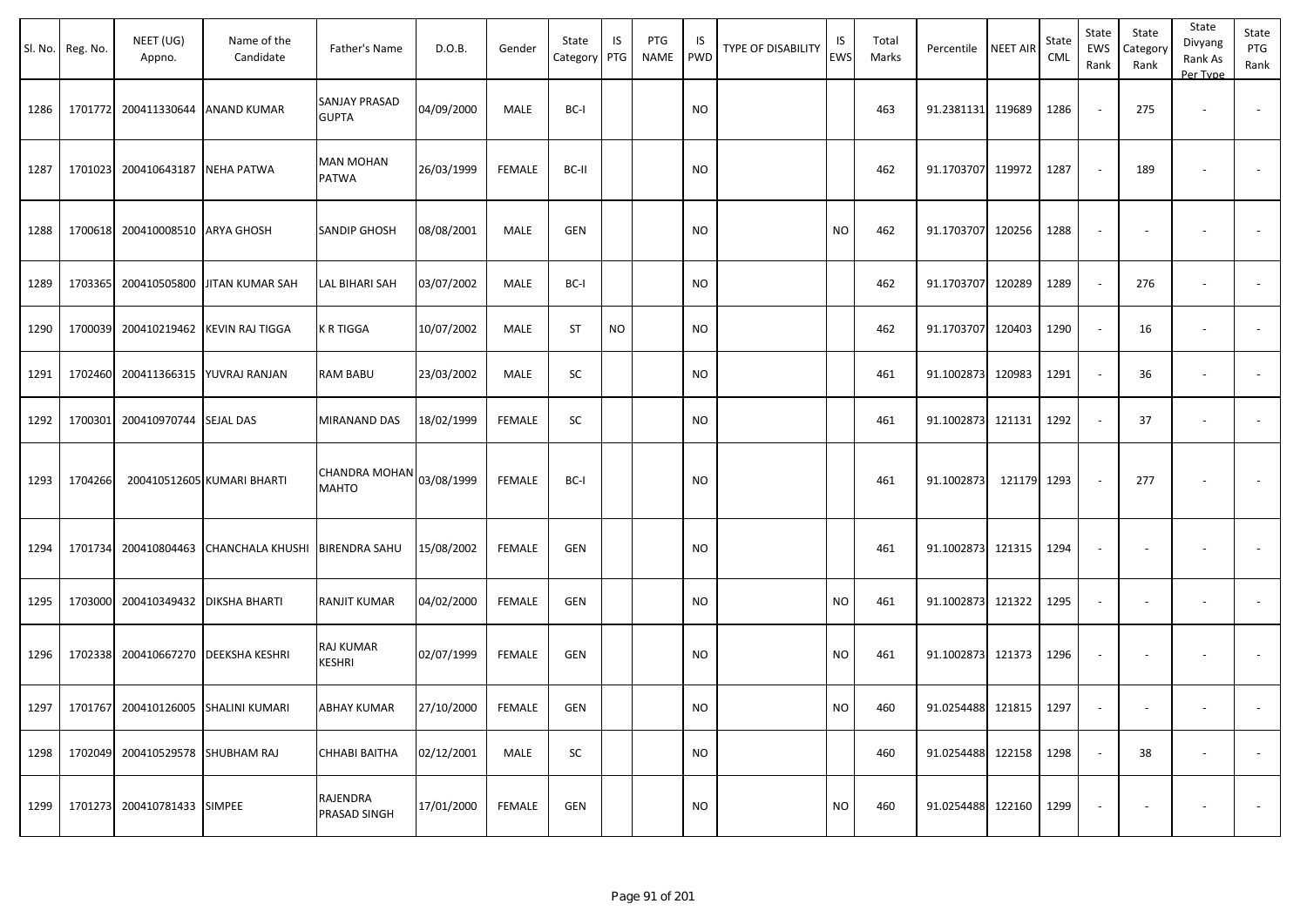|      | Sl. No.   Reg. No. | NEET (UG)<br>Appno.       | Name of the<br>Candidate                   | Father's Name                      | D.O.B.     | Gender        | State<br>Category | IS<br>PTG | PTG<br><b>NAME</b> | IS<br><b>PWD</b> | <b>TYPE OF DISABILITY</b> | IS<br><b>EWS</b> | Total<br>Marks | Percentile        | <b>NEET AIR</b> | State<br><b>CML</b> | State<br><b>EWS</b><br>Rank | State<br>Category<br>Rank | State<br>Divyang<br>Rank As<br>Per Type | State<br>PTG<br>Rank     |
|------|--------------------|---------------------------|--------------------------------------------|------------------------------------|------------|---------------|-------------------|-----------|--------------------|------------------|---------------------------|------------------|----------------|-------------------|-----------------|---------------------|-----------------------------|---------------------------|-----------------------------------------|--------------------------|
| 1300 | 1700824            | 200411254310              | <b>NAWNIT KHALKHO</b>                      | SANIAL KHALKHO                     | 03/10/2002 | MALE          | <b>ST</b>         | <b>NO</b> |                    | <b>NO</b>        |                           |                  | 460            | 91.0254488 122227 |                 | 1300                |                             | 17                        | $\overline{\phantom{a}}$                | $\sim$                   |
| 1301 | 1702253            | 200410035445              | KUMARI KHUSBU                              | RAJ KISHORE<br>BARNWAL             | 10/08/1997 | <b>FEMALE</b> | BC-II             |           |                    | <b>NO</b>        |                           |                  | 460            | 91.0254488        | 122309          | 1301                |                             | 190                       | $\overline{\phantom{a}}$                | $\overline{\phantom{a}}$ |
| 1302 | 1700069            | 200411426714              | <b>SONU KUMAR</b>                          | <b>GOURI HAZAM</b>                 | 14/08/1988 | <b>MALE</b>   | BC-I              |           |                    | NO.              |                           |                  | 459            | 90.9589500        | 122861          | 1302                |                             | 278                       | $\sim$                                  |                          |
| 1303 | 1701204            | 200410104587              | SANGEETA KUMARI                            | DHARAM DEO<br><b>THAKUR</b>        | 11/12/2001 | <b>FEMALE</b> | BC-I              |           |                    | NO.              |                           |                  | 459            | 90.9589500        | 123285          | 1303                | $\overline{\phantom{a}}$    | 279                       | $\sim$                                  | $\overline{\phantom{a}}$ |
| 1304 | 1701385            | 200410406494              | <b>ABHISHEK KUMAR</b>                      | DUDHNATH<br>KUMAR                  | 20/07/2000 | <b>MALE</b>   | SC                |           |                    | <b>NO</b>        |                           |                  | 459            | 90.9589500        | 123334          | 1304                |                             | 39                        |                                         |                          |
| 1305 | 1703509            | 200410155091              | TANISHA SHRUTI                             | RAJEEV KUMAR<br>JHA                | 18/12/2001 | <b>FEMALE</b> | GEN               |           |                    | NO.              |                           | <b>NO</b>        | 459            | 90.9589500        | 123452          | 1305                |                             |                           |                                         |                          |
| 1306 | 1700541            | 200410250928 SADIYA NAAZ  |                                            | MD RIYAZUDDIN<br>KHAN              | 24/06/2000 | <b>FEMALE</b> | <b>GEN</b>        |           |                    | NO.              |                           | NO               | 459            | 90.9589500        | 123510          | 1306                |                             |                           |                                         |                          |
| 1307 | 1703886            |                           | 200410101122 DEEPAK KUMAR RAVI SUKHDEO RAM |                                    | 04/01/2001 | <b>MALE</b>   | SC                |           |                    | NO.              |                           |                  | 459            | 90.9589500        | 123554          | 1307                |                             | 40                        | $\overline{\phantom{a}}$                | $\overline{\phantom{a}}$ |
| 1308 | 1704084            | 200410073195 SHRUTI SHREE |                                            | <b>SUNIL KUMAR</b><br><b>GUPTA</b> | 05/04/2000 | <b>FEMALE</b> | BC-II             |           |                    | NO.              |                           |                  | 458            | 90.8906955        | 123982          | 1308                |                             | 191                       |                                         |                          |
| 1309 | 1702891            | 200410449247              | <b>SNEHA KUMARI</b>                        | RAJENDRA<br>PRASAD GUPTA           | 27/06/1999 | <b>FEMALE</b> | BC-I              |           |                    | NO.              |                           |                  | 458            | 90.8906955        | 124374          | 1309                |                             | 280                       |                                         |                          |
| 1310 | 1702033            | 200410033090              | <b>DANIA TASAUWAR</b>                      | TASAUWAR ALAM                      | 20/08/2001 | <b>FEMALE</b> | <b>GEN</b>        |           |                    | NO.              |                           | <b>NO</b>        | 458            | 90.8906955        | 124378          | 1310                | $\overline{\phantom{a}}$    |                           | $\sim$                                  | $\overline{\phantom{a}}$ |
| 1311 | 1702968            | 200410002386              | <b>YOTSNA KUMARI</b>                       | SATISH KUMAR                       | 29/12/2001 | <b>FEMALE</b> | GEN               |           |                    | <b>NO</b>        |                           | <b>NO</b>        | 458            | 90.8906955        | 124439          | 1311                |                             |                           |                                         |                          |
| 1312 | 1702349            | 200411135825              | MAHARAJA PRATAP<br>SHRESTA                 | RAJENDRA<br>PRASAD                 | 15/06/2000 | MALE          | BC-I              |           |                    | <b>NO</b>        |                           |                  | 457            | 90.8158570 124578 |                 | 1312                |                             | 281                       |                                         | $\sim$                   |
| 1313 | 1700349            |                           | 200410259563 SAKSHEE KUMARI                | DEEPAK KUMAR<br>THAKUR             | 27/01/2002 | FEMALE        | GEN               |           |                    | <b>NO</b>        |                           | <b>NO</b>        | 457            | 90.8158570 124797 |                 | 1313                |                             | $\sim$                    | $\overline{\phantom{a}}$                | $\sim$                   |
| 1314 | 1701979            | 200410004324              | NIMISHA RANI                               | RAMDEO RANA                        | 08/03/2002 | FEMALE        | BC-II             |           |                    | <b>NO</b>        |                           |                  | 457            | 90.8158570 124812 |                 | 1314                |                             | 192                       | $\overline{\phantom{a}}$                | $\sim$                   |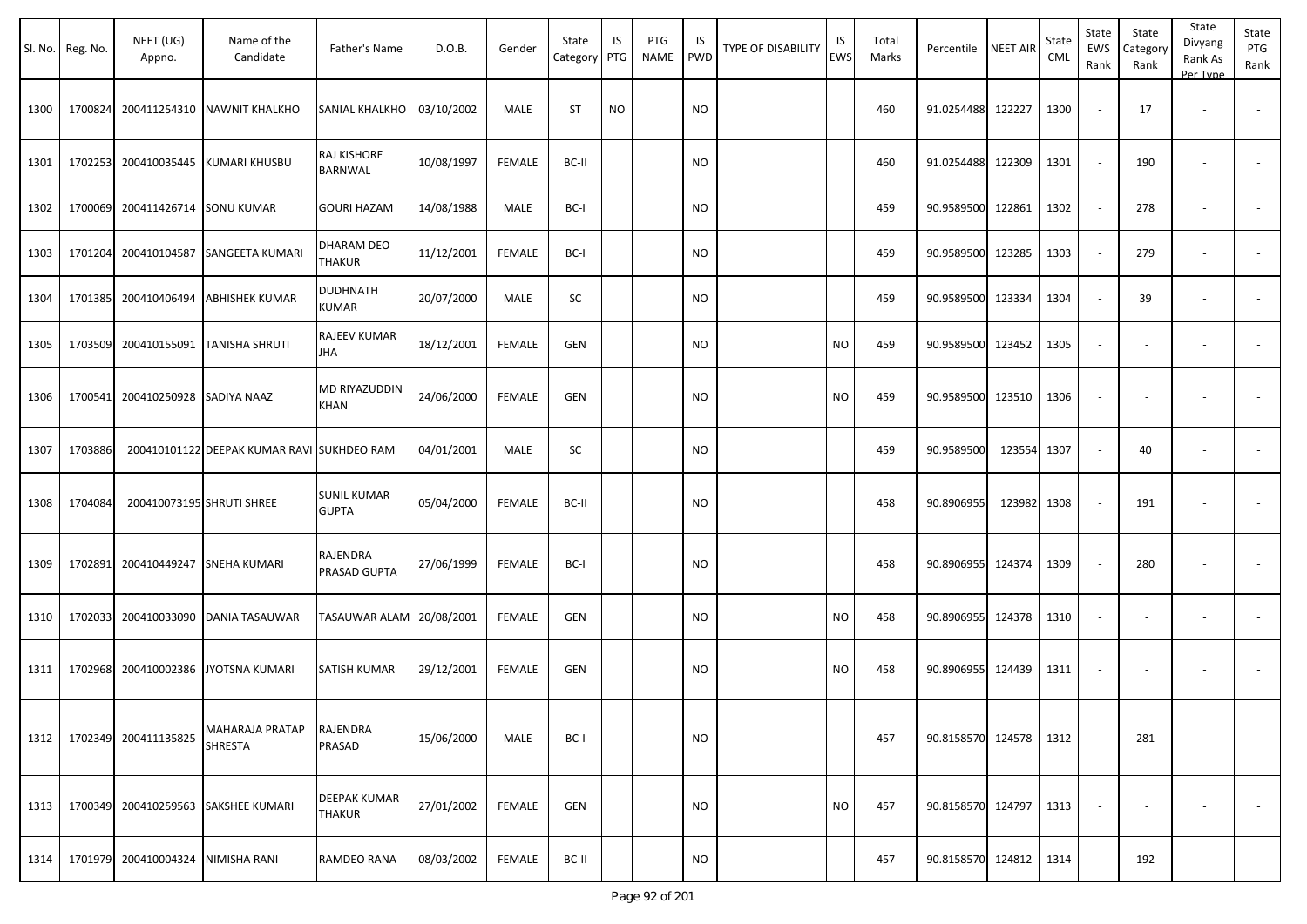|      | Sl. No. Reg. No. | NEET (UG)<br>Appno.               | Name of the<br>Candidate               | Father's Name                        | D.O.B.     | Gender        | State<br>Category | IS<br>PTG | PTG<br><b>NAME</b> | IS<br><b>PWD</b> | <b>TYPE OF DISABILITY</b> | IS<br><b>EWS</b> | Total<br>Marks | Percentile             | <b>NEET AIR</b> | State<br><b>CML</b> | State<br><b>EWS</b><br>Rank | State<br>Category<br>Rank | State<br>Divyang<br>Rank As<br>Per Type | State<br>PTG<br>Rank     |
|------|------------------|-----------------------------------|----------------------------------------|--------------------------------------|------------|---------------|-------------------|-----------|--------------------|------------------|---------------------------|------------------|----------------|------------------------|-----------------|---------------------|-----------------------------|---------------------------|-----------------------------------------|--------------------------|
| 1315 | 1700629          | 200410781299 HARSITA              |                                        | RAJESH<br>KESHARWANI                 | 08/07/2003 | <b>FEMALE</b> | BC-II             |           |                    | NO.              |                           |                  | 457            | 90.8158570             | 125045          | 1315                |                             | 193                       | $\blacksquare$                          | $\overline{\phantom{a}}$ |
| 1316 | 1701249          |                                   | 200410244945 SANA PARWEEN              | ENAMUL HAQUE                         | 12/08/1997 | <b>FEMALE</b> | <b>GEN</b>        |           |                    | <b>NO</b>        |                           | <b>NO</b>        | 457            | 90.8158570             | 125212          | 1316                |                             |                           |                                         |                          |
| 1317 | 1700149          | 200410971710 ANKIT KUMAR          |                                        | RAJ KUMAR RAJAK 27/02/2001           |            | MALE          | <b>SC</b>         |           |                    | <b>NO</b>        |                           |                  | 456            | 90.7451884             | 125845          | 1317                | $\overline{\phantom{a}}$    | 41                        | ٠                                       |                          |
| 1318 | 1700947          |                                   | 200410409972 NABEEHA PARWEEN           | MOHAMMAD<br>REYAZ ALI                | 11/04/2002 | <b>FEMALE</b> | <b>GEN</b>        |           |                    | <b>NO</b>        |                           | <b>NO</b>        | 456            | 90.7451884             | 126425          | 1318                |                             | $\overline{\phantom{a}}$  | $\blacksquare$                          |                          |
| 1319 | 1702544          |                                   | 200410392603 ABHISHEK RANJAN           | SHREENATH<br>YADAV                   | 25/08/2001 | MALE          | BC-II             |           |                    | NO.              |                           |                  | 456            | 90.7451884             | 126448          | 1319                |                             | 194                       |                                         |                          |
| 1320 | 1703339          |                                   | 200410328371 SATYAM KUMAR              | RAVINDRA KUMAR<br><b>ROY</b>         | 21/05/2001 | MALE          | GEN               |           |                    | <b>NO</b>        |                           | YES              | 456            | 90.7451884             | 126489          | 1320                | 142                         |                           | $\overline{\phantom{a}}$                | $\overline{\phantom{a}}$ |
| 1321 |                  | 1700480 200410770699 RITESH KUMAR |                                        | <b>ASHOK KUMAR</b><br><b>SINGH</b>   | 09/08/2001 | MALE          | <b>GEN</b>        |           |                    | <b>NO</b>        |                           | YES              | 455            | 90.6714472 126840      |                 | 1321                | 143                         | $\overline{\phantom{a}}$  | $\overline{\phantom{a}}$                |                          |
| 1322 | 1700804          | 200410061131 SONAL PRIYA          |                                        | <b>SHASHI SINHA</b>                  | 16/11/2001 | <b>FEMALE</b> | GEN               |           |                    | NO.              |                           | <b>NO</b>        | 455            | 90.6714472 127222      |                 | 1322                |                             |                           | $\overline{\phantom{a}}$                |                          |
| 1323 |                  | 1702185 200410193043              | AKSHITA BS<br><b>BHAGWAT</b>           | <b>BK SAHU</b>                       | 24/04/2002 | <b>FEMALE</b> | GEN               |           |                    | NO.              |                           | <b>NO</b>        | 455            | 90.6714472             | 127295          | 1323                | $\overline{\phantom{a}}$    | $\overline{\phantom{a}}$  | $\overline{\phantom{a}}$                | $\blacksquare$           |
| 1324 |                  | 1701409 200410639146 INDRAKSHI    |                                        | SHAMBHU<br>PRASAD SINHA              | 13/12/2001 | <b>FEMALE</b> | <b>GEN</b>        |           |                    | <b>NO</b>        |                           | <b>NO</b>        | 455            | 90.6714472 127364      |                 | 1324                | $\overline{\phantom{a}}$    | $\overline{\phantom{a}}$  | $\overline{\phantom{a}}$                | $\blacksquare$           |
| 1325 | 1700784          |                                   | 200410485079 KUMARI JYOTI RANI         | BIPENDRA KUMAR<br>PANDIT             | 22/12/1995 | <b>FEMALE</b> | BC-I              |           |                    | <b>NO</b>        |                           |                  | 455            | 90.6714472 127451      |                 | 1325                |                             | 282                       |                                         |                          |
| 1326 |                  | 1701541 200410728872              | AMAR CHAND<br>PRASAD                   | <b>SURESH PRASAD</b>                 | 12/11/1999 | MALE          | BC-I              |           |                    | <b>NO</b>        |                           |                  | 454            | 90.6010711 127660 1326 |                 |                     |                             | 283                       | $\overline{\phantom{a}}$                |                          |
| 1327 |                  |                                   | 1700112 200410729448 UJJWAL KANTI PAUL | YOGESHWAR PAUL 27/03/1997            |            | MALE          | BC-I              |           |                    | <b>NO</b>        |                           |                  | 454            | 90.6010711 127854      |                 | 1327                |                             | 284                       | $\sim$                                  | $\sim$                   |
| 1328 |                  |                                   | 1701509 200410307651 BIBI ROSHAN ARA   | <b>MD IFTEKHAR</b><br><b>MAHMOOD</b> | 10/11/1996 | <b>FEMALE</b> | BC-I              |           |                    | <b>NO</b>        |                           |                  | 454            | 90.6010711 127936      |                 | 1328                |                             | 285                       |                                         | $\sim$                   |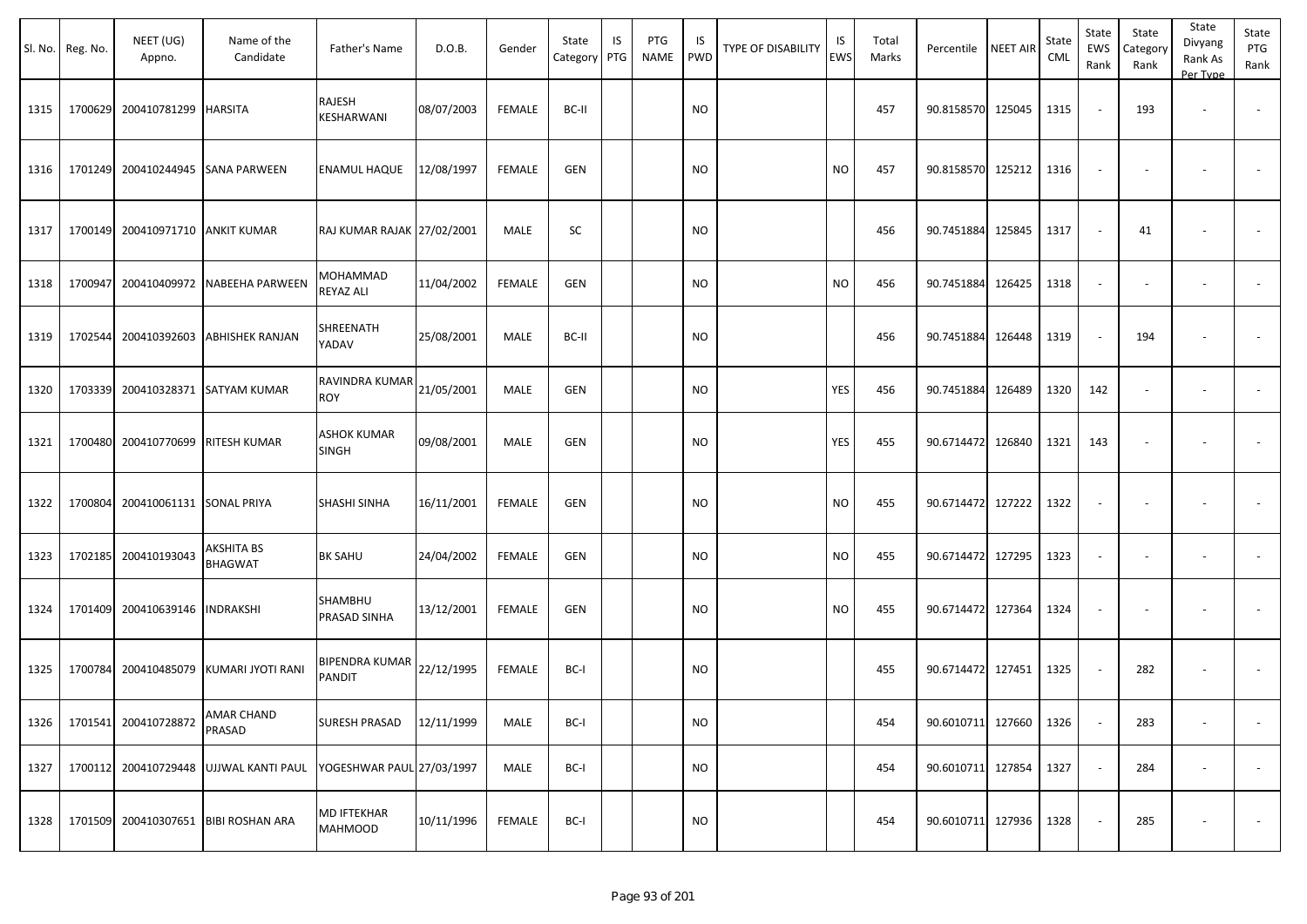|      | Sl. No. Reg. No. | NEET (UG)<br>Appno.       | Name of the<br>Candidate      | Father's Name                    | D.O.B.     | Gender        | State<br>Category | IS<br>PTG | PTG<br><b>NAME</b> | IS<br>PWD | <b>TYPE OF DISABILITY</b> | IS<br><b>EWS</b> | Total<br>Marks | Percentile             | <b>NEET AIR</b> | State<br>CML | State<br>EWS<br>Rank     | State<br>Category<br>Rank | State<br>Divyang<br>Rank As<br>Per Type | State<br>PTG<br>Rank     |
|------|------------------|---------------------------|-------------------------------|----------------------------------|------------|---------------|-------------------|-----------|--------------------|-----------|---------------------------|------------------|----------------|------------------------|-----------------|--------------|--------------------------|---------------------------|-----------------------------------------|--------------------------|
| 1329 | 1700252          | 200410547617              | <b>ANCHAL KUMARI</b>          | <b>BINDA PASWAN</b>              | 10/03/1996 | <b>FEMALE</b> | SC                |           |                    | <b>NO</b> |                           |                  | 453            | 90.5316462             | 128636          | 1329         |                          | 42                        | $\blacksquare$                          |                          |
| 1330 | 1702164          | 200411473782 AASHI ANKITA |                               | BHUNESHWAR<br>PRASAD<br>KUSHWAHA | 06/01/1998 | <b>FEMALE</b> | BC-II             |           |                    | <b>NO</b> |                           |                  | 453            | 90.5316462 128734      |                 | 1330         |                          | 195                       | $\overline{\phantom{a}}$                |                          |
| 1331 | 1700720          | 200411034811              | NEHA NIHARIKA                 | RAMAWATAR<br>MANDAL              | 05/03/1999 | <b>FEMALE</b> | <b>ST</b>         | <b>NO</b> |                    | NO        |                           |                  | 453            | 90.5316462             | 129014          | 1331         |                          | 18                        | $\blacksquare$                          |                          |
| 1332 | 1701627          | 200410295452              | <b>SHALINI SINGH</b>          | UMAKANT<br>PRASAD SINGH          | 04/03/1997 | <b>FEMALE</b> | <b>GEN</b>        |           |                    | <b>NO</b> |                           | <b>NO</b>        | 453            | 90.5316462             | 129102          | 1332         | $\overline{\phantom{a}}$ |                           | ÷,                                      | $\sim$                   |
| 1333 | 1702973          | 200410067757              | ARU SINGH                     | ARUN KUMAR<br>SINGH              | 27/08/2002 | <b>FEMALE</b> | GEN               |           |                    | NO        |                           | <b>NO</b>        | 453            | 90.5316462             | 129104          | 1333         |                          |                           | $\overline{\phantom{a}}$                |                          |
| 1334 | 1700675          | 200410092337              | <b>VIVEK RANJAN</b>           | VINAY KUMAR                      | 28/01/2002 | MALE          | GEN               |           |                    | <b>NO</b> |                           | YES              | 452            | 90.4611238 129654      |                 | 1334         | 144                      |                           | $\overline{\phantom{a}}$                |                          |
| 1335 | 1703945          | 200410918970              | LAXMI KUMARI<br>MAHATO        | MUCHIRAM<br>MAHATO               | 21/12/2002 | FEMALE        | BC-I              |           |                    | <b>NO</b> |                           |                  | 452            | 90.4611238             | 129748 1335     |              |                          | 286                       |                                         |                          |
| 1336 | 1704051          | 200410892062 RITIKA ANNU  |                               | SUBODH KUMAR                     | 12/08/2002 | <b>FEMALE</b> | GEN               |           |                    | <b>NO</b> |                           |                  | 452            | 90.4611238             | 130024 1336     |              | $\overline{\phantom{a}}$ |                           |                                         |                          |
| 1337 | 1700993          | 200410697669              | <b>PRIYANKA SARKAR</b>        | GANESH KUMAR<br>SARKAR           | 03/12/2001 | <b>FEMALE</b> | GEN               |           |                    | NO        |                           | YES              | 451            | 90.3870169             | 130502          | 1337         | 145                      | $\overline{\phantom{a}}$  | $\overline{\phantom{a}}$                | $\sim$                   |
| 1338 | 1704032          |                           | 200410785968 DIWAKAR SAW      | <b>MANOHAR DAS</b>               | 20/06/2000 | MALE          | GEN               |           |                    | <b>NO</b> |                           |                  | 451            | 90.3870169             | 130533 1338     |              |                          |                           |                                         |                          |
| 1339 | 1700237          | 200410298621              | <b>JASWINDER SINGH</b>        | RAJDEO SINGH                     | 17/03/2001 | MALE          | ST                | <b>NO</b> |                    | NO        |                           |                  | 451            | 90.3870169             | 130730          | 1339         |                          | 19                        | $\overline{\phantom{a}}$                | $\blacksquare$           |
| 1340 |                  | 1702689 200410976792      | CHANDAN KUMAR<br><b>SINGH</b> | SHAILESH KUMAR<br><b>SINGH</b>   | 06/06/1998 | MALE          | GEN               |           |                    | <b>NO</b> |                           | <b>NO</b>        | 451            | 90.3870169 130826 1340 |                 |              |                          | $\overline{\phantom{a}}$  | $\sim$                                  | $\overline{\phantom{a}}$ |
| 1341 | 1701286          |                           | 200410459938   PRAGYA KUMARI  | AJAY KUMAR                       | 11/11/2001 | FEMALE        | BC-I              |           |                    | <b>NO</b> |                           |                  | 451            | 90.3870169 130889      |                 | 1341         |                          | 287                       | $\overline{\phantom{a}}$                | $\sim$                   |
| 1342 | 1704019          |                           | 200411039582 AFZAL AMANULLAH  | MD SHAMSHAD<br>AHMAD             | Jcece@786  | 25/08/199     | GEN               |           |                    | <b>NO</b> |                           | <b>NO</b>        | 451            | 90.3870169             | 131009 1342     |              |                          |                           |                                         |                          |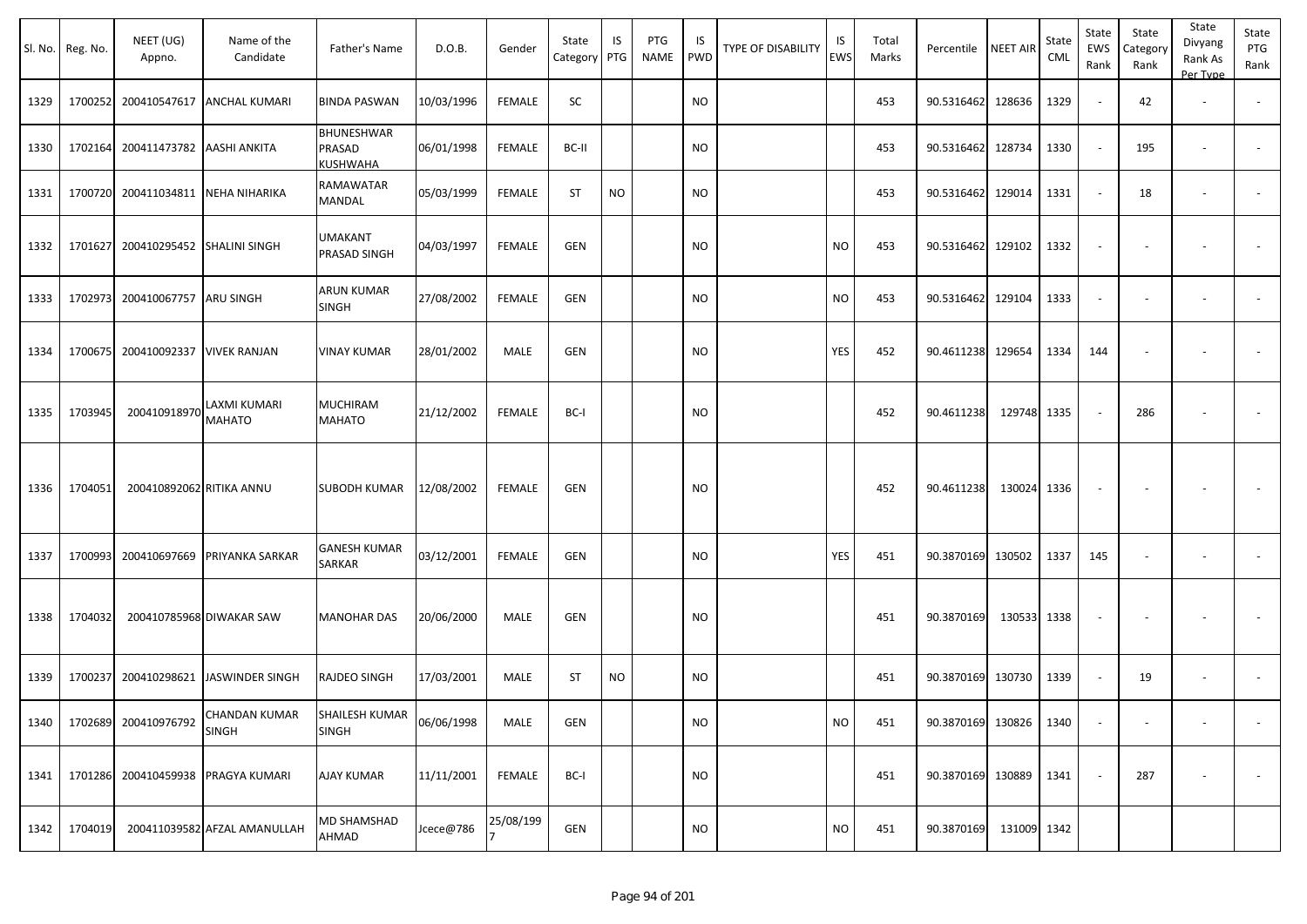| Sl. No. | Reg. No. | NEET (UG)<br>Appno.             | Name of the<br>Candidate                   | Father's Name                         | D.O.B.     | Gender        | State<br>Category PTG | IS | PTG<br><b>NAME</b> | IS<br><b>PWD</b> | <b>TYPE OF DISABILITY</b> | IS<br>EWS | Total<br>Marks | Percentile             | <b>NEET AIR</b> | State<br><b>CML</b> | State<br>EWS<br>Rank     | State<br>Category<br>Rank | State<br>Divyang<br>Rank As<br>Per Type | State<br>PTG<br>Rank |
|---------|----------|---------------------------------|--------------------------------------------|---------------------------------------|------------|---------------|-----------------------|----|--------------------|------------------|---------------------------|-----------|----------------|------------------------|-----------------|---------------------|--------------------------|---------------------------|-----------------------------------------|----------------------|
| 1343    | 1701978  |                                 | 200411032738 PRIYANSHA VERMA               | MANORANJAN<br><b>KUMAR VERMA</b>      | 28/01/2002 | <b>FEMALE</b> | GEN                   |    |                    | <b>NO</b>        |                           | <b>NO</b> | 451            | 90.3870169 131339      |                 | 1343                | $\overline{\phantom{a}}$ |                           |                                         |                      |
| 1344    | 1700391  | 200410020434 JAYSHREE           |                                            | <b>DWIJENDRA</b><br><b>KUMAR SAHA</b> | 11/12/2003 | <b>FEMALE</b> | BC-I                  |    |                    | <b>NO</b>        |                           |           | 451            | 90.3870169 131347      |                 | 1344                |                          | 288                       |                                         |                      |
| 1345    | 1703376  | 200410718469                    | <b>SHEETAL CHHAYA</b>                      | <b>AMLU MAHTO</b>                     | 19/09/2000 | <b>FEMALE</b> | BC-I                  |    |                    | <b>NO</b>        |                           |           | 450            | 90.3153972 131581      |                 | 1345                |                          | 289                       |                                         |                      |
| 1346    |          |                                 | 1701173 200410759846 ANKIT KUMAR GOYAL     | ASHOK KUMAR<br>AGRAWAL                | 03/06/1996 | MALE          | <b>GEN</b>            |    |                    | <b>NO</b>        |                           | <b>NO</b> | 450            | 90.3153972 131623      |                 | 1346                | $\overline{\phantom{a}}$ | $\overline{\phantom{a}}$  |                                         |                      |
| 1347    | 1701335  |                                 | 200410077301 SAURAV KUMAR                  | <b>LALAN PRASAD</b>                   | 06/01/2001 | MALE          | <b>GEN</b>            |    |                    | <b>NO</b>        |                           |           | 450            | 90.3153972 132218      |                 | 1347                |                          |                           |                                         |                      |
| 1348    | 1701543  | 200410260305                    | PRIYA MAHATO                               | AJEET KUMAR<br><b>MAHATO</b>          | 09/08/1998 | <b>FEMALE</b> | BC-I                  |    |                    | <b>NO</b>        |                           |           | 449            | 90.2478743 132617      |                 | 1348                |                          | 290                       |                                         |                      |
| 1349    | 1702325  | 200410767386                    | DOLLY KUMARI<br>CHANDAN                    | MOHAN RAM                             | 25/11/2001 | <b>FEMALE</b> | SC                    |    |                    | <b>NO</b>        |                           |           | 449            | 90.2478743 132735      |                 | 1349                |                          | 43                        |                                         |                      |
| 1350    | 1703795  |                                 | 200410424552 VISHAL KUMAR                  | <b>TUNTUN PRASAD</b><br><b>GUPTA</b>  | 22/12/1999 | MALE          | BC-II                 |    |                    | <b>NO</b>        |                           |           | 449            | 90.2478743 132758      |                 | 1350                |                          | 196                       |                                         |                      |
| 1351    | 1701052  | 200411476059                    | RAJESH KUMAR<br>RAJAK                      | <b>GOURI SHANKAR</b><br>RAJAK         | 30/04/1999 | MALE          | SC                    |    |                    | <b>NO</b>        |                           |           | 449            | 90.2478743 132839      |                 | 1351                |                          | 44                        | $\overline{\phantom{a}}$                |                      |
| 1352    | 1700015  |                                 | 200410635994 NIHAL PRATYUSH                | <b>DHRUB KUMAR</b>                    | 27/03/2002 | MALE          | GEN                   |    |                    | <b>NO</b>        |                           | <b>NO</b> | 449            | 90.2478743 132945      |                 | 1352                |                          |                           | $\sim$                                  |                      |
| 1353    | 1701038  | 200410265905                    | <b>SUNIL KUMAR</b><br><b>MAHTO</b>         | PARESH NATH<br><b>MAHTO</b>           | 31/08/2001 | MALE          | <b>GEN</b>            |    |                    | <b>NO</b>        |                           |           | 449            | 90.2478743 133023      |                 | 1353                |                          | $\overline{\phantom{a}}$  |                                         |                      |
|         |          |                                 | 1354   1702958 200410032128 KUMARI VANDANA | <b>SATISH KUMAR</b><br><b>MAHTO</b>   | 09/04/2000 | FEMALE        | BC-I                  |    |                    | $\rm NO$         |                           |           | 449            | 90.2478743 133140 1354 |                 |                     |                          | 291                       |                                         |                      |
| 1355    | 1701674  | 200410830260 KUMARI DIVYA       |                                            | RAJESH KUNAR                          | 15/03/2002 | FEMALE        | GEN                   |    |                    | <b>NO</b>        |                           | <b>NO</b> | 449            | 90.2478743 133170      |                 | 1355                |                          |                           | $\blacksquare$                          | $\sim$               |
| 1356    |          |                                 | 1701322 200410963441 AYESHA ARFAIE         | PARWEZ ALAM<br>ANSARI                 | 22/03/1999 | FEMALE        | GEN                   |    |                    | <b>NO</b>        |                           | <b>NO</b> | 448            | 90.1761083 133510      |                 | 1356                |                          | $\overline{\phantom{a}}$  | $\blacksquare$                          | $\sim$               |
| 1357    |          | 1703753 200411457577 POOSHP RAJ |                                            | RAJ KAPUR                             | 01/11/1998 | MALE          | BC-I                  |    |                    | <b>NO</b>        |                           |           | 448            | 90.1761083 133627      |                 | 1357                |                          | 292                       | $\overline{\phantom{a}}$                | $\sim$               |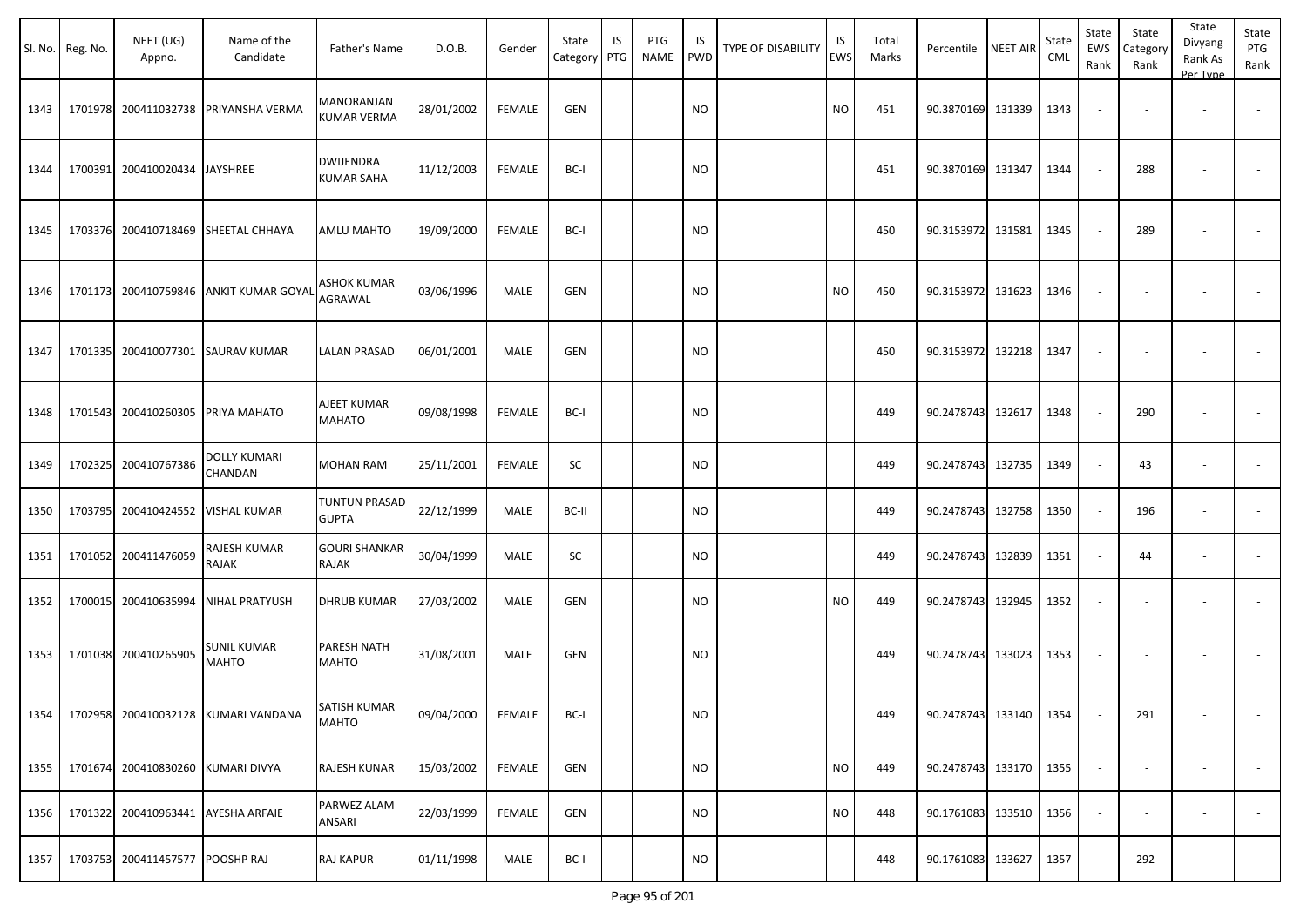|      | Sl. No. Reg. No. | NEET (UG)<br>Appno.              | Name of the<br>Candidate            | Father's Name                      | D.O.B.                | Gender        | State<br>Category | IS<br>PTG | PTG<br>NAME | IS<br><b>PWD</b> | <b>TYPE OF DISABILITY</b> | IS<br><b>EWS</b> | Total<br>Marks | Percentile        | <b>NEET AIR</b> | State<br>CML | State<br>EWS<br>Rank | State<br>Category<br>Rank | State<br>Divyang<br>Rank As<br>Per Type | State<br>PTG<br>Rank |
|------|------------------|----------------------------------|-------------------------------------|------------------------------------|-----------------------|---------------|-------------------|-----------|-------------|------------------|---------------------------|------------------|----------------|-------------------|-----------------|--------------|----------------------|---------------------------|-----------------------------------------|----------------------|
| 1358 | 1704154          | 200411120990 JYOTI SINGH         |                                     | CHANDRA<br>SHEKHAR SINGH           | Kittu@25jay 15/10/199 |               | GEN               |           |             | <b>NO</b>        |                           | <b>NO</b>        | 448            | 90.1761083        | 133685          | 1358         |                      |                           |                                         |                      |
| 1359 | 1702218          | 200410063508 RITIKA RANJAN       |                                     | RAJIV RANJAN                       | 10/12/2001            | <b>FEMALE</b> | GEN               |           |             | <b>NO</b>        |                           | <b>NO</b>        | 448            | 90.1761083 133965 |                 | 1359         |                      |                           | $\overline{\phantom{a}}$                |                      |
| 1360 | 1700944          | 200410033908                     | <b>SADAF AFREEN</b>                 | <b>MD HASSAN</b>                   | 12/08/2001            | <b>FEMALE</b> | GEN               |           |             | <b>NO</b>        |                           |                  | 447            | 90.1000993 134360 |                 | 1360         |                      |                           |                                         |                      |
| 1361 | 1703070          | 200410372999                     | SNEHA VANDANA<br>SOY                | JOHN SOY                           | 22/03/2002            | <b>FEMALE</b> | <b>ST</b>         | <b>NO</b> |             | NO               |                           |                  | 447            | 90.1000993 134366 |                 | 1361         | $\sim$               | 20                        |                                         |                      |
| 1362 | 1701735          | 200410602510                     | RANJEET KUMAR<br>PATEL              | RAJENDRA<br>PRASAD SINGH           | 15/01/1994            | MALE          | <b>GEN</b>        |           |             | <b>NO</b>        |                           |                  | 447            | 90.1000993        | 134451          | 1362         |                      |                           |                                         |                      |
| 1363 | 1700770          | 200411286375                     | <b>NITESH KUMAR</b>                 | RANJIT KUMAR                       | 21/02/2003            | MALE          | BC-I              |           |             | <b>NO</b>        |                           |                  | 447            | 90.1000993 134922 |                 | 1363         |                      | 293                       |                                         |                      |
| 1364 | 1702005          | 200411182006                     | <b>NASIM ANSARI</b>                 | <b>HAKIM ANSARI</b>                | 19/04/1998            | <b>MALE</b>   | BC-I              |           |             | <b>NO</b>        |                           |                  | 447            | 90.1000993        | 134964          | 1364         |                      | 294                       | $\overline{\phantom{a}}$                |                      |
| 1365 | 1702507          | 200410635076                     | <b>AYUSH RANJAN</b><br><b>SINGH</b> | SATYA RANJAN<br><b>SINGH</b>       | 20/02/2000            | MALE          | <b>GEN</b>        |           |             | <b>NO</b>        |                           | <b>NO</b>        | 447            | 90.1000993 135090 |                 | 1365         |                      |                           |                                         |                      |
| 1366 | 1700131          | 200410548826                     | SHASHI KUMAR<br>VERMA               | GANGADHAR<br>PRASAD                | 23/11/1999            | MALE          | BC-II             |           |             | <b>NO</b>        |                           |                  | 446            | 90.0258460 135440 |                 | 1366         |                      | 197                       |                                         |                      |
| 1367 | 1702777          | 200410375095                     | <b>ZEESHAN AHMAD</b>                | JAWED AHMAD                        | 04/05/1999            | MALE          | BC-I              |           |             | <b>NO</b>        |                           |                  | 446            | 90.0258460 135657 |                 | 1367         |                      | 295                       |                                         |                      |
| 1368 | 1702613          | 200410543020                     | <b>SHREYA TIWARY</b>                | SHEO KUMAR<br><b>TIWARY</b>        | 26/08/1999            | <b>FEMALE</b> | GEN               |           |             | <b>NO</b>        |                           | YES              | 446            | 90.0258460 135724 |                 | 1368         | 146                  |                           |                                         |                      |
| 1369 | 1701556          | 200410206278                     | <b>SPRIHA SINGH</b>                 | CHANDESHWAR<br>SINGH               | 08/08/1998            | <b>FEMALE</b> | GEN               |           |             | <b>NO</b>        |                           | <b>NO</b>        | 446            | 90.0258460 135822 |                 | 1369         | $\sim$               |                           | $\overline{\phantom{a}}$                |                      |
| 1370 |                  | 1701643 200411232259 BUSHRA EJAZ |                                     | EZZAZ HUSSAIN                      | 25/02/1999            | <b>FEMALE</b> | BC-I              |           |             | <b>NO</b>        |                           |                  | 446            | 90.0258460 135919 |                 | 1370         |                      | 296                       | $\overline{\phantom{a}}$                |                      |
| 1371 | 1703168          | 200411057288                     | KHUSBOO KUMARI                      | <b>MANOJ KUMAR</b><br><b>MAHTO</b> | 10/12/2000            | <b>FEMALE</b> | BC-II             |           |             | <b>NO</b>        |                           |                  | 446            | 90.0258460 136046 |                 | 1371         | $\sim$               | 198                       | $\overline{\phantom{a}}$                | $\sim$               |
| 1372 | 1700779          | 200410250833                     | <b>DIKSHANT</b><br>SHASHIDHAR       | PANCHANAN<br><b>SINGH</b>          | 26/07/2000            | MALE          | GEN               |           |             | <b>NO</b>        |                           | <b>NO</b>        | 446            | 90.0258460 136097 |                 | 1372         |                      |                           |                                         | $\sim$               |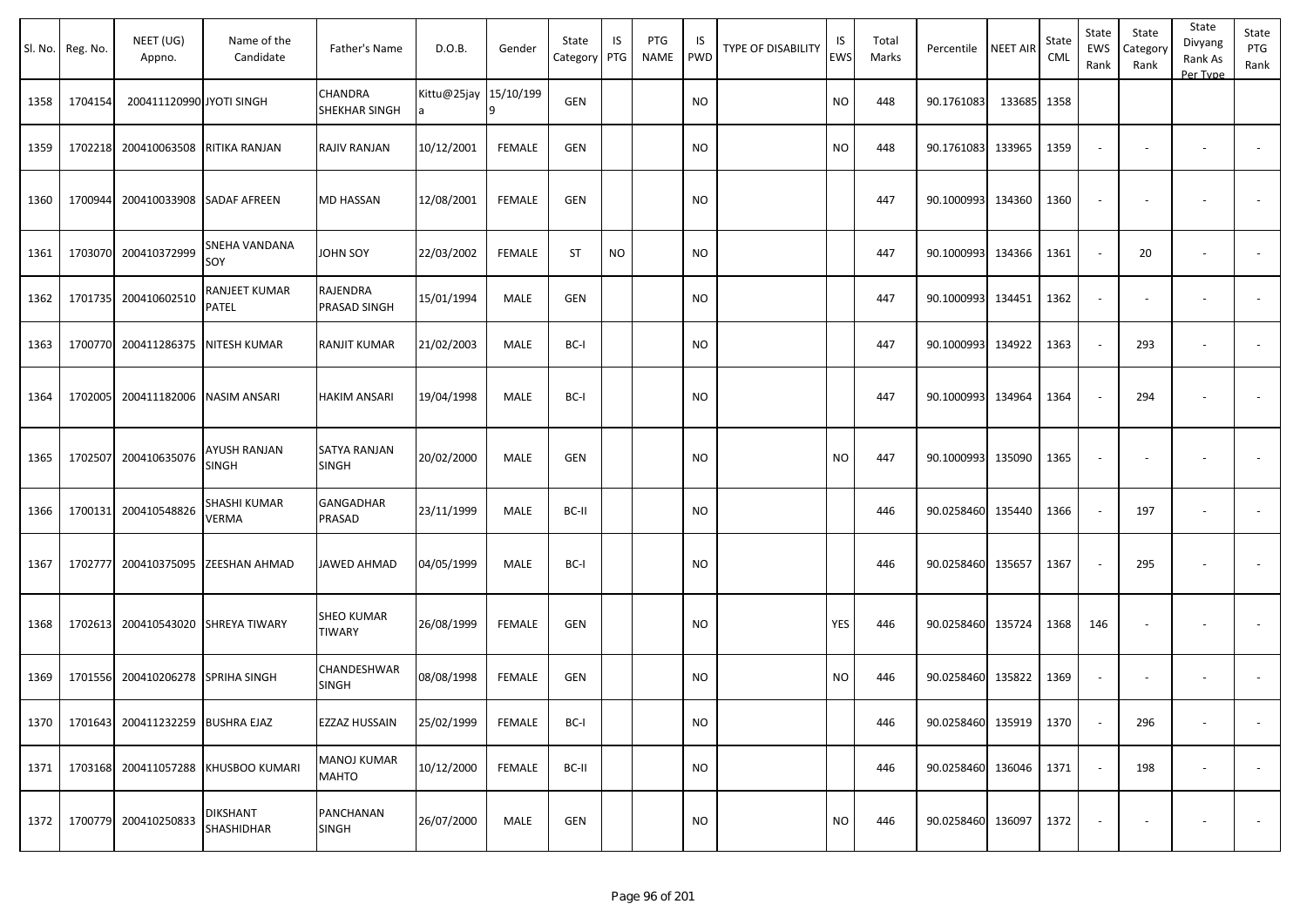|      | Sl. No. Reg. No. | NEET (UG)<br>Appno.  | Name of the<br>Candidate     | Father's Name                       | D.O.B.     | Gender        | State<br>Category | IS<br>PTG | PTG<br>NAME | IS<br><b>PWD</b> | TYPE OF DISABILITY | IS<br><b>EWS</b> | Total<br>Marks | Percentile        | <b>NEET AIR</b> | State<br><b>CML</b> | State<br>EWS<br>Rank     | State<br>Category<br>Rank | State<br>Divyang<br>Rank As<br>Per Type | State<br>PTG<br>Rank     |
|------|------------------|----------------------|------------------------------|-------------------------------------|------------|---------------|-------------------|-----------|-------------|------------------|--------------------|------------------|----------------|-------------------|-----------------|---------------------|--------------------------|---------------------------|-----------------------------------------|--------------------------|
| 1373 | 1704269          |                      | 200411179060 NISHAN AGARWAL  | ASHOK KUMAR<br>AGARWAL              | 02/08/1998 | MALE          | <b>GEN</b>        |           |             | <b>NO</b>        |                    |                  | 446            | 90.0258460        | 136147          | 1373                | $\overline{\phantom{a}}$ |                           |                                         |                          |
| 1374 | 1700805          | 200410132544         | HITESH KUMAR<br><b>GHOSH</b> | SUBASH CHANDRA<br><b>GHOSH</b>      | 29/04/2002 | MALE          | BC-II             |           |             | <b>NO</b>        |                    |                  | 446            | 90.0258460        | 136178          | 1374                | $\omega$                 | 199                       |                                         |                          |
| 1375 |                  | 1702718 200410361783 | <b>NEHA RAJ</b>              | SANJIT KUMAR<br>RAY                 | 18/07/2000 | <b>FEMALE</b> | <b>GEN</b>        |           |             | <b>NO</b>        |                    | <b>NO</b>        | 446            | 90.0258460        | 136239          | 1375                | $\overline{\phantom{a}}$ |                           |                                         |                          |
| 1376 |                  | 1703238 200411216678 | UJJWAL KUMAR                 | <b>BAIJNATH PRASAD</b><br>SAW       | 04/08/1998 | MALE          | <b>GEN</b>        |           |             | <b>NO</b>        |                    |                  | 446            | 90.0258460 136306 |                 | 1376                | $\blacksquare$           | $\sim$                    |                                         |                          |
| 1377 |                  | 1700152 200410396101 | <b>INSHA AHMAD</b>           | MD SHAFIQUE<br>AHMAD                | 13/11/2000 | <b>FEMALE</b> | GEN               |           |             | <b>NO</b>        |                    | <b>NO</b>        | 445            | 89.9504954        | 136536          | 1377                | $\blacksquare$           |                           |                                         |                          |
| 1378 |                  | 1703858 200410077690 | UMAM FATIMA                  | SHAMIM ALAM<br>ANSARI               | 11/11/1999 | <b>FEMALE</b> | BC-I              |           |             | NO.              |                    |                  | 445            | 89.9504954        | 137145          | 1378                | $\overline{\phantom{a}}$ | 297                       |                                         |                          |
| 1379 |                  | 1701855 200410303967 | CHANDAN KUMAR<br>SAW         | <b>KRISHNA SAW</b>                  | 07/05/1998 | MALE          | BC-I              |           |             | <b>NO</b>        |                    |                  | 445            | 89.9504954        | 137168          | 1379                | $\overline{\phantom{a}}$ | 298                       | $\overline{\phantom{a}}$                |                          |
| 1380 |                  | 1701123 200410164713 | SHIKHA RANI                  | <b>MANI LAL</b><br>MANDAL           | 27/06/2001 | <b>FEMALE</b> | BC-I              |           |             | <b>NO</b>        |                    |                  | 444            | 89.8758763 137469 |                 | 1380                | $\sim$                   | 299                       | $\overline{\phantom{a}}$                | $\sim$                   |
| 1381 |                  | 1702011 200411031892 | SAMIKSHA<br>KHANDELWAL       | VIKAS<br>KHANDELWAL                 | 29/11/2000 | <b>FEMALE</b> | BC-II             |           |             | <b>NO</b>        |                    |                  | 444            | 89.8758763 137827 |                 | 1381                | $\sim$                   | 200                       |                                         |                          |
| 1382 |                  | 1702805 200410365748 | ROSHNI KESHRI                | SHAMBHU<br>PRASAD KESHRI            | 07/01/2002 | <b>FEMALE</b> | BC-II             |           |             | <b>NO</b>        |                    |                  | 444            | 89.8758763 138103 |                 | 1382                | $\overline{\phantom{a}}$ | 201                       |                                         |                          |
| 1383 |                  | 1700140 200410712760 | MD SHAHABUDDIN<br>ANSARI     | ABDUL RAZZAQUE<br>ANSARI            | 06/12/1992 | MALE          | BC-I              |           |             | <b>NO</b>        |                    |                  | 444            | 89.8758763 138304 |                 | 1383                | $\overline{\phantom{a}}$ | 300                       |                                         |                          |
| 1384 |                  | 1701376 200411068211 | LAKHAN LAL<br>MANDAL         | <b>MAINNEJAR</b><br>MANDAL          | 16/12/2001 | MALE          | BC-I              |           |             | <b>NO</b>        |                    |                  | 444            | 89.8758763 138376 |                 | 1384                | $\omega$                 | 301                       |                                         | $\overline{\phantom{a}}$ |
| 1385 |                  | 1701076 200410584443 | <b>ARCHANA KESHRI</b>        | <b>ASHOK KUMAR</b><br><b>KESHRI</b> | 19/07/2000 | <b>FEMALE</b> | BC-I              |           |             | <b>NO</b>        |                    |                  | 443            | 89.8003794 138476 |                 | 1385                | $\sim$                   | 302                       |                                         | $\sim$                   |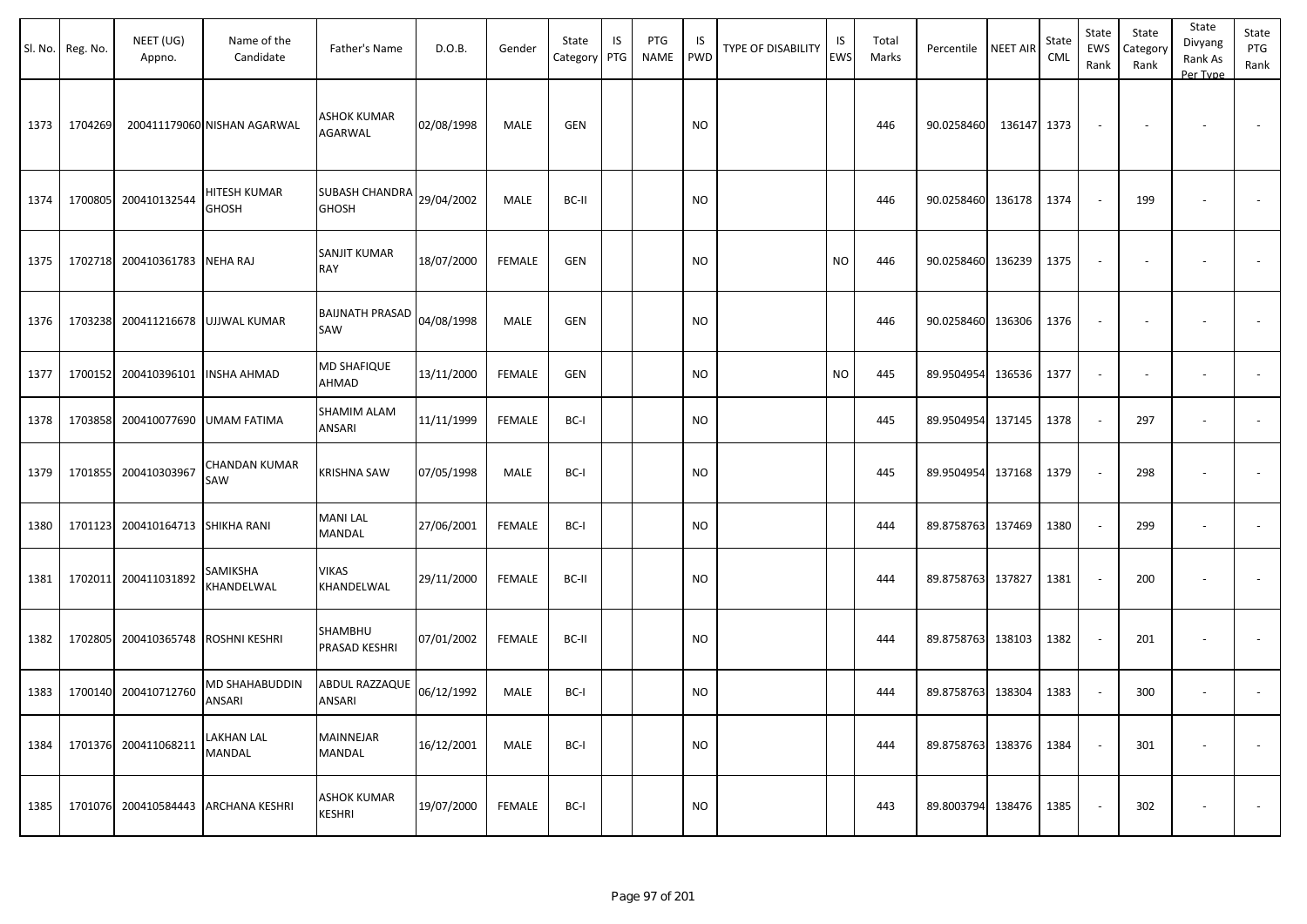|      | Sl. No. Reg. No. | NEET (UG)<br>Appno.             | Name of the<br>Candidate           | Father's Name                         | D.O.B.     | Gender        | State<br>Category PTG | IS        | PTG<br><b>NAME</b> | IS<br><b>PWD</b> | <b>TYPE OF DISABILITY</b> | IS<br>EWS | Total<br>Marks | Percentile NEET AIR |             | State<br>CML | State<br>EWS<br>Rank | State<br>Category<br>Rank | State<br>Divyang<br>Rank As<br>Per Type | State<br>PTG<br>Rank |
|------|------------------|---------------------------------|------------------------------------|---------------------------------------|------------|---------------|-----------------------|-----------|--------------------|------------------|---------------------------|-----------|----------------|---------------------|-------------|--------------|----------------------|---------------------------|-----------------------------------------|----------------------|
| 1386 | 1701822          | 200410024997 SNIGDHA            |                                    | SANJAY CHANDRA 07/11/2000             |            | <b>FEMALE</b> | <b>GEN</b>            |           |                    | <b>NO</b>        |                           | <b>NO</b> | 443            | 89.8003794 138547   |             | 1386         |                      |                           |                                         | $\sim$               |
| 1387 | 1701390          | 200410032538 MEDHA SINGH        |                                    | <b>GORAKH PRASAD</b><br><b>SINGH</b>  | 30/01/1998 | <b>FEMALE</b> | BC-I                  |           |                    | <b>NO</b>        |                           |           | 443            | 89.8003794 138553   |             | 1387         |                      | 303                       |                                         |                      |
| 1388 | 1703293          | 200410394318 TANYA              |                                    | YOGESH PRASAD<br>MANDAL               | 08/12/2000 | <b>FEMALE</b> | <b>ST</b>             | <b>NO</b> |                    | <b>NO</b>        |                           |           | 443            | 89.8003794 138602   |             | 1388         |                      | 21                        | $\overline{\phantom{a}}$                | $\sim$               |
| 1389 | 1700865          | 200410039188 RUCHI KUMARI       |                                    | <b>DINESH PRASAD</b>                  | 28/01/2001 | <b>FEMALE</b> | <b>GEN</b>            |           |                    | <b>NO</b>        |                           |           | 443            | 89.8003794          | 138654      | 1389         | $\sim$               |                           | $\overline{\phantom{a}}$                | $\sim$               |
| 1390 | 1700585          |                                 | 200410247311 LAXMI KUMARI          | KESHAV KUMAR<br>TIWARI                | 07/05/1999 | <b>FEMALE</b> | <b>GEN</b>            |           |                    | <b>NO</b>        |                           | <b>NO</b> | 443            | 89.8003794          | 138999      | 1390         |                      |                           |                                         |                      |
| 1391 | 1700844          |                                 | 200410095811 AAKANKSHA PRIYA       | AWADH BIHARI<br><b>KESHRI</b>         | 15/02/2002 | <b>FEMALE</b> | <b>GEN</b>            |           |                    | <b>NO</b>        |                           | <b>NO</b> | 443            | 89.8003794          | 139081      | 1391         |                      |                           |                                         |                      |
| 1392 | 1701690          |                                 | 200411164806 ISHITA SARAH BARLA    | <b>ISAAC GLADVIN</b><br>RAKSHIT BARLA | 05/02/2000 | <b>FEMALE</b> | <b>ST</b>             | <b>NO</b> |                    | <b>NO</b>        |                           |           | 442            | 89.7259066          | 139484      | 1392         |                      | 22                        | $\overline{\phantom{a}}$                | $\sim$               |
| 1393 | 1700595          | 200410814790 JAYA RANJAN        |                                    | <b>MANOJ KUMAR</b>                    | 30/07/2001 | <b>FEMALE</b> | SC                    |           |                    | <b>NO</b>        |                           |           | 442            | 89.7259066          | 139602      | 1393         |                      | 45                        |                                         |                      |
| 1394 | 1704141          | 200410368355 MANIK SHAW         |                                    | PARTHA PATIM<br>SHAW                  | 13/11/2000 | MALE          | <b>GEN</b>            |           |                    | <b>NO</b>        |                           | <b>NO</b> | 442            | 89.7259066          | 139717      | 1394         |                      |                           |                                         |                      |
| 1395 | 1701931          |                                 | 200411210178 FARHEEN AKSHA         | MD YUSUF ANSARI 01/07/2001            |            | <b>FEMALE</b> | BC-I                  |           |                    | <b>NO</b>        |                           |           | 442            | 89.7259066          | 139770      | 1395         |                      | 304                       |                                         |                      |
| 1396 | 1701156          |                                 | 200410508929 MAHIMA PRASAD         | JEEWAN PRASAD                         | 07/11/2000 | <b>FEMALE</b> | BC-I                  |           |                    | <b>NO</b>        |                           |           | 442            | 89.7259066          | 140046      | 1396         |                      | 305                       | $\overline{\phantom{a}}$                |                      |
| 1397 |                  |                                 | 1701005 200411020359 BEAUTY KUMARI | KAMESHWAR RAM 02/08/2003              |            | <b>FEMALE</b> | ${\sf SC}$            |           |                    | <b>NO</b>        |                           |           | 442            | 89.7259066 140424   |             | 1397         |                      | 46                        |                                         |                      |
| 1398 | 1703919          |                                 | 200410632051 AAYUSH KUMAR          | MUKUL KUMAR<br>SINGH                  | 26/09/2001 | MALE          | GEN                   |           |                    | <b>NO</b>        |                           | $\rm NO$  | 441            | 89.6512876          | 140511 1398 |              |                      |                           | $\overline{\phantom{a}}$                | $\sim$               |
| 1399 |                  | 1701408 200410417835 ARYA SINHA |                                    | <b>DILIP KUMAR</b><br><b>SINHA</b>    | 28/10/1999 | FEMALE        | GEN                   |           |                    | <b>NO</b>        |                           | YES       | 441            | 89.6512876 140848   |             | 1399         | 147                  |                           | $\overline{\phantom{a}}$                | $\sim$               |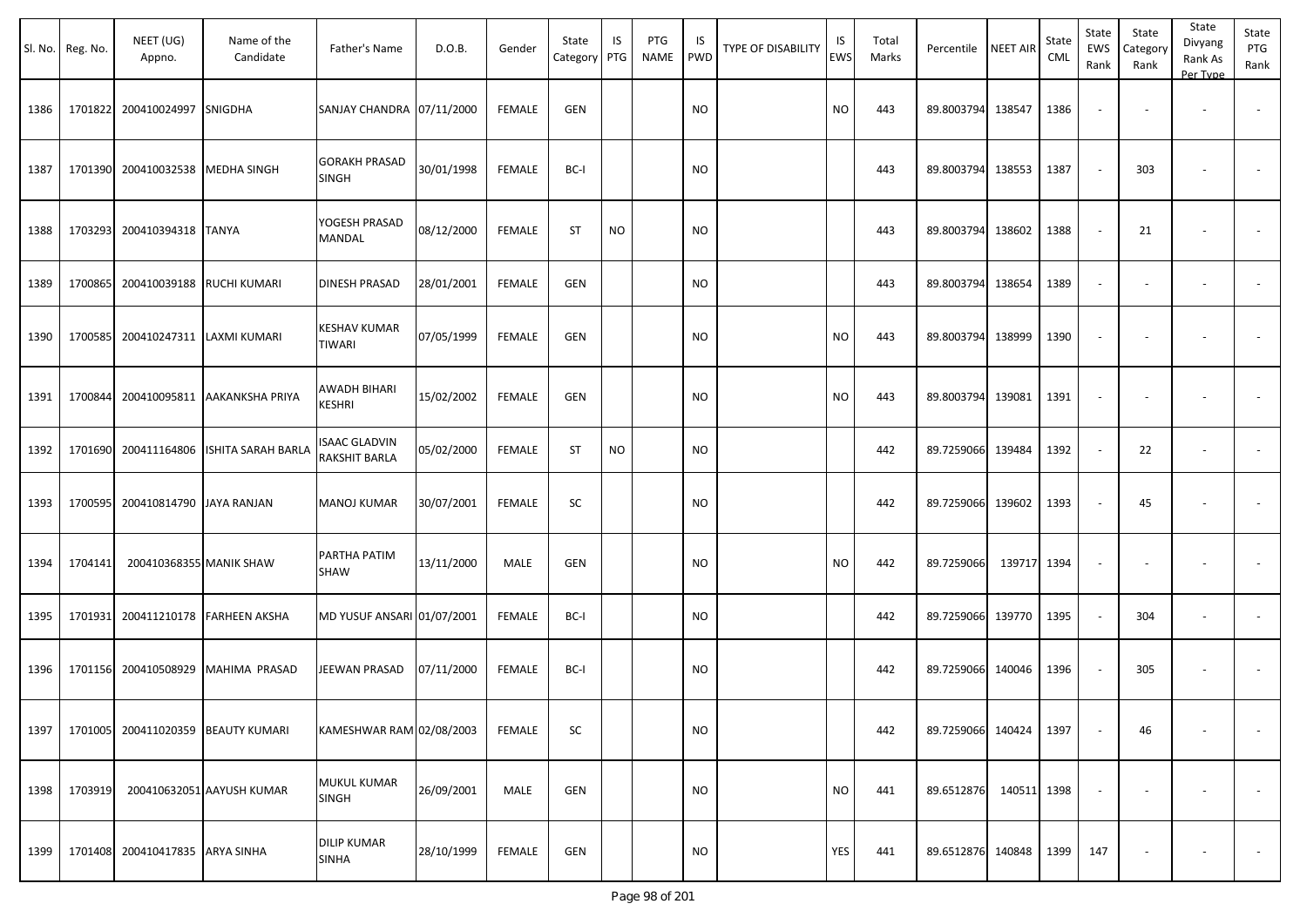|      | Sl. No. Reg. No. | NEET (UG)<br>Appno.                       | Name of the<br>Candidate              | Father's Name                       | D.O.B.     | Gender        | State<br>Category | IS<br>PTG | PTG<br>NAME | IS.<br>PWD | TYPE OF DISABILITY | IS<br>EWS | Total<br>Marks | Percentile        | <b>NEET AIR</b> | State<br><b>CML</b> | State<br>EWS<br>Rank     | State<br>Category<br>Rank | State<br>Divyang<br>Rank As<br>Per Type | State<br>PTG<br>Rank     |
|------|------------------|-------------------------------------------|---------------------------------------|-------------------------------------|------------|---------------|-------------------|-----------|-------------|------------|--------------------|-----------|----------------|-------------------|-----------------|---------------------|--------------------------|---------------------------|-----------------------------------------|--------------------------|
| 1400 |                  | 1702467 200411200697                      | <b>KRITIKA JHA</b>                    | VYAS KUMAR JHA                      | 10/01/2001 | <b>FEMALE</b> | <b>GEN</b>        |           |             | <b>NO</b>  |                    | YES       | 441            | 89.6512876        | 140908          | 1400                | 148                      | $\blacksquare$            | $\overline{\phantom{a}}$                |                          |
| 1401 |                  | 1701528 200410339807                      | ARCHANA KUMARI                        | <b>SANTOSH SAHU</b>                 | 11/02/1998 | <b>FEMALE</b> | BC-I              |           |             | NO         |                    |           | 441            | 89.6512876        | 141077          | 1401                | $\sim$                   | 306                       |                                         |                          |
| 1402 |                  | 1702353 200410829688                      | MEGHA UPASANA<br>TIRKEY               | JAYMASIH TIRKEY                     | 17/06/1999 | <b>FEMALE</b> | <b>ST</b>         | <b>NO</b> |             | <b>NO</b>  |                    |           | 440            | 89.5720597        | 141651          | 1402                | $\sim$                   | 23                        | $\overline{\phantom{a}}$                | $\overline{\phantom{a}}$ |
| 1403 |                  | 1702890 200410781248                      | SHIVSHANKAR<br>TIWARI                 | DIWAKAR TIWARI 26/09/2000           |            | MALE          | <b>GEN</b>        |           |             | <b>NO</b>  |                    | YES       | 440            | 89.5720597        | 142070          | 1403                | 149                      | $\blacksquare$            |                                         |                          |
| 1404 |                  |                                           | 1700009 200410015146 BISHESHTA KUMARI | BIPIN KUMAR<br><b>TIWARY</b>        | 24/04/2002 | <b>FEMALE</b> | <b>GEN</b>        |           |             | <b>NO</b>  |                    | NO.       | 440            | 89.5720597        | 142103          | 1404                | $\overline{\phantom{a}}$ | $\overline{\phantom{a}}$  | $\overline{\phantom{a}}$                |                          |
| 1405 |                  | 1702640 200410708853                      | <b>SURAJ SINGH</b><br>PENTHAR         | <b>RAKESH KUMAR</b><br><b>BAURI</b> | 12/10/2002 | MALE          | SC                |           |             | NO         |                    |           | 440            | 89.5720597        | 142277          | 1405                | $\sim$                   | 47                        | $\overline{\phantom{a}}$                | $\sim$                   |
| 1406 |                  | 1702031 200411166534                      | <b>FIRDOUS CHAMAN</b>                 | RAZI AHMAD                          | 27/06/1999 | FEMALE        | <b>GEN</b>        |           |             | <b>NO</b>  |                    | YES       | 439            | 89.4983917        | 142825          | 1406                | 150                      | $\sim$                    | $\overline{\phantom{a}}$                |                          |
| 1407 |                  | 1700814 200410690565                      | <b>SUPRIYA MINZ</b>                   | PRADEEP XAVIER<br>MINZ              | 07/05/2001 | <b>FEMALE</b> | <b>ST</b>         | <b>NO</b> |             | <b>NO</b>  |                    |           | 439            | 89.4983917        | 143133          | 1407                | $\blacksquare$           | 24                        |                                         |                          |
| 1408 |                  | 1702741 200411405356                      | <b>MUSKAN MAYURI</b>                  | LATE GORAKH<br>PRASAD YADAV         | 03/12/2002 | <b>FEMALE</b> | <b>GEN</b>        |           |             | NO.        |                    | NO.       | 439            | 89.4983917        | 143283          | 1408                | $\overline{\phantom{a}}$ |                           |                                         |                          |
| 1409 |                  | 1700225 200410492023                      | SATYENDRA KUMAR<br>CHOUDHARY          | KAMESHWAR<br>CHOUDHARY              | 10/09/2000 | MALE          | <b>GEN</b>        |           |             | NO.        |                    |           | 439            | 89.4983917        | 143332          | 1409                | $\overline{\phantom{a}}$ |                           |                                         |                          |
| 1410 |                  | 1700572 200410087803                      | PRIYANSHU<br>MUKHERJEE                | PARAG<br>MUKHERJEE                  | 05/01/2002 | MALE          | <b>GEN</b>        |           |             | NO         |                    | NO        | 439            | 89.4983917        | 143423          | 1410                | $\overline{\phantom{a}}$ | $\overline{\phantom{a}}$  | $\overline{\phantom{a}}$                |                          |
|      |                  | 1411   1701786 200410968673 SHILPI BHARTI |                                       | SHAMBHU NATH                        | 04/03/1999 | FEMALE        | SC                |           |             | <b>NO</b>  |                    |           | 438            | 89.4260404 143597 |                 | 1411                | $\sim$                   | 48                        |                                         |                          |
| 1412 |                  | 1700708 200410220678                      | ROSHAN KUMAR<br><b>CHOUDHARY</b>      | <b>SURENDRA</b><br><b>CHOUDHARY</b> | 25/12/2000 | MALE          | SC                |           |             | <b>NO</b>  |                    |           | 438            | 89.4260404        | 143812          | 1412                | $\sim$                   | 49                        | $\overline{\phantom{a}}$                | $\sim$                   |
| 1413 |                  | 1700574 200410164956                      | <b>RAMNIK ROUSAN</b>                  | MUKUL<br><b>MANOHAR</b>             | 09/09/2001 | MALE          | BC-I              |           |             | <b>NO</b>  |                    |           | 438            | 89.4260404        | 143942          | 1413                | $\blacksquare$           | 307                       |                                         | $\sim$                   |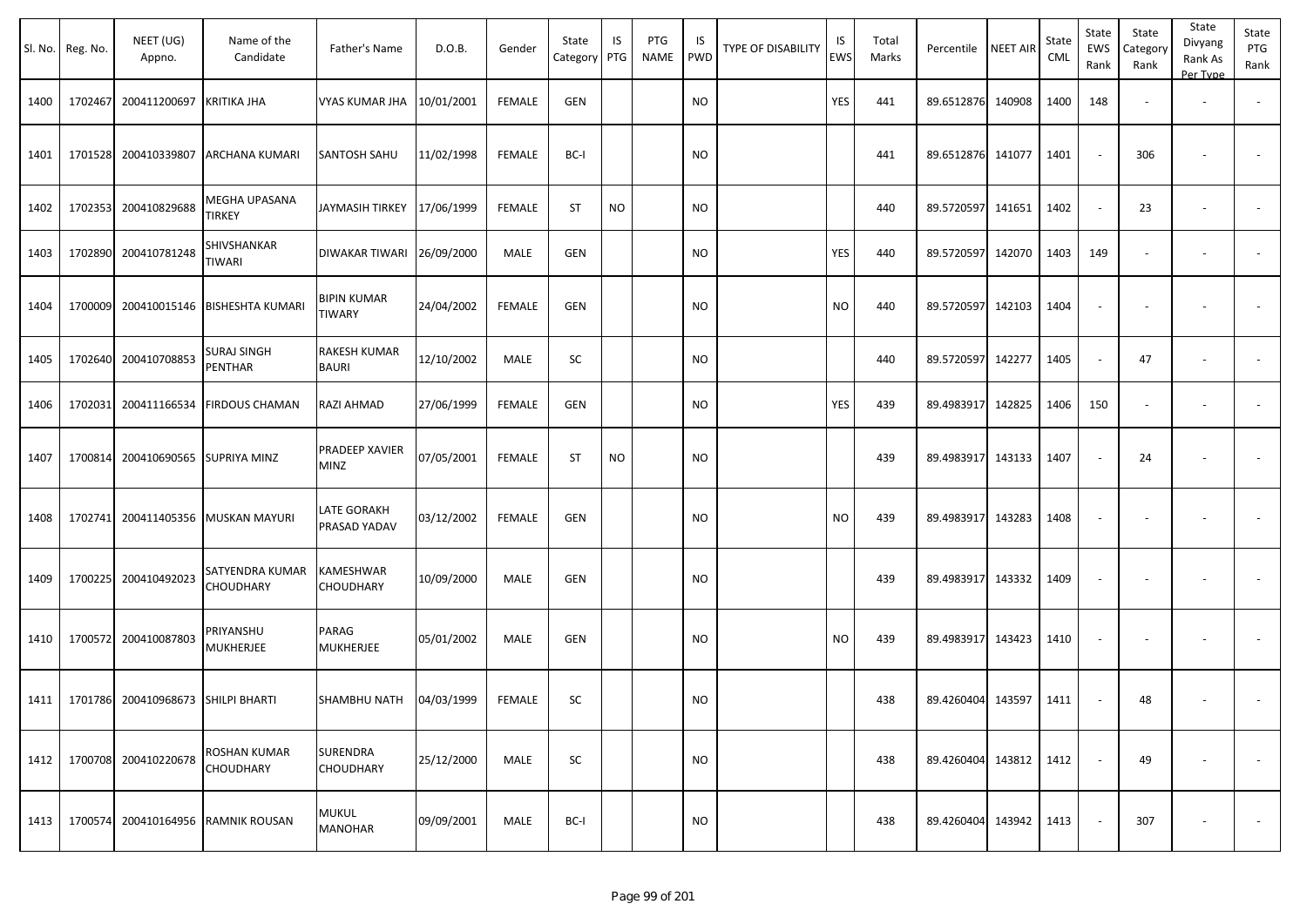|      | Sl. No. Reg. No. | NEET (UG)<br>Appno.               | Name of the<br>Candidate             | Father's Name                  | D.O.B.     | Gender        | State<br>Category | IS<br>PTG | PTG<br>NAME | IS.<br>PWD | TYPE OF DISABILITY | IS<br>EWS | Total<br>Marks | Percentile        | <b>NEET AIR</b> | State<br><b>CML</b> | State<br>EWS<br>Rank     | State<br>Category<br>Rank | State<br>Divyang<br>Rank As<br>Per Type | State<br>PTG<br>Rank |
|------|------------------|-----------------------------------|--------------------------------------|--------------------------------|------------|---------------|-------------------|-----------|-------------|------------|--------------------|-----------|----------------|-------------------|-----------------|---------------------|--------------------------|---------------------------|-----------------------------------------|----------------------|
| 1414 | 1704253          | 200410154296                      | AARUSHIE<br>CHATTERJEE               | NILANJAN<br><b>CHATTERJEE</b>  | 24/06/2001 | <b>FEMALE</b> | <b>GEN</b>        |           |             | <b>NO</b>  |                    | NO.       | 437            | 89.3539087        | 144701 1414     |                     | $\sim$                   |                           | $\overline{\phantom{a}}$                |                      |
| 1415 |                  | 1700589 200410012158              | <b>HEMANT MURMU</b>                  | MITIK CHANDRA<br>MANJHI        | 18/08/2001 | MALE          | <b>ST</b>         | <b>NO</b> |             | NO         |                    |           | 437            | 89.3539087        | 145055          | 1415                | $\sim$                   | 25                        |                                         | $\sim$               |
| 1416 |                  | 1703395 200411217290              | PRIYANKA KUMARI<br>MANDAL            | <b>BISHNU DEO</b><br>MANDAL    | 22/12/2001 | <b>FEMALE</b> | BC-I              |           |             | <b>NO</b>  |                    |           | 437            | 89.3539087        | 145158          | 1416                | $\overline{\phantom{a}}$ | 308                       |                                         |                      |
| 1417 |                  | 1701486 200410281611              | <b>AASHRITI SHREYA</b>               | <b>ALOK KUMAR</b>              | 13/12/1998 | <b>FEMALE</b> | <b>GEN</b>        |           |             | NO.        |                    | <b>NO</b> | 437            | 89.3539087        | 145479          | 1417                | $\overline{\phantom{a}}$ |                           |                                         |                      |
| 1418 |                  | 1700972 200410943601 SAKSHI SINGH |                                      | <b>KRISHNA MOHAN</b><br>SINGH  | 27/08/1999 | <b>FEMALE</b> | <b>GEN</b>        |           |             | <b>NO</b>  |                    | NO.       | 436            | 89.2812648        | 145641          | 1418                | $\overline{\phantom{a}}$ | $\overline{\phantom{a}}$  |                                         | $\sim$               |
| 1419 | 1700887          | 200410760525                      | <b>BHAWIK KUMAR</b>                  | <b>SUNIL KUMAR</b>             | 03/10/2001 | MALE          | BC-II             |           |             | <b>NO</b>  |                    |           | 436            | 89.2812648        | 145680          | 1419                | $\sim$                   | 202                       |                                         |                      |
| 1420 |                  | 1703026 200410816147 ARYAN NISHAD |                                      | <b>ARUN NISHAD</b>             | 31/12/2002 | MALE          | BC-I              |           |             | <b>NO</b>  |                    |           | 436            | 89.2812648        | 145723          | 1420                | $\sim$                   | 309                       |                                         |                      |
| 1421 |                  | 1702908 200410367143              | <b>SALONI SINGH</b>                  | <b>AJAY KUMAR</b>              | 07/07/1999 | <b>FEMALE</b> | <b>GEN</b>        |           |             | NO         |                    | NO        | 436            | 89.2812648        | 145796          | 1421                | $\blacksquare$           | $\overline{\phantom{a}}$  | $\overline{\phantom{a}}$                | $\blacksquare$       |
| 1422 |                  | 1701321 200410143757              | TAZYEEN ARIFA                        | <b>JAMIL AHMED</b>             | 15/07/1999 | FEMALE        | GEN               |           |             | NO         |                    | <b>NO</b> | 436            | 89.2812648        | 145981          | 1422                | $\overline{\phantom{a}}$ |                           |                                         |                      |
| 1423 |                  |                                   | 1700375 200410373754 RAGINI BHARDWAJ | RAJENDRA KUMAR<br><b>SINGH</b> | 17/10/2001 | FEMALE        | <b>GEN</b>        |           |             | NO         |                    | NO        | 436            | 89.2812648        | 146071          | 1423                | $\overline{\phantom{a}}$ |                           |                                         |                      |
| 1424 |                  | 1703330 200410056445              | <b>SWAPNIL ROY</b>                   | SHYAMAL KUMAR<br>ROY           | 27/07/1998 | MALE          | <b>GEN</b>        |           |             | NO         |                    | NO        | 436            | 89.2812648        | 146127          | 1424                | $\sim$                   | $\sim$                    | $\overline{\phantom{a}}$                | $\sim$               |
| 1425 |                  |                                   | 1701272 200410647271 HARSHIKA NEHIL  | RUDRA BIHARI<br><b>SHARAN</b>  | 28/05/2001 | FEMALE        | <b>GEN</b>        |           |             | <b>NO</b>  |                    | <b>NO</b> | 435            | 89.2010128 146899 |                 | 1425                | $\overline{\phantom{a}}$ | $\overline{\phantom{a}}$  |                                         |                      |
| 1426 |                  |                                   | 1700933 200411287667 SHRADHA KUMARI  | AJAY KUMAR RAI                 | 02/06/2002 | FEMALE        | <b>GEN</b>        |           |             | <b>NO</b>  |                    | <b>NO</b> | 435            | 89.2010128 147478 |                 | 1426                | $\sim$                   | $\overline{\phantom{a}}$  | $\overline{\phantom{a}}$                | $\sim$               |
| 1427 |                  | 1702365 200410175706 VINAY KUMAR  |                                      | KAULESHWAR<br><b>RAM</b>       | 01/01/2001 | MALE          | SC                |           |             | $\sf NO$   |                    |           | 434            | 89.1266132 147757 |                 | 1427                | $\sim$                   | 50                        |                                         | $\sim$               |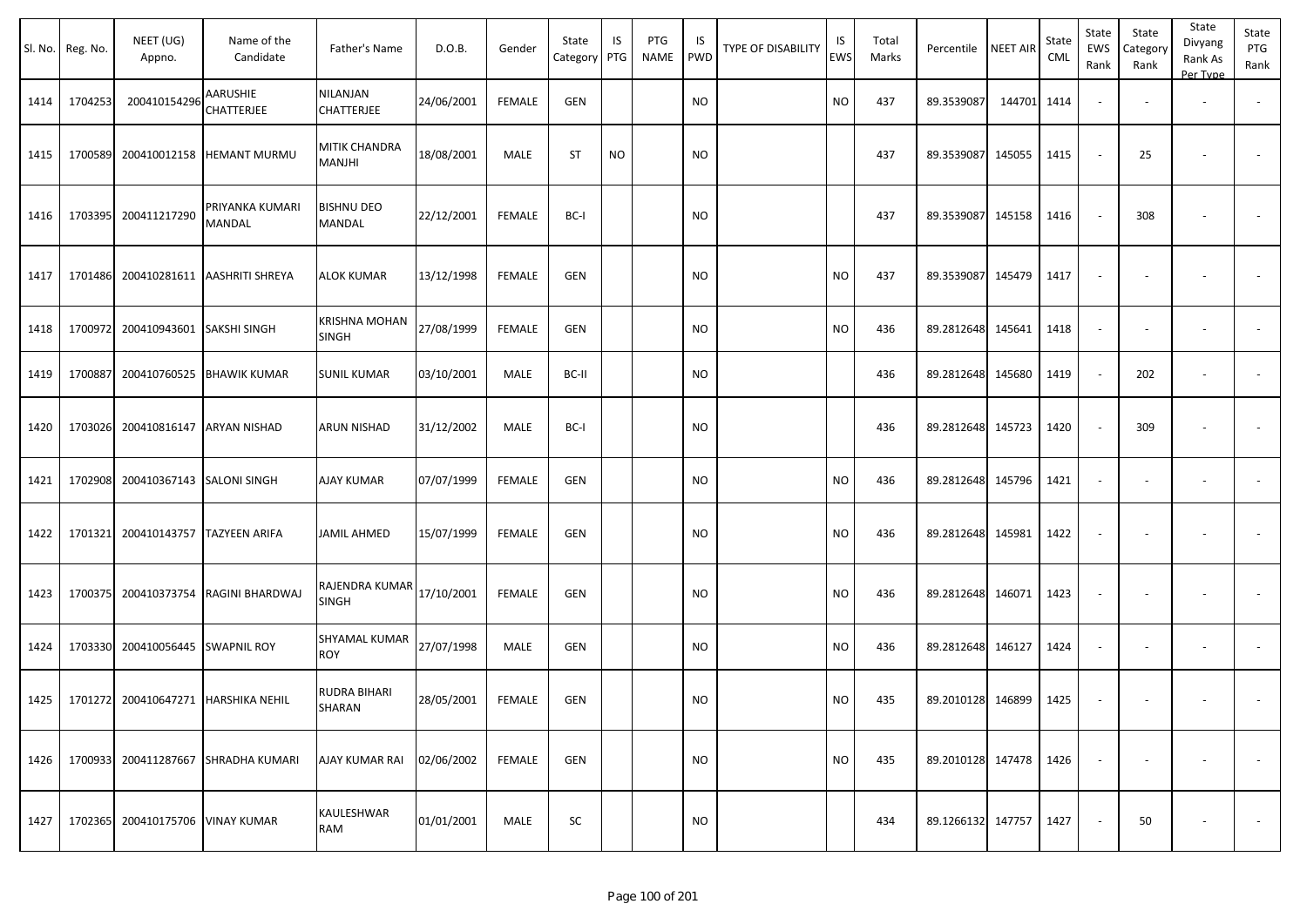|      | Sl. No. Reg. No. | NEET (UG)<br>Appno.                     | Name of the<br>Candidate            | Father's Name                    | D.O.B.     | Gender        | State<br>Category | IS<br>PTG | PTG<br>NAME | IS<br>PWD | TYPE OF DISABILITY | IS<br><b>EWS</b> | Total<br>Marks | Percentile        | <b>NEET AIR</b> | State<br><b>CML</b> | State<br>EWS<br>Rank     | State<br>Category<br>Rank | State<br>Divyang<br>Rank As<br>Per Type | State<br>PTG<br>Rank |
|------|------------------|-----------------------------------------|-------------------------------------|----------------------------------|------------|---------------|-------------------|-----------|-------------|-----------|--------------------|------------------|----------------|-------------------|-----------------|---------------------|--------------------------|---------------------------|-----------------------------------------|----------------------|
| 1428 |                  | 1700723 200410567320                    | PRASHANT RAJ                        | <b>AJAY RAM</b>                  | 06/05/2001 | MALE          | SC                |           |             | <b>NO</b> |                    |                  | 434            | 89.1266132        | 147806          | 1428                | $\overline{\phantom{a}}$ | 51                        | $\overline{\phantom{a}}$                |                      |
| 1429 |                  |                                         | 1702459 200410000361 APURWA JAISWAL | SANTOSH KUMAR<br><b>JAISWAL</b>  | 08/05/2000 | <b>FEMALE</b> | <b>GEN</b>        |           |             | <b>NO</b> |                    | <b>NO</b>        | 434            | 89.1266132        | 148015          | 1429                | $\overline{\phantom{a}}$ |                           |                                         |                      |
| 1430 |                  | 1700635 200410047177 ANJALI KUMARI      |                                     | <b>MANOJ KUMAR</b><br>SINGH      | 15/03/2001 | FEMALE        | GEN               |           |             | <b>NO</b> |                    | <b>NO</b>        | 434            | 89.1266132 148228 |                 | 1430                | $\overline{\phantom{a}}$ |                           |                                         |                      |
| 1431 | 1703981          | 200410012429 TANUSHREE                  |                                     | <b>NARESH PRASAD</b><br>YADAV    | 10/09/1999 | <b>FEMALE</b> | GEN               |           |             | <b>NO</b> |                    | <b>NO</b>        | 433            | 89.0506773        | 148656          | 1431                | $\sim$                   | $\blacksquare$            | $\overline{\phantom{a}}$                |                      |
| 1432 |                  | 1700020 200410134932                    | SUDIPTA<br>BHATTACHARYA             | KAJAL<br>BHATTACHARYA            | 05/08/2001 | MALE          | <b>GEN</b>        |           |             | <b>NO</b> |                    | YES              | 433            | 89.0506773 148975 |                 | 1432                | 151                      |                           |                                         |                      |
| 1433 |                  | 1702690 200411025508                    | <b>RAKESH ROUSHAN</b>               | DILESHWER RAM                    | 25/03/1997 | MALE          | SC                |           |             | <b>NO</b> |                    |                  | 433            | 89.0506773 149214 |                 | 1433                | $\sim$                   | 52                        |                                         |                      |
| 1434 | 1700297          | 200410094455                            | AMAN KUMAR RAJAK HIRAMAN RAJAK      |                                  | 10/08/2000 | MALE          | SC                |           |             | <b>NO</b> |                    |                  | 433            | 89.0506773 149340 |                 | 1434                |                          | 53                        |                                         |                      |
| 1435 |                  | 1703443 200410828715                    | <b>POONAM KUMARI</b>                | SURENDRA<br><b>KUMAR BARNVAL</b> | 12/02/1999 | <b>FEMALE</b> | BC-II             |           |             | <b>NO</b> |                    |                  | 433            | 89.0506773        | 149439          | 1435                | $\sim$                   | 203                       |                                         |                      |
| 1436 |                  | 1703306 200410771416 SANGITA SOREN      |                                     | LATE SAWNA<br><b>SOREN</b>       | 21/11/2002 | <b>FEMALE</b> | ST                | <b>NO</b> |             | <b>NO</b> |                    |                  | 433            | 89.0506773 149449 |                 | 1436                | $\sim$                   | 26                        |                                         |                      |
| 1437 |                  | 1701483 200410382042 KHUSHI BHAGAT      |                                     | SANJAY KUMAR<br><b>BHAGAT</b>    | 26/11/2002 | <b>FEMALE</b> | <b>GEN</b>        |           |             | <b>NO</b> |                    |                  | 433            | 89.0506773 149473 |                 | 1437                | $\blacksquare$           |                           |                                         |                      |
|      |                  | 1438   1700587 200411020369 RAJAN KUMAR |                                     | JAGESHWAR<br>PRASAD MEHTA        | 04/05/1999 | MALE          | BC-II             |           |             | <b>NO</b> |                    |                  | 433            | 89.0506773 149552 |                 | 1438                | $\sim$                   | 204                       | $\overline{\phantom{a}}$                |                      |
| 1439 |                  | 1702546 200410617876                    | <b>VANSHIKA SINGH</b>               | JAYANT KUMAR<br><b>SINGH</b>     | 04/11/1999 | <b>FEMALE</b> | GEN               |           |             | <b>NO</b> |                    | <b>NO</b>        | 432            | 88.9715957 149765 |                 | 1439                | $\sim$                   | $\overline{\phantom{a}}$  |                                         | $\sim$               |
| 1440 |                  | 1703367 200410101121                    | PADMA KUMARI<br>SINGH               | JAGNARAYAN<br>SINGH              | 31/01/2001 | FEMALE        | GEN               |           |             | <b>NO</b> |                    |                  | 432            | 88.9715957 150049 |                 | 1440                |                          |                           |                                         | $\sim$               |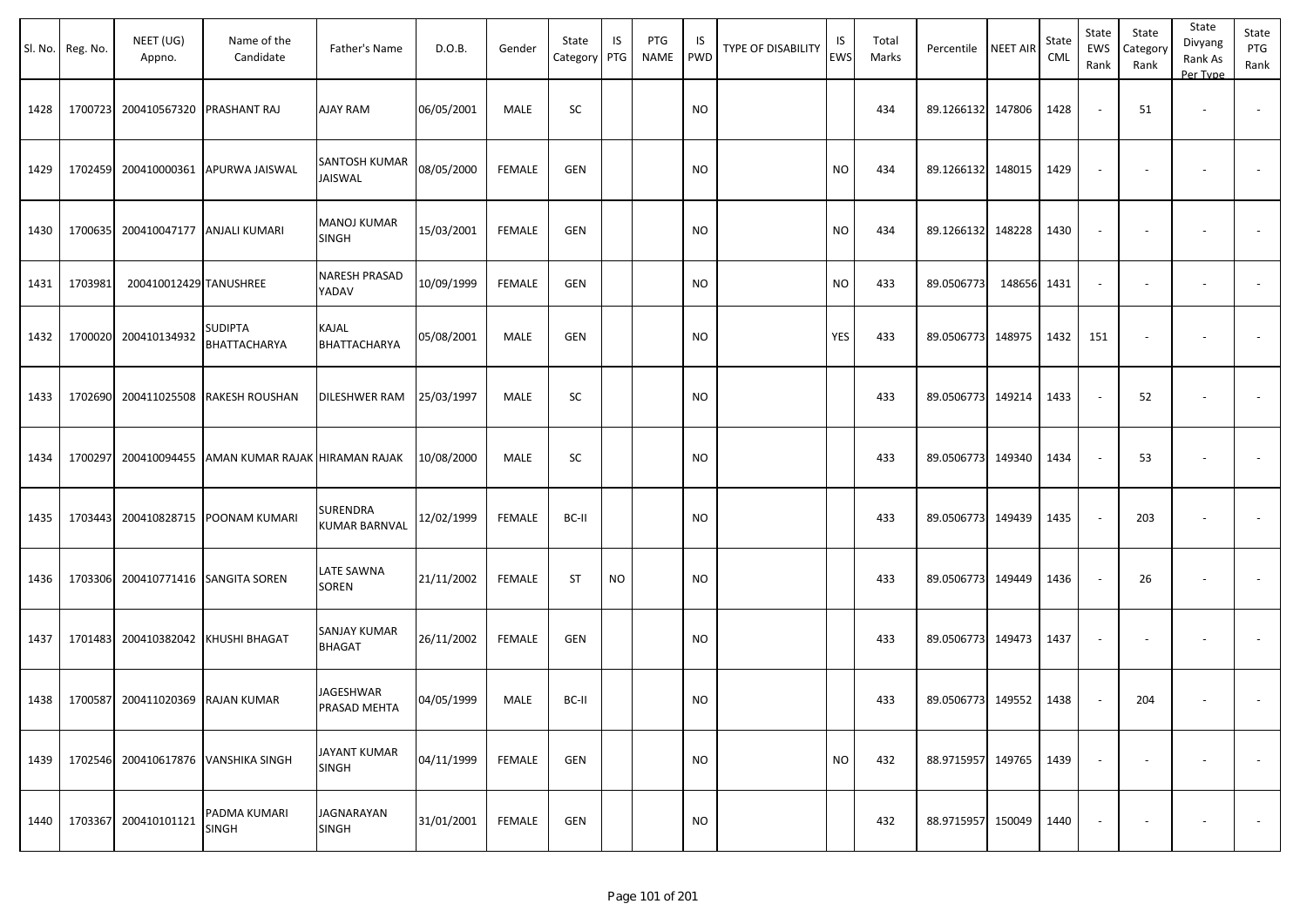|      | Sl. No.   Reg. No. | NEET (UG)<br>Appno.       | Name of the<br>Candidate            | Father's Name                                | D.O.B.     | Gender        | State<br>Category | IS<br>PTG | PTG<br><b>NAME</b> | IS<br><b>PWD</b> | <b>TYPE OF DISABILITY</b> | IS<br><b>EWS</b> | Total<br>Marks | Percentile        | <b>NEET AIR</b> | State<br><b>CML</b> | State<br><b>EWS</b><br>Rank | State<br>Category<br>Rank | State<br>Divyang<br>Rank As<br>Per Type | State<br>PTG<br>Rank     |
|------|--------------------|---------------------------|-------------------------------------|----------------------------------------------|------------|---------------|-------------------|-----------|--------------------|------------------|---------------------------|------------------|----------------|-------------------|-----------------|---------------------|-----------------------------|---------------------------|-----------------------------------------|--------------------------|
| 1441 | 1700676            |                           | 200410034166 ASHMITA OJHA           | ASHISH KUMAR<br>OJHA                         | 27/08/2002 | <b>FEMALE</b> | <b>GEN</b>        |           |                    | <b>NO</b>        |                           | <b>NO</b>        | 432            | 88.9715957        | 150282          | 1441                |                             |                           | ٠                                       |                          |
| 1442 | 1701712            |                           | 200410300385 PRAGYA KUMARI          | MANISH KUMAR                                 | 04/12/1999 | <b>FEMALE</b> | BC-II             |           |                    | <b>NO</b>        |                           |                  | 432            | 88.9715957        | 150403          | 1442                |                             | 205                       | $\blacksquare$                          |                          |
| 1443 | 1701028            |                           | 200410679795 SADIQUE RAHIM          | IMD RAHIM UDDIN $\Big  31/03/1999$<br>ANSARI |            | MALE          | <b>GEN</b>        |           |                    | <b>NO</b>        |                           | <b>NO</b>        | 431            | 88.8958062 151468 |                 | 1443                | $\overline{\phantom{a}}$    | $\overline{\phantom{a}}$  |                                         |                          |
| 1444 | 1701446            | 200410728862              | <b>INDU MUNI</b><br>HEMBRAM         | <b>KHUDI RAM</b><br>HEMBRAM                  | 19/11/1997 | FEMALE        | ST                | <b>NO</b> |                    | <b>NO</b>        |                           |                  | 430            | 88.8169441        | 151803          | 1444                |                             | 27                        | $\overline{\phantom{a}}$                |                          |
| 1445 | 1702874            | 200410001620 NAZIA ARZOO  |                                     | <b>MD EKRAMUL</b><br><b>HAQUE</b>            | 10/09/1996 | <b>FEMALE</b> | BC-I              |           |                    | NO               |                           |                  | 430            | 88.8169441        | 152401          | 1445                |                             | 310                       |                                         |                          |
| 1446 | 1702831            | 200411081086 GUDIA SINGH  |                                     | <b>BIJAY KUMAR</b><br>SINGH                  | 06/12/2002 | <b>FEMALE</b> | <b>GEN</b>        |           |                    | <b>NO</b>        |                           | <b>NO</b>        | 430            | 88.8169441        | 152435          | 1446                |                             |                           | $\overline{\phantom{a}}$                |                          |
| 1447 | 1702746            | 200410701219 KANCHI SINGH |                                     | AJIT KUMAR<br><b>SINGH</b>                   | 14/05/2000 | <b>FEMALE</b> | <b>GEN</b>        |           |                    | <b>NO</b>        |                           | <b>NO</b>        | 430            | 88.8169441        | 152693          | 1447                |                             |                           |                                         |                          |
| 1448 | 1701790            |                           | 200410007524  INSHA SHAMOIL         | SHAMOIL AKHTER 08/02/2001                    |            | <b>FEMALE</b> | <b>GEN</b>        |           |                    | <b>NO</b>        |                           | <b>NO</b>        | 429            | 88.7445197        | 152915          | 1448                | $\overline{\phantom{a}}$    |                           | $\blacksquare$                          | $\overline{\phantom{a}}$ |
| 1449 | 1703791            | 200411156866 SONALI SINGH |                                     | <b>DILIP KUMAR</b><br>SINGH                  | 10/08/2001 | <b>FEMALE</b> | GEN               |           |                    | NO.              |                           | YES              | 429            | 88.7445197        | 153023          | 1449                | 152                         |                           |                                         |                          |
| 1450 | 1700105            | 200411271050 K S VISHALI  |                                     | K V SRINIVASAN                               | 04/05/2002 | <b>FEMALE</b> | <b>GEN</b>        |           |                    | <b>NO</b>        |                           | <b>NO</b>        | 429            | 88.7445197        | 153057          | 1450                | $\overline{\phantom{a}}$    |                           |                                         |                          |
| 1451 | 1703031            | 200410656381 RANU PRIYA   |                                     | <b>HEMANT KUMAR</b>                          | 03/07/2002 | <b>FEMALE</b> | GEN               |           |                    | NO.              |                           | YES              | 429            | 88.7445197        | 153335          | 1451                | 153                         | $\overline{\phantom{a}}$  | $\overline{\phantom{a}}$                |                          |
| 1452 |                    | 1703114 200410487995      | ADITYA KUMAR<br>SHARMA              | SAHDEO MISTRI                                | 02/01/2002 | MALE          | BC-II             |           |                    | <b>NO</b>        |                           |                  | 429            | 88.7445197 153817 |                 | 1452                |                             | 206                       | $\overline{\phantom{a}}$                |                          |
| 1453 | 1700455            |                           | 200410068817 SHARAT SIDDHARTH       | <b>SHYAM CHAND</b><br><b>DEY</b>             | 18/02/2002 | MALE          | <b>GEN</b>        |           |                    | <b>NO</b>        |                           |                  | 428            | 88.6728269 154083 |                 | 1453                |                             |                           |                                         |                          |
| 1454 | 1703313            | 200410484006 SHRUTI ROY   |                                     | PRADEEP KUMAR<br><b>ROY</b>                  | 26/03/2001 | <b>FEMALE</b> | <b>GEN</b>        |           |                    | <b>NO</b>        |                           |                  | 428            | 88.6728269 154207 |                 | 1454                | $\sim$                      |                           |                                         | $\sim$                   |
| 1455 |                    | 1702526 200410422496      | <b>FAHMI FAIQA</b><br><b>RAHMAN</b> | PARWEZ AKHTER<br>RAHMAN                      | 11/12/1998 | <b>FEMALE</b> | <b>GEN</b>        |           |                    | <b>NO</b>        |                           | <b>NO</b>        | 428            | 88.6728269 154250 |                 | 1455                |                             |                           |                                         | $\sim$                   |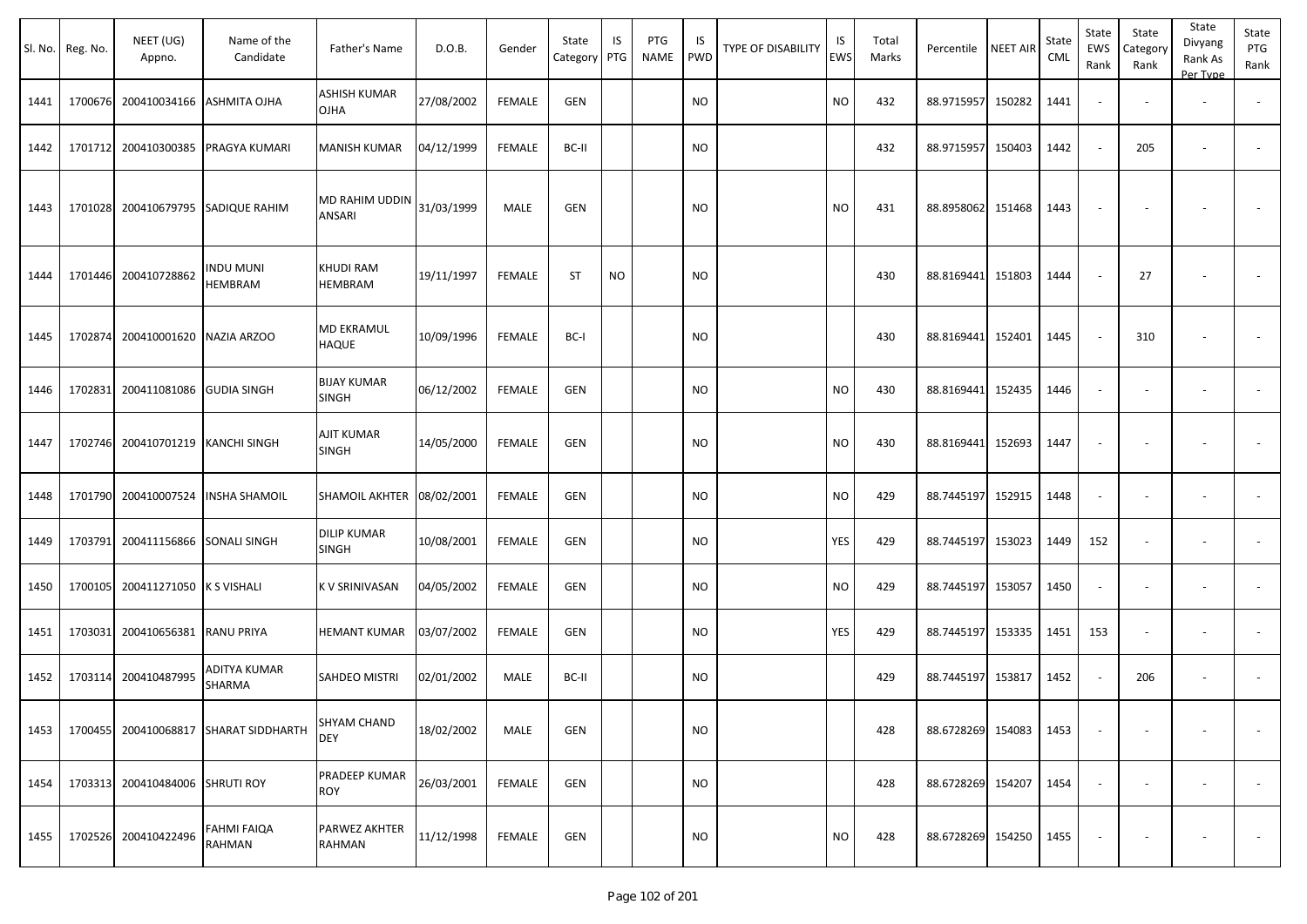|      | Sl. No. Reg. No. | NEET (UG)<br>Appno.               | Name of the<br>Candidate              | Father's Name                 | D.O.B.     | Gender        | State<br>Category | IS<br>PTG | PTG<br><b>NAME</b> | IS<br><b>PWD</b> | TYPE OF DISABILITY | IS<br><b>EWS</b> | Total<br>Marks | Percentile        | <b>NEET AIR</b> | State<br><b>CML</b> | State<br>EWS<br>Rank     | State<br>Category<br>Rank | State<br>Divyang<br>Rank As<br>Per Type | State<br>PTG<br>Rank     |
|------|------------------|-----------------------------------|---------------------------------------|-------------------------------|------------|---------------|-------------------|-----------|--------------------|------------------|--------------------|------------------|----------------|-------------------|-----------------|---------------------|--------------------------|---------------------------|-----------------------------------------|--------------------------|
| 1456 | 1702555          |                                   | 200410180737 DINBANDHU ANAND          | ARUN KUMAR<br>PANJIYARA       | 06/11/2001 | MALE          | BC-I              |           |                    | NO.              |                    |                  | 428            | 88.6728269        | 154770          | 1456                |                          | 311                       | $\overline{\phantom{a}}$                | $\overline{\phantom{a}}$ |
| 1457 | 1701481          |                                   | 200410405151 SAKSHI PATHAK            | PURNANAND<br>PATHAK           | 04/02/2001 | <b>FEMALE</b> | <b>GEN</b>        |           |                    | NO.              |                    | <b>NO</b>        | 427            | 88.5974763        | 155386          | 1457                | $\sim$                   | $\overline{\phantom{a}}$  | $\overline{\phantom{a}}$                |                          |
| 1458 | 1702122          |                                   | 200410636378 JAI SHANKAR SINGH        | ANAND SHANKER<br><b>SINGH</b> | 24/08/2002 | MALE          | <b>GEN</b>        |           |                    | <b>NO</b>        |                    | <b>NO</b>        | 427            | 88.5974763        | 155810          | 1458                |                          |                           |                                         |                          |
| 1459 | 1700117          | 200410348882 PRIYA BHARATI        |                                       | <b>SAKET BHARATI</b>          | 29/03/2002 | <b>FEMALE</b> | <b>GEN</b>        |           |                    | <b>NO</b>        |                    | <b>NO</b>        | 427            | 88.5974763        | 155852          | 1459                |                          |                           |                                         |                          |
| 1460 | 1702160          |                                   | 200410002654 SHAHIDA NUSRAT           | M JAVED ALAM                  | 09/07/2000 | <b>FEMALE</b> | <b>GEN</b>        |           |                    | NO.              |                    | <b>NO</b>        | 426            | 88.5166390        | 156411          | 1460                |                          |                           |                                         |                          |
| 1461 |                  | 1701363 200410101235              | <b>GOURAV RANJAN</b><br>PRASAD        | SUDHIR RANJAN<br>PRASAD       | 01/08/1998 | MALE          | <b>SC</b>         |           |                    | <b>NO</b>        |                    |                  | 426            | 88.5166390        | 156422          | 1461                |                          | 54                        |                                         |                          |
| 1462 | 1701841          |                                   | 200410680753 SANSKRUTI SHARMA         | SUSHIL KUMAR<br>SHARMA        | 25/05/2000 | <b>FEMALE</b> | <b>GEN</b>        |           |                    | <b>NO</b>        |                    | <b>NO</b>        | 426            | 88.5166390        | 156777          | 1462                | $\overline{\phantom{a}}$ |                           |                                         |                          |
| 1463 | 1701962          | 200410435520 PRASHANSA            |                                       | <b>SHIV SHANKAR</b><br>RAY    | 22/02/2000 | <b>FEMALE</b> | <b>GEN</b>        |           |                    | NO.              |                    | <b>NO</b>        | 426            | 88.5166390        | 156872          | 1463                |                          |                           |                                         |                          |
| 1464 | 1704080          |                                   | 200410084762 PRIYA KUMARI             | LALKU MAHTO                   | 21/12/2000 | <b>FEMALE</b> | BC-I              |           |                    | <b>NO</b>        |                    |                  | 425            | 88.4358016        | 157384          | 1464                |                          | 312                       |                                         |                          |
| 1465 |                  | 1703046 200410352150              | <b>AYUSH RANJAN</b><br>PRADHAN        | DINESH KUMAR                  | 19/03/2000 | MALE          | GEN               |           |                    | NO               |                    | NO               | 425            | 88.4358016        | 157397          | 1465                |                          |                           |                                         |                          |
| 1466 |                  |                                   | 1703124 200410610113 SHIVAM KUMAR PAL | JAGDISH PRASAD<br>PAL         | 02/05/2001 | MALE          | GEN               |           |                    | <b>NO</b>        |                    | <b>NO</b>        | 425            | 88.4358016        | 157800          | 1466                | $\overline{\phantom{a}}$ | $\overline{\phantom{a}}$  | $\overline{\phantom{a}}$                |                          |
| 1467 |                  | 1700025 200410000604 KUMARI SWETA |                                       | SUDHIR RAJWAR                 | 15/05/1997 | <b>FEMALE</b> | SC                |           |                    | <b>NO</b>        |                    |                  | 424            | 88.3596463 158127 |                 | 1467                |                          | 55                        |                                         |                          |
| 1468 | 1703470          |                                   | 200411155412 PRINCEE GOYAL            | SATYENDRA<br>PRASAD AGRAWAL   | 10/03/1999 | <b>FEMALE</b> | <b>GEN</b>        |           |                    | <b>NO</b>        |                    | <b>NO</b>        | 424            | 88.3596463 158337 |                 | 1468                |                          | $\overline{\phantom{a}}$  | $\blacksquare$                          | $\sim$                   |
| 1469 | 1701261          |                                   | 200410162971   PRAGYA KUMARI          | KAMLESH<br><b>DWIVEDI</b>     | 12/07/2001 | <b>FEMALE</b> | <b>GEN</b>        |           |                    | <b>NO</b>        |                    | <b>NO</b>        | 424            | 88.3596463        | 158559          | 1469                |                          |                           |                                         | $\sim$                   |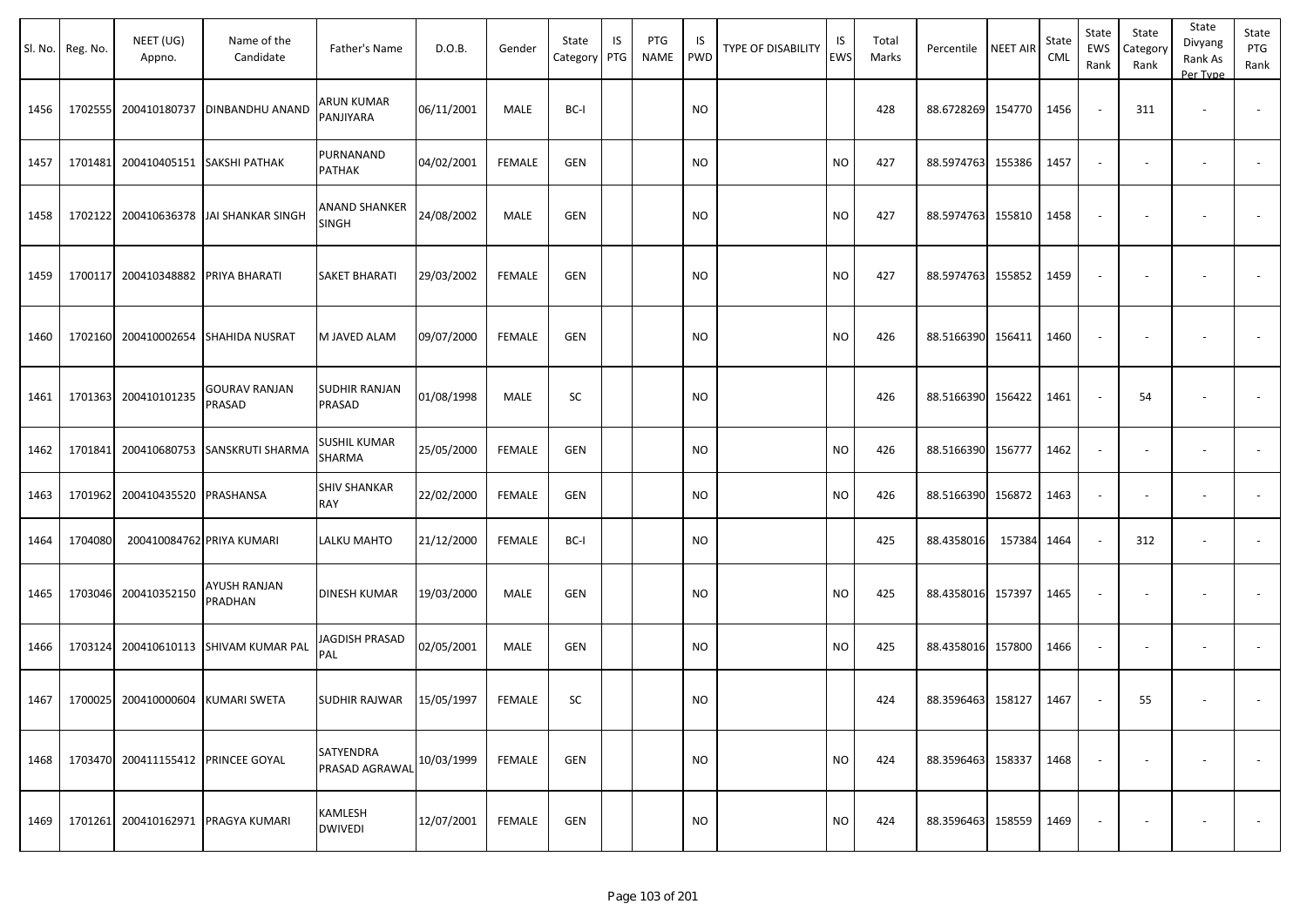|      | Sl. No. Reg. No. | NEET (UG)<br>Appno.               | Name of the<br>Candidate            | Father's Name                       | D.O.B.     | Gender        | State<br>Category PTG | IS | PTG<br>NAME | IS<br>PWD | <b>TYPE OF DISABILITY</b> | IS<br>EWS | Total<br>Marks | Percentile | <b>NEET AIR</b> | State<br><b>CML</b> | State<br>EWS<br>Rank     | State<br>Category<br>Rank | State<br>Divyang<br>Rank As<br>Per Type | State<br>PTG<br>Rank     |
|------|------------------|-----------------------------------|-------------------------------------|-------------------------------------|------------|---------------|-----------------------|----|-------------|-----------|---------------------------|-----------|----------------|------------|-----------------|---------------------|--------------------------|---------------------------|-----------------------------------------|--------------------------|
| 1470 | 1702817          | 200410465387 ASAD ADEEB           |                                     | ANWARUL HAQUE 17/04/2000            |            | <b>MALE</b>   | GEN                   |    |             | <b>NO</b> |                           | <b>NO</b> | 424            | 88.3596463 | 159057          | 1470                | $\overline{\phantom{a}}$ |                           | $\overline{\phantom{a}}$                |                          |
| 1471 | 1702834          | 200410098081                      | SANYA                               | <b>SUNIL KUMAR</b><br>SAHU          | 10/11/2000 | FEMALE        | BC-II                 |    |             | <b>NO</b> |                           |           | 423            | 88.2804916 | 159127          | 1471                | $\sim$                   | 207                       | $\overline{\phantom{a}}$                | $\overline{\phantom{a}}$ |
| 1472 | 1704246          |                                   | 200410603241 KANCHAN KUMARI         | LAKHAN LAL<br><b>THAKUR</b>         | 02/11/2001 | <b>FEMALE</b> | BC-I                  |    |             | <b>NO</b> |                           |           | 423            | 88.2804916 | 159432 1472     |                     | $\sim$                   | 313                       | $\overline{\phantom{a}}$                |                          |
| 1473 |                  | 1700024 200410207380              | <b>ANANT KUMAR</b>                  | SNEH KUMAR                          | 01/09/2002 | MALE          | BC-I                  |    |             | <b>NO</b> |                           |           | 423            | 88.2804916 | 159763          | 1473                | $\sim$                   | 314                       | $\overline{\phantom{a}}$                |                          |
| 1474 |                  | 1703199 200411006244              | <b>ANUJA RAJ</b>                    | <b>BAJRANGI DAS</b>                 | 30/05/1997 | <b>FEMALE</b> | SC                    |    |             | <b>NO</b> |                           |           | 423            | 88.2804916 | 159812          | 1474                | $\sim$                   | 56                        | $\overline{\phantom{a}}$                | $\sim$                   |
| 1475 |                  | 1701504 200410705132 RINKI KUMARI |                                     | <b>BHOLA THAKUR</b>                 | 15/05/1999 | <b>FEMALE</b> | <b>GEN</b>            |    |             | <b>NO</b> |                           |           | 423            | 88.2804916 | 159892          | 1475                | $\blacksquare$           |                           |                                         | $\overline{\phantom{a}}$ |
| 1476 | 1700557          | 200410040012                      | SHREE RAM<br>SHUBHAM                | <b>BHAGWAN PD</b><br><b>SINGH</b>   | 27/07/2001 | MALE          | <b>GEN</b>            |    |             | <b>NO</b> |                           | YES       | 422            | 88.2040436 | 160230          | 1476                | 154                      |                           |                                         |                          |
| 1477 | 1701853          | 200410688922                      | <b>RAHUL DEY</b>                    | <b>BHUBAN</b><br><b>CHANDRA DEY</b> | 31/12/1999 | MALE          | BC-II                 |    |             | <b>NO</b> |                           |           | 422            | 88.2040436 | 160291          | 1477                | $\omega$                 | 208                       | $\overline{\phantom{a}}$                | $\overline{\phantom{a}}$ |
| 1478 |                  | 1700756 200410661999              | <b>ANAND GAUTAM</b>                 | <b>GOPAL RAM</b>                    | 13/08/1999 | MALE          | SC                    |    |             | <b>NO</b> |                           |           | 422            | 88.2040436 | 160814          | 1478                |                          | 57                        |                                         |                          |
| 1479 |                  | 1700753 200410489842 SHOAIB ADNAN |                                     | <b>SHAHID ARFI</b>                  | 01/08/2000 | MALE          | GEN                   |    |             | <b>NO</b> |                           | <b>NO</b> | 422            | 88.2040436 | 161093          | 1479                | $\sim$                   |                           |                                         |                          |
| 1480 |                  | 1700728 200410276477              | KUNAL PRATAP<br><b>SINGH</b>        | SRIKANT SINGH                       | 31/01/1999 | MALE          | GEN                   |    |             | <b>NO</b> |                           | <b>NO</b> | 422            | 88.2040436 | 161098          | 1480                | $\sim$                   | $\overline{\phantom{a}}$  | $\overline{\phantom{a}}$                | $\sim$                   |
| 1481 |                  | 1700460 200410371827 SWATY KUMAR  |                                     | SUSHIL KUMAR                        | 20/01/2002 | FEMALE        | <b>GEN</b>            |    |             | <b>NO</b> |                           | <b>NO</b> | 422            | 88.2040436 | 161201          | 1481                | $\overline{\phantom{a}}$ |                           |                                         |                          |
| 1482 |                  |                                   | 1700999 200410894778 NILKANTH KUMAR | JALESHWAR<br>MAHTO                  | 10/05/2002 | MALE          | GEN                   |    |             | <b>NO</b> |                           | <b>NO</b> | 422            | 88.2040436 | 161217          | 1482                | $\overline{\phantom{a}}$ | $\overline{\phantom{a}}$  |                                         | $\overline{\phantom{a}}$ |
| 1483 |                  | 1700996 200410012384 SUBARNA DAS  |                                     | SUDARSHAN DAS                       | 04/11/2000 | FEMALE        | GEN                   |    |             | <b>NO</b> |                           | <b>NO</b> | 421            | 88.1248157 | 161636          | 1483                | $\sim$                   |                           |                                         | $\sim$                   |
| 1484 | 1704248          |                                   | 200410744953 RAJESH MANDAL          | <b>NAKUL MANDAL</b>                 | 05/12/1996 | MALE          | BC-I                  |    |             | <b>NO</b> |                           |           | 421            | 88.1248157 | 161701 1484     |                     | $\sim$                   | 315                       | $\overline{\phantom{a}}$                | $\sim$                   |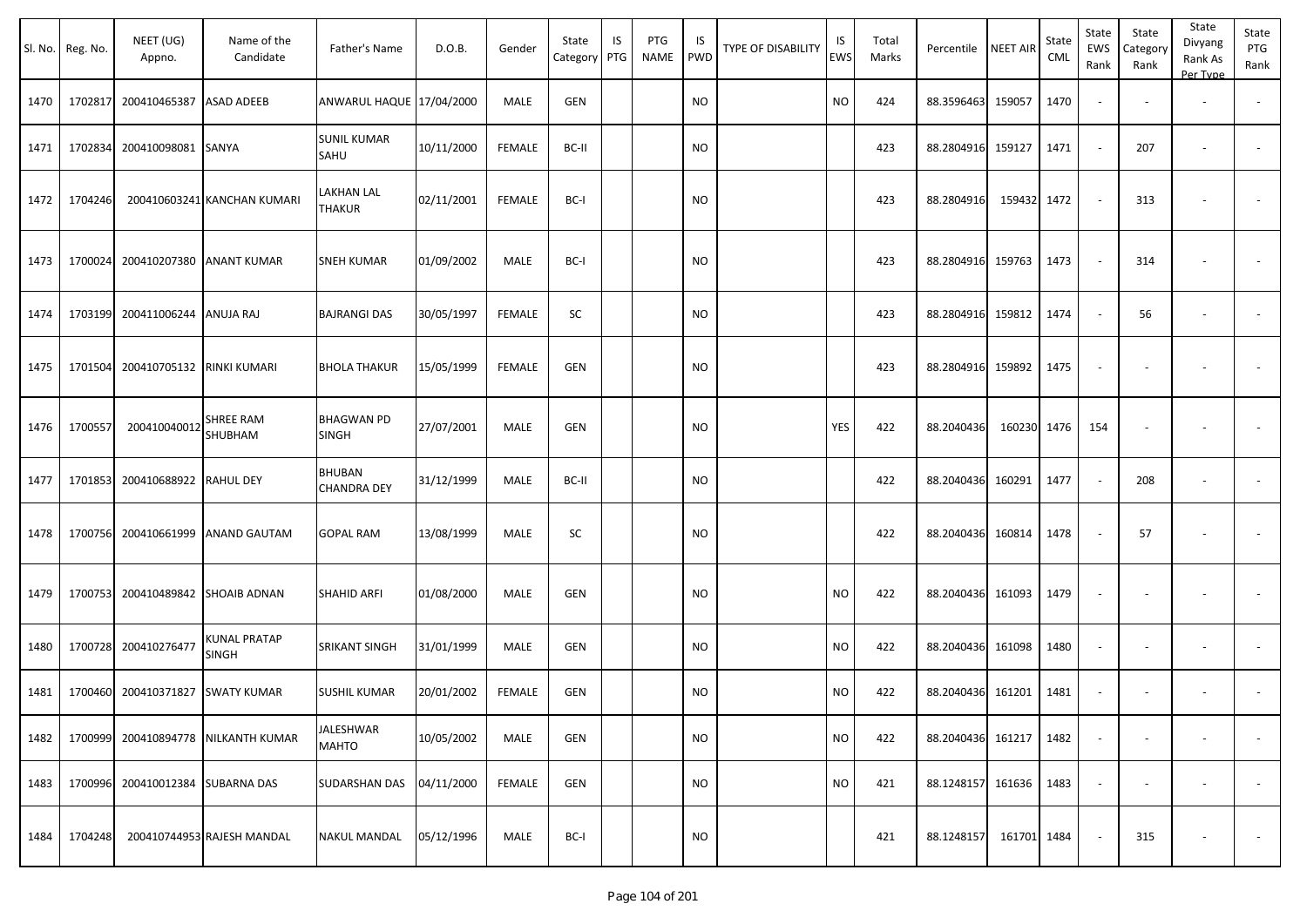|      | Sl. No. Reg. No. | NEET (UG)<br>Appno.                | Name of the<br>Candidate                       | Father's Name                    | D.O.B.     | Gender        | State<br>Category PTG | IS | PTG<br><b>NAME</b> | IS<br><b>PWD</b> | <b>TYPE OF DISABILITY</b> | IS<br>EWS | Total<br>Marks | Percentile NEET AIR |        | State<br>CML | State<br><b>EWS</b><br>Rank | State<br>Category<br>Rank | State<br>Divyang<br>Rank As<br>Per Type | State<br>PTG<br>Rank |
|------|------------------|------------------------------------|------------------------------------------------|----------------------------------|------------|---------------|-----------------------|----|--------------------|------------------|---------------------------|-----------|----------------|---------------------|--------|--------------|-----------------------------|---------------------------|-----------------------------------------|----------------------|
| 1485 | 1702682          | 200410617321                       | <b>ARCHI JYOTIRMAYEE</b><br><b>VISHWANIDHI</b> | <b>OM PRAKASH</b><br>SHRIVASTAVA | 04/03/2001 | <b>FEMALE</b> | GEN                   |    |                    | <b>NO</b>        |                           | <b>NO</b> | 421            | 88.1248157 161816   |        | 1485         |                             |                           |                                         |                      |
| 1486 |                  | 1701752 200410115369 PREM KUMAR    |                                                | AYODHYA RAM                      | 12/03/1999 | MALE          | SC                    |    |                    | <b>NO</b>        |                           |           | 421            | 88.1248157          | 161942 | 1486         | $\sim$                      | 58                        | $\overline{\phantom{a}}$                |                      |
| 1487 | 1701600          | 200410819986 RAVI PRAKASH          |                                                | <b>BHASKAR SINGH</b>             | 08/02/1998 | MALE          | GEN                   |    |                    | <b>NO</b>        |                           | YES       | 421            | 88.1248157          | 162050 | 1487         | 155                         |                           |                                         |                      |
| 1488 |                  | 1701175 200410013886 MEHUL JHA     |                                                | OM SHANKAR JHA 19/11/2002        |            | MALE          | GEN                   |    |                    | <b>NO</b>        |                           | YES       | 421            | 88.1248157          | 162315 | 1488         | 156                         |                           |                                         |                      |
| 1489 | 1700143          | 200410588184 TANU TANYA            |                                                | <b>MURLI MANISH</b>              | 16/07/2002 | <b>FEMALE</b> | SC                    |    |                    | <b>NO</b>        |                           |           | 420            | 88.0447831          | 162436 | 1489         | $\sim$                      | 59                        | $\overline{\phantom{a}}$                |                      |
| 1490 | 1702931          |                                    | 200410823017 SHIVANI KUMARI                    | <b>ANJAN KUMAR</b>               | 18/04/2001 | <b>FEMALE</b> | SC                    |    |                    | <b>NO</b>        |                           |           | 420            | 88.0447831          | 162444 | 1490         |                             | 60                        | $\overline{\phantom{a}}$                |                      |
| 1491 | 1700166          |                                    | 200410091156 TATHAGAT KUMAR                    | AJAI KUMAR                       | 20/06/1999 | MALE          | SC                    |    |                    | <b>NO</b>        |                           |           | 419            | 87.9668721          | 163964 | 1491         |                             | 61                        | $\overline{\phantom{a}}$                |                      |
| 1492 | 1703544          | 200410046976 RITWIK RAJ            |                                                | RAVI BHUSHAN<br>ASTHANA          | 30/09/2001 | MALE          | GEN                   |    |                    | <b>NO</b>        |                           | <b>NO</b> | 419            | 87.9668721          | 164206 | 1492         |                             |                           |                                         |                      |
| 1493 |                  | 1700898 200410656259 DEVESH ANAND  |                                                | <b>UMESH KUMAR</b><br>DAS        | 21/06/2000 | MALE          | SC                    |    |                    | <b>NO</b>        |                           |           | 418            | 87.8895462 164594   |        | 1493         |                             | 62                        |                                         |                      |
| 1494 |                  | 1701139 200410298307 PREETI KUMARI |                                                | BHAGIRATH RAJAK 28/05/2000       |            | FEMALE        | SC                    |    |                    | <b>NO</b>        |                           |           | 418            | 87.8895462          | 164698 | 1494         |                             | 63                        | $\overline{\phantom{a}}$                |                      |
| 1495 | 1700889          |                                    | 200410483692 VISHAL KUMAR                      | MADHUSUDAN<br>MANDAL             | 11/07/2001 | MALE          | <b>GEN</b>            |    |                    | <b>NO</b>        |                           |           | 418            | 87.8895462          | 164704 | 1495         |                             |                           | $\overline{\phantom{a}}$                |                      |
| 1496 | 1701008          |                                    | 200411205476 TANNU KUMARI                      | SANJAY KUMAR<br><b>MEHTA</b>     | 31/07/2001 | <b>FEMALE</b> | GEN                   |    |                    | <b>NO</b>        |                           |           | 418            | 87.8895462          | 164745 | 1496         |                             |                           |                                         |                      |
| 1497 |                  |                                    | 1701536 200410487328 MASHEERA AKHTAR           | <b>QUATIL AKHTAR</b>             | 19/03/2000 | FEMALE        | BC-I                  |    |                    | <b>NO</b>        |                           |           | 418            | 87.8895462 164788   |        | 1497         |                             | 316                       |                                         | $\sim$               |
| 1498 |                  |                                    | 1702730 200410210457 NAMRATA KUMARI            | MAHAVIR<br>VISHWAKARMA           | 14/06/2000 | FEMALE        | GEN                   |    |                    | <b>NO</b>        |                           |           | 418            | 87.8895462 164885   |        | 1498         |                             |                           |                                         | $\sim$               |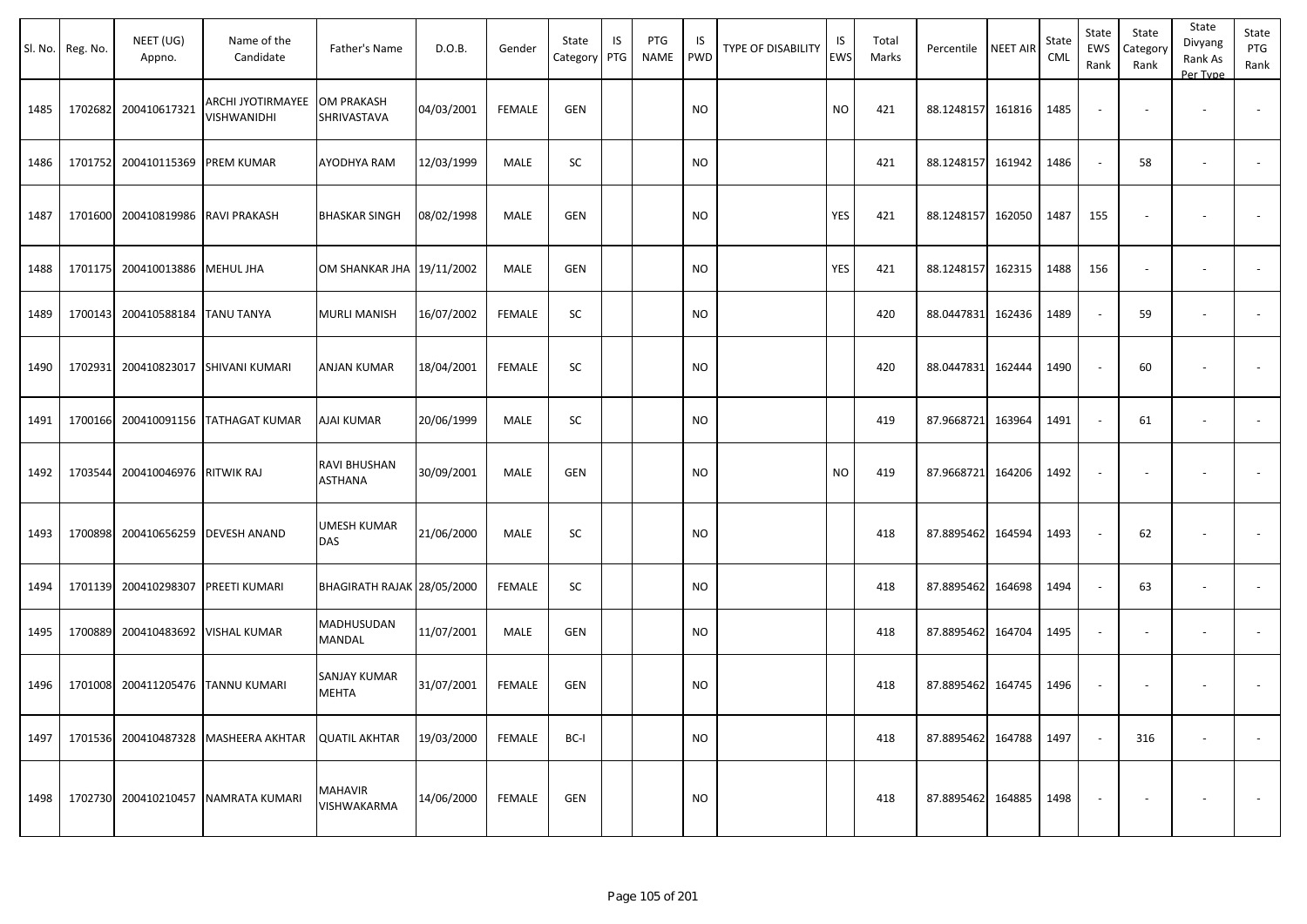|      | Sl. No. Reg. No. | NEET (UG)<br>Appno.               | Name of the<br>Candidate            | Father's Name                            | D.O.B.     | Gender        | State<br>Category | IS<br>PTG | PTG<br>NAME | IS<br>PWD | <b>TYPE OF DISABILITY</b> | IS<br>EWS | Total<br>Marks | Percentile        | <b>NEET AIR</b> | State<br><b>CML</b> | State<br>EWS<br>Rank     | State<br>Category<br>Rank | State<br>Divyang<br>Rank As<br>Per Type | State<br>PTG<br>Rank |
|------|------------------|-----------------------------------|-------------------------------------|------------------------------------------|------------|---------------|-------------------|-----------|-------------|-----------|---------------------------|-----------|----------------|-------------------|-----------------|---------------------|--------------------------|---------------------------|-----------------------------------------|----------------------|
| 1499 | 1703891          |                                   | 200410217010 BIPASHA KUMARI         | <b>BIRENDRA PRASAD</b><br><b>GUPTA</b>   | 21/02/2001 | <b>FEMALE</b> | BC-II             |           |             | <b>NO</b> |                           |           | 418            | 87.8895462        | 164906 1499     |                     | $\sim$                   | 209                       | $\overline{\phantom{a}}$                |                      |
| 1500 |                  | 1701074 200410287956 ABHISHEK LAL |                                     | <b>RAGHU DAS</b>                         | 02/04/1998 | MALE          | SC                |           |             | NO        |                           |           | 418            | 87.8895462        | 164960          | 1500                | $\sim$                   | 64                        | $\overline{\phantom{a}}$                |                      |
| 1501 |                  | 1703422 200410975261              | <b>SANA AFRAIN</b>                  | MD. NASIM                                | 02/08/2002 | <b>FEMALE</b> | <b>GEN</b>        |           |             | NO.       |                           |           | 418            | 87.8895462        | 165048          | 1501                | $\blacksquare$           | $\overline{\phantom{a}}$  | $\overline{\phantom{a}}$                | $\sim$               |
| 1502 |                  | 1703230 200410183400              | SIMRAN KUMARI                       | AJAY KUMAR<br>SINGH                      | 20/08/1999 | FEMALE        | GEN               |           |             | NO        |                           | <b>NO</b> | 418            | 87.8895462        | 165143          | 1502                | $\sim$                   | $\sim$                    |                                         |                      |
| 1503 |                  | 1700922 200411166970              | VISHWAJEET KUMAR<br>TIWARI          | ANSHUMALI<br><b>TIWARI</b>               | 05/04/1997 | MALE          | <b>GEN</b>        |           |             | NO        |                           | YES       | 418            | 87.8895462        | 165146          | 1503                | 157                      | $\overline{\phantom{a}}$  |                                         |                      |
| 1504 |                  | 1701630 200410454057              | SHUBHANG<br>CHANDRA                 | NIMISH CHANDRA 22/09/2000                |            | MALE          | BC-I              |           |             | NO        |                           |           | 418            | 87.8895462        | 165253          | 1504                | $\overline{\phantom{a}}$ | 317                       | $\overline{\phantom{a}}$                |                      |
| 1505 |                  |                                   | 1701820 200410069681 MANISHA KUMARI | MUNILAL MAHTO 10/01/2001                 |            | <b>FEMALE</b> | <b>GEN</b>        |           |             | <b>NO</b> |                           |           | 418            | 87.8895462        | 165292          | 1505                | $\overline{\phantom{a}}$ | $\overline{\phantom{a}}$  | $\overline{\phantom{a}}$                | $\sim$               |
| 1506 |                  | 1703685 200411356964 NAZIA KULSUM |                                     | <b>MD SIKANDAR</b>                       | 08/08/2001 | <b>FEMALE</b> | BC-I              |           |             | <b>NO</b> |                           |           | 417            | 87.8068800        | 165613          | 1506                | $\sim$                   | 318                       | $\overline{\phantom{a}}$                | $\sim$               |
| 1507 |                  | 1701331 200411199285              | <b>SANDEEP KUMAR</b>                | LALAN PRAJAPATI 05/01/2001               |            | MALE          | BC-I              |           |             | <b>NO</b> |                           |           | 417            | 87.8068800        | 165642          | 1507                | $\sim$                   | 319                       | $\overline{\phantom{a}}$                |                      |
| 1508 |                  | 1701975 200410261030              | <b>RENU BALA</b>                    | <b>DINESH PRASAD</b><br><b>CHOUDHARY</b> | 25/12/1998 | <b>FEMALE</b> | SC                |           |             | NO        |                           |           | 417            | 87.8068800        | 165901          | 1508                | $\sim$                   | 65                        |                                         |                      |
| 1509 |                  |                                   | 1701106 200410950616 SAHIN PARWEEN  | ASHIQUE RASOOL 28/10/2001                |            | FEMALE        | BC-I              |           |             | $\rm NO$  |                           |           | 417            | 87.8068800 166346 |                 | 1509                | $\sim$                   | 320                       | $\sim$                                  |                      |
| 1510 |                  | 1700160 200410648571 SWATI SINGH  |                                     | <b>UDAY PRATAP</b><br>SINGH              | 11/12/2001 | FEMALE        | GEN               |           |             | <b>NO</b> |                           | YES       | 417            | 87.8068800        | 166391          | 1510                | 158                      | $\sim$                    | $\sim$                                  | $\sim$               |
| 1511 |                  | 1700238 200410436619 SUMAN KUMARI |                                     | <b>MUNI RAM</b>                          | 28/09/1998 | FEMALE        | SC                |           |             | <b>NO</b> |                           |           | 416            | 87.7228970        | 166714          | 1511                | $\sim$                   | 66                        | $\overline{\phantom{a}}$                | $\sim$               |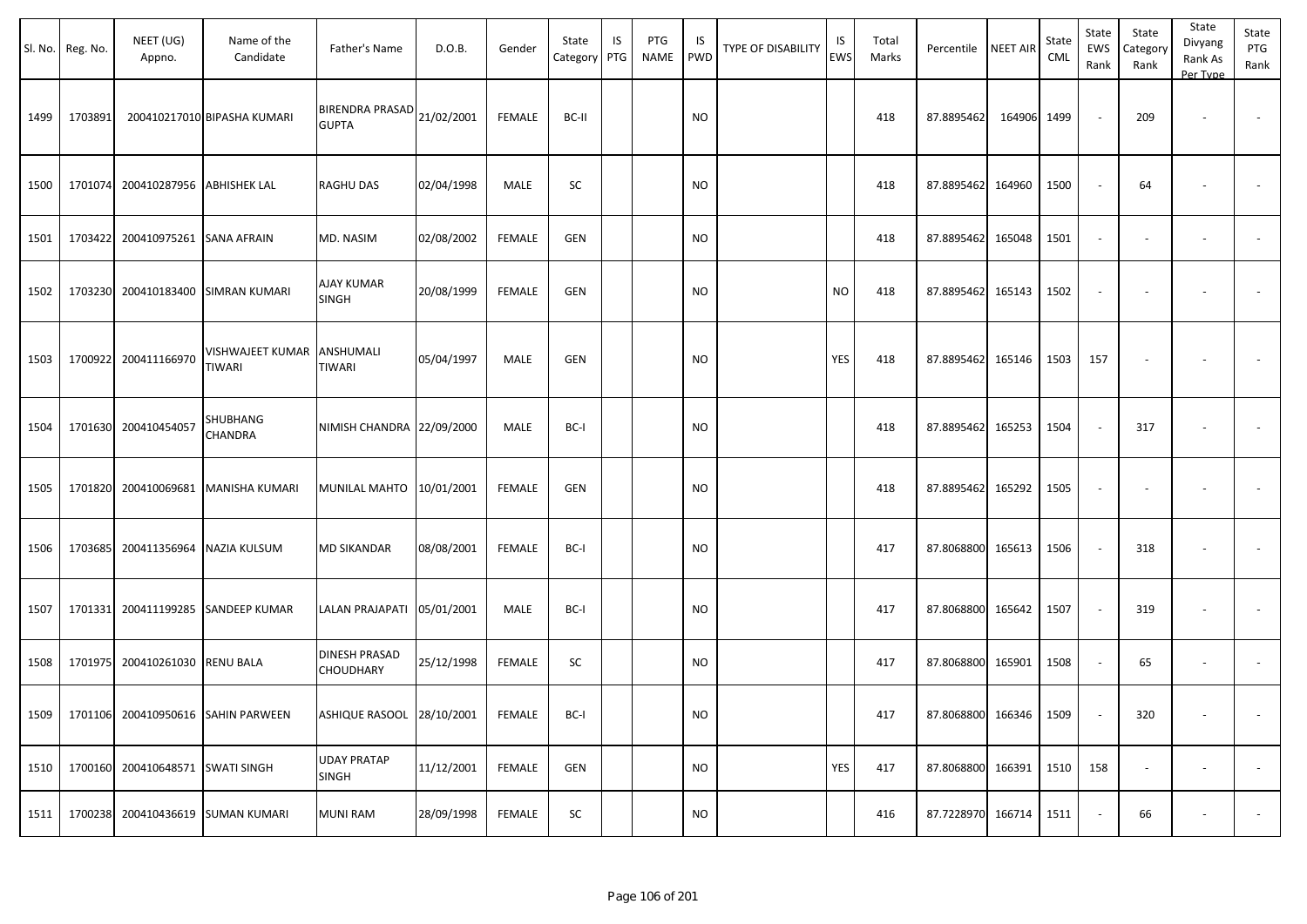|      | Sl. No. Reg. No. | NEET (UG)<br>Appno.              | Name of the<br>Candidate                         | Father's Name                      | D.O.B.     | Gender        | State<br>Category | IS<br>PTG | PTG<br><b>NAME</b> | IS<br><b>PWD</b> | <b>TYPE OF DISABILITY</b> | IS<br><b>EWS</b> | Total<br>Marks | Percentile NEET AIR |        | State<br>CML | State<br>EWS<br>Rank | State<br>Category<br>Rank | State<br>Divyang<br>Rank As<br>Per Type | State<br>PTG<br>Rank     |
|------|------------------|----------------------------------|--------------------------------------------------|------------------------------------|------------|---------------|-------------------|-----------|--------------------|------------------|---------------------------|------------------|----------------|---------------------|--------|--------------|----------------------|---------------------------|-----------------------------------------|--------------------------|
| 1512 |                  | 1701709 200410394524             | RAVIRANJAN KUMAR                                 | MANOJ KUMAR<br><b>CHOUDHARY</b>    | 02/12/2000 | MALE          | SC                |           |                    | <b>NO</b>        |                           |                  | 416            | 87.7228970 166730   |        | 1512         |                      | 67                        |                                         |                          |
| 1513 |                  | 1703463 200411154023             | NAINY KUMARI<br>SRIVASTAVA                       | <b>AJAY KUMAR</b><br>SRIVASTAVA    | 26/05/1999 | <b>FEMALE</b> | <b>GEN</b>        |           |                    | <b>NO</b>        |                           | <b>NO</b>        | 416            | 87.7228970 166891   |        | 1513         |                      |                           |                                         |                          |
| 1514 |                  | 1702140 200410167116 VINOD SAW   |                                                  | POKHAN SAW                         | 05/11/2001 | MALE          | BC-I              |           |                    | <b>NO</b>        |                           |                  | 416            | 87.7228970 167336   |        | 1514         |                      | 321                       |                                         |                          |
| 1515 |                  | 1703196 200411213024             | NIDHI KUMARI                                     | <b>BIJAY KUMAR</b>                 | 19/03/2000 | <b>FEMALE</b> | <b>GEN</b>        |           |                    | <b>NO</b>        |                           | <b>NO</b>        | 416            | 87.7228970 167549   |        | 1515         |                      |                           |                                         |                          |
| 1516 |                  |                                  | 1700666 200410050725 SHIVANGI GUPTA              | PREM KUMAR<br><b>GUPTA</b>         | 25/07/2002 | <b>FEMALE</b> | BC-II             |           |                    | <b>NO</b>        |                           |                  | 416            | 87.7228970 167669   |        | 1516         |                      | 210                       |                                         |                          |
| 1517 | 1702880          | 200410676251 ARSAD ANSARI        |                                                  | AKHTAR ANSARI                      | 08/08/1993 | MALE          | BC-I              |           |                    | <b>NO</b>        |                           |                  | 415            | 87.6356951          | 167851 | 1517         |                      | 322                       |                                         |                          |
| 1518 | 1700331          | 200411163325 TANYA MANI          |                                                  | <b>CHANDRA KANT</b><br>MANI        | 19/12/1999 | <b>FEMALE</b> | <b>GEN</b>        |           |                    | <b>NO</b>        |                           | <b>NO</b>        | 415            | 87.6356951          | 168004 | 1518         |                      |                           | $\overline{\phantom{a}}$                | $\overline{\phantom{a}}$ |
| 1519 |                  |                                  | 1700106 200410031748 NAINA SRIVASTAVA            | <b>MANOJ KUMAR</b><br><b>SINHA</b> | 04/05/1999 | FEMALE        | GEN               |           |                    | <b>NO</b>        |                           | YES              | 415            | 87.6356951          | 168031 | 1519         | 159                  |                           |                                         |                          |
| 1520 |                  |                                  | 1700498 200410628990 ABHISHEK MONDAL             | SANAT KUMAR<br>MONDAL              | 18/09/2000 | MALE          | <b>GEN</b>        |           |                    | <b>NO</b>        |                           | <b>NO</b>        | 415            | 87.6356951 168592   |        | 1520         |                      |                           |                                         |                          |
| 1521 |                  | 1701916 200411191777 ANJU KUMARI |                                                  | RAMESH KUMAR                       | 30/10/1999 | <b>FEMALE</b> | SC                |           |                    | <b>NO</b>        |                           |                  | 415            | 87.6356951          | 168749 | 1521         |                      | 68                        |                                         |                          |
| 1522 |                  |                                  | 1700906 200411254751 RAUNAK MURMU                | GYANENDRA<br><b>MURMU</b>          | 16/08/2001 | MALE          | <b>ST</b>         | <b>NO</b> |                    | <b>NO</b>        |                           |                  | 415            | 87.6356951 168768   |        | 1522         |                      | 28                        | $\overline{\phantom{a}}$                |                          |
| 1523 |                  |                                  | 1700056 200410024320 SAURAV KUMAR SAW BHADRU SAW |                                    | 02/01/2002 | MALE          | BC-I              |           |                    | <b>NO</b>        |                           |                  | 415            | 87.6356951 168861   |        | 1523         | $\sim$               | 323                       | $\overline{\phantom{a}}$                | $\sim$                   |
| 1524 |                  |                                  | 1702984 200410861525 KHUSHBOO KUMARI             | <b>JAY SINGH</b>                   | 01/07/1998 | <b>FEMALE</b> | <b>ST</b>         | <b>NO</b> |                    | <b>NO</b>        |                           |                  | 414            | 87.5547115 169237   |        | 1524         |                      | 29                        | $\overline{\phantom{a}}$                | $\sim$                   |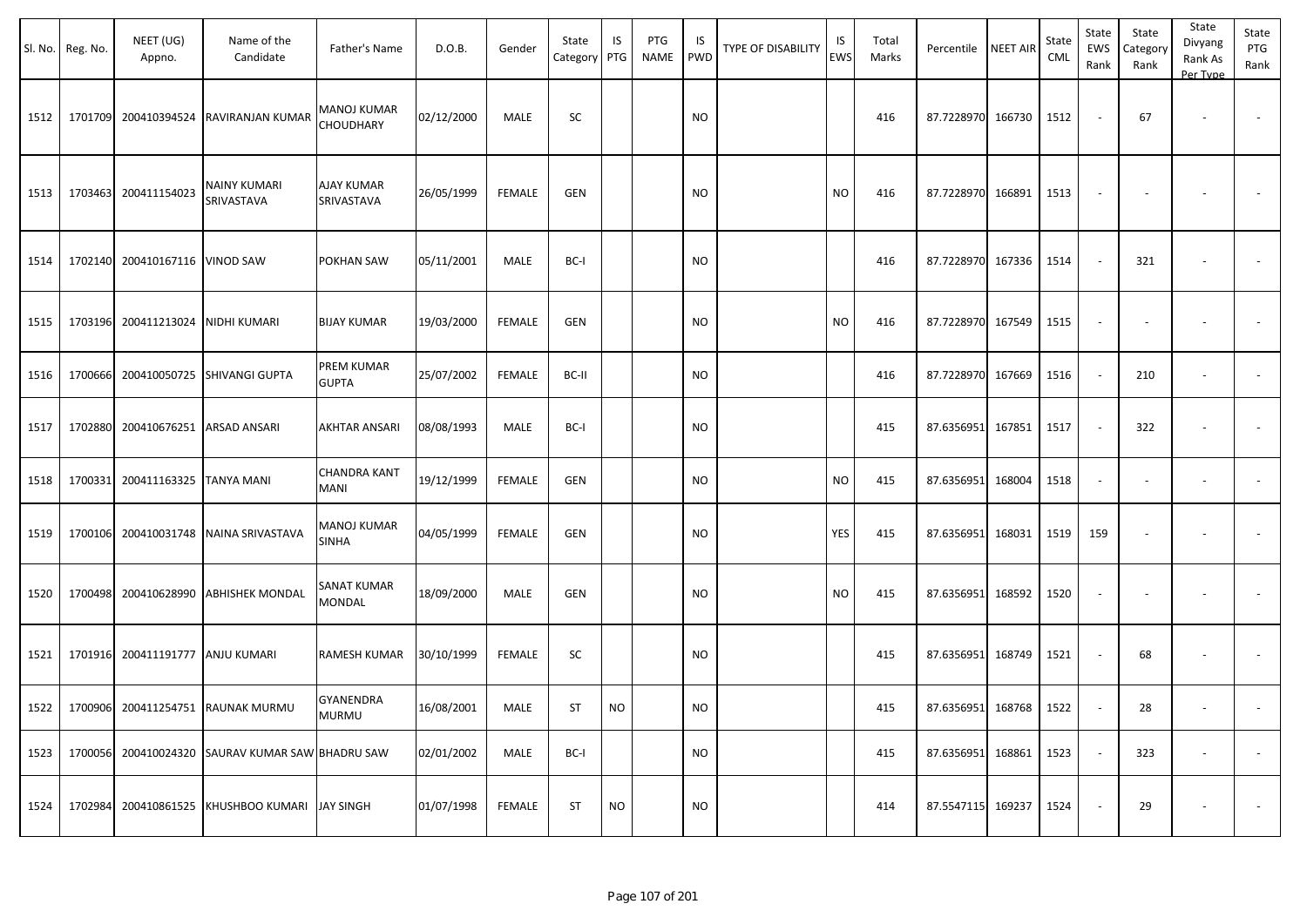|      | Sl. No. Reg. No. | NEET (UG)<br>Appno.                | Name of the<br>Candidate     | Father's Name                  | D.O.B.     | Gender        | State<br>Category PTG | IS        | PTG<br><b>NAME</b> | IS<br><b>PWD</b> | <b>TYPE OF DISABILITY</b> | IS<br><b>EWS</b> | Total<br>Marks | Percentile NEET AIR |        | State<br>CML | State<br>EWS<br>Rank | State<br>Category<br>Rank | State<br>Divyang<br>Rank As<br>Per Type | State<br>PTG<br>Rank |
|------|------------------|------------------------------------|------------------------------|--------------------------------|------------|---------------|-----------------------|-----------|--------------------|------------------|---------------------------|------------------|----------------|---------------------|--------|--------------|----------------------|---------------------------|-----------------------------------------|----------------------|
| 1525 | 1704070          | 200411121899 RISHIKA               |                              | <b>RAKESH KUMAR</b>            | 16/09/2002 | <b>FEMALE</b> | <b>GEN</b>            |           |                    | <b>NO</b>        |                           | <b>NO</b>        | 414            | 87.5547115          | 170018 | 1525         |                      |                           | $\overline{\phantom{a}}$                |                      |
| 1526 | 1700718          | 200410862105 SWEKSHA KANT          |                              | <b>VIMAL KANT</b>              | 21/07/2002 | <b>FEMALE</b> | GEN                   |           |                    | <b>NO</b>        |                           | YES              | 413            | 87.4737279 170719   |        | 1526         | 160                  |                           | $\overline{\phantom{a}}$                |                      |
| 1527 | 1702240          |                                    | 200410409282 ARCHISMAN MITRA | ANIRBAN MITRA                  | 24/12/2001 | MALE          | GEN                   |           |                    | <b>NO</b>        |                           | <b>NO</b>        | 413            | 87.4737279 170860   |        | 1527         |                      |                           |                                         |                      |
| 1528 |                  | 1703536 200411139117 LOVELY KUMARI |                              | SANJAY KUMAR                   | 12/07/1999 | <b>FEMALE</b> | BC-I                  |           |                    | <b>NO</b>        |                           |                  | 413            | 87.4737279 170887   |        | 1528         | $\sim$               | 324                       | $\overline{\phantom{a}}$                |                      |
| 1529 | 1702693          |                                    | 200410084138 BALRAM PRASAD   | BALBHADRA<br>PRASAD            | 20/02/2002 | MALE          | BC-II                 |           |                    | <b>NO</b>        |                           |                  | 413            | 87.4737279 171002   |        | 1529         |                      | 211                       |                                         |                      |
| 1530 | 1703248          |                                    | 200410865903 DEEPAK KUMAR    | SARVAJIT RAM                   | 13/06/2002 | MALE          | SC                    |           |                    | <b>NO</b>        |                           |                  | 413            | 87.4737279          | 171050 | 1530         |                      | 69                        |                                         |                      |
| 1531 | 1704298          | 200410038688 ANJALI RANI           |                              | PRADEEP KUMAR                  | 14/03/2003 | <b>FEMALE</b> | BC-II                 |           |                    | <b>NO</b>        |                           |                  | 413            | 87.4737279          | 171155 | 1531         |                      | 212                       | $\overline{\phantom{a}}$                |                      |
| 1532 | 1700636          | 200410389151 SHASHI RAJ            |                              | NARAYAN<br>RAVIDAS             | 27/05/2001 | MALE          | SC                    |           |                    | <b>NO</b>        |                           |                  | 412            | 87.3923053          | 171787 | 1532         |                      | 70                        | $\overline{\phantom{a}}$                |                      |
| 1533 | 1701606          | 200410696097 AMRITA SINHA          |                              | LAV KUMAR                      | 31/07/1999 | <b>FEMALE</b> | <b>GEN</b>            |           |                    | <b>NO</b>        |                           | <b>NO</b>        | 412            | 87.3923053 171940   |        | 1533         |                      |                           |                                         |                      |
| 1534 | 1703942          |                                    | 200410175876 PURVASHA BHARTI | JITENDRA NATH<br><b>MAHATO</b> | 12/04/1999 | <b>FEMALE</b> | BC-I                  |           |                    | <b>NO</b>        |                           |                  | 412            | 87.3923053          | 172023 | 1534         |                      | 325                       |                                         |                      |
| 1535 | 1702949          |                                    | 200410932850 FATMA TABASSUM  | AKHTRUL AMAN                   | 04/02/2002 | FEMALE        | <b>GEN</b>            |           |                    | <b>NO</b>        |                           | <b>NO</b>        | 412            | 87.3923053 172063   |        | 1535         |                      |                           |                                         |                      |
| 1536 |                  | 1703604 200410954436 SWETA PAUL    |                              | AJAY KUMAR PAUL 16/06/2001     |            | FEMALE        | <b>GEN</b>            |           |                    | <b>NO</b>        |                           | <b>NO</b>        | 412            | 87.3923053 172126   |        | 1536         |                      |                           |                                         |                      |
| 1537 | 1703097          | 200410619612 UMA                   |                              | OM PRASAD                      | 06/09/2002 | FEMALE        | BC-II                 |           |                    | <b>NO</b>        |                           |                  | 412            | 87.3923053 172183   |        | 1537         |                      | 213                       | $\overline{\phantom{a}}$                | $\sim$               |
| 1538 | 1704038          |                                    | 200410787122 SHIKHAR KUMAR   | KISHORE KUMAR<br>GOND          | 08/01/2001 | MALE          | <b>ST</b>             | <b>NO</b> |                    | <b>NO</b>        |                           |                  | 411            | 87.3094196          | 172414 | 1538         |                      | 30                        | $\overline{\phantom{a}}$                | $\sim$               |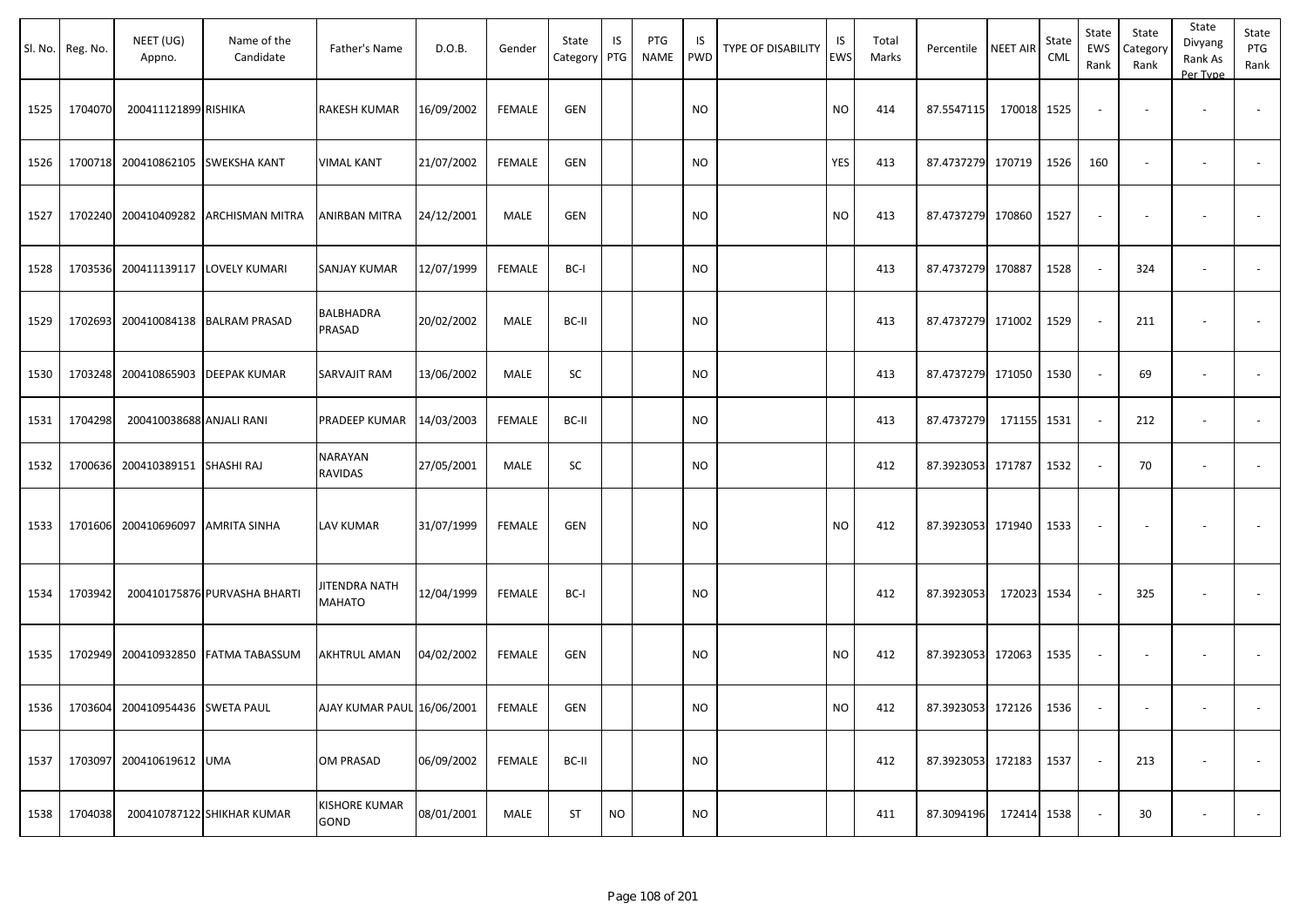|      | Sl. No. Reg. No. | NEET (UG)<br>Appno.                | Name of the<br>Candidate           | Father's Name                        | D.O.B.     | Gender        | State<br>Category | IS<br>PTG | PTG<br>NAME | IS.<br>PWD | TYPE OF DISABILITY | IS<br>EWS | Total<br>Marks | Percentile             | <b>NEET AIR</b> | State<br><b>CML</b> | State<br>EWS<br>Rank     | State<br>Category<br>Rank | State<br>Divyang<br>Rank As<br>Per Type | State<br>PTG<br>Rank     |
|------|------------------|------------------------------------|------------------------------------|--------------------------------------|------------|---------------|-------------------|-----------|-------------|------------|--------------------|-----------|----------------|------------------------|-----------------|---------------------|--------------------------|---------------------------|-----------------------------------------|--------------------------|
| 1539 | 1700577          | 200410865434                       | <b>VIKAS RANJAN</b>                | <b>RAM BHARAT</b>                    | 30/08/1998 | MALE          | SC                |           |             | <b>NO</b>  |                    |           | 411            | 87.3094196             | 172468          | 1539                | $\overline{\phantom{a}}$ | 71                        | $\overline{\phantom{a}}$                |                          |
| 1540 |                  | 1703315 200410661643               | <b>KABIR KESHAV</b>                | SHRAWAN KUMAR 16/02/1997             |            | <b>MALE</b>   | <b>GEN</b>        |           |             | <b>NO</b>  |                    | <b>NO</b> | 411            | 87.3094196             | 172486          | 1540                | $\sim$                   | $\sim$                    | $\overline{\phantom{a}}$                | $\sim$                   |
| 1541 |                  | 1702577 200411031474 RITIKA KUMARI |                                    | <b>DINESH KUMAR</b><br><b>MAHATO</b> | 28/10/1999 | <b>FEMALE</b> | <b>GEN</b>        |           |             | NO         |                    |           | 411            | 87.3094196             | 172785          | 1541                | $\blacksquare$           | $\overline{\phantom{a}}$  |                                         | $\overline{\phantom{a}}$ |
| 1542 |                  | 1703105 200410674426 PRITY KUMARI  |                                    | PRADEEP KUMAR<br>BARNWAL             | 18/08/2001 | <b>FEMALE</b> | BC-II             |           |             | <b>NO</b>  |                    |           | 411            | 87.3094196             | 172892          | 1542                | $\sim$                   | 214                       |                                         |                          |
| 1543 |                  |                                    | 1703040 200410218759 KUMAR VAIBHAV | <b>BINOD KUMAR</b><br>KESHRI         | 12/04/2001 | MALE          | <b>GEN</b>        |           |             | <b>NO</b>  |                    | <b>NO</b> | 411            | 87.3094196             | 172907          | 1543                | $\overline{\phantom{a}}$ |                           | $\overline{\phantom{a}}$                |                          |
| 1544 |                  | 1703378 200411257518 ZIKRA SAHAR   |                                    | MD MOJEEB<br>ULLAH                   | 10/09/2001 | <b>FEMALE</b> | <b>GEN</b>        |           |             | NO.        |                    |           | 411            | 87.3094196             | 173083          | 1544                | $\blacksquare$           | $\sim$                    | $\overline{\phantom{a}}$                | $\sim$                   |
| 1545 |                  | 1703117 200410596653 PRIYA MISHRA  |                                    | <b>BHUDEO MISHRA</b>                 | 18/02/2000 | <b>FEMALE</b> | <b>GEN</b>        |           |             | NO         |                    | <b>NO</b> | 411            | 87.3094196             | 173341          | 1545                | $\overline{\phantom{a}}$ | $\overline{\phantom{a}}$  |                                         |                          |
| 1546 |                  | 1701759 200410507505 KAUSHAL RAJ   |                                    | <b>MANOJ KUMAR</b><br>DAS            | 28/08/1999 | MALE          | SC                |           |             | NO         |                    |           | 411            | 87.3094196             | 173391          | 1546                | $\sim$                   | 72                        | $\overline{\phantom{a}}$                | $\sim$                   |
| 1547 |                  | 1702283 200410686192               | SAKSHI MUSKAN                      | DHARMENDRA<br>SINGH                  | 27/04/2000 | <b>FEMALE</b> | <b>GEN</b>        |           |             | NO         |                    | <b>NO</b> | 410            | 87.2183405             | 173705          | 1547                | $\blacksquare$           | $\overline{\phantom{a}}$  |                                         |                          |
| 1548 | 1704129          |                                    | 200410254243 MANISHA RANI          | <b>SUDHIR KUMAR</b>                  | 23/03/2002 | FEMALE        | <b>GEN</b>        |           |             | NO         |                    | <b>NO</b> | 410            | 87.2183405             | 173956 1548     |                     | $\overline{\phantom{a}}$ |                           | $\overline{\phantom{a}}$                |                          |
| 1549 |                  | 1702534 200411209375               | ABHISHEK KUMAR<br>MISHRA           | HARKISHOR<br><b>MISHRA</b>           | 30/06/2001 | MALE          | GEN               |           |             | <b>NO</b>  |                    | YES       | 410            | 87.2183405             | 174265          | 1549                | 161                      | $\overline{\phantom{a}}$  |                                         |                          |
| 1550 |                  | 1701892 200410200964 NITIN PASWAN  |                                    | SHAILESH<br>PASWAN                   | 20/03/2003 | MALE          | SC                |           |             | <b>NO</b>  |                    |           | 410            | 87.2183405 174316 1550 |                 |                     | $\sim$                   | 73                        | $\sim$                                  | $\sim$                   |
| 1551 |                  |                                    | 1701936 200410255144 BHAWNA GUPTA  | BHUWNESHWAR<br>SAW                   | 15/09/2002 | FEMALE        | <b>GEN</b>        |           |             | <b>NO</b>  |                    | <b>NO</b> | 410            | 87.2183405 174531      |                 | 1551                | $\sim$                   | $\overline{\phantom{a}}$  |                                         | $\sim$                   |
| 1552 |                  |                                    | 1702306 200410119811 SONAM KUMARI  | SANJAY<br><b>CHAUDHARY</b>           | 08/08/1999 | FEMALE        | <b>GEN</b>        |           |             | <b>NO</b>  |                    |           | 410            | 87.2183405 174544      |                 | 1552                | $\sim$                   | ٠                         | $\overline{\phantom{a}}$                | $\sim$                   |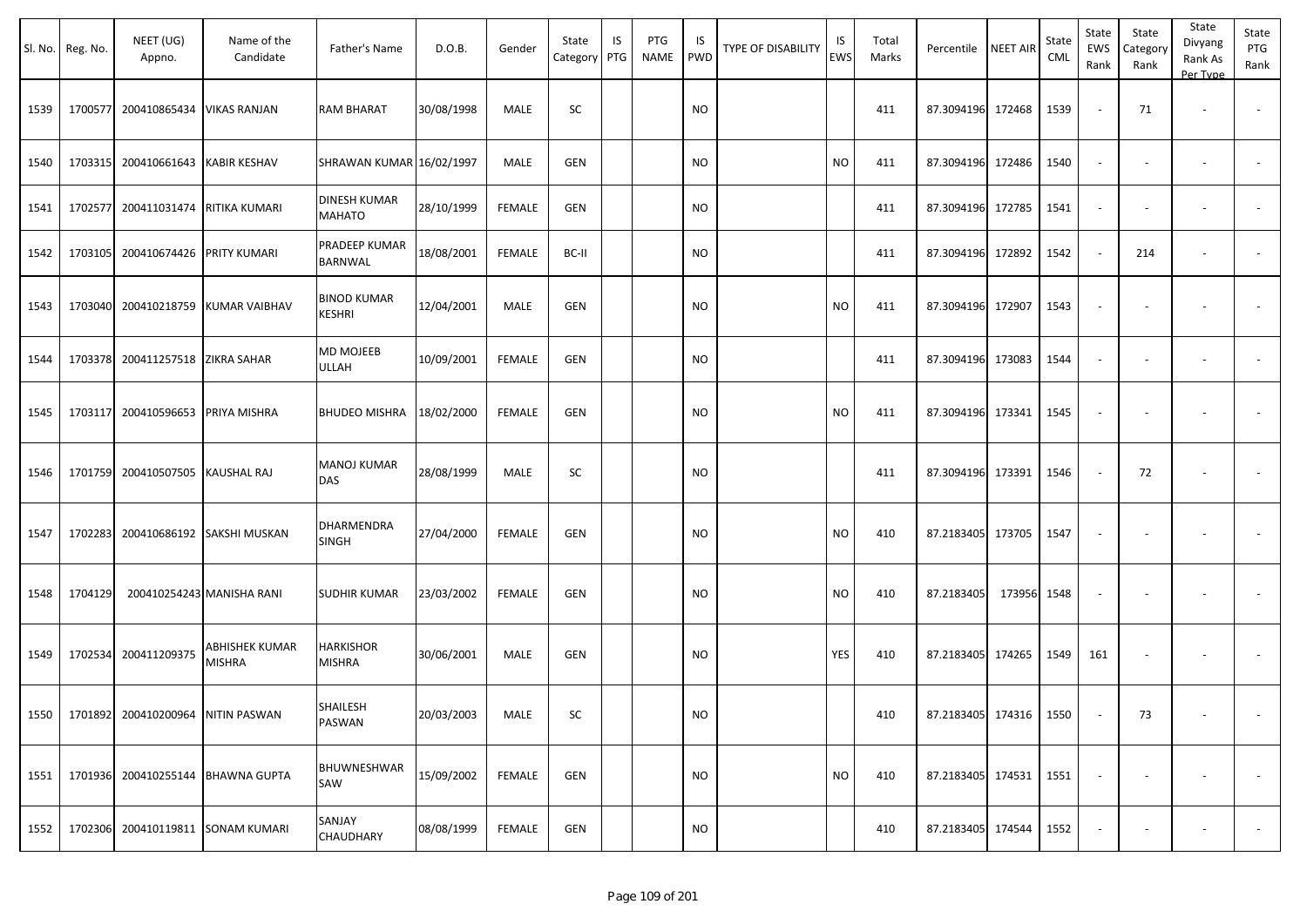|      | Sl. No. Reg. No. | NEET (UG)<br>Appno.      | Name of the<br>Candidate                  | Father's Name                     | D.O.B.     | Gender        | State<br>Category   PTG | IS        | PTG<br><b>NAME</b> | IS<br><b>PWD</b> | <b>TYPE OF DISABILITY</b> | IS<br>EWS | Total<br>Marks | Percentile NEET AIR |        | State<br>CML | State<br><b>EWS</b><br>Rank | State<br>Category<br>Rank | State<br>Divyang<br>Rank As<br>Per Type | State<br>PTG<br>Rank     |
|------|------------------|--------------------------|-------------------------------------------|-----------------------------------|------------|---------------|-------------------------|-----------|--------------------|------------------|---------------------------|-----------|----------------|---------------------|--------|--------------|-----------------------------|---------------------------|-----------------------------------------|--------------------------|
| 1553 | 1704023          |                          | 200410033394 RAJDEEP BANERJEE             | SAMIR BANERJEE                    | 26/06/2002 | MALE          | GEN                     |           |                    | <b>NO</b>        |                           | <b>NO</b> | 409            | 87.1387468          | 174885 | 1553         | $\sim$                      |                           |                                         | $\sim$                   |
| 1554 | 1704234          |                          | 200410271073 MOHAMMAD ALI                 | MD SAYEEDUR<br>RAHMAN             | 22/10/1999 | MALE          | GEN                     |           |                    | <b>NO</b>        |                           |           | 409            | 87.1387468          | 175125 | 1554         |                             |                           |                                         |                          |
| 1555 | 1703030          |                          | 200410257719 BHOOMIKA DEV                 | SAHADEO KUMAR 02/08/2002          |            | <b>FEMALE</b> | <b>SC</b>               |           |                    | <b>NO</b>        |                           |           | 409            | 87.1387468 175197   |        | 1555         |                             | 74                        |                                         |                          |
| 1556 | 1701429          | 200410103790 CHANDRIKA   |                                           | <b>ANIL KUMAR</b><br><b>SINGH</b> | 20/12/2000 | <b>FEMALE</b> | BC-I                    |           |                    | <b>NO</b>        |                           |           | 409            | 87.1387468 175637   |        | 1556         |                             | 326                       |                                         |                          |
| 1557 | 1702339          |                          | 200411037749 AMIT KUMAR BHARTI PRABHU RAM |                                   | 11/11/1995 | MALE          | SC                      |           |                    | <b>NO</b>        |                           |           | 408            | 87.0587874 175987   |        | 1557         |                             | 75                        |                                         | $\overline{\phantom{a}}$ |
| 1558 | 1704033          | 200410823526 ANU KUMARI  |                                           | <b>MAHENDRA KR</b><br>BARNWAL     | 13/07/1999 | <b>FEMALE</b> | BC-II                   |           |                    | <b>NO</b>        |                           |           | 408            | 87.0587874          | 175996 | 1558         | $\sim$                      | 215                       |                                         |                          |
| 1559 | 1700523          | 200410359764             | <b>VISHAL KUMAR</b><br>HIMANSHU           | RAJIV KUMAR<br>HIMANSHU           | 21/02/2002 | MALE          | SC                      |           |                    | <b>NO</b>        |                           |           | 408            | 87.0587874 176096   |        | 1559         | $\sim$                      | 76                        | $\overline{\phantom{a}}$                | $\overline{\phantom{a}}$ |
| 1560 | 1702674          | 200410529624 SRISHTI RAI |                                           | SANJAY KUMAR                      | 20/02/2000 | <b>FEMALE</b> | <b>GEN</b>              |           |                    | <b>NO</b>        |                           | <b>NO</b> | 408            | 87.0587874 176512   |        | 1560         |                             |                           | $\overline{\phantom{a}}$                |                          |
| 1561 | 1700332          |                          | 200410044394 AKSHITA KUMARI               | SUKUMAR<br><b>MAJHEE</b>          | 16/01/2001 | <b>FEMALE</b> | SC                      |           |                    | <b>NO</b>        |                           |           | 408            | 87.0587874 176593   |        | 1561         |                             | 77                        | $\overline{\phantom{a}}$                |                          |
| 1562 | 1702280          |                          | 200410832054 BHASKAR PRASAD               | <b>ARUN PRASAD</b>                | 13/07/1998 | MALE          | BC-I                    |           |                    | <b>NO</b>        |                           |           | 408            | 87.0587874          | 176723 | 1562         |                             | 327                       | $\blacksquare$                          | $\sim$                   |
| 1563 | 1701205          |                          | 200410036211 ABHISHEK KUMAR               | RAJAN KUMAR                       | 26/01/1999 | MALE          | SC                      |           |                    | <b>NO</b>        |                           |           | 407            | 86.9754628 177178   |        | 1563         |                             | 78                        | $\overline{\phantom{a}}$                |                          |
| 1564 | 1702711          | 200410004772 KAJAL RANI  |                                           | <b>ANIL KUMAR</b><br>CHOUDHARY    | 30/08/1999 | <b>FEMALE</b> | GEN                     |           |                    | <b>NO</b>        |                           | <b>NO</b> | 407            | 86.9754628 177249   |        | 1564         |                             |                           |                                         | $\sim$                   |
| 1565 | 1701889          | 200410104071             | <b>BINITA PREETY</b><br><b>NAYAK</b>      | <b>BISWAMITRA</b><br><b>NAYAK</b> | 26/08/2001 | FEMALE        | <b>ST</b>               | <b>NO</b> |                    | <b>NO</b>        |                           |           | 407            | 86.9754628 177845   |        | 1565         | $\sim$                      | 31                        | $\overline{\phantom{a}}$                | $\overline{\phantom{a}}$ |
| 1566 |                  | 1701283 200410015320     | <b>ROHIT KUMAR</b><br><b>DUTTA</b>        | <b>GOUR DUTTA</b>                 | 04/05/2000 | MALE          | <b>GEN</b>              |           |                    | <b>NO</b>        |                           | <b>NO</b> | 407            | 86.9754628 178018   |        | 1566         |                             |                           | $\overline{\phantom{a}}$                | $\sim$                   |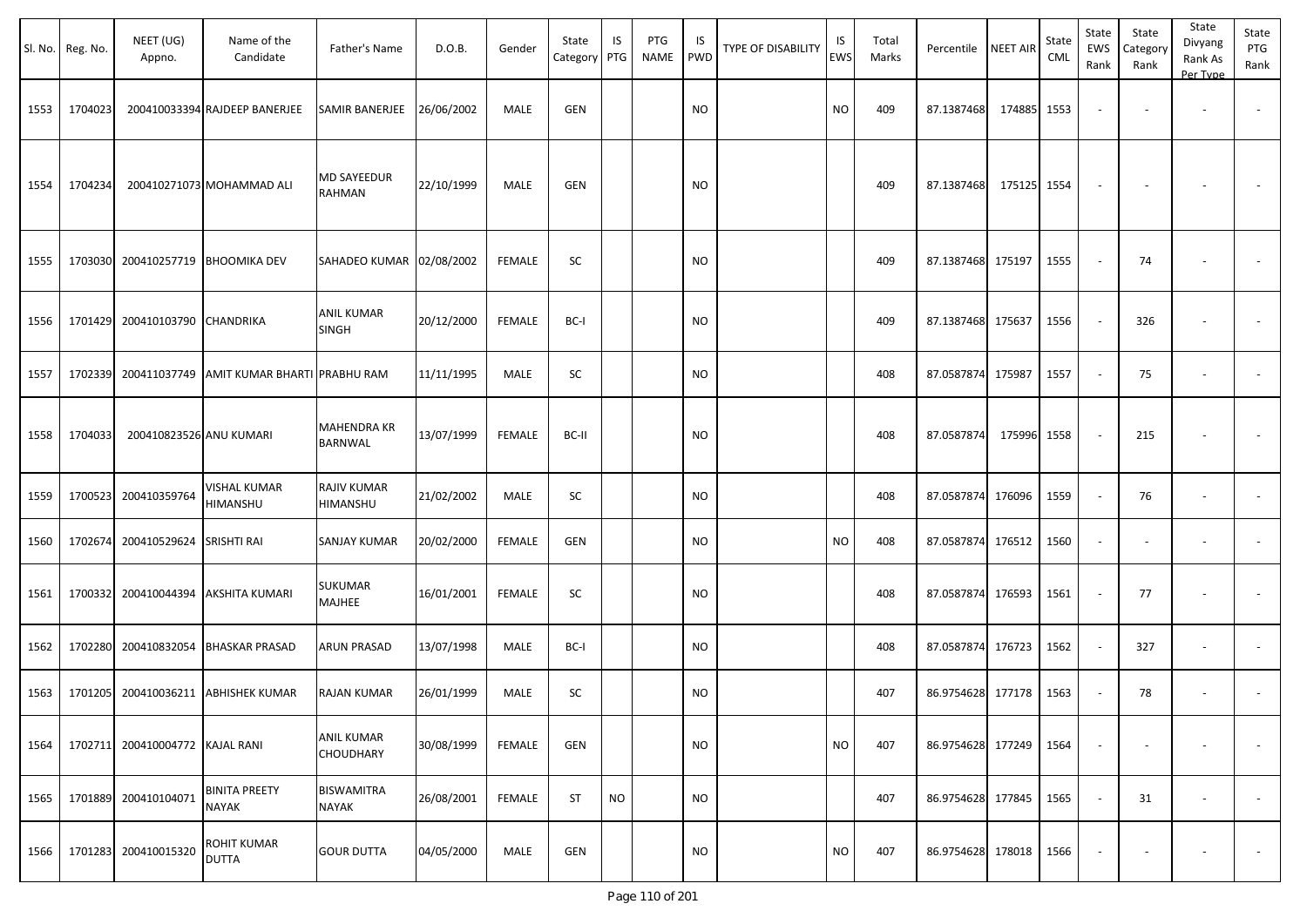|      | Sl. No. Reg. No. | NEET (UG)<br>Appno.               | Name of the<br>Candidate                           | Father's Name                | D.O.B.     | Gender        | State<br>Category PTG | IS        | PTG<br><b>NAME</b> | IS<br>PWD | <b>TYPE OF DISABILITY</b> | IS<br><b>EWS</b> | Total<br>Marks | Percentile        | <b>NEET AIR</b> | State<br>CML | State<br>EWS<br>Rank     | State<br>Category<br>Rank | State<br>Divyang<br>Rank As<br>Per Type | State<br>PTG<br>Rank     |
|------|------------------|-----------------------------------|----------------------------------------------------|------------------------------|------------|---------------|-----------------------|-----------|--------------------|-----------|---------------------------|------------------|----------------|-------------------|-----------------|--------------|--------------------------|---------------------------|-----------------------------------------|--------------------------|
| 1567 | 1702898          |                                   | 200410043604 SHIVESH PANDEY                        | <b>KUMUD PANDEY</b>          | 31/12/1999 | MALE          | GEN                   |           |                    | <b>NO</b> |                           | <b>NO</b>        | 406            | 86.8919187 178352 |                 | 1567         | $\sim$                   |                           |                                         |                          |
| 1568 | 1701947          |                                   | 200410678910 SRISTI RANI SINGH                     | <b>RAKESH KUMAR</b>          | 25/02/2001 | <b>FEMALE</b> | GEN                   |           |                    | <b>NO</b> |                           | <b>NO</b>        | 406            | 86.8919187        | 178833          | 1568         | $\blacksquare$           |                           | $\overline{\phantom{a}}$                |                          |
| 1569 | 1704067          | 200410593479                      | SUHANI KUMARI<br><b>GOPE</b>                       | <b>GENA GOPE</b>             | 03/09/2000 | <b>FEMALE</b> | BC-II                 |           |                    | <b>NO</b> |                           |                  | 406            | 86.8919187        | 179056 1569     |              |                          | 216                       |                                         |                          |
| 1570 |                  | 1703356 200410259243              | PRAWEEN KUMAR<br>SONI                              | ANIL KUMAR SONI 31/03/2002   |            | MALE          | GEN                   |           |                    | <b>NO</b> |                           |                  | 405            | 86.8034732 179437 |                 | 1570         | $\sim$                   | $\sim$                    |                                         |                          |
| 1571 | 1702811          | 200410847669                      | <b>RIYA KUMARI</b>                                 | RAJESH KUMAR                 | 09/03/2001 | <b>FEMALE</b> | BC-I                  |           |                    | <b>NO</b> |                           |                  | 405            | 86.8034732 179505 |                 | 1571         |                          | 328                       |                                         |                          |
| 1572 | 1702396          | 200410921675                      | <b>ROHIT KUMAR</b>                                 | RAJKISHORE SAH               | 16/01/2000 | MALE          | GEN                   |           |                    | <b>NO</b> |                           | <b>NO</b>        | 405            | 86.8034732 179536 |                 | 1572         |                          |                           |                                         |                          |
| 1573 | 1700218          |                                   | 200410872111   MD IMRAN ANSARI                     | MD ABDULLAH<br>ANSARI        | 05/01/1999 | MALE          | BC-I                  |           |                    | <b>NO</b> |                           |                  | 404            | 86.7156860 180641 |                 | 1573         |                          | 329                       | ۰                                       |                          |
| 1574 | 1702871          |                                   | 200410136296   BINU BARNWAL                        | <b>BIJAY BARNWAL</b>         | 13/01/1999 | <b>FEMALE</b> | BC-II                 |           |                    | <b>NO</b> |                           |                  | 404            | 86.7156860        | 180714          | 1574         |                          | 217                       | ä,                                      |                          |
| 1575 | 1703640          |                                   | 200410422933 JITESH KUMAR NAG                      | <b>KRISHNA SAHU</b>          | 13/03/2002 | MALE          | BC-I                  |           |                    | <b>NO</b> |                           |                  | 404            | 86.7156860        | 181048          | 1575         |                          | 330                       |                                         |                          |
| 1576 | 1701817          | 200410128465 SIMRAN RAJ           |                                                    | ANJANI KUMAR                 | 02/01/2002 | <b>FEMALE</b> | GEN                   |           |                    | <b>NO</b> |                           |                  | 403            | 86.6336051 181718 |                 | 1576         | $\sim$                   | $\overline{\phantom{a}}$  | $\overline{\phantom{a}}$                |                          |
| 1577 | 1702935          | 200410018279                      | KUMKUM KUMARI                                      | <b>MANTU RAM</b>             | 25/11/2003 | FEMALE        | GEN                   |           |                    | <b>NO</b> |                           | <b>NO</b>        | 403            | 86.6336051 181739 |                 | 1577         | $\overline{\phantom{a}}$ | $\overline{\phantom{a}}$  | $\overline{\phantom{a}}$                |                          |
| 1578 |                  | 1700586 200410340095 SWETA KUMARI |                                                    | PRAMOD KUMAR<br><b>GUPTA</b> | 04/07/1999 | FEMALE        | BC-II                 |           |                    | <b>NO</b> |                           |                  | 403            | 86.6336051 181862 |                 | 1578         |                          | 218                       | $\blacksquare$                          |                          |
| 1579 |                  |                                   | 1700244 200410805181 RAVI RANJAN KUMAR KRISHNA RAM |                              | 08/02/2002 | MALE          | SC                    |           |                    | <b>NO</b> |                           |                  | 403            | 86.6336051 182028 |                 | 1579         | $\sim$                   | 79                        | $\overline{\phantom{a}}$                | $\overline{\phantom{a}}$ |
| 1580 |                  |                                   | 1701670 200410789569 VANDANA PRABHAT JAGAN PRASAD  |                              | 29/07/2002 | FEMALE        | ST                    | <b>NO</b> |                    | <b>NO</b> |                           |                  | 403            | 86.6336051 182107 |                 | 1580         |                          | 32                        | $\overline{\phantom{a}}$                | $\sim$                   |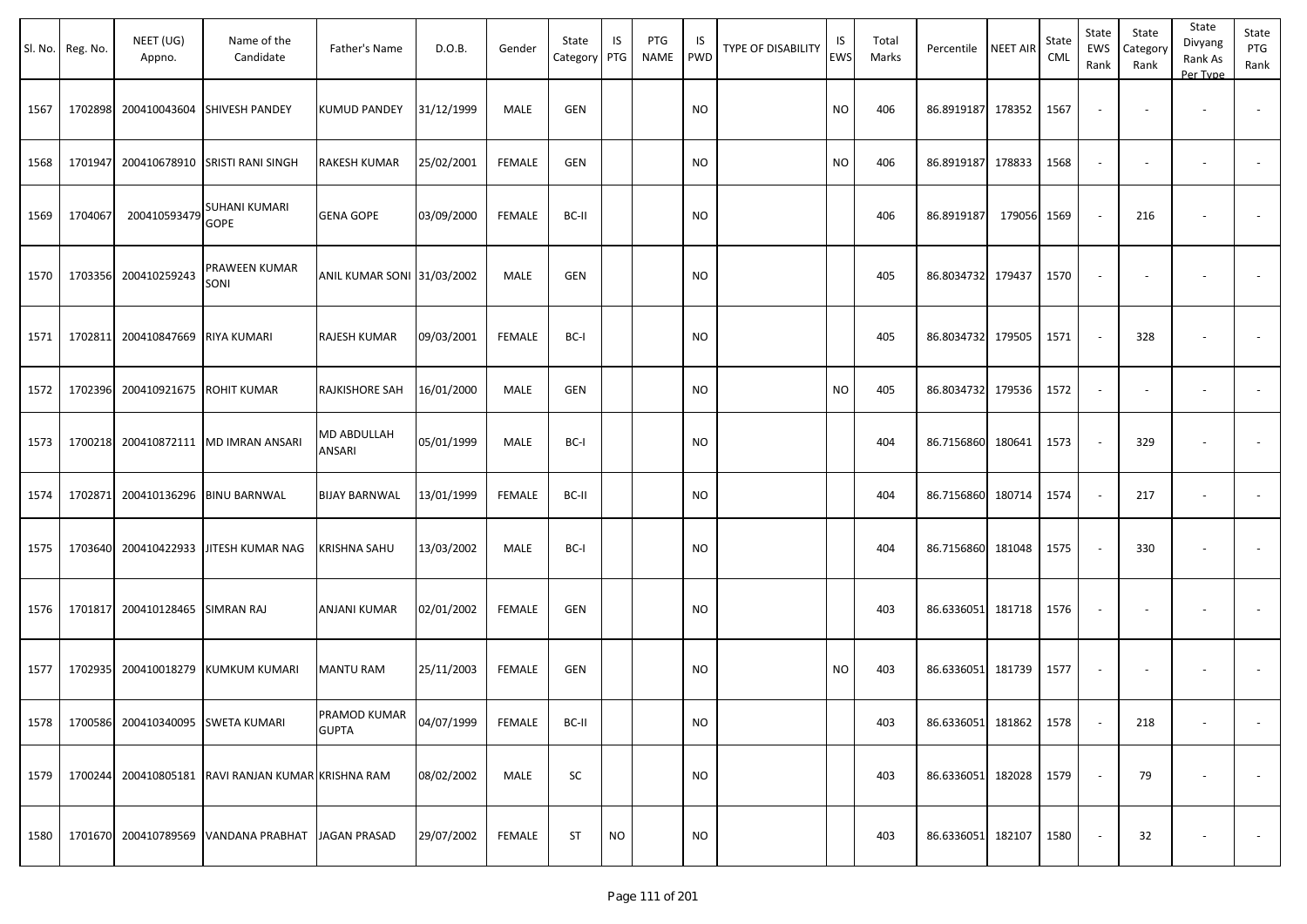| Sl. No. | Reg. No. | NEET (UG)<br>Appno.  | Name of the<br>Candidate                    | Father's Name                   | D.O.B.     | Gender        | State<br>Category PTG | IS        | PTG<br>NAME | IS<br><b>PWD</b> | TYPE OF DISABILITY | IS<br><b>EWS</b> | Total<br>Marks | Percentile             | <b>NEET AIR</b> | State<br>CML | State<br>EWS<br>Rank | State<br>Category<br>Rank | State<br>Divyang<br>Rank As<br>Per Type | State<br>PTG<br>Rank     |
|---------|----------|----------------------|---------------------------------------------|---------------------------------|------------|---------------|-----------------------|-----------|-------------|------------------|--------------------|------------------|----------------|------------------------|-----------------|--------------|----------------------|---------------------------|-----------------------------------------|--------------------------|
| 1581    | 1700079  | 200410075363         | <b>NANDINI</b>                              | ARVIND KUMAR<br>TRIPATHY        | 16/03/1999 | <b>FEMALE</b> | GEN                   |           |             | <b>NO</b>        |                    | YES              | 403            | 86.6336051             | 182153          | 1581         | 162                  | $\overline{\phantom{a}}$  | $\overline{\phantom{a}}$                | $\sim$                   |
| 1582    | 1701861  | 200410137084         | PRABHA                                      | NANDKISHOR<br>PRASAD BARNWAL    | 05/04/2002 | <b>FEMALE</b> | BC-II                 |           |             | <b>NO</b>        |                    |                  | 403            | 86.6336051             | 182555          | 1582         | $\sim$               | 219                       | $\overline{\phantom{a}}$                | $\overline{\phantom{a}}$ |
| 1583    | 1700203  | 200410105301         | ANJANI KUNAL<br><b>JAYANT</b>               | SACHCHIDA NAND<br>PRASAD        | 19/08/1988 | MALE          | GEN                   |           |             | NO.              |                    |                  | 402            | 86.5528409             | 182901          | 1583         | $\sim$               | $\overline{\phantom{a}}$  |                                         |                          |
| 1584    |          | 1700556 200410287987 | PALLAVI PATRO                               | RAJ KUMAR<br>PATRO              | 07/09/2000 | <b>FEMALE</b> | ST                    | <b>NO</b> |             | <b>NO</b>        |                    |                  | 402            | 86.5528409             | 182902          | 1584         | $\sim$               | 33                        | $\overline{\phantom{a}}$                |                          |
| 1585    | 1700627  | 200410453683         | <b>SONIKA DUNGDUNG</b>                      | RAJESH KUMAR<br><b>DUNGDUNG</b> | 08/06/2002 | <b>FEMALE</b> | <b>ST</b>             | NO.       |             | <b>NO</b>        |                    |                  | 402            | 86.5528409             | 183256          | 1585         |                      | 34                        |                                         |                          |
| 1586    |          | 1701561 200411113823 | <b>SMRITI SNEHA</b>                         | MRITUNJAY<br>PRASAD             | 09/08/2002 | <b>FEMALE</b> | BC-II                 |           |             | NO.              |                    |                  | 402            | 86.5528409             | 183450          | 1586         |                      | 220                       |                                         |                          |
| 1587    |          | 1703500 200410210184 | <b>SAAKSHI RITOLIA</b>                      | SUBHASH RITOLIA 06/11/2001      |            | <b>FEMALE</b> | BC-II                 |           |             | <b>NO</b>        |                    |                  | 402            | 86.5528409             | 183731          | 1587         |                      | 221                       |                                         | $\overline{\phantom{a}}$ |
| 1588    |          | 1702768 200410683631 | PRIYA GOPE                                  | PRADEEP GOPE                    | 24/08/1998 | <b>FEMALE</b> | BC-I                  |           |             | <b>NO</b>        |                    |                  | 401            | 86.4665900             | 184433          | 1588         | $\sim$               | 331                       |                                         | $\overline{\phantom{a}}$ |
| 1589    |          | 1700696 200410445622 | <b>ADITY NIDHI</b>                          | PARMANAND<br>OHDAR              | 13/09/2000 | <b>FEMALE</b> | GEN                   |           |             | NO.              |                    |                  | 401            | 86.4665900             | 184674          | 1589         |                      |                           |                                         |                          |
| 1590    |          | 1700414 200411405442 | <b>ANWESHA NIDHI</b>                        | SUDAMA NISHAD                   | 27/10/1999 | <b>FEMALE</b> | GEN                   |           |             | <b>NO</b>        |                    | <b>NO</b>        | 401            | 86.4665900             | 184920          | 1590         | $\sim$               |                           |                                         |                          |
| 1591    | 1700857  | 200410400654         | <b>SALONI SHIVAM</b>                        | JITENDRA KUMAR   17/08/2001     |            | <b>FEMALE</b> | <b>GEN</b>            |           |             | NO.              |                    | <b>NO</b>        | 400            | 86.3777056             | 185612          | 1591         | $\sim$               | $\overline{\phantom{a}}$  | $\overline{\phantom{a}}$                | $\overline{\phantom{a}}$ |
|         |          |                      | 1592   1703270 200410349689 ABHISHEK PATHAK | SRIKANT PATHAK 02/08/2002       |            | <b>MALE</b>   | GEN                   |           |             | <b>NO</b>        |                    | <b>NO</b>        | 400            | 86.3777056 185924 1592 |                 |              |                      |                           |                                         |                          |
| 1593    |          |                      | 1700427 200410006278 UJJWAL MAHATO          | RAMESH MAHATO 15/01/2000        |            | MALE          | BC-I                  |           |             | <b>NO</b>        |                    |                  | 400            | 86.3777056 186059      |                 | 1593         |                      | 332                       |                                         | $\sim$                   |
| 1594    |          | 1702415 200411005867 | <b>KAMLESH KUMAR</b>                        | BHEKHLAL<br>RAVIDAS             | 10/02/2000 | MALE          | SC                    |           |             | <b>NO</b>        |                    |                  | 399            | 86.2941615 186228      |                 | 1594         |                      | 80                        |                                         | $\sim$                   |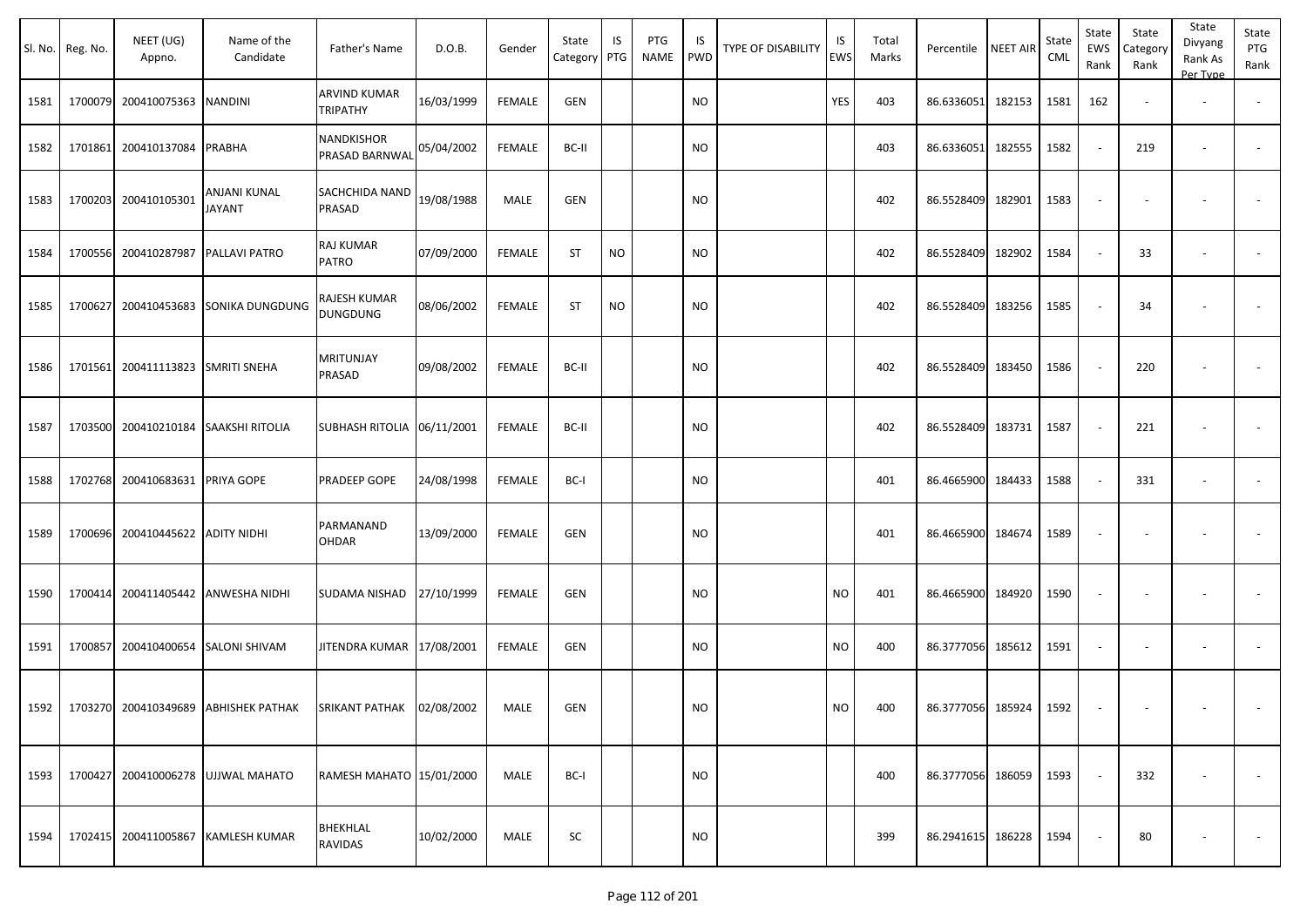|      | Sl. No. Reg. No. | NEET (UG)<br>Appno.               | Name of the<br>Candidate              | Father's Name                       | D.O.B.     | Gender        | State<br>Category | IS<br>PTG | PTG<br>NAME | IS<br>PWD | TYPE OF DISABILITY | IS<br>EWS | Total<br>Marks | Percentile        | <b>NEET AIR</b> | State<br><b>CML</b> | State<br>EWS<br>Rank     | State<br>Category<br>Rank | State<br>Divyang<br>Rank As<br>Per Type | State<br>PTG<br>Rank     |
|------|------------------|-----------------------------------|---------------------------------------|-------------------------------------|------------|---------------|-------------------|-----------|-------------|-----------|--------------------|-----------|----------------|-------------------|-----------------|---------------------|--------------------------|---------------------------|-----------------------------------------|--------------------------|
| 1595 |                  |                                   | 1701823 200410199311 PRIYANSHU KUMARI | <b>ANIL KUMAR</b>                   | 25/12/2001 | <b>FEMALE</b> | SC                |           |             | NO        |                    |           | 399            | 86.2941615        | 186411          | 1595                | $\blacksquare$           | 81                        | $\overline{\phantom{a}}$                |                          |
| 1596 |                  | 1701222 200410082816              | KUMARI JOYTI SONI                     | <b>RAMA SONI</b>                    | 17/01/2000 | <b>FEMALE</b> | <b>GEN</b>        |           |             | NO        |                    |           | 399            | 86.2941615        | 187027          | 1596                | $\overline{\phantom{a}}$ | $\overline{\phantom{a}}$  |                                         |                          |
| 1597 |                  | 1702103 200411050850 AASTHA RAJ   |                                       | RAJENDRA KUMAR 07/09/2000           |            | <b>FEMALE</b> | <b>GEN</b>        |           |             | NO        |                    | <b>NO</b> | 399            | 86.2941615        | 187195          | 1597                | $\Box$                   | $\overline{\phantom{a}}$  |                                         |                          |
| 1598 | 1701937          |                                   | 200410177522 TANNU PRASAD             | <b>RAVI SHANKAR</b><br>PRASAD       | 22/11/1999 | <b>FEMALE</b> | <b>GEN</b>        |           |             | NO.       |                    | NO.       | 399            | 86.2941615        | 187198          | 1598                | $\overline{\phantom{a}}$ | $\overline{\phantom{a}}$  | $\overline{\phantom{a}}$                | $\overline{\phantom{a}}$ |
| 1599 |                  | 1701244 200410448860              | <b>RAHUL KUMAR</b>                    | <b>JANKI RAVIDAS</b>                | 14/08/2002 | MALE          | SC                |           |             | NO        |                    |           | 398            | 86.2120074        | 187521          | 1599                | $\sim$                   | 82                        | $\overline{\phantom{a}}$                |                          |
| 1600 |                  | 1702214 200410455126 AASTHA AVANI |                                       | <b>NARESH KUMAR</b>                 | 13/07/2002 | <b>FEMALE</b> | SC                |           |             | NO.       |                    |           | 398            | 86.2120074        | 187579          | 1600                | $\blacksquare$           | 83                        |                                         | $\overline{\phantom{a}}$ |
| 1601 | 1700991          | 200410997487                      | VANSHIKA BHATIA                       | <b>SUDHIR BHATIA</b>                | 20/03/2002 | <b>FEMALE</b> | <b>GEN</b>        |           |             | <b>NO</b> |                    | NO.       | 397            | 86.1263418 188633 |                 | 1601                | $\blacksquare$           |                           |                                         |                          |
| 1602 |                  | 1700340 200410119674              | BINAY KUMAR<br><b>MODAK</b>           | BAIDYANATH<br><b>MODAK</b>          | 02/08/2000 | MALE          | BC-I              |           |             | NO        |                    |           | 397            | 86.1263418        | 188781          | 1602                | $\sim$                   | 333                       | $\overline{\phantom{a}}$                |                          |
| 1603 |                  | 1701622 200410529908              | <b>ANU KUMARI</b>                     | <b>AHLAD SAHU</b>                   | 15/01/1999 | <b>FEMALE</b> | BC-I              |           |             | NO        |                    |           | 397            | 86.1263418        | 188890          | 1603                | $\blacksquare$           | 334                       |                                         |                          |
| 1604 |                  | 1701996 200411306203              | <b>ANISHA GARI</b>                    | <b>GABRU GARI</b>                   | 14/05/1999 | <b>FEMALE</b> | <b>ST</b>         | <b>NO</b> |             | NO.       |                    |           | 397            | 86.1263418 189338 |                 | 1604                | $\sim$                   | 35                        | $\overline{\phantom{a}}$                | $\sim$                   |
| 1605 |                  | 1701550 200411503377              | <b>SULEKHA KUMARI</b>                 | <b>MAHAVIR RAM</b>                  | 09/06/1998 | <b>FEMALE</b> | SC                |           |             | NO        |                    |           | 396            | 86.0419198        | 189872          | 1605                | $\blacksquare$           | 84                        |                                         | $\overline{\phantom{a}}$ |
| 1606 |                  | 1701348 200410047662              | KATYAYNI KANTH                        | <b>RAKESH KUMAR</b><br>KANTH        | 27/03/1998 | FEMALE        | <b>GEN</b>        |           |             | NO.       |                    | NO.       | 396            | 86.0419198        | 190207          | 1606                | $\overline{\phantom{a}}$ |                           |                                         |                          |
| 1607 |                  | 1701935 200410043397              | <b>CHANDAN KUMAR</b>                  | <b>DEVENDRA NATH</b><br><b>DAS</b>  | 14/11/1997 | MALE          | SC                |           |             | NO        |                    |           | 395            | 85.9516454 191236 |                 | 1607                | $\blacksquare$           | 85                        |                                         |                          |
| 1608 |                  | 1701905 200410473436 SURAJ KUMAR  |                                       | <b>RAM NARAYAN</b><br><b>RAM</b>    | 18/09/1999 | MALE          | SC                |           |             | <b>NO</b> |                    |           | 394            | 85.8677355 192342 |                 | 1608                | $\overline{\phantom{a}}$ | 86                        |                                         | $\sim$                   |
| 1609 |                  | 1701141 200410717857              | AMBE SRIJA BISWAS                     | <b>ANJAN KUMAR</b><br><b>BISWAS</b> | 01/01/2000 | <b>FEMALE</b> | <b>GEN</b>        |           |             | <b>NO</b> |                    | <b>NO</b> | 394            | 85.8677355 192418 |                 | 1609                | $\omega$                 | $\overline{\phantom{a}}$  | $\overline{\phantom{a}}$                | $\sim$                   |
| 1610 |                  | 1700179 200410765692              | PANKAJ KUMAR<br>RANJAN                | <b>PRAGAS RAM</b>                   | 16/09/1998 | MALE          | SC                |           |             | <b>NO</b> |                    |           | 394            | 85.8677355 192532 |                 | 1610                |                          | 87                        |                                         | $\overline{\phantom{a}}$ |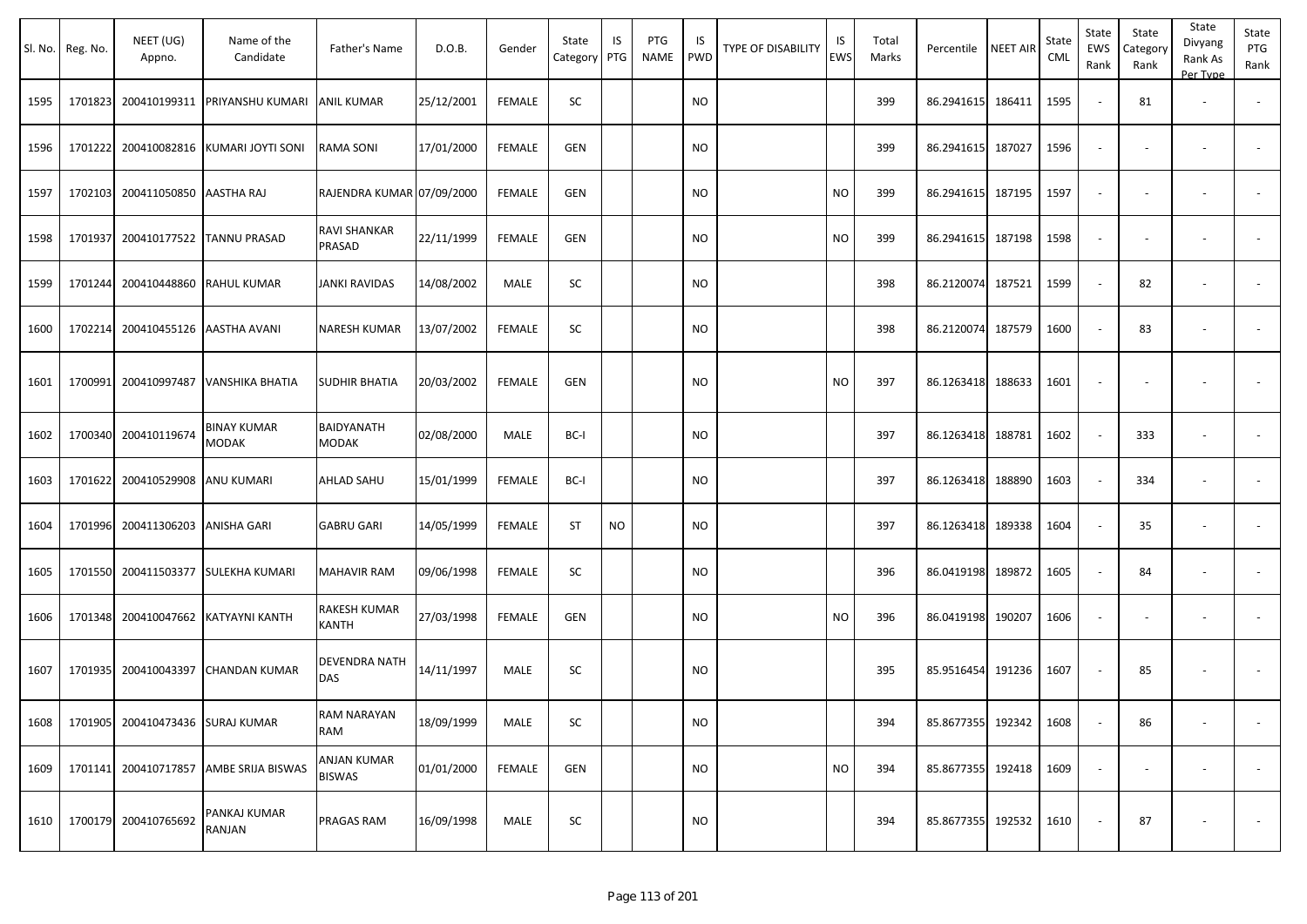|      | Sl. No. Reg. No. | NEET (UG)<br>Appno.                    | Name of the<br>Candidate            | Father's Name                        | D.O.B.     | Gender        | State<br>Category PTG | IS        | PTG<br>NAME | IS<br><b>PWD</b> | TYPE OF DISABILITY | IS<br>EWS | Total<br>Marks | Percentile             | <b>NEET AIR</b> | State<br><b>CML</b> | State<br>EWS<br>Rank     | State<br>Category<br>Rank | State<br>Divyang<br>Rank As<br>Per Type | State<br>PTG<br>Rank     |
|------|------------------|----------------------------------------|-------------------------------------|--------------------------------------|------------|---------------|-----------------------|-----------|-------------|------------------|--------------------|-----------|----------------|------------------------|-----------------|---------------------|--------------------------|---------------------------|-----------------------------------------|--------------------------|
| 1611 | 1701096          | 200411285359                           | DIVYANSHU P.<br>SAMANTA             | LALMOHAN<br><b>SAMANTA</b>           | 13/08/2002 | MALE          | ST                    | <b>NO</b> |             | <b>NO</b>        |                    |           | 394            | 85.8677355             | 192979          | 1611                | $\overline{\phantom{a}}$ | 36                        |                                         | $\overline{\phantom{a}}$ |
| 1612 | 1702885          | 200411270474                           | <b>ANUSHREE RAJ</b>                 | BHIM SEN MANJHI 30/05/2001           |            | <b>FEMALE</b> | <b>GEN</b>            |           |             | <b>NO</b>        |                    | <b>NO</b> | 394            | 85.8677355             | 193154          | 1612                | $\overline{\phantom{a}}$ | $\overline{\phantom{a}}$  |                                         | $\sim$                   |
| 1613 | 1702975          | 200410726777                           | <b>MANVI DAS</b>                    | MADHUSUDAN<br><b>DAS</b>             | 01/04/2001 | FEMALE        | SC                    |           |             | NO               |                    |           | 393            | 85.7801679 193363      |                 | 1613                | $\sim$                   | 88                        |                                         |                          |
| 1614 | 1701597          | 200411160247                           | <b>ANKIT KUMAR</b>                  | <b>RAJENDRA RAM</b>                  | 26/10/1999 | MALE          | SC                    |           |             | <b>NO</b>        |                    |           | 393            | 85.7801679 193424      |                 | 1614                | $\sim$                   | 89                        |                                         | $\sim$                   |
| 1615 | 1701945          | 200410645329                           | <b>ANUP KUMAR</b>                   | CHANDESWAR<br>RAM                    | 09/03/2000 | MALE          | SC                    |           |             | NO               |                    |           | 393            | 85.7801679             | 193795          | 1615                | $\sim$                   | 90                        |                                         |                          |
| 1616 |                  | 1701174 200410408031 SAURABH           |                                     | <b>VIKAS KUMAR</b><br><b>TRIVEDI</b> | 01/03/2002 | MALE          | <b>GEN</b>            |           |             | NO               |                    | <b>NO</b> | 393            | 85.7801679 193925      |                 | 1616                | $\sim$                   | $\overline{\phantom{a}}$  | $\overline{\phantom{a}}$                | $\overline{\phantom{a}}$ |
| 1617 |                  | 1702006 200410517893                   | <b>RAHUL KUMAR</b>                  | <b>BALDEO RAM</b>                    | 08/08/2001 | MALE          | SC                    |           |             | <b>NO</b>        |                    |           | 393            | 85.7801679 194295      |                 | 1617                | $\sim$                   | 91                        |                                         | $\sim$                   |
| 1618 | 1702138          | 200411011862                           | <b>ASHA RANI</b>                    | <b>CHANDRA DEO</b><br>PRASAD         | 17/09/2000 | FEMALE        | BC-II                 |           |             | NO               |                    |           | 392            | 85.6966969             | 194466          | 1618                | $\sim$                   | 222                       |                                         |                          |
| 1619 | 1701714          | 200410365762                           | PRIYANKA MUNDA                      | SHAMBHU<br><b>NARAYAN MUNDA</b>      | 01/01/2001 | FEMALE        | <b>ST</b>             | <b>NO</b> |             | NO               |                    |           | 392            | 85.6966969             | 194510          | 1619                | $\sim$                   | 37                        | $\overline{\phantom{a}}$                | $\sim$                   |
| 1620 | 1701639          | 200410354298                           | NITISH RAM                          | <b>NARESH RAM</b>                    | 09/07/2000 | MALE          | SC                    |           |             | NO               |                    |           | 392            | 85.6966969             | 194634          | 1620                | $\sim$                   | 92                        | $\sim$                                  | $\sim$                   |
| 1621 | 1700856          |                                        | 200410006689 TUSHAR NAYAK           | <b>KUMUD RANJAN</b><br><b>NAYAK</b>  | 23/08/2001 | MALE          | <b>SC</b>             |           |             | NO               |                    |           | 392            | 85.6966969             | 194968          | 1621                | $\blacksquare$           | 93                        |                                         |                          |
|      |                  | 1622 1700096 200410157832 FAIZA AKHTER |                                     | AKHTER<br><b>HUSSNAIN</b>            | 15/09/2000 | FEMALE        | GEN                   |           |             | NO               |                    | <b>NO</b> | 392            | 85.6966969 195010 1622 |                 |                     | $\sim$                   | $\sim$                    | $\sim$                                  | $\sim$                   |
| 1623 |                  |                                        | 1700154 200410829472 SHAURYA BHAGAT | <b>S N BHAGAT</b>                    | 19/12/2002 | MALE          | GEN                   |           |             | <b>NO</b>        |                    | <b>NO</b> | 392            | 85.6966969 195313      |                 | 1623                | $\overline{\phantom{a}}$ |                           |                                         | $\sim$                   |
| 1624 |                  | 1701371 200410533118 ARNAV RAJ         |                                     | <b>ANIL KUMAR</b>                    | 31/12/2000 | MALE          | SC                    |           |             | <b>NO</b>        |                    |           | 391            | 85.6134455 195523      |                 | 1624                | $\sim$                   | 94                        |                                         | $\sim$                   |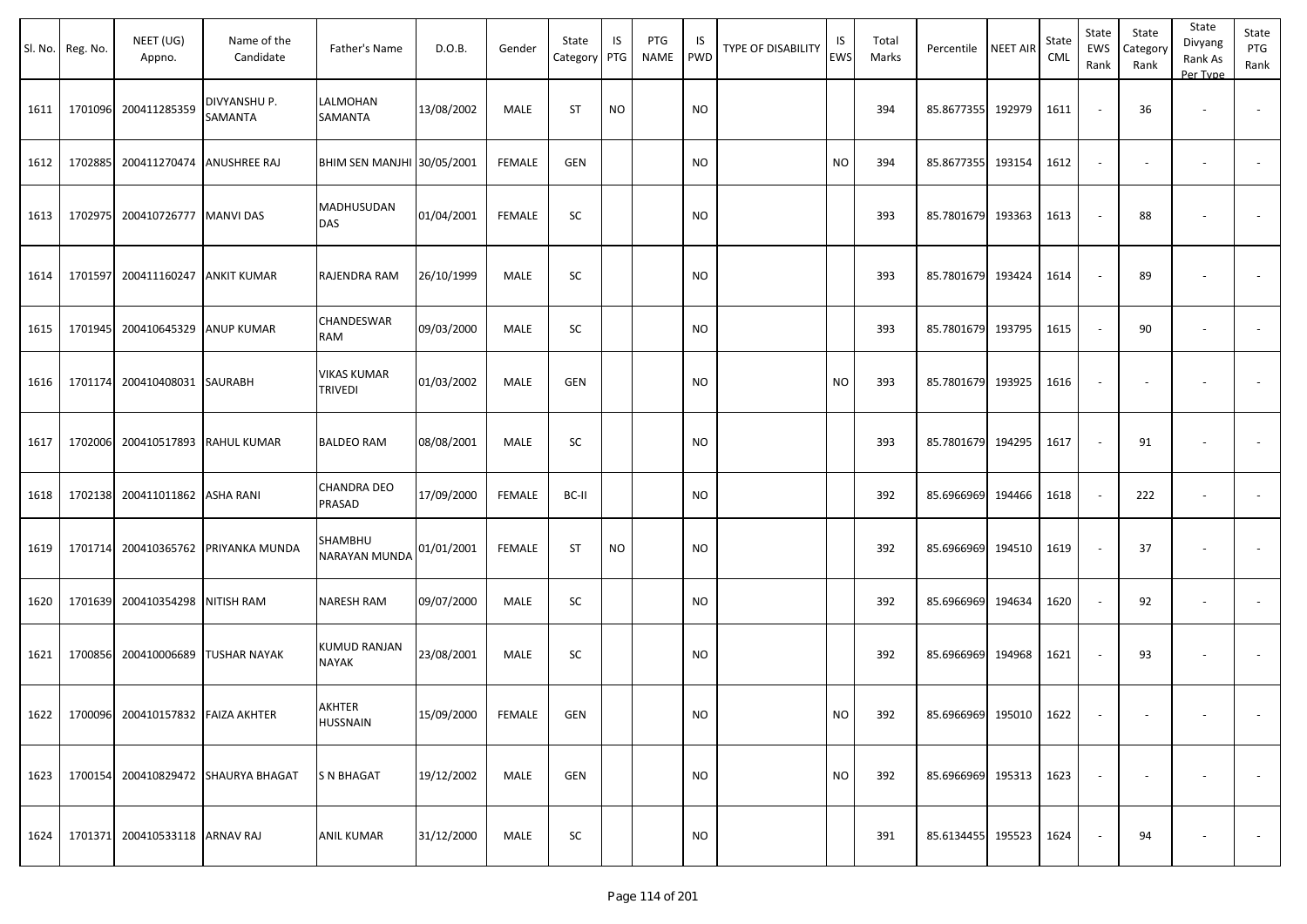|      | Sl. No. Reg. No. | NEET (UG)<br>Appno.               | Name of the<br>Candidate | Father's Name                 | D.O.B.     | Gender        | State<br>Category | IS<br>PTG | PTG<br>NAME | IS<br>PWD | TYPE OF DISABILITY | IS<br>EWS | Total<br>Marks | Percentile | <b>NEET AIR</b> | State<br><b>CML</b> | State<br>EWS<br>Rank        | State<br>Category<br>Rank | State<br>Divyang<br>Rank As<br>Per Type | State<br>PTG<br>Rank |
|------|------------------|-----------------------------------|--------------------------|-------------------------------|------------|---------------|-------------------|-----------|-------------|-----------|--------------------|-----------|----------------|------------|-----------------|---------------------|-----------------------------|---------------------------|-----------------------------------------|----------------------|
| 1625 |                  | 1701628 200410029629              | <b>ABHIJEET PRAKASH</b>  | PAWAN KUMAR                   | 05/11/1999 | MALE          | BC-II             |           |             | <b>NO</b> |                    |           | 391            | 85.6134455 | 196401          | 1625                | $\overline{\phantom{a}}$    | 223                       | $\overline{\phantom{a}}$                |                      |
| 1626 |                  | 1702548 200410246955              | SRISHTI KUMARI           | UDAY KUMAR                    | 18/01/2001 | <b>FEMALE</b> | <b>GEN</b>        |           |             | <b>NO</b> |                    | <b>NO</b> | 390            | 85.5191475 | 196701          | 1626                | $\sim$                      | $\sim$                    | $\overline{\phantom{a}}$                |                      |
| 1627 |                  | 1700760 200410212129              | <b>ANKITA GUPTA</b>      | ANIL KUMAR<br><b>GUPTA</b>    | 24/06/2001 | <b>FEMALE</b> | <b>GEN</b>        |           |             | NO        |                    |           | 390            | 85.5191475 | 196812          | 1627                | $\blacksquare$              | $\overline{\phantom{a}}$  |                                         |                      |
| 1628 |                  | 1702385 200410134794              | <b>ANJALI DAYAL</b>      | VIJAY KUMAR<br><b>GUPTA</b>   | 20/04/1999 | <b>FEMALE</b> | <b>GEN</b>        |           |             | <b>NO</b> |                    |           | 390            | 85.5191475 | 197019          | 1628                | $\sim$                      |                           |                                         |                      |
| 1629 |                  | 1700582 200410829280              | AMIT KUMAR               | SHATRUGHAN<br>PASWAN          | 05/11/1998 | MALE          | SC                |           |             | NO        |                    |           | 390            | 85.5191475 | 197302          | 1629                | $\sim$                      | 95                        |                                         |                      |
| 1630 |                  | 1701688 200410776821 AMAN KUMAR   |                          | DINESH RAM                    | 02/07/2002 | MALE          | SC                |           |             | <b>NO</b> |                    |           | 390            | 85.5191475 | 197423          | 1630                | $\sim$                      | 96                        | $\overline{\phantom{a}}$                |                      |
| 1631 |                  | 1701635 200410403852 PRIT RAJWAR  |                          | KINKAR RAJWAR                 | 30/04/2001 | FEMALE        | SC                |           |             | NO.       |                    |           | 390            | 85.5191475 | 197503          | 1631                | $\sim$                      | 97                        | $\overline{\phantom{a}}$                |                      |
| 1632 |                  | 1701575 200411038713 SUNNY KUMAR  |                          | RAM NARAYAN<br>RAM            | 13/06/1999 | MALE          | SC                |           |             | <b>NO</b> |                    |           | 390            | 85.5191475 | 197663          | 1632                | $\sim$                      | 98                        | $\overline{\phantom{a}}$                |                      |
| 1633 |                  | 1700246 200410192769              | SHRUTI SNEHA             | <b>MANOJ KUMAR</b>            | 20/05/2001 | <b>FEMALE</b> | <b>GEN</b>        |           |             | NO        |                    | NO        | 389            | 85.4338476 | 198181          | 1633                | $\blacksquare$              | $\sim$                    | $\overline{\phantom{a}}$                |                      |
| 1634 |                  | 1700846 200410122240              | <b>RIYA DUBEY</b>        | CHANDRASEKHAR<br><b>DUBEY</b> | 11/11/2000 | <b>FEMALE</b> | <b>GEN</b>        |           |             | NO.       |                    | NO.       | 389            | 85.4338476 | 198872          | 1634                | $\blacksquare$              | $\blacksquare$            | $\overline{\phantom{a}}$                | $\sim$               |
| 1635 |                  | 1701210 200410677010              | <b>SWASTI MISHRA</b>     | ANAND MISHRA                  | 22/08/2001 | <b>FEMALE</b> | <b>GEN</b>        |           |             | <b>NO</b> |                    | <b>NO</b> | 389            | 85.4338476 | 198894          | 1635                | $\overline{\phantom{a}}$    |                           |                                         |                      |
| 1636 |                  | 1702991 200410969834              | <b>ADITI JHA</b>         | AMIT KUMAR JHA                | 04/08/2000 | <b>FEMALE</b> | <b>GEN</b>        |           |             | NO        |                    | NO.       | 388            | 85.3454021 | 199112          | 1636                | $\overline{\phantom{a}}$    |                           |                                         |                      |
| 1637 |                  | 1700838 200410099949              | SIDHI MUNDA              | <b>SUKRA MUNDA</b>            | 24/01/2002 | <b>FEMALE</b> | <b>ST</b>         | <b>NO</b> |             | NO        |                    |           | 388            | 85.3454021 | 199323          | 1637                | $\sim$                      | 38                        | $\overline{\phantom{a}}$                |                      |
| 1638 |                  | 1701051 200411434055 PINKI KUMARI |                          | <b>CHATTER SINGH</b>          | 13/10/1996 | <b>FEMALE</b> | SC                |           |             | <b>NO</b> |                    |           | 388            | 85.3454021 | 199396          | 1638                | $\overline{\phantom{a}}$    | 99                        |                                         |                      |
| 1639 |                  | 1703543 200410697070 PRITI KUMARI |                          | <b>DIPLAL THAKUR</b>          | 01/09/2001 | <b>FEMALE</b> | BC-I              |           |             | <b>NO</b> |                    |           | 388            | 85.3454021 | 199888          | 1639                | $\mathcal{L}_{\mathcal{A}}$ | 335                       | $\overline{\phantom{a}}$                | $\sim$               |
| 1640 |                  | 1701443 200410967334 KUMAR RAHUL  |                          | SURESH PASWAN                 | 14/12/1999 | MALE          | SC                |           |             | $\rm NO$  |                    |           | 388            | 85.3454021 | 200074          | 1640                | $\sim$                      | 100                       | $\overline{\phantom{a}}$                | $\sim$               |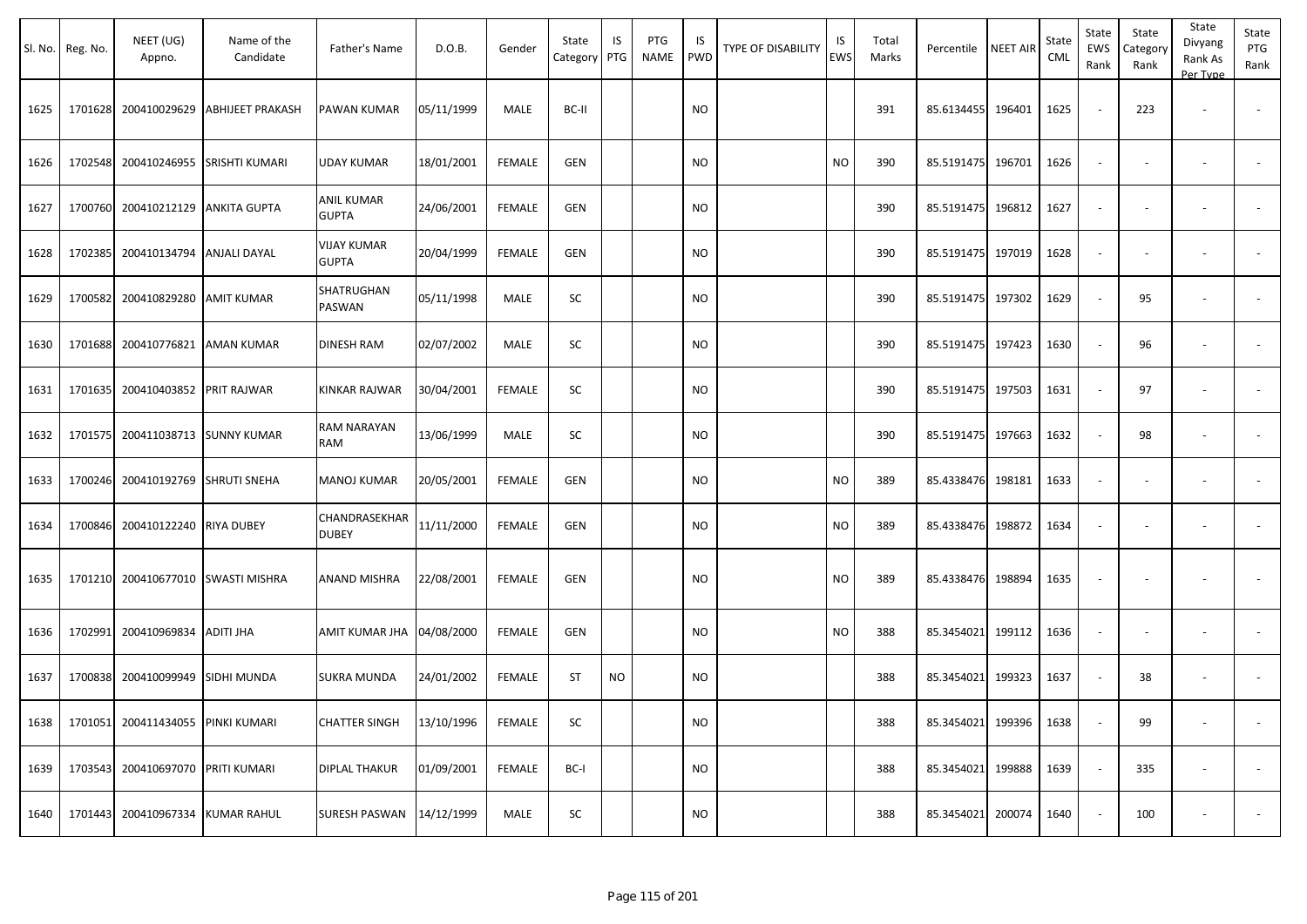|      | Sl. No. Reg. No. | NEET (UG)<br>Appno.                | Name of the<br>Candidate             | Father's Name                        | D.O.B.     | Gender        | State<br>Category   PTG | IS        | PTG<br><b>NAME</b> | IS<br><b>PWD</b> | <b>TYPE OF DISABILITY</b> | IS<br>EWS | Total<br>Marks | Percentile NEET AIR |        | State<br>CML | State<br>EWS<br>Rank | State<br>Category<br>Rank | State<br>Divyang<br>Rank As<br>Per Type | State<br>PTG<br>Rank |
|------|------------------|------------------------------------|--------------------------------------|--------------------------------------|------------|---------------|-------------------------|-----------|--------------------|------------------|---------------------------|-----------|----------------|---------------------|--------|--------------|----------------------|---------------------------|-----------------------------------------|----------------------|
| 1641 | 1703742          |                                    | 200410748348 POOJA KUMARI            | LALIT RAM                            | 21/09/2000 | <b>FEMALE</b> | SC                      |           |                    | <b>NO</b>        |                           |           | 387            | 85.2587855 201368   |        | 1641         |                      | 101                       | $\overline{\phantom{a}}$                |                      |
| 1642 | 1703298          |                                    | 200410257503 AKANKSHA KOMAL          | SANJAY KUMAR<br>SINGH                | 02/02/2002 | <b>FEMALE</b> | GEN                     |           |                    | <b>NO</b>        |                           |           | 386            | 85.1718762          | 201844 | 1642         | $\sim$               |                           | $\overline{\phantom{a}}$                |                      |
| 1643 | 1702343          |                                    | 200410886250 GOURAV KISKU            | CHHOTRAY KISKU                       | 28/04/2000 | MALE          | <b>ST</b>               | <b>NO</b> |                    | <b>NO</b>        |                           |           | 386            | 85.1718762 201862   |        | 1643         |                      | 39                        |                                         |                      |
| 1644 |                  | 1700509 200410432717 JJUHI KUMARI  |                                      | <b>KRISHNA KUMAR</b><br><b>GUPTA</b> | 31/07/2001 | <b>FEMALE</b> | GEN                     |           |                    | <b>NO</b>        |                           |           | 386            | 85.1718762 202136   |        | 1644         |                      |                           |                                         |                      |
| 1645 | 1703402          |                                    | 200411402367 APRAJAY KUMAR           | BIRENDRA KUMAR 29/12/1998            |            | MALE          | BC-II                   |           |                    | <b>NO</b>        |                           |           | 386            | 85.1718762 202299   |        | 1645         | $\sim$               | 224                       |                                         |                      |
| 1646 |                  |                                    | 1703778 200410060279 ANJANA BHASKAR  | PREM KUMAR                           | 28/12/1998 | <b>FEMALE</b> | SC                      |           |                    | <b>NO</b>        |                           |           | 386            | 85.1718762 202307   |        | 1646         |                      | 102                       |                                         |                      |
| 1647 | 1703021          | 200411149813 JYOTI RANI            |                                      | BASUDEO PRASAD 30/08/1999            |            | <b>FEMALE</b> | BC-I                    |           |                    | <b>NO</b>        |                           |           | 385            | 85.0714331          | 202784 | 1647         |                      | 336                       | $\overline{\phantom{a}}$                |                      |
| 1648 | 1700335          |                                    | 200410230302 HARSH BHAGAT            | SANDIP BHAGAT                        | 10/09/2001 | MALE          | BC-II                   |           |                    | <b>NO</b>        |                           |           | 385            | 85.0714331 203072   |        | 1648         |                      | 225                       |                                         |                      |
| 1649 | 1703187          | 200410392179 LAXMI KUMARI          |                                      | LAL DEO MAHTO                        | 18/09/1998 | <b>FEMALE</b> | BC-II                   |           |                    | <b>NO</b>        |                           |           | 385            | 85.0714331 203238   |        | 1649         |                      | 226                       |                                         |                      |
| 1650 |                  |                                    | 1702747 200410274925 S WAIZUR RAHMAN | S MATIUR<br>RAHMAN                   | 25/02/1999 | MALE          | GEN                     |           |                    | <b>NO</b>        |                           | <b>NO</b> | 385            | 85.0714331 203239   |        | 1650         |                      |                           | $\overline{\phantom{a}}$                |                      |
| 1651 |                  | 1700872 200411166971 ANJALI KUMARI |                                      | ANSHUMALI<br>TIWARI                  | 12/12/1999 | <b>FEMALE</b> | GEN                     |           |                    | <b>NO</b>        |                           | YES       | 385            | 85.0714331 203495   |        | 1651         | 163                  |                           | $\overline{\phantom{a}}$                |                      |
| 1652 |                  | 1701562 200410199919 DEEP SHIKHA   |                                      | HARKHU RAVIDAS 14/12/2000            |            | <b>FEMALE</b> | SC                      |           |                    | <b>NO</b>        |                           |           | 385            | 85.0714331 203502   |        | 1652         |                      | 103                       |                                         |                      |
| 1653 |                  | 1701865 200410524597 PRABHAT DAS   |                                      | HARENDRA DAS                         | 05/01/2001 | MALE          | SC                      |           |                    | <b>NO</b>        |                           |           | 385            | 85.0714331 203760   |        | 1653         |                      | 104                       |                                         | $\sim$               |
| 1654 |                  |                                    | 1702870 200410590400 MAITHILI KUMARI | <b>MANOJ KUMAR</b><br><b>JHA</b>     | 22/04/2003 | FEMALE        | <b>GEN</b>              |           |                    | <b>NO</b>        |                           | <b>NO</b> | 384            | 84.9865722 204202   |        | 1654         |                      |                           | $\overline{\phantom{a}}$                | $\sim$               |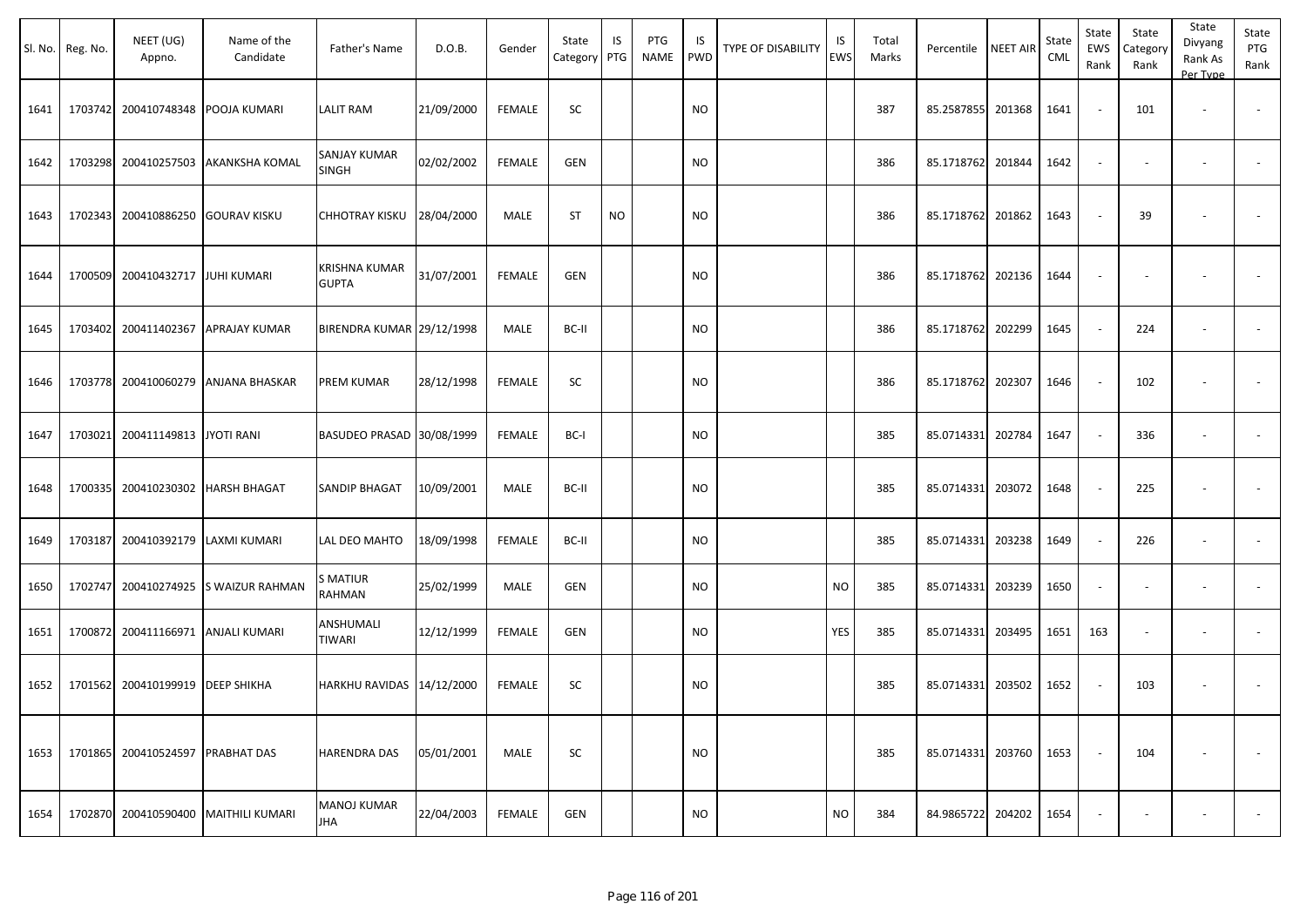|      | Sl. No. Reg. No. | NEET (UG)<br>Appno.               | Name of the<br>Candidate             | Father's Name                        | D.O.B.     | Gender        | State<br>Category | IS<br>PTG | PTG<br>NAME | IS<br>PWD | TYPE OF DISABILITY | IS<br><b>EWS</b> | Total<br>Marks | Percentile        | <b>NEET AIR</b> | State<br>CML | State<br>EWS<br>Rank     | State<br>Category<br>Rank | State<br>Divyang<br>Rank As<br>Per Type | State<br>PTG<br>Rank     |
|------|------------------|-----------------------------------|--------------------------------------|--------------------------------------|------------|---------------|-------------------|-----------|-------------|-----------|--------------------|------------------|----------------|-------------------|-----------------|--------------|--------------------------|---------------------------|-----------------------------------------|--------------------------|
| 1655 | 1700643          | 200410565362                      | <b>ISHA MANDIRA</b>                  | <b>UMESH PRASAD</b>                  | 29/01/2000 | <b>FEMALE</b> | GEN               |           |             | <b>NO</b> |                    | <b>NO</b>        | 384            | 84.9865722        | 204605          | 1655         | $\overline{\phantom{a}}$ | $\overline{\phantom{a}}$  | $\sim$                                  |                          |
| 1656 |                  | 1702950 200410781722 ZAID ANSARI  |                                      | <b>MD HAMID</b>                      | 14/11/2001 | MALE          | BC-I              |           |             | <b>NO</b> |                    |                  | 384            | 84.9865722        | 204846          | 1656         | $\sim$                   | 337                       | $\sim$                                  | $\sim$                   |
| 1657 |                  | 1700517 200411079881              | <b>RIKTA NANDI</b>                   | <b>TAPAS KUMAR</b><br><b>NANDI</b>   | 05/12/2000 | <b>FEMALE</b> | <b>GEN</b>        |           |             | <b>NO</b> |                    |                  | 384            | 84.9865722        | 205108          | 1657         | $\overline{\phantom{a}}$ | $\overline{\phantom{a}}$  |                                         | $\overline{\phantom{a}}$ |
| 1658 |                  | 1702600 200411382047              | ARCHANA MANDAL                       | MATHURA<br>PRASAD MANDAL             | 05/12/1999 | <b>FEMALE</b> | GEN               |           |             | <b>NO</b> |                    |                  | 383            | 84.8954931        | 205374          | 1658         | $\sim$                   | $\blacksquare$            |                                         |                          |
| 1659 |                  | 1702518 200410406918              | DHANANJAY KUMAR<br>RAI               | <b>BIJAY RAY</b>                     | 15/07/2001 | MALE          | <b>GEN</b>        |           |             | <b>NO</b> |                    | <b>NO</b>        | 383            | 84.8954931        | 206306          | 1659         | $\sim$                   | $\overline{\phantom{a}}$  | $\overline{\phantom{a}}$                |                          |
| 1660 |                  | 1703326 200410368947              | <b>ABHISHEK KEWAT</b>                | <b>MADAN MOHAN</b><br>PRASAD KEWAT   | 30/06/2001 | <b>MALE</b>   | <b>GEN</b>        |           |             | <b>NO</b> |                    |                  | 382            | 84.8081449        | 206711          | 1660         | $\overline{\phantom{a}}$ | $\overline{\phantom{a}}$  |                                         | $\sim$                   |
| 1661 |                  | 1700479 200410886408              | <b>SWEETY KUMARI</b>                 | VIDYA NATH JHA                       | 20/12/1999 | <b>FEMALE</b> | <b>GEN</b>        |           |             | <b>NO</b> |                    | YES              | 382            | 84.8081449        | 207009          | 1661         | 164                      |                           |                                         |                          |
| 1662 | 1703909          | 200410166748 VINIT MUNDA          |                                      | <b>BANDHANA</b><br><b>MUNDA</b>      | 21/04/2002 | MALE          | <b>ST</b>         | <b>NO</b> |             | <b>NO</b> |                    |                  | 382            | 84.8081449        | 207430 1662     |              | $\sim$                   | 40                        | $\overline{\phantom{a}}$                | $\blacksquare$           |
| 1663 |                  | 1703239 200410237034              | <b>TANYA RAJ</b>                     | RAJ RATAN SAHAY 01/10/2000           |            | <b>FEMALE</b> | <b>GEN</b>        |           |             | <b>NO</b> |                    | NO.              | 381            | 84.7201383        | 207843          | 1663         | $\sim$                   |                           |                                         |                          |
| 1664 |                  | 1700080 200410282367              | <b>ISHA KUMARI</b>                   | PRAMOD PASWAN 04/08/2002             |            | FEMALE        | SC                |           |             | <b>NO</b> |                    |                  | 381            | 84.7201383        | 207855          | 1664         | $\sim$                   | 105                       | $\sim$                                  |                          |
| 1665 |                  | 1703292 200411304471 RANJAN KUMAR |                                      | <b>CHHAKAN</b><br>PRAJAPATI          | 02/11/1998 | MALE          | <b>GEN</b>        |           |             | <b>NO</b> |                    |                  | 381            | 84.7201383        | 207985          | 1665         | $\overline{\phantom{a}}$ | $\overline{\phantom{a}}$  | $\overline{\phantom{a}}$                | $\blacksquare$           |
| 1666 |                  | 1700745 200410972597              | <b>ADITI</b>                         | <b>RAKESH KUMAR</b>                  | 29/09/2000 | FEMALE        | <b>GEN</b>        |           |             | <b>NO</b> |                    | NO.              | 381            | 84.7201383        | 208699          | 1666         | $\sim$                   |                           |                                         |                          |
| 1667 |                  |                                   | 1701740 200410544155 MUKESH KUMAR    | <b>VIJAY PRASAD</b><br><b>BHAGAT</b> | 08/07/2001 | <b>MALE</b>   | BC-II             |           |             | <b>NO</b> |                    |                  | 381            | 84.7201383 208802 |                 | 1667         | $\sim$                   | 227                       |                                         | $\sim$                   |
| 1668 |                  |                                   | 1703519 200410630685 GULNAZSHAMRIN S | <b>SAGIR ALAM S</b>                  | 20/11/2001 | FEMALE        | BC-I              |           |             | <b>NO</b> |                    |                  | 380            | 84.6284739        | 208912          | 1668         | $\sim$                   | 338                       |                                         | $\sim$                   |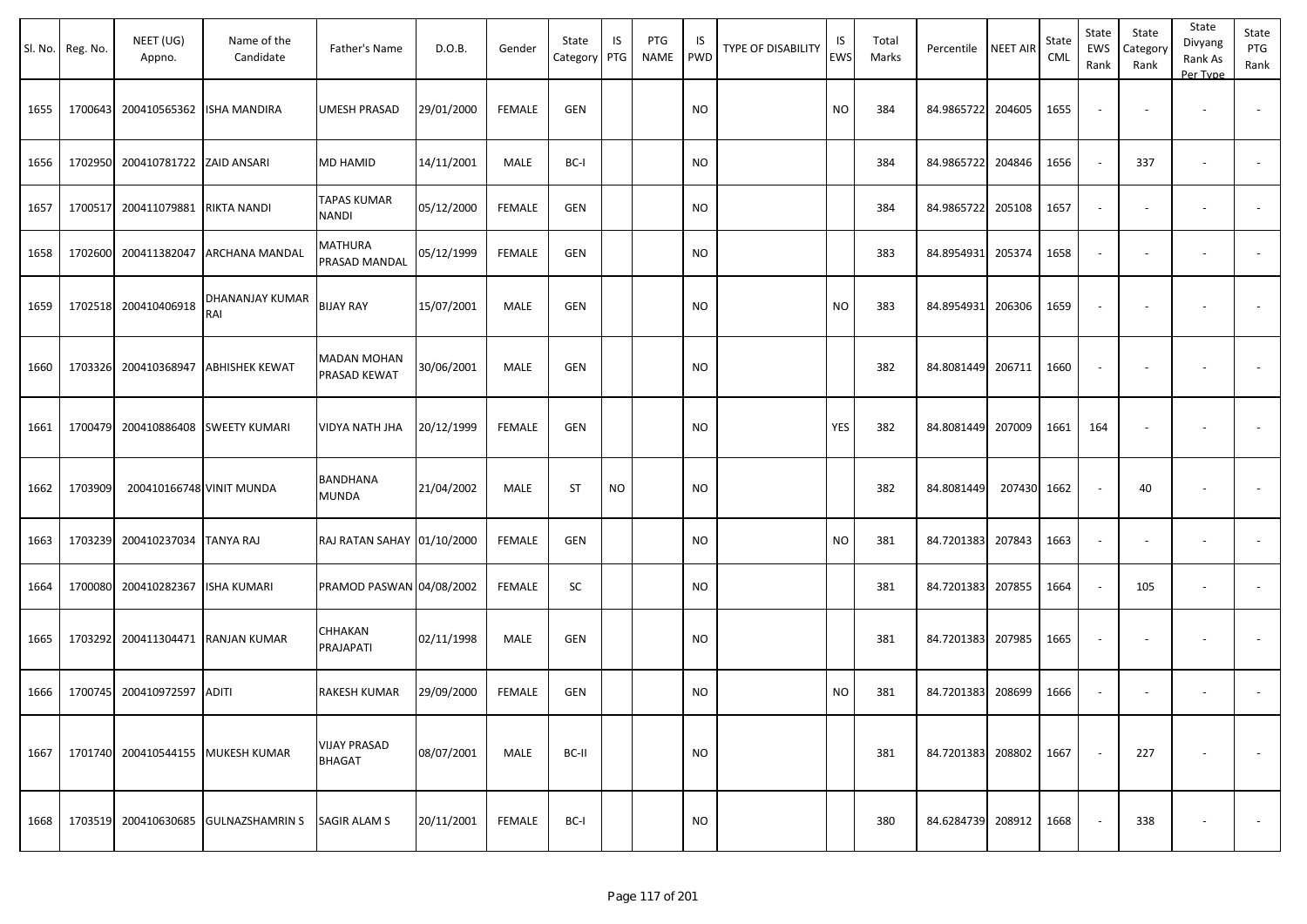| Sl. No. | Reg. No. | NEET (UG)<br>Appno.               | Name of the<br>Candidate             | Father's Name                        | D.O.B.     | Gender        | State<br>Category | IS<br>PTG | PTG<br><b>NAME</b> | IS<br>PWD  | <b>TYPE OF DISABILITY</b>                | IS<br><b>EWS</b> | Total<br>Marks | Percentile        | <b>NEET AIR</b> | State<br>CML | State<br>EWS<br>Rank | State<br>Category<br>Rank | State<br>Divyang<br>Rank As<br>Per Type | State<br>PTG<br>Rank |
|---------|----------|-----------------------------------|--------------------------------------|--------------------------------------|------------|---------------|-------------------|-----------|--------------------|------------|------------------------------------------|------------------|----------------|-------------------|-----------------|--------------|----------------------|---------------------------|-----------------------------------------|----------------------|
| 1669    | 1701227  | 200410497537                      | <b>SHALU TIWARI</b>                  | <b>DURGESH NATH</b><br>TIWARI        | 05/02/2001 | <b>FEMALE</b> | <b>GEN</b>        |           |                    | <b>NO</b>  |                                          | <b>YES</b>       | 380            | 84.6284739        | 209042          | 1669         | 165                  |                           |                                         |                      |
| 1670    | 1701214  | 200410201924                      | NIVEDITA HEMBROM DEV HEMBROM         |                                      | 04/03/2001 | <b>FEMALE</b> | <b>ST</b>         | <b>NO</b> |                    | <b>NO</b>  |                                          |                  | 380            | 84.6284739        | 209123          | 1670         |                      | 41                        |                                         |                      |
| 1671    | 1702344  | 200410664804                      | <b>GOURAV KUMAR</b><br>OJHA          | ASHWINI OJHA                         | 28/06/2001 | MALE          | <b>GEN</b>        |           |                    | <b>NO</b>  |                                          | <b>NO</b>        | 380            | 84.6284739        | 209137          | 1671         | $\sim$               |                           | $\overline{\phantom{a}}$                |                      |
| 1672    | 1700646  |                                   | 200410970856 CHANDANI KUMARI         | RAMESHWAR<br>SWANSI                  | 15/10/1996 | <b>FEMALE</b> | SC                |           |                    | <b>NO</b>  |                                          |                  | 380            | 84.6284739        | 209178          | 1672         |                      | 106                       |                                         |                      |
| 1673    | 1702737  | 200411367155 PRIYA KUMARI         |                                      | PRAKASH SAHU                         | 03/04/1996 | <b>FEMALE</b> | BC-I              |           |                    | <b>NO</b>  |                                          |                  | 380            | 84.6284739 209571 |                 | 1673         |                      | 339                       |                                         |                      |
| 1674    | 1704218  | 200410814795 TRIPTI RANI          |                                      | <b>SHANKAR</b><br><b>CHANDRA DAS</b> | 01/05/2001 | <b>FEMALE</b> | SC                |           |                    | <b>NO</b>  |                                          |                  | 380            | 84.6284739        | 209588          | 1674         |                      | 107                       |                                         |                      |
| 1675    | 1702414  | 200410044299                      | <b>REET SIMRAN</b>                   | <b>SUDHIR KUMAR</b><br>RAI           | 07/03/2001 | <b>FEMALE</b> | <b>GEN</b>        |           |                    | <b>NO</b>  |                                          | <b>NO</b>        | 380            | 84.6284739        | 209626          | 1675         |                      |                           |                                         |                      |
| 1676    | 1701384  |                                   | 200410603691 SHIKHA KUMARI           | ISHWAR MAHTHA                        | 06/12/2000 | <b>FEMALE</b> | SC                |           |                    | <b>NO</b>  |                                          |                  | 380            | 84.6284739        | 209634          | 1676         |                      | 108                       | $\overline{\phantom{a}}$                |                      |
| 1677    | 1703387  | 200410791427                      | <b>ROSHINI RANJAN</b>                | RAJESH RANJAN                        | 06/03/2002 | <b>FEMALE</b> | <b>GEN</b>        |           |                    | <b>NO</b>  |                                          | <b>NO</b>        | 380            | 84.6284739        | 209671          | 1677         |                      |                           | $\overline{\phantom{a}}$                |                      |
| 1678    |          | 1702165 200411079977 KIRAN KUMARI |                                      | <b>BIJAY KUMAR</b><br><b>MAHATO</b>  | 22/03/2001 | <b>FEMALE</b> | BC-I              |           |                    | <b>NO</b>  |                                          |                  | 379            | 84.5410526 210164 |                 | 1678         |                      | 340                       |                                         |                      |
| 1679    | 1703861  | 200410829962 SOURAV SINGH         |                                      | RAJESH SINGH                         | 31/03/2003 | MALE          | <b>GEN</b>        |           |                    | <b>YES</b> | <b>B-DEAFNESS AND</b><br>HARD OF HEARING | <b>NO</b>        | 379            | 84.5410526 210398 |                 | 1679         |                      |                           | $\overline{3}$                          |                      |
| 1680    |          |                                   | 1703574 200411228069 KHUSHBOO KUMARI | <b>SURESH SHARMA</b>                 | 12/07/1999 | <b>FEMALE</b> | BC-I              |           |                    | <b>NO</b>  |                                          |                  | 379            | 84.5410526 210822 |                 | 1680         |                      | 341                       | $\overline{\phantom{a}}$                | $\sim$               |
| 1681    |          | 1701221 200410513794              | PRIYESH KUMAR<br><b>DIWAKAR</b>      | DEVENDRA RAM                         | 16/08/2001 | MALE          | SC                |           |                    | <b>NO</b>  |                                          |                  | 379            | 84.5410526 211141 |                 | 1681         |                      | 109                       |                                         | $\sim$               |
| 1682    |          |                                   | 1700139 200411082681 SARVESH KUMAR   | RAMNATH RAJAK                        | 20/08/2000 | MALE          | SC                |           |                    | <b>NO</b>  |                                          |                  | 378            | 84.4535580 211480 |                 | 1682         |                      | 110                       | $\overline{\phantom{a}}$                | $\sim$               |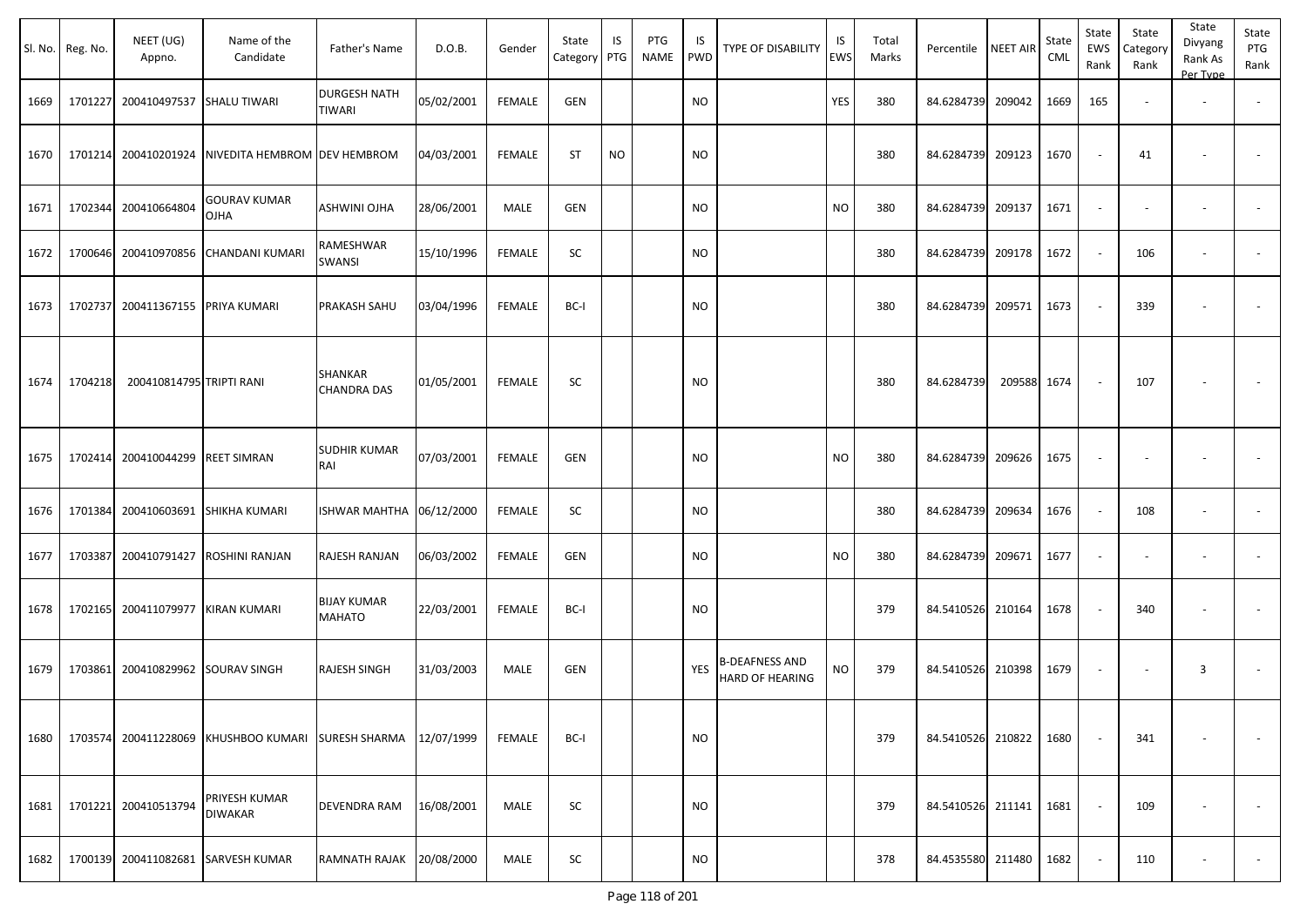|      | Sl. No. Reg. No. | NEET (UG)<br>Appno.       | Name of the<br>Candidate             | Father's Name                 | D.O.B.     | Gender        | State<br>Category PTG | IS        | PTG<br><b>NAME</b> | IS<br>PWD | <b>TYPE OF DISABILITY</b> | IS<br><b>EWS</b> | Total<br>Marks | Percentile        | <b>NEET AIR</b> | State<br><b>CML</b> | State<br>EWS<br>Rank     | State<br>Category<br>Rank | State<br>Divyang<br>Rank As<br>Per Type | State<br>PTG<br>Rank     |
|------|------------------|---------------------------|--------------------------------------|-------------------------------|------------|---------------|-----------------------|-----------|--------------------|-----------|---------------------------|------------------|----------------|-------------------|-----------------|---------------------|--------------------------|---------------------------|-----------------------------------------|--------------------------|
| 1683 | 1701572          | 200410083383              | TRIPTI RAJ                           | RAJ KUMAR                     | 26/05/1999 | <b>FEMALE</b> | SC                    |           |                    | <b>NO</b> |                           |                  | 378            | 84.4535580 211531 |                 | 1683                |                          | 111                       | $\overline{\phantom{a}}$                |                          |
| 1684 | 1700879          | 200411077525              | RANJEETA KUMARI                      | CHANDRESHWAR<br><b>ORAON</b>  | 15/12/2000 | <b>FEMALE</b> | <b>ST</b>             | <b>NO</b> |                    | <b>NO</b> |                           |                  | 378            | 84.4535580 211570 |                 | 1684                |                          | 42                        |                                         |                          |
| 1685 | 1703049          | 200411469317              | <b>SAGAR PRASAD</b>                  | NARENDRA<br>PRASAD            | 11/08/1999 | MALE          | BC-II                 |           |                    | NO.       |                           |                  | 378            | 84.4535580        | 211708          | 1685                |                          | 228                       |                                         | $\overline{\phantom{a}}$ |
| 1686 | 1700548          | 200411143135              | PREETI MARANDI                       | PRABHAT KUMAR<br>MARANDI      | 16/06/2002 | <b>FEMALE</b> | ST                    | <b>NO</b> |                    | NO        |                           |                  | 377            | 84.3646736 212659 |                 | 1686                |                          | 43                        |                                         |                          |
| 1687 | 1700735          | 200410764090              | <b>MONIKA MAJEE</b>                  | <b>MANTU LAL</b><br>MAJEE     | 24/05/2000 | <b>FEMALE</b> | <b>GEN</b>            |           |                    | <b>NO</b> |                           | <b>NO</b>        | 377            | 84.3646736 212672 |                 | 1687                |                          |                           |                                         |                          |
| 1688 | 1700558          | 200410307707              | KRITIKA KUMARI                       | DWARIKA NATH<br><b>MISHRA</b> | 24/09/1997 | FEMALE        | GEN                   |           |                    | NO.       |                           | <b>NO</b>        | 377            | 84.3646736        | 212740          | 1688                | $\overline{\phantom{a}}$ |                           |                                         |                          |
| 1689 | 1701548          | 200410153420              | <b>TANYA SINHA</b>                   | RAJESH KUMAR<br>SINHA         | 30/03/2001 | <b>FEMALE</b> | <b>GEN</b>            |           |                    | NO.       |                           | <b>NO</b>        | 377            | 84.3646736 213068 |                 | 1689                |                          |                           |                                         |                          |
| 1690 | 1700421          | 200410010838              | <b>AMRITA TIGGA</b>                  | PRAWIN TIGGA                  | 18/10/1999 | <b>FEMALE</b> | ST                    | <b>NO</b> |                    | <b>NO</b> |                           |                  | 376            | 84.2757891 213872 |                 | 1690                |                          | 44                        | $\overline{\phantom{a}}$                | $\overline{\phantom{a}}$ |
| 1691 | 1704193          | 200411153378              | PALAK KUMARI                         | SACHIT KUMAR                  | 10/11/2000 | <b>FEMALE</b> | GEN                   |           |                    | <b>NO</b> |                           |                  | 376            | 84.2757891        | 213912 1691     |                     |                          |                           |                                         |                          |
| 1692 | 1701800          | 200410432230              | OM PRAKASH<br>HANSDA                 | <b>SUNDAR LAL</b><br>MANJHI   | 17/04/2001 | MALE          | ST                    | <b>NO</b> |                    | NO.       |                           |                  | 376            | 84.2757891        | 213945          | 1692                |                          | 45                        |                                         |                          |
| 1693 | 1702842          | 200410611629              | <b>SNEHA</b>                         | <b>SUNIL KUMAR</b>            | 26/11/2000 | <b>FEMALE</b> | SC                    |           |                    | NO.       |                           |                  | 376            | 84.2757891 214231 |                 | 1693                |                          | 112                       | $\overline{\phantom{a}}$                |                          |
| 1694 | 1700692          | 200410435636              | <b>ZEBA PARWEEN</b>                  | MD NISAR AHMAD 21/02/1995     |            | <b>FEMALE</b> | BC-I                  |           |                    | NO.       |                           |                  | 376            | 84.2757891        | 214313          | 1694                |                          | 342                       | $\overline{\phantom{a}}$                |                          |
| 1695 | 1701834          | 200411221309 PRINCY TIGGA |                                      | SUKHDEO ORAON 10/05/2002      |            | <b>FEMALE</b> | <b>ST</b>             | <b>NO</b> |                    | <b>NO</b> |                           |                  | 376            | 84.2757891 214526 |                 | 1695                |                          | 46                        |                                         |                          |
| 1696 | 1701349          | 200410895986              | PRAGYA AMRESH<br><b>KUMAR PANDEY</b> | AMRESH KUMAR<br>PANDEY        | 10/08/2001 | <b>FEMALE</b> | <b>GEN</b>            |           |                    | NO.       |                           | <b>NO</b>        | 375            | 84.1783454 215001 |                 | 1696                |                          |                           |                                         | $\sim$                   |
| 1697 | 1702436          | 200410761498              | <b>BIHARILAL MAHTO</b>               | <b>BALRAM MAHTO</b>           | 15/03/1996 | MALE          | BC-I                  |           |                    | <b>NO</b> |                           |                  | 375            | 84.1783454        | 215610          | 1697                |                          | 343                       |                                         | $\sim$                   |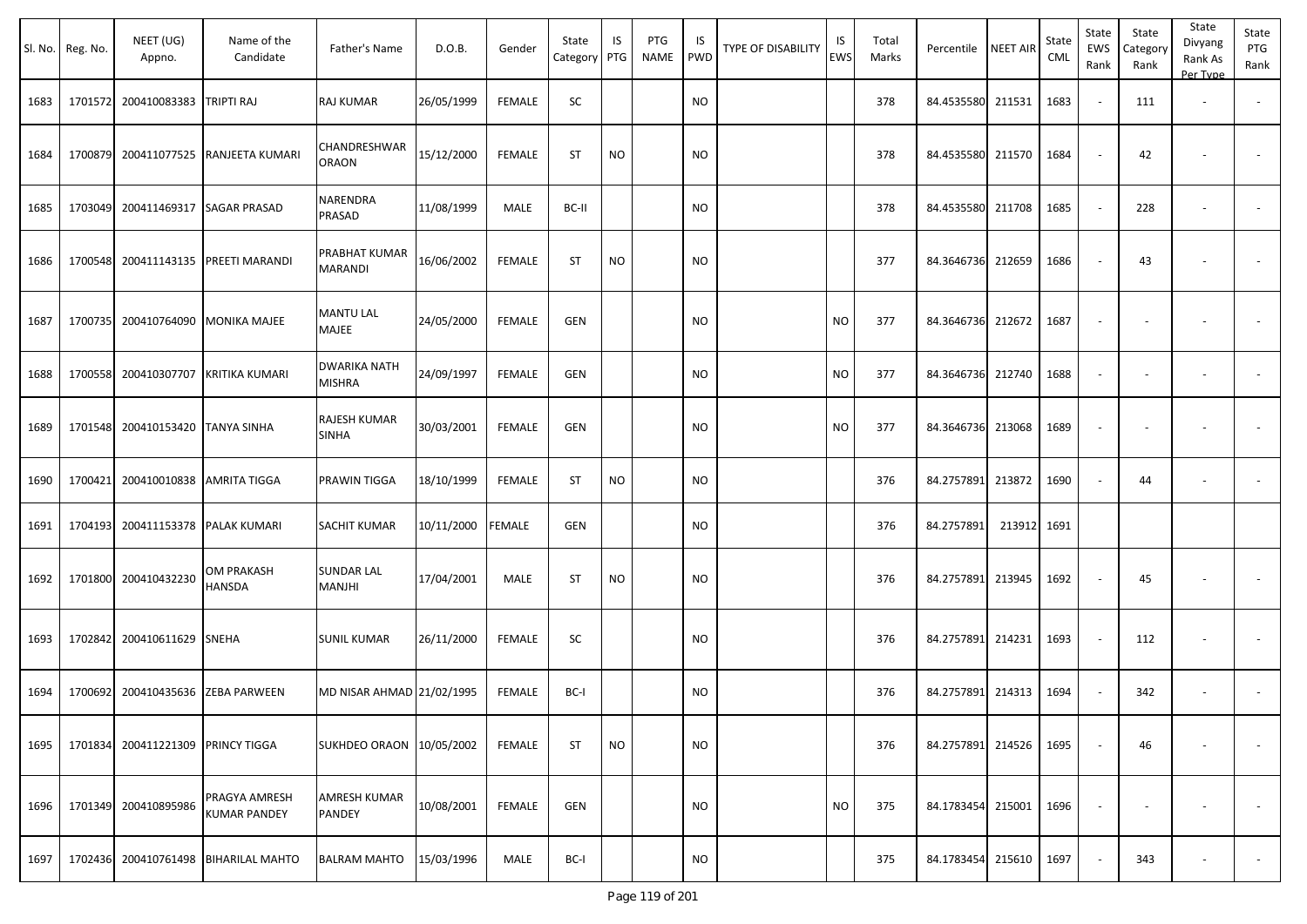|      | Sl. No. Reg. No. | NEET (UG)<br>Appno.               | Name of the<br>Candidate                          | Father's Name                        | D.O.B.     | Gender        | State<br>Category | IS<br>PTG | PTG<br>NAME | IS.<br>PWD | TYPE OF DISABILITY | IS<br>EWS | Total<br>Marks | Percentile        | <b>NEET AIR</b> | State<br><b>CML</b> | State<br>EWS<br>Rank     | State<br>Category<br>Rank | State<br>Divyang<br>Rank As<br>Per Type | State<br>PTG<br>Rank |
|------|------------------|-----------------------------------|---------------------------------------------------|--------------------------------------|------------|---------------|-------------------|-----------|-------------|------------|--------------------|-----------|----------------|-------------------|-----------------|---------------------|--------------------------|---------------------------|-----------------------------------------|----------------------|
| 1698 |                  | 1701110 200410053159              | <b>JYOTI KUMARI</b>                               | <b>ANIL CHANDRA</b><br><b>MAHATO</b> | 04/01/1999 | <b>FEMALE</b> | BC-I              |           |             | <b>NO</b>  |                    |           | 375            | 84.1783454        | 215977          | 1698                | $\overline{\phantom{a}}$ | 344                       | $\overline{\phantom{a}}$                |                      |
| 1699 |                  |                                   | 1700571 200410306954 VANDANA TUDU                 | SAMUEL TUDU                          | 14/11/1998 | <b>FEMALE</b> | <b>ST</b>         | <b>NO</b> |             | <b>NO</b>  |                    |           | 374            | 84.0900462        | 216375          | 1699                | $\sim$                   | 47                        |                                         |                      |
| 1700 |                  |                                   | 1701190 200410207655 SHEFALI RANJAN               | <b>MANISH RANJAN</b>                 | 08/08/2001 | <b>FEMALE</b> | BC-II             |           |             | NO         |                    |           | 374            | 84.0900462        | 216557          | 1700                | $\sim$                   | 229                       | $\overline{\phantom{a}}$                |                      |
| 1701 |                  | 1702388 200410252949              | <b>SURUCHI KUMARI</b>                             | DEO KUMAR<br><b>BAITHA</b>           | 21/12/1999 | <b>FEMALE</b> | SC                |           |             | <b>NO</b>  |                    |           | 374            | 84.0900462        | 217157          | 1701                | $\sim$                   | 113                       | $\sim$                                  | $\sim$               |
| 1702 |                  | 1701452 200410277668 AYESHA NASIM |                                                   | MD NASIM UDDIN 22/03/2000            |            | <b>FEMALE</b> | <b>GEN</b>        |           |             | <b>NO</b>  |                    | NO        | 373            | 83.9979429 217731 |                 | 1702                | $\overline{\phantom{a}}$ |                           |                                         |                      |
| 1703 |                  | 1702502 200410227524 KULDIP RAY   |                                                   | <b>RAMAKANT RAY</b>                  | 25/01/2000 | MALE          | <b>GEN</b>        |           |             | NO         |                    | YES       | 373            | 83.9979429        | 218183          | 1703                | 166                      | $\overline{\phantom{a}}$  | $\overline{\phantom{a}}$                |                      |
| 1704 |                  | 1702969 200410537197              | <b>FAREHA NOOR</b>                                | SARWAR<br>KHURSHID                   | 07/03/2000 | <b>FEMALE</b> | <b>GEN</b>        |           |             | NO         |                    | NO.       | 372            | 83.9089852        | 218912          | 1704                | $\overline{\phantom{a}}$ | $\overline{\phantom{a}}$  | $\overline{\phantom{a}}$                |                      |
| 1705 |                  | 1701056 200410425446 SAUBHAGYA    |                                                   | <b>MR MUKESH</b><br><b>KUMAR</b>     | 13/09/2001 | <b>FEMALE</b> | <b>GEN</b>        |           |             | NO         |                    | NO        | 372            | 83.9089852        | 219144          | 1705                | $\sim$                   |                           |                                         |                      |
| 1706 | 1704123          |                                   | 200410744002 ROSHAN KUMAR DAS RANJIT DAS          |                                      | 02/03/2001 | MALE          | SC                |           |             | <b>NO</b>  |                    |           | 372            | 83.9089852        | 219205 1706     |                     | $\sim$                   | 114                       | $\overline{\phantom{a}}$                |                      |
| 1707 | 1704014          | 200411212183 ERAM SABA            |                                                   | <b>NURUL HAQUE</b>                   | 05/09/1999 | <b>FEMALE</b> | <b>GEN</b>        |           |             | <b>NO</b>  |                    |           | 372            | 83.9089852        | 219359 1707     |                     | $\sim$                   |                           |                                         |                      |
|      |                  | 1708 1702068 200410164425         | POOJA KUMARI<br>MAHATO                            | <b>DILIP KUMAR</b><br><b>MAHATO</b>  | 14/04/1999 | FEMALE        | BC-I              |           |             | <b>NO</b>  |                    |           | 372            | 83.9089852 219698 |                 | 1708                | $\sim$                   | 345                       | $\overline{\phantom{a}}$                |                      |
| 1709 | 1704065          |                                   | 200410381853 SHIFA MANNAN                         | <b>ABDUL MANNAN</b>                  | 16/09/1998 | FEMALE        | BC-I              |           |             | <b>NO</b>  |                    |           | 371            | 83.8192960        | 220070 1709     |                     | $\sim$                   | 346                       | $\sim$                                  | $\sim$               |
| 1710 |                  |                                   | 1703328 200410365653 CHUNCHUN MAHTHA GORAN MAHTHA |                                      | 26/02/2002 | MALE          | SC                |           |             | <b>NO</b>  |                    |           | 371            | 83.8192960        | 220138          | 1710                | $\sim$                   | 115                       | $\sim$                                  | $\sim$               |
| 1711 |                  | 1703680 200410517901 NIKITA RAJ   |                                                   | <b>VIJAY KUMAR</b>                   | 22/04/2002 | FEMALE        | BC-I              |           |             | <b>NO</b>  |                    |           | 371            | 83.8192960        | 220183          | 1711                | $\sim$                   | 347                       | $\sim$                                  | $\sim$ $-$           |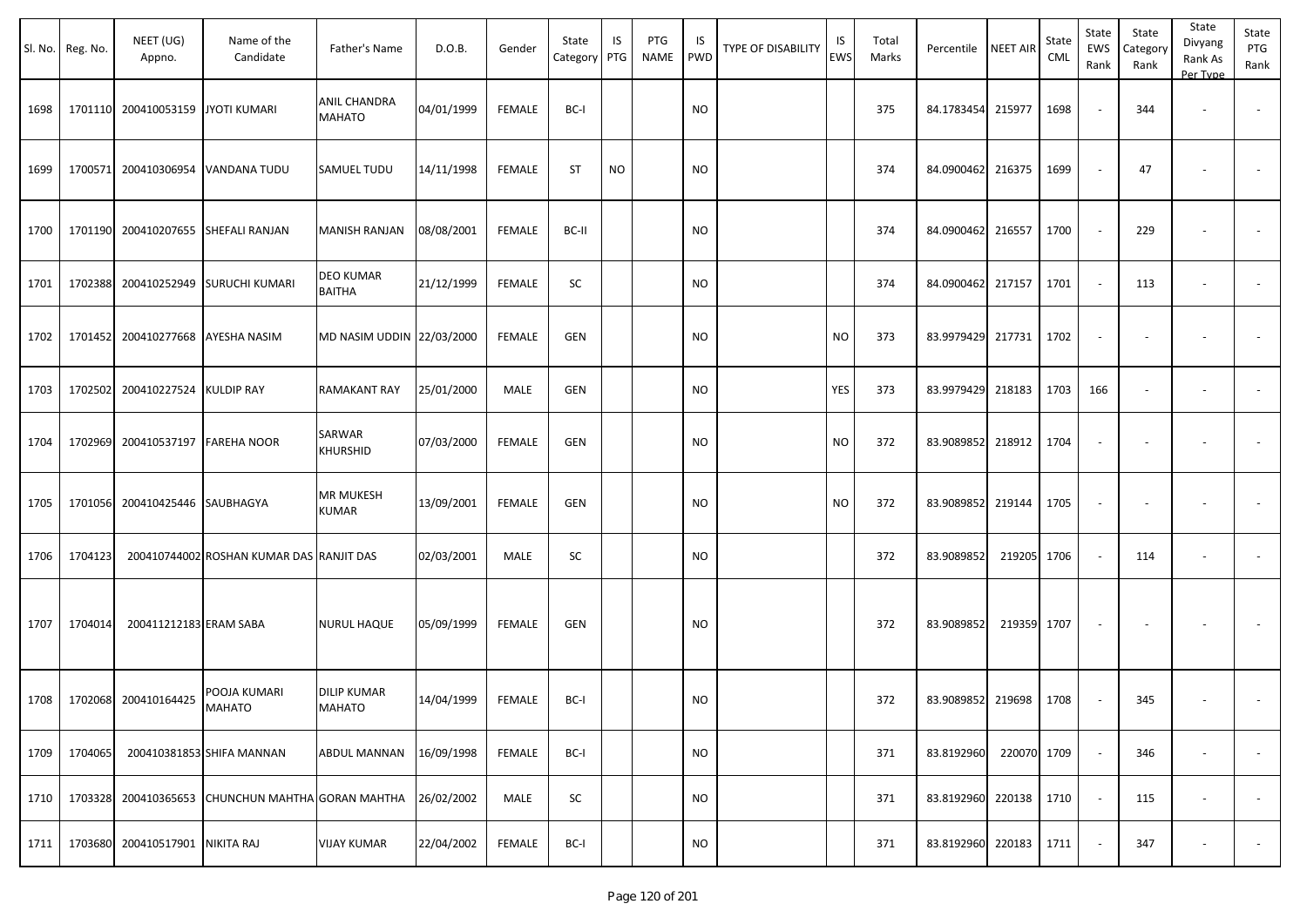|      | Sl. No. Reg. No. | NEET (UG)<br>Appno.       | Name of the<br>Candidate    | Father's Name              | D.O.B.     | Gender        | State<br>Category | IS<br>PTG | PTG<br><b>NAME</b> | IS<br>PWD | <b>TYPE OF DISABILITY</b> | IS<br><b>EWS</b> | Total<br>Marks | Percentile NEET AIR    |             | State<br>CML | State<br>EWS<br>Rank | State<br>Category<br>Rank | State<br>Divyang<br>Rank As<br>Per Type | State<br>PTG<br>Rank |
|------|------------------|---------------------------|-----------------------------|----------------------------|------------|---------------|-------------------|-----------|--------------------|-----------|---------------------------|------------------|----------------|------------------------|-------------|--------------|----------------------|---------------------------|-----------------------------------------|----------------------|
| 1712 | 1703218          | 200411456993              | RACHNA KUMARI               | PITAMBER KUMAR 25/09/1994  |            | <b>FEMALE</b> | SC                |           |                    | <b>NO</b> |                           |                  | 371            | 83.8192960 220208      |             | 1712         | $\sim$               | 116                       | $\overline{\phantom{a}}$                |                      |
| 1713 | 1700620          | 200410544307              | <b>MAHTAB ALAM</b>          | ASLAM ANSARI               | 15/07/2000 | MALE          | <b>GEN</b>        |           |                    | <b>NO</b> |                           |                  | 371            | 83.8192960 220376      |             | 1713         |                      |                           |                                         |                      |
| 1714 | 1702387          |                           | 200410244393 SHRUTI KUMARI  | RAVI SHANKAR<br>BARNWAL    | 15/05/2000 | <b>FEMALE</b> | BC-II             |           |                    | <b>NO</b> |                           |                  | 371            | 83.8192960 220544      |             | 1714         |                      | 230                       |                                         |                      |
| 1715 | 1704030          | 200410124807 RITU HASDA   |                             | <b>BUDH LAL HASDA</b>      | 02/12/2002 | <b>FEMALE</b> | <b>ST</b>         | <b>NO</b> |                    | <b>NO</b> |                           |                  | 370            | 83.7162925             | 222491 1715 |              | $\sim$               | 48                        |                                         |                      |
| 1716 | 1701928          | 200410879500              | <b>MAHAMAYA KUJUR</b>       | RAM SUNDER<br><b>KUJUR</b> | 06/06/2000 | <b>FEMALE</b> | <b>ST</b>         | <b>NO</b> |                    | <b>NO</b> |                           |                  | 369            | 83.6252865 222740      |             | 1716         |                      | 49                        |                                         |                      |
| 1717 | 1704018          | 200410008527 SHREYA       |                             | RANG BAHADUR<br>SINGH      | 15/03/1999 | <b>FEMALE</b> | GEN               |           |                    | <b>NO</b> |                           | <b>NO</b>        | 369            | 83.6252865             | 223669      | 1717         |                      |                           |                                         |                      |
| 1718 | 1703695          | 200410183514 RIYA KUMARI  |                             | DHANESHWAR<br>PRASAD       | 02/01/2001 | <b>FEMALE</b> | GEN               |           |                    | <b>NO</b> |                           |                  | 368            | 83.5333295 223861      |             | 1718         | $\sim$               |                           | $\overline{\phantom{a}}$                |                      |
| 1719 | 1701638          |                           | 200411215649 SUPRIYA TIWARI | MITHLESH TIWARI 14/05/2001 |            | <b>FEMALE</b> | GEN               |           |                    | <b>NO</b> |                           | YES              | 368            | 83.5333295 223871      |             | 1719         | 167                  |                           | $\overline{\phantom{a}}$                |                      |
| 1720 | 1702583          | 200410507539              | SHATAKSHI PURNIMA           | SUNIL KUMAR<br>SINGH       | 14/11/1997 | <b>FEMALE</b> | GEN               |           |                    | <b>NO</b> |                           | <b>NO</b>        | 368            | 83.5333295 223888      |             | 1720         | $\sim$               |                           |                                         |                      |
| 1721 | 1700311          | 200410367508 SIMRAN LINDA |                             | <b>BIJAY LINDA</b>         | 13/11/1999 | <b>FEMALE</b> | <b>ST</b>         | <b>NO</b> |                    | <b>NO</b> |                           |                  | 368            | 83.5333295 224016      |             | 1721         |                      | 50                        |                                         |                      |
| 1722 | 1702872          | 200410182100              | <b>JYOTI KUMARI</b>         | RAMESH KUMAR               | 21/01/2002 | <b>FEMALE</b> | GEN               |           |                    | <b>NO</b> |                           | YES              | 368            | 83.5333295 224233      |             | 1722         | 168                  |                           |                                         |                      |
| 1723 |                  | 1703781 200410923627      | <b>SUBODH KANT</b><br>MAHTO | NILKANTH MAHTO 12/04/1997  |            | MALE          | BC-I              |           |                    | <b>NO</b> |                           |                  | 368            | 83.5333295 224323      |             | 1723         |                      | 348                       |                                         |                      |
| 1724 | 1702922          | 200410389893              | <b>SWATI KUMARI</b>         | SITA RAM SINGH             | 18/08/2000 | <b>FEMALE</b> | GEN               |           |                    | <b>NO</b> |                           | <b>NO</b>        | 368            | 83.5333295 224437      |             | 1724         |                      |                           | $\overline{\phantom{a}}$                | $\sim$               |
| 1725 | 1700869          | 200410407880              | <b>PRERNA PURTI</b>         | PRAFUL PURTI               | 19/11/1997 | FEMALE        | ST                | <b>NO</b> |                    | <b>NO</b> |                           |                  | 367            | 83.4376415 225170 1725 |             |              | $\sim$               | 51                        | $\overline{\phantom{a}}$                | $\sim$               |
| 1726 | 1700908          | 200410897153 KAVI SHARAN  |                             | PRAMOD KUMAR<br>SHARAN     | 21/08/1998 | MALE          | GEN               |           |                    | <b>NO</b> |                           |                  | 367            | 83.4376415 225382      |             | 1726         |                      |                           |                                         | $\sim$               |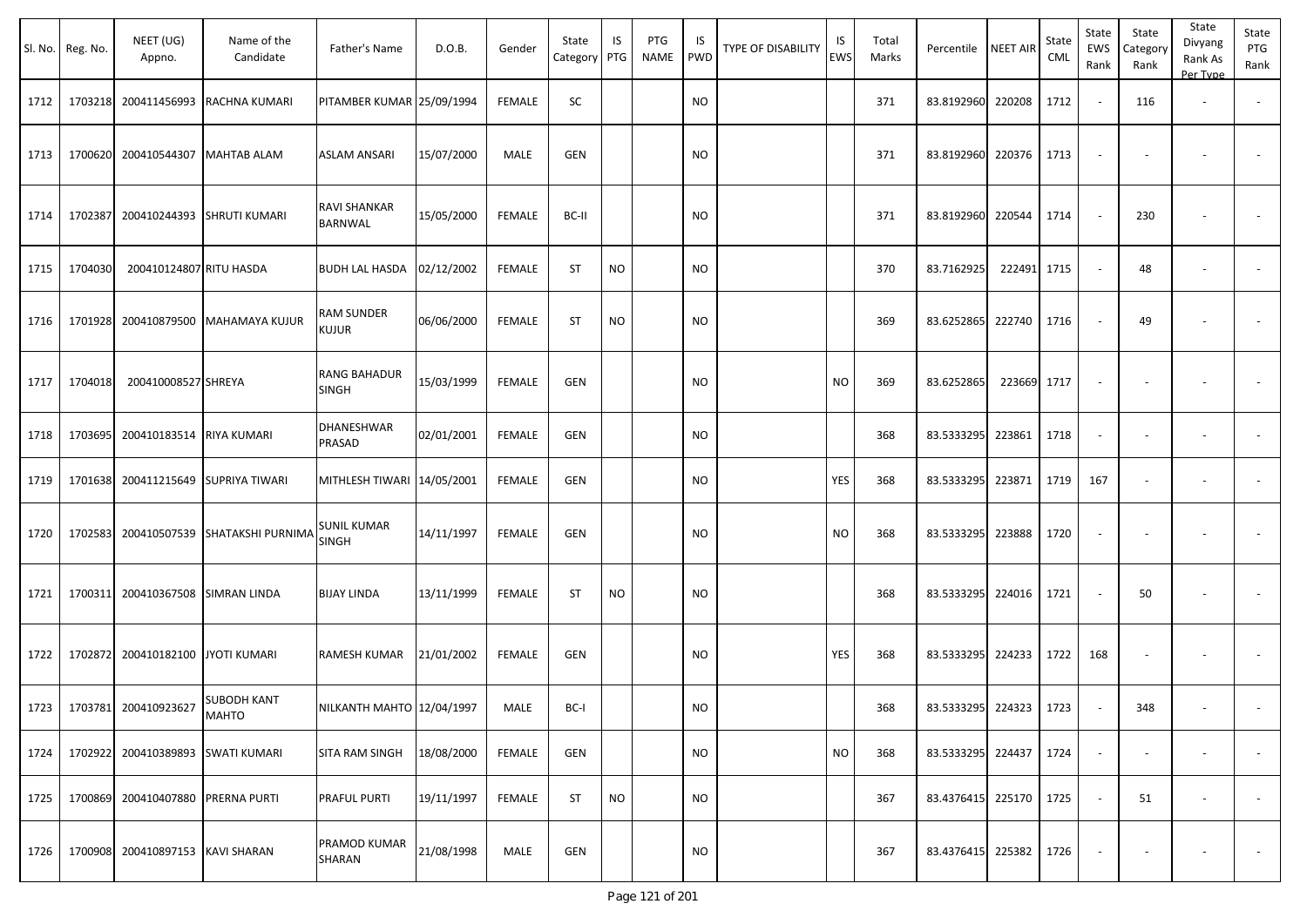|      | Sl. No. Reg. No. | NEET (UG)<br>Appno.               | Name of the<br>Candidate              | Father's Name                      | D.O.B.     | Gender        | State<br>Category | IS<br>PTG | PTG<br>NAME | IS.<br>PWD | TYPE OF DISABILITY | IS<br>EWS | Total<br>Marks | Percentile        | <b>NEET AIR</b> | State<br><b>CML</b> | State<br>EWS<br>Rank        | State<br>Category<br>Rank | State<br>Divyang<br>Rank As<br>Per Type | State<br>PTG<br>Rank     |
|------|------------------|-----------------------------------|---------------------------------------|------------------------------------|------------|---------------|-------------------|-----------|-------------|------------|--------------------|-----------|----------------|-------------------|-----------------|---------------------|-----------------------------|---------------------------|-----------------------------------------|--------------------------|
| 1727 |                  | 1701498 200410031545              | <b>ARYAN RAJ</b>                      | <b>MANOJ KUMAR</b><br><b>GUPTA</b> | 03/06/2002 | MALE          | BC-II             |           |             | <b>NO</b>  |                    |           | 367            | 83.4376415        | 225909          | 1727                | $\sim$                      | 231                       | $\overline{\phantom{a}}$                |                          |
| 1728 |                  | 1700862 200410213148              | ADITYA KUMAR<br>KACHHAP               | <b>BIPIN KACHHAP</b>               | 22/11/2001 | MALE          | <b>ST</b>         | <b>NO</b> |             | <b>NO</b>  |                    |           | 367            | 83.4376415        | 226087          | 1728                | $\sim$                      | 52                        |                                         |                          |
| 1729 |                  |                                   | 1703068 200410408804 VANSHIKA BHAGAT  | BIRENDRA KUMAR 21/09/2001          |            | FEMALE        | BC-I              |           |             | <b>NO</b>  |                    |           | 367            | 83.4376415        | 226243          | 1729                | $\sim$                      | 349                       | $\overline{\phantom{a}}$                |                          |
| 1730 | 1703965          |                                   | 200410960879 PRACHI KRISHNA           | YOGENDRA<br>PRASAD SAHA            | 28/12/1998 | FEMALE        | <b>GEN</b>        |           |             | <b>NO</b>  |                    | <b>NO</b> | 367            | 83.4376415        | 226311 1730     |                     | $\blacksquare$              | $\overline{\phantom{a}}$  |                                         |                          |
| 1731 |                  | 1703146 200411351575 SANJAY KUMAR |                                       | <b>JAY PRAKASH</b><br>SINGH        | 02/01/1995 | MALE          | <b>ST</b>         | <b>NO</b> |             | <b>NO</b>  |                    |           | 366            | 83.3423925        | 226460          | 1731                | $\sim$                      | 53                        | $\overline{\phantom{a}}$                |                          |
| 1732 |                  | 1701317 200410522826              | <b>ASHITA</b>                         | <b>BIJAY KR SINGH</b>              | 29/07/2000 | <b>FEMALE</b> | <b>GEN</b>        |           |             | <b>NO</b>  |                    | <b>NO</b> | 366            | 83.3423925        | 226830          | 1732                | $\sim$                      | $\sim$                    | $\overline{\phantom{a}}$                | $\omega$                 |
| 1733 |                  | 1700834 200410560557              | LEELAWATI KUMARI                      | <b>GANDURA MAHLI</b>               | 01/02/2002 | <b>FEMALE</b> | <b>ST</b>         | <b>NO</b> |             | <b>NO</b>  |                    |           | 366            | 83.3423925        | 227504          | 1733                | $\sim$                      | 54                        |                                         |                          |
| 1734 |                  | 1701290 200410369701              | SHREYA                                | JIWAN LAL RAJAK 02/01/2001         |            | <b>FEMALE</b> | SC                |           |             | <b>NO</b>  |                    |           | 366            | 83.3423925        | 227561          | 1734                | $\sim$                      | 117                       |                                         | $\sim$                   |
| 1735 |                  | 1702402 200410249680              | PRIYANJALI SUMAN                      | <b>SUSHIL KUMAR</b>                | 18/03/2001 | <b>FEMALE</b> | BC-II             |           |             | NO         |                    |           | 365            | 83.2396084        | 228117          | 1735                | $\mathcal{L}_{\mathcal{A}}$ | 232                       | $\sim$                                  | $\sim$                   |
| 1736 |                  | 1702688 200411250523              | <b>AKANCHHA SINGH</b>                 | <b>ANAND KUMAR</b>                 | 02/01/2001 | FEMALE        | SC                |           |             | <b>NO</b>  |                    |           | 365            | 83.2396084        | 228141          | 1736                | $\sim$                      | 118                       | $\overline{\phantom{a}}$                |                          |
| 1737 |                  | 1703009 200410158225              | <b>ANKITA DUTTA</b>                   | GOPINATH DUTTA 15/08/2002          |            | FEMALE        | <b>GEN</b>        |           |             | <b>NO</b>  |                    | <b>NO</b> | 365            | 83.2396084        | 228500          | 1737                | $\sim$                      |                           |                                         |                          |
| 1738 |                  |                                   | 1700380 200410391356 LAKSHMI SHARMA   | <b>AMAR KUMAR</b><br>SHARMA        | 14/06/2002 | <b>FEMALE</b> | <b>GEN</b>        |           |             | <b>NO</b>  |                    | <b>NO</b> | 365            | 83.2396084        | 228813          | 1738                | $\blacksquare$              | $\overline{\phantom{a}}$  |                                         |                          |
| 1739 |                  | 1701774 200410962372 DIPESH KUMAR |                                       | <b>BINOD KUMAR</b>                 | 29/07/2002 | MALE          | <b>GEN</b>        |           |             | <b>NO</b>  |                    | YES       | 365            | 83.2396084        | 228844          | 1739                | 169                         | $\overline{\phantom{a}}$  |                                         | $\overline{\phantom{a}}$ |
| 1740 |                  |                                   | 1700827 200410292824 KUMARI ROMY KASI | RAM GOVIND<br>RAM                  | 17/11/2002 | FEMALE        | SC                |           |             | $\rm NO$   |                    |           | 364            | 83.1409210 229169 |                 | 1740                | $\sim$                      | 119                       | $\overline{\phantom{a}}$                |                          |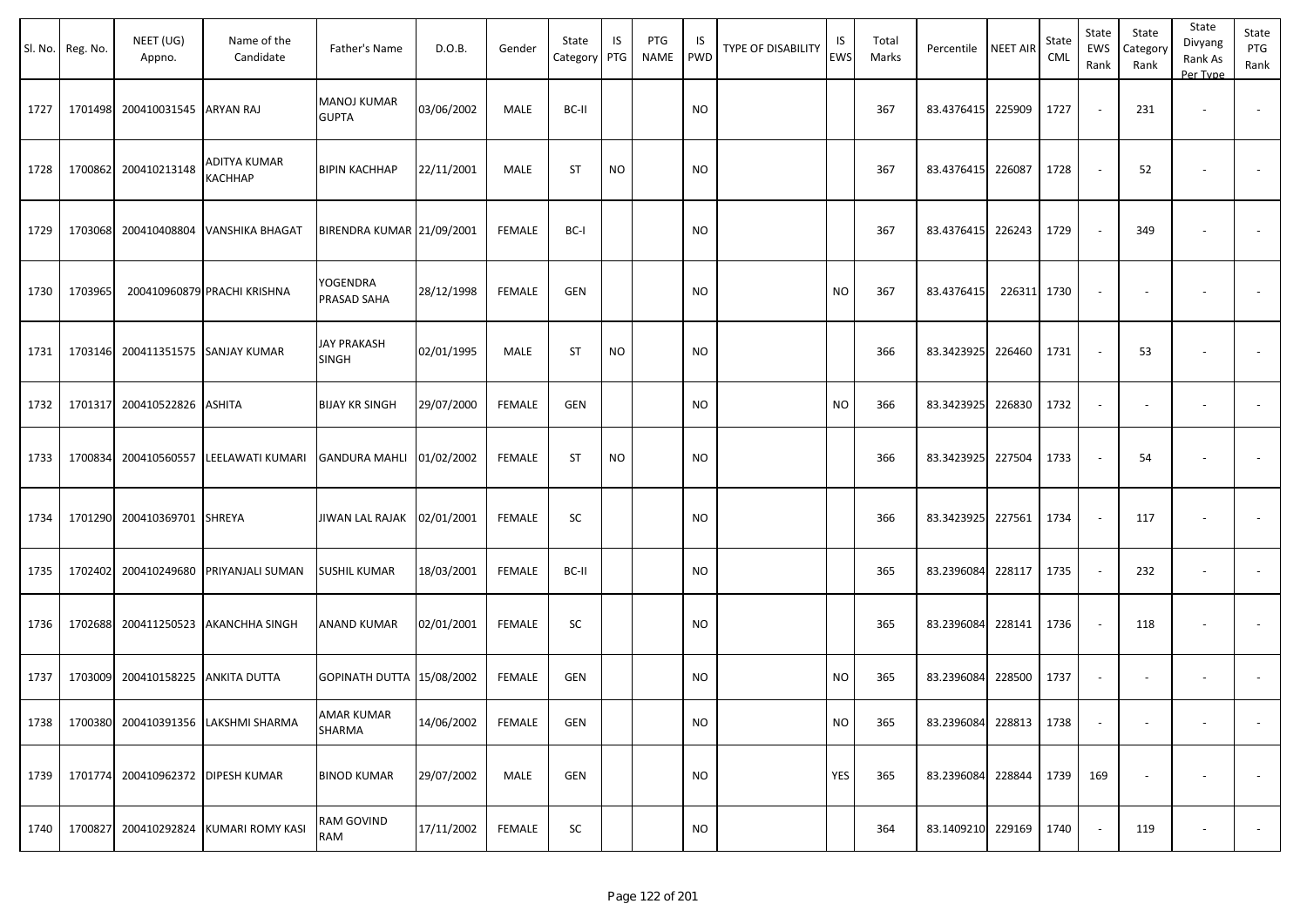|      | Sl. No. Reg. No. | NEET (UG)<br>Appno.                       | Name of the<br>Candidate             | Father's Name                  | D.O.B.     | Gender        | State<br>Category PTG | IS        | PTG<br>NAME | IS.<br>PWD | TYPE OF DISABILITY                       | IS<br><b>EWS</b> | Total<br>Marks | Percentile             | <b>NEET AIR</b> | State<br><b>CML</b> | State<br>EWS<br>Rank     | State<br>Category<br>Rank | State<br>Divyang<br>Rank As<br>Per Type | State<br>PTG<br>Rank     |
|------|------------------|-------------------------------------------|--------------------------------------|--------------------------------|------------|---------------|-----------------------|-----------|-------------|------------|------------------------------------------|------------------|----------------|------------------------|-----------------|---------------------|--------------------------|---------------------------|-----------------------------------------|--------------------------|
| 1741 | 1704283          |                                           | 200411035745 MOSARRAT JABIN          | MD QURBAN<br>ANSARI            | 17/11/1999 | FEMALE        | BC-I                  |           |             | <b>NO</b>  |                                          |                  | 364            | 83.1409210             | 229304 1741     |                     | $\sim$                   | 350                       |                                         |                          |
| 1742 | 1702233          | 200410960883                              | PRERNA KUMARI                        | AWADHESH<br><b>KUMAR SINGH</b> | 08/08/1999 | FEMALE        | GEN                   |           |             | <b>YES</b> | <b>B-DEAFNESS AND</b><br>HARD OF HEARING | <b>NO</b>        | 364            | 83.1409210             | 229488          | 1742                | $\sim$                   |                           | $\overline{4}$                          | $\sim$                   |
| 1743 |                  |                                           | 1701677 200410691522 SIDDHARTH KUMAR | DHARMENDRA<br>PRASAD           | 24/09/2000 | MALE          | GEN                   |           |             | <b>NO</b>  |                                          | <b>NO</b>        | 364            | 83.1409210             | 229624          | 1743                | $\overline{\phantom{a}}$ |                           |                                         |                          |
| 1744 | 1702032          | 200411182885                              | <b>SWETA KUMARI</b>                  | RAJESH KUMAR<br>PRASAD         | 02/03/1999 | <b>FEMALE</b> | <b>GEN</b>            |           |             | <b>NO</b>  |                                          |                  | 364            | 83.1409210             | 230057          | 1744                | $\blacksquare$           | $\sim$                    | $\overline{\phantom{a}}$                |                          |
| 1745 |                  | 1702866 200410166026                      | <b>RENU KUMARI</b>                   | <b>BADRINATH</b><br>KUSHWAHA   | 28/03/1998 | <b>FEMALE</b> | BC-II                 |           |             | <b>NO</b>  |                                          |                  | 363            | 83.0503540             | 231070          | 1745                | $\sim$                   | 233                       |                                         | $\sim$                   |
| 1746 |                  | 1702702 200410717432 AMIR FAISAL          |                                      | MD ALAMGIR<br>ANSARI           | 16/02/2001 | MALE          | BC-I                  |           |             | <b>NO</b>  |                                          |                  | 363            | 83.0503540             | 231282          | 1746                | $\sim$                   | 351                       | $\sim$                                  |                          |
| 1747 |                  |                                           | 1701133 200410881413 GLADYS KERKETTA | PAUL JAMES<br>KERKETTA         | 29/03/2002 | FEMALE        | ST                    | <b>NO</b> |             | <b>NO</b>  |                                          |                  | 362            | 82.9530566             | 231701          | 1747                | $\sim$                   | 55                        | $\overline{\phantom{a}}$                |                          |
| 1748 |                  | 1700491 200410402295 DIVYA KUJUR          |                                      | RAM LAL ORAON                  | 08/02/1999 | FEMALE        | ST                    | <b>NO</b> |             | <b>NO</b>  |                                          |                  | 362            | 82.9530566             | 231817          | 1748                | $\sim$                   | 56                        | $\overline{\phantom{a}}$                | $\overline{\phantom{a}}$ |
| 1749 |                  |                                           | 1700689 200410690294 TAMANNA KUJUR   | PREM ARSEN<br><b>KUJUR</b>     | 01/08/1999 | FEMALE        | ST                    | <b>NO</b> |             | <b>NO</b>  |                                          |                  | 362            | 82.9530566             | 232195          | 1749                | $\sim$                   | 57                        | $\overline{\phantom{a}}$                |                          |
| 1750 | 1704190          |                                           | 200410591918 AALIYA PERWEEN          | MD AZAD                        | 20/09/1997 | <b>FEMALE</b> | GEN                   |           |             | <b>NO</b>  |                                          | <b>NO</b>        | 362            | 82.9530566             | 232506 1750     |                     | $\sim$                   |                           | $\overline{\phantom{a}}$                | $\blacksquare$           |
| 1751 | 1701687          | 200410302465                              | <b>SUSHMITA BESRA</b>                | <b>JITRAY BESRA</b>            | 09/08/2001 | FEMALE        | ST                    | NO.       |             | <b>NO</b>  |                                          |                  | 362            | 82.9530566             | 232708          | 1751                | $\sim$                   | 58                        | $\overline{\phantom{a}}$                | $\overline{\phantom{a}}$ |
|      |                  | 1752   1700197 200410940622 KANCHAN KRITI |                                      | <b>BINAND DAS</b>              | 04/06/2001 | FEMALE        | SC                    |           |             | <b>NO</b>  |                                          |                  | 362            | 82.9530566 232920      |                 | 1752                | $\sim$                   | 120                       | $\overline{\phantom{a}}$                |                          |
| 1753 |                  | 1700182 200410401387                      | <b>KUMARI PRIYANKA</b>               | NAND KISHOR ROY 02/12/1996     |            | FEMALE        | SC                    |           |             | <b>NO</b>  |                                          |                  | 361            | 82.8622700             | 233028          | 1753                | $\sim$                   | 121                       | $\overline{\phantom{a}}$                | $\sim$                   |
| 1754 |                  |                                           | 1702167 200410712909 DIKSHA CHAUHAN  | TEJ PRATAP SINGH 20/05/2003    |            | FEMALE        | GEN                   |           |             | <b>NO</b>  |                                          | YES              | 361            | 82.8622700 233182 1754 |                 |                     | 170                      |                           |                                         | $\sim$                   |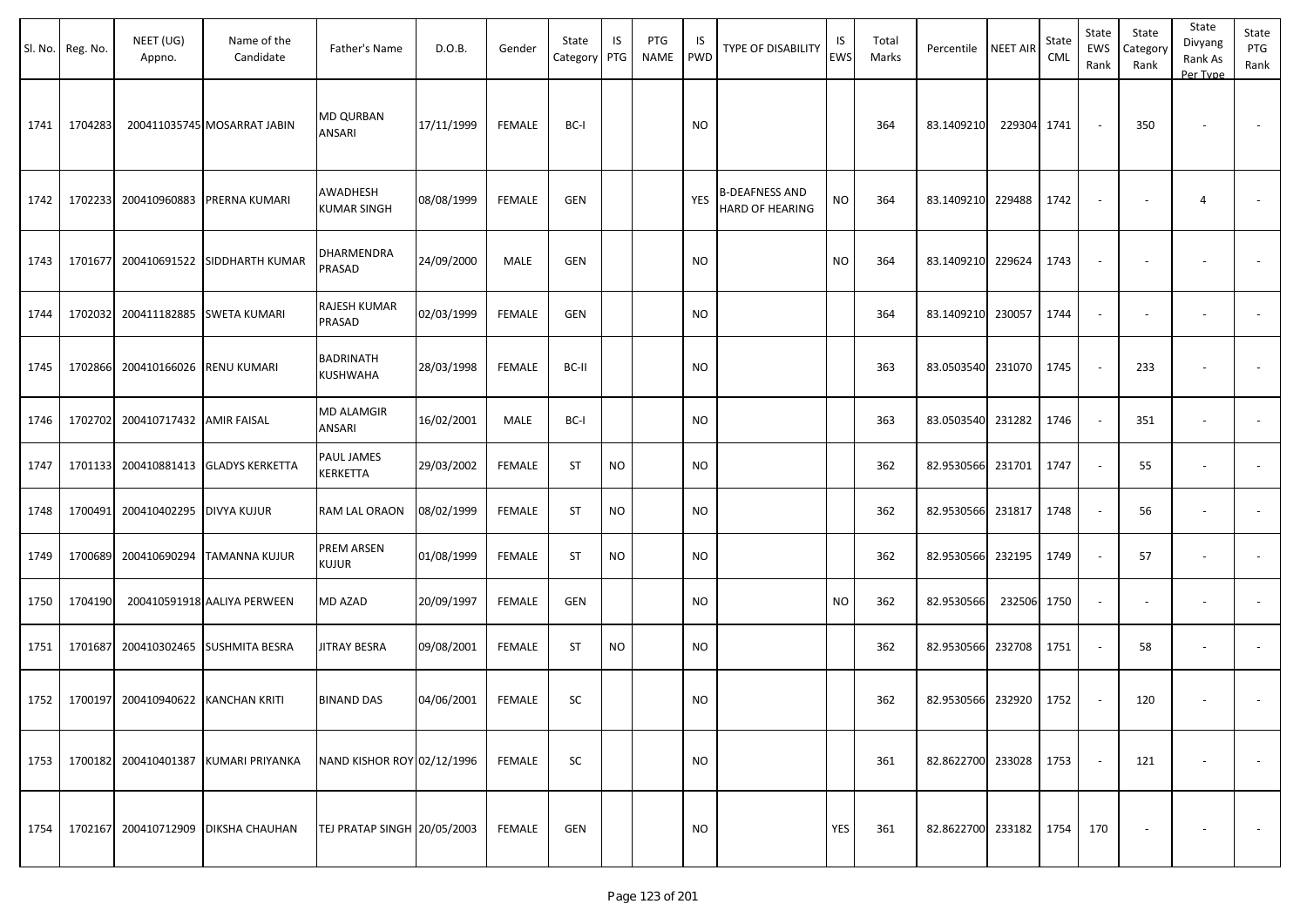|      | Sl. No. Reg. No. | NEET (UG)<br>Appno.               | Name of the<br>Candidate            | Father's Name                      | D.O.B.     | Gender        | State<br>Category | IS<br>PTG | <b>PTG</b><br>NAME | IS<br><b>PWD</b> | <b>TYPE OF DISABILITY</b> | IS<br><b>EWS</b> | Total<br>Marks | Percentile        | <b>NEET AIR</b> | State<br>CML | State<br><b>EWS</b><br>Rank | State<br>Categor<br>Rank | State<br>Divyang<br>Rank As<br>Per Type | State<br>PTG<br>Rank     |
|------|------------------|-----------------------------------|-------------------------------------|------------------------------------|------------|---------------|-------------------|-----------|--------------------|------------------|---------------------------|------------------|----------------|-------------------|-----------------|--------------|-----------------------------|--------------------------|-----------------------------------------|--------------------------|
| 1755 | 1702970          | 200410951523 GINNI JHA            |                                     | <b>GOPAL JHA</b>                   | 25/12/1999 | <b>FEMALE</b> | <b>GEN</b>        |           |                    | <b>NO</b>        |                           | <b>NO</b>        | 361            | 82.8622700        | 233356          | 1755         |                             |                          | $\overline{\phantom{a}}$                | $\overline{\phantom{a}}$ |
| 1756 | 1701154          | 200410142118 GAURI SINGH          |                                     | <b>SANJAY KUMAR</b>                | 12/05/2001 | <b>FEMALE</b> | GEN               |           |                    | <b>NO</b>        |                           | NO               | 361            | 82.8622700        | 233734          | 1756         |                             |                          | $\overline{\phantom{a}}$                |                          |
| 1757 | 1701963          | 200411370890                      | PRIYA SHARMA<br>SHANDILYA           | RAMESH SHARMA 25/07/2001           |            | <b>FEMALE</b> | GEN               |           |                    | <b>NO</b>        |                           | <b>NO</b>        | 361            | 82.8622700        | 233766          | 1757         | $\sim$                      | $\overline{\phantom{a}}$ | $\blacksquare$                          |                          |
| 1758 | 1701427          | 200410698653 ISHIKA               |                                     | SANJAY KUMAR                       | 16/03/2002 | <b>FEMALE</b> | <b>GEN</b>        |           |                    | <b>NO</b>        |                           | <b>YES</b>       | 361            | 82.8622700        | 234067          | 1758         | 171                         | $\overline{\phantom{a}}$ | $\overline{\phantom{a}}$                |                          |
| 1759 | 1703491          |                                   | 200410035279 KAVITA RAY SINGH       | <b>SURESH RAY</b><br><b>SINGH</b>  | 31/08/1996 | <b>FEMALE</b> | GEN               |           |                    | <b>NO</b>        |                           | YES              | 360            | 82.7650458        | 234525          | 1759         | 172                         |                          |                                         |                          |
| 1760 | 1702957          | 200410397469 SHALINI              |                                     | RAJIV RANJAN                       | 01/12/2001 | <b>FEMALE</b> | <b>GEN</b>        |           |                    | <b>NO</b>        |                           | <b>NO</b>        | 360            | 82.7650458        | 234553          | 1760         |                             |                          | ٠                                       |                          |
| 1761 | 1704073          |                                   | 200410024610 MARYADA SWATI          | <b>BISHNU PRAKASH</b><br>SAW       | 25/08/2001 | <b>FEMALE</b> | <b>GEN</b>        |           |                    | <b>NO</b>        |                           |                  | 360            | 82.7650458        | 234685          | 1761         | $\overline{\phantom{a}}$    |                          |                                         |                          |
| 1762 | 1700994          | 200410252017 SUJIT KUMAR          |                                     | NAGESHWAR<br><b>MAHTO</b>          | 23/12/1999 | MALE          | BC-II             |           |                    | <b>NO</b>        |                           |                  | 360            | 82.7650458        | 234924          | 1762         |                             | 234                      | $\overline{\phantom{a}}$                |                          |
| 1763 | 1703429          | 200410402552                      | <b>NITISH KUMAR</b><br><b>BESRA</b> | PARITOSH KUMAR<br>BESRA            | 28/12/1999 | MALE          | <b>ST</b>         | <b>NO</b> |                    | <b>NO</b>        |                           |                  | 360            | 82.7650458        | 234941          | 1763         |                             | 59                       | $\overline{\phantom{a}}$                |                          |
| 1764 | 1702489          |                                   | 200410591077 SWETA KUMARI           | <b>MAHARAJ SINGH</b>               | 29/11/2001 | <b>FEMALE</b> | <b>GEN</b>        |           |                    | <b>NO</b>        |                           | <b>NO</b>        | 360            | 82.7650458        | 235011          | 1764         |                             |                          |                                         |                          |
| 1765 | 1700220          | 200410108542 PIYUSH KUMAR         |                                     | KAMLESH KUMAR<br><b>PATHAK</b>     | 08/02/2001 | MALE          | <b>GEN</b>        |           |                    | <b>NO</b>        |                           | <b>NO</b>        | 360            | 82.7650458        | 235249          | 1765         |                             |                          |                                         |                          |
| 1766 |                  | 1702519 200410314434 RANI MINZ    |                                     | <b>TUNUWA MINZ</b>                 | 21/08/2001 | FEMALE        | <b>ST</b>         | <b>NO</b> |                    | <b>NO</b>        |                           |                  | 359            | 82.6718451 235618 |                 | 1766         |                             | 60                       | $\sim$                                  |                          |
| 1767 |                  | 1703202 200411382952 DIVYA KIRAN  |                                     | <b>SUNIL KUMAR</b><br><b>SINGH</b> | 15/11/1999 | FEMALE        | GEN               |           |                    | <b>NO</b>        |                           | <b>NO</b>        | 359            | 82.6718451 235744 |                 | 1767         |                             |                          | $\blacksquare$                          | $\sim$                   |
| 1768 |                  | 1702793 200410212469 KARNIK SHREY |                                     | LALENDRA KUMAR<br>KUNDAN           | 30/08/2001 | MALE          | GEN               |           |                    | <b>NO</b>        |                           | <b>NO</b>        | 359            | 82.6718451 236041 |                 | 1768         |                             | $\sim$                   | $\overline{\phantom{a}}$                | $\overline{\phantom{a}}$ |
| 1769 |                  | 1700259 200410086580 KUMAR AYUSH  |                                     | <b>SHYAM KUMAR</b><br><b>SINGH</b> | 01/04/2001 | MALE          | GEN               |           |                    | <b>NO</b>        |                           | <b>NO</b>        | 359            | 82.6718451 236530 |                 | 1769         |                             |                          | $\overline{\phantom{a}}$                | $\sim$                   |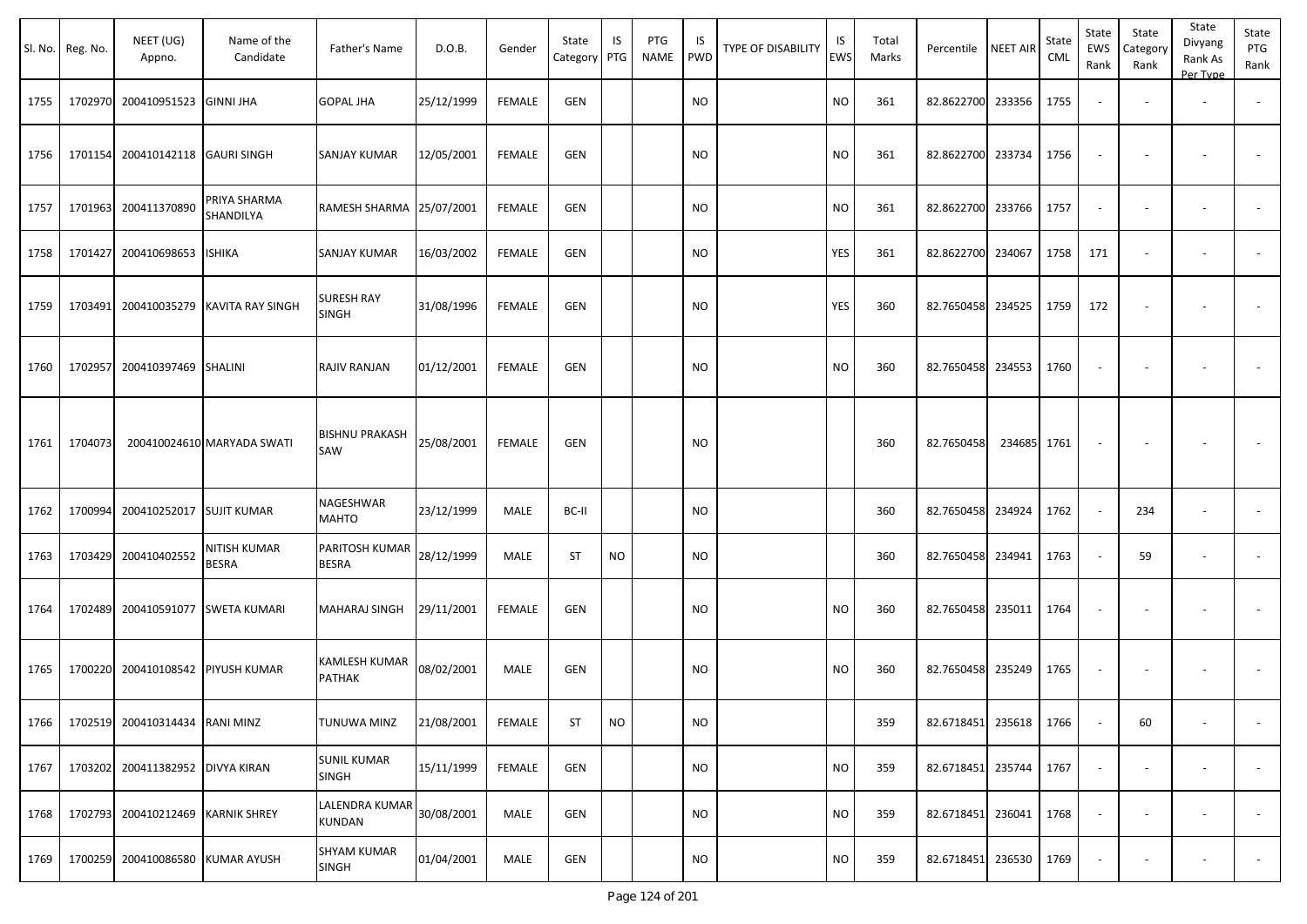|      | Sl. No. Reg. No. | NEET (UG)<br>Appno.                      | Name of the<br>Candidate                      | Father's Name                       | D.O.B.     | Gender        | State<br>Category   PTG | IS        | PTG<br>NAME | IS<br><b>PWD</b> | <b>TYPE OF DISABILITY</b> | IS<br>EWS | Total<br>Marks | Percentile NEET AIR    |        | State<br>CML | State<br>EWS<br>Rank | State<br>Category<br>Rank | State<br>Divyang<br>Rank As<br>Per Type | State<br>PTG<br>Rank     |
|------|------------------|------------------------------------------|-----------------------------------------------|-------------------------------------|------------|---------------|-------------------------|-----------|-------------|------------------|---------------------------|-----------|----------------|------------------------|--------|--------------|----------------------|---------------------------|-----------------------------------------|--------------------------|
| 1770 | 1700038          | 200410333304 SMITA PINGUA                |                                               | PRINCE PINGUA                       | 25/02/2001 | <b>FEMALE</b> | <b>ST</b>               | <b>NO</b> |             | <b>NO</b>        |                           |           | 359            | 82.6718451 236624      |        | 1770         |                      | 61                        | $\overline{\phantom{a}}$                |                          |
| 1771 | 1703185          |                                          | 200410686662 LAXMI MELGANDI                   | RAMRAI<br>MELGANDI                  | 20/03/1998 | <b>FEMALE</b> | <b>ST</b>               | <b>NO</b> |             | <b>NO</b>        |                           |           | 358            | 82.5734504             | 237586 | 1771         |                      | 62                        | $\overline{\phantom{a}}$                |                          |
| 1772 | 1702307          | 200411225517   AJAY KUMAR                |                                               | ASHOK KUMAR<br>DAS                  | 22/12/1997 | MALE          | GEN                     |           |             | <b>NO</b>        |                           | <b>NO</b> | 358            | 82.5734504             | 238064 | 1772         |                      |                           |                                         |                          |
| 1773 | 1704242          | 200410961001                             | STEFFI PRIYANKA<br>TIGGA                      | ANIL TIGGA                          | 30/11/1997 | <b>FEMALE</b> | <b>ST</b>               | <b>NO</b> |             | <b>NO</b>        |                           |           | 357            | 82.4755677             | 238376 | 1773         |                      | 63                        |                                         |                          |
| 1774 | 1701832          |                                          | 200411112142 RUBY JOLLY EKKA                  | RATAN C EKKA                        | 07/02/2002 | FEMALE        | <b>ST</b>               | <b>NO</b> |             | <b>NO</b>        |                           |           | 357            | 82.4755677             | 238567 | 1774         | $\sim$               | 64                        |                                         |                          |
| 1775 | 1701858          | 200410956381                             | SANJEEV KUMAR<br><b>RAJAK</b>                 | RAM PRASAD<br>RAJAK                 | 20/03/1997 | MALE          | SC                      |           |             | <b>NO</b>        |                           |           | 357            | 82.4755677             | 238736 | 1775         |                      | 122                       |                                         |                          |
| 1776 | 1701938          | 200410312226 ADITI PANDA                 |                                               | <b>AJAY KUMAR</b><br>PANDA          | 01/07/2001 | <b>FEMALE</b> | GEN                     |           |             | <b>NO</b>        |                           | <b>NO</b> | 357            | 82.4755677 238866      |        | 1776         |                      |                           |                                         |                          |
| 1777 | 1704214          |                                          | 200410738960 SAMIYA TANWEER                   | MOHAMMAD<br><b>TANWEER</b>          | 04/12/1999 | <b>FEMALE</b> | GEN                     |           |             | <b>NO</b>        |                           | <b>NO</b> | 356            | 82.3817087             | 239985 | 1777         |                      |                           |                                         | $\overline{\phantom{a}}$ |
| 1778 | 1701887          | 200410180165 SMRITI TIRKEY               |                                               | <b>MANOJ KUMAR</b><br><b>TIRKEY</b> | 01/09/2001 | <b>FEMALE</b> | <b>ST</b>               | <b>NO</b> |             | <b>NO</b>        |                           |           | 356            | 82.3817087             | 240006 | 1778         |                      | 65                        |                                         |                          |
| 1779 | 1702493          |                                          | 200410383211 RADHA KUMARI                     | <b>MADRA ORAON</b>                  | 17/11/2001 | <b>FEMALE</b> | <b>ST</b>               | <b>NO</b> |             | <b>NO</b>        |                           |           | 356            | 82.3817087             | 240090 | 1779         |                      | 66                        | $\overline{\phantom{a}}$                |                          |
| 1780 | 1702543          | 200410084735                             | <b>ABHISHEK KUMAR</b><br>AGRAHARI             | VINOD GUPTA                         | 24/07/2000 | MALE          | BC-II                   |           |             | <b>NO</b>        |                           |           | 356            | 82.3817087             | 240284 | 1780         |                      | 235                       |                                         |                          |
|      |                  |                                          | 1781   1702575   200410976919   KUMARI PRITAM | MATHUR MONDAL 29/08/1992            |            | FEMALE        | BC-I                    |           |             | <b>NO</b>        |                           |           | 356            | 82.3817087 240295 1781 |        |              |                      | 352                       |                                         |                          |
|      |                  | 1782 1701199 200410257813 ANJU MARANDI   |                                               | <b>IGNATIUS</b><br>MARANDI          | 28/09/2001 | FEMALE        | <b>ST</b>               | <b>NO</b> |             | <b>NO</b>        |                           |           | 356            | 82.3817087 240369 1782 |        |              |                      | 67                        | $\overline{\phantom{a}}$                | $\sim$                   |
|      |                  | 1783   1701940 200410249337 BARKHA TIGGA |                                               | <b>MODI ORAON</b>                   | 27/12/2000 | <b>FEMALE</b> | ST                      | NO        |             | <b>NO</b>        |                           |           | 356            | 82.3817087 240451 1783 |        |              | $\sim$               | 68                        | $\overline{\phantom{a}}$                | $\sim 100$               |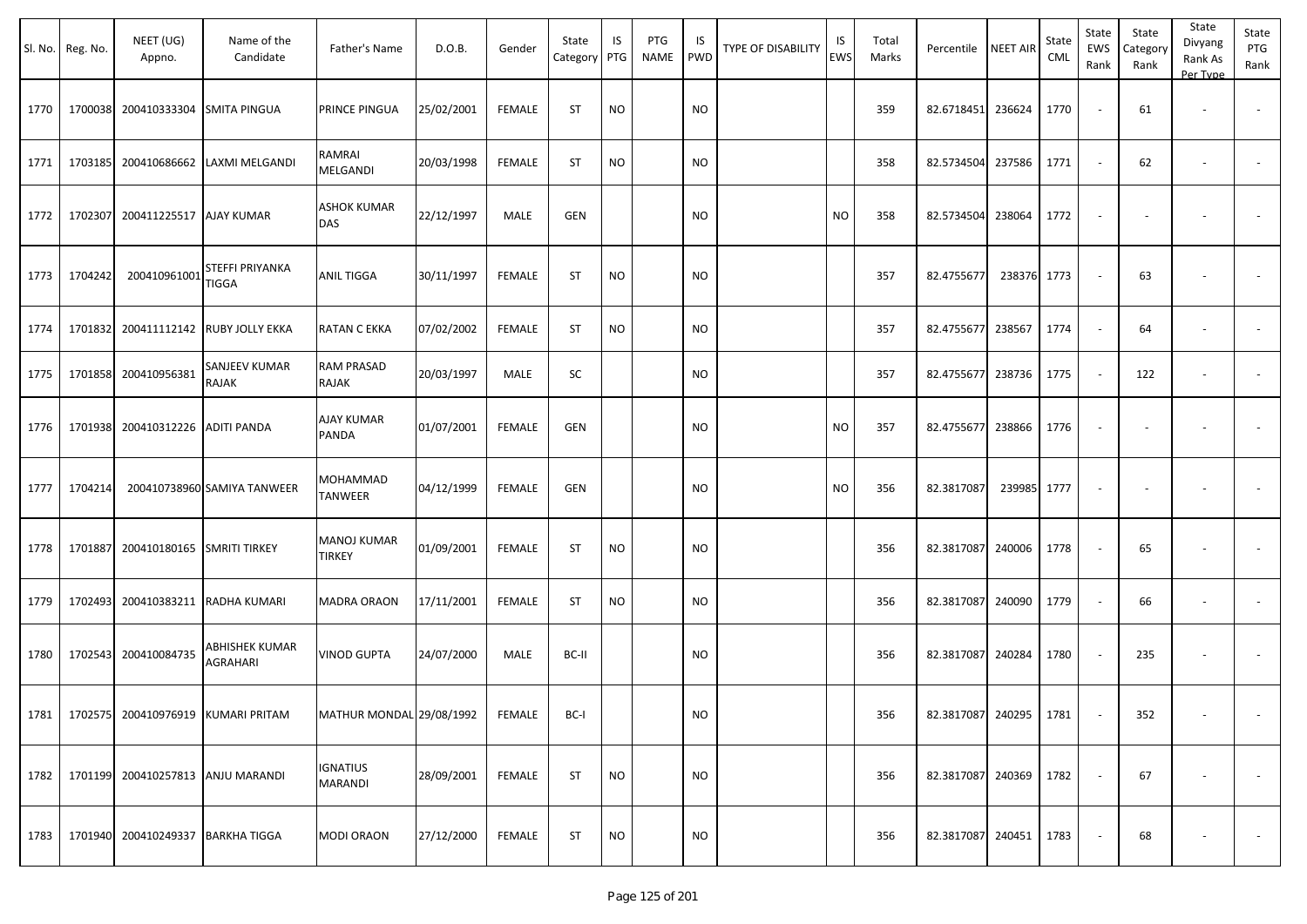|      | Sl. No. Reg. No. | NEET (UG)<br>Appno.              | Name of the<br>Candidate                | Father's Name                        | D.O.B.     | Gender        | State<br>Category | IS<br>PTG | PTG<br>NAME | IS.<br>PWD | TYPE OF DISABILITY | IS<br>EWS | Total<br>Marks | Percentile        | <b>NEET AIR</b> | State<br><b>CML</b> | State<br>EWS<br>Rank        | State<br>Category<br>Rank | State<br>Divyang<br>Rank As<br>Per Type | State<br>PTG<br>Rank |
|------|------------------|----------------------------------|-----------------------------------------|--------------------------------------|------------|---------------|-------------------|-----------|-------------|------------|--------------------|-----------|----------------|-------------------|-----------------|---------------------|-----------------------------|---------------------------|-----------------------------------------|----------------------|
| 1784 | 1700524          | 200410734151                     | NAVDITA KUMARI                          | DEONANDAN<br><b>KUMAR</b>            | 06/12/2000 | <b>FEMALE</b> | <b>GEN</b>        |           |             | <b>NO</b>  |                    | YES       | 355            | 82.2791440        | 241155          | 1784                | 173                         |                           | $\overline{\phantom{a}}$                |                      |
| 1785 |                  | 1703628 200411270806             | <b>SHAHLA TABASSUM</b>                  | MD SIRAJUDDIN<br>ANSARI              | 08/08/1999 | <b>FEMALE</b> | BC-I              |           |             | <b>NO</b>  |                    |           | 355            | 82.2791440        | 241488          | 1785                | $\sim$                      | 353                       |                                         |                      |
| 1786 |                  |                                  | 1700839 200410457173 RASHMI ADITI GUPTA | <b>JAGAT KUMAR</b><br>SAH            | 16/12/2000 | FEMALE        | BC-I              |           |             | NO         |                    |           | 355            | 82.2791440        | 241664          | 1786                | $\sim$                      | 354                       | $\sim$                                  |                      |
| 1787 |                  | 1700344 200410694705             | RAHUL KUMAR JHA                         | PRABHAKAR JHA                        | 01/01/2001 | MALE          | <b>GEN</b>        |           |             | <b>NO</b>  |                    | YES       | 355            | 82.2791440        | 241840          | 1787                | 174                         | $\overline{\phantom{a}}$  | $\sim$                                  |                      |
| 1788 |                  | 1700100 200410096785             | SHREYA RANI<br>KERKETTA                 | <b>MICHAEL</b><br>KERKETTA           | 04/07/2000 | <b>FEMALE</b> | <b>ST</b>         | <b>NO</b> |             | <b>NO</b>  |                    |           | 355            | 82.2791440        | 242090          | 1788                | $\overline{\phantom{a}}$    | 69                        |                                         |                      |
| 1789 |                  | 1700653 200410086959             | <b>KUMARI SHILPI</b>                    | <b>SADHAN KUMAR</b><br><b>TIWARI</b> | 11/08/1999 | <b>FEMALE</b> | <b>GEN</b>        |           |             | NO         |                    | YES       | 355            | 82.2791440        | 242183          | 1789                | 175                         |                           |                                         |                      |
| 1790 |                  | 1701360 200410751708             | <b>DONA CHOUDHURY</b>                   | pijush<br><b>CHOUDHURY</b>           | 15/11/2000 | <b>FEMALE</b> | <b>GEN</b>        |           |             | NO         |                    | YES       | 354            | 82.1823587        | 242320          | 1790                | 176                         |                           |                                         |                      |
| 1791 |                  | 1700351 200410089038             | DHANANJAY RAJ                           | MAHENDRA<br><b>KUMAR</b>             | 18/04/2003 | MALE          | SC                |           |             | <b>NO</b>  |                    |           | 354            | 82.1823587        | 242672          | 1791                | $\overline{\phantom{a}}$    | 123                       |                                         |                      |
| 1792 |                  | 1701142 200410301504             | RAHUL KUMAR<br>RAJAK                    | RAJESH RAJAK                         | 13/11/2000 | MALE          | SC                |           |             | <b>NO</b>  |                    |           | 354            | 82.1823587        | 242827          | 1792                | $\overline{\phantom{a}}$    | 124                       |                                         |                      |
| 1793 |                  | 1703162 200410265725             | <b>ABHISHEK PAL</b>                     | <b>UMESH PAL</b>                     | 03/02/2002 | MALE          | BC-I              |           |             | NO.        |                    |           | 354            | 82.1823587        | 243330          | 1793                | $\sim$                      | 355                       | $\overline{\phantom{a}}$                |                      |
| 1794 |                  | 1701399 200410905191             | <b>KASHISH ANWAR</b>                    | SHAKIL ANWAR<br>ANSARI               | 17/07/2002 | FEMALE        | <b>GEN</b>        |           |             | <b>NO</b>  |                    |           | 354            | 82.1823587        | 243360          | 1794                | $\blacksquare$              |                           |                                         |                      |
| 1795 |                  |                                  | 1702557 200410022265 DEEPIKA KUMARI     | <b>DURYODHAN</b><br>MANJHI           | 28/12/2001 | FEMALE        | <b>ST</b>         | <b>NO</b> |             | <b>NO</b>  |                    |           | 353            | 82.0898165 243729 |                 | 1795                | $\overline{\phantom{a}}$    | 70                        |                                         | $\sim$               |
| 1796 |                  | 1703038 200410426658 SHRISTY LAL |                                         | <b>SURYA KANT LAL</b>                | 16/11/2000 | FEMALE        | SC                |           |             | <b>NO</b>  |                    |           | 353            | 82.0898165 243994 |                 | 1796                | $\sim$                      | 125                       |                                         | $\sim$               |
| 1797 |                  |                                  | 1700918 200410299903 MANDIP KUMAR       | SITA RAM DAS                         | 18/07/1995 | MALE          | SC                |           |             | $\rm NO$   |                    |           | 353            | 82.0898165 244038 |                 | 1797                | $\mathcal{L}_{\mathcal{A}}$ | 126                       | $\overline{\phantom{a}}$                |                      |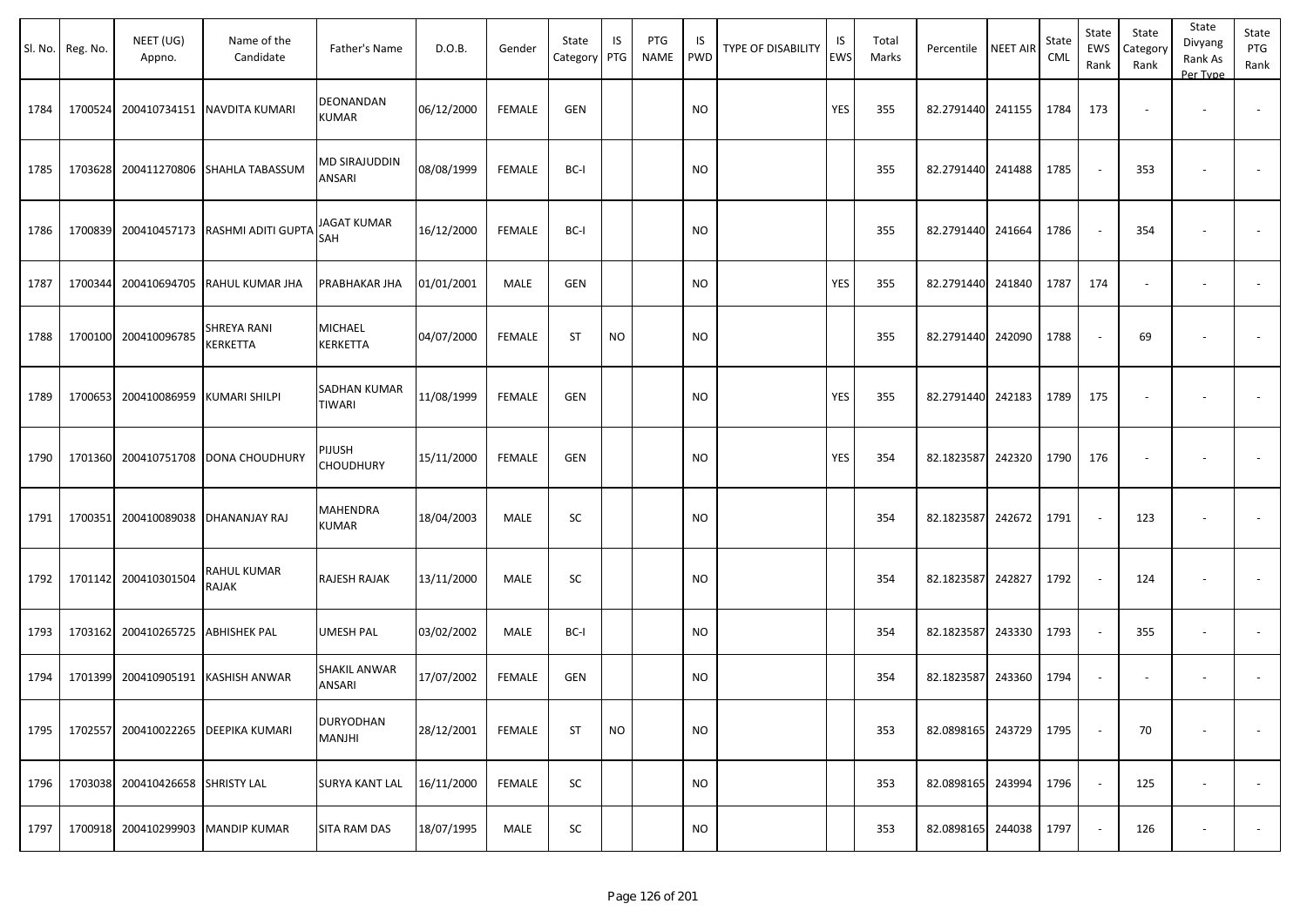|      | Sl. No. Reg. No. | NEET (UG)<br>Appno.               | Name of the<br>Candidate              | Father's Name                                 | D.O.B.     | Gender        | State<br>Category PTG | IS        | PTG<br><b>NAME</b> | IS<br><b>PWD</b> | <b>TYPE OF DISABILITY</b> | IS<br>EWS | Total<br>Marks | Percentile NEET AIR    | State<br>CML | State<br>EWS<br>Rank | State<br>Category<br>Rank | State<br>Divyang<br>Rank As<br>Per Type | State<br>PTG<br>Rank |
|------|------------------|-----------------------------------|---------------------------------------|-----------------------------------------------|------------|---------------|-----------------------|-----------|--------------------|------------------|---------------------------|-----------|----------------|------------------------|--------------|----------------------|---------------------------|-----------------------------------------|----------------------|
| 1798 | 1702457          | 200410881457 GIRAJ KUMAR          |                                       | KALESHWAR<br><b>MAHTO</b>                     | 14/01/2001 | <b>MALE</b>   | BC-II                 |           |                    | <b>NO</b>        |                           |           | 353            | 82.0898165 244268      | 1798         |                      | 236                       | $\overline{\phantom{a}}$                |                      |
| 1799 | 1701194          |                                   | 200410459477 SOUMYA SINHA             | CHANDRA<br>BHUSHAN PRASAD 12/09/2002<br>SINHA |            | <b>FEMALE</b> | GEN                   |           |                    | <b>NO</b>        |                           | <b>NO</b> | 353            | 82.0898165 244563      | 1799         |                      |                           |                                         |                      |
| 1800 |                  | 1700234 200410072463 MAMTA KUJUR  |                                       | MAHADEO KUJUR 07/09/2001                      |            | <b>FEMALE</b> | <b>ST</b>             | <b>NO</b> |                    | <b>NO</b>        |                           |           | 352            | 81.9907633 245054      | 1800         |                      | 71                        | $\overline{\phantom{a}}$                |                      |
| 1801 | 1703606          | 200410616664 VEENA KUJUR          |                                       | <b>VIJAY KUJUR</b>                            | 09/02/2000 | <b>FEMALE</b> | <b>ST</b>             | <b>NO</b> |                    | <b>NO</b>        |                           |           | 352            | 81.9907633 245104      | 1801         |                      | 72                        |                                         |                      |
| 1802 |                  |                                   | 1701646 200410430535 NANCY PRAY XAXA  | <b>GYAN XAXA</b>                              | 23/11/1999 | <b>FEMALE</b> | <b>ST</b>             | <b>NO</b> |                    | <b>NO</b>        |                           |           | 351            | 81.8931002 246413      | 1802         |                      | 73                        | $\overline{\phantom{a}}$                |                      |
| 1803 |                  |                                   | 1700953 200410140414 SMRITI KISPOTTA  | SHIVDEO BHAGAT<br><b>ORAON</b>                | 17/04/1999 | <b>FEMALE</b> | <b>ST</b>             | <b>NO</b> |                    | <b>NO</b>        |                           |           | 351            | 81.8931002 246470      | 1803         |                      | 74                        |                                         |                      |
| 1804 | 1700703          |                                   | 200410898254 SUMMAIYA SHAKEEL         | <b>SHAKEEL AHMED</b>                          | 25/11/2000 | <b>FEMALE</b> | <b>GEN</b>            |           |                    | <b>NO</b>        |                           | <b>NO</b> | 351            | 81.8931002 247282      | 1804         |                      |                           | $\overline{\phantom{a}}$                |                      |
| 1805 |                  |                                   | 1701692 200410443843 AMISHA MURMU     | ROBIN MURMU                                   | 21/07/2001 | <b>FEMALE</b> | <b>ST</b>             | <b>NO</b> |                    | <b>NO</b>        |                           |           | 350            | 81.7932423 247512      | 1805         |                      | 75                        |                                         | $\sim$               |
| 1806 | 1702589          |                                   | 200410382580 KUMAR ABHISHEK           | SUDHIR KUMAR<br>DAS                           | 05/08/2001 | MALE          | SC                    |           |                    | <b>NO</b>        |                           |           | 350            | 81.7932423 247925      | 1806         |                      | 127                       |                                         |                      |
| 1807 |                  | 1700981 200410667473              | SHUBHANKAR<br><b>DESHMUKH</b>         | ASHWINI KUMAR 16/09/2002                      |            | MALE          | <b>SC</b>             |           |                    | <b>NO</b>        |                           |           | 350            | 81.7932423 248429      | 1807         |                      | 128                       |                                         |                      |
| 1808 | 1701059          | 200410333783 VISHAL KUMAR         |                                       | SAROJ KUMAR                                   | 31/08/2002 | MALE          | SC                    |           |                    | <b>NO</b>        |                           |           | 350            | 81.7932423 248531      | 1808         |                      | 129                       | $\overline{\phantom{a}}$                |                      |
| 1809 |                  | 1701981 200410469033 RUCHI GUPTA  |                                       | AJAY KUMAR<br><b>GUPTA</b>                    | 03/03/2000 | <b>FEMALE</b> | <b>GEN</b>            |           |                    | <b>NO</b>        |                           | <b>NO</b> | 350            | 81.7932423 248556 1809 |              |                      |                           | $\sim$                                  | $\sim$               |
| 1810 |                  | 1703683 200410388992 SNEHIL SINHA |                                       | ANUP KUMAR                                    | 21/09/2001 | MALE          | <b>GEN</b>            |           |                    | <b>NO</b>        |                           | <b>NO</b> | 350            | 81.7932423 248611      | 1810         | $\sim$               |                           | $\overline{\phantom{a}}$                | $\sim$               |
| 1811 |                  |                                   | 1700583 200410748849 KUMARI NEHA RANI | PRADEEP KUMAR                                 | 06/06/1996 | <b>FEMALE</b> | SC                    |           |                    | <b>NO</b>        |                           |           | 349            | 81.6961644 248897      | 1811         | $\sim$               | 130                       | $\overline{\phantom{a}}$                | $\sim$               |
| 1812 |                  | 1701796 200410194663 ADITI SHAW   |                                       | <b>MOHIT KUMAR</b><br>SHAW                    | 17/02/2001 | FEMALE        | <b>GEN</b>            |           |                    | <b>NO</b>        |                           |           | 349            | 81.6961644 249307      | 1812         |                      |                           | $\overline{\phantom{a}}$                | $\sim$               |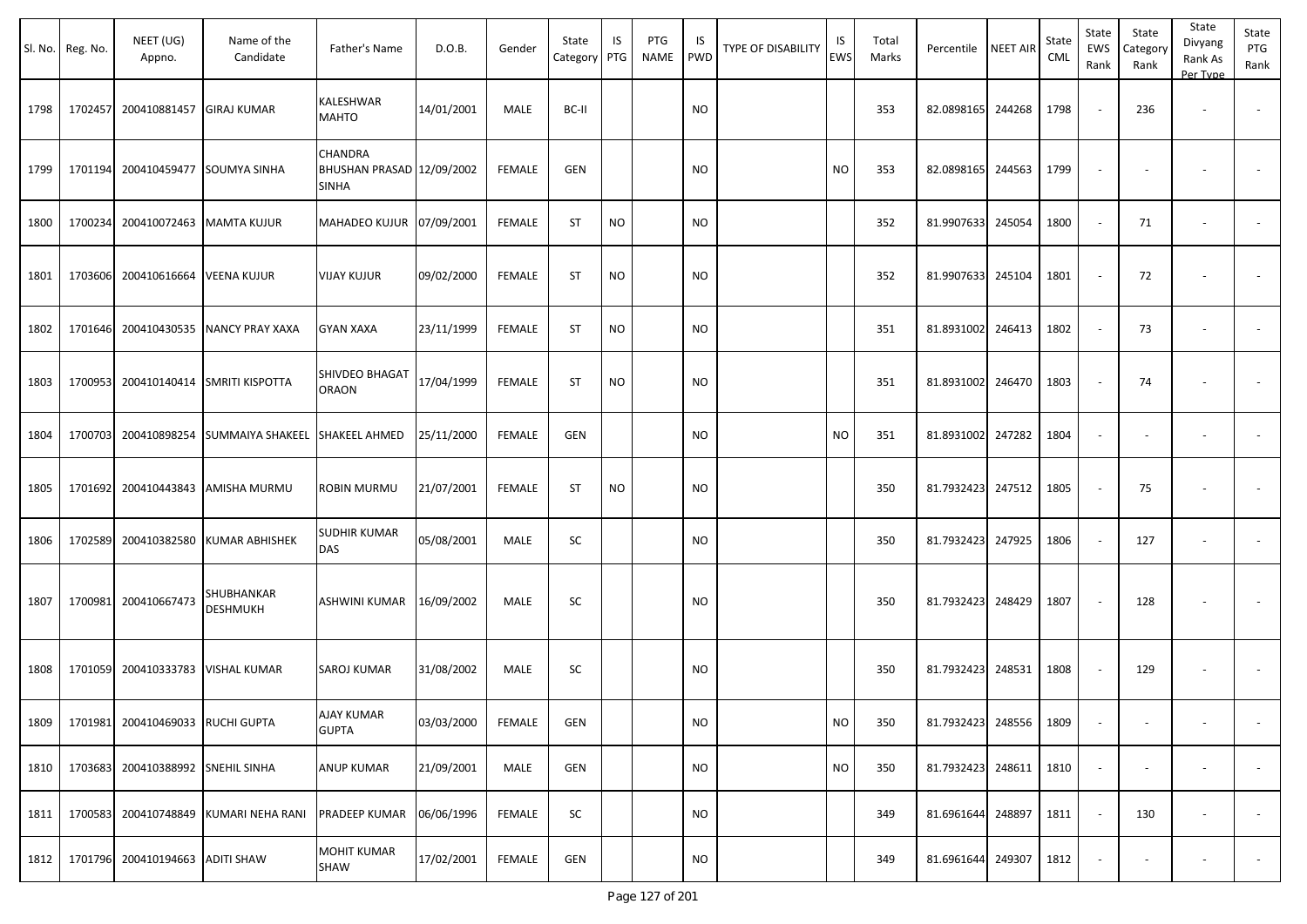|      | Sl. No. Reg. No. | NEET (UG)<br>Appno.      | Name of the<br>Candidate   | Father's Name                | D.O.B.     | Gender        | State<br>Category | IS<br>PTG | PTG<br><b>NAME</b> | IS<br><b>PWD</b> | <b>TYPE OF DISABILITY</b> | IS<br><b>EWS</b> | Total<br>Marks | Percentile        | <b>NEET AIR</b> | State<br><b>CML</b> | State<br><b>EWS</b><br>Rank | State<br>Category<br>Rank | State<br>Divyang<br>Rank As<br>Per Type | State<br>PTG<br>Rank     |
|------|------------------|--------------------------|----------------------------|------------------------------|------------|---------------|-------------------|-----------|--------------------|------------------|---------------------------|------------------|----------------|-------------------|-----------------|---------------------|-----------------------------|---------------------------|-----------------------------------------|--------------------------|
| 1813 | 1700296          | 200410716582             | <b>ASTHA EKKA</b>          | AJIT ARUN EKKA               | 16/11/2000 | <b>FEMALE</b> | ST                | <b>NO</b> |                    | <b>NO</b>        |                           |                  | 349            | 81.6961644        | 249438          | 1813                |                             | 76                        | $\overline{\phantom{a}}$                |                          |
| 1814 | 1701307          |                          | 200411038274 RABIA KHATOON | FAKHRE ALAM<br>ANSARI        | 12/03/2000 | <b>FEMALE</b> | <b>GEN</b>        |           |                    | <b>NO</b>        |                           |                  | 349            | 81.6961644        | 249525          | 1814                |                             |                           | $\overline{\phantom{a}}$                |                          |
| 1815 | 1700651          | 200410179024             | JYESTH ANURAG<br>HANSDA    | KISHOR KUMAR<br>HANSDA       | 25/05/2001 | MALE          | <b>ST</b>         | <b>NO</b> |                    | <b>NO</b>        |                           |                  | 348            | 81.6009153 250229 |                 | 1815                |                             | 77                        |                                         |                          |
| 1816 | 1702337          | 200410860282             | POONAM TOPPO               | MAHESH BHAGAT 12/09/2001     |            | <b>FEMALE</b> | <b>ST</b>         | <b>NO</b> |                    | <b>NO</b>        |                           |                  | 347            | 81.4994480        | 251583          | 1816                |                             | 78                        |                                         |                          |
| 1817 | 1702287          | 200411376593             | KHALKHO SHASHI<br>SOMRA    | SOMRA KHALKHO                | 29/10/2000 | <b>FEMALE</b> | <b>ST</b>         | <b>NO</b> |                    | <b>NO</b>        |                           |                  | 347            | 81.4994480        | 251678          | 1817                |                             | 79                        |                                         |                          |
| 1818 | 1701304          | 200410204398             | MOHINI KUJUR               | AGNACE KUJUR                 | 23/01/2002 | <b>FEMALE</b> | ST                | <b>NO</b> |                    | NO.              |                           |                  | 347            | 81.4994480        | 251818          | 1818                |                             | 80                        |                                         |                          |
| 1819 | 1701836          | 200410252464             | PARKHI ANAND               | AMARNATH<br>BHAGAT           | 03/04/2000 | <b>FEMALE</b> | <b>GEN</b>        |           |                    | NO.              |                           | <b>NO</b>        | 347            | 81.4994480        | 252117          | 1819                |                             |                           |                                         |                          |
| 1820 | 1703290          | 200411399114             | ROSE SINGH                 | <b>SP SINGH</b>              | 01/02/2000 | <b>FEMALE</b> | GEN               |           |                    | NO.              |                           | YES              | 347            | 81.4994480        | 252225          | 1820                | 177                         |                           | $\overline{\phantom{a}}$                |                          |
| 1821 | 1702256          | 200410908877             | RASHIQUAH<br>SANOBER       | SAMI AHMAD                   | 06/05/2000 | <b>FEMALE</b> | <b>GEN</b>        |           |                    | NO.              |                           | <b>NO</b>        | 347            | 81.4994480        | 252299          | 1821                |                             |                           | $\overline{\phantom{a}}$                |                          |
| 1822 | 1703151          | 200410172481             | <b>RUPA KUMARI</b>         | RAJESH PRASAD                | 10/01/2000 | <b>FEMALE</b> | <b>GEN</b>        |           |                    | NO.              |                           | <b>NO</b>        | 347            | 81.4994480        | 252446          | 1822                |                             |                           | $\sim$                                  | $\overline{\phantom{a}}$ |
| 1823 | 1701881          | 200410564546             | YASH GUPTA                 | RAJU PRASAD<br><b>GUPTA</b>  | 27/09/1999 | MALE          | GEN               |           |                    | NO.              |                           | <b>NO</b>        | 347            | 81.4994480        | 252538          | 1823                |                             | $\overline{\phantom{a}}$  | $\overline{\phantom{a}}$                |                          |
| 1824 | 1702912          | 200411395293             | SABNAM KUMARI              | RAJKUMAR<br><b>CHOUDHARY</b> | 07/12/2000 | <b>FEMALE</b> | SC                |           |                    | <b>NO</b>        |                           |                  | 347            | 81.4994480        | 252882          | 1824                |                             | 131                       | $\overline{\phantom{a}}$                |                          |
| 1825 | 1704024          | 200410376660 J A ANJALI  |                            | JANARDAN PANSI 16/02/2002    |            | <b>FEMALE</b> | SC                |           |                    | <b>NO</b>        |                           |                  | 346            | 81.4000291        | 253388 1825     |                     |                             | 132                       | $\blacksquare$                          | $\sim$                   |
| 1826 | 1700725          | 200410643304 RIYA KUMARI |                            | SANTOSH ORAON 04/02/2000     |            | FEMALE        | <b>ST</b>         | <b>NO</b> |                    | <b>NO</b>        |                           |                  | 346            | 81.4000291 253427 |                 | 1826                |                             | 81                        | $\overline{\phantom{a}}$                | $\overline{\phantom{a}}$ |
| 1827 | 1701410          | 200411402677             | <b>SURAJ TUDU</b>          | SHARAD KUMAR<br>TUDU         | 27/11/1999 | MALE          | ST                | $NO$      |                    | <b>NO</b>        |                           |                  | 345            | 81.2889784 254295 |                 | 1827                |                             | 82                        |                                         | $\sim$                   |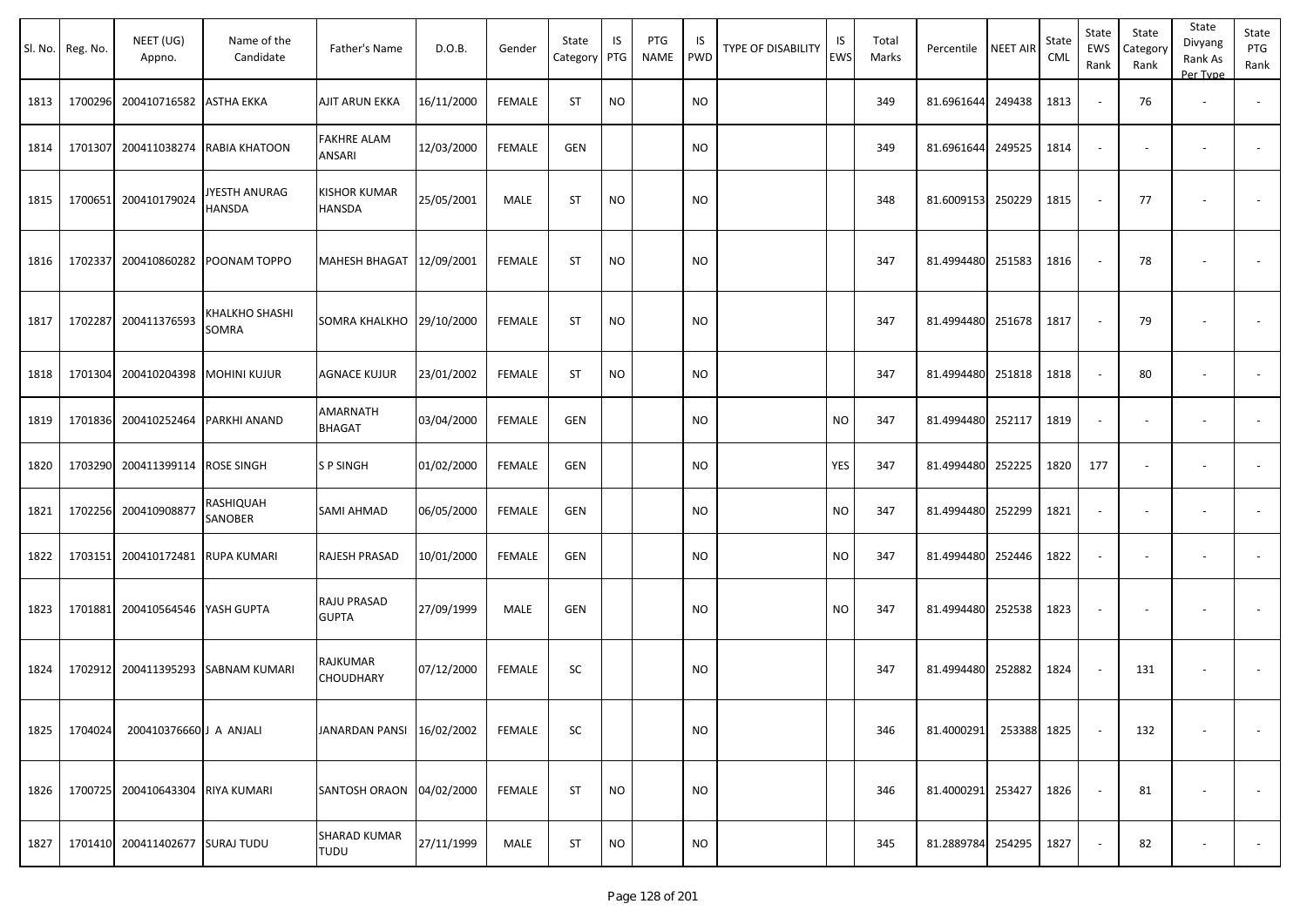|      | Sl. No. Reg. No. | NEET (UG)<br>Appno.             | Name of the<br>Candidate                                      | Father's Name                       | D.O.B.     | Gender        | State<br>Category | IS<br>PTG | PTG<br><b>NAME</b> | IS<br><b>PWD</b> | <b>TYPE OF DISABILITY</b> | IS<br>EWS | Total<br>Marks | Percentile        | <b>NEET AIR</b> | State<br><b>CML</b> | State<br>EWS<br>Rank     | State<br>Category<br>Rank | State<br>Divyang<br>Rank As<br>Per Type | State<br>PTG<br>Rank     |
|------|------------------|---------------------------------|---------------------------------------------------------------|-------------------------------------|------------|---------------|-------------------|-----------|--------------------|------------------|---------------------------|-----------|----------------|-------------------|-----------------|---------------------|--------------------------|---------------------------|-----------------------------------------|--------------------------|
| 1828 | 1700013          |                                 | 200410618671   AISHWARYA KUMARI   SHIV KUMAR RAM   05/01/2002 |                                     |            | <b>FEMALE</b> | SC                |           |                    | <b>NO</b>        |                           |           | 345            | 81.2889784        | 254578          | 1828                |                          | 133                       | $\blacksquare$                          | $\overline{\phantom{a}}$ |
| 1829 | 1703947          |                                 | 200410267239 RESHMA MARANDI                                   | KAMLESHWAR<br>MARANDI               | 15/12/1996 | <b>FEMALE</b> | ST                | <b>NO</b> |                    | <b>NO</b>        |                           |           | 345            | 81.2889784        | 254661          | 1829                |                          | 83                        |                                         |                          |
| 1830 | 1701553          | 200410572745 SHRUTI SINHA       |                                                               | <b>SUNIL KUMAR</b><br><b>SINHA</b>  | 09/01/1999 | <b>FEMALE</b> | <b>GEN</b>        |           |                    | <b>NO</b>        |                           | <b>NO</b> | 345            | 81.2889784        | 254934          | 1830                | $\overline{\phantom{a}}$ | $\overline{\phantom{a}}$  | $\overline{\phantom{a}}$                |                          |
| 1831 | 1701695          |                                 | 200410425433 SEEMA KUMARI                                     | <b>VIJAY KUMAR</b><br><b>SINGH</b>  | 08/01/1999 | <b>FEMALE</b> | ST                | <b>NO</b> |                    | NO               |                           |           | 345            | 81.2889784        | 254935          | 1831                | $\overline{\phantom{a}}$ | 84                        |                                         |                          |
| 1832 | 1700874          | 200410449800 ROSHAN MINZ        |                                                               | <b>DEEPAK ORAON</b>                 | 10/11/2001 | MALE          | ST                | <b>NO</b> |                    | <b>NO</b>        |                           |           | 345            | 81.2889784        | 255509          | 1832                |                          | 85                        | $\blacksquare$                          |                          |
| 1833 | 1704116          | 200410957549 ADITI KUMARI       |                                                               | SAMEER KUMAR                        | 18/11/2000 | <b>FEMALE</b> | <b>GEN</b>        |           |                    | <b>NO</b>        |                           | <b>NO</b> | 344            | 81.1932904        | 255796          | 1833                | $\overline{\phantom{a}}$ |                           | $\blacksquare$                          |                          |
| 1834 | 1702159          |                                 | 200410487424 FRANCIS TUDOO                                    | <b>SUSHIL KUMAR</b><br><b>TUDOO</b> | 10/01/2000 | MALE          | ST                | <b>NO</b> |                    | <b>NO</b>        |                           |           | 344            | 81.1932904        | 256006          | 1834                |                          | 86                        | $\blacksquare$                          |                          |
| 1835 | 1702499          |                                 | 200410130167 LOVELY KUMARI                                    | <b>MANOJ KUMAR</b><br><b>OJHA</b>   | 08/07/2001 | <b>FEMALE</b> | <b>GEN</b>        |           |                    | <b>NO</b>        |                           | YES       | 344            | 81.1932904        | 256229          | 1835                | 178                      |                           |                                         |                          |
| 1836 | 1700782          | 200410501268 ASHA KUMARI        |                                                               | SRIRAMDEV<br>YADAV                  | 21/08/2000 | <b>FEMALE</b> | <b>GEN</b>        |           |                    | <b>NO</b>        |                           |           | 344            | 81.1932904        | 256278          | 1836                | $\overline{\phantom{a}}$ |                           |                                         |                          |
| 1837 | 1701697          |                                 | 200410331066 SHEETAL LAKRA                                    | <b>ROSEN LAKRA</b>                  | 07/02/2001 | <b>FEMALE</b> | ST                | <b>NO</b> |                    | <b>NO</b>        |                           |           | 344            | 81.1932904        | 256561          | 1837                |                          | 87                        | $\overline{\phantom{a}}$                | $\overline{\phantom{a}}$ |
| 1838 | 1702894          | 200410358485                    | ANSHIKA<br>SRIVASTAVA                                         | <b>CHANDAN</b><br>SRIVASTAVA        | 01/06/2002 | <b>FEMALE</b> | <b>GEN</b>        |           |                    | <b>NO</b>        |                           | YES       | 343            | 81.0930668 257560 |                 | 1838                | 179                      |                           |                                         |                          |
| 1839 |                  | 1702810 200410442817 NEHA MANDI |                                                               | <b>GOPI NATH</b><br>MANDI           | 15/09/2001 | <b>FEMALE</b> | <b>ST</b>         | <b>NO</b> |                    | <b>NO</b>        |                           |           | 343            | 81.0930668 257700 |                 | 1839                |                          | 88                        |                                         | $\blacksquare$           |
| 1840 | 1702677          | 200410634668 RIYA KUMARI        |                                                               | PRAMOD KUMAR 15/09/2001             |            | <b>FEMALE</b> | <b>GEN</b>        |           |                    | <b>NO</b>        |                           | <b>NO</b> | 343            | 81.0930668 257772 |                 | 1840                | $\overline{\phantom{a}}$ |                           | $\overline{\phantom{a}}$                | $\overline{\phantom{a}}$ |
| 1841 | 1700165          | 200410545565                    | VIBHUTI NARAYAN<br>YADAV                                      | <b>SHEO PRASAD</b><br>YADAV         | 20/05/2000 | MALE          | BC-II             |           |                    | <b>NO</b>        |                           |           | 343            | 81.0930668 257869 |                 | 1841                |                          | 237                       | $\overline{\phantom{a}}$                | $\sim$                   |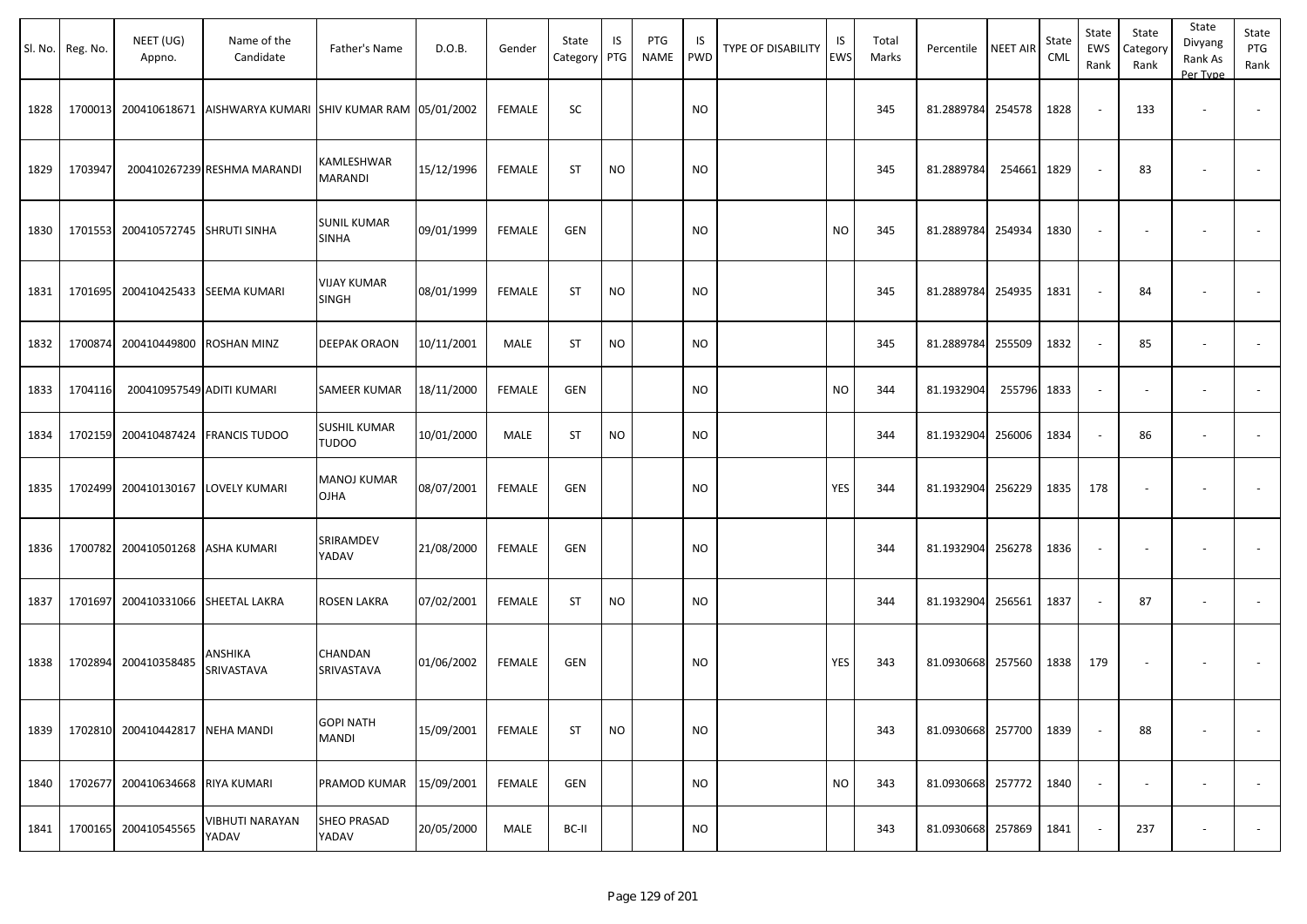|      | Sl. No. Reg. No. | NEET (UG)<br>Appno.               | Name of the<br>Candidate      | Father's Name                    | D.O.B.     | Gender        | State<br>Category | IS<br>PTG | <b>PTG</b><br>NAME | IS<br><b>PWD</b> | TYPE OF DISABILITY | IS<br><b>EWS</b> | Total<br>Marks | Percentile        | <b>NEET AIR</b> | State<br>CML | State<br>EWS<br>Rank     | State<br>Category<br>Rank | State<br>Divyang<br>Rank As<br>Per Type | State<br>PTG<br>Rank     |
|------|------------------|-----------------------------------|-------------------------------|----------------------------------|------------|---------------|-------------------|-----------|--------------------|------------------|--------------------|------------------|----------------|-------------------|-----------------|--------------|--------------------------|---------------------------|-----------------------------------------|--------------------------|
| 1842 | 1704201          |                                   | 200410836097 SUMBUL FAIZANI   | <b>ABDUL HAFIZ</b>               | 05/04/2000 | <b>FEMALE</b> | BC-I              |           |                    | <b>NO</b>        |                    |                  | 343            | 81.0930668        | 258053          | 1842         | $\overline{\phantom{a}}$ | 356                       |                                         |                          |
| 1843 | 1702701          | 200410077039                      | PRIYA MANKI                   | <b>JHABBU MUNDA</b>              | 26/08/2001 | <b>FEMALE</b> | <b>ST</b>         | <b>NO</b> |                    | <b>NO</b>        |                    |                  | 343            | 81.0930668        | 258125          | 1843         | $\omega$                 | 89                        | $\overline{\phantom{a}}$                | $\overline{\phantom{a}}$ |
| 1844 |                  | 1703700 200410232907              | <b>SAKET RANJAN</b>           | PRABHAT KUMAR 05/09/2002         |            | MALE          | <b>GEN</b>        |           |                    | <b>NO</b>        |                    | <b>NO</b>        | 343            | 81.0930668        | 258204          | 1844         |                          |                           |                                         |                          |
| 1845 |                  | 1702196 200410384445              | <b>SRISHTI KISHOR</b>         | SOURABH KISHOR 01/06/2001        |            | <b>FEMALE</b> | BC-II             |           |                    | <b>NO</b>        |                    |                  | 343            | 81.0930668        | 258309          | 1845         | $\overline{\phantom{a}}$ | 238                       |                                         |                          |
| 1846 | 1702572          | 200410828598                      | <b>SANDEEP KARMALI</b>        | SUKHDEO<br>KARMALI               | 08/05/1999 | MALE          | <b>ST</b>         | <b>NO</b> |                    | <b>NO</b>        |                    |                  | 342            | 80.9937210        | 258508          | 1846         | $\sim$                   | 90                        | $\overline{\phantom{a}}$                |                          |
| 1847 |                  | 1701813 200410061163              | <b>TARAS PAL SOREN</b>        | RANJEET SOREN                    | 22/01/2000 | MALE          | ST                | NO.       |                    | <b>NO</b>        |                    |                  | 342            | 80.9937210        | 258579          | 1847         | $\sim$                   | 91                        | $\overline{\phantom{a}}$                | $\overline{\phantom{a}}$ |
| 1848 | 1702247          | 200410545963                      | <b>ANCHIT KUMAR</b>           | CHANDRA<br>SHEKHAR AZAD          | 13/12/2000 | MALE          | BC-I              |           |                    | <b>NO</b>        |                    |                  | 342            | 80.9937210        | 259521          | 1848         | $\sim$                   | 357                       | $\overline{\phantom{a}}$                |                          |
| 1849 |                  | 1701890 200410170273 SHREYA SAGAR |                               | <b>SURESH RAJAK</b>              | 21/03/2003 | <b>FEMALE</b> | SC                |           |                    | <b>NO</b>        |                    |                  | 342            | 80.9937210        | 259567          | 1849         | $\overline{\phantom{a}}$ | 134                       |                                         | $\overline{\phantom{a}}$ |
| 1850 | 1704207          |                                   | 200411406092 SHAYESTA PARWEEN | MANAWER<br>ANSARI                | 25/07/1996 | <b>FEMALE</b> | BC-I              |           |                    | <b>NO</b>        |                    |                  | 342            | 80.9937210        | 259600          | 1850         |                          | 358                       |                                         |                          |
| 1851 |                  | 1702707 200410199262 NAMITA MANDI |                               | GANGA RAM<br>MANDI               | 27/06/2000 | <b>FEMALE</b> | <b>ST</b>         | <b>NO</b> |                    | <b>NO</b>        |                    |                  | 341            | 80.8936437        | 259902          | 1851         | $\overline{\phantom{a}}$ | 92                        |                                         |                          |
| 1852 |                  | 1702559 200410156713              | <b>RACHIT SINHA</b>           | RAJESH KUMAR<br>SINHA            | 16/09/2002 | MALE          | <b>GEN</b>        |           |                    | <b>NO</b>        |                    | <b>NO</b>        | 341            | 80.8936437        | 260353          | 1852         | $\blacksquare$           | $\overline{\phantom{a}}$  | $\overline{\phantom{a}}$                | $\overline{\phantom{a}}$ |
| 1853 |                  | 1701136 200410799509              | <b>DHARMJIT PRASAD</b>        | KULDIP RAM                       | 04/02/2000 | MALE          | SC                |           |                    | <b>NO</b>        |                    |                  | 341            | 80.8936437        | 260594          | 1853         | $\sim$                   | 135                       | $\overline{\phantom{a}}$                |                          |
| 1854 |                  | 1702622 200410775201 SHAHINA ABID |                               | <b>MD KHURSHID</b><br>AKRAM ABID | 12/09/1998 | FEMALE        | BC-II             |           |                    | <b>NO</b>        |                    |                  | 341            | 80.8936437 260898 |                 | 1854         | $\sim$                   | 239                       | $\overline{\phantom{a}}$                |                          |
| 1855 |                  | 1701755 200410670864 RUCHI JAISAL |                               | <b>B N RAM</b>                   | 13/12/1999 | <b>FEMALE</b> | SC                |           |                    | <b>NO</b>        |                    |                  | 341            | 80.8936437 260919 |                 | 1855         | $\sim$                   | 136                       | $\sim$                                  | $\overline{\phantom{a}}$ |
| 1856 |                  | 1702323 200410171409              | <b>ADITYA</b>                 | <b>OM PRAKASH</b><br>RAUT        | 17/01/2001 | MALE          | GEN               |           |                    | <b>NO</b>        |                    |                  | 341            | 80.8936437        | 261076          | 1856         | $\sim$                   | $\overline{\phantom{a}}$  | $\overline{\phantom{a}}$                | $\sim$                   |
| 1857 |                  | 1701689 200410150231              | SUSHMA KISKU<br>RAPPAZ        | <b>BUDH DEO KISKU</b>            | 14/02/2001 | <b>FEMALE</b> | ST                | <b>NO</b> |                    | <b>NO</b>        |                    |                  | 340            | 80.7882260 261268 |                 | 1857         | $\blacksquare$           | 93                        | $\overline{\phantom{a}}$                | $\sim$                   |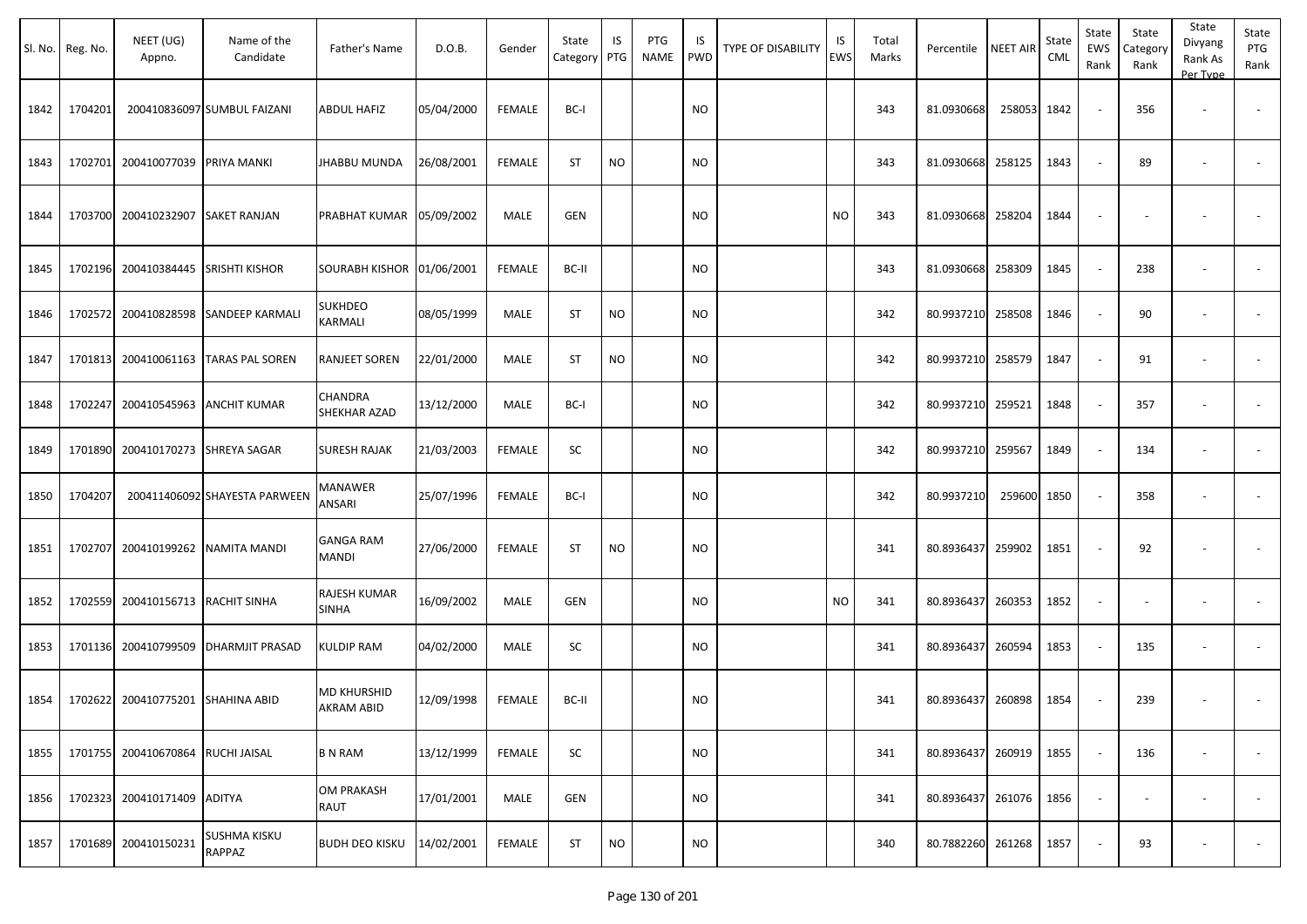|      | Sl. No. Reg. No. | NEET (UG)<br>Appno. | Name of the<br>Candidate     | Father's Name              | D.O.B.     | Gender        | State<br>Category | IS<br>PTG | PTG<br>NAME | IS<br><b>PWD</b> | <b>TYPE OF DISABILITY</b> | IS<br>EWS | Total<br>Marks | Percentile        | <b>NEET AIR</b> | State<br>CML | State<br>EWS<br>Rank | State<br>Category<br>Rank | State<br>Divyang<br>Rank As<br>Per Type | State<br>PTG<br>Rank     |
|------|------------------|---------------------|------------------------------|----------------------------|------------|---------------|-------------------|-----------|-------------|------------------|---------------------------|-----------|----------------|-------------------|-----------------|--------------|----------------------|---------------------------|-----------------------------------------|--------------------------|
| 1858 | 1701279          | 200410010006        | <b>BABLI KUMARI</b>          | <b>VIJAY RAM</b>           | 21/04/1999 | <b>FEMALE</b> | SC                |           |             | <b>NO</b>        |                           |           | 340            | 80.7882260 262119 |                 | 1858         |                      | 137                       | $\overline{\phantom{a}}$                |                          |
| 1859 | 1701082          | 200410203028        | <b>SARAH AYMAN</b>           | SYED HAFIZULLAH 06/09/2002 |            | <b>FEMALE</b> | GEN               |           |             | <b>NO</b>        |                           | <b>NO</b> | 340            | 80.7882260 262216 |                 | 1859         |                      |                           |                                         |                          |
| 1860 | 1702003          | 200410117737        | <b>BEAUTY BHARTI</b>         | NILAMBER SINGH             | 22/09/1999 | <b>FEMALE</b> | <b>ST</b>         | <b>NO</b> |             | <b>NO</b>        |                           |           | 339            | 80.6865392 262745 |                 | 1860         | $\sim$               | 94                        |                                         | $\overline{\phantom{a}}$ |
| 1861 | 1700535          | 200410107190        | PRIYANKA MARDI               | DEVENDRA<br>PRASAD MARDI   | 17/12/2000 | <b>FEMALE</b> | <b>ST</b>         | <b>NO</b> |             | <b>NO</b>        |                           |           | 339            | 80.6865392 262941 |                 | 1861         |                      | 95                        |                                         |                          |
| 1862 | 1702419          | 200410410711        | <b>DIKSHA RANI</b>           | ANUP CHAND<br>RAM          | 05/01/2003 | <b>FEMALE</b> | SC                |           |             | <b>NO</b>        |                           |           | 339            | 80.6865392        | 263285          | 1862         | $\sim$               | 138                       | $\overline{\phantom{a}}$                |                          |
| 1863 | 1701477          | 200410650417        | RAGINI                       | NAGENDRA<br>PASWAN         | 13/09/1999 | <b>FEMALE</b> | SC                |           |             | <b>NO</b>        |                           |           | 339            | 80.6865392        | 263315          | 1863         |                      | 139                       | $\overline{\phantom{a}}$                |                          |
| 1864 | 1703723          | 200410027701        | <b>SHWETA KUMARI</b>         | MUKHTAR SINGH              | 22/01/1996 | <b>FEMALE</b> | <b>GEN</b>        |           |             | <b>NO</b>        |                           | <b>NO</b> | 339            | 80.6865392 263581 |                 | 1864         |                      |                           |                                         |                          |
| 1865 | 1702533          | 200410362745        | <b>DEEPSHIKHA</b>            | DINESH SHARMA              | 09/06/2000 | <b>FEMALE</b> | BC-I              |           |             | <b>NO</b>        |                           |           | 338            | 80.5869008 264654 |                 | 1865         |                      | 359                       | $\overline{\phantom{a}}$                |                          |
| 1866 | 1702540          | 200410426557        | <b>RASHMI DANGIL</b>         | DEVENDRA NATH<br>DANGIL    | 20/10/2001 | <b>FEMALE</b> | <b>ST</b>         | <b>NO</b> |             | <b>NO</b>        |                           |           | 338            | 80.5869008 264738 |                 | 1866         |                      | 96                        |                                         |                          |
| 1867 | 1703841          | 200410587467        | SHREYA HALDAR                | TARUN KUMAR<br>HALDAR      | 11/04/2003 | <b>FEMALE</b> | <b>GEN</b>        |           |             | <b>NO</b>        |                           | <b>NO</b> | 338            | 80.5869008 265314 |                 | 1867         |                      |                           |                                         |                          |
| 1868 | 1701424          | 200410017715        | <b>ANU KUMARI</b>            | JAGDISH PRASAD             | 31/03/1990 | <b>FEMALE</b> | <b>SC</b>         |           |             | <b>NO</b>        |                           |           | 337            | 80.4787032 265375 |                 | 1868         |                      | 140                       |                                         |                          |
| 1869 | 1700519          |                     | 200410225169 MOTILAL SOREN   | <b>GOPAL SOREN</b>         | 11/05/2000 | MALE          | <b>ST</b>         | <b>NO</b> |             | <b>NO</b>        |                           |           | 337            | 80.4787032 265458 |                 | 1869         |                      | 97                        |                                         |                          |
| 1870 | 1700426          |                     | 200410118570 NIKITASHA SINGH | SATYENDRA SINGH 09/09/2000 |            | <b>FEMALE</b> | GEN               |           |             | <b>NO</b>        |                           | <b>NO</b> | 337            | 80.4787032 265774 |                 | 1870         |                      |                           | $\overline{\phantom{a}}$                | $\sim$                   |
| 1871 | 1701761          |                     | 200411291852 FARHEEN SHAKIL  | SHAKIL GHANI               | 13/03/2000 | <b>FEMALE</b> | GEN               |           |             | <b>NO</b>        |                           | <b>NO</b> | 337            | 80.4787032 266427 |                 | 1871         |                      |                           |                                         | $\sim$                   |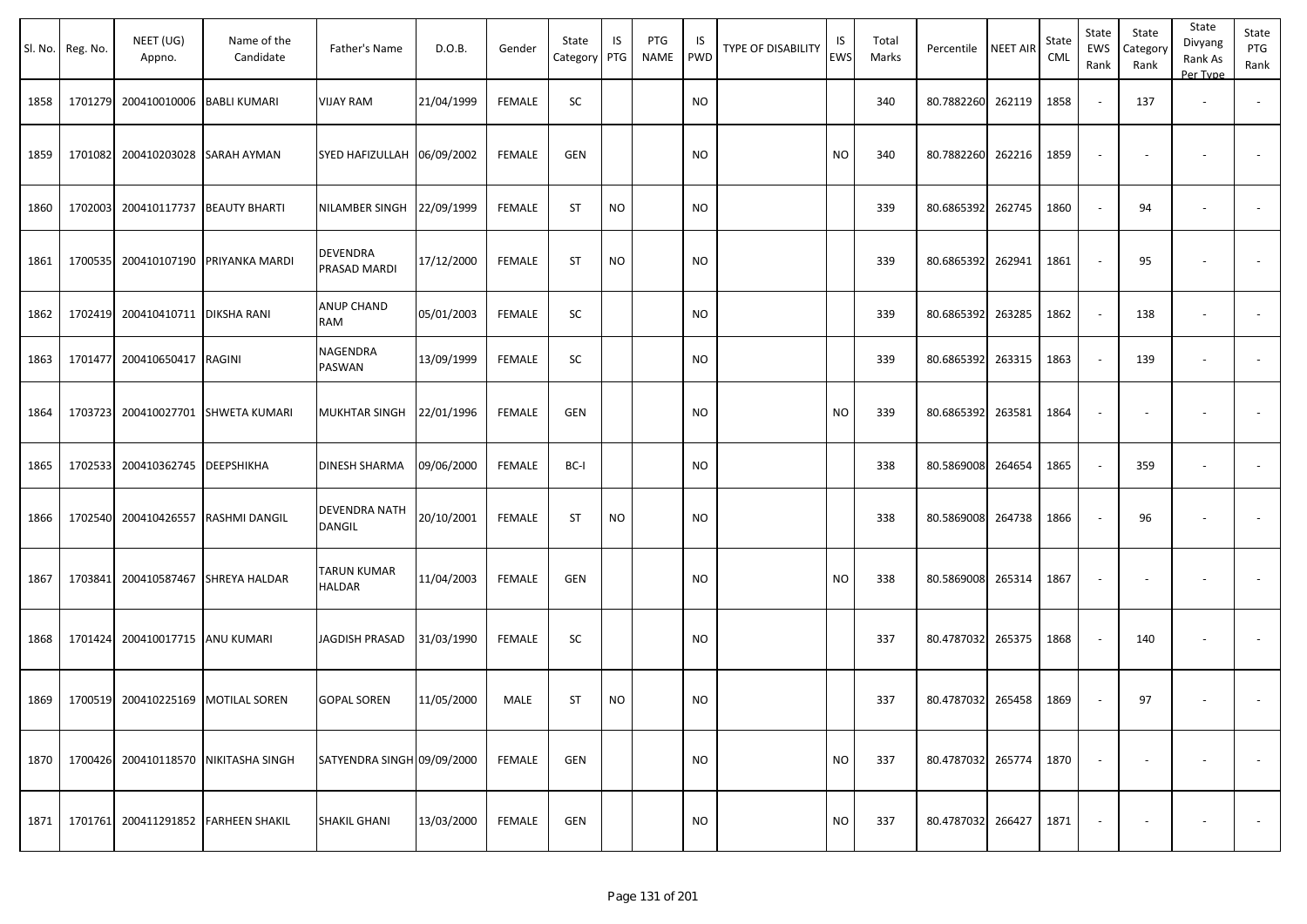| SI. No. | Reg. No. | NEET (UG)<br>Appno.               | Name of the<br>Candidate                    | Father's Name                         | D.O.B.     | Gender        | State<br>Category | IS<br>PTG | PTG<br>NAME | IS<br><b>PWD</b> | TYPE OF DISABILITY | IS<br><b>EWS</b> | Total<br>Marks | Percentile NEET AIR |        | State<br>CML | State<br>EWS<br>Rank     | State<br>Category<br>Rank | State<br>Divyang<br>Rank As<br>Per Type | State<br>PTG<br>Rank     |
|---------|----------|-----------------------------------|---------------------------------------------|---------------------------------------|------------|---------------|-------------------|-----------|-------------|------------------|--------------------|------------------|----------------|---------------------|--------|--------------|--------------------------|---------------------------|-----------------------------------------|--------------------------|
| 1872    | 1702729  | 200410969931                      | ANUPAMA<br>NAGRUWAR                         | <b>SUMAN KUMAR</b><br><b>NAGRUWAR</b> | 10/03/2001 | <b>FEMALE</b> | <b>ST</b>         | <b>NO</b> |             | <b>NO</b>        |                    |                  | 336            | 80.3725539 266871   |        | 1872         |                          | 98                        |                                         |                          |
| 1873    |          | 1702735 200411014242 YUKTI GOYAL  |                                             | SUBHASH GOYAL                         | 14/04/2001 | <b>FEMALE</b> | BC-II             |           |             | NO.              |                    |                  | 336            | 80.3725539 268124   |        | 1873         |                          | 240                       | $\sim$                                  |                          |
| 1874    |          |                                   | 1700266 200410016117 SHEFALI RANI KUJUR     | <b>CHAJRAS KUJUR</b>                  | 10/08/2001 | <b>FEMALE</b> | ST                | <b>NO</b> |             | <b>NO</b>        |                    |                  | 335            | 80.2628932          | 268502 | 1874         |                          | 99                        | $\sim$                                  |                          |
| 1875    | 1702663  |                                   | 200410011588 PREM KUMAR RAM                 | <b>SUDHIR DAS</b>                     | 02/12/2000 | MALE          | SC                |           |             | <b>NO</b>        |                    |                  | 335            | 80.2628932 268905   |        | 1875         | $\overline{\phantom{a}}$ | 141                       | $\overline{\phantom{a}}$                |                          |
| 1876    |          | 1701299 200410484330 NIMISHA      |                                             | SUDHANSHU<br>RANJAN<br>PRAMANIK       | 12/07/2001 | <b>FEMALE</b> | GEN               |           |             | <b>NO</b>        |                    | NO               | 334            | 80.1620843          | 270233 | 1876         | $\sim$                   |                           |                                         |                          |
| 1877    |          |                                   | 1700985 200410109210 NAUSHIN FIRDAUSH       | <b>MD SAMIM</b>                       | 27/06/2001 | <b>FEMALE</b> | GEN               |           |             | <b>NO</b>        |                    |                  | 334            | 80.1620843 270732   |        | 1877         | $\overline{\phantom{a}}$ | $\overline{\phantom{a}}$  | $\overline{\phantom{a}}$                |                          |
| 1878    |          |                                   | 1703208 200411264472 PRIYANKA KUMARI        | RAJ KUMAR                             | 25/05/2000 | <b>FEMALE</b> | BC-I              |           |             | <b>NO</b>        |                    |                  | 333            | 80.0560082 271353   |        | 1878         | $\sim$                   | 360                       | $\overline{\phantom{a}}$                |                          |
| 1879    | 1704057  |                                   | 200411379147 HERAMB SHARMA                  | PRAMOD KUMAR<br><b>SHARMA</b>         | 24/07/1998 | MALE          | GEN               |           |             | <b>NO</b>        |                    | <b>NO</b>        | 333            | 80.0560082          | 271886 | 1879         | $\overline{\phantom{a}}$ |                           | $\overline{\phantom{a}}$                |                          |
| 1880    |          |                                   | 1703401 200410262988 RHYTHM BUDHIA          | RAKESH KUMAR<br><b>BUDHIA</b>         | 24/11/2001 | <b>FEMALE</b> | BC-II             |           |             | <b>NO</b>        |                    |                  | 333            | 80.0560082 272102   |        | 1880         |                          | 241                       |                                         |                          |
| 1881    |          | 1700476 200410617113 RITESH KUMAR |                                             | MATHURCHANDR<br>A RAKSHIT             | 05/09/2000 | MALE          | BC-I              |           |             | NO.              |                    |                  | 333            | 80.0560082 272115   |        | 1881         | $\overline{\phantom{a}}$ | 361                       | $\overline{\phantom{a}}$                | $\overline{\phantom{a}}$ |
| 1882    |          | 1703593 200411088382 ARCHANA DAS  |                                             | <b>BECHAN DAS</b>                     | 06/07/2000 | <b>FEMALE</b> | SC                |           |             | <b>NO</b>        |                    |                  | 333            | 80.0560082 272249   |        | 1882         |                          | 142                       |                                         |                          |
| 1883    | 1702269  |                                   | 200410907233 VIGYAN DEO ORAON SAHABIR ORAON |                                       | 04/03/2001 | MALE          | ST                | <b>NO</b> |             | <b>NO</b>        |                    |                  | 332            | 79.9459817 272634   |        | 1883         |                          | 100                       | $\sim$                                  |                          |
| 1884    |          | 1700774 200410656264 ANKITA       |                                             | RINTU KUMAR<br><b>RAJAK</b>           | 05/04/2000 | <b>FEMALE</b> | SC                |           |             | <b>NO</b>        |                    |                  | 332            | 79.9459817 272743   |        | 1884         | $\sim$                   | 143                       | $\overline{\phantom{a}}$                | $\sim$                   |
| 1885    |          | 1701948 200410883174 ROSHNI TOPPO |                                             | <b>LATE SANICHAR</b><br><b>TOPPO</b>  | 05/09/2000 | <b>FEMALE</b> | <b>ST</b>         | <b>NO</b> |             | <b>NO</b>        |                    |                  | 332            | 79.9459817 272773   |        | 1885         |                          | 101                       |                                         | $\sim$                   |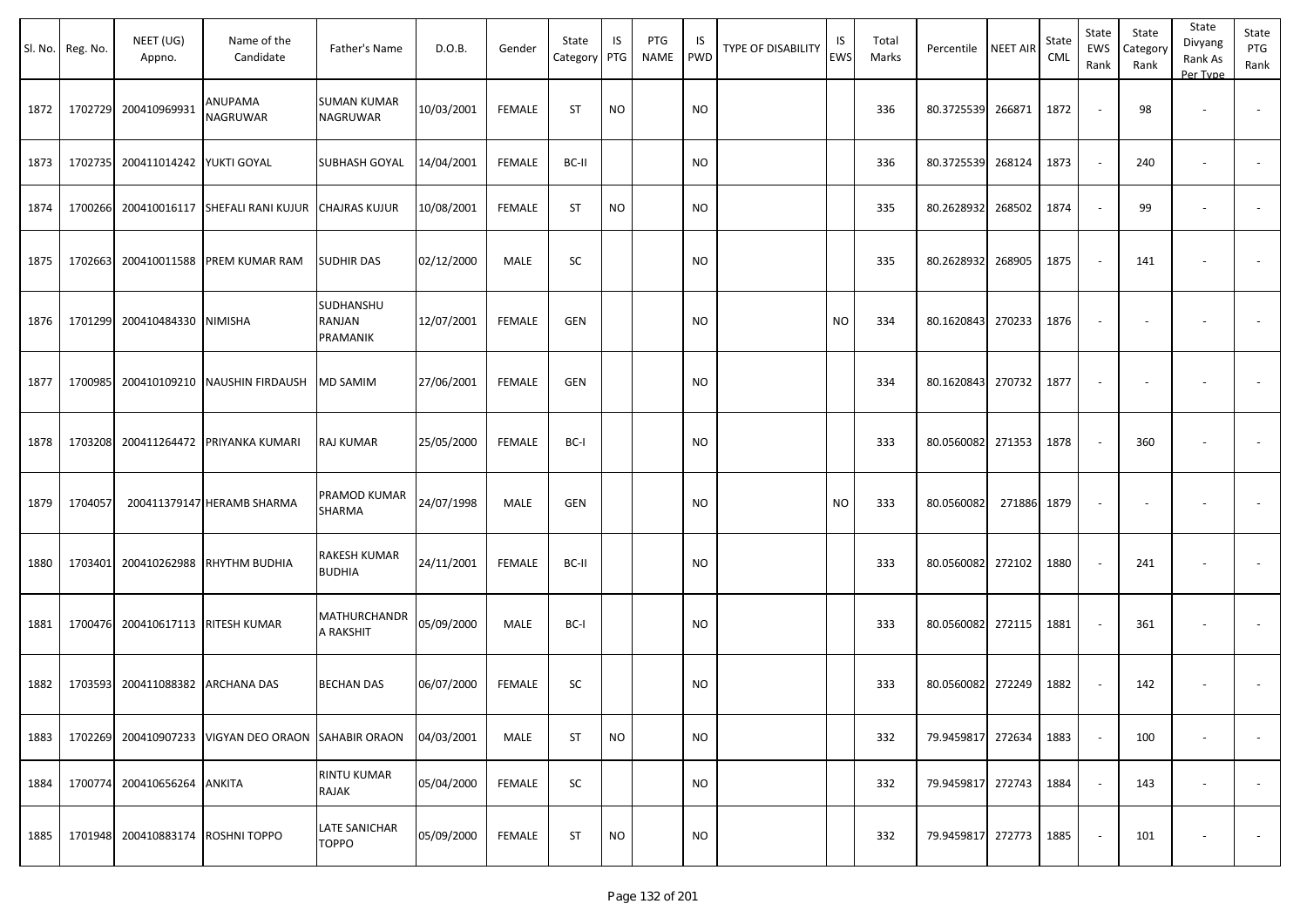|      | Sl. No. Reg. No. | NEET (UG)<br>Appno.                | Name of the<br>Candidate     | Father's Name                      | D.O.B.     | Gender        | State<br>Category | IS<br>PTG | PTG<br>NAME | IS<br><b>PWD</b> | TYPE OF DISABILITY | IS<br><b>EWS</b> | Total<br>Marks | Percentile        | <b>NEET AIR</b> | State<br><b>CML</b> | State<br>EWS<br>Rank     | State<br>Category<br>Rank | State<br>Divyang<br>Rank As<br>Per Type | State<br>PTG<br>Rank     |
|------|------------------|------------------------------------|------------------------------|------------------------------------|------------|---------------|-------------------|-----------|-------------|------------------|--------------------|------------------|----------------|-------------------|-----------------|---------------------|--------------------------|---------------------------|-----------------------------------------|--------------------------|
| 1886 |                  | 1703122 200410859973               | <b>KANAK LATA</b>            | <b>ANIL KUMAR</b>                  | 10/12/2002 | <b>FEMALE</b> | SC                |           |             | <b>NO</b>        |                    |                  | 332            | 79.9459817 272906 |                 | 1886                | $\omega$                 | 144                       | $\overline{\phantom{a}}$                |                          |
| 1887 |                  | 1702945 200410929534               | PURBASA MANDAL               | BIDYA SAGAR<br>MANDAL              | 30/11/2001 | <b>FEMALE</b> | GEN               |           |             | <b>NO</b>        |                    |                  | 332            | 79.9459817        | 273135          | 1887                | $\overline{\phantom{a}}$ | $\overline{\phantom{a}}$  |                                         | $\overline{\phantom{a}}$ |
| 1888 |                  | 1703355 200411071777               | VISHAL KUMAR<br>MUNDA        | PANDU SINGH<br>MUNDA               | 23/07/1997 | MALE          | ST                | <b>NO</b> |             | <b>NO</b>        |                    |                  | 332            | 79.9459817        | 273207          | 1888                | $\sim$                   | 102                       | $\overline{\phantom{a}}$                |                          |
| 1889 |                  | 1703397 200410204328               | <b>VISMRITY SIRMOUR</b>      | LALAN KUMAR<br>SINGH               | 22/07/2000 | <b>FEMALE</b> | <b>GEN</b>        |           |             | <b>NO</b>        |                    |                  | 332            | 79.9459817 273370 |                 | 1889                | $\overline{\phantom{a}}$ | $\overline{\phantom{a}}$  |                                         | $\overline{\phantom{a}}$ |
| 1890 |                  | 1702161 200410306173 KARUNA JYOTI  |                              | <b>ANAND KUMAR</b>                 | 23/08/2002 | <b>FEMALE</b> | BC-I              |           |             | <b>NO</b>        |                    |                  | 332            | 79.9459817        | 273706          | 1890                | $\sim$                   | 362                       |                                         |                          |
| 1891 | 1703261          | 200410931307                       | SHUBHANGI<br>SWATIKA         | LATE BIDHU<br>SHEKHAR PRASAD       | 01/01/2001 | <b>FEMALE</b> | <b>GEN</b>        |           |             | <b>NO</b>        |                    | <b>YES</b>       | 332            | 79.9459817        | 273736          | 1891                | 180                      | $\overline{\phantom{a}}$  |                                         |                          |
| 1892 | 1700867          | 200410002763                       | ARPANA PRIYA                 | <b>ASHOK KUMAR</b>                 | 16/02/2002 | <b>FEMALE</b> | SC                |           |             | <b>NO</b>        |                    |                  | 332            | 79.9459817        | 273854          | 1892                | $\sim$                   | 145                       |                                         |                          |
| 1893 |                  | 1703839 200410437640               | RISHITA DUTTA                | <b>SUNIL KUMAR</b><br><b>DUTTA</b> | 22/11/2002 | <b>FEMALE</b> | <b>GEN</b>        |           |             | <b>NO</b>        |                    | <b>NO</b>        | 332            | 79.9459817        | 273862          | 1893                | $\overline{\phantom{a}}$ |                           |                                         |                          |
| 1894 |                  | 1700486 200410419279               | <b>ANSHU BHARTI</b>          | ARUN KUMAR<br><b>SINGH</b>         | 05/10/2001 | <b>FEMALE</b> | <b>ST</b>         | <b>NO</b> |             | <b>NO</b>        |                    |                  | 331            | 79.8411492 274567 |                 | 1894                | $\sim$                   | 103                       |                                         |                          |
| 1895 |                  | 1700048 200411076030               | YASH RAJ SINGH               | <b>SUNIL KUMAR</b><br>SINGH        | 09/12/2000 | MALE          | <b>GEN</b>        |           |             | <b>NO</b>        |                    | <b>NO</b>        | 331            | 79.8411492 275273 |                 | 1895                | $\overline{\phantom{a}}$ | $\overline{\phantom{a}}$  |                                         | $\overline{\phantom{a}}$ |
| 1896 |                  | 1700469 200410751278               | JYOTI MALA                   | ARVIND KUMAR<br>SINGH              | 05/02/1996 | FEMALE        | BC-II             |           |             | <b>NO</b>        |                    |                  | 330            | 79.7266601        | 275624          | 1896                | $\sim$                   | 242                       |                                         |                          |
| 1897 |                  | 1703177 200411219011 RAGINI BHARTI |                              | RAM GOVIND<br>RAM                  | 05/04/1997 | <b>FEMALE</b> | SC                |           |             | <b>NO</b>        |                    |                  | 330            | 79.7266601 276609 |                 | 1897                | $\sim$                   | 146                       |                                         |                          |
| 1898 |                  | 1701207 200411076575               | ASHA KIRAN<br><b>HEMBROM</b> | LATE SANATAN<br><b>HEMBROM</b>     | 26/12/2001 | <b>FEMALE</b> | ST                | <b>NO</b> |             | <b>NO</b>        |                    |                  | 330            | 79.7266601 276812 |                 | 1898                | $\sim$                   | 104                       |                                         | $\overline{\phantom{a}}$ |
| 1899 |                  | 1700074 200410010539               | RANJANA VITHI<br>SAWAIYAN    | RANBIR<br>SAWAIYAN                 | 23/11/2000 | <b>FEMALE</b> | ST                | <b>NO</b> |             | <b>NO</b>        |                    |                  | 329            | 79.6189746 277258 |                 | 1899                | $\sim$                   | 105                       |                                         | $\overline{\phantom{a}}$ |
| 1900 |                  | 1703111 200410783392               | PRASHANT KUMAR<br>RAJAK      | NIMAY RAJAK                        | 06/12/2002 | MALE          | SC                |           |             | <b>NO</b>        |                    |                  | 329            | 79.6189746 277321 |                 | 1900                | $\overline{\phantom{a}}$ | 147                       | $\overline{\phantom{a}}$                |                          |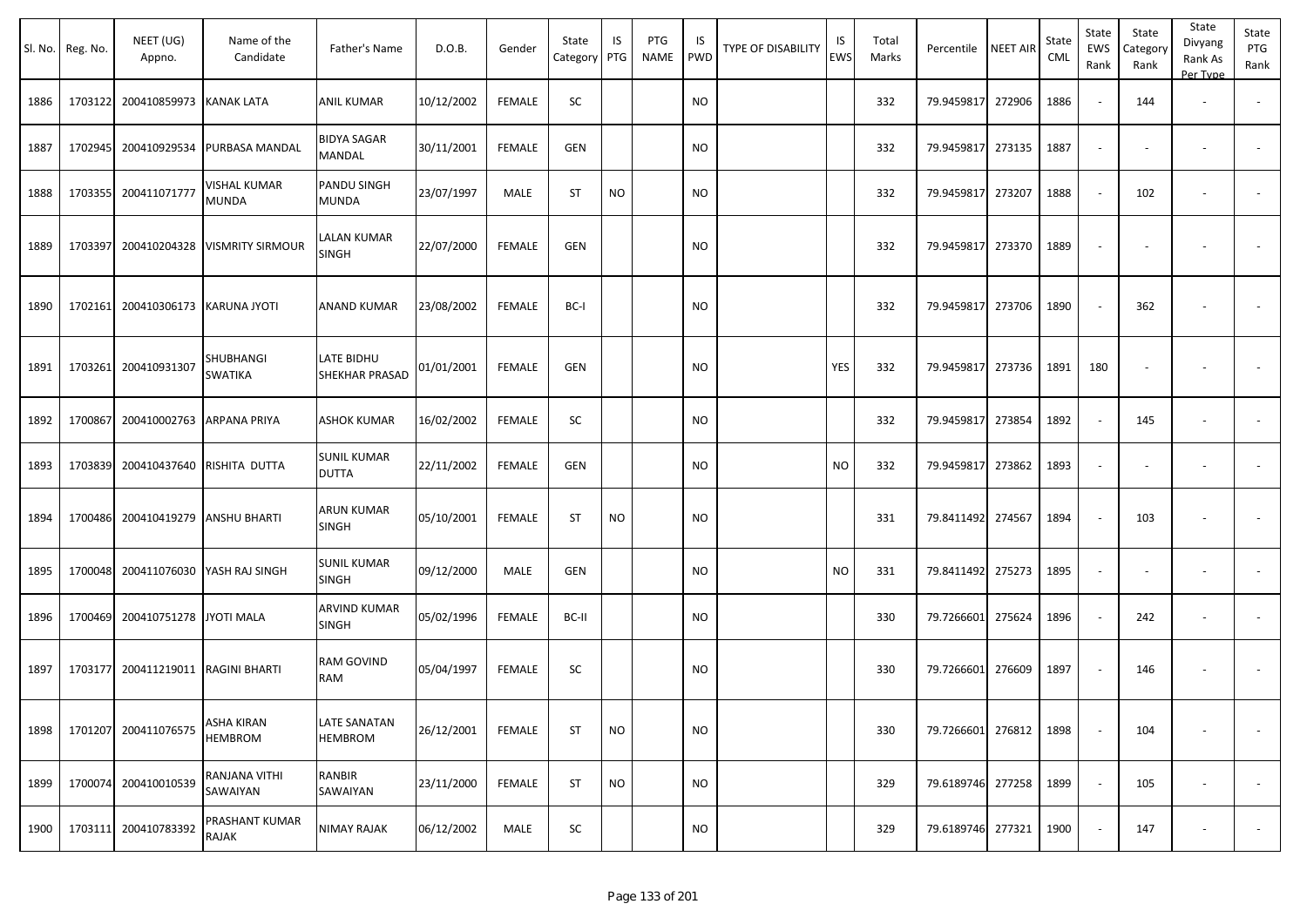|      | Sl. No. Reg. No. | NEET (UG)<br>Appno.               | Name of the<br>Candidate           | Father's Name              | D.O.B.     | Gender        | State<br>Category | IS<br>PTG | PTG<br>NAME | IS.<br>PWD | TYPE OF DISABILITY | IS<br>EWS | Total<br>Marks | Percentile | <b>NEET AIR</b> | State<br><b>CML</b> | State<br>EWS<br>Rank     | State<br>Category<br>Rank | State<br>Divyang<br>Rank As<br>Per Type | State<br>PTG<br>Rank     |
|------|------------------|-----------------------------------|------------------------------------|----------------------------|------------|---------------|-------------------|-----------|-------------|------------|--------------------|-----------|----------------|------------|-----------------|---------------------|--------------------------|---------------------------|-----------------------------------------|--------------------------|
| 1901 |                  |                                   | 1701176 200410245488 MAMTA KUMARI  | DIGAMBAR SAHU              | 18/06/2000 | <b>FEMALE</b> | BC-I              |           |             | <b>NO</b>  |                    |           | 329            | 79.6189746 | 277492          | 1901                | $\sim$                   | 363                       | $\overline{\phantom{a}}$                |                          |
| 1902 | 1704106          |                                   | 200410205471 ANISHA BANERJEE       | <b>SUPRIYA</b><br>BANERJEE | 19/06/2000 | <b>FEMALE</b> | <b>GEN</b>        |           |             | NO         |                    | YES       | 329            | 79.6189746 | 277649 1902     |                     | 181                      | $\overline{\phantom{a}}$  |                                         | $\overline{\phantom{a}}$ |
| 1903 |                  | 1703517 200410548798              | MD AZIM ALAM                       | MD SHAMIM                  | 28/08/2002 | MALE          | <b>GEN</b>        |           |             | <b>NO</b>  |                    | NO        | 329            | 79.6189746 | 277671          | 1903                | $\blacksquare$           |                           |                                         |                          |
| 1904 |                  | 1701555 200410749557              | ANUKARAN KUJUR                     | PHILIP KUJUR               | 07/03/1996 | MALE          | <b>ST</b>         | <b>NO</b> |             | <b>NO</b>  |                    |           | 328            | 79.5114354 | 278679          | 1904                | $\overline{\phantom{a}}$ | 106                       |                                         | $\sim$                   |
| 1905 |                  | 1702739 200410489269              | JYOTI KUMARI                       | RAMLAKHAN<br>MAHTO         | 09/02/1997 | <b>FEMALE</b> | BC-I              |           |             | NO         |                    |           | 328            | 79.5114354 | 278818          | 1905                | $\sim$                   | 364                       | $\overline{\phantom{a}}$                | $\sim$                   |
| 1906 |                  | 1700561 200410407827              | <b>MANISH KUMAR</b>                | ARVIND KUMAR<br>MANDAL     | 15/12/1999 | MALE          | ST                | <b>NO</b> |             | <b>NO</b>  |                    |           | 328            | 79.5114354 | 278879          | 1906                | $\sim$                   | 107                       | $\overline{\phantom{a}}$                |                          |
| 1907 | 1702151          | 200410981341                      | <b>JYOTS BARAIK</b>                | <b>JAGAT BARAIK</b>        | 15/06/2001 | MALE          | <b>ST</b>         | <b>NO</b> |             | <b>NO</b>  |                    |           | 328            | 79.5114354 | 279384          | 1907                | $\sim$                   | 108                       | $\overline{\phantom{a}}$                | $\sim$                   |
| 1908 | 1700107          | 200410103154                      | ASHISHAN SRISHTI<br>TIRU           | <b>SUSARAN TIRU</b>        | 22/09/2000 | <b>FEMALE</b> | <b>ST</b>         | <b>NO</b> |             | <b>NO</b>  |                    |           | 328            | 79.5114354 | 279502          | 1908                | $\blacksquare$           | 109                       | $\overline{\phantom{a}}$                | $\blacksquare$           |
| 1909 | 1702324          | 200410381895                      | RITIKA SHARMA                      | DEONANDAN<br>SHARMA        | 29/11/2000 | <b>FEMALE</b> | GEN               |           |             | NO         |                    | <b>NO</b> | 328            | 79.5114354 | 279550          | 1909                | $\overline{\phantom{a}}$ | $\overline{\phantom{a}}$  |                                         |                          |
| 1910 |                  | 1700740 200410407391 HARSH KUMAR  |                                    | <b>SUSHIL KUMAR</b>        | 11/10/2002 | MALE          | <b>GEN</b>        |           |             | <b>NO</b>  |                    | <b>NO</b> | 328            | 79.5114354 | 279552          | 1910                | $\sim$                   | $\blacksquare$            | $\overline{\phantom{a}}$                |                          |
| 1911 |                  | 1700456 200410039418 SUBHANGI DAS |                                    | <b>ASHISH KUMAR</b><br>DAS | 27/10/1999 | <b>FEMALE</b> | <b>GEN</b>        |           |             | NO.        |                    | YES       | 328            | 79.5114354 | 279688          | 1911                | 182                      | $\overline{\phantom{a}}$  | $\overline{\phantom{a}}$                | $\blacksquare$           |
| 1912 |                  | 1700830 200410915341 AMISHA PRITI |                                    | RAMA KANT<br>PRASAD        | 16/06/1999 | FEMALE        | SC                |           |             | <b>NO</b>  |                    |           | 327            | 79.4098218 | 280312          | 1912                | $\overline{\phantom{a}}$ | 148                       |                                         |                          |
| 1913 |                  |                                   | 1700072 200410025887 CHANDAN KUMAR | <b>KULDIP PRASAD</b>       | 15/06/2001 | MALE          | BC-I              |           |             | NO         |                    |           | 327            | 79.4098218 | 280679          | 1913                | $\sim$                   | 365                       |                                         | $\blacksquare$           |
| 1914 |                  | 1701585 200410444919              | <b>ASHUTOSH PRADHAN</b>            | <b>BABULAL</b><br>PRADHAN  | 17/12/2000 | MALE          | <b>GEN</b>        |           |             | <b>NO</b>  |                    |           | 327            | 79.4098218 | 280750          | 1914                | $\blacksquare$           |                           |                                         | $\sim$                   |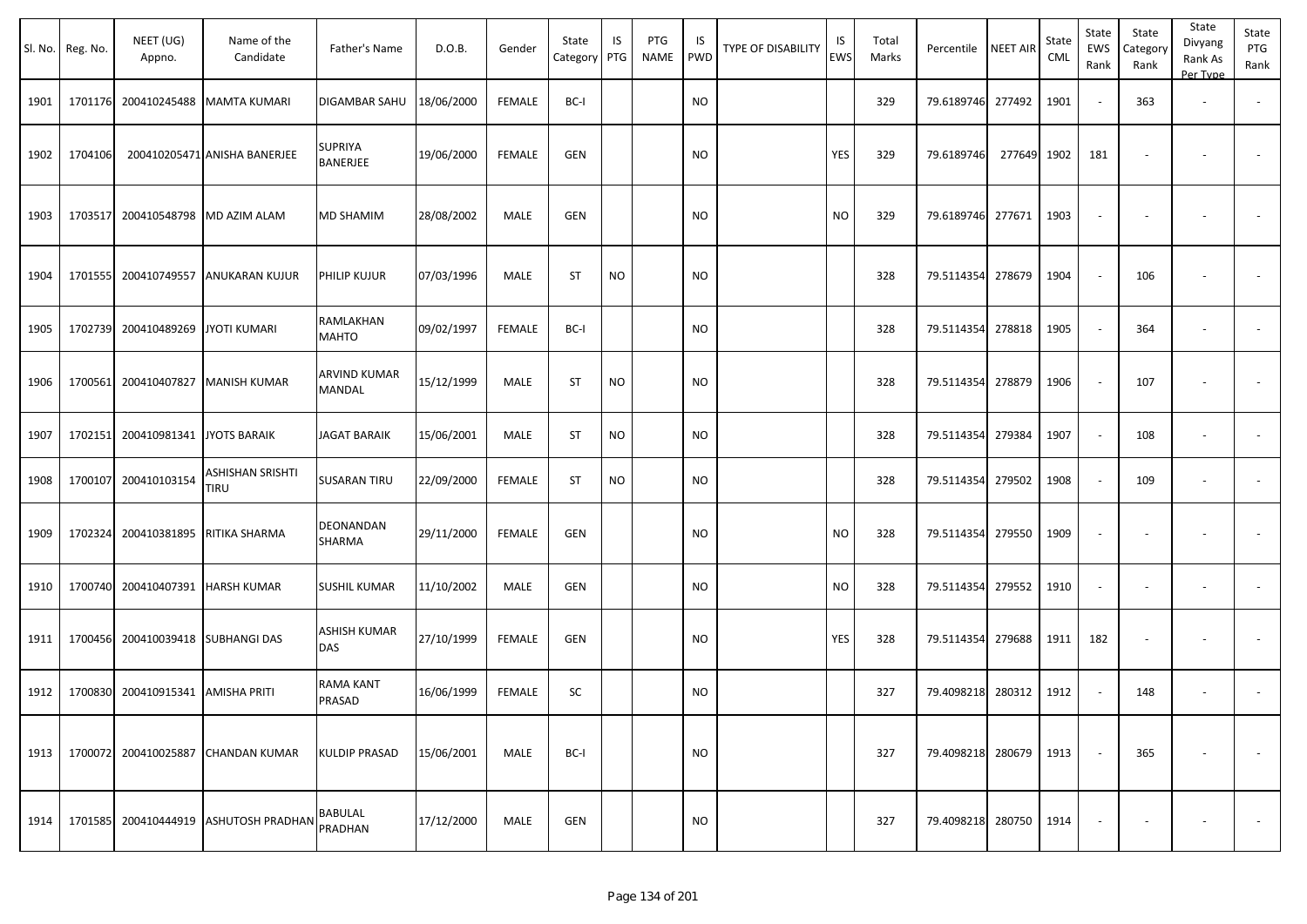|      | Sl. No. Reg. No. | NEET (UG)<br>Appno.     | Name of the<br>Candidate       | Father's Name                          | D.O.B.     | Gender        | State<br>Category | IS<br>PTG | PTG<br><b>NAME</b> | IS<br>PWD  | TYPE OF DISABILITY                       | IS<br><b>EWS</b> | Total<br>Marks | Percentile        | <b>NEET AIR</b> | State<br><b>CML</b> | State<br>EWS<br>Rank     | State<br>Category<br>Rank | State<br>Divyang<br>Rank As<br>Per Type | State<br>PTG<br>Rank |
|------|------------------|-------------------------|--------------------------------|----------------------------------------|------------|---------------|-------------------|-----------|--------------------|------------|------------------------------------------|------------------|----------------|-------------------|-----------------|---------------------|--------------------------|---------------------------|-----------------------------------------|----------------------|
| 1915 | 1702018          | 200411322110            | ASHISH RICHARD<br><b>GURIA</b> | <b>RISHI TUHIN</b><br><b>GURIA</b>     | 10/06/2002 | MALE          | <b>ST</b>         | <b>NO</b> |                    | <b>NO</b>  |                                          |                  | 327            | 79.4098218        | 281392          | 1915                |                          | 110                       | $\overline{\phantom{a}}$                |                      |
| 1916 | 1702716          | 200410897867            | URMILA LAKRA                   | <b>JOHN LAKRA</b>                      | 12/05/1992 | <b>FEMALE</b> | ST                | <b>NO</b> |                    | <b>NO</b>  |                                          |                  | 326            | 79.3006731 281890 |                 | 1916                |                          | 111                       | $\overline{\phantom{a}}$                |                      |
| 1917 | 1700273          | 200411266442            | <b>ANJALI VERMA</b>            | SITARAM PRASAD 11/02/2000              |            | FEMALE        | BC-II             |           |                    | <b>NO</b>  |                                          |                  | 326            | 79.3006731        | 282491          | 1917                |                          | 243                       |                                         |                      |
| 1918 | 1703274          | 200410837100            | <b>SEEMA LAKRA</b>             | KAILASH LAKRA                          | 22/02/2000 | FEMALE        | <b>ST</b>         | <b>NO</b> |                    | NO         |                                          |                  | 325            | 79.1803316        | 283028          | 1918                |                          | 112                       |                                         |                      |
| 1919 | 1702954          | 200411088341            | ANUSHA ANAND<br>KUMARI         | UMESH KUMAR<br><b>DAS</b>              | 14/02/2003 | FEMALE        | SC                |           |                    | <b>NO</b>  |                                          |                  | 325            | 79.1803316        | 283267          | 1919                |                          | 149                       |                                         |                      |
| 1920 | 1702281          | 200410919813            | LILLY KACHHAP                  | SHANISCHAR<br><b>ORAON</b>             | 29/12/1997 | <b>FEMALE</b> | <b>ST</b>         | <b>NO</b> |                    | <b>NO</b>  |                                          |                  | 325            | 79.1803316        | 283373          | 1920                |                          | 113                       | $\overline{\phantom{a}}$                |                      |
| 1921 | 1702118          | 200410455902            | ABHINAV KUMAR                  | <b>DIPAK KUMAR</b>                     | 30/03/2002 | MALE          | GEN               |           |                    | <b>NO</b>  |                                          | <b>NO</b>        | 325            | 79.1803316        | 283567          | 1921                |                          |                           |                                         |                      |
| 1922 | 1701245          | 200410366531            | ROHINI VERONICA<br>KULLU       | <b>DHARM KISHOR</b><br><b>KULLU</b>    | 23/12/1999 | <b>FEMALE</b> | <b>ST</b>         | <b>NO</b> |                    | <b>NO</b>  |                                          |                  | 325            | 79.1803316        | 283755          | 1922                |                          | 114                       |                                         |                      |
| 1923 | 1700462          | 200410015854            | SOUMITRA MISHRA                | <b>MANIK MISHRA</b>                    | 02/08/2001 | MALE          | GEN               |           |                    | NO.        |                                          | <b>NO</b>        | 325            | 79.1803316        | 283932          | 1923                | $\overline{\phantom{a}}$ | $\overline{\phantom{a}}$  | $\overline{\phantom{a}}$                |                      |
| 1924 | 1702491          | 200410361354            | KAVITA KUMARI                  | MANOJ PRASAD                           | 24/08/2002 | FEMALE        | BC-I              |           |                    | <b>NO</b>  |                                          |                  | 325            | 79.1803316        | 284362          | 1924                |                          | 366                       |                                         |                      |
| 1925 | 1704264          | 200411059709 ISHRAT ARA |                                | <b>MD EBADUR</b><br>RAHMAN             | 10/04/2003 | <b>FEMALE</b> | BC-I              |           |                    | <b>NO</b>  |                                          |                  | 324            | 79.0722803        | 284977          | 1925                |                          | 367                       |                                         |                      |
| 1926 |                  | 1702155 200410126044    | HARSHITA KUMARI<br>KUSHWAHA    | MAHESH KUMAR<br><b>MAHTO</b>           | 08/09/2000 | FEMALE        | BC-II             |           |                    | <b>NO</b>  |                                          |                  | 324            | 79.0722803 285145 |                 | 1926                |                          | 244                       |                                         |                      |
| 1927 | 1700721          | 200410390523            | <b>PRABHAT SONY</b>            | PRADIP<br><b>SWARNKAR</b>              | 10/07/2002 | MALE          | BC-II             |           |                    | <b>YES</b> | <b>B-DEAFNESS AND</b><br>HARD OF HEARING |                  | 324            | 79.0722803 285476 |                 | 1927                |                          | 245                       | 5                                       | $\sim$               |
| 1928 | 1702549          |                         | 200410617573   NIHARIKA NISHA  | <b>SUBHASH DAS</b>                     | 08/08/2000 | <b>FEMALE</b> | SC                |           |                    | <b>NO</b>  |                                          |                  | 324            | 79.0722803 285673 |                 | 1928                |                          | 150                       | $\overline{\phantom{a}}$                | $\sim$               |
| 1929 | 1703834          | 200411257617            | <b>SHEKHAR KUMAR</b>           | <b>GAURISHANKAR</b><br><b>PD GUPTA</b> | 31/03/2003 | MALE          | BC-II             |           |                    | <b>NO</b>  |                                          |                  | 324            | 79.0722803        | 285964          | 1929                |                          | 246                       | $\overline{\phantom{a}}$                | $\sim$               |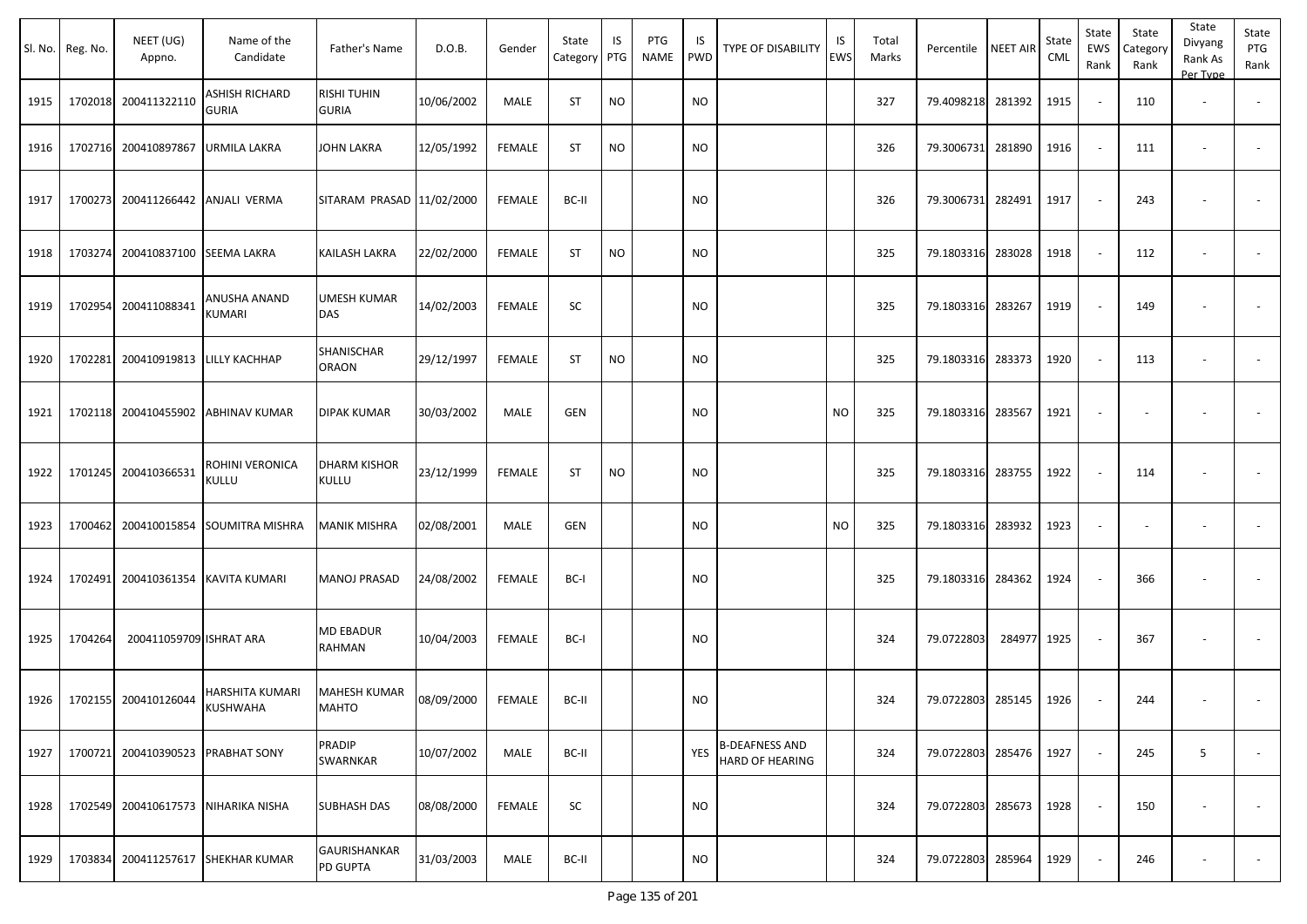|      | Sl. No. Reg. No. | NEET (UG)<br>Appno.        | Name of the<br>Candidate              | Father's Name                       | D.O.B.     | Gender        | State<br>Category | IS<br>PTG | PTG<br>NAME | IS<br><b>PWD</b> | <b>TYPE OF DISABILITY</b> | IS<br>EWS | Total<br>Marks | Percentile             | <b>NEET AIR</b> | State<br>CML | State<br>EWS<br>Rank | State<br>Category<br>Rank | State<br>Divyang<br>Rank As<br>Per Type | State<br>PTG<br>Rank     |
|------|------------------|----------------------------|---------------------------------------|-------------------------------------|------------|---------------|-------------------|-----------|-------------|------------------|---------------------------|-----------|----------------|------------------------|-----------------|--------------|----------------------|---------------------------|-----------------------------------------|--------------------------|
| 1930 | 1701919          | 200410946880               | <b>KAMLESH KUMAR</b><br>DAS           | LALAN PRASAD<br><b>DAS</b>          | 04/01/1999 | <b>MALE</b>   | SC                |           |             | <b>NO</b>        |                           |           | 323            | 78.9628390 286083      |                 | 1930         | $\sim$               | 151                       | $\overline{\phantom{a}}$                |                          |
| 1931 | 1703495          | 200410543387               | <b>MITALI</b>                         | ARVIND KUMAR                        | 19/02/2001 | <b>FEMALE</b> | <b>GEN</b>        |           |             | <b>NO</b>        |                           |           | 323            | 78.9628390 286440      |                 | 1931         |                      |                           |                                         |                          |
| 1932 | 1702044          | 200410435792               | <b>DINKAR PATHAK</b>                  | MUKUND KUMAR<br>PATHAK              | 31/07/1999 | MALE          | <b>GEN</b>        |           |             | <b>NO</b>        |                           | YES       | 323            | 78.9628390 286509      |                 | 1932         | 183                  |                           | $\overline{\phantom{a}}$                |                          |
| 1933 | 1700286          | 200410231045               | PRANAV NATH SINGH                     | SAROJ KUMAR<br>SINGH                | 12/12/2002 | MALE          | GEN               |           |             | <b>NO</b>        |                           | <b>NO</b> | 323            | 78.9628390 286638      |                 | 1933         |                      |                           | $\overline{\phantom{a}}$                |                          |
| 1934 | 1701598          | 200410786766 SHILPI KUMARI |                                       | SACHIDA NAND<br>PRASAD              | 10/10/1995 | <b>FEMALE</b> | BC-I              |           |             | <b>NO</b>        |                           |           | 323            | 78.9628390 286755      |                 | 1934         | $\sim$               | 368                       | $\overline{\phantom{a}}$                |                          |
| 1935 | 1700397          | 200410957893               | KUMARI NEHA<br>SHARMA                 | <b>RAM SWORUP</b><br>SHARMA         | 14/10/1990 | <b>FEMALE</b> | <b>GEN</b>        |           |             | <b>NO</b>        |                           |           | 323            | 78.9628390             | 287017          | 1935         |                      |                           | $\overline{\phantom{a}}$                |                          |
| 1936 | 1700798          | 200410137864               | LOKNATH LAGURI                        | GURUCHARAN<br>LAGURI                | 23/08/2000 | MALE          | <b>ST</b>         | <b>NO</b> |             | <b>NO</b>        |                           |           | 322            | 78.8542756 287839      |                 | 1936         |                      | 115                       |                                         |                          |
| 1937 | 1701902          | 200411459432 AATISH ANAND  |                                       | <b>AJAY PRADHAN</b>                 | 04/02/1996 | MALE          | BC-I              |           |             | <b>NO</b>        |                           |           | 321            | 78.7443953 289158      |                 | 1937         |                      | 369                       | $\overline{\phantom{a}}$                |                          |
| 1938 | 1702704          | 200410465489               | <b>SAMARJEET SOREN</b>                | LYSENDER SOREN                      | 13/12/1999 | <b>MALE</b>   | <b>ST</b>         | <b>NO</b> |             | <b>NO</b>        |                           |           | 321            | 78.7443953 289262      |                 | 1938         |                      | 116                       |                                         |                          |
| 1939 | 1702652          | 200410780462               | ARCHANA PAREYA                        | MICHRAY PAREYA                      | 16/03/2002 | <b>FEMALE</b> | <b>ST</b>         | <b>NO</b> |             | <b>NO</b>        |                           |           | 321            | 78.7443953 289340      |                 | 1939         | $\sim$               | 117                       | $\overline{\phantom{a}}$                | $\overline{\phantom{a}}$ |
| 1940 | 1701369          | 200410372492               | <b>SWATI KUMARI</b>                   | <b>BINDESHWAR</b><br><b>RABIDAS</b> | 27/09/2001 | <b>FEMALE</b> | <b>SC</b>         |           |             | <b>NO</b>        |                           |           | 321            | 78.7443953 289583      |                 | 1940         |                      | 152                       |                                         |                          |
| 1941 | 1701067          | 200410205077               | <b>AVICHAL RAJ</b>                    | <b>JANKI RAVIDAS</b>                | 02/03/2002 | MALE          | SC                |           |             | <b>NO</b>        |                           |           | 321            | 78.7443953 289656      |                 | 1941         |                      | 153                       | $\sim$                                  |                          |
| 1942 |                  |                            | 1700992 200411239645 AMIT KUMAR KAPRI | SANJAY KUMAR<br>KAPRI               | 03/07/1999 | MALE          | GEN               |           |             | <b>NO</b>        |                           | <b>NO</b> | 321            | 78.7443953 290049 1942 |                 |              |                      |                           | $\sim$                                  | $\sim$                   |
| 1943 | 1702184          | 200410889495               | AKRITI KUMARI                         | MITHILESH<br><b>KUMAR MANDAL</b>    | 07/07/1999 | <b>FEMALE</b> | BC-II             |           |             | <b>NO</b>        |                           |           | 321            | 78.7443953 290490      |                 | 1943         | $\sim$               | 247                       | $\overline{\phantom{a}}$                | $\sim$                   |
| 1944 | 1702291          |                            | 200410154147 PROMILA BESRA            | SANATAN BESRA                       | 09/09/1997 | <b>FEMALE</b> | ST                | <b>NO</b> |             | <b>NO</b>        |                           |           | 320            | 78.6222981 290724      |                 | 1944         |                      | 118                       |                                         | $\sim$                   |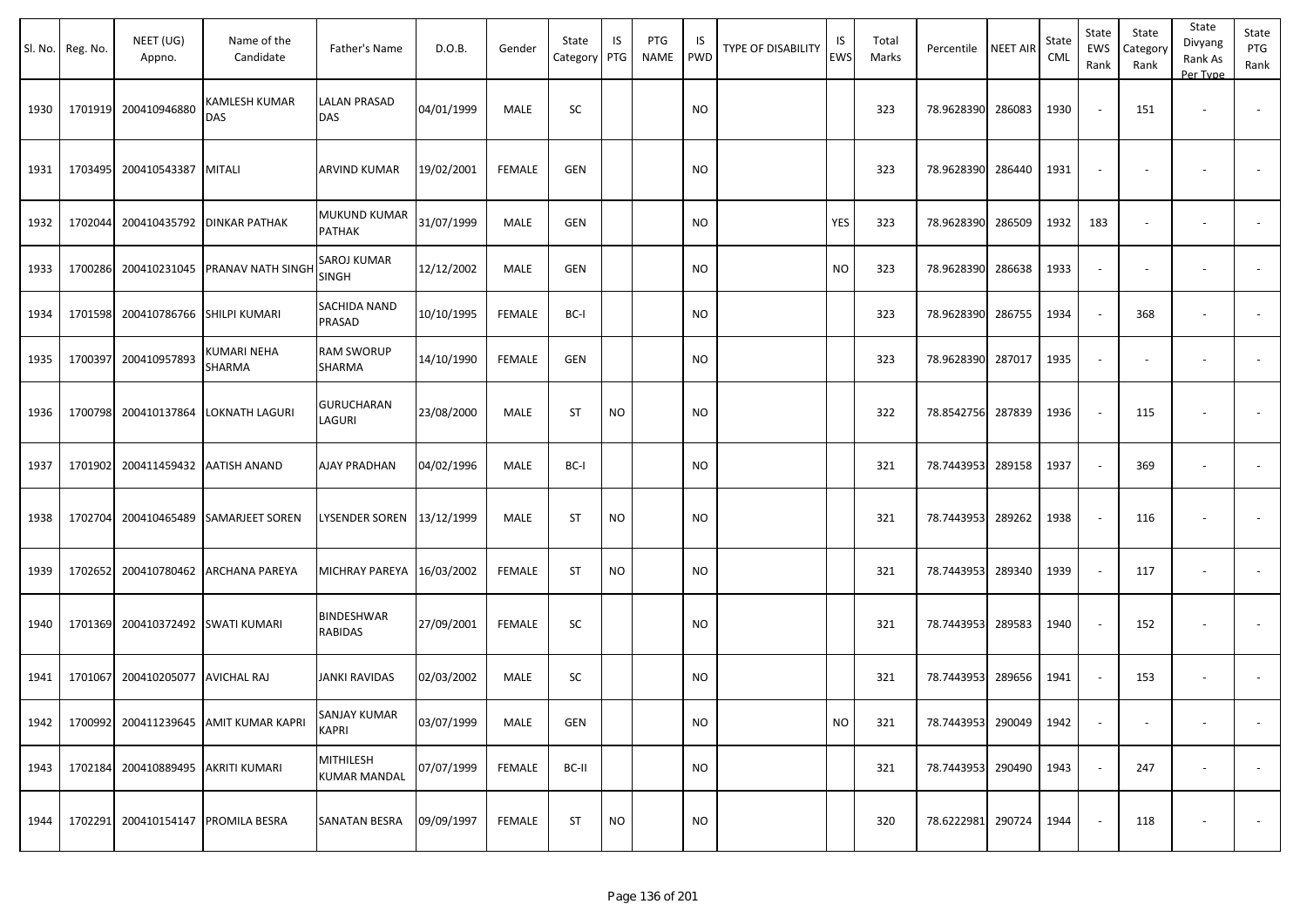|      | Sl. No. Reg. No. | NEET (UG)<br>Appno.       | Name of the<br>Candidate                | Father's Name                      | D.O.B.     | Gender        | State<br>Category | IS<br>PTG | PTG<br><b>NAME</b> | IS<br><b>PWD</b> | <b>TYPE OF DISABILITY</b> | IS<br><b>EWS</b> | Total<br>Marks | Percentile        | <b>NEET AIR</b> | State<br>CML | State<br>EWS<br>Rank | State<br>Category<br>Rank | State<br>Divyang<br>Rank As<br>Per Type | State<br>PTG<br>Rank     |
|------|------------------|---------------------------|-----------------------------------------|------------------------------------|------------|---------------|-------------------|-----------|--------------------|------------------|---------------------------|------------------|----------------|-------------------|-----------------|--------------|----------------------|---------------------------|-----------------------------------------|--------------------------|
| 1945 | 1700314          |                           | 200410201958 ANJALI KHALKHO             | ANIL JOHN<br>KHALKHO               | 24/11/2001 | <b>FEMALE</b> | <b>ST</b>         | <b>NO</b> |                    | <b>NO</b>        |                           |                  | 320            | 78.6222981 290969 |                 | 1945         |                      | 119                       | $\sim$                                  |                          |
| 1946 | 1700813          |                           | 200410091518 YASHIKA HEMBROM            | RAVIKANT<br>HEMBROM                | 10/10/2002 | <b>FEMALE</b> | <b>ST</b>         | <b>NO</b> |                    | <b>NO</b>        |                           |                  | 320            | 78.6222981        | 291377          | 1946         |                      | 120                       | $\overline{\phantom{a}}$                |                          |
| 1947 | 1701934          |                           | 200410881701 SHIKHA BHARTI              | KAMLESH KUMAR<br>DAS               | 27/12/2000 | <b>FEMALE</b> | SC                |           |                    | <b>NO</b>        |                           |                  | 320            | 78.6222981        | 291527          | 1947         |                      | 154                       |                                         |                          |
| 1948 | 1700002          | 200410197258 YASH RAJ     |                                         | SANDEEP GUPTA                      | 25/03/2001 | MALE          | <b>GEN</b>        |           |                    | <b>NO</b>        |                           | <b>NO</b>        | 320            | 78.6222981        | 291614          | 1948         |                      |                           |                                         |                          |
| 1949 | 1703345          |                           | 200410501854 PREM KUMAR RAY             | <b>KESHAV PRASAD</b><br>RAY        | 03/04/2001 | MALE          | <b>GEN</b>        |           |                    | <b>NO</b>        |                           | YES              | 320            | 78.6222981 291710 |                 | 1949         | 184                  |                           |                                         |                          |
| 1950 | 1700034          |                           | 200410091855 TANNU KUMARI               | <b>BIRJU THAKUR</b>                | 25/11/2002 | <b>FEMALE</b> | BC-I              |           |                    | <b>NO</b>        |                           |                  | 320            | 78.6222981 291848 |                 | 1950         |                      | 370                       |                                         |                          |
| 1951 | 1703809          | 200410295539 RACHIT ARYAN |                                         | <b>UMA SHANKAR</b><br><b>SINGH</b> | 02/03/2001 | MALE          | BC-I              |           |                    | <b>NO</b>        |                           |                  | 320            | 78.6222981        | 291927          | 1951         |                      | 371                       |                                         |                          |
| 1952 | 1700217          | 200410922011 SWATI TIGGA  |                                         | <b>JITRAM TIGGA</b>                | 20/12/1998 | <b>FEMALE</b> | ST                | NO        |                    | <b>NO</b>        |                           |                  | 319            | 78.5140273 292330 |                 | 1952         |                      | 121                       |                                         |                          |
| 1953 | 1702798          | 200410125481              | SRISHTY ENGELIKA<br><b>BAGE</b>         | <b>BINAY KUMAR</b><br>BAGE         | 02/12/2001 | <b>FEMALE</b> | <b>ST</b>         | <b>NO</b> |                    | <b>NO</b>        |                           |                  | 319            | 78.5140273        | 293076          | 1953         |                      | 122                       | $\overline{\phantom{a}}$                |                          |
| 1954 | 1702643          | 200410016043              | RAHUL ROSHAN<br><b>HANSDA</b>           | SUKHEN KUMAR<br>HANSDA             | 12/09/2002 | MALE          | <b>ST</b>         | <b>NO</b> |                    | <b>NO</b>        |                           |                  | 319            | 78.5140273 293207 |                 | 1954         |                      | 123                       |                                         |                          |
| 1955 | 1702268          | 200410551103 NEHA SINGH   |                                         | <b>BHAIRO SINGH</b>                | 02/12/1996 | <b>FEMALE</b> | GEN               |           |                    | <b>NO</b>        |                           | <b>NO</b>        | 319            | 78.5140273 293638 |                 | 1955         |                      |                           |                                         |                          |
| 1956 |                  | 1701188 200410601121      | <b>SARITA SANTHAL</b><br><b>MARANDI</b> | MISHRI LAL<br>MARANDI              | 17/02/1996 | <b>FEMALE</b> | <b>ST</b>         | <b>NO</b> |                    | <b>NO</b>        |                           |                  | 318            | 78.4018061 293725 |                 | 1956         |                      | 124                       |                                         |                          |
| 1957 |                  | 1702706 200410510445      | <b>SHIPHRAH ANGEL N</b><br><b>GURIA</b> | <b>KULAN GURIA</b>                 | 29/09/2001 | FEMALE        | <b>ST</b>         | <b>NO</b> |                    | <b>NO</b>        |                           |                  | 318            | 78.4018061 294404 |                 | 1957         |                      | 125                       | $\overline{\phantom{a}}$                | $\sim$                   |
| 1958 |                  | 1700550 200410851696      | <b>BITTU BIKRAM</b><br><b>KACHHAP</b>   | PREM BANDHAN<br>КАСННАР            | 09/12/1999 | MALE          | <b>ST</b>         | <b>NO</b> |                    | <b>NO</b>        |                           |                  | 318            | 78.4018061 294592 |                 | 1958         |                      | 126                       | $\overline{\phantom{a}}$                | $\overline{\phantom{a}}$ |
| 1959 | 1700801          | 200410835769 NEHA NIRMAL  |                                         | HIRALAL RAVIDAS 25/03/2001         |            | <b>FEMALE</b> | SC                |           |                    | <b>NO</b>        |                           |                  | 318            | 78.4018061 294898 |                 | 1959         |                      | 155                       | $\overline{\phantom{a}}$                | $\sim$                   |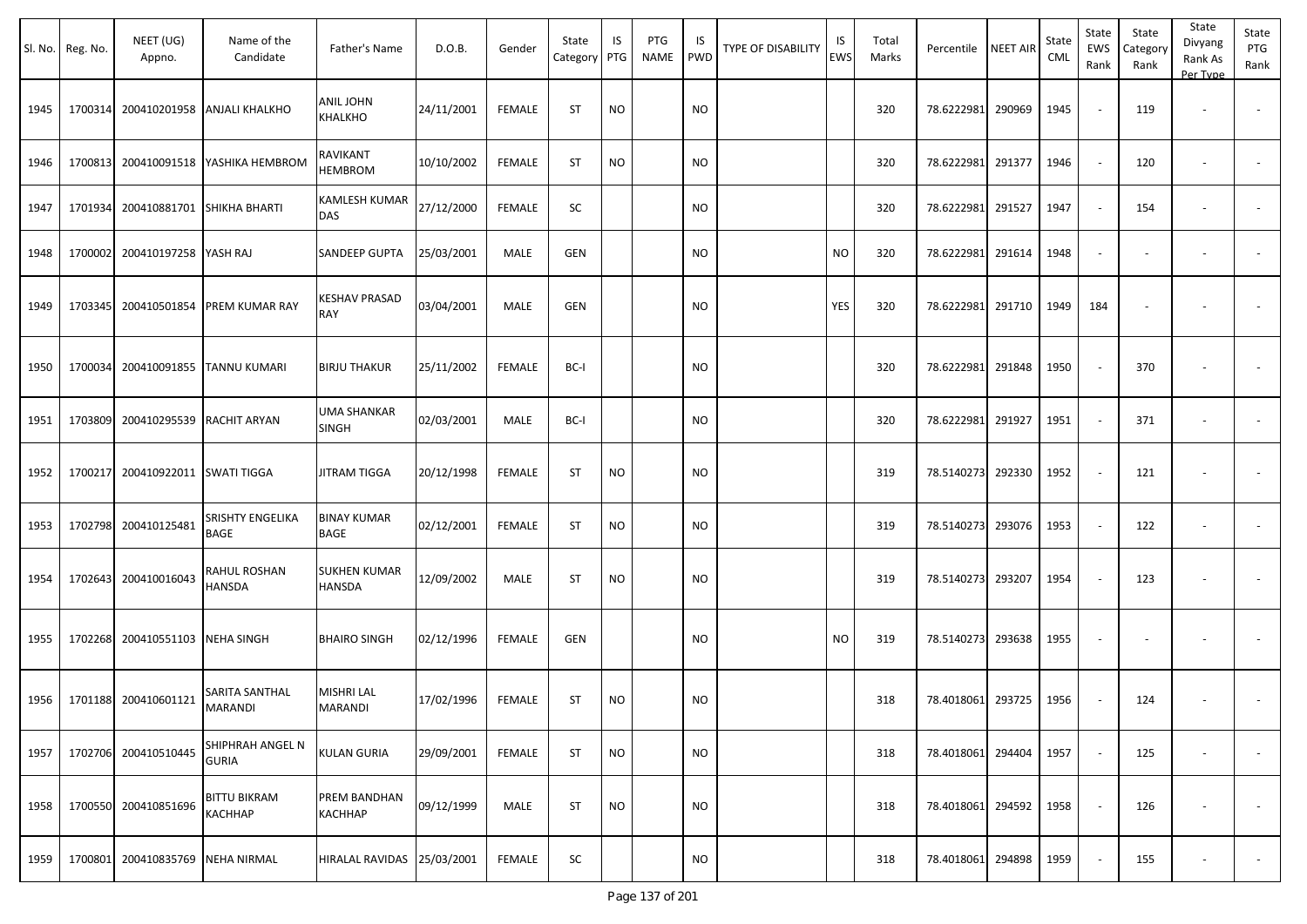|      | Sl. No. Reg. No. | NEET (UG)<br>Appno.             | Name of the<br>Candidate                 | Father's Name                        | D.O.B.     | Gender        | State<br>Category | IS<br>PTG | PTG<br><b>NAME</b> | <b>IS</b><br><b>PWD</b> | TYPE OF DISABILITY                       | IS<br><b>EWS</b> | Total<br>Marks | Percentile   NEET AIR |        | State<br>CML | State<br>EWS<br>Rank | State<br>Category<br>Rank | State<br>Divyang<br>Rank As<br>Per Type | State<br>PTG<br>Rank     |
|------|------------------|---------------------------------|------------------------------------------|--------------------------------------|------------|---------------|-------------------|-----------|--------------------|-------------------------|------------------------------------------|------------------|----------------|-----------------------|--------|--------------|----------------------|---------------------------|-----------------------------------------|--------------------------|
| 1960 | 1702399          |                                 | 200411292440 PRABHAT KUMAR               | MUKUL PRASAD                         | 06/06/1999 | MALE          | BC-II             |           |                    | YES                     | B-DEAFNESS AND<br><b>HARD OF HEARING</b> |                  | 318            | 78.4018061            | 294972 | 1960         |                      | 248                       | 6                                       |                          |
| 1961 |                  |                                 | 1700319 200411128683 SRISHTY LATA TIRKEY | NIRAL SYLVESTER<br><b>TIRKEY</b>     | 04/05/2000 | <b>FEMALE</b> | <b>ST</b>         | <b>NO</b> |                    | <b>NO</b>               |                                          |                  | 317            | 78.2917064            | 295438 | 1961         |                      | 127                       |                                         |                          |
| 1962 | 1700645          | 200410009653 MITALI BARA        |                                          | CHHATRAPAL<br><b>ORAON</b>           | 31/03/1999 | <b>FEMALE</b> | <b>ST</b>         | <b>NO</b> |                    | <b>NO</b>               |                                          |                  | 317            | 78.2917064            | 295532 | 1962         |                      | 128                       |                                         |                          |
| 1963 | 1702097          | 200410874250 PRATIBHA RANI      |                                          | NANDLAL PANDIT                       | 14/04/2001 | <b>FEMALE</b> | BC-I              |           |                    | <b>NO</b>               |                                          |                  | 317            | 78.2917064            | 296161 | 1963         |                      | 372                       |                                         |                          |
| 1964 |                  | 1702580 200411258407            | <b>SAIEMA AFREEN</b>                     | MOHD AKMAL<br>KHAN                   | 20/05/2000 | <b>FEMALE</b> | <b>GEN</b>        |           |                    | <b>NO</b>               |                                          | <b>NO</b>        | 317            | 78.2917064            | 296724 | 1964         | $\sim$               |                           |                                         |                          |
| 1965 |                  | 1702149 200411236052            | SATISH KUMAR<br><b>HEMBROM</b>           | <b>SUBODH</b><br><b>HEMBROM</b>      | 24/12/1993 | MALE          | <b>ST</b>         | <b>NO</b> |                    | <b>NO</b>               |                                          |                  | 316            | 78.1783878 296741     |        | 1965         |                      | 129                       |                                         |                          |
| 1966 |                  | 1700679 200410380129            | MRIDULINA SNEHA<br>SINKU                 | LATE SUBHASH<br><b>CHANDRA SINKU</b> | 20/01/2000 | <b>FEMALE</b> | <b>ST</b>         | <b>NO</b> |                    | <b>NO</b>               |                                          |                  | 316            | 78.1783878 296900     |        | 1966         |                      | 130                       |                                         |                          |
| 1967 |                  | 1700289 200410767723 SUJIT MINJ |                                          | CHAMRA ORAON                         | 24/08/1997 | MALE          | ST                | <b>NO</b> |                    | NO                      |                                          |                  | 316            | 78.1783878 297086     |        | 1967         | $\sim$               | 131                       |                                         |                          |
| 1968 | 1702104          |                                 | 200410478883 SRISHTI PANDEY              | <b>SUSHIL KUMAR</b>                  | 25/08/2002 | <b>FEMALE</b> | <b>GEN</b>        |           |                    | <b>NO</b>               |                                          | <b>NO</b>        | 316            | 78.1783878 297624     |        | 1968         |                      |                           |                                         |                          |
| 1969 | 1703591          | 200410917360 RAHUL              |                                          | ABHIRAM KUMAR<br>SINGH               | 25/04/2000 | MALE          | <b>GEN</b>        |           |                    | <b>NO</b>               |                                          | <b>NO</b>        | 316            | 78.1783878 297647     |        | 1969         |                      |                           |                                         |                          |
| 1970 | 1701803          | 200410808674                    | PRIYA KUMARI                             | SHIV NARAYAN<br><b>SINGH</b>         | 14/03/1999 | <b>FEMALE</b> | <b>GEN</b>        |           |                    | <b>NO</b>               |                                          | <b>YES</b>       | 316            | 78.1783878            | 297782 | 1970         | 185                  |                           | $\overline{\phantom{a}}$                | $\overline{\phantom{a}}$ |
| 1971 |                  | 1700836 200410420880            | <b>ANILA SIDDIQUE</b>                    | MOHAMMAD<br>DILSHAD ALI              | 05/10/2001 | <b>FEMALE</b> | <b>GEN</b>        |           |                    | <b>NO</b>               |                                          | <b>NO</b>        | 316            | 78.1783878 297935     |        | 1971         | $\sim$               |                           | $\overline{\phantom{a}}$                |                          |
| 1972 |                  |                                 | 1701828 200410381276 USHA RAJNI GIDH     | TELESPHOR GIDH 15/03/2000            |            | <b>FEMALE</b> | <b>ST</b>         | <b>NO</b> |                    | <b>NO</b>               |                                          |                  | 315            | 78.0510965 298345     |        | 1972         |                      | 132                       |                                         | $\sim$                   |
| 1973 |                  |                                 | 1701683 200410458581 SANJEEV KUMAR       | SANJAY KUMAR                         | 14/08/2000 | MALE          | SC                |           |                    | <b>NO</b>               |                                          |                  | 315            | 78.0510965 298807     |        | 1973         |                      | 156                       |                                         | $\sim$                   |
| 1974 |                  | 1703434 200410785207            | <b>PRINCE RAJ PRASAD</b>                 | NARAYAN PRASAD<br>KAHAR              | 06/02/1999 | MALE          | GEN               |           |                    | <b>NO</b>               |                                          | <b>NO</b>        | 315            | 78.0510965 299078     |        | 1974         |                      |                           |                                         | $\sim$                   |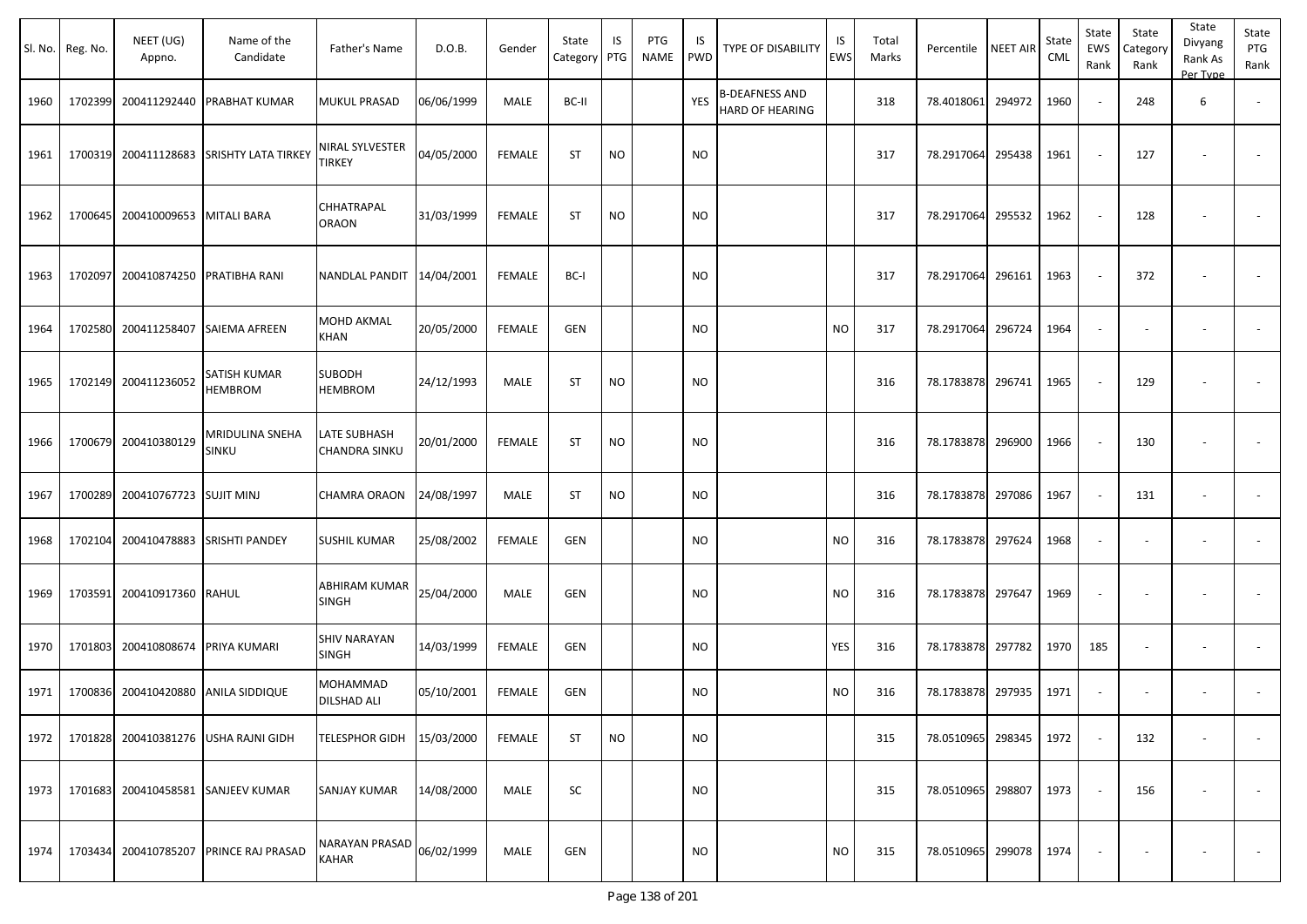|      | Sl. No. Reg. No. | NEET (UG)<br>Appno.             | Name of the<br>Candidate    | Father's Name                      | D.O.B.     | Gender        | State<br>Category | IS<br>PTG | PTG<br><b>NAME</b> | IS<br>PWD | TYPE OF DISABILITY                                                                                                                                                                          | IS<br><b>EWS</b> | Total<br>Marks | Percentile        | <b>NEET AIR</b> | State<br>CML | State<br>EWS<br>Rank | State<br>Category<br>Rank | State<br>Divyang<br>Rank As<br>Per Type | State<br>PTG<br>Rank     |
|------|------------------|---------------------------------|-----------------------------|------------------------------------|------------|---------------|-------------------|-----------|--------------------|-----------|---------------------------------------------------------------------------------------------------------------------------------------------------------------------------------------------|------------------|----------------|-------------------|-----------------|--------------|----------------------|---------------------------|-----------------------------------------|--------------------------|
| 1975 | 1702588          | 200410238786                    | NANDINI KUMARI              | <b>BALMIKEE SAW</b>                | 25/10/2002 | <b>FEMALE</b> | BC-I              |           |                    | NO        |                                                                                                                                                                                             |                  | 315            | 78.0510965        | 299325          | 1975         |                      | 373                       | $\overline{\phantom{a}}$                | $\overline{\phantom{a}}$ |
| 1976 | 1702653          | 200410203100                    | <b>SHASHI RANI</b>          | PRAGAS RAM                         | 10/02/2001 | <b>FEMALE</b> | SC                |           |                    | <b>NO</b> |                                                                                                                                                                                             |                  | 315            | 78.0510965        | 299542          | 1976         |                      | 157                       | $\overline{\phantom{a}}$                |                          |
| 1977 | 1701122          | 200410809443                    | <b>ANISHA TIRKEY</b>        | <b>SHIV KUMAR</b><br><b>BHAGAT</b> | 19/03/2002 | <b>FEMALE</b> | <b>ST</b>         | <b>NO</b> |                    | NO        |                                                                                                                                                                                             |                  | 314            | 77.9330960 300473 |                 | 1977         |                      | 133                       | $\overline{\phantom{a}}$                | $\overline{\phantom{a}}$ |
| 1978 | 1703973          |                                 | 200411157881 SWETA SUMAN    | LATE BRAJENDRA<br>RAM              | 25/12/1999 | <b>FEMALE</b> | SC                |           |                    | <b>NO</b> |                                                                                                                                                                                             |                  | 314            | 77.9330960        | 300692          | 1978         |                      | 158                       | ÷,                                      |                          |
| 1979 | 1702234          | 200410474828                    | <b>ISHITA SINGH</b>         | <b>AJAY KUMAR</b>                  | 09/01/2000 | <b>FEMALE</b> | GEN               |           |                    | <b>NO</b> |                                                                                                                                                                                             | <b>NO</b>        | 314            | 77.9330960        | 301104          | 1979         | $\sim$               | $\overline{\phantom{a}}$  |                                         |                          |
| 1980 | 1703907          |                                 | 200410640979 KHUSBOO KUMARI | BHAGIRATH<br>PRASAD RAJAK          | 06/03/2001 | <b>FEMALE</b> | SC                |           |                    | <b>NO</b> |                                                                                                                                                                                             |                  | 313            | 77.8182411        | 301662          | 1980         |                      | 159                       |                                         |                          |
| 1981 | 1703137          | 200410755224                    | <b>ABDUL JABIR</b>          | ABDUL JALIL                        | 01/07/1998 | MALE          | BC-II             |           |                    |           | C-LOCOMOTOR<br><b>DISABILITY</b><br><b>INCLUDING</b><br><b>CEREBRAL</b><br>YES PALSY, LEPROSY<br>CURED, DWARFISM, A<br><b>CID ATTACK VICTIMS</b><br><b>AND MUSCULAR</b><br><b>DYSTROPHY</b> |                  | 313            | 77.8182411 301699 |                 | 1981         |                      | 249                       | $\overline{2}$                          | $\overline{\phantom{a}}$ |
| 1982 | 1702823          | 200410660676                    | <b>KRITIKA PURTY</b>        | <b>RENGO PURTY</b>                 | 19/04/2000 | <b>FEMALE</b> | <b>ST</b>         | <b>NO</b> |                    | <b>NO</b> |                                                                                                                                                                                             |                  | 313            | 77.8182411 302023 |                 | 1982         |                      | 134                       | $\blacksquare$                          | $\overline{\phantom{a}}$ |
| 1983 | 1703618          | 200410911393                    | SAHIBA TAHSIN               | PERWAIZ MOHSIN 05/09/1998          |            | <b>FEMALE</b> | <b>GEN</b>        |           |                    | <b>NO</b> |                                                                                                                                                                                             | <b>NO</b>        | 313            | 77.8182411 302405 |                 | 1983         |                      |                           | ٠                                       |                          |
| 1984 |                  | 1700596 200410484473 ATUL KUMAR |                             | DASHRATH RAM                       | 07/08/1996 | MALE          | SC                |           |                    | <b>NO</b> |                                                                                                                                                                                             |                  | 313            | 77.8182411 303003 |                 | 1984         |                      | 160                       | $\blacksquare$                          | $\overline{\phantom{a}}$ |
| 1985 |                  | 1702862 200410771041            | PRATHAM ARYA                | PRAMOD KUMAR<br>NAYAK              | 20/08/2001 | MALE          | SC                |           |                    | <b>NO</b> |                                                                                                                                                                                             |                  | 313            | 77.8182411 303155 |                 | 1985         |                      | 161                       | $\overline{\phantom{a}}$                | $\overline{\phantom{a}}$ |
| 1986 |                  | 1703611 200410057445            | <b>SHUBHAM</b>              | RAMESH KUMAR<br><b>SINGH</b>       | 31/05/2000 | MALE          | <b>GEN</b>        |           |                    | <b>NO</b> |                                                                                                                                                                                             | YES              | 312            | 77.7026548 303239 |                 | 1986         | 186                  |                           | $\overline{\phantom{a}}$                | $\sim$                   |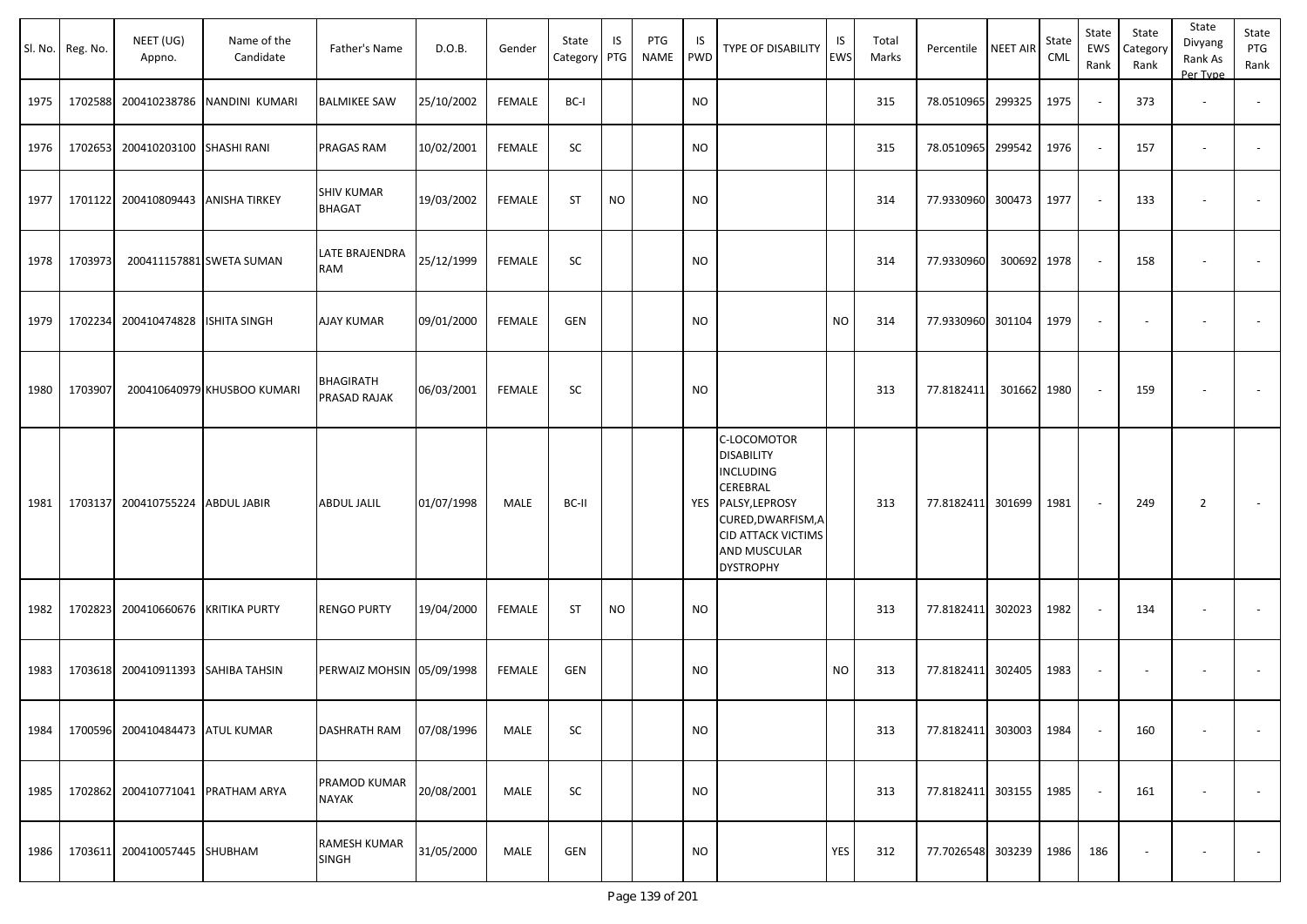|      | Sl. No. Reg. No. | NEET (UG)<br>Appno.               | Name of the<br>Candidate               | Father's Name                     | D.O.B.     | Gender        | State<br>Category | IS<br>PTG | PTG<br><b>NAME</b> | <b>IS</b><br><b>PWD</b> | <b>TYPE OF DISABILITY</b> | IS<br><b>EWS</b> | Total<br>Marks | Percentile NEET AIR |             | State<br>CML | State<br>EWS<br>Rank | State<br>Category<br>Rank | State<br>Divyang<br>Rank As<br>Per Type | State<br>PTG<br>Rank     |
|------|------------------|-----------------------------------|----------------------------------------|-----------------------------------|------------|---------------|-------------------|-----------|--------------------|-------------------------|---------------------------|------------------|----------------|---------------------|-------------|--------------|----------------------|---------------------------|-----------------------------------------|--------------------------|
| 1987 |                  | 1700406 200410921949              | <b>RASHMI BAKHLA</b>                   | SANIYA BAKHLA                     | 09/12/2001 | <b>FEMALE</b> | <b>ST</b>         | NO        |                    | <b>NO</b>               |                           |                  | 312            | 77.7026548 303373   |             | 1987         |                      | 135                       |                                         |                          |
| 1988 | 1702401          | 200410881229                      | NISHI SURIN                            | KULAN SURIN                       | 10/11/2000 | <b>FEMALE</b> | <b>ST</b>         | <b>NO</b> |                    | <b>NO</b>               |                           |                  | 312            | 77.7026548          | 303600      | 1988         |                      | 136                       | $\overline{\phantom{a}}$                |                          |
| 1989 | 1703669          | 200410409976 SRISHTI SURBHI       |                                        | GAJANAND<br>PANDA                 | 02/07/2001 | <b>FEMALE</b> | <b>GEN</b>        |           |                    | <b>NO</b>               |                           | <b>NO</b>        | 312            | 77.7026548 304119   |             | 1989         |                      |                           |                                         |                          |
| 1990 |                  | 1702563 200410685105 SWETA KUMARI |                                        | RAJESH PAHAN                      | 25/12/2000 | <b>FEMALE</b> | <b>ST</b>         | <b>NO</b> |                    | <b>NO</b>               |                           |                  | 311            | 77.5882389          | 305255      | 1990         |                      | 137                       |                                         |                          |
| 1991 | 1702107          |                                   | 200410921144 AKANKSHA ORAON            | DINESH ORAON                      | 07/02/2000 | <b>FEMALE</b> | <b>ST</b>         | <b>NO</b> |                    | <b>NO</b>               |                           |                  | 311            | 77.5882389          | 305283      | 1991         |                      | 138                       | $\sim$                                  |                          |
| 1992 |                  | 1701782 200410981557              | <b>SHRISTI ALICE</b><br>HEMROM         | ROSHAN FRANCIS<br><b>HEMROM</b>   | 18/03/2001 | <b>FEMALE</b> | <b>ST</b>         | <b>NO</b> |                    | <b>NO</b>               |                           |                  | 311            | 77.5882389 305404   |             | 1992         |                      | 139                       |                                         |                          |
| 1993 | 1703003          |                                   | 200411300515 SHUBHAM KUMAR             | ANJANI KUMAR                      | 14/11/1999 | MALE          | GEN               |           |                    | <b>NO</b>               |                           | <b>NO</b>        | 311            | 77.5882389          | 305430      | 1993         |                      |                           | $\overline{\phantom{a}}$                |                          |
| 1994 | 1704224          | 200411218891 DEEPSHIKHA           |                                        | <b>ARUN KUMAR</b><br><b>SINGH</b> | 21/07/2002 | <b>FEMALE</b> | <b>GEN</b>        |           |                    | <b>NO</b>               |                           | <b>NO</b>        | 311            | 77.5882389          | 305610      | 1994         |                      |                           |                                         |                          |
| 1995 |                  |                                   | 1702925 200410778920 MD AKRAM RAZA     | MD SALAHUDDIN                     | 12/06/2001 | MALE          | BC-I              |           |                    | <b>NO</b>               |                           |                  | 311            | 77.5882389          | 306126      | 1995         |                      | 374                       | $\overline{\phantom{a}}$                |                          |
| 1996 |                  | 1703190 200410693081              | <b>ADARSH KUMAR</b>                    | ARBIND KUMAR                      | 02/01/1999 | MALE          | <b>GEN</b>        |           |                    | <b>NO</b>               |                           | <b>NO</b>        | 310            | 77.4583871          | 306418      | 1996         |                      |                           | $\overline{\phantom{a}}$                | $\overline{\phantom{a}}$ |
| 1997 |                  |                                   | 1701776 200410199810 ANKIT ROBERT BARA | AJIT KUMAR BARA 07/06/2001        |            | MALE          | <b>ST</b>         | <b>NO</b> |                    | <b>NO</b>               |                           |                  | 310            | 77.4583871 306547   |             | 1997         |                      | 140                       |                                         |                          |
| 1998 | 1704139          | 200410123447 SHRUTI TUDU          |                                        | NAGESHWAR<br>MANJHI               | 03/03/2001 | <b>FEMALE</b> | <b>ST</b>         | <b>NO</b> |                    | <b>NO</b>               |                           |                  | 310            | 77.4583871          | 306673      | 1998         |                      | 141                       |                                         |                          |
| 1999 |                  | 1703268 200410585793 MOHIT DAS    |                                        | PRAMESH DAS                       | 10/08/1999 | MALE          | SC                |           |                    | <b>NO</b>               |                           |                  | 310            | 77.4583871 306714   |             | 1999         |                      | 162                       | $\overline{\phantom{a}}$                | $\sim$                   |
| 2000 | 1704049          | 200411433388 PRACHI               |                                        | SAMIR AKHAURI                     | Heaven@63  | 31/05/199     | <b>GEN</b>        |           |                    | <b>NO</b>               |                           | <b>NO</b>        | 310            | 77.4583871          | 307855 2000 |              |                      |                           |                                         |                          |
| 2001 |                  | 1702836 200410078491 NILU KUMARI  |                                        | <b>RAM NARESH</b><br>PASWAN       | 04/05/1996 | <b>FEMALE</b> | GEN               |           |                    | <b>NO</b>               |                           | <b>NO</b>        | 309            | 77.3452880 308581   |             | 2001         |                      |                           | $\overline{\phantom{a}}$                | $\sim$                   |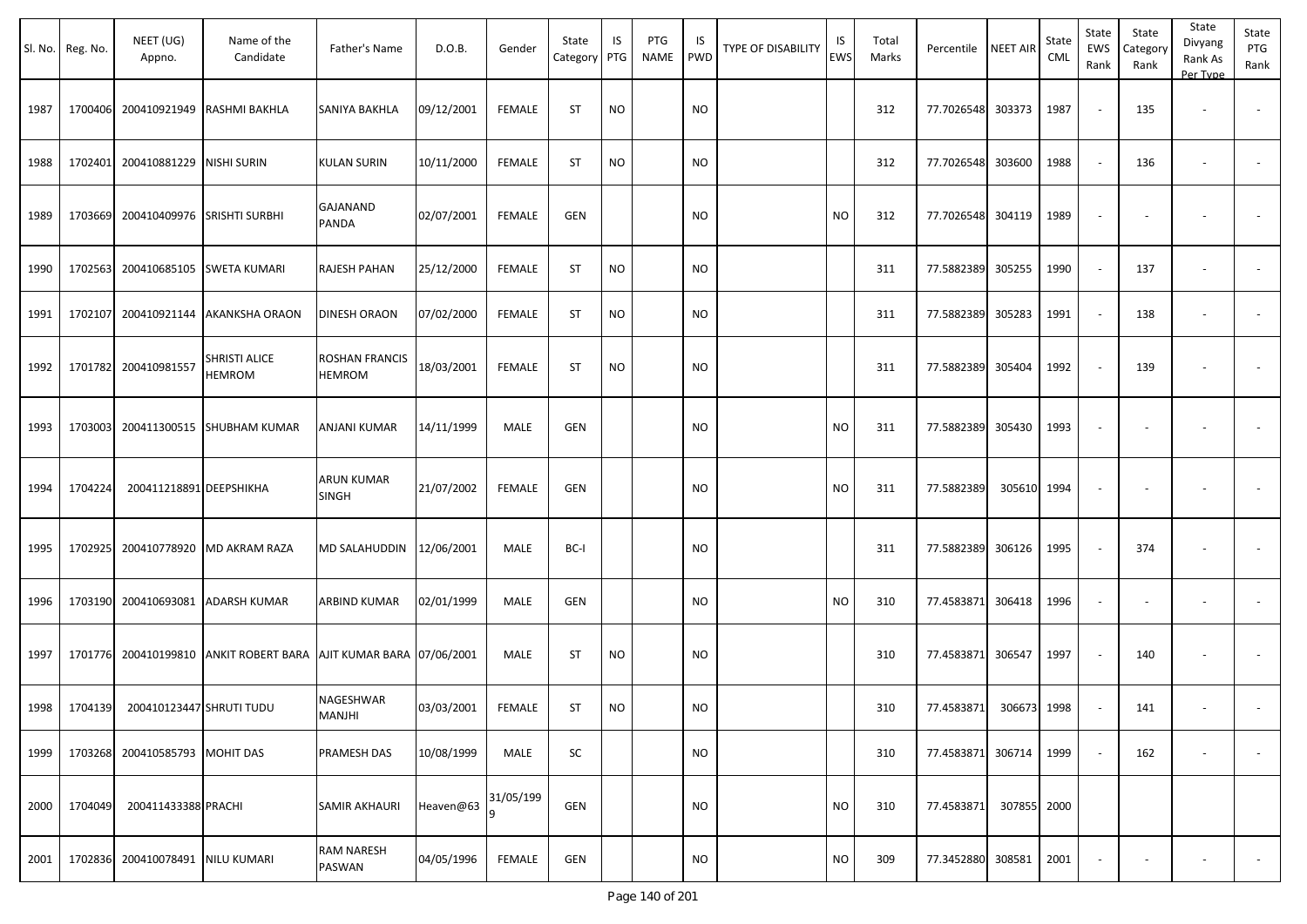|      | Sl. No. Reg. No. | NEET (UG)<br>Appno.             | Name of the<br>Candidate            | Father's Name                             | D.O.B.     | Gender        | State<br>Category PTG | IS        | PTG<br><b>NAME</b> | IS<br><b>PWD</b> | <b>TYPE OF DISABILITY</b>                                                                                                                                          | IS<br>EWS | Total<br>Marks | Percentile        | NEET AIR | State<br>CML | State<br><b>EWS</b><br>Rank | State<br>Category<br>Rank | State<br>Divyang<br>Rank As<br>Per Type | State<br>PTG<br>Rank     |
|------|------------------|---------------------------------|-------------------------------------|-------------------------------------------|------------|---------------|-----------------------|-----------|--------------------|------------------|--------------------------------------------------------------------------------------------------------------------------------------------------------------------|-----------|----------------|-------------------|----------|--------------|-----------------------------|---------------------------|-----------------------------------------|--------------------------|
| 2002 | 1702198          |                                 | 200410746995 SACHIN SAGAR           | <b>NAND KISHOR</b><br>RAM                 | 01/01/1998 | MALE          | SC                    |           |                    | YES              | C-LOCOMOTOR<br><b>DISABILITY</b><br>INCLUDING<br>CEREBRAL<br>PALSY, LEPROSY<br>CURED, DWARFISM, A<br><b>CID ATTACK VICTIMS</b><br>AND MUSCULAR<br><b>DYSTROPHY</b> |           | 309            | 77.3452880 308779 |          | 2002         | $\sim$                      | 163                       | 3                                       | $\sim$                   |
| 2003 | 1701470          | 200410267653                    | KUNAL KUMAR<br><b>MUKHERJEE</b>     | <b>KAJAL KUMAR</b><br><b>MUKHERJEE</b>    | 06/11/2001 | MALE          | GEN                   |           |                    | <b>NO</b>        |                                                                                                                                                                    | YES       | 309            | 77.3452880        | 309083   | 2003         | 187                         |                           |                                         |                          |
| 2004 | 1700142          | 200410500296 PAWAN BESRA        |                                     | SANATAN BESRA                             | 13/07/2000 | MALE          | <b>ST</b>             | <b>NO</b> |                    | <b>NO</b>        |                                                                                                                                                                    |           | 308            | 77.2304332        | 309716   | 2004         |                             | 142                       | $\overline{\phantom{a}}$                |                          |
| 2005 | 1701247          |                                 | 200410895051 PRAMILA HANSDA         | <b>SUBODH</b><br>CHANDRA<br><b>HANSDA</b> | 25/04/1998 | <b>FEMALE</b> | <b>ST</b>             | <b>NO</b> |                    | <b>NO</b>        |                                                                                                                                                                    |           | 308            | 77.2304332 310124 |          | 2005         |                             | 143                       | $\overline{\phantom{a}}$                |                          |
| 2006 | 1701049          |                                 | 200410321427 ANJU HEMBROM           | PREM SAMUEL<br><b>HEMBROM</b>             | 29/11/2001 | <b>FEMALE</b> | <b>ST</b>             | <b>NO</b> |                    | <b>NO</b>        |                                                                                                                                                                    |           | 308            | 77.2304332 310249 |          | 2006         |                             | 144                       | $\overline{\phantom{a}}$                |                          |
| 2007 | 1702047          | 200410439507                    | <b>SANJITA MUNDA</b>                | PURNA CHANDRA<br><b>MUNDA</b>             | 24/02/2000 | <b>FEMALE</b> | <b>ST</b>             | <b>NO</b> |                    | <b>NO</b>        |                                                                                                                                                                    |           | 308            | 77.2304332        | 310287   | 2007         |                             | 145                       | $\overline{\phantom{a}}$                |                          |
| 2008 | 1701006          |                                 | 200410104421 SHREYA BAKSHI          | PRASHANT<br>KUMAR BAKSHI                  | 25/03/2002 | <b>FEMALE</b> | GEN                   |           |                    | <b>NO</b>        |                                                                                                                                                                    | <b>NO</b> | 308            | 77.2304332 310759 |          | 2008         |                             |                           | $\overline{\phantom{a}}$                |                          |
| 2009 | 1701280          | 200410915450                    | <b>SNEHA</b><br><b>CHAKRABORTY</b>  | SOUREN<br><b>CHAKRABORTY</b>              | 15/10/2002 | <b>FEMALE</b> | GEN                   |           |                    | <b>NO</b>        |                                                                                                                                                                    | <b>NO</b> | 308            | 77.2304332        | 310920   | 2009         | $\sim$                      |                           | $\overline{\phantom{a}}$                |                          |
| 2010 | 1700394          | 200410112686                    | <b>RAKESH KUMAR</b><br><b>KISKU</b> | GOWERDHAN<br>MANJHI                       | 24/11/1999 | MALE          | <b>ST</b>             | <b>NO</b> |                    | <b>NO</b>        |                                                                                                                                                                    |           | 307            | 77.1164562        | 311272   | 2010         |                             | 146                       | $\overline{\phantom{a}}$                | $\overline{\phantom{a}}$ |
| 2011 | 1702144          | 200410911736 JANY BODRA         |                                     | KANU RAM<br><b>BODRA</b>                  | 02/01/1999 | <b>FEMALE</b> | <b>ST</b>             | <b>NO</b> |                    | <b>NO</b>        |                                                                                                                                                                    |           | 307            | 77.1164562 311436 |          | 2011         |                             | 147                       | $\overline{\phantom{a}}$                |                          |
| 2012 | 1703487          |                                 | 200410656728 SRISHTI KUMARI         | RAJESH KUMAR<br>SAHAY                     | 28/01/2000 | FEMALE        | <b>GEN</b>            |           |                    | <b>NO</b>        |                                                                                                                                                                    | YES       | 307            | 77.1164562 312216 |          | 2012         | 188                         |                           |                                         |                          |
| 2013 |                  | 1702318 200410565931 ASHI SHREE |                                     | RAVINDRA NATH<br>SHARMA                   | 03/10/2001 | <b>FEMALE</b> | BC-I                  |           |                    | <b>NO</b>        |                                                                                                                                                                    |           | 307            | 77.1164562 312345 |          | 2013         | $\sim$                      | 375                       | $\overline{\phantom{a}}$                | $\sim$                   |
| 2014 |                  |                                 | 1701880 200410907254 MANISH KUMAR   | SHANKAR KUMAR<br>BHUIYAN                  | 02/12/2001 | MALE          | SC                    |           |                    | <b>NO</b>        |                                                                                                                                                                    |           | 307            | 77.1164562 312350 |          | 2014         |                             | 164                       |                                         | $\sim$                   |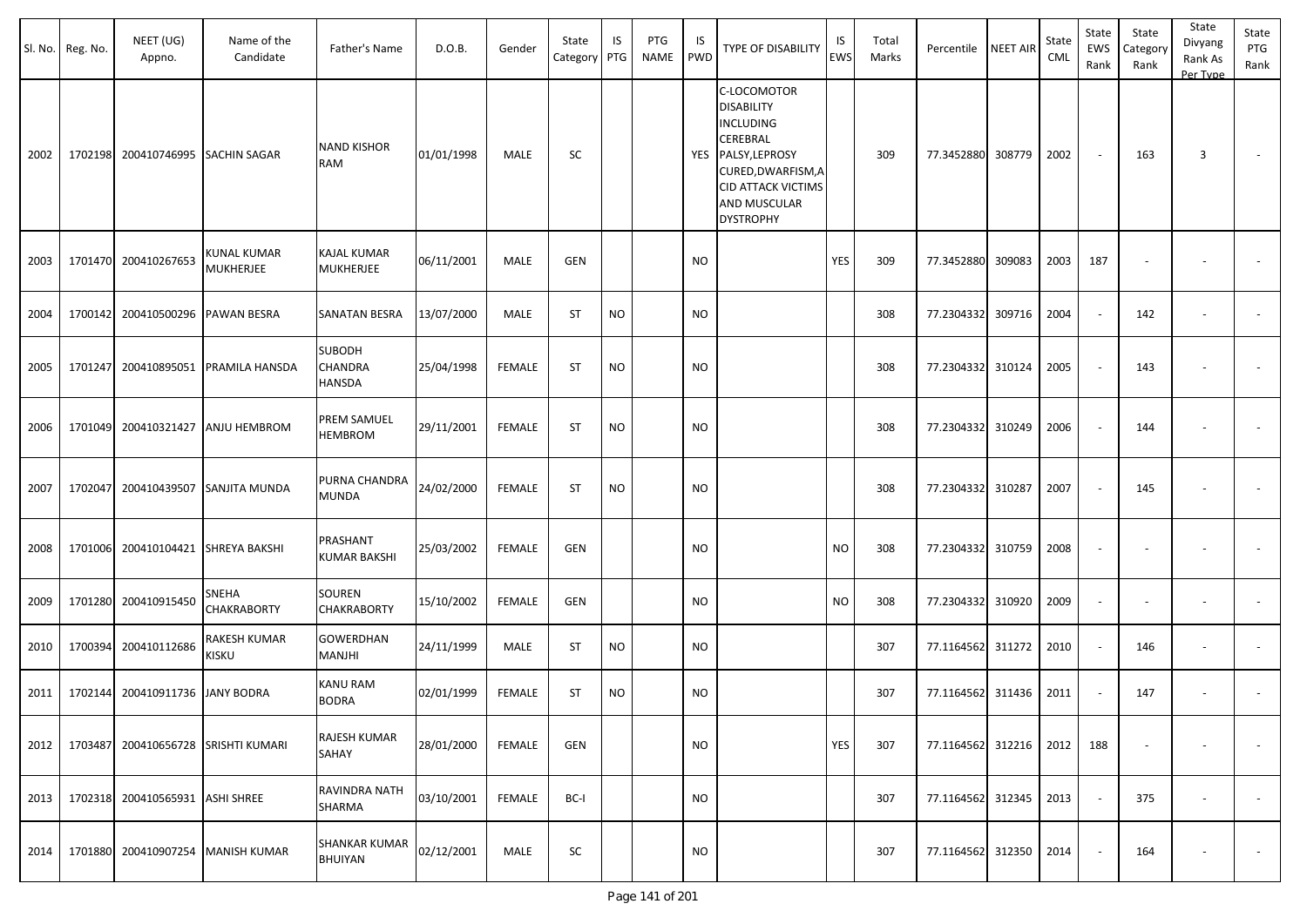|      | Sl. No. Reg. No. | NEET (UG)<br>Appno.               | Name of the<br>Candidate      | Father's Name                           | D.O.B.     | Gender        | State<br>Category | IS<br>PTG | PTG<br>NAME | IS<br><b>PWD</b> | <b>TYPE OF DISABILITY</b> | IS<br><b>EWS</b> | Total<br>Marks | Percentile        | <b>NEET AIR</b> | State<br><b>CML</b> | State<br>EWS<br>Rank     | State<br>Category<br>Rank | State<br>Divyang<br>Rank As<br>Per Type | State<br>PTG<br>Rank     |
|------|------------------|-----------------------------------|-------------------------------|-----------------------------------------|------------|---------------|-------------------|-----------|-------------|------------------|---------------------------|------------------|----------------|-------------------|-----------------|---------------------|--------------------------|---------------------------|-----------------------------------------|--------------------------|
| 2015 |                  | 1701100 200410248196              | <b>PUJA KUMARI</b>            | SHYAM BIHARI<br>MANJHI                  | 18/02/2002 | <b>FEMALE</b> | SC                |           |             | <b>NO</b>        |                           |                  | 307            | 77.1164562        | 312659          | 2015                | $\overline{\phantom{a}}$ | 165                       | $\overline{\phantom{a}}$                |                          |
| 2016 |                  | 1703121 200410331022 MANOJ BASKEY |                               | BABURAM BASKEY 01/11/2001               |            | MALE          | <b>ST</b>         | <b>NO</b> |             | <b>NO</b>        |                           |                  | 306            | 76.9976510        | 312836          | 2016                | $\sim$                   | 148                       |                                         |                          |
| 2017 |                  | 1701213 200411199837              | <b>HEMU KUMARI</b>            | JANARDAN<br>PRASAD MAHATO               | 23/04/2001 | FEMALE        | BC-I              |           |             | <b>NO</b>        |                           |                  | 306            | 76.9976510 312995 |                 | 2017                | $\overline{\phantom{a}}$ | 376                       |                                         |                          |
| 2018 |                  | 1702673 200410702330              | <b>ANUPA TOPPO</b>            | <b>DURGA BHAGAT</b>                     | 14/06/2002 | FEMALE        | <b>ST</b>         | <b>NO</b> |             | <b>NO</b>        |                           |                  | 306            | 76.9976510        | 313432          | 2018                | $\sim$                   | 149                       |                                         |                          |
| 2019 |                  | 1700061 200410349320              | VARUN BAJRANG<br><b>ORAON</b> | ANAND KUMAR                             | 13/04/2001 | MALE          | ST                | <b>NO</b> |             | <b>NO</b>        |                           |                  | 306            | 76.9976510        | 313788          | 2019                | $\overline{\phantom{a}}$ | 150                       |                                         |                          |
| 2020 |                  | 1700278 200410106217              | <b>SAKSHI</b>                 | <b>SUNIL KUMAR</b>                      | 03/12/1999 | <b>FEMALE</b> | BC-I              |           |             | <b>NO</b>        |                           |                  | 306            | 76.9976510 313976 |                 | 2020                | $\sim$                   | 377                       | $\sim$                                  | $\overline{\phantom{a}}$ |
| 2021 | 1702497          | 200410050561                      | JOSEPH JICKSON<br>PAUL        | PAUL P.J                                | 03/05/2002 | MALE          | <b>GEN</b>        |           |             | <b>NO</b>        |                           | <b>NO</b>        | 306            | 76.9976510        | 314218          | 2021                | $\overline{\phantom{a}}$ | $\overline{\phantom{a}}$  |                                         | $\overline{\phantom{a}}$ |
| 2022 |                  | 1701885 200410765986              | <b>ANCHAL KACHHAP</b>         | EARNESH<br>КАСННАР                      | 13/01/2002 | FEMALE        | ST                | <b>NO</b> |             | <b>NO</b>        |                           |                  | 305            | 76.8636293 314511 |                 | 2022                | $\sim$                   | 151                       |                                         |                          |
| 2023 | 1702501          | 200410245803                      | <b>VARTIKA VANYA</b>          | KAMLESH KUMAR 21/10/1999                |            | <b>FEMALE</b> | SC                |           |             | <b>NO</b>        |                           |                  | 305            | 76.8636293        | 314897          | 2023                | $\sim$                   | 166                       | $\overline{\phantom{a}}$                |                          |
| 2024 | 1702252          | 200410432480                      | POOJA KUMARI                  | <b>ANIL KUMAR</b><br>SWANSI             | 03/12/2001 | <b>FEMALE</b> | SC                |           |             | <b>NO</b>        |                           |                  | 305            | 76.8636293        | 315201          | 2024                | $\sim$                   | 167                       | $\overline{\phantom{a}}$                | $\overline{\phantom{a}}$ |
| 2025 | 1700027          | 200411036210                      | NIHARIKA                      | <b>SUJIT KUMAR</b><br>SRIVASTAVA        | 10/11/2000 | FEMALE        | <b>GEN</b>        |           |             | <b>NO</b>        |                           | <b>NO</b>        | 305            | 76.8636293        | 315379          | 2025                | $\blacksquare$           | $\overline{\phantom{a}}$  | $\overline{\phantom{a}}$                |                          |
| 2026 |                  | 1700850 200410284576              | <b>KIRTI MADHU</b>            | RAJESH                                  | 21/04/2002 | FEMALE        | <b>GEN</b>        |           |             | <b>NO</b>        |                           | <b>NO</b>        | 305            | 76.8636293 315510 |                 | 2026                | $\overline{\phantom{a}}$ |                           |                                         |                          |
| 2027 |                  | 1701278 200410600370              | AKANKSHA KUMARI               | JAI PRAKASH<br>KUMAR                    | 25/09/2002 | <b>FEMALE</b> | SC                |           |             | <b>NO</b>        |                           |                  | 305            | 76.8636293 315904 |                 | 2027                | $\sim$                   | 168                       |                                         | $\overline{\phantom{a}}$ |
| 2028 |                  | 1700515 200410447892              | <b>MANJARI UPADHYAY</b>       | <b>SATYENDRA</b><br>NARAYAN<br>UPADHYAY | 02/12/1997 | <b>FEMALE</b> | <b>GEN</b>        |           |             | <b>NO</b>        |                           | <b>NO</b>        | 304            | 76.7460677        | 316329          | 2028                |                          |                           |                                         | $\overline{\phantom{a}}$ |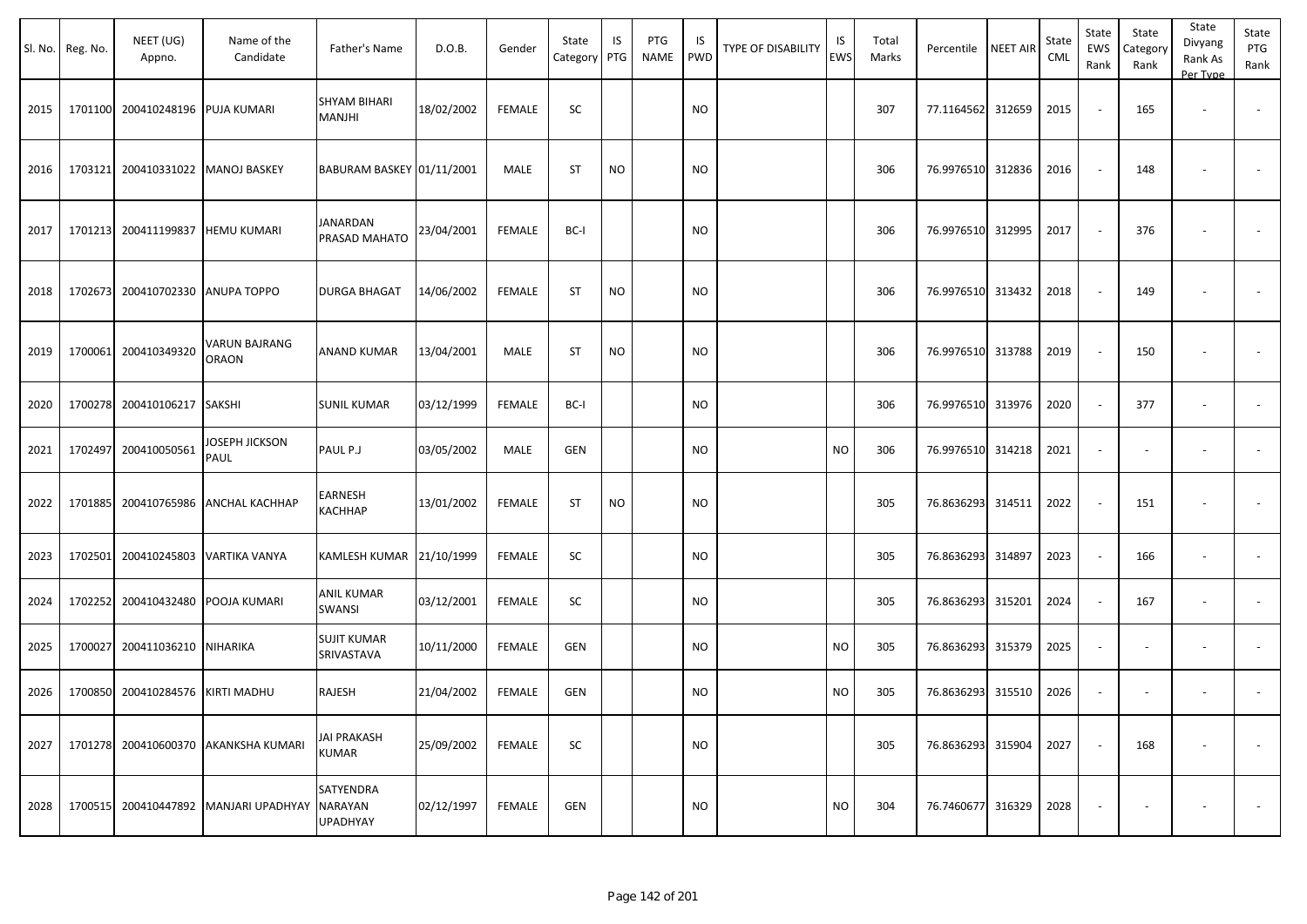|      | Sl. No. Reg. No. | NEET (UG)<br>Appno.  | Name of the<br>Candidate            | Father's Name                     | D.O.B.     | Gender        | State<br>Category | IS<br>PTG | PTG<br>NAME | IS<br><b>PWD</b> | <b>TYPE OF DISABILITY</b> | IS<br>EWS | Total<br>Marks | Percentile        | <b>NEET AIR</b> | State<br><b>CML</b> | State<br>EWS<br>Rank     | State<br>Category<br>Rank | State<br>Divyang<br>Rank As<br>Per Type | State<br>PTG<br>Rank     |
|------|------------------|----------------------|-------------------------------------|-----------------------------------|------------|---------------|-------------------|-----------|-------------|------------------|---------------------------|-----------|----------------|-------------------|-----------------|---------------------|--------------------------|---------------------------|-----------------------------------------|--------------------------|
| 2029 |                  | 1700660 200411258603 | JYOTIKA ISHA<br><b>MUNDRI</b>       | <b>BUDHRAM</b><br><b>MUNDRI</b>   | 25/12/2000 | <b>FEMALE</b> | <b>ST</b>         | <b>NO</b> |             | <b>NO</b>        |                           |           | 304            | 76.7460677 316356 |                 | 2029                | $\sim$                   | 152                       | $\overline{\phantom{a}}$                |                          |
| 2030 |                  | 1701239 200411210921 | <b>UPASANA BESRA</b>                | NIRMAL JAMES<br><b>BESRA</b>      | 11/04/2002 | <b>FEMALE</b> | ST                | NO        |             | NO.              |                           |           | 304            | 76.7460677        | 316372          | 2030                | $\sim$                   | 153                       |                                         |                          |
| 2031 |                  | 1701024 200410273771 | POOJA BANRA                         | SIDIU BANRA                       | 17/10/2000 | <b>FEMALE</b> | ST                | <b>NO</b> |             | <b>NO</b>        |                           |           | 304            | 76.7460677        | 316492          | 2031                | $\overline{\phantom{a}}$ | 154                       |                                         |                          |
| 2032 |                  | 1700806 200411036538 | SUNIDHI NEHA<br>PURTY               | <b>SURJA PURTY</b>                | 30/11/2001 | FEMALE        | ST                | <b>NO</b> |             | <b>NO</b>        |                           |           | 304            | 76.7460677        | 316748          | 2032                | $\sim$                   | 155                       |                                         |                          |
| 2033 |                  | 1701780 200410294574 | <b>PREETI BHARTI</b>                | CHHOTU PASWAN 20/04/1998          |            | <b>FEMALE</b> | SC                |           |             | <b>NO</b>        |                           |           | 304            | 76.7460677 316843 |                 | 2033                | $\sim$                   | 169                       | $\overline{\phantom{a}}$                |                          |
| 2034 |                  | 1700800 200410300240 | <b>NEELAM KUMARI</b>                | <b>BINAY MAHLI</b>                | 09/02/2001 | <b>FEMALE</b> | <b>ST</b>         | <b>NO</b> |             | <b>NO</b>        |                           |           | 304            | 76.7460677 316869 |                 | 2034                | $\sim$                   | 156                       |                                         |                          |
| 2035 |                  | 1701186 200410112857 | NIDHI RANJANA                       | MAHENDRA<br>PRASAD<br>KUSHWAHA    | 19/10/2001 | <b>FEMALE</b> | <b>GEN</b>        |           |             | <b>NO</b>        |                           |           | 304            | 76.7460677        | 317012          | 2035                |                          |                           |                                         |                          |
| 2036 |                  | 1700443 200410458548 | PUSHPA KUMARI                       | LAKSHMAN YADAV 07/07/2000         |            | <b>FEMALE</b> | <b>GEN</b>        |           |             | <b>NO</b>        |                           |           | 304            | 76.7460677 317322 |                 | 2036                | $\overline{\phantom{a}}$ |                           |                                         |                          |
| 2037 |                  | 1700091 200410160542 | NAYAN HARSH<br>kujur                | <b>PREM KUJUR</b>                 | 05/02/2001 | MALE          | ST                | <b>NO</b> |             | <b>NO</b>        |                           |           | 303            | 76.6312129        | 317885          | 2037                | $\sim$                   | 157                       |                                         | $\overline{\phantom{a}}$ |
| 2038 |                  | 1700125 200410913984 | ROHINI KUMARI                       | JAINENDRA<br>KUMAR                | 03/06/1995 | FEMALE        | SC                |           |             | <b>NO</b>        |                           |           | 303            | 76.6312129        | 317887          | 2038                | $\sim$                   | 170                       |                                         |                          |
| 2039 |                  | 1700868 200410901075 | ARPANA<br>CHOUDHARY                 | MUKESH<br>CHOUDHARY               | 05/08/2000 | <b>FEMALE</b> | SC                |           |             | <b>NO</b>        |                           |           | 303            | 76.6312129 317899 |                 | 2039                | $\sim$                   | 171                       |                                         |                          |
| 2040 |                  |                      | 1701863 200410389638 SUPRIYA SARDAR | PRABIR KUMAR<br>SARDAR            | 08/08/1998 | <b>FEMALE</b> | ST                | $\rm NO$  |             | <b>NO</b>        |                           |           | 303            | 76.6312129 317904 |                 | 2040                | $\sim$                   | 158                       | $\overline{\phantom{a}}$                | $\sim$                   |
| 2041 |                  | 1702995 200410486241 | <b>MUSKAN BHARTI</b>                | NAGESHWER<br><b>KUMAR DAS</b>     | 26/07/1999 | <b>FEMALE</b> | SC                |           |             | <b>NO</b>        |                           |           | 303            | 76.6312129 317947 |                 | 2041                | $\sim$                   | 172                       | $\overline{\phantom{a}}$                |                          |
| 2042 |                  | 1703716 200411290859 | <b>JIVIKA KUMARI</b>                | <b>SURESH RAM</b><br><b>MAHTO</b> | 27/11/1997 | <b>FEMALE</b> | GEN               |           |             | <b>NO</b>        |                           |           | 303            | 76.6312129 318548 |                 | 2042                |                          |                           |                                         | $\sim$                   |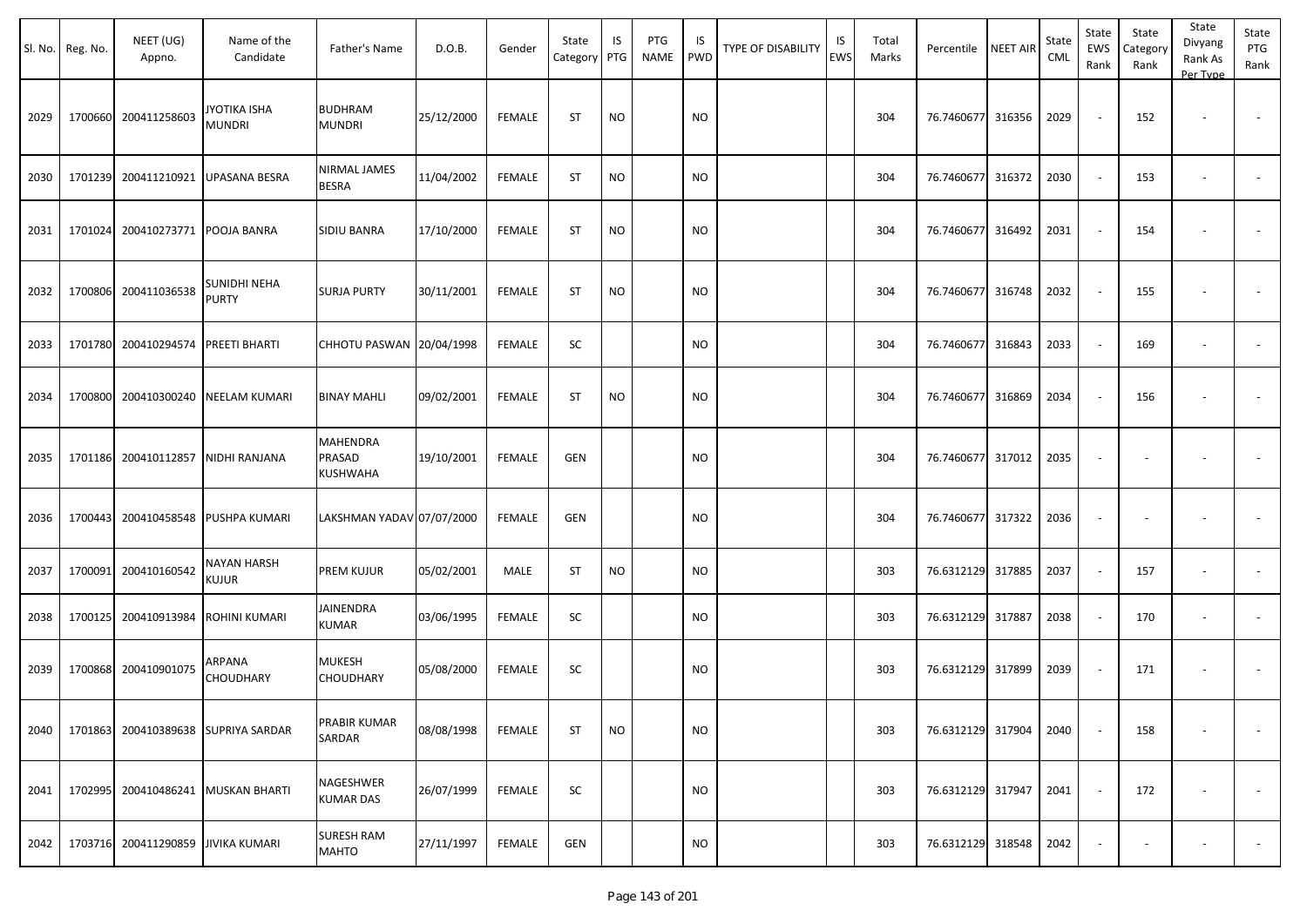|      | Sl. No. Reg. No. | NEET (UG)<br>Appno.        | Name of the<br>Candidate   | Father's Name                   | D.O.B.     | Gender        | State<br>Category | IS<br>PTG | PTG<br><b>NAME</b> | IS<br>PWD | <b>TYPE OF DISABILITY</b> | IS<br><b>EWS</b> | Total<br>Marks | Percentile        | <b>NEET AIR</b> | State<br>CML | State<br>EWS<br>Rank | State<br>Category<br>Rank | State<br>Divyang<br>Rank As<br>Per Type | State<br>PTG<br>Rank |
|------|------------------|----------------------------|----------------------------|---------------------------------|------------|---------------|-------------------|-----------|--------------------|-----------|---------------------------|------------------|----------------|-------------------|-----------------|--------------|----------------------|---------------------------|-----------------------------------------|----------------------|
| 2043 | 1701522          | 200410013082               | ROHIT HANSDAH              | BANGAL<br>HANSDAH               | 26/11/2001 | MALE          | ST                | <b>NO</b> |                    | NO        |                           |                  | 303            | 76.6312129 318756 |                 | 2043         |                      | 159                       | $\overline{\phantom{a}}$                |                      |
| 2044 | 1702383          | 200410128109               | <b>ADITYA AMAN</b>         | <b>MRITYUNJAY</b><br>KUMAR      | 15/03/2001 | MALE          | GEN               |           |                    | NO        |                           |                  | 302            | 76.5146754 319447 |                 | 2044         |                      |                           |                                         |                      |
| 2045 | 1701791          | 200410256683               | ADIBA SAMREEN              | AZADUL HAQUE                    | 26/08/1999 | <b>FEMALE</b> | <b>GEN</b>        |           |                    | NO.       |                           | <b>NO</b>        | 302            | 76.5146754 319749 |                 | 2045         | $\sim$               |                           |                                         |                      |
| 2046 | 1701256          | 200410167777               | <b>KAJAL PRAKASH</b>       | KAMALA RAM<br>RAJAK             | 30/12/2001 | <b>FEMALE</b> | SC                |           |                    | NO        |                           |                  | 302            | 76.5146754 320194 |                 | 2046         |                      | 173                       |                                         |                      |
| 2047 | 1702081          |                            | 200410159003 ATIKAH RAHMAN | ANISUR RAHMAN 12/11/2001        |            | FEMALE        | BC-I              |           |                    | NO        |                           |                  | 302            | 76.5146754 320225 |                 | 2047         | $\sim$               | 378                       | $\sim$                                  |                      |
| 2048 | 1704102          | 200411231378 DOLLY SAHU    |                            | JAGARNATH SAHU 09/12/1999       |            | <b>FEMALE</b> | BC-I              |           |                    | <b>NO</b> |                           |                  | 302            | 76.5146754        | 320247          | 2048         |                      | 379                       | $\overline{\phantom{a}}$                |                      |
| 2049 | 1703697          | 200410789302               | SAIMA KHURSHID             | MD.KHURSHID<br>ALAM             | 13/03/2002 | <b>FEMALE</b> | <b>GEN</b>        |           |                    | NO        |                           | <b>NO</b>        | 302            | 76.5146754 320377 |                 | 2049         |                      |                           |                                         |                      |
| 2050 | 1703435          | 200410242205               | <b>ANAM PARWEEN</b>        | MD SABIR ANSARI 31/05/2001      |            | <b>FEMALE</b> | BC-I              |           |                    | NO        |                           |                  | 302            | 76.5146754 320532 |                 | 2050         | $\sim$               | 380                       |                                         |                      |
| 2051 | 1702340          | 200410150422               | POOJA RANJAN               | MANOJ KUMAR                     | 07/05/1999 | FEMALE        | BC-II             |           |                    | NO        |                           |                  | 302            | 76.5146754 320550 |                 | 2051         | $\sim$               | 250                       |                                         |                      |
| 2052 | 1700322          |                            | 200410245614 ANJALI KUMARI | <b>ASHOK KUMAR</b>              | 12/12/2000 | <b>FEMALE</b> | BC-I              |           |                    | <b>NO</b> |                           |                  | 301            | 76.3997475 322086 |                 | 2052         |                      | 381                       |                                         |                      |
| 2053 | 1702585          | 200410309979               | <b>PALLAVI ORAON</b>       | <b>BUDHDEO ORAON 07/02/2002</b> |            | <b>FEMALE</b> | ST                | <b>NO</b> |                    | <b>NO</b> |                           |                  | 301            | 76.3997475 322140 |                 | 2053         |                      | 160                       | $\overline{\phantom{a}}$                | $\sim$               |
| 2054 | 1700390          |                            | 200410314890 SUSHMA PINGUA | ANIL KUMAR<br>PINGUA            | 01/05/2002 | FEMALE        | ST                | <b>NO</b> |                    | <b>NO</b> |                           |                  | 301            | 76.3997475 322263 |                 | 2054         |                      | 161                       |                                         |                      |
| 2055 | 1700303          | 200411323435               | <b>DEEPIKA LAKRA</b>       | NIRANJAN LAKRA 23/12/1997       |            | <b>FEMALE</b> | ST                | <b>NO</b> |                    | <b>NO</b> |                           |                  | 300            | 76.2717246 322607 |                 | 2055         | $\sim$               | 162                       |                                         | $\sim$               |
| 2056 | 1703681          | 200410857381 ANJALI KUMARI |                            | AWDHESH KUMAR 19/09/1999        |            | <b>FEMALE</b> | BC-I              |           |                    | NO        |                           |                  | 300            | 76.2717246 322633 |                 | 2056         | $\sim$               | 382                       |                                         | $\sim$               |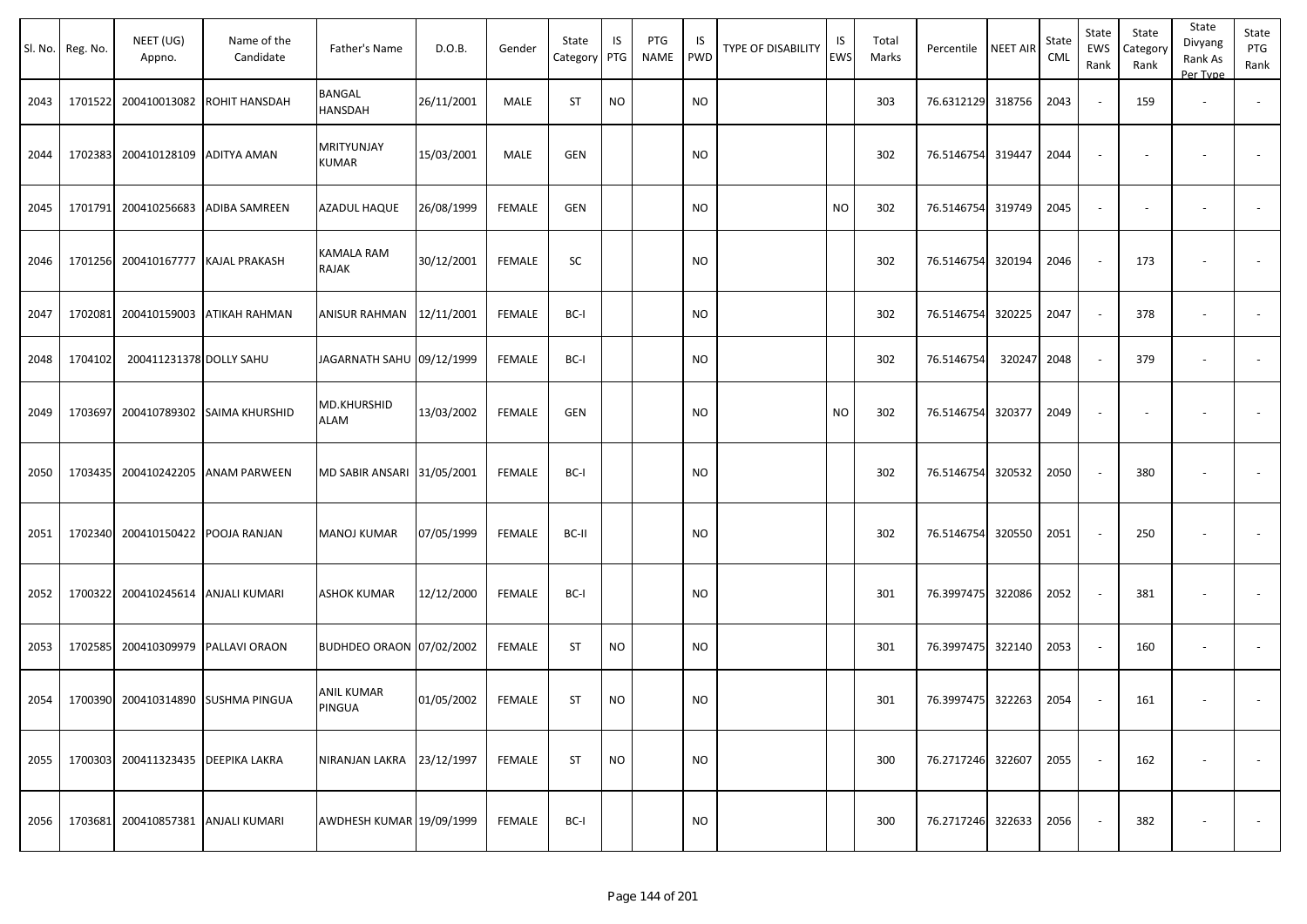|      | Sl. No. Reg. No. | NEET (UG)<br>Appno.                 | Name of the<br>Candidate                         | Father's Name                     | D.O.B.     | Gender        | State<br>Category | IS<br>PTG | PTG<br><b>NAME</b> | IS<br><b>PWD</b> | <b>TYPE OF DISABILITY</b> | IS<br><b>EWS</b> | Total<br>Marks | Percentile                 | <b>NEET AIR</b> | State<br>CML | State<br>EWS<br>Rank | State<br>Category<br>Rank | State<br>Divyang<br>Rank As<br>Per Type | State<br>PTG<br>Rank |
|------|------------------|-------------------------------------|--------------------------------------------------|-----------------------------------|------------|---------------|-------------------|-----------|--------------------|------------------|---------------------------|------------------|----------------|----------------------------|-----------------|--------------|----------------------|---------------------------|-----------------------------------------|----------------------|
| 2057 |                  |                                     | 1700975 200410581392 NAMRATA TIRKEY              | <b>VIJAY TIRKEY</b>               | 04/05/1998 | FEMALE        | <b>ST</b>         | <b>NO</b> |                    | <b>NO</b>        |                           |                  | 300            | 76.2717246 323050          |                 | 2057         |                      | 163                       | $\sim$                                  |                      |
| 2058 |                  |                                     | 1700345 200410353263 NEELAM KUMARI               | <b>SURESH CHANDRA</b><br>RAM      | 27/04/1999 | <b>FEMALE</b> | <b>ST</b>         | <b>NO</b> |                    | <b>NO</b>        |                           |                  | 300            | 76.2717246 323097          |                 | 2058         |                      | 164                       | $\overline{\phantom{a}}$                |                      |
| 2059 |                  | 1702628 200410278540 ANKITA RANJAN  |                                                  | ARUN KUMAR<br>PASWAN              | 04/01/1999 | <b>FEMALE</b> | SC                |           |                    | <b>NO</b>        |                           |                  | 300            | 76.2717246 323471          |                 | 2059         |                      | 174                       |                                         |                      |
| 2060 |                  | 1702363 200410005952                | UJJWAL KUMAR<br><b>MANDAL</b>                    | MIHIR KUMAR<br>MANDAL             | 31/12/2001 | MALE          | BC-I              |           |                    | <b>NO</b>        |                           |                  | 300            | 76.2717246 323675          |                 | 2060         |                      | 383                       |                                         |                      |
| 2061 | 1701838          | 200410529310   MADHU RANI           |                                                  | DHIRENDRA<br>KUMAR                | 29/03/2000 | <b>FEMALE</b> | SC                |           |                    | <b>NO</b>        |                           |                  | 300            | 76.2717246 324288          |                 | 2061         |                      | 175                       |                                         |                      |
| 2062 | 1703573          | 200411492805 SRIJAN KALIA           |                                                  | <b>VIJAY KUMAR</b><br>KALIA       | 01/03/2003 | <b>FEMALE</b> | <b>GEN</b>        |           |                    | <b>NO</b>        |                           | <b>NO</b>        | 299            | 76.1526267                 | 325633          | 2062         |                      |                           | $\overline{\phantom{a}}$                |                      |
| 2063 |                  | 1701072 200410629080 SWETA KUMARI   |                                                  | MAHENDRA<br>MANDAL                | 20/12/2001 | <b>FEMALE</b> | <b>ST</b>         | <b>NO</b> |                    | <b>NO</b>        |                           |                  | 298            | 76.0343335 326246          |                 | 2063         |                      | 165                       | $\overline{\phantom{a}}$                |                      |
| 2064 | 1703084          | 200410778368   VIVEK KUMAR          |                                                  | SHYAM LAL RAM                     | 10/11/2000 | MALE          | SC                |           |                    | <b>NO</b>        |                           |                  | 298            | 76.0343335 326249          |                 | 2064         |                      | 176                       |                                         |                      |
| 2065 | 1703327          | 200410545259 SHWETA BARA            |                                                  | AMARNATH BARA 17/04/1998          |            | <b>FEMALE</b> | <b>ST</b>         | <b>NO</b> |                    | <b>NO</b>        |                           |                  | 298            | 76.0343335 326312          |                 | 2065         |                      | 166                       | $\overline{\phantom{a}}$                |                      |
| 2066 |                  | 1700014 200410592497 MAYANK RAJ     |                                                  | SAMIR KUMAR<br>DAS                | 10/06/2002 | MALE          | SC                |           |                    | <b>NO</b>        |                           |                  | 298            | 76.0343335 326328          |                 | 2066         |                      | 177                       | $\overline{\phantom{a}}$                |                      |
| 2067 | 1702932          |                                     | 200410584342 JULIE MUSKAN KISKU MANUEL KISKU     |                                   | 17/11/2000 | <b>FEMALE</b> | <b>ST</b>         | <b>NO</b> |                    | <b>NO</b>        |                           |                  | 298            | 76.0343335 326692          |                 | 2067         |                      | 167                       |                                         |                      |
|      |                  | 2068 1702485 200410440317 SMITA DAS |                                                  | <b>ATUL CHANDRA</b><br><b>DAS</b> | 20/08/1999 | <b>FEMALE</b> | SC                |           |                    | <b>NO</b>        |                           |                  | 298            | 76.0343335 326912 2068     |                 |              |                      | 178                       |                                         |                      |
| 2069 |                  | 1700566 200410225214 SHRISTY VERMA  |                                                  | <b>DHIRAJ KUMAR</b>               | 01/12/2002 | FEMALE        | GEN               |           |                    | <b>NO</b>        |                           | YES              | 298            | 76.0343335 327120 2069 189 |                 |              |                      | $\sim$                    | $\overline{\phantom{a}}$                | $\sim$               |
| 2070 |                  |                                     | 1702692 200411206540 SUDHIR KUMAR RAM KHUDIA RAM |                                   | 13/03/1998 | MALE          | ST                | <b>NO</b> |                    | <b>NO</b>        |                           |                  | 297            | 75.9202834 327669 2070     |                 |              | $\sim$ $-$           | 168                       | $\overline{\phantom{a}}$                | $\sim$ $ \sim$       |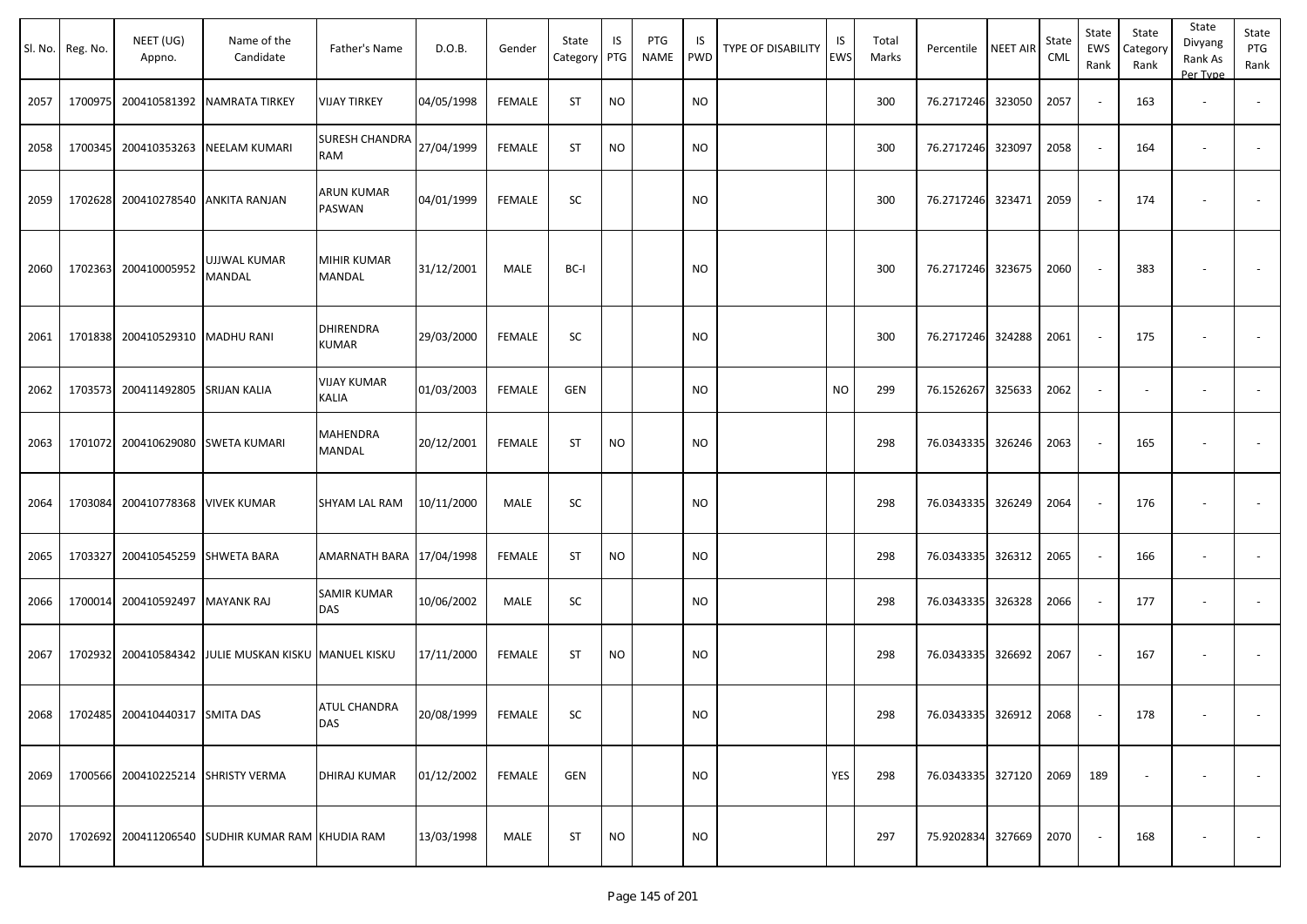| Sl. No. | Reg. No. | NEET (UG)<br>Appno.              | Name of the<br>Candidate           | Father's Name                      | D.O.B.     | Gender        | State<br>Category | IS<br>PTG | PTG<br><b>NAME</b> | IS<br><b>PWD</b> | <b>TYPE OF DISABILITY</b> | IS<br><b>EWS</b> | Total<br>Marks | Percentile        | <b>NEET AIR</b> | State<br>CML | State<br>EWS<br>Rank | State<br>Category<br>Rank | State<br>Divyang<br>Rank As<br>Per Type | State<br>PTG<br>Rank     |
|---------|----------|----------------------------------|------------------------------------|------------------------------------|------------|---------------|-------------------|-----------|--------------------|------------------|---------------------------|------------------|----------------|-------------------|-----------------|--------------|----------------------|---------------------------|-----------------------------------------|--------------------------|
| 2071    |          |                                  | 1701365 200410126020 NUPUR NANDINI | SHAILESH KUMAR<br><b>SINGH</b>     | 03/02/2001 | <b>FEMALE</b> | <b>GEN</b>        |           |                    | <b>NO</b>        |                           | <b>NO</b>        | 297            | 75.9202834        | 328185          | 2071         |                      |                           |                                         |                          |
| 2072    | 1701955  | 200410035318                     | VARSHA KAMAL                       | <b>MOHAN LAL</b><br>MANDAL         | 11/07/2000 | <b>FEMALE</b> | <b>ST</b>         | <b>NO</b> |                    | <b>NO</b>        |                           |                  | 296            | 75.8020634        | 329193          | 2072         | $\sim$               | 169                       | $\overline{\phantom{a}}$                | $\sim$                   |
| 2073    | 1701633  |                                  | 200411059458 SANTOSH KUJUR         | PHULESHWAR<br><b>KUJUR</b>         | 22/12/1999 | MALE          | <b>ST</b>         | <b>NO</b> |                    | <b>NO</b>        |                           |                  | 296            | 75.8020634        | 329222          | 2073         |                      | 170                       |                                         |                          |
| 2074    | 1700224  | 200410630274 SWETA BULBUL        |                                    | <b>VISHWA NATH</b><br>MANJHI       | 26/11/2002 | <b>FEMALE</b> | <b>ST</b>         | <b>NO</b> |                    | <b>NO</b>        |                           |                  | 296            | 75.8020634        | 329841          | 2074         | $\sim$               | 171                       | $\overline{\phantom{a}}$                | $\overline{\phantom{a}}$ |
| 2075    | 1700823  | 200410145525                     | <b>HRISHIKESH ROY</b>              | ANANGA MOHAN<br><b>ROY</b>         | 30/04/2001 | MALE          | <b>GEN</b>        |           |                    | <b>NO</b>        |                           | <b>NO</b>        | 296            | 75.8020634        | 329882          | 2075         |                      |                           |                                         |                          |
| 2076    | 1700425  | 200410663656 SAHIL PRASAD        |                                    | <b>BINOD PRASAD</b>                | 27/05/2000 | MALE          | BC-II             |           |                    | <b>NO</b>        |                           |                  | 296            | 75.8020634        | 329972          | 2076         |                      | 251                       |                                         |                          |
| 2077    | 1701257  |                                  | 200410617586 SOURABH KUMAR         | UMESH RAVIDAS                      | 20/02/1998 | MALE          | SC                |           |                    | <b>NO</b>        |                           |                  | 295            | 75.6725043 331181 |                 | 2077         |                      | 179                       |                                         |                          |
| 2078    | 1702025  |                                  | 200410889853 SHIVAM KUMAR          | <b>BIJAY KUMAR</b>                 | 28/07/2001 | MALE          | BC-II             |           |                    | <b>NO</b>        |                           |                  | 295            | 75.6725043        | 331559          | 2078         |                      | 252                       |                                         |                          |
| 2079    | 1701414  | 200410876390 PRITI KUMARI        |                                    | <b>SHIV PRASAD</b><br><b>MAHTO</b> | 03/01/2001 | <b>FEMALE</b> | BC-I              |           |                    | <b>NO</b>        |                           |                  | 295            | 75.6725043 331851 |                 | 2079         |                      | 384                       |                                         |                          |
| 2080    | 1704002  |                                  | 200410168666 KUMARI ANJALI         | <b>JAY PRAKASH</b><br><b>SINGH</b> | 27/06/2002 | <b>FEMALE</b> | <b>GEN</b>        |           |                    | <b>NO</b>        |                           | <b>NO</b>        | 295            | 75.6725043        | 331966          | 2080         |                      |                           |                                         |                          |
| 2081    |          |                                  | 1701361 200410996170 ANUGRAH KUJUR | <b>VINOD KUJUR</b>                 | 10/11/2000 | MALE          | <b>ST</b>         | <b>NO</b> |                    | <b>NO</b>        |                           |                  | 294            | 75.5516507        | 332798          | 2081         |                      | 172                       |                                         |                          |
| 2082    |          | 1700362 200410402657             | KAJAL RESHMA                       | MOHAN PRASAD<br>SINGH              | 06/05/2000 | <b>FEMALE</b> | ST                | <b>NO</b> |                    | <b>NO</b>        |                           |                  | 294            | 75.5516507 333068 |                 | 2082         |                      | 173                       |                                         |                          |
| 2083    |          | 1702595 200410030203 PARAS KUMAR |                                    | LAL MOHAN<br>RIKHYASAN             | 19/07/2000 | MALE          | SC                |           |                    | <b>NO</b>        |                           |                  | 294            | 75.5516507 333337 |                 | 2083         |                      | 180                       |                                         | $\sim$                   |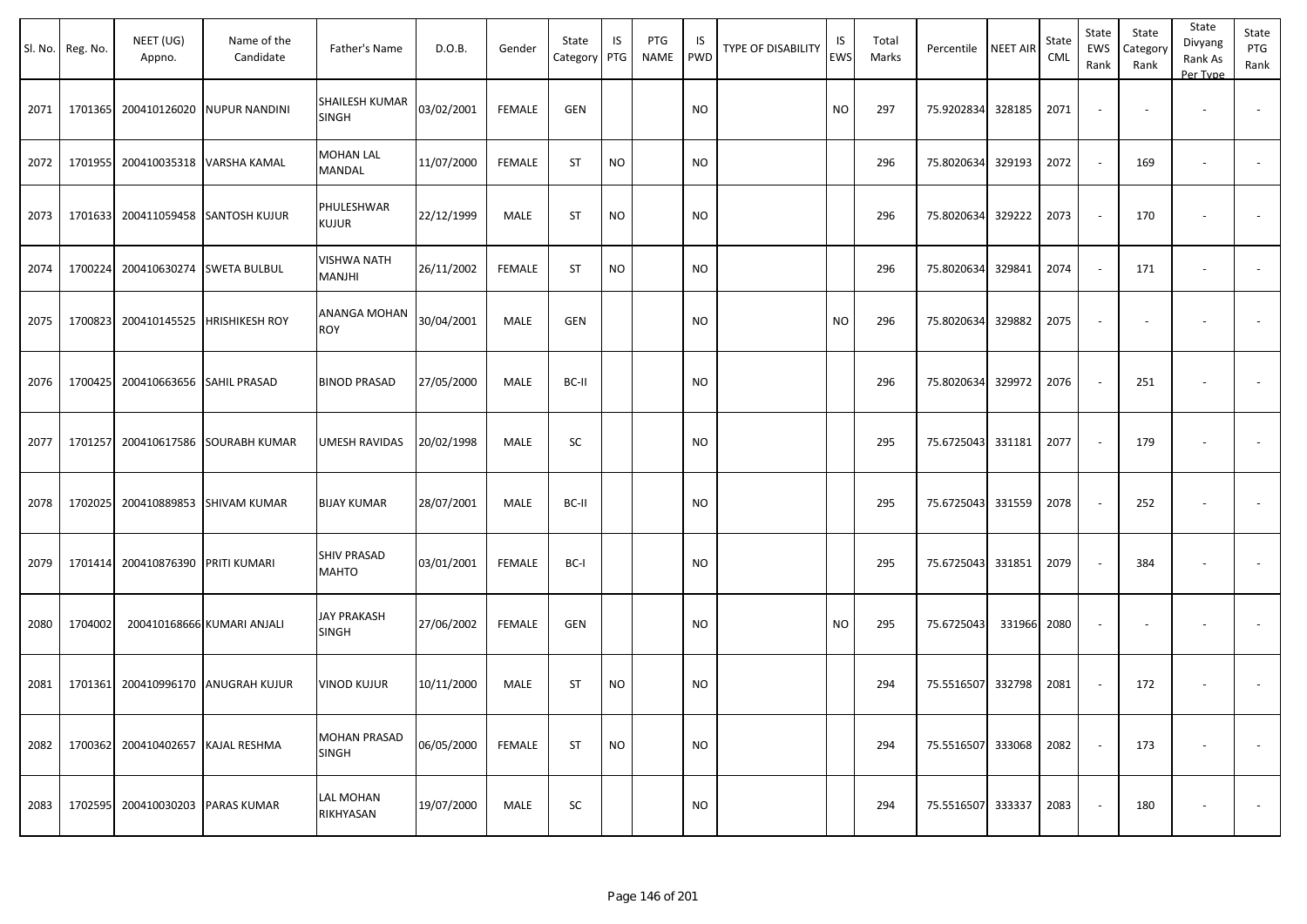| Sl. No. | Reg. No. | NEET (UG)<br>Appno.       | Name of the<br>Candidate     | Father's Name                      | D.O.B.     | Gender        | State<br>Category PTG | IS        | PTG<br><b>NAME</b> | IS.<br>PWD | TYPE OF DISABILITY | IS<br>EWS  | Total<br>Marks | Percentile        | <b>NEET AIR</b> | State<br><b>CML</b> | State<br>EWS<br>Rank | State<br>Category<br>Rank | State<br>Divyang<br>Rank As<br>Per Type | State<br>PTG<br>Rank     |
|---------|----------|---------------------------|------------------------------|------------------------------------|------------|---------------|-----------------------|-----------|--------------------|------------|--------------------|------------|----------------|-------------------|-----------------|---------------------|----------------------|---------------------------|-----------------------------------------|--------------------------|
| 2084    | 1704195  | 200410203458              | <b>KANAK SHREYA</b><br>TIGGA | <b>BIRBAL TIGGA</b>                | 11/06/2001 | FEMALE        | ST                    | <b>NO</b> |                    | <b>NO</b>  |                    |            | 294            | 75.5516507        | 333414          | 2084                |                      | 174                       |                                         |                          |
| 2085    | 1700231  | 200410125073              | <b>NEELAM SOREN</b>          | <b>SANOTH SOREN</b>                | 30/04/2000 | FEMALE        | <b>ST</b>             | <b>NO</b> |                    | <b>NO</b>  |                    |            | 293            | 75.4306507        | 334227          | 2085                |                      | 175                       |                                         |                          |
| 2086    | 1701619  | 200410353032              | DAMODAR<br><b>HEMBRAM</b>    | <b>SINGHU</b><br><b>HEMBRAM</b>    | 18/07/2000 | MALE          | <b>ST</b>             | <b>NO</b> |                    | <b>NO</b>  |                    |            | 293            | 75.4306507 334246 |                 | 2086                |                      | 176                       |                                         | $\sim$                   |
| 2087    | 1702244  | 200410871168              | <b>SNEH LATA KUJUR</b>       | SAMUEL BELAS<br><b>KUJUR</b>       | 06/02/1999 | FEMALE        | <b>ST</b>             | <b>NO</b> |                    | <b>NO</b>  |                    |            | 293            | 75.4306507        | 334272          | 2087                |                      | 177                       |                                         |                          |
| 2088    | 1700206  | 200410018027              | <b>AKANKSHA GOND</b>         | RUSHIYA<br><b>CHANDRA GOND</b>     | 21/11/2001 | FEMALE        | <b>ST</b>             | <b>NO</b> |                    | <b>NO</b>  |                    |            | 293            | 75.4306507        | 334736          | 2088                |                      | 178                       |                                         |                          |
| 2089    | 1703368  | 200410296828              | <b>SUSHMITA SINGHA</b>       | SOMENATH<br><b>SINGHA</b>          | 16/11/2001 | <b>FEMALE</b> | <b>GEN</b>            |           |                    | <b>NO</b>  |                    | <b>YES</b> | 293            | 75.4306507        | 335487          | 2089                | 190                  | $\overline{\phantom{a}}$  |                                         | $\sim$                   |
| 2090    |          | 1702015 200411123262      | KUMARI PURNIMA<br>SINGH      | <b>BALRAM SINGH</b>                | 12/05/1999 | FEMALE        | <b>ST</b>             | <b>NO</b> |                    | <b>NO</b>  |                    |            | 292            | 75.3078219        | 335873          | 2090                | $\sim$               | 179                       |                                         |                          |
| 2091    | 1702440  | 200410742292              | <b>ANKIT KACHHAP</b>         | PRADEEP<br>KACHHAP                 | 08/02/1996 | MALE          | <b>ST</b>             | <b>NO</b> |                    | <b>NO</b>  |                    |            | 292            | 75.3078219        | 336081          | 2091                |                      | 180                       |                                         |                          |
| 2092    | 1702176  |                           | 200411233436 MANSI KUMARI    | <b>TARANI PRASAD</b><br>SAHU       | 24/10/2001 | FEMALE        | BC-II                 |           |                    | NO         |                    |            | 292            | 75.3078219        | 336235          | 2092                | $\sim$               | 253                       | $\overline{\phantom{a}}$                | $\sim$                   |
| 2093    | 1704311  |                           | 200410978829 BERONICA TIGGA  | <b>NIRMAL RAJU</b><br><b>TIGGA</b> | 31/03/2001 | FEMALE        | ST                    | <b>NO</b> |                    | NO         |                    |            | 291            | 75.1795064        | 337582          | 2093                | $\sim$               | 181                       |                                         |                          |
| 2094    | 1702362  | 200410863050              | DINESH KUMAR<br><b>TANTI</b> | <b>RAMESH TANTI</b>                | 11/08/2000 | MALE          | BC-I                  |           |                    | NO         |                    |            | 291            | 75.1795064 337855 |                 | 2094                |                      | 385                       |                                         |                          |
| 2095    | 1700401  | 200411153848              | <b>DEEPA KUMARI</b>          | RAJAN KUMAR<br>SAHANI              | 29/09/1995 | FEMALE        | BC-I                  |           |                    | NO         |                    |            | 291            | 75.1795064        | 338025          | 2095                | $\sim$               | 386                       |                                         | $\overline{\phantom{a}}$ |
| 2096    | 1700592  | 200410205896 NISHA KUMARI |                              | SANTOSH KUMAR<br><b>SINGH</b>      | 08/05/2000 | FEMALE        | <b>GEN</b>            |           |                    | NO         |                    | <b>NO</b>  | 291            | 75.1795064 338155 |                 | 2096                |                      | $\overline{\phantom{a}}$  |                                         | $\sim$                   |
| 2097    | 1704194  | 200410982430 NEHA KISKU   |                              | MANOJ KR KISKU                     | 16/11/1999 | FEMALE        | ST                    | $NO$      |                    | <b>NO</b>  |                    |            | 290            | 75.0394859        | 339388          | 2097                | $\blacksquare$       | 182                       |                                         | $\sim$                   |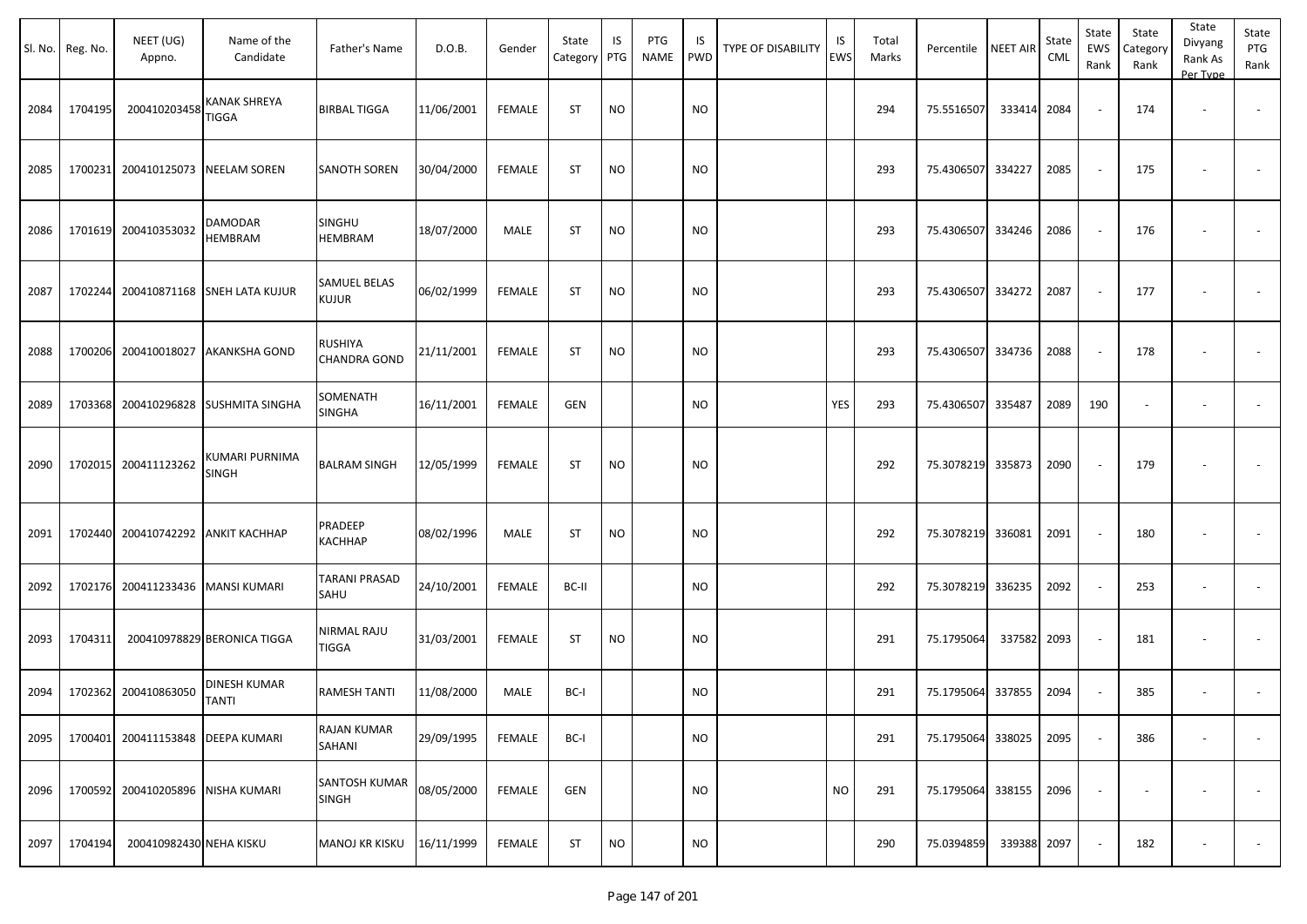|      | Sl. No. Reg. No. | NEET (UG)<br>Appno.      | Name of the<br>Candidate          | Father's Name                        | D.O.B.     | Gender        | State<br>Category PTG | IS        | PTG<br>NAME | IS<br><b>PWD</b> | <b>TYPE OF DISABILITY</b> | IS<br><b>EWS</b> | Total<br>Marks | Percentile NEET AIR    |             | State<br>CML | State<br>EWS<br>Rank | State<br>Category<br>Rank | State<br>Divyang<br>Rank As<br>Per Type | State<br>PTG<br>Rank |
|------|------------------|--------------------------|-----------------------------------|--------------------------------------|------------|---------------|-----------------------|-----------|-------------|------------------|---------------------------|------------------|----------------|------------------------|-------------|--------------|----------------------|---------------------------|-----------------------------------------|----------------------|
| 2098 | 1702404          | 200410758067             | SHRUTI PAULINE<br><b>TIRKEY</b>   | <b>SANDEEP TIRKEY</b>                | 12/06/2001 | <b>FEMALE</b> | <b>ST</b>             | <b>NO</b> |             | <b>NO</b>        |                           |                  | 290            | 75.0394859 339415      |             | 2098         |                      | 183                       | $\overline{\phantom{a}}$                |                      |
| 2099 | 1704017          |                          | 200411141080 SANDEEP HEMBROM      | SHANKAR<br><b>HEMBROM</b>            | 12/02/1999 | MALE          | <b>ST</b>             | <b>NO</b> |             | <b>NO</b>        |                           |                  | 290            | 75.0394859             | 339552 2099 |              |                      | 184                       |                                         |                      |
| 2100 | 1702400          |                          | 200411074473 SAMRIDHI SWARAJ      | AJIT KUMAR<br><b>TIWARI</b>          | 19/09/2001 | FEMALE        | <b>GEN</b>            |           |             | <b>NO</b>        |                           | <b>NO</b>        | 290            | 75.0394859 339960      |             | 2100         |                      |                           |                                         |                      |
| 2101 | 1701835          | 200410851313 SABA AMBER  |                                   | MD ABDUL HASAN 26/12/2001            |            | <b>FEMALE</b> | BC-I                  |           |             | <b>NO</b>        |                           |                  | 290            | 75.0394859 340175      |             | 2101         |                      | 387                       |                                         |                      |
| 2102 | 1700581          | 200410365585 PUJA KUMARI |                                   | ARUN KUMAR<br><b>BHADANI</b>         | 27/10/2000 | <b>FEMALE</b> | BC-II                 |           |             | <b>NO</b>        |                           |                  | 289            | 74.9122677 341295      |             | 2102         |                      | 254                       |                                         |                      |
| 2103 | 1703373          |                          | 200410215377 AKANKSHA PRIYA       | PRAVEEN KUMAR 10/12/1999             |            | <b>FEMALE</b> | GEN                   |           |             | <b>NO</b>        |                           | <b>NO</b>        | 289            | 74.9122677 341602      |             | 2103         |                      |                           |                                         |                      |
| 2104 | 1700258          |                          | 200410032483 RADHIKA KHALKHO      | <b>MATLA KHALKHO</b>                 | 21/11/2001 | <b>FEMALE</b> | <b>ST</b>             | <b>NO</b> |             | <b>NO</b>        |                           |                  | 289            | 74.9122677 342015      |             | 2104         |                      | 185                       |                                         |                      |
| 2105 | 1704176          | 200410967336             | RAJESH KUMAR<br>YADAV             | <b>JIBAL YADAV</b>                   | 21/09/2001 | MALE          | GEN                   |           |             | <b>NO</b>        |                           |                  | 289            | 74.9122677             | 342092 2105 |              |                      |                           |                                         |                      |
| 2106 | 1702759          | 200410383851             | <b>ANANYA SHUKLA</b>              | RAJEEV RANJAN<br><b>SHUKLA</b>       | 27/10/2001 | <b>FEMALE</b> | GEN                   |           |             | <b>NO</b>        |                           | <b>NO</b>        | 289            | 74.9122677 342211      |             | 2106         |                      |                           | $\overline{\phantom{a}}$                |                      |
| 2107 | 1702213          |                          | 200410058432 PARBATI MURMU        | KALIDAS MURMU 07/04/1991             |            | FEMALE        | <b>ST</b>             | <b>NO</b> |             | <b>NO</b>        |                           |                  | 288            | 74.7927309 343211      |             | 2107         |                      | 186                       |                                         |                      |
| 2108 |                  | 1700794 200410892864     | <b>VISHAL KUMAR</b><br>SINGH      | INDRAJEET SINGH 23/11/1998           |            | MALE          | GEN                   |           |             | <b>NO</b>        |                           | <b>NO</b>        | 288            | 74.7927309 343726 2108 |             |              |                      |                           |                                         |                      |
| 2109 |                  |                          | 1700911 200410982585 SATYAM KUMAR | <b>SUSHIL KUMAR</b><br><b>BHAGAT</b> | 01/05/2003 | MALE          | BC-II                 |           |             | <b>NO</b>        |                           |                  | 287            | 74.6693169 345944      |             | 2109         | $\sim$               | 255                       | $\overline{\phantom{a}}$                | $\sim$               |
| 2110 | 1703972          | 200410906710 UPENDRA PAL |                                   | <b>KHYALI PAL</b>                    | 07/07/1996 | MALE          | BC-I                  |           |             | <b>NO</b>        |                           |                  | 287            | 74.6693169             | 346063 2110 |              |                      | 388                       | $\overline{\phantom{a}}$                | $\sim$               |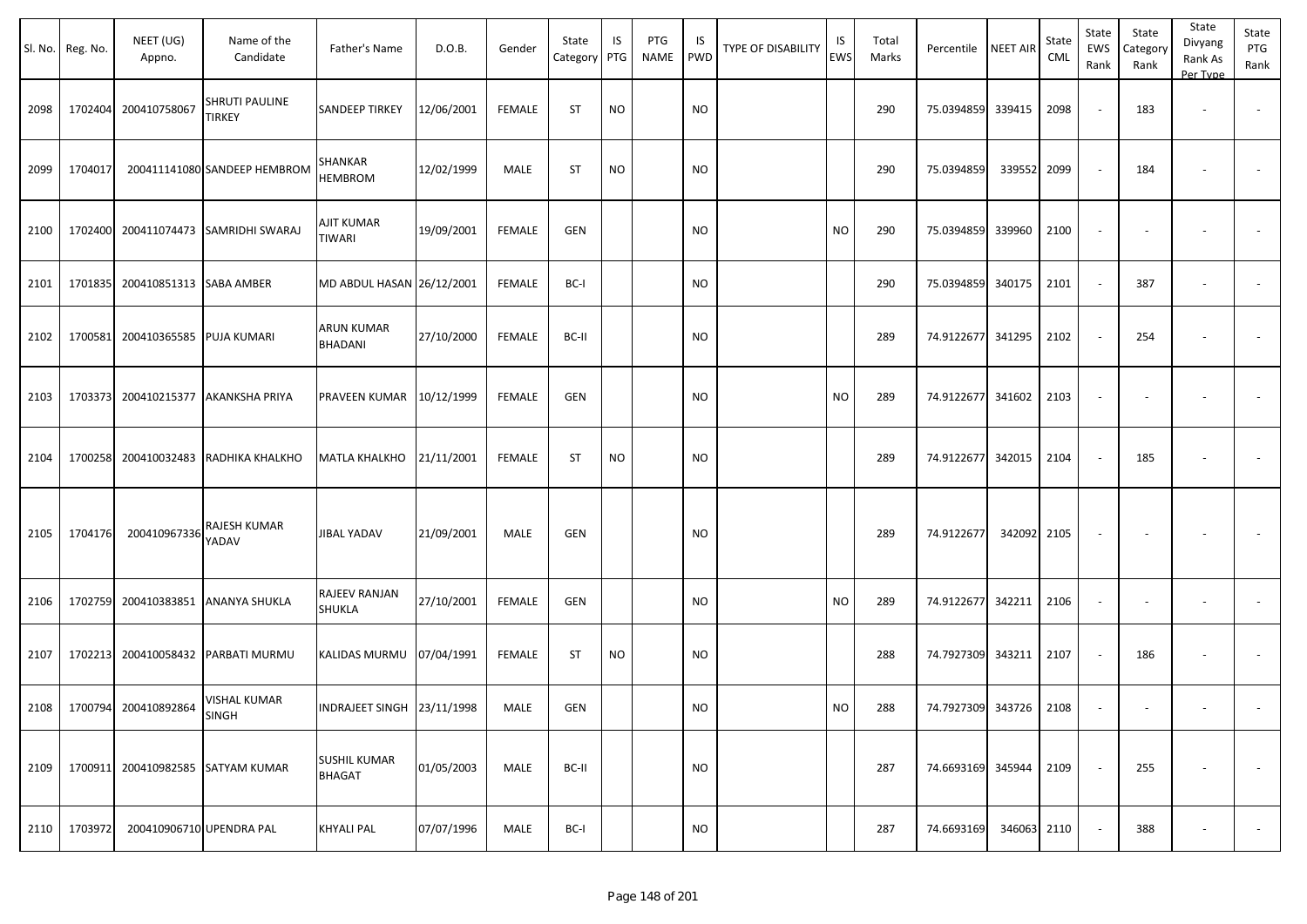| Sl. No. | Reg. No. | NEET (UG)<br>Appno.  | Name of the<br>Candidate      | Father's Name                    | D.O.B.     | Gender        | State<br>Category | IS<br>PTG | PTG<br><b>NAME</b> | IS.<br><b>PWD</b> | TYPE OF DISABILITY | IS<br>EWS | Total<br>Marks | Percentile        | <b>NEET AIR</b> | State<br>CML | State<br>EWS<br>Rank | State<br>Category<br>Rank | State<br>Divyang<br>Rank As<br>Per Type | State<br>PTG<br>Rank     |
|---------|----------|----------------------|-------------------------------|----------------------------------|------------|---------------|-------------------|-----------|--------------------|-------------------|--------------------|-----------|----------------|-------------------|-----------------|--------------|----------------------|---------------------------|-----------------------------------------|--------------------------|
| 2111    | 1704109  | 200410094147         | SWETLANA<br>MELGANDI          | NARAYAN<br>MELGANDI              | 23/09/2000 | <b>FEMALE</b> | <b>ST</b>         | <b>NO</b> |                    | <b>NO</b>         |                    |           | 286            | 74.5413671        | 346267          | 2111         |                      | 187                       |                                         |                          |
| 2112    | 1702727  | 200411349441         | <b>NILU KUMARI</b>            | RAMESHWAR<br>SHARMA              | 26/02/1993 | <b>FEMALE</b> | <b>ST</b>         | <b>NO</b> |                    | <b>NO</b>         |                    |           | 286            | 74.5413671        | 346505          | 2112         |                      | 188                       |                                         |                          |
| 2113    | 1704172  |                      | 200410909863 MANAS KUMAR      | GYANCHAND SAW 01/12/2000         |            | MALE          | BC-I              |           |                    | <b>NO</b>         |                    |           | 286            | 74.5413671        | 346731          | 2113         |                      | 389                       | $\overline{\phantom{a}}$                |                          |
| 2114    | 1700363  | 200410386352 ZEENAT  |                               | MD LATIFUL KABIR 11/09/1997      |            | <b>FEMALE</b> | BC-I              |           |                    | <b>NO</b>         |                    |           | 286            | 74.5413671        | 347312          | 2114         | $\sim$               | 390                       | $\overline{\phantom{a}}$                | $\overline{\phantom{a}}$ |
| 2115    |          | 1702462 200410383345 | <b>ONKAR CHAND</b>            | NIRMAL CHAND                     | 06/04/1999 | MALE          | <b>GEN</b>        |           |                    | <b>NO</b>         |                    |           | 286            | 74.5413671 347711 |                 | 2115         | $\sim$               |                           | $\sim$                                  |                          |
| 2116    | 1703464  | 200410210101         | <b>BABY TUDU</b>              | MANGAL MAJHI                     | 30/06/2000 | <b>FEMALE</b> | ST                | <b>NO</b> |                    | <b>NO</b>         |                    |           | 286            | 74.5413671        | 347744          | 2116         |                      | 189                       |                                         |                          |
| 2117    | 1702685  |                      | 200410031451 SANJEEVANI RAJ   | KAMRAJ                           | 23/02/2001 | <b>FEMALE</b> | SC                |           |                    | <b>NO</b>         |                    |           | 286            | 74.5413671        | 347880          | 2117         |                      | 181                       | $\sim$                                  |                          |
| 2118    | 1701968  | 200411373236         | <b>SIMRAN MAHATO</b>          | RAJESH MAHATO                    | 18/06/2002 | <b>FEMALE</b> | BC-I              |           |                    | <b>NO</b>         |                    |           | 286            | 74.5413671 347945 |                 | 2118         |                      | 391                       |                                         |                          |
| 2119    | 1703147  | 200410984057         | PRIYANKA RAJ                  | SACHINDRA                        | 12/06/1999 | <b>FEMALE</b> | SC                |           |                    | <b>NO</b>         |                    |           | 286            | 74.5413671        | 347981          | 2119         | $\sim$               | 182                       | $\sim$                                  | $\overline{\phantom{a}}$ |
| 2120    | 1702197  | 200410759506         | ANJALI KUMARI<br><b>ORAON</b> | <b>SHANKAR ORAON</b>             | 15/08/1999 | <b>FEMALE</b> | <b>ST</b>         | <b>NO</b> |                    | <b>NO</b>         |                    |           | 285            | 74.4041997        | 348445          | 2120         |                      | 190                       | $\overline{\phantom{a}}$                |                          |
| 2121    |          | 1700260 200410793230 | <b>ROHIT ORAON</b>            | <b>DAMRUDHAR</b><br><b>ORAON</b> | 28/10/2001 | MALE          | <b>ST</b>         | <b>NO</b> |                    | <b>NO</b>         |                    |           | 285            | 74.4041997        | 348458          | 2121         |                      | 191                       |                                         |                          |
| 2122    | 1700212  | 200410062990         | <b>ANGEL HASSA</b>            | ASHISH HASSA                     | 12/10/2003 | <b>FEMALE</b> | <b>ST</b>         | <b>NO</b> |                    | <b>NO</b>         |                    |           | 285            | 74.4041997        | 349143          | 2122         |                      | 192                       |                                         |                          |
| 2123    | 1700957  | 200410321435         | SUNARAM<br><b>HEMBROM</b>     | RAM HEMBROM                      | 02/03/2002 | MALE          | <b>ST</b>         | <b>NO</b> |                    | <b>NO</b>         |                    |           | 285            | 74.4041997        | 349385          | 2123         |                      | 193                       | ÷.                                      |                          |
| 2124    | 1701269  | 200410843759         | ABHISHEK MINZ                 | ABHAY KUMAR<br><b>MINZ</b>       | 08/08/2001 | MALE          | <b>ST</b>         | <b>NO</b> |                    | <b>NO</b>         |                    |           | 285            | 74.4041997        | 349420          | 2124         |                      | 194                       |                                         |                          |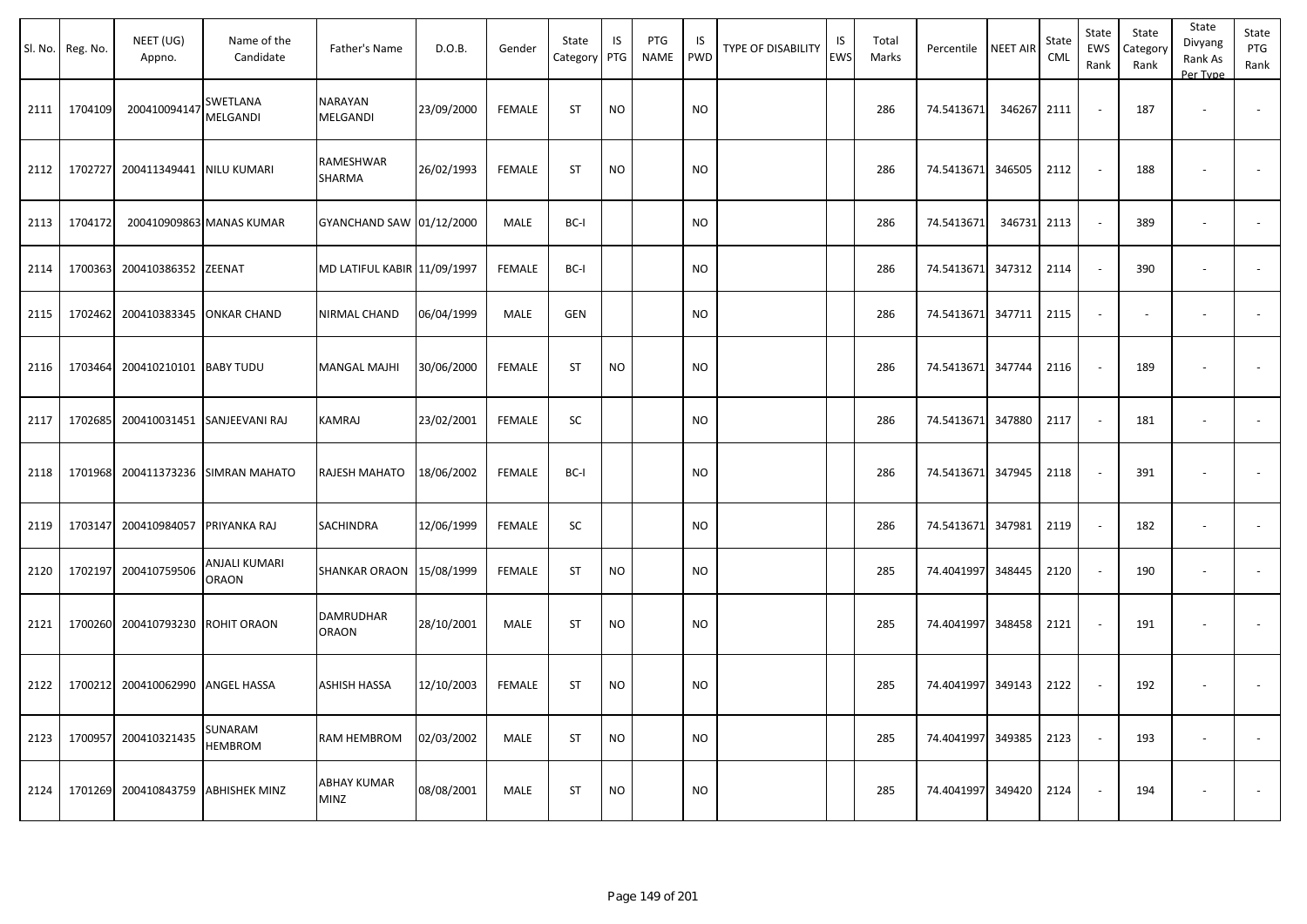|      | Sl. No. Reg. No. | NEET (UG)<br>Appno.               | Name of the<br>Candidate                          | Father's Name                       | D.O.B.     | Gender | State<br>Category PTG | IS        | PTG<br><b>NAME</b> | IS<br>PWD | <b>TYPE OF DISABILITY</b> | IS<br><b>EWS</b> | Total<br>Marks | Percentile NEET AIR |             | State<br><b>CML</b> | State<br>EWS<br>Rank | State<br>Category<br>Rank | State<br>Divyang<br>Rank As<br>Per Type | State<br>PTG<br>Rank     |
|------|------------------|-----------------------------------|---------------------------------------------------|-------------------------------------|------------|--------|-----------------------|-----------|--------------------|-----------|---------------------------|------------------|----------------|---------------------|-------------|---------------------|----------------------|---------------------------|-----------------------------------------|--------------------------|
| 2125 | 1703923          | 200410624382                      | <b>NISHANT KUMAR</b><br><b>PATHAK</b>             | <b>BINOD KUMAR</b><br><b>PATHAK</b> | 12/11/2000 | MALE   | <b>GEN</b>            |           |                    | NO        |                           | YES              | 285            | 74.4041997          | 349488 2125 |                     | 191                  |                           |                                         |                          |
| 2126 |                  | 1700532 200410299758 SHALU KUMARI |                                                   | CHAMRU PASWAN 05/10/1999            |            | FEMALE | SC                    |           |                    | <b>NO</b> |                           |                  | 284            | 74.2762500 350853   |             | 2126                |                      | 183                       | $\overline{\phantom{a}}$                |                          |
| 2127 |                  | 1700545 200410148710 ANANYA RANI  |                                                   | <b>ASHOK KUMAR</b><br><b>SINHA</b>  | 13/12/2002 | FEMALE | SC                    |           |                    | NO        |                           |                  | 284            | 74.2762500 350927   |             | 2127                |                      | 184                       | $\overline{\phantom{a}}$                |                          |
| 2128 | 1703924          |                                   | 200410369408 ARADHANA KUMARI                      | <b>ASHOK KUMAR</b>                  | 18/11/2000 | FEMALE | GEN                   |           |                    | NO        |                           |                  | 284            | 74.2762500          | 350973      | 2128                |                      |                           |                                         |                          |
| 2129 | 1701617          |                                   | 200410186406 NISHA RANI SURIN                     | DURLABH<br><b>BANDHU SURIN</b>      | 31/10/2001 | FEMALE | <b>ST</b>             | <b>NO</b> |                    | <b>NO</b> |                           |                  | 284            | 74.2762500 350996   |             | 2129                |                      | 195                       | $\overline{\phantom{a}}$                |                          |
| 2130 |                  | 1700153 200410419022              | <b>AVINASH MANDAL</b>                             | BANMALI<br>MANDAL                   | 26/01/2002 | MALE   | BC-I                  |           |                    | NO        |                           |                  | 283            | 74.1541527 351745   |             | 2130                |                      | 392                       | $\overline{\phantom{a}}$                |                          |
| 2131 | 1700463          | 200410026225                      | ANIMESH SOURAV<br><b>KULLU</b>                    | <b>BLACIUS GREGORY</b><br>KULLU     | 13/09/1998 | MALE   | ST                    | NO.       |                    | NO        |                           |                  | 283            | 74.1541527          | 352029      | 2131                |                      | 196                       | $\overline{\phantom{a}}$                |                          |
| 2132 |                  | 1700588 200410005139              | AMITA ANJLI<br>KISPOTTA                           | NICOLAS KISPOTTA 13/02/2000         |            | FEMALE | <b>ST</b>             | <b>NO</b> |                    | <b>NO</b> |                           |                  | 283            | 74.1541527 352069   |             | 2132                |                      | 197                       | $\overline{\phantom{a}}$                |                          |
| 2133 | 1704212          | 200410112756 DIKSHA GARI          |                                                   | <b>SHANKER GARI</b>                 | 25/03/2001 | FEMALE | ST                    | NO        |                    | <b>NO</b> |                           |                  | 283            | 74.1541527          | 352244      | 2133                |                      | 198                       | $\sim$                                  |                          |
| 2134 | 1702059          | 200410467485                      | <b>SHASHI KUMAR</b>                               | <b>SHANKAR PANDIT</b>               | 05/04/1998 | MALE   | BC-I                  |           |                    | NO        |                           |                  | 283            | 74.1541527          | 352541      | 2134                |                      | 393                       | $\sim$                                  | $\overline{\phantom{a}}$ |
| 2135 | 1702321          | 200410939176                      | <b>JOYJIT SARKAR</b>                              | <b>SANTI BRATA</b><br><b>SARKAR</b> | 06/11/1998 | MALE   | GEN                   |           |                    | NO.       |                           | <b>NO</b>        | 283            | 74.1541527 352545   |             | 2135                |                      |                           | $\overline{\phantom{a}}$                |                          |
| 2136 |                  |                                   | 1700400 200411255628 SUBHAM KUMAR                 | RAMJI PRASAD<br><b>SINHA</b>        | 20/06/1997 | MALE   | BC-I                  |           |                    | NO        |                           |                  | 283            | 74.1541527 352829   |             | 2136                |                      | 394                       |                                         |                          |
| 2137 |                  |                                   | 1700512 200410140102 MD. MANZOOR ARIF MAHFUZ ARIF |                                     | 20/05/2000 | MALE   | GEN                   |           |                    | NO        |                           | <b>NO</b>        | 283            | 74.1541527 353119   |             | 2137                |                      |                           |                                         | $\overline{\phantom{a}}$ |
| 2138 |                  | 1701406 200410589866 NIDHI KUMARI |                                                   | <b>INDRADEO RAM</b>                 | 15/11/2000 | FEMALE | SC                    |           |                    | NO        |                           |                  | 282            | 74.0359327 353464   |             | 2138                |                      | 185                       | $\overline{\phantom{a}}$                | $\sim$                   |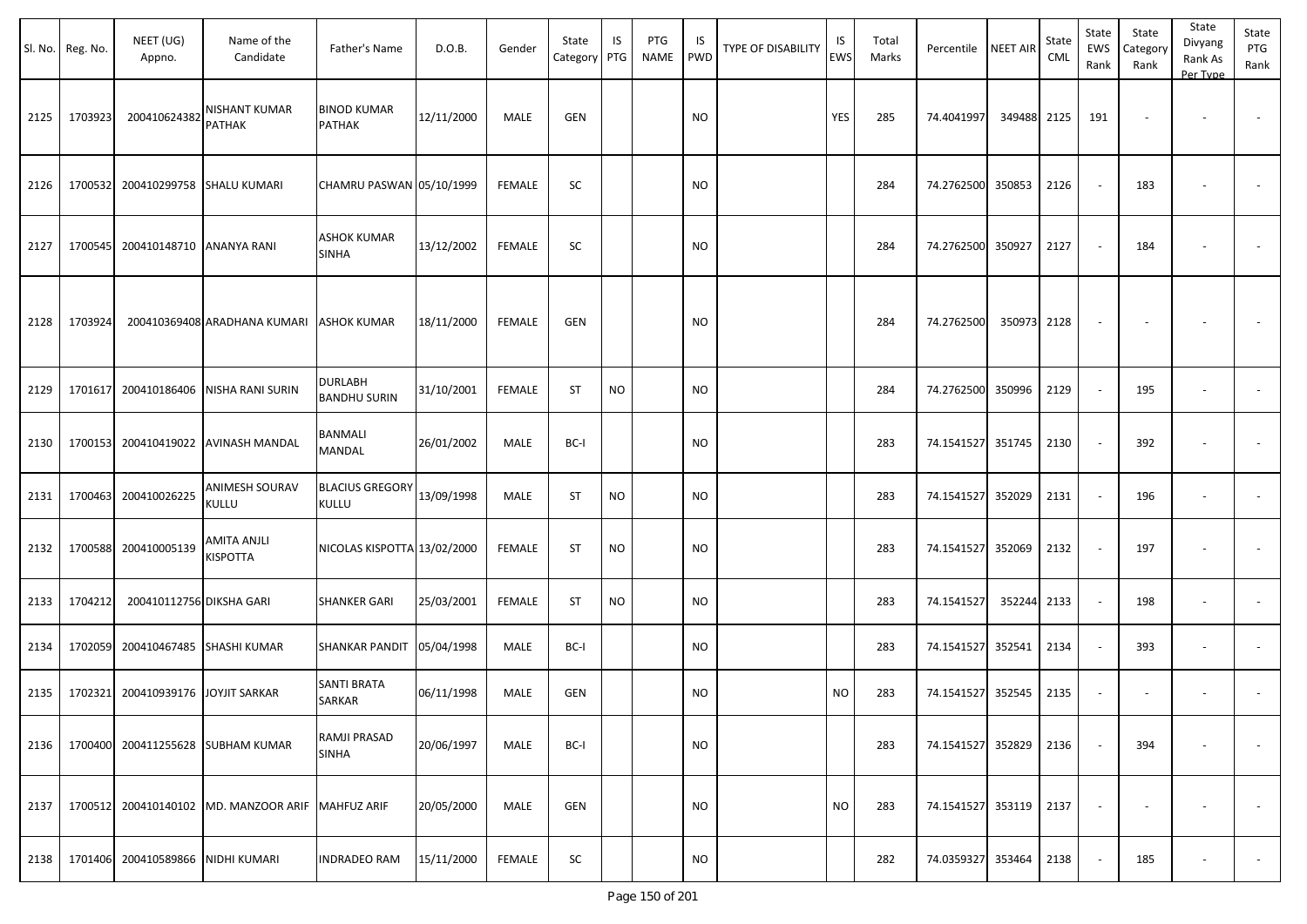|      | Sl. No. Reg. No. | NEET (UG)<br>Appno.                       | Name of the<br>Candidate                 | Father's Name               | D.O.B.     | Gender        | State<br>Category PTG | IS        | PTG<br>NAME | IS<br><b>PWD</b> | <b>TYPE OF DISABILITY</b> | IS<br><b>EWS</b> | Total<br>Marks | Percentile NEET AIR    |        | State<br>CML | State<br>EWS<br>Rank | State<br>Category<br>Rank | State<br>Divyang<br>Rank As<br>Per Type | State<br>PTG<br>Rank |
|------|------------------|-------------------------------------------|------------------------------------------|-----------------------------|------------|---------------|-----------------------|-----------|-------------|------------------|---------------------------|------------------|----------------|------------------------|--------|--------------|----------------------|---------------------------|-----------------------------------------|----------------------|
| 2139 | 1703794          | 200410306420 SNEHA DAS                    |                                          | <b>DILIP KUMAR</b>          | 23/02/2001 | <b>FEMALE</b> | SC                    |           |             | <b>NO</b>        |                           |                  | 282            | 74.0359327             | 353865 | 2139         |                      | 186                       | $\overline{\phantom{a}}$                |                      |
| 2140 |                  | 1700442 200411294590                      | <b>ABHISHEK KUMAR</b><br><b>PANDEY</b>   | ARUN KUMAR<br>PANDEY        | 18/01/2001 | MALE          | <b>GEN</b>            |           |             | <b>NO</b>        |                           | YES              | 282            | 74.0359327 354244      |        | 2140         | 192                  |                           |                                         |                      |
| 2141 | 1702494          | 200410173810 ARCHI PRAGYA                 |                                          | <b>AJAY KUMAR</b><br>KESHRI | 11/02/2001 | <b>FEMALE</b> | BC-II                 |           |             | <b>NO</b>        |                           |                  | 281            | 73.9061541 354936      |        | 2141         |                      | 256                       |                                         |                      |
| 2142 | 1703551          |                                           | 200410143083 SIDHESHWAR BANRA SOMA BANRA |                             | 08/10/1997 | MALE          | ST                    | <b>NO</b> |             | <b>NO</b>        |                           |                  | 281            | 73.9061541 355416      |        | 2142         |                      | 199                       | $\overline{\phantom{a}}$                |                      |
| 2143 | 1701727          |                                           | 200410852724 ANKITA KUMARI               | MRITUNJAY<br>KUMAR          | 15/01/1999 | <b>FEMALE</b> | <b>GEN</b>            |           |             | <b>NO</b>        |                           | YES              | 281            | 73.9061541 355685      |        | 2143         | 193                  |                           |                                         |                      |
| 2144 |                  | 1703577 200411135137                      | <b>USHA BHARTI</b><br><b>PRAKASH</b>     | <b>SANTU PRAKASH</b>        | 05/01/2000 | <b>FEMALE</b> | SC                    |           |             | <b>NO</b>        |                           |                  | 280            | 73.7659873 356772      |        | 2144         |                      | 187                       |                                         |                      |
| 2145 | 1703950          | 200410026438                              | <b>SUNNY SUBHAM</b><br><b>KISKU</b>      | <b>MANOJ KUMAR</b><br>KISKU | 08/12/2001 | MALE          | <b>ST</b>             | <b>NO</b> |             | <b>NO</b>        |                           |                  | 280            | 73.7659873             | 356908 | 2145         |                      | 200                       |                                         |                      |
| 2146 |                  | 1700365 200410619363 HRITIK KUMAR         |                                          | RAMESHWAR<br>MANJHI         | 29/10/2002 | MALE          | <b>ST</b>             | <b>NO</b> |             | <b>NO</b>        |                           |                  | 280            | 73.7659873             | 356990 | 2146         |                      | 201                       | $\overline{\phantom{a}}$                |                      |
| 2147 | 1701581          | 200411246974 SNEHA KUMARI                 |                                          | P N SINGH                   | 10/12/1996 | <b>FEMALE</b> | <b>ST</b>             | <b>NO</b> |             | <b>NO</b>        |                           |                  | 280            | 73.7659873 357165      |        | 2147         |                      | 202                       |                                         |                      |
| 2148 | 1700265          |                                           | 200410527117 ANKITA MURMU                | AMIN MURMU                  | 28/12/2002 | <b>FEMALE</b> | <b>ST</b>             | <b>NO</b> |             | <b>NO</b>        |                           |                  | 280            | 73.7659873 357363      |        | 2148         |                      | 203                       |                                         |                      |
| 2149 |                  | 1702129 200411101743                      | PRATEEKSHA<br>KHAKHA                     | PREMODAY<br>КНАКНА          | 10/03/2001 | FEMALE        | <b>ST</b>             | <b>NO</b> |             | <b>NO</b>        |                           |                  | 280            | 73.7659873 357441      |        | 2149         |                      | 204                       | $\overline{\phantom{a}}$                |                      |
|      |                  | 2150   1700562 200410078563 SONALI KUMARI |                                          | SATYA NARAYAN<br>RAJWAR     | 25/01/1998 | <b>FEMALE</b> | SC                    |           |             | <b>NO</b>        |                           |                  | 280            | 73.7659873 358072 2150 |        |              |                      | 188                       |                                         |                      |
| 2151 |                  | 1703400 200411157583 RUBY KUMARI          |                                          | LAL CHANDRA DAS 02/09/2002  |            | <b>FEMALE</b> | <b>SC</b>             |           |             | <b>NO</b>        |                           |                  | 280            | 73.7659873 358144 2151 |        |              |                      | 189                       | $\sim$                                  | $\sim$               |
|      |                  | 2152   1703449 200410371974 RAVI NARAYAN  |                                          | RAJIV NARAYAN               | 02/11/2001 | MALE          | <b>GEN</b>            |           |             | <b>NO</b>        |                           | <b>NO</b>        | 280            | 73.7659873 358329 2152 |        |              | $\sim$               | $\sim$                    | $\overline{\phantom{a}}$                | $\sim$               |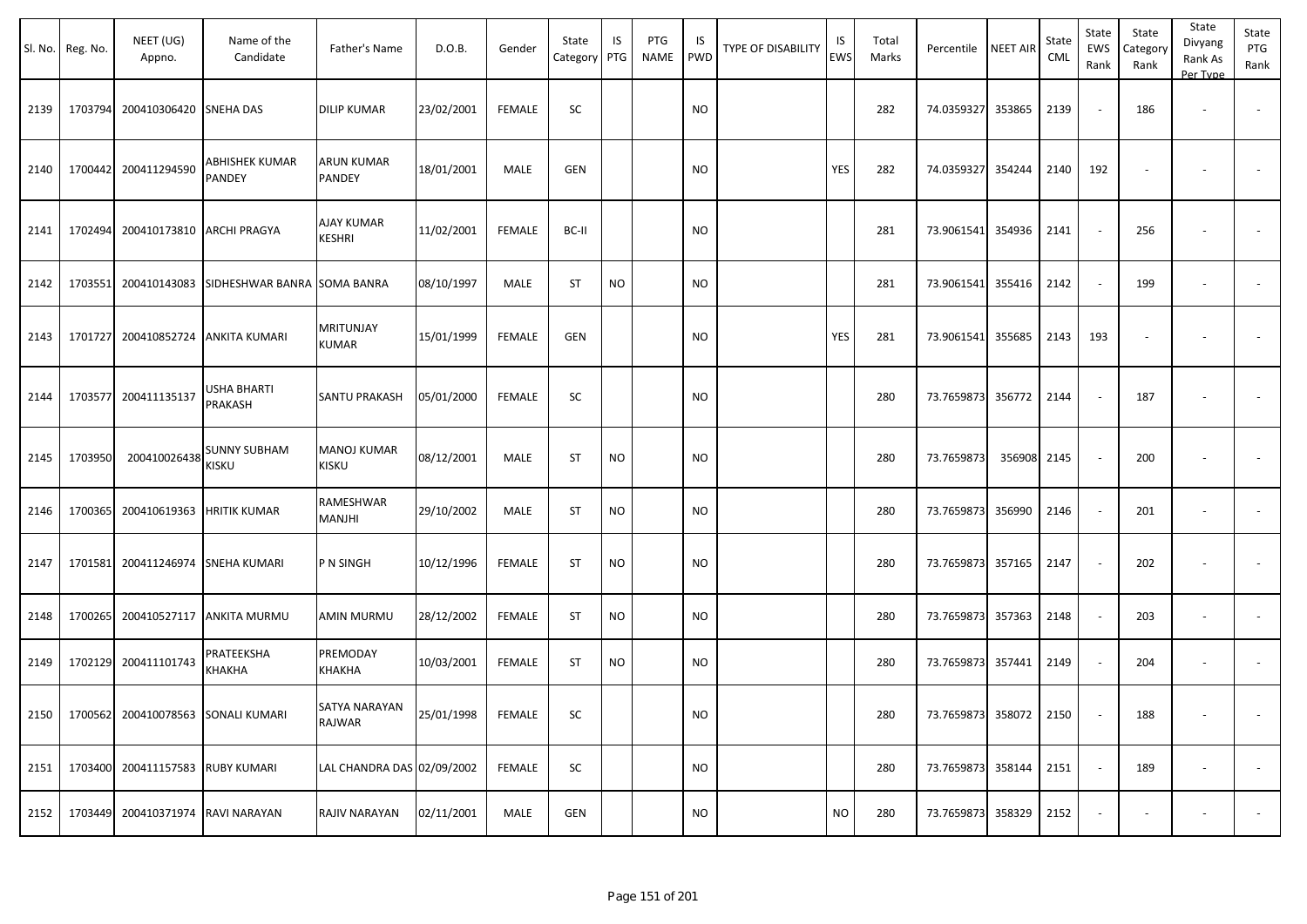|      | Sl. No. Reg. No. | NEET (UG)<br>Appno.               | Name of the<br>Candidate             | Father's Name                       | D.O.B.     | Gender        | State<br>Category | IS<br>PTG | PTG<br>NAME | IS<br>PWD | <b>TYPE OF DISABILITY</b>     | IS<br><b>EWS</b> | Total<br>Marks | Percentile        | <b>NEET AIR</b> | State<br><b>CML</b> | State<br>EWS<br>Rank     | State<br>Category<br>Rank | State<br>Divyang<br>Rank As<br>Per Type | State<br>PTG<br>Rank |
|------|------------------|-----------------------------------|--------------------------------------|-------------------------------------|------------|---------------|-------------------|-----------|-------------|-----------|-------------------------------|------------------|----------------|-------------------|-----------------|---------------------|--------------------------|---------------------------|-----------------------------------------|----------------------|
| 2153 |                  | 1700752 200411036720              | <b>DIPTI DUNGDUNG</b>                | LOTEM<br><b>DUNGDUNG</b>            | 25/10/1995 | <b>FEMALE</b> | <b>ST</b>         | <b>NO</b> |             | <b>NO</b> |                               |                  | 279            | 73.6373792        | 358616          | 2153                | $\sim$                   | 205                       | $\overline{\phantom{a}}$                |                      |
| 2154 |                  | 1700352 200410161355              | <b>SAHEEN AFROZ</b>                  | <b>SHABBIR HODA</b>                 | 01/01/2003 | <b>FEMALE</b> | GEN               |           |             | YES       | A-BLINDNESS AND<br>LOW VISION |                  | 279            | 73.6373792        | 358690          | 2154                | $\overline{\phantom{a}}$ |                           | $\overline{2}$                          |                      |
| 2155 |                  | 1700573 200410095651              | HARSHAL<br>KARTIKEYAN                | <b>KARTIK SINGH</b>                 | 16/12/2001 | MALE          | <b>ST</b>         | <b>NO</b> |             | <b>NO</b> |                               |                  | 279            | 73.6373792 358751 |                 | 2155                | $\sim$                   | 206                       | $\overline{\phantom{a}}$                |                      |
| 2156 |                  | 1703194 200410421288              | NAVEEN RANJAN DAS KAMLESH DAS        |                                     | 31/12/1996 | MALE          | SC                |           |             | <b>NO</b> |                               |                  | 279            | 73.6373792        | 358878          | 2156                | $\overline{\phantom{a}}$ | 190                       |                                         |                      |
| 2157 |                  |                                   | 1702061 200411342442 SUCHORITA KUMAR | K V RAMESH<br>KUMAR                 | 30/11/2000 | <b>FEMALE</b> | <b>GEN</b>        |           |             | <b>NO</b> |                               | <b>NO</b>        | 279            | 73.6373792 359737 |                 | 2157                | $\overline{\phantom{a}}$ |                           |                                         |                      |
| 2158 |                  |                                   | 1703651 200411425676 JAYANTI KUMARI  | <b>BASUKI NANDAN</b><br><b>KHAN</b> | 28/10/1999 | <b>FEMALE</b> | <b>GEN</b>        |           |             | NO.       |                               | YES              | 279            | 73.6373792        | 360129          | 2158                | 194                      | $\sim$                    | $\overline{\phantom{a}}$                |                      |
| 2159 |                  | 1701050 200410419424              | <b>ADITI SHIKHA</b>                  | <b>ANIL KUMAR</b><br>SINGH          | 02/09/2001 | <b>FEMALE</b> | <b>GEN</b>        |           |             | <b>NO</b> |                               | YES              | 279            | 73.6373792        | 360248          | 2159                | 195                      | $\sim$                    | $\overline{\phantom{a}}$                |                      |
| 2160 |                  |                                   | 1701544 200410953552 PRAKRITI HARSH  | DAMODAR<br><b>KUMAR SAHA</b>        | 07/12/1999 | <b>FEMALE</b> | <b>GEN</b>        |           |             | <b>NO</b> |                               |                  | 278            | 73.5095757        | 360546          | 2160                | $\overline{\phantom{a}}$ | $\overline{\phantom{a}}$  | $\overline{\phantom{a}}$                |                      |
| 2161 |                  | 1702783 200411222009              | <b>ADARSH TOPNO</b>                  | <b>ACLESH TOPNO</b>                 | 20/04/1998 | MALE          | <b>ST</b>         | <b>NO</b> |             | <b>NO</b> |                               |                  | 278            | 73.5095757        | 360863          | 2161                | $\overline{\phantom{a}}$ | 207                       |                                         |                      |
| 2162 |                  | 1700392 200410074936              | KUNDAN KUMAR<br>PASWAN               | <b>SURESH PRASAD</b><br>PASWAN      | 12/02/1997 | MALE          | SC                |           |             | <b>NO</b> |                               |                  | 278            | 73.5095757        | 361104          | 2162                | $\sim$                   | 191                       | $\sim$                                  |                      |
| 2163 |                  | 1701298 200410898079 ROMA SINGH   |                                      | <b>DASRATH SINGH</b>                | 03/10/2001 | <b>FEMALE</b> | <b>ST</b>         | <b>NO</b> |             | <b>NO</b> |                               |                  | 278            | 73.5095757        | 361139          | 2163                | $\sim$                   | 208                       | $\overline{\phantom{a}}$                |                      |
| 2164 |                  | 1702618 200410041907              | VEDANGI VIJAY<br>LAXMI               | <b>ALOK KUMAR</b>                   | 16/11/2000 | FEMALE        | BC-I              |           |             | NO.       |                               |                  | 278            | 73.5095757        | 361862          | 2164                | $\overline{\phantom{a}}$ | 395                       | $\overline{\phantom{a}}$                |                      |
| 2165 |                  | 1703171 200410516684 SAHIL BHAGAT |                                      | JAGDEO BHAGAT                       | 31/03/2003 | MALE          | <b>ST</b>         | <b>NO</b> |             | <b>NO</b> |                               |                  | 278            | 73.5095757 361881 |                 | 2165                | $\sim$                   | 209                       |                                         |                      |
| 2166 |                  | 1700997 200410102243              | <b>VISHAL MAJHI</b>                  | SACHIN KUMAR<br>MAJHI               | 06/03/2002 | MALE          | SC                |           |             | <b>NO</b> |                               |                  | 278            | 73.5095757 361995 |                 | 2166                | $\blacksquare$           | 192                       | $\overline{\phantom{a}}$                | $\sim$               |
| 2167 |                  | 1701726 200410015057 SHRUTI       |                                      | BIRENDRA KUMAR<br>RAM               | 09/08/2000 | <b>FEMALE</b> | SC                |           |             | <b>NO</b> |                               |                  | 277            | 73.3830891 362121 |                 | 2167                | $\blacksquare$           | 193                       | $\overline{\phantom{a}}$                | $\sim$               |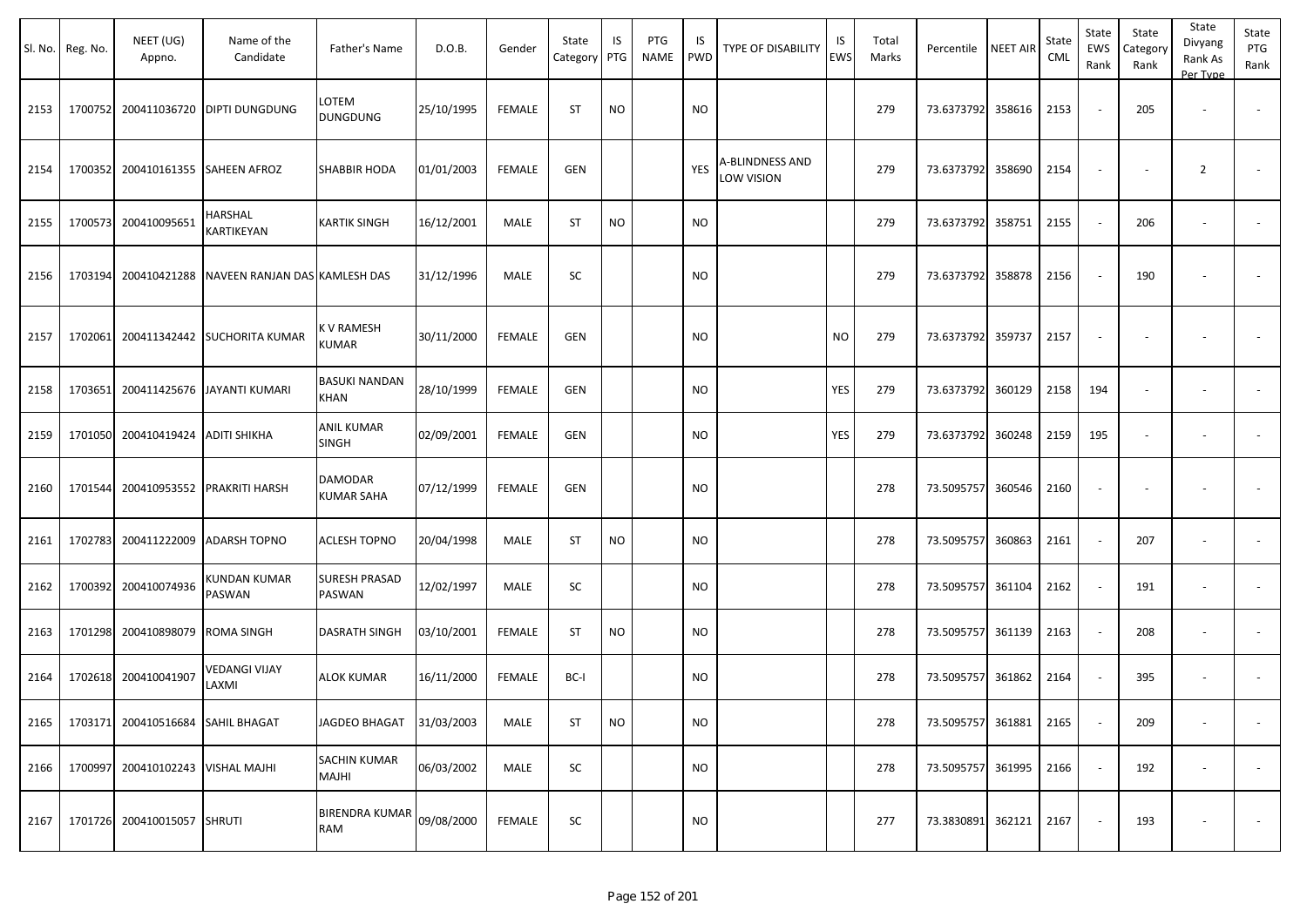| SI. No. | Reg. No. | NEET (UG)<br>Appno.                | Name of the<br>Candidate              | Father's Name                          | D.O.B.     | Gender        | State<br>Category | IS<br>PTG | PTG<br><b>NAME</b> | IS<br><b>PWD</b> | TYPE OF DISABILITY | IS<br>EWS | Total<br>Marks | Percentile NEET AIR    |        | State<br>CML | State<br>EWS<br>Rank | State<br>Category<br>Rank | State<br>Divyang<br>Rank As<br>Per Type | State<br>PTG<br>Rank     |
|---------|----------|------------------------------------|---------------------------------------|----------------------------------------|------------|---------------|-------------------|-----------|--------------------|------------------|--------------------|-----------|----------------|------------------------|--------|--------------|----------------------|---------------------------|-----------------------------------------|--------------------------|
| 2168    |          | 1702523 200410030103 ARPIT PRASAD  |                                       | <b>RAJESH PRASAD</b>                   | 05/06/2000 | MALE          | SC                |           |                    | <b>NO</b>        |                    |           | 277            | 73.3830891             | 362162 | 2168         | $\sim$               | 194                       | $\sim$                                  | $\sim$                   |
| 2169    | 1700398  | 200410478021                       | <b>ANKIT AMAN MINZ</b>                | <b>SUBODH MINZ</b>                     | 02/09/2000 | MALE          | ST                | <b>NO</b> |                    | NO.              |                    |           | 277            | 73.3830891             | 362172 | 2169         | $\sim$               | 210                       | $\overline{\phantom{a}}$                | $\sim$                   |
| 2170    |          | 1703461 200410078752 ANANYA        |                                       | <b>GOPAL PRASAD</b>                    | 06/04/2001 | <b>FEMALE</b> | GEN               |           |                    | <b>NO</b>        |                    | <b>NO</b> | 277            | 73.3830891             | 363061 | 2170         | $\sim$               | $\sim$                    |                                         |                          |
| 2171    |          | 1702132 200410105149               | <b>KOMAL VERMA</b>                    | <b>ANUP VERMA</b>                      | 07/03/1996 | <b>FEMALE</b> | GEN               |           |                    | <b>NO</b>        |                    | NO.       | 277            | 73.3830891             | 363180 | 2171         | $\sim$               |                           | $\overline{\phantom{a}}$                |                          |
| 2172    |          |                                    | 1703644 200410573832 NIRUPAMA KUMARI  | <b>RAMDEV SINGH</b>                    | 15/01/2002 | <b>FEMALE</b> | ST                | NO.       |                    | NO               |                    |           | 277            | 73.3830891             | 363671 | 2172         | $\sim$               | 211                       |                                         |                          |
| 2173    |          | 1700649 200410214656 SWATI ORAON   |                                       | <b>BASANT KUMAR</b><br><b>ORAON</b>    | 30/12/2000 | <b>FEMALE</b> | <b>ST</b>         | <b>NO</b> |                    | NO.              |                    |           | 276            | 73.2549199 364047      |        | 2173         | $\sim$               | 212                       | $\overline{\phantom{a}}$                | $\sim$                   |
| 2174    |          | 1700658 200410441095               | <b>PUJA KUMARI</b>                    | <b>NIRANJAN</b><br>PASWAN              | 01/10/2001 | <b>FEMALE</b> | SC                |           |                    | NO               |                    |           | 276            | 73.2549199 364233      |        | 2174         | $\sim$               | 195                       | $\overline{\phantom{a}}$                | $\sim$                   |
| 2175    |          | 1703007 200411220739 NISHA SINGH   |                                       | <b>DEEPAK SINGH</b>                    | 31/10/2000 | FEMALE        | GEN               |           |                    | <b>NO</b>        |                    | <b>NO</b> | 276            | 73.2549199 364666      |        | 2175         | $\sim$               | $\overline{\phantom{a}}$  | $\overline{\phantom{a}}$                |                          |
| 2176    |          | 1703082 200410719764               | <b>ANAMIKA KUMARI</b>                 | <b>BHARAT LAL</b><br><b>MAHTO</b>      | 12/02/2000 | <b>FEMALE</b> | GEN               |           |                    | NO.              |                    |           | 276            | 73.2549199 364703      |        | 2176         | $\blacksquare$       |                           |                                         |                          |
| 2177    |          | 1700783 200410569159 PRACHI KUMARI |                                       | <b>ANIL KUMAR</b>                      | 28/03/2001 | <b>FEMALE</b> | GEN               |           |                    | <b>NO</b>        |                    | <b>NO</b> | 276            | 73.2549199 365059      |        | 2177         |                      |                           |                                         |                          |
| 2178    | 1702350  |                                    | 200411493544 JASWANT BARAIK           | <b>JAGAT BARAIK</b>                    | 30/08/1996 | MALE          | ST                | <b>NO</b> |                    | NO.              |                    |           | 275            | 73.1121927             | 365605 | 2178         | $\sim$               | 213                       | $\overline{\phantom{a}}$                | $\overline{\phantom{a}}$ |
| 2179    |          | 1700207 200410015002               | KUNDAN KUMAR<br><b>КАСННАР</b>        | <b>KRISHAN KUMAR</b><br><b>KACHHAP</b> | 17/02/1999 | MALE          | ST                | <b>NO</b> |                    | <b>NO</b>        |                    |           | 275            | 73.1121927 366329 2179 |        |              | $\sim$               | 214                       | $\sim$                                  | $\sim$                   |
| 2180    |          | 1703209 200411224293 AIREN XALXO   |                                       | <b>VIJAY XALXO</b>                     | 26/03/2000 | FEMALE        | <b>ST</b>         | <b>NO</b> |                    | <b>NO</b>        |                    |           | 275            | 73.1121927 366993      |        | 2180         |                      | 215                       |                                         | $\sim$                   |
| 2181    |          |                                    | 1700766 200410034322 AJAY KUMAR VERMA | <b>AWADH BIHARI</b><br>PRASAD          | 05/09/1994 | MALE          | BC-II             |           |                    | <b>NO</b>        |                    |           | 275            | 73.1121927 367341 2181 |        |              |                      | 257                       | $\overline{\phantom{a}}$                | $\sim$                   |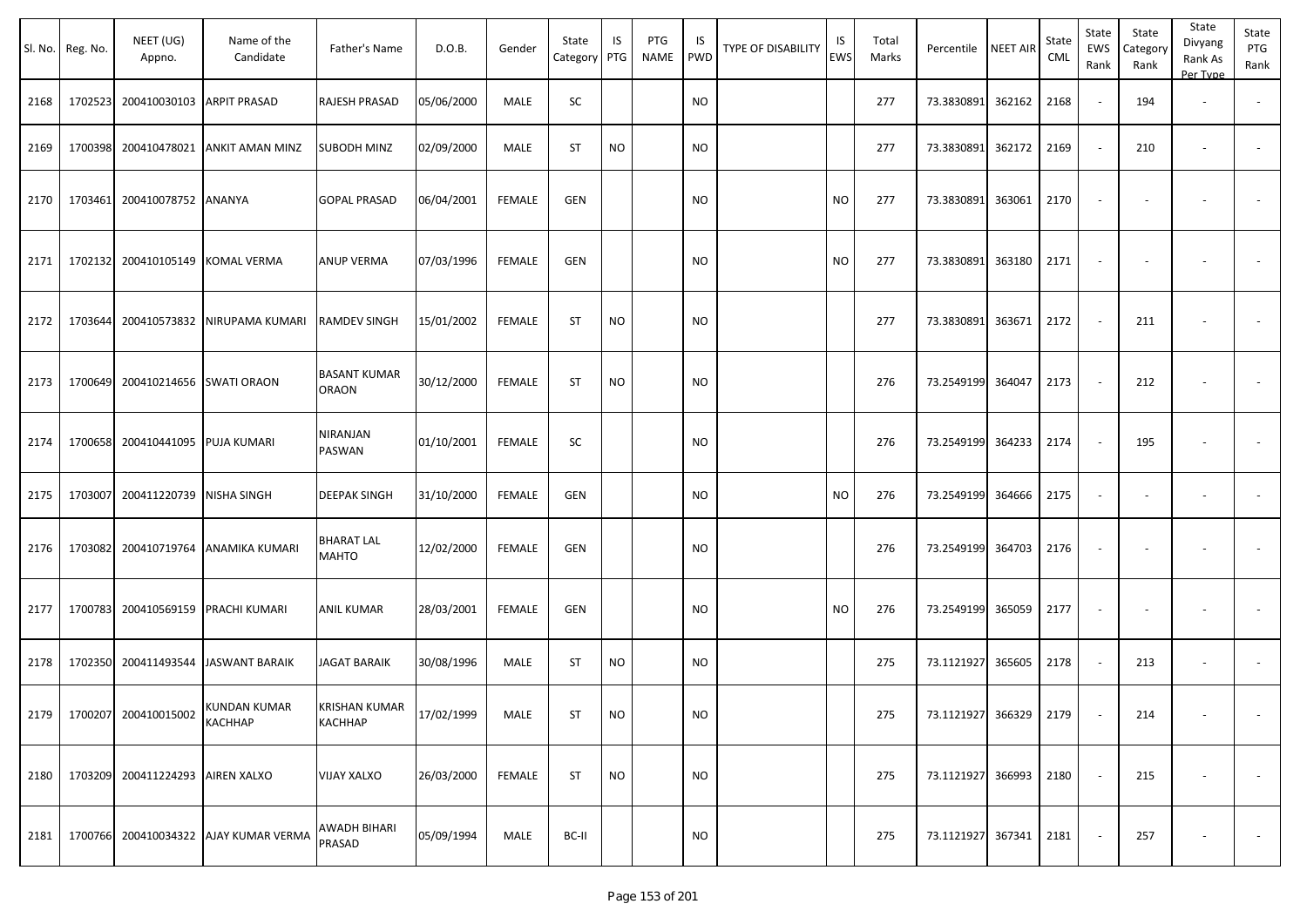| SI. No. | Reg. No. | NEET (UG)<br>Appno.              | Name of the<br>Candidate              | Father's Name                     | D.O.B.     | Gender        | State<br>Category PTG | IS        | PTG<br><b>NAME</b> | IS<br><b>PWD</b> | <b>TYPE OF DISABILITY</b> | IS<br><b>EWS</b> | Total<br>Marks | Percentile        | <b>NEET AIR</b> | State<br>CML | State<br>EWS<br>Rank | State<br>Category<br>Rank | State<br>Divyang<br>Rank As<br>Per Type | State<br>PTG<br>Rank     |
|---------|----------|----------------------------------|---------------------------------------|-----------------------------------|------------|---------------|-----------------------|-----------|--------------------|------------------|---------------------------|------------------|----------------|-------------------|-----------------|--------------|----------------------|---------------------------|-----------------------------------------|--------------------------|
| 2182    | 1700615  | 200410865426 PHULU SINGH         |                                       | <b>GOURANGA</b><br><b>SINGH</b>   | 13/02/2002 | <b>FEMALE</b> | <b>ST</b>             | <b>NO</b> |                    | <b>NO</b>        |                           |                  | 275            | 73.1121927 367438 |                 | 2182         |                      | 216                       | $\overline{\phantom{a}}$                | $\sim$                   |
| 2183    | 1701837  | 200410292409                     | <b>DEEPIKA KUMARI</b>                 | DHANESHWAR<br><b>GANJHOO</b>      | 25/07/1999 | <b>FEMALE</b> | SC                    |           |                    | <b>NO</b>        |                           |                  | 274            | 72.9851940        | 367811          | 2183         | $\sim$               | 196                       | $\blacksquare$                          |                          |
| 2184    | 1701503  | 200410222687                     | <b>SMITA MURMU</b>                    | <b>HARI CHAND</b><br><b>MURMU</b> | 11/11/1999 | <b>FEMALE</b> | <b>ST</b>             | <b>NO</b> |                    | <b>NO</b>        |                           |                  | 274            | 72.9851940 367913 |                 | 2184         |                      | 217                       |                                         |                          |
| 2185    | 1701783  | 200410720475                     | PRATIMA SOREN                         | <b>KATU SOREN</b>                 | 19/01/2001 | <b>FEMALE</b> | <b>ST</b>             | <b>NO</b> |                    | <b>NO</b>        |                           |                  | 274            | 72.9851940        | 368070          | 2185         |                      | 218                       | $\overline{\phantom{a}}$                | $\overline{\phantom{a}}$ |
| 2186    | 1701766  | 200410525172                     | <b>HITESH KUMAR</b>                   | HIRA LAL<br><b>KUSHWAHA</b>       | 27/01/2001 | MALE          | BC-II                 |           |                    | <b>NO</b>        |                           |                  | 274            | 72.9851940        | 368164          | 2186         |                      | 258                       | $\blacksquare$                          |                          |
| 2187    | 1703186  | 200410569374                     | <b>NISHANT KUMAR</b>                  | BISHWANATH SAH 15/06/2003         |            | MALE          | BC-I                  |           |                    | <b>NO</b>        |                           |                  | 274            | 72.9851940        | 369034          | 2187         |                      | 396                       |                                         |                          |
| 2188    | 1700765  | 200410544064 SMRITI SINGH        |                                       | SANJAY KUMAR<br>MANDAL            | 02/02/2000 | <b>FEMALE</b> | <b>ST</b>             | <b>NO</b> |                    | <b>NO</b>        |                           |                  | 273            | 72.8569516        | 369289          | 2188         |                      | 219                       | $\blacksquare$                          |                          |
| 2189    | 1703214  | 200410655898                     | <b>AISHWARYA KUMARI</b>               | UMASHANKAR<br><b>DAYAL</b>        | 14/08/2003 | <b>FEMALE</b> | SC                    |           |                    | <b>NO</b>        |                           |                  | 273            | 72.8569516        | 369521          | 2189         |                      | 197                       | ÷,                                      |                          |
| 2190    | 1702623  |                                  | 200411304690 JJAGRITI KUMARI          | <b>SUBHASH SAH</b>                | 04/03/1997 | <b>FEMALE</b> | BC-I                  |           |                    | <b>NO</b>        |                           |                  | 273            | 72.8569516        | 369567          | 2190         |                      | 397                       | $\overline{\phantom{a}}$                | $\overline{\phantom{a}}$ |
| 2191    | 1700602  |                                  | 200410616582 BASANTI HANSDAH          | KUSHAL HANSDAH 26/03/1998         |            | <b>FEMALE</b> | <b>ST</b>             | <b>NO</b> |                    | <b>NO</b>        |                           |                  | 273            | 72.8569516 369577 |                 | 2191         |                      | 220                       | ۰                                       |                          |
| 2192    | 1701284  | 200410148797                     | <b>ESHA BISWAS</b>                    | PIJUSH KANTI<br><b>BISWAS</b>     | 30/08/2002 | FEMALE        | GEN                   |           |                    | <b>NO</b>        |                           |                  | 273            | 72.8569516        | 370787          | 2192         | $\sim$               | $\overline{\phantom{a}}$  | $\overline{\phantom{a}}$                |                          |
| 2193    |          |                                  | 1701637 200410043522 SOMNATH BANERJEE | <b>GOPAL CHANDRA</b><br>BANERJEE  | 20/04/1998 | MALE          | GEN                   |           |                    | <b>NO</b>        |                           | <b>NO</b>        | 273            | 72.8569516 370893 |                 | 2193         |                      | $\overline{\phantom{a}}$  | $\overline{\phantom{a}}$                | $\sim$                   |
| 2194    |          | 1700251 200410523783 ANKIT KUMAR |                                       | <b>SUDAMA DAS</b>                 | 22/08/1999 | MALE          | SC                    |           |                    | <b>NO</b>        |                           |                  | 273            | 72.8569516 370918 |                 | 2194         |                      | 198                       | $\overline{\phantom{a}}$                | $\overline{\phantom{a}}$ |
| 2195    | 1700483  |                                  | 200410276488 SUJATA HANSDA            | <b>BHIKA RAM</b><br>HANSDA        | 02/11/1999 | FEMALE        | ST                    | <b>NO</b> |                    | <b>NO</b>        |                           |                  | 272            | 72.7312697 371656 |                 | 2195         |                      | 221                       |                                         | $\sim$                   |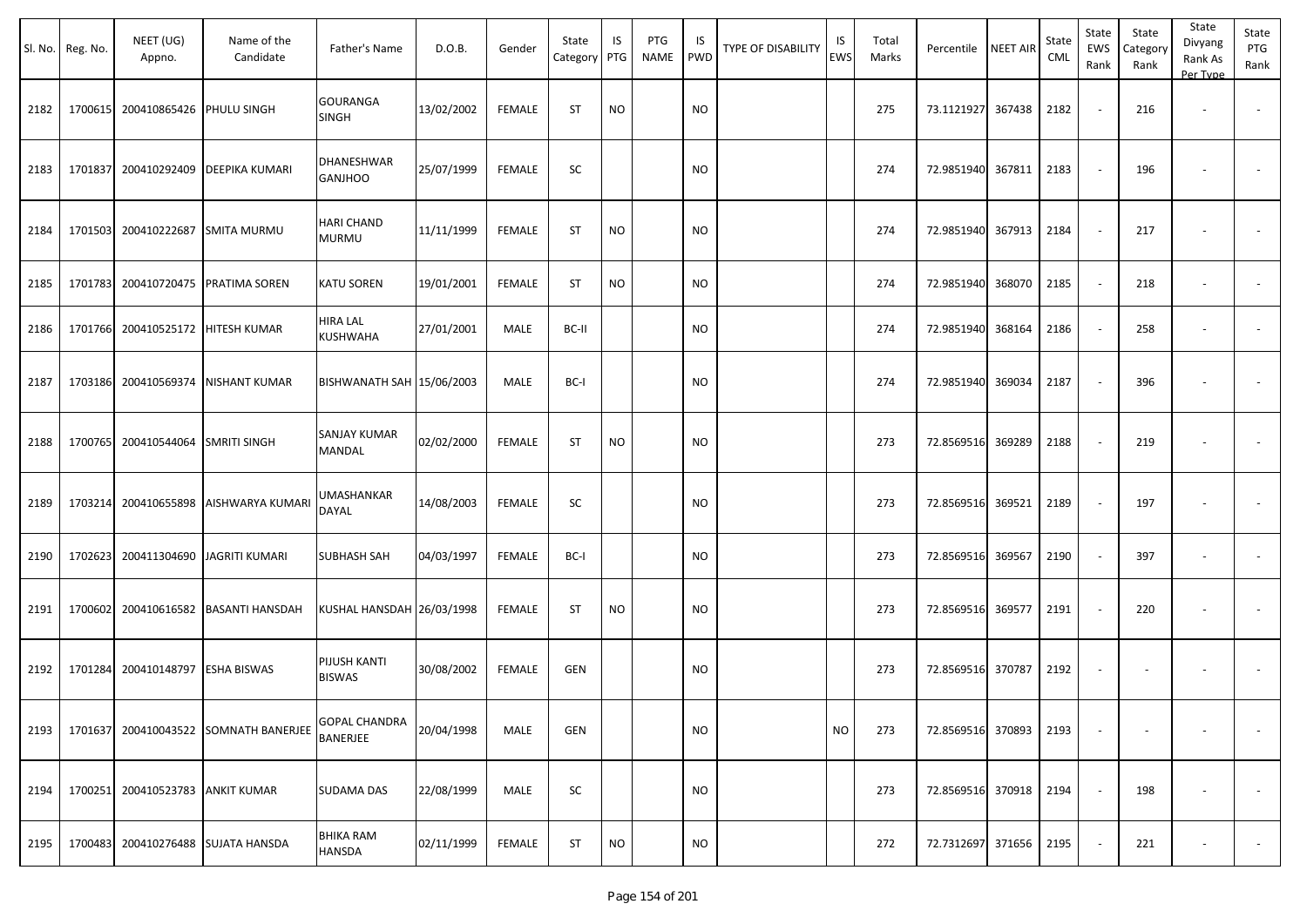| Sl. No. | Reg. No. | NEET (UG)<br>Appno.               | Name of the<br>Candidate                                          | Father's Name                         | D.O.B.     | Gender        | State<br>Category | IS<br>PTG | PTG<br><b>NAME</b> | IS<br>PWD | TYPE OF DISABILITY | IS<br>EWS | Total<br>Marks | Percentile NEET AIR    |        | State<br>CML | State<br>EWS<br>Rank | State<br>Category<br>Rank | State<br>Divyang<br>Rank As<br>Per Type | State<br>PTG<br>Rank     |
|---------|----------|-----------------------------------|-------------------------------------------------------------------|---------------------------------------|------------|---------------|-------------------|-----------|--------------------|-----------|--------------------|-----------|----------------|------------------------|--------|--------------|----------------------|---------------------------|-----------------------------------------|--------------------------|
| 2196    | 1702752  | 200410206741 PRITI KUMARI         |                                                                   | SRI RAM SAH                           | 15/10/1997 | <b>FEMALE</b> | GEN               |           |                    | <b>NO</b> |                    | <b>NO</b> | 272            | 72.7312697             | 372474 | 2196         |                      |                           | $\overline{\phantom{m}}$                | $\overline{\phantom{a}}$ |
| 2197    | 1700011  | 200411166692                      | <b>SUPREETI GHOSH</b>                                             | <b>GOPAL KRISHNA</b><br><b>GHOSH</b>  | 30/03/2002 | <b>FEMALE</b> | GEN               |           |                    | <b>NO</b> |                    |           | 272            | 72.7312697             | 372607 | 2197         |                      |                           | $\overline{\phantom{m}}$                | $\sim$                   |
| 2198    | 1701160  | 200411198693 SAKRAH MANDI         |                                                                   | <b>MAHENDRA NATH</b><br><b>MANDI</b>  | 14/01/1999 | <b>FEMALE</b> | <b>ST</b>         | <b>NO</b> |                    | <b>NO</b> |                    |           | 271            | 72.5964433 372822      |        | 2198         |                      | 222                       |                                         | $\overline{\phantom{a}}$ |
| 2199    | 1701021  | 200410219596 ASHISH EKKA          |                                                                   | <b>CECIL EKKA</b>                     | 11/11/2000 | MALE          | <b>ST</b>         | <b>NO</b> |                    | <b>NO</b> |                    |           | 271            | 72.5964433 372866      |        | 2199         |                      | 223                       |                                         | $\overline{\phantom{a}}$ |
| 2200    | 1700356  | 200410787970                      | <b>NEETU KUMARI</b>                                               | RAMESHWAR<br>PRASAD                   | 29/12/1999 | <b>FEMALE</b> | SC                |           |                    | <b>NO</b> |                    |           | 271            | 72.5964433 373217      |        | 2200         |                      | 199                       | $\overline{\phantom{m}}$                | $\sim$                   |
| 2201    | 1702275  | 200410401472                      | PRATIKSHA DELPHIN<br><b>TOPPO</b>                                 | <b>JOSEPH PRAKASH</b><br><b>TOPPO</b> | 08/11/2000 | <b>FEMALE</b> | <b>ST</b>         | <b>NO</b> |                    | <b>NO</b> |                    |           | 271            | 72.5964433 373381      |        | 2201         |                      | 224                       | $\overline{\phantom{m}}$                | $\overline{\phantom{a}}$ |
| 2202    | 1701839  | 200411090937                      | <b>ABHA ORAON</b>                                                 | <b>BALDEV ORAON</b>                   | 26/01/2002 | <b>FEMALE</b> | <b>ST</b>         | <b>NO</b> |                    | <b>NO</b> |                    |           | 271            | 72.5964433 374383      |        | 2202         |                      | 225                       | ٠                                       |                          |
| 2203    |          | 1703072 200410349881              | RAJU RANJAN<br>PRAJAPATI                                          | CHUNU LAL DAS<br>PRAJAPATI            | 21/04/2000 | MALE          | BC-I              |           |                    | <b>NO</b> |                    |           | 270            | 72.4478636 374881      |        | 2203         |                      | 398                       | ٠                                       | $\sim$                   |
| 2204    | 1702650  |                                   | 200410177805 SUMAN ORAON                                          | <b>SURESH ORAON</b>                   | 03/05/2000 | <b>FEMALE</b> | <b>ST</b>         | <b>NO</b> |                    | <b>NO</b> |                    |           | 270            | 72.4478636 375133      |        | 2204         |                      | 226                       |                                         |                          |
| 2205    | 1701821  | 200410213602                      | LAXMI MARDI                                                       | <b>ANAR MARDI</b>                     | 19/06/2001 | FEMALE        | <b>ST</b>         | NO.       |                    | <b>NO</b> |                    |           | 270            | 72.4478636 375148      |        | 2205         |                      | 227                       |                                         | $\sim$                   |
| 2206    | 1702050  | 200410032020                      | VIKASH KUMAR<br><b>MAHATO</b>                                     | <b>GAUR CHANDRA</b><br><b>MAHATO</b>  | 25/02/2003 | MALE          | BC-I              |           |                    | <b>NO</b> |                    |           | 270            | 72.4478636 376330      |        | 2206         |                      | 399                       |                                         |                          |
| 2207    |          |                                   | 1702021 200410059363 RYAN MUKHERJEE                               | <b>DEBASIS</b><br><b>MUKHERJEE</b>    | 07/11/2000 | MALE          | GEN               |           |                    | <b>NO</b> |                    | <b>NO</b> | 270            | 72.4478636 376454 2207 |        |              | $\sim$               | $\sim$                    | $\sim$                                  |                          |
| 2208    |          |                                   | 1701684 200410982514 ANU PRIYA KERKETTA AGHNU KERKETTA 28/08/1999 |                                       |            | FEMALE        | ST                | <b>NO</b> |                    | <b>NO</b> |                    |           | 269            | 72.3145735 376724      |        | 2208         |                      | 228                       |                                         | $\overline{\phantom{a}}$ |
| 2209    |          | 1702116 200410447525 LAXMI KUMARI |                                                                   | <b>AJAY KUMAR</b>                     | 24/09/2002 | <b>FEMALE</b> | BC-II             |           |                    | <b>NO</b> |                    |           | 269            | 72.3145735 377356 2209 |        |              |                      | 259                       | $\overline{\phantom{a}}$                | $\sim$                   |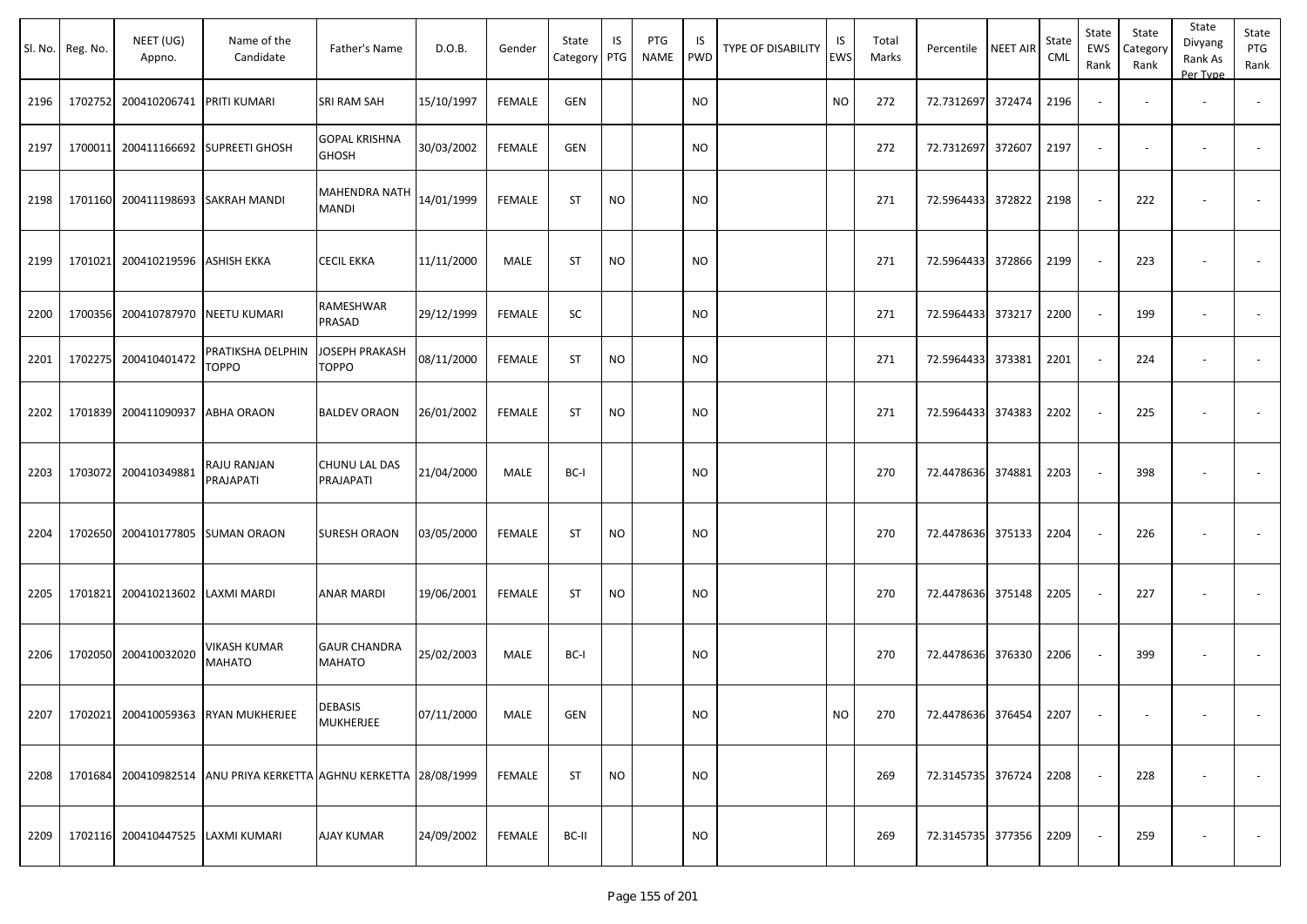| SI. No. | Reg. No. | NEET (UG)<br>Appno.     | Name of the<br>Candidate           | Father's Name                        | D.O.B.     | Gender        | State<br>Category | IS<br>PTG | PTG<br><b>NAME</b> | IS<br><b>PWD</b> | TYPE OF DISABILITY | IS<br><b>EWS</b> | Total<br>Marks | Percentile             | <b>NEET AIR</b> | State<br><b>CML</b> | State<br><b>EWS</b><br>Rank | State<br>Category<br>Rank | State<br>Divyang<br>Rank As<br>Per Type | State<br>PTG<br>Rank     |
|---------|----------|-------------------------|------------------------------------|--------------------------------------|------------|---------------|-------------------|-----------|--------------------|------------------|--------------------|------------------|----------------|------------------------|-----------------|---------------------|-----------------------------|---------------------------|-----------------------------------------|--------------------------|
| 2210    | 1701611  | 200410306393            | <b>SHWETA JYOTI</b>                | <b>SURENDRA NATH</b><br><b>MAHTO</b> | 19/02/2001 | <b>FEMALE</b> | BC-I              |           |                    | <b>NO</b>        |                    |                  | 269            | 72.3145735 377529      |                 | 2210                |                             | 400                       |                                         |                          |
| 2211    | 1701686  | 200410098455            | <b>ABHISHEK BARLA</b>              | SATISH BARLA                         | 20/10/2000 | MALE          | <b>ST</b>         | <b>NO</b> |                    | <b>NO</b>        |                    |                  | 269            | 72.3145735 378145      |                 | 2211                |                             | 229                       |                                         |                          |
| 2212    | 1702790  | 200410400204            | PRIYA GOSWAMI                      | <b>BHUDEV</b><br>CHANDRA<br>GOSWAMI  | 28/12/2002 | <b>FEMALE</b> | BC-II             |           |                    | <b>NO</b>        |                    |                  | 269            | 72.3145735 378258      |                 | 2212                |                             | 260                       |                                         |                          |
| 2213    | 1701883  |                         | 200410404996 SNIGDHA DAYAL         | DEEPAK KUMAR<br><b>SINHA</b>         | 29/04/2002 | <b>FEMALE</b> | GEN               |           |                    | <b>NO</b>        |                    | <b>NO</b>        | 269            | 72.3145735 378403      |                 | 2213                |                             |                           |                                         |                          |
| 2214    | 1700609  | 200410011792            | <b>RIYA RANJAN</b>                 | UMESH MANDAL                         | 29/11/1998 | <b>FEMALE</b> | <b>ST</b>         | <b>NO</b> |                    | <b>NO</b>        |                    |                  | 268            | 72.1863311 379016      |                 | 2214                | $\overline{\phantom{a}}$    | 230                       | $\overline{a}$                          | $\overline{\phantom{a}}$ |
| 2215    | 1701607  | 200410184524            | MEENAKSHI MAHALI                   | <b>BIRSA MUNDA</b>                   | 18/12/1994 | <b>FEMALE</b> | ST                | <b>NO</b> |                    | <b>NO</b>        |                    |                  | 268            | 72.1863311 379183      |                 | 2215                |                             | 231                       |                                         |                          |
| 2216    | 1702133  |                         | 200410076918 SAMIR KUMAR TUDU      | <b>MAN GOVIND</b><br><b>TUDU</b>     | 31/03/2002 | MALE          | ST                | <b>NO</b> |                    | <b>NO</b>        |                    |                  | 268            | 72.1863311 379793      |                 | 2216                |                             | 232                       | $\overline{a}$                          |                          |
| 2217    | 1701812  |                         | 200410811345 ABHILASHA EKKA        | <b>RUBEN EKKA</b>                    | 23/10/2000 | <b>FEMALE</b> | <b>ST</b>         | <b>NO</b> |                    | <b>NO</b>        |                    |                  | 268            | 72.1863311 379866      |                 | 2217                |                             | 233                       |                                         |                          |
| 2218    | 1700659  | 200410420052            | BHUBANESHWARI<br>LAGURI            | MURARI KRISHNA<br>LAGURI             | 29/09/1998 | <b>FEMALE</b> | ST                | <b>NO</b> |                    | <b>NO</b>        |                    |                  | 267            | 72.0558209 380220      |                 | 2218                |                             | 234                       |                                         |                          |
| 2219    | 1702776  | 200410447973 AJAY SOREN |                                    | NUNARAM SOREN 04/09/1997             |            | MALE          | ST                | <b>NO</b> |                    | <b>NO</b>        |                    |                  | 267            | 72.0558209 380237      |                 | 2219                |                             | 235                       | $\overline{\phantom{a}}$                |                          |
| 2220    | 1701751  | 200410939755            | RAVI KUMAR<br><b>CHOUDHARY</b>     | SURENDRA<br><b>CHOUDHARY</b>         | 05/12/1998 | MALE          | SC                |           |                    | <b>NO</b>        |                    |                  | 267            | 72.0558209             | 380327          | 2220                |                             | 200                       | $\overline{\phantom{a}}$                | $\overline{\phantom{a}}$ |
| 2221    |          | 1701043 200411102145    | PANKAJ KUMAR<br>PRADHAN            | KARNDEO<br>PRADHAN                   | 24/05/2000 | MALE          | SC                |           |                    | <b>NO</b>        |                    |                  | 267            | 72.0558209 380809 2221 |                 |                     |                             | 201                       | $\sim$                                  | $\overline{\phantom{a}}$ |
| 2222    |          |                         | 1701315 200410563410 ANISHA KUMARI | <b>UMA SHANKAR</b><br>SINGH          | 11/07/2001 | FEMALE        | GEN               |           |                    | <b>NO</b>        |                    | YES              | 267            | 72.0558209 381206      |                 | 2222                | 196                         |                           |                                         | $\overline{\phantom{a}}$ |
| 2223    |          | 1700399 200410089337    | SHASHI SHEKHAR<br>DEO              | BRAHMADEO TURI 29/06/1999            |            | MALE          | SC                |           |                    | <b>NO</b>        |                    |                  | 266            | 71.9228234 382052      |                 | 2223                |                             | 202                       | $\overline{\phantom{a}}$                | $\sim$                   |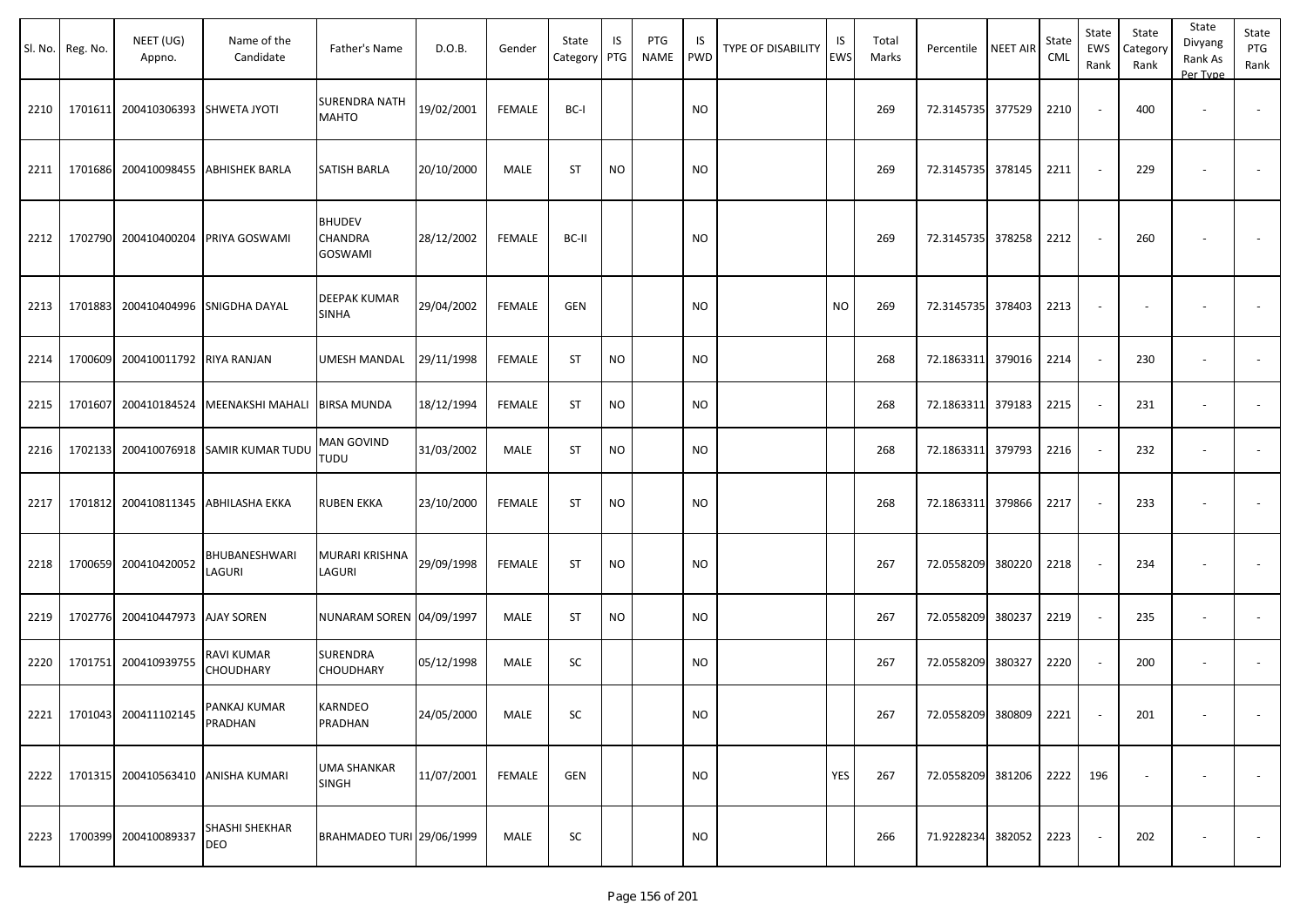|      | Sl. No. Reg. No. | NEET (UG)<br>Appno.                       | Name of the<br>Candidate           | Father's Name                       | D.O.B.     | Gender        | State<br>Category | IS<br>PTG | PTG<br>NAME | IS.<br>PWD | TYPE OF DISABILITY | IS<br>EWS | Total<br>Marks | Percentile        | <b>NEET AIR</b> | State<br><b>CML</b> | State<br>EWS<br>Rank     | State<br>Category<br>Rank | State<br>Divyang<br>Rank As<br>Per Type | State<br>PTG<br>Rank |
|------|------------------|-------------------------------------------|------------------------------------|-------------------------------------|------------|---------------|-------------------|-----------|-------------|------------|--------------------|-----------|----------------|-------------------|-----------------|---------------------|--------------------------|---------------------------|-----------------------------------------|----------------------|
| 2224 |                  | 1703242 200411350218                      | PUSHPA KUMARI                      | <b>SUKDEO NAYAK</b>                 | 03/01/2000 | <b>FEMALE</b> | SC                |           |             | <b>NO</b>  |                    |           | 266            | 71.9228234        | 382075          | 2224                | $\sim$                   | 203                       | $\overline{\phantom{a}}$                |                      |
| 2225 |                  | 1701942 200410181753 HEMLAL ORAON         |                                    | SACHIDANAND<br><b>ORAON</b>         | 11/09/1988 | MALE          | <b>ST</b>         | <b>NO</b> |             | <b>NO</b>  |                    |           | 266            | 71.9228234        | 382232          | 2225                | $\sim$                   | 236                       |                                         |                      |
| 2226 |                  | 1702142 200410613873 REENA KUMARI         |                                    | <b>ARUN KUMAR</b><br><b>MAHTO</b>   | 03/09/2000 | FEMALE        | <b>GEN</b>        |           |             | NO         |                    |           | 265            | 71.7758531        | 383865          | 2226                | $\overline{\phantom{a}}$ | $\overline{\phantom{a}}$  | $\overline{\phantom{a}}$                |                      |
| 2227 | 1702207          | 200411078065                              | <b>ASHISH PRASAD</b>               | SATISH PRASAD                       | 28/09/1999 | MALE          | SC                |           |             | NO         |                    |           | 265            | 71.7758531        | 383901          | 2227                | $\sim$                   | 204                       |                                         |                      |
| 2228 |                  | 1701296 200410750082                      | <b>HRITIK RAJ</b>                  | <b>ABHAY KUMAR</b><br><b>MISHRA</b> | 01/02/1999 | MALE          | <b>GEN</b>        |           |             | NO         |                    | YES       | 265            | 71.7758531        | 384343          | 2228                | 197                      | $\overline{\phantom{a}}$  |                                         |                      |
| 2229 |                  |                                           | 1702537 200410296923 SAURAV PANDEY | ASHUTOSH<br>PANDEY                  | 22/10/2000 | MALE          | GEN               |           |             | <b>NO</b>  |                    | NO.       | 265            | 71.7758531        | 384370          | 2229                | $\blacksquare$           | $\overline{\phantom{a}}$  |                                         |                      |
| 2230 | 1703963          | 200410019165 SIMMI BARAIK                 |                                    | <b>JAI BARAIK</b>                   | 30/03/1996 | FEMALE        | <b>ST</b>         | <b>NO</b> |             | <b>NO</b>  |                    |           | 265            | 71.7758531        | 384616 2230     |                     | $\sim$                   | 237                       | $\overline{\phantom{a}}$                | $\sim$               |
| 2231 |                  | 1702089 200410023975                      | <b>DIVYA</b><br>PRIYADARSHINI      | <b>MITHILESH</b><br><b>KUMAR</b>    | 06/01/1998 | <b>FEMALE</b> | BC-I              |           |             | <b>NO</b>  |                    |           | 265            | 71.7758531        | 384753          | 2231                | $\sim$                   | 401                       | $\sim$                                  | $\sim$               |
| 2232 |                  | 1702703 200410511655                      | AKANKSHA KUMARI                    | UMA SHANKAR<br>DAYAL                | 17/07/2002 | <b>FEMALE</b> | SC                |           |             | <b>NO</b>  |                    |           | 265            | 71.7758531 384925 |                 | 2232                | $\sim$                   | 205                       |                                         |                      |
| 2233 |                  | 1702744 200410203606                      | PUJA RANI MANDAL                   | <b>NALINI MANDAL</b>                | 05/04/2002 | <b>FEMALE</b> | BC-I              |           |             | <b>NO</b>  |                    |           | 265            | 71.7758531 385629 |                 | 2233                | $\sim$                   | 402                       | $\overline{\phantom{a}}$                | $\blacksquare$       |
|      |                  | 2234   1702472 200410543437 NIKITA BHAGAT |                                    | <b>BIJAY KUMAR</b><br><b>BHAGAT</b> | 12/09/1998 | FEMALE        | <b>ST</b>         | <b>NO</b> |             | <b>NO</b>  |                    |           | 264            | 71.6438798 386150 |                 | 2234                | $\sim$                   | 238                       | $\overline{\phantom{a}}$                |                      |
| 2235 |                  | 1703113 200410595532 MUSKAN               |                                    | RAMA PRASAD                         | 05/06/2001 | FEMALE        | GEN               |           |             | <b>NO</b>  |                    | <b>NO</b> | 264            | 71.6438798 386748 |                 | 2235                | $\overline{\phantom{a}}$ | $\overline{\phantom{a}}$  |                                         | $\sim$               |
| 2236 | 1704135          |                                           | 200410519358 SUDHIR MURMU          | NILAMBER<br><b>MURMU</b>            | 26/09/1996 | MALE          | <b>ST</b>         | <b>NO</b> |             | <b>NO</b>  |                    |           | 264            | 71.6438798        | 386777 2236     |                     | $\sim$                   | 239                       |                                         | $\sim$               |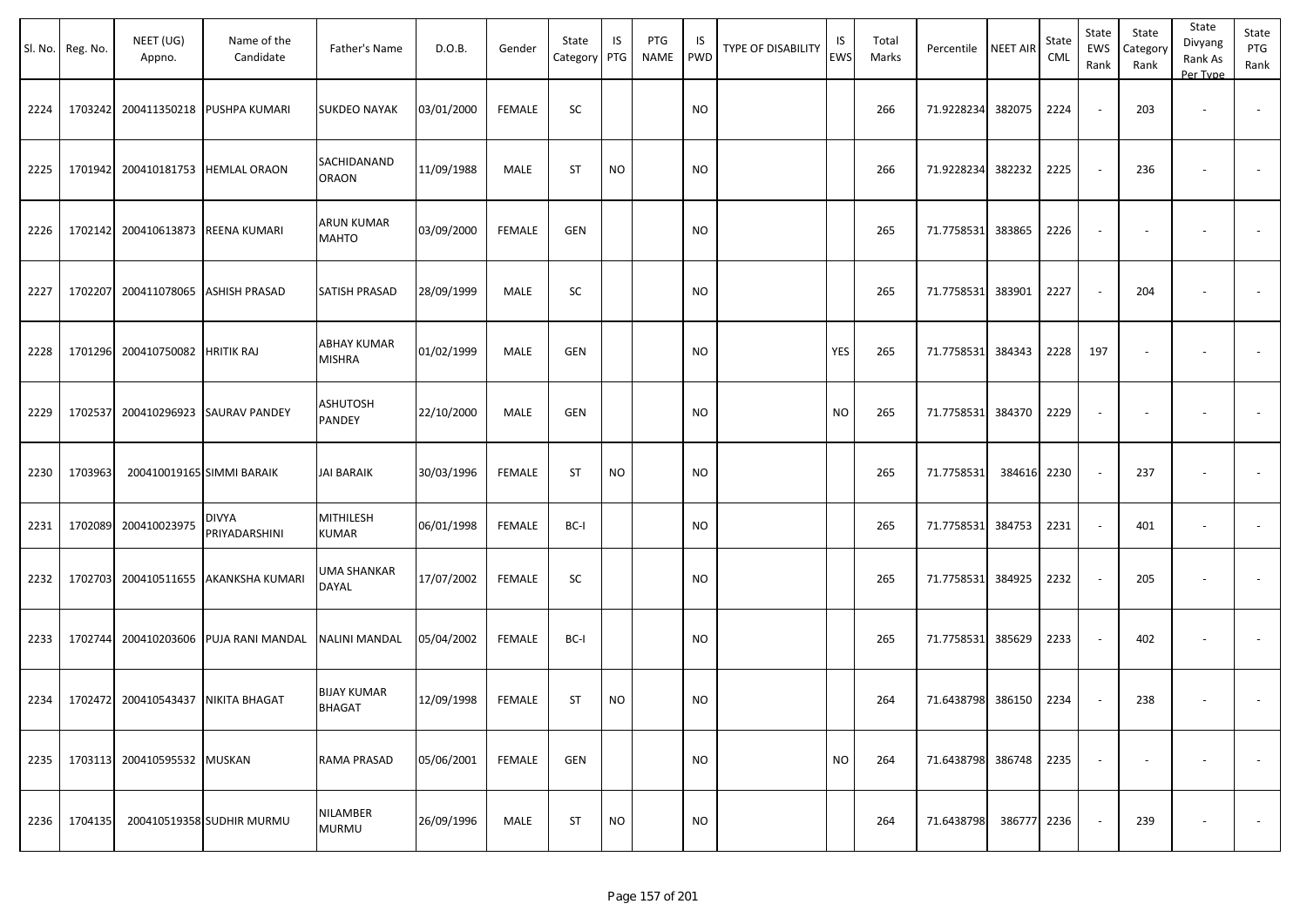|      | Sl. No. Reg. No. | NEET (UG)<br>Appno. | Name of the<br>Candidate                        | Father's Name                | D.O.B.     | Gender        | State<br>Category | IS<br>PTG | PTG<br><b>NAME</b> | IS<br><b>PWD</b> | <b>TYPE OF DISABILITY</b> | IS<br><b>EWS</b> | Total<br>Marks | Percentile             | <b>NEET AIR</b> | State<br><b>CML</b> | State<br>EWS<br>Rank     | State<br>Category<br>Rank | State<br>Divyang<br>Rank As<br>Per Type | State<br>PTG<br>Rank |
|------|------------------|---------------------|-------------------------------------------------|------------------------------|------------|---------------|-------------------|-----------|--------------------|------------------|---------------------------|------------------|----------------|------------------------|-----------------|---------------------|--------------------------|---------------------------|-----------------------------------------|----------------------|
| 2237 | 1701012          | 200410507643        | ISHA VANI TOPPO                                 | ROSHAN TOPPO                 | 09/09/2001 | <b>FEMALE</b> | ST                | <b>NO</b> |                    | <b>NO</b>        |                           |                  | 264            | 71.6438798             | 387110          | 2237                |                          | 240                       | $\sim$                                  |                      |
| 2238 | 1703077          | 200410855763        | <b>PANKAJ KUJUR</b>                             | <b>VICTOR KUJUR</b>          | 06/06/2001 | MALE          | <b>ST</b>         | <b>NO</b> |                    | <b>NO</b>        |                           |                  | 264            | 71.6438798 387219      |                 | 2238                |                          | 241                       |                                         |                      |
| 2239 | 1701668          | 200410118246        | NIDHI KISKU RAPPAZ                              | <b>BUDH DEO KISKU</b>        | 13/04/2003 | <b>FEMALE</b> | ST                | <b>NO</b> |                    | <b>NO</b>        |                           |                  | 263            | 71.5078098             | 387841          | 2239                | $\overline{\phantom{a}}$ | 242                       |                                         |                      |
| 2240 | 1702843          | 200411039584        | PUSHP RAJ                                       | <b>NISHIT KUMAR</b>          | 01/04/1999 | MALE          | GEN               |           |                    | NO.              |                           | <b>NO</b>        | 263            | 71.5078098             | 387897          | 2240                |                          |                           |                                         |                      |
| 2241 | 1700690          | 200410444766        | VARSHA KACHHAP                                  | BABAN KACHHAP                | 12/10/1999 | <b>FEMALE</b> | <b>ST</b>         | <b>NO</b> |                    | <b>NO</b>        |                           |                  | 263            | 71.5078098             | 387982          | 2241                |                          | 243                       |                                         |                      |
| 2242 | 1702407          | 200410039130        | <b>MONICA KISPOTTA</b>                          | DILIP KISPOTTA               | 31/12/2001 | <b>FEMALE</b> | ST                | <b>NO</b> |                    | NO.              |                           |                  | 263            | 71.5078098             | 388322          | 2242                |                          | 244                       |                                         |                      |
| 2243 | 1700632          | 200410693316        | <b>ARCHANA KUMARI</b>                           | <b>BIRBAL RAM</b>            | 10/03/1999 | <b>FEMALE</b> | SC                |           |                    | NO.              |                           |                  | 263            | 71.5078098 388792      |                 | 2243                |                          | 206                       |                                         |                      |
| 2244 | 1703399          |                     | 200410808598   AJIT KUMAR MUNDA   HUB LAL MUNDA |                              | 12/06/1996 | MALE          | ST                | <b>NO</b> |                    | NO.              |                           |                  | 262            | 71.3719592             | 389625          | 2244                |                          | 245                       |                                         |                      |
| 2245 | 1703353          | 200410014577        | <b>AAYUSH KUMAR</b>                             | ANIL RAM DANGI               | 05/02/2000 | MALE          | BC-II             |           |                    | <b>NO</b>        |                           |                  | 262            | 71.3719592             | 389938          | 2245                |                          | 261                       | $\overline{\phantom{a}}$                |                      |
| 2246 | 1700395          | 200410424649        | <b>DIVYA KANTH</b>                              | RAJIV KUMAR<br>KANTH         | 03/05/1999 | <b>FEMALE</b> | <b>GEN</b>        |           |                    | <b>NO</b>        |                           | <b>NO</b>        | 262            | 71.3719592 390012      |                 | 2246                |                          |                           |                                         |                      |
| 2247 | 1703954          |                     | 200410623596 ANUPA BHENGRA                      | UMBLEN<br>BHENGRA            | 02/12/2002 | <b>FEMALE</b> | <b>ST</b>         | <b>NO</b> |                    | <b>NO</b>        |                           |                  | 262            | 71.3719592             | 390423          | 2247                |                          | 246                       |                                         |                      |
| 2248 | 1701212          | 200411131182        | NELAN AKANKSHA<br>TOPNO                         | PRAWIN TOPNO                 | 23/09/2003 | FEMALE        | ST                | <b>NO</b> |                    | <b>NO</b>        |                           |                  | 262            | 71.3719592 390987      |                 | 2248                |                          | 247                       |                                         |                      |
| 2249 | 1701144          | 200410123593        | <b>ANAMIKA MANKI</b>                            | <b>SIBIL MANKI</b>           | 15/11/1994 | <b>FEMALE</b> | <b>ST</b>         | <b>NO</b> |                    | <b>NO</b>        |                           |                  | 261            | 71.2337676 391493      |                 | 2249                |                          | 248                       | $\overline{\phantom{a}}$                | $\sim$               |
| 2250 | 1702203          | 200410137674        | <b>RITIKA RAJ</b>                               | <b>DILIP KUMAR</b><br>PASWAN | 18/01/2002 | FEMALE        | SC                |           |                    | <b>NO</b>        |                           |                  | 261            | 71.2337676 391644      |                 | 2250                | $\overline{\phantom{a}}$ | 207                       | $\overline{\phantom{a}}$                | $\sim$               |
| 2251 | 1702882          | 200410102566        | <b>REEMA SOREN</b>                              | <b>JAGAT SOREN</b>           | 10/03/2000 | FEMALE        | ST                | <b>NO</b> |                    | <b>NO</b>        |                           |                  | 261            | 71.2337676 391970 2251 |                 |                     |                          | 249                       |                                         | $\sim$               |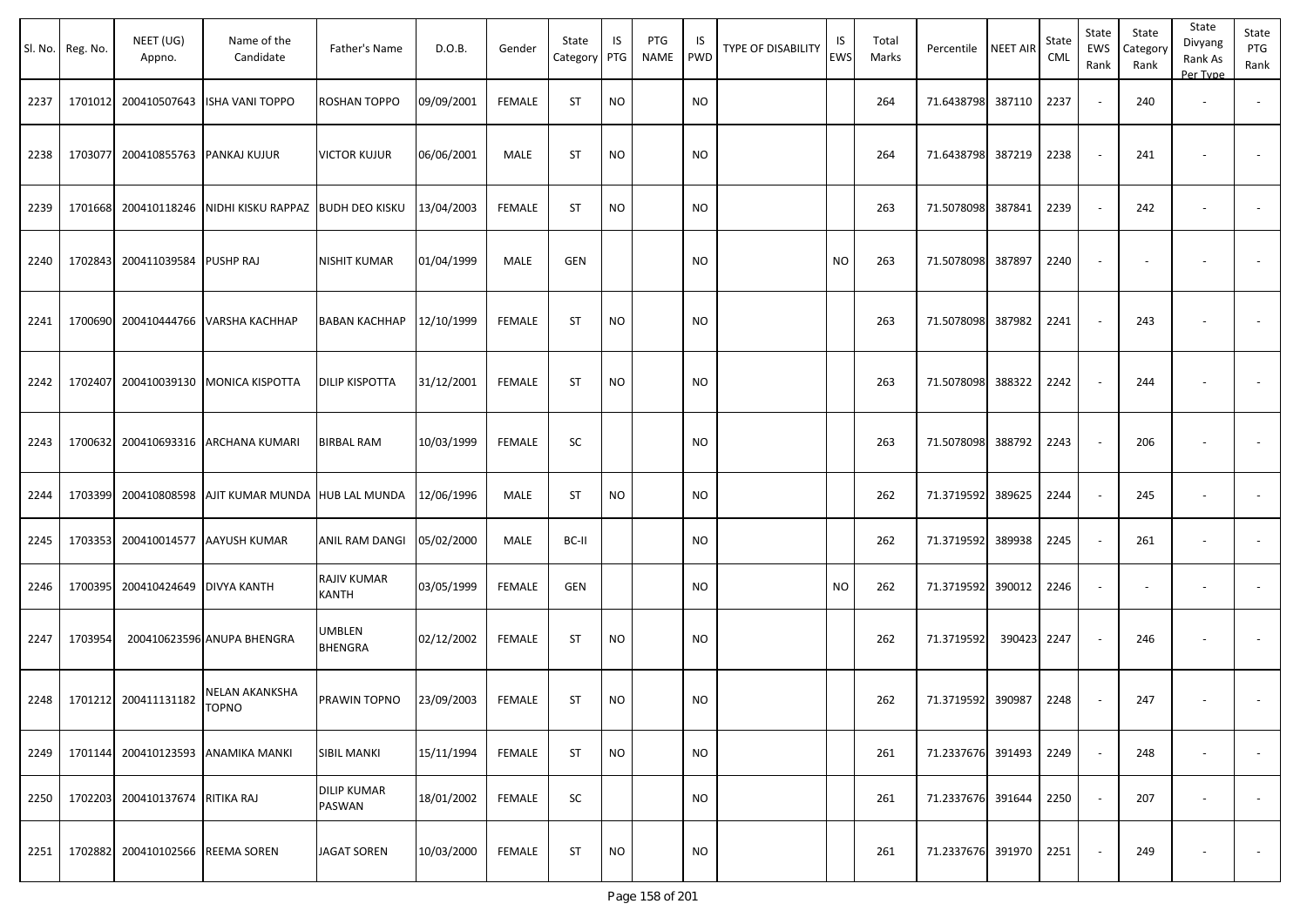|      | Sl. No. Reg. No. | NEET (UG)<br>Appno.              | Name of the<br>Candidate            | Father's Name                          | D.O.B.     | Gender        | State<br>Category PTG | IS        | PTG<br><b>NAME</b> | IS<br><b>PWD</b> | <b>TYPE OF DISABILITY</b> | IS<br>EWS | Total<br>Marks | Percentile        | NEET AIR | State<br>CML | State<br>EWS<br>Rank | State<br>Category<br>Rank | State<br>Divyang<br>Rank As<br>Per Type | State<br>PTG<br>Rank     |
|------|------------------|----------------------------------|-------------------------------------|----------------------------------------|------------|---------------|-----------------------|-----------|--------------------|------------------|---------------------------|-----------|----------------|-------------------|----------|--------------|----------------------|---------------------------|-----------------------------------------|--------------------------|
| 2252 | 1704093          | 200410963987 JITESH SOREN        |                                     | <b>DURGA SOREN</b>                     | 06/05/2001 | MALE          | <b>ST</b>             | <b>NO</b> |                    | <b>NO</b>        |                           |           | 261            | 71.2337676        | 392579   | 2252         |                      | 250                       | $\overline{\phantom{a}}$                |                          |
| 2253 | 1701739          |                                  | 200410066647 ANJALI HEMBRAM         | <b>FAGU MAJHI</b>                      | 18/12/1999 | <b>FEMALE</b> | <b>ST</b>             | <b>NO</b> |                    | <b>NO</b>        |                           |           | 261            | 71.2337676 392765 |          | 2253         |                      | 251                       | $\overline{\phantom{a}}$                |                          |
| 2254 | 1704232          |                                  | 200410474597 MILAN MARANDI          | LAKHAN KUMAR<br><b>MARANDI</b>         | 11/11/2000 | MALE          | <b>ST</b>             | <b>NO</b> |                    | <b>NO</b>        |                           |           | 261            | 71.2337676        | 393033   | 2254         |                      | 252                       |                                         |                          |
| 2255 | 1700342          | 200410078926 SHIVANI LAKRA       |                                     | ANIL LAKRA                             | 10/10/1999 | <b>FEMALE</b> | <b>ST</b>             | <b>NO</b> |                    | <b>NO</b>        |                           |           | 260            | 71.0779455        | 393650   | 2255         |                      | 253                       | $\overline{\phantom{a}}$                | $\overline{\phantom{a}}$ |
| 2256 | 1703143          |                                  | 200410589837 MD SHOAIB AKHTAR       | MD JUNED ANSARI 03/04/2000             |            | <b>MALE</b>   | GEN                   |           |                    | <b>NO</b>        |                           |           | 260            | 71.0779455        | 394008   | 2256         |                      |                           |                                         |                          |
| 2257 | 1701609          |                                  | 200410730020 GUFRAN ANSARI          | <b>AKRAM ANSARI</b>                    | 26/05/1999 | <b>MALE</b>   | BC-I                  |           |                    | <b>NO</b>        |                           |           | 260            | 71.0779455        | 394336   | 2257         |                      | 403                       |                                         |                          |
| 2258 | 1700821          |                                  | 200410561398 NIRANJAN MARANDI       | PREM KUMAR<br><b>MARANDI</b>           | 01/10/2001 | MALE          | <b>ST</b>             | <b>NO</b> |                    | <b>NO</b>        |                           |           | 259            | 70.9363887        | 395351   | 2258         |                      | 254                       |                                         |                          |
| 2259 | 1700108          | 200410992634                     | KUNAL KUMAR<br>GOND                 | <b>HARI CHARAN</b><br>PRASAD           | 21/02/1998 | MALE          | <b>ST</b>             | <b>NO</b> |                    | <b>NO</b>        |                           |           | 259            | 70.9363887        | 395421   | 2259         |                      | 255                       |                                         |                          |
| 2260 | 1700321          |                                  | 200410002048 TANNU MAHUKAL          | <b>SUBHASH</b><br><b>CHANDRA MUNDA</b> | 10/07/2001 | <b>FEMALE</b> | <b>ST</b>             | <b>NO</b> |                    | <b>NO</b>        |                           |           | 259            | 70.9363887        | 395857   | 2260         |                      | 256                       | $\overline{\phantom{a}}$                | $\overline{\phantom{a}}$ |
| 2261 | 1702284          |                                  | 200410193662 SHREYA SHRUTI          | <b>NAND KISHORE</b><br>RAM             | 25/07/1999 | <b>FEMALE</b> | SC                    |           |                    | <b>NO</b>        |                           |           | 259            | 70.9363887        | 396507   | 2261         |                      | 208                       | $\overline{\phantom{a}}$                |                          |
| 2262 | 1700339          |                                  | 200411391337 SURBHI KUMARI          | PREM PRAKASH<br>PRASAD                 | 01/06/1997 | <b>FEMALE</b> | SC                    |           |                    | <b>NO</b>        |                           |           | 259            | 70.9363887        | 396838   | 2262         |                      | 209                       | <b>.</b>                                |                          |
| 2263 |                  |                                  | 1703732 200411275427 ADIBA FIRDOUSH | MUNAZIR<br><b>HUSSAIN</b>              | 17/09/2002 | FEMALE        | BC-II                 |           |                    | <b>NO</b>        |                           |           | 259            | 70.9363887 397054 |          | 2263         |                      | 262                       | $\sim$                                  |                          |
| 2264 |                  | 1702189 200410451431             | MOHAMMAD ZAID<br><b>KHAN</b>        | <b>ASHIF EQBAL</b><br><b>KHAN</b>      | 19/10/2000 | MALE          | GEN                   |           |                    | <b>NO</b>        |                           | <b>NO</b> | 259            | 70.9363887 397119 |          | 2264         |                      |                           | $\overline{\phantom{a}}$                | $\sim$                   |
| 2265 |                  | 1701215 200410498045 JOLEN MURMU |                                     | <b>SUSHIL KUMAR</b><br><b>MURMU</b>    | 12/10/2002 | MALE          | <b>ST</b>             | <b>NO</b> |                    | <b>NO</b>        |                           |           | 258            | 70.8009771 398160 |          | 2265         |                      | 257                       |                                         | $\sim$                   |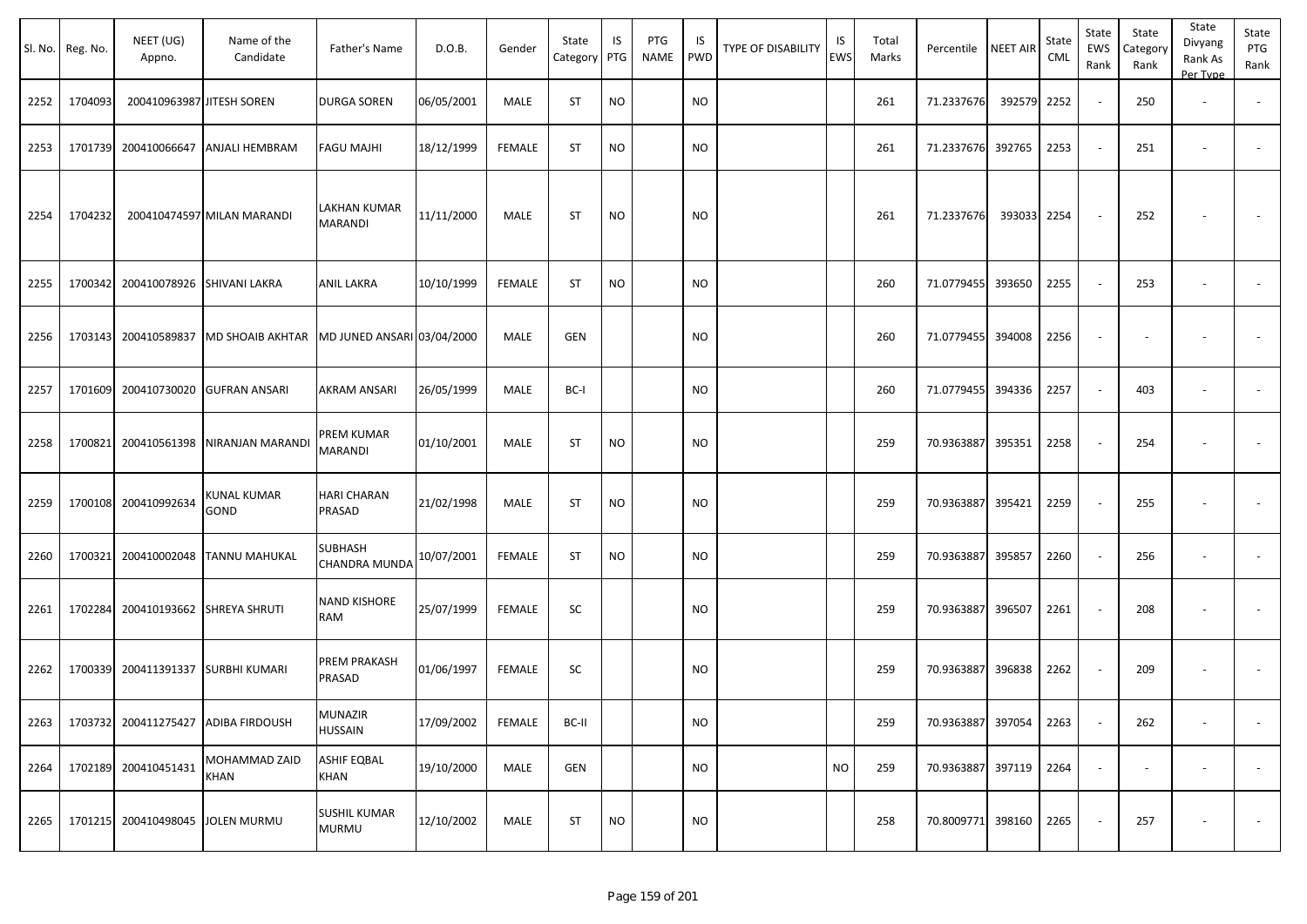| Sl. No. | Reg. No. | NEET (UG)<br>Appno.              | Name of the<br>Candidate            | Father's Name                        | D.O.B.     | Gender        | State<br>Category | IS<br>PTG | PTG<br><b>NAME</b> | IS<br><b>PWD</b> | TYPE OF DISABILITY | IS.<br><b>EWS</b> | Total<br>Marks | Percentile NEET AIR |        | State<br>CML | State<br>EWS<br>Rank     | State<br>Category<br>Rank | State<br>Divyang<br>Rank As<br>Per Type | State<br>PTG<br>Rank     |
|---------|----------|----------------------------------|-------------------------------------|--------------------------------------|------------|---------------|-------------------|-----------|--------------------|------------------|--------------------|-------------------|----------------|---------------------|--------|--------------|--------------------------|---------------------------|-----------------------------------------|--------------------------|
| 2266    | 1700893  | 200410095179 NIYATI DEO          |                                     | RANVIJAY DEO                         | 13/05/2001 | <b>FEMALE</b> | GEN               |           |                    | <b>NO</b>        |                    | <b>NO</b>         | 258            | 70.8009771          | 398288 | 2266         | $\sim$                   |                           | $\overline{\phantom{a}}$                | $\blacksquare$           |
| 2267    | 1700743  |                                  | 200410343431 SHUBHAM LAKRA          | LEOLINE LAKRA                        | 05/01/2001 | MALE          | <b>ST</b>         | <b>NO</b> |                    | <b>NO</b>        |                    |                   | 258            | 70.8009771          | 398550 | 2267         | $\overline{\phantom{a}}$ | 258                       |                                         |                          |
| 2268    | 1702772  | 200411499930 ASMITA KISKU        |                                     | MRITUNJAY KISKU 25/09/1998           |            | <b>FEMALE</b> | <b>ST</b>         | <b>NO</b> |                    | <b>NO</b>        |                    |                   | 257            | 70.6587619 399141   |        | 2268         | $\overline{\phantom{a}}$ | 259                       | $\overline{\phantom{a}}$                | $\sim$                   |
| 2269    | 1702869  | 200411000762                     | SHRADHA SIMRITI<br>LAKRA            | <b>AJAY MICHAEL</b><br>LAKRA         | 26/01/2001 | <b>FEMALE</b> | <b>ST</b>         | <b>NO</b> |                    | <b>NO</b>        |                    |                   | 257            | 70.6587619 399644   |        | 2269         | $\sim$                   | 260                       |                                         | $\sim$                   |
| 2270    | 1700496  | 200410116197                     | <b>SHALINI KUJUR</b>                | DR.SANTOSH<br><b>KUJUR</b>           | 12/01/2002 | <b>FEMALE</b> | ST                | NO.       |                    | <b>NO</b>        |                    |                   | 257            | 70.6587619 399715   |        | 2270         |                          | 261                       |                                         |                          |
| 2271    | 1700113  |                                  | 200410289060 NEELAM KUMARI          | RAM LAKHAN DAS 03/03/2000            |            | <b>FEMALE</b> | SC                |           |                    | <b>NO</b>        |                    |                   | 257            | 70.6587619 400111   |        | 2271         |                          | 210                       | $\overline{\phantom{a}}$                | $\overline{\phantom{a}}$ |
| 2272    | 1702679  | 200410237797                     | <b>ANJALI HEMBROM</b>               | MOTAY<br><b>HEMBROM</b>              | 24/04/2001 | <b>FEMALE</b> | <b>ST</b>         | <b>NO</b> |                    | <b>NO</b>        |                    |                   | 257            | 70.6587619          | 400878 | 2272         |                          | 262                       |                                         |                          |
| 2273    | 1701748  | 200410892143                     | <b>GOURAV KISHOR</b>                | <b>ANAND KISHOR</b><br>RAJAK         | 22/02/2001 | MALE          | SC                |           |                    | <b>NO</b>        |                    |                   | 257            | 70.6587619 401018   |        | 2273         | $\sim$                   | 211                       |                                         |                          |
| 2274    | 1700966  | 200410487282                     | <b>VERMA RANJEET</b><br>RAJENDRA    | RAJENDRABHAI<br><b>MAHANTE</b>       | 02/01/2000 | MALE          | BC-II             |           |                    | <b>NO</b>        |                    |                   | 256            | 70.5174978 401816   |        | 2274         |                          | 263                       |                                         |                          |
| 2275    | 1700477  | 200410054055                     | HARICHANDER<br>PRASAD SAH           | <b>HARIHAR PRASAD</b><br>SAH         | 12/05/1997 | MALE          | GEN               |           |                    | <b>NO</b>        |                    |                   | 256            | 70.5174978 401884   |        | 2275         | $\overline{\phantom{0}}$ | $\overline{\phantom{a}}$  | $\overline{\phantom{a}}$                |                          |
| 2276    | 1702632  | 200410095902                     | LAKSHMI KUMARI                      | NAGESHWAR<br>RANA                    | 22/03/2001 | FEMALE        | BC-I              |           |                    | <b>NO</b>        |                    |                   | 256            | 70.5174978 402081   |        | 2276         |                          | 404                       |                                         |                          |
| 2277    |          | 1700111 200410399700 TAUSIF KHAN |                                     | <b>TUFAIL KHAN</b>                   | 03/11/2000 | MALE          | GEN               |           |                    | <b>NO</b>        |                    | YES               | 256            | 70.5174978 402662   |        | 2277         | 198                      | $\overline{\phantom{a}}$  | $\overline{\phantom{a}}$                | $\sim$                   |
| 2278    |          | 1703821 200410778120 ALKA SOY    |                                     | LADU MUNDARI                         | 28/07/1998 | FEMALE        | <b>ST</b>         | <b>NO</b> |                    | <b>NO</b>        |                    |                   | 256            | 70.5174978 402688   |        | 2278         | $\sim$                   | 263                       | $\overline{\phantom{a}}$                | $\sim$                   |
| 2279    | 1700825  | 200410148430                     | <b>BRISHAV VEDANSH</b><br>KAAASHYAP | <b>BASANT KUMAR</b><br><b>MISHRA</b> | 30/08/2000 | MALE          | <b>GEN</b>        |           |                    | <b>NO</b>        |                    | <b>NO</b>         | 255            | 70.3592615 403514   |        | 2279         |                          |                           |                                         | $\sim$                   |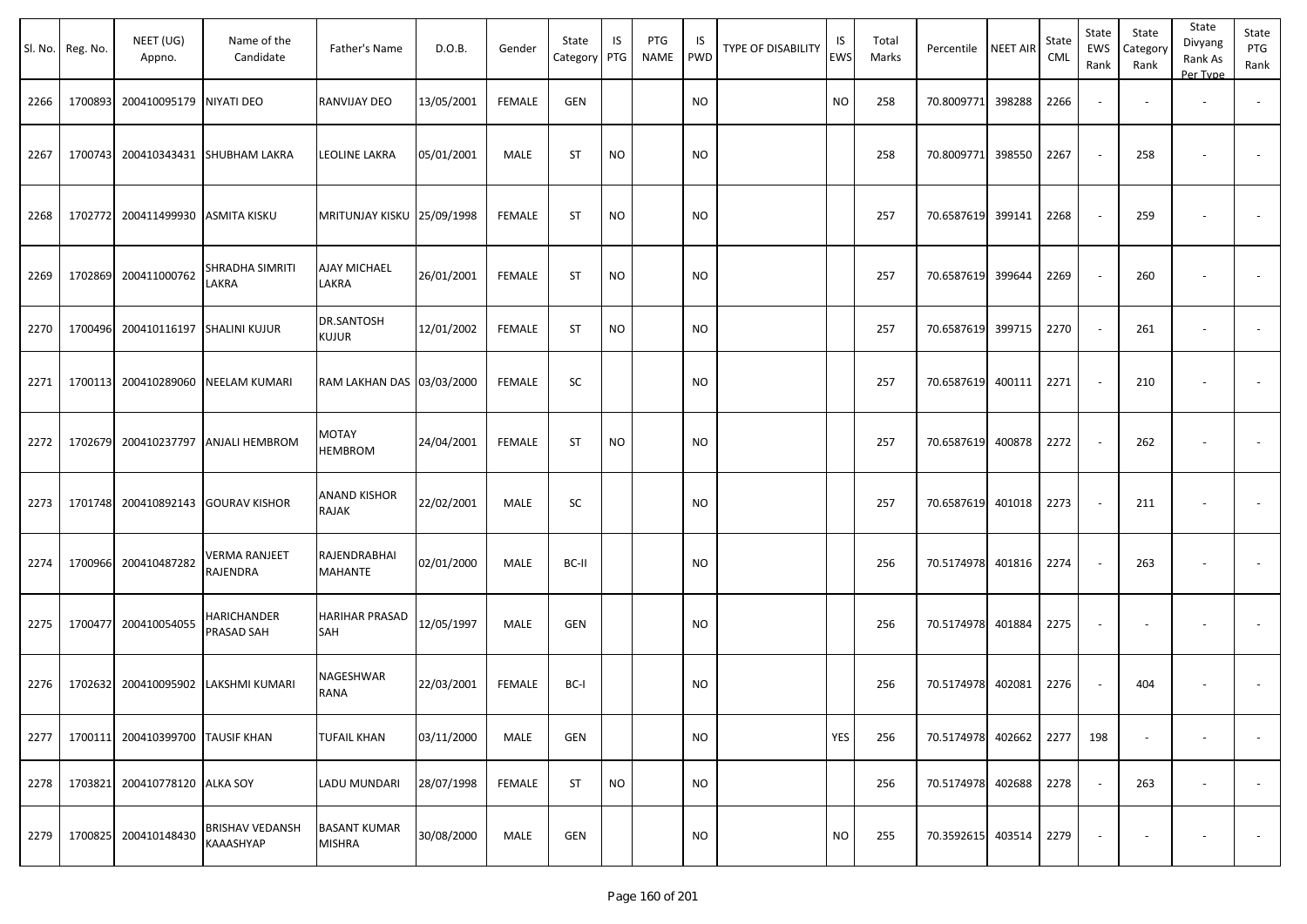| Sl. No. | Reg. No. | NEET (UG)<br>Appno.                | Name of the<br>Candidate               | Father's Name                 | D.O.B.     | Gender        | State<br>Category | IS<br>PTG | <b>PTG</b><br><b>NAME</b> | IS<br><b>PWD</b> | TYPE OF DISABILITY                                                                                                                                                               | IS<br>EWS | Total<br>Marks | Percentile        | <b>NEET AIR</b> | State<br>CML | State<br><b>EWS</b><br>Rank | State<br>Category<br>Rank | State<br>Divyang<br>Rank As<br>Per Type | State<br>PTG<br>Rank     |
|---------|----------|------------------------------------|----------------------------------------|-------------------------------|------------|---------------|-------------------|-----------|---------------------------|------------------|----------------------------------------------------------------------------------------------------------------------------------------------------------------------------------|-----------|----------------|-------------------|-----------------|--------------|-----------------------------|---------------------------|-----------------------------------------|--------------------------|
| 2280    |          |                                    | 1700176 200411325450 RISHIKESH KUMAR   | RAJDEO PRASAD                 | 27/03/2000 | MALE          | <b>GEN</b>        |           |                           | <b>YES</b>       | C-LOCOMOTOR<br><b>DISABILITY</b><br><b>INCLUDING</b><br>CEREBRAL<br>PALSY, LEPROSY<br>CURED, DWARFISM, A<br><b>CID ATTACK VICTIMS</b><br><b>AND MUSCULAR</b><br><b>DYSTROPHY</b> |           | 255            | 70.3592615 403573 |                 | 2280         |                             |                           | $\overline{4}$                          |                          |
| 2281    |          |                                    | 1702439 200411275356 SHAILJA KUMARI    | MANOJ KUMAR                   | 27/02/1999 | <b>FEMALE</b> | BC-II             |           |                           | <b>NO</b>        |                                                                                                                                                                                  |           | 255            | 70.3592615        | 403732          | 2281         |                             | 264                       |                                         |                          |
| 2282    | 1703247  | 200410589387                       | <b>RAKESH KUMAR</b>                    | SHAMBHU KUMAR<br><b>MAHTO</b> | 24/04/2001 | MALE          | <b>GEN</b>        |           |                           | <b>YES</b>       | <b>B-DEAFNESS AND</b><br>HARD OF HEARING                                                                                                                                         |           | 255            | 70.3592615        | 404213          | 2282         | $\sim$                      |                           | $\overline{7}$                          | $\overline{\phantom{a}}$ |
| 2283    | 1703205  | 200410495279                       | <b>GLORIYA KISKU</b>                   | DINESH KISKU                  | 04/02/1998 | <b>FEMALE</b> | <b>ST</b>         | <b>NO</b> |                           | <b>NO</b>        |                                                                                                                                                                                  |           | 254            | 70.2190947        | 405280          | 2283         |                             | 264                       | $\overline{\phantom{a}}$                |                          |
| 2284    |          | 1703176 200410448098               | <b>ANJISHA TUDU</b>                    | JAYPAL TUDU                   | 18/12/2001 | <b>FEMALE</b> | <b>ST</b>         | <b>NO</b> |                           | <b>NO</b>        |                                                                                                                                                                                  |           | 254            | 70.2190947        | 405355          | 2284         |                             | 265                       | $\overline{\phantom{a}}$                |                          |
| 2285    | 1701805  | 200410650868                       | LAXMI KUJUR                            | S K KUJUR                     | 11/01/2002 | <b>FEMALE</b> | <b>ST</b>         | <b>NO</b> |                           | <b>NO</b>        |                                                                                                                                                                                  |           | 254            | 70.2190947        | 405552          | 2285         |                             | 266                       |                                         |                          |
| 2286    | 1702616  | 200410082796                       | <b>PRACHI PRATIK</b>                   | <b>LALU PRASAD</b><br>SAHA    | 18/01/2001 | <b>FEMALE</b> | <b>GEN</b>        |           |                           | <b>NO</b>        |                                                                                                                                                                                  |           | 254            | 70.2190947        | 406226          | 2286         |                             |                           |                                         |                          |
| 2287    | 1701093  | 200410955100 SREYA SAHA            |                                        | KALYAN SHANKAR<br>SAHA        | 16/11/2001 | <b>FEMALE</b> | <b>GEN</b>        |           |                           | <b>NO</b>        |                                                                                                                                                                                  | <b>NO</b> | 254            | 70.2190947        | 406464          | 2287         |                             |                           |                                         |                          |
| 2288    | 1702512  | 200410326835                       | ANUKRITI SHREYA<br><b>JAGRITI MINZ</b> | ARUN AVINASH<br><b>MINZ</b>   | 29/01/2002 | <b>FEMALE</b> | <b>ST</b>         | NO        |                           | NO.              |                                                                                                                                                                                  |           | 254            | 70.2190947        | 406867          | 2288         |                             | 267                       |                                         |                          |
| 2289    |          | 1702558 200410286368               | SAHIL HARBALLABH<br><b>MURMOO</b>      | HIRALAL MURMO                 | 15/07/1997 | MALE          | <b>ST</b>         | <b>NO</b> |                           | <b>NO</b>        |                                                                                                                                                                                  |           | 253            | 70.0757822        | 407327          | 2289         |                             | 268                       | $\overline{\phantom{a}}$                |                          |
| 2290    |          | 1701259 200410670706               | <b>AMIT KUMAR</b><br><b>HEMBRAM</b>    | SONA RAM<br>MANJHI            | 23/06/2002 | MALE          | <b>ST</b>         | <b>NO</b> |                           | <b>NO</b>        |                                                                                                                                                                                  |           | 253            | 70.0757822 408203 |                 | 2290         |                             | 269                       |                                         |                          |
| 2291    |          |                                    | 1701531 200410233614 MADHU KUMARI      | SHAMBHU NATH<br>MANDAL        | 28/10/2001 | <b>FEMALE</b> | ST                | <b>NO</b> |                           | <b>NO</b>        |                                                                                                                                                                                  |           | 253            | 70.0757822 408410 |                 | 2291         |                             | 270                       | $\overline{\phantom{a}}$                | $\sim$                   |
| 2292    |          | 1700239 200410007515 ANKITA KUMARI |                                        | ANJANI KUMAR                  | 23/02/2002 | <b>FEMALE</b> | GEN               |           |                           | <b>NO</b>        |                                                                                                                                                                                  | YES       | 253            | 70.0757822 408843 |                 | 2292         | 199                         |                           |                                         | $\sim$                   |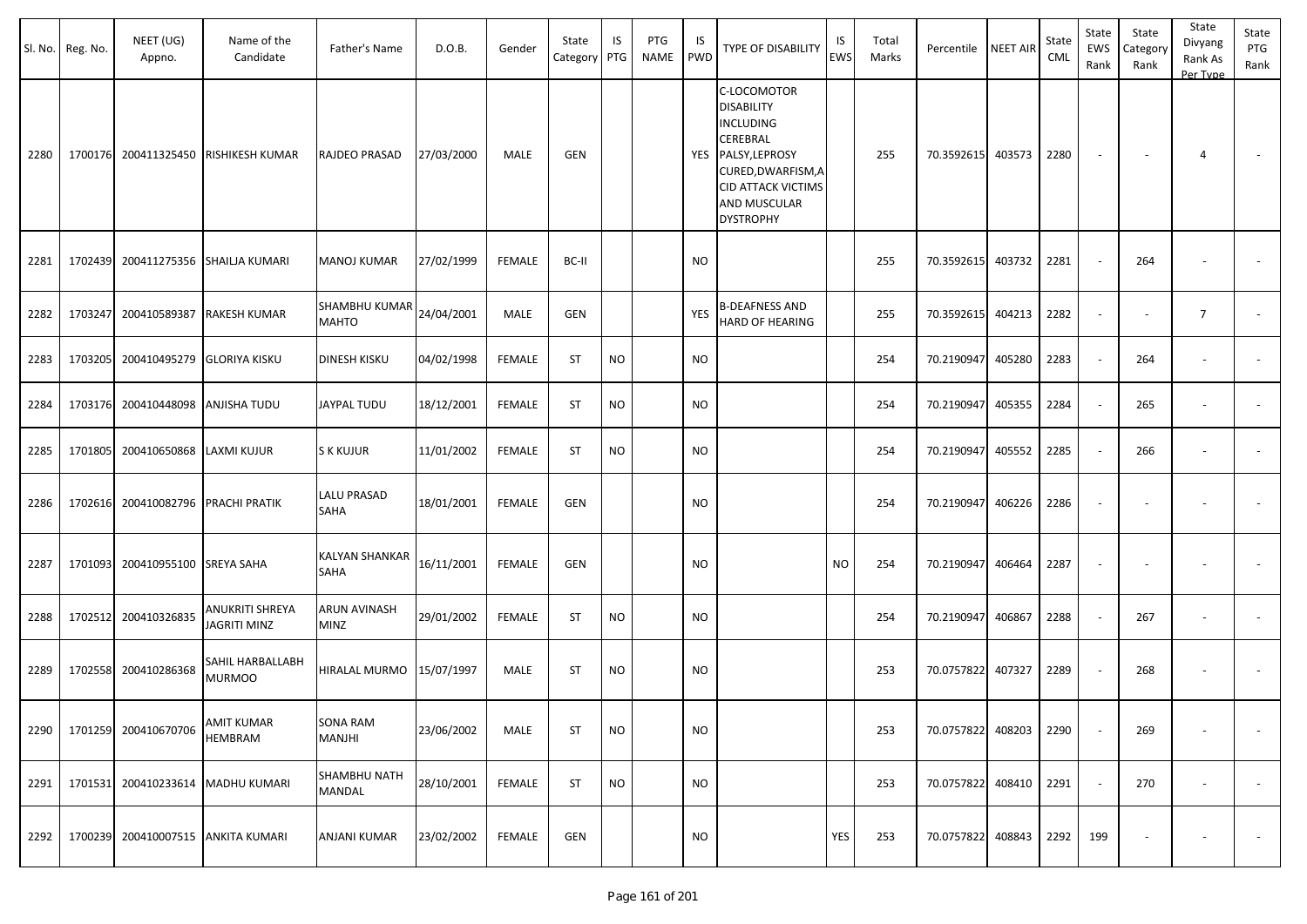|      | Sl. No. Reg. No. | NEET (UG)<br>Appno.                | Name of the<br>Candidate               | Father's Name                     | D.O.B.     | Gender        | State<br>Category | IS<br>PTG | PTG<br>NAME | IS<br><b>PWD</b> | TYPE OF DISABILITY                                                                                                                                                        | IS<br><b>EWS</b> | Total<br>Marks | Percentile        | <b>NEET AIR</b> | State<br><b>CML</b> | State<br>EWS<br>Rank | State<br>Category<br>Rank | State<br>Divyang<br>Rank As<br>Per Type | State<br>PTG<br>Rank     |
|------|------------------|------------------------------------|----------------------------------------|-----------------------------------|------------|---------------|-------------------|-----------|-------------|------------------|---------------------------------------------------------------------------------------------------------------------------------------------------------------------------|------------------|----------------|-------------------|-----------------|---------------------|----------------------|---------------------------|-----------------------------------------|--------------------------|
| 2293 |                  | 1702125 200410186504 RICKY NISHANT |                                        | RANJEET KUMAR                     | 27/09/2002 | MALE          | SC                |           |             | <b>NO</b>        |                                                                                                                                                                           |                  | 253            | 70.0757822        | 408907          | 2293                |                      | 212                       | $\blacksquare$                          | $\overline{\phantom{a}}$ |
| 2294 | 1700614          |                                    | 200410063017 SNEHA MAHATO              | RANJAN MAHATO 21/12/2001          |            | <b>FEMALE</b> | BC-I              |           |             | <b>NO</b>        |                                                                                                                                                                           |                  | 252            | 69.9331282        | 409584          | 2294                |                      | 405                       |                                         |                          |
| 2295 | 1702603          |                                    | 200410965673 RAJNISH SHREERAJ          | ARVIND KUMAR                      | 17/05/2001 | MALE          | SC                |           |             | NO               |                                                                                                                                                                           |                  | 252            | 69.9331282        | 410190          | 2295                |                      | 213                       |                                         |                          |
| 2296 | 1702329          |                                    | 200410347542 AYUSH BHAGAT              | <b>BISHWAJEET</b><br><b>ORAON</b> | 07/02/2001 | MALE          | <b>ST</b>         | <b>NO</b> |             | <b>NO</b>        |                                                                                                                                                                           |                  | 251            | 69.7892304        | 411795          | 2296                |                      | 271                       | $\overline{\phantom{a}}$                |                          |
| 2297 |                  | 1701770 200410137611 ATUL KUJUR    |                                        | <b>SUKA KUJUR</b>                 | 29/12/2003 | MALE          | <b>ST</b>         | <b>NO</b> |             | <b>NO</b>        |                                                                                                                                                                           |                  | 251            | 69.7892304        | 412374          | 2297                |                      | 272                       | $\overline{\phantom{a}}$                | $\blacksquare$           |
| 2298 | 1702053          |                                    | 200410376912 HARSHIT SARSWAT           | ASHUTOSH<br><b>KUMAR SINGH</b>    | 22/02/2001 | MALE          | GEN               |           |             | NO.              |                                                                                                                                                                           | <b>NO</b>        | 251            | 69.7892304        | 412405          | 2298                |                      | $\overline{\phantom{a}}$  | $\overline{\phantom{a}}$                |                          |
| 2299 |                  | 1703166 200410484188 JAYA KUMARI   |                                        | DHANKUNWAR<br>SAHU                | 15/02/1999 | <b>FEMALE</b> | GEN               |           |             | <b>NO</b>        |                                                                                                                                                                           |                  | 251            | 69.7892304        | 412667          | 2299                |                      |                           |                                         |                          |
| 2300 |                  | 1701228 200410150530               | REETIKA SHERRY<br><b>TOPPO</b>         | <b>BHUSHAN TOPPO</b>              | 02/09/2000 | <b>FEMALE</b> | <b>ST</b>         | <b>NO</b> |             | <b>NO</b>        |                                                                                                                                                                           |                  | 250            | 69.6250685        | 413387          | 2300                |                      | 273                       | $\overline{\phantom{a}}$                |                          |
| 2301 | 1701700          |                                    | 200410781530 VARUNDEV SAHU             | <b>BABLU SAHU</b>                 | 10/12/1999 | MALE          | BC-I              |           |             | YES              | C-LOCOMOTOR<br><b>DISABILITY</b><br><b>INCLUDING</b><br>CEREBRAL<br>PALSY, LEPROSY<br>CURED, DWARFISM, A<br><b>CID ATTACK VICTIMS</b><br>AND MUSCULAR<br><b>DYSTROPHY</b> |                  | 250            | 69.6250685        | 413532          | 2301                |                      | 406                       | 5                                       |                          |
| 2302 | 1701933          | 200411077669 ANJALI PRIYA          |                                        | NAGENDRA<br>PRASAD GUPTA          | 25/08/2001 | <b>FEMALE</b> | BC-II             |           |             | <b>NO</b>        |                                                                                                                                                                           |                  | 250            | 69.6250685        | 413537          | 2302                |                      | 265                       | $\blacksquare$                          |                          |
| 2303 |                  | 1703093 200410191234 SHILPA NAG    |                                        | <b>SUNIL NAG</b>                  | 24/01/2003 | FEMALE        | <b>GEN</b>        |           |             | <b>NO</b>        |                                                                                                                                                                           | <b>NO</b>        | 250            | 69.6250685 413928 |                 | 2303                |                      |                           |                                         |                          |
| 2304 |                  | 1701396 200410724089 ANSH RAJ      |                                        | <b>SHYAM BIHARI</b>               | 28/08/2000 | MALE          | <b>GEN</b>        |           |             | <b>YES</b>       | <b>B-DEAFNESS AND</b><br>HARD OF HEARING                                                                                                                                  | <b>NO</b>        | 250            | 69.6250685 414118 |                 | 2304                |                      | $\overline{\phantom{a}}$  | 8                                       | $\sim$                   |
| 2305 |                  |                                    | 1703586 200410304127 RISHI KUMAR SINGH | DHANANJAY<br><b>KUMAR SINGH</b>   | 28/01/2001 | MALE          | <b>GEN</b>        |           |             | <b>NO</b>        |                                                                                                                                                                           | YES              | 250            | 69.6250685 414743 |                 | 2305                | 200                  |                           |                                         | $\sim$                   |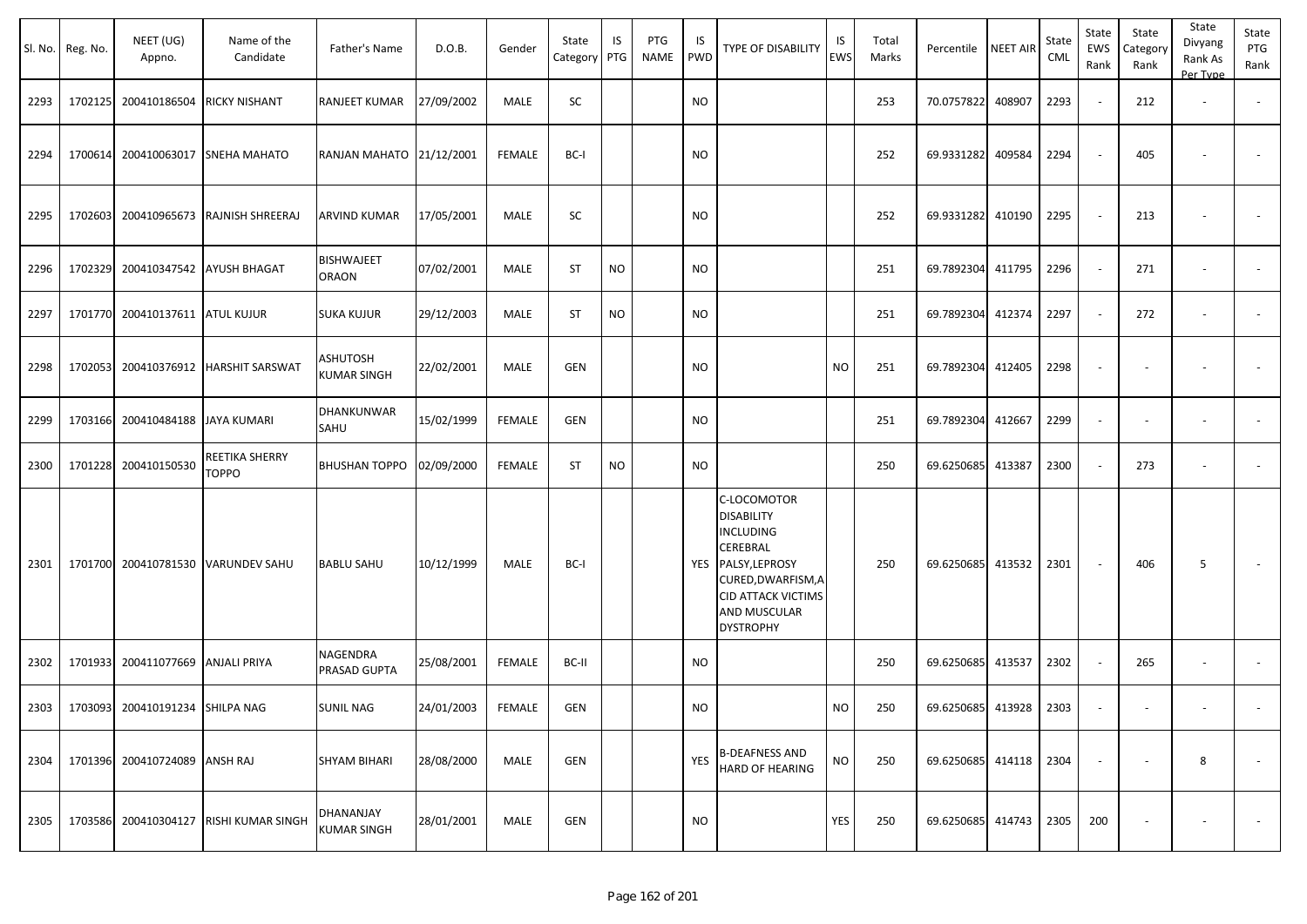|      | Sl. No. Reg. No. | NEET (UG)<br>Appno.                | Name of the<br>Candidate                  | Father's Name                          | D.O.B.            | Gender        | State<br>Category | IS<br>PTG | PTG<br>NAME | IS.<br>PWD    | TYPE OF DISABILITY | IS<br>EWS  | Total<br>Marks | Percentile             | <b>NEET AIR</b> | State<br><b>CML</b> | State<br>EWS<br>Rank     | State<br>Category<br>Rank | State<br>Divyang<br>Rank As<br>Per Type | State<br>PTG<br>Rank |
|------|------------------|------------------------------------|-------------------------------------------|----------------------------------------|-------------------|---------------|-------------------|-----------|-------------|---------------|--------------------|------------|----------------|------------------------|-----------------|---------------------|--------------------------|---------------------------|-----------------------------------------|----------------------|
| 2306 |                  | 1701545 200411059688               | RAJEEV RANJAN DAS                         | <b>JORDAN DAS</b>                      | 15/11/1999        | MALE          | SC                |           |             | <b>NO</b>     |                    |            | 249            | 69.4821218             | 415531          | 2306                | $\sim$                   | 214                       | $\overline{\phantom{a}}$                |                      |
| 2307 |                  | 1702779 200410382081               | PURNIMA KUMARI                            | KAMLESH PRASAD<br><b>GUPTA</b>         | 10/10/1997        | <b>FEMALE</b> | <b>GEN</b>        |           |             | <b>NO</b>     |                    | <b>NO</b>  | 249            | 69.4821218             | 416168          | 2307                | $\sim$                   |                           |                                         |                      |
| 2308 |                  | 1700891 200410391232 HARSHITA HIND |                                           | <b>SUNIL KUMAR</b>                     | 23/11/2001        | FEMALE        | BC-I              |           |             | NO            |                    |            | 249            | 69.4821218             | 416828          | 2308                | $\sim$                   | 407                       | $\overline{\phantom{a}}$                |                      |
| 2309 |                  |                                    | 1702796 200410709989 SUBHAM KACHHAP       | ASHOK KACHHAP                          | 05/03/2000        | MALE          | ST                | <b>NO</b> |             | <b>NO</b>     |                    |            | 248            | 69.3406382             | 417304          | 2309                | $\sim$                   | 274                       |                                         |                      |
| 2310 |                  | 1700895 200410678266 DISHA         |                                           | NILESH KUMAR                           | 16/11/2001        | FEMALE        | <b>GEN</b>        |           |             | <b>NO</b>     |                    | <b>NO</b>  | 248            | 69.3406382 417381      |                 | 2310                | $\sim$                   |                           | $\overline{\phantom{a}}$                |                      |
| 2311 |                  | 1702978 200411213945               | AAFREEN SMRITI<br>MINZ                    | RAJIV SUNIL MINZ 03/10/2000            |                   | FEMALE        | <b>ST</b>         | <b>NO</b> |             | <b>NO</b>     |                    |            | 248            | 69.3406382             | 417520          | 2311                | $\sim$                   | 275                       | $\overline{\phantom{a}}$                |                      |
| 2312 |                  | 1702756 200410709958               | <b>JYOTI TIRKEY</b>                       | <b>MOSO TIRKEY</b>                     | 18/05/2000        | FEMALE        | ST                | <b>NO</b> |             | NO            |                    |            | 248            | 69.3406382             | 417566          | 2312                | $\sim$                   | 276                       |                                         |                      |
| 2313 |                  | 1701107 200410517395 SWATI KUMARI  |                                           | <b>BIRENDRA KUMAR</b><br>YADAV         | 02/01/1999        | <b>FEMALE</b> | <b>GEN</b>        |           |             | <b>NO</b>     |                    |            | 248            | 69.3406382             | 417907          | 2313                | $\overline{\phantom{a}}$ |                           |                                         |                      |
| 2314 | 1701220          |                                    | 200410667280 NURUL HASAN                  | SAFIQUE HASAN                          | 22/03/2001        | MALE          | <b>GEN</b>        |           |             | NO            |                    | <b>YES</b> | 247            | 69.2001788             | 419134 2314     |                     | 201                      |                           |                                         |                      |
| 2315 |                  | 1700119 200410745468               | PRAKASH KUMAR<br>BARAIK                   | RAS BIHARI<br><b>BARAIK</b>            | 01/02/1999        | MALE          | ST                | <b>NO</b> |             | <b>NO</b>     |                    |            | 247            | 69.2001788             | 419301          | 2315                | $\sim$                   | 277                       |                                         |                      |
| 2316 |                  |                                    | 1703301 200411439018 DEEPAK GAGRAI        | <b>DINESH CHANDRA</b><br><b>GAGRAI</b> | 30/10/1998        | MALE          | ST                | <b>NO</b> |             | <b>NO</b>     |                    |            | 247            | 69.2001788 419605      |                 | 2316                | $\sim$                   | 278                       |                                         |                      |
|      |                  |                                    | 2317   1703369 200410788740 SUSHMA KUMARI | MAHAVIR PRASAD<br><b>MAHTO</b>         | 10/10/2001 FEMALE |               | GEN               |           |             | $\mathsf{NO}$ |                    |            | 247            | 69.2001788 419651 2317 |                 |                     |                          |                           |                                         |                      |
| 2318 |                  | 1703132 200410269565 TANYA MUNDA   |                                           | GANESH MUNDA 19/07/2002                |                   | FEMALE        | <b>ST</b>         | <b>NO</b> |             | <b>NO</b>     |                    |            | 247            | 69.2001788 419917      |                 | 2318                | $\sim$ $\sim$            | 279                       | $\sim$                                  | $\sim$               |
| 2319 |                  |                                    | 1701380 200410447452 ANUPRIYA KUJUR       | RAVI ORAON                             | 07/03/2000        | FEMALE        | ST                | <b>NO</b> |             | <b>NO</b>     |                    |            | 247            | 69.2001788 420335      |                 | 2319                | $\sim$                   | 280                       | $\overline{\phantom{a}}$                | $\sim$               |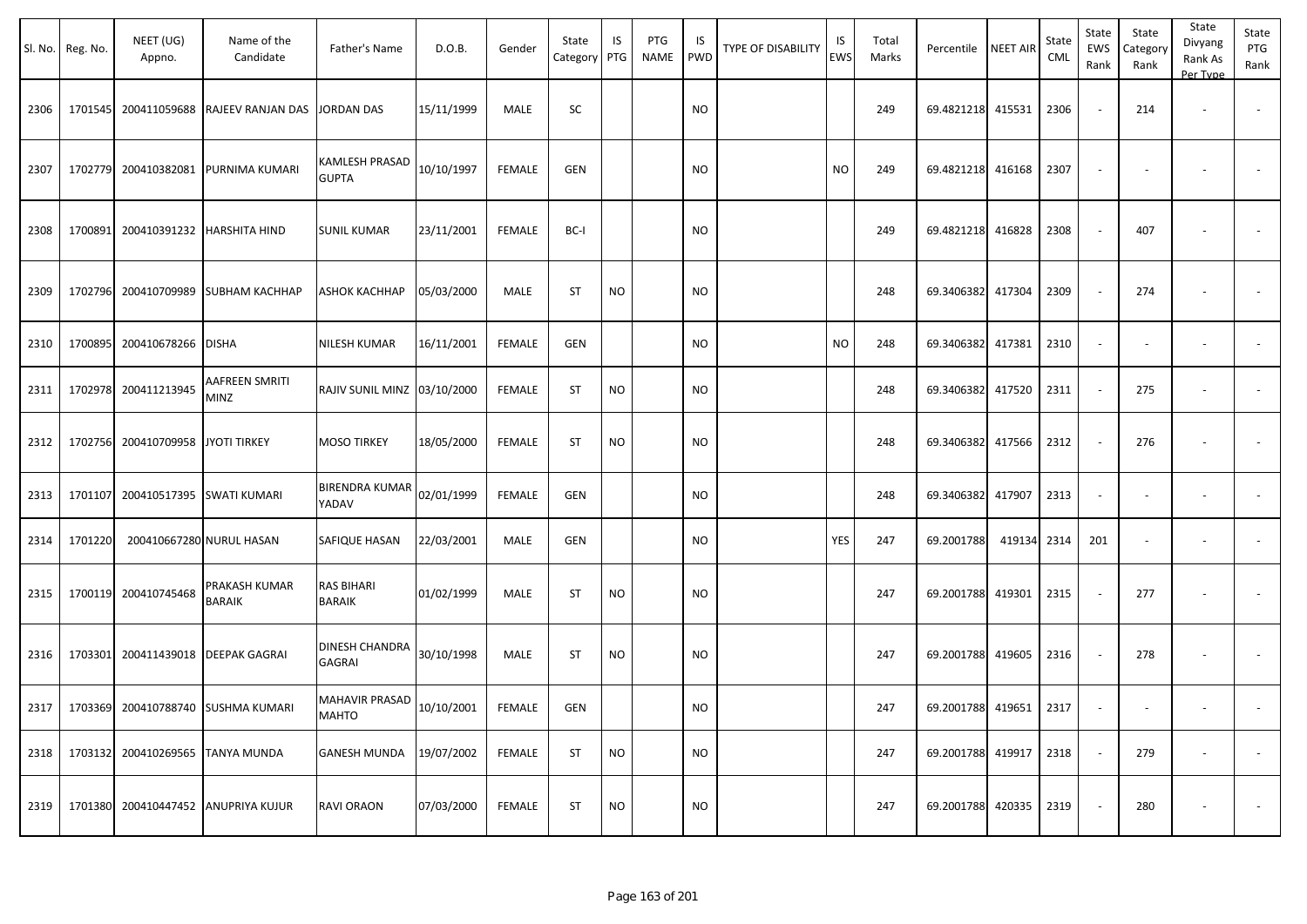|      | Sl. No. Reg. No. | NEET (UG)<br>Appno.              | Name of the<br>Candidate                      | Father's Name                       | D.O.B.     | Gender        | State<br>Category PTG | IS        | PTG<br><b>NAME</b> | IS<br>PWD  | TYPE OF DISABILITY                       | IS<br>EWS | Total<br>Marks | Percentile   NEET AIR  |        | State<br>CML | State<br>EWS<br>Rank | State<br>Category<br>Rank | State<br>Divyang<br>Rank As<br>Per Type | State<br>PTG<br>Rank |
|------|------------------|----------------------------------|-----------------------------------------------|-------------------------------------|------------|---------------|-----------------------|-----------|--------------------|------------|------------------------------------------|-----------|----------------|------------------------|--------|--------------|----------------------|---------------------------|-----------------------------------------|----------------------|
| 2320 | 1704291          |                                  | 200410611626 SHAKSHI SINGH                    | RAM PADARATH<br><b>SINGH</b>        | 14/12/2002 | <b>FEMALE</b> | GEN                   |           |                    | <b>NO</b>  |                                          | <b>NO</b> | 247            | 69.2001788             | 420541 | 2320         |                      |                           | $\overline{\phantom{a}}$                |                      |
| 2321 | 1700347          |                                  | 200410872888 SHIWANI MAHTO                    | RAMESHWAR<br><b>MAHTO</b>           | 22/01/2003 | <b>FEMALE</b> | GEN                   |           |                    | <b>NO</b>  |                                          |           | 247            | 69.2001788             | 420629 | 2321         |                      |                           |                                         |                      |
| 2322 | 1701742          |                                  | 200410400954 ANUPAM LAKRA                     | <b>ERUS LAKRA</b>                   | 05/08/2002 | <b>FEMALE</b> | ST                    | <b>NO</b> |                    | <b>NO</b>  |                                          |           | 246            | 69.0573784             | 421306 | 2322         |                      | 281                       |                                         |                      |
| 2323 | 1703415          |                                  | 200410531479 SUVAM KUMAR                      | PRADEEP SAW                         | 18/06/2000 | MALE          | BC-I                  |           |                    | <b>NO</b>  |                                          |           | 246            | 69.0573784             | 421326 | 2323         |                      | 408                       | $\overline{\phantom{a}}$                |                      |
| 2324 | 1701961          |                                  | 200410870446 SHRADHA KUMARI                   | SHIVSHANKAR<br>KUSHWAHA             | 30/06/1999 | <b>FEMALE</b> | BC-II                 |           |                    | <b>NO</b>  |                                          |           | 246            | 69.0573784             | 421660 | 2324         |                      | 266                       |                                         |                      |
| 2325 | 1700940          |                                  | 200410021460   DEEPSHIKHA MARDI               | <b>SUSHIL KUMAR</b><br><b>MARDI</b> | 27/02/2000 | <b>FEMALE</b> | ST                    | <b>NO</b> |                    | <b>NO</b>  |                                          |           | 246            | 69.0573784             | 422304 | 2325         |                      | 282                       |                                         |                      |
| 2326 | 1701295          |                                  | 200411201081 NEELAM SINGH                     | <b>JAGARNATH</b><br><b>SINGH</b>    | 06/06/2000 | <b>FEMALE</b> | <b>ST</b>             | <b>NO</b> |                    | <b>NO</b>  |                                          |           | 245            | 68.8917534 423210      |        | 2326         |                      | 283                       |                                         |                      |
| 2327 | 1702427          | 200410131792 SHIWANGI            |                                               | <b>PAWAS KUMAR</b>                  | 25/02/1999 | <b>FEMALE</b> | <b>GEN</b>            |           |                    | <b>NO</b>  |                                          | <b>NO</b> | 245            | 68.8917534             | 423878 | 2327         |                      |                           |                                         | $\sim$               |
| 2328 | 1702230          | 200410690530 SHAILY TIGGA        |                                               | <b>ANAND KUMAR</b><br>TIGGA         | 26/04/2001 | <b>FEMALE</b> | <b>ST</b>             | <b>NO</b> |                    | <b>NO</b>  |                                          |           | 245            | 68.8917534 424380      |        | 2328         |                      | 284                       |                                         |                      |
| 2329 | 1703893          |                                  | 200411251420 AMISHA KUMARI                    | SANTOSH KUMAR<br><b>DUBEY</b>       | 10/09/2001 | <b>FEMALE</b> | GEN                   |           |                    | <b>NO</b>  |                                          | <b>NO</b> | 245            | 68.8917534             | 424568 | 2329         |                      |                           | $\overline{\phantom{a}}$                |                      |
| 2330 | 1704204          | 200411181250 RISHAV DEV          |                                               | <b>RANJEET KUMAR</b>                | 04/08/2002 | MALE          | GEN                   |           |                    | <b>YES</b> | <b>B-DEAFNESS AND</b><br>HARD OF HEARING | NO        | 244            | 68.7487335             | 425287 | 2330         |                      |                           | 9                                       |                      |
|      |                  |                                  | 2331   1704136 200410219956 UTTAM NARAYAN     | <b>VINOD KUMAR</b>                  | 06/08/2002 | MALE          | BC-II                 |           |                    | <b>NO</b>  |                                          |           | 244            | 68.7487335 425629 2331 |        |              |                      | 267                       |                                         |                      |
| 2332 |                  | 1702042 200411225503 SNEHA ANAND |                                               | SHATRUGHAN<br><b>RAJAK</b>          | 13/11/2000 | FEMALE        | GEN                   |           |                    | <b>NO</b>  |                                          |           | 244            | 68.7487335 425707 2332 |        |              | $\sim$               |                           | $\overline{\phantom{a}}$                | $\sim$               |
| 2333 |                  | 1703052 200410099829             | ABHISHEK RAJENDRA PRADEEP EKKA<br><b>EKKA</b> |                                     | 24/12/1999 | MALE          | <b>ST</b>             | <b>NO</b> |                    | <b>NO</b>  |                                          |           | 244            | 68.7487335 425933 2333 |        |              |                      | 285                       |                                         | $\sim 100$           |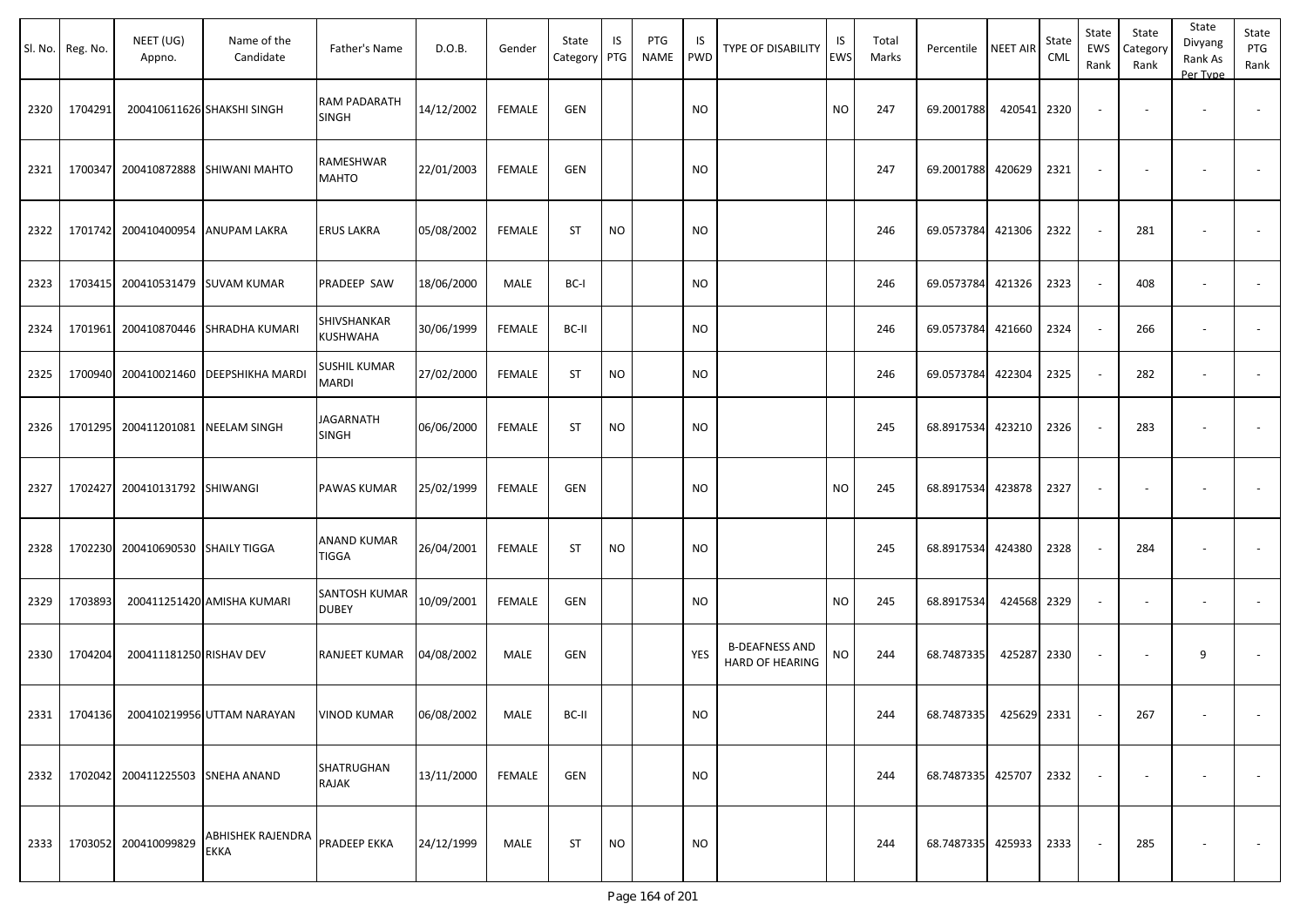| Sl. No. | Reg. No. | NEET (UG)<br>Appno.                | Name of the<br>Candidate                           | Father's Name                   | D.O.B.     | Gender        | State<br>Category | IS<br>PTG | PTG<br><b>NAME</b> | IS<br><b>PWD</b> | TYPE OF DISABILITY | IS<br><b>EWS</b> | Total<br>Marks | Percentile        | <b>NEET AIR</b> | State<br>CML | State<br>EWS<br>Rank | State<br>Category<br>Rank | State<br>Divyang<br>Rank As<br>Per Type | State<br>PTG<br>Rank     |
|---------|----------|------------------------------------|----------------------------------------------------|---------------------------------|------------|---------------|-------------------|-----------|--------------------|------------------|--------------------|------------------|----------------|-------------------|-----------------|--------------|----------------------|---------------------------|-----------------------------------------|--------------------------|
| 2334    | 1701584  | 200410644597                       | LALITA LEYANGI                                     | PARMESHWAR<br>LEYANGI           | 25/03/2001 | <b>FEMALE</b> | <b>ST</b>         | <b>NO</b> |                    | <b>NO</b>        |                    |                  | 244            | 68.7487335        | 426823          | 2334         |                      | 286                       | $\overline{\phantom{a}}$                |                          |
| 2335    | 1703493  | 200410248283                       | <b>VIDYA KHALKHO</b>                               | <b>BASANT KUMAR</b><br>ORAON    | 28/08/1998 | <b>FEMALE</b> | <b>ST</b>         | <b>NO</b> |                    | <b>NO</b>        |                    |                  | 243            | 68.5994222        | 427362          | 2335         |                      | 287                       |                                         |                          |
| 2336    | 1701965  | 200411348752                       | <b>NEROLI XALXO</b>                                | AMRIT XALXO                     | 10/09/1998 | <b>FEMALE</b> | <b>ST</b>         | <b>NO</b> |                    | <b>NO</b>        |                    |                  | 243            | 68.5994222        | 427440          | 2336         |                      | 288                       |                                         | $\overline{\phantom{a}}$ |
| 2337    | 1700852  |                                    | 200410683092 PRATIMA LAKRA                         | <b>SUKHU LAKRA</b>              | 05/01/1997 | <b>FEMALE</b> | <b>ST</b>         | <b>NO</b> |                    | <b>NO</b>        |                    |                  | 243            | 68.5994222        | 427502          | 2337         |                      | 289                       |                                         |                          |
| 2338    | 1703286  | 200410419572                       | <b>REHANA PRAWEEN</b>                              | <b>MOBARACK</b><br>ANSARI       | 30/12/1995 | <b>FEMALE</b> | BC-I              |           |                    | <b>NO</b>        |                    |                  | 243            | 68.5994222        | 427945          | 2338         |                      | 409                       |                                         |                          |
| 2339    | 1701737  | 200410485846 THOMAS KISKU          |                                                    | <b>OKIL KISKU</b>               | 01/08/2000 | MALE          | <b>ST</b>         | <b>NO</b> |                    | <b>NO</b>        |                    |                  | 242            | 68.4457947        | 429316          | 2339         |                      | 290                       |                                         |                          |
| 2340    |          | 1701535 200410058234 SHILPI KUMARI |                                                    | SHIBU MANJHI                    | 26/07/2001 | <b>FEMALE</b> | <b>ST</b>         | <b>NO</b> |                    | <b>NO</b>        |                    |                  | 242            | 68.4457947        | 429358          | 2340         |                      | 291                       | $\overline{\phantom{a}}$                |                          |
| 2341    | 1701411  |                                    | 200410705330 GAUSIYA TABASUM                       | NIJAMUDDIN                      | 10/08/2000 | <b>FEMALE</b> | <b>GEN</b>        |           |                    | <b>NO</b>        |                    | <b>NO</b>        | 242            | 68.4457947        | 429972          | 2341         |                      |                           | $\overline{\phantom{a}}$                |                          |
| 2342    |          | 1702352 200410638155 GOVIND RAM    |                                                    | JAGDEO RAM                      | 20/04/1997 | MALE          | <b>SC</b>         |           |                    | <b>NO</b>        |                    |                  | 242            | 68.4457947        | 430053          | 2342         |                      | 215                       |                                         |                          |
| 2343    | 1702977  | 200410728337                       | <b>HIRA FATMI</b>                                  | <b>ALI RAZA</b>                 | 19/09/2001 | FEMALE        | <b>GEN</b>        |           |                    | <b>NO</b>        |                    | <b>NO</b>        | 242            | 68.4457947        | 430312          | 2343         |                      |                           | $\overline{\phantom{a}}$                |                          |
| 2344    | 1704121  |                                    | 200410192436 MANISHA MARANDI                       | PATWARI<br><b>MARANDI</b>       | 09/07/2001 | <b>FEMALE</b> | <b>ST</b>         | <b>NO</b> |                    | <b>NO</b>        |                    |                  | 242            | 68.4457947        | 430393          | 2344         |                      | 292                       |                                         |                          |
| 2345    | 1703744  | 200410963315                       | ARADHYA BARBIE<br>BHAGAT                           | YOGESH CHANDRA<br><b>BHAGAT</b> | 27/07/2000 | <b>FEMALE</b> | <b>ST</b>         | <b>NO</b> |                    | <b>NO</b>        |                    |                  | 242            | 68.4457947        | 430471          | 2345         |                      | 293                       |                                         |                          |
| 2346    |          | 1700458 200410034230 SURBHI SINGH  |                                                    | SRIKANT SINGH                   | 31/08/2001 | <b>FEMALE</b> | <b>GEN</b>        |           |                    | <b>NO</b>        |                    | <b>NO</b>        | 242            | 68.4457947 430620 |                 | 2346         |                      |                           |                                         |                          |
| 2347    |          |                                    | 1703754 200411257325 KANAK SHREE GUPTA UMESH GUPTA |                                 | 05/07/2000 | <b>FEMALE</b> | GEN               |           |                    | <b>NO</b>        |                    | <b>NO</b>        | 241            | 68.2962640 431667 |                 | 2347         | $\sim$               |                           | $\overline{\phantom{a}}$                |                          |
| 2348    |          | 1700977 200410545237 SNEHA ANAND   |                                                    | <b>JAGDISH PAHAN</b>            | 27/05/2000 | <b>FEMALE</b> | ST                | <b>NO</b> |                    | <b>NO</b>        |                    |                  | 241            | 68.2962640 431789 |                 | 2348         |                      | 294                       | $\overline{\phantom{a}}$                | $\sim$                   |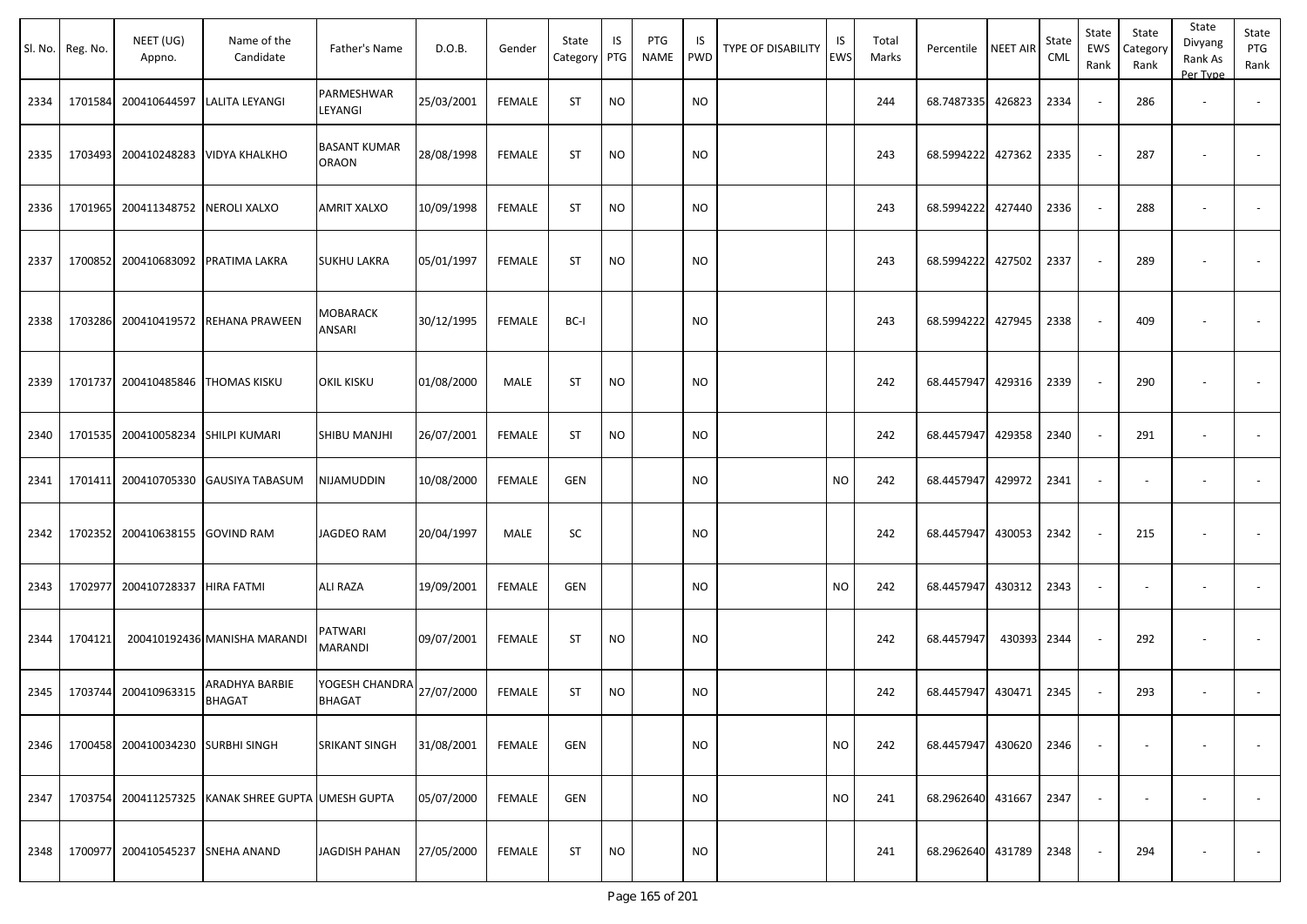|      | Sl. No. Reg. No. | NEET (UG)<br>Appno.               | Name of the<br>Candidate                 | Father's Name                      | D.O.B.     | Gender        | State<br>Category PTG | IS        | PTG<br>NAME | IS<br>PWD | TYPE OF DISABILITY | IS<br><b>EWS</b> | Total<br>Marks | Percentile | <b>NEET AIR</b> | State<br>CML | State<br>EWS<br>Rank     | State<br>Category<br>Rank | State<br>Divyang<br>Rank As<br>Per Type | State<br>PTG<br>Rank     |
|------|------------------|-----------------------------------|------------------------------------------|------------------------------------|------------|---------------|-----------------------|-----------|-------------|-----------|--------------------|------------------|----------------|------------|-----------------|--------------|--------------------------|---------------------------|-----------------------------------------|--------------------------|
| 2349 | 1702054          |                                   | 200410849015 SUSHMA HEMBROM              | SEBASTIAN<br><b>HEMBROM</b>        | 10/04/2001 | <b>FEMALE</b> | <b>ST</b>             | <b>NO</b> |             | <b>NO</b> |                    |                  | 241            | 68.2962640 | 432027          | 2349         | $\sim$                   | 295                       | $\overline{\phantom{a}}$                |                          |
| 2350 | 1703039          |                                   | 200410187410 SHRAWAN TIGGA               | LATE<br>DHARMENDRA<br><b>TIGGA</b> | 08/02/2000 | MALE          | <b>ST</b>             | <b>NO</b> |             | <b>NO</b> |                    |                  | 241            | 68.2962640 | 432435          | 2350         |                          | 296                       |                                         |                          |
| 2351 |                  |                                   | 1702582 200410221049 SIDDHARTH SAGAR     | <b>VIDYA SAGAR</b>                 | 18/05/2001 | MALE          | <b>GEN</b>            |           |             | <b>NO</b> |                    | <b>NO</b>        | 241            | 68.2962640 | 433238          | 2351         | $\overline{\phantom{a}}$ |                           |                                         |                          |
| 2352 |                  | 1703173 200411480314              | NIHAL SWAPNIL<br>KUJUR                   | MUKUT LAL D<br><b>KUJUR</b>        | 03/09/1998 | MALE          | <b>ST</b>             | <b>NO</b> |             | <b>NO</b> |                    |                  | 240            | 68.1285906 | 433428          | 2352         |                          | 297                       |                                         |                          |
| 2353 |                  |                                   | 1702179 200410908569 APPURVA AGRIYA      | RAMANAND<br><b>MANDAL</b>          | 05/02/2001 | FEMALE        | <b>ST</b>             | <b>NO</b> |             | <b>NO</b> |                    |                  | 240            | 68.1285906 | 433929          | 2353         | $\overline{\phantom{a}}$ | 298                       |                                         |                          |
| 2354 |                  | 1701121 200410479796              | RAJESHWARI<br>KUMARI                     | <b>HARI GORAIN</b>                 | 25/02/2000 | FEMALE        | BC-I                  |           |             | <b>NO</b> |                    |                  | 240            | 68.1285906 | 434218          | 2354         |                          | 410                       |                                         |                          |
| 2355 |                  | 1701129 200411035040 SIMRAN SAGAR |                                          | <b>BIJAY KUMAR</b><br>MAHAJAN      | 26/10/1999 | <b>FEMALE</b> | GEN                   |           |             | <b>NO</b> |                    | <b>NO</b>        | 240            | 68.1285906 | 434253          | 2355         | $\sim$                   |                           |                                         |                          |
| 2356 |                  | 1702052 200410158248              | MOHAMMAD<br><b>DANISH</b>                | MOHAMMAD<br>AMIN                   | 11/04/1998 | MALE          | BC-I                  |           |             | <b>NO</b> |                    |                  | 240            | 68.1285906 | 434727          | 2356         | $\overline{\phantom{a}}$ | 411                       |                                         |                          |
| 2357 |                  |                                   | 1701387 200410676418 RUQAIYA YASMEEN     | ABDUL HANNAN<br>AKHTAR             | 21/01/2003 | <b>FEMALE</b> | GEN                   |           |             | <b>NO</b> |                    | <b>NO</b>        | 240            | 68.1285906 | 434801          | 2357         | $\overline{\phantom{a}}$ |                           |                                         |                          |
| 2358 | 1702290          |                                   | 200410508531 KUMARI KOMAL                | ANIL KUMAR DAS                     | 05/07/2001 | <b>FEMALE</b> | <b>GEN</b>            |           |             | <b>NO</b> |                    | <b>NO</b>        | 239            | 67.9736463 | 435712          | 2358         | $\overline{\phantom{a}}$ | $\overline{\phantom{a}}$  |                                         |                          |
| 2359 | 1700884          | 200410599581                      | <b>SHIKHA ORAON</b>                      | <b>BINOD ORAON</b>                 | 25/08/2000 | FEMALE        | <b>ST</b>             | <b>NO</b> |             | <b>NO</b> |                    |                  | 239            | 67.9736463 | 436142          | 2359         |                          | 299                       |                                         |                          |
| 2360 | 1704025          |                                   | 200410784374 NUNA RAM MURMU DASMAT MURMU |                                    | 17/06/2001 | MALE          | <b>ST</b>             | <b>NO</b> |             | <b>NO</b> |                    |                  | 239            | 67.9736463 | 436159          | 2360         | $\overline{\phantom{a}}$ | 300                       |                                         | $\overline{\phantom{a}}$ |
| 2361 |                  | 1703522 200410032484 ANITA MURMU  |                                          | SUNARAM<br><b>MURMU</b>            | 21/10/1997 | FEMALE        | ST                    | <b>NO</b> |             | <b>NO</b> |                    |                  | 239            | 67.9736463 | 436777          | 2361         | $\sim$                   | 301                       | $\overline{\phantom{a}}$                | $\sim$                   |
| 2362 | 1700012          | 200410156145 RITIKA SOREN         |                                          | <b>GANESH RAM</b><br><b>SOREN</b>  | 31/03/2000 | FEMALE        | ST                    | <b>NO</b> |             | <b>NO</b> |                    |                  | 239            | 67.9736463 | 436874          | 2362         | $\sim$                   | 302                       |                                         | $\sim$                   |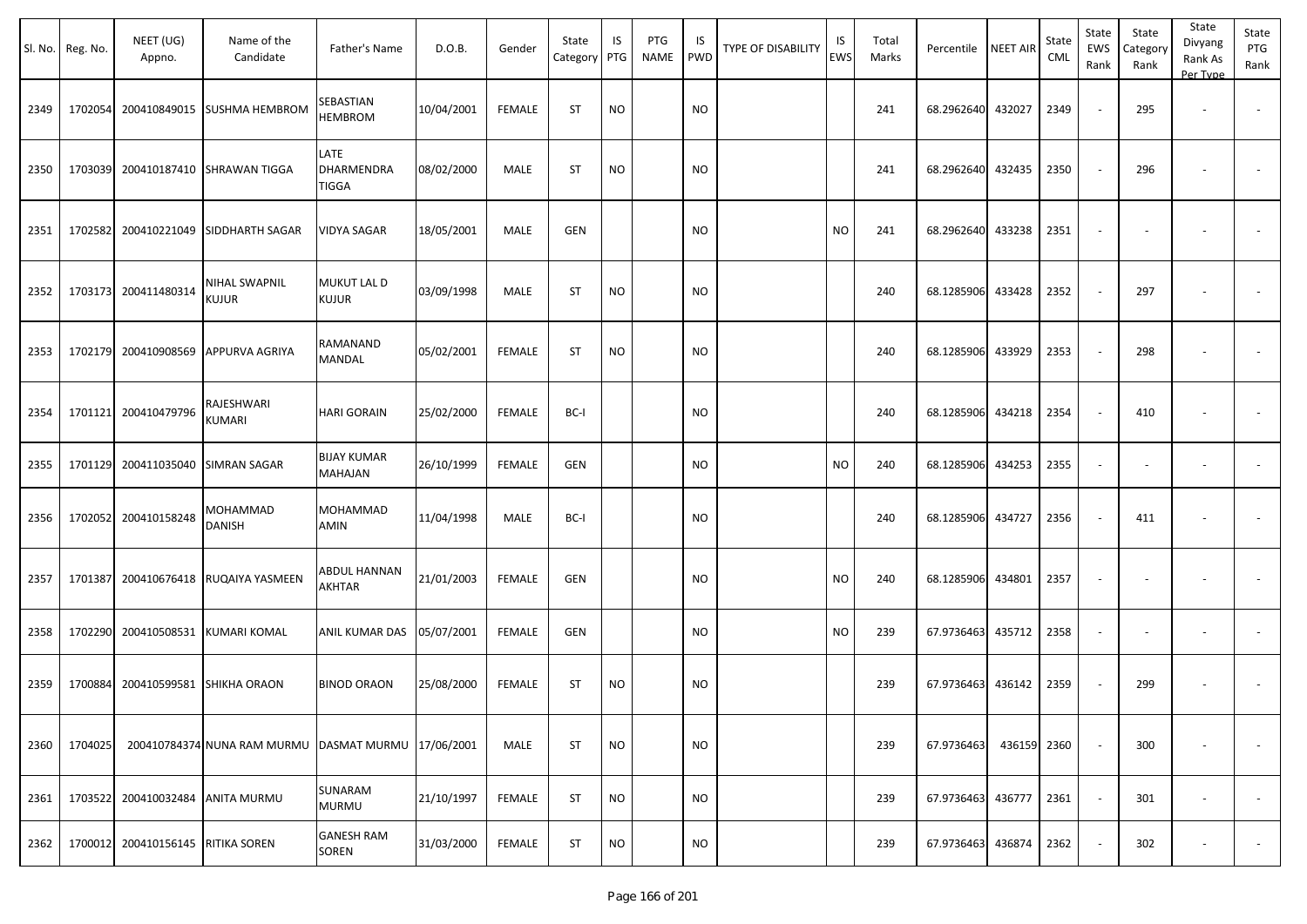|      | Sl. No. Reg. No. | NEET (UG)<br>Appno.                 | Name of the<br>Candidate                   | Father's Name                       | D.O.B.     | Gender        | State<br>Category PTG | IS        | PTG<br><b>NAME</b> | IS<br><b>PWD</b> | <b>TYPE OF DISABILITY</b> | IS<br><b>EWS</b> | Total<br>Marks | Percentile NEET AIR        |        | State<br>CML | State<br>EWS<br>Rank | State<br>Category<br>Rank | State<br>Divyang<br>Rank As<br>Per Type | State<br>PTG<br>Rank |
|------|------------------|-------------------------------------|--------------------------------------------|-------------------------------------|------------|---------------|-----------------------|-----------|--------------------|------------------|---------------------------|------------------|----------------|----------------------------|--------|--------------|----------------------|---------------------------|-----------------------------------------|----------------------|
| 2363 | 1702824          | 200410149025 BABLU KUMAR            |                                            | UMESH PASWAN                        | 06/04/1998 | MALE          | SC                    |           |                    | <b>NO</b>        |                           |                  | 239            | 67.9736463                 | 437152 | 2363         |                      | 216                       | $\overline{\phantom{a}}$                |                      |
| 2364 | 1700346          | 200410287024 AKANKSHA               |                                            | <b>BINODA NAND</b><br><b>MANDAL</b> | 10/05/2000 | <b>FEMALE</b> | <b>ST</b>             | <b>NO</b> |                    | <b>NO</b>        |                           |                  | 239            | 67.9736463                 | 437332 | 2364         |                      | 303                       |                                         |                      |
| 2365 | 1702372          | 200410998834 SONAM KUJUR            |                                            | SOMA KUJUR                          | 03/04/2000 | <b>FEMALE</b> | <b>ST</b>             | <b>NO</b> |                    | <b>NO</b>        |                           |                  | 238            | 67.8230914                 | 438764 | 2365         |                      | 304                       |                                         |                      |
| 2366 | 1700555          |                                     | 200411036276 JASWANT KUMAR                 | SAMODI MAHTO                        | 27/12/2000 | MALE          | BC-II                 |           |                    | <b>NO</b>        |                           |                  | 238            | 67.8230914                 | 439076 | 2366         |                      | 268                       | $\overline{\phantom{a}}$                |                      |
| 2367 | 1704211          |                                     | 200410066587 SUDEEP DUTTA                  | <b>CHIROBROTA</b><br><b>DUTTA</b>   | 10/08/2001 | MALE          | <b>GEN</b>            |           |                    | <b>NO</b>        |                           | <b>NO</b>        | 238            | 67.8230914                 | 439830 | 2367         |                      |                           |                                         |                      |
| 2368 | 1702316          |                                     | 200410841163 ARYAN BAKSHI                  | PANKAJ KUMAR<br><b>BAKSHI</b>       | 24/04/2003 | MALE          | GEN                   |           |                    | <b>NO</b>        |                           | <b>NO</b>        | 237            | 67.6753895                 | 439852 | 2368         |                      |                           |                                         |                      |
| 2369 |                  | 1702153 200411167530 GODLY BAGE     |                                            | SYLVESTER BAGE                      | 23/03/2001 | <b>FEMALE</b> | <b>ST</b>             | <b>NO</b> |                    | <b>NO</b>        |                           |                  | 237            | 67.6753895 439931          |        | 2369         |                      | 305                       |                                         |                      |
| 2370 | 1702282          | 200410421426 ANJALI GARI            |                                            | <b>BISHWANATH</b><br>GARI           | 16/10/2002 | <b>FEMALE</b> | <b>ST</b>             | <b>NO</b> |                    | <b>NO</b>        |                           |                  | 237            | 67.6753895                 | 441395 | 2370         |                      | 306                       | $\overline{\phantom{a}}$                | $\sim$               |
| 2371 |                  | 1703236 200410062197 SHRIJA KUMARI  |                                            | JAIDHAR KUMAR                       | 12/06/2000 | <b>FEMALE</b> | SC                    |           |                    | <b>NO</b>        |                           |                  | 236            | 67.5197137 442228          |        | 2371         |                      | 217                       |                                         |                      |
| 2372 |                  | 1700146 200410013486 INDRAWATI      |                                            | LATE SURENDRA<br><b>MAHTO</b>       | 09/06/1997 | <b>FEMALE</b> | BC-I                  |           |                    | <b>NO</b>        |                           |                  | 236            | 67.5197137 443831          |        | 2372         |                      | 412                       |                                         |                      |
| 2373 | 1700733          | 200410863490 RIYA KUMARI            |                                            | ARVIND CHANDRA 15/05/2001           |            | FEMALE        | <b>GEN</b>            |           |                    | <b>NO</b>        |                           | <b>NO</b>        | 235            | 67.3486751                 | 444027 | 2373         |                      |                           |                                         |                      |
|      |                  | 2374   1702182 200410015667 AMBRESH | GYANUVARDHAN                               | CHANDRA<br>NARAYAN                  | 13/03/1994 | MALE          | SC                    |           |                    | <b>NO</b>        |                           |                  | 235            | 67.3486751 444594 2374     |        |              |                      | 218                       |                                         |                      |
| 2375 |                  | 1702941 200410593380 SOMA SAHA      |                                            | UJJWAL KUMAR<br>SAHA                | 27/11/2000 | FEMALE        | GEN                   |           |                    | <b>NO</b>        |                           |                  | 235            | 67.3486751 444698 2375     |        |              |                      |                           |                                         |                      |
|      |                  |                                     | 2376   1703234 200410847721 SOURADEEP PAUL | <b>MANIK PAUL</b>                   | 30/04/2002 | MALE          | GEN                   |           |                    | <b>NO</b>        |                           | YES              | 235            | 67.3486751 445110 2376 202 |        |              |                      | $\sim$                    | $\overline{\phantom{a}}$                | $\sim 100$           |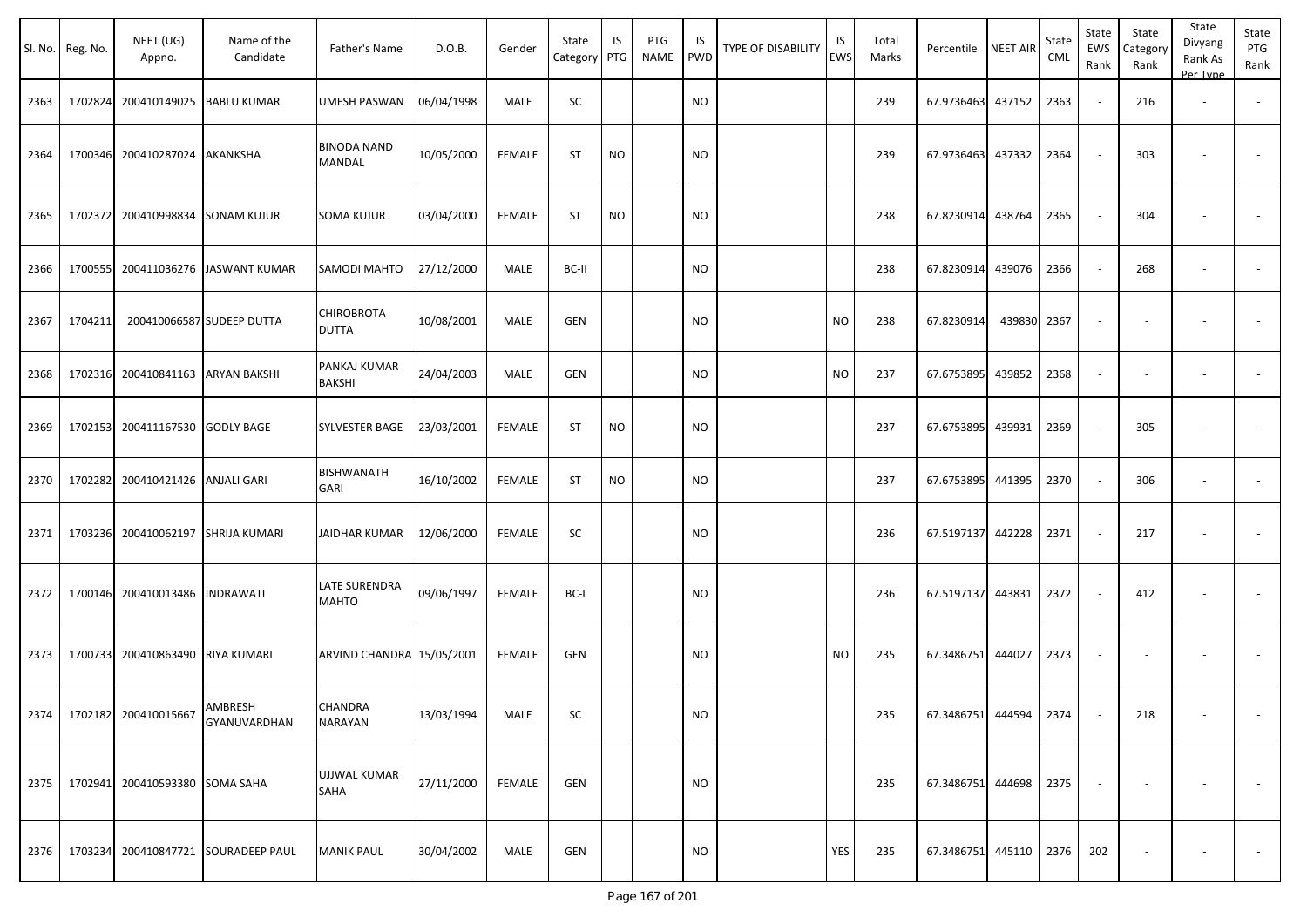| Sl. No. | Reg. No. | NEET (UG)<br>Appno.                | Name of the<br>Candidate      | Father's Name                      | D.O.B.     | Gender        | State<br>Category | IS<br>PTG | PTG<br><b>NAME</b> | IS<br><b>PWD</b> | <b>TYPE OF DISABILITY</b> | IS<br><b>EWS</b> | Total<br>Marks | Percentile        | <b>NEET AIR</b> | State<br>CML | State<br>EWS<br>Rank | State<br>Category<br>Rank | State<br>Divyang<br>Rank As<br>Per Type | State<br>PTG<br>Rank     |
|---------|----------|------------------------------------|-------------------------------|------------------------------------|------------|---------------|-------------------|-----------|--------------------|------------------|---------------------------|------------------|----------------|-------------------|-----------------|--------------|----------------------|---------------------------|-----------------------------------------|--------------------------|
| 2377    | 1702313  | 200410930942                       | KUMARI MUSKAN                 | <b>MANOJ KUMAR</b><br>SINGH        | 20/09/2002 | <b>FEMALE</b> | <b>GEN</b>        |           |                    | <b>NO</b>        |                           | <b>NO</b>        | 235            | 67.3486751        | 445703          | 2377         |                      |                           |                                         |                          |
| 2378    | 1700950  | 200410410142                       | <b>NISHANT KUMAR</b><br>SINGH | <b>JANARDAN</b><br>MANDAL          | 15/08/1989 | MALE          | <b>ST</b>         | <b>NO</b> |                    | <b>NO</b>        |                           |                  | 234            | 67.2008270        | 446644          | 2378         |                      | 307                       | $\overline{\phantom{a}}$                |                          |
| 2379    | 1702465  | 200410209670                       | MEGHA KUAMARI                 | <b>VIRENDRA SINGH</b><br>YADAV     | 27/08/1998 | <b>FEMALE</b> | <b>GEN</b>        |           |                    | <b>NO</b>        |                           | <b>NO</b>        | 234            | 67.2008270        | 446957          | 2379         |                      |                           |                                         |                          |
| 2380    |          | 1701724 200411469232 ARPANA KUJUR  |                               | <b>ALPHONE KUJUR</b>               | 28/10/1999 | <b>FEMALE</b> | <b>ST</b>         | <b>NO</b> |                    | <b>NO</b>        |                           |                  | 233            | 67.0484431        | 448549          | 2380         |                      | 308                       |                                         |                          |
| 2381    | 1702529  | 200411626939                       | <b>VITHIKA VANI SINKU</b>     | YOGESWAR SINKU 27/04/2000          |            | <b>FEMALE</b> | <b>ST</b>         | <b>NO</b> |                    | <b>NO</b>        |                           |                  | 233            | 67.0484431        | 448623          | 2381         | $\sim$               | 309                       | $\overline{\phantom{a}}$                | $\overline{\phantom{a}}$ |
| 2382    | 1700914  | 200410583009                       | <b>MILI KISKU</b>             | HOPNA KISKU                        | 14/12/2000 | <b>FEMALE</b> | <b>ST</b>         | NO        |                    | <b>NO</b>        |                           |                  | 233            | 67.0484431        | 448685          | 2382         |                      | 310                       |                                         |                          |
| 2383    |          | 1700448 200410011767               | <b>MEDHA BHARTI</b>           | <b>BIPIN KUMAR</b><br>PRASAD       | 26/12/2001 | <b>FEMALE</b> | <b>GEN</b>        |           |                    | <b>NO</b>        |                           | <b>NO</b>        | 233            | 67.0484431        | 448907          | 2383         |                      |                           | $\overline{\phantom{a}}$                |                          |
| 2384    |          | 1701395 200410178203               | SHREYA SHRISTI<br>KERKETTA    | <b>SUNIL PRADEEP</b><br>KERKETTA   | 09/11/1999 | <b>FEMALE</b> | <b>ST</b>         | <b>NO</b> |                    | <b>NO</b>        |                           |                  | 233            | 67.0484431        | 448912          | 2384         |                      | 311                       | $\overline{\phantom{a}}$                |                          |
| 2385    |          | 1700440 200410222618               | <b>HEMANT KUMAR</b>           | PRANESHWAR<br><b>KUMAR</b>         | 20/08/2000 | MALE          | SC                |           |                    | <b>NO</b>        |                           |                  | 233            | 67.0484431        | 449028          | 2385         |                      | 219                       | $\overline{\phantom{a}}$                |                          |
| 2386    |          | 1700961 200410537713               | SHAMBHAWI<br>CHOUHAN          | DHARMENDRA<br><b>KUMAR CHOUHAN</b> | 09/04/2001 | <b>FEMALE</b> | <b>GEN</b>        |           |                    | <b>NO</b>        |                           | <b>NO</b>        | 233            | 67.0484431        | 449051          | 2386         |                      |                           | $\overline{\phantom{a}}$                |                          |
| 2387    | 1701925  | 200411363862                       | <b>ANUTARA SOREN</b>          | PANCHANAN<br>SOREN                 | 07/09/2001 | <b>FEMALE</b> | <b>ST</b>         | <b>NO</b> |                    | <b>NO</b>        |                           |                  | 233            | 67.0484431        | 449585          | 2387         |                      | 312                       | $\overline{\phantom{a}}$                |                          |
| 2388    | 1703916  |                                    | 200410311891 MAMTA HEMBRAM    | SRIKANT<br>HEMBRAM                 | 14/03/2000 | <b>FEMALE</b> | <b>ST</b>         | <b>NO</b> |                    | <b>NO</b>        |                           |                  | 232            | 66.8976687        | 450624          | 2388         |                      | 313                       |                                         | $\sim$                   |
| 2389    |          | 1701614 200410401067 MISHA BURIULY |                               | <b>DULMU BURIULY</b>               | 11/01/2002 | <b>FEMALE</b> | ST                | <b>NO</b> |                    | <b>NO</b>        |                           |                  | 232            | 66.8976687 451211 |                 | 2389         |                      | 314                       |                                         | $\sim$                   |
| 2390    |          | 1703141 200410192279 JAYA          |                               | RAM NIWAS<br>PRASAD                | 16/06/1998 | <b>FEMALE</b> | ST                | <b>NO</b> |                    | <b>NO</b>        |                           |                  | 232            | 66.8976687        | 451392          | 2390         |                      | 315                       |                                         | $\sim$                   |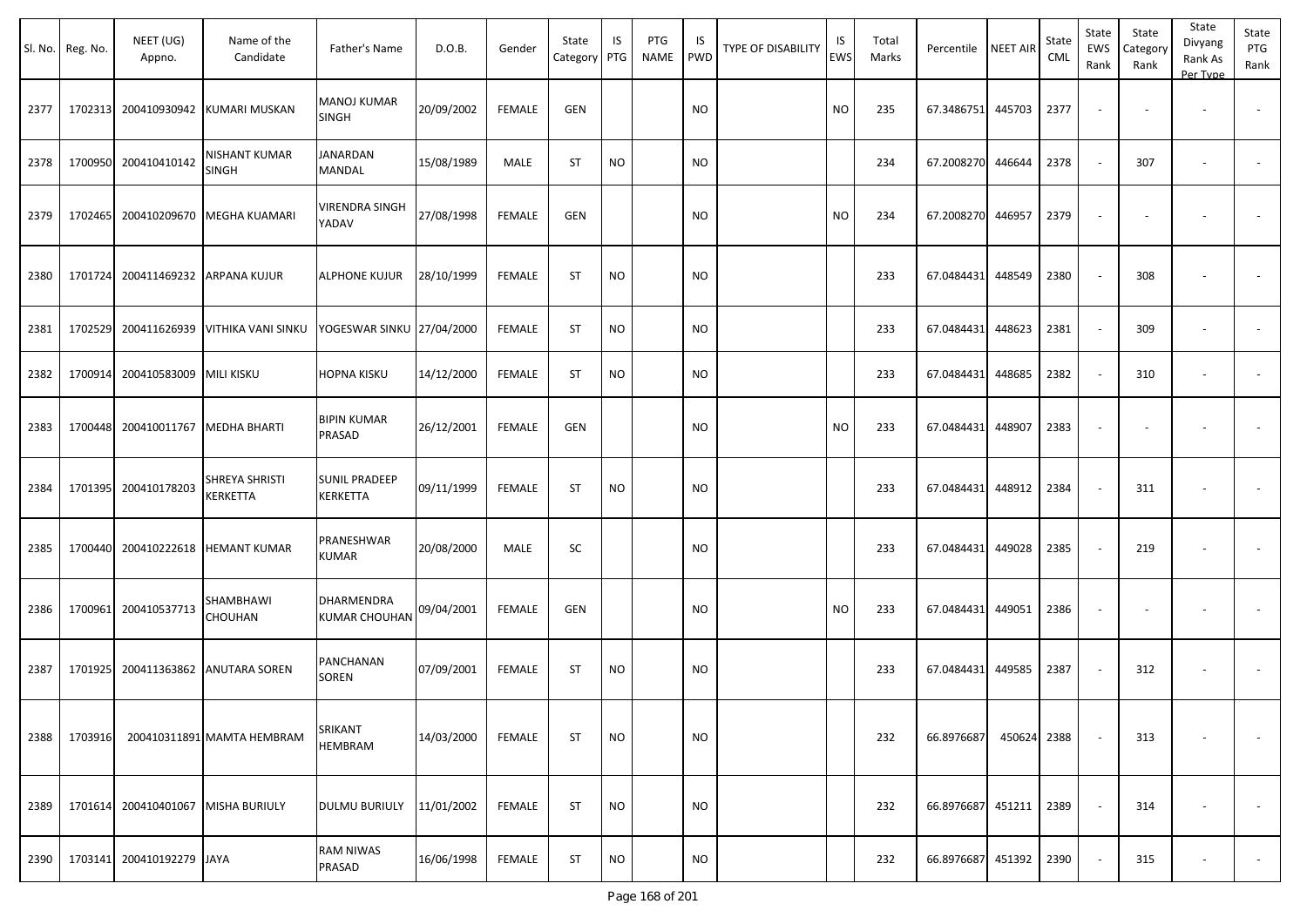|      | Sl. No. Reg. No. | NEET (UG)<br>Appno.                   | Name of the<br>Candidate                   | Father's Name                            | D.O.B.     | Gender        | State<br>Category | IS<br>PTG | PTG<br>NAME | IS<br>PWD | <b>TYPE OF DISABILITY</b> | IS<br><b>EWS</b> | Total<br>Marks | Percentile             | <b>NEET AIR</b> | State<br>CML | State<br>EWS<br>Rank | State<br>Category<br>Rank | State<br>Divyang<br>Rank As<br>Per Type | State<br>PTG<br>Rank |
|------|------------------|---------------------------------------|--------------------------------------------|------------------------------------------|------------|---------------|-------------------|-----------|-------------|-----------|---------------------------|------------------|----------------|------------------------|-----------------|--------------|----------------------|---------------------------|-----------------------------------------|----------------------|
| 2391 | 1700777          | 200411066673                          | <b>PUJA BHARTI</b>                         | SUDHIR PARIHAT                           | 08/08/2001 | <b>FEMALE</b> | <b>GEN</b>        |           |             | <b>NO</b> |                           |                  | 232            | 66.8976687             | 451957          | 2391         |                      |                           |                                         |                      |
| 2392 | 1703608          | 200410432988                          | RASHMI KACHHAP                             | <b>BINOD KACHHAP</b>                     | 15/06/2002 | <b>FEMALE</b> | <b>ST</b>         | <b>NO</b> |             | <b>NO</b> |                           |                  | 231            | 66.7421392 452619      |                 | 2392         |                      | 316                       |                                         |                      |
| 2393 | 1703489          | 200410442032                          | KATHY KAVERI LAKRA AJIT LAKRA              |                                          | 10/02/2002 | <b>FEMALE</b> | ST                | <b>NO</b> |             | <b>NO</b> |                           |                  | 231            | 66.7421392             | 452663          | 2393         |                      | 317                       |                                         |                      |
| 2394 | 1703388          | 200410878799                          | <b>SWETA</b>                               | RAM KUMAR                                | 16/10/2000 | FEMALE        | SC                |           |             | NO.       |                           |                  | 231            | 66.7421392 452751      |                 | 2394         |                      | 220                       |                                         |                      |
| 2395 | 1702562          | 200410050439                          | <b>SMRITI RANJAN</b>                       | RAJENDRA KUMAR<br>RAJAK                  | 24/08/2000 | <b>FEMALE</b> | SC                |           |             | <b>NO</b> |                           |                  | 231            | 66.7421392             | 452904          | 2395         |                      | 221                       |                                         |                      |
| 2396 | 1700533          | 200410537787                          | <b>ABHISHEK ANAND</b>                      | KANHAI RAM                               | 07/09/2002 | MALE          | SC                |           |             | NO.       |                           |                  | 231            | 66.7421392 453141      |                 | 2396         |                      | 222                       |                                         |                      |
| 2397 | 1703734          | 200410417542                          | <b>KAMRAN ZAFAR</b>                        | MD JABBAR<br>ANSARI                      | 20/08/2001 | MALE          | BC-I              |           |             | NO.       |                           |                  | 231            | 66.7421392 453368      |                 | 2397         |                      | 413                       |                                         |                      |
| 2398 | 1700528          | 200410092369                          | <b>ABHILASHA TOPPO</b>                     | RAVI TOPPO                               | 28/03/2001 | FEMALE        | ST                | <b>NO</b> |             | NO.       |                           |                  | 231            | 66.7421392 453376      |                 | 2398         |                      | 318                       |                                         |                      |
| 2399 | 1701922          | 200411458946 ANKITA SINGH             |                                            | DHANANJAI<br>PRASAD SINGH                | 24/08/2000 | <b>FEMALE</b> | <b>GEN</b>        |           |             | NO.       |                           | YES              | 231            | 66.7421392             | 453634          | 2399         | 203                  |                           | $\sim$                                  |                      |
| 2400 | 1701372          | 200410263004                          | JANVEE                                     | PRAMOD KUMAR                             | 31/08/2001 | <b>FEMALE</b> | SC                |           |             | NO.       |                           |                  | 231            | 66.7421392 453704      |                 | 2400         |                      | 223                       |                                         |                      |
| 2401 | 1702143          | 200411449123                          | <b>RUKSAR PARVEEN</b>                      | MOHAMMAD<br>SHAHABUDDIN<br><b>ANSARI</b> | 16/12/1999 | <b>FEMALE</b> | BC-I              |           |             | <b>NO</b> |                           |                  | 230            | 66.5636387             | 454621          | 2401         |                      | 414                       | $\overline{\phantom{a}}$                |                      |
|      |                  | 2402 1700043 200411159223 TANNU PRIYA |                                            | DILIP KUMAR                              | 09/03/2001 | FEMALE        | BC-I              |           |             | <b>NO</b> |                           |                  | 230            | 66.5636387 455629 2402 |                 |              |                      | 415                       |                                         |                      |
|      |                  |                                       | 2403   1701148 200410215725 ADITYA NARAYAN | ARUN KUMAR DAS 15/10/1997                |            | MALE          | <b>SC</b>         |           |             | <b>NO</b> |                           |                  | 230            | 66.5636387 455701 2403 |                 |              |                      | 224                       | $\overline{\phantom{a}}$                | $\sim$               |
|      |                  | 2404 1701454 200410996391             | SACHIN KUMAR<br><b>MEHTA</b>               | BIRENDRA KUMAR 05/12/2000                |            | MALE          | GEN               |           |             | <b>NO</b> |                           |                  | 230            | 66.5636387 455725 2404 |                 |              |                      |                           |                                         | $\sim$ $-$           |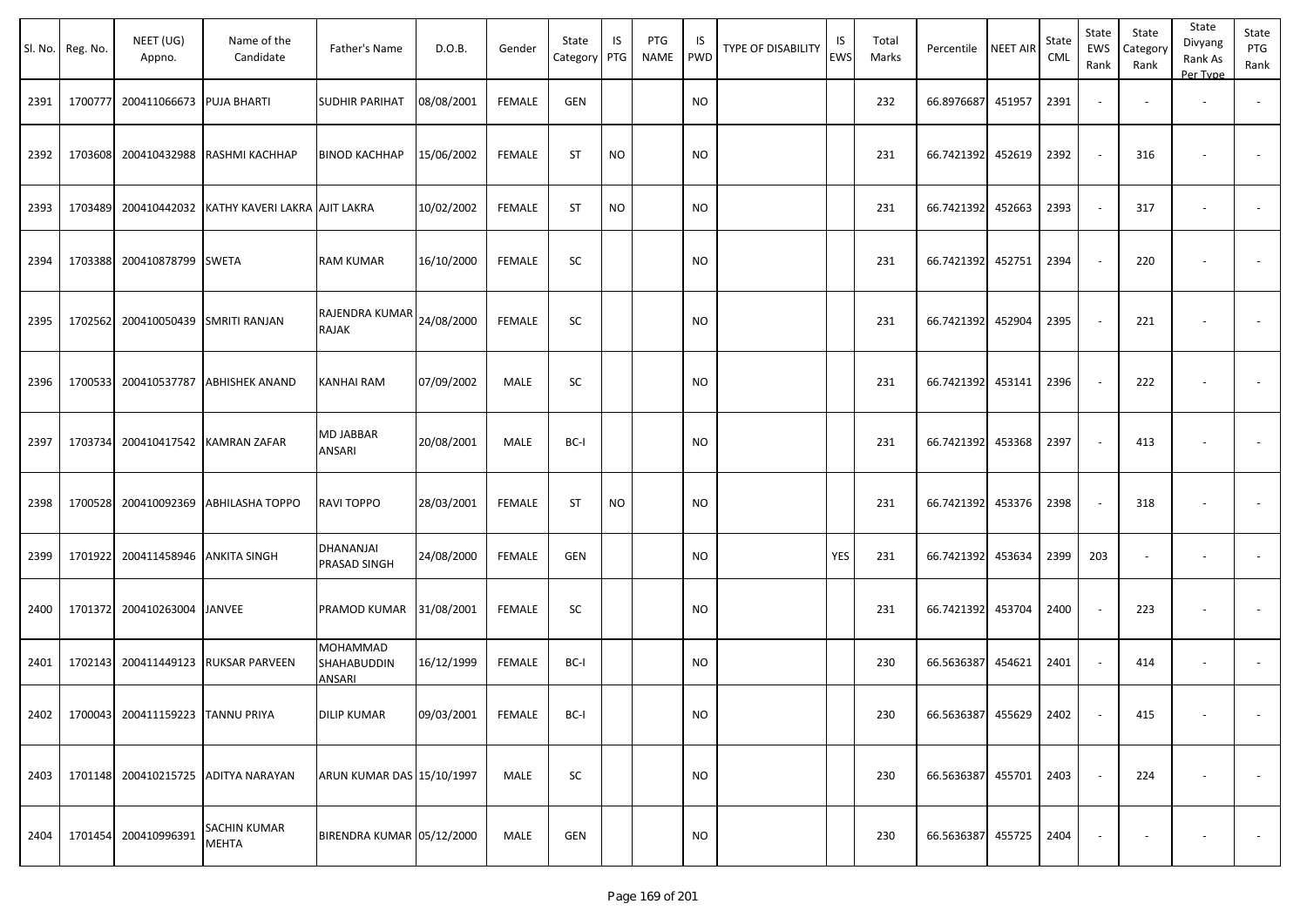|      | Sl. No. Reg. No. | NEET (UG)<br>Appno.                 | Name of the<br>Candidate           | Father's Name                  | D.O.B.     | Gender        | State<br>Category | IS<br>PTG | PTG<br>NAME | IS<br><b>PWD</b> | TYPE OF DISABILITY | IS<br>EWS | Total<br>Marks | Percentile        | <b>NEET AIR</b> | State<br><b>CML</b> | State<br>EWS<br>Rank     | State<br>Category<br>Rank | State<br>Divyang<br>Rank As<br>Per Type | State<br>PTG<br>Rank     |
|------|------------------|-------------------------------------|------------------------------------|--------------------------------|------------|---------------|-------------------|-----------|-------------|------------------|--------------------|-----------|----------------|-------------------|-----------------|---------------------|--------------------------|---------------------------|-----------------------------------------|--------------------------|
| 2405 | 1704244          | 200411460915 AKASH RAJ              |                                    | ARVIND KUMAR<br><b>SINGH</b>   | 25/10/2002 | MALE          | GEN               |           |             | <b>NO</b>        |                    | <b>NO</b> | 230            | 66.5636387        | 456089          | 2405                | $\sim$                   |                           | $\overline{\phantom{a}}$                | $\sim$                   |
| 2406 | 1703281          | 200410721167                        | ALKA KUMARI                        | JITENDRA RAM<br>MAHLI          | 12/01/2002 | FEMALE        | <b>ST</b>         | <b>NO</b> |             | <b>NO</b>        |                    |           | 229            | 66.4107428        | 457290          | 2406                | $\sim$                   | 319                       | $\overline{\phantom{a}}$                |                          |
| 2407 | 1703222          | 200410254051                        | <b>BABY KUMARI</b>                 | RAJENDRA SAW                   | 10/02/1998 | <b>FEMALE</b> | BC-I              |           |             | <b>NO</b>        |                    |           | 229            | 66.4107428        | 457553          | 2407                | $\sim$                   | 416                       | $\overline{\phantom{a}}$                |                          |
| 2408 | 1703048          | 200411403069                        | NIMISHA PRIYA                      | RAJENDRA KUMAR<br>PRABHAT      | 15/12/1997 | <b>FEMALE</b> | SC                |           |             | <b>NO</b>        |                    |           | 229            | 66.4107428        | 457795          | 2408                | $\sim$                   | 225                       | $\overline{\phantom{a}}$                |                          |
| 2409 | 1700422          | 200410253668                        | <b>SOMI KHANAM</b>                 | MD RIYAZUDDIN<br>KHAN          | 06/01/2002 | FEMALE        | <b>GEN</b>        |           |             | <b>NO</b>        |                    | <b>NO</b> | 229            | 66.4107428        | 457999          | 2409                |                          |                           |                                         |                          |
| 2410 |                  | 1703559 200411186277                | <b>AMAN KUMAR</b>                  | SOAMNATH JHA                   | 04/06/1999 | MALE          | <b>GEN</b>        |           |             | <b>NO</b>        |                    | <b>NO</b> | 229            | 66.4107428        | 458221          | 2410                |                          |                           |                                         |                          |
| 2411 |                  |                                     | 1700441 200411121881 SHUBHAM KUMAR | <b>SHAKTI PANDEY</b>           | 05/01/2002 | MALE          | <b>GEN</b>        |           |             | <b>NO</b>        |                    | <b>NO</b> | 228            | 66.2552133        | 459687          | 2411                |                          |                           |                                         |                          |
| 2412 | 1702482          | 200410645397                        | <b>ABIGAIL NIDHI XALXO</b>         | AMULYA RATAN<br>DAVID XALXO    | 08/02/2000 | <b>FEMALE</b> | <b>ST</b>         | <b>NO</b> |             | <b>NO</b>        |                    |           | 228            | 66.2552133        | 459971          | 2412                | $\sim$                   | 320                       | $\sim$                                  |                          |
| 2413 | 1702684          | 200410909784                        | JAYA ROUSHANI                      | ARVIND KUMAR<br><b>SINGH</b>   | 15/04/2000 | <b>FEMALE</b> | BC-II             |           |             | <b>NO</b>        |                    |           | 228            | 66.2552133        | 460233          | 2413                | $\overline{\phantom{a}}$ | 269                       |                                         |                          |
| 2414 | 1702384          | 200410854951                        | SUNIDHI VERMA                      | KAILASH RAM                    | 17/11/2000 | FEMALE        | SC                |           |             | <b>NO</b>        |                    |           | 228            | 66.2552133        | 460333          | 2414                | $\sim$                   | 226                       |                                         |                          |
| 2415 |                  | 1700115 200410870298 PRITI KUMARI   |                                    | <b>SANTOSH KUMAR</b><br>RAJWAR | 10/09/2002 | FEMALE        | SC                |           |             | <b>NO</b>        |                    |           | 228            | 66.2552133        | 460638          | 2415                | $\sim$                   | 227                       |                                         |                          |
| 2416 |                  | 1702818 200410177271                | <b>AMAN ARYA</b>                   | SANJAY KUMAR                   | 13/10/2002 | MALE          | GEN               |           |             | <b>NO</b>        |                    | <b>NO</b> | 228            | 66.2552133        | 460879          | 2416                |                          |                           |                                         |                          |
| 2417 |                  | 1703028 200410005886 PRACHI SHIKHA  |                                    | PRADEEP KUMAR                  | 14/01/2002 | FEMALE        | BC-I              |           |             | <b>NO</b>        |                    |           | 228            | 66.2552133        | 461028          | 2417                |                          | 417                       |                                         | $\overline{\phantom{a}}$ |
| 2418 |                  | 1701303 200410214392 PRIYANKA KISKU |                                    | <b>KRISHNA KISKU</b>           | 16/10/2000 | <b>FEMALE</b> | <b>ST</b>         | <b>NO</b> |             | <b>NO</b>        |                    |           | 227            | 66.0985133 461351 |                 | 2418                | $\sim$                   | 321                       |                                         | $\sim$                   |
| 2419 | 1701623          | 200411258894                        | PRERNA BHARTI                      | NIRMAL PRASAD                  | 31/07/2000 | FEMALE        | BC-II             |           |             | <b>NO</b>        |                    |           | 227            | 66.0985133 461419 |                 | 2419                | $\sim$                   | 270                       |                                         | $\sim$                   |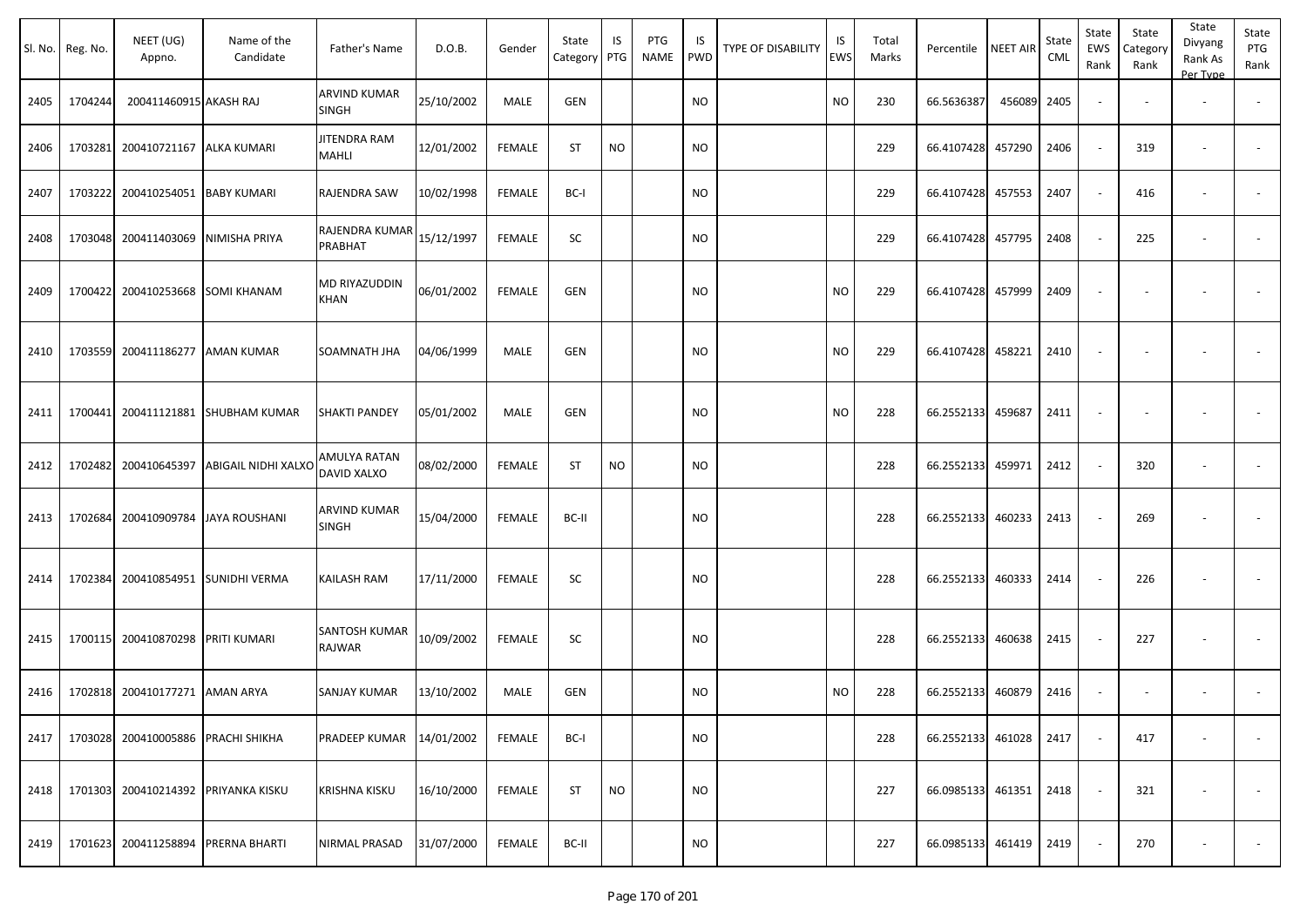|      | Sl. No. Reg. No. | NEET (UG)<br>Appno.                | Name of the<br>Candidate                                                      | Father's Name                               | D.O.B.     | Gender        | State<br>Category | IS<br>PTG | PTG<br>NAME | IS<br>PWD     | TYPE OF DISABILITY | IS<br><b>EWS</b> | Total<br>Marks | Percentile                 | <b>NEET AIR</b> | State<br>CML | State<br>EWS<br>Rank        | State<br>Category<br>Rank | State<br>Divyang<br>Rank As<br>Per Type | State<br>PTG<br>Rank |
|------|------------------|------------------------------------|-------------------------------------------------------------------------------|---------------------------------------------|------------|---------------|-------------------|-----------|-------------|---------------|--------------------|------------------|----------------|----------------------------|-----------------|--------------|-----------------------------|---------------------------|-----------------------------------------|----------------------|
| 2420 |                  | 1703032 200410508599               | <b>KAMYA KUJUR</b>                                                            | <b>PAUL KUJUR</b>                           | 01/08/1999 | <b>FEMALE</b> | <b>ST</b>         | <b>NO</b> |             | <b>NO</b>     |                    |                  | 227            | 66.0985133                 | 461769          | 2420         | $\sim$                      | 322                       | $\sim$                                  |                      |
| 2421 |                  |                                    | 1700221 200410952498 AKANKSHA BHARTI                                          | <b>SANJAY KUMAR</b>                         | 12/10/2000 | <b>FEMALE</b> | <b>GEN</b>        |           |             | <b>NO</b>     |                    | NO.              | 227            | 66.0985133                 | 462221          | 2421         | $\overline{\phantom{a}}$    | $\overline{\phantom{a}}$  | $\sim$                                  |                      |
| 2422 |                  | 1700772 200410412130 CHHAYA BHARTI |                                                                               | <b>ARUN KUMAR</b><br><b>SINGH</b>           | 10/11/2000 | <b>FEMALE</b> | <b>ST</b>         | <b>NO</b> |             | <b>NO</b>     |                    |                  | 227            | 66.0985133                 | 462573          | 2422         | $\mathcal{L}_{\mathcal{A}}$ | 323                       | $\sim$                                  |                      |
| 2423 |                  |                                    | 1701779 200411289786 TWINKLE KUMARI                                           | DHANANJAY<br><b>MISHRA</b>                  | 12/07/2001 | <b>FEMALE</b> | <b>GEN</b>        |           |             | <b>NO</b>     |                    | <b>YES</b>       | 226            | 65.9355218                 | 463596          | 2423         | 204                         | $\overline{\phantom{a}}$  |                                         |                      |
| 2424 |                  | 1702322 200411154577               | <b>ROSHAN ORAON</b>                                                           | JAGNATH ORAON                               | 02/04/1998 | <b>MALE</b>   | <b>ST</b>         | <b>NO</b> |             | <b>NO</b>     |                    |                  | 226            | 65.9355218                 | 463726          | 2424         | $\sim$                      | 324                       | $\sim$                                  |                      |
| 2425 |                  | 1702442 200410588160               | <b>NISHTHA NIDHI</b>                                                          | JALESHWAR SAHU 27/09/2000                   |            | <b>FEMALE</b> | BC-I              |           |             | <b>NO</b>     |                    |                  | 226            | 65.9355218                 | 463763          | 2425         | $\sim$                      | 418                       |                                         | $\sim$               |
| 2426 |                  | 1702367 200410311183               | MANILA SINGH<br><b>KUNTIA</b>                                                 | <b>MANOJ SINGH</b><br><b>KUNTIA</b>         | 29/12/2002 | <b>FEMALE</b> | <b>ST</b>         | <b>NO</b> |             | <b>NO</b>     |                    |                  | 226            | 65.9355218                 | 463820          | 2426         | $\sim$                      | 325                       |                                         |                      |
| 2427 |                  |                                    | 1703197 200410540776 HRITIKA GANESH                                           | <b>GANESH PRASAD</b>                        | 12/05/2001 | <b>FEMALE</b> | SC                |           |             | <b>NO</b>     |                    |                  | 226            | 65.9355218                 | 464613          | 2427         | $\sim$                      | 228                       | $\sim$                                  | $\blacksquare$       |
| 2428 |                  | 1703670 200410720270 APURBA ROY    |                                                                               | <b>SUSHANTA</b><br><b>KUMAR ROY</b>         | 02/08/2000 | <b>FEMALE</b> | <b>GEN</b>        |           |             | <b>NO</b>     |                    | NO.              | 226            | 65.9355218                 | 465258          | 2428         | $\blacksquare$              |                           |                                         |                      |
| 2429 | 1704114          | 200411216094                       | SHIRLEY SIMRAN<br><b>EKKA</b>                                                 | SANJAY<br><b>CHRISTOPHER</b><br><b>EKKA</b> | 18/11/2000 | FEMALE        | <b>ST</b>         | <b>NO</b> |             | <b>NO</b>     |                    |                  | 225            | 65.7525588                 | 465723 2429     |              | $\sim$                      | 326                       |                                         |                      |
| 2430 |                  | 1702397 200410089422 ARUN KUMAR    |                                                                               | RAMJIWAN TURI                               | 15/12/1997 | MALE          | SC                |           |             | <b>NO</b>     |                    |                  | 225            | 65.7525588                 | 466128          | 2430         | $\sim$                      | 229                       |                                         |                      |
|      |                  |                                    | 2431   1701002   200410361585   UTKARSH SHEKHAR   SHASHI SHEKHAR   26/08/2002 |                                             |            | MALE          | GEN               |           |             | $\mathsf{NO}$ |                    | YES              | 225            | 65.7525588 467436 2431 205 |                 |              |                             |                           |                                         |                      |
| 2432 |                  | 1701417 200410824058 JOYDEEP GUPTA |                                                                               | LATE<br>MANABENDRA<br><b>GUPTA</b>          | 20/09/2001 | MALE          | GEN               |           |             | <b>NO</b>     |                    | <b>NO</b>        | 224            | 65.5892016 468817          |                 | 2432         | $\sim$                      | $\overline{\phantom{a}}$  | $\sim$                                  | $\sim$               |
| 2433 |                  |                                    | 1700575 200411007044 MARY ROSE BARA                                           | <b>MANGAL BARA</b>                          | 01/10/2001 | FEMALE        | ST                | <b>NO</b> |             | <b>NO</b>     |                    |                  | 224            | 65.5892016 469425 2433     |                 |              | $\sim$                      | 327                       | $\sim$                                  | $\sim$               |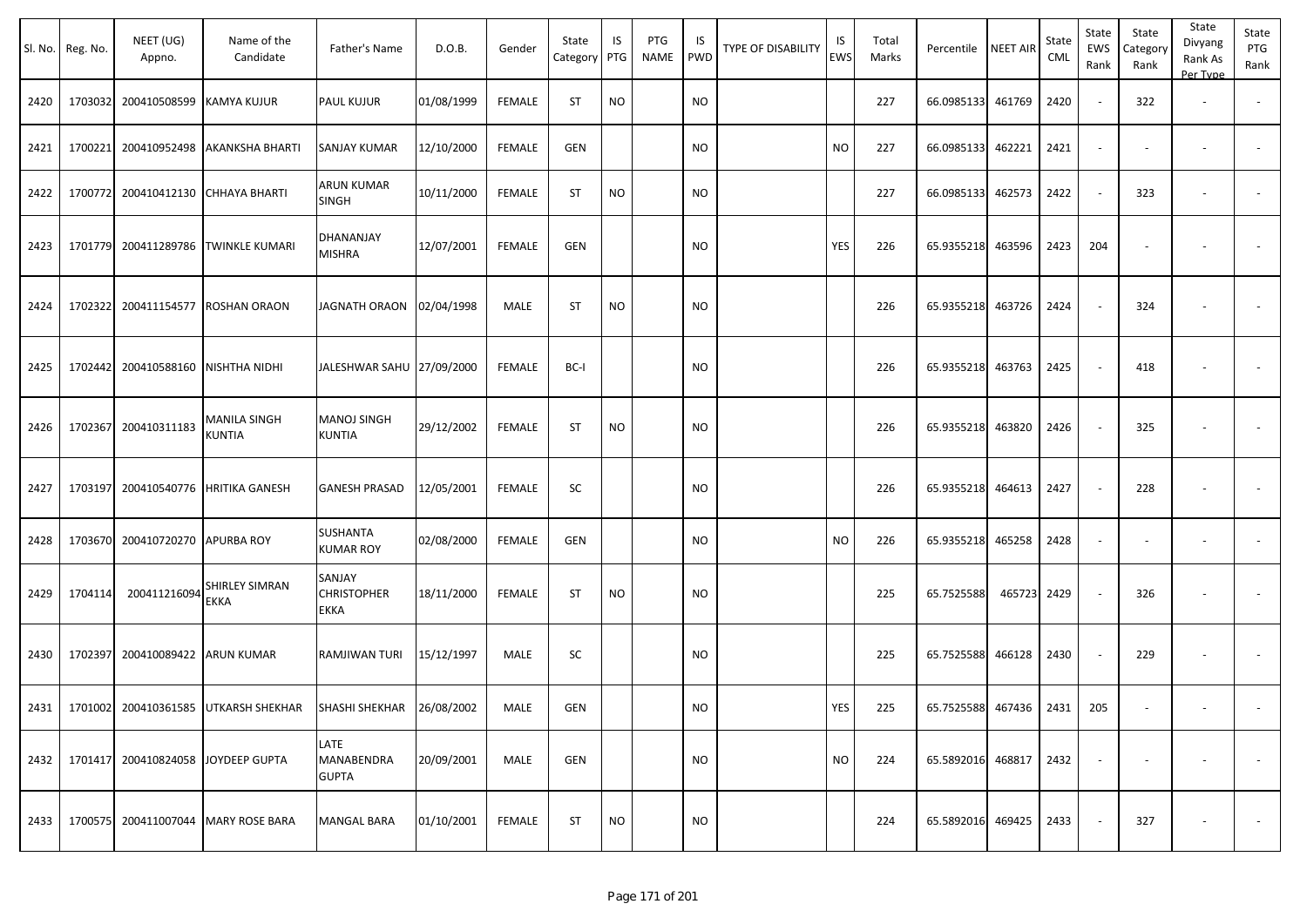|      | Sl. No. Reg. No. | NEET (UG)<br>Appno.   | Name of the<br>Candidate              | Father's Name                    | D.O.B.     | Gender        | State<br>Category | IS<br>PTG | PTG<br><b>NAME</b> | IS<br><b>PWD</b> | <b>TYPE OF DISABILITY</b> | IS<br>EWS | Total<br>Marks | Percentile        | <b>NEET AIR</b> | State<br>CML | State<br>EWS<br>Rank | State<br>Category<br>Rank | State<br>Divyang<br>Rank As<br>Per Type | State<br>PTG<br>Rank     |
|------|------------------|-----------------------|---------------------------------------|----------------------------------|------------|---------------|-------------------|-----------|--------------------|------------------|---------------------------|-----------|----------------|-------------------|-----------------|--------------|----------------------|---------------------------|-----------------------------------------|--------------------------|
| 2434 | 1704108          |                       | 200410938567 SUVECHHA PANJA           | SUNIL KUMAR<br>PANJA             | 17/07/2003 | <b>FEMALE</b> | <b>GEN</b>        |           |                    | <b>NO</b>        |                           | <b>NO</b> | 224            | 65.5892016        | 470066          | 2434         |                      |                           |                                         |                          |
| 2435 | 1700894          | 200410678620          | <b>DRISHTI</b>                        | NILESH KUMAR                     | 16/11/2001 | <b>FEMALE</b> | GEN               |           |                    | <b>NO</b>        |                           | <b>NO</b> | 223            | 65.4308921        | 470701          | 2435         |                      |                           |                                         |                          |
| 2436 | 1703589          | 200410860626          | <b>NIKITA KUMARI</b>                  | SANJAY KUMAR                     | 13/03/1999 | <b>FEMALE</b> | BC-I              |           |                    | <b>NO</b>        |                           |           | 223            | 65.4308921        | 470773          | 2436         | $\sim$               | 419                       |                                         | $\overline{\phantom{a}}$ |
| 2437 | 1700243          | 200410680088          | KUMAR PRATYUSH                        | PAWAN KUMAR                      | 03/02/2001 | MALE          | GEN               |           |                    | <b>NO</b>        |                           | <b>NO</b> | 223            | 65.4308921        | 470918          | 2437         |                      |                           |                                         |                          |
| 2438 | 1702395          | 200410226909          | PRIYANKA                              | SANJAY KUMAR<br>NAYAK            | 07/02/2002 | <b>FEMALE</b> | <b>GEN</b>        |           |                    | <b>NO</b>        |                           |           | 223            | 65.4308921        | 471028          | 2438         |                      |                           |                                         |                          |
| 2439 | 1700989          | 200410346466          | PRAFULL CHANDRA<br><b>MANI PANDEY</b> | ANANT KUMAR<br>PANDEY            | 02/07/2001 | MALE          | GEN               |           |                    | <b>NO</b>        |                           | <b>NO</b> | 223            | 65.4308921 471323 |                 | 2439         |                      |                           |                                         |                          |
| 2440 | 1700268          | 200410418023          | <b>SARAH SHRUTI</b><br><b>KUJUR</b>   | SUSHIL KUJUR                     | 02/01/2002 | <b>FEMALE</b> | <b>ST</b>         | <b>NO</b> |                    | <b>NO</b>        |                           |           | 223            | 65.4308921        | 472359          | 2440         |                      | 328                       |                                         |                          |
| 2441 | 1701588          | 200411045053          | NITISH KUMAR<br>MAHATO                | LAKSHMI PADA<br><b>MAHATO</b>    | 29/05/2001 | MALE          | BC-I              |           |                    | <b>NO</b>        |                           |           | 223            | 65.4308921        | 472377          | 2441         |                      | 420                       | $\overline{\phantom{a}}$                |                          |
| 2442 | 1703592          | 200410230417          | REZINA HANSDAK                        | <b>ANTHONY THAKUR</b><br>HANSDAK | 09/09/1999 | <b>FEMALE</b> | <b>ST</b>         | <b>NO</b> |                    | <b>NO</b>        |                           |           | 222            | 65.2703149 473540 |                 | 2442         |                      | 329                       | $\overline{\phantom{a}}$                |                          |
| 2443 | 1701226          | 200410854129          | <b>AGYESH RAJ</b>                     | SHYAM SUNDAR<br>DAS              | 25/12/1998 | MALE          | SC                |           |                    | <b>NO</b>        |                           |           | 222            | 65.2703149 473760 |                 | 2443         | $\sim$               | 230                       | $\overline{\phantom{a}}$                | $\overline{\phantom{a}}$ |
| 2444 | 1702858          | 200410013404          | <b>JAY KUMAR</b>                      | MILAN NAYAK                      | 24/11/1998 | MALE          | BC-I              |           |                    | NO               |                           |           | 221            | 65.1103960 474954 |                 | 2444         | $\sim$               | 421                       |                                         |                          |
| 2445 | 1703514          | 200410523613          | <b>DHIRAJ KUMAR</b>                   | BIRENDRA BAITHA 15/04/2002       |            | MALE          | SC                |           |                    | <b>NO</b>        |                           |           | 221            | 65.1103960 475041 |                 | 2445         |                      | 231                       | $\overline{\phantom{a}}$                |                          |
| 2446 | 1701908          | 200410653428 KHUSHBOO |                                       | VISHWA NATH<br>MANJHI            | 01/10/1999 | FEMALE        | <b>ST</b>         | <b>NO</b> |                    | <b>NO</b>        |                           |           | 221            | 65.1103960 475423 |                 | 2446         |                      | 330                       |                                         |                          |
| 2447 | 1704008          |                       | 200410161182 ANJALI MARDI             | SUNA RAM MARDI 30/09/2001        |            | <b>FEMALE</b> | ST                | <b>NO</b> |                    | <b>NO</b>        |                           |           | 221            | 65.1103960        | 475842          | 2447         | $\sim$               | 331                       | $\overline{\phantom{a}}$                | $\sim$                   |
| 2448 | 1703158          |                       | 200411005861 SHIVAM KUMAR             | ARUN KUMAR RAI 04/03/2000        |            | MALE          | BC-II             |           |                    | <b>NO</b>        |                           |           | 221            | 65.1103960 476296 |                 | 2448         |                      | 271                       |                                         | $\sim$                   |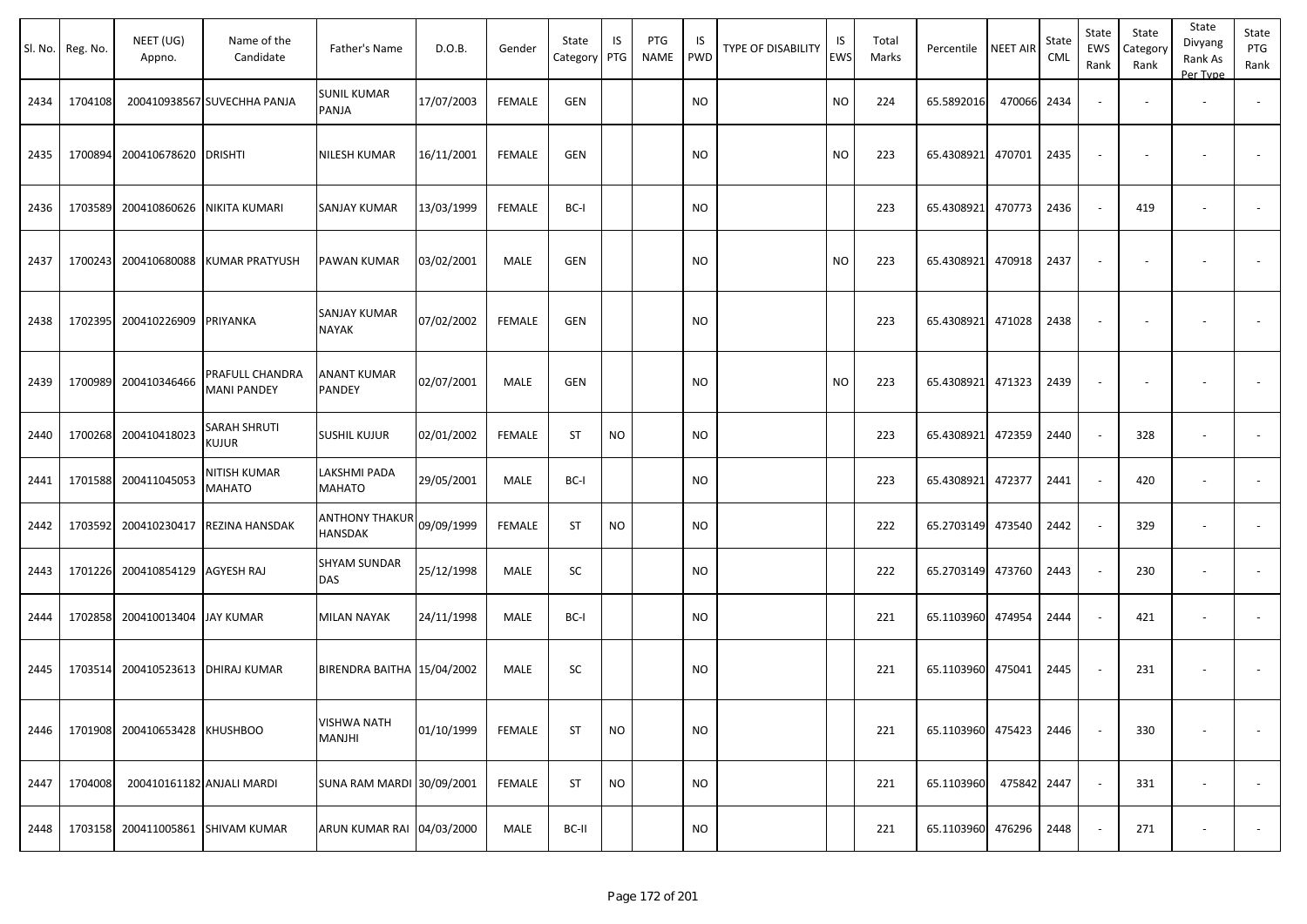|      | Sl. No. Reg. No. | NEET (UG)<br>Appno.              | Name of the<br>Candidate              | Father's Name                      | D.O.B.     | Gender        | State<br>Category | IS<br>PTG | <b>PTG</b><br>NAME | IS<br><b>PWD</b> | <b>TYPE OF DISABILITY</b>                | IS<br>EWS | Total<br>Marks | Percentile        | <b>NEET AIR</b> | State<br>CML | State<br>EWS<br>Rank     | State<br>Category<br>Rank | State<br>Divyang<br>Rank As<br>Per Type | State<br>PTG<br>Rank     |
|------|------------------|----------------------------------|---------------------------------------|------------------------------------|------------|---------------|-------------------|-----------|--------------------|------------------|------------------------------------------|-----------|----------------|-------------------|-----------------|--------------|--------------------------|---------------------------|-----------------------------------------|--------------------------|
| 2449 |                  | 1701277 200410081823             | <b>KRITIKA KUMARI</b>                 | RANJEET KUMAR<br>SINGH             | 10/08/2000 | <b>FEMALE</b> | BC-II             |           |                    | NO.              |                                          |           | 221            | 65.1103960        | 476709          | 2449         | $\sim$                   | 272                       | $\overline{\phantom{a}}$                | $\overline{\phantom{a}}$ |
| 2450 |                  | 1700698 200410087060             | <b>SAWNA TUTI</b>                     | <b>DOCHA TUTI</b>                  | 10/02/2000 | MALE          | <b>ST</b>         | <b>NO</b> |                    | <b>NO</b>        |                                          |           | 220            | 64.9230436        | 477071          | 2450         | $\sim$                   | 332                       |                                         |                          |
| 2451 |                  |                                  | 1701463 200410234375 SANYOGITA TOPPO  | JAGDISH BHAGAT 21/11/1999          |            | <b>FEMALE</b> | ST                | <b>NO</b> |                    | <b>NO</b>        |                                          |           | 220            | 64.9230436        | 477363          | 2451         | $\overline{\phantom{a}}$ | 333                       | $\overline{\phantom{a}}$                | $\overline{\phantom{a}}$ |
| 2452 |                  | 1703144 200410032979             | <b>NABIN MAHATO</b>                   | RAJ KISHORE<br>MAHATO              | 26/11/2002 | MALE          | BC-II             |           |                    | <b>NO</b>        |                                          |           | 220            | 64.9230436        | 478191          | 2452         | $\sim$                   | 273                       | $\overline{\phantom{a}}$                | $\sim$                   |
| 2453 |                  | 1701060 200410338225             | <b>PREM PRASAD</b>                    | ISHWAR PRASAD                      | 27/06/2001 | MALE          | <b>GEN</b>        |           |                    | <b>NO</b>        |                                          | <b>NO</b> | 220            | 64.9230436        | 478350          | 2453         | $\overline{\phantom{a}}$ |                           |                                         |                          |
| 2454 | 1703957          | 200410828789 RAHUL GORAI         |                                       | <b>SUNIL KUMAR</b><br><b>GORAI</b> | 20/02/2003 | MALE          | BC-I              |           |                    | YES              | <b>B-DEAFNESS AND</b><br>HARD OF HEARING |           | 220            | 64.9230436        | 479047          | 2454         | $\sim$                   | 422                       | 10                                      | $\sim$                   |
| 2455 |                  | 1702090 200410099016             | <b>SNEHS PRIYA</b>                    | PRAMOD KUMAR<br>SINGH              | 30/03/1999 | <b>FEMALE</b> | <b>ST</b>         | <b>NO</b> |                    | <b>NO</b>        |                                          |           | 219            | 64.7541997        | 479923          | 2455         | $\overline{\phantom{a}}$ | 334                       |                                         |                          |
| 2456 | 1703958          |                                  | 200410108379 MEENU KUMARI             | KAPIL DEO<br>PRASAD SINGH          | 10/09/2001 | <b>FEMALE</b> | <b>ST</b>         | <b>NO</b> |                    | <b>NO</b>        |                                          |           | 219            | 64.7541997        | 480206          | 2456         | $\sim$                   | 335                       |                                         |                          |
| 2457 | 1703955          | 200410085837 ADIN JAMAL          |                                       | <b>SYED JAMAL</b><br>AHMED         | 12/06/2000 | MALE          | GEN               |           |                    | NO.              |                                          | YES       | 219            | 64.7541997        | 480510          | 2457         | 206                      | $\sim$                    | $\overline{\phantom{a}}$                |                          |
| 2458 |                  | 1702694 200410748797             | <b>PRAKASH TIRKEY</b>                 | <b>SOMA TIRKEY</b>                 | 25/03/2000 | MALE          | <b>ST</b>         | <b>NO</b> |                    | <b>NO</b>        |                                          |           | 219            | 64.7541997        | 480665          | 2458         | $\sim$                   | 336                       |                                         |                          |
| 2459 | 1701534          | 200410124204                     | <b>AMRIT RASHMI</b>                   | NARESH PRASAD<br>MANDAL            | 24/10/1997 | <b>FEMALE</b> | <b>ST</b>         | <b>NO</b> |                    | <b>NO</b>        |                                          |           | 218            | 64.5887941        | 482118          | 2459         |                          | 337                       |                                         |                          |
| 2460 |                  |                                  | 1700276 200410738036 KRISHNKANT MAHLI | <b>JITRAM MAHLI</b>                | 17/09/1999 | MALE          | <b>ST</b>         | <b>NO</b> |                    | <b>NO</b>        |                                          |           | 218            | 64.5887941 482278 |                 | 2460         |                          | 338                       |                                         |                          |
| 2461 |                  | 1702172 200410047234 ROBIN KUJUR |                                       | <b>MANSA ORAON</b>                 | 16/06/2000 | MALE          | ST                | <b>NO</b> |                    | NO.              |                                          |           | 218            | 64.5887941 482311 |                 | 2461         | $\overline{\phantom{a}}$ | 339                       |                                         | $\sim$                   |
| 2462 |                  | 1703157 200410095363 ASHI KARAN  |                                       | <b>ANIL KUMAR</b><br>KARAN         | 20/09/2001 | FEMALE        | GEN               |           |                    | <b>NO</b>        |                                          | <b>NO</b> | 218            | 64.5887941 483405 |                 | 2462         | $\overline{\phantom{a}}$ | $\overline{\phantom{a}}$  | $\overline{\phantom{a}}$                | $\sim$                   |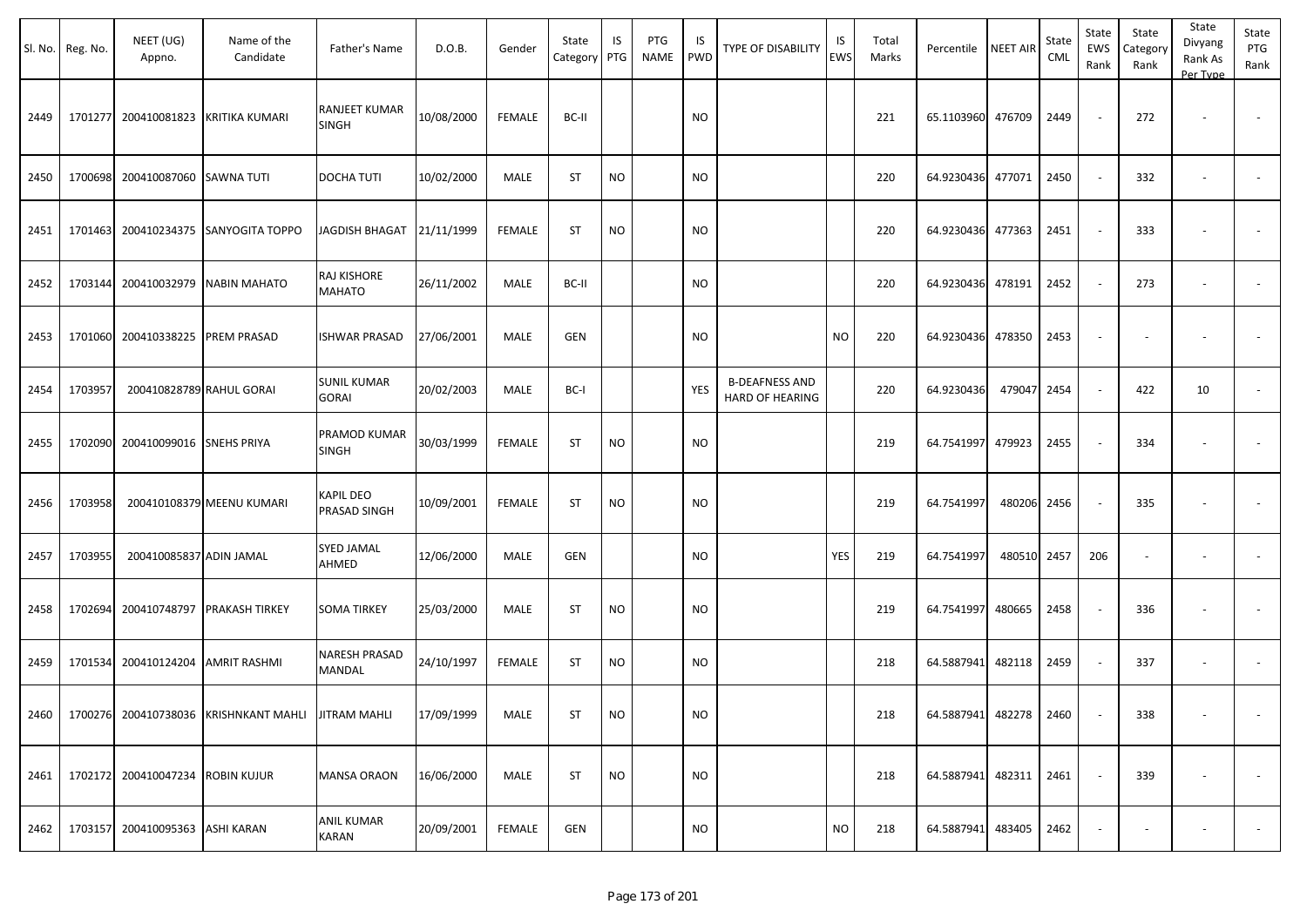|      | Sl. No. Reg. No. | NEET (UG)<br>Appno.               | Name of the<br>Candidate              | Father's Name                        | D.O.B.     | Gender        | State<br>Category PTG | IS        | PTG<br><b>NAME</b> | IS<br><b>PWD</b> | <b>TYPE OF DISABILITY</b> | IS<br>EWS | Total<br>Marks | Percentile NEET AIR |        | State<br>CML | State<br>EWS<br>Rank | State<br>Category<br>Rank | State<br>Divyang<br>Rank As<br>Per Type | State<br>PTG<br>Rank |
|------|------------------|-----------------------------------|---------------------------------------|--------------------------------------|------------|---------------|-----------------------|-----------|--------------------|------------------|---------------------------|-----------|----------------|---------------------|--------|--------------|----------------------|---------------------------|-----------------------------------------|----------------------|
| 2463 |                  | 1701235 200411228432 LAXMI KISKU  |                                       | LAXMAN KISKU                         | 28/08/2000 | <b>FEMALE</b> | ST                    | <b>NO</b> |                    | <b>NO</b>        |                           |           | 217            | 64.4270463          | 484531 | 2463         |                      | 340                       |                                         |                      |
| 2464 | 1701233          | 200411201154 ANU KUMARI           |                                       | <b>DILIP KUMAR</b><br>MAHATO         | 25/06/2003 | <b>FEMALE</b> | <b>GEN</b>            |           |                    | <b>NO</b>        |                           |           | 217            | 64.4270463          | 484978 | 2464         | $\sim$               |                           | $\overline{\phantom{a}}$                |                      |
| 2465 | 1703485          |                                   | 200410844429 KAMLA HEMBRAM            | SAGAR HEMBRAM   07/02/1998           |            | FEMALE        | <b>ST</b>             | <b>NO</b> |                    | <b>NO</b>        |                           |           | 216            | 64.2616408          | 486754 | 2465         |                      | 341                       |                                         |                      |
| 2466 | 1700310          |                                   | 200410299262 ARNAV BHAGAT             | RAGHUNANDAN<br><b>BHAGAT</b>         | 28/06/2002 | MALE          | <b>ST</b>             | <b>NO</b> |                    | <b>NO</b>        |                           |           | 216            | 64.2616408          | 486834 | 2466         |                      | 342                       |                                         |                      |
| 2467 | 1703341          |                                   | 200410092977 SHAKUNTALA TUDU          | BISHWA NATH<br>MAJHI                 | 07/05/2001 | <b>FEMALE</b> | <b>ST</b>             | <b>NO</b> |                    | <b>NO</b>        |                           |           | 216            | 64.2616408          | 487035 | 2467         |                      | 343                       |                                         |                      |
| 2468 | 1703871          |                                   | 200411150399 SAURAV KUMAR             | <b>SHYAM KUMAR</b><br>SHARMA         | 07/01/2001 | MALE          | GEN                   |           |                    | <b>NO</b>        |                           | <b>NO</b> | 216            | 64.2616408          | 487111 | 2468         |                      |                           |                                         |                      |
| 2469 | 1700764          |                                   | 200410114847   AKSHAY KUMAR           | <b>BINOD KUMAR</b><br><b>GAHLAUT</b> | 01/10/2001 | MALE          | SC                    |           |                    | <b>NO</b>        |                           |           | 216            | 64.2616408          | 487284 | 2469         |                      | 232                       |                                         |                      |
| 2470 | 1703081          | 200410712550 JYOTI KUMARI         |                                       | <b>MUNNA RAM</b>                     | 14/05/2000 | <b>FEMALE</b> | SC                    |           |                    | <b>NO</b>        |                           |           | 216            | 64.2616408          | 487508 | 2470         |                      | 233                       | $\overline{\phantom{a}}$                |                      |
| 2471 | 1703252          | 200411125634                      | <b>KUSUM KUMARI</b><br><b>MEHTA</b>   | KHEMLAL PRASAD<br><b>MEHTA</b>       | 19/11/2001 | FEMALE        | BC-II                 |           |                    | <b>NO</b>        |                           |           | 215            | 64.0735568          | 488599 | 2471         |                      | 274                       | $\overline{\phantom{a}}$                |                      |
| 2472 | 1701356          | 200410746472 NISTHA KUJUR         |                                       | DEEPAK KUMAR<br><b>ORAON</b>         | 26/10/2001 | <b>FEMALE</b> | <b>ST</b>             | <b>NO</b> |                    | <b>NO</b>        |                           |           | 215            | 64.0735568          | 488755 | 2472         |                      | 344                       | $\overline{\phantom{a}}$                |                      |
| 2473 |                  | 1702328 200410483866 RAHAT QUASMI |                                       | MD QUASIM                            | 05/03/1999 | FEMALE        | <b>GEN</b>            |           |                    | <b>NO</b>        |                           | <b>NO</b> | 215            | 64.0735568          | 489729 | 2473         |                      |                           |                                         |                      |
| 2474 |                  | 1703099 200410372322 NAFISA NAZ   |                                       | <b>QUME ANSARI</b>                   | 11/01/2002 | <b>FEMALE</b> | GEN                   |           |                    | <b>NO</b>        |                           | NO.       | 215            | 64.0735568 490197   |        | 2474         |                      |                           |                                         |                      |
| 2475 |                  | 1702550 200410006100              | <b>ROLLY SATYAM</b><br><b>MARANDI</b> | <b>BINAY KUMAR</b><br><b>MARANDI</b> | 05/02/2003 | <b>FEMALE</b> | <b>ST</b>             | <b>NO</b> |                    | <b>NO</b>        |                           |           | 215            | 64.0735568 490766   |        | 2475         |                      | 345                       |                                         | $\sim$               |
| 2476 | 1704132          | 200411600610 RICHA JAIN           |                                       | <b>KISHOR KUMAR</b><br>JAIN          | 10/01/1998 | <b>FEMALE</b> | GEN                   |           |                    | <b>NO</b>        |                           | YES       | 215            | 64.0735568          | 490809 | 2476         | 207                  |                           | $\overline{\phantom{a}}$                | $\sim$               |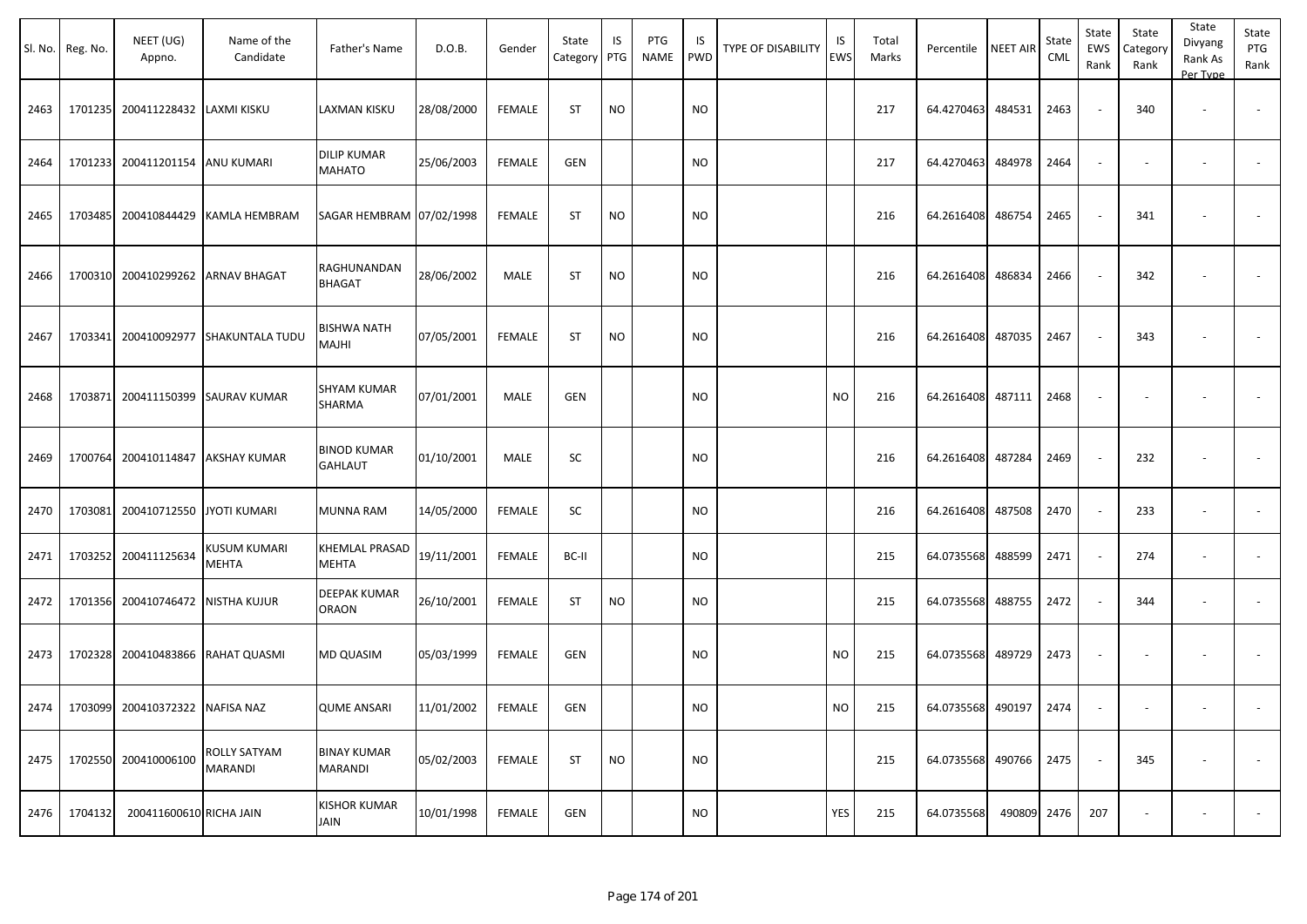|      | Sl. No. Reg. No. | NEET (UG)<br>Appno.               | Name of the<br>Candidate             | Father's Name                          | D.O.B.     | Gender        | State<br>Category PTG | IS        | PTG<br><b>NAME</b> | IS<br><b>PWD</b> | <b>TYPE OF DISABILITY</b> | IS<br>EWS | Total<br>Marks | Percentile NEET AIR |        | State<br>CML | State<br>EWS<br>Rank | State<br>Category<br>Rank | State<br>Divyang<br>Rank As<br>Per Type | State<br>PTG<br>Rank     |
|------|------------------|-----------------------------------|--------------------------------------|----------------------------------------|------------|---------------|-----------------------|-----------|--------------------|------------------|---------------------------|-----------|----------------|---------------------|--------|--------------|----------------------|---------------------------|-----------------------------------------|--------------------------|
| 2477 | 1701131          |                                   | 200410079665   DEEPAK SOREN          | <b>CHANDRA</b><br><b>NARAYAN SOREN</b> | 21/07/1998 | MALE          | <b>ST</b>             | <b>NO</b> |                    | <b>NO</b>        |                           |           | 214            | 63.9121748 491130   |        | 2477         |                      | 346                       |                                         | $\overline{\phantom{a}}$ |
| 2478 | 1700129          |                                   | 200410485125 ADARSH KESHRI           | SUBODH KUMAR                           | 01/01/2001 | MALE          | BC-II                 |           |                    | <b>NO</b>        |                           |           | 214            | 63.9121748          | 491616 | 2478         |                      | 275                       |                                         |                          |
| 2479 | 1702560          |                                   | 200410157614 ANAND MURMU             | <b>DASMATH</b><br><b>MURMU</b>         | 30/04/2001 | MALE          | <b>ST</b>             | <b>NO</b> |                    | <b>NO</b>        |                           |           | 214            | 63.9121748 491639   |        | 2479         |                      | 347                       |                                         | $\sim$                   |
| 2480 | 1703283          | 200410386136 ARUSHI KESHRI        |                                      | <b>VED PRAKASH</b>                     | 02/02/2001 | <b>FEMALE</b> | GEN                   |           |                    | <b>NO</b>        |                           |           | 214            | 63.9121748          | 491759 | 2480         | $\sim$               |                           | $\overline{\phantom{a}}$                | $\sim$                   |
| 2481 | 1701667          | 200410081975 RINKI KUMARI         |                                      | LOVIN MODI                             | 09/07/2001 | <b>FEMALE</b> | <b>ST</b>             | <b>NO</b> |                    | <b>NO</b>        |                           |           | 214            | 63.9121748 492804   |        | 2481         |                      | 348                       |                                         |                          |
| 2482 | 1703392          | 200410336504                      | <b>BISHWAJEET</b><br><b>MURMU</b>    | <b>DURGA CHARAN</b><br><b>MURMU</b>    | 20/01/2003 | MALE          | <b>ST</b>             | <b>NO</b> |                    | <b>NO</b>        |                           |           | 214            | 63.9121748          | 492821 | 2482         |                      | 349                       |                                         |                          |
| 2483 | 1703424          | 200410120724                      | ABHISHEK KUMAR<br><b>MAHTO</b>       | <b>MADAN KUMAR</b><br><b>MAHTO</b>     | 25/11/2001 | MALE          | GEN                   |           |                    | <b>NO</b>        |                           |           | 213            | 63.7477203          | 494282 | 2483         |                      |                           |                                         |                          |
| 2484 | 1703897          | 200410348895                      | AKASHDEEP<br>PRIYADARSHI             | AKHILESH KUMAR<br><b>GUPTA</b>         | 06/07/1996 | MALE          | BC-I                  |           |                    | <b>NO</b>        |                           |           | 213            | 63.7477203          | 494886 | 2484         |                      | 423                       |                                         |                          |
| 2485 |                  |                                   | 1700599 200410087201 MEENAKSHI MARDI | <b>BIKRAM MARDI</b>                    | 20/12/1998 | FEMALE        | <b>ST</b>             | <b>NO</b> |                    | <b>NO</b>        |                           |           | 212            | 63.5818026          | 495551 | 2485         |                      | 350                       | $\overline{\phantom{a}}$                |                          |
| 2486 | 1704112          |                                   | 200411510875 CHHAVI KUMARI           | ARJUN SINGH                            | 02/09/2000 | FEMALE        | BC-I                  |           |                    | <b>NO</b>        |                           |           | 212            | 63.5818026          | 495830 | 2486         |                      | 424                       | $\overline{\phantom{a}}$                |                          |
| 2487 | 1701595          |                                   | 200410750982 BIKRAM MURMU            | <b>JAKTU MURMU</b>                     | 20/05/2001 | MALE          | <b>ST</b>             | <b>NO</b> |                    | <b>NO</b>        |                           |           | 212            | 63.5818026          | 497581 | 2487         |                      | 351                       |                                         |                          |
| 2488 |                  |                                   | 1703523 200410091244 TAUQEER ASGHAR  | MINHAJ ASGHAR                          | 27/02/2001 | MALE          | BC-I                  |           |                    | <b>NO</b>        |                           |           | 212            | 63.5818026 497740   |        | 2488         |                      | 425                       |                                         |                          |
| 2489 |                  | 1701242 200410431028              | <b>ISHVAH SHASHWAT</b><br><b>NAG</b> | URBAN<br>SHITANSHU NAG                 | 09/12/2001 | MALE          | <b>ST</b>             | <b>NO</b> |                    | <b>NO</b>        |                           |           | 211            | 63.4131050 498365   |        | 2489         | $\sim$               | 352                       | $\overline{\phantom{a}}$                | $\sim$                   |
| 2490 |                  | 1701976 200411046755 SONALI MARDI |                                      | MIRJA MAJHI                            | 14/03/2002 | <b>FEMALE</b> | ST                    | <b>NO</b> |                    | <b>NO</b>        |                           |           | 211            | 63.4131050 499339   |        | 2490         |                      | 353                       |                                         | $\sim$                   |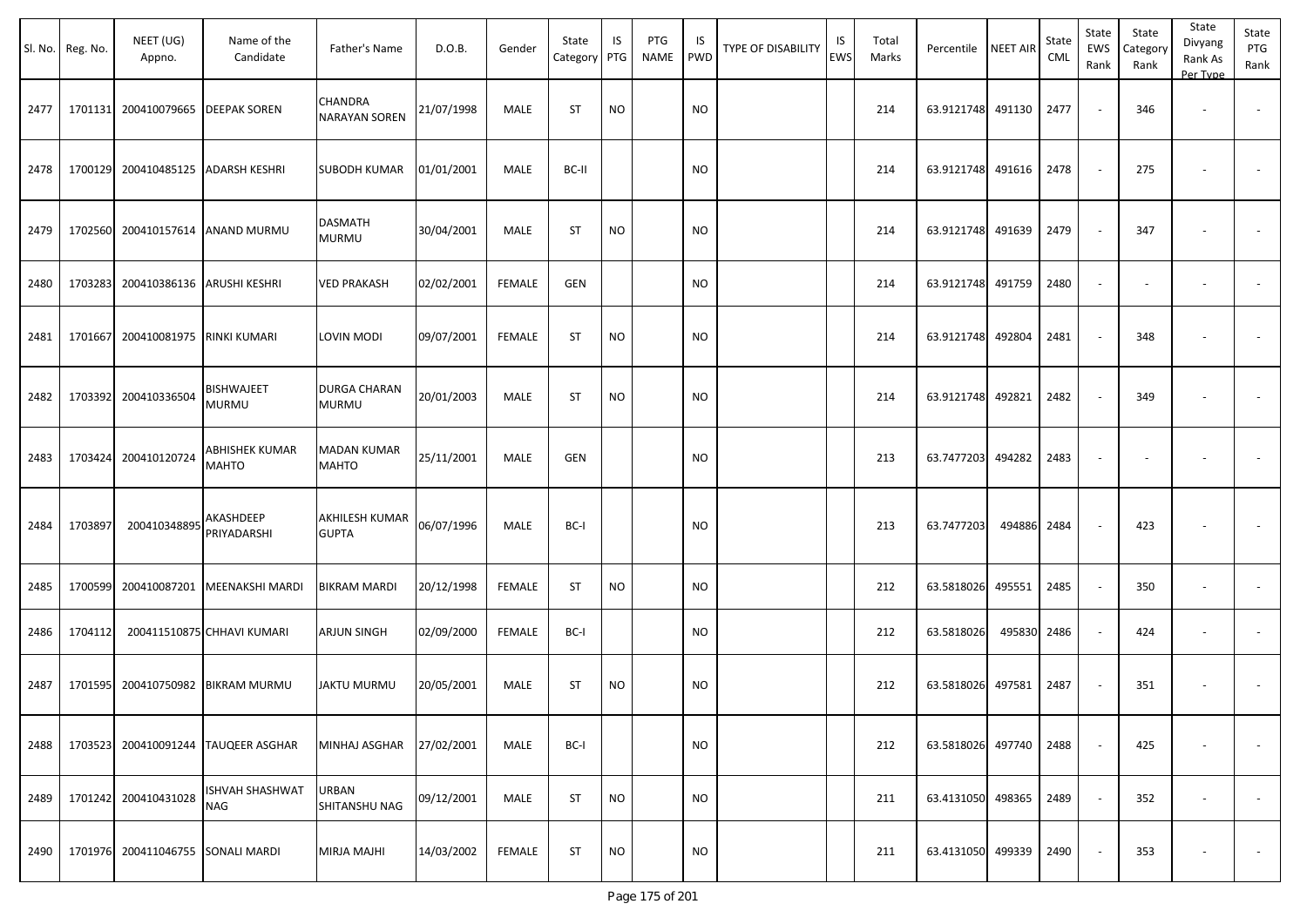|      | Sl. No. Reg. No. | NEET (UG)<br>Appno.               | Name of the<br>Candidate          | Father's Name                    | D.O.B.     | Gender        | State<br>Category | IS<br>PTG | PTG<br>NAME | IS<br>PWD | <b>TYPE OF DISABILITY</b>                                                                                                                                                 | IS<br>EWS | Total<br>Marks | Percentile        | <b>NEET AIR</b> | State<br><b>CML</b> | State<br>EWS<br>Rank     | State<br>Category<br>Rank | State<br>Divyang<br>Rank As<br>Per Type | State<br>PTG<br>Rank |
|------|------------------|-----------------------------------|-----------------------------------|----------------------------------|------------|---------------|-------------------|-----------|-------------|-----------|---------------------------------------------------------------------------------------------------------------------------------------------------------------------------|-----------|----------------|-------------------|-----------------|---------------------|--------------------------|---------------------------|-----------------------------------------|----------------------|
| 2491 | 1704016          | 200411144111 RUSHI BASAN          |                                   | PRITPAL SINGH<br><b>BASAN</b>    | 01/10/2001 | <b>FEMALE</b> | <b>GEN</b>        |           |             | <b>NO</b> |                                                                                                                                                                           | NO        | 211            | 63.4131050        | 499431          | 2491                | $\sim$                   |                           | $\overline{\phantom{a}}$                |                      |
| 2492 |                  | 1703249 200410878121 SUNAINA RANI |                                   | <b>SUKRU ORAON</b>               | 17/01/1999 | <b>FEMALE</b> | <b>ST</b>         | <b>NO</b> |             | YES       | C-LOCOMOTOR<br><b>DISABILITY</b><br><b>INCLUDING</b><br>CEREBRAL<br>PALSY, LEPROSY<br>CURED, DWARFISM, A<br><b>CID ATTACK VICTIMS</b><br>AND MUSCULAR<br><b>DYSTROPHY</b> |           | 210            | 63.2182907 500187 |                 | 2492                | $\sim$                   | 354                       | 6                                       |                      |
| 2493 |                  | 1700742 200410794558              | <b>TWINKLE HANSDA</b>             | PREM CHAND<br>HANSDA             | 06/06/1997 | <b>FEMALE</b> | <b>ST</b>         | <b>NO</b> |             | <b>NO</b> |                                                                                                                                                                           |           | 210            | 63.2182907 500381 |                 | 2493                | $\sim$                   | 355                       | $\overline{\phantom{a}}$                |                      |
| 2494 |                  | 1701533 200410164834              | RISHAV ANAND                      | <b>GANESH MISHRA</b>             | 21/08/1999 | MALE          | <b>GEN</b>        |           |             | <b>NO</b> |                                                                                                                                                                           | NO        | 210            | 63.2182907        | 500522          | 2494                | $\sim$                   | $\overline{\phantom{a}}$  | $\sim$                                  |                      |
| 2495 |                  | 1703792 200410803259              | PUJA KERKETTA                     | SOMRA MUNDA                      | 17/10/1999 | <b>FEMALE</b> | <b>ST</b>         | <b>NO</b> |             | <b>NO</b> |                                                                                                                                                                           |           | 210            | 63.2182907 500633 |                 | 2495                | $\sim$                   | 356                       | $\sim$                                  |                      |
| 2496 |                  | 1702740 200411537025 PANKAJ KUMAR |                                   | PURUSHOTTAM<br>RAM               | 13/05/1991 | MALE          | BC-II             |           |             | <b>NO</b> |                                                                                                                                                                           |           | 210            | 63.2182907 500997 |                 | 2496                | $\sim$                   | 276                       | $\sim$                                  |                      |
| 2497 |                  | 1702223 200410593706              | <b>RICHA</b>                      | <b>GAUTAM PRASAD</b>             | 15/01/2001 | <b>FEMALE</b> | <b>GEN</b>        |           |             | <b>NO</b> |                                                                                                                                                                           | NO        | 210            | 63.2182907 501113 |                 | 2497                | $\sim$                   | $\sim$                    | $\sim$                                  |                      |
| 2498 |                  | 1702169 200410803792              | <b>RICHA KANT</b>                 | <b>CHANDRA KANT</b>              | 04/03/2002 | <b>FEMALE</b> | SC                |           |             | <b>NO</b> |                                                                                                                                                                           |           | 210            | 63.2182907 501739 |                 | 2498                | $\sim$                   | 234                       | $\sim$                                  |                      |
| 2499 |                  | 1703538 200410155669 SATISH KUMAR |                                   | SITARAM MAHTO                    | 14/06/2002 | MALE          | <b>GEN</b>        |           |             | <b>NO</b> |                                                                                                                                                                           | NO        | 209            | 63.0428628 503093 |                 | 2499                | $\sim$                   | $\overline{\phantom{a}}$  | $\sim$                                  |                      |
| 2500 |                  | 1702936 200410759308              | <b>ANKUSHA KUMARI</b>             | SHRI PRAKASH LAL 11/06/1999      |            | <b>FEMALE</b> | <b>GEN</b>        |           |             | <b>NO</b> |                                                                                                                                                                           | NO        | 209            | 63.0428628 503456 |                 | 2500                | $\overline{\phantom{a}}$ | $\overline{\phantom{a}}$  | $\overline{\phantom{a}}$                |                      |
| 2501 |                  | 1701657 200410144353              | ANSHU SIRKA                       | ANANT LAL SIRKA                  | 04/12/1999 | <b>FEMALE</b> | <b>ST</b>         | <b>NO</b> |             | NO.       |                                                                                                                                                                           |           | 208            | 62.8735800 505703 |                 | 2501                | $\sim$                   | 357                       | $\overline{\phantom{a}}$                |                      |
| 2502 |                  | 1700490 200411171583              | PREETI KUMARI                     | RAJ KUMAR<br>PRASAD              | 18/12/2001 | <b>FEMALE</b> | <b>GEN</b>        |           |             | <b>NO</b> |                                                                                                                                                                           |           | 208            | 62.8735800 506260 |                 | 2502                | $\sim$                   | $\sim$                    | $\overline{\phantom{a}}$                |                      |
| 2503 |                  |                                   | 1702644 200410277766 DEEPAK KUMAR | <b>GAUTAM KUMAR</b><br>PRAJAPATI | 14/11/1999 | MALE          | BC-I              |           |             | NO.       |                                                                                                                                                                           |           | 207            | 62.7057602 507695 |                 | 2503                | $\sim$                   | 426                       | $\overline{\phantom{a}}$                |                      |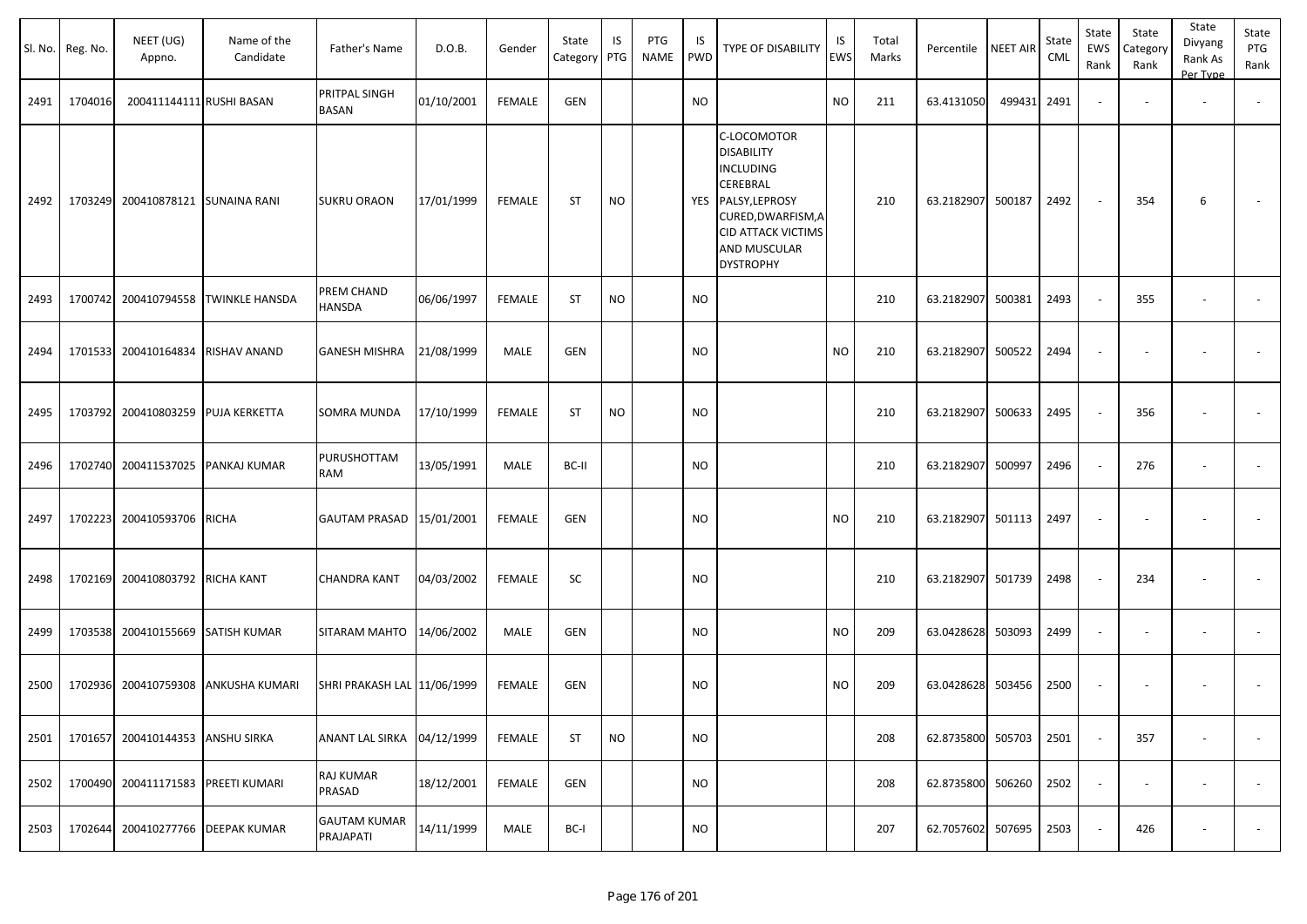|      | Sl. No. Reg. No. | NEET (UG)<br>Appno.               | Name of the<br>Candidate                                      | Father's Name                      | D.O.B.     | Gender        | State<br>Category | IS<br>PTG | PTG<br>NAME | IS<br>PWD | TYPE OF DISABILITY | IS<br><b>EWS</b> | Total<br>Marks | Percentile        | <b>NEET AIR</b> | State<br><b>CML</b> | State<br>EWS<br>Rank     | State<br>Category<br>Rank | State<br>Divyang<br>Rank As<br>Per Type | State<br>PTG<br>Rank     |
|------|------------------|-----------------------------------|---------------------------------------------------------------|------------------------------------|------------|---------------|-------------------|-----------|-------------|-----------|--------------------|------------------|----------------|-------------------|-----------------|---------------------|--------------------------|---------------------------|-----------------------------------------|--------------------------|
| 2504 |                  | 1701285 200410484047              | <b>GAURAV JALAN</b>                                           | <b>GAUTAM JALAN</b>                | 02/09/2001 | MALE          | <b>GEN</b>        |           |             | <b>NO</b> |                    | NO.              | 207            | 62.7057602        | 508102          | 2504                | $\blacksquare$           |                           | $\overline{\phantom{a}}$                |                          |
| 2505 |                  | 1703262 200410651722 SEJAL SAKSHI |                                                               | <b>MANOJ KUMAR</b>                 | 02/01/2002 | <b>FEMALE</b> | BC-II             |           |             | <b>NO</b> |                    |                  | 207            | 62.7057602        | 509383          | 2505                | $\sim$                   | 277                       | $\sim$                                  | $\sim$                   |
| 2506 |                  | 1701252 200410272834              | ROHITASHWA<br><b>BHAGAT</b>                                   | <b>SUKRA BHAGAT</b>                | 25/05/1999 | MALE          | <b>ST</b>         | <b>NO</b> |             | <b>NO</b> |                    |                  | 206            | 62.5258698        | 510031          | 2506                | $\sim$                   | 358                       | $\sim$                                  | $\overline{\phantom{a}}$ |
| 2507 |                  | 1702937 200410695197              | <b>ABHISHEK EKKA</b>                                          | <b>MAIKEL EKKA</b>                 | 06/06/2001 | MALE          | <b>ST</b>         | <b>NO</b> |             | <b>NO</b> |                    |                  | 206            | 62.5258698        | 511471          | 2507                | $\sim$                   | 359                       |                                         |                          |
| 2508 |                  |                                   | 1701013 200411129666 SHWETA MAHATO                            | <b>GOUR MAHATO</b>                 | 16/11/2001 | <b>FEMALE</b> | BC-I              |           |             | <b>NO</b> |                    |                  | 206            | 62.5258698 511545 |                 | 2508                | $\sim$                   | 427                       |                                         |                          |
| 2509 |                  | 1702382 200411154768 SIMRAN SINHA |                                                               | <b>SUDHIR KUMAR</b>                | 23/06/2000 | <b>FEMALE</b> | GEN               |           |             | <b>NO</b> |                    | <b>NO</b>        | 205            | 62.3167901        | 512632          | 2509                | $\omega$                 |                           | $\overline{\phantom{a}}$                |                          |
| 2510 |                  | 1702505 200410119209 SWETA KUJUR  |                                                               | <b>RAM PRASAD</b><br><b>BHAGAT</b> | 18/01/2001 | <b>FEMALE</b> | <b>ST</b>         | <b>NO</b> |             | <b>NO</b> |                    |                  | 205            | 62.3167901        | 512778          | 2510                | $\sim$                   | 360                       | $\sim$                                  |                          |
| 2511 | 1702847          | 200410010302                      | <b>DHIRENDRA KUMAR</b>                                        | AVADESH KUMAR   12/01/2002         |            | MALE          | <b>SC</b>         |           |             | <b>NO</b> |                    |                  | 205            | 62.3167901        | 513001          | 2511                | $\sim$                   | 235                       | $\sim$                                  |                          |
| 2512 |                  | 1703530 200410037849              | <b>AKSHUNNA KEERTI</b>                                        | <b>GOVIND N</b><br><b>SHARMA</b>   | 05/02/2002 | MALE          | <b>GEN</b>        |           |             | <b>NO</b> |                    | NO.              | 205            | 62.3167901        | 513759          | 2512                | $\sim$                   |                           |                                         |                          |
| 2513 |                  | 1701587 200410006348              | <b>KOMAL PANNA</b>                                            | <b>ANIL BHAGAT</b>                 | 24/01/2002 | <b>FEMALE</b> | <b>ST</b>         | <b>NO</b> |             | <b>NO</b> |                    |                  | 205            | 62.3167901        | 513885          | 2513                | $\sim$                   | 361                       | $\overline{\phantom{a}}$                | $\blacksquare$           |
| 2514 |                  | 1703129 200410939050              | RADHARANI KUMARI                                              | PHANIBHUSAN<br><b>SINGH MUNDA</b>  | 25/12/2002 | FEMALE        | <b>ST</b>         | <b>NO</b> |             | <b>NO</b> |                    |                  | 205            | 62.3167901        | 514898          | 2514                | $\overline{\phantom{a}}$ | 362                       | $\overline{\phantom{a}}$                |                          |
| 2515 |                  | 1700552 200410071020              | <b>AKANKSHA RAY</b>                                           | <b>SUBODH KUMAR</b><br><b>RAY</b>  | 28/01/2001 | FEMALE        | <b>GEN</b>        |           |             | <b>NO</b> |                    | NO.              | 204            | 62.1409964        | 515136          | 2515                | $\overline{\phantom{a}}$ | $\overline{\phantom{a}}$  | $\sim$                                  |                          |
| 2516 |                  |                                   | 1701590 200410406024 JYOTI KIRAN KUJUR                        | <b>LATE FULDEO</b><br><b>ORAON</b> | 06/04/1999 | <b>FEMALE</b> | <b>ST</b>         | <b>NO</b> |             | <b>NO</b> |                    |                  | 204            | 62.1409964 515237 |                 | 2516                | $\overline{\phantom{a}}$ | 363                       |                                         |                          |
| 2517 | 1703912          |                                   | 200410396145 SWATI KUMARI                                     | PANCHANAND<br>DAS                  | 10/08/2001 | <b>FEMALE</b> | SC                |           |             | <b>NO</b> |                    |                  | 204            | 62.1409964        | 515283 2517     |                     | $\sim$                   | 236                       | $\sim$                                  | $\sim$                   |
| 2518 |                  |                                   | 1702004 200410020307 SHEKHAR HEMBRAM NEHRU HEMBRAM 05/03/2000 |                                    |            | MALE          | <b>ST</b>         | <b>NO</b> |             | <b>NO</b> |                    |                  | 204            | 62.1409964        | 515506          | 2518                | $\sim$                   | 364                       |                                         | $\sim$                   |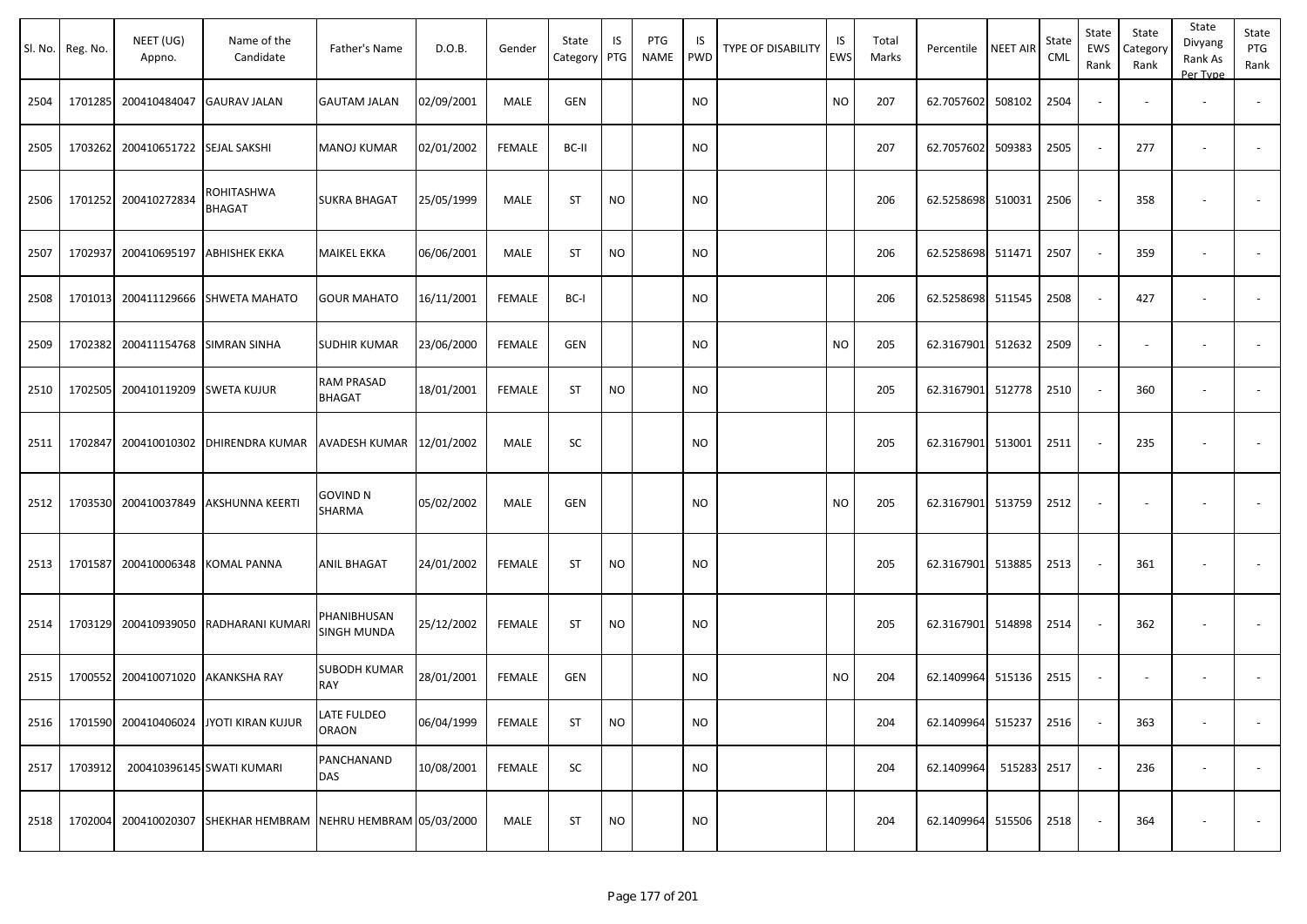|      | Sl. No. Reg. No. | NEET (UG)<br>Appno.                | Name of the<br>Candidate      | Father's Name                        | D.O.B.     | Gender        | State<br>Category | IS<br>PTG | PTG<br><b>NAME</b> | IS<br>PWD | TYPE OF DISABILITY | IS<br><b>EWS</b> | Total<br>Marks | Percentile        | <b>NEET AIR</b> | State<br><b>CML</b> | State<br><b>EWS</b><br>Rank | State<br>Category<br>Rank | State<br>Divyang<br>Rank As<br>Per Type | State<br>PTG<br>Rank     |
|------|------------------|------------------------------------|-------------------------------|--------------------------------------|------------|---------------|-------------------|-----------|--------------------|-----------|--------------------|------------------|----------------|-------------------|-----------------|---------------------|-----------------------------|---------------------------|-----------------------------------------|--------------------------|
| 2519 | 1703372          | 200410466501 SUSHMA PRIYA          |                               | <b>BABULAL MANJHI</b>                | 20/12/1998 | <b>FEMALE</b> | <b>ST</b>         | <b>NO</b> |                    | <b>NO</b> |                    |                  | 202            | 61.7941641        | 520334          | 2519                | ÷.                          | 365                       | $\blacksquare$                          | $\sim$                   |
| 2520 | 1701903          |                                    | 200410472440 RAJENDRA RAM     | NIRMAL RAM                           | 02/02/2003 | MALE          | SC                |           |                    | <b>NO</b> |                    |                  | 202            | 61.7941641        | 521092          | 2520                |                             | 237                       |                                         | $\overline{\phantom{a}}$ |
| 2521 | 1702083          |                                    | 200410246589 SHALINI KUMARI   | <b>DEEPAK KUMAR</b>                  | 01/10/1999 | <b>FEMALE</b> | BC-I              |           |                    | <b>NO</b> |                    |                  | 201            | 61.6128105        | 522711          | 2521                | $\overline{\phantom{a}}$    | 428                       |                                         | $\overline{\phantom{a}}$ |
| 2522 |                  | 1700858 200410339193 SUMANT DAS    |                               | SHAMBHU<br>RAVIDAS                   | 14/03/2003 | MALE          | SC                |           |                    | <b>NO</b> |                    |                  | 201            | 61.6128105        | 523278          | 2522                |                             | 238                       | $\overline{\phantom{a}}$                | $\overline{\phantom{a}}$ |
| 2523 | 1701994          |                                    | 200410135236 ANAMIKA KISKU    | MOHAN KISKU                          | 25/05/1998 | <b>FEMALE</b> | <b>ST</b>         | <b>NO</b> |                    | <b>NO</b> |                    |                  | 201            | 61.6128105        | 523465          | 2523                |                             | 366                       | $\blacksquare$                          | $\overline{\phantom{a}}$ |
| 2524 | 1703406          |                                    | 200410983670 PREETIKA DAYAL   | PRAWIN KUMAR<br>DAYAL                | 23/08/2001 | <b>FEMALE</b> | <b>GEN</b>        |           |                    | <b>NO</b> |                    | <b>NO</b>        | 201            | 61.6128105        | 524230          | 2524                | $\sim$                      | $\overline{\phantom{a}}$  | $\overline{\phantom{a}}$                | $\overline{\phantom{a}}$ |
| 2525 | 1702279          | 200410884742 NEELU KUMARI          |                               | PRAMOD KUMAR                         | 09/03/2001 | <b>FEMALE</b> | <b>GEN</b>        |           |                    | NO.       |                    |                  | 200            | 61.4035113        | 525016          | 2525                |                             |                           |                                         |                          |
| 2526 | 1703820          | 200410985790 KAJAL KUMARI          |                               | ABHIMANYU<br><b>KUMAR MEHRA</b>      | 09/10/2000 | <b>FEMALE</b> | SC                |           |                    | <b>NO</b> |                    |                  | 200            | 61.4035113 525050 |                 | 2526                |                             | 239                       | $\blacksquare$                          | $\overline{\phantom{a}}$ |
| 2527 |                  | 1700180 200411166134               | ARYAN VAIDH<br><b>HEMBROM</b> | <b>JAI SHEKHAR</b><br><b>HEMBROM</b> | 10/02/1998 | MALE          | <b>ST</b>         | <b>NO</b> |                    | <b>NO</b> |                    |                  | 200            | 61.4035113 525080 |                 | 2527                |                             | 367                       |                                         |                          |
| 2528 | 1701547          |                                    | 200410599723 SUNAINA SITARA   | JONSAN KINDO                         | 28/07/2001 | <b>FEMALE</b> | <b>ST</b>         | <b>NO</b> |                    | <b>NO</b> |                    |                  | 200            | 61.4035113 525622 |                 | 2528                |                             | 368                       |                                         |                          |
| 2529 |                  | 1701612 200410451823 ANTARINI ROY  |                               | TARUN KUMAR<br><b>ROY</b>            | 08/07/2000 | <b>FEMALE</b> | <b>GEN</b>        |           |                    | <b>NO</b> |                    | <b>NO</b>        | 200            | 61.4035113 525791 |                 | 2529                |                             |                           | $\overline{\phantom{a}}$                |                          |
| 2530 |                  | 1700254 200411164911 LAXMAN TUDU   |                               | DIPAK KUMAR<br>TUDU                  | 11/06/2000 | MALE          | ST                | <b>NO</b> |                    | <b>NO</b> |                    |                  | 200            | 61.4035113 526921 |                 | 2530                |                             | 369                       |                                         |                          |
| 2531 |                  | 1700816 200410944975 NEETI KUMARI  |                               | CHHAKKAN<br><b>MAHTO</b>             | 09/12/2001 | <b>FEMALE</b> | BC-I              |           |                    | <b>NO</b> |                    |                  | 199            | 61.2255229 527785 |                 | 2531                | $\overline{\phantom{a}}$    | 429                       | $\overline{\phantom{a}}$                | $\sim$                   |
| 2532 |                  | 1702190 200410867539 SHAKSHI DUBEY |                               | SHIVA SHANKAR<br><b>DUBEY</b>        | 01/01/2000 | <b>FEMALE</b> | GEN               |           |                    | <b>NO</b> |                    | <b>NO</b>        | 199            | 61.2255229 527898 |                 | 2532                |                             | $\overline{\phantom{a}}$  | ٠                                       | $\sim$                   |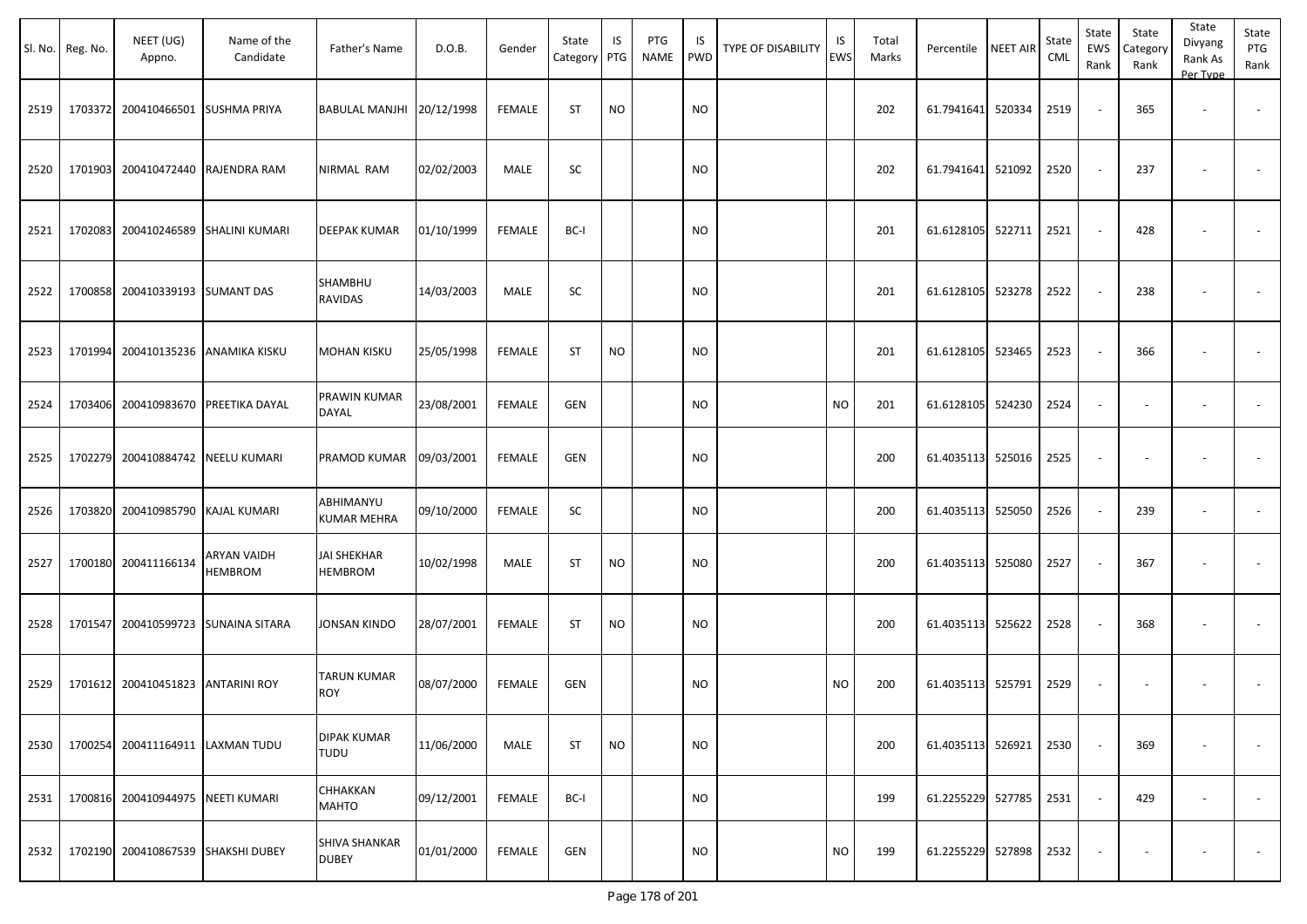|      | Sl. No. Reg. No. | NEET (UG)<br>Appno.       | Name of the<br>Candidate             | Father's Name              | D.O.B.     | Gender        | State<br>Category | IS<br>PTG | PTG<br>NAME | IS<br><b>PWD</b> | TYPE OF DISABILITY | IS<br>EWS | Total<br>Marks | Percentile NEET AIR |        | State<br>CML | State<br>EWS<br>Rank     | State<br>Category<br>Rank | State<br>Divyang<br>Rank As<br>Per Type | State<br>PTG<br>Rank     |
|------|------------------|---------------------------|--------------------------------------|----------------------------|------------|---------------|-------------------|-----------|-------------|------------------|--------------------|-----------|----------------|---------------------|--------|--------------|--------------------------|---------------------------|-----------------------------------------|--------------------------|
| 2533 | 1702933          | 200411411471              | LAXMI TIU                            | MADHU TIU                  | 15/10/1998 | <b>FEMALE</b> | <b>ST</b>         | <b>NO</b> |             | <b>NO</b>        |                    |           | 199            | 61.2255229 527913   |        | 2533         | $\sim$                   | 370                       | $\overline{\phantom{a}}$                |                          |
| 2534 | 1701603          | 200411442362              | PRAVIN KUMAR<br><b>MURMU</b>         | SUNIL MURMU                | 16/12/1996 | MALE          | <b>ST</b>         | <b>NO</b> |             | <b>NO</b>        |                    |           | 199            | 61.2255229 528039   |        | 2534         |                          | 371                       |                                         |                          |
| 2535 | 1703615          | 200410991463              | JITENDRA KUMAR<br><b>MAHTO</b>       | LALJI MAHTO                | 18/03/2001 | MALE          | BC-I              |           |             | <b>NO</b>        |                    |           | 199            | 61.2255229 528337   |        | 2535         | $\sim$                   | 430                       |                                         | $\overline{\phantom{a}}$ |
| 2536 | 1702971          | 200410922391              | <b>ANJALI TOPPO</b>                  | SUDHIR TOPPO               | 29/01/1999 | <b>FEMALE</b> | <b>ST</b>         | <b>NO</b> |             | <b>NO</b>        |                    |           | 198            | 61.0438036 530056   |        | 2536         | $\sim$                   | 372                       |                                         |                          |
| 2537 | 1704285          |                           | 200410950962 RICHA BHARTI            | RAM BABU<br>TIWARY         | 24/04/2000 | <b>FEMALE</b> | <b>GEN</b>        |           |             | <b>NO</b>        |                    | <b>NO</b> | 198            | 61.0438036          | 530208 | 2537         |                          |                           |                                         |                          |
| 2538 | 1700495          | 200410427970              | DEEPSHIKHA PAL                       | SHYAMA PADA<br>PAL         | 17/11/2001 | <b>FEMALE</b> | BC-I              |           |             | <b>NO</b>        |                    |           | 198            | 61.0438036          | 530688 | 2538         |                          | 431                       | $\overline{\phantom{a}}$                | $\overline{\phantom{a}}$ |
| 2539 | 1701537          | 200410767134              | <b>SURABHI KUMARI</b>                | BANESHWAR<br>SWANSI        | 21/04/2000 | <b>FEMALE</b> | SC                |           |             | <b>NO</b>        |                    |           | 198            | 61.0438036 530701   |        | 2539         |                          | 240                       |                                         |                          |
| 2540 | 1702609          | 200410506101              | <b>DIVYA PRETTY</b>                  | JAYANT KUMAR               | 07/03/2000 | FEMALE        | GEN               |           |             | NO               |                    | <b>NO</b> | 198            | 61.0438036 531153   |        | 2540         | $\overline{\phantom{a}}$ |                           |                                         |                          |
| 2541 | 1702524          | 200410689004              | <b>BISHAL KUMAR</b>                  | ABHIRAM JHA                | 21/12/1994 | MALE          | GEN               |           |             | <b>NO</b>        |                    | <b>NO</b> | 198            | 61.0438036 532074   |        | 2541         | $\sim$                   |                           | $\overline{\phantom{a}}$                |                          |
| 2542 | 1700976          | 200410580238              | <b>NILI KISKU</b>                    | HOPNA KISKU                | 14/12/2000 | <b>FEMALE</b> | ST                | <b>NO</b> |             | <b>NO</b>        |                    |           | 197            | 60.8654494 533245   |        | 2542         | $\sim$                   | 373                       | $\overline{\phantom{a}}$                | $\blacksquare$           |
| 2543 | 1701939          | 200410415888              | <b>EKTA ANGEL MURMU</b>              | NARESH KUMAR<br>MURMU      | 05/05/2000 | <b>FEMALE</b> | <b>ST</b>         | <b>NO</b> |             | <b>NO</b>        |                    |           | 197            | 60.8654494 533586   |        | 2543         |                          | 374                       |                                         |                          |
| 2544 | 1701243          | 200410126388              | SONAL ADITI AIND                     | JOSEPH AIND                | 12/12/2000 | <b>FEMALE</b> | <b>ST</b>         | <b>NO</b> |             | <b>NO</b>        |                    |           | 197            | 60.8654494 533713   |        | 2544         |                          | 375                       |                                         |                          |
| 2545 |                  |                           | 1703703 200410001434 PRIYANKA KUMARI | RAJENDRA PANDIT 08/01/2002 |            | FEMALE        | BC-I              |           |             | <b>NO</b>        |                    |           | 197            | 60.8654494 534168   |        | 2545         |                          | 432                       |                                         | $\sim$                   |
| 2546 | 1701128          | 200411325139 SAKSHI SAGAR |                                      | <b>MANOJ KUMAR</b><br>SAH  | 03/08/2002 | FEMALE        | BC-II             |           |             | <b>NO</b>        |                    |           | 197            | 60.8654494 534184   |        | 2546         | $\sim$                   | 278                       | $\overline{\phantom{a}}$                | $\sim$                   |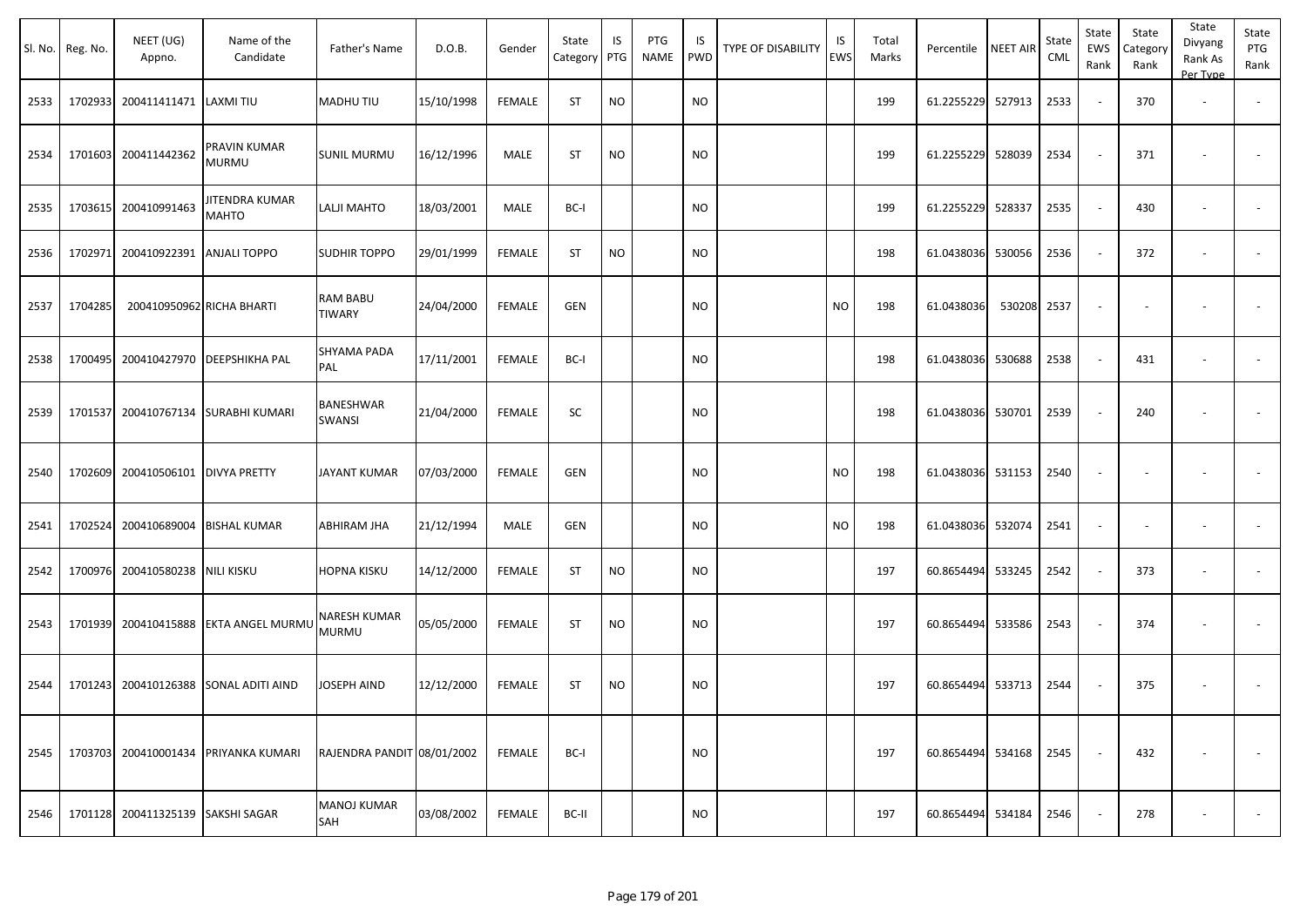| Sl. No. | Reg. No. | NEET (UG)<br>Appno.      | Name of the<br>Candidate                | Father's Name                  | D.O.B.     | Gender        | State<br>Category | IS<br>PTG | PTG<br><b>NAME</b> | IS<br><b>PWD</b> | TYPE OF DISABILITY | IS<br>EWS | Total<br>Marks | Percentile             | <b>NEET AIR</b> | State<br>CML | State<br><b>EWS</b><br>Rank | State<br>Category<br>Rank | State<br>Divyang<br>Rank As<br>Per Type | State<br>PTG<br>Rank     |
|---------|----------|--------------------------|-----------------------------------------|--------------------------------|------------|---------------|-------------------|-----------|--------------------|------------------|--------------------|-----------|----------------|------------------------|-----------------|--------------|-----------------------------|---------------------------|-----------------------------------------|--------------------------|
| 2547    | 1700031  | 200410974521             | KUMARI SULEKHA<br><b>HEMBRAM</b>        | JAGDISH<br>HEMBRAM             | 31/05/1998 | <b>FEMALE</b> | <b>ST</b>         | <b>NO</b> |                    | <b>NO</b>        |                    |           | 197            | 60.8654494             | 534303          | 2547         |                             | 376                       | $\blacksquare$                          | $\overline{\phantom{a}}$ |
| 2548    | 1703554  | 200410249153             | <b>PRACHI TIRKEY</b>                    | <b>SABIEL TIRKEY</b>           | 26/06/2002 | <b>FEMALE</b> | <b>ST</b>         | <b>NO</b> |                    | <b>NO</b>        |                    |           | 197            | 60.8654494             | 534306          | 2548         |                             | 377                       | $\overline{\phantom{a}}$                | $\blacksquare$           |
| 2549    | 1702373  | 200411358315             | RAMASWAMI<br>ANTERYAMI                  | DEENANATH<br>MAHTO             | 27/01/1993 | <b>MALE</b>   | BC-I              |           |                    | NO.              |                    |           | 197            | 60.8654494             | 534777          | 2549         |                             | 433                       | ٠                                       | $\overline{\phantom{a}}$ |
| 2550    | 1701293  | 200410093578             | PRERNA DEEPIKA<br>SANGA                 | NIRAL SANGA                    | 10/10/1999 | <b>FEMALE</b> | ST                | <b>NO</b> |                    | NO.              |                    |           | 196            | 60.6845348             | 535249          | 2550         |                             | 378                       | ÷,                                      |                          |
| 2551    | 1703770  | 200410967797             | <b>AYUSH KUMAR</b>                      | SANJAY KUMAR                   | 09/01/2001 | MALE          | SC                |           |                    | <b>NO</b>        |                    |           | 196            | 60.6845348             | 536290          | 2551         |                             | 241                       |                                         |                          |
| 2552    |          |                          | 1701618 200410913114 DEEPIKA RANI BOIPA | BHAGWAN SINGH<br><b>BOIPAI</b> | 25/05/2002 | <b>FEMALE</b> | <b>ST</b>         | <b>NO</b> |                    | <b>NO</b>        |                    |           | 196            | 60.6845348             | 536904          | 2552         |                             | 379                       | $\overline{\phantom{a}}$                | $\overline{\phantom{a}}$ |
| 2553    | 1702951  | 200411076678 SONI KUMARI |                                         | UMESH KUMAR                    | 01/08/1998 | <b>FEMALE</b> | BC-II             |           |                    | <b>NO</b>        |                    |           | 195            | 60.4659448             | 537688          | 2553         |                             | 279                       | $\overline{\phantom{a}}$                | $\blacksquare$           |
| 2554    | 1703582  | 200410737378             | <b>BIBHA ANSHU GARI</b>                 | <b>BIJAY GARI</b>              | 27/12/2001 | <b>FEMALE</b> | <b>ST</b>         | <b>NO</b> |                    | <b>NO</b>        |                    |           | 195            | 60.4659448             | 538112          | 2554         |                             | 380                       |                                         | $\overline{\phantom{a}}$ |
| 2555    | 1700655  | 200410347533             | <b>ANJALI KUMARI</b>                    | PANCHANAN<br>NAYAK             | 15/07/2000 | <b>FEMALE</b> | SC                |           |                    | NO.              |                    |           | 194            | 60.2895658             | 540879          | 2555         |                             | 242                       |                                         |                          |
| 2556    | 1703725  | 200411156137             | <b>CHETNA LAKRA</b>                     | ANIL LAKRA                     | 07/08/2000 | <b>FEMALE</b> | <b>ST</b>         | <b>NO</b> |                    | NO               |                    |           | 194            | 60.2895658             | 541071          | 2556         |                             | 381                       |                                         | $\blacksquare$           |
| 2557    | 1702535  | 200411346480             | <b>VISHNU TUDU</b>                      | RAMAN TUDU                     | 12/01/1992 | MALE          | <b>ST</b>         | <b>NO</b> |                    | NO.              |                    |           | 194            | 60.2895658             | 541091          | 2557         |                             | 382                       |                                         | $\sim$                   |
| 2558    | 1700016  | 200410753645             | <b>NEHA SHREE</b>                       | SAHADEO<br>MAHATO              | 26/11/2000 | <b>FEMALE</b> | <b>GEN</b>        |           |                    | NO.              |                    | <b>NO</b> | 194            | 60.2895658             | 541513          | 2558         |                             | $\overline{\phantom{a}}$  | $\overline{\phantom{a}}$                | $\overline{\phantom{a}}$ |
| 2559    |          | 1701192 200410342400     | SANDHYA KUMARI<br><b>NAYAK</b>          | <b>RAJESH KUMAR</b><br>NAYAK   | 13/02/2000 | <b>FEMALE</b> | SC                |           |                    | <b>NO</b>        |                    |           | 194            | 60.2895658 542376      |                 | 2559         |                             | 243                       | $\overline{\phantom{a}}$                | $\blacksquare$           |
| 2560    |          | 1703090 200411074001     | AKANSHA KUMARI                          | MAHESH KUMAR<br>SINGH          | 30/07/2001 | <b>FEMALE</b> | <b>GEN</b>        |           |                    | <b>NO</b>        |                    | <b>NO</b> | 194            | 60.2895658 542523      |                 | 2560         |                             |                           | $\overline{\phantom{a}}$                | $\sim$                   |
| 2561    |          |                          | 1703806 200410770123 SAMANTHA LAKRA     | NIGEL LAKRA                    | 18/08/1998 | <b>FEMALE</b> | ST                | <b>NO</b> |                    | <b>NO</b>        |                    |           | 193            | 60.1059444 543121 2561 |                 |              |                             | 383                       | $\overline{\phantom{a}}$                | $\sim$                   |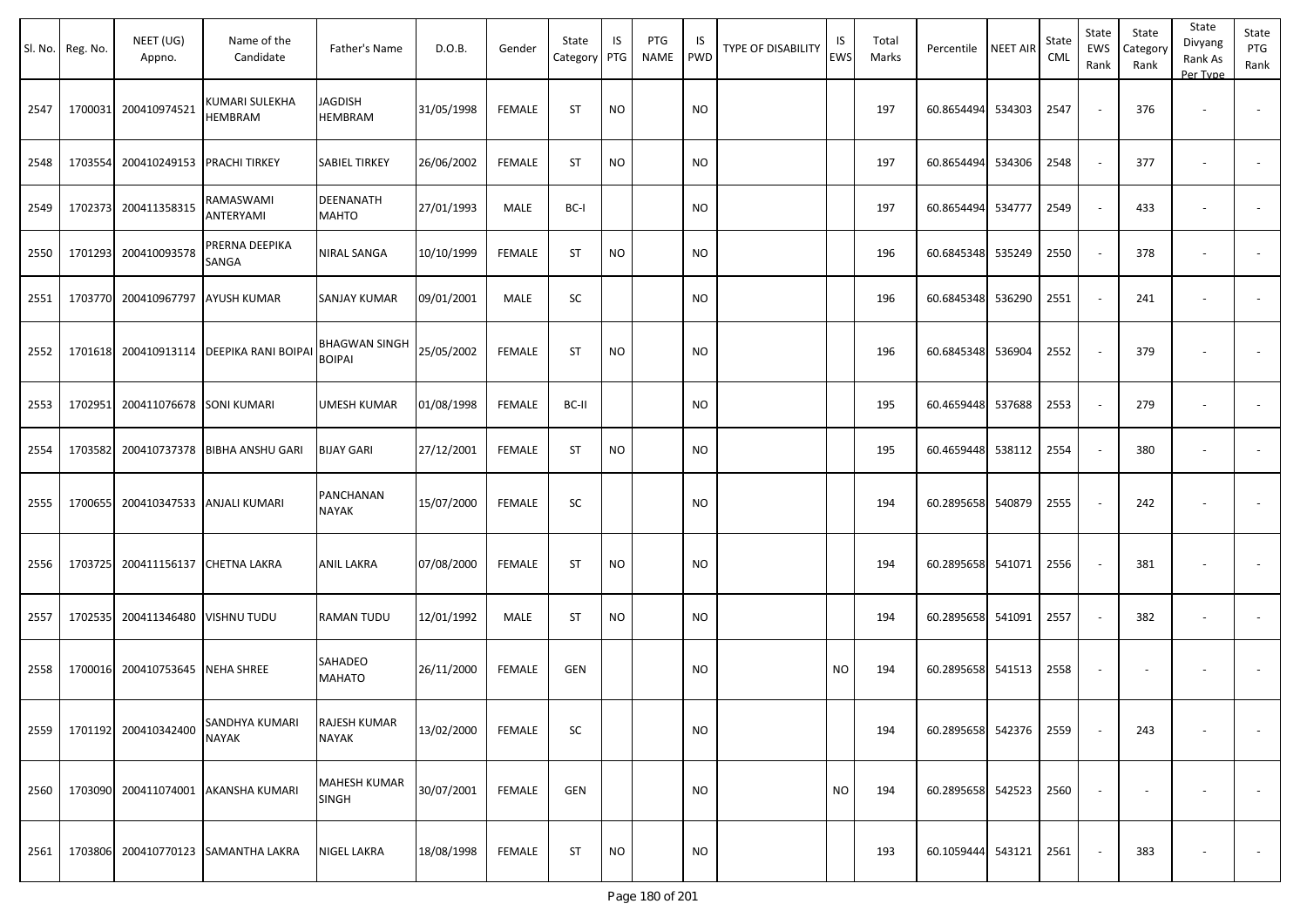|      | Sl. No. Reg. No. | NEET (UG)<br>Appno.                | Name of the<br>Candidate              | Father's Name                                       | D.O.B.     | Gender        | State<br>Category | IS<br>PTG | PTG<br>NAME | IS<br>PWD | TYPE OF DISABILITY                              | IS<br><b>EWS</b> | Total<br>Marks | Percentile        | <b>NEET AIR</b> | State<br><b>CML</b> | State<br>EWS<br>Rank     | State<br>Category<br>Rank | State<br>Divyang<br>Rank As<br>Per Type | State<br>PTG<br>Rank |
|------|------------------|------------------------------------|---------------------------------------|-----------------------------------------------------|------------|---------------|-------------------|-----------|-------------|-----------|-------------------------------------------------|------------------|----------------|-------------------|-----------------|---------------------|--------------------------|---------------------------|-----------------------------------------|----------------------|
| 2562 |                  | 1703217 200410684114 KRITIKA BIRUA |                                       | <b>BASHIST DEV</b><br><b>NARAYAN SINGH</b><br>BIRUA | 04/07/1998 | <b>FEMALE</b> | <b>ST</b>         | <b>NO</b> |             | <b>NO</b> |                                                 |                  | 193            | 60.1059444        | 543423          | 2562                | $\sim$                   | 384                       | $\sim$                                  |                      |
| 2563 |                  | 1702461 200410694376 SEJAL KUMARI  |                                       | RAJU RAM                                            | 07/10/2002 | <b>FEMALE</b> | <b>GEN</b>        |           |             | YES       | <b>B-DEAFNESS AND</b><br><b>HARD OF HEARING</b> |                  | 193            | 60.1059444 543821 |                 | 2563                | $\overline{\phantom{a}}$ | $\sim$                    | 11                                      | $\sim$               |
| 2564 |                  | 1702216 200410767454 RISHU KUMARI  |                                       | RAJENDRA<br>PRASAD MANDAL                           | 19/02/1997 | <b>FEMALE</b> | <b>ST</b>         | <b>NO</b> |             | <b>NO</b> |                                                 |                  | 193            | 60.1059444        | 544100          | 2564                | $\blacksquare$           | 385                       | $\overline{\phantom{a}}$                | $\sim$               |
| 2565 |                  | 1703664 200410851736               | <b>NIKITA KUMARI</b>                  | BISHRAM ORAON 21/04/2002                            |            | FEMALE        | <b>ST</b>         | <b>NO</b> |             | <b>NO</b> |                                                 |                  | 192            | 59.9249566 546401 |                 | 2565                | $\blacksquare$           | 386                       | $\overline{\phantom{a}}$                |                      |
| 2566 |                  | 1701871 200410545693               | <b>MAHIMA DEOGAM</b>                  | CHINPA DEOGAM                                       | 10/03/2002 | <b>FEMALE</b> | <b>ST</b>         | <b>NO</b> |             | <b>NO</b> |                                                 |                  | 192            | 59.9249566        | 546618          | 2566                | $\omega$                 | 387                       | $\overline{\phantom{a}}$                |                      |
| 2567 |                  |                                    | 1703838 200410460312 ANKITA KUMARI    | KULESHWAR<br>PRASAD YADAV                           | 26/11/1997 | <b>FEMALE</b> | BC-II             |           |             | <b>NO</b> |                                                 |                  | 192            | 59.9249566        | 546673          | 2567                | $\omega$                 | 280                       | $\sim$                                  | $\sim$               |
| 2568 |                  | 1701570 200410166916 PRIYANKA DAS  |                                       | <b>DIPAK DAS</b>                                    | 20/06/2001 | <b>FEMALE</b> | BC-I              |           |             | <b>NO</b> |                                                 |                  | 192            | 59.9249566 546951 |                 | 2568                | $\sim$                   | 434                       | $\overline{\phantom{a}}$                |                      |
| 2569 |                  |                                    | 1701538 200410593608 PUJA RANI MAHALI | <b>DILIP MAHALI</b>                                 | 29/04/2001 | <b>FEMALE</b> | <b>ST</b>         | <b>NO</b> |             | <b>NO</b> |                                                 |                  | 192            | 59.9249566 547539 |                 | 2569                | $\sim$                   | 388                       | $\sim$                                  |                      |
| 2570 |                  | 1702139 200410069138 MARINA MINJ   |                                       | <b>MALAKI MINJ</b>                                  | 26/12/2000 | <b>FEMALE</b> | <b>ST</b>         | <b>NO</b> |             | <b>NO</b> |                                                 |                  | 191            | 59.7356291 548509 |                 | 2570                | $\sim$                   | 389                       |                                         |                      |
| 2571 |                  | 1701825 200410011763 BEAUTY RANI   |                                       | ANAND KUMAR<br><b>CHOUDHARY</b>                     | 13/10/2000 | <b>FEMALE</b> | SC                |           |             | NO.       |                                                 |                  | 191            | 59.7356291        | 549148          | 2571                | $\sim$                   | 244                       | $\sim$                                  |                      |
| 2572 |                  | 1701867 200410411290 KIRAN MALA    |                                       | <b>ANIL KUMAR</b><br>RAWANI                         | 15/03/1997 | FEMALE        | BC-I              |           |             | <b>NO</b> |                                                 |                  | 191            | 59.7356291        | 549457          | 2572                | $\sim$                   | 435                       | $\sim$                                  |                      |
| 2573 |                  | 1700959 200411478232               | KUMARI KAJAL<br>MEHTA                 | <b>BIRENDRA KUMAR</b><br>MEHTA                      | 12/08/1997 | <b>FEMALE</b> | BC-II             |           |             | NO.       |                                                 |                  | 190            | 59.5122108 550598 |                 | 2573                | $\sim$                   | 281                       | $\sim$                                  | $\sim$               |
| 2574 | 1704043          |                                    | 200410736369 REENA MURMU              | <b>BISU MURMU</b>                                   | 16/01/1998 | FEMALE        | <b>ST</b>         | <b>NO</b> |             | <b>NO</b> |                                                 |                  | 190            | 59.5122108        | 551389 2574     |                     | $\sim$                   | 390                       | $\sim$                                  | $\sim$               |
| 2575 |                  | 1702109 200410377870 ANAND KUMAR   |                                       | PRAMOD KUMAR<br>RANA                                | 24/06/2000 | MALE          | <b>GEN</b>        |           |             | <b>NO</b> |                                                 |                  | 190            | 59.5122108 551398 |                 | 2575                | $\overline{\phantom{a}}$ | $\overline{\phantom{a}}$  | $\overline{\phantom{a}}$                | $\sim$               |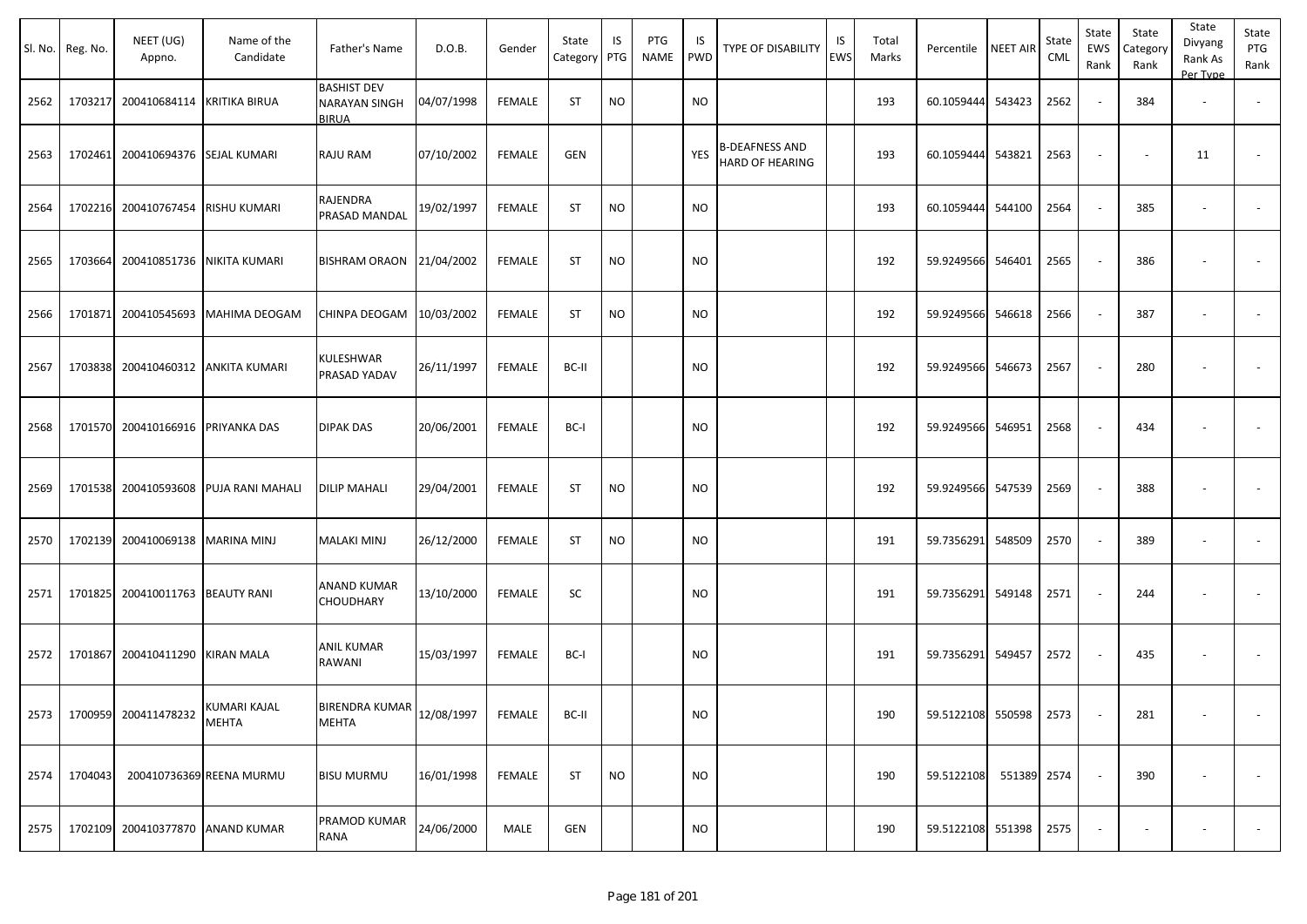|      | Sl. No. Reg. No. | NEET (UG)<br>Appno.               | Name of the<br>Candidate             | Father's Name                        | D.O.B.     | Gender        | State<br>Category   PTG | IS        | PTG<br>NAME | IS<br><b>PWD</b> | <b>TYPE OF DISABILITY</b> | IS<br>EWS | Total<br>Marks | Percentile NEET AIR |        | State<br>CML | State<br>EWS<br>Rank | State<br>Category<br>Rank | State<br>Divyang<br>Rank As<br>Per Type | State<br>PTG<br>Rank |
|------|------------------|-----------------------------------|--------------------------------------|--------------------------------------|------------|---------------|-------------------------|-----------|-------------|------------------|---------------------------|-----------|----------------|---------------------|--------|--------------|----------------------|---------------------------|-----------------------------------------|----------------------|
| 2576 | 1700209          | 200410080917                      | ANNIE AISHA<br><b>MURMU</b>          | <b>JAMES MURMU</b>                   | 03/11/1999 | <b>FEMALE</b> | <b>ST</b>               | <b>NO</b> |             | <b>NO</b>        |                           |           | 190            | 59.5122108 551652   |        | 2576         |                      | 391                       | $\overline{\phantom{a}}$                |                      |
| 2577 | 1703931          |                                   | 200410035471 BARNA BISWAS            | <b>KALYAN KUMAR</b><br><b>BISWAS</b> | 19/05/1999 | <b>FEMALE</b> | <b>GEN</b>              |           |             | <b>NO</b>        |                           | <b>NO</b> | 189            | 59.3339298          | 553566 | 2577         |                      |                           |                                         |                      |
| 2578 |                  |                                   | 1701216 200410087613 ANANDITA BOIPAI | <b>ANAND BOIPAI</b>                  | 26/02/1997 | <b>FEMALE</b> | <b>ST</b>               | <b>NO</b> |             | <b>NO</b>        |                           |           | 189            | 59.3339298 554229   |        | 2578         |                      | 392                       | $\overline{\phantom{a}}$                |                      |
| 2579 | 1703259          |                                   | 200411288899   MEGHA KUMARI          | RAM SURENDRA<br><b>THAKUR</b>        | 08/09/2001 | <b>FEMALE</b> | GEN                     |           |             | <b>NO</b>        |                           | YES       | 189            | 59.3339298 555236   |        | 2579         | 208                  |                           |                                         |                      |
| 2580 | 1701729          |                                   | 200410138425 ANJALI MARANDI          | <b>BENEDICT</b><br>MARANDI           | 03/05/2000 | <b>FEMALE</b> | <b>ST</b>               | <b>NO</b> |             | <b>NO</b>        |                           |           | 188            | 59.1484795 556610   |        | 2580         |                      | 393                       |                                         |                      |
| 2581 | 1701274          | 200411148854 DIVYA KUMARI         |                                      | <b>TULSI SAHU</b>                    | 09/08/1996 | <b>FEMALE</b> | BC-I                    |           |             | <b>NO</b>        |                           |           | 188            | 59.1484795 556688   |        | 2581         |                      | 436                       |                                         |                      |
| 2582 | 1704012          |                                   | 200411257760 SIDDHI BEDIYA           | BHIMESHWAR<br>BEDIYA                 | 10/05/2002 | <b>FEMALE</b> | <b>ST</b>               | <b>NO</b> |             | <b>NO</b>        |                           |           | 188            | 59.1484795          | 556766 | 2582         |                      | 394                       |                                         |                      |
| 2583 | 1701632          |                                   | 200410776977 AAKANKSHA JHA           | RAGHAVENDRA<br>JHA                   | 03/12/1998 | <b>FEMALE</b> | GEN                     |           |             | <b>NO</b>        |                           | <b>NO</b> | 188            | 59.1484795 557231   |        | 2583         |                      |                           |                                         |                      |
| 2584 | 1703603          |                                   | 200410786936 ANKIT MURMU             | PRAKASH MURMU 16/04/2001             |            | MALE          | <b>ST</b>               | <b>NO</b> |             | <b>NO</b>        |                           |           | 188            | 59.1484795 557570   |        | 2584         |                      | 395                       | $\overline{\phantom{a}}$                |                      |
| 2585 | 1703784          | 200410606093 ZEBA KHAN            |                                      | AURANGZEB KHAN 08/03/1999            |            | <b>FEMALE</b> | GEN                     |           |             | <b>NO</b>        |                           | <b>NO</b> | 188            | 59.1484795          | 557801 | 2585         |                      |                           | $\overline{\phantom{a}}$                |                      |
| 2586 | 1701826          | 200410656652 BHARTI BASKI         |                                      | <b>ANIKET BASKI</b>                  | 14/08/2001 | <b>FEMALE</b> | ST                      | <b>NO</b> |             | <b>NO</b>        |                           |           | 187            | 58.9644191          | 558753 | 2586         |                      | 396                       | $\overline{\phantom{a}}$                | $\sim$               |
| 2587 |                  | 1702300 200410079309 SHIBA ASHRAF |                                      | MD ASHRAF ALI<br><b>ANSARI</b>       | 20/12/2001 | <b>FEMALE</b> | BC-I                    |           |             | <b>NO</b>        |                           |           | 187            | 58.9644191 560594   |        | 2587         |                      | 437                       |                                         |                      |
| 2588 |                  | 1703825 200411034884              | ASHWINI MANISHA<br>SORENG            | AMULYA ARVIND<br>SORENG              | 08/02/2001 | FEMALE        | <b>ST</b>               | <b>NO</b> |             | <b>NO</b>        |                           |           | 187            | 58.9644191 560643   |        | 2588         |                      | 397                       |                                         | $\sim$               |
| 2589 |                  | 1702368 200410165931 RIYA TIRKEY  |                                      | TEJ KUMAR TIRKEY 26/10/2000          |            | <b>FEMALE</b> | <b>ST</b>               | <b>NO</b> |             | <b>NO</b>        |                           |           | 186            | 58.7707754 562047   |        | 2589         |                      | 398                       | $\overline{\phantom{a}}$                | $\sim$               |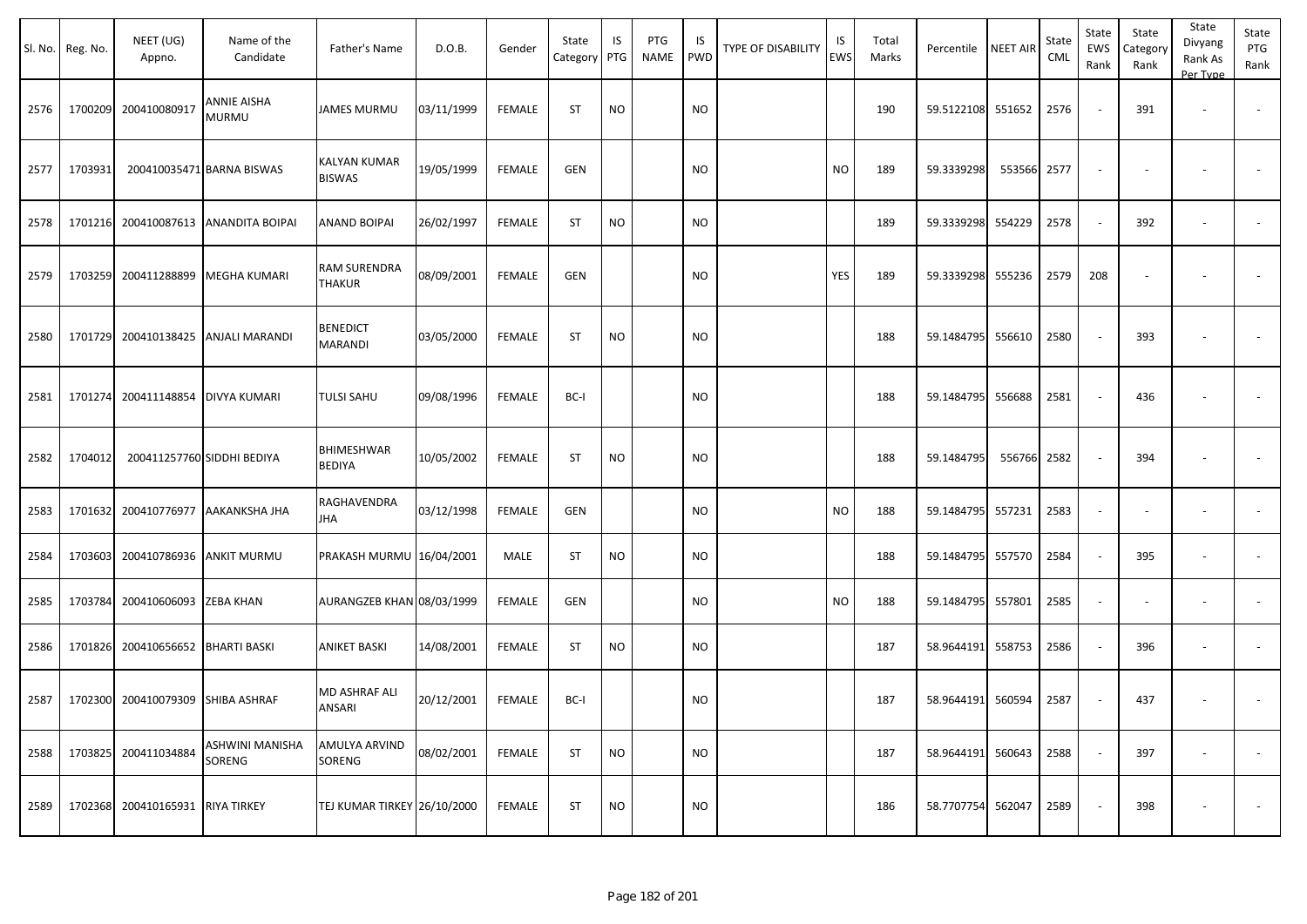|      | Sl. No. Reg. No. | NEET (UG)<br>Appno.                | Name of the<br>Candidate               | Father's Name                       | D.O.B.     | Gender        | State<br>Category | IS<br>PTG | PTG<br>NAME | IS.<br>PWD | TYPE OF DISABILITY | IS<br>EWS | Total<br>Marks | Percentile        | <b>NEET AIR</b> | State<br><b>CML</b> | State<br>EWS<br>Rank     | State<br>Category<br>Rank | State<br>Divyang<br>Rank As<br>Per Type | State<br>PTG<br>Rank     |
|------|------------------|------------------------------------|----------------------------------------|-------------------------------------|------------|---------------|-------------------|-----------|-------------|------------|--------------------|-----------|----------------|-------------------|-----------------|---------------------|--------------------------|---------------------------|-----------------------------------------|--------------------------|
| 2590 | 1701461          | 200410201002                       | <b>ANKITA NAYAK</b>                    | <b>MALAY BASANT</b><br><b>NAYAK</b> | 10/12/2002 | <b>FEMALE</b> | <b>ST</b>         | <b>NO</b> |             | <b>NO</b>  |                    |           | 186            | 58.7707754        | 562078          | 2590                | $\overline{\phantom{a}}$ | 399                       | $\overline{\phantom{a}}$                |                          |
| 2591 |                  | 1703715 200410747484               | <b>SHAHNAZ KHATOON</b>                 | SHAHABUDDIN<br>ANSARI               | 08/06/1999 | <b>FEMALE</b> | <b>GEN</b>        |           |             | <b>NO</b>  |                    |           | 186            | 58.7707754        | 562334          | 2591                | $\overline{\phantom{a}}$ |                           |                                         |                          |
| 2592 |                  | 1702675 200410701407               | <b>RITIKA RAJ</b>                      | <b>AJAY PRASAD</b>                  | 05/05/2001 | FEMALE        | SC                |           |             | <b>NO</b>  |                    |           | 186            | 58.7707754        | 562884          | 2592                | $\sim$                   | 245                       | $\overline{\phantom{a}}$                |                          |
| 2593 |                  | 1700600 200410044532               | MONALIKA KUMARI                        | VASHISTH KUMAR<br><b>PATHAK</b>     | 15/05/2002 | <b>FEMALE</b> | <b>GEN</b>        |           |             | <b>NO</b>  |                    | NO        | 186            | 58.7707754        | 562956          | 2593                | $\overline{\phantom{a}}$ |                           |                                         |                          |
| 2594 |                  | 1702838 200410036655               | <b>OJASWI MANGAL</b><br><b>HEMBROM</b> | KINU ORIAGNESH<br><b>HEMBROM</b>    | 31/03/1998 | MALE          | <b>ST</b>         | <b>NO</b> |             | <b>NO</b>  |                    |           | 185            | 58.5398221        | 563695          | 2594                | $\sim$                   | 400                       |                                         | $\sim$                   |
| 2595 |                  | 1700214 200410148249               | ANURANJAN<br>HEMBROM                   | <b>FRANCIS</b><br>HEMBROM           | 30/01/1998 | MALE          | ST                | <b>NO</b> |             | <b>NO</b>  |                    |           | 185            | 58.5398221        | 563743          | 2595                | $\sim$                   | 401                       |                                         |                          |
| 2596 |                  | 1700820 200411040429               | MANDIRA RANI<br>SARUWAR                | VIVEKANAND<br><b>ORAON</b>          | 16/04/1998 | <b>FEMALE</b> | ST                | <b>NO</b> |             | NO         |                    |           | 185            | 58.5398221        | 564907          | 2596                | $\sim$                   | 402                       |                                         |                          |
| 2597 |                  | 1703074 200411219338               | RESHMA KAUSHAR                         | MR MD ALAM                          | 04/06/2000 | FEMALE        | BC-I              |           |             | <b>NO</b>  |                    |           | 185            | 58.5398221        | 565311          | 2597                | $\sim$                   | 438                       |                                         |                          |
| 2598 |                  | 1702921 200410301792               | AMIT KISHORE<br>LOHRA                  | JAY KISHORE RAM 01/05/2002          |            | MALE          | <b>ST</b>         | <b>NO</b> |             | <b>NO</b>  |                    |           | 185            | 58.5398221        | 565543          | 2598                | $\sim$                   | 403                       | $\overline{\phantom{a}}$                |                          |
| 2599 |                  | 1703775 200410285644               | <b>FARHAN AHMAD</b>                    | <b>JALIL AHMAD</b>                  | 14/02/2002 | <b>MALE</b>   | BC-I              |           |             | <b>NO</b>  |                    |           | 185            | 58.5398221        | 566496          | 2599                | $\overline{\phantom{a}}$ | 439                       |                                         | $\blacksquare$           |
| 2600 |                  | 1702360 200410476677               | <b>NEHA KUMARI</b>                     | <b>BINOD KUMAR</b>                  | 21/08/1998 | <b>FEMALE</b> | <b>GEN</b>        |           |             | <b>NO</b>  |                    |           | 184            | 58.3476414        | 567088          | 2600                | $\overline{\phantom{a}}$ |                           |                                         |                          |
| 2601 |                  | 1702484 200410710337 SONAM KUMARI  |                                        | YUGAL KISHOR<br>DAS                 | 10/05/1996 | <b>FEMALE</b> | SC                |           |             | <b>NO</b>  |                    |           | 184            | 58.3476414 567140 |                 | 2601                | $\overline{\phantom{a}}$ | 246                       |                                         |                          |
| 2602 |                  | 1703180 200410087057 MOUTUSI DAS   |                                        | <b>BARUN KUMAR</b><br>DAS           | 27/05/2002 | FEMALE        | SC                |           |             | <b>NO</b>  |                    |           | 184            | 58.3476414        | 568372          | 2602                | $\overline{\phantom{a}}$ | 247                       |                                         | $\overline{\phantom{a}}$ |
| 2603 |                  | 1700435 200410213419 JAYTI CHHABRA |                                        | SANJAY JAIN                         | 27/06/2002 | FEMALE        | <b>GEN</b>        |           |             | $\rm NO$   |                    | <b>NO</b> | 182            | 57.9658406 572405 |                 | 2603                | $\overline{\phantom{a}}$ |                           |                                         |                          |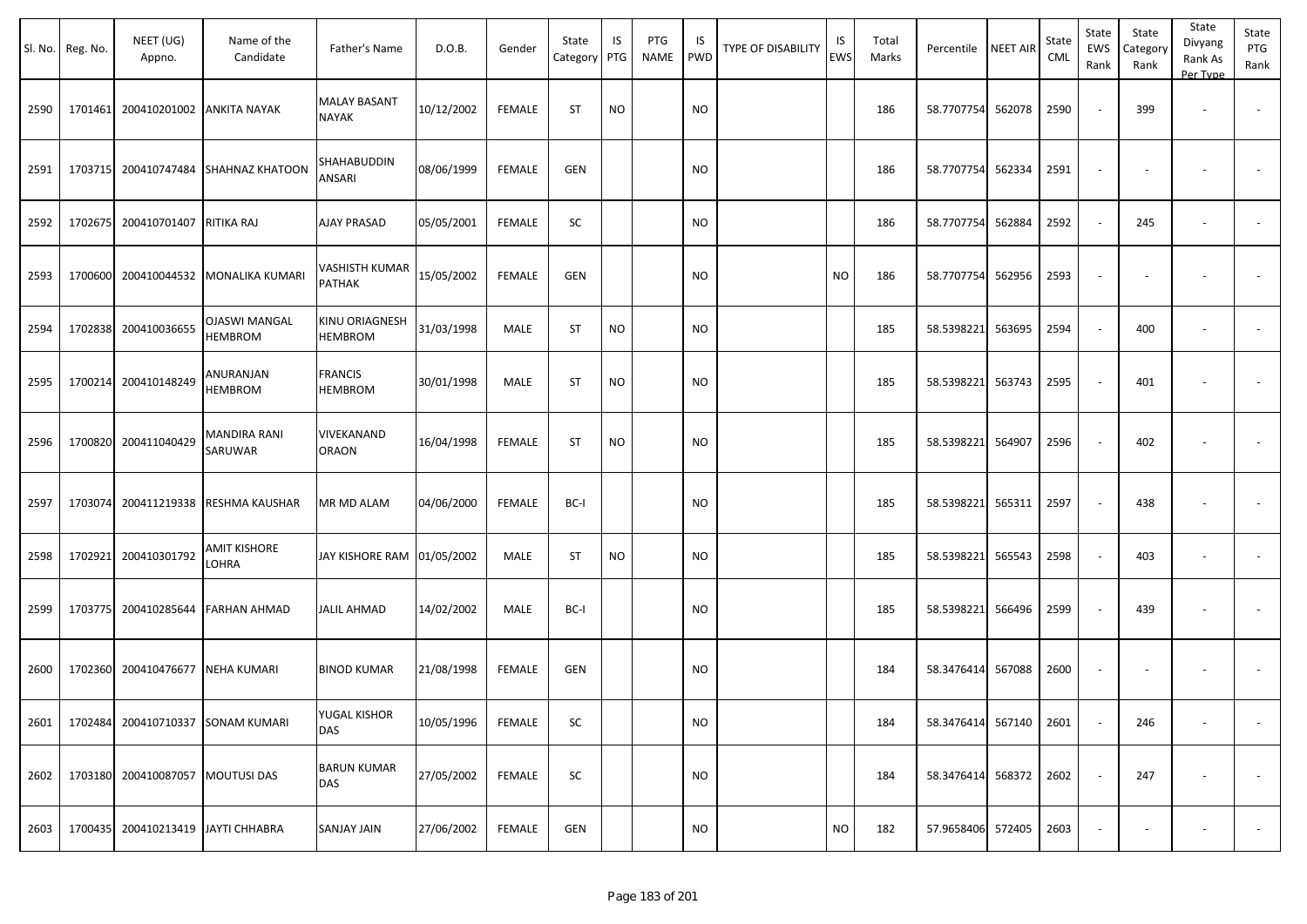| Sl. No. | Reg. No. | NEET (UG)<br>Appno.     | Name of the<br>Candidate              | Father's Name                        | D.O.B.     | Gender        | State<br>Category | IS<br>PTG | PTG<br><b>NAME</b> | IS<br><b>PWD</b> | <b>TYPE OF DISABILITY</b> | IS<br><b>EWS</b> | Total<br>Marks | Percentile        | NEET AIR    | State<br><b>CML</b> | State<br>EWS<br>Rank     | State<br>Category<br>Rank | State<br>Divyang<br>Rank As<br>Per Type | State<br>PTG<br>Rank |
|---------|----------|-------------------------|---------------------------------------|--------------------------------------|------------|---------------|-------------------|-----------|--------------------|------------------|---------------------------|------------------|----------------|-------------------|-------------|---------------------|--------------------------|---------------------------|-----------------------------------------|----------------------|
| 2604    |          | 1703359 200410443274    | PREM PUNITA<br>KERKETTA               | PATRICK KERKETTA 04/12/1998          |            | <b>FEMALE</b> | <b>ST</b>         | <b>NO</b> |                    | <b>NO</b>        |                           |                  | 182            | 57.9658406 572578 |             | 2604                |                          | 404                       | $\overline{\phantom{a}}$                |                      |
| 2605    | 1701289  | 200410658228            | <b>PRIETY KUMARI</b>                  | <b>SHIV SHANKAR</b><br>PASWAN        | 02/03/2000 | <b>FEMALE</b> | SC                |           |                    | NO.              |                           |                  | 182            | 57.9658406 572691 |             | 2605                |                          | 248                       |                                         |                      |
| 2606    | 1703466  | 200410982872 ADITYA RAJ |                                       | BISHWANATH DAS 28/07/2001            |            | MALE          | SC                |           |                    | NO.              |                           |                  | 182            | 57.9658406 573781 |             | 2606                |                          | 249                       | $\overline{\phantom{a}}$                |                      |
| 2607    | 1702194  | 200410478090            | JYOTI SINGH                           | <b>BINAY KUMAR</b><br><b>SINGH</b>   | 22/08/2001 | <b>FEMALE</b> | GEN               |           |                    | <b>NO</b>        |                           | <b>NO</b>        | 182            | 57.9658406 574234 |             | 2607                | $\sim$                   |                           |                                         |                      |
| 2608    |          |                         | 1701568 200410051310 EVANJLINE HERENZ | <b>ALOK HERENZ</b>                   | 15/09/2000 | <b>FEMALE</b> | ST                | NO.       |                    | NO               |                           |                  | 181            | 57.7688316 574712 |             | 2608                | $\sim$                   | 405                       |                                         |                      |
| 2609    | 1704200  |                         | 200411136480 KHUSHBOO KUMARI          | <b>SHIV KUMAR</b><br>YADAV           | 25/02/2003 | <b>FEMALE</b> | SC                |           |                    | <b>NO</b>        |                           | <b>NO</b>        | 181            | 57.7688316        | 576040      | 2609                | $\sim$                   | 250                       | $\overline{\phantom{a}}$                |                      |
| 2610    | 1703377  |                         | 200410132675 SHIVANJALI GUPTA         | <b>SANJEEV GUPTA</b>                 | 28/02/2002 | <b>FEMALE</b> | GEN               |           |                    | <b>NO</b>        |                           |                  | 181            | 57.7688316 576248 |             | 2610                |                          |                           |                                         |                      |
| 2611    |          |                         | 1700073 200411221080 SELMA PARWEEN    | <b>MD RAHMAT ALI</b>                 | 01/01/2003 | <b>FEMALE</b> | BC-I              |           |                    | <b>NO</b>        |                           |                  | 181            | 57.7688316 576689 |             | 2611                |                          | 440                       |                                         |                      |
| 2612    | 1702904  | 200410107286 NEHA BALA  |                                       | <b>BALESHWAR</b><br><b>MAHTO</b>     | 03/01/2000 | FEMALE        | BC-I              |           |                    | NO.              |                           |                  | 181            | 57.7688316 576880 |             | 2612                | $\sim$                   | 441                       | $\overline{\phantom{a}}$                |                      |
| 2613    | 1704175  | 200410110820            | TULIKA MERKHA<br><b>TIRKEY</b>        | <b>RATAN TIRKEY</b>                  | 26/11/1995 | <b>FEMALE</b> | ST                | <b>NO</b> |                    | NO.              |                           |                  | 180            | 57.5329769        | 577962      | 2613                | $\sim$                   | 406                       | $\overline{\phantom{a}}$                |                      |
| 2614    | 1703316  | 200411222502            | SWATI KUMARI<br>KISKU                 | <b>SANTOSH KUMAR</b><br><b>KISKU</b> | 09/05/2001 | <b>FEMALE</b> | ST                | <b>NO</b> |                    | NO.              |                           |                  | 180            | 57.5329769 578136 |             | 2614                | $\sim$                   | 407                       | $\overline{\phantom{a}}$                |                      |
| 2615    | 1704004  | 200410117386            | SACHIN KUMAR<br><b>DUBEY</b>          | ARVIND KR DUBEY 07/04/2001           |            | MALE          | GEN               |           |                    | <b>NO</b>        |                           | <b>NO</b>        | 180            | 57.5329769        | 578822      | 2615                | $\overline{\phantom{a}}$ |                           |                                         |                      |
| 2616    | 1703986  |                         | 200410917092 OMMY KUMARI              | <b>BABU RAM</b><br><b>MAHTO</b>      | 22/09/1999 | FEMALE        | GEN               |           |                    | <b>NO</b>        |                           |                  | 180            | 57.5329769        | 579732 2616 |                     | $\sim$                   |                           |                                         | $\sim$               |
| 2617    |          | 1701165 200411338813    | RIA WINNIE<br>KANDULNA                | <b>JIWAN MASHI</b><br>KANDULNA       | 23/05/2001 | FEMALE        | ST                | <b>NO</b> |                    | <b>NO</b>        |                           |                  | 179            | 57.3416009 580553 |             | 2617                |                          | 408                       |                                         | $\sim$               |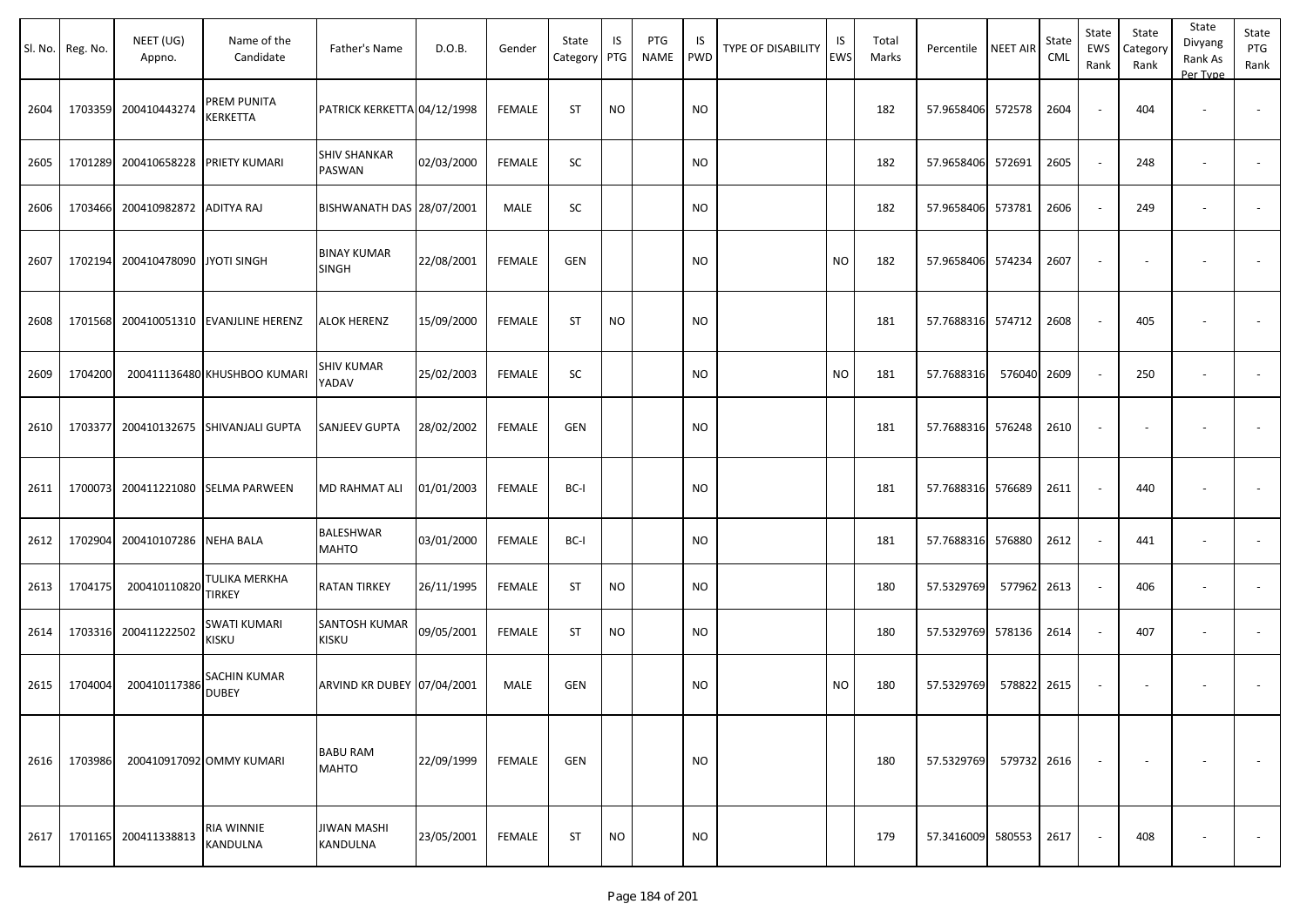|      | Sl. No. Reg. No. | NEET (UG)<br>Appno.       | Name of the<br>Candidate                | Father's Name                              | D.O.B.     | Gender        | State<br>Category PTG | IS        | PTG<br><b>NAME</b>               | IS<br><b>PWD</b> | TYPE OF DISABILITY | IS<br>EWS | Total<br>Marks | Percentile        | <b>NEET AIR</b> | State<br><b>CML</b> | State<br><b>EWS</b><br>Rank | State<br>Category<br>Rank | State<br>Divyang<br>Rank As<br>Per Type | State<br>PTG<br>Rank     |
|------|------------------|---------------------------|-----------------------------------------|--------------------------------------------|------------|---------------|-----------------------|-----------|----------------------------------|------------------|--------------------|-----------|----------------|-------------------|-----------------|---------------------|-----------------------------|---------------------------|-----------------------------------------|--------------------------|
| 2618 | 1701672          | 200410355995              | KIRTAN KUMAR                            | RAKESH KUMAR<br><b>AZAD</b>                | 01/01/2002 | MALE          | SC                    |           |                                  | <b>NO</b>        |                    |           | 179            | 57.3416009 581161 |                 | 2618                | $\sim$                      | 251                       | $\overline{\phantom{a}}$                |                          |
| 2619 | 1701806          | 200410015272              | <b>BHARATI KUMARI</b>                   | <b>SUBODH KUMAR</b>                        | 13/11/2001 | <b>FEMALE</b> | GEN                   |           |                                  | <b>NO</b>        |                    | <b>NO</b> | 179            | 57.3416009        | 582069          | 2619                |                             |                           |                                         |                          |
| 2620 | 1703212          | 200410906316              | <b>ANSHUMAN</b><br>SHEKHAR              | SUBHENDU<br>NARAYAN<br>SHEKHAR             | 14/10/2002 | MALE          | <b>GEN</b>            |           |                                  | <b>NO</b>        |                    | <b>NO</b> | 179            | 57.3416009        | 582845          | 2620                |                             |                           |                                         |                          |
| 2621 | 1700668          | 200410659930              | <b>SWATI KESHRI</b>                     | RAVINDRA KESHRI 06/07/2002                 |            | <b>FEMALE</b> | BC-II                 |           |                                  | <b>NO</b>        |                    |           | 178            | 57.1397637        | 583189          | 2621                | $\sim$                      | 282                       | $\sim$                                  |                          |
| 2622 | 1700854          | 200411011643              | <b>SIMPY ANANDI</b><br><b>MALTO</b>     | JOHN ANIL MALTO 25/01/2000                 |            | <b>FEMALE</b> | <b>ST</b>             | YES       | <b>SOURIYA</b><br><b>PAHARIY</b> | <b>NO</b>        |                    |           | 178            | 57.1397637        | 583699          | 2622                |                             | 409                       |                                         | 1                        |
| 2623 | 1703930          |                           | 200410348988 SABA PRAWEEN               | ASLAM ANSARI                               | 09/10/2001 | <b>FEMALE</b> | BC-I                  |           |                                  | <b>NO</b>        |                    |           | 178            | 57.1397637        | 584078          | 2623                |                             | 442                       | $\overline{\phantom{a}}$                |                          |
| 2624 | 1702429          | 200410513795 ANJALI HASDA |                                         | RATAN LAL HASDA 08/11/2000                 |            | FEMALE        | <b>ST</b>             | <b>NO</b> |                                  | <b>NO</b>        |                    |           | 178            | 57.1397637        | 584434          | 2624                | $\sim$                      | 410                       |                                         |                          |
| 2625 | 1703935          |                           | 200410959661 VANITA LAKRA               | SHANKAR LAKRA                              | 03/06/2001 | <b>FEMALE</b> | <b>ST</b>             | <b>NO</b> |                                  | <b>NO</b>        |                    |           | 178            | 57.1397637        | 584862          | 2625                | $\sim$                      | 411                       | $\overline{\phantom{a}}$                |                          |
| 2626 | 1701440          | 200410676670              | YASH ANAND                              | <b>MANOJ KUMAR</b><br>RAJAK                | 04/01/2002 | MALE          | SC                    |           |                                  | <b>NO</b>        |                    |           | 178            | 57.1397637        | 585802          | 2626                |                             | 252                       | $\sim$                                  |                          |
| 2627 | 1703711          | 200410582308              | <b>NAVNEET BHAGAT</b>                   | SHIVNATH<br><b>BHAGAT</b>                  | 28/06/2001 | MALE          | <b>ST</b>             | <b>NO</b> |                                  | <b>NO</b>        |                    |           | 177            | 56.9453152 586592 |                 | 2627                |                             | 412                       |                                         |                          |
| 2628 | 1702608          | 200410393871              | CHANDI CHARAN<br><b>SINGH CHOUDHARY</b> | SATYA NARAYAN<br>SINGH<br><b>CHOUDHARY</b> | 04/06/2000 | MALE          | <b>GEN</b>            |           |                                  | <b>NO</b>        |                    | <b>NO</b> | 177            | 56.9453152 586694 |                 | 2628                |                             |                           |                                         |                          |
| 2629 | 1703273          | 200410905352              | NIKITA SOPHIA<br><b>PURTY</b>           | MANGALDAS<br><b>PURTY</b>                  | 14/03/1998 | <b>FEMALE</b> | <b>ST</b>             | <b>NO</b> |                                  | <b>NO</b>        |                    |           | 177            | 56.9453152        | 587488          | 2629                |                             | 413                       | $\sim$                                  |                          |
| 2630 | 1701873          | 200410152666              | <b>ROSHAN PRASAD</b>                    | SHIV DAYAL<br>PRASAD                       | 09/04/2000 | MALE          | BC-II                 |           |                                  | <b>NO</b>        |                    |           | 177            | 56.9453152 587616 |                 | 2630                |                             | 283                       |                                         |                          |
| 2631 | 1701262          | 200410935100              | SANJEEV KUMAR<br><b>MAHTO</b>           | <b>GOBIND MAHTO</b>                        | 31/12/2001 | MALE          | <b>GEN</b>            |           |                                  | <b>NO</b>        |                    | <b>NO</b> | 177            | 56.9453152 588012 |                 | 2631                |                             | $\overline{\phantom{a}}$  | $\overline{\phantom{a}}$                | $\overline{\phantom{a}}$ |
| 2632 | 1702821          | 200410629255              | <b>SNEHA KUMARI</b>                     | <b>KUMOD KUMAR</b><br>MANDAL               | 28/09/2000 | <b>FEMALE</b> | BC-I                  |           |                                  | <b>NO</b>        |                    |           | 176            | 56.7431853 588820 |                 | 2632                | $\sim$                      | 443                       |                                         | $\sim$                   |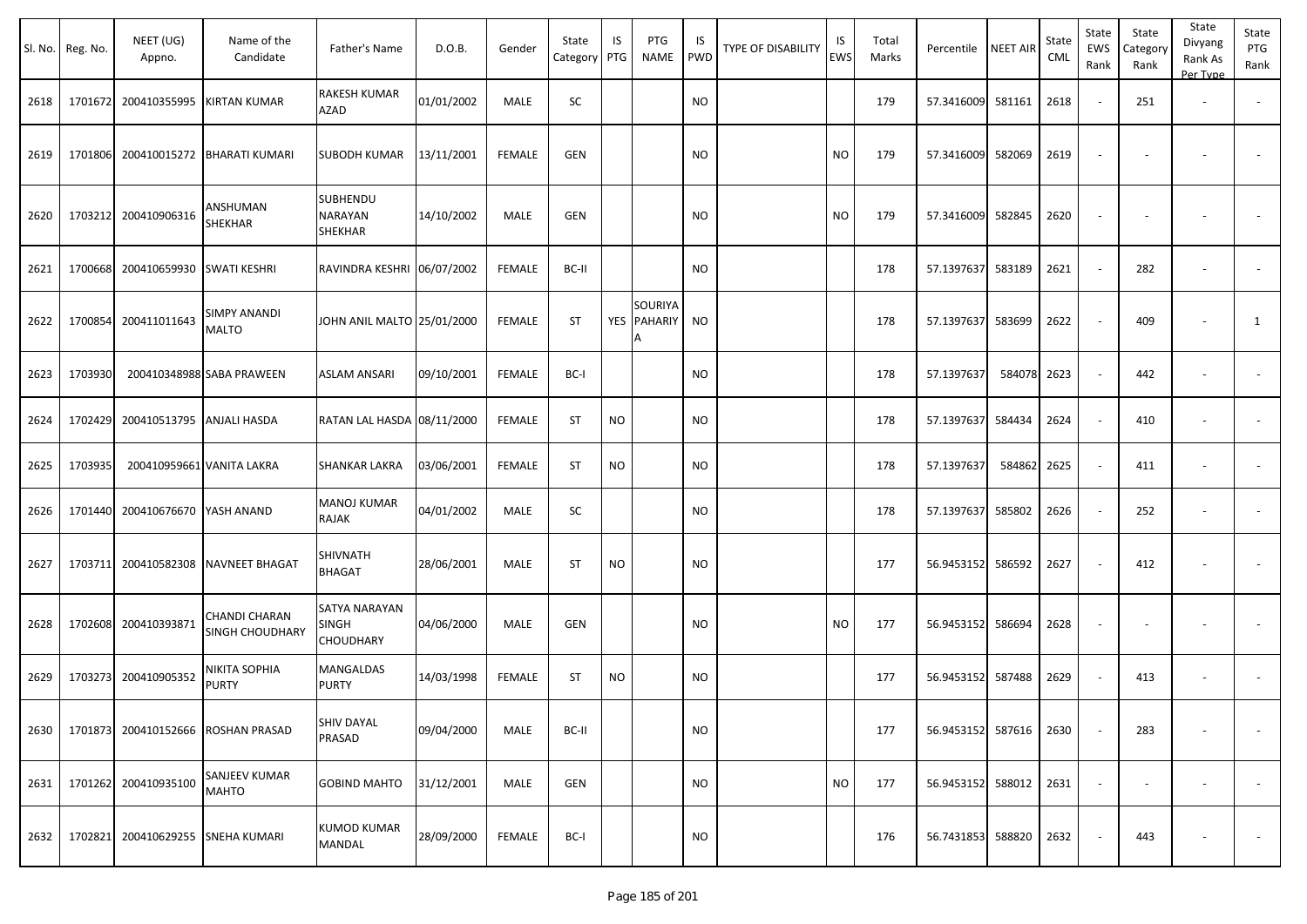| Sl. No. | Reg. No. | NEET (UG)<br>Appno.       | Name of the<br>Candidate            | Father's Name                        | D.O.B.     | Gender        | State<br>Category PTG | IS        | PTG<br><b>NAME</b> | IS<br><b>PWD</b> | <b>TYPE OF DISABILITY</b> | IS<br><b>EWS</b> | Total<br>Marks | Percentile        | <b>NEET AIR</b> | State<br><b>CML</b> | State<br>EWS<br>Rank | State<br>Category<br>Rank | State<br>Divyang<br>Rank As<br>Per Type | State<br>PTG<br>Rank     |
|---------|----------|---------------------------|-------------------------------------|--------------------------------------|------------|---------------|-----------------------|-----------|--------------------|------------------|---------------------------|------------------|----------------|-------------------|-----------------|---------------------|----------------------|---------------------------|-----------------------------------------|--------------------------|
| 2633    | 1703061  |                           | 200410871590 SAPNA HEMBROM          | LITA RAM<br><b>HEMBROM</b>           | 11/11/2002 | <b>FEMALE</b> | <b>ST</b>             | <b>NO</b> |                    | <b>NO</b>        |                           |                  | 176            | 56.7431853        | 588860          | 2633                |                      | 414                       | $\sim$                                  | $\overline{\phantom{a}}$ |
| 2634    | 1700542  | 200410683748 SANJU KUMARI |                                     | <b>BAIJNATH MAHTO 31/12/1999</b>     |            | <b>FEMALE</b> | BC-I                  |           |                    | <b>NO</b>        |                           |                  | 176            | 56.7431853 589518 |                 | 2634                |                      | 444                       |                                         |                          |
| 2635    | 1702191  |                           | 200410138009 NISHANT KUJUR          | <b>SITA RAM KUJUR</b>                | 24/06/2002 | MALE          | <b>ST</b>             | <b>NO</b> |                    | <b>NO</b>        |                           |                  | 176            | 56.7431853 590761 |                 | 2635                |                      | 415                       |                                         |                          |
| 2636    | 1700058  |                           | 200411528199 MOUSHAMI KUMARI        | <b>BIJAY KUMAR</b><br>MANDAL         | 21/06/2002 | <b>FEMALE</b> | BC-I                  |           |                    | <b>NO</b>        |                           |                  | 176            | 56.7431853 590874 |                 | 2636                |                      | 445                       |                                         |                          |
| 2637    | 1703440  |                           | 200411431225 SAURABH KUMAR          | AJAY KUMAR                           | 31/08/2001 | MALE          | GEN                   |           |                    | <b>NO</b>        |                           | <b>NO</b>        | 175            | 56.4924799        | 591845          | 2637                |                      | $\sim$                    | $\blacksquare$                          |                          |
| 2638    | 1700439  |                           | 200410463552 SHREEYA TRIPATHY       | PRASHANT<br><b>KUMAR TRIPATHY</b>    | 14/12/2002 | <b>FEMALE</b> | GEN                   |           |                    | <b>NO</b>        |                           | <b>NO</b>        | 175            | 56.4924799 593147 |                 | 2638                |                      | $\overline{\phantom{a}}$  |                                         |                          |
| 2639    | 1704001  |                           | 200410532936 JITEN JAYDEEP HASSA    | SAN BAHADUR<br><b>HASSA</b>          | 03/05/2002 | MALE          | <b>ST</b>             | <b>NO</b> |                    | <b>NO</b>        |                           |                  | 175            | 56.4924799        | 593194          | 2639                |                      | 416                       |                                         |                          |
| 2640    | 1704159  |                           | 200410541915 ANKUR KHALKHO          | <b>DURGA KHALKHO</b>                 | 08/01/2002 | MALE          | <b>ST</b>             | <b>NO</b> |                    | <b>NO</b>        |                           |                  | 175            | 56.4924799        | 593377 2640     |                     |                      | 417                       | $\overline{\phantom{a}}$                |                          |
| 2641    | 1700907  |                           | 200411572671 ANGEL JENNY EKKA       | <b>TEJWANT EKKA</b>                  | 23/08/2001 | <b>FEMALE</b> | <b>ST</b>             | <b>NO</b> |                    | <b>NO</b>        |                           |                  | 175            | 56.4924799 593773 |                 | 2641                |                      | 418                       |                                         |                          |
| 2642    |          | 1701130 200410180775      | KANINIKA UTKARSHA<br><b>KACHHAP</b> | <b>KAMAL KANT</b><br>KACHHAP         | 29/06/2000 | <b>FEMALE</b> | <b>ST</b>             | <b>NO</b> |                    | <b>NO</b>        |                           |                  | 175            | 56.4924799 594138 |                 | 2642                |                      | 419                       | ٠                                       | $\overline{\phantom{a}}$ |
| 2643    | 1704076  |                           | 200411053820 MUSKAN PARVIN          | <b>NEHAL AHMAD</b><br><b>KHAN</b>    | 06/07/1999 | <b>FEMALE</b> | GEN                   |           |                    | <b>NO</b>        |                           | <b>NO</b>        | 174            | 56.2952515        | 595113 2643     |                     |                      | $\sim$                    | $\overline{\phantom{a}}$                |                          |
| 2644    | 1700694  |                           | 200411165753 ANUP KUMAR SAHU        | <b>TULSI SAHU</b>                    | 15/08/2001 | MALE          | BC-I                  |           |                    | <b>NO</b>        |                           |                  | 174            | 56.2952515 595629 |                 | 2644                |                      | 446                       |                                         |                          |
| 2645    | 1702227  | 200410684488              | <b>RAVI SHANKAR</b><br>SAGAR        | PRAKASH SAGAR                        | 10/12/2000 | MALE          | SC                    |           |                    | <b>NO</b>        |                           |                  | 174            | 56.2952515 595711 |                 | 2645                |                      | 253                       | $\overline{\phantom{a}}$                | $\overline{\phantom{a}}$ |
| 2646    | 1702500  | 200410396265 NISHA BHARTI |                                     | <b>LAKHAN PRASAD</b><br><b>RAJAK</b> | 02/03/2002 | <b>FEMALE</b> | SC                    |           |                    | <b>NO</b>        |                           |                  | 174            | 56.2952515 596276 |                 | 2646                |                      | 254                       |                                         | $\overline{\phantom{a}}$ |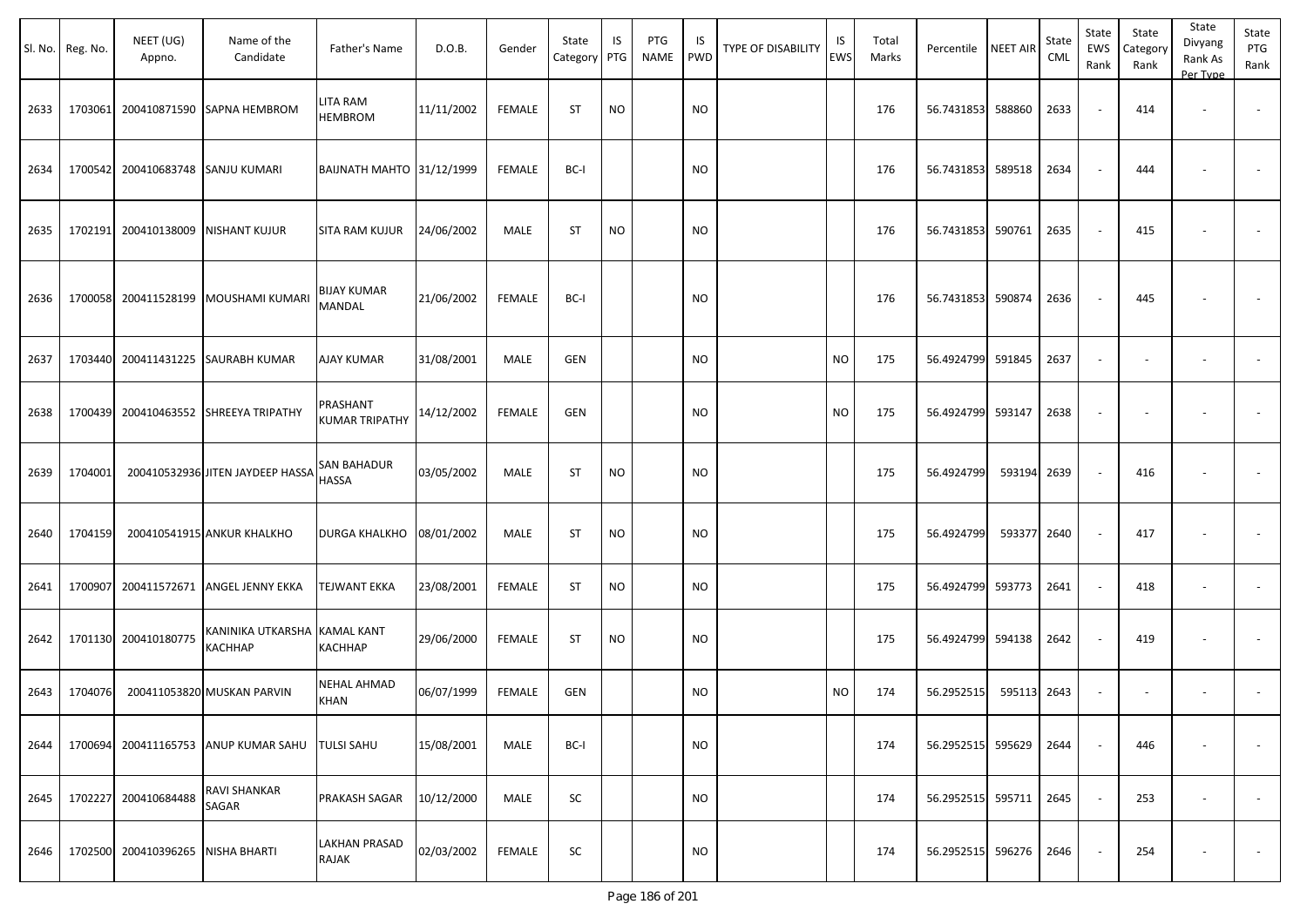| Sl. No. | Reg. No. | NEET (UG)<br>Appno.  | Name of the<br>Candidate          | Father's Name                     | D.O.B.     | Gender        | State<br>Category PTG | IS        | PTG<br>NAME | IS<br><b>PWD</b> | <b>TYPE OF DISABILITY</b> | IS<br>EWS | Total<br>Marks | Percentile        | <b>NEET AIR</b> | State<br>CML | State<br>EWS<br>Rank     | State<br>Category<br>Rank | State<br>Divyang<br>Rank As<br>Per Type | State<br>PTG<br>Rank     |
|---------|----------|----------------------|-----------------------------------|-----------------------------------|------------|---------------|-----------------------|-----------|-------------|------------------|---------------------------|-----------|----------------|-------------------|-----------------|--------------|--------------------------|---------------------------|-----------------------------------------|--------------------------|
| 2647    | 1702943  | 200410888180         | <b>ANISHA MURMU</b>               | GUNI LAL MURMU 19/11/2001         |            | <b>FEMALE</b> | <b>ST</b>             | <b>NO</b> |             | NO               |                           |           | 173            | 56.0939995        | 597488          | 2647         |                          | 420                       | $\sim$                                  |                          |
| 2648    |          | 1702846 200410311775 | <b>UMA KUMARI</b>                 | SRISHTIDHAR<br><b>MAHTO</b>       | 17/05/2001 | <b>FEMALE</b> | BC-I                  |           |             | <b>NO</b>        |                           |           | 173            | 56.0939995        | 598075          | 2648         |                          | 447                       |                                         |                          |
| 2649    |          | 1702952 200410153957 | <b>SUSHMITA KUMARI</b>            | SOMRA MUNDA                       | 11/10/2000 | <b>FEMALE</b> | <b>ST</b>             | <b>NO</b> |             | <b>NO</b>        |                           |           | 173            | 56.0939995        | 598088          | 2649         | $\overline{\phantom{a}}$ | 421                       | $\overline{\phantom{a}}$                |                          |
| 2650    | 1700177  | 200410059662         | ARSHI ASLAM                       | <b>ASLAM HUSSAIN</b>              | 21/11/1999 | <b>FEMALE</b> | BC-I                  |           |             | <b>NO</b>        |                           |           | 173            | 56.0939995        | 599068          | 2650         | $\sim$                   | 448                       | $\overline{\phantom{a}}$                | $\sim$                   |
| 2651    | 1702135  | 200411013919         | <b>SAPNA DHAN</b>                 | <b>JAGDISH DHAN</b>               | 16/01/2002 | <b>FEMALE</b> | <b>ST</b>             | <b>NO</b> |             | <b>NO</b>        |                           |           | 173            | 56.0939995        | 599232          | 2651         | $\sim$                   | 422                       | $\overline{\phantom{a}}$                |                          |
| 2652    |          | 1703714 200410347908 | <b>SAKSHI NAYAN</b>               | VED PRAKASH<br>MISHRA             | 24/03/2002 | <b>FEMALE</b> | <b>GEN</b>            |           |             | <b>NO</b>        |                           | <b>NO</b> | 173            | 56.0939995        | 599311          | 2652         |                          |                           |                                         |                          |
| 2653    | 1700603  | 200410080002         | ANJALI KUMARI                     | SATENDRA<br>CHOUDHARY             | 22/09/2000 | <b>FEMALE</b> | SC                    |           |             | <b>NO</b>        |                           |           | 172            | 55.8924549        | 600910          | 2653         | $\sim$                   | 255                       | $\overline{\phantom{a}}$                | $\overline{\phantom{a}}$ |
| 2654    |          | 1703595 200410082837 | PRIYANK KUMAR<br>LALA             | <b>BHARAT PRASAD</b><br>LALA      | 06/04/2000 | MALE          | GEN                   |           |             | <b>NO</b>        |                           | <b>NO</b> | 172            | 55.8924549        | 601246          | 2654         | $\sim$                   |                           |                                         |                          |
| 2655    |          | 1701421 200410621962 | TRIPTI TANVI<br>HANSDA            | JOHN HANSDA                       | 18/01/1999 | <b>FEMALE</b> | <b>ST</b>             | NO        |             | <b>NO</b>        |                           |           | 172            | 55.8924549        | 601252          | 2655         |                          | 423                       |                                         |                          |
| 2656    |          |                      | 1703260 200411157931 SHANTI MURMU | DHANAY MURMU 04/07/1999           |            | <b>FEMALE</b> | <b>ST</b>             | NO        |             | <b>NO</b>        |                           |           | 172            | 55.8924549        | 601312          | 2656         | $\blacksquare$           | 424                       |                                         |                          |
| 2657    |          | 1702121 200410241999 | NISHA RANI<br>MARANDI             | NARESH KUMAR<br><b>MARANDI</b>    | 15/07/2002 | <b>FEMALE</b> | ST                    | NO.       |             | <b>NO</b>        |                           |           | 172            | 55.8924549        | 601650          | 2657         | $\sim$                   | 425                       | $\overline{\phantom{a}}$                | $\sim$                   |
| 2658    | 1702173  | 200410636632         | SHAMBHAVI KUMAR<br><b>MISHRA</b>  | RISHI MISHRA                      | 26/02/2001 | <b>FEMALE</b> | <b>GEN</b>            |           |             | NO               |                           | <b>NO</b> | 172            | 55.8924549        | 601731          | 2658         |                          |                           |                                         |                          |
| 2659    | 1701449  | 200410438025         | RAVI KISHAN<br>KACHHAP            | JAIPAL KACHHAP                    | 05/09/1999 | MALE          | ST                    | <b>NO</b> |             | <b>NO</b>        |                           |           | 172            | 55.8924549 601787 |                 | 2659         |                          | 426                       |                                         | $\overline{\phantom{a}}$ |
| 2660    |          | 1700864 200410544877 | PRASHUN NISHI                     | <b>SHIV KANT</b><br><b>THAKUR</b> | 01/04/2001 | <b>FEMALE</b> | GEN                   |           |             | <b>NO</b>        |                           | <b>NO</b> | 172            | 55.8924549 602452 |                 | 2660         | $\overline{\phantom{a}}$ | $\overline{\phantom{a}}$  | $\overline{\phantom{a}}$                | $\sim$                   |
| 2661    | 1700457  | 200410109201         | <b>AMISHA TOPPO</b>               | MAHENDRA<br><b>TOPPO</b>          | 06/03/2000 | FEMALE        | <b>ST</b>             | <b>NO</b> |             | <b>NO</b>        |                           |           | 171            | 55.6906908 603077 |                 | 2661         |                          | 427                       |                                         | $\sim$                   |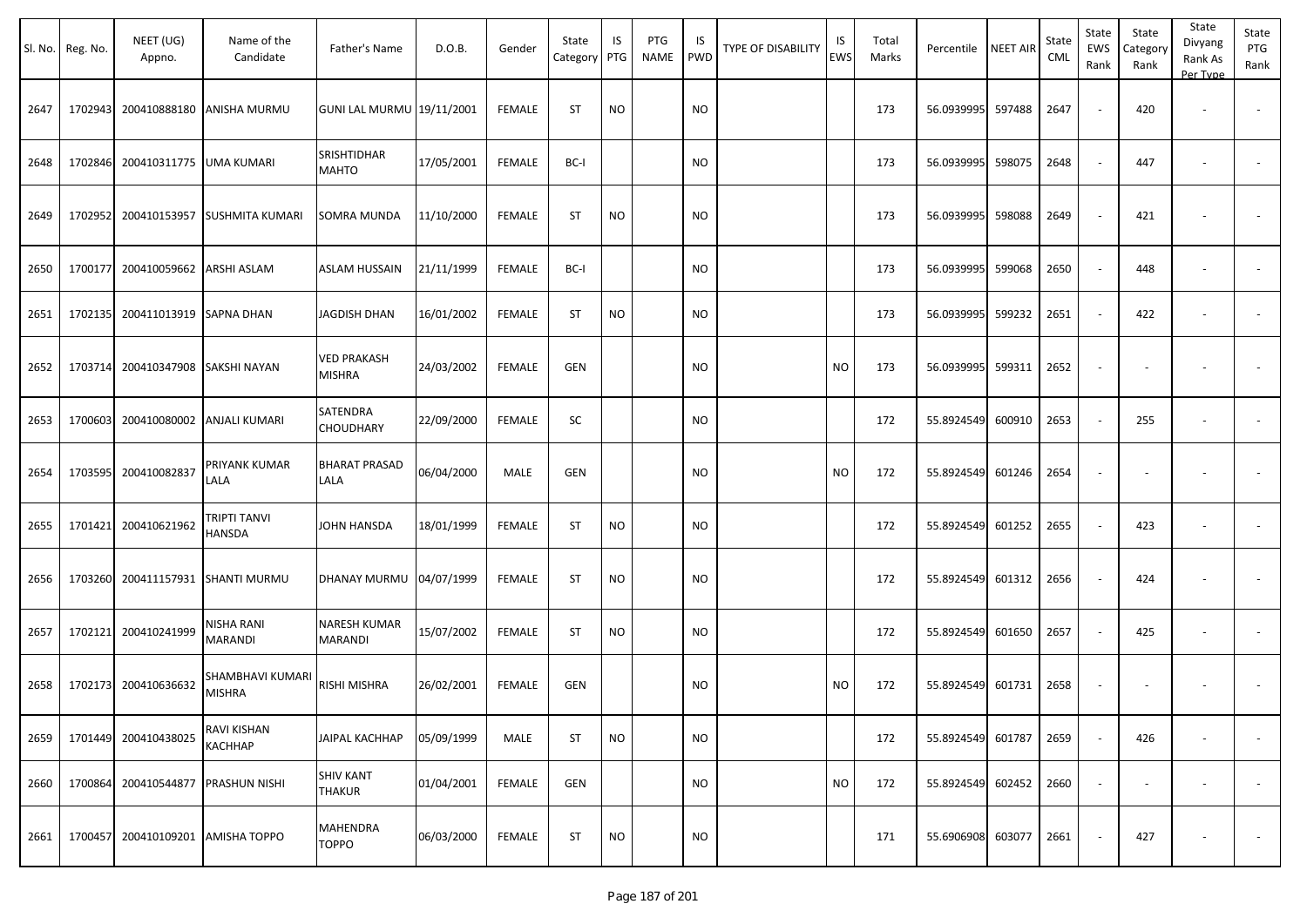| Sl. No. | Reg. No. | NEET (UG)<br>Appno.  | Name of the<br>Candidate       | Father's Name                 | D.O.B.     | Gender        | State<br>Category | IS<br>PTG | PTG<br><b>NAME</b> | IS<br><b>PWD</b> | <b>TYPE OF DISABILITY</b>                                                                                                                                                 | IS<br>EWS | Total<br>Marks | Percentile | <b>NEET AIR</b> | State<br><b>CML</b> | State<br><b>EWS</b><br>Rank | State<br>Category<br>Rank | State<br>Divyang<br>Rank As<br>Per Type | State<br>PTG<br>Rank |
|---------|----------|----------------------|--------------------------------|-------------------------------|------------|---------------|-------------------|-----------|--------------------|------------------|---------------------------------------------------------------------------------------------------------------------------------------------------------------------------|-----------|----------------|------------|-----------------|---------------------|-----------------------------|---------------------------|-----------------------------------------|----------------------|
| 2662    | 1701346  | 200410007088         | <b>SURBHI KERKETTA</b>         | CHHEDU MAHLI                  | 14/07/1999 | <b>FEMALE</b> | ST                | <b>NO</b> |                    | <b>NO</b>        |                                                                                                                                                                           |           | 170            | 55.4353766 | 607246          | 2662                | $\sim$                      | 428                       | $\overline{\phantom{a}}$                | $\sim$               |
| 2663    | 1704184  |                      | 200411355259 KUMAR PRABHAT     | SUDHIR CHANDRA<br>ROHIDAS     | 08/01/2000 | <b>MALE</b>   | SC                |           |                    | <b>NO</b>        |                                                                                                                                                                           |           | 170            | 55.4353766 | 607618 2663     |                     |                             | 256                       |                                         |                      |
| 2664    | 1701083  | 200410025802         | <b>MD SADIQUE NASIM</b>        | MD MUZAFFAR<br><b>NASIM</b>   | 12/01/2001 | <b>MALE</b>   | BC-I              |           |                    | <b>NO</b>        |                                                                                                                                                                           |           | 170            | 55.4353766 | 607955          | 2664                |                             | 449                       |                                         |                      |
| 2665    | 1703224  | 200410477370         | <b>AMAR HANSDA</b>             | SUPHAL HANSDA                 | 18/04/1997 | <b>MALE</b>   | ST                | <b>NO</b> |                    | <b>NO</b>        |                                                                                                                                                                           |           | 169            | 55.2238096 | 609631          | 2665                |                             | 429                       |                                         |                      |
| 2666    | 1700741  | 200411225758         | <b>AMAN KUMAR</b>              | <b>BIRENDRA KUMAR</b><br>SAHU | 04/06/2001 | MALE          | <b>GEN</b>        |           |                    | <b>NO</b>        |                                                                                                                                                                           |           | 169            | 55.2238096 | 610859          | 2666                |                             |                           | $\ddot{\phantom{1}}$                    |                      |
| 2667    | 1703894  |                      | 200410087846 ABHIJEET ADHIKARY | UTTAM ADHIKARY 02/02/2002     |            | <b>MALE</b>   | GEN               |           |                    | YES              | C-LOCOMOTOR<br><b>DISABILITY</b><br><b>INCLUDING</b><br>CEREBRAL<br>PALSY, LEPROSY<br>CURED, DWARFISM, A<br><b>CID ATTACK VICTIMS</b><br>AND MUSCULAR<br><b>DYSTROPHY</b> | <b>NO</b> | 169            | 55.2238096 | 611064          | 2667                |                             | $\overline{\phantom{a}}$  | $\overline{7}$                          |                      |
| 2668    |          | 1702346 200410101807 | <b>SMRITI KUMARI</b>           | HIKIM MUNDA                   | 08/03/2002 | <b>FEMALE</b> | <b>ST</b>         | <b>NO</b> |                    | <b>NO</b>        |                                                                                                                                                                           |           | 169            | 55.2238096 | 611673          | 2668                |                             | 430                       |                                         |                      |
| 2669    | 1700569  |                      | 200410203953 MD WASIM ANSARI   | <b>MD MUSTAFA</b><br>ANSARI   | 28/12/2000 | <b>MALE</b>   | BC-I              |           |                    | <b>YES</b>       | E-MULTIPLE<br><b>DISABILITIES FROM</b><br><b>AMONGST PERSONS</b><br><b>UNDER CLAUSES (A)</b><br>TO (D) INCLUDING<br><b>DEAF BLINDNESS</b>                                 |           | 168            | 55.0210214 | 612148          | 2669                |                             | 450                       | 1                                       |                      |
| 2670    |          | 1703518 200410508386 | <b>ALMA LAKRA</b>              | PATRAS LAKRA                  | 14/01/1995 | <b>FEMALE</b> | ST                | <b>NO</b> |                    | <b>NO</b>        |                                                                                                                                                                           |           | 168            | 55.0210214 | 612156          | 2670                |                             | 431                       |                                         |                      |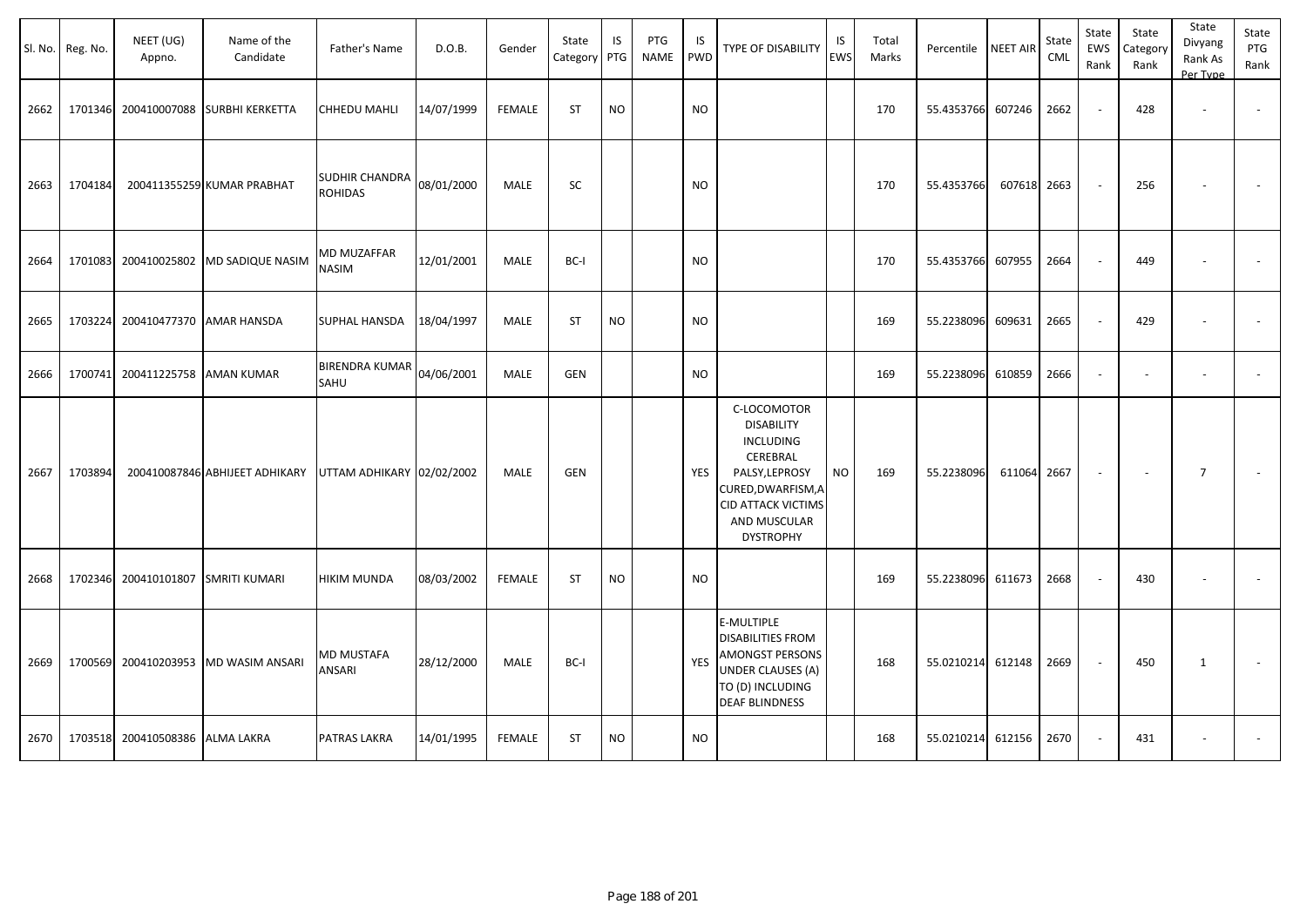|      | Sl. No. Reg. No. | NEET (UG)<br>Appno.                      | Name of the<br>Candidate     | Father's Name                      | D.O.B.            | Gender        | State<br>Category PTG | IS        | PTG<br><b>NAME</b> | IS<br><b>PWD</b> | <b>TYPE OF DISABILITY</b>                                                                                                                                          | IS<br>EWS | Total<br>Marks | Percentile NEET AIR    |        | State<br>CML | State<br>EWS<br>Rank | State<br>Category<br>Rank | State<br>Divyang<br>Rank As<br>Per Type | State<br>PTG<br>Rank    |
|------|------------------|------------------------------------------|------------------------------|------------------------------------|-------------------|---------------|-----------------------|-----------|--------------------|------------------|--------------------------------------------------------------------------------------------------------------------------------------------------------------------|-----------|----------------|------------------------|--------|--------------|----------------------|---------------------------|-----------------------------------------|-------------------------|
| 2671 | 1700590          | 200411543016 PAYAL GIRI                  |                              | <b>ARUN GIRI</b>                   | 22/05/2002        | <b>FEMALE</b> | GEN                   |           |                    | YES              | C-LOCOMOTOR<br><b>DISABILITY</b><br>INCLUDING<br>CEREBRAL<br>PALSY, LEPROSY<br>CURED, DWARFISM, A<br><b>CID ATTACK VICTIMS</b><br>AND MUSCULAR<br><b>DYSTROPHY</b> | <b>NO</b> | 168            | 55.0210214 612607      |        | 2671         | $\sim$               | $\sim$                    | 8                                       | $\sim$                  |
| 2672 | 1701615          | 200410455811 ABBAD ZAHIR                 |                              | ZAHIR AKRAM                        | 12/10/2001        | MALE          | BC-II                 |           |                    | <b>NO</b>        |                                                                                                                                                                    |           | 168            | 55.0210214 612838      |        | 2672         |                      | 284                       |                                         |                         |
| 2673 | 1701197          |                                          | 200411117106 MANSI KUMARI    | RUPLAL PASWAN                      | 07/07/1997        | <b>FEMALE</b> | <b>SC</b>             |           |                    | <b>NO</b>        |                                                                                                                                                                    |           | 168            | 55.0210214 613001      |        | 2673         |                      | 257                       |                                         |                         |
| 2674 | 1702611          | 200410803489 OSEEN TOPPO                 |                              | <b>MORISH TOPPO</b>                | 11/04/2002        | <b>FEMALE</b> | <b>ST</b>             | <b>NO</b> |                    | <b>NO</b>        |                                                                                                                                                                    |           | 168            | 55.0210214 614040      |        | 2674         |                      | 432                       |                                         |                         |
| 2675 |                  | 1703496 200410570620 ANKIT KUMAR         |                              | AJAY KUMAR                         | 02/03/2002        | MALE          | SC                    |           |                    | <b>NO</b>        |                                                                                                                                                                    |           | 168            | 55.0210214             | 614251 | 2675         |                      | 258                       | $\overline{\phantom{a}}$                |                         |
| 2676 | 1702942          |                                          | 200410056407 SUJATA KUMARI   | PRAFULLA KUMAR<br><b>MAHATO</b>    | 07/10/2000        | <b>FEMALE</b> | BC-I                  |           |                    | <b>NO</b>        |                                                                                                                                                                    |           | 167            | 54.8105517             | 615233 | 2676         |                      | 451                       |                                         |                         |
| 2677 | 1703014          | 200410545151 NEVEDYA                     |                              | PRABHAKAR<br>KUMAR                 | 10/11/2001        | <b>FEMALE</b> | GEN                   |           |                    | <b>NO</b>        |                                                                                                                                                                    | <b>NO</b> | 167            | 54.8105517             | 616477 | 2677         |                      |                           |                                         |                         |
| 2678 | 1702492          |                                          | 200410965380 KALYANI DUBEY   | MRITYUNJAY<br><b>DUBEY</b>         | 12/03/1999        | <b>FEMALE</b> | <b>GEN</b>            |           |                    | <b>NO</b>        |                                                                                                                                                                    | <b>NO</b> | 167            | 54.8105517 616503      |        | 2678         |                      |                           |                                         |                         |
| 2679 |                  | 1703515 200410719060 RAGINI RAJ          |                              | <b>JAGDISH RAM</b><br><b>MAHTO</b> | 07/12/1999        | <b>FEMALE</b> | BC-I                  |           |                    | <b>NO</b>        |                                                                                                                                                                    |           | 166            | 54.6003747 618128      |        | 2679         |                      | 452                       |                                         | $\sim$                  |
|      |                  | 2680   1700415 200410535237 ANKITA SUMAN |                              | M PRASAD                           | 03/09/2000 FEMALE |               | GEN                   |           |                    | $\sf{NO}$        |                                                                                                                                                                    | <b>NO</b> | 166            | 54.6003747 618293 2680 |        |              |                      |                           |                                         |                         |
|      |                  | 2681 1700348 200410083274 RICHA PAUL     |                              | <b>DINESH PAUL</b>                 | 04/10/1998        | FEMALE        | <b>SC</b>             |           |                    | <b>NO</b>        |                                                                                                                                                                    |           | 166            | 54.6003747 618350 2681 |        |              |                      | 259                       | $\overline{\phantom{a}}$                | $\sim$                  |
| 2682 | 1703939          |                                          | 200410749740 DRISHTI PRAKASH | SORABH PRAKASH 18/02/2000          |                   | FEMALE        | SC                    |           |                    | <b>NO</b>        |                                                                                                                                                                    |           | 166            | 54.6003747 618544 2682 |        |              |                      | 260                       | $\overline{\phantom{a}}$                | $\sim 100$ km s $^{-1}$ |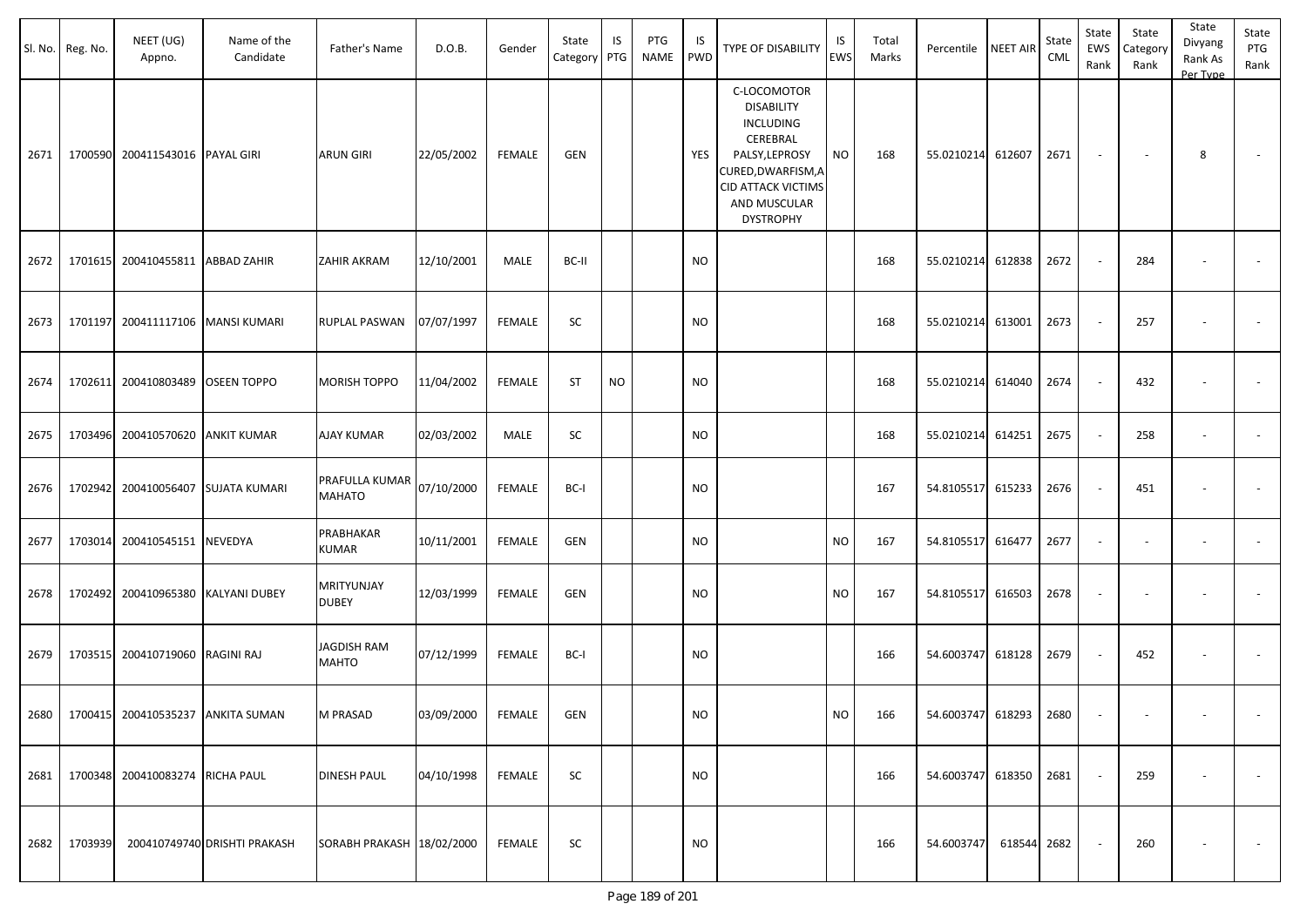|      | Sl. No. Reg. No. | NEET (UG)<br>Appno.                 | Name of the<br>Candidate          | Father's Name                       | D.O.B.     | Gender        | State<br>Category | IS<br>PTG | PTG<br>NAME | IS.<br>PWD | TYPE OF DISABILITY | IS<br>EWS | Total<br>Marks | Percentile        | <b>NEET AIR</b> | State<br><b>CML</b> | State<br>EWS<br>Rank     | State<br>Category<br>Rank | State<br>Divyang<br>Rank As<br>Per Type | State<br>PTG<br>Rank     |
|------|------------------|-------------------------------------|-----------------------------------|-------------------------------------|------------|---------------|-------------------|-----------|-------------|------------|--------------------|-----------|----------------|-------------------|-----------------|---------------------|--------------------------|---------------------------|-----------------------------------------|--------------------------|
| 2683 |                  | 1702250 200410289844                | <b>DEEPIKA MARANDI</b>            | LAL MOHAN<br>MARANDI                | 18/08/2000 | FEMALE        | <b>ST</b>         | <b>NO</b> |             | <b>NO</b>  |                    |           | 166            | 54.6003747        | 618631          | 2683                | $\sim$                   | 433                       | $\overline{\phantom{a}}$                |                          |
| 2684 |                  | 1703598 200410638469                | <b>PRATIGYA EKKA</b>              | ISHAK EKKA                          | 27/05/2000 | <b>FEMALE</b> | <b>ST</b>         | <b>NO</b> |             | NO         |                    |           | 166            | 54.6003747        | 619681          | 2684                | $\sim$                   | 434                       |                                         |                          |
| 2685 |                  | 1700767 200411047165                | NISHA NOOPUR                      | <b>DINESH KUMAR</b><br><b>DAS</b>   | 15/10/2001 | <b>FEMALE</b> | SC                |           |             | <b>NO</b>  |                    |           | 166            | 54.6003747        | 620340          | 2685                | $\overline{\phantom{a}}$ | 261                       |                                         |                          |
| 2686 |                  | 1702375 200410249467                | REEFA HASSAN                      | <b>MD HASSAN</b>                    | 02/05/1997 | <b>FEMALE</b> | <b>GEN</b>        |           |             | NO.        |                    | NO.       | 166            | 54.6003747        | 620547          | 2686                | $\overline{\phantom{a}}$ |                           |                                         |                          |
| 2687 |                  | 1701413 200411258340                | SHANTANU KUMAR<br><b>GHOSH</b>    | SHYAMAL KUMAR<br><b>GHOSH</b>       | 18/01/1997 | <b>MALE</b>   | <b>GEN</b>        |           |             | NO         |                    | <b>NO</b> | 165            | 54.3250889        | 623126          | 2687                | $\overline{\phantom{a}}$ | $\overline{\phantom{a}}$  |                                         | $\overline{\phantom{a}}$ |
| 2688 |                  | 1702470 200410396686                | <b>SRISHTY ANAND</b>              | <b>ASHOK KUMAR</b>                  | 24/04/2003 | FEMALE        | SC                |           |             | <b>NO</b>  |                    |           | 165            | 54.3250889        | 623661          | 2688                | $\sim$                   | 262                       |                                         |                          |
| 2689 |                  | 1703482 200411436009                | <b>PRIYANKA BHAGAT</b>            | RAM KISHOR<br>BHAGAT                | 12/01/1998 | <b>FEMALE</b> | <b>ST</b>         | <b>NO</b> |             | <b>NO</b>  |                    |           | 164            | 54.1067184        | 624753          | 2689                | $\overline{\phantom{a}}$ | 435                       |                                         |                          |
| 2690 |                  | 1702259 200410097258                | ANJALI KUMARI                     | <b>SHIVRAJ MUKHI</b>                | 07/12/1999 | <b>FEMALE</b> | SC                |           |             | NO         |                    |           | 164            | 54.1067184        | 624859          | 2690                | $\blacksquare$           | 263                       | $\overline{\phantom{a}}$                | $\blacksquare$           |
| 2691 |                  | 1700161 200410446534                | <b>SHAMA GAUHAR</b>               | <b>GAUHAR ALAM</b>                  | 14/03/2001 | FEMALE        | BC-I              |           |             | <b>NO</b>  |                    |           | 164            | 54.1067184        | 624871          | 2691                | $\sim$                   | 453                       | $\overline{\phantom{a}}$                |                          |
| 2692 |                  | 1703216 200410667923                | ARUNA VERONICA<br><b>MINZ</b>     | AJIT KUMAR MINZ 17/04/2001          |            | <b>FEMALE</b> | <b>ST</b>         | <b>NO</b> |             | <b>NO</b>  |                    |           | 164            | 54.1067184        | 625078          | 2692                | $\overline{\phantom{a}}$ | 436                       |                                         |                          |
| 2693 |                  | 1700604 200410518699                | ANSARI RAZAUDDIN<br><b>ISLAM</b>  | <b>ISLAM ANSARI</b>                 | 25/01/2000 | MALE          | <b>GEN</b>        |           |             | NO         |                    | NO.       | 164            | 54.1067184        | 625192          | 2693                | $\overline{\phantom{a}}$ |                           |                                         |                          |
| 2694 |                  | 1700809 200410024082 NISHA BABY     |                                   | <b>MANOJ KUMAR</b>                  | 19/09/1999 | FEMALE        | BC-I              |           |             | <b>NO</b>  |                    |           | 164            | 54.1067184 626458 |                 | 2694                | $\sim$                   | 454                       |                                         |                          |
| 2695 |                  | 1702578 200410214571 SIRASITA LAKRA |                                   | <b>BIRSA BIRCHAND</b><br>LAKRA      | 06/11/2001 | FEMALE        | <b>ST</b>         | <b>NO</b> |             | <b>NO</b>  |                    |           | 164            | 54.1067184        | 626627          | 2695                | $\sim$                   | 437                       | $\overline{\phantom{a}}$                | $\sim$                   |
| 2696 |                  |                                     | 1703678 200410487292 RANJAN KUMAR | <b>KISHOR KUMAR</b>                 | 15/06/1997 | MALE          | BC-I              |           |             | <b>NO</b>  |                    |           | 163            | 53.8961756        | 628012          | 2696                | $\sim$                   | 455                       | $\sim$                                  | $\sim$                   |
| 2697 |                  | 1701864 200410034560 AASTHA SINHA   |                                   | <b>SANJAY KUMAR</b><br><b>SINHA</b> | 15/03/2001 | FEMALE        | <b>GEN</b>        |           |             | <b>NO</b>  |                    | <b>NO</b> | 163            | 53.8961756        | 629265          | 2697                | $\overline{\phantom{a}}$ | $\overline{\phantom{a}}$  |                                         | $\sim$                   |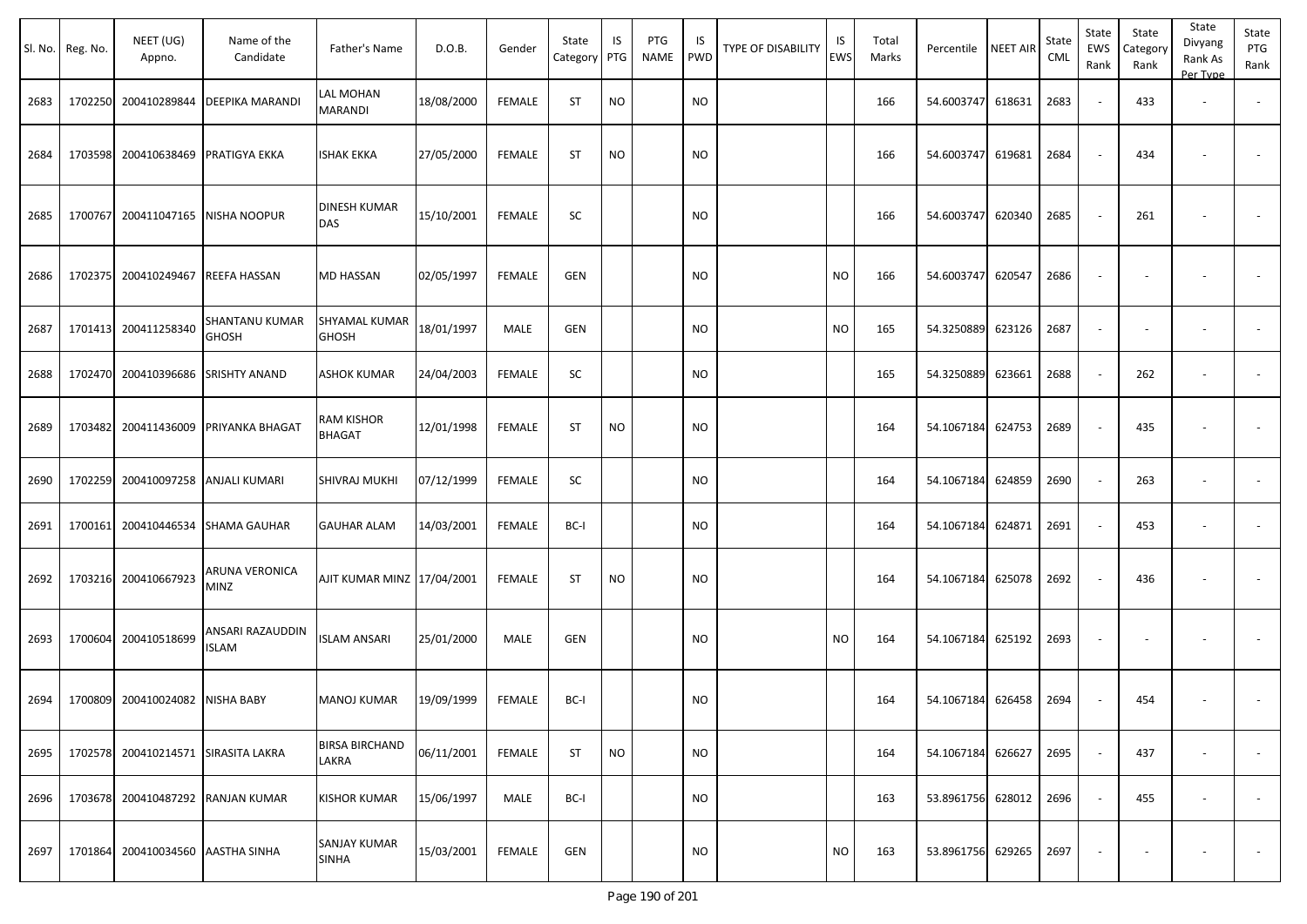|      | Sl. No. Reg. No. | NEET (UG)<br>Appno.                | Name of the<br>Candidate                     | Father's Name                  | D.O.B.     | Gender        | State<br>Category PTG | IS        | PTG<br><b>NAME</b> | IS<br><b>PWD</b> | <b>TYPE OF DISABILITY</b> | IS<br>EWS | Total<br>Marks | Percentile NEET AIR |        | State<br>CML | State<br>EWS<br>Rank | State<br>Category<br>Rank | State<br>Divyang<br>Rank As<br>Per Type | State<br>PTG<br>Rank |
|------|------------------|------------------------------------|----------------------------------------------|--------------------------------|------------|---------------|-----------------------|-----------|--------------------|------------------|---------------------------|-----------|----------------|---------------------|--------|--------------|----------------------|---------------------------|-----------------------------------------|----------------------|
| 2698 | 1701847          | 200410359164                       | <b>ISHTIYAQUE ALAM</b><br>ANSARI             | <b>MD ASLAM</b><br>ANSARI      | 17/01/1998 | MALE          | BC-I                  |           |                    | <b>NO</b>        |                           |           | 162            | 53.6824140          | 631040 | 2698         |                      | 456                       | $\overline{\phantom{a}}$                |                      |
| 2699 |                  | 1702288 200411124945               | <b>DHANRAJ KUMAR</b><br><b>MISHRA</b>        | <b>LALAN KUMAR</b><br>MISHRA   | 12/08/2000 | MALE          | GEN                   |           |                    | <b>NO</b>        |                           | <b>NO</b> | 162            | 53.6824140          | 631334 | 2699         | $\sim$               |                           | $\overline{\phantom{a}}$                |                      |
| 2700 | 1701354          | 200410031730 BHAVYA PRIYA          |                                              | <b>LALIT RANJAN</b><br>PATHAK  | 01/10/2001 | <b>FEMALE</b> | GEN                   |           |                    | <b>NO</b>        |                           | <b>NO</b> | 161            | 53.4584836          | 635049 | 2700         |                      |                           |                                         |                      |
| 2701 | 1704255          |                                    | 200411527887 PINTU KUMAR                     | PREMCHAND<br><b>MAHTO</b>      | 15/06/2000 | MALE          | BC-I                  |           |                    | <b>NO</b>        |                           |           | 161            | 53.4584836          | 636065 | 2701         |                      | 457                       | $\overline{\phantom{a}}$                |                      |
| 2702 | 1702881          |                                    | 200410554909 EPIL NELIM LOMGA                | LATE JUNAS<br>LOMGA            | 21/02/1999 | <b>FEMALE</b> | <b>ST</b>             | <b>NO</b> |                    | <b>NO</b>        |                           |           | 160            | 53.1819542          | 636219 | 2702         |                      | 438                       | $\overline{\phantom{a}}$                |                      |
| 2703 | 1702008          | 200410522748 SHREYA XALXO          |                                              | PRADEEP XALXO                  | 15/01/2001 | <b>FEMALE</b> | <b>ST</b>             | <b>NO</b> |                    | <b>NO</b>        |                           |           | 160            | 53.1819542          | 636989 | 2703         |                      | 439                       | $\overline{\phantom{a}}$                |                      |
| 2704 | 1701009          | 200410164982                       | ASHISH SHREYASH<br><b>EKKA</b>               | THEODORE EKKA                  | 15/03/2001 | MALE          | <b>ST</b>             | <b>NO</b> |                    | <b>NO</b>        |                           |           | 159            | 52.9662173          | 641456 | 2704         |                      | 440                       | $\overline{\phantom{a}}$                |                      |
| 2705 | 1703076          | 200411004969 RAJAT TIRKEY          |                                              | <b>JAITUN TIRKEY</b>           | 17/05/1998 | MALE          | <b>ST</b>             | <b>NO</b> |                    | <b>NO</b>        |                           |           | 158            | 52.7442622          | 643041 | 2705         |                      | 441                       |                                         |                      |
| 2706 | 1703709          | 200411516078                       | KARISHMA NOVINA<br><b>TOPPO</b>              | SUSHIL PRADEEP<br><b>TOPPO</b> | 12/12/1999 | <b>FEMALE</b> | ST                    | <b>NO</b> |                    | <b>NO</b>        |                           |           | 158            | 52.7442622          | 643606 | 2706         |                      | 442                       |                                         |                      |
| 2707 | 1700607          |                                    | 200411155322 MOULIK SRIVASTAVA UJJAWAL KUMAR |                                | 02/02/2003 | MALE          | GEN                   |           |                    | <b>NO</b>        |                           | <b>NO</b> | 158            | 52.7442622          | 644162 | 2707         |                      |                           |                                         |                      |
| 2708 |                  | 1702590 200411220362 SHRUTI SHUKLA |                                              | <b>INDU BHUSHAN</b><br>SHUKLA  | 03/07/2001 | <b>FEMALE</b> | GEN                   |           |                    | <b>NO</b>        |                           | <b>NO</b> | 158            | 52.7442622          | 645759 | 2708         |                      |                           |                                         |                      |
| 2709 | 1700035          |                                    | 200411367260 PIUSHA PRABHAKAR                | PARMANAND<br>PASWAN            | 12/06/2000 | <b>FEMALE</b> | <b>SC</b>             |           |                    | <b>NO</b>        |                           |           | 157            | 52.5218681          | 646017 | 2709         |                      | 264                       | $\overline{\phantom{a}}$                |                      |
| 2710 |                  |                                    | 1703271 200410061553 RAKESH RANJAN           | <b>ASHOK RAM</b>               | 11/12/2002 | MALE          | SC                    |           |                    | <b>NO</b>        |                           |           | 157            | 52.5218681 646781   |        | 2710         |                      | 265                       |                                         |                      |
| 2711 |                  |                                    | 1703155 200410336077 ANKITA MURMU            | SULEMAN<br><b>MURMU</b>        | 14/05/2002 | FEMALE        | <b>ST</b>             | <b>NO</b> |                    | <b>NO</b>        |                           |           | 157            | 52.5218681 646849   |        | 2711         |                      | 443                       | $\overline{\phantom{a}}$                | $\sim$               |
| 2712 |                  | 1700540 200410128339 ANISHA TUDU   |                                              | NAGESHWAR<br>MANJHI            | 30/11/1999 | FEMALE        | <b>ST</b>             | <b>NO</b> |                    | <b>NO</b>        |                           |           | 156            | 52.2938411 649088   |        | 2712         |                      | 444                       | $\overline{\phantom{a}}$                | $\sim$               |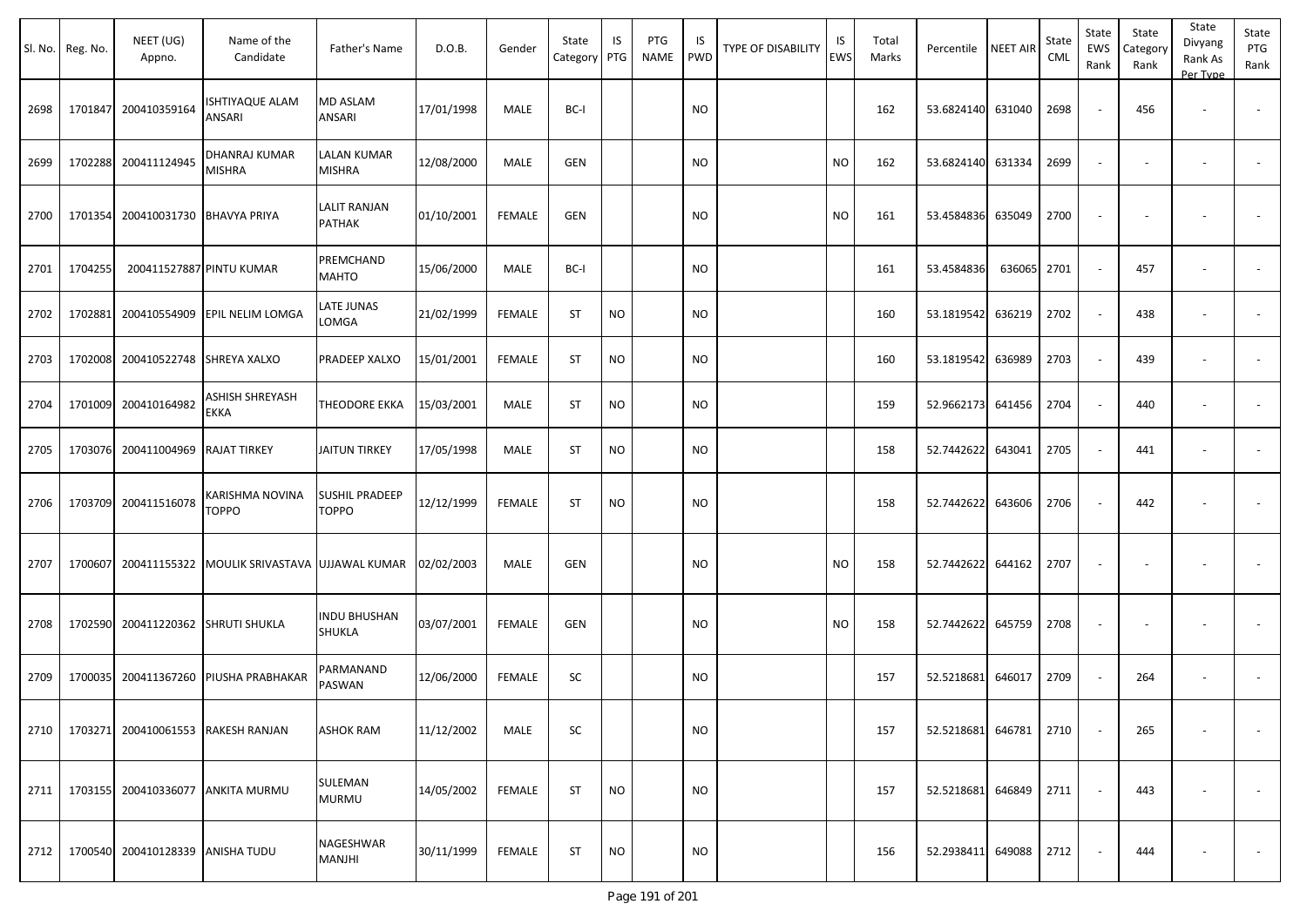|      | Sl. No. Reg. No. | NEET (UG)<br>Appno.             | Name of the<br>Candidate            | Father's Name                     | D.O.B.     | Gender        | State<br>Category | IS<br>PTG | PTG<br>NAME | IS<br>PWD | <b>TYPE OF DISABILITY</b>                       | IS<br>EWS | Total<br>Marks | Percentile        | <b>NEET AIR</b> | State<br><b>CML</b> | State<br>EWS<br>Rank     | State<br>Category<br>Rank | State<br>Divyang<br>Rank As<br>Per Type | State<br>PTG<br>Rank     |
|------|------------------|---------------------------------|-------------------------------------|-----------------------------------|------------|---------------|-------------------|-----------|-------------|-----------|-------------------------------------------------|-----------|----------------|-------------------|-----------------|---------------------|--------------------------|---------------------------|-----------------------------------------|--------------------------|
| 2713 | 1701271          | 200410418084                    | RASHMI KUMARI                       | <b>BHUJU MANJHI</b>               | 15/12/1998 | <b>FEMALE</b> | <b>ST</b>         | <b>NO</b> |             | <b>NO</b> |                                                 |           | 156            | 52.2938411        | 649137          | 2713                | $\sim$                   | 445                       |                                         |                          |
| 2714 |                  | 1700702 200410383681            | LAXMI MURMU                         | PHUDAN MURMU 26/11/2001           |            | <b>FEMALE</b> | <b>ST</b>         | <b>NO</b> |             | <b>NO</b> |                                                 |           | 156            | 52.2938411        | 651012          | 2714                | $\sim$                   | 446                       |                                         |                          |
| 2715 |                  | 1703655 200410000704 AMIT KUMAR |                                     | <b>NAND KUMAR</b><br><b>SINGH</b> | 22/09/2002 | MALE          | <b>GEN</b>        |           |             | YES       | A-BLINDNESS AND<br><b>LOW VISION</b>            | <b>NO</b> | 156            | 52.2938411        | 651632          | 2715                | $\sim$                   | $\overline{\phantom{a}}$  | $\overline{3}$                          |                          |
| 2716 | 1704189          |                                 | 200410896227 LAXMI RAM MURMU        | SUKCHAND<br><b>MURMU</b>          | 29/11/2002 | MALE          | <b>ST</b>         | <b>NO</b> |             | <b>NO</b> |                                                 |           | 155            | 52.0027536        | 654757          | 2716                | $\overline{\phantom{a}}$ | 447                       |                                         |                          |
| 2717 |                  | 1701422 200410031050            | ARISHA ANSARI                       | SHOAIB ALAM<br>ANSARI             | 23/04/2002 | <b>FEMALE</b> | <b>GEN</b>        |           |             | <b>NO</b> |                                                 |           | 155            | 52.0027536        | 655707          | 2717                | $\sim$                   |                           |                                         |                          |
| 2718 | 1703997          |                                 | 200410380362 POONAM MARDI           | <b>SOMAI MANDI</b>                | 21/11/1998 | FEMALE        | <b>ST</b>         | <b>NO</b> |             | <b>NO</b> |                                                 |           | 153            | 51.5527714        | 660234 2718     |                     | $\sim$                   | 448                       | $\overline{\phantom{a}}$                |                          |
| 2719 |                  |                                 | 1703605 200411462928 MD WAKAS AMIN  | AFROZ ALAM                        | 28/05/2002 | MALE          | <b>GEN</b>        |           |             | <b>NO</b> |                                                 |           | 153            | 51.5527714        | 662210          | 2719                | $\sim$                   | $\overline{\phantom{a}}$  | $\overline{\phantom{a}}$                |                          |
| 2720 |                  |                                 | 1702879 200411358152 LAKSHMI MAHALI | <b>FAKIRA MAHALI</b>              | 01/04/1989 | <b>FEMALE</b> | <b>ST</b>         | <b>NO</b> |             | <b>NO</b> |                                                 |           | 152            | 51.3262075        | 662443          | 2720                | $\sim$                   | 449                       |                                         | $\sim$                   |
| 2721 |                  | 1701682 200410817141            | TANYA<br>PRIYADARSHNI               | JITENDRA KUMAR 28/12/2000         |            | <b>FEMALE</b> | GEN               |           |             | NO        |                                                 | <b>NO</b> | 152            | 51.3262075        | 662526          | 2721                | $\sim$                   |                           |                                         |                          |
| 2722 |                  | 1702528 200410853196            | <b>SHREYA BARAIK</b>                | MADHUSUDAN<br><b>BARAIK</b>       | 22/02/2001 | FEMALE        | <b>ST</b>         | <b>NO</b> |             | NO        |                                                 |           | 152            | 51.3262075        | 662643          | 2722                | $\sim$                   | 450                       | $\overline{\phantom{a}}$                |                          |
| 2723 |                  | 1703727 200410489006            | PRIYA KUMARI<br>GORAI               | HIMADRI KUAMR<br><b>GORAI</b>     | 12/11/2000 | FEMALE        | BC-I              |           |             | YES       | <b>B-DEAFNESS AND</b><br><b>HARD OF HEARING</b> |           | 152            | 51.3262075        | 663016          | 2723                | $\sim$                   | 458                       | 12                                      | $\overline{\phantom{a}}$ |
| 2724 |                  | 1703707 200410621366            | ABHISHEK SAMUEL<br><b>TIRKEY</b>    | <b>RAJAN TIRKEY</b>               | 16/07/2002 | MALE          | <b>ST</b>         | <b>NO</b> |             | <b>NO</b> |                                                 |           | 152            | 51.3262075 663707 |                 | 2724                | $\overline{\phantom{a}}$ | 451                       | $\sim$                                  |                          |
| 2725 |                  |                                 | 1701132 200410127909 ALISHA HEMBROM | MANASI<br><b>HEMBROM</b>          | 04/05/2001 | FEMALE        | <b>ST</b>         | <b>NO</b> |             | <b>NO</b> |                                                 |           | 152            | 51.3262075 663992 |                 | 2725                | $\sim$                   | 452                       |                                         | $\sim$                   |
| 2726 | 1703908          | 200410457785 ANAND XALXO        |                                     | SULEMAN XALXO                     | 07/03/2003 | MALE          | <b>ST</b>         | <b>NO</b> |             | <b>NO</b> |                                                 |           | 152            | 51.3262075        | 664981 2726     |                     | $\sim$                   | 453                       | $\overline{\phantom{a}}$                | $\sim$                   |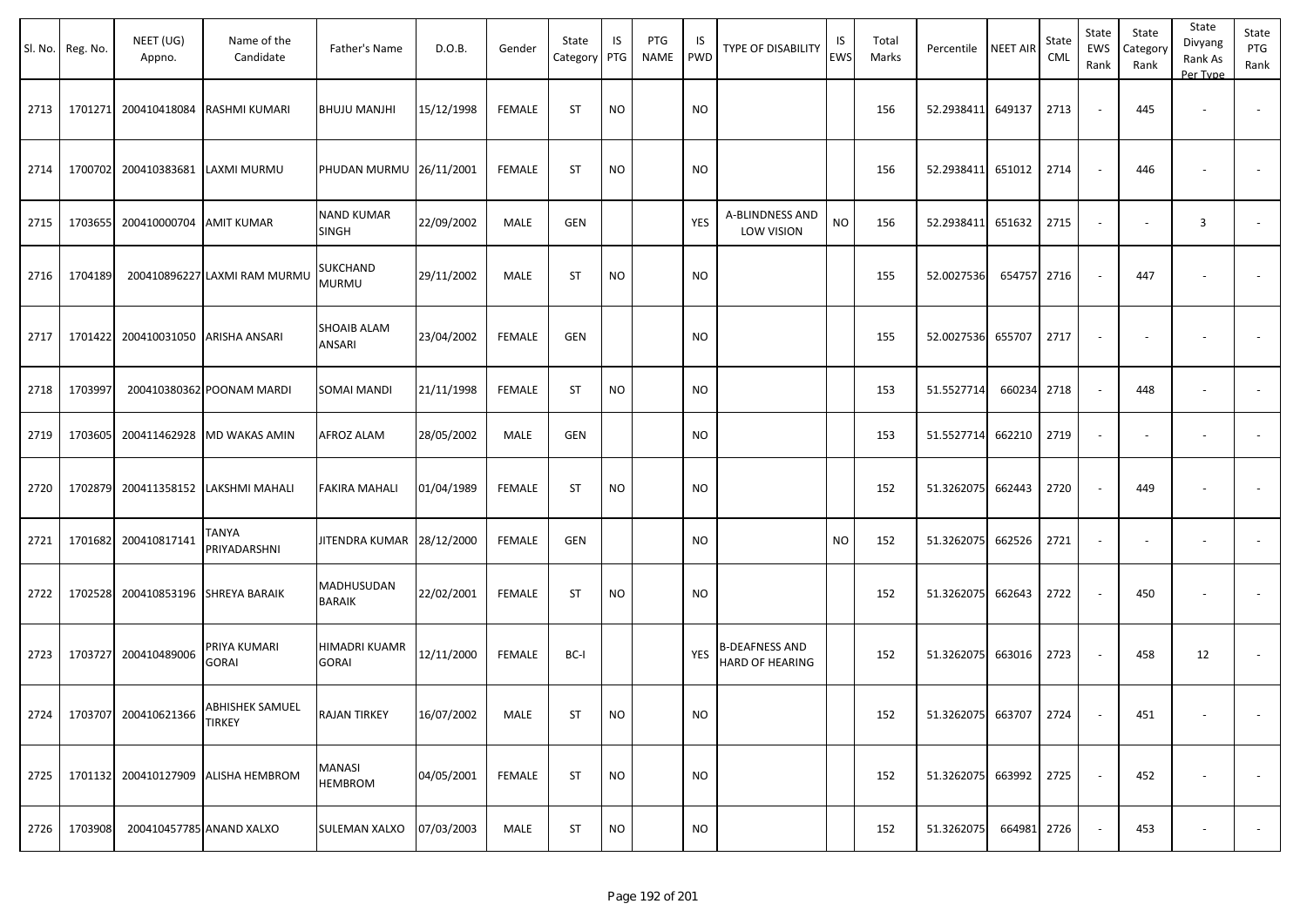|      | Sl. No. Reg. No. | NEET (UG)<br>Appno.      | Name of the<br>Candidate                   | Father's Name                  | D.O.B.     | Gender        | State<br>Category | IS<br>PTG | PTG<br><b>NAME</b> | IS<br><b>PWD</b> | <b>TYPE OF DISABILITY</b>                                                                                                                                                     | IS<br><b>EWS</b> | Total<br>Marks | Percentile NEET AIR    |             | State<br>CML | State<br>EWS<br>Rank | State<br>Category<br>Rank | State<br>Divyang<br>Rank As<br>Per Type | State<br>PTG<br>Rank     |
|------|------------------|--------------------------|--------------------------------------------|--------------------------------|------------|---------------|-------------------|-----------|--------------------|------------------|-------------------------------------------------------------------------------------------------------------------------------------------------------------------------------|------------------|----------------|------------------------|-------------|--------------|----------------------|---------------------------|-----------------------------------------|--------------------------|
| 2727 | 1701859          | 200411278634             | <b>ADITYA GIRI</b>                         | <b>AMIT GIRI</b>               | 25/08/2001 | <b>MALE</b>   | GEN               |           |                    | <b>NO</b>        |                                                                                                                                                                               | <b>NO</b>        | 151            | 51.0896211             | 667504      | 2727         |                      |                           | $\sim$                                  |                          |
| 2728 | 1701911          | 200411014688             | <b>UTKARSH SINGH</b>                       | NAROTTAM<br><b>KUMAR SINGH</b> | 07/09/1997 | MALE          | GEN               |           |                    | NO.              |                                                                                                                                                                               | <b>NO</b>        | 150            | 50.7768063             | 668834      | 2728         |                      |                           |                                         |                          |
| 2729 |                  | 1701578 200410155528     | NAINSHREE SHARMA VINOD SHARMA              |                                | 06/09/2000 | FEMALE        | GEN               |           |                    |                  | C-LOCOMOTOR<br><b>DISABILITY</b><br><b>INCLUDING</b><br>CEREBRAL<br>YES PALSY, LEPROSY<br>CURED, DWARFISM, A<br><b>CID ATTACK VICTIMS</b><br>AND MUSCULAR<br><b>DYSTROPHY</b> | YES              | 150            | 50.7768063             | 669976      | 2729         | 209                  | $\overline{\phantom{a}}$  | 9                                       |                          |
| 2730 |                  | 1702773 200410195334     | <b>ANJALI SHARMA</b>                       | LALIT KUMAR<br>SHARMA          | 19/12/2000 | <b>FEMALE</b> | BC-I              |           |                    | <b>NO</b>        |                                                                                                                                                                               |                  | 150            | 50.7768063             | 670919      | 2730         |                      | 459                       |                                         | $\overline{\phantom{a}}$ |
| 2731 |                  | 1701769 200410225829     | MD SAHIR NAUSHAD MD NAUSHAD ALI 21/03/2001 |                                |            | <b>MALE</b>   | BC-I              |           |                    | <b>NO</b>        |                                                                                                                                                                               |                  | 150            | 50.7768063             | 672674      | 2731         |                      | 460                       | $\overline{\phantom{a}}$                | $\overline{\phantom{a}}$ |
| 2732 | 1702804          | 200410453297             | <b>PUSHKER KUMAR</b>                       | RAJ MOHAN<br>BHAGAT            | 01/01/2001 | <b>MALE</b>   | GEN               |           |                    | <b>NO</b>        |                                                                                                                                                                               |                  | 149            | 50.5397811 673306      |             | 2732         |                      |                           |                                         | $\overline{\phantom{a}}$ |
| 2733 |                  | 1703108 200410637726     | SHILPA KUMARI<br>SHARMA                    | MAHESH SHARMA 09/01/2000       |            | <b>FEMALE</b> | GEN               |           |                    | NO               |                                                                                                                                                                               | NO.              | 149            | 50.5397811 673641      |             | 2733         |                      |                           |                                         |                          |
| 2734 | 1702917          | 200410427806 DURGA VERMA |                                            | ARUN PRASAD<br>VERMA           | 14/06/2001 | FEMALE        | GEN               |           |                    | NO.              |                                                                                                                                                                               | <b>NO</b>        | 149            | 50.5397811             | 674618      | 2734         |                      |                           |                                         |                          |
| 2735 | 1703337          | 200410552673             | <b>SABNAM BHAGAT</b>                       | LAKSHMAN<br><b>BHAGAT</b>      | 27/01/2000 | FEMALE        | <b>ST</b>         | <b>NO</b> |                    | <b>NO</b>        |                                                                                                                                                                               |                  | 148            | 50.3108030             | 676761      | 2735         | $\sim$               | 454                       | $\overline{\phantom{a}}$                |                          |
| 2736 | 1701401          | 200410425080             | DIKSHA KUMARI<br>ANAND                     | BIMALENDRA<br>KUMAR            | 09/01/2003 | FEMALE        | SC                |           |                    | <b>NO</b>        |                                                                                                                                                                               |                  | 148            | 50.3108030 677472 2736 |             |              |                      | 266                       | $\sim$                                  | $\sim$                   |
| 2737 | 1704227          |                          | 200410939222 PIUSHA SUTRADHAR              | PULAK<br>SUTRADHAR             | 09/10/2002 | FEMALE        | GEN               |           |                    | <b>NO</b>        |                                                                                                                                                                               | <b>NO</b>        | 148            | 50.3108030             | 677691 2737 |              |                      | $\sim$                    | $\overline{\phantom{a}}$                | $\sim$                   |
| 2738 |                  |                          | 1702708 200411136157 SHUBHAM MANDAL        | RADHA BINOD<br>MANDAL          | 13/01/2002 | MALE          | SC                |           |                    | <b>NO</b>        |                                                                                                                                                                               |                  | 148            | 50.3108030 677906      |             | 2738         |                      | 267                       |                                         | $\sim$                   |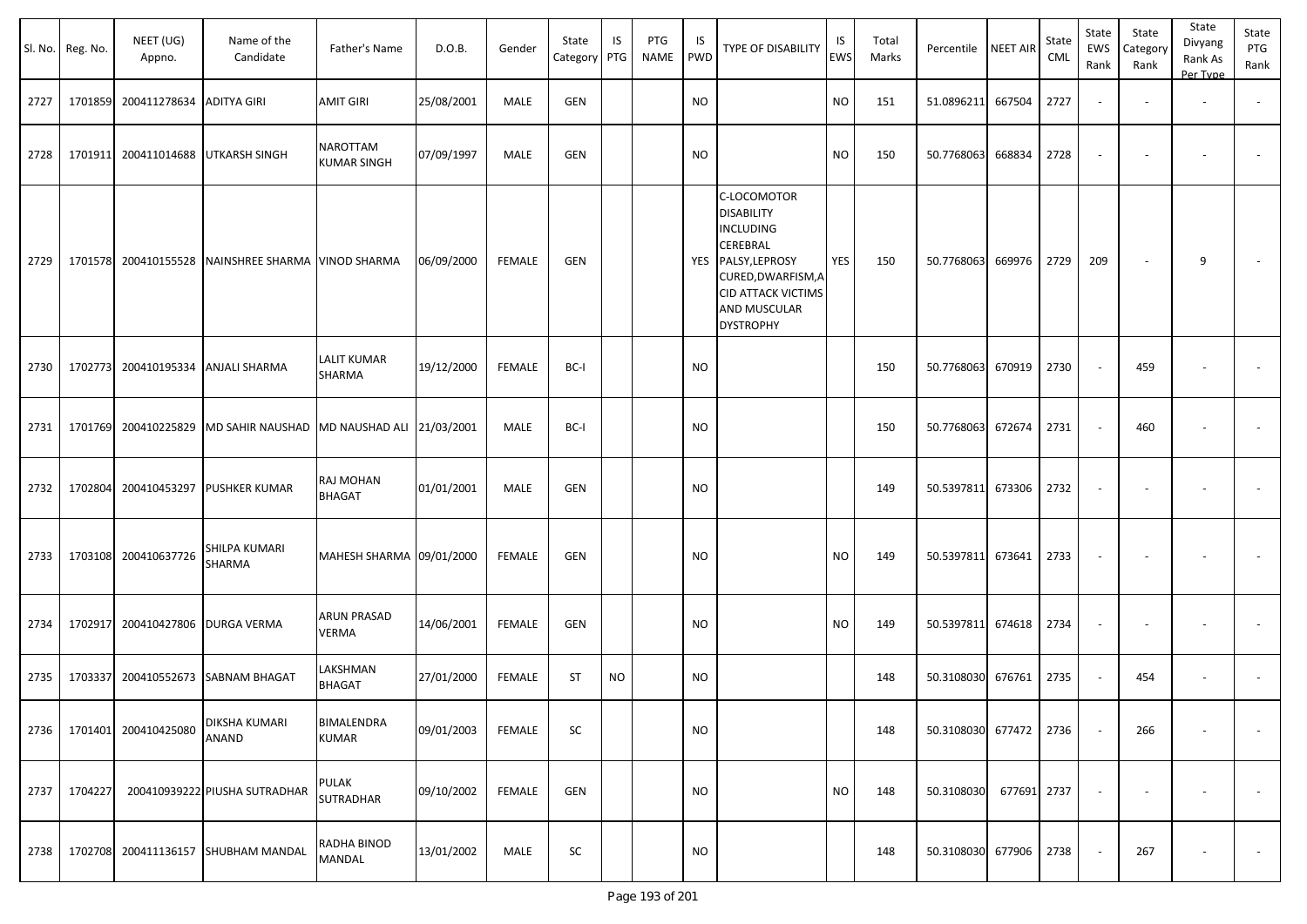|      | Sl. No. Reg. No. | NEET (UG)<br>Appno.               | Name of the<br>Candidate              | Father's Name                      | D.O.B.     | Gender        | State<br>Category | IS<br>PTG | PTG<br><b>NAME</b> | IS<br><b>PWD</b> | <b>TYPE OF DISABILITY</b> | IS<br><b>EWS</b> | Total<br>Marks | Percentile NEET AIR    |        | State<br>CML | State<br>EWS<br>Rank | State<br>Category<br>Rank | State<br>Divyang<br>Rank As<br>Per Type | State<br>PTG<br>Rank     |
|------|------------------|-----------------------------------|---------------------------------------|------------------------------------|------------|---------------|-------------------|-----------|--------------------|------------------|---------------------------|------------------|----------------|------------------------|--------|--------------|----------------------|---------------------------|-----------------------------------------|--------------------------|
| 2739 | 1701904          | 200410862166 MINI KUMARI          |                                       | RAMESHWAR<br><b>MISTRY</b>         | 11/08/1998 | <b>FEMALE</b> | <b>ST</b>         | <b>NO</b> |                    | <b>NO</b>        |                           |                  | 147            | 50.0779477 679278      |        | 2739         | $\sim$               | 455                       | $\overline{\phantom{a}}$                |                          |
| 2740 |                  | 1700309 200410286034              | <b>ASHISH KUMAR</b>                   | <b>BHOLA BAITHA</b>                | 08/11/1992 | MALE          | SC                |           |                    | <b>NO</b>        |                           |                  | 147            | 50.0779477             | 679532 | 2740         | $\sim$               | 268                       | $\overline{\phantom{a}}$                |                          |
| 2741 | 1703001          | 200411308600                      | NEETIMA LIYANGI                       | <b>GARDI LEYANGI</b>               | 05/08/2002 | <b>FEMALE</b> | <b>ST</b>         | <b>NO</b> |                    | <b>NO</b>        |                           |                  | 147            | 50.0779477             | 679785 | 2741         | $\sim$               | 456                       |                                         | $\overline{\phantom{a}}$ |
| 2742 | 1704115          |                                   | 200410646394 AYUSHI MARKI             | MANGALDAN<br><b>MARKI</b>          | 06/09/2002 | <b>FEMALE</b> | <b>ST</b>         | <b>NO</b> |                    | <b>NO</b>        |                           |                  | 147            | 50.0779477             | 679910 | 2742         |                      | 457                       |                                         |                          |
| 2743 | 1702545          |                                   | 200411350292 RAMNATH KUMAR            | KAILASH SAW                        | 28/01/1998 | MALE          | BC-II             |           |                    | <b>NO</b>        |                           |                  | 147            | 50.0779477             | 680685 | 2743         |                      | 285                       |                                         |                          |
| 2744 |                  | 1702479 200410711504 PRIYANKA RAJ |                                       | PRAMOD KUMAR                       | 01/07/2001 | <b>FEMALE</b> | SC                |           |                    | <b>NO</b>        |                           |                  | 147            | 50.0779477 681703      |        | 2744         |                      | 269                       |                                         |                          |
| 2745 | 1701444          | 200411248927                      | <b>ADITI RIYA</b>                     | ARUN KUMAR DAS 06/10/2002          |            | <b>FEMALE</b> | SC                |           |                    | <b>NO</b>        |                           |                  | 147            | 50.0779477             | 682032 | 2745         | $\sim$               | 270                       | $\overline{\phantom{a}}$                |                          |
| 2746 | 1702801          |                                   | 200410439332 ABHISHEK RANJAN          | SUBHASH<br>PASWAN                  | 25/11/1999 | MALE          | SC                |           |                    | <b>NO</b>        |                           |                  | 147            | 50.0779477             | 682261 | 2746         |                      | 271                       |                                         |                          |
| 2747 | 1703334          | 200410285229                      | <b>HIMANSHU KUMAR</b>                 | RAKESH PODDAR                      | 19/09/2001 | MALE          | BC-II             |           |                    | <b>NO</b>        |                           |                  | 146            | 49.8360941             | 682462 | 2747         |                      | 286                       |                                         |                          |
| 2748 | 1702681          |                                   | 200411617966 MUSKAN ORAON             | JAYNATH ORAON                      | 20/01/2001 | <b>FEMALE</b> | <b>ST</b>         | <b>NO</b> |                    | <b>NO</b>        |                           |                  | 146            | 49.8360941             | 682705 | 2748         |                      | 458                       |                                         |                          |
| 2749 |                  |                                   | 1701719 200411000094 SUBHASHINI SOREN | <b>BALDEO SOREN</b>                | 31/03/1998 | <b>FEMALE</b> | <b>ST</b>         | <b>NO</b> |                    | <b>NO</b>        |                           |                  | 146            | 49.8360941             | 684084 | 2749         |                      | 459                       | $\overline{\phantom{a}}$                |                          |
| 2750 |                  | 1703210 200410342971 SMRITI MURMU |                                       | SULEMAN<br><b>MURMU</b>            | 03/05/2003 | <b>FEMALE</b> | <b>ST</b>         | <b>NO</b> |                    | <b>NO</b>        |                           |                  | 146            | 49.8360941             | 684573 | 2750         |                      | 460                       |                                         |                          |
| 2751 |                  | 1700208 200411565085 PUJA TIGGA   |                                       | <b>SHIV CHARAN</b><br><b>TIGGA</b> | 20/09/1997 | FEMALE        | ST                | <b>NO</b> |                    | <b>NO</b>        |                           |                  | 145            | 49.5038930 686735      |        | 2751         |                      | 461                       |                                         | $\sim$                   |
| 2752 |                  | 1703393 200411577776 RAHUL MURMU  |                                       | STEPHEN MURMU 03/12/2000           |            | MALE          | <b>ST</b>         | <b>NO</b> |                    | <b>NO</b>        |                           |                  | 145            | 49.5038930 690248      |        | 2752         |                      | 462                       | $\overline{\phantom{a}}$                | $\sim$                   |
| 2753 |                  |                                   | 1701116 200410371964 GURU PRIYA MODI  | <b>TRIVENI MODI</b>                | 01/02/2002 | <b>FEMALE</b> | BC-II             |           |                    | <b>NO</b>        |                           |                  | 144            | 49.2662825 691416 2753 |        |              |                      | 287                       | $\overline{\phantom{a}}$                | $\sim$                   |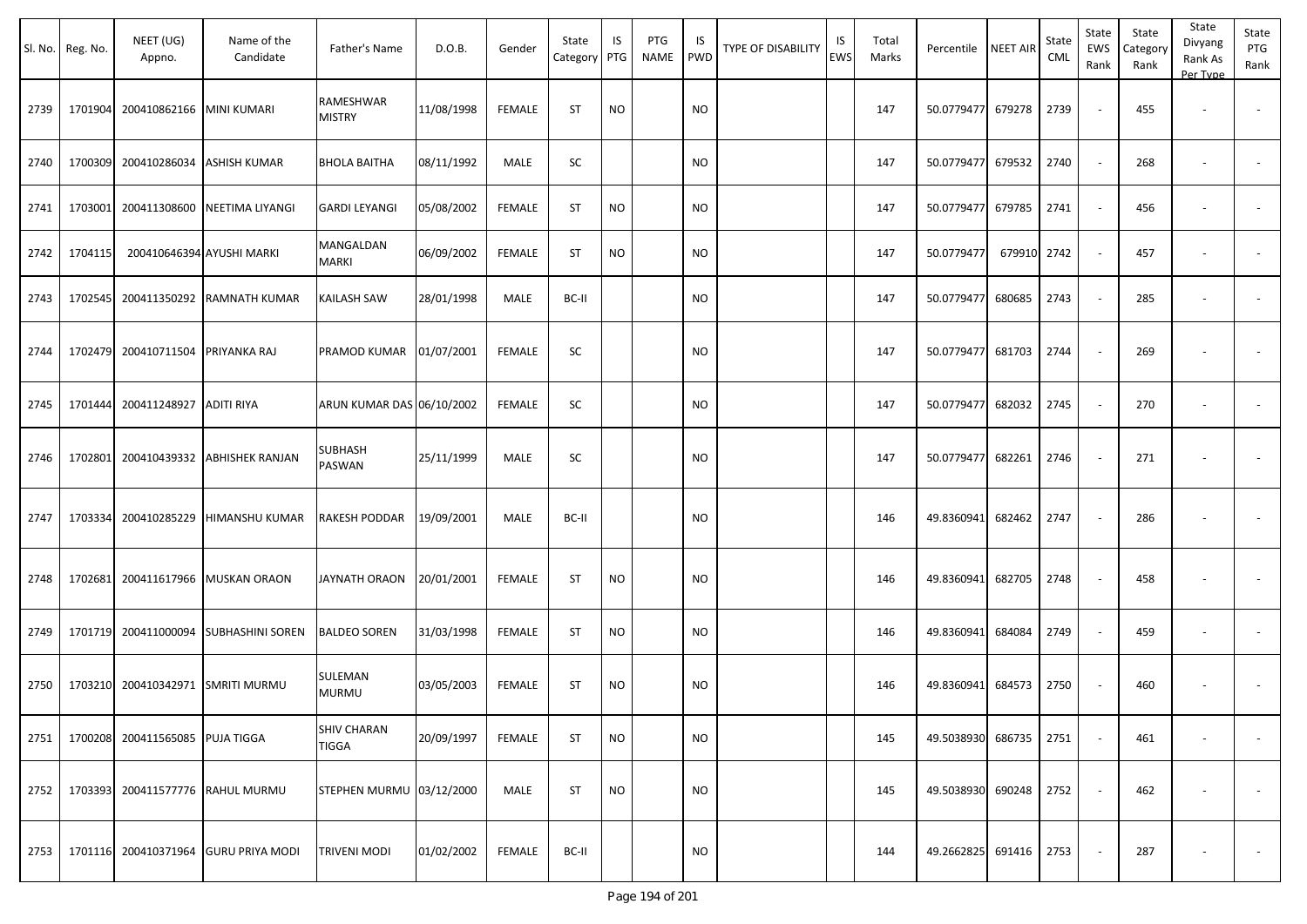|      | Sl. No. Reg. No. | NEET (UG)<br>Appno.               | Name of the<br>Candidate                  | Father's Name               | D.O.B.     | Gender        | State<br>Category | IS<br>PTG | PTG<br>NAME | IS<br><b>PWD</b> | <b>TYPE OF DISABILITY</b>                | IS<br>EWS | Total<br>Marks | Percentile             | <b>NEET AIR</b> | State<br><b>CML</b> | State<br>EWS<br>Rank     | State<br>Category<br>Rank | State<br>Divyang<br>Rank As<br>Per Type | State<br>PTG<br>Rank     |
|------|------------------|-----------------------------------|-------------------------------------------|-----------------------------|------------|---------------|-------------------|-----------|-------------|------------------|------------------------------------------|-----------|----------------|------------------------|-----------------|---------------------|--------------------------|---------------------------|-----------------------------------------|--------------------------|
| 2754 | 1702802          | 200410116429                      | LEKHRAJ KUMAR DAS LAXMAN DAS              |                             | 15/12/1997 | MALE          | SC                |           |             | <b>NO</b>        |                                          |           | 144            | 49.2662825             | 692464          | 2754                | $\overline{\phantom{a}}$ | 272                       | $\overline{\phantom{a}}$                |                          |
| 2755 |                  | 1700847 200410202692 RIMIL BODRA  |                                           | CHAMPAI BODRA               | 26/09/2002 | MALE          | <b>ST</b>         | <b>NO</b> |             | <b>NO</b>        |                                          |           | 144            | 49.2662825             | 693277          | 2755                | $\sim$                   | 463                       |                                         |                          |
| 2756 |                  | 1703439 200410633509              | <b>RIYA KUMARI</b>                        | SACHIDANAND<br>PANDIT       | 18/12/2002 | <b>FEMALE</b> | BC-I              |           |             | <b>NO</b>        |                                          |           | 143            | 49.0337929             | 696399          | 2756                | $\overline{\phantom{a}}$ | 461                       |                                         |                          |
| 2757 |                  | 1703772 200411600261              | AAYUSHI MARANDI                           | ASHOK MARANDI               | 28/05/2000 | <b>FEMALE</b> | <b>ST</b>         | <b>NO</b> |             | <b>NO</b>        |                                          |           | 142            | 48.8000597             | 697601          | 2757                | $\sim$                   | 464                       |                                         |                          |
| 2758 |                  | 1702225 200410562530              | <b>NEELIMA KUMARI</b>                     | CHANDRA<br>SHEKHAR MUNDA    | 20/08/1998 | <b>FEMALE</b> | ST                | <b>NO</b> |             | <b>NO</b>        |                                          |           | 141            | 48.5525000             | 700113          | 2758                | $\sim$                   | 465                       | $\overline{\phantom{a}}$                |                          |
| 2759 |                  |                                   | 1700712 200410131164 SULEKHA KUMARI       | BRIJ MOHAN<br><b>BHAGAT</b> | 29/04/1998 | <b>FEMALE</b> | ST                | <b>NO</b> |             | <b>NO</b>        |                                          |           | 141            | 48.5525000 700479      |                 | 2759                | $\sim$                   | 466                       | $\overline{\phantom{a}}$                |                          |
| 2760 | 1704282          | 200410365237                      | ANKIT KUMAR<br>MISHRA                     | SUBHASH<br>CHANDRA MISHRA   | 02/08/2001 | MALE          | <b>GEN</b>        |           |             | YES              | <b>B-DEAFNESS AND</b><br>HARD OF HEARING | <b>NO</b> | 141            | 48.5525000             | 700775          | 2760                | $\overline{\phantom{a}}$ | $\overline{\phantom{a}}$  | 13                                      | $\sim$                   |
| 2761 |                  | 1703023 200411166894              | <b>SHAANYA LAL</b>                        | RAJESH LAL                  | 20/03/2003 | <b>FEMALE</b> | SC                |           |             | <b>NO</b>        |                                          |           | 141            | 48.5525000             | 700933          | 2761                | $\sim$                   | 273                       |                                         |                          |
| 2762 |                  | 1702875 200410299957              | <b>ANISHA HANSDA</b>                      | SAMUEL SAMU<br>HANSDA       | 28/11/2001 | <b>FEMALE</b> | ST                | <b>NO</b> |             | NO.              |                                          |           | 141            | 48.5525000             | 700936          | 2762                | $\overline{\phantom{a}}$ | 467                       |                                         |                          |
| 2763 |                  | 1700045 200410148904 RAHUL        |                                           | <b>MANU MURMU</b>           | 06/05/2001 | MALE          | ST                | NO.       |             | <b>NO</b>        |                                          |           | 141            | 48.5525000             | 700976          | 2763                | $\sim$                   | 468                       |                                         |                          |
| 2764 |                  |                                   | 1703567 200410921323 SHRISTI JYOTI TIRKEY | MANGAL DAS<br>TIRKEY        | 07/10/1999 | FEMALE        | <b>ST</b>         | <b>NO</b> |             | <b>NO</b>        |                                          |           | 141            | 48.5525000             | 701594          | 2764                | $\sim$                   | 469                       |                                         |                          |
|      |                  | 2765 1701265 200411299688         | RISHAV CHANDRA<br>SUMAN                   | BRAJESH KUMAR 25/01/2002    |            | MALE          | ST                | <b>NO</b> |             | <b>NO</b>        |                                          |           | 140            | 48.2019367 707217 2765 |                 |                     | $\overline{\phantom{a}}$ | 470                       | $\sim$                                  | $\sim$                   |
| 2766 |                  | 1702876 200410852962              | <b>HARSH KUMAR</b><br>BARAIK              | MADHUSUDAN<br><b>BARAIK</b> | 02/05/1999 | MALE          | <b>ST</b>         | <b>NO</b> |             | <b>NO</b>        |                                          |           | 139            | 47.9573033 708092      |                 | 2766                | $\sim$                   | 471                       | $\sim$                                  | $\sim$                   |
| 2767 |                  | 1701529 200410148844 RITU HEMBROM |                                           | <b>BIJAY HEMBROM</b>        | 02/08/2002 | <b>FEMALE</b> | ST                | <b>NO</b> |             | <b>NO</b>        |                                          |           | 138            | 47.7143524 712875      |                 | 2767                |                          | 472                       |                                         | $\overline{\phantom{a}}$ |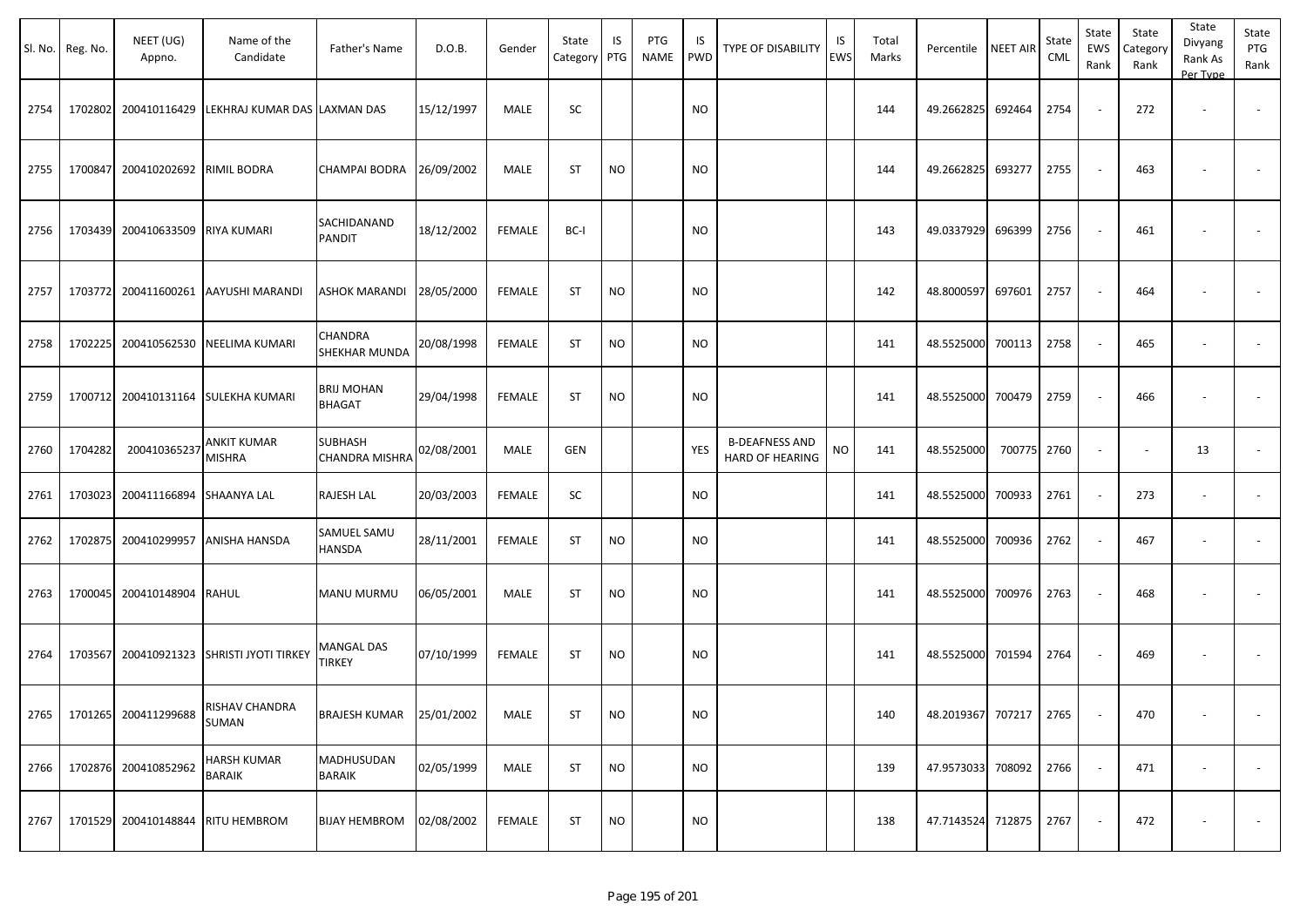|      | Sl. No. Reg. No. | NEET (UG)<br>Appno.               | Name of the<br>Candidate               | Father's Name                        | D.O.B.     | Gender        | State<br>Category | IS<br>PTG | PTG<br>NAME | IS<br><b>PWD</b> | TYPE OF DISABILITY | IS<br><b>EWS</b> | Total<br>Marks | Percentile        | <b>NEET AIR</b> | State<br>CML | State<br>EWS<br>Rank     | State<br>Category<br>Rank | State<br>Divyang<br>Rank As<br>Per Type | State<br>PTG<br>Rank     |
|------|------------------|-----------------------------------|----------------------------------------|--------------------------------------|------------|---------------|-------------------|-----------|-------------|------------------|--------------------|------------------|----------------|-------------------|-----------------|--------------|--------------------------|---------------------------|-----------------------------------------|--------------------------|
| 2768 | 1700487          | 200410433699                      | <b>DEEPESH KUMAR</b>                   | MUKESH KUMAR                         | 12/05/2000 | MALE          | SC                |           |             | <b>NO</b>        |                    |                  | 138            | 47.7143524        | 712975          | 2768         | $\sim$                   | 274                       | $\overline{\phantom{a}}$                |                          |
| 2769 | 1700964          | 200410322407                      | VANDANA KUMARI                         | LAKHI CHARAN<br>PATAR MUNDA          | 02/08/2000 | <b>FEMALE</b> | ST                | <b>NO</b> |             | <b>NO</b>        |                    |                  | 137            | 47.4632080        | 716183          | 2769         | $\overline{\phantom{a}}$ | 473                       |                                         |                          |
| 2770 |                  | 1703116 200411377006              | <b>NAVEEN HEMBROM</b>                  | NUNURAM<br><b>HEMBROM</b>            | 11/04/2001 | MALE          | ST                | <b>NO</b> |             | <b>NO</b>        |                    |                  | 136            | 47.2070159        | 718613          | 2770         | $\blacksquare$           | 474                       |                                         |                          |
| 2771 | 1703207          | 200410972609                      | <b>MINU RAJWAR</b>                     | GOMESHWAR<br>RAJWAR                  | 01/01/2002 | <b>FEMALE</b> | <b>SC</b>         |           |             | <b>NO</b>        |                    |                  | 136            | 47.2070159        | 719361          | 2771         | $\sim$                   | 275                       | $\overline{\phantom{a}}$                |                          |
| 2772 |                  | 1701373 200411108154              | KALYANI KUMARI<br>TUDU                 | BANESHWAR<br><b>TUDU</b>             | 02/01/2000 | <b>FEMALE</b> | <b>ST</b>         | <b>NO</b> |             | <b>NO</b>        |                    |                  | 136            | 47.2070159        | 721305          | 2772         | $\sim$                   | 475                       | $\overline{\phantom{a}}$                |                          |
| 2773 |                  | 1703798 200411368616              | <b>KALPANA BASKI</b>                   | NUNU LAL BASKI                       | 18/03/2001 | <b>FEMALE</b> | ST                | NO.       |             | <b>NO</b>        |                    |                  | 135            | 46.8486250        | 723601          | 2773         | $\sim$                   | 476                       | $\overline{\phantom{a}}$                |                          |
| 2774 |                  | 1701070 200410084024              | KUMARI AMISHA                          | DINESH KUMAR                         | 05/02/2003 | <b>FEMALE</b> | SC                |           |             | <b>NO</b>        |                    |                  | 135            | 46.8486250        | 724075          | 2774         | $\sim$                   | 276                       |                                         |                          |
| 2775 |                  | 1702610 200411450645 ANKITA TOPNO |                                        | LUTHER TOPNO                         | 15/07/2000 | <b>FEMALE</b> | ST                | <b>NO</b> |             | <b>NO</b>        |                    |                  | 134            | 46.5914819        | 726574          | 2775         | $\overline{\phantom{a}}$ | 477                       | $\overline{\phantom{a}}$                | $\overline{\phantom{a}}$ |
| 2776 | 1702317          | 200410395753                      | <b>SAUMYA HANSDA</b>                   | RAJ KUMAR<br>HANSDA'K                | 26/02/2001 | FEMALE        | <b>ST</b>         | <b>NO</b> |             | <b>NO</b>        |                    |                  | 134            | 46.5914819        | 727011          | 2776         | $\sim$                   | 478                       |                                         |                          |
| 2777 |                  | 1703490 200410677326              | KUSUMLATA KUMARI                       | RAJENDRA<br>PRASAD PANDIT            | 20/03/2003 | <b>FEMALE</b> | BC-I              |           |             | <b>NO</b>        |                    |                  | 134            | 46.5914819        | 727823          | 2777         | $\sim$                   | 462                       | $\overline{\phantom{a}}$                |                          |
| 2778 |                  | 1703375 200410981736 NIKITA DAS   |                                        | SHYAM PAD DAS                        | 12/07/2000 | <b>FEMALE</b> | BC-I              |           |             | NO.              |                    |                  | 134            | 46.5914819        | 728010          | 2778         | $\sim$                   | 463                       |                                         |                          |
| 2779 |                  | 1700978 200410026841 AMAAN ALI    |                                        | MD. MOIN ANSARI 15/03/2000           |            | MALE          | BC-I              |           |             | <b>NO</b>        |                    |                  | 132            | 46.0742694        | 734230          | 2779         | $\overline{\phantom{a}}$ | 464                       | $\overline{\phantom{a}}$                |                          |
| 2780 |                  |                                   | 1702556 200410234100 RAVI KANT HORO    | JAGARNATH HORO 06/05/2002            |            | MALE          | <b>ST</b>         | <b>NO</b> |             | <b>NO</b>        |                    |                  | 132            | 46.0742694 736914 |                 | 2780         |                          | 479                       |                                         |                          |
| 2781 |                  |                                   | 1700271 200411371953 CATHY TANYA TOPPO | <b>SAMSON SANJAY</b><br><b>TOPPO</b> | 25/07/2002 | <b>FEMALE</b> | ST                | <b>NO</b> |             | <b>NO</b>        |                    |                  | 132            | 46.0742694 736961 |                 | 2781         | $\sim$                   | 480                       |                                         |                          |
| 2782 | 1700617          | 200410753319 PUJA KUMARI          |                                        | <b>BIPIN BIHARI</b><br><b>MEHTA</b>  | 09/03/2001 | <b>FEMALE</b> | BC-II             |           |             | <b>NO</b>        |                    |                  | 131            | 45.8070307 737343 |                 | 2782         | $\overline{\phantom{a}}$ | 288                       |                                         | $\sim$                   |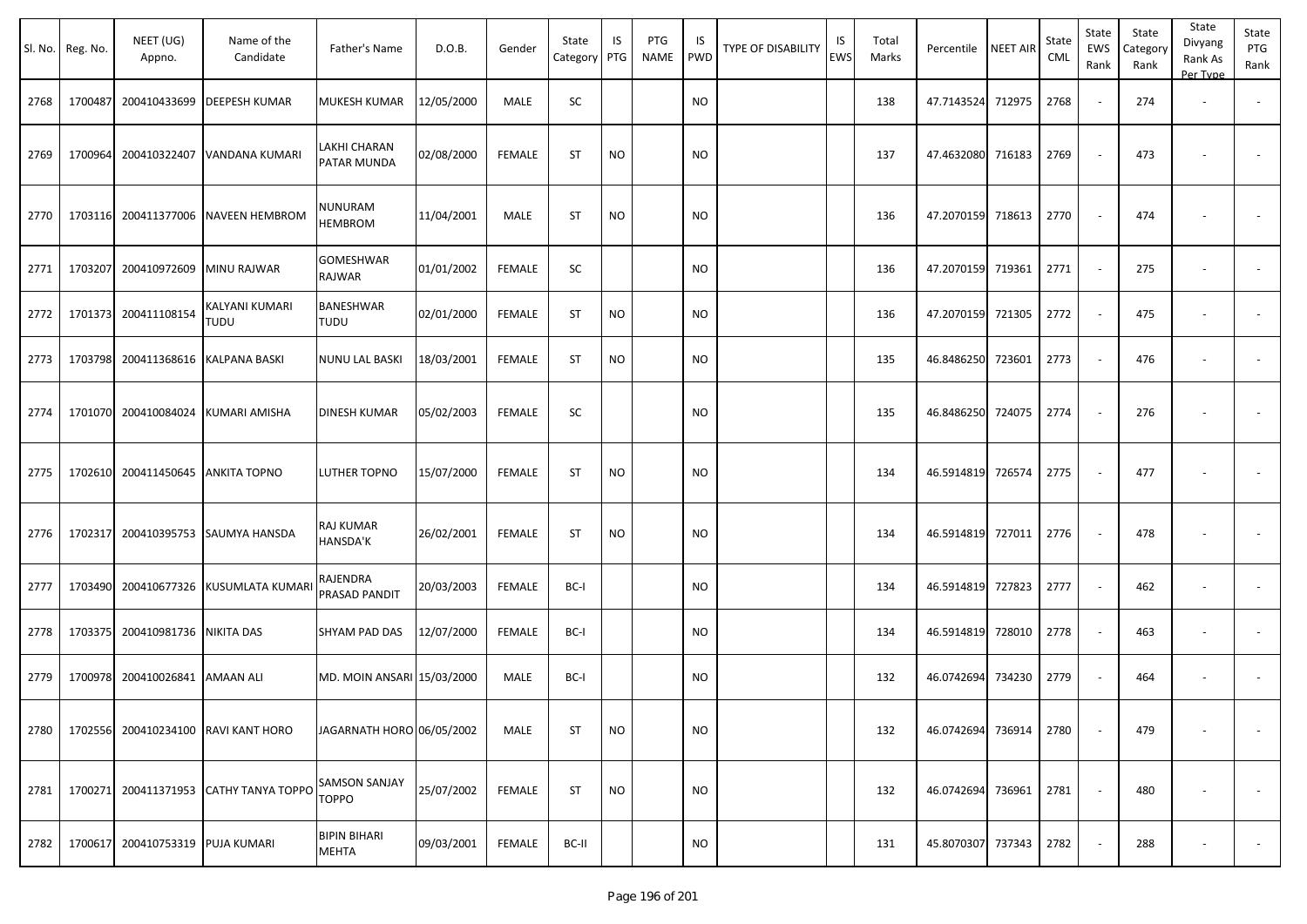|      | Sl. No. Reg. No. | NEET (UG)<br>Appno.               | Name of the<br>Candidate         | Father's Name                          | D.O.B.     | Gender        | State<br>Category PTG | IS        | PTG<br>NAME | IS.<br><b>PWD</b> | TYPE OF DISABILITY | IS<br>EWS | Total<br>Marks | Percentile        | <b>NEET AIR</b> | State<br>CML | State<br>EWS<br>Rank     | State<br>Category<br>Rank | State<br>Divyang<br>Rank As<br>Per Type | State<br>PTG<br>Rank     |
|------|------------------|-----------------------------------|----------------------------------|----------------------------------------|------------|---------------|-----------------------|-----------|-------------|-------------------|--------------------|-----------|----------------|-------------------|-----------------|--------------|--------------------------|---------------------------|-----------------------------------------|--------------------------|
| 2783 | 1702967          |                                   | 200410082511 SURUCHI KUMARI      | <b>SURESH MAHTO</b>                    | 28/05/2000 | <b>FEMALE</b> | BC-II                 |           |             | <b>NO</b>         |                    |           | 131            | 45.8070307        | 737600          | 2783         | $\sim$                   | 289                       | $\overline{\phantom{a}}$                | $\overline{\phantom{a}}$ |
| 2784 | 1704117          | 200410434377 NIKITA TOPPO         |                                  | <b>DUKHO TOPPO</b>                     | 10/03/2001 | <b>FEMALE</b> | <b>ST</b>             | <b>NO</b> |             | <b>NO</b>         |                    |           | 131            | 45.8070307        | 737887          | 2784         | $\sim$                   | 481                       | $\sim$                                  |                          |
| 2785 | 1703895          |                                   | 200410546627 ZIAUL RAHMAN        | <b>AYUB ANSARI</b>                     | 23/04/1999 | MALE          | BC-I                  |           |             | NO.               |                    |           | 131            | 45.8070307        | 738710          | 2785         | $\sim$                   | 465                       | $\overline{\phantom{a}}$                |                          |
| 2786 | 1701722          | 200410059988                      | SHAGUFTA<br>TARANNUM             | NIZAMUDDIN                             | 21/06/2000 | <b>FEMALE</b> | BC-I                  |           |             | <b>NO</b>         |                    |           | 131            | 45.8070307        | 739361          | 2786         |                          | 466                       | $\overline{\phantom{a}}$                |                          |
| 2787 | 1702217          | 200411200983                      | NIDHI MUSKAN AIND JOLEN AIND     |                                        | 25/10/2000 | FEMALE        | <b>ST</b>             | NO        |             | NO.               |                    |           | 131            | 45.8070307 740454 |                 | 2787         | $\sim$                   | 482                       | $\overline{\phantom{a}}$                |                          |
| 2788 |                  | 1701143 200410278516              | <b>PRITY KUMARI</b>              | <b>SURENDRA</b><br><b>PRASAD SINGH</b> | 20/01/2002 | <b>FEMALE</b> | <b>ST</b>             | <b>NO</b> |             | NO.               |                    |           | 130            | 45.4194506        | 741232          | 2788         | $\overline{\phantom{a}}$ | 483                       | $\overline{\phantom{a}}$                |                          |
| 2789 | 1701423          |                                   | 200411147115 AASTHA APURVA       | <b>NIRMAL KUMAR</b><br><b>MAHATO</b>   | 15/10/2002 | <b>FEMALE</b> | BC-I                  |           |             | <b>NO</b>         |                    |           | 130            | 45.4194506        | 741968          | 2789         | $\sim$                   | 467                       | $\sim$                                  |                          |
| 2790 | 1701366          | 200410258662                      | <b>SHITAL ORAON</b>              | <b>BISHNU ORAON</b>                    | 06/08/2000 | MALE          | <b>ST</b>             | <b>NO</b> |             | <b>NO</b>         |                    |           | 130            | 45.4194506        | 743107          | 2790         | $\sim$                   | 484                       | $\overline{\phantom{a}}$                |                          |
| 2791 | 1703952          | 200411219683                      | SWATI<br>VISHWAKARMA             | JAMUNA DHAR<br>VISHWAKARMA             | 20/12/2000 | <b>FEMALE</b> | BC-I                  |           |             | <b>NO</b>         |                    |           | 130            | 45.4194506        | 743908 2791     |              | $\sim$                   | 468                       |                                         |                          |
| 2792 | 1703928          |                                   | 200410872582 RAJNISH RAVI DAS    | <b>SAHADEW RAVI</b><br><b>DAS</b>      | 04/04/2001 | MALE          | SC                    |           |             | <b>NO</b>         |                    |           | 130            | 45.4194506        | 746021          | 2792         | $\overline{\phantom{a}}$ | 277                       | $\sim$                                  |                          |
| 2793 | 1700089          | 200411632141                      | RANISHA<br><b>MANOKRITY HORO</b> | MANOJ HORO                             | 11/02/1998 | FEMALE        | <b>ST</b>             | <b>NO</b> |             | NO.               |                    |           | 129            | 45.1530898        | 746295          | 2793         |                          | 485                       |                                         |                          |
| 2794 |                  | 1700407 200411331779 TIGGA ANJANA |                                  | TIGGA SET SANJAY 22/08/2000            |            | <b>FEMALE</b> | <b>ST</b>             | <b>NO</b> |             | <b>NO</b>         |                    |           | 129            | 45.1530898 746331 |                 | 2794         |                          | 486                       | $\sim$                                  | $\sim$                   |
| 2795 | 1704178          | 200410223478                      | ANSHU PRABHA<br><b>KONGARI</b>   | <b>MASHI PRAKASH</b><br>KONGARI        | 01/08/1998 | <b>FEMALE</b> | ST                    | <b>NO</b> |             | <b>NO</b>         |                    |           | 129            | 45.1530898        | 746397 2795     |              |                          | 487                       |                                         | $\overline{\phantom{a}}$ |
| 2796 | 1702265          | 200410118069 AMIT MURMU           |                                  | JAYRAM MURMU 20/04/2001                |            | MALE          | ST                    | <b>NO</b> |             | <b>NO</b>         |                    |           | 129            | 45.1530898 747522 |                 | 2796         | $\sim$                   | 488                       | $\overline{\phantom{a}}$                | $\sim$                   |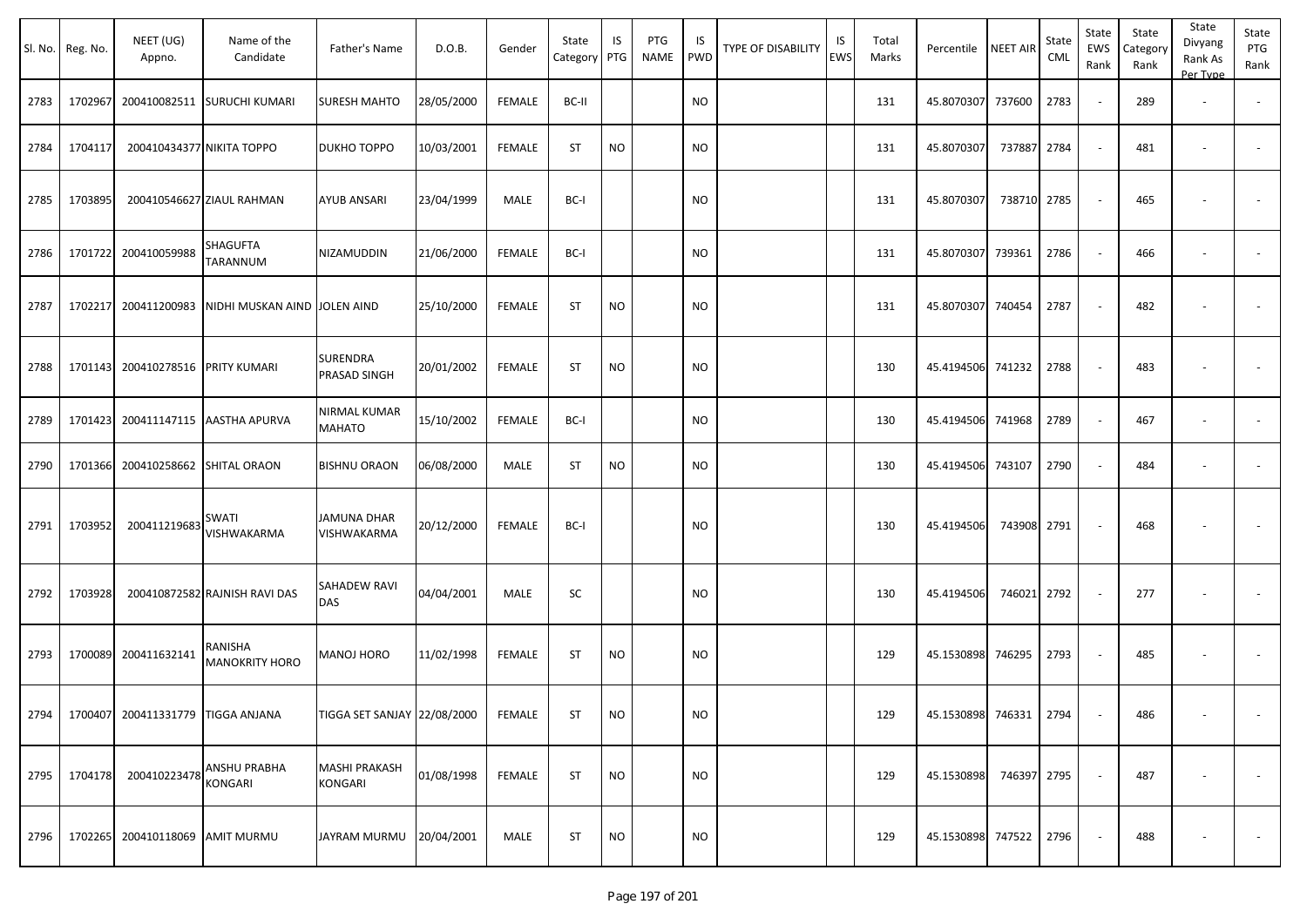| SI. No. | Reg. No. | NEET (UG)<br>Appno.               | Name of the<br>Candidate        | Father's Name                        | D.O.B.     | Gender        | State<br>Category | IS<br>PTG | PTG<br><b>NAME</b> | IS<br><b>PWD</b> | <b>TYPE OF DISABILITY</b> | IS<br><b>EWS</b> | Total<br>Marks | Percentile NEET AIR |             | State<br>CML | State<br>EWS<br>Rank | State<br>Category<br>Rank | State<br>Divyang<br>Rank As<br>Per Type | State<br>PTG<br>Rank |
|---------|----------|-----------------------------------|---------------------------------|--------------------------------------|------------|---------------|-------------------|-----------|--------------------|------------------|---------------------------|------------------|----------------|---------------------|-------------|--------------|----------------------|---------------------------|-----------------------------------------|----------------------|
| 2797    |          | 1703126 200411180872 ANGEL KUJUR  |                                 | <b>SUSHIL KUJUR</b>                  | 28/04/2002 | <b>FEMALE</b> | ST                | <b>NO</b> |                    | <b>NO</b>        |                           |                  | 129            | 45.1530898 749640   |             | 2797         | $\sim$               | 489                       | $\overline{\phantom{a}}$                | $\sim$               |
| 2798    | 1700471  | 200411439086                      | <b>VIVEK KUNWAR</b>             | PRAMOD<br><b>KUNWAR</b>              | 05/01/1997 | MALE          | BC-I              |           |                    | NO.              |                           |                  | 128            | 44.8831444          | 751123      | 2798         | $\sim$               | 469                       | $\overline{\phantom{a}}$                | $\sim$               |
| 2799    | 1703943  |                                   | 200411353792 TRISHA OJAL TOPPO  | <b>SAMIR TOPPO</b>                   | 29/10/1999 | <b>FEMALE</b> | ST                | <b>NO</b> |                    | <b>NO</b>        |                           |                  | 128            | 44.8831444          | 751430      | 2799         | $\sim$               | 490                       | $\overline{\phantom{a}}$                |                      |
| 2800    | 1703903  |                                   | 200411330543 DASHARATH GOPE     | UPEN CHANDRA<br><b>GOPE</b>          | 30/12/1994 | MALE          | BC-I              |           |                    | <b>NO</b>        |                           |                  | 128            | 44.8831444          | 752431      | 2800         |                      | 470                       |                                         |                      |
| 2801    |          | 1701386 200410597563 SUBHAM KISKU |                                 | <b>SUNIL KISKU</b>                   | 08/10/2002 | MALE          | <b>ST</b>         | <b>NO</b> |                    | NO.              |                           |                  | 127            | 44.6194904 753790   |             | 2801         |                      | 491                       |                                         |                      |
| 2802    | 1703104  | 200410188126                      | <b>NEHA KACHHAP</b>             | <b>JAY PRAKASH</b><br><b>KACHHAP</b> | 28/11/2002 | <b>FEMALE</b> | <b>ST</b>         | <b>NO</b> |                    | <b>NO</b>        |                           |                  | 127            | 44.6194904 754214   |             | 2802         |                      | 492                       |                                         |                      |
| 2803    | 1700248  |                                   | 200411278457 PRIYANKA SOREN     | DHANPATI SOREN 29/06/2001            |            | FEMALE        | ST                | <b>NO</b> |                    | NO.              |                           |                  | 126            | 44.3322070 757976   |             | 2803         | $\sim$               | 493                       | $\overline{\phantom{a}}$                |                      |
| 2804    | 1704031  |                                   | 200410447553 AFREEN HODA        | <b>QUAMRUL HODA</b>                  | 25/08/2001 | <b>FEMALE</b> | BC-I              |           |                    | NO.              |                           |                  | 126            | 44.3322070          | 758405 2804 |              |                      | 471                       | $\overline{\phantom{a}}$                |                      |
| 2805    | 1702774  |                                   | 200410660002 RITU RANI KULLU    | <b>SUSHIL KULLU</b>                  | 09/03/2001 | FEMALE        | <b>ST</b>         | <b>NO</b> |                    | <b>NO</b>        |                           |                  | 126            | 44.3322070 758816   |             | 2805         |                      | 494                       | $\overline{\phantom{a}}$                |                      |
| 2806    |          | 1701953 200410586394              | AKANKSHA                        | <b>ABHAY KUMAR</b>                   | 21/03/2002 | <b>FEMALE</b> | BC-I              |           |                    | NO.              |                           |                  | 125            | 43.9126577 761772   |             | 2806         | $\sim$               | 472                       | $\sim$                                  | $\sim$               |
| 2807    |          | 1701248 200410975085              | <b>MONISKA KORAH</b>            | <b>GYAN CHANDRA</b><br><b>KORAH</b>  | 21/01/2003 | <b>FEMALE</b> | ST                | <b>NO</b> |                    | NO.              |                           |                  | 125            | 43.9126577          | 761886      | 2807         | $\sim$               | 495                       | $\overline{\phantom{a}}$                | $\sim$               |
| 2808    | 1703688  | 200410090373                      | PRIYARAJ KUMAR<br>PASWAN        | <b>SADAN KUMAR</b><br><b>PASWAN</b>  | 02/05/1999 | MALE          | SC                |           |                    | <b>NO</b>        |                           |                  | 125            | 43.9126577          | 763529      | 2808         |                      | 278                       |                                         |                      |
| 2809    |          | 1703802 200411489903              | <b>NEHA KUMARI</b>              | <b>SURESH ORAON</b>                  | 02/03/2000 | FEMALE        | ST                | <b>NO</b> |                    | <b>NO</b>        |                           |                  | 124            | 43.6329825 767099   |             | 2809         |                      | 496                       |                                         |                      |
| 2810    | 1702444  | 200410268968                      | ASHISHA KHUSBOO<br><b>KUJUR</b> | SUKHDEO ORAON 21/01/2000             |            | <b>FEMALE</b> | <b>ST</b>         | <b>NO</b> |                    | <b>NO</b>        |                           |                  | 124            | 43.6329825 769282   |             | 2810         |                      | 497                       | $\overline{\phantom{a}}$                | $\sim$               |
| 2811    | 1700843  | 200410084634                      | <b>SHIVA BANDIA</b>             | <b>LALIT KUMAR</b><br><b>BANDIA</b>  | 25/09/1999 | MALE          | ST                | <b>NO</b> |                    | <b>NO</b>        |                           |                  | 124            | 43.6329825 770340   |             | 2811         | $\sim$               | 498                       |                                         | $\sim$               |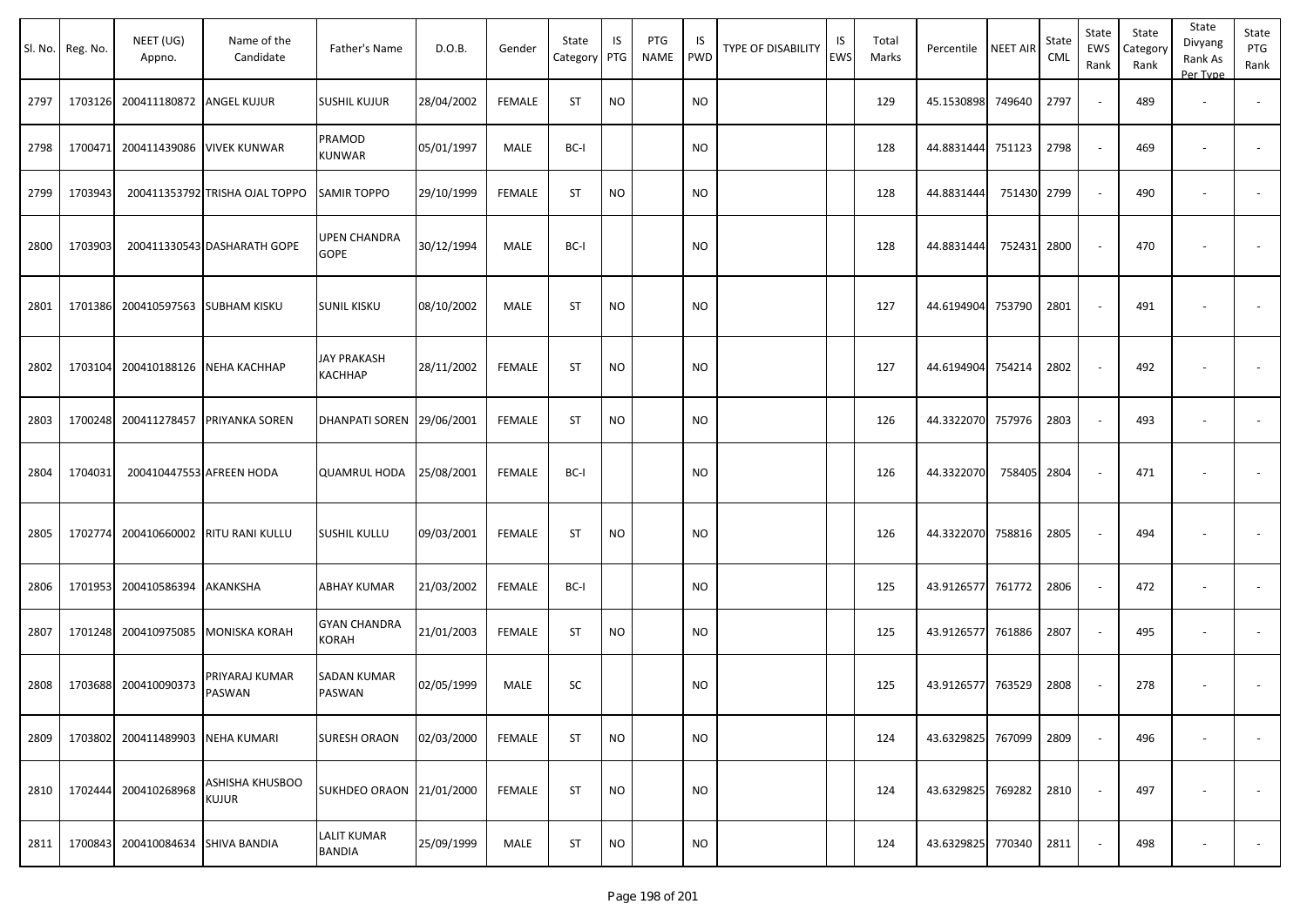|      | Sl. No. Reg. No. | NEET (UG)<br>Appno.      | Name of the<br>Candidate                  | Father's Name                       | D.O.B.     | Gender        | State<br>Category | IS<br>PTG | PTG<br>NAME | IS<br><b>PWD</b> | <b>TYPE OF DISABILITY</b> | IS<br><b>EWS</b> | Total<br>Marks | Percentile        | <b>NEET AIR</b> | State<br>CML | State<br>EWS<br>Rank     | State<br>Category<br>Rank | State<br>Divyang<br>Rank As<br>Per Type | State<br>PTG<br>Rank |
|------|------------------|--------------------------|-------------------------------------------|-------------------------------------|------------|---------------|-------------------|-----------|-------------|------------------|---------------------------|------------------|----------------|-------------------|-----------------|--------------|--------------------------|---------------------------|-----------------------------------------|----------------------|
| 2812 | 1700691          |                          | 200410912672 ANGEL NISHA TOPNO            | KIRAN KUMAR<br><b>TOPNO</b>         | 29/08/2000 | <b>FEMALE</b> | <b>ST</b>         | <b>NO</b> |             | <b>NO</b>        |                           |                  | 123            | 43.3549899        | 771788          | 2812         |                          | 499                       | $\overline{\phantom{a}}$                |                      |
| 2813 | 1703478          |                          | 200410268812 SUSHMITA KACHHAP             | <b>RAM KACHHAP</b>                  | 18/03/2001 | <b>FEMALE</b> | <b>ST</b>         | <b>NO</b> |             | <b>NO</b>        |                           |                  | 123            | 43.3549899        | 772979          | 2813         |                          | 500                       |                                         |                      |
| 2814 | 1701957          | 200410389147             | <b>NAVINI YESHI</b><br>KACHHAP            | NUTAN KACHHAP                       | 31/01/2001 | <b>FEMALE</b> | <b>ST</b>         | <b>NO</b> |             | NO.              |                           |                  | 122            | 43.0805820        | 775043          | 2814         |                          | 501                       | $\blacksquare$                          |                      |
| 2815 | 1703413          |                          | 200410127468 ANJALI KUMARI                | VIVEKANAND<br>MANDAL                | 06/10/2000 | <b>FEMALE</b> | <b>ST</b>         | <b>NO</b> |             | <b>NO</b>        |                           |                  | 122            | 43.0805820        | 775357          | 2815         |                          | 502                       | $\overline{\phantom{a}}$                |                      |
| 2816 | 1700841          |                          | 200410172239 ASMITA SOREN                 | RABI LAL SOREN                      | 27/09/1999 | <b>FEMALE</b> | <b>ST</b>         | <b>NO</b> |             | <b>NO</b>        |                           |                  | 122            | 43.0805820        | 775857          | 2816         |                          | 503                       |                                         |                      |
| 2817 | 1702762          | 200411234294 NEHA KUMARI |                                           | <b>DILIP KUMAR</b><br><b>MANDAL</b> | 17/09/1998 | <b>FEMALE</b> | <b>ST</b>         | <b>NO</b> |             | <b>NO</b>        |                           |                  | 122            | 43.0805820        | 775912          | 2817         |                          | 504                       | $\overline{\phantom{a}}$                |                      |
| 2818 | 1702381          |                          | 200410129295 KOMAL KUMARI                 | <b>KAPIL DEV RAM</b>                | 14/02/2001 | <b>FEMALE</b> | SC                |           |             | <b>NO</b>        |                           |                  | 122            | 43.0805820        | 776686          | 2818         |                          | 279                       | ÷,                                      |                      |
| 2819 | 1701651          |                          | 200411243642 ANNU PRIYA MUNDA SHYAM MUNDA |                                     | 06/10/2003 | <b>FEMALE</b> | <b>ST</b>         | <b>NO</b> |             | <b>NO</b>        |                           |                  | 122            | 43.0805820        | 776730          | 2819         |                          | 505                       |                                         |                      |
| 2820 | 1703161          | 200410541635             | SOPHIA PARUL<br><b>KUJUR</b>              | PRADEEP ROBERT<br>KUJUR             | 05/03/2001 | <b>FEMALE</b> | <b>ST</b>         | <b>NO</b> |             | <b>NO</b>        |                           |                  | 122            | 43.0805820        | 777102          | 2820         |                          | 506                       | $\blacksquare$                          |                      |
| 2821 | 1703416          |                          | 200411309012 SAGARIKA MANDAL              | UTPAL KUMAR<br>MANDAL               | 11/09/2002 | <b>FEMALE</b> | BC-I              |           |             | <b>NO</b>        |                           |                  | 122            | 43.0805820        | 777580          | 2821         | $\overline{\phantom{a}}$ | 473                       |                                         |                      |
| 2822 | 1702955          | 200411430618             | RITIKA GUNJAN<br><b>DHAN</b>              | <b>SUNIL KUMAR</b><br><b>DHAN</b>   | 14/02/2000 | <b>FEMALE</b> | <b>ST</b>         | <b>NO</b> |             | <b>NO</b>        |                           |                  | 121            | 42.7881046        | 779117          | 2822         |                          | 507                       | $\overline{\phantom{a}}$                |                      |
| 2823 | 1703933          |                          | 200410113943 SWATI VERMA                  | RANDHIR PRASAD 24/05/2002           |            | <b>FEMALE</b> | BC-II             |           |             | <b>NO</b>        |                           |                  | 121            | 42.7881046        | 780008 2823     |              |                          | 290                       | $\overline{\phantom{a}}$                | $\sim$               |
| 2824 | 1701807          | 200410295052             | AASTHA NISHA<br><b>BHAGAT</b>             | MANGALDEO<br><b>BHAGAT</b>          | 03/06/2002 | <b>FEMALE</b> | ST                | <b>NO</b> |             | <b>NO</b>        |                           |                  | 120            | 42.3458037 782272 |                 | 2824         |                          | 508                       | $\overline{\phantom{a}}$                | $\sim$               |
| 2825 | 1703152          |                          | 200411293473 MRIDULA KISKU                | <b>BABUSHWAR</b><br>KISKU           | 20/10/1998 | FEMALE        | ST                | <b>NO</b> |             | <b>NO</b>        |                           |                  | 120            | 42.3458037 782419 |                 | 2825         |                          | 509                       |                                         | $\sim$               |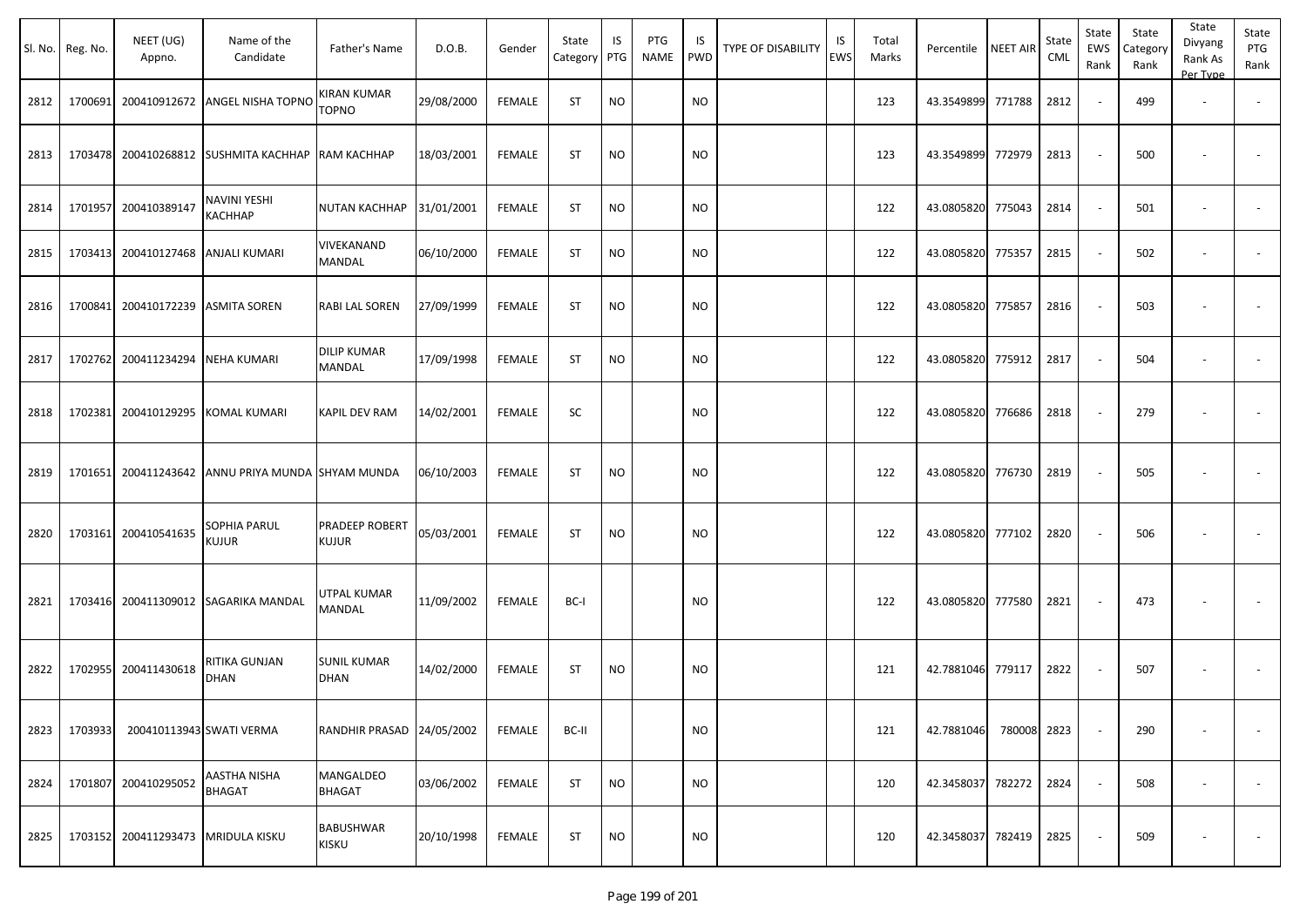|      | Sl. No. Reg. No. | NEET (UG)<br>Appno.               | Name of the<br>Candidate                            | Father's Name                | D.O.B.            | Gender        | State<br>Category PTG | IS        | <b>PTG</b><br><b>NAME</b> | IS<br><b>PWD</b> | <b>TYPE OF DISABILITY</b> | IS<br>EWS | Total<br>Marks | Percentile NEET AIR |             | State<br>CML | State<br>EWS<br>Rank | State<br>Category<br>Rank | State<br>Divyang<br>Rank As<br>Per Type | State<br>PTG<br>Rank     |
|------|------------------|-----------------------------------|-----------------------------------------------------|------------------------------|-------------------|---------------|-----------------------|-----------|---------------------------|------------------|---------------------------|-----------|----------------|---------------------|-------------|--------------|----------------------|---------------------------|-----------------------------------------|--------------------------|
| 2826 | 1703659          |                                   | 200411124962 FARIDA HUSSAIN                         | MUBARAK<br><b>HUSSAIN</b>    | 12/07/2001        | <b>FEMALE</b> | BC-I                  |           |                           | <b>NO</b>        |                           |           | 120            | 42.3458037          | 783537      | 2826         |                      | 474                       | $\overline{\phantom{a}}$                |                          |
| 2827 | 1702683          |                                   | 200410429496   AMREEN AHMAD                         | <b>JAVED AHMAD</b><br>AKBAR  | 08/08/2002        | <b>FEMALE</b> | BC-I                  |           |                           | <b>NO</b>        |                           |           | 120            | 42.3458037          | 784177      | 2827         |                      | 475                       |                                         |                          |
| 2828 |                  | 1703229 200411095540 RUBY KUMARI  |                                                     | RADHE KRISHNA<br>RAJWAR      | 18/04/1999        | <b>FEMALE</b> | SC                    |           |                           | <b>NO</b>        |                           |           | 119            | 42.0575693          | 788136      | 2828         |                      | 280                       | $\overline{\phantom{a}}$                |                          |
| 2829 | 1700700          | 200410696425 ESHA TOPNO           |                                                     | RAJNISH TOPNO                | 20/01/2002        | <b>FEMALE</b> | <b>ST</b>             | <b>NO</b> |                           | <b>NO</b>        |                           |           | 119            | 42.0575693          | 789261      | 2829         |                      | 510                       |                                         | $\overline{\phantom{a}}$ |
| 2830 | 1703380          |                                   | 200410150479 SNEHA PRIYA SOREN                      | BRAJ KISHORE<br><b>SOREN</b> | 08/10/2002        | <b>FEMALE</b> | <b>ST</b>             | <b>NO</b> |                           | <b>NO</b>        |                           |           | 118            | 41.7676523          | 795618      | 2830         |                      | 511                       |                                         |                          |
| 2831 | 1702605          | 200410757737 RIYA GUPTA           |                                                     | SANTOSH KUMAR 19/12/2000     |                   | FEMALE        | BC-II                 |           |                           | <b>NO</b>        |                           |           | 118            | 41.7676523          | 795726      | 2831         |                      | 291                       |                                         | $\sim$                   |
| 2832 | 1701114          | 200410949056                      | SONALI SUPRIYA<br>MANJHI                            | PURNA CHANDRA<br>MANJHI      | 04/03/1997        | <b>FEMALE</b> | <b>ST</b>             | <b>NO</b> |                           | <b>NO</b>        |                           |           | 117            | 41.4834415          | 796350      | 2832         |                      | 512                       |                                         | $\sim$                   |
| 2833 |                  | 1701510 200410654969 SAGEN KISKU  |                                                     | <b>SUNIL KISKU</b>           | 25/08/2001        | MALE          | ST                    | <b>NO</b> |                           | <b>NO</b>        |                           |           | 117            | 41.4834415          | 796804      | 2833         |                      | 513                       |                                         |                          |
| 2834 |                  | 1703167 200411110066              | CHINTAMANI<br><b>KUMARI</b>                         | BISHRAM ORAON 14/09/1999     |                   | <b>FEMALE</b> | <b>ST</b>             | <b>NO</b> |                           | <b>NO</b>        |                           |           | 117            | 41.4834415          | 797090      | 2834         |                      | 514                       |                                         |                          |
| 2835 | 1702814          | 200411410590                      | <b>OLIVE RIMJHIM</b><br><b>SOREN</b>                | PRABODH SOREN                | 02/01/2001        | <b>FEMALE</b> | <b>ST</b>             | <b>NO</b> |                           | <b>NO</b>        |                           |           | 117            | 41.4834415          | 797379      | 2835         |                      | 515                       |                                         |                          |
| 2836 | 1700778          |                                   | 200410034006 ANUSHKA HEMBROM                        | AGUSTIN<br><b>HEMBROM</b>    | 18/09/2003        | <b>FEMALE</b> | <b>ST</b>             | <b>NO</b> |                           | <b>NO</b>        |                           |           | 116            | 41.1698220          | 800138      | 2836         |                      | 516                       | $\overline{\phantom{a}}$                | $\overline{\phantom{a}}$ |
| 2837 |                  |                                   | 1703887 200410056317 WAARISAH HUSSAIN ZAKIR HUSSAIN |                              | 22/05/2002 FEMALE |               | BC-I                  |           |                           | <b>NO</b>        |                           |           | 116            | 41.1698220          | 803119 2837 |              |                      | 476                       |                                         |                          |
| 2838 |                  | 1702260 200411138299              | CHANDRAKANT<br><b>KUMAR</b>                         | NILAMBER<br>PRASAD YADAV     | 02/11/2002        | MALE          | BC-II                 |           |                           | <b>NO</b>        |                           |           | 115            | 40.7011119 804541   |             | 2838         |                      | 292                       | $\overline{\phantom{a}}$                | $\sim$                   |
| 2839 |                  | 1703587 200411155261 NISHU KUMARI |                                                     | SANJIT PRASAD<br>KUSHWAHA    | 12/03/2000        | FEMALE        | BC-II                 |           |                           | <b>NO</b>        |                           |           | 115            | 40.7011119 805906   |             | 2839         |                      | 293                       |                                         | $\sim$                   |